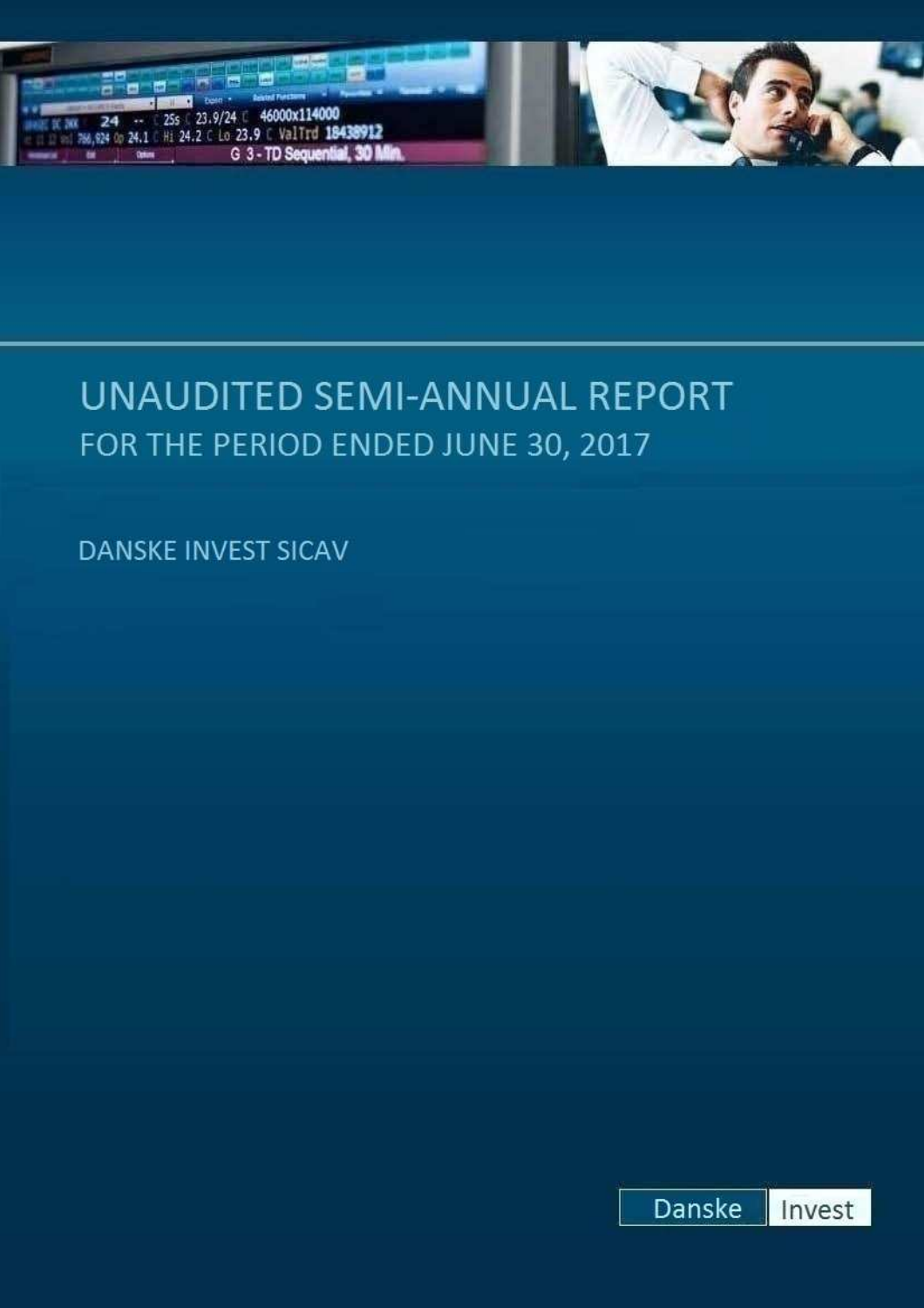# Société d'Investissement à Capital Variable

Unaudited Semi-Annual Report

as at June 30, 2017

R.C.S B161867

Subscriptions shall only be valid if made on the basis of the KIID (Key Investor Information Document) or the current prospectus accompanied by the most recent audited annual report as well as by the semi-annual report if published more recently than the most recent annual report, including Audited Financial Statements. No one is authorised to state other information than the one contained in the Prospectus as well as in the documents herein mentioned, which are available to the public.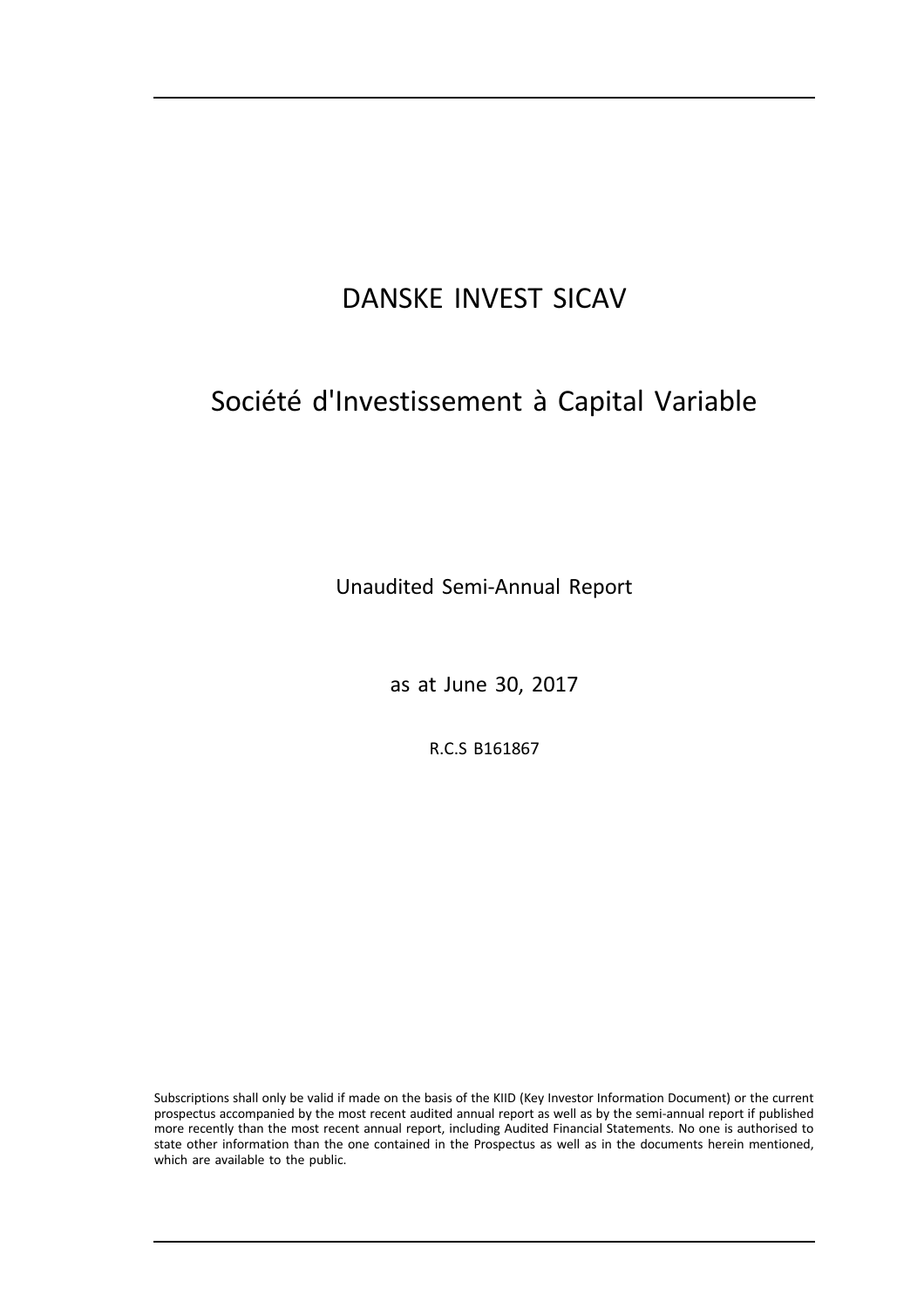### Table of contents

|                                                                            | Page           |
|----------------------------------------------------------------------------|----------------|
| <b>Management and Administration</b>                                       | 5              |
| <b>Information to Shareholders</b>                                         | $\overline{7}$ |
| <b>Directors' Report</b>                                                   | 8              |
| <b>Unaudited Combined Statement of Net Assets</b>                          | 12             |
| Unaudited Combined Statement of Operations and Changes in Net Assets       | 36             |
| China*                                                                     |                |
| Statement of Investments                                                   | 48             |
| Geographical and Economic Portfolio Breakdowns<br>Danish Bond*             | 50             |
| Statement of Investments                                                   | 51             |
| Geographical and Economic Portfolio Breakdowns                             | 53             |
| Danish Mortgage Bond*                                                      |                |
| Statement of Investments                                                   | 54             |
| Geographical and Economic Portfolio Breakdowns                             | 57             |
| Denmark Focus*                                                             |                |
| Statement of Investments                                                   | 58             |
| Geographical and Economic Portfolio Breakdowns                             | 59             |
| <b>Eastern Europe</b>                                                      |                |
| Statement of Investments                                                   | 60             |
| Geographical and Economic Portfolio Breakdowns                             | 63             |
| Eastern Europe ex. Russia*                                                 |                |
| Statement of Investments                                                   | 64             |
| Geographical and Economic Portfolio Breakdowns                             | 67             |
| <b>Emerging and Frontier Markets</b>                                       |                |
| Statement of Investments                                                   | 68             |
| Geographical and Economic Portfolio Breakdowns                             | 76             |
| <b>Emerging Markets Debt Hard Currency</b>                                 |                |
| Statement of Investments                                                   | 77             |
| Geographical and Economic Portfolio Breakdowns                             | 88             |
| <b>Euro High Yield Bond</b>                                                |                |
| Statement of Investments                                                   | 89             |
| Geographical and Economic Portfolio Breakdowns                             | 95             |
| <b>Europe</b>                                                              |                |
| Statement of Investments                                                   | 96             |
| Geographical and Economic Portfolio Breakdowns                             | 99             |
| <b>Europe Absolute</b>                                                     |                |
| Statement of Investments                                                   | 100            |
| Geographical and Economic Portfolio Breakdowns                             | 105            |
| Europe Focus*                                                              |                |
| Statement of Investments                                                   | 106            |
| Geographical and Economic Portfolio Breakdowns                             | 109            |
| Europe High Dividend*                                                      |                |
| Statement of Investments                                                   | 110            |
| Geographical and Economic Portfolio Breakdowns                             | 112            |
| <b>Europe Long-Short Dynamic</b>                                           |                |
| Statement of Investments                                                   | 113            |
| Geographical and Economic Portfolio Breakdowns                             | 115            |
| <b>Europe Long-Short Dynamic Plus</b>                                      |                |
| Statement of Investments<br>Geographical and Economic Portfolio Breakdowns | 116<br>118     |
| Europe Small Cap*                                                          |                |
| Statement of Investments                                                   | 119            |
| Geographical and Economic Portfolio Breakdowns                             | 122            |
| European Bond*                                                             |                |
| Statement of Investments                                                   | 123            |
| Geographical and Economic Portfolio Breakdowns                             | 127            |
| European Corporate Sustainable Bond                                        |                |
| Statement of Investments                                                   | 128            |
| Geographical and Economic Portfolio Breakdowns                             | 132            |
| Germany                                                                    |                |
| Statement of Investments                                                   | 133            |
| Geographical and Economic Portfolio Breakdowns                             | 134            |
| Global Corporate Bonds*                                                    |                |
| Statement of Investments                                                   | 135            |
| Geographical and Economic Portfolio Breakdowns                             | 141            |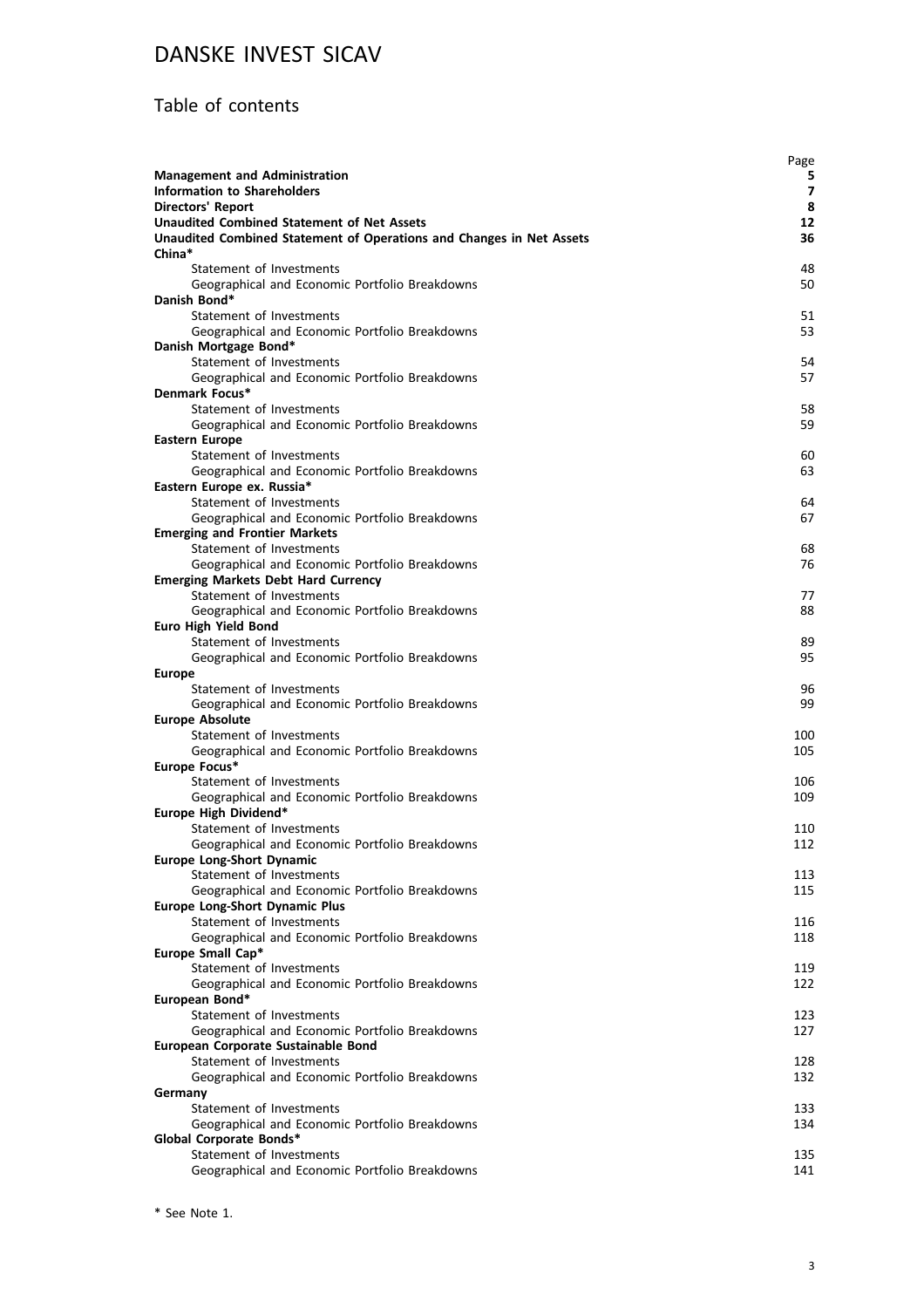## Table of contents (continued)

| <b>Global Emerging Markets*</b>                        |     |
|--------------------------------------------------------|-----|
| Statement of Investments                               | 142 |
| Geographical and Economic Portfolio Breakdowns         | 146 |
| Global Emerging Markets Small Cap*                     |     |
| Statement of Investments                               | 147 |
| Geographical and Economic Portfolio Breakdowns         | 151 |
| <b>Global High Dividend</b>                            |     |
| Statement of Investments                               | 152 |
| Geographical and Economic Portfolio Breakdowns         | 154 |
| <b>Global Inflation Linked Bond</b>                    |     |
| Statement of Investments                               | 155 |
| Geographical and Economic Portfolio Breakdowns         | 158 |
| <b>Global Inflation Linked Bond Short Duration</b>     |     |
| Statement of Investments                               | 159 |
| Geographical and Economic Portfolio Breakdowns         | 161 |
| <b>Global StockPicking*</b>                            |     |
| Statement of Investments                               | 162 |
| Geographical and Economic Portfolio Breakdowns         | 164 |
| India*                                                 |     |
| Statement of Investments                               | 165 |
| Geographical and Economic Portfolio Breakdowns         | 166 |
| Japan*<br>Statement of Investments                     | 167 |
| Geographical and Economic Portfolio Breakdowns         | 169 |
| Nordic*                                                |     |
| Statement of Investments                               | 170 |
| Geographical and Economic Portfolio Breakdowns         | 172 |
| <b>Nordic Corporate Bond</b>                           |     |
| Statement of Investments                               | 173 |
| Geographical and Economic Portfolio Breakdowns         | 178 |
| Russia*                                                |     |
| Statement of Investments                               | 179 |
| Geographical and Economic Portfolio Breakdowns         | 181 |
| Sweden*                                                |     |
| Statement of Investments                               | 182 |
| Geographical and Economic Portfolio Breakdowns         | 184 |
| Swedish Bond*                                          |     |
| Statement of Investments                               | 185 |
| Geographical and Economic Portfolio Breakdowns         | 186 |
| Trans-Balkan*                                          |     |
| Statement of Investments                               | 187 |
| Geographical and Economic Portfolio Breakdowns         | 190 |
| <b>US High Yield Bond</b>                              |     |
| Statement of Investments                               | 191 |
| Geographical and Economic Portfolio Breakdowns         | 195 |
| Notes to the Unaudited Financial Statements            | 196 |
| Information for Investors in Switzerland (non audited) | 228 |
| <b>Unaudited Appendix</b>                              | 232 |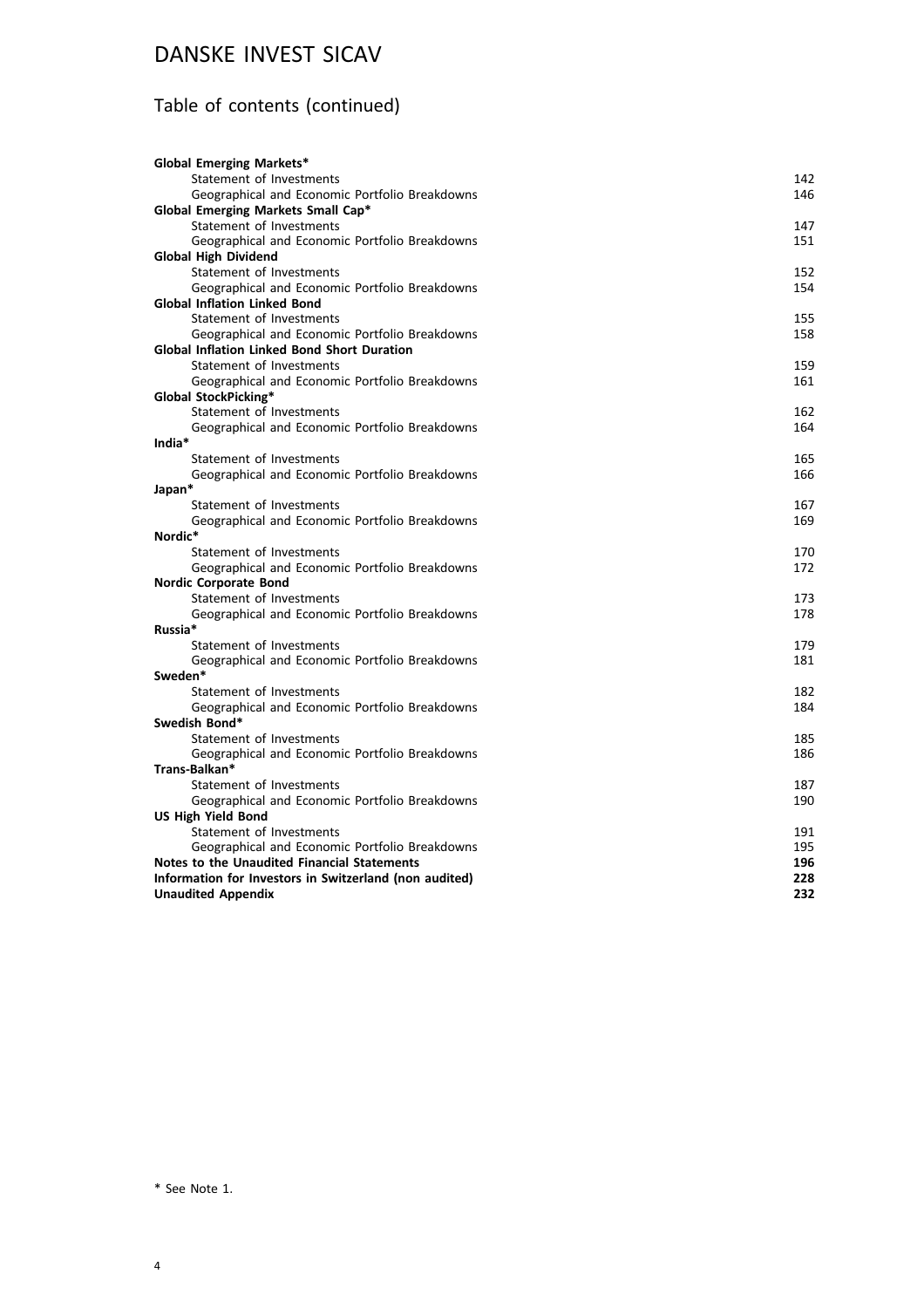#### Management and Administration

#### **Board of Directors:**

#### **Chairman**

Robert Mikkelstrup Head of Product Management Wealth Management Danske Bank A/S 2800 Kgs. Lyngby Denmark

#### **Members**

Morten Rasten Managing Director Danske Invest Management A/S 2800 Kgs. Lyngby Denmark

Henrik Rye Petersen (resigned as of June 14, 2017) Head of Global Financial Institutions Danske Invest 2800 Kgs. Lyngby Denmark

Jan Stig Rasmussen (appointed as of April 18, 2017) Independent Director II, rue De Wecker L-6795 Grevenmacher Grand Duchy of Luxembourg

Salla Komulainen (appointed as of April 18, 2017) Independent Director 52, rue De Rodenbourg L-6950 Olingen Grand Duchy of Luxembourg

#### **Registered Office:**

13, rue Edward Steichen L-2540 Luxembourg Grand Duchy of Luxembourg

#### **Management Company:**

Danske Invest Management Company 13, rue Edward Steichen, L-2540 Luxembourg, Grand Duchy of Luxembourg

#### **Board of Directors of the Management Company:**

#### **Chairman**

Morten Rasten Managing Director Danske Invest Management A/S 2800 Kgs. Lyngby Denmark

#### **Members**

Lone Larsson Hestnes Managing Director Danske Capital A/S Oslo Norway

Thomas Borg Dideriksen Managing Director Danske Bank International S.A. Luxembourg Grand Duchy of Luxembourg

#### **Investment Managers:**

Danske Bank A/S acting through its division Danske Capital 17, Parallelvej 2800 Kgs. Lyngby Denmark

Danske Capital AB 16, Kungsträdgårdsgatan SE-111 47 Stockholm Sweden

#### **Sub-Investment Managers:**

DDJ Capital Management LLC (for the US High Yield Bond Sub-Fund) Stony Brook Office Park 130 Turner Street Building 3, Suite 600 Waltham, MA 02453 U.S.A.

Danske Bank Plc (for the Nordic\* and Russia\* Sub-Funds) Hiililaiturinkuja 2, FI-00075 Helsinki, Finland

Aberdeen Asset Management Asia Limited (for the Global Emerging Markets\*, Global Emerging Markets Small Cap\* and India\* Sub-Funds) 21 Church Street #01-01 Capital Square Two, Singapore 049480, Singapore

Allianz Global Investors Asia Pacific Limited (for the China\* Sub-Fund) 27<sup>th</sup> floor, ICBC Tower 3 Garden Road Central, Hong Kong

Daiwa SB Investments (UK) Limited (for the Japan\* Sub-Fund) 5<sup>th</sup> floor, 5 King William Street, London, EC4N 7JA United Kingdom

#### **Sub-Investment Advisors:**

Aventicum Capital Management (Qatar) LLC Tornado Tower - 32 floor West Bay, P.O. Box 23146 Doha Qatar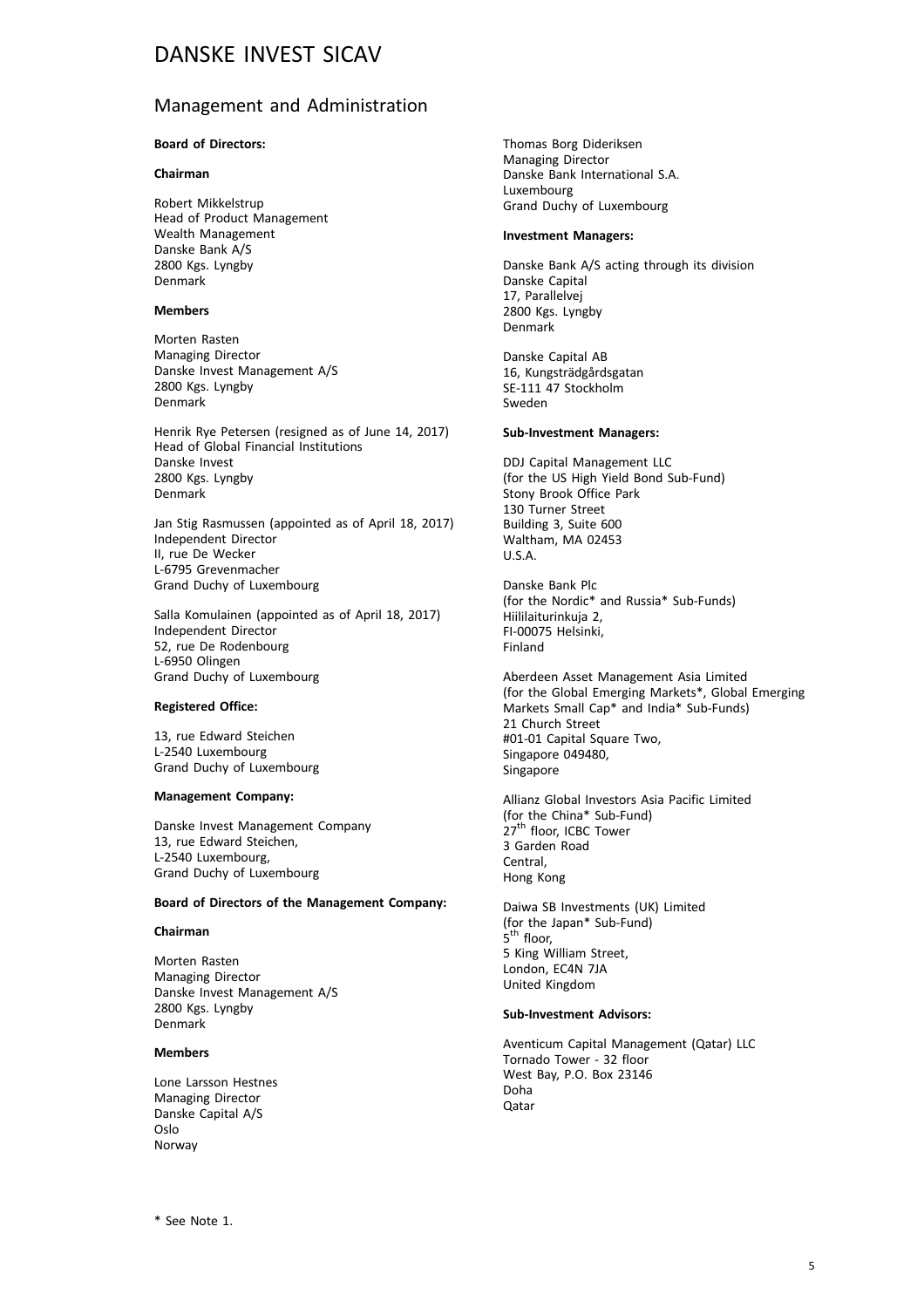### Management and Administration (continued)

Blackhorse Asset Management Pte. Ltd 156 Cecil Street #06-01 Far Eastern Bank Building Singapore 069544

Claritas Administração de Recursos Ltda. Avenida Brigadeiro Faria Lima, 4221, 4<sup>th</sup> floor 04538-133, São Paulo Brazil

Compass Group LLC<br>35 East 57<sup>th</sup> Street, New York, NY 10022 U.S.A.

Fullerton Fund Management Company Ltd 60B Orchard Road, 5<sup>th</sup> floor Tower 2, The Atrium, Singapore 238891

Imara Asset Management Ltd Level 12, Nexteracom Tower 1 Cybercity, Ebene Republic of Mauritius

JK Capital Management Limited Suite 1101, 11<sup>th</sup> floor, 34-37 Connaught Road Central, Hong Kong China

Karma Capital Advisors Private Limited 408, Oberoi Chambers 1, Off Link Road, Andheri West, Mumbai 400053 India

#### **Depositary and Central Administration:**

RBC Investor Services Bank S.A. 14, Porte de France L-4360 Esch-sur-Alzette Grand Duchy of Luxembourg

#### **Registrar Agent:**

RBC Investor Services Bank S.A. 14, Porte de France L-4360 Esch-sur-Alzette Grand Duchy of Luxembourg

#### **Principal Paying Agent:**

RBC Investor Services Bank S.A. 14, Porte de France L-4360 Esch-sur-Alzette Grand Duchy of Luxembourg

#### **Auditor:**

Deloitte Audit S.à r.l 560, rue de Neudorf L-2220 Luxembourg Grand Duchy of Luxembourg

#### **Domiciliary Agent**

Danske Invest Management Company 13, rue Edward Steichen L-2540 Luxembourg Grand Duchy of Luxembourg

#### **Swiss Representative**

Carnegie Fund Services S.A. 11, rue du General - Dufour 1204 Geneva, Switzerland

#### **Swiss Paying Agent**

Banque Cantonale de Geneve 17, Quai de L'lle 1204 Geneva, Switzerland

#### **German Information and Paying Agent**

Danske Bank A/S, Zweigniederlassung Hamburg Georgsplatz 1 Postfach 101522 D-20099 Hamburg, Germany

#### **Austrian Paying and Information Agent**

UniCredit Bank Austria Ag P.O. Box 35 A-1011 Vienna Austria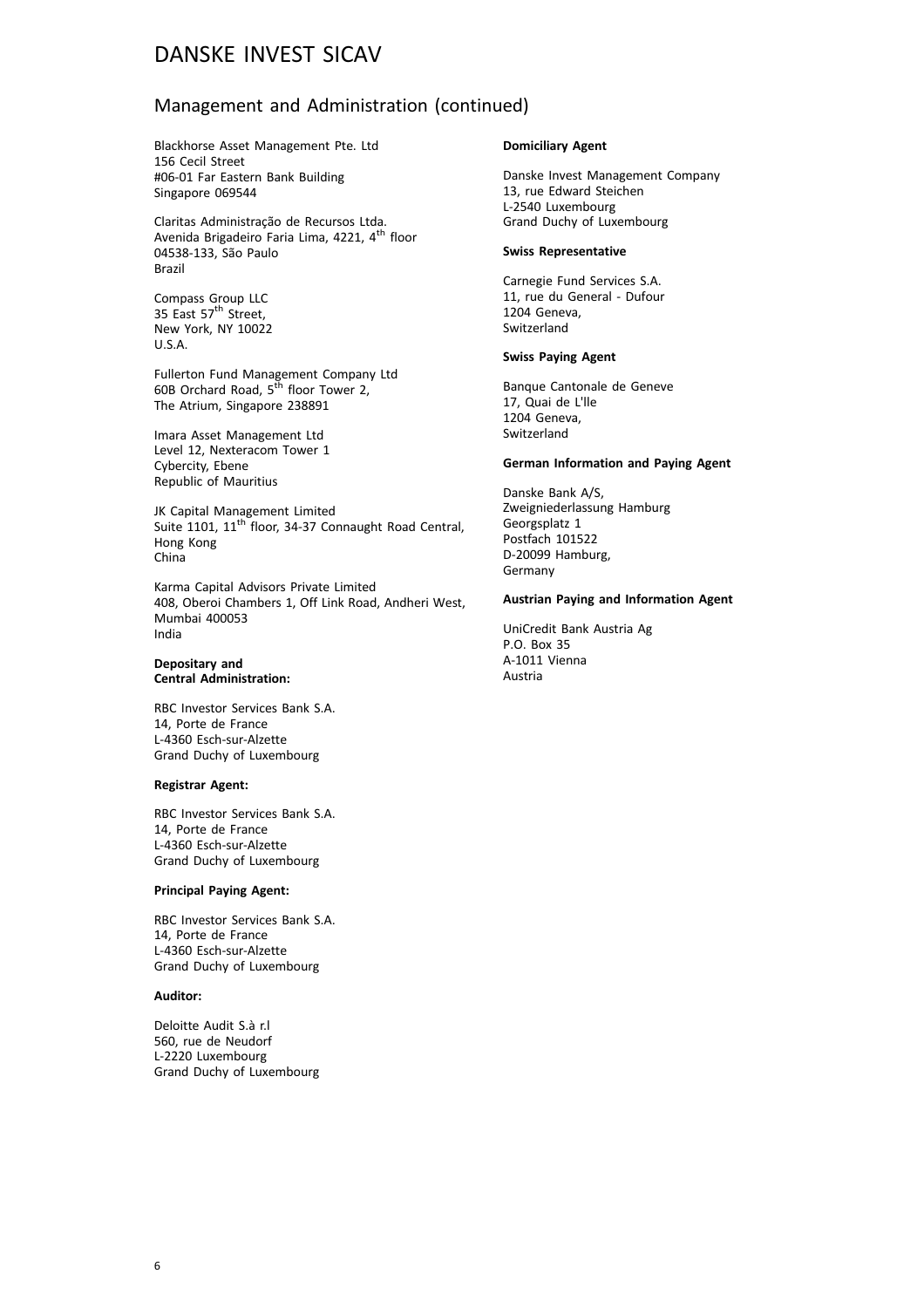### Information to Shareholders

Information about the Net Asset Value of the shares of each Sub-Fund and the subscription and redemption prices is available at all times at the registered office of the Fund.

Copies of the annual report, including Audited Financial Statements and unaudited semi-annual reports may be obtained by holders of shares from the registered office of the Fund.

A detailed schedule of portfolio changes is available free of charge upon request at the registered office of the Fund.

The current prospectus, KIID and articles of association are also available from the German and Austrian Information and Paying Agents.

The Fund's prospectus, KIID, articles of association, annual report, including Audited Financial Statements and unaudited semi-annual reports – each in their respective latest version approved by the Swiss Financial Market Supervisory Authority, in German – and the net asset value per share as well as the subscription, redemption and possible conversion price of shares and a list of changes to the investment portfolio are available free of charge at the office of the Swiss Representative.

All information available to shareholders at the head office of the management company is also available to the public free of charge, upon request from the Swiss Representative.

Swiss Representative:

Carnegie Fund Services S.A. 11, rue du General - Dufour 1204 Geneva, SWITZERLAND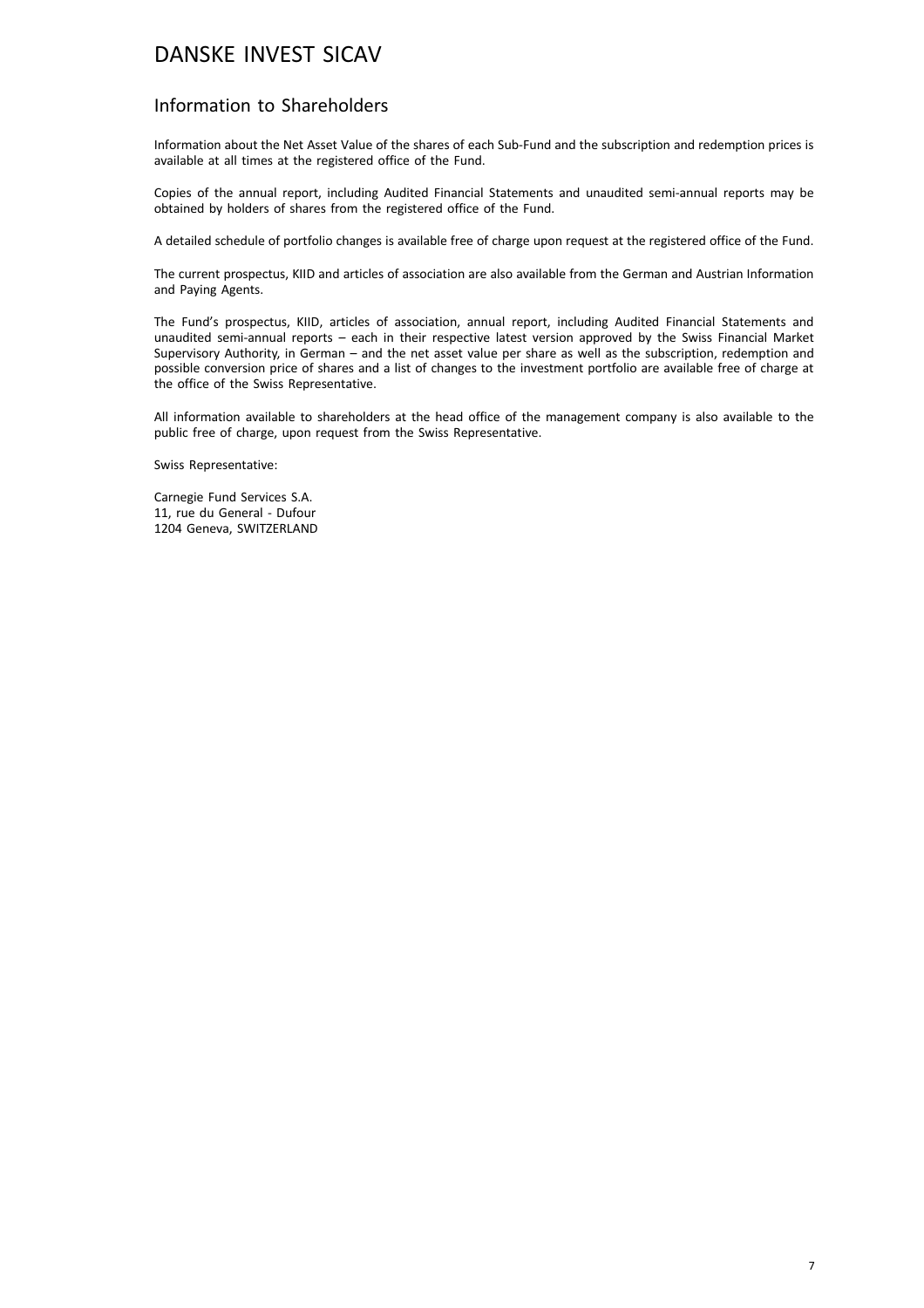#### Directors' Report

#### **Significant events during the first half-year 2017:**

#### Board of Directors:

The Annual General Meeting of Danske Invest SICAV took place on April 18, 2017.

The General Assembly noted the expiry of the mandate for all the current Board Members as of April 18, 2017. It has been proposed that Mr. Robert Mikkelstrup, Mr. Morten Rasten and Mr. Henrik Rye Petersen are re-elected as Board Members. It has been proposed that Mrs. Salla Komulainen and Mr. Jan Stig Rasmussen are elected as new Board Members. The General Assembly elected the following Board Members - Mr. Robert Mikkelstrup, Mr. Morten Rasten, and Mr. Henrik Rye Petersen, Mrs. Salla Komulainen and Mr. Jan Stig Rasmussen - for a one year period until the next Annual General Meeting in 2018.

It was noted that no remuneration is paid for Board Members from Danske Bank Group. It was also noted that the remuneration for independent Board Members is covered by the Operating and Administrative Expenses paid by Danske Invest SICAV to the Management Company and that such remuneration will be EUR 24,000 per annum (excluding VAT) for each independent Board Member covering the attendance of up to four quarterly board meetings per calendar year. Additional board meetings will be compensated to each independent Board Member with up to EUR 2,500 per meeting.

Deloitte Audit S.à.r.l. Luxembourg was elected as Statutory Auditor for another one year period until the next Annual General Meeting which will be held in 2018.

#### Subsequent event to the Annual General Meeting (AGM)

Mr. Robert Mikkelstrup was elected as Chairman to the Danske Invest SICAV Board for another year.

Mr. Henrik Rye Petersen resigned as Board Director from the fund on June 14, 2017 and the Board is now composed of the following four Board Directors until the next AGM which will be held in 2018:

Mr. Robert Mikkelstrup Mr. Morten Rasten Mr. Jan Stig Rasmussen Mrs. Salla Komulainen

#### **Related mandates held by the current Board of Directors of Danske Invest SICAV**

**Mr. Robert Mikkelstrup** has the following mandates in addition to the Director mandate and Chairman of Danske Invest SICAV.

Board membership: Danske Invest Allocation and Danske Invest SICAV-SIF (Luxembourg).

**Mr. Morten Rasten** has the following mandates and engagements (in addition to the director mandate of Danske Invest SICAV):

Board membership: Danske Invest Fund Management Ltd (Finland), Danske Capital AB (Sweden), Danske Capital AS Norway, Danske Invest SICAV SIF, Danske Invest Allocation and Danske Invest Management Company (Luxembourg). Management position: Managing Director in Danske Invest Management A/S (Denmark). Board Membership: The Danish (IFB) fund association.

**Mr. Jan Stig Rasmussen** (Independent Director) has the following related mandates in addition to the Director mandate of Danske Invest SICAV.

Board membership: Danske Invest SICAV-SIF and Danske Invest Allocation (Luxembourg.)

**Mrs. Salla Komulainen** (Independent Director) has the following related mandates in addition to the Director mandate of Danske Invest SICAV.

Board membership: Danske Invest SICAV-SIF and Danske Invest Allocation (Luxembourg.)

#### **Dividend Distributions**

The following dividend distributions were paid out of the two share classes below in April 2017.

Danske Invest SICAV Nordic Corporate Bond Class A-sek d h (LU1116404838) SEK 3.50 Danske Invest SICAV European Corporate Sustainable Bond Class A d (LU1399304366) EUR 0.09

Record Date: April 25, 2017 Ex-dividend Date: April 26, 2017 Payment Date: April 28, 2017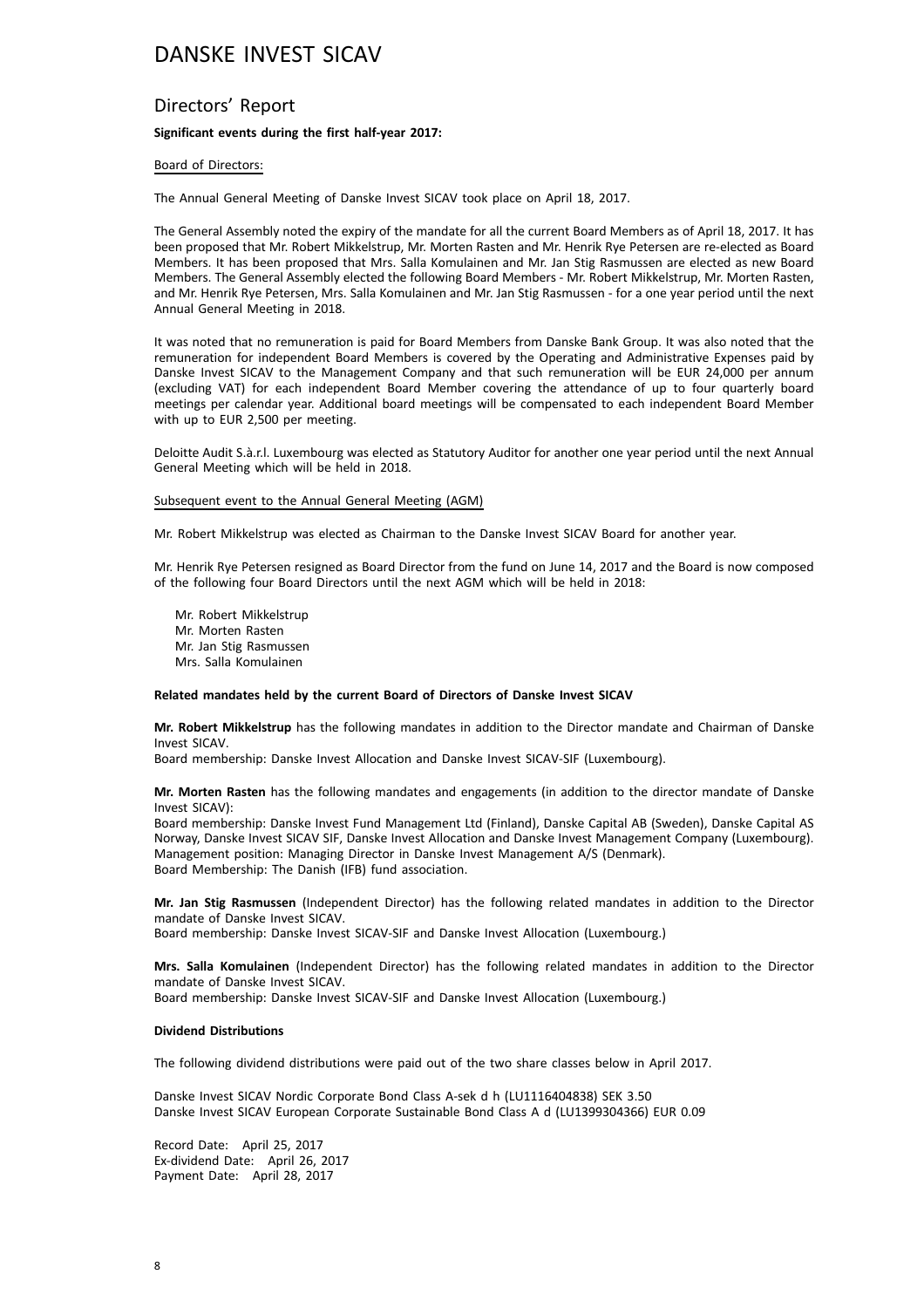### Directors' Report (continued)

#### **Danske Invest SICAV - Notification in UK**

Danske Invest SICAV received confirmation from the FCA on May 5, 2017 that Danske Invest SICAV and the Sub-Funds merged from Danske Invest FCP have marketing approval in the UK. Ernst and Young has been appointed as UK tax representative for the fund. The filing to obtain the UK Tax Reporting status will be carried out by Ernst and Young during Q4 2017 to be in place as per December 31, 2017. The first UK Tax reporting will also be carried out by Ernst and Young in 2018 for the financial year 2017.

#### **Danske Invest SICAV - Notification in Austria**

Some fourteen Sub-Funds now have marketing approval in Austria.

#### **Danske Invest SICAV Prospectus January 2017**

The Danske Invest SICAV Prospectus was updated in January 2017 in order to prepare for the upcoming merger of the Danske Invest FCP Sub-Funds into the Danske Invest SICAV fund. Apart from the copy/paste of the existing twenty Sub-Funds from Danske Invest FCP, the revised Prospectus included the creation of two new share classes for the UK distribution - RA Shares and RI Shares to all the Sub-Funds except for the Swedish Sub-Funds.

#### **Danske Invest FCP Merger into Danske Invest SICAV**

On March 10, 2017 ten Sub-Funds from Danske Invest FCP were migrated into newly created mirror Sub-Funds within Danske Invest SICAV. The same process occurred again for the remaining ten Sub-Funds on March 17, 2017 as outlined below.

The following ten Sub-Funds were merged on March 10, 2017:

- Danish Bond
- Danish Mortgage Bond
- Denmark Focus
- Europe Focus
- Europe High Dividend
- Europe Small Cap
- European Bond
- Global Corporate Bonds
- Nordic
- Swedish Bond

The following ten Sub-Funds were merged on March 17, 2017:

- China
- Eastern Europe ex. Russia
- Global Emerging Markets
- Global Emerging Markets Small Cap
- Global StockPicking
- India
- Japan
- Russia
- Sweden
- Trans-Balkan

#### **Danske Invest SICAV Prospectus March 2017**

The Danske Invest SICAV Prospectus was updated and approved by the CSSF on March 22, 2017 with the following changes – mainly the creation of new share classes:

- . Danish Mortgage Bond\* "Class I-eur h", ISIN: LU1567658643
- . Global Inflation Linked Bond Short Duration "Class A-sek d h", ISIN: LU1567659450
- . The launch dates of the Sub-Funds that were merged from Danske Invest (FCP) into DI SICAV on March 10, 2017 and March 17, 2017 have been inserted.
- . Insertion of initial issue prices for some unlaunched share classes of Sub-Funds merged from Danske Invest (FCP) into DI SICAV.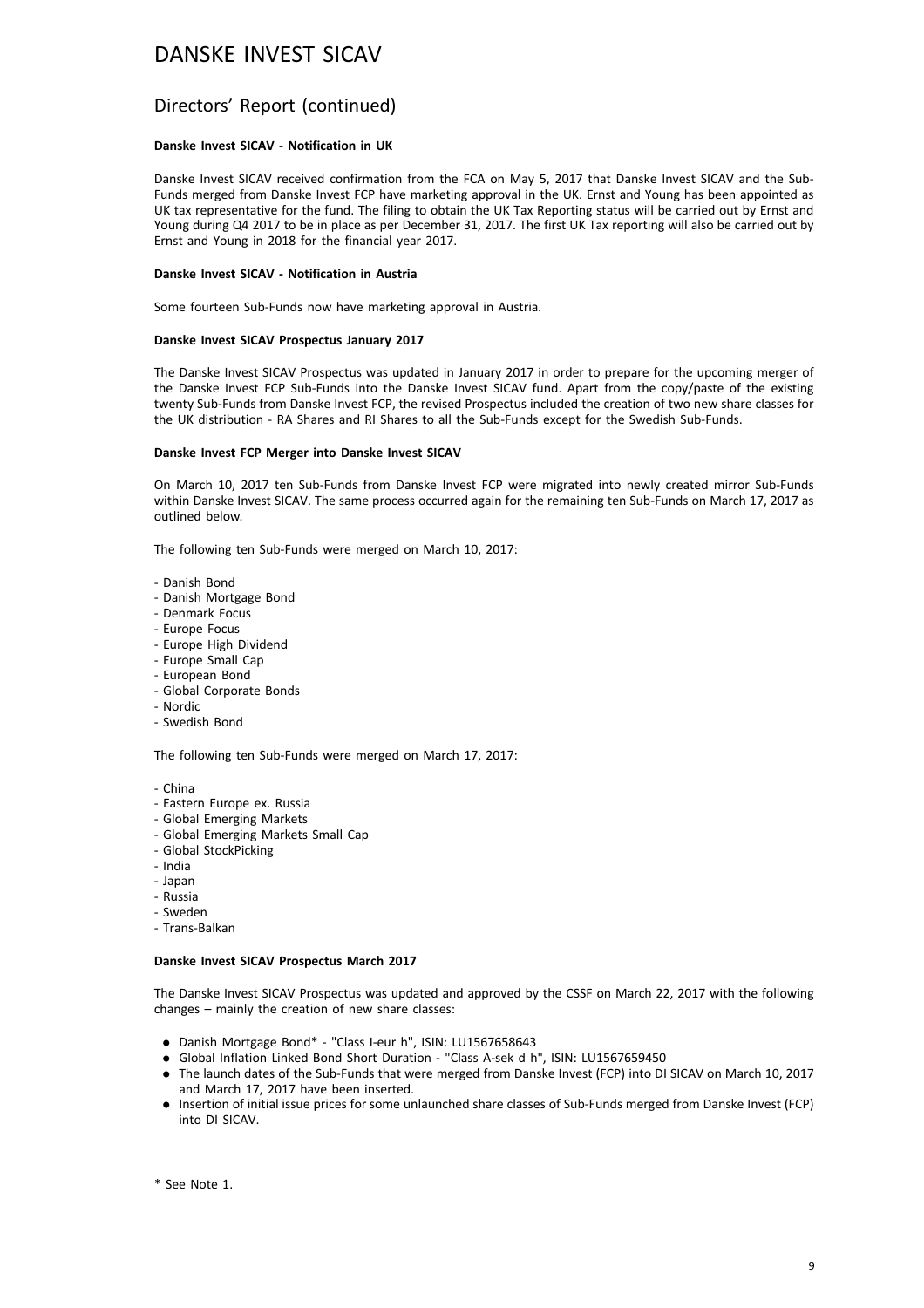#### Directors' Report (continued)

#### **Danske Invest SICAV Prospectus May 2017**

The Danske Invest SICAV Prospectus was updated and approved by the CSSF in May 2017 in order to support Danske Bank A/S as regards the implementation of MiFID II – which was effective from 1 July 2017 in Denmark. It was necessary to create 'clean' classes in Danske Invest SICAV to be used for the distribution in Denmark. A list of the main changes is included below:

- . Update the description of the existing Class I share class to include wording on discretionary management agreements;
- . The existing W share class (currently not used) is converted into a clean share class and added to the relevant Sub-Funds so as to provide share classes clean from distribution fees for clients invested in discretionary portfolio mandates;
- . Updates to section 4. "Derivative Instruments" on description of Total Return Swaps;
- . New disclosures required by the Securities Financing Transaction Regulation have been added to section 5. "Efficient portfolio management techniques" as well as some adjustments to section 6. "Management of Collateral for OTC Financial Derivative Transactions and Efficient Portfolio Management Techniques";
- . Section 7. "Risk Factors" has been updated to include additional risk disclosures on "Collateral management risks" and "Custody risks";
- . Section 25.1. "Charges and Expenses" has been updated to increase the Maximum Operating and Admin fee that may be charged to any Sub-Fund from 0.40% to 0.50%. This is done to align the maximum fee for the new W share class. The fee level for other existing share classes remains unchanged;
- . Section 27.4. "Exercise of voting rights" has been updated to authorise the Management Company to exercise voting rights and furthermore to authorise the Management Company to engage a third party – such as Danske Bank A/S - for the exercise of voting rights;
- . New clean share classes for certain funds: Denmark Focus\*, Euro High Yield Bond, Europe, Europe Absolute, Europe Long-Short Dynamic, Europe Small Cap\*, Global Corporate Bonds\*, Global Emerging Markets\*, Global Emerging Markets Small Cap\*, Global StockPicking\* and Japan\*;

#### **KIID**

All the Key Investor Information Documents - the KIIDs - for Danske Invest SICAV are published on the website www.danskeinvest.com. Annual KIID updates for the ongoing charges and past performance were completed mid-February 2017.

#### **Launch of new share classes in Danske Invest SICAV in 2017**

The **Danish Mortgage Bond\* class I-eur h** was launched on April 6, 2017 (initial subscription date) at the initial issue price of EUR 10. The first net asset value calculation of this share class took place on April 7, 2017.

The **Denmark Focus\* Class I** was launched on June 26, 2017 (initial subscription date) at the initial issue price of DKK 1,756.79. The first net asset value calculation of this share class took place on June 27, 2017.

The **Denmark Focus\* Class RA** was launched on April 3, 2017 (initial subscription date) at the initial issue price of DKK 100.

The **Euro High Yield Bond Class RA** was launched on April 3, 2017 (initial subscription date) at the initial issue price of EUR 10.

The **Europe Class RA** was launched on April 3, 2017 (initial subscription date) at the initial issue price of EUR 10.

The **Europe Absolute Class W p** was launched on June 21, 2017 (initial subscription date) at the initial issue price of EUR 13.649. The first net asset value calculation of this share class took place on June 22, 2017.

The **Europe Long-Short Dynamic Class RA** was launched on April 3, 2017 (initial subscription date) at the initial issue price of EUR 10.

The **Europe Long-Short Dynamic Class W p** was launched on June 21, 2017 (initial subscription date) at the initial issue price of EUR 11.043. The first net asset value calculation of this share class took place on June 22, 2017.

The **European Corporate Sustainable Bond Class A sek hd** was launched on March 16, 2017 (initial subscription date) at the initial issue price of SEK 100. The first net asset value calculation of this share class took place on March 17, 2017.

The **Global Emerging Markets\* Class RA** was launched on April 3, 2017 (initial subscription date) at the initial issue price of USD 10.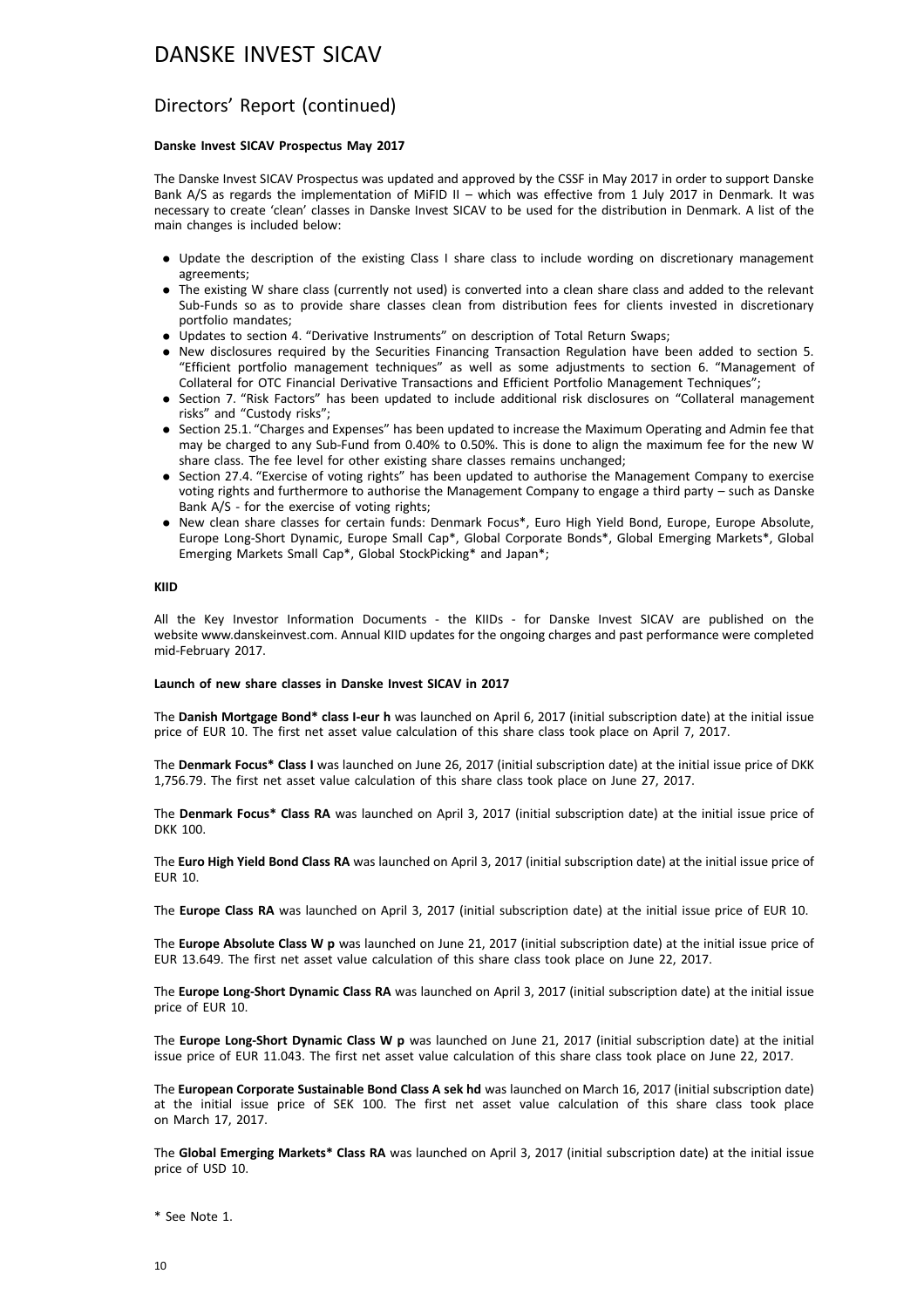### Directors' Report (continued)

The **Global Inflation Linked Bond Short Duration Class RA** was launched on March 31, 2017 (initial subscription date) at the initial issue price of EUR 10.

The **Global StockPicking\* Class RA** was launched on April 3, 2017 (initial subscription date) at the initial issue price of EUR 10.

The **Japan\* Class I** was launched on June 26, 2017 (initial subscription date) at the initial issue price of JPY 3,262.80. The first net asset value calculation of this share class took place on June 27, 2017.

The **Nordic Corporate Bond Class RA** was launched on April 3, 2017 (initial subscription date) at the initial issue price of EUR 10.

#### **Management Fee update in two Sub-Funds**

As from May 11, 2017 the management fee in the two Sub-Funds Danske Invest SICAV Europe Focus\* and Danske Invest SICAV Europe Absolute was reduced to be as follows:

| Sub-Fund        | <b>Class</b>   | <b>ISIN Code</b> | <b>Management Fee</b> |
|-----------------|----------------|------------------|-----------------------|
| Europe Absolute | Class A p      | LU0644011495     | 1.10%                 |
| Europe Absolute | Class A-sek hp | LU0644011651     | 1.10%                 |
| Europe Absolute | Class $ p $    | LU0644011735     | 0.60%                 |
| Europe Focus*   | Class A        | LU0088125512     | 1.50%                 |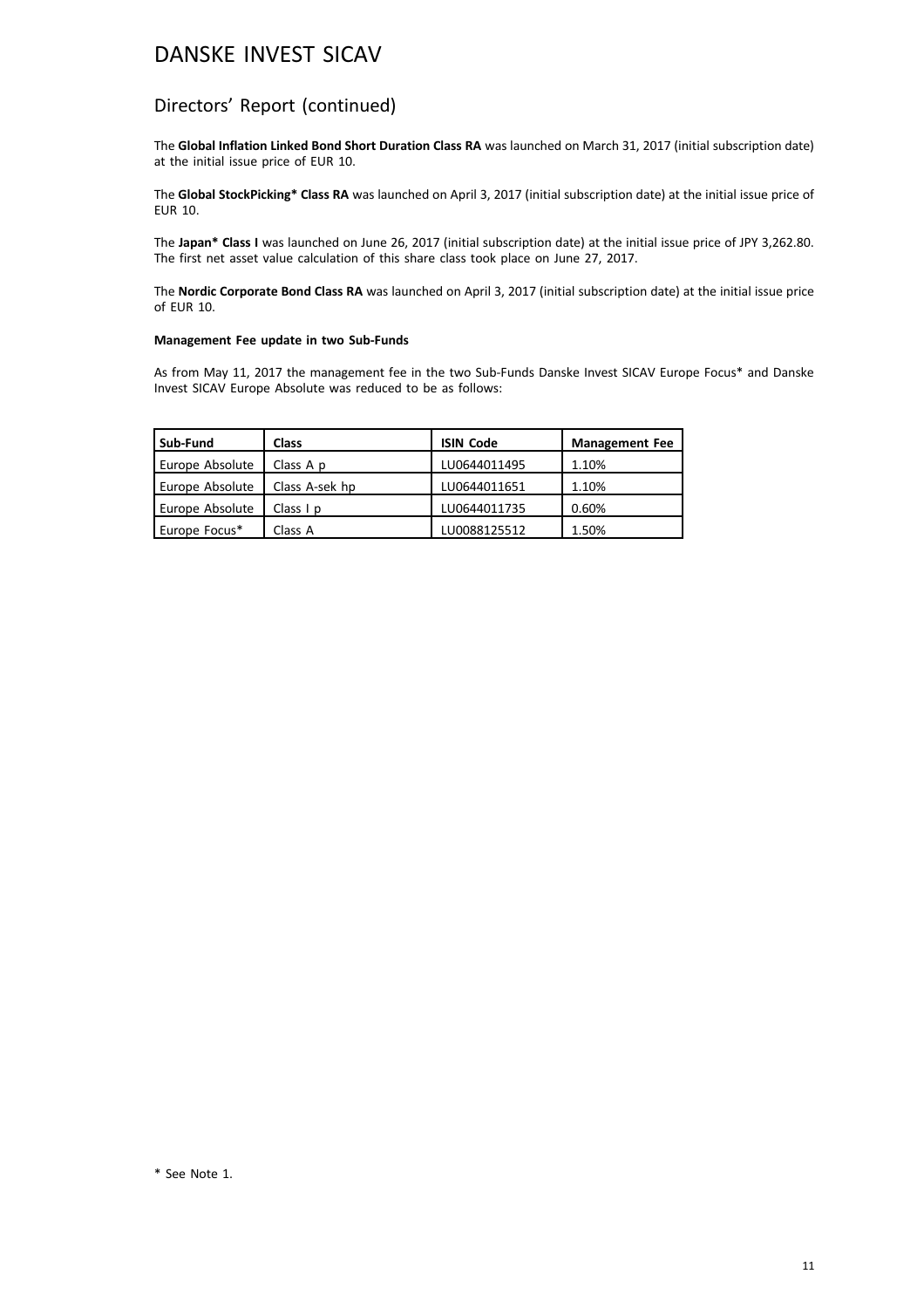### Unaudited Combined Statement of Net Assets as at June 30, 2017

|                                                             |             | China*     | Danish Bond* | <b>Danish Mortgage</b><br>Bond* |
|-------------------------------------------------------------|-------------|------------|--------------|---------------------------------|
|                                                             | <b>Note</b> | <b>USD</b> | <b>DKK</b>   | <b>DKK</b>                      |
| <b>ASSETS</b>                                               |             |            |              |                                 |
| Investment portfolio at market value                        | (3)         | 31,796,644 | 272,902,449  | 2,094,493,972                   |
| Cash at bank                                                |             | 532,109    | 852,690      | 26,694,949                      |
| Amounts receivable on sale of investments                   |             | 112,433    |              |                                 |
| Amounts receivable on subscriptions                         |             | 39,992     | 424,724      | 3,917,424                       |
| Interest and dividend receivable, net                       | (3)         | 314,995    | 1,280,319    | 9,941,228                       |
| Net unrealised profit on forward foreign exchange contracts | (3), (8)    |            |              |                                 |
| Net unrealised profit on futures contracts                  | (3), (10)   |            |              |                                 |
| Net unrealised profit on CFDs                               | (3), (9)    |            |              |                                 |
| Other assets                                                |             |            |              |                                 |
| <b>TOTAL ASSETS</b>                                         |             | 32,796,173 | 275,460,182  | 2,135,047,573                   |
| <b>LIABILITIES</b>                                          |             |            |              |                                 |
| Bank overdraft                                              |             |            |              |                                 |
| Interest payable on CFDs                                    | (3)         |            |              |                                 |
| Amounts payable on purchase of investments                  |             | 94,644     |              |                                 |
| Amounts payable on redemptions                              |             | 158,486    | 94,350       | 3,322,159                       |
| Net unrealised loss on forward foreign exchange contracts   | (3), (8)    |            |              | 3,058,942                       |
| Net unrealised loss on futures contracts                    | (3), (10)   |            |              |                                 |
| Net unrealised loss on CFDs                                 | (3), (9)    |            |              |                                 |
| Performance fees payable                                    | (4)         |            |              |                                 |
| Investment management fees payable                          | (4)         | 42,738     | 184,310      | 795,824                         |
| Marketing fees payable                                      | (4)         | 2,671      | 22,751       | 70,478                          |
| Operating and Administrative fees payable                   |             | 10,685     | 27,301       | 209,492                         |
| Taxes and expenses payable                                  |             | 4,089      | 34,307       | 143,623                         |
| Unrealised capital gain tax on investments                  |             |            |              |                                 |
| Other liabilities                                           |             | 162,432    | 2,865        | 45,895                          |
| <b>TOTAL LIABILITIES</b>                                    |             | 475,745    | 365,884      | 7,646,413                       |
| <b>TOTAL NET ASSETS</b>                                     |             | 32,320,428 | 275,094,298  | 2,127,401,160                   |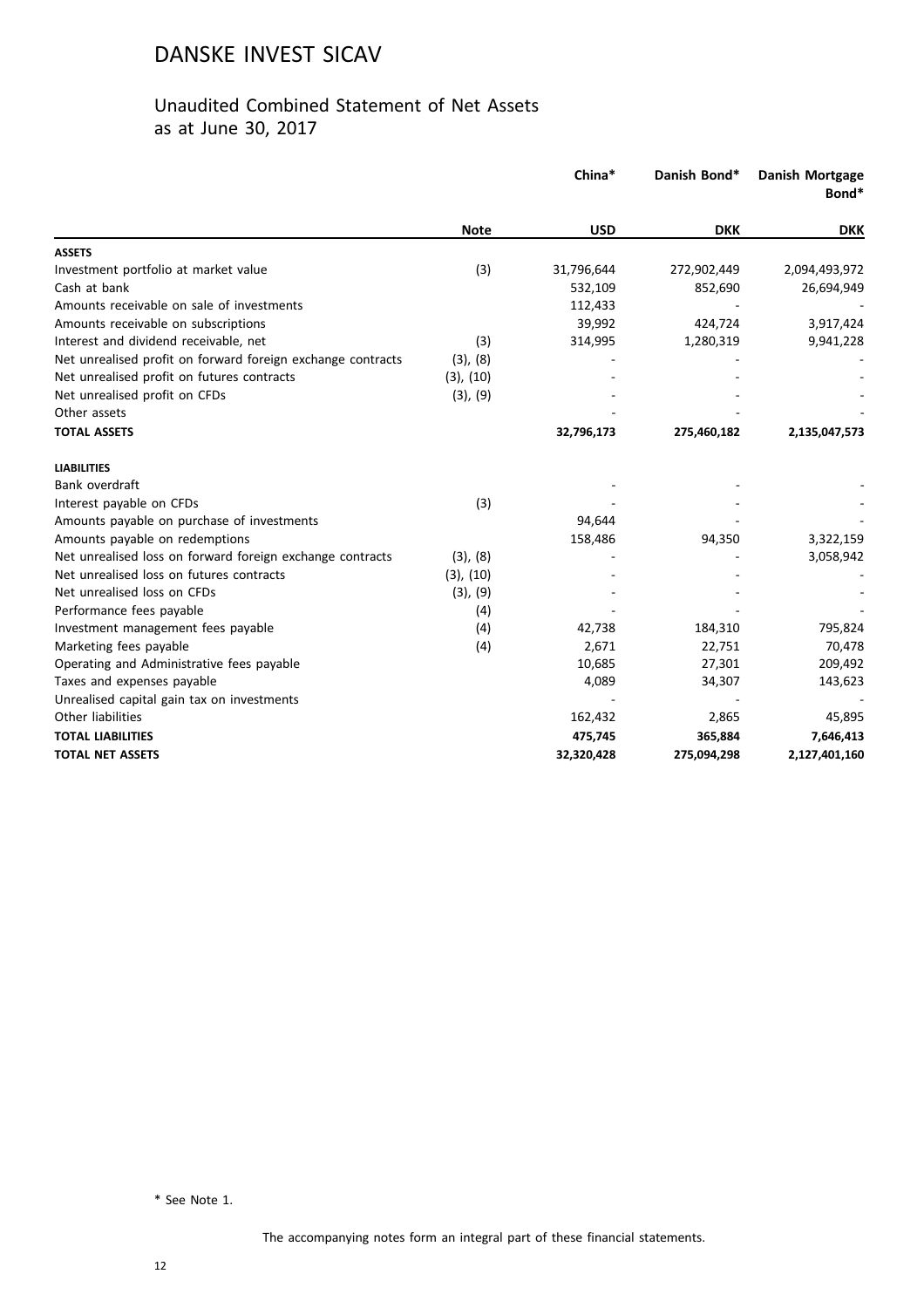### Unaudited Combined Statement of Net Assets as at June 30, 2017 (continued)

|                              | China*       | Danish Bond* | <b>Danish Mortgage</b><br>Bond* |
|------------------------------|--------------|--------------|---------------------------------|
|                              |              |              |                                 |
| Net asset value per share    |              |              |                                 |
| Class A and Ap               | 70.465       | 407.850      | 228.040                         |
| Class A d                    |              | 117.720      | 100.190                         |
| Class A-dkk                  |              |              |                                 |
| Class A dp                   |              |              |                                 |
| Class A-eur h                |              |              | 11.232                          |
| Class A-nok d                |              |              |                                 |
| Class A-nok h                |              |              | 173.950                         |
| Class A-nok hp               |              |              |                                 |
| Class A-nok                  |              |              |                                 |
| Class A-sek d                |              |              |                                 |
| Class A-sek d h              |              |              |                                 |
| Class A-sek h                |              |              | 154.870                         |
| Class A-sek hd               |              |              |                                 |
| Class A-sek hp               |              |              |                                 |
| Class A-sek                  |              |              |                                 |
| Class I and Ip               |              |              | 123.440                         |
| Class I-chf hp               |              |              |                                 |
| Class I-eur h                |              |              | 10.020                          |
| Class I-nok                  |              |              |                                 |
| Class I-usd hp               |              |              |                                 |
| Class RA                     |              |              |                                 |
| Class RA p                   |              |              |                                 |
| Class W p                    |              |              |                                 |
| Class Y                      |              |              |                                 |
|                              |              |              |                                 |
| Number of shares outstanding |              |              |                                 |
| Class A and Ap               | 458,671.9479 | 592,871.8072 | 657,646.9646                    |
| Class A d                    |              | 282,816.5294 | 3,884,765.1409                  |
| Class A-dkk                  |              |              |                                 |
| Class A dp                   |              |              |                                 |
| Class A-eur h                |              |              | 551,916.3052                    |
| Class A-nok d                |              |              |                                 |
| Class A-nok h                |              |              | 7,262.1835                      |
| Class A-nok hp               |              |              |                                 |
| Class A-nok                  |              |              |                                 |
| Class A-sek d                |              |              |                                 |
| Class A-sek d h              |              |              |                                 |
| Class A-sek h                |              |              | 2,696,470.6822                  |
| Class A-sek hd               |              |              |                                 |
| Class A-sek hp               |              |              |                                 |
| Class A-sek                  |              |              |                                 |
| Class I and Ip               |              |              | 9,246,776.0000                  |
| Class I-chf hp               |              |              |                                 |
| Class I-eur h                |              |              | 1,056,147.0000                  |
| Class I-nok                  |              |              |                                 |
| Class I-usd hp               |              |              |                                 |
| Class RA                     |              |              |                                 |
| Class RA p                   |              |              |                                 |
| Class W p                    |              |              |                                 |
| Class Y                      |              |              |                                 |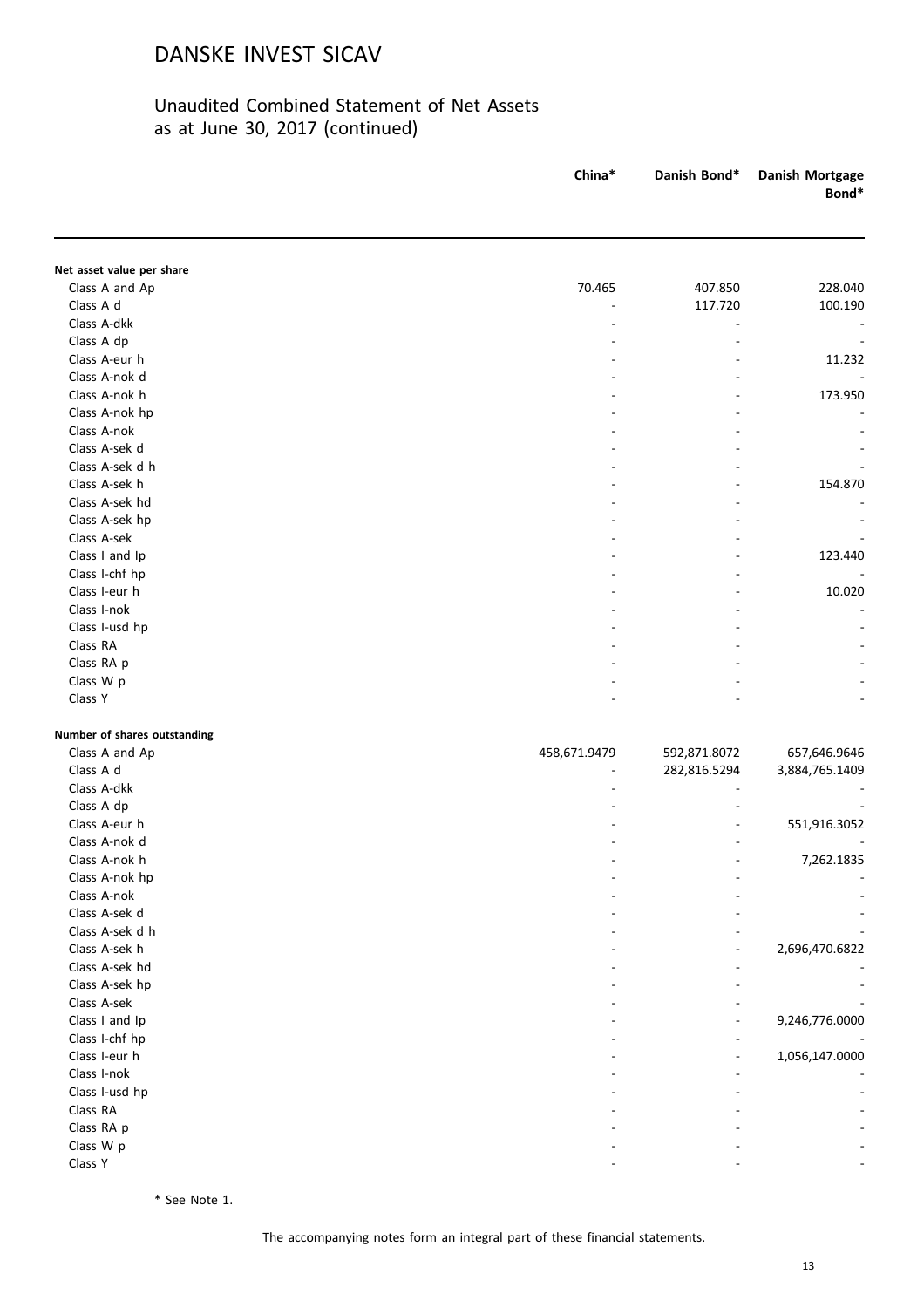### Unaudited Combined Statement of Net Assets as at June 30, 2017 (continued)

|                                                             |             | Denmark Focus* | <b>Eastern Europe</b> | <b>Eastern Europe</b><br>ex. Russia* |
|-------------------------------------------------------------|-------------|----------------|-----------------------|--------------------------------------|
|                                                             | <b>Note</b> | <b>DKK</b>     | <b>EUR</b>            | <b>EUR</b>                           |
| <b>ASSETS</b>                                               |             |                |                       |                                      |
| Investment portfolio at market value                        | (3)         | 553,983,283    | 4,237,098             | 24,467,839                           |
| Cash at bank                                                |             | 8,300,697      | 36,501                | 512,764                              |
| Amounts receivable on sale of investments                   |             | 1,083,175      | 15,165                | 14,526                               |
| Amounts receivable on subscriptions                         |             | 47,265         | 300                   | 19,529                               |
| Interest and dividend receivable, net                       | (3)         |                | 14,683                | 102,809                              |
| Net unrealised profit on forward foreign exchange contracts | (3), (8)    |                |                       |                                      |
| Net unrealised profit on futures contracts                  | (3), (10)   |                |                       |                                      |
| Net unrealised profit on CFDs                               | (3), (9)    |                |                       |                                      |
| Other assets                                                |             | 595,582        | 2,038                 | 590                                  |
| <b>TOTAL ASSETS</b>                                         |             | 564,010,002    | 4,305,785             | 25,118,057                           |
| <b>LIABILITIES</b>                                          |             |                |                       |                                      |
| Bank overdraft                                              |             |                |                       |                                      |
| Interest payable on CFDs                                    | (3)         |                |                       |                                      |
| Amounts payable on purchase of investments                  |             | 824,962        |                       |                                      |
| Amounts payable on redemptions                              |             | 482,856        | 38,000                | 28,312                               |
| Net unrealised loss on forward foreign exchange contracts   | (3), (8)    |                |                       |                                      |
| Net unrealised loss on futures contracts                    | (3), (10)   |                |                       |                                      |
| Net unrealised loss on CFDs                                 | (3), (9)    |                |                       |                                      |
| Performance fees payable                                    | (4)         |                |                       |                                      |
| Investment management fees payable                          | (4)         | 686,135        | 3,744                 | 32,980                               |
| Marketing fees payable                                      | (4)         | 44,859         | 61                    | 2,034                                |
| Operating and Administrative fees payable                   |             | 56,276         | 1,085                 | 4,165                                |
| Taxes and expenses payable                                  |             | 53,714         | 179                   | 3,093                                |
| Unrealised capital gain tax on investments                  |             |                |                       |                                      |
| Other liabilities                                           |             | 5,959          | 21                    | 315                                  |
| <b>TOTAL LIABILITIES</b>                                    |             | 2,154,761      | 43,090                | 70,899                               |
| <b>TOTAL NET ASSETS</b>                                     |             | 561,855,241    | 4,262,695             | 25,047,158                           |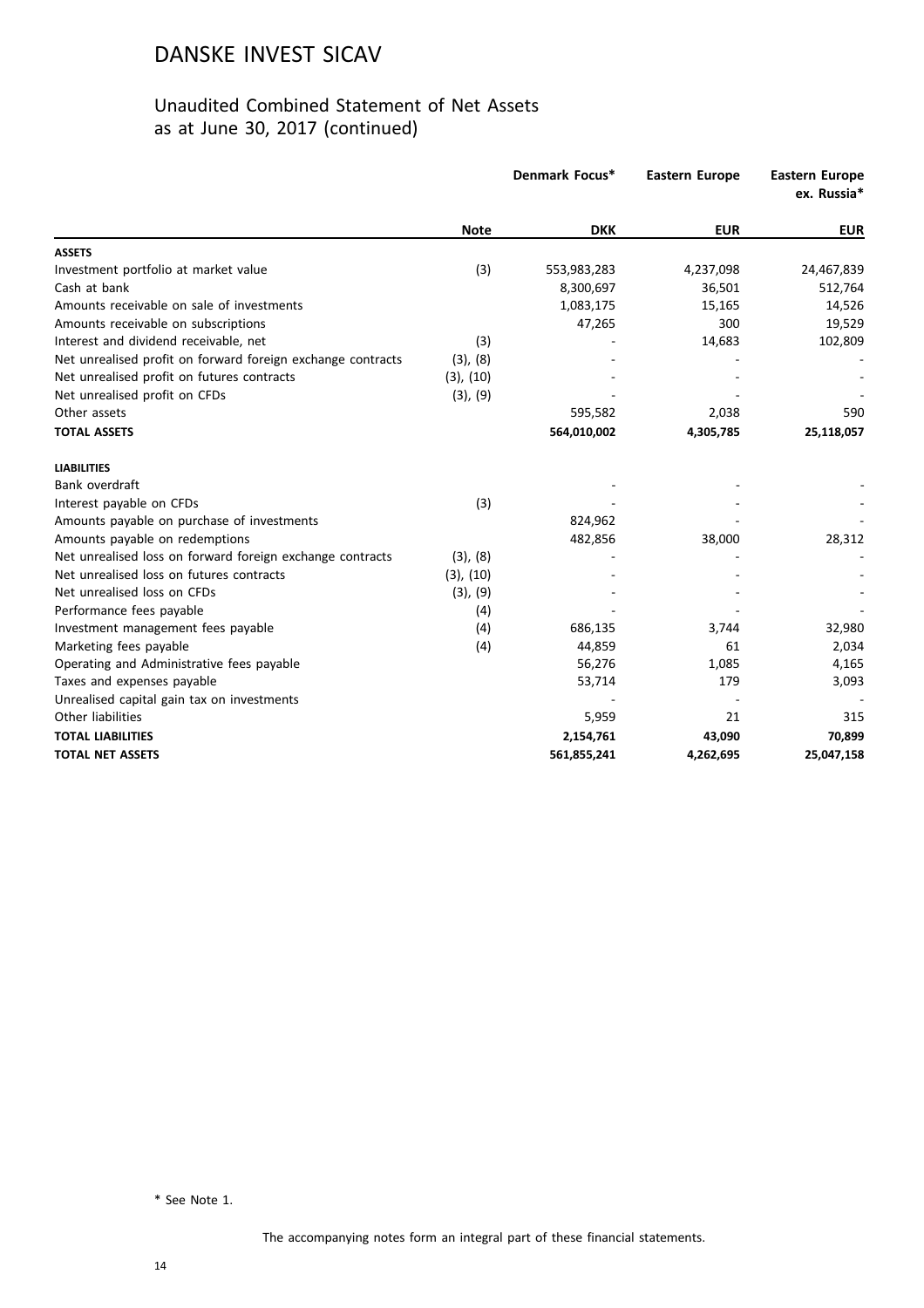### Unaudited Combined Statement of Net Assets as at June 30, 2017 (continued)

|                              | Denmark Focus* | <b>Eastern Europe</b> | <b>Eastern Europe</b><br>ex. Russia* |
|------------------------------|----------------|-----------------------|--------------------------------------|
|                              |                |                       |                                      |
| Net asset value per share    |                |                       |                                      |
| Class A and Ap               | 1,697.030      | 11.056                | 61.859                               |
| Class A d                    |                |                       |                                      |
| Class A-dkk                  |                |                       |                                      |
| Class A dp                   |                |                       |                                      |
| Class A-eur h                |                |                       |                                      |
| Class A-nok d                |                |                       |                                      |
| Class A-nok h                |                |                       |                                      |
| Class A-nok hp               |                |                       |                                      |
| Class A-nok                  |                |                       |                                      |
| Class A-sek d                |                |                       |                                      |
| Class A-sek d h              |                |                       |                                      |
| Class A-sek h                |                |                       |                                      |
| Class A-sek hd               |                |                       |                                      |
| Class A-sek hp               |                |                       |                                      |
| Class A-sek                  |                |                       |                                      |
| Class I and Ip               | 1,696.970      | 10.743                | 16.055                               |
| Class I-chf hp               |                |                       |                                      |
| Class I-eur h                |                |                       |                                      |
| Class I-nok                  |                |                       |                                      |
| Class I-usd hp               |                |                       |                                      |
| Class RA                     | 102.980        |                       |                                      |
| Class RA p                   |                |                       |                                      |
| Class W p                    |                |                       |                                      |
| Class Y                      |                |                       |                                      |
| Number of shares outstanding |                |                       |                                      |
| Class A and Ap               | 219,988.1402   | 61,169.0096           | 395,679.0213                         |
| Class A d                    |                |                       |                                      |
| Class A-dkk                  |                |                       |                                      |
| Class A dp                   |                |                       |                                      |
| Class A-eur h                |                |                       |                                      |
| Class A-nok d                |                |                       |                                      |
| Class A-nok h                |                |                       |                                      |
| Class A-nok hp               |                |                       |                                      |
| Class A-nok                  |                |                       |                                      |
| Class A-sek d                |                |                       |                                      |
| Class A-sek d h              |                |                       |                                      |
| Class A-sek h                |                |                       |                                      |
| Class A-sek hd               |                |                       |                                      |
| Class A-sek hp               |                |                       |                                      |
| Class A-sek                  |                |                       |                                      |
| Class I and Ip               | 106,952.4206   | 333,820.4494          | 35,556.7058                          |
| Class I-chf hp               |                |                       |                                      |
| Class I-eur h                |                |                       |                                      |
| Class I-nok                  |                |                       |                                      |
| Class I-usd hp               |                |                       |                                      |
| Class RA                     | 68,298.4679    |                       |                                      |
| Class RA p                   |                |                       |                                      |
| Class W p                    |                |                       |                                      |
| Class Y                      |                |                       |                                      |

\* See Note 1.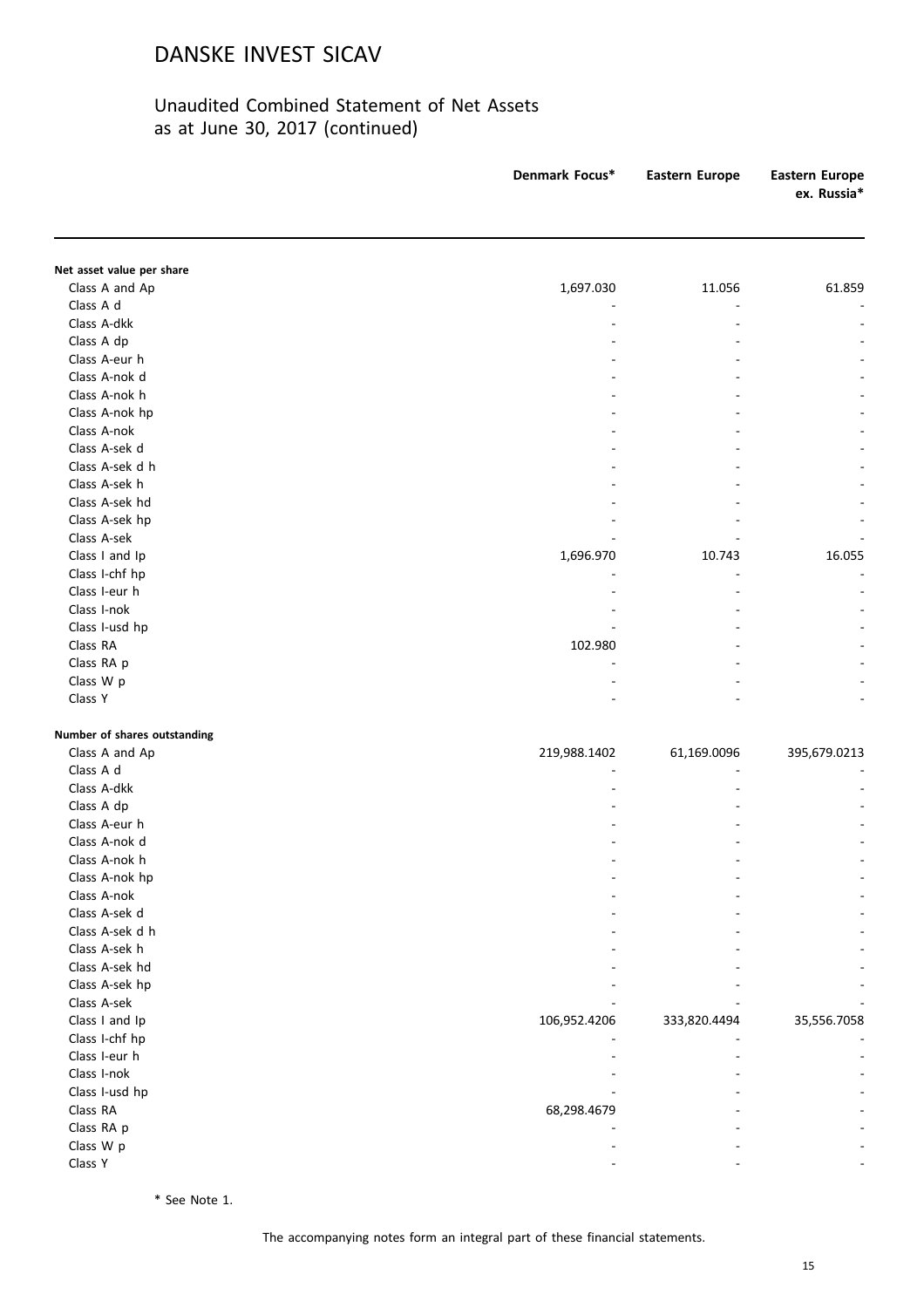### Unaudited Combined Statement of Net Assets as at June 30, 2017 (continued)

|                                                             |             | <b>Frontier Markets</b> | <b>Emerging and Emerging Markets</b><br><b>Debt Hard</b><br><b>Currency</b> | <b>Euro High Yield</b><br><b>Bond</b> |
|-------------------------------------------------------------|-------------|-------------------------|-----------------------------------------------------------------------------|---------------------------------------|
|                                                             | <b>Note</b> | <b>EUR</b>              | <b>USD</b>                                                                  | <b>EUR</b>                            |
| <b>ASSETS</b>                                               |             |                         |                                                                             |                                       |
| Investment portfolio at market value                        | (3)         | 74,438,880              | 145,221,584                                                                 | 59,305,307                            |
| Cash at bank                                                |             | 8,012,598               | 4,101,506                                                                   | 1,701,317                             |
| Amounts receivable on sale of investments                   |             | 302,886                 | 9,330                                                                       |                                       |
| Amounts receivable on subscriptions                         |             | 7,328                   |                                                                             | 69,053                                |
| Interest and dividend receivable, net                       | (3)         | 141,174                 | 2,411,432                                                                   | 985,736                               |
| Net unrealised profit on forward foreign exchange contracts | (3), (8)    |                         | 6,407,570                                                                   | 241,506                               |
| Net unrealised profit on futures contracts                  | (3), (10)   | 33,339                  | 127,989                                                                     |                                       |
| Net unrealised profit on CFDs                               | (3), (9)    |                         |                                                                             |                                       |
| Other assets                                                |             | 23,700                  | 1,098                                                                       |                                       |
| <b>TOTAL ASSETS</b>                                         |             | 82,959,905              | 158,280,509                                                                 | 62,302,919                            |
| <b>LIABILITIES</b>                                          |             |                         |                                                                             |                                       |
| Bank overdraft                                              |             |                         |                                                                             |                                       |
| Interest payable on CFDs                                    | (3)         |                         |                                                                             |                                       |
| Amounts payable on purchase of investments                  |             | 846,145                 |                                                                             | 170,594                               |
| Amounts payable on redemptions                              |             | 40,000                  |                                                                             | 5,563                                 |
| Net unrealised loss on forward foreign exchange contracts   | (3), (8)    |                         |                                                                             |                                       |
| Net unrealised loss on futures contracts                    | (3), (10)   |                         |                                                                             |                                       |
| Net unrealised loss on CFDs                                 | (3), (9)    |                         |                                                                             |                                       |
| Performance fees payable                                    | (4)         |                         |                                                                             |                                       |
| Investment management fees payable                          | (4)         | 103,629                 | 179,768                                                                     | 49,603                                |
| Marketing fees payable                                      | (4)         | 262                     | 18                                                                          | 4,814                                 |
| Operating and Administrative fees payable                   |             | 1,578                   | 19,273                                                                      | 6,180                                 |
| Taxes and expenses payable                                  |             | 2,379                   | 3,988                                                                       | 7,440                                 |
| Unrealised capital gain tax on investments                  |             | 15,927                  |                                                                             |                                       |
| Other liabilities                                           |             |                         |                                                                             | 236                                   |
| <b>TOTAL LIABILITIES</b>                                    |             | 1,009,920               | 203,047                                                                     | 244,430                               |
| <b>TOTAL NET ASSETS</b>                                     |             | 81,949,985              | 158,077,462                                                                 | 62,058,489                            |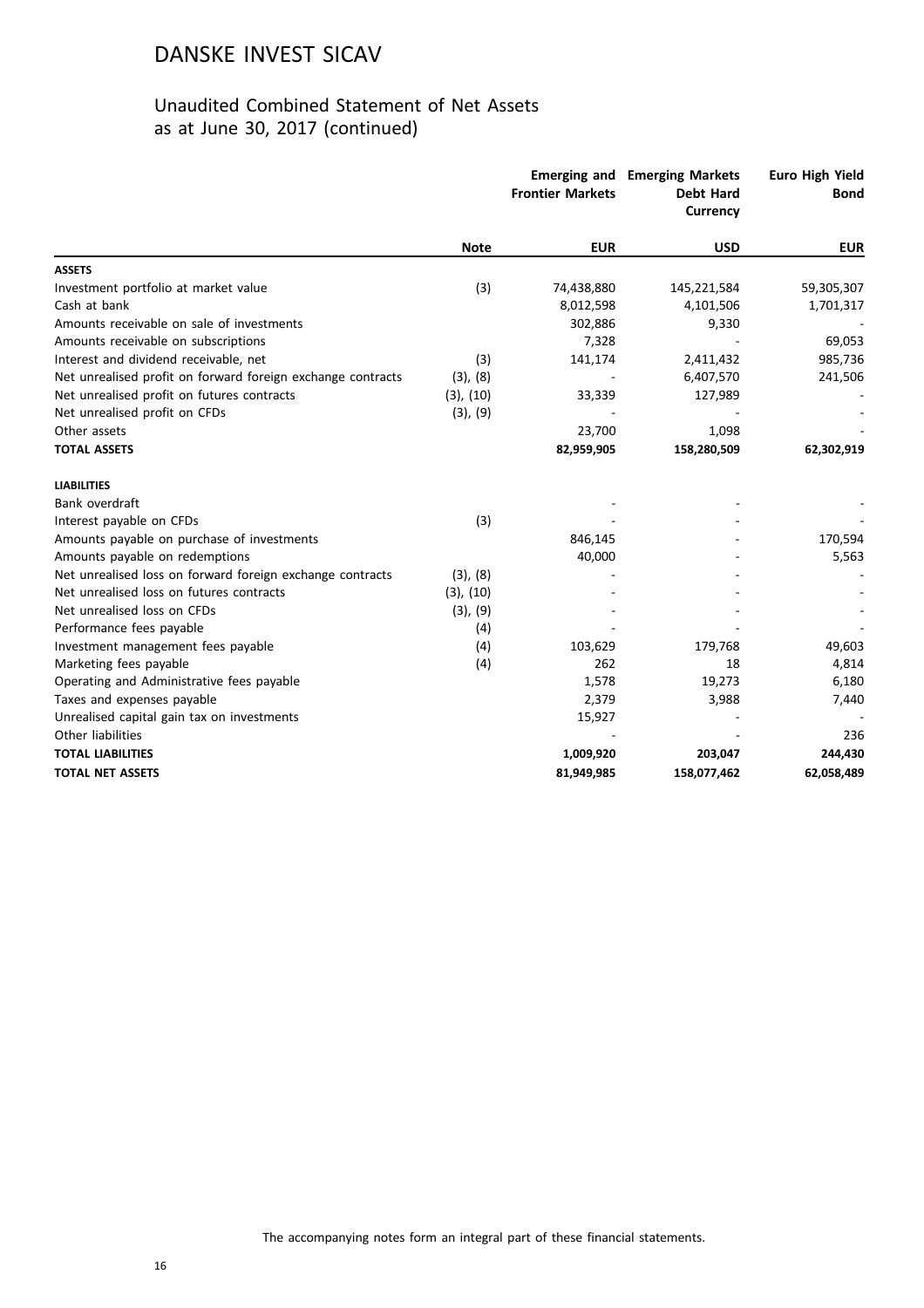### Unaudited Combined Statement of Net Assets as at June 30, 2017 (continued)

|                                  | <b>Frontier Markets</b> | <b>Emerging and Emerging Markets</b><br><b>Debt Hard</b><br>Currency | <b>Euro High Yield</b><br><b>Bond</b> |
|----------------------------------|-------------------------|----------------------------------------------------------------------|---------------------------------------|
|                                  |                         |                                                                      |                                       |
| Net asset value per share        |                         |                                                                      | 12.787                                |
| Class A and Ap                   | 12.570                  | 11.615                                                               |                                       |
| Class A d<br>Class A-dkk         |                         |                                                                      | 11.076                                |
|                                  | 125.250                 |                                                                      |                                       |
| Class A dp<br>Class A-eur h      |                         |                                                                      |                                       |
|                                  |                         |                                                                      |                                       |
| Class A-nok d<br>Class A-nok h   |                         |                                                                      |                                       |
|                                  |                         |                                                                      |                                       |
| Class A-nok hp                   |                         |                                                                      |                                       |
| Class A-nok                      | 129.370                 |                                                                      |                                       |
| Class A-sek d<br>Class A-sek d h |                         |                                                                      |                                       |
| Class A-sek h                    |                         |                                                                      |                                       |
| Class A-sek hd                   |                         |                                                                      | 110.370                               |
| Class A-sek hp                   |                         |                                                                      |                                       |
| Class A-sek                      |                         |                                                                      |                                       |
|                                  | 128.740<br>12.652       | 11.781                                                               | 11.233                                |
| Class I and Ip                   |                         |                                                                      |                                       |
| Class I-chf hp<br>Class I-eur h  |                         | 10.624                                                               |                                       |
| Class I-nok                      |                         |                                                                      |                                       |
|                                  |                         |                                                                      |                                       |
| Class I-usd hp                   |                         |                                                                      | 10.251                                |
| Class RA                         |                         |                                                                      |                                       |
| Class RA p                       |                         |                                                                      |                                       |
| Class W p                        |                         |                                                                      |                                       |
| Class Y                          |                         |                                                                      |                                       |
| Number of shares outstanding     |                         |                                                                      |                                       |
| Class A and Ap                   | 194,810.7293            | 18,729.3345                                                          | 4,339,189.4242                        |
| Class A d                        |                         |                                                                      | 100.0000                              |
| Class A-dkk                      | 11,013.2180             |                                                                      |                                       |
| Class A dp                       |                         |                                                                      |                                       |
| Class A-eur h                    |                         |                                                                      |                                       |
| Class A-nok d                    |                         |                                                                      | $\overline{\phantom{a}}$              |
| Class A-nok h                    |                         |                                                                      |                                       |
| Class A-nok hp                   |                         |                                                                      |                                       |
| Class A-nok                      | 10,689.6727             |                                                                      |                                       |
| Class A-sek d                    |                         |                                                                      |                                       |
| Class A-sek d h                  |                         |                                                                      |                                       |
| Class A-sek h                    |                         |                                                                      | 12,474.8105                           |
| Class A-sek hd                   |                         |                                                                      |                                       |
| Class A-sek hp                   |                         |                                                                      |                                       |
| Class A-sek                      | 28,104.6722             |                                                                      |                                       |
| Class I and Ip                   | 6,227,905.5314          | 3,353,158.2115                                                       | 365,263.1888                          |
| Class I-chf hp                   |                         |                                                                      |                                       |
| Class I-eur h                    |                         | 9,759,904.8551                                                       |                                       |
| Class I-nok                      |                         |                                                                      |                                       |
| Class I-usd hp                   |                         |                                                                      |                                       |
| Class RA                         |                         |                                                                      | 226,950.7148                          |
| Class RA p                       |                         |                                                                      |                                       |
| Class W p                        |                         |                                                                      |                                       |
| Class Y                          |                         |                                                                      |                                       |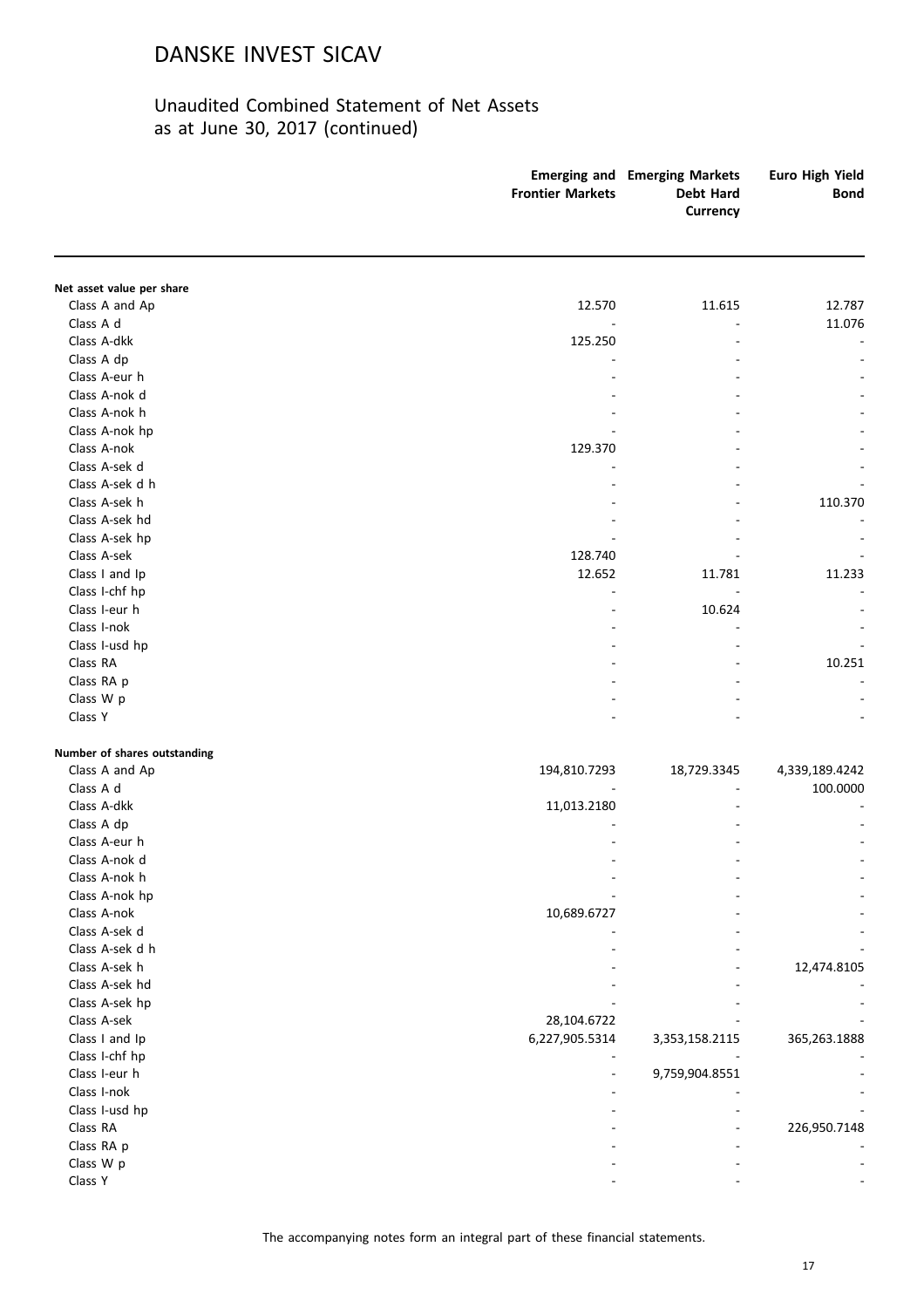### Unaudited Combined Statement of Net Assets as at June 30, 2017 (continued)

|                                                             |             | <b>Europe</b> | <b>Europe Absolute</b> | Europe Focus* |
|-------------------------------------------------------------|-------------|---------------|------------------------|---------------|
|                                                             | <b>Note</b> | <b>EUR</b>    | <b>EUR</b>             | <b>EUR</b>    |
| <b>ASSETS</b>                                               |             |               |                        |               |
| Investment portfolio at market value                        | (3)         | 215,944,847   | 234,655,611            | 56,673,970    |
| Cash at bank                                                |             | 2,069,649     | 63,439,660             | 1,799,123     |
| Amounts receivable on sale of investments                   |             | 45,692        | 35,000                 | 13,458        |
| Amounts receivable on subscriptions                         |             | 305,190       |                        | 17,338        |
| Interest and dividend receivable, net                       | (3)         | 327,291       | 614,202                | 48,479        |
| Net unrealised profit on forward foreign exchange contracts | (3), (8)    |               |                        |               |
| Net unrealised profit on futures contracts                  | (3), (10)   |               |                        |               |
| Net unrealised profit on CFDs                               | (3), (9)    |               | 5,256,563              |               |
| Other assets                                                |             | 105,826       | 68,834                 | 25,202        |
| <b>TOTAL ASSETS</b>                                         |             | 218,798,495   | 304,069,870            | 58,577,570    |
| <b>LIABILITIES</b>                                          |             |               |                        |               |
| Bank overdraft                                              |             |               |                        |               |
| Interest payable on CFDs                                    | (3)         |               | 245,523                |               |
| Amounts payable on purchase of investments                  |             |               | 29,255,368             |               |
| Amounts payable on redemptions                              |             | 232,846       | 18,307                 | 14,987        |
| Net unrealised loss on forward foreign exchange contracts   | (3), (8)    |               | 294,784                |               |
| Net unrealised loss on futures contracts                    | (3), (10)   |               |                        |               |
| Net unrealised loss on CFDs                                 | (3), (9)    |               |                        |               |
| Performance fees payable                                    | (4)         |               |                        |               |
| Investment management fees payable                          | (4)         | 214,308       | 213,616                | 73,504        |
| Marketing fees payable                                      | (4)         | 7,307         | 15,743                 | 4,809         |
| Operating and Administrative fees payable                   |             | 22,119        | 63,938                 | 5,953         |
| Taxes and expenses payable                                  |             | 14,002        | 24,996                 | 7,259         |
| Unrealised capital gain tax on investments                  |             |               |                        |               |
| Other liabilities                                           |             | 2,569         | 192,476                | 752           |
| <b>TOTAL LIABILITIES</b>                                    |             | 493,151       | 30,324,751             | 107,264       |
| <b>TOTAL NET ASSETS</b>                                     |             | 218,305,344   | 273,745,119            | 58,470,306    |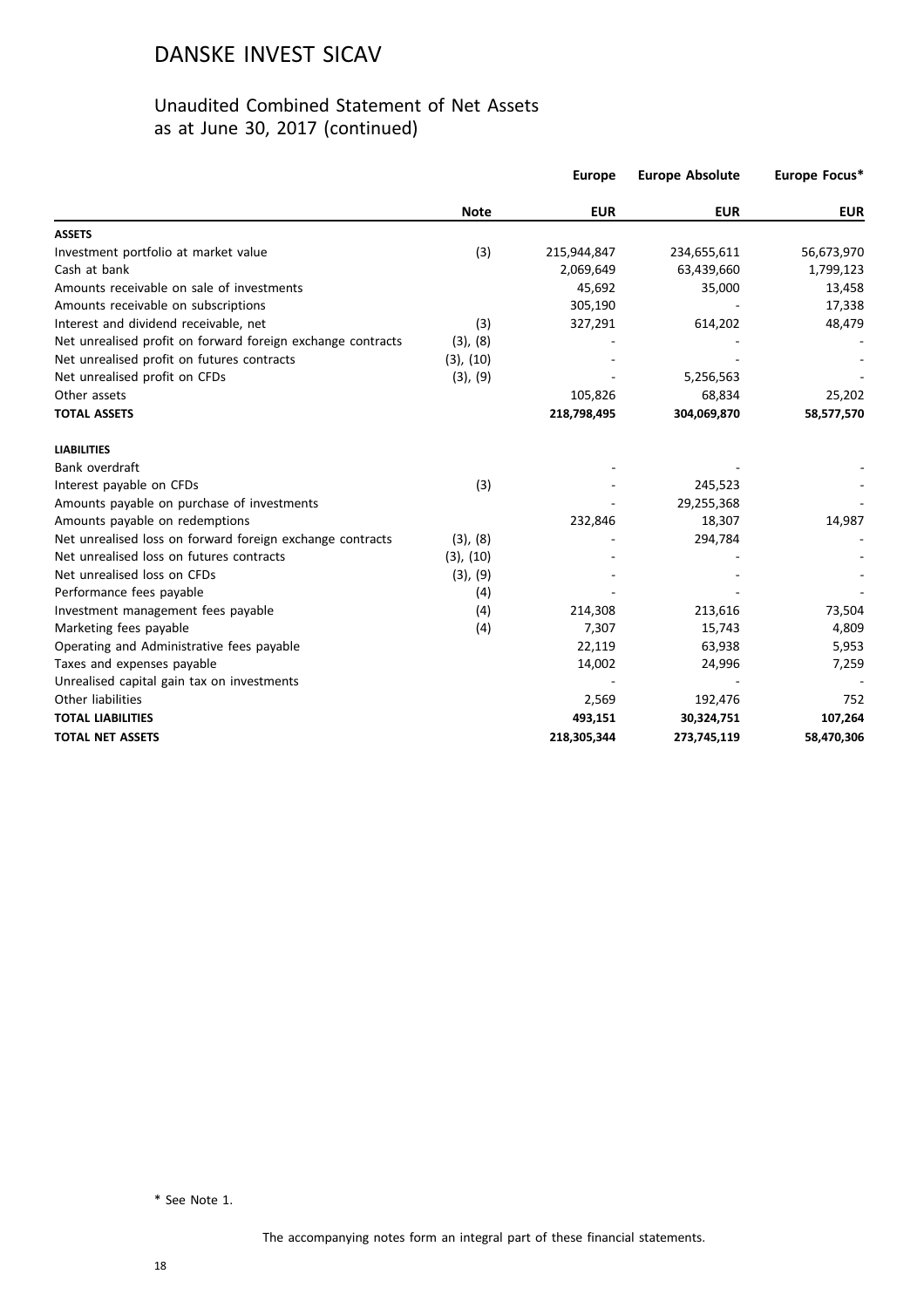### Unaudited Combined Statement of Net Assets as at June 30, 2017 (continued)

|                              | <b>Europe</b>  | <b>Europe Absolute</b> | Europe Focus*  |
|------------------------------|----------------|------------------------|----------------|
|                              |                |                        |                |
| Net asset value per share    |                |                        |                |
| Class A and Ap               | 15.899         | 13.615                 | 16.792         |
| Class A d                    |                |                        |                |
| Class A-dkk                  |                |                        |                |
| Class A dp                   |                |                        |                |
| Class A-eur h                |                |                        |                |
| Class A-nok d                |                |                        |                |
| Class A-nok h                |                |                        |                |
| Class A-nok hp               |                |                        |                |
| Class A-nok                  |                |                        |                |
| Class A-sek d                |                |                        |                |
| Class A-sek d h              |                |                        |                |
| Class A-sek h                |                |                        |                |
| Class A-sek hd               |                |                        |                |
| Class A-sek hp               |                | 138.450                |                |
| Class A-sek                  |                |                        |                |
| Class I and Ip               | 16.411         | 14.040                 | 14.455         |
| Class I-chf hp               |                |                        |                |
| Class I-eur h                |                |                        |                |
| Class I-nok                  |                |                        |                |
| Class I-usd hp               |                |                        |                |
| Class RA                     | 9.906          |                        |                |
| Class RA p                   |                |                        |                |
| Class W p                    |                | 13.613                 |                |
| Class Y                      |                |                        |                |
| Number of shares outstanding |                |                        |                |
| Class A and Ap               | 5,105,613.1255 | 4,989,902.2386         | 3,402,462.6649 |
| Class A d                    |                |                        |                |
| Class A-dkk                  |                |                        |                |
| Class A dp                   |                |                        |                |
| Class A-eur h                |                |                        |                |
| Class A-nok d                |                |                        |                |
| Class A-nok h                |                |                        |                |
| Class A-nok hp               |                |                        |                |
| Class A-nok                  |                |                        |                |
| Class A-sek d                |                |                        |                |
| Class A-sek d h              |                |                        |                |
| Class A-sek h                |                | 4,237,353.0484         |                |
| Class A-sek hd               |                |                        |                |
| Class A-sek hp               |                | 2,118,676.5237         |                |
| Class A-sek                  |                |                        |                |
| Class I and Ip               | 8,224,976.8167 | 7,739,461.8053         | 92,340.0046    |
| Class I-chf hp               |                |                        |                |
| Class I-eur h                |                |                        |                |
| Class I-nok                  |                |                        |                |
| Class I-usd hp               |                |                        |                |
| Class RA                     | 217,062.0587   |                        |                |
|                              |                |                        |                |
| Class RA p                   |                |                        |                |
| Class W p                    |                | 4,908,842.9868         |                |
| Class Y                      |                |                        |                |

\* See Note 1.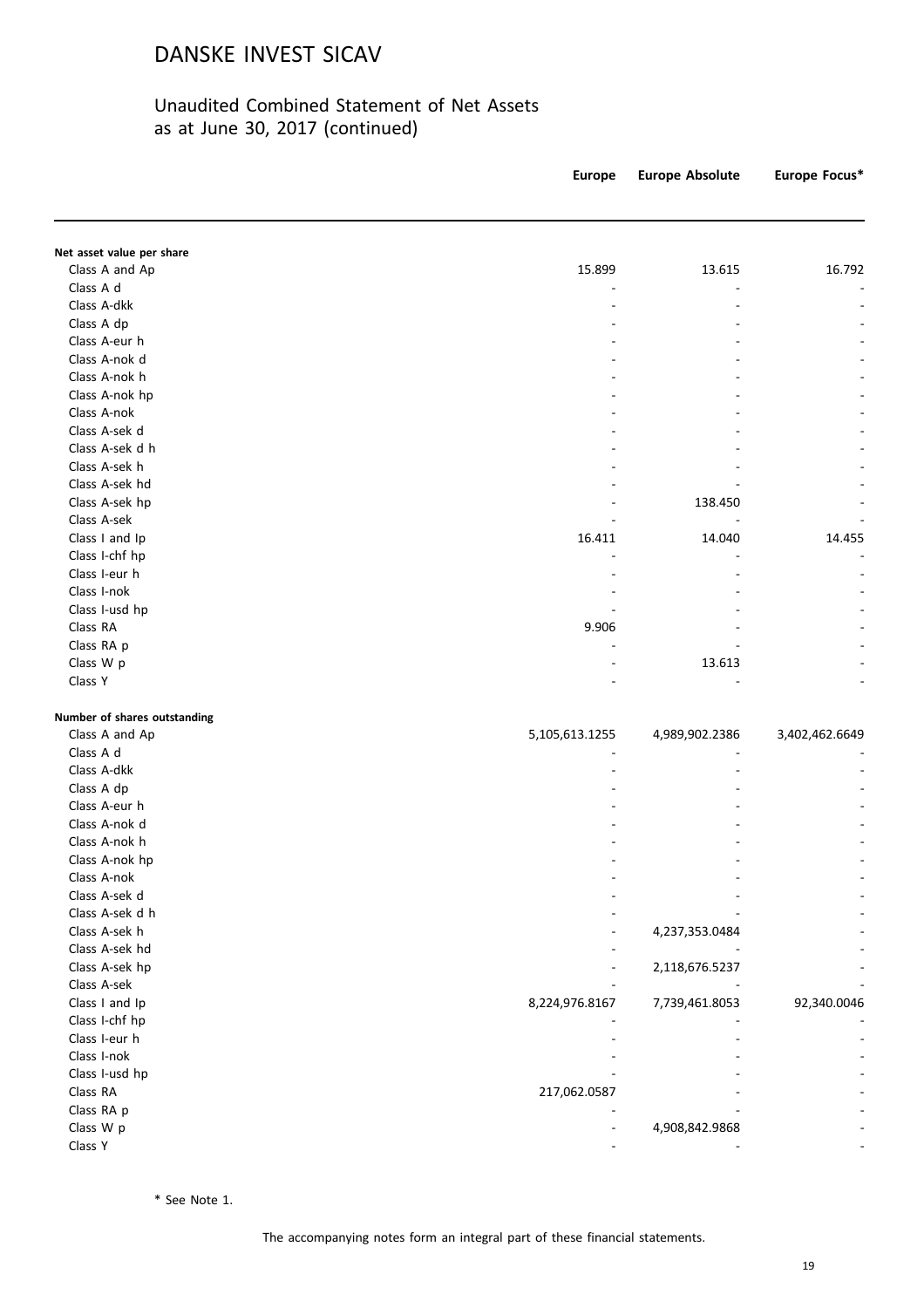### Unaudited Combined Statement of Net Assets as at June 30, 2017 (continued)

|                                                             |                | Dividend*   | Europe High Europe Long-Short Europe Long-Short<br><b>Dynamic</b> | <b>Dynamic Plus</b> |
|-------------------------------------------------------------|----------------|-------------|-------------------------------------------------------------------|---------------------|
|                                                             | <b>Note</b>    | <b>EUR</b>  | <b>EUR</b>                                                        | <b>EUR</b>          |
| <b>ASSETS</b>                                               |                |             |                                                                   |                     |
| Investment portfolio at market value                        | (3)            | 142,805,867 | 464,322,768                                                       | 53,293,223          |
| Cash at bank                                                |                | 162,465     | 139,451,681                                                       | 14,806,232          |
| Amounts receivable on sale of investments                   |                | 523,587     |                                                                   |                     |
| Amounts receivable on subscriptions                         |                | 87,688      | 1,885,475                                                         |                     |
| Interest and dividend receivable, net                       | (3)            | 188,142     | 380,922                                                           | 63,875              |
| Net unrealised profit on forward foreign exchange contracts | (3), (8)       |             | 2,779,774                                                         | 446,830             |
| Net unrealised profit on futures contracts                  | $(3)$ , $(10)$ |             |                                                                   |                     |
| Net unrealised profit on CFDs                               | (3), (9)       |             |                                                                   |                     |
| Other assets                                                |                | 45,096      | 300,503                                                           | 48,789              |
| <b>TOTAL ASSETS</b>                                         |                | 143,812,845 | 609,121,123                                                       | 68,658,949          |
| <b>LIABILITIES</b>                                          |                |             |                                                                   |                     |
| Bank overdraft                                              |                |             | 306,749                                                           |                     |
| Interest payable on CFDs                                    | (3)            |             | 365,463                                                           | 55,495              |
| Amounts payable on purchase of investments                  |                |             | 7,462,000                                                         | 2,028,447           |
| Amounts payable on redemptions                              |                | 40,094      | 1,978,596                                                         | 193,008             |
| Net unrealised loss on forward foreign exchange contracts   | (3), (8)       |             |                                                                   |                     |
| Net unrealised loss on futures contracts                    | $(3)$ , $(10)$ |             |                                                                   |                     |
| Net unrealised loss on CFDs                                 | (3), (9)       |             | 22,553,388                                                        | 2,410,031           |
| Performance fees payable                                    | (4)            |             | 4,946                                                             |                     |
| Investment management fees payable                          | (4)            | 131,789     | 576,580                                                           | 58,001              |
| Marketing fees payable                                      | (4)            | 3,209       | 29,655                                                            | 933                 |
| Operating and Administrative fees payable                   |                | 14,577      | 112,732                                                           | 15,994              |
| Taxes and expenses payable                                  |                | 7,430       | 43,832                                                            | 2,677               |
| Unrealised capital gain tax on investments                  |                |             |                                                                   |                     |
| Other liabilities                                           |                | 233         | 191,771                                                           | 33,115              |
| <b>TOTAL LIABILITIES</b>                                    |                | 197,332     | 33,625,712                                                        | 4,797,701           |
| <b>TOTAL NET ASSETS</b>                                     |                | 143,615,513 | 575,495,411                                                       | 63,861,248          |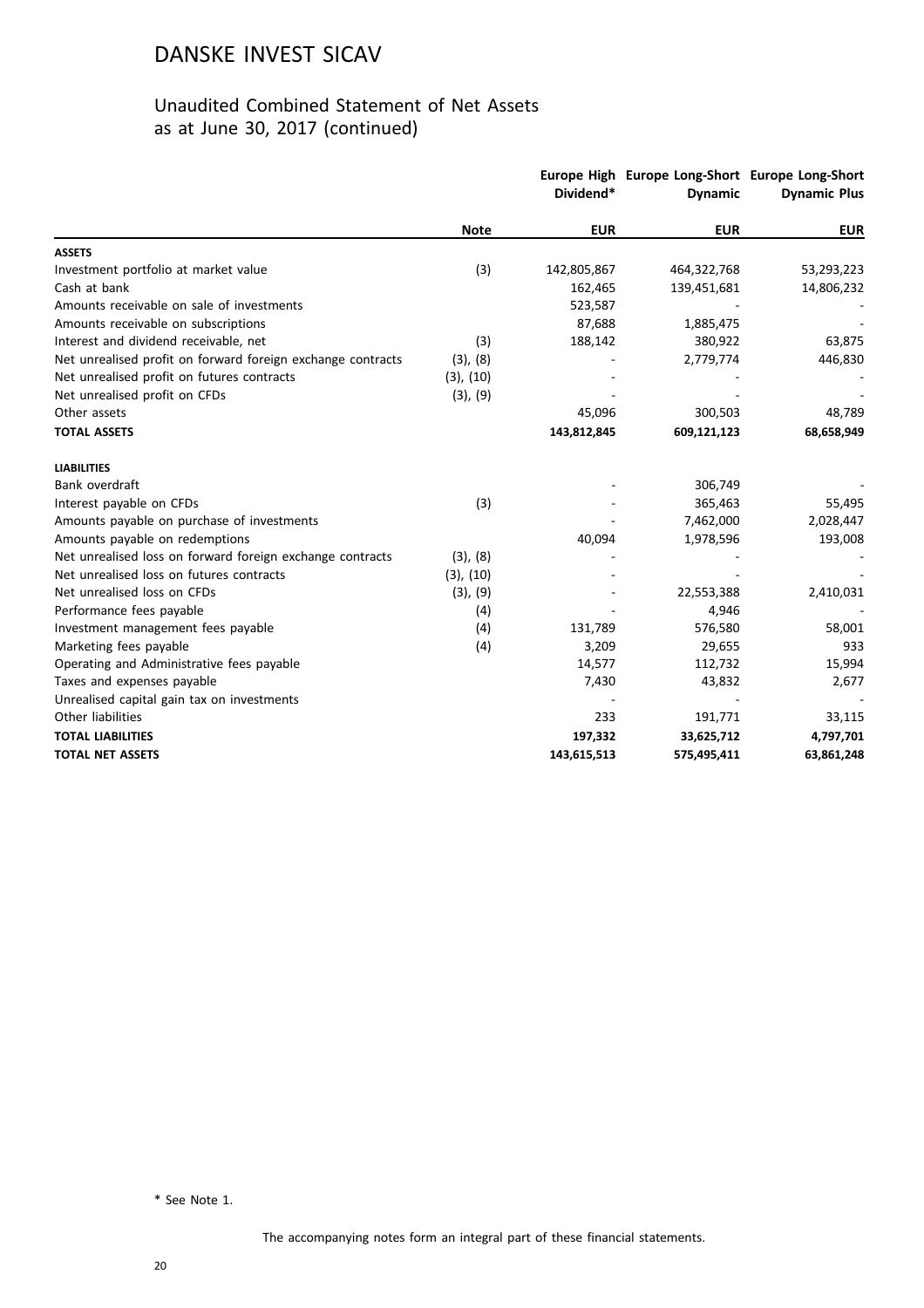### Unaudited Combined Statement of Net Assets as at June 30, 2017 (continued)

|                              | Dividend*      | Europe High Europe Long-Short Europe Long-Short<br><b>Dynamic</b> | <b>Dynamic Plus</b> |
|------------------------------|----------------|-------------------------------------------------------------------|---------------------|
| Net asset value per share    |                |                                                                   |                     |
| Class A and Ap               | 29.362         | 10.990                                                            | 9.845               |
| Class A d                    |                |                                                                   |                     |
| Class A-dkk                  |                |                                                                   |                     |
| Class A dp                   |                | 9.536                                                             |                     |
| Class A-eur h                |                |                                                                   |                     |
| Class A-nok d                |                |                                                                   |                     |
| Class A-nok h                |                |                                                                   |                     |
| Class A-nok hp               |                | 96.130                                                            |                     |
| Class A-nok                  |                |                                                                   |                     |
| Class A-sek d                |                |                                                                   |                     |
| Class A-sek d h              |                |                                                                   |                     |
| Class A-sek h                |                |                                                                   |                     |
| Class A-sek hd               |                |                                                                   |                     |
| Class A-sek hp               |                | 108.170                                                           | 87.490              |
| Class A-sek                  |                |                                                                   |                     |
| Class I and Ip               | 15.391         | 11.268                                                            | 9.979               |
| Class I-chf hp               |                | 9.892                                                             |                     |
| Class I-eur h                |                |                                                                   |                     |
| Class I-nok                  |                |                                                                   |                     |
| Class I-usd hp               |                | 10.023                                                            |                     |
| Class RA                     |                |                                                                   |                     |
| Class RA p                   |                | 9.800                                                             |                     |
| Class W p                    |                | 10.990                                                            |                     |
| Class Y                      |                |                                                                   |                     |
| Number of shares outstanding |                |                                                                   |                     |
| Class A and Ap               | 1,280,768.7961 | 17,113,959.9484                                                   | 1,091,476.3207      |
| Class A d                    |                |                                                                   |                     |
| Class A-dkk                  |                |                                                                   |                     |
| Class A dp                   |                | 24,514.0330                                                       |                     |
| Class A-eur h                |                |                                                                   |                     |
| Class A-nok d                |                |                                                                   |                     |
| Class A-nok h                |                |                                                                   |                     |
| Class A-nok hp               |                | 1,000.0000                                                        |                     |
| Class A-nok                  |                |                                                                   |                     |
| Class A-sek d                |                |                                                                   |                     |
| Class A-sek d h              |                |                                                                   |                     |
| Class A-sek h                |                |                                                                   | 1,793.2011          |
| Class A-sek hd               |                |                                                                   |                     |
| Class A-sek hp               |                | 3,872,640.3546                                                    |                     |
| Class A-sek                  |                |                                                                   |                     |
| Class I and Ip               | 6,887,771.3388 | 25,517,654.1747                                                   | 5,320,878.8188      |
| Class I-chf hp               |                | 438,225.0000                                                      |                     |
| Class I-eur h                |                |                                                                   |                     |
| Class I-nok                  |                |                                                                   |                     |
| Class I-usd hp               |                | 2,000.0000                                                        |                     |
| Class RA                     |                |                                                                   |                     |
| Class RA p                   |                | 166,469.6087                                                      |                     |
| Class W p                    |                | 4,614,272.2395                                                    |                     |
| Class Y                      |                |                                                                   |                     |

\* See Note 1.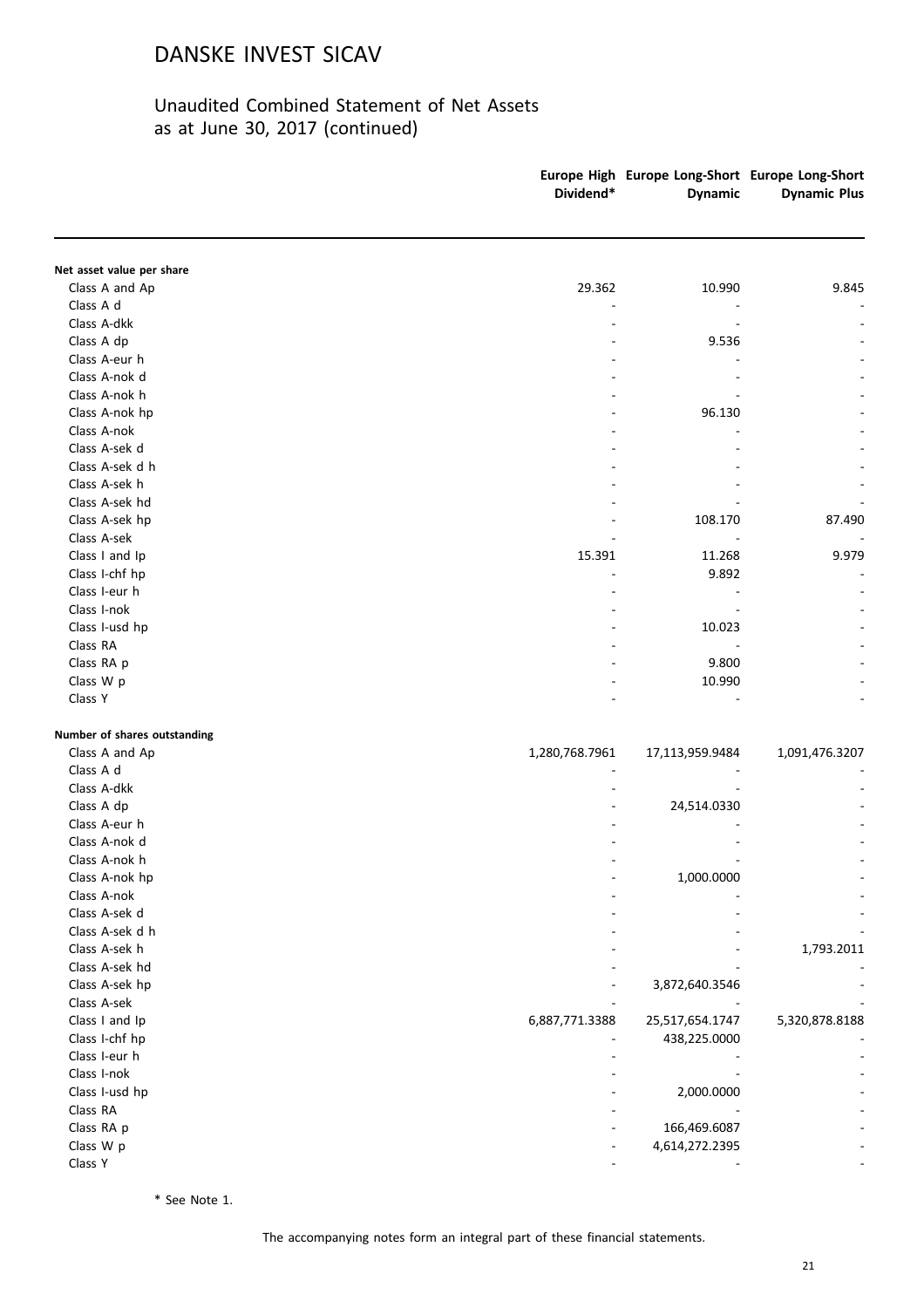### Unaudited Combined Statement of Net Assets as at June 30, 2017 (continued)

|                                                             | Europe Small Cap* |             | European Bond* | <b>European</b><br>Corporate<br><b>Sustainable Bond</b> |  |
|-------------------------------------------------------------|-------------------|-------------|----------------|---------------------------------------------------------|--|
|                                                             | <b>Note</b>       | <b>EUR</b>  | <b>EUR</b>     | <b>EUR</b>                                              |  |
| <b>ASSETS</b>                                               |                   |             |                |                                                         |  |
| Investment portfolio at market value                        | (3)               | 179,266,990 | 33,213,190     | 417,249,536                                             |  |
| Cash at bank                                                |                   | 4,441,154   | 373,284        | 18,637,536                                              |  |
| Amounts receivable on sale of investments                   |                   |             |                | 1,664,397                                               |  |
| Amounts receivable on subscriptions                         |                   | 781,512     | 63,395         | 69,403,850                                              |  |
| Interest and dividend receivable, net                       | (3)               | 276,274     | 332,614        | 2,470,476                                               |  |
| Net unrealised profit on forward foreign exchange contracts | (3), (8)          |             |                | 846,448                                                 |  |
| Net unrealised profit on futures contracts                  | $(3)$ , $(10)$    |             | 13,340         | 471,600                                                 |  |
| Net unrealised profit on CFDs                               | (3), (9)          |             |                |                                                         |  |
| Other assets                                                |                   | 36,370      |                |                                                         |  |
| <b>TOTAL ASSETS</b>                                         |                   | 184,802,300 | 33,995,823     | 510,743,843                                             |  |
| <b>LIABILITIES</b>                                          |                   |             |                |                                                         |  |
| Bank overdraft                                              |                   |             |                |                                                         |  |
| Interest payable on CFDs                                    | (3)               |             |                |                                                         |  |
| Amounts payable on purchase of investments                  |                   | 594,601     |                | 23,838,037                                              |  |
| Amounts payable on redemptions                              |                   | 765,015     | 17,241         | 336,868                                                 |  |
| Net unrealised loss on forward foreign exchange contracts   | (3), (8)          |             | 274,152        |                                                         |  |
| Net unrealised loss on futures contracts                    | (3), (10)         |             |                |                                                         |  |
| Net unrealised loss on CFDs                                 | (3), (9)          |             |                |                                                         |  |
| Performance fees payable                                    | (4)               |             |                |                                                         |  |
| Investment management fees payable                          | (4)               | 244,733     | 22,834         | 166,086                                                 |  |
| Marketing fees payable                                      | (4)               | 18,300      | 2,854          | 9,118                                                   |  |
| Operating and Administrative fees payable                   |                   | 76,629      | 4,281          | 47,973                                                  |  |
| Taxes and expenses payable                                  |                   | 22,982      | 4,209          | 24,330                                                  |  |
| Unrealised capital gain tax on investments                  |                   |             |                |                                                         |  |
| Other liabilities                                           |                   | 3,379       | 154            | 17,697                                                  |  |
| <b>TOTAL LIABILITIES</b>                                    |                   | 1,725,639   | 325,725        | 24,440,109                                              |  |
| <b>TOTAL NET ASSETS</b>                                     |                   | 183,076,661 | 33,670,098     | 486,303,734                                             |  |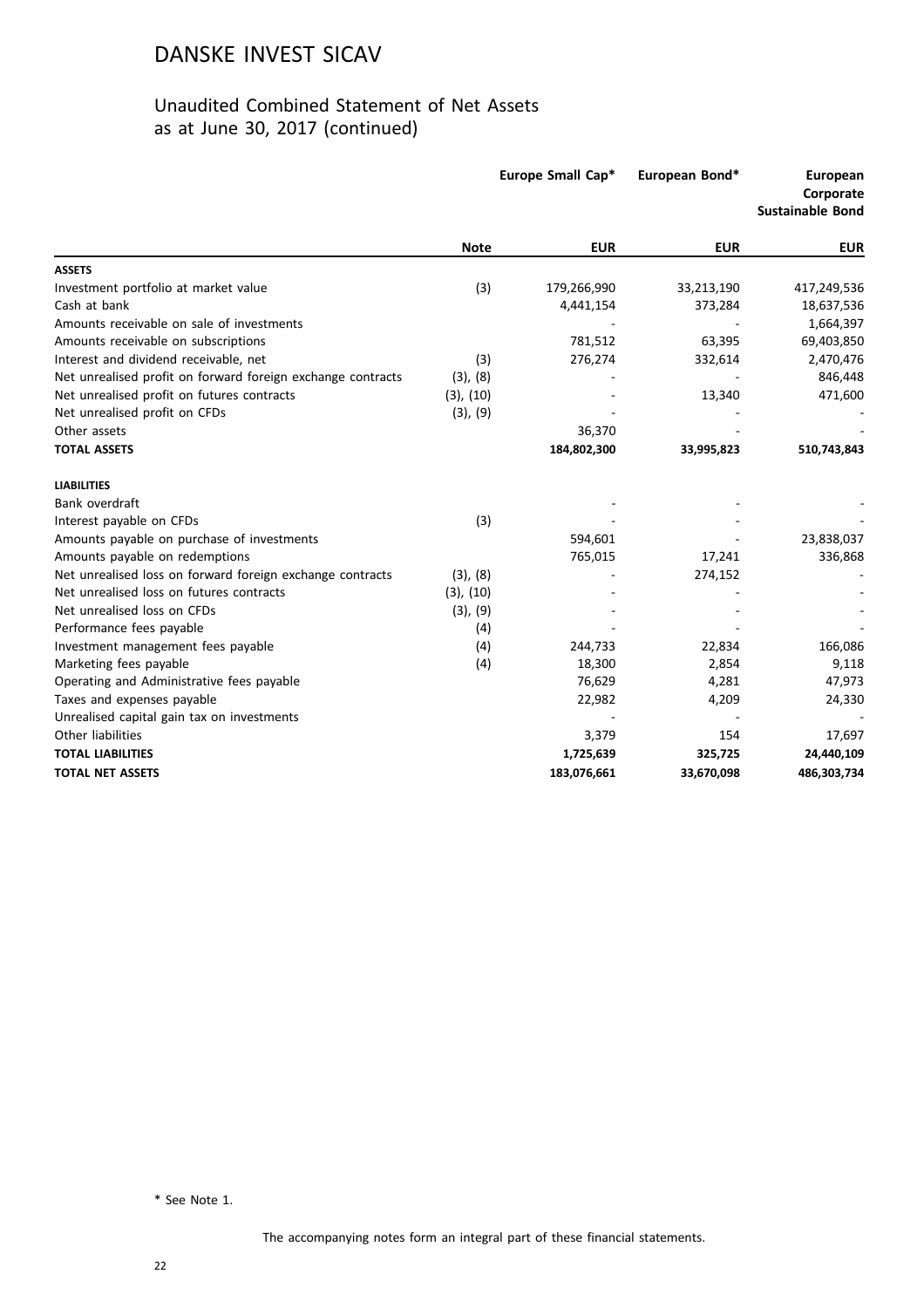### Unaudited Combined Statement of Net Assets as at June 30, 2017 (continued)

|                              | Europe Small Cap*        | European Bond* | European<br>Corporate<br><b>Sustainable Bond</b> |
|------------------------------|--------------------------|----------------|--------------------------------------------------|
|                              |                          |                |                                                  |
| Net asset value per share    |                          |                |                                                  |
| Class A and Ap               | 64.649                   | 20.241         | 10.261                                           |
| Class A d                    |                          | 11.600         | 10.165                                           |
| Class A-dkk                  | $\overline{\phantom{a}}$ |                |                                                  |
| Class A dp                   |                          |                |                                                  |
| Class A-eur h                |                          |                |                                                  |
| Class A-nok d                |                          |                |                                                  |
| Class A-nok h                |                          | 111.160        |                                                  |
| Class A-nok hp               |                          |                |                                                  |
| Class A-nok                  |                          |                |                                                  |
| Class A-sek d                |                          |                |                                                  |
| Class A-sek d h              |                          |                |                                                  |
| Class A-sek h                |                          | $\overline{a}$ | 102.320                                          |
| Class A-sek hd               |                          |                | 101.330                                          |
| Class A-sek hp               |                          |                |                                                  |
| Class A-sek                  |                          |                |                                                  |
| Class I and Ip               | 23.121                   |                | 10.338                                           |
| Class I-chf hp               |                          |                |                                                  |
| Class I-eur h                |                          |                |                                                  |
| Class I-nok                  |                          |                | 101.420                                          |
| Class I-usd hp               |                          |                |                                                  |
| Class RA                     |                          |                |                                                  |
| Class RA p                   |                          |                |                                                  |
| Class W p                    |                          |                |                                                  |
| Class Y                      |                          |                |                                                  |
| Number of shares outstanding |                          |                |                                                  |
| Class A and Ap               | 2,817,641.4330           | 1,294,494.3228 | 3,440,577.4312                                   |
| Class A d                    |                          | 110,150.2502   | 197,471.5279                                     |
| Class A-dkk                  |                          |                |                                                  |
| Class A dp                   |                          |                |                                                  |
| Class A-eur h                |                          |                |                                                  |
| Class A-nok d                |                          |                |                                                  |
| Class A-nok h                |                          | 533,285.6212   |                                                  |
| Class A-nok hp               |                          |                |                                                  |
| Class A-nok                  |                          |                |                                                  |
| Class A-sek d                |                          |                |                                                  |
| Class A-sek d h              |                          |                |                                                  |
| Class A-sek h                |                          |                | 7,483,609.7999                                   |
| Class A-sek hd               |                          |                | 380,242.7216                                     |
| Class A-sek hp               |                          |                |                                                  |
| Class A-sek                  |                          |                |                                                  |
| Class I and Ip               | 39,761.3723              |                | 34,146,599.3105                                  |
| Class I-chf hp               |                          |                |                                                  |
| Class I-eur h                |                          |                |                                                  |
| Class I-nok                  |                          |                | 1,177,273.3966                                   |
| Class I-usd hp               |                          |                |                                                  |
| Class RA                     |                          |                |                                                  |
| Class RA p                   |                          |                |                                                  |
| Class W p                    |                          |                |                                                  |
| Class Y                      |                          |                |                                                  |

\* See Note 1.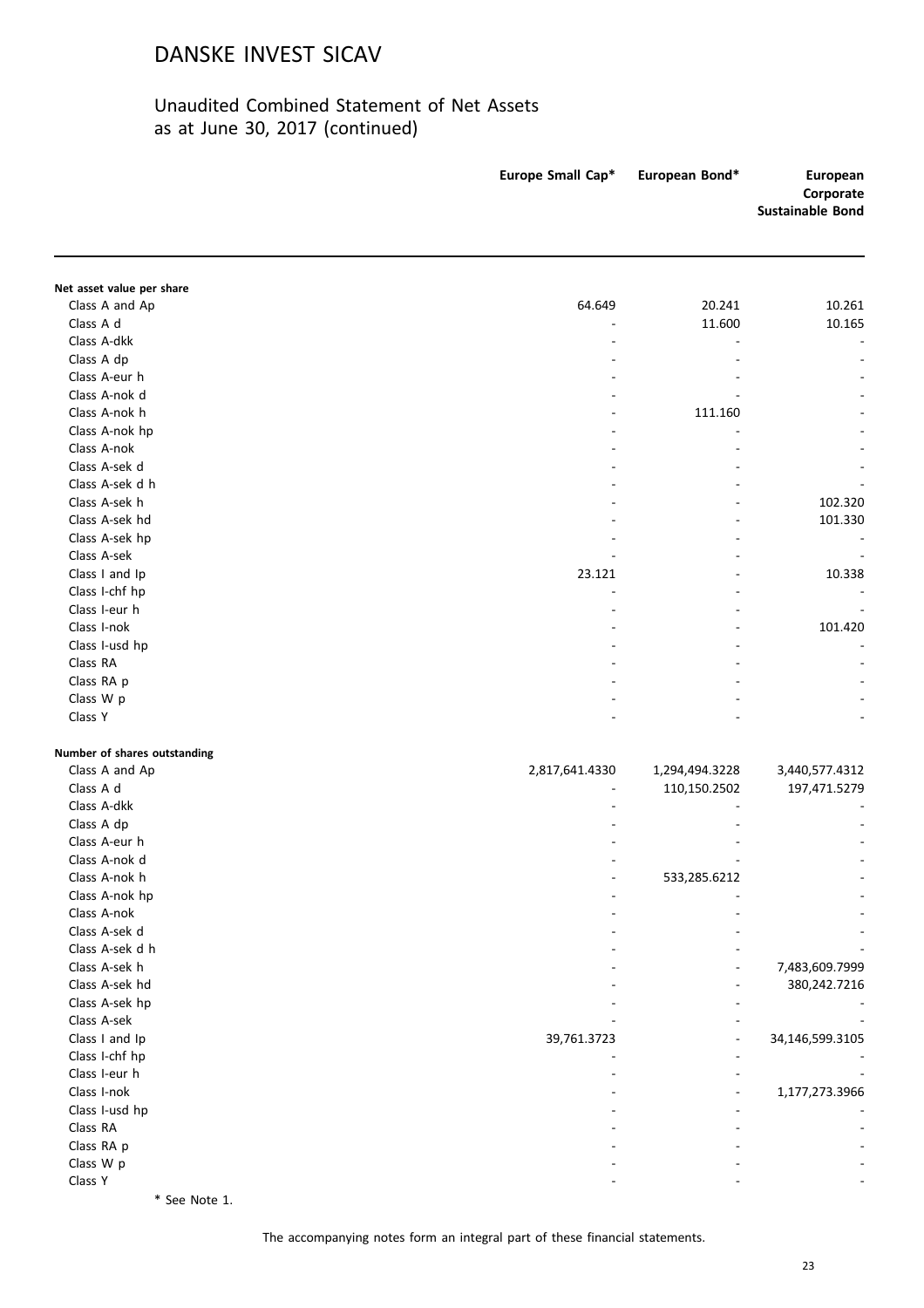### Unaudited Combined Statement of Net Assets as at June 30, 2017 (continued)

|                                                             |                | Germany    | <b>Global Corporate</b><br>Bonds* | <b>Global Emerging</b><br>Markets* |
|-------------------------------------------------------------|----------------|------------|-----------------------------------|------------------------------------|
|                                                             | <b>Note</b>    | <b>EUR</b> | <b>EUR</b>                        | <b>USD</b>                         |
| <b>ASSETS</b>                                               |                |            |                                   |                                    |
| Investment portfolio at market value                        | (3)            | 17,125,867 | 156,758,327                       | 579,637,150                        |
| Cash at bank                                                |                | 631,295    | 3,580,791                         | 10,070,096                         |
| Amounts receivable on sale of investments                   |                |            | 333,080                           | 13,698,669                         |
| Amounts receivable on subscriptions                         |                | 48,529     | 146,306                           | 323,840                            |
| Interest and dividend receivable, net                       | (3)            | 8,821      | 1,404,669                         | 2,006,869                          |
| Net unrealised profit on forward foreign exchange contracts | (3), (8)       |            |                                   |                                    |
| Net unrealised profit on futures contracts                  | $(3)$ , $(10)$ |            |                                   |                                    |
| Net unrealised profit on CFDs                               | (3), (9)       |            |                                   |                                    |
| Other assets                                                |                | 16,204     |                                   | 177,761                            |
| <b>TOTAL ASSETS</b>                                         |                | 17,830,716 | 162,223,173                       | 605,914,385                        |
| <b>LIABILITIES</b>                                          |                |            |                                   |                                    |
| Bank overdraft                                              |                |            |                                   | 1                                  |
| Interest payable on CFDs                                    | (3)            |            |                                   |                                    |
| Amounts payable on purchase of investments                  |                | 381,598    | 999,130                           | 337,015                            |
| Amounts payable on redemptions                              |                |            | 838,797                           | 10,758,910                         |
| Net unrealised loss on forward foreign exchange contracts   | (3), (8)       |            | 669,825                           |                                    |
| Net unrealised loss on futures contracts                    | (3), (10)      |            | 21,945                            |                                    |
| Net unrealised loss on CFDs                                 | (3), (9)       |            |                                   |                                    |
| Performance fees payable                                    | (4)            |            |                                   |                                    |
| Investment management fees payable                          | (4)            | 15,753     | 69,394                            | 757,335                            |
| Marketing fees payable                                      | (4)            | 2,488      | 7,159                             | 38,159                             |
| Operating and Administrative fees payable                   |                | 2,038      | 15,863                            | 100,459                            |
| Taxes and expenses payable                                  |                | 3,453      | 12,504                            | 60,932                             |
| Unrealised capital gain tax on investments                  |                |            |                                   | 573,159                            |
| Other liabilities                                           |                | 138        | 1,377                             | 2,748                              |
| <b>TOTAL LIABILITIES</b>                                    |                | 405,468    | 2,635,994                         | 12,628,718                         |
| <b>TOTAL NET ASSETS</b>                                     |                | 17,425,248 | 159,587,179                       | 593,285,667                        |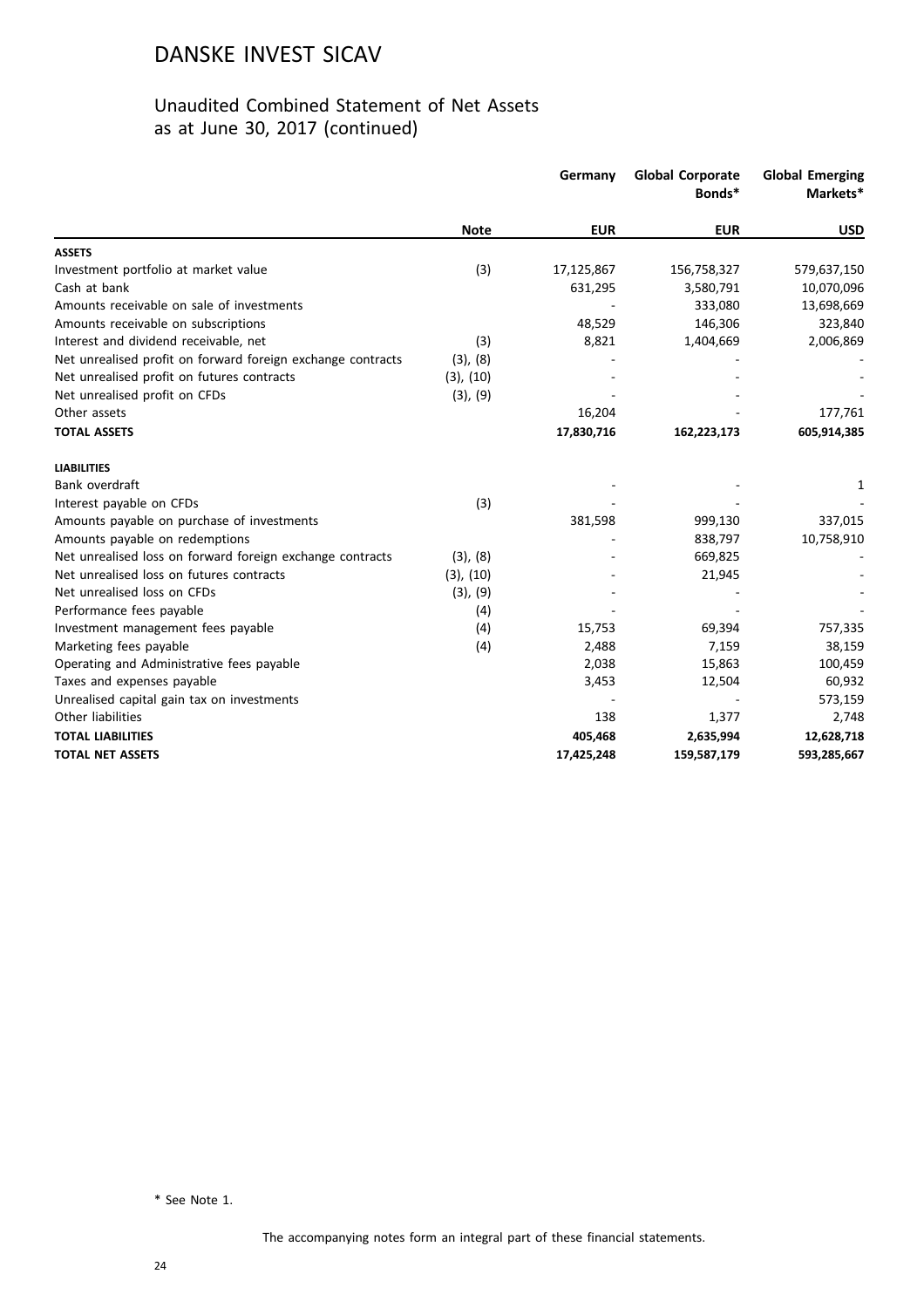### Unaudited Combined Statement of Net Assets as at June 30, 2017 (continued)

|                              | Germany      | <b>Global Corporate</b><br>Bonds* | <b>Global Emerging</b><br>Markets* |
|------------------------------|--------------|-----------------------------------|------------------------------------|
| Net asset value per share    |              |                                   |                                    |
| Class A and Ap               | 13.511       | 38.014                            | 80.702                             |
| Class A d                    |              |                                   |                                    |
| Class A-dkk                  |              |                                   |                                    |
| Class A dp                   |              |                                   |                                    |
| Class A-eur h                |              |                                   |                                    |
| Class A-nok d                |              |                                   |                                    |
| Class A-nok h                |              | 149.140                           |                                    |
| Class A-nok hp               |              |                                   |                                    |
| Class A-nok                  | 132.880      |                                   |                                    |
| Class A-sek d                |              |                                   |                                    |
| Class A-sek d h              |              |                                   |                                    |
| Class A-sek h                |              | 157.710                           |                                    |
| Class A-sek hd               |              |                                   |                                    |
| Class A-sek hp               |              |                                   |                                    |
| Class A-sek                  | 125.140      |                                   |                                    |
| Class I and Ip               | 13.741       | 14.091                            | 39.888                             |
| Class I-chf hp               |              | L.                                |                                    |
| Class I-eur h                |              |                                   |                                    |
| Class I-nok                  |              |                                   |                                    |
| Class I-usd hp               |              |                                   |                                    |
| Class RA                     |              |                                   | 10.398                             |
| Class RA p                   |              |                                   |                                    |
| Class W p                    |              |                                   |                                    |
| Class Y                      |              |                                   |                                    |
| Number of shares outstanding |              |                                   |                                    |
| Class A and Ap               | 968,649.8693 | 1,046,132.3323                    | 5,642,949.8759                     |
| Class A d                    |              |                                   |                                    |
| Class A-dkk                  |              |                                   |                                    |
| Class A dp                   |              |                                   |                                    |
| Class A-eur h                |              |                                   |                                    |
| Class A-nok d                |              |                                   |                                    |
| Class A-nok h                |              | 478,730.5531                      |                                    |
| Class A-nok hp               |              |                                   |                                    |
| Class A-nok                  | 10.0000      |                                   |                                    |
| Class A-sek d                |              |                                   |                                    |
| Class A-sek d h              |              |                                   |                                    |
| Class A-sek h                |              | 2,290,423.3852                    |                                    |
| Class A-sek hd               |              |                                   |                                    |
| Class A-sek hp               |              |                                   |                                    |
| Class A-sek                  | 11,265.6312  |                                   |                                    |
| Class I and Ip               | 305,079.6936 | 5,324,075.6560                    | 3,425,464.6372                     |
| Class I-chf hp               |              |                                   |                                    |
| Class I-eur h                |              |                                   |                                    |
| Class I-nok                  |              |                                   |                                    |
| Class I-usd hp               |              |                                   |                                    |
| Class RA                     |              |                                   | 120,830.6563                       |
| Class RA p                   |              |                                   |                                    |
| Class W p                    |              |                                   |                                    |
| Class Y                      |              |                                   |                                    |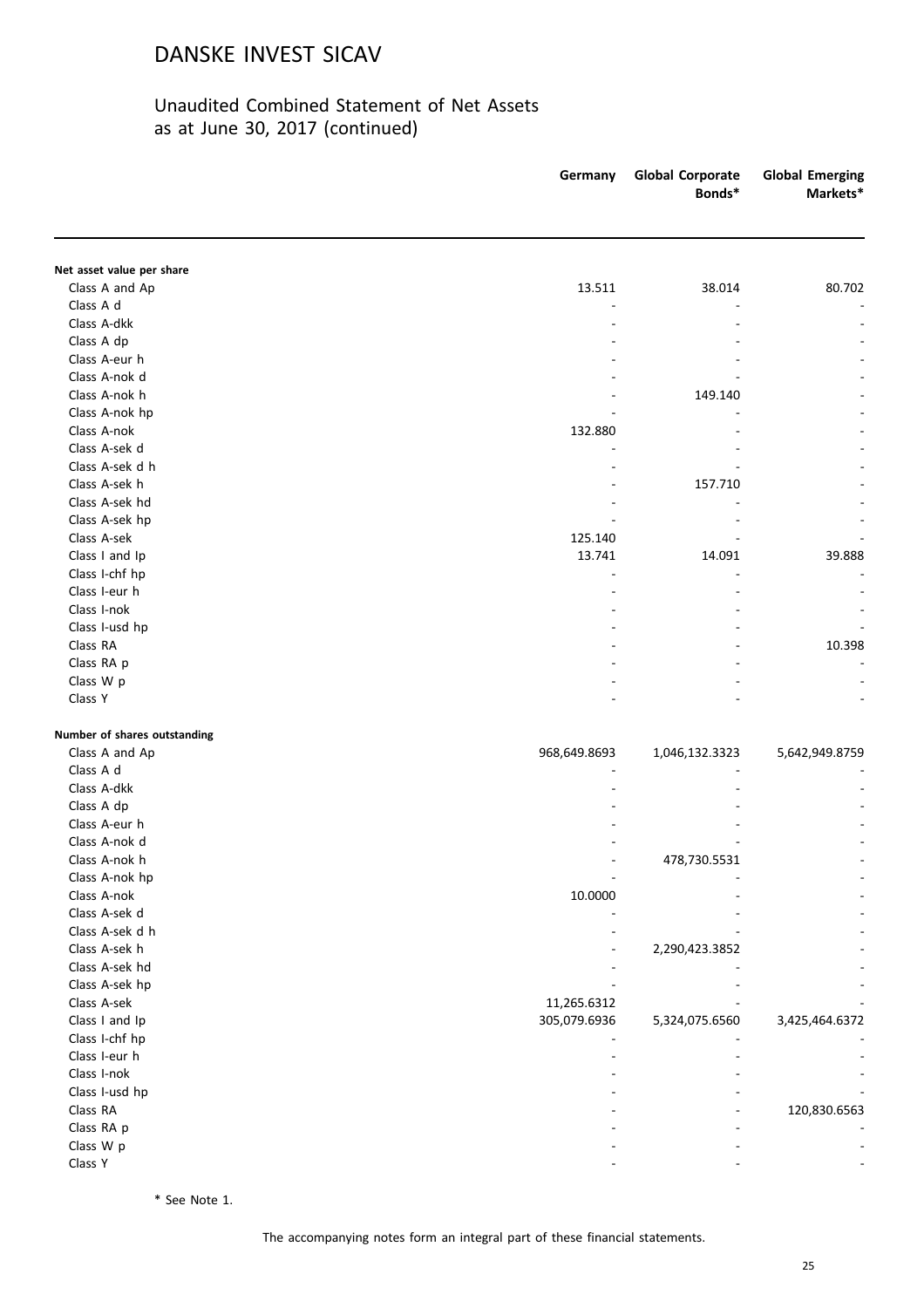### Unaudited Combined Statement of Net Assets as at June 30, 2017 (continued)

|                                                             |             | <b>Global Emerging</b><br><b>Markets Small</b><br>$Cap^*$ | <b>Global High</b><br><b>Dividend</b> | <b>Global Inflation</b><br><b>Linked Bond</b> |
|-------------------------------------------------------------|-------------|-----------------------------------------------------------|---------------------------------------|-----------------------------------------------|
|                                                             | <b>Note</b> | <b>USD</b>                                                | <b>EUR</b>                            | <b>EUR</b>                                    |
| <b>ASSETS</b>                                               |             |                                                           |                                       |                                               |
| Investment portfolio at market value                        | (3)         | 103,789,673                                               | 12,555,888                            | 21,790,175                                    |
| Cash at bank                                                |             | 1,668,069                                                 | 14,387                                | 117,791                                       |
| Amounts receivable on sale of investments                   |             | 156,953                                                   | 46,404                                |                                               |
| Amounts receivable on subscriptions                         |             | 72,002                                                    | 30                                    | 666,850                                       |
| Interest and dividend receivable, net                       | (3)         | 136,365                                                   | 19,773                                | 93,855                                        |
| Net unrealised profit on forward foreign exchange contracts | (3), (8)    |                                                           |                                       | 176,713                                       |
| Net unrealised profit on futures contracts                  | (3), (10)   |                                                           |                                       |                                               |
| Net unrealised profit on CFDs                               | (3), (9)    |                                                           |                                       |                                               |
| Other assets                                                |             | 5,788                                                     | 2,537                                 |                                               |
| <b>TOTAL ASSETS</b>                                         |             | 105,828,850                                               | 12,639,019                            | 22,845,384                                    |
| <b>LIABILITIES</b>                                          |             |                                                           |                                       |                                               |
| Bank overdraft                                              |             | 3                                                         |                                       |                                               |
| Interest payable on CFDs                                    | (3)         |                                                           |                                       |                                               |
| Amounts payable on purchase of investments                  |             |                                                           |                                       | 713,197                                       |
| Amounts payable on redemptions                              |             | 139,311                                                   |                                       |                                               |
| Net unrealised loss on forward foreign exchange contracts   | (3), (8)    |                                                           |                                       |                                               |
| Net unrealised loss on futures contracts                    | (3), (10)   |                                                           |                                       |                                               |
| Net unrealised loss on CFDs                                 | (3), (9)    |                                                           |                                       |                                               |
| Performance fees payable                                    | (4)         |                                                           |                                       |                                               |
| Investment management fees payable                          | (4)         | 125,658                                                   | 10,506                                | 13,199                                        |
| Marketing fees payable                                      | (4)         | 5,878                                                     | 127                                   | 1,429                                         |
| Operating and Administrative fees payable                   |             | 21,843                                                    | 1,283                                 | 2,139                                         |
| Taxes and expenses payable                                  |             | 9,744                                                     | 466                                   | 2,008                                         |
| Unrealised capital gain tax on investments                  |             | 290,186                                                   |                                       |                                               |
| Other liabilities                                           |             |                                                           | 29                                    | 541                                           |
| <b>TOTAL LIABILITIES</b>                                    |             | 592,623                                                   | 12,411                                | 732,513                                       |
| <b>TOTAL NET ASSETS</b>                                     |             | 105,236,227                                               | 12,626,608                            | 22,112,871                                    |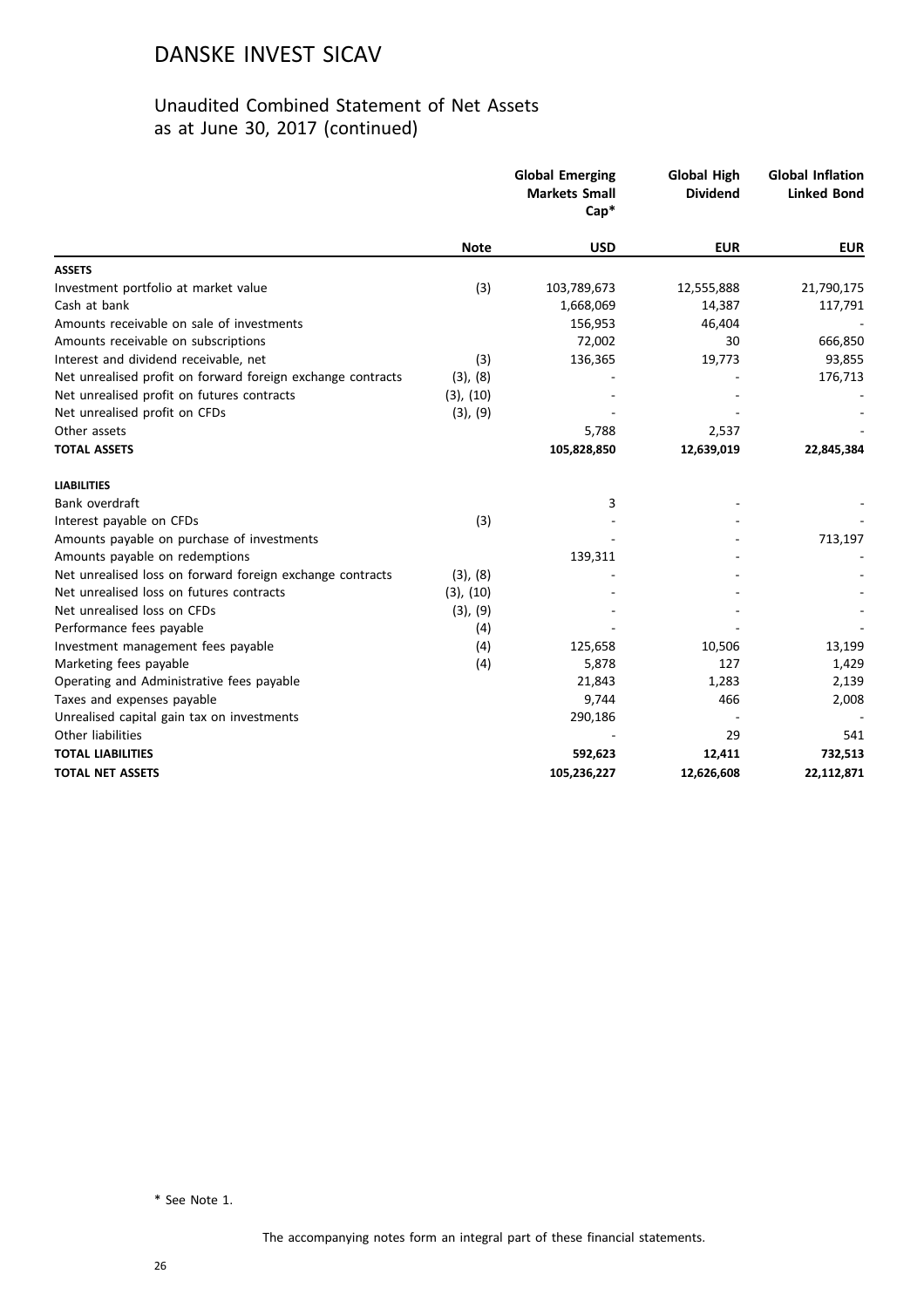### Unaudited Combined Statement of Net Assets as at June 30, 2017 (continued)

|                              | <b>Global Emerging</b><br><b>Markets Small</b><br>$Cap^*$ | <b>Global High</b><br><b>Dividend</b> | <b>Global Inflation</b><br><b>Linked Bond</b> |
|------------------------------|-----------------------------------------------------------|---------------------------------------|-----------------------------------------------|
|                              |                                                           |                                       |                                               |
| Net asset value per share    |                                                           |                                       |                                               |
| Class A and Ap               | 36.834                                                    | 10.985                                | 10.938                                        |
| Class A d                    | L,                                                        |                                       | 10.566                                        |
| Class A-dkk                  |                                                           |                                       |                                               |
| Class A dp                   |                                                           |                                       |                                               |
| Class A-eur h                |                                                           |                                       |                                               |
| Class A-nok d                |                                                           | 120.880                               |                                               |
| Class A-nok h                |                                                           |                                       |                                               |
| Class A-nok hp               |                                                           |                                       |                                               |
| Class A-nok                  |                                                           | 120.880                               |                                               |
| Class A-sek d                |                                                           | 117.050                               |                                               |
| Class A-sek d h              |                                                           |                                       |                                               |
| Class A-sek h                |                                                           |                                       | 105.290                                       |
| Class A-sek hd               |                                                           |                                       |                                               |
| Class A-sek hp               |                                                           |                                       |                                               |
| Class A-sek                  |                                                           | 117.050                               |                                               |
| Class I and Ip               | 40.747                                                    | 11.179                                | 10.612                                        |
| Class I-chf hp               |                                                           |                                       |                                               |
| Class I-eur h                |                                                           |                                       |                                               |
| Class I-nok                  |                                                           |                                       |                                               |
| Class I-usd hp               |                                                           |                                       |                                               |
| Class RA                     |                                                           |                                       |                                               |
| Class RA p                   |                                                           |                                       |                                               |
| Class W p                    |                                                           |                                       |                                               |
| Class Y                      |                                                           |                                       | 10.805                                        |
|                              |                                                           |                                       |                                               |
| Number of shares outstanding |                                                           |                                       |                                               |
| Class A and Ap               | 1,918,753.1679                                            | 131,747.7565                          | 1,632,311.2842                                |
| Class A d                    |                                                           |                                       | 100.0000                                      |
| Class A-dkk                  |                                                           |                                       |                                               |
| Class A dp                   |                                                           |                                       |                                               |
| Class A-eur h                |                                                           |                                       |                                               |
| Class A-nok d                |                                                           | 10.0000                               |                                               |
| Class A-nok h                |                                                           |                                       |                                               |
| Class A-nok hp               |                                                           |                                       |                                               |
| Class A-nok                  |                                                           | 10.0000                               |                                               |
| Class A-sek d                |                                                           | 10.0000                               |                                               |
| Class A-sek d h              |                                                           |                                       |                                               |
| Class A-sek h                |                                                           |                                       | 1,000.0000                                    |
| Class A-sek hd               |                                                           |                                       |                                               |
| Class A-sek hp               |                                                           |                                       |                                               |
| Class A-sek                  |                                                           | 10.0000                               |                                               |
| Class I and Ip               | 848,190.4639                                              | 1,000,000.0000                        | 400,100.0000                                  |
| Class I-chf hp               |                                                           |                                       |                                               |
| Class I-eur h                |                                                           |                                       |                                               |
| Class I-nok                  |                                                           |                                       |                                               |
| Class I-usd hp               |                                                           |                                       |                                               |
| Class RA                     |                                                           |                                       |                                               |
| Class RA p                   |                                                           |                                       |                                               |
| Class W p                    |                                                           |                                       |                                               |
| Class Y                      |                                                           |                                       | 100.0000                                      |

\* See Note 1.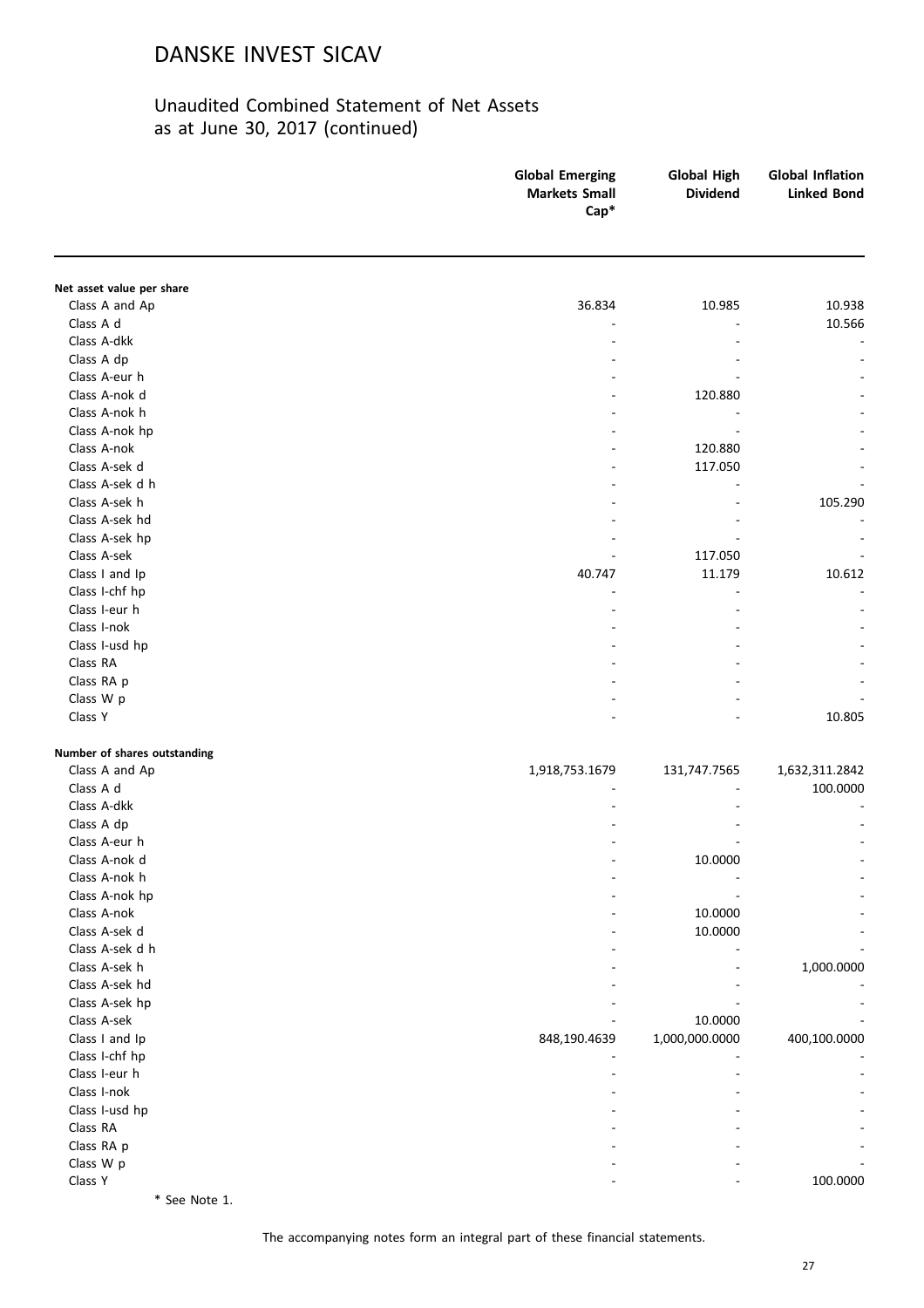### Unaudited Combined Statement of Net Assets as at June 30, 2017 (continued)

|                                                             |             | <b>Global Inflation</b><br><b>Linked Bond</b><br><b>Short Duration</b> | Global<br>StockPicking* | India*     |
|-------------------------------------------------------------|-------------|------------------------------------------------------------------------|-------------------------|------------|
|                                                             | <b>Note</b> | <b>EUR</b>                                                             | <b>EUR</b>              | <b>USD</b> |
| <b>ASSETS</b>                                               |             |                                                                        |                         |            |
| Investment portfolio at market value                        | (3)         | 105,091,278                                                            | 285,857,883             | 79,371,773 |
| Cash at bank                                                |             | 157,773                                                                | 13,820,387              | 1,361,631  |
| Amounts receivable on sale of investments                   |             |                                                                        | 1,807,910               |            |
| Amounts receivable on subscriptions                         |             |                                                                        | 2,788,116               | 125,119    |
| Interest and dividend receivable, net                       | (3)         | 379,476                                                                | 507,613                 | 154,723    |
| Net unrealised profit on forward foreign exchange contracts | (3), (8)    | 1,139,351                                                              |                         |            |
| Net unrealised profit on futures contracts                  | (3), (10)   |                                                                        |                         |            |
| Net unrealised profit on CFDs                               | (3), (9)    |                                                                        |                         |            |
| Other assets                                                |             |                                                                        | 33,270                  | 198        |
| <b>TOTAL ASSETS</b>                                         |             | 106,767,878                                                            | 304,815,179             | 81,013,444 |
| <b>LIABILITIES</b>                                          |             |                                                                        |                         |            |
| Bank overdraft                                              |             |                                                                        | 319,321                 |            |
| Interest payable on CFDs                                    | (3)         |                                                                        |                         |            |
| Amounts payable on purchase of investments                  |             |                                                                        |                         | 223,840    |
| Amounts payable on redemptions                              |             | 708                                                                    | 2,435,752               | 227,151    |
| Net unrealised loss on forward foreign exchange contracts   | (3), (8)    |                                                                        |                         |            |
| Net unrealised loss on futures contracts                    | (3), (10)   |                                                                        |                         |            |
| Net unrealised loss on CFDs                                 | (3), (9)    |                                                                        |                         |            |
| Performance fees payable                                    | (4)         |                                                                        |                         |            |
| Investment management fees payable                          | (4)         | 47,762                                                                 | 434,959                 | 114,285    |
| Marketing fees payable                                      | (4)         | 3,972                                                                  | 26,058                  | 6,723      |
| Operating and Administrative fees payable                   |             | 10,522                                                                 | 33,674                  | 16,807     |
| Taxes and expenses payable                                  |             | 4,241                                                                  | 36,269                  | 10,066     |
| Unrealised capital gain tax on investments                  |             |                                                                        |                         |            |
| Other liabilities                                           |             | 25                                                                     |                         |            |
| <b>TOTAL LIABILITIES</b>                                    |             | 67,230                                                                 | 3,286,033               | 598,872    |
| <b>TOTAL NET ASSETS</b>                                     |             | 106,700,648                                                            | 301,529,146             | 80,414,572 |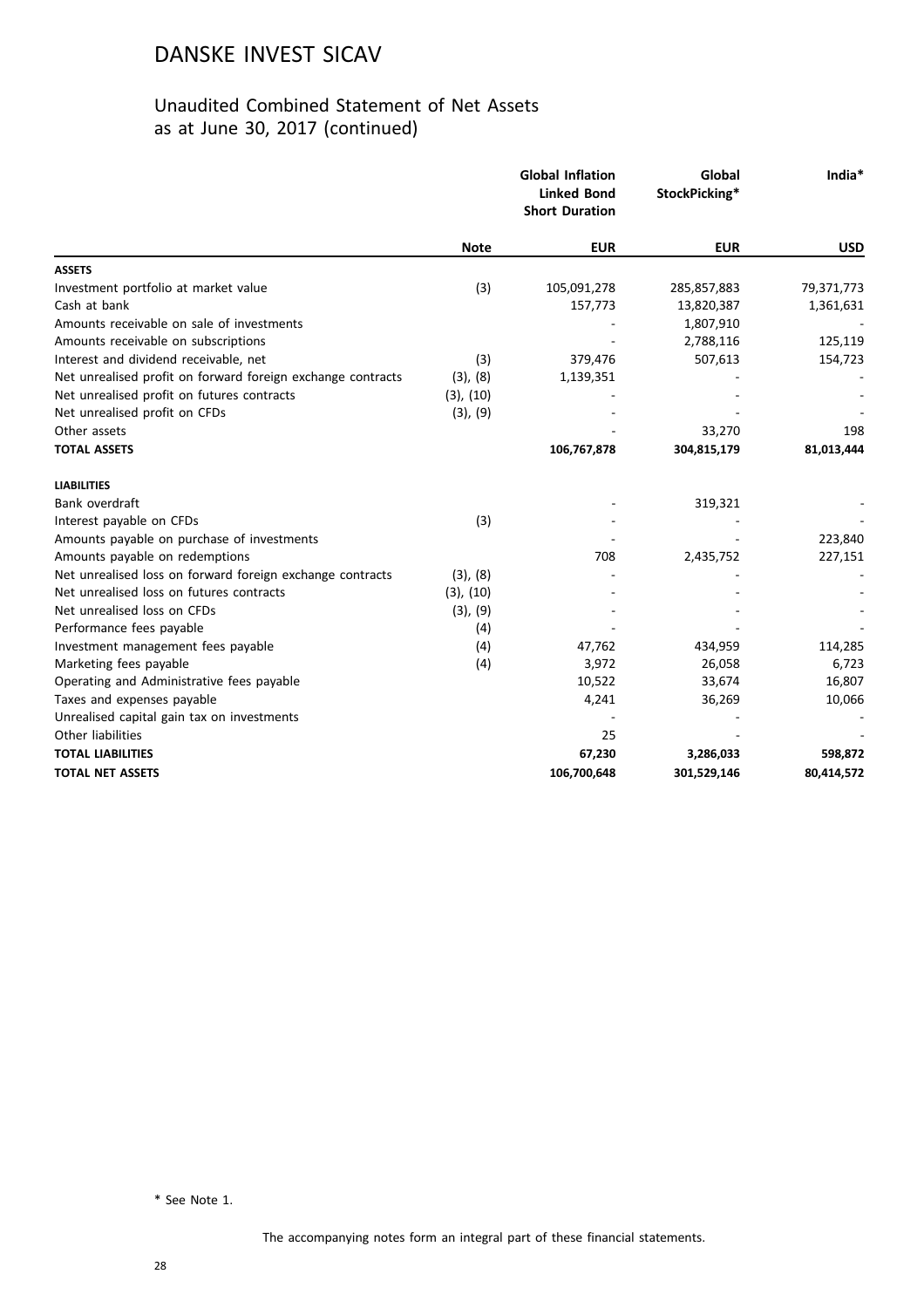### Unaudited Combined Statement of Net Assets as at June 30, 2017 (continued)

|                                  | <b>Global Inflation</b><br><b>Linked Bond</b><br><b>Short Duration</b> | Global<br>StockPicking* | India*         |
|----------------------------------|------------------------------------------------------------------------|-------------------------|----------------|
|                                  |                                                                        |                         |                |
| Net asset value per share        |                                                                        |                         |                |
| Class A and Ap                   | 9.968                                                                  | 21.640                  | 76.291         |
| Class A d                        | 10.006                                                                 |                         |                |
| Class A-dkk                      |                                                                        |                         |                |
| Class A dp                       |                                                                        |                         |                |
| Class A-eur h                    |                                                                        |                         |                |
| Class A-nok d                    |                                                                        |                         |                |
| Class A-nok h                    |                                                                        |                         |                |
| Class A-nok hp                   |                                                                        |                         |                |
| Class A-nok                      |                                                                        |                         |                |
| Class A-sek d<br>Class A-sek d h |                                                                        |                         |                |
|                                  |                                                                        |                         |                |
| Class A-sek h                    |                                                                        |                         |                |
| Class A-sek hd                   |                                                                        |                         |                |
| Class A-sek hp<br>Class A-sek    |                                                                        |                         |                |
| Class I and Ip                   |                                                                        |                         |                |
|                                  | 10.084                                                                 | 17.087                  |                |
| Class I-chf hp<br>Class I-eur h  |                                                                        |                         |                |
| Class I-nok                      |                                                                        |                         |                |
| Class I-usd hp                   |                                                                        |                         |                |
| Class RA                         | 9.936                                                                  | 9.728                   |                |
| Class RA p                       |                                                                        |                         |                |
| Class W p                        |                                                                        |                         |                |
| Class Y                          |                                                                        |                         |                |
|                                  |                                                                        |                         |                |
| Number of shares outstanding     |                                                                        |                         |                |
| Class A and Ap                   | 1,511,608.0528                                                         | 12,887,488.9867         | 1,054,049.9011 |
| Class A d                        | 100.0000                                                               |                         |                |
| Class A-dkk                      |                                                                        |                         |                |
| Class A dp                       |                                                                        |                         |                |
| Class A-eur h                    |                                                                        |                         |                |
| Class A-nok d                    |                                                                        |                         |                |
| Class A-nok h                    |                                                                        |                         |                |
| Class A-nok hp                   |                                                                        |                         |                |
| Class A-nok                      |                                                                        |                         |                |
| Class A-sek d                    |                                                                        |                         |                |
| Class A-sek d h                  |                                                                        |                         |                |
| Class A-sek h                    |                                                                        |                         |                |
| Class A-sek hd                   |                                                                        |                         |                |
| Class A-sek hp                   |                                                                        |                         |                |
| Class A-sek                      |                                                                        |                         |                |
| Class I and Ip                   | 9,022,660.8306                                                         | 895,651.6980            |                |
| Class I-chf hp                   |                                                                        |                         |                |
| Class I-eur h                    |                                                                        |                         |                |
| Class I-nok                      |                                                                        |                         |                |
| Class I-usd hp                   |                                                                        |                         |                |
| Class RA                         | 65,273.6157                                                            | 754,068.2573            |                |
| Class RA p                       |                                                                        |                         |                |
| Class W p                        |                                                                        |                         |                |
| Class Y                          |                                                                        |                         |                |
|                                  |                                                                        |                         |                |

\* See Note 1.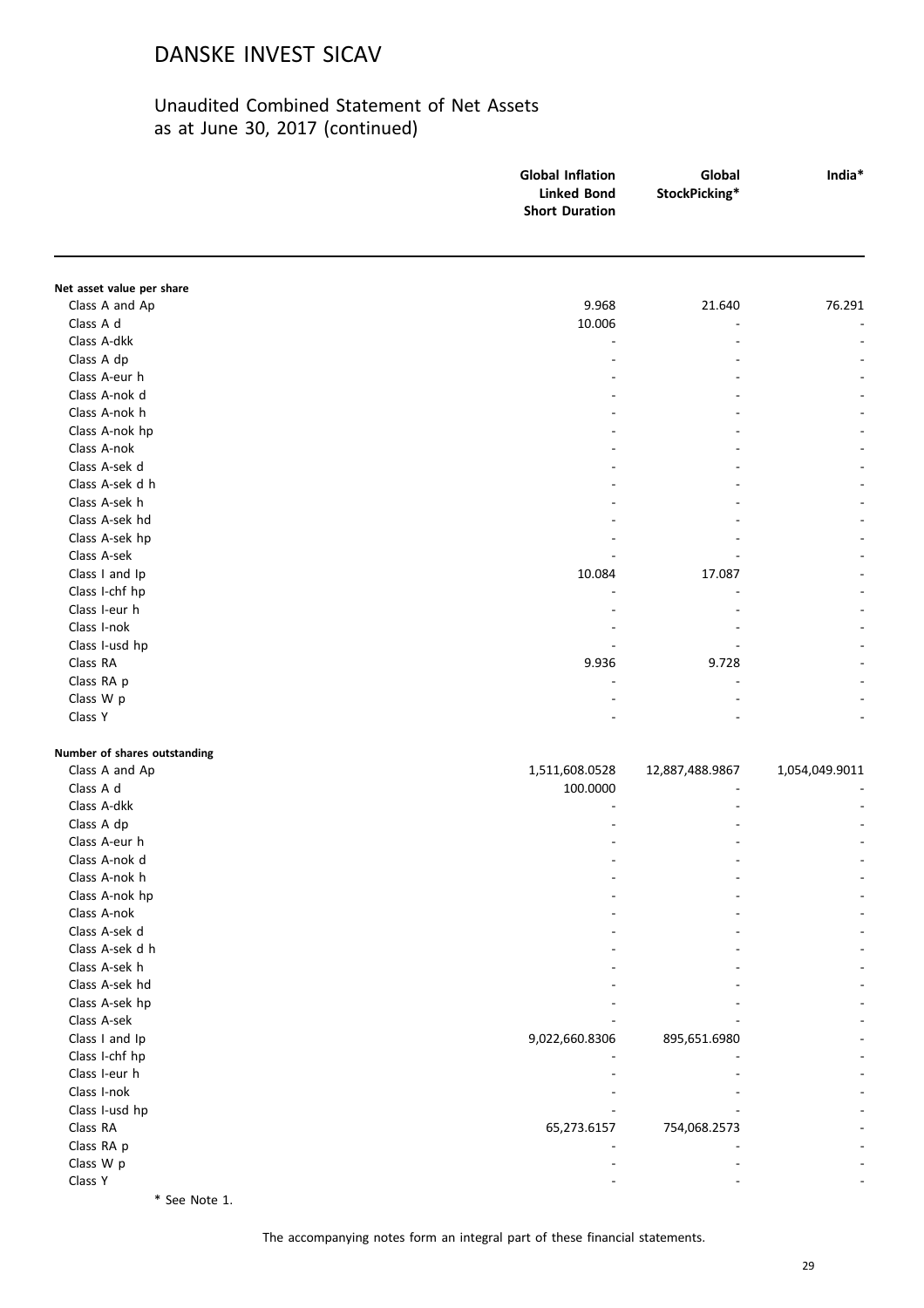### Unaudited Combined Statement of Net Assets as at June 30, 2017 (continued)

|                                                             |             |               | Japan*     | Nordic*     | <b>Nordic Corporate</b><br><b>Bond</b> |
|-------------------------------------------------------------|-------------|---------------|------------|-------------|----------------------------------------|
|                                                             | <b>Note</b> | <b>JPY</b>    | <b>EUR</b> | <b>EUR</b>  |                                        |
| <b>ASSETS</b>                                               |             |               |            |             |                                        |
| Investment portfolio at market value                        | (3)         | 6,929,374,665 | 25,141,051 | 105,141,811 |                                        |
| Cash at bank                                                |             | 126,172,598   | 711,865    | 1,760,616   |                                        |
| Amounts receivable on sale of investments                   |             | 5,212,610     |            | 1,083,013   |                                        |
| Amounts receivable on subscriptions                         |             | 4,716,554     | 6,082      |             |                                        |
| Interest and dividend receivable, net                       | (3)         | 19,845,507    | 7,563      | 992,638     |                                        |
| Net unrealised profit on forward foreign exchange contracts | (3), (8)    |               |            | 922,216     |                                        |
| Net unrealised profit on futures contracts                  | (3), (10)   |               |            | 78,750      |                                        |
| Net unrealised profit on CFDs                               | (3), (9)    |               |            |             |                                        |
| Other assets                                                |             |               | 9,580      |             |                                        |
| <b>TOTAL ASSETS</b>                                         |             | 7,085,321,934 | 25,876,141 | 109,979,044 |                                        |
| <b>LIABILITIES</b>                                          |             |               |            |             |                                        |
| Bank overdraft                                              |             |               |            |             |                                        |
| Interest payable on CFDs                                    | (3)         |               |            |             |                                        |
| Amounts payable on purchase of investments                  |             | 17,957,827    |            |             |                                        |
| Amounts payable on redemptions                              |             | 4,710,160     | 53,554     | 7,013       |                                        |
| Net unrealised loss on forward foreign exchange contracts   | (3), (8)    |               |            |             |                                        |
| Net unrealised loss on futures contracts                    | (3), (10)   |               |            |             |                                        |
| Net unrealised loss on CFDs                                 | (3), (9)    |               |            |             |                                        |
| Performance fees payable                                    | (4)         |               |            |             |                                        |
| Investment management fees payable                          | (4)         | 8,479,707     | 32,726     | 49,420      |                                        |
| Marketing fees payable                                      | (4)         | 559,857       | 2,182      | 3,040       |                                        |
| Operating and Administrative fees payable                   |             | 1,717,357     | 3,273      | 13,973      |                                        |
| Taxes and expenses payable                                  |             | 769,381       | 3,274      | 6,191       |                                        |
| Unrealised capital gain tax on investments                  |             |               |            |             |                                        |
| Other liabilities                                           |             | 45,195        | 440        | 482         |                                        |
| <b>TOTAL LIABILITIES</b>                                    |             | 34,239,484    | 95,449     | 80,119      |                                        |
| <b>TOTAL NET ASSETS</b>                                     |             | 7,051,082,450 | 25,780,692 | 109,898,925 |                                        |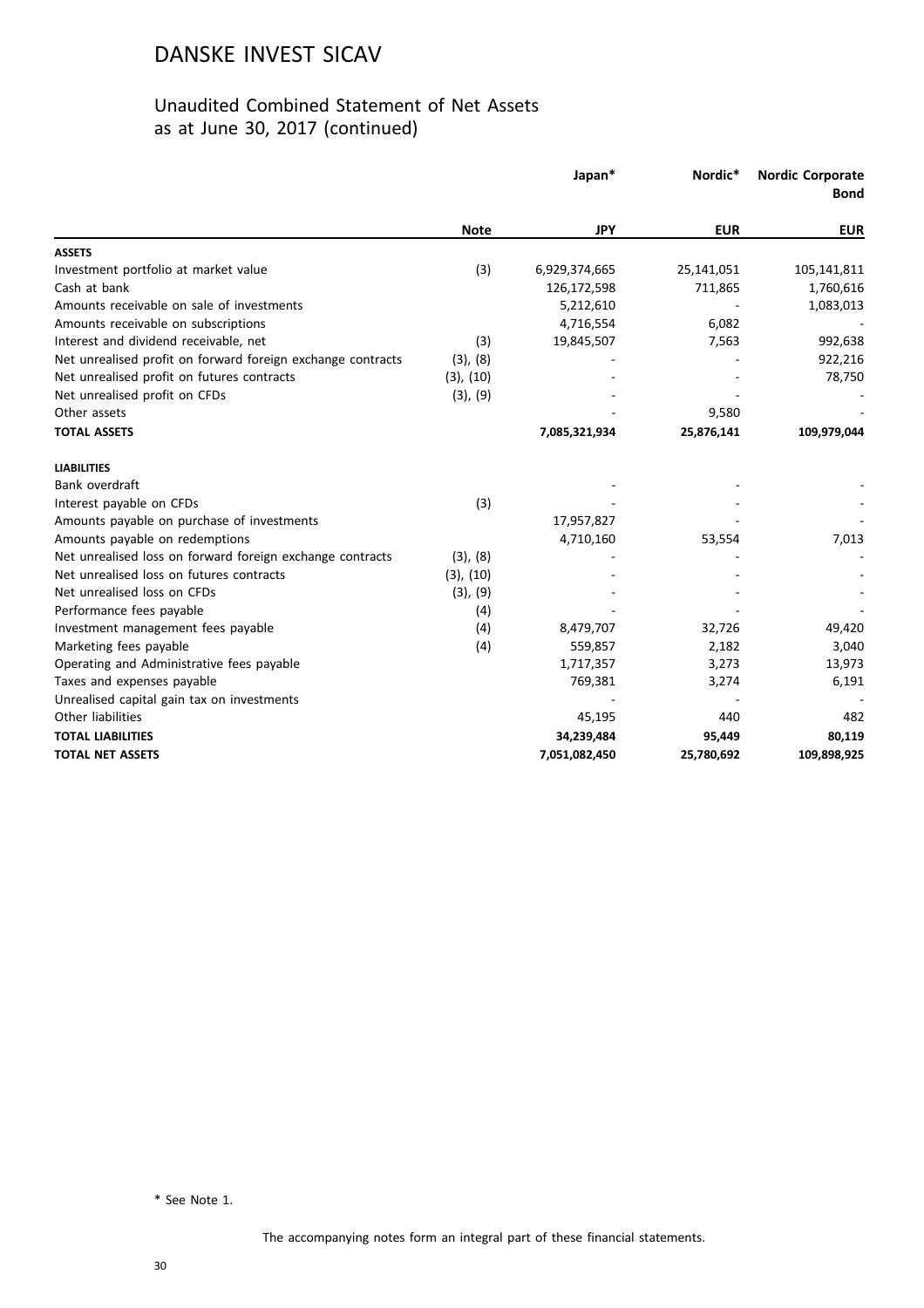### Unaudited Combined Statement of Net Assets as at June 30, 2017 (continued)

|                              | Japan*         | Nordic*      | <b>Nordic Corporate</b><br><b>Bond</b> |
|------------------------------|----------------|--------------|----------------------------------------|
|                              |                |              |                                        |
| Net asset value per share    |                |              |                                        |
| Class A and Ap               | 3,275.800      | 84.085       | 10.395                                 |
| Class A d                    |                |              | 10.307                                 |
| Class A-dkk                  |                |              |                                        |
| Class A dp                   |                |              |                                        |
| Class A-eur h                |                |              |                                        |
| Class A-nok d                |                |              |                                        |
| Class A-nok h                |                |              |                                        |
| Class A-nok hp               |                |              |                                        |
| Class A-nok                  |                |              |                                        |
| Class A-sek d                |                |              |                                        |
| Class A-sek d h              |                |              | 99.050                                 |
| Class A-sek h                |                |              |                                        |
| Class A-sek hd               |                |              |                                        |
| Class A-sek hp               |                |              |                                        |
| Class A-sek                  |                |              |                                        |
| Class I and Ip               | 3,276.000      |              | 10.545                                 |
| Class I-chf hp               |                |              |                                        |
| Class I-eur h                |                |              |                                        |
| Class I-nok                  |                |              |                                        |
| Class I-usd hp               |                |              |                                        |
| Class RA                     |                |              | 10.096                                 |
| Class RA p                   |                |              |                                        |
| Class W p                    |                |              |                                        |
| Class Y                      |                |              |                                        |
|                              |                |              |                                        |
| Number of shares outstanding |                |              |                                        |
| Class A and Ap               | 1,801,793.9339 | 306,602.5671 | 1,704,548.0888                         |
| Class A d                    |                |              | 100.0000                               |
| Class A-dkk                  |                |              |                                        |
| Class A dp                   |                |              |                                        |
| Class A-eur h                |                |              |                                        |
| Class A-nok d                |                |              |                                        |
| Class A-nok h                |                |              |                                        |
| Class A-nok hp               |                |              |                                        |
| Class A-nok                  |                |              |                                        |
| Class A-sek d                |                |              |                                        |
| Class A-sek d h              |                |              | 1,545,829.7927                         |
| Class A-sek h                |                |              |                                        |
| Class A-sek hd               |                |              |                                        |
| Class A-sek hp               |                |              |                                        |
| Class A-sek                  |                |              |                                        |
| Class I and Ip               | 350,683.3967   |              | 7,200,225.0662                         |
| Class I-chf hp               |                |              |                                        |
| Class I-eur h                |                |              |                                        |
| Class I-nok                  |                |              |                                        |
| Class I-usd hp               |                |              |                                        |
| Class RA                     |                |              | 42,017.1766                            |
| Class RA p                   |                |              |                                        |
| Class W p                    |                |              |                                        |
| Class Y                      |                |              |                                        |

\* See Note 1.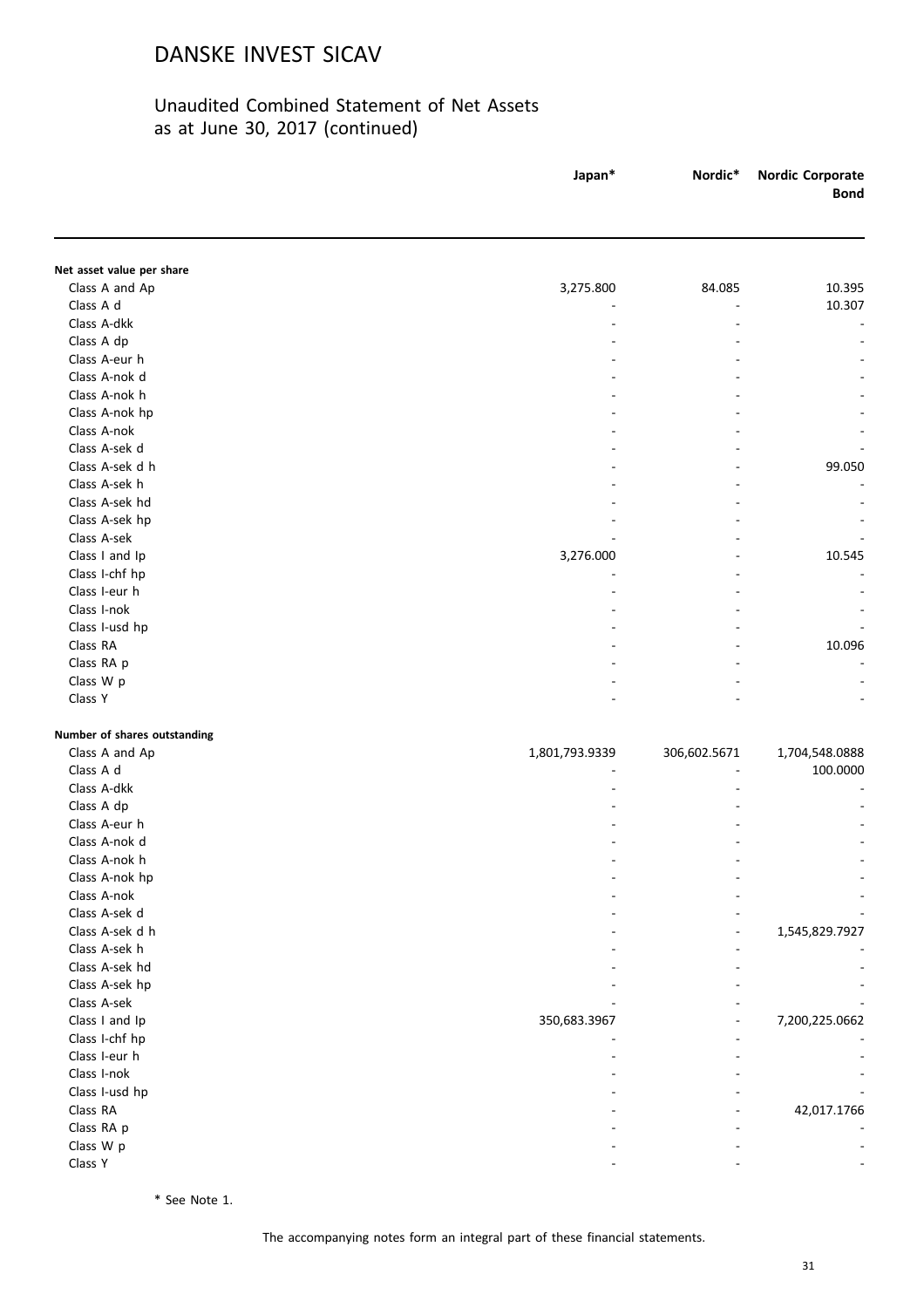### Unaudited Combined Statement of Net Assets as at June 30, 2017 (continued)

|                                                             |             | Russia*    | Sweden*     | Swedish Bond* |
|-------------------------------------------------------------|-------------|------------|-------------|---------------|
|                                                             | <b>Note</b> | <b>USD</b> | <b>SEK</b>  | <b>SEK</b>    |
| <b>ASSETS</b>                                               |             |            |             |               |
| Investment portfolio at market value                        | (3)         | 10,189,206 | 243,490,599 | 1,651,863,660 |
| Cash at bank                                                |             | 213,480    | 9,114,724   | 47,522,463    |
| Amounts receivable on sale of investments                   |             | 117,335    | 421,757     |               |
| Amounts receivable on subscriptions                         |             | 192,725    |             | 49,029,650    |
| Interest and dividend receivable, net                       | (3)         | 78,115     |             | 9,915,368     |
| Net unrealised profit on forward foreign exchange contracts | (3), (8)    |            |             |               |
| Net unrealised profit on futures contracts                  | (3), (10)   |            |             |               |
| Net unrealised profit on CFDs                               | (3), (9)    |            |             |               |
| Other assets                                                |             | 24         |             |               |
| <b>TOTAL ASSETS</b>                                         |             | 10,790,885 | 253,027,080 | 1,758,331,141 |
| <b>LIABILITIES</b>                                          |             |            |             |               |
| Bank overdraft                                              |             |            |             |               |
| Interest payable on CFDs                                    | (3)         |            |             |               |
| Amounts payable on purchase of investments                  |             | 246,443    | 493,773     | 41,107,013    |
| Amounts payable on redemptions                              |             | 4,182      |             | 12,613        |
| Net unrealised loss on forward foreign exchange contracts   | (3), (8)    |            |             |               |
| Net unrealised loss on futures contracts                    | (3), (10)   |            |             |               |
| Net unrealised loss on CFDs                                 | (3), (9)    |            |             |               |
| Performance fees payable                                    | (4)         |            |             |               |
| Investment management fees payable                          | (4)         | 15,016     | 317,943     | 690,392       |
| Marketing fees payable                                      | (4)         | 630        | 21,196      | 137,651       |
| Operating and Administrative fees payable                   |             | 3,022      | 25,435      | 165,182       |
| Taxes and expenses payable                                  |             | 1,007      | 31,907      | 208,190       |
| Unrealised capital gain tax on investments                  |             |            |             |               |
| Other liabilities                                           |             | 30         | 6,555       | 41,535        |
| <b>TOTAL LIABILITIES</b>                                    |             | 270,330    | 896,809     | 42,362,576    |
| <b>TOTAL NET ASSETS</b>                                     |             | 10,520,555 | 252,130,271 | 1,715,968,565 |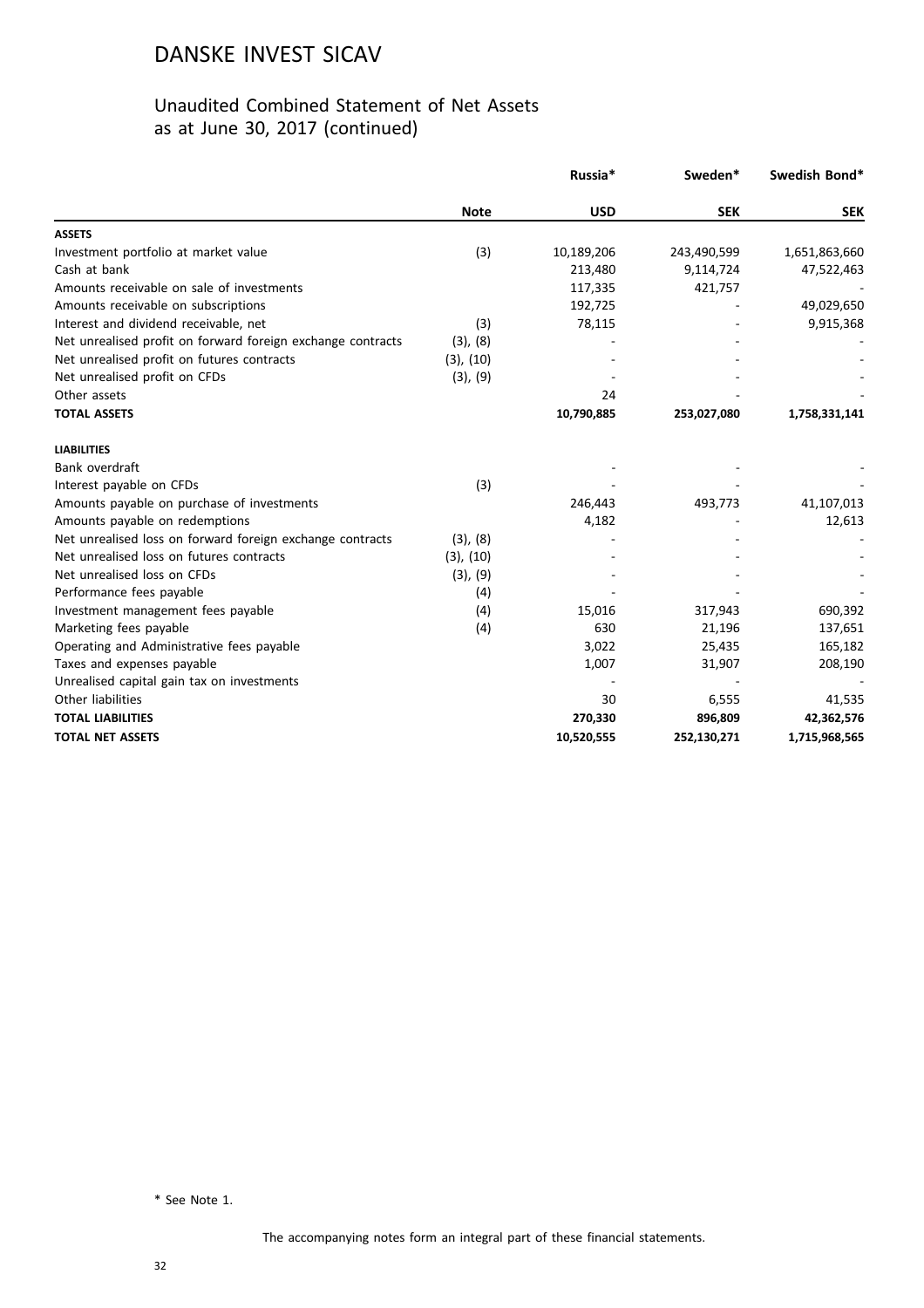### Unaudited Combined Statement of Net Assets as at June 30, 2017 (continued)

|                              | Russia*      | Sweden*      | Swedish Bond*   |
|------------------------------|--------------|--------------|-----------------|
|                              |              |              |                 |
| Net asset value per share    |              |              |                 |
| Class A and Ap               | 18.384       | 653.460      | 247.990         |
| Class A d                    |              |              |                 |
| Class A-dkk                  |              |              |                 |
| Class A dp                   |              |              |                 |
| Class A-eur h                |              |              |                 |
| Class A-nok d                |              |              |                 |
| Class A-nok h                |              |              |                 |
| Class A-nok hp               |              |              |                 |
| Class A-nok                  |              |              |                 |
| Class A-sek d                |              |              |                 |
| Class A-sek d h              |              |              |                 |
| Class A-sek h                |              |              |                 |
| Class A-sek hd               |              |              |                 |
| Class A-sek hp               |              |              |                 |
| Class A-sek                  |              |              |                 |
| Class I and Ip               | 15.349       |              |                 |
| Class I-chf hp               |              |              |                 |
| Class I-eur h                |              |              |                 |
| Class I-nok                  |              |              |                 |
| Class I-usd hp               |              |              |                 |
| Class RA                     |              |              |                 |
| Class RA p                   |              |              |                 |
| Class W p                    |              |              |                 |
| Class Y                      |              |              | 138.340         |
| Number of shares outstanding |              |              |                 |
| Class A and Ap               | 413,390.5886 | 385,836.9836 | 34,736.9381     |
| Class A d                    |              |              |                 |
| Class A-dkk                  |              |              |                 |
| Class A dp                   |              |              |                 |
| Class A-eur h                |              |              |                 |
| Class A-nok d                |              |              |                 |
| Class A-nok h                |              |              |                 |
| Class A-nok hp               |              |              |                 |
| Class A-nok                  |              |              |                 |
| Class A-sek d                |              |              |                 |
| Class A-sek d h              |              |              |                 |
| Class A-sek h                |              |              |                 |
| Class A-sek hd               |              |              |                 |
| Class A-sek hp               |              |              |                 |
| Class A-sek                  |              |              |                 |
| Class I and Ip               | 190,280.1222 |              |                 |
| Class I-chf hp               |              |              |                 |
| Class I-eur h                |              |              |                 |
| Class I-nok                  |              |              |                 |
| Class I-usd hp               |              |              |                 |
|                              |              |              |                 |
| Class RA                     |              |              |                 |
| Class RA p                   |              |              |                 |
| Class W p                    |              |              |                 |
| Class Y                      |              |              | 12,341,345.1059 |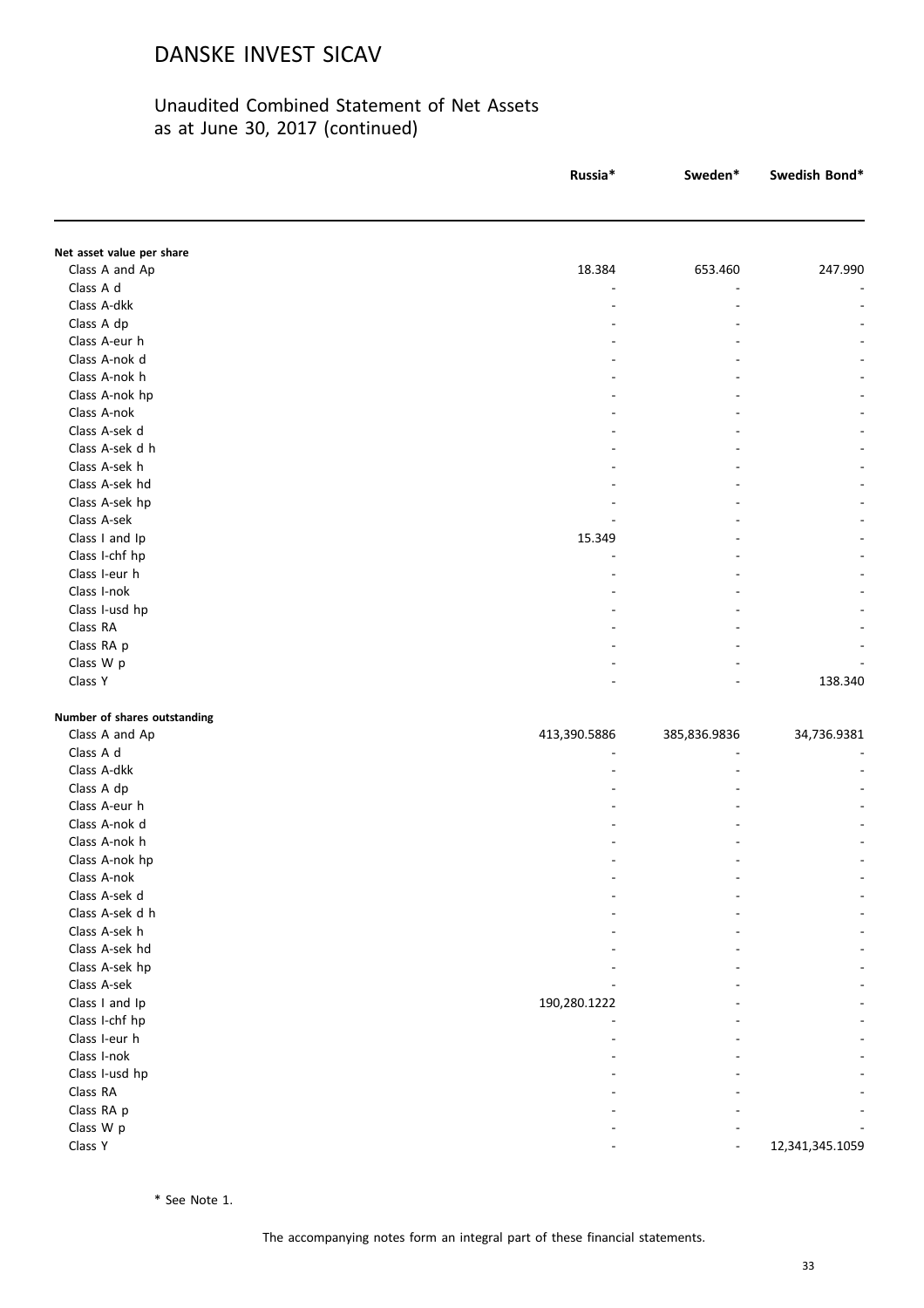### Unaudited Combined Statement of Net Assets as at June 30, 2017 (continued)

|                                                             |             | Trans-Balkan* | <b>US High Yield</b><br><b>Bond</b> | Combined      |
|-------------------------------------------------------------|-------------|---------------|-------------------------------------|---------------|
|                                                             | <b>Note</b> | <b>EUR</b>    | <b>USD</b>                          | <b>EUR</b>    |
| <b>ASSETS</b>                                               |             |               |                                     |               |
| Investment portfolio at market value                        | (3)         | 7,430,034     | 53,724,535                          | 4,219,078,727 |
| Cash at bank                                                |             | 86,141        | 1,665,051                           | 305,178,185   |
| Amounts receivable on sale of investments                   |             | 20,168        | 280,298                             | 18,717,503    |
| Amounts receivable on subscriptions                         |             | 1,035         |                                     | 82,676,191    |
| Interest and dividend receivable, net                       | (3)         | 75,111        | 851,150                             | 17,340,911    |
| Net unrealised profit on forward foreign exchange contracts | (3), (8)    |               |                                     | 12,161,214    |
| Net unrealised profit on futures contracts                  | (3), (10)   |               |                                     | 709,054       |
| Net unrealised profit on CFDs                               | (3), (9)    |               |                                     | 5,256,563     |
| Other assets                                                |             |               | 1,136                               | 961,436       |
| <b>TOTAL ASSETS</b>                                         |             | 7,612,489     | 56,522,170                          | 4,662,079,784 |
| <b>LIABILITIES</b>                                          |             |               |                                     |               |
| Bank overdraft                                              |             | 3,741         |                                     | 629,815       |
| Interest payable on CFDs                                    | (3)         |               |                                     | 666,481       |
| Amounts payable on purchase of investments                  |             |               | 386,178                             | 71,987,998    |
| Amounts payable on redemptions                              |             | 698           |                                     | 17,487,922    |
| Net unrealised loss on forward foreign exchange contracts   | (3), (8)    |               | 23                                  | 1,650,133     |
| Net unrealised loss on futures contracts                    | (3), (10)   |               |                                     | 21,945        |
| Net unrealised loss on CFDs                                 | (3), (9)    |               |                                     | 24,963,419    |
| Performance fees payable                                    | (4)         |               |                                     | 4,946         |
| Investment management fees payable                          | (4)         | 17,400        | 27,642                              | 4,082,480     |
| Marketing fees payable                                      | (4)         | 633           |                                     | 232,957       |
| Operating and Administrative fees payable                   |             | 2,531         | 6,911                               | 691,784       |
| Taxes and expenses payable                                  |             | 957           | 1,402                               | 376,110       |
| Unrealised capital gain tax on investments                  |             |               |                                     | 771,590       |
| Other liabilities                                           |             | 17            | 166                                 | 603,221       |
| <b>TOTAL LIABILITIES</b>                                    |             | 25,977        | 422,322                             | 124,170,801   |
| <b>TOTAL NET ASSETS</b>                                     |             | 7,586,512     | 56,099,848                          | 4,537,908,983 |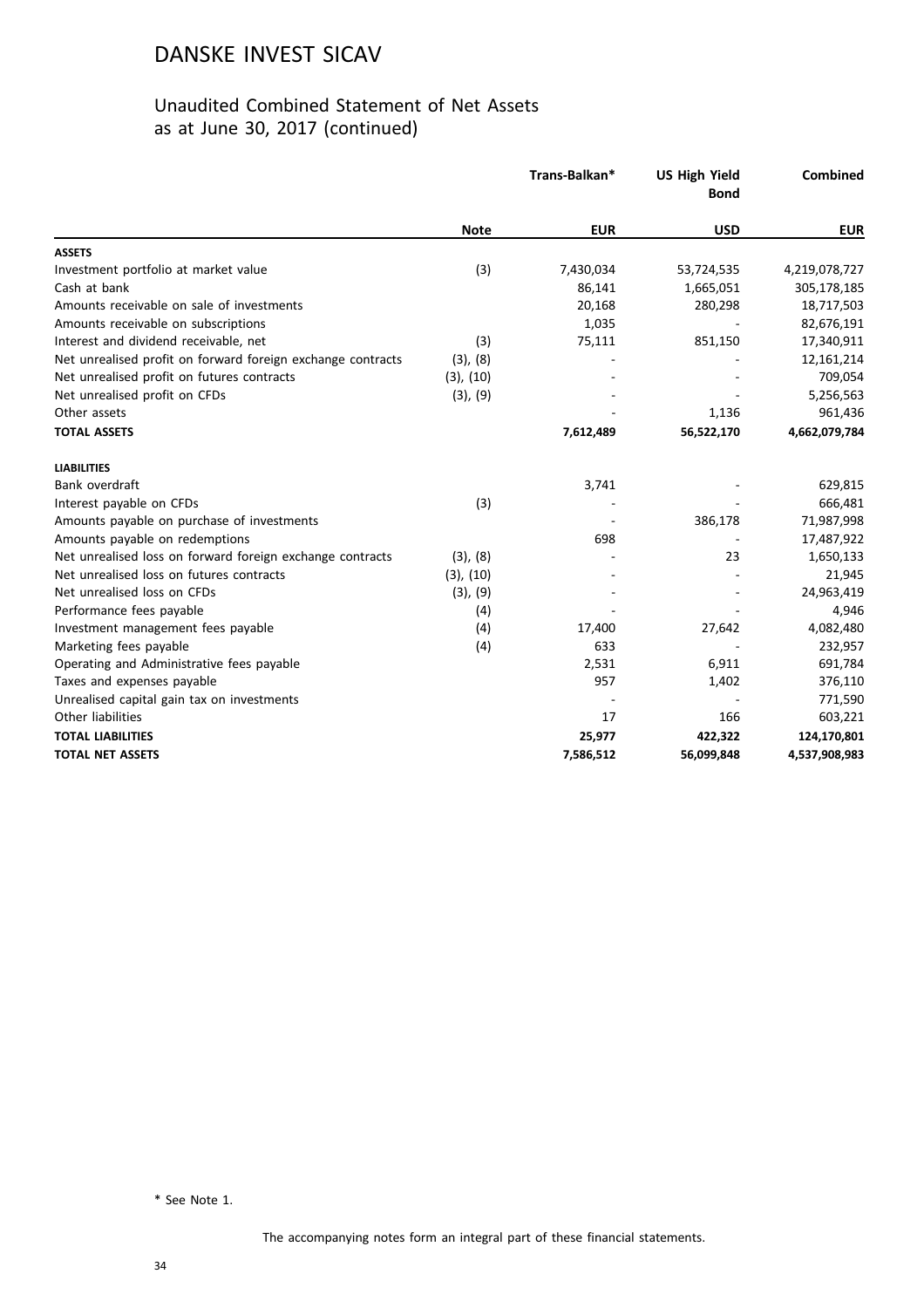### Unaudited Combined Statement of Net Assets as at June 30, 2017 (continued)

|                              | Trans-Balkan*  | <b>US High Yield</b><br><b>Bond</b> |  |
|------------------------------|----------------|-------------------------------------|--|
|                              |                |                                     |  |
| Net asset value per share    |                |                                     |  |
| Class A and Ap               | 7.338          |                                     |  |
| Class A d                    |                |                                     |  |
| Class A-dkk                  |                |                                     |  |
| Class A dp                   |                |                                     |  |
| Class A-eur h                |                |                                     |  |
| Class A-nok d                |                |                                     |  |
| Class A-nok h                |                |                                     |  |
| Class A-nok hp               |                |                                     |  |
| Class A-nok                  |                |                                     |  |
| Class A-sek d                |                |                                     |  |
| Class A-sek d h              |                |                                     |  |
| Class A-sek h                |                |                                     |  |
| Class A-sek hd               |                |                                     |  |
| Class A-sek hp               |                |                                     |  |
| Class A-sek                  |                |                                     |  |
| Class I and Ip               |                | 11.000                              |  |
| Class I-chf hp               |                |                                     |  |
| Class I-eur h                |                |                                     |  |
| Class I-nok                  |                |                                     |  |
| Class I-usd hp               |                |                                     |  |
| Class RA                     |                |                                     |  |
| Class RA p                   |                |                                     |  |
| Class W p                    |                |                                     |  |
| Class Y                      |                |                                     |  |
| Number of shares outstanding |                |                                     |  |
| Class A and Ap               | 1,033,900.0988 |                                     |  |
| Class A d                    |                |                                     |  |
| Class A-dkk                  |                |                                     |  |
| Class A dp                   |                |                                     |  |
| Class A-eur h                |                |                                     |  |
| Class A-nok d                |                |                                     |  |
| Class A-nok h                |                |                                     |  |
| Class A-nok hp               |                |                                     |  |
| Class A-nok                  |                |                                     |  |
| Class A-sek d                |                |                                     |  |
| Class A-sek d h              |                |                                     |  |
| Class A-sek h                |                |                                     |  |
| Class A-sek hd               |                |                                     |  |
| Class A-sek hp               |                |                                     |  |
| Class A-sek                  |                |                                     |  |
| Class I and Ip               |                | 5,100,000.0000                      |  |
| Class I-chf hp               |                |                                     |  |
| Class I-eur h                |                |                                     |  |
| Class I-nok                  |                |                                     |  |
| Class I-usd hp               |                |                                     |  |
| Class RA                     |                |                                     |  |
| Class RA p                   |                |                                     |  |
| Class W p                    |                |                                     |  |
| Class Y                      |                |                                     |  |
|                              |                |                                     |  |

\* See Note 1.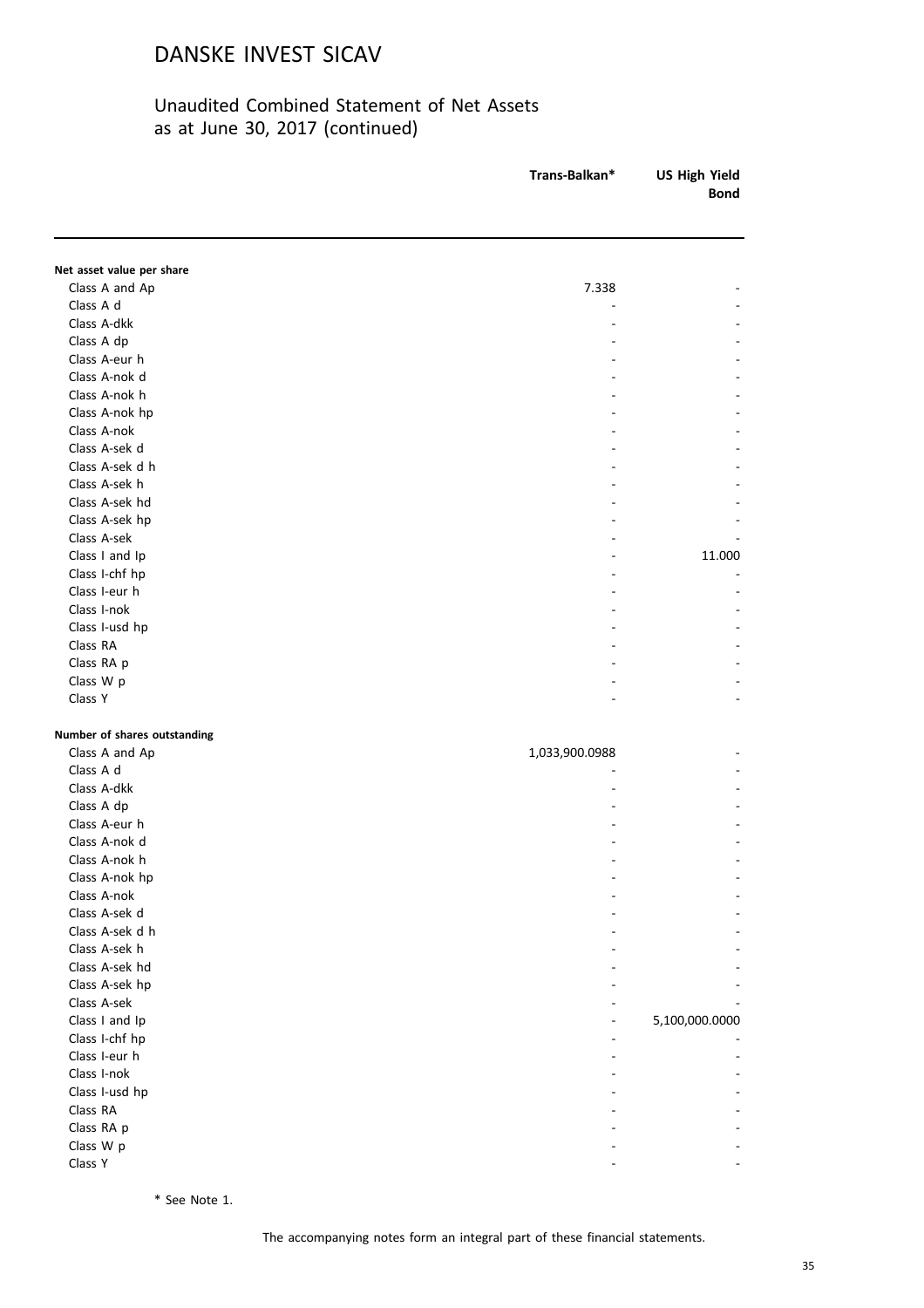### Unaudited Combined Statement of Operations and Changes in Net Assets for the period ended June 30, 2017

|                                                                    |             | China*      | Danish Bond*   | Danish Mortgage<br>Bond* |
|--------------------------------------------------------------------|-------------|-------------|----------------|--------------------------|
|                                                                    | <b>Note</b> | <b>USD</b>  | <b>DKK</b>     | <b>DKK</b>               |
| TOTAL NET ASSETS AT THE BEGINNING OF THE PERIOD                    |             |             |                |                          |
| <b>INCOME</b>                                                      |             |             |                |                          |
| Dividend income on long securities, net                            | (3)         | 389,297     |                |                          |
| Interest on bonds, net                                             | (3)         |             | 1,339,939      | 9,130,448                |
| Bank interest, net                                                 | (3)         | 1,184       |                |                          |
| Income on securities lending                                       | (7)         | 5,115       |                | 3,783                    |
| Other income                                                       |             |             |                |                          |
| <b>TOTAL INCOME</b>                                                |             | 395,596     | 1,339,939      | 9,134,231                |
| <b>EXPENSES</b>                                                    |             |             |                |                          |
| Dividend on short securities, net                                  | (3)         |             |                |                          |
| Interest payable on CFDs                                           | (3)         |             |                |                          |
| Investment Management fees<br>Performance fees                     | (4)<br>(4)  | 145,272     | 690,221        | 2,492,604                |
| Subscription tax                                                   | (6)         | 4,678       | 70,786         | 249,632                  |
| Operating and Administrative fee                                   | (5)         | 36,318      | 103,188        | 687,259                  |
| Bank charges and correspondent fees                                |             |             |                |                          |
| Interest paid                                                      |             | 1           | 19,704         | 118,385                  |
| Interest on swaps                                                  |             |             |                |                          |
| Marketing fees                                                     | (4)         | 9,080       | 85,990         | 221,652                  |
| Other expenses                                                     |             |             |                |                          |
| <b>TOTAL EXPENSES</b>                                              |             | 195,349     | 969,889        | 3,769,532                |
| NET INCOME / (LOSS) FROM INVESTMENTS                               |             | 200,247     | 370,050        | 5,364,699                |
| Net realised profit / (loss) on sale of investments                | (3)         | 1,988,524   | 242,434        | 3,172,477                |
| Net realised profit / (loss) on CFD                                | (3)         |             |                |                          |
| Net realised profit / (loss) on forward foreign exchange contracts | (3)         |             | (2)            | (1, 166, 488)            |
| Net realised profit / (loss) on futures contracts                  | (3)         |             |                |                          |
| Net realised profit / (loss) on foreign exchange                   | (3)         | (9,662)     | (79)           | 348,583                  |
| NET REALISED PROFIT/ (LOSS)                                        |             | 2,179,109   | 612,403        | 7,719,271                |
| Change in net unrealised appreciation / (depreciation) on:         |             |             |                |                          |
| - investments<br>- CFD                                             | (9)         | (102,004)   | 1,310,465      | 11,629,373               |
| - unrealised capital gain tax on investments                       |             |             |                |                          |
| - forward foreign exchange contracts                               | (8)         |             |                | (2, 285, 677)            |
| - futures contracts                                                |             |             |                |                          |
| NET INCREASE / (DECREASE) IN NET ASSETS AS A RESULT OF OPERATIONS  |             | 2,077,105   | 1,922,868      | 17,062,967               |
| <b>EVOLUTION OF THE CAPITAL</b>                                    |             |             |                |                          |
| Issue of shares                                                    |             | 33,498,824  | 291,757,194    | 2,244,596,310            |
| Redemption of shares                                               |             | (3,255,501) | (18, 585, 764) | (134, 258, 117)          |
| Dividend distributed                                               |             |             |                |                          |
| Currency translation                                               |             |             |                |                          |
| TOTAL NET ASSETS AT THE END OF THE PERIOD                          |             | 32,320,428  | 275,094,298    | 2,127,401,160            |

\* See Note 1.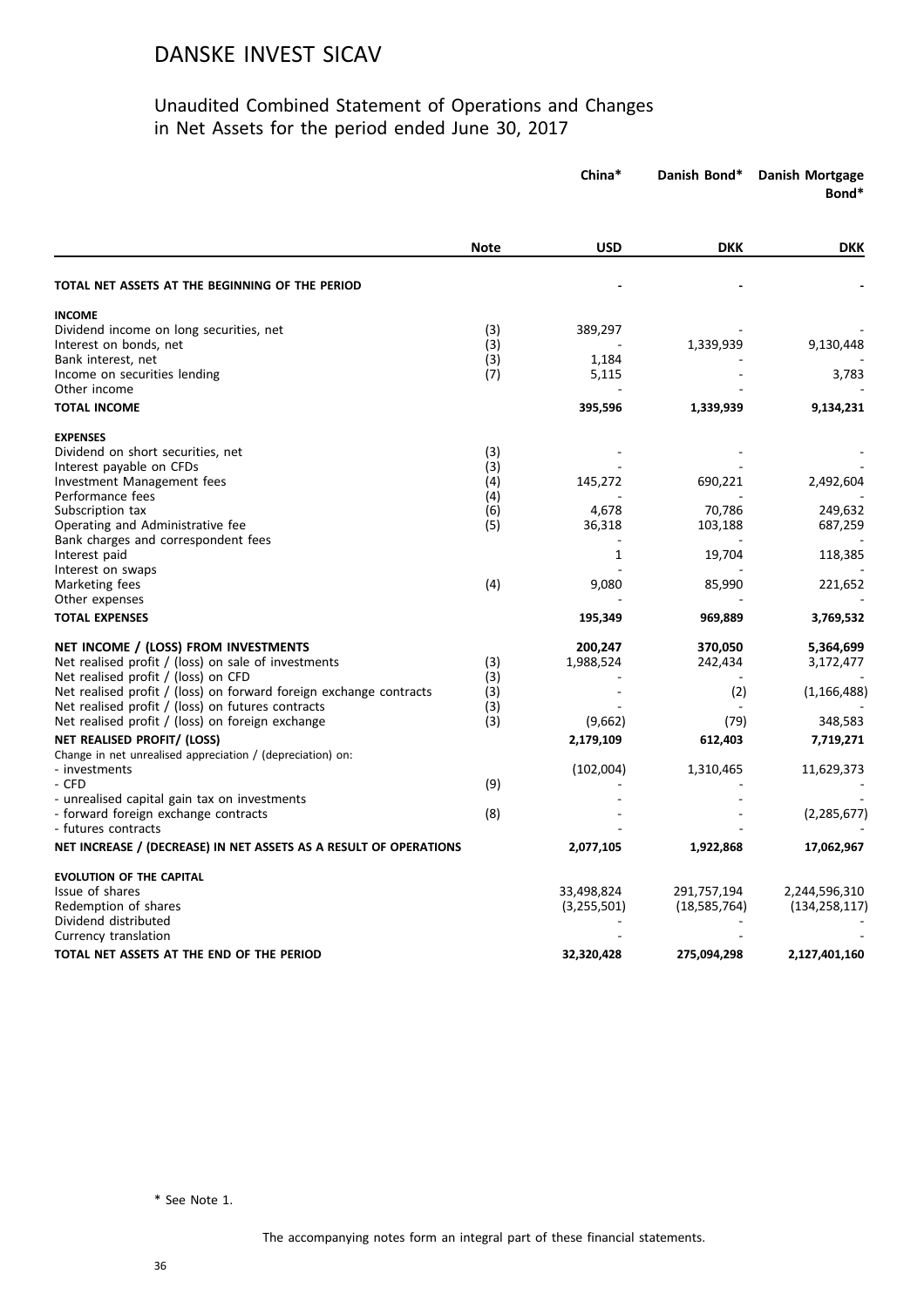#### Unaudited Combined Statement of Operations and Changes in Net Assets for the period ended June 30, 2017 (continued)

|                                                                    |             | Denmark Focus*  | <b>Eastern Europe</b>    | <b>Eastern Europe</b><br>ex. Russia* |
|--------------------------------------------------------------------|-------------|-----------------|--------------------------|--------------------------------------|
|                                                                    | <b>Note</b> | <b>DKK</b>      | <b>EUR</b>               | <b>EUR</b>                           |
| TOTAL NET ASSETS AT THE BEGINNING OF THE PERIOD                    |             |                 | 4,021,769                |                                      |
| <b>INCOME</b>                                                      |             |                 |                          |                                      |
| Dividend income on long securities, net                            | (3)         | 5,673,122       | 57,135                   | 503,226                              |
| Interest on bonds, net                                             | (3)         |                 |                          |                                      |
| Bank interest, net                                                 | (3)         |                 | 59                       | 44                                   |
| Income on securities lending                                       | (7)         | 3,681           | 72                       | 179                                  |
| Other income                                                       |             |                 | 475                      |                                      |
| <b>TOTAL INCOME</b>                                                |             | 5,676,803       | 57,741                   | 503,449                              |
| <b>EXPENSES</b>                                                    |             |                 |                          |                                      |
| Dividend on short securities, net                                  | (3)         |                 |                          |                                      |
| Interest payable on CFDs                                           | (3)         |                 |                          |                                      |
| Investment Management fees                                         | (4)         | 2,391,050       | 21,438                   | 110,289                              |
| Performance fees<br>Subscription tax                               | (4)<br>(6)  | 115,621         | 319                      | 3,567                                |
| Operating and Administrative fee                                   | (5)         | 193,468         | 6,421                    | 13,934                               |
| Bank charges and correspondent fees                                |             |                 |                          |                                      |
| Interest paid                                                      |             | 37,801          | 66                       | 644                                  |
| Interest on swaps                                                  |             |                 |                          |                                      |
| Marketing fees                                                     | (4)         | 157,697         | 272                      | 6,798                                |
| Other expenses                                                     |             |                 | $\overline{\phantom{a}}$ |                                      |
| <b>TOTAL EXPENSES</b>                                              |             | 2,895,637       | 28,516                   | 135,232                              |
| NET INCOME / (LOSS) FROM INVESTMENTS                               |             | 2,781,166       | 29,225                   | 368,217                              |
| Net realised profit / (loss) on sale of investments                | (3)         | 8,842,098       | 103,605                  | 342,054                              |
| Net realised profit / (loss) on CFD                                | (3)         |                 |                          |                                      |
| Net realised profit / (loss) on forward foreign exchange contracts | (3)         | (117)           | (138)                    | 892                                  |
| Net realised profit / (loss) on futures contracts                  | (3)         |                 |                          |                                      |
| Net realised profit / (loss) on foreign exchange                   | (3)         | 9,885           | 78                       | (4,625)                              |
| NET REALISED PROFIT/ (LOSS)                                        |             | 11,633,032      | 132,770                  | 706,538                              |
| Change in net unrealised appreciation / (depreciation) on:         |             |                 |                          |                                      |
| - investments                                                      |             | 16,403,983      | (259, 524)               | 396,289                              |
| - CFD                                                              | (9)         |                 |                          |                                      |
| - unrealised capital gain tax on investments                       |             |                 |                          |                                      |
| - forward foreign exchange contracts                               | (8)         |                 |                          |                                      |
| - futures contracts                                                |             |                 |                          |                                      |
| NET INCREASE / (DECREASE) IN NET ASSETS AS A RESULT OF OPERATIONS  |             | 28,037,015      | (126, 754)               | 1,102,827                            |
| <b>EVOLUTION OF THE CAPITAL</b>                                    |             |                 |                          |                                      |
| Issue of shares                                                    |             | 728,990,031     | 610,081                  | 25,734,511                           |
| Redemption of shares                                               |             | (195, 171, 805) | (242, 401)               | (1,790,180)                          |
| Dividend distributed                                               |             |                 |                          |                                      |
| Currency translation                                               |             |                 |                          |                                      |
| TOTAL NET ASSETS AT THE END OF THE PERIOD                          |             | 561,855,241     | 4,262,695                | 25,047,158                           |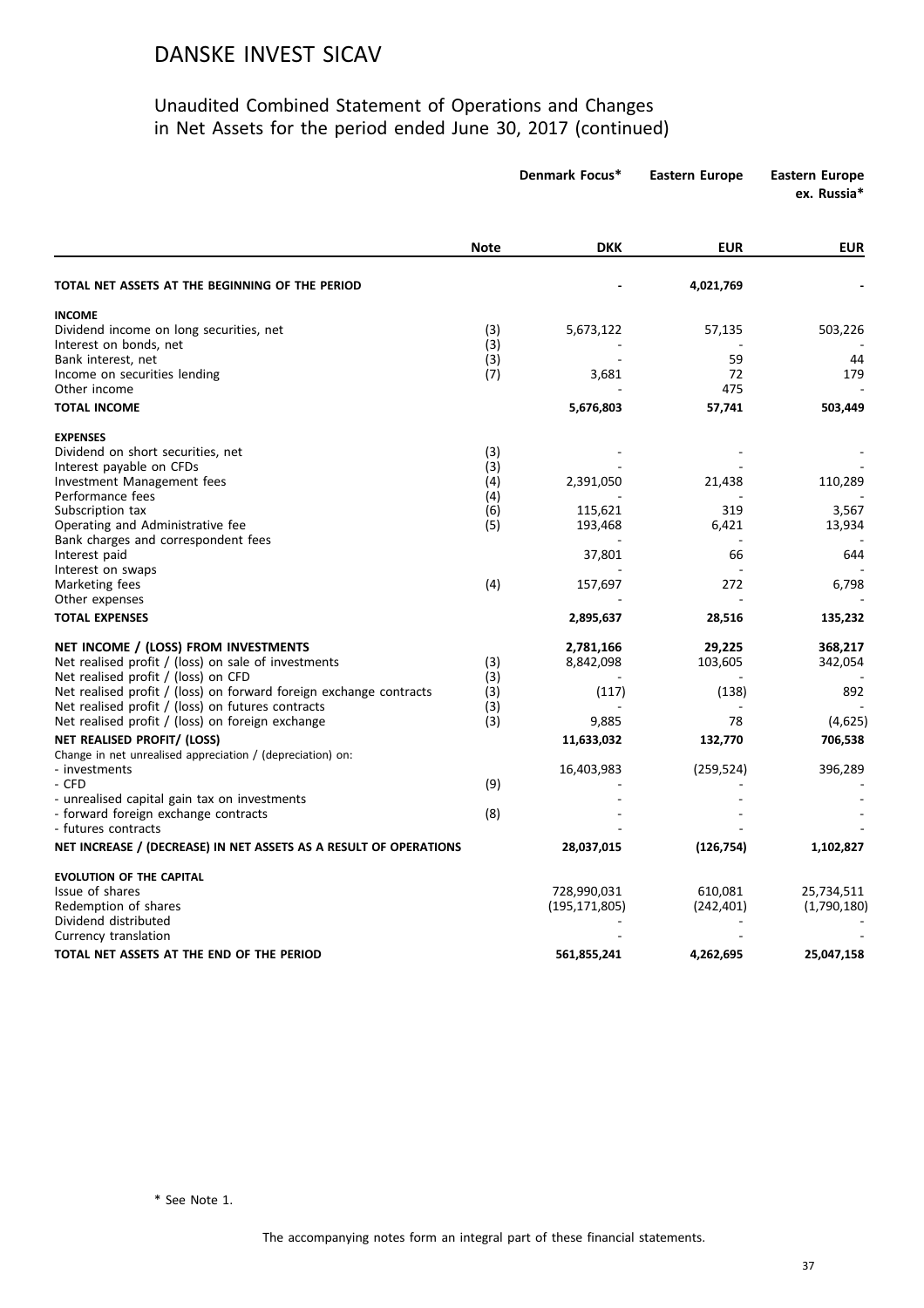#### Unaudited Combined Statement of Operations and Changes in Net Assets for the period ended June 30, 2017 (continued)

|                                                                    |             | <b>Frontier Markets</b> | <b>Emerging and Emerging Markets</b><br><b>Debt Hard</b><br><b>Currency</b> | <b>Euro High Yield</b><br><b>Bond</b> |
|--------------------------------------------------------------------|-------------|-------------------------|-----------------------------------------------------------------------------|---------------------------------------|
|                                                                    | <b>Note</b> | <b>EUR</b>              | <b>USD</b>                                                                  | <b>EUR</b>                            |
| TOTAL NET ASSETS AT THE BEGINNING OF THE PERIOD                    |             | 73,492,854              | 26,803,396                                                                  | 131,422,262                           |
| <b>INCOME</b>                                                      |             |                         |                                                                             |                                       |
| Dividend income on long securities, net                            | (3)         | 718,891                 |                                                                             |                                       |
| Interest on bonds, net                                             | (3)         | 2,785                   | 2,607,129                                                                   | 1,804,396                             |
| Bank interest, net                                                 | (3)         | 11,947                  | 6,568                                                                       | 2,518                                 |
| Income on securities lending                                       | (7)         | 2,858                   | 1,795                                                                       | 20,369                                |
| Other income                                                       |             |                         |                                                                             |                                       |
| <b>TOTAL INCOME</b>                                                |             | 736,481                 | 2,615,492                                                                   | 1,827,283                             |
| <b>EXPENSES</b>                                                    |             |                         |                                                                             |                                       |
| Dividend on short securities, net                                  | (3)         |                         |                                                                             |                                       |
| Interest payable on CFDs                                           | (3)         |                         |                                                                             |                                       |
| Investment Management fees                                         | (4)         | 605,131                 | 378,159                                                                     | 379,531                               |
| Performance fees                                                   | (4)         |                         |                                                                             |                                       |
| Subscription tax                                                   | (6)         | 4,617                   | 5,048                                                                       | 15,680                                |
| Operating and Administrative fee                                   | (5)         | 95,592                  | 70,222                                                                      | 47,056                                |
| Bank charges and correspondent fees                                |             | 2,023                   | 1,385                                                                       |                                       |
| Interest paid                                                      |             | 4,722                   | 302                                                                         | 5,600                                 |
| Interest on swaps                                                  |             |                         |                                                                             |                                       |
| Marketing fees                                                     | (4)         | 1,096                   | 82                                                                          | 36,937                                |
| Other expenses                                                     |             |                         |                                                                             |                                       |
| <b>TOTAL EXPENSES</b>                                              |             | 713,181                 | 455,198                                                                     | 484,804                               |
|                                                                    |             |                         |                                                                             |                                       |
| NET INCOME / (LOSS) FROM INVESTMENTS                               |             | 23,300                  | 2,160,294                                                                   | 1,342,479                             |
| Net realised profit / (loss) on sale of investments                | (3)         | 2,050,162               | 491,727                                                                     | 1,992,249                             |
| Net realised profit / (loss) on CFD                                | (3)         |                         |                                                                             |                                       |
| Net realised profit / (loss) on forward foreign exchange contracts | (3)         | 2,985                   | 46,943                                                                      | (517,002)                             |
| Net realised profit / (loss) on futures contracts                  | (3)         | 733,622                 | 246,935                                                                     |                                       |
| Net realised profit / (loss) on foreign exchange                   | (3)         | (475, 644)              | 57,902                                                                      | (94, 999)                             |
| NET REALISED PROFIT/ (LOSS)                                        |             | 2,334,425               | 3,003,801                                                                   | 2,722,727                             |
| Change in net unrealised appreciation / (depreciation) on:         |             |                         |                                                                             |                                       |
| - investments                                                      |             | 4,566,874               | 2,743,607                                                                   | 105,076                               |
| - CFD                                                              | (9)         |                         |                                                                             |                                       |
| - unrealised capital gain tax on investments                       |             | 12,761                  |                                                                             |                                       |
| - forward foreign exchange contracts                               | (8)         |                         | 6,368,004                                                                   | 879,794                               |
| - futures contracts                                                |             | (16, 592)               | 127,989                                                                     |                                       |
| NET INCREASE / (DECREASE) IN NET ASSETS AS A RESULT OF OPERATIONS  |             | 6,897,468               | 12,243,401                                                                  | 3,707,597                             |
| <b>EVOLUTION OF THE CAPITAL</b>                                    |             |                         |                                                                             |                                       |
| Issue of shares                                                    |             | 2,043,682               | 235,359,471                                                                 | 5,327,780                             |
| Redemption of shares                                               |             | (484, 019)              | (116, 328, 806)                                                             | (78, 399, 150)                        |
| Dividend distributed                                               |             |                         |                                                                             |                                       |
| Currency translation                                               |             |                         |                                                                             |                                       |
| TOTAL NET ASSETS AT THE END OF THE PERIOD                          |             | 81,949,985              | 158,077,462                                                                 | 62,058,489                            |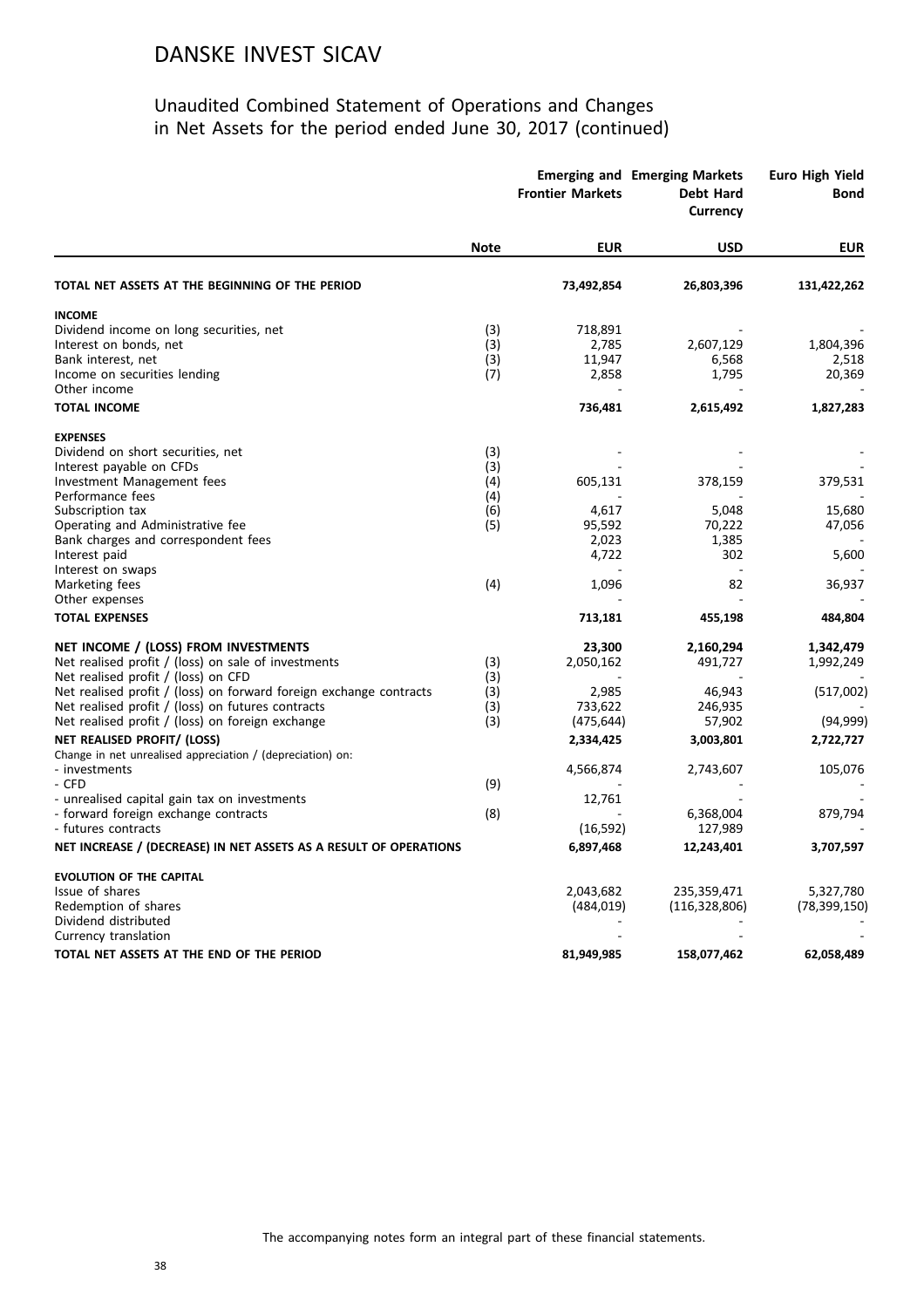#### Unaudited Combined Statement of Operations and Changes in Net Assets for the period ended June 30, 2017 (continued)

|                                                                                      | <b>Note</b> | <b>EUR</b>        | <b>EUR</b>      | <b>EUR</b>    |  |
|--------------------------------------------------------------------------------------|-------------|-------------------|-----------------|---------------|--|
| TOTAL NET ASSETS AT THE BEGINNING OF THE PERIOD                                      |             | 114,454,796       | 270,875,949     |               |  |
| <b>INCOME</b>                                                                        |             |                   |                 |               |  |
| Dividend income on long securities, net                                              | (3)         | 4,559,375         | 3,067,166       | 819,808       |  |
| Interest on bonds, net                                                               | (3)         |                   | 57,892          |               |  |
| Bank interest, net                                                                   | (3)         | 260               | 17,355          | 39            |  |
| Income on securities lending                                                         | (7)         | 69,591            | 191,924         | 5,528         |  |
| Other income                                                                         |             | 22,650            | 7,193           |               |  |
| <b>TOTAL INCOME</b>                                                                  |             | 4,651,876         | 3,341,530       | 825,375       |  |
| <b>EXPENSES</b>                                                                      |             |                   |                 |               |  |
| Dividend on short securities, net                                                    | (3)         |                   | 4,882,473       |               |  |
| Interest payable on CFDs                                                             | (3)         |                   | 802,886         |               |  |
| Investment Management fees                                                           | (4)         | 1,160,767         | 1,713,499       | 286,294       |  |
| Performance fees                                                                     | (4)         |                   |                 |               |  |
| Subscription tax<br>Operating and Administrative fee                                 | (6)<br>(5)  | 27,635<br>123,232 | 56,578          | 14,723        |  |
| Bank charges and correspondent fees                                                  |             |                   | 357,384         | 22,460        |  |
| Interest paid                                                                        |             | 7,502             | 82,932          | 1,797         |  |
| Interest on swaps                                                                    |             |                   |                 |               |  |
| Marketing fees                                                                       | (4)         | 38,714            | 114,219         | 18,008        |  |
| Other expenses                                                                       |             |                   |                 |               |  |
| <b>TOTAL EXPENSES</b>                                                                |             | 1,357,850         | 8,009,971       | 343,282       |  |
| NET INCOME / (LOSS) FROM INVESTMENTS                                                 |             | 3,294,026         | (4,668,441)     | 482,093       |  |
| Net realised profit / (loss) on sale of investments                                  | (3)         | 3,184,490         | 58,800,803      | 9,361,404     |  |
| Net realised profit / (loss) on CFD                                                  | (3)         |                   | (36, 167, 058)  |               |  |
| Net realised profit / (loss) on forward foreign exchange contracts                   | (3)         | 1,108             | (40, 889)       | 135           |  |
| Net realised profit / (loss) on futures contracts                                    | (3)         |                   | (2)             |               |  |
| Net realised profit / (loss) on foreign exchange                                     | (3)         | (108,050)         | (263, 781)      | 4,789         |  |
| NET REALISED PROFIT/ (LOSS)                                                          |             | 6,371,574         | 17,660,632      | 9,848,421     |  |
| Change in net unrealised appreciation / (depreciation) on:                           |             |                   |                 |               |  |
| - investments                                                                        |             | 2,322,060         | (27, 240, 255)  | (7, 264, 049) |  |
| - CFD                                                                                | (9)         |                   | 22,999,143      |               |  |
| - unrealised capital gain tax on investments<br>- forward foreign exchange contracts | (8)         |                   | (452, 912)      |               |  |
| - futures contracts                                                                  |             |                   |                 |               |  |
| NET INCREASE / (DECREASE) IN NET ASSETS AS A RESULT OF OPERATIONS                    |             | 8,693,634         | 12,966,608      | 2,584,372     |  |
|                                                                                      |             |                   |                 |               |  |
| <b>EVOLUTION OF THE CAPITAL</b>                                                      |             |                   |                 |               |  |
| Issue of shares<br>Redemption of shares                                              |             | 114,034,053       | 182,447,527     | 62,447,944    |  |
| Dividend distributed                                                                 |             | (18, 877, 139)    | (192, 544, 965) | (6, 562, 010) |  |
| Currency translation                                                                 |             |                   |                 |               |  |
| TOTAL NET ASSETS AT THE END OF THE PERIOD                                            |             | 218,305,344       | 273,745,119     | 58,470,306    |  |
|                                                                                      |             |                   |                 |               |  |

\* See Note 1.

**Europe Europe Absolute Europe Focus\***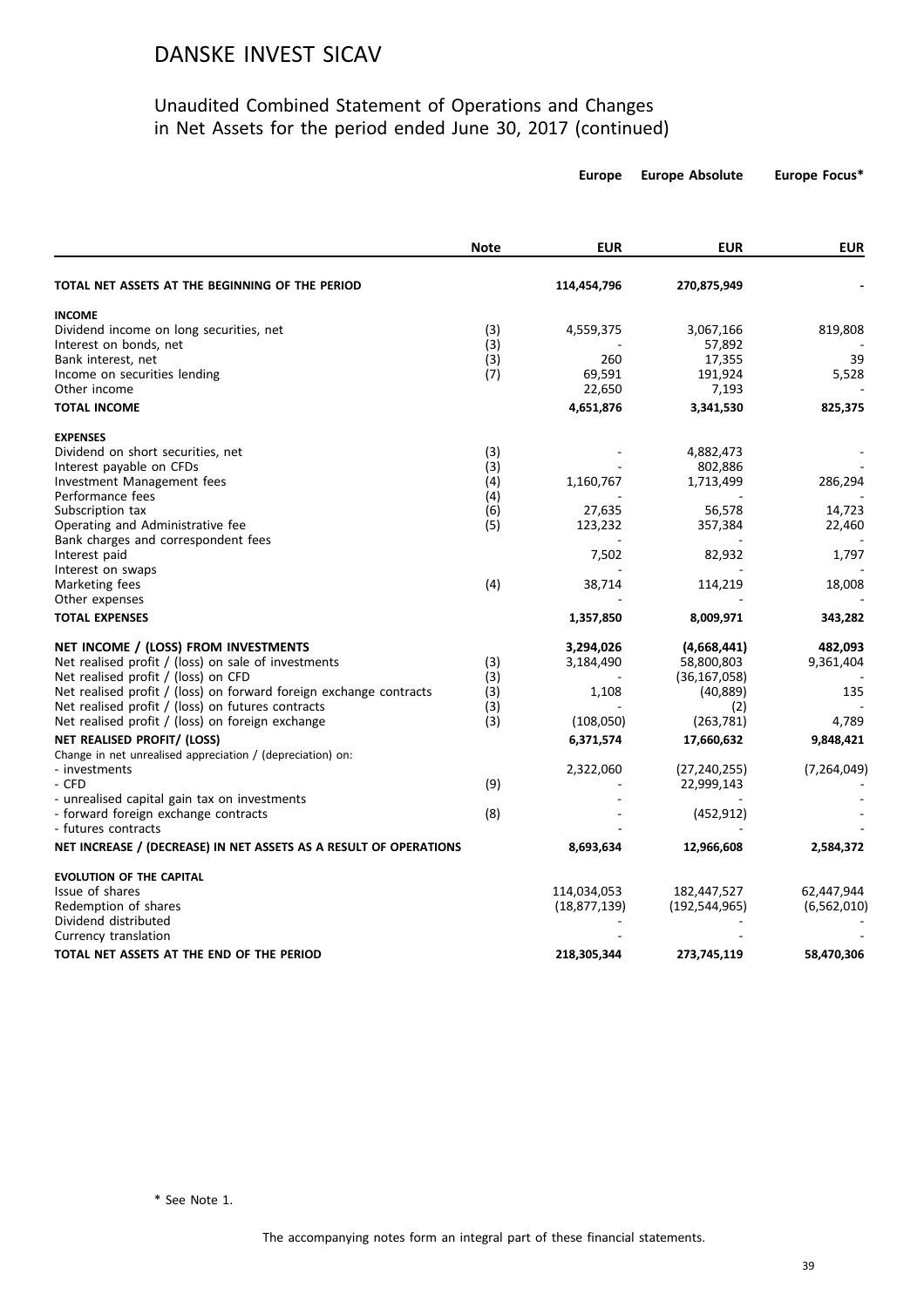#### Unaudited Combined Statement of Operations and Changes in Net Assets for the period ended June 30, 2017 (continued)

|                                                                    |             | <b>Europe High</b><br>Dividend* | <b>Europe Long-</b><br><b>Short Dynamic</b> | Europe Long-<br><b>Short Dynamic</b><br><b>Plus</b> |
|--------------------------------------------------------------------|-------------|---------------------------------|---------------------------------------------|-----------------------------------------------------|
|                                                                    | <b>Note</b> | <b>EUR</b>                      | <b>EUR</b>                                  | <b>EUR</b>                                          |
| TOTAL NET ASSETS AT THE BEGINNING OF THE PERIOD                    |             |                                 | 787,913,372                                 | 81,618,464                                          |
| <b>INCOME</b>                                                      |             |                                 |                                             |                                                     |
| Dividend income on long securities, net                            | (3)         | 3,928,384                       | 10,362,260                                  | 1,363,425                                           |
| Interest on bonds, net                                             | (3)         |                                 | 1,436                                       | 593                                                 |
| Bank interest, net                                                 | (3)         | 84                              | 6,282                                       | 32                                                  |
| Income on securities lending                                       | (7)         | 85,981                          | 201,818                                     | 30,318                                              |
| Other income                                                       |             |                                 |                                             |                                                     |
| <b>TOTAL INCOME</b>                                                |             | 4,014,449                       | 10,571,796                                  | 1,394,368                                           |
| <b>EXPENSES</b>                                                    |             |                                 |                                             |                                                     |
| Dividend on short securities, net                                  | (3)         |                                 | 15,393,349                                  | 2,218,615                                           |
| Interest payable on CFDs                                           | (3)         |                                 | 2,356,474                                   | 416,990                                             |
| Investment Management fees                                         | (4)         | 490,024                         | 4,389,744                                   | 416,576                                             |
| Performance fees                                                   | (4)         |                                 | 4,946                                       |                                                     |
| Subscription tax                                                   | (6)         | 15,377                          | 112,602                                     | 6,095                                               |
| Operating and Administrative fee                                   | (5)         | 53,907                          | 877,477                                     | 114,922                                             |
| Bank charges and correspondent fees                                |             |                                 |                                             |                                                     |
| Interest paid                                                      |             | 1,454                           | 526,111                                     | 30,126                                              |
| Interest on swaps                                                  |             |                                 | 15,172                                      |                                                     |
| Marketing fees                                                     | (4)         | 12,246                          | 242,101                                     | 6,652                                               |
| Other expenses                                                     |             |                                 |                                             |                                                     |
| <b>TOTAL EXPENSES</b>                                              |             | 573,008                         | 23,917,976                                  | 3,209,976                                           |
| NET INCOME / (LOSS) FROM INVESTMENTS                               |             | 3,441,441                       | (13, 346, 180)                              | (1,815,608)                                         |
| Net realised profit / (loss) on sale of investments                | (3)         | 988,930                         | 53,642,238                                  | 5,736,949                                           |
| Net realised profit / (loss) on CFD                                | (3)         |                                 | (65, 402, 182)                              | (7, 384, 868)                                       |
| Net realised profit / (loss) on forward foreign exchange contracts | (3)         | 222                             | (4,472,384)                                 | (317, 824)                                          |
| Net realised profit / (loss) on futures contracts                  | (3)         |                                 |                                             |                                                     |
| Net realised profit / (loss) on foreign exchange                   | (3)         | (15, 450)                       | (353,899)                                   | (54,989)                                            |
| NET REALISED PROFIT/ (LOSS)                                        |             | 4,415,143                       | (29, 932, 407)                              | (3,836,340)                                         |
| Change in net unrealised appreciation / (depreciation) on:         |             |                                 |                                             |                                                     |
| - investments                                                      |             | 492,247                         | 2,274,046                                   | 950,819                                             |
| - CFD                                                              | (9)         |                                 | 16,211,648                                  | 2,085,301                                           |
| - unrealised capital gain tax on investments                       |             |                                 |                                             |                                                     |
| - forward foreign exchange contracts                               | (8)         |                                 | 6,832,489                                   | 734,367                                             |
| - futures contracts                                                |             |                                 |                                             |                                                     |
| NET INCREASE / (DECREASE) IN NET ASSETS AS A RESULT OF OPERATIONS  |             | 4,907,390                       | (4,614,224)                                 | (65, 853)                                           |
| <b>EVOLUTION OF THE CAPITAL</b>                                    |             |                                 |                                             |                                                     |
| Issue of shares                                                    |             | 145,606,135                     | 253,929,589                                 | 133,397                                             |
| Redemption of shares                                               |             | (6,898,012)                     | (461, 733, 326)                             | (17, 824, 760)                                      |
| Dividend distributed                                               |             |                                 |                                             |                                                     |
| Currency translation                                               |             |                                 |                                             |                                                     |
|                                                                    |             |                                 |                                             |                                                     |
| TOTAL NET ASSETS AT THE END OF THE PERIOD                          |             | 143,615,513                     | 575,495,411                                 | 63,861,248                                          |

\* See Note 1.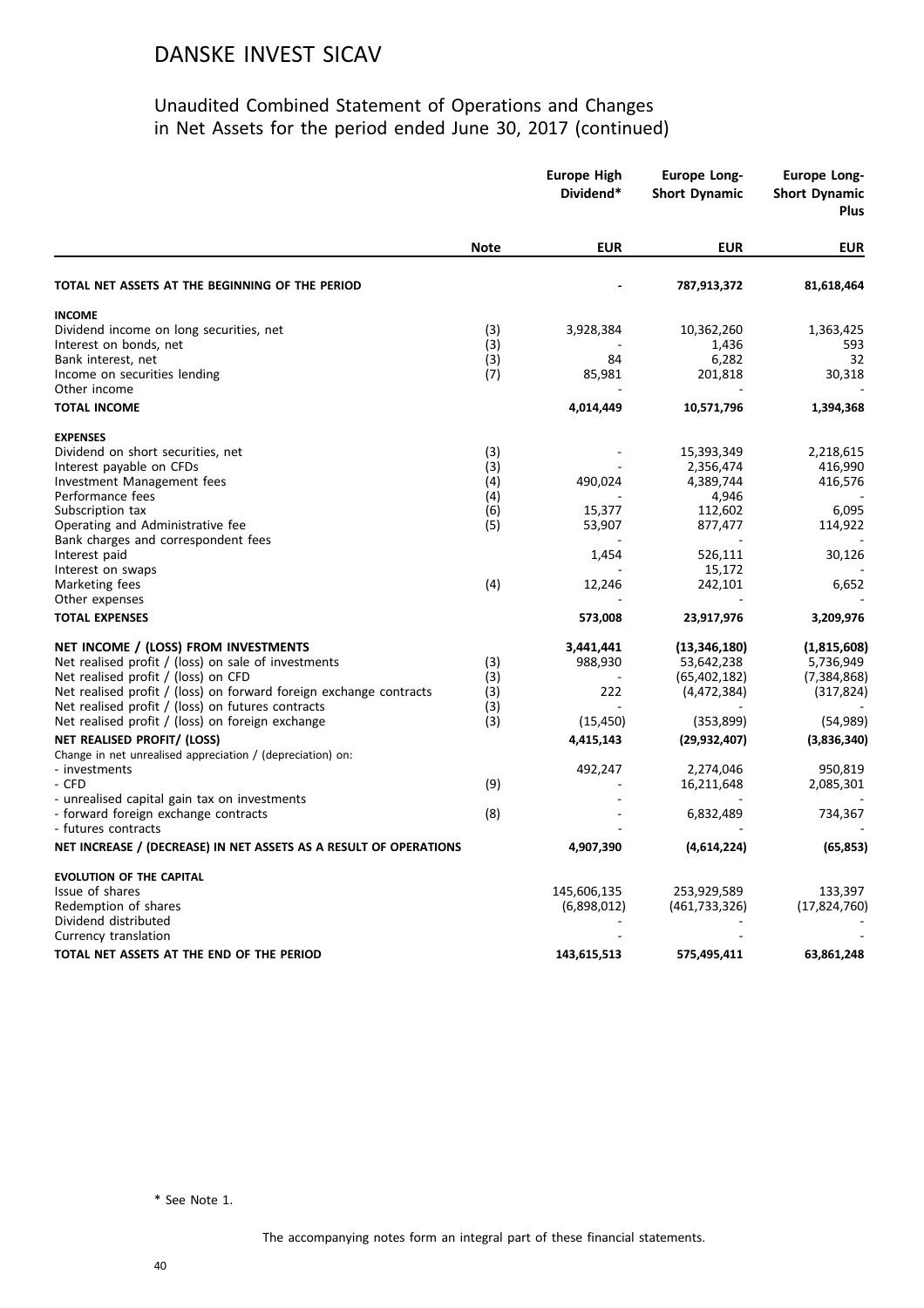#### Unaudited Combined Statement of Operations and Changes in Net Assets for the period ended June 30, 2017 (continued)

|                                                                    |             | <b>Europe Small</b><br>$Cap*$ | European Bond* | <b>European</b><br>Corporate<br><b>Sustainable Bond</b> |
|--------------------------------------------------------------------|-------------|-------------------------------|----------------|---------------------------------------------------------|
|                                                                    | <b>Note</b> | <b>EUR</b>                    | <b>EUR</b>     | <b>EUR</b>                                              |
| TOTAL NET ASSETS AT THE BEGINNING OF THE PERIOD                    |             |                               |                | 57,250,754                                              |
| <b>INCOME</b>                                                      |             |                               |                |                                                         |
| Dividend income on long securities, net                            | (3)         | 1,325,070                     |                |                                                         |
| Interest on bonds, net                                             | (3)         |                               | 308,852        | 2,245,552                                               |
| Bank interest, net                                                 | (3)         | 92                            | 21             | 98                                                      |
| Income on securities lending                                       | (7)         | 55,052                        | 730            |                                                         |
| Other income                                                       |             |                               |                | 21,045                                                  |
| <b>TOTAL INCOME</b>                                                |             | 1,380,214                     | 309,603        | 2,266,695                                               |
| <b>EXPENSES</b>                                                    |             |                               |                |                                                         |
| Dividend on short securities, net                                  | (3)         |                               |                |                                                         |
| Interest payable on CFDs                                           | (3)         |                               |                |                                                         |
| Investment Management fees                                         | (4)         | 808,959                       | 86,332         | 671,914                                                 |
| Performance fees                                                   | (4)         |                               |                |                                                         |
| Subscription tax                                                   | (6)         | 38,747                        | 8,762          | 40,663                                                  |
| Operating and Administrative fee                                   | (5)         | 76,049                        | 16,188         | 188,407                                                 |
| Bank charges and correspondent fees                                |             |                               | 168            | 2,350                                                   |
| Interest paid                                                      |             | 7,087                         | 871            | 36,274                                                  |
| Interest on swaps                                                  |             |                               |                |                                                         |
| Marketing fees                                                     | (4)         | 50,381                        | 10,792         | 43,014                                                  |
| Other expenses                                                     |             |                               |                |                                                         |
| <b>TOTAL EXPENSES</b>                                              |             | 981,223                       | 123,113        | 982,622                                                 |
| NET INCOME / (LOSS) FROM INVESTMENTS                               |             | 398,991                       | 186,490        | 1,284,073                                               |
| Net realised profit / (loss) on sale of investments                | (3)         | 1,485,179                     | 96,034         | 75,651                                                  |
| Net realised profit / (loss) on CFD                                | (3)         |                               |                |                                                         |
| Net realised profit / (loss) on forward foreign exchange contracts | (3)         | 2,179                         | (98, 767)      | (60, 188)                                               |
| Net realised profit / (loss) on futures contracts                  | (3)         |                               | (77, 855)      | 542,573                                                 |
| Net realised profit / (loss) on foreign exchange                   | (3)         | (119,003)                     | 4,504          | (115, 270)                                              |
| NET REALISED PROFIT/ (LOSS)                                        |             | 1,767,346                     | 110,406        | 1,726,839                                               |
| Change in net unrealised appreciation / (depreciation) on:         |             |                               |                |                                                         |
| - investments                                                      |             | 13,700,817                    | 203,237        | (442, 591)                                              |
| - CFD                                                              | (9)         |                               |                |                                                         |
| - unrealised capital gain tax on investments                       |             |                               |                |                                                         |
| - forward foreign exchange contracts                               | (8)         |                               | (212, 594)     | 795,986                                                 |
| - futures contracts                                                |             |                               | 13,340         | 719,600                                                 |
| NET INCREASE / (DECREASE) IN NET ASSETS AS A RESULT OF OPERATIONS  |             | 15,468,163                    | 114,389        | 2,799,834                                               |
| <b>EVOLUTION OF THE CAPITAL</b>                                    |             |                               |                |                                                         |
| Issue of shares                                                    |             | 173,969,392                   | 36,910,506     | 523,612,779                                             |
| Redemption of shares                                               |             | (6,360,894)                   | (3,354,797)    | (97, 355, 656)                                          |
| Dividend distributed                                               |             |                               |                | (3,977)                                                 |
| Currency translation                                               |             |                               |                |                                                         |
| TOTAL NET ASSETS AT THE END OF THE PERIOD                          |             | 183,076,661                   | 33,670,098     | 486,303,734                                             |
|                                                                    |             |                               |                |                                                         |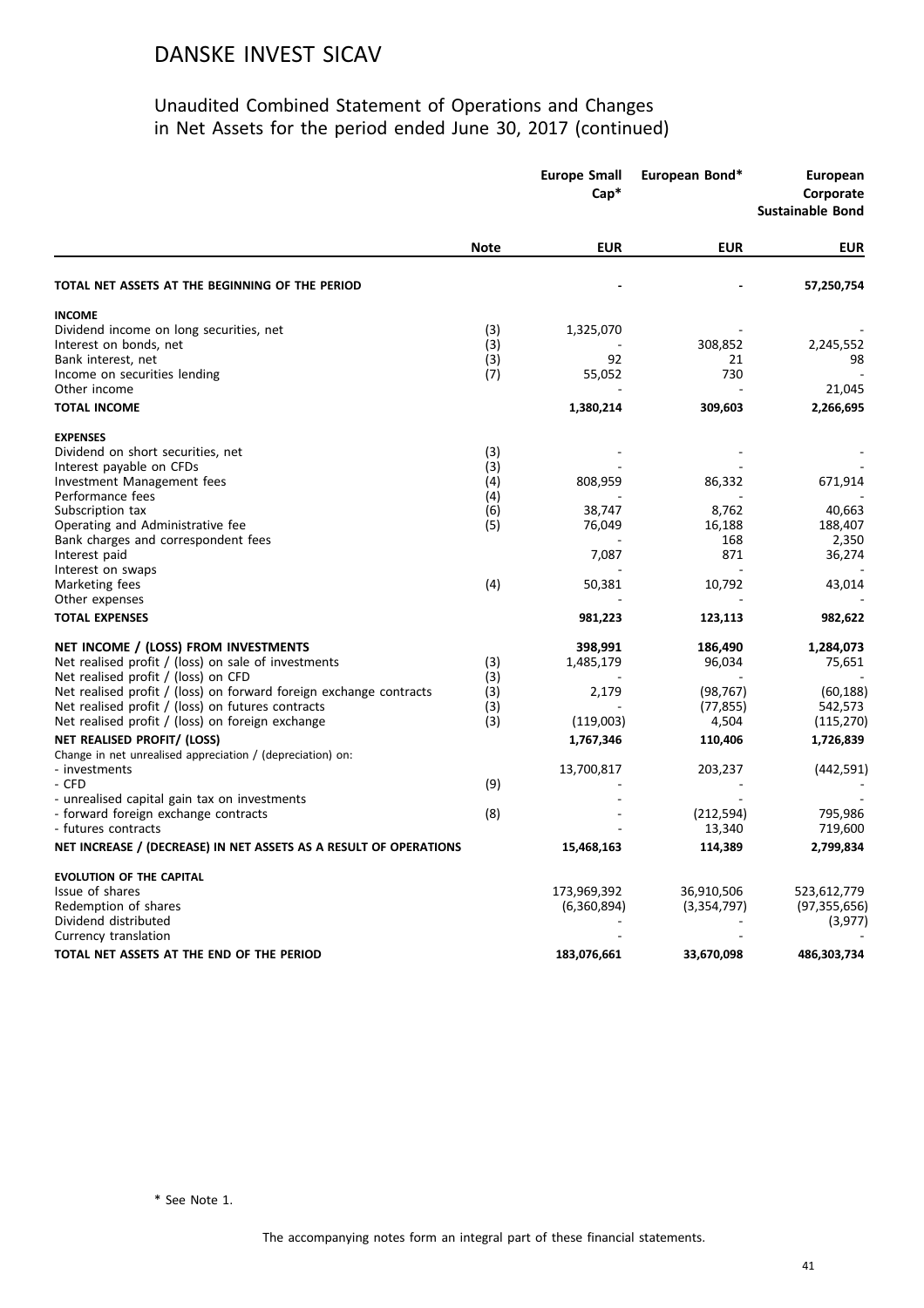#### Unaudited Combined Statement of Operations and Changes in Net Assets for the period ended June 30, 2017 (continued)

|                                                                                            |             | Germany     | <b>Global Corporate</b><br>Bonds* | <b>Global Emerging</b><br>Markets* |
|--------------------------------------------------------------------------------------------|-------------|-------------|-----------------------------------|------------------------------------|
|                                                                                            | <b>Note</b> | <b>EUR</b>  | <b>EUR</b>                        | <b>USD</b>                         |
| TOTAL NET ASSETS AT THE BEGINNING OF THE PERIOD                                            |             | 7,485,187   |                                   |                                    |
| <b>INCOME</b>                                                                              |             |             |                                   |                                    |
| Dividend income on long securities, net                                                    | (3)         | 158,826     |                                   | 6,474,251                          |
| Interest on bonds, net                                                                     | (3)         |             | 1,089,238                         |                                    |
| Bank interest, net                                                                         | (3)         |             | 174                               | 20,839                             |
| Income on securities lending                                                               | (7)         | 4,532       | 10,835                            | 12,506                             |
| Other income                                                                               |             |             |                                   | 133,174                            |
| <b>TOTAL INCOME</b>                                                                        |             | 163,358     | 1,100,247                         | 6,640,770                          |
| <b>EXPENSES</b>                                                                            |             |             |                                   |                                    |
| Dividend on short securities, net                                                          | (3)         |             |                                   |                                    |
| Interest payable on CFDs                                                                   | (3)         |             |                                   |                                    |
| Investment Management fees                                                                 | (4)         | 61,829      | 260,930                           | 2,728,346                          |
| Performance fees                                                                           | (4)         |             |                                   |                                    |
| Subscription tax                                                                           | (6)         | 3,624       | 25,693                            | 59,024                             |
| Operating and Administrative fee                                                           | (5)         | 7,672       | 59,262                            | 363,261                            |
| Bank charges and correspondent fees                                                        |             | 694         | 633                               |                                    |
| Interest paid<br>Interest on swaps                                                         |             |             | 5,127                             |                                    |
| Marketing fees                                                                             | (4)         | 3,159       | 27,027                            | 138,411                            |
| Other expenses                                                                             |             |             |                                   |                                    |
| <b>TOTAL EXPENSES</b>                                                                      |             | 76,978      | 378,672                           | 3,289,042                          |
|                                                                                            |             |             |                                   |                                    |
| NET INCOME / (LOSS) FROM INVESTMENTS                                                       |             | 86,380      | 721,575                           | 3,351,728                          |
| Net realised profit / (loss) on sale of investments<br>Net realised profit / (loss) on CFD | (3)<br>(3)  | 119,787     | 977,521                           | 18,095,393                         |
| Net realised profit / (loss) on forward foreign exchange contracts                         | (3)         |             | (78, 217)                         |                                    |
| Net realised profit / (loss) on futures contracts                                          | (3)         |             | (21, 290)                         |                                    |
| Net realised profit / (loss) on foreign exchange                                           | (3)         | (286)       | 43,260                            | (183, 766)                         |
| NET REALISED PROFIT/ (LOSS)                                                                |             | 205,881     | 1,642,849                         | 21,263,355                         |
| Change in net unrealised appreciation / (depreciation) on:                                 |             |             |                                   |                                    |
| - investments                                                                              |             | 1,078,119   | 283,602                           | 7,409,495                          |
| - CFD                                                                                      | (9)         |             |                                   |                                    |
| - unrealised capital gain tax on investments                                               |             |             |                                   | (573, 159)                         |
| - forward foreign exchange contracts                                                       | (8)         |             | (686, 389)                        |                                    |
| - futures contracts                                                                        |             |             | (21, 945)                         |                                    |
| NET INCREASE / (DECREASE) IN NET ASSETS AS A RESULT OF OPERATIONS                          |             | 1,284,000   | 1,218,117                         | 28,099,691                         |
| <b>EVOLUTION OF THE CAPITAL</b>                                                            |             |             |                                   |                                    |
| Issue of shares                                                                            |             | 10,576,890  | 172,195,720                       | 722,771,184                        |
| Redemption of shares                                                                       |             | (1,920,829) | (13,826,658)                      | (157, 585, 208)                    |
| Dividend distributed                                                                       |             |             |                                   |                                    |
| Currency translation                                                                       |             |             |                                   |                                    |
| TOTAL NET ASSETS AT THE END OF THE PERIOD                                                  |             | 17,425,248  | 159,587,179                       | 593,285,667                        |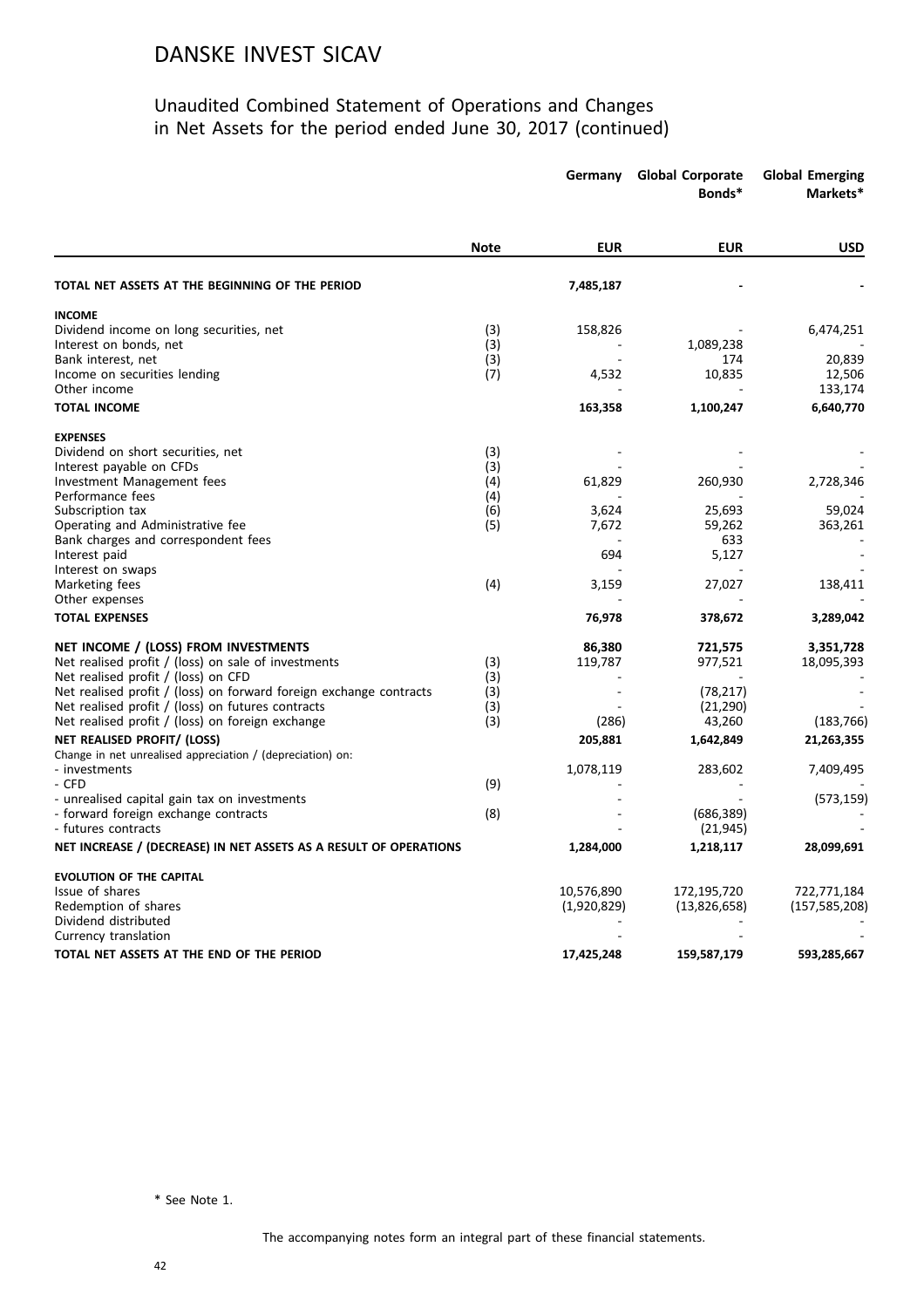#### Unaudited Combined Statement of Operations and Changes in Net Assets for the period ended June 30, 2017 (continued)

|                                                                    | <b>Global Emerging</b><br><b>Markets Small</b><br>$Cap^*$ |               | Global High<br><b>Dividend</b> | <b>Global Inflation</b><br><b>Linked Bond</b> |  |
|--------------------------------------------------------------------|-----------------------------------------------------------|---------------|--------------------------------|-----------------------------------------------|--|
|                                                                    | <b>Note</b>                                               | <b>USD</b>    | <b>EUR</b>                     | <b>EUR</b>                                    |  |
| TOTAL NET ASSETS AT THE BEGINNING OF THE PERIOD                    |                                                           |               | 12,319,297                     | 11,821,044                                    |  |
| <b>INCOME</b>                                                      |                                                           |               |                                |                                               |  |
| Dividend income on long securities, net                            | (3)                                                       | 1,230,561     | 288,163                        |                                               |  |
| Interest on bonds, net                                             | (3)                                                       |               |                                | 83,219                                        |  |
| Bank interest, net                                                 | (3)                                                       | 2,570         | 67                             | 34                                            |  |
| Income on securities lending                                       | (7)                                                       | 1,800         | 2,069                          | 199                                           |  |
| Other income                                                       |                                                           | 4,440         |                                |                                               |  |
| <b>TOTAL INCOME</b>                                                |                                                           | 1,239,371     | 290,299                        | 83,452                                        |  |
| <b>EXPENSES</b>                                                    |                                                           |               |                                |                                               |  |
| Dividend on short securities, net                                  | (3)                                                       |               |                                |                                               |  |
| Interest payable on CFDs                                           | (3)                                                       |               |                                |                                               |  |
| Investment Management fees                                         | (4)                                                       | 432,271       | 62,253                         | 70,141                                        |  |
| Performance fees                                                   | (4)                                                       |               |                                |                                               |  |
| Subscription tax                                                   | (6)                                                       | 11,402        | 925                            | 4,547                                         |  |
| Operating and Administrative fee                                   | (5)                                                       | 75,012        | 7,619                          | 10,758                                        |  |
| Bank charges and correspondent fees                                |                                                           |               |                                |                                               |  |
| Interest paid                                                      |                                                           | 3             | 201                            | 389                                           |  |
| Interest on swaps                                                  |                                                           |               |                                |                                               |  |
| Marketing fees                                                     | (4)                                                       | 20,279        | 734                            | 8,439                                         |  |
| Other expenses                                                     |                                                           |               |                                |                                               |  |
| <b>TOTAL EXPENSES</b>                                              |                                                           | 538,967       | 71,732                         | 94,274                                        |  |
| NET INCOME / (LOSS) FROM INVESTMENTS                               |                                                           | 700,404       | 218,567                        | (10, 822)                                     |  |
| Net realised profit / (loss) on sale of investments                | (3)                                                       | 809,748       | 48,319                         | (22,001)                                      |  |
| Net realised profit / (loss) on CFD                                | (3)                                                       |               |                                |                                               |  |
| Net realised profit / (loss) on forward foreign exchange contracts | (3)                                                       |               | 403                            | 483,048                                       |  |
| Net realised profit / (loss) on futures contracts                  | (3)                                                       |               |                                |                                               |  |
| Net realised profit / (loss) on foreign exchange                   | (3)                                                       | (26, 813)     | (1,267)                        | 44,947                                        |  |
| NET REALISED PROFIT/ (LOSS)                                        |                                                           | 1,483,339     | 266,022                        | 495,172                                       |  |
| Change in net unrealised appreciation / (depreciation) on:         |                                                           |               |                                |                                               |  |
| - investments                                                      |                                                           | 5,192,580     | 64,341                         | (953, 194)                                    |  |
| - CFD                                                              | (9)                                                       |               |                                |                                               |  |
| - unrealised capital gain tax on investments                       |                                                           | (288, 649)    |                                |                                               |  |
| - forward foreign exchange contracts                               | (8)                                                       |               |                                | 247,117                                       |  |
| - futures contracts                                                |                                                           |               |                                |                                               |  |
| NET INCREASE / (DECREASE) IN NET ASSETS AS A RESULT OF OPERATIONS  |                                                           | 6,387,270     | 330,363                        | (210, 905)                                    |  |
| <b>EVOLUTION OF THE CAPITAL</b>                                    |                                                           |               |                                |                                               |  |
| Issue of shares                                                    |                                                           | 103,976,047   | 374,675                        | 12,224,646                                    |  |
| Redemption of shares                                               |                                                           | (5, 127, 090) | (397, 727)                     | (1,721,914)                                   |  |
| Dividend distributed                                               |                                                           |               |                                |                                               |  |
| Currency translation                                               |                                                           |               |                                |                                               |  |
| TOTAL NET ASSETS AT THE END OF THE PERIOD                          |                                                           | 105,236,227   | 12,626,608                     | 22,112,871                                    |  |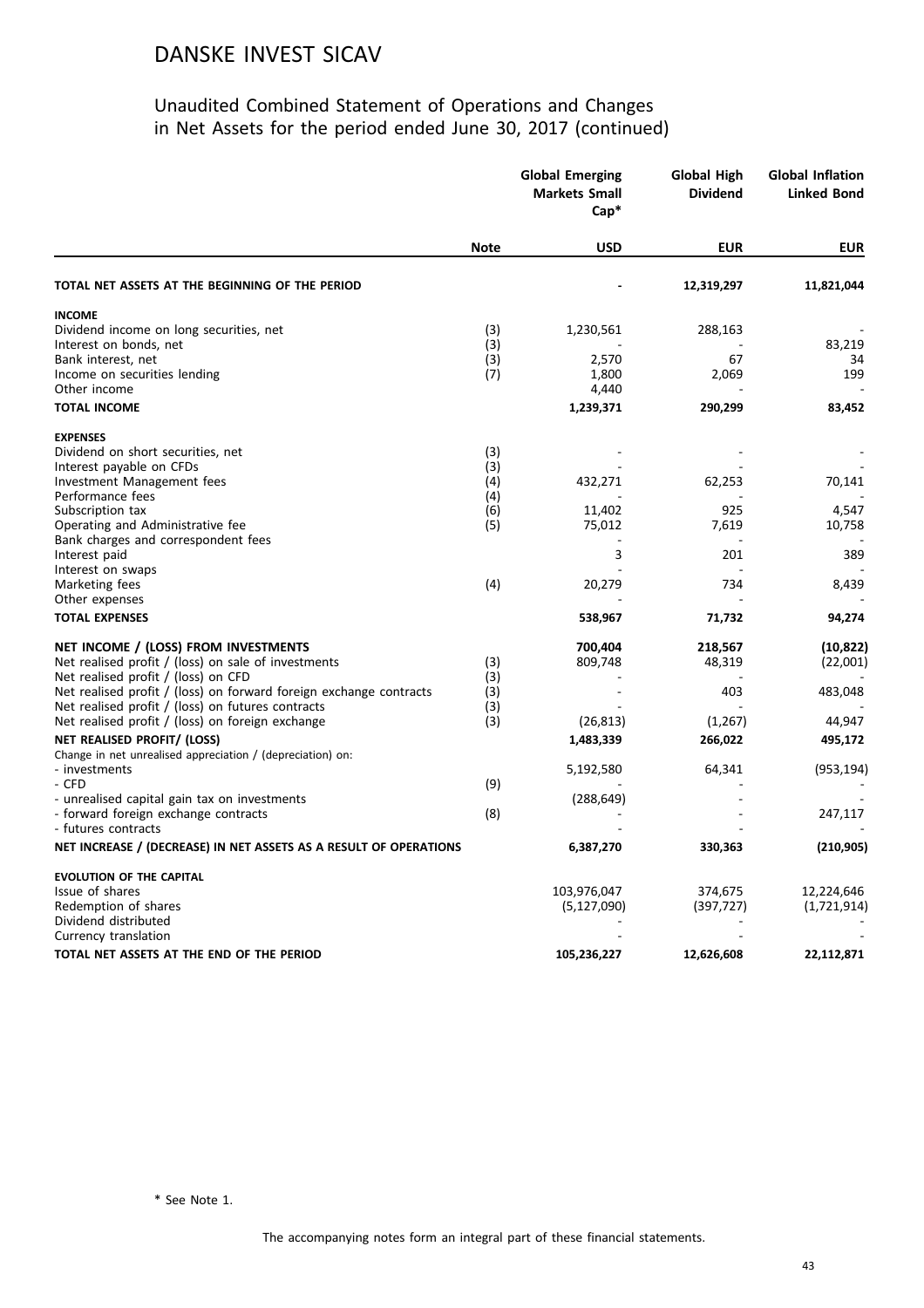#### Unaudited Combined Statement of Operations and Changes in Net Assets for the period ended June 30, 2017 (continued)

|                                                                    |             | <b>Global Inflation</b><br><b>Linked Bond</b><br><b>Short Duration</b> | Global<br>StockPicking* | India*      |
|--------------------------------------------------------------------|-------------|------------------------------------------------------------------------|-------------------------|-------------|
|                                                                    | <b>Note</b> | <b>EUR</b>                                                             | <b>EUR</b>              | <b>USD</b>  |
| TOTAL NET ASSETS AT THE BEGINNING OF THE PERIOD                    |             | 83,435,136                                                             |                         |             |
| <b>INCOME</b>                                                      |             |                                                                        |                         |             |
| Dividend income on long securities, net                            | (3)         |                                                                        | 2,815,532               | 436,591     |
| Interest on bonds, net                                             | (3)         | 407,598                                                                |                         |             |
| Bank interest, net                                                 | (3)         | 276                                                                    | 4,658                   | 5,600       |
| Income on securities lending                                       | (7)         | 363                                                                    | 26,171                  |             |
| Other income                                                       |             |                                                                        |                         |             |
| <b>TOTAL INCOME</b>                                                |             | 408,237                                                                | 2,846,361               | 442,191     |
| <b>EXPENSES</b>                                                    |             |                                                                        |                         |             |
| Dividend on short securities, net                                  | (3)         |                                                                        |                         |             |
| Interest payable on CFDs                                           | (3)         |                                                                        |                         |             |
| Investment Management fees                                         | (4)         | 268,965                                                                | 1,540,351               | 379,560     |
| Performance fees                                                   | (4)         |                                                                        |                         |             |
| Subscription tax                                                   | (6)         | 8,447                                                                  | 43,437                  | 12,046      |
| Operating and Administrative fee                                   | (5)         | 59,600                                                                 | 120,885                 | 55,818      |
| Bank charges and correspondent fees                                |             |                                                                        |                         |             |
| Interest paid                                                      |             | 667                                                                    | 3,614                   | 22          |
| Interest on swaps                                                  |             |                                                                        |                         |             |
| Marketing fees                                                     | (4)         | 6,097                                                                  | 91,078                  | 22,327      |
| Other expenses                                                     |             |                                                                        |                         |             |
| <b>TOTAL EXPENSES</b>                                              |             | 343,776                                                                | 1,799,365               | 469,773     |
| NET INCOME / (LOSS) FROM INVESTMENTS                               |             | 64,461                                                                 | 1,046,996               | (27, 582)   |
| Net realised profit / (loss) on sale of investments                | (3)         | (706, 689)                                                             | 7,734,026               | 1,000,829   |
| Net realised profit / (loss) on CFD                                | (3)         |                                                                        |                         |             |
| Net realised profit / (loss) on forward foreign exchange contracts | (3)         | 3,416,606                                                              | (33)                    |             |
| Net realised profit / (loss) on futures contracts                  | (3)         |                                                                        |                         |             |
| Net realised profit / (loss) on foreign exchange                   | (3)         | 216,638                                                                | (464, 419)              | (31, 540)   |
| NET REALISED PROFIT/ (LOSS)                                        |             | 2,991,016                                                              | 8,316,570               | 941,707     |
| Change in net unrealised appreciation / (depreciation) on:         |             |                                                                        |                         |             |
| - investments                                                      |             | (4,814,640)                                                            | (15,022,765)            | 4,304,687   |
| - CFD                                                              | (9)         |                                                                        |                         |             |
| - unrealised capital gain tax on investments                       |             |                                                                        |                         |             |
| - forward foreign exchange contracts                               | (8)         | 1,191,697                                                              |                         |             |
| - futures contracts                                                |             |                                                                        |                         |             |
| NET INCREASE / (DECREASE) IN NET ASSETS AS A RESULT OF OPERATIONS  |             | (631, 927)                                                             | (6,706,195)             | 5,246,394   |
| <b>EVOLUTION OF THE CAPITAL</b>                                    |             |                                                                        |                         |             |
| Issue of shares                                                    |             | 25,492,194                                                             | 376,093,997             | 82,599,299  |
| Redemption of shares                                               |             | (1,594,755)                                                            | (67,858,656)            | (7,431,121) |
| Dividend distributed                                               |             |                                                                        |                         |             |
| Currency translation                                               |             |                                                                        |                         |             |
| TOTAL NET ASSETS AT THE END OF THE PERIOD                          |             | 106,700,648                                                            | 301,529,146             | 80,414,572  |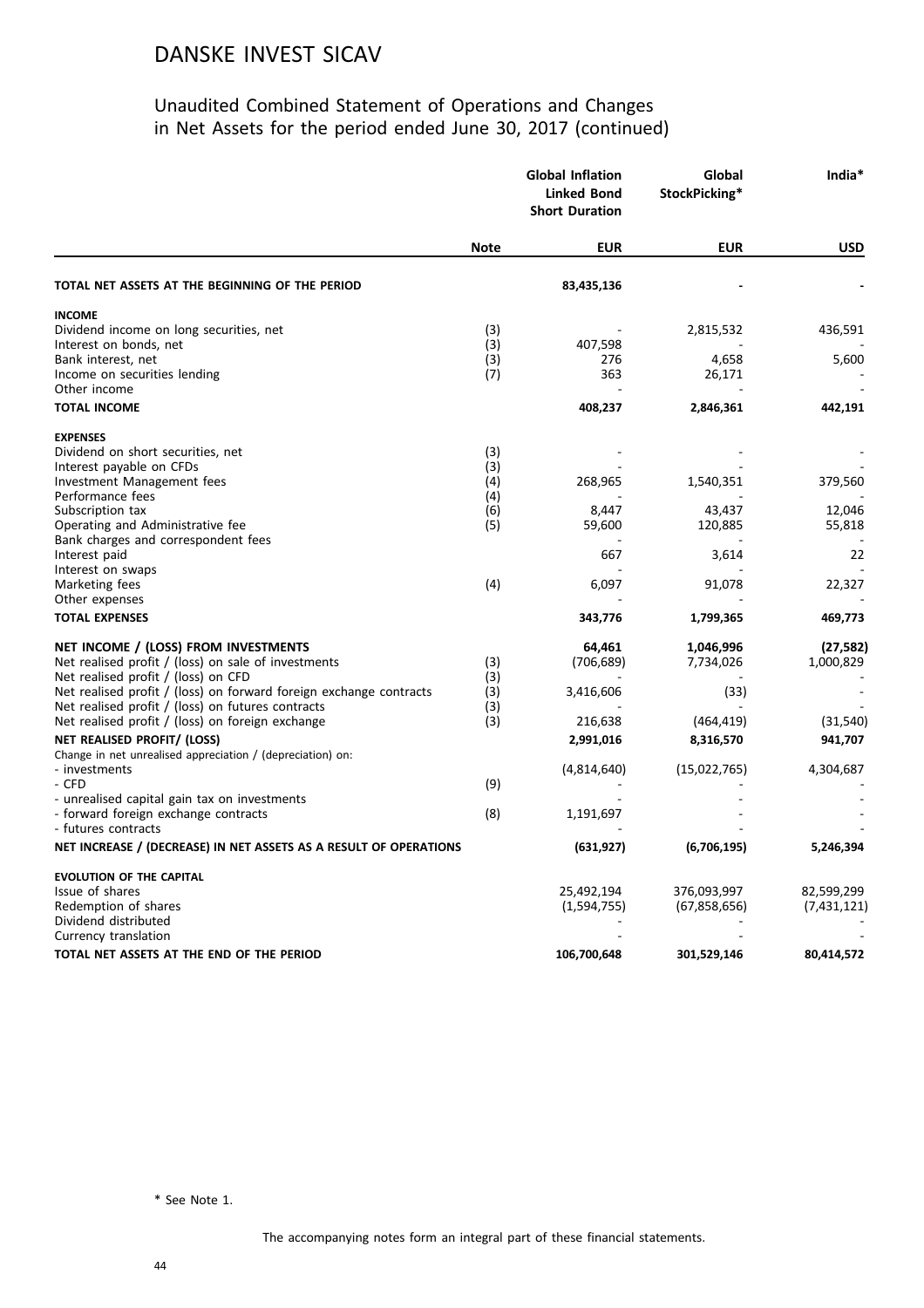#### Unaudited Combined Statement of Operations and Changes in Net Assets for the period ended June 30, 2017 (continued)

|                                                                         |             | Japan*          | Nordic*    | <b>Nordic Corporate</b><br><b>Bond</b> |
|-------------------------------------------------------------------------|-------------|-----------------|------------|----------------------------------------|
|                                                                         | <b>Note</b> | JPY             | <b>EUR</b> | <b>EUR</b>                             |
| TOTAL NET ASSETS AT THE BEGINNING OF THE PERIOD                         |             |                 |            | 147,855,480                            |
| <b>INCOME</b>                                                           |             |                 |            |                                        |
| Dividend income on long securities, net                                 | (3)         | 59,720,455      | 587,402    |                                        |
| Interest on bonds, net                                                  | (3)         |                 |            | 1,942,592                              |
| Bank interest, net                                                      | (3)         |                 | 26         | 1,189                                  |
| Income on securities lending                                            | (7)         | 865,566         | 12,413     | 11,294                                 |
| Other income                                                            |             |                 |            |                                        |
| <b>TOTAL INCOME</b>                                                     |             | 60,586,021      | 599,841    | 1,955,075                              |
| <b>EXPENSES</b>                                                         |             |                 |            |                                        |
| Dividend on short securities, net                                       | (3)         |                 |            |                                        |
| Interest payable on CFDs                                                | (3)         |                 |            |                                        |
| Investment Management fees                                              | (4)         | 28,742,847      | 118,602    | 324,908                                |
| Performance fees                                                        | (4)         |                 |            |                                        |
| Subscription tax                                                        | (6)<br>(5)  | 900,035         | 6,464      | 12,864                                 |
| Operating and Administrative fee<br>Bank charges and correspondent fees |             | 5,769,983       | 11,860     | 92,927<br>2,031                        |
| Interest paid                                                           |             | 142,049         | 1,199      | 6,577                                  |
| Interest on swaps                                                       |             |                 |            |                                        |
| Marketing fees                                                          | (4)         | 1,910,735       | 7,907      | 19,231                                 |
| Other expenses                                                          |             |                 |            | 3,331                                  |
| <b>TOTAL EXPENSES</b>                                                   |             | 37,465,649      | 146,032    | 461,869                                |
| NET INCOME / (LOSS) FROM INVESTMENTS                                    |             | 23,120,372      | 453,809    | 1,493,206                              |
| Net realised profit / (loss) on sale of investments                     | (3)         | 103,220,934     |            | (227, 287)                             |
| Net realised profit / (loss) on CFD                                     | (3)         |                 |            |                                        |
| Net realised profit / (loss) on forward foreign exchange contracts      | (3)         |                 | (2)        | (683, 535)                             |
| Net realised profit / (loss) on futures contracts                       | (3)         |                 |            | (318, 957)                             |
| Net realised profit / (loss) on foreign exchange                        | (3)         | (339,579)       | (6,006)    | (223, 291)                             |
| NET REALISED PROFIT/ (LOSS)                                             |             | 126,001,727     | 447,801    | 40,136                                 |
| Change in net unrealised appreciation / (depreciation) on:              |             |                 |            |                                        |
| - investments                                                           |             | 106,971,005     | 629,619    | 756,601                                |
| - CFD                                                                   | (9)         |                 |            |                                        |
| - unrealised capital gain tax on investments                            |             |                 |            |                                        |
| - forward foreign exchange contracts                                    | (8)         |                 |            | 1,922,277                              |
| - futures contracts                                                     |             |                 |            | 296,350                                |
| NET INCREASE / (DECREASE) IN NET ASSETS AS A RESULT OF OPERATIONS       |             | 232,972,732     | 1,077,420  | 3,015,364                              |
| <b>EVOLUTION OF THE CAPITAL</b>                                         |             |                 |            |                                        |
| Issue of shares                                                         |             | 8,129,753,294   | 25,543,106 | 20,092,081                             |
| Redemption of shares                                                    |             | (1,311,643,576) | (839, 834) | (60, 494, 820)                         |
| Dividend distributed                                                    |             |                 |            | (569, 180)                             |
| Currency translation                                                    |             |                 |            |                                        |
| TOTAL NET ASSETS AT THE END OF THE PERIOD                               |             | 7,051,082,450   | 25,780,692 | 109,898,925                            |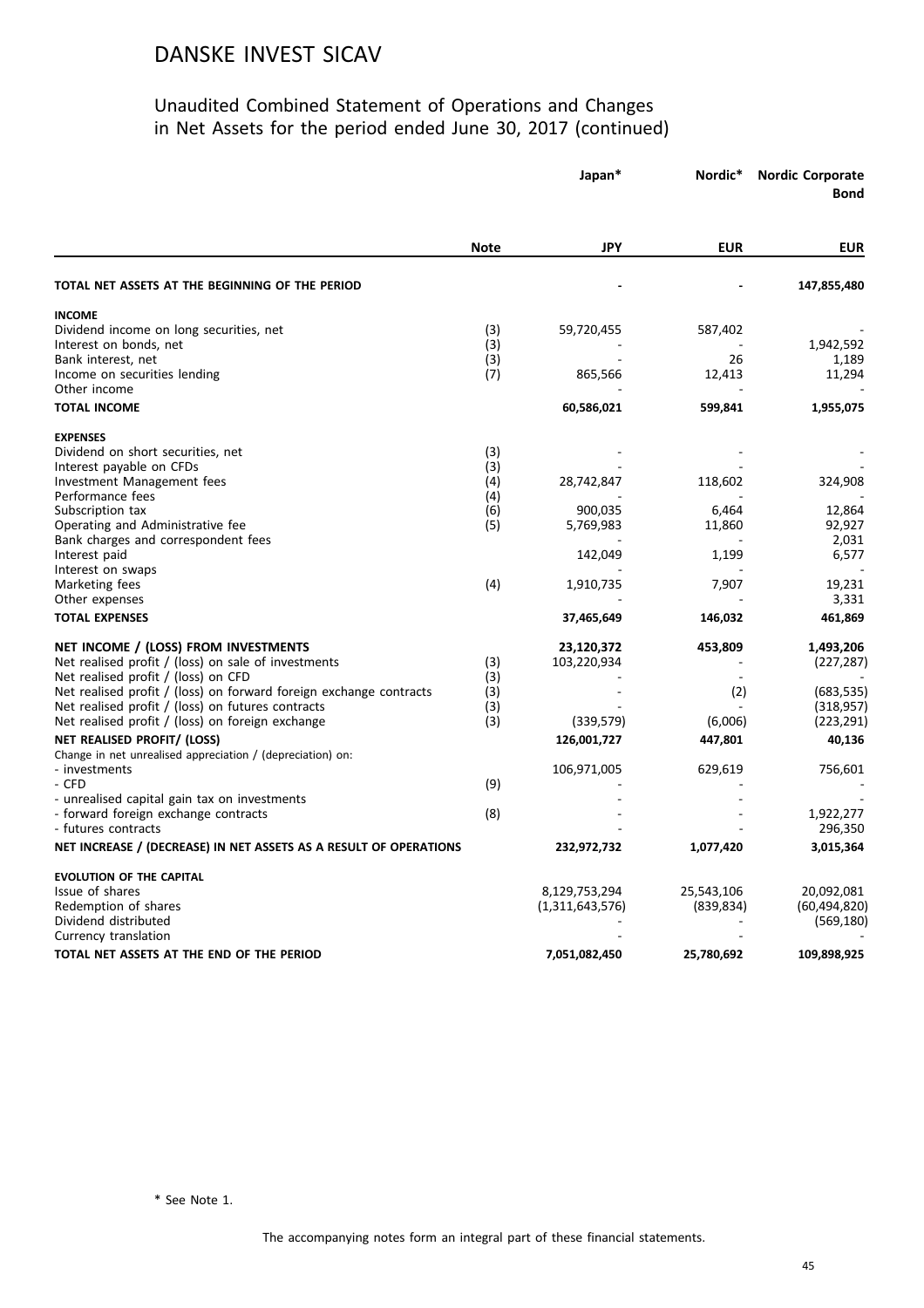#### Unaudited Combined Statement of Operations and Changes in Net Assets for the period ended June 30, 2017 (continued)

|                                                                                      |             | Russia*     | Sweden*     | Swedish Bond*  |
|--------------------------------------------------------------------------------------|-------------|-------------|-------------|----------------|
|                                                                                      | <b>Note</b> | <b>USD</b>  | <b>SEK</b>  | <b>SEK</b>     |
|                                                                                      |             |             |             |                |
| TOTAL NET ASSETS AT THE BEGINNING OF THE PERIOD                                      |             |             |             |                |
| <b>INCOME</b>                                                                        |             |             |             |                |
| Dividend income on long securities, net                                              | (3)         | 200,209     | 5,514,417   |                |
| Interest on bonds, net                                                               | (3)         |             |             | 13,321,181     |
| Bank interest, net                                                                   | (3)         | 176<br>781  |             |                |
| Income on securities lending<br>Other income                                         | (7)         | ÷.          | 30,989      |                |
| <b>TOTAL INCOME</b>                                                                  |             | 201,166     | 5,545,406   | 13,321,181     |
| <b>EXPENSES</b>                                                                      |             |             |             |                |
| Dividend on short securities, net                                                    | (3)         |             |             |                |
| Interest payable on CFDs                                                             | (3)         |             |             |                |
| Investment Management fees                                                           | (4)         | 57,114      | 1,062,461   | 2,571,849      |
| Performance fees                                                                     | (4)         |             |             |                |
| Subscription tax                                                                     | (6)         | 1,268       | 36,857      | 424,172        |
| Operating and Administrative fee                                                     | (5)         | 11,484      | 84,997      | 615,318        |
| Bank charges and correspondent fees<br>Interest paid                                 |             | 218         |             |                |
| Interest on swaps                                                                    |             |             | 20,227      | 78,810         |
| Marketing fees                                                                       | (4)         | 2,422       | 70,831      | 512,765        |
| Other expenses                                                                       |             |             |             |                |
| <b>TOTAL EXPENSES</b>                                                                |             | 72,506      | 1,275,373   | 4,202,914      |
| NET INCOME / (LOSS) FROM INVESTMENTS                                                 |             | 128,660     | 4,270,033   | 9,118,267      |
| Net realised profit / (loss) on sale of investments                                  | (3)         | 141,279     | 4,342,335   | (7,621,053)    |
| Net realised profit / (loss) on CFD                                                  | (3)         |             |             |                |
| Net realised profit / (loss) on forward foreign exchange contracts                   | (3)         | 43          |             |                |
| Net realised profit / (loss) on futures contracts                                    | (3)         |             |             |                |
| Net realised profit / (loss) on foreign exchange                                     | (3)         | (643)       | 40,978      | 414            |
| NET REALISED PROFIT/ (LOSS)                                                          |             | 269,339     | 8,653,346   | 1,497,628      |
| Change in net unrealised appreciation / (depreciation) on:                           |             |             |             |                |
| - investments                                                                        |             | (479, 582)  | 3,848,584   | 3,069,744      |
| - CFD                                                                                | (9)         |             |             |                |
| - unrealised capital gain tax on investments<br>- forward foreign exchange contracts | (8)         |             |             |                |
| - futures contracts                                                                  |             |             |             |                |
| NET INCREASE / (DECREASE) IN NET ASSETS AS A RESULT OF OPERATIONS                    |             | (210, 243)  | 12,501,930  | 4,567,372      |
| <b>EVOLUTION OF THE CAPITAL</b>                                                      |             |             |             |                |
| Issue of shares                                                                      |             | 12,560,884  | 240,990,771 | 1,771,324,105  |
| Redemption of shares                                                                 |             | (1,830,086) | (1,362,430) | (59, 922, 912) |
| Dividend distributed                                                                 |             |             |             |                |
| Currency translation                                                                 |             |             |             |                |
| TOTAL NET ASSETS AT THE END OF THE PERIOD                                            |             | 10,520,555  | 252,130,271 | 1,715,968,565  |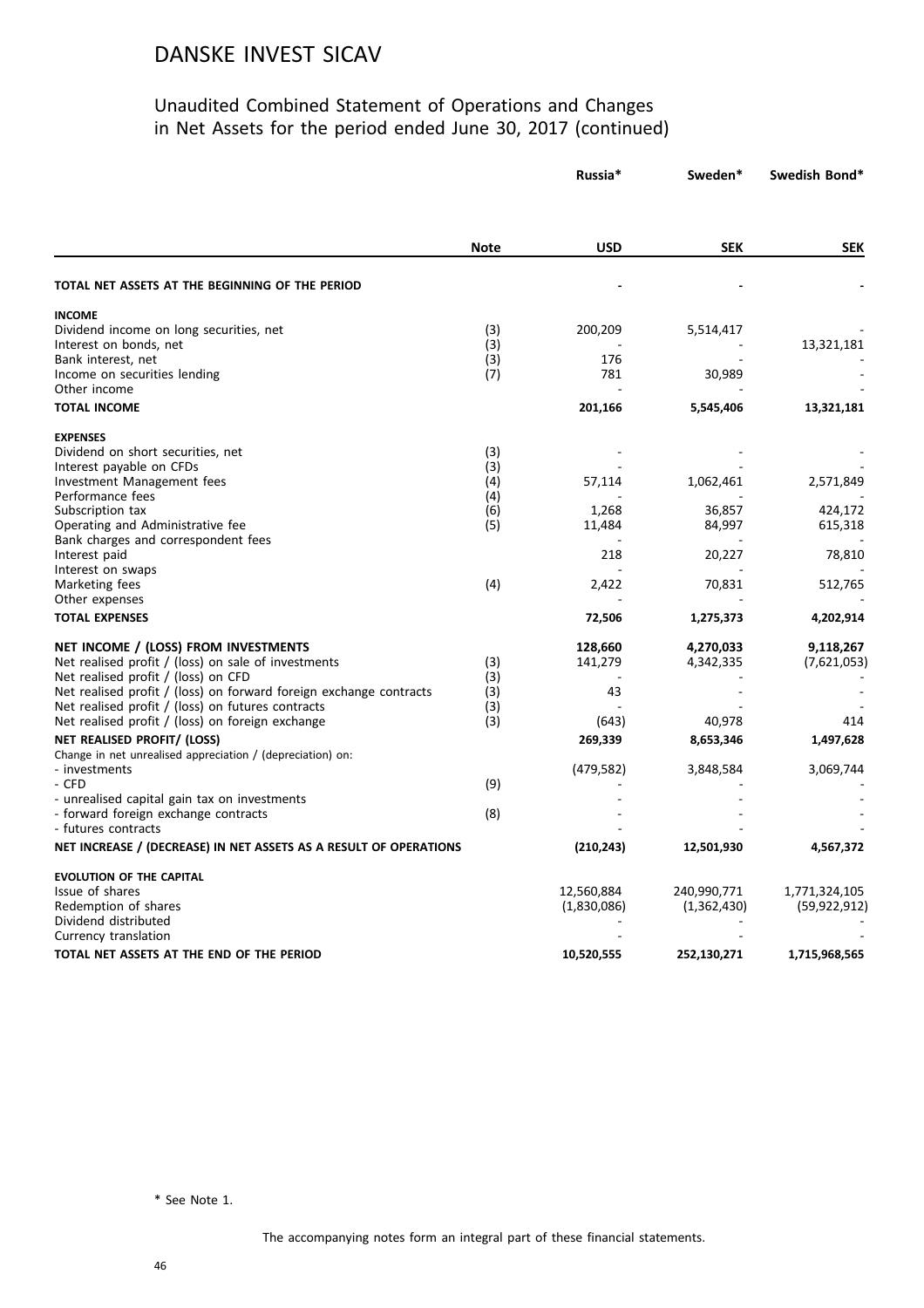#### Unaudited Combined Statement of Operations and Changes in Net Assets for the period ended June 30, 2017 (continued)

|                                                                    |             | Trans-Balkan* | <b>US High Yield</b><br><b>Bond</b> | <b>Combined</b> |
|--------------------------------------------------------------------|-------------|---------------|-------------------------------------|-----------------|
|                                                                    | <b>Note</b> | <b>EUR</b>    | <b>USD</b>                          | <b>EUR</b>      |
| TOTAL NET ASSETS AT THE BEGINNING OF THE PERIOD                    |             |               | 59,331,298                          | 1,865,886,278   |
| <b>INCOME</b>                                                      |             |               |                                     |                 |
| Dividend income on long securities, net                            | (3)         | 199,030       |                                     | 40,197,313      |
| Interest on bonds, net                                             | (3)         |               | 1,678,211                           | 14,486,438      |
| Bank interest, net                                                 | (3)         |               | 6,282                               | 83,083          |
| Income on securities lending                                       | (7)         |               | 134                                 | 762,644         |
| Other income                                                       |             |               |                                     | 171,814         |
| <b>TOTAL INCOME</b>                                                |             | 199,030       | 1,684,627                           | 55,701,292      |
| <b>EXPENSES</b>                                                    |             |               |                                     |                 |
| Dividend on short securities, net                                  | (3)         | 185           |                                     | 22,494,622      |
| Interest payable on CFDs                                           | (3)         |               |                                     | 3,576,350       |
| Investment Management fees                                         | (4)         | 59,626        | 170,753                             | 19,015,630      |
| Performance fees                                                   | (4)         |               |                                     | 4,946           |
| Subscription tax                                                   | (6)         | 1,111         | 2,830                               | 650,302         |
| Operating and Administrative fee                                   | (5)         | 8,673         | 41,770                              | 3,194,688       |
| Bank charges and correspondent fees                                |             |               |                                     | 8,417           |
| Interest paid                                                      |             | 100           | 80                                  | 759,349         |
| Interest on swaps                                                  |             |               |                                     | 15,172          |
| Marketing fees                                                     | (4)         | 2,168         | 525                                 | 1,054,205       |
| Other expenses                                                     |             |               |                                     | 3,331           |
| <b>TOTAL EXPENSES</b>                                              |             | 71,863        | 215,958                             | 50,777,012      |
| NET INCOME / (LOSS) FROM INVESTMENTS                               |             | 127,167       | 1,468,669                           | 4,924,280       |
| Net realised profit / (loss) on sale of investments                | (3)         |               | 757,315                             | 168,277,392     |
| Net realised profit / (loss) on CFD                                | (3)         |               |                                     | (108, 954, 108) |
| Net realised profit / (loss) on forward foreign exchange contracts | (3)         | 298           | (253, 961)                          | (2,699,143)     |
| Net realised profit / (loss) on futures contracts                  | (3)         |               |                                     | 1,074,227       |
| Net realised profit / (loss) on foreign exchange                   | (3)         | (383)         | 7,482                               | (2,101,014)     |
| NET REALISED PROFIT/ (LOSS)                                        |             | 127,082       | 1,979,505                           | 60,521,634      |
| Change in net unrealised appreciation / (depreciation) on:         |             |               |                                     |                 |
| - investments                                                      |             | 106,364       | 753,606                             | (5,217,502)     |
| - CFD                                                              | (9)         |               |                                     | 41,296,092      |
| - unrealised capital gain tax on investments                       |             |               |                                     | (741, 557)      |
| - forward foreign exchange contracts                               | (8)         |               | 384,787                             | 16,855,004      |
| - futures contracts                                                |             |               |                                     | 1,102,778       |
| NET INCREASE / (DECREASE) IN NET ASSETS AS A RESULT OF OPERATIONS  |             | 233,446       | 3,117,898                           | 113,816,449     |
| <b>EVOLUTION OF THE CAPITAL</b>                                    |             |               |                                     |                 |
| Issue of shares                                                    |             | 7,614,485     | 118,605                             | 3,930,907,178   |
| Redemption of shares                                               |             | (261, 419)    | (6,467,953)                         | (1,365,599,268) |
| Dividend distributed                                               |             |               |                                     | (573, 157)      |
| Currency translation                                               |             |               |                                     | (6,528,497)     |
| TOTAL NET ASSETS AT THE END OF THE PERIOD                          |             | 7,586,512     | 56,099,848                          | 4,537,908,983   |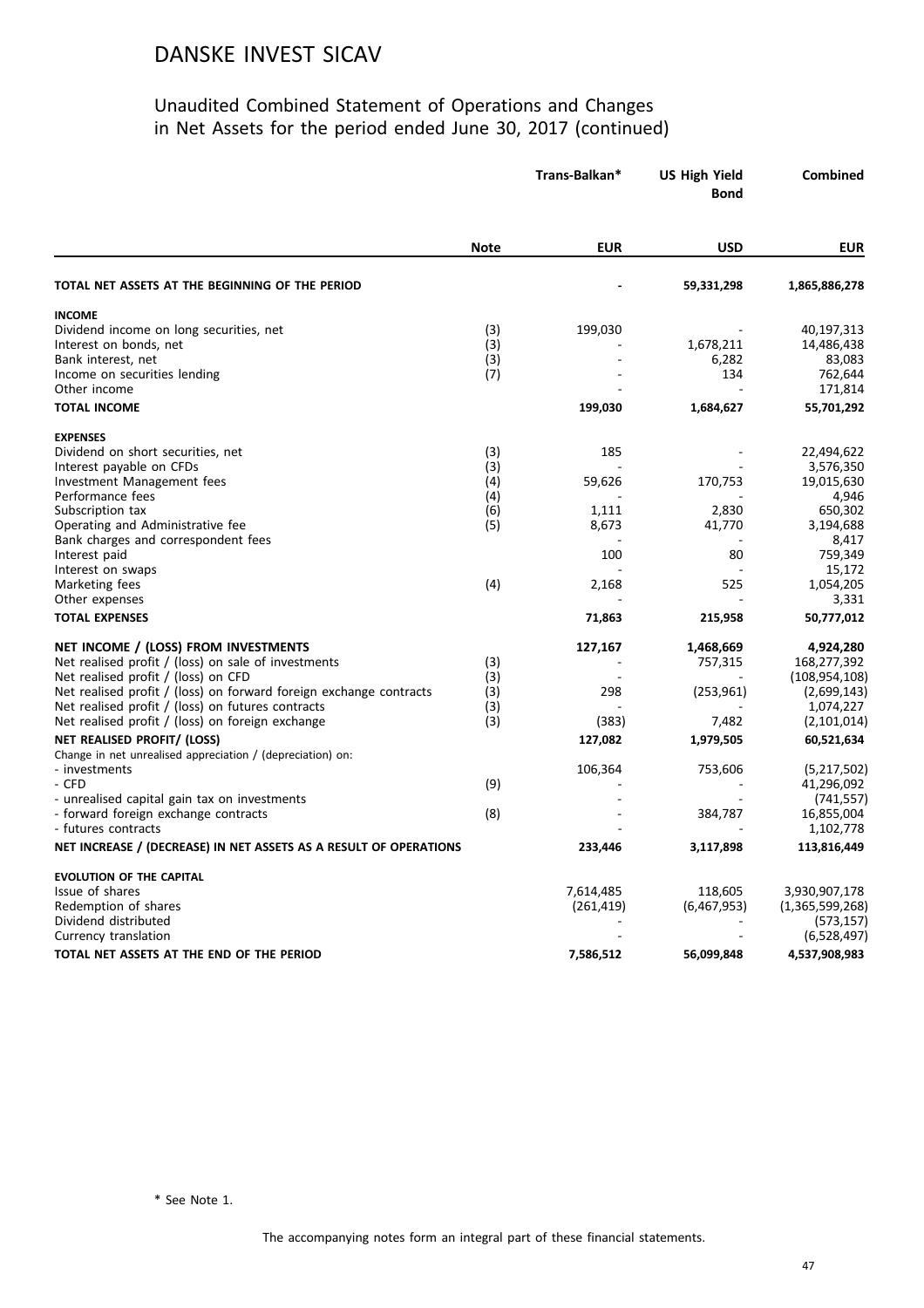# China\*

# Statement of Investments as at June 30, 2017

(expressed in USD)

| Description                                                            | Quantity / Face Currency<br>Value | Cost | Evaluation % net<br>assets |  |  |  |
|------------------------------------------------------------------------|-----------------------------------|------|----------------------------|--|--|--|
| Transferable securities admitted to an official stock exchange listing |                                   |      |                            |  |  |  |
| <b>Shares</b>                                                          |                                   |      |                            |  |  |  |

| Bermuda Islands                     |           |            |           |            |       |
|-------------------------------------|-----------|------------|-----------|------------|-------|
| <b>Brilliance China Automotive</b>  | 310,000   | HKD        | 373,047   | 562,369    | 1.74  |
| China Resources Gas Group Ltd       | 102,000   | <b>HKD</b> | 316,869   | 351,519    | 1.09  |
| Digital China Hld Ltd**             | 747,000   | HKD        | 633,832   | 572,293    | 1.77  |
| Lung Kee (Bermuda) Hlds Ltd         | 595,000   | HKD        | 290,371   | 270,609    | 0.84  |
| Yuexiu Transpor Infrastructure      | 132,000   | <b>HKD</b> | 94,658    | 94,533     | 0.29  |
|                                     |           |            | 1,708,777 | 1,851,323  | 5.73  |
| Cayman Islands                      |           |            |           |            |       |
| Alibaba Group Holding Ltd /Adr**    | 22,307    | <b>USD</b> | 1,723,561 | 3,141,049  | 9.72  |
| Baidu Inc -A- /Adr                  | 2,524     | <b>USD</b> | 477,970   | 453,386    | 1.40  |
| China Mengniu Dairy Co Ltd          | 154,000   | HKD        | 293,572   | 300,284    | 0.93  |
| China Resources Land                | 326,000   | <b>HKD</b> | 772,754   | 948,069    | 2.93  |
| China State Constr Int Hld Ltd      | 450,000   | HKD        | 636,040   | 766,762    | 2.37  |
| Cn Everbright Greentech             | 1,074,814 | <b>HKD</b> | 753,927   | 728,426    | 2.26  |
| Ctrip. Com Internation. Ltd / Adr** | 4,016     | <b>USD</b> | 163,469   | 216,262    | 0.67  |
| Jd. Com Inc /Adr                    | 36,021    | <b>USD</b> | 1,240,366 | 1,422,829  | 4.40  |
| Netease Inc /Adr                    | 2,278     | <b>USD</b> | 566,818   | 688,184    | 2.13  |
| New Oriental Educat. Tech / Adr     | 5,942     | <b>USD</b> | 164,242   | 418,436    | 1.30  |
| Semiconduct                         | 335,000   | HKD        | 423,657   | 381,108    | 1.18  |
| <b>Tencent Holdings Ltd</b>         | 87,800    | <b>HKD</b> | 694,080   | 3,147,305  | 9.74  |
| Vipshop Hldg Sp Adrrepr 1/5th       | 11,004    | <b>USD</b> | 149,869   | 126,876    | 0.39  |
| Wh Group Ltd                        | 169,000   | <b>HKD</b> | 164,587   | 168,880    | 0.52  |
| Yy Incorp / Sadr                    | 8,582     | <b>USD</b> | 422,182   | 492,263    | 1.52  |
|                                     |           |            | 8,647,094 | 13,400,119 | 41.46 |
| China                               |           |            |           |            |       |
| Anhui Conch Cement Co -H-           | 72,000    | <b>HKD</b> | 166,936   | 249,515    | 0.77  |
| China Communications Constr -H-     | 127,000   | HKD        | 144,379   | 164,006    | 0.51  |
| China Construction Bank Corp**      | 2,468,430 | <b>HKD</b> | 1,786,991 | 1,913,255  | 5.92  |
| China Life Insurance Co Ltd -H-     | 450,000   | HKD        | 1,298,114 | 1,372,101  | 4.24  |
| China Merchants Bank /-H-           | 476,500   | <b>HKD</b> | 1,206,069 | 1,443,746  | 4.47  |
| China Oilfield Services -H-**       |           |            |           |            |       |
|                                     | 348,000   | HKD        | 362,203   | 277,310    | 0.86  |
| China Paci Insu (Group) Ltd -H-     | 269,400   | <b>HKD</b> | 948,966   | 1,100,994  | 3.41  |
| China Petroleum & Chem Corp H       | 757,400   | HKD        | 631,742   | 590,934    | 1.83  |
| China Shipping Development -H-      | 576,000   | HKD        | 323,488   | 323,216    | 1.00  |
| Gf Securities Co Ltd                | 200,600   | HKD        | 440,278   | 401,429    | 1.24  |
| Ind & Com Boc -H-                   | 1,808,480 | HKD        | 1,196,849 | 1,221,015  | 3.78  |
| Petrochina Co Ltd /-H-              | 1,080,000 | <b>HKD</b> | 890,097   | 662,759    | 2.05  |
| Qingling Motors Co /-H-             | 942,000   | HKD        | 308,465   | 301,709    | 0.93  |
| Zhuzhou Csr Times Electric Ltd      | 60,500    | <b>HKD</b> | 206,804   | 296,084    | 0.91  |
|                                     |           |            | 9,911,381 | 10,318,073 | 31.92 |
| Hong Kong                           |           |            |           |            |       |
| Beijing Enterprises Hld Ltd         | 70,500    | HKD        | 362,850   | 340,959    | 1.06  |

\* See Note 1.

\*\* Securities subject to a collateralized securities lending agreement as described in note 7.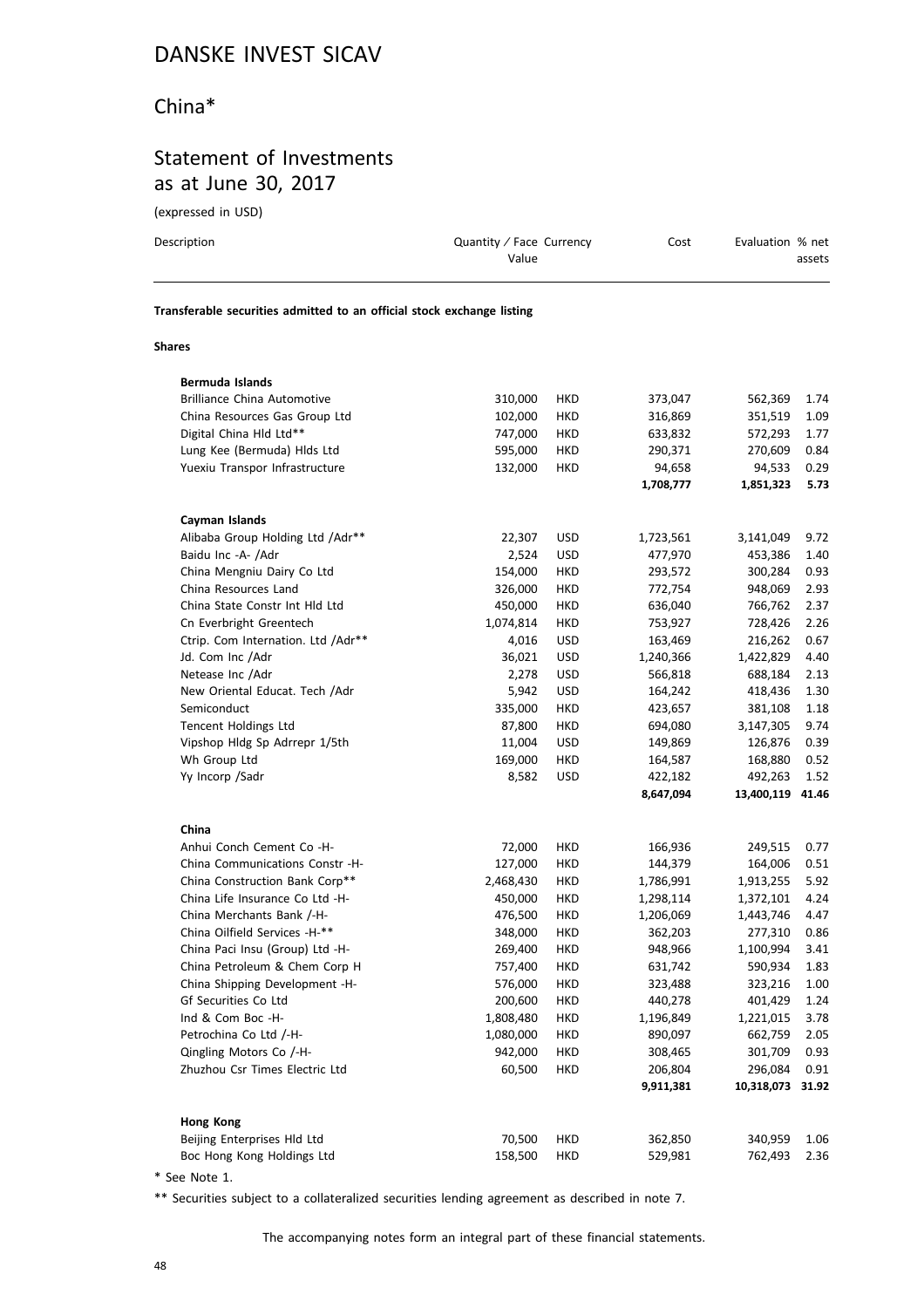# China\*

## Statement of Investments (continued) as at June 30, 2017

(expressed in USD)

| Description                                                                    | Quantity / Face Currency<br>Value |            | Cost       | Evaluation % net | assets |
|--------------------------------------------------------------------------------|-----------------------------------|------------|------------|------------------|--------|
| China Everbright Intl Ltd                                                      | 519,000                           | <b>HKD</b> | 656,936    | 644,299          | 1.99   |
| China Mobile Ltd                                                               | 123,000                           | <b>HKD</b> | 1,261,605  | 1,303,976        | 4.03   |
| China Overseas Land+Investment                                                 | 108,000                           | <b>HKD</b> | 338,694    | 315,468          | 0.98   |
| China Resources Power Holdings                                                 | 132,000                           | <b>HKD</b> | 238,205    | 259,754          | 0.80   |
| China Unico (Hk)                                                               | 890,000                           | <b>HKD</b> | 1,211,608  | 1,320,369        | 4.09   |
| Cspc Pharmaceut $-$ Shs                                                        | 308,000                           | <b>HKD</b> | 278,140    | 446,677          | 1.38   |
| Dah Sing Banking Group Ltd                                                     | 68,400                            | <b>HKD</b> | 116,167    | 144,590          | 0.45   |
| H. K. Exchanges and Clearing Ltd                                               | 15,900                            | <b>HKD</b> | 417,824    | 411,069          | 1.27   |
|                                                                                |                                   |            | 5,412,010  | 5,949,654        | 18.41  |
| Italy                                                                          |                                   |            |            |                  |        |
| Prada Shs                                                                      | 74,300                            | <b>HKD</b> | 310,614    | 277,475          | 0.86   |
|                                                                                |                                   |            | 310,614    | 277,475          | 0.86   |
| <b>Total - Shares</b>                                                          |                                   |            | 25,989,876 | 31,796,644 98.38 |        |
| Total - Transferable securities admitted to an official stock exchange listing |                                   |            | 25,989,876 | 31,796,644 98.38 |        |
| <b>TOTAL INVESTMENT PORTFOLIO</b>                                              |                                   |            | 25,989,876 | 31,796,644 98.38 |        |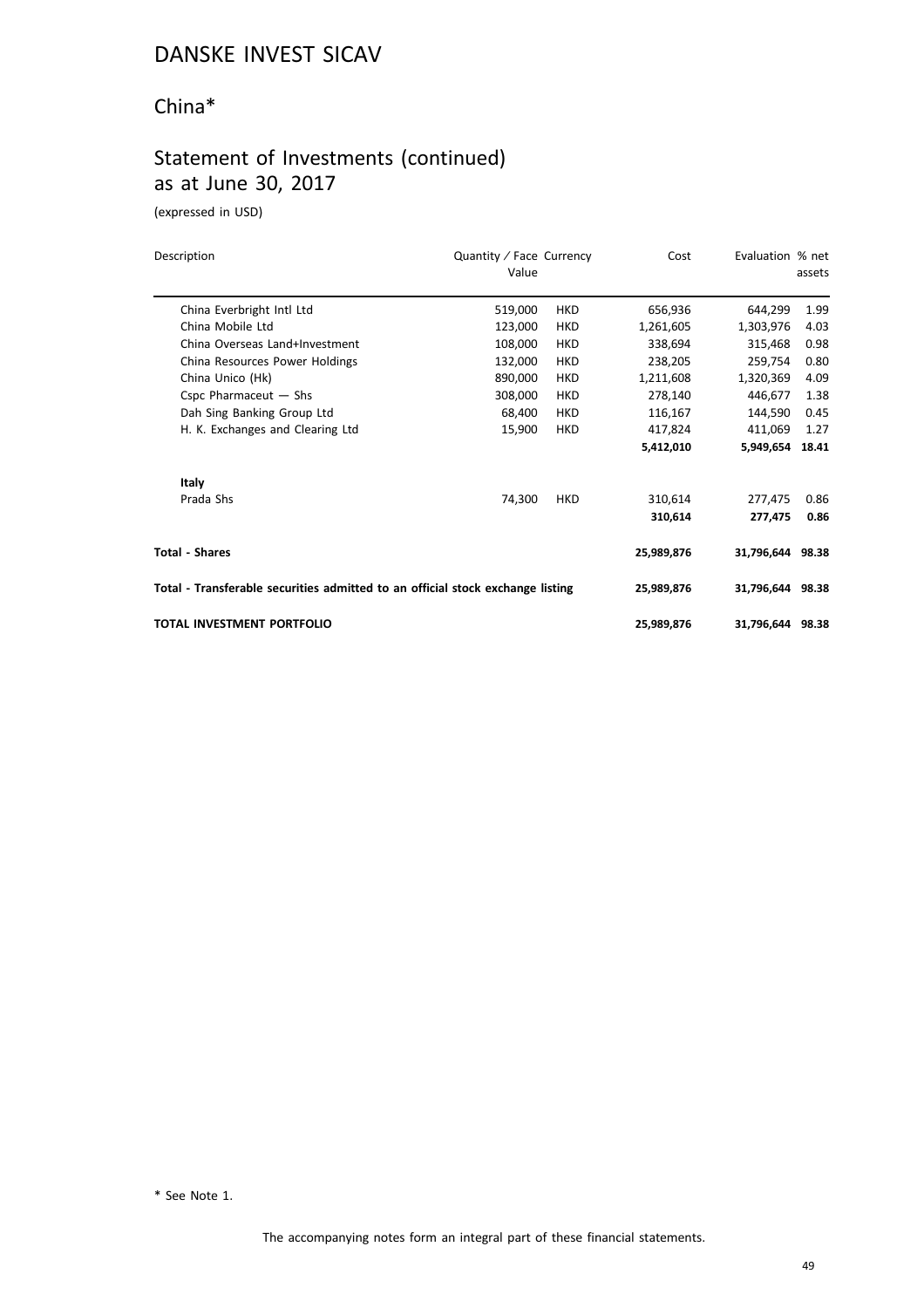# China\*

# Geographical and Economic Portfolio Breakdowns as at June 30, 2017

(expressed as a percentage of net assets)

| Geographical breakdown | %     |
|------------------------|-------|
| Cayman Islands         | 41.46 |
| China                  | 31.92 |
| Hong Kong              | 18.41 |
| Bermuda Islands        | 5.73  |
| Italy                  | 0.86  |
|                        | 98.38 |

| Economic breakdown                                | %     |
|---------------------------------------------------|-------|
| Internet Software                                 | 19.19 |
| <b>Banks and Financial Institutions</b>           | 18.25 |
| <b>Other Services</b>                             | 9.72  |
| <b>News Transmission</b>                          | 8.12  |
| Insurance                                         | 7.65  |
| Petrol                                            | 4.74  |
| Real Estate Companies                             | 3.91  |
| Construction, Building Material                   | 3.14  |
| <b>Public Services</b>                            | 3.06  |
| Mechanics, Machinery                              | 2.84  |
| Automobile Industry                               | 2.67  |
| Holding and Finance Companies                     | 2.30  |
| Forest Products and Paper Industry                | 1.99  |
| Transportation                                    | 1.80  |
| <b>Business Houses</b>                            | 1.77  |
| <b>Food and Distilleries</b>                      | 1.45  |
| <b>Pharmaceuticals and Cosmetics</b>              | 1.38  |
| <b>Healthcare Education &amp; Social Services</b> | 1.30  |
| Electronic Semiconductor                          | 1.18  |
| Textile                                           | 0.86  |
| Leisure                                           | 0.67  |
| Retail                                            | 0.39  |
|                                                   | 98.38 |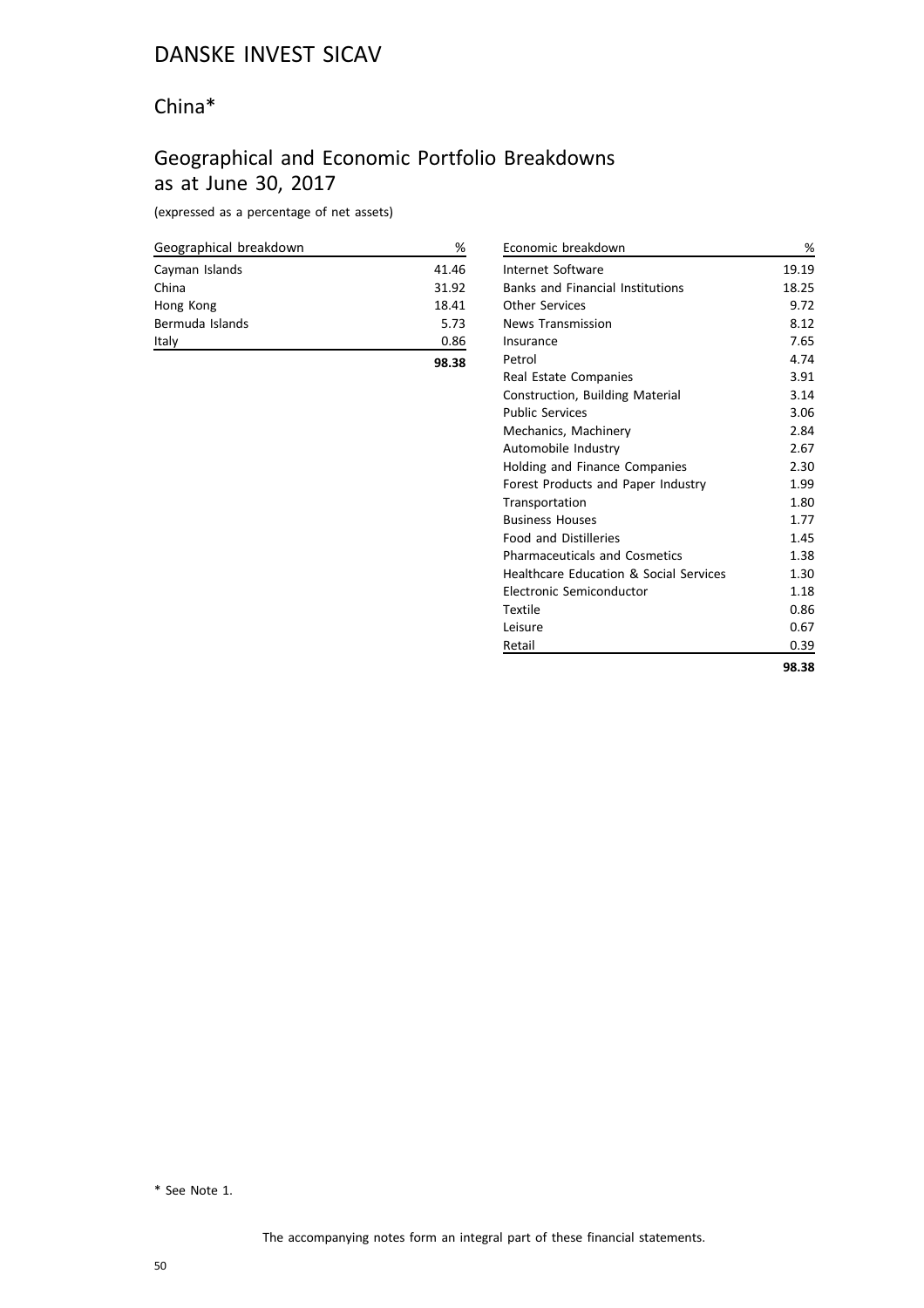# Danish Bond\*

## Statement of Investments as at June 30, 2017

(expressed in DKK)

| Description                                                            | Quantity / Face Currency<br>Value | Cost | Evaluation % net<br>assets |
|------------------------------------------------------------------------|-----------------------------------|------|----------------------------|
| Transferable securities admitted to an official stock exchange listing |                                   |      |                            |

#### **Bonds**

| <b>Denmark</b>                        |            |            |            |            |      |
|---------------------------------------|------------|------------|------------|------------|------|
| Brf 1.5% 14-01.10.27                  | 4,022,675  | <b>DKK</b> | 4,064,913  | 4,130,281  | 1.50 |
| Brf 1.5% 15-01.10.47                  | 9,857,603  | <b>DKK</b> | 9,283,398  | 9,293,650  | 3.38 |
| Brf 2.5% 14-01.10.37                  | 5,634,018  | <b>DKK</b> | 5,477,674  | 5,849,970  | 2.13 |
| Brfkred Tv 05-01.10.38 154b           | 6,444,330  | <b>DKK</b> | 6,296,111  | 6,738,707  | 2.45 |
| Brfkredit 2% 12-01.10.34              | 3,188,399  | <b>DKK</b> | 2,929,341  | 3,279,268  | 1.19 |
| Brfkredit 4% 03-01.10.25              | 250,754    | <b>DKK</b> | 257,474    | 273,322    | 0.10 |
| Brfkredit 4% 03-01.10.35 /Rbt         | 1,849,067  | <b>DKK</b> | 1,815,917  | 2,031,853  | 0.74 |
| Brfkredit 5% 97-19 S.111              | 555,178    | <b>DKK</b> | 566,601    | 556,427    | 0.20 |
| Brfkredit Tv 05-01.10.38 Oa           | 22,973,527 | <b>DKK</b> | 22,697,631 | 24,225,584 | 8.81 |
| Danmks Ski 2% 15-01.01.22             | 2,000,000  | <b>DKK</b> | 2,132,000  | 2,124,600  | 0.77 |
| Danmks Ski Frn 12-01.01.21            | 5,750,000  | <b>DKK</b> | 5,453,875  | 5,847,750  | 2.12 |
| Danske Kr. 6% 93-01.10.26 A           | 190,213    | <b>DKK</b> | 196,054    | 213,514    | 0.08 |
| Denmark 7% 93-10.11.24                | 2,000,000  | <b>DKK</b> | 3,302,000  | 2,994,450  | 1.09 |
| Dlr Kredit 1.5% 15-01.10.37           | 4,844,315  | <b>DKK</b> | 4,794,661  | 4,763,706  | 1.73 |
| Dlr Kredit 3% 10-01.10.31             | 1,857,002  | <b>DKK</b> | 1,701,639  | 1,949,852  | 0.71 |
| Dlr Kredit 3.5% 12-01.10.44           | 3,301,816  | <b>DKK</b> | 3,328,231  | 3,488,369  | 1.27 |
| Dlr Kredit Frn 07-01.01.18            | 504,016    | <b>DKK</b> | 502,152    | 504,127    | 0.18 |
| Kommkrdt 2% 15-01.10.47               | 8,803,320  | <b>DKK</b> | 8,270,146  | 8,699,881  | 3.16 |
| Kommkrdt Frn 11-01.01.22              | 1,000,000  | <b>DKK</b> | 1,020,000  | 1,024,500  | 0.37 |
| Landsbk Realkredit 4% 05-35 /Rbt      | 210,403    | <b>DKK</b> | 199,528    | 223,764    | 0.08 |
| Ldbk Reall 1% 16-01.04.18             | 6,000,000  | <b>DKK</b> | 6,084,583  | 6,063,000  | 2.20 |
| Ldbk Reall 1.5% 15-01.10.37           | 2,053,968  | <b>DKK</b> | 1,824,951  | 1,969,242  | 0.72 |
| Nordea 2.5% 12-01.10.34               | 6,799,023  | <b>DKK</b> | 6,704,425  | 7,094,781  | 2.58 |
| Nordea Kred 1.5% 15-01.10.37          | 4,892,480  | <b>DKK</b> | 4,871,442  | 4,823,642  | 1.75 |
| Nordea Kred 2% 12-01.10.29            | 2,393,267  | <b>DKK</b> | 2,417,200  | 2,492,397  | 0.91 |
| Nordea Kred 2% 14-01.10.37            | 16,167,257 | <b>DKK</b> | 16,198,505 | 16,458,105 | 5.98 |
| Nordea Kred 2% 15-01.10.47            | 6,955,119  | <b>DKK</b> | 6,762,115  | 6,819,077  | 2.48 |
| Nordea Kred 3.5% 15-01.10.47          | 2,780,126  | <b>DKK</b> | 2,798,197  | 2,962,613  | 1.08 |
| Nordea Kred. Realk. 5% 98-01.07.01    | 43,876     | <b>DKK</b> | 44,150     | 44,764     | 0.02 |
| Nordea Kredit 3.5% 01.10.44           | 1,027,461  | <b>DKK</b> | 1,036,194  | 1,096,968  | 0.40 |
| Nordea Kredit 4% 03-01.10.25          | 1,312,214  | <b>DKK</b> | 1,352,892  | 1,419,159  | 0.52 |
| Nykred. Realkr. Frn 05-01.10.38       | 7,594,013  | <b>DKK</b> | 7,278,861  | 7,939,540  | 2.89 |
| Nykredit 0.5% 15-01.10.27             | 5,575,504  | <b>DKK</b> | 5,493,266  | 5,537,758  | 2.01 |
| Nykredit 1.5% 15-01.10.37             | 15,469,823 | <b>DKK</b> | 14,566,326 | 15,245,047 | 5.54 |
| Nykredit 4% 03-01.10.20               | 86,826     | <b>DKK</b> | 88,280     | 89,543     | 0.03 |
| Nykredit Realkredit Tv 04-38 33d /Rbt | 19,145,047 | <b>DKK</b> | 18,653,531 | 19,984,174 | 7.26 |
| Nykredit Tv 05-01.10.38 33d           | 9,559,906  | <b>DKK</b> | 9,473,549  | 9,979,586  | 3.63 |
| Realkr. Danmark 4% 03-01.10.25        | 1,054,832  | <b>DKK</b> | 1,112,989  | 1,141,855  | 0.41 |
| Realkr. Danmark 4% 05-38 S.2038       | 747,526    | <b>DKK</b> | 789,387    | 818,541    | 0.30 |
| Realkrdt 1% 15-01.10.32               | 9,844,301  | <b>DKK</b> | 9,667,103  | 9,736,309  | 3.54 |
| Realkrdt 2% 14-01.10.37               | 9,567,645  | <b>DKK</b> | 9,768,410  | 9,737,375  | 3.54 |
| Realkrdt 2% 15-01.10.47               | 16,693,881 | <b>DKK</b> | 16,607,431 | 16,364,845 | 5.95 |
| Realkrdt 3% 11-01.10.34               | 1,144,869  | <b>DKK</b> | 1,188,660  | 1,218,232  | 0.44 |
| Realkrdt 3% 12-01.10.44               | 2,533,130  | <b>DKK</b> | 2,566,567  | 2,659,204  | 0.97 |
| Realkrdt 4% 07-01.10.31               | 497,479    | <b>DKK</b> | 518,373    | 543,123    | 0.20 |
| Realkredit 3.5% 12-01.10.44           | 1,298,679  | <b>DKK</b> | 1,305,056  | 1,393,288  | 0.51 |

\* See Note 1.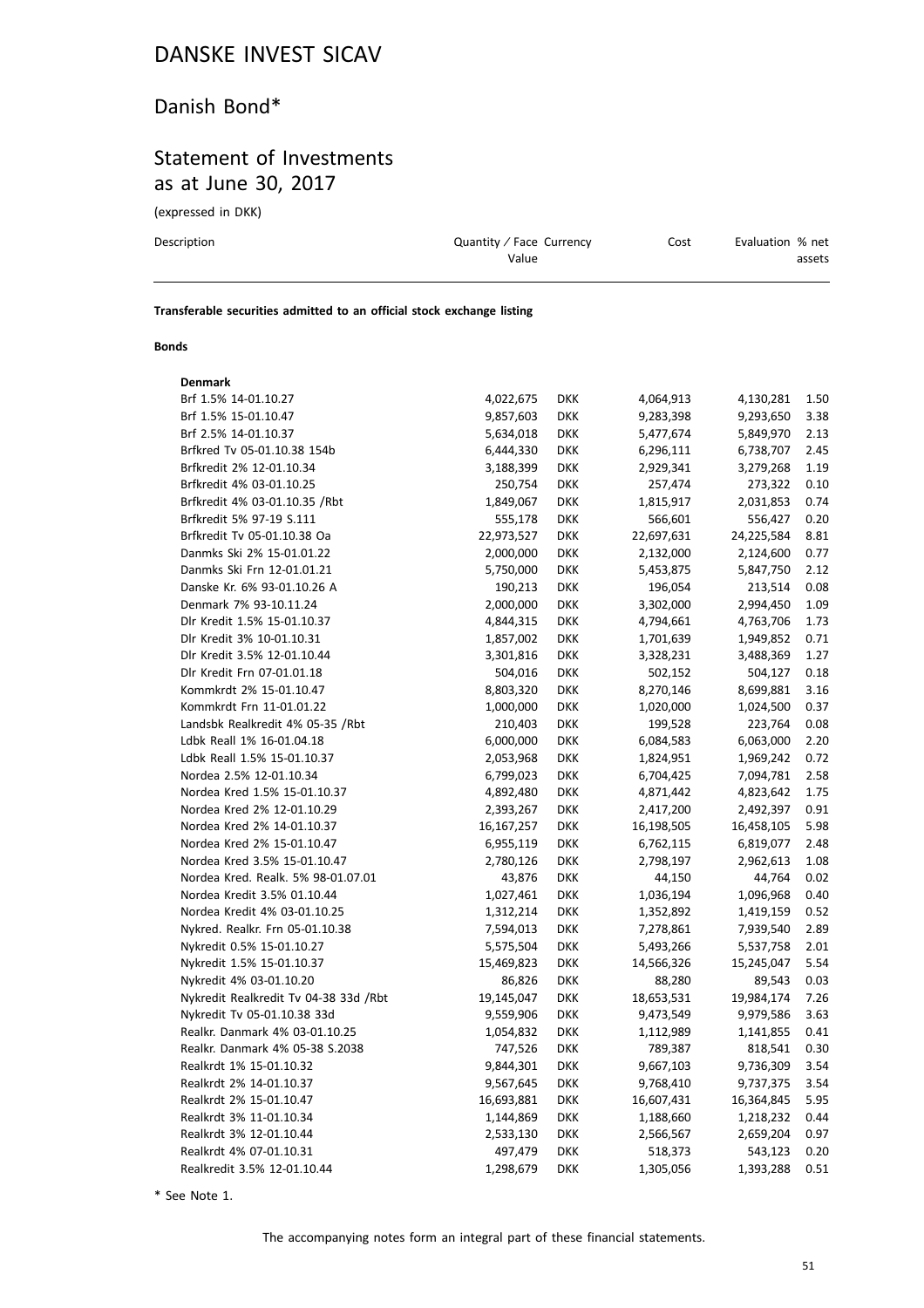#### Danish Bond\*

# Statement of Investments (continued) as at June 30, 2017

(expressed in DKK)

| Description                                                                    | Quantity / Face Currency |            | Cost        | Evaluation % net  |        |
|--------------------------------------------------------------------------------|--------------------------|------------|-------------|-------------------|--------|
|                                                                                | Value                    |            |             |                   | assets |
| Realkredit 4% 05-01.10.28                                                      | 22,623                   | <b>DKK</b> | 23,889      | 24,659            | 0.01   |
| Realkredit Dan. Frn 05-01.10.38                                                | 1,261,581                | <b>DKK</b> | 1,299,429   | 1,320,119         | 0.48   |
| Realkredit Tv 05-01.10.38 Oa                                                   | 11,060,504               | <b>DKK</b> | 10,881,741  | 11,570,615        | 4.21   |
| Totalkred Frn 04-01.10.38 /30 Ccf                                              | 1,625,605                | <b>DKK</b> | 1,700,383   | 1,693,263         | 0.61   |
| Totalkredit 6% -01.04.24 s111 /Rbt                                             | 88,091                   | <b>DKK</b> | 87,473      | 96,900            | 0.03   |
|                                                                                |                          |            | 247,454,704 | 256,551,299 93.26 |        |
| <b>Total - Bonds</b>                                                           |                          |            | 247,454,704 | 256,551,299 93.26 |        |
| Total - Transferable securities admitted to an official stock exchange listing |                          |            | 247,454,704 | 256,551,299 93.26 |        |
| Transferable securities dealt in on another regulated market<br><b>Bonds</b>   |                          |            |             |                   |        |
| <b>Denmark</b>                                                                 |                          |            |             |                   |        |
| Denmark 3% 10-15.11.21                                                         | 11,000,000               | <b>DKK</b> | 12,772,171  | 12,537,250        | 4.56   |
| Denmark 4% 08-15.11.19                                                         | 1,500,000                | <b>DKK</b> | 1,619,627   | 1,659,195         | 0.60   |
| Dlr Kredit 4% 11-01.10.44                                                      | 424,388                  | <b>DKK</b> | 422,089     | 465,045           | 0.17   |
| Dlr Kredit Frn 08-01.01.19 / Rbt                                               | 1,310,012                | <b>DKK</b> | 1,310,668   | 1,313,733         | 0.48   |
| Nordea Kredit 6% 07-01.10.41                                                   | 22,516                   | <b>DKK</b> | 21,458      | 26,298            | 0.01   |
| Nordea Kredit 6% 07-01.10.41 /Rbt                                              | 301,925                  | <b>DKK</b> | 294,497     | 349,629           | 0.12   |
|                                                                                |                          |            | 16,440,510  | 16,351,150        | 5.94   |
| <b>Total - Bonds</b>                                                           |                          |            | 16,440,510  | 16,351,150        | 5.94   |
| Total - Transferable securities dealt in on another regulated market           |                          |            | 16,440,510  | 16,351,150        | 5.94   |
| TOTAL INVESTMENT PORTFOLIO                                                     |                          |            | 263,895,214 | 272,902,449 99.20 |        |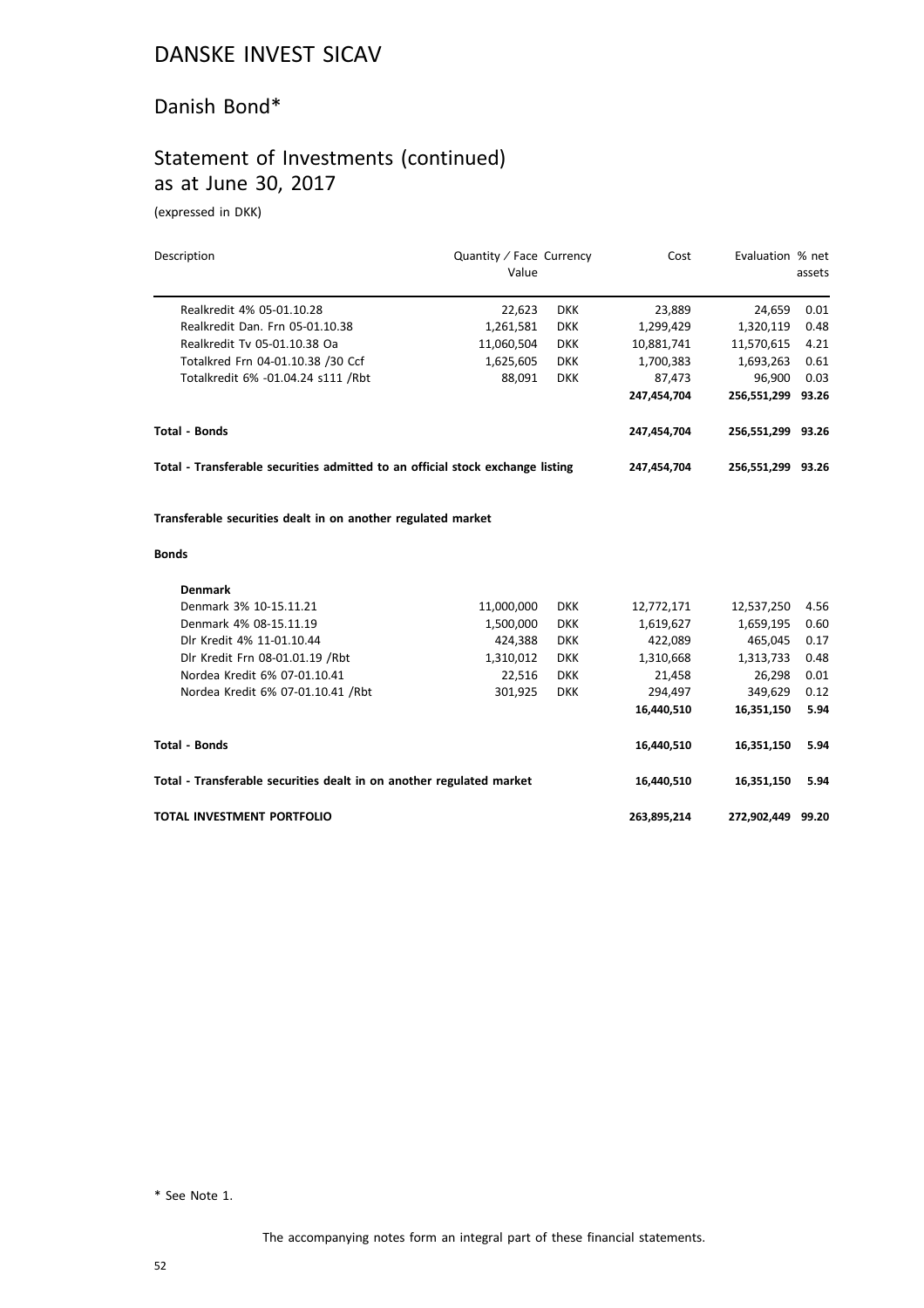#### Danish Bond\*

# Geographical and Economic Portfolio Breakdowns as at June 30, 2017

(expressed as a percentage of net assets)

| Geographical breakdown |       |
|------------------------|-------|
| Denmark                | 99.20 |
|                        | 99.20 |

| Economic breakdown                   | ℅     |
|--------------------------------------|-------|
| Mortgage and Funding Institutions    | 89.42 |
| States, Provinces and Municipalities | 9.78  |
|                                      | 99.20 |

<sup>\*</sup> See Note 1.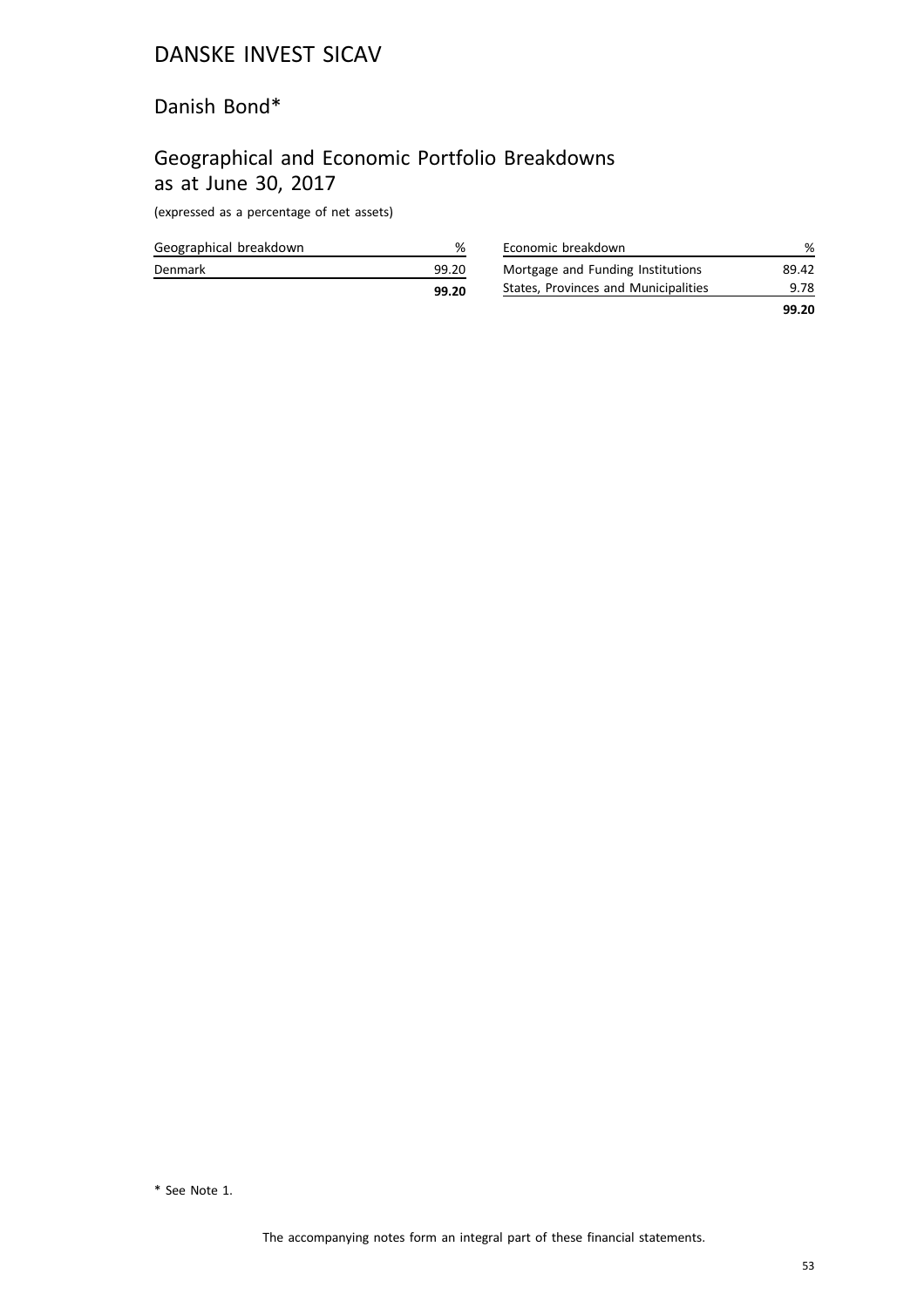# Danish Mortgage Bond\*

## Statement of Investments as at June 30, 2017

(expressed in DKK)

| Description | Quantity / Face Currency<br>Value | Cost | Evaluation % net<br>assets |
|-------------|-----------------------------------|------|----------------------------|
|             |                                   |      |                            |

**Transferable securities admitted to an official stock exchange listing**

#### **Bonds**

| <b>Denmark</b>                     |             |            |             |             |                          |
|------------------------------------|-------------|------------|-------------|-------------|--------------------------|
| Brf 1% 15-01.10.32                 | 85,754,695  | <b>DKK</b> | 83,909,059  | 84,837,120  | 3.99                     |
| Brf 1.5% 15-01.10.37               | 24,762,353  | <b>DKK</b> | 24,298,058  | 24,407,013  | 1.15                     |
| Brf 1.5% 15-01.10.47               | 113,908,735 | <b>DKK</b> | 104,718,749 | 107,392,016 | 5.05                     |
| Brf 2% 14-01.10.37                 | 58,717,292  | <b>DKK</b> | 57,998,006  | 59,774,204  | 2.81                     |
| Brf 2% 15-01.10.47                 | 41,030,808  | <b>DKK</b> | 40,380,656  | 40,214,295  | 1.89                     |
| Brf 2% 15-01.10.47                 | 75,000,000  | <b>DKK</b> | 72,087,500  | 72,326,250  | 3.40                     |
| Brf 3% 12-01.10.44                 | 1,197,322   | <b>DKK</b> | 1,211,960   | 1,257,188   | 0.06                     |
| Brf 4% 05-01.10.23                 | 776,964     | <b>DKK</b> | 813,481     | 819,697     | 0.04                     |
| Brfkredit 9% 90-22 S.111           | 118,364     | <b>DKK</b> | 131,325     | 128,425     | 0.01                     |
| Brfkredit Bygg. 5% 01.04.18 S.13   | 157,528     | <b>DKK</b> | 158,630     | 160,678     | 0.01                     |
| Brfkredit Tv 05-01.10.38 Oa        | 30,303,337  | DKK        | 31,352,338  | 31,954,869  | 1.50                     |
| Byernes Hypotekf. 5% -01.01.18 S.6 | 49,797      | <b>DKK</b> | 50,456      | 50,793      |                          |
| Danmarks Ski Frn 07-01.01.20       | 500,000     | <b>DKK</b> | 495,750     | 500,005     | 0.02                     |
| Danmks Ski 2% 15-01.01.22          | 75,000,000  | <b>DKK</b> | 80,602,500  | 79,672,500  | 3.74                     |
| Danmks Ski Frn 12-01.01.21         | 13,000,000  | <b>DKK</b> | 12,330,500  | 13,221,000  | 0.62                     |
| Dansk Ldb Realkr. 4% 03-35         | 500,529     | <b>DKK</b> | 523,178     | 552,935     | 0.03                     |
| Denmark 0.5% 16-15.11.27           | 70,000,000  | <b>DKK</b> | 68,992,000  | 68,868,800  | 3.24                     |
| Denmark 4% 05-10.11.17             | 100,000     | <b>DKK</b> | 113,150     | 101,725     |                          |
| Denmark 7% 93-10.11.24             | 14,000,000  | <b>DKK</b> | 23,087,647  | 20,961,150  | 0.99                     |
| Dlr Kredit 1% 14-01.10.20          | 10,000,000  | <b>DKK</b> | 10,078,000  | 10,355,000  | 0.49                     |
| Dlr Kredit 1% 15-01.01.20          | 2,000,000   | <b>DKK</b> | 2,025,222   | 2,058,100   | 0.10                     |
| Dlr Kredit 1.5% 15-01.10.37        | 29,844,315  | <b>DKK</b> | 29,269,661  | 29,347,706  | 1.38                     |
| Dlr Kredit 2.5% 12-01.10.34        | 3,156,447   | <b>DKK</b> | 3,131,195   | 3,317,426   | 0.16                     |
| Dlr Kredit 2.5% 14-01.10.47        | 49,989,984  | <b>DKK</b> | 49,490,084  | 49,990,983  | 2.35                     |
| Dlr Kredit 3% 14-01.10.47          | 7,599,067   | <b>DKK</b> | 7,667,458   | 7,974,612   | 0.37                     |
| Kommkrdt 1.5% 15-01.10.37          | 2,719,242   | <b>DKK</b> | 2,520,058   | 2,703,199   | 0.13                     |
| Kommkrdt 2% 15-01.10.47            | 42,851,074  | <b>DKK</b> | 42,280,840  | 42,347,574  | 1.99                     |
| Kommunekr. 3% 05-28 /Rbt           | 147,277     | <b>DKK</b> | 131,445     | 149,007     | 0.01                     |
| Kommunekr. 3% 05-33 S210 A2033     | 68,359      | <b>DKK</b> | 62,446      | 70,342      | $\overline{\phantom{a}}$ |
| Kred. Danm.10% 86-01.10.17 S.23    | 21          | <b>DKK</b> | 23          | 22          |                          |
| Kredf. Danmark 7% 74-01.01.19 S44  | 5,690       | <b>DKK</b> | 5,918       | 5,890       | $\overline{\phantom{a}}$ |
| Landsbk Realkredit 4% 05-35 /Rbt   | 1,152,937   | <b>DKK</b> | 1,134,198   | 1,226,149   | 0.06                     |
| Landsbk Reallane 5% 98-01.10.19    | 21,203      | <b>DKK</b> | 21,818      | 23,440      |                          |
| Landsbk Reallane 5% 99-01.01.22    | 252,607     | <b>DKK</b> | 259,741     | 261,448     | 0.01                     |
| Landsbk.Reallane 6% 99-01.10.32    | 392,870     | <b>DKK</b> | 406,346     | 405,639     | 0.02                     |
| Ldbk Reall 1% 16-01.04.18          | 50,000,000  | <b>DKK</b> | 50,704,858  | 50,525,000  | 2.37                     |
| Ldbk Reall 1.5% 15-01.10.37        | 11,203,464  | <b>DKK</b> | 9,954,278   | 10,741,321  | 0.50                     |
| Ldbk Reall 2% 15-01.10.47          | 9,322,259   | <b>DKK</b> | 8,527,716   | 8,884,113   | 0.42                     |
| Ldbk Reall 3% 12-01.10.44          | 724,750     | <b>DKK</b> | 710,327     | 737,411     | 0.03                     |
| Nordea 2.5% 12-01.10.34            | 109,080,043 | <b>DKK</b> | 112,066,914 | 113,825,025 | 5.35                     |
| Nordea Bank Frn 05-01.10.38 Oa     | 13,944,578  | <b>DKK</b> | 14,648,779  | 14,594,813  | 0.69                     |
| Nordea Kred 2% 15-01.10.47         | 49,099,391  | <b>DKK</b> | 48,108,673  | 48,139,007  | 2.26                     |
| Nordea Kred 2.5% 14-01.10.47       | 139,617,732 | <b>DKK</b> | 137,986,622 | 142,026,138 | 6.68                     |
| Nordea Kred 3% 14-01.10.47         | 10,000,000  | <b>DKK</b> | 10,492,500  | 10,509,000  | 0.49                     |
| Nordea Kred 4% 11-01.10.44         | 2,232       | <b>DKK</b> | 2,208       | 2,441       |                          |
| Nordea Kred Frn 07-01.10.41        | 5,049,997   | <b>DKK</b> | 4,961,622   | 5,250,078   | 0.25                     |
|                                    |             |            |             |             |                          |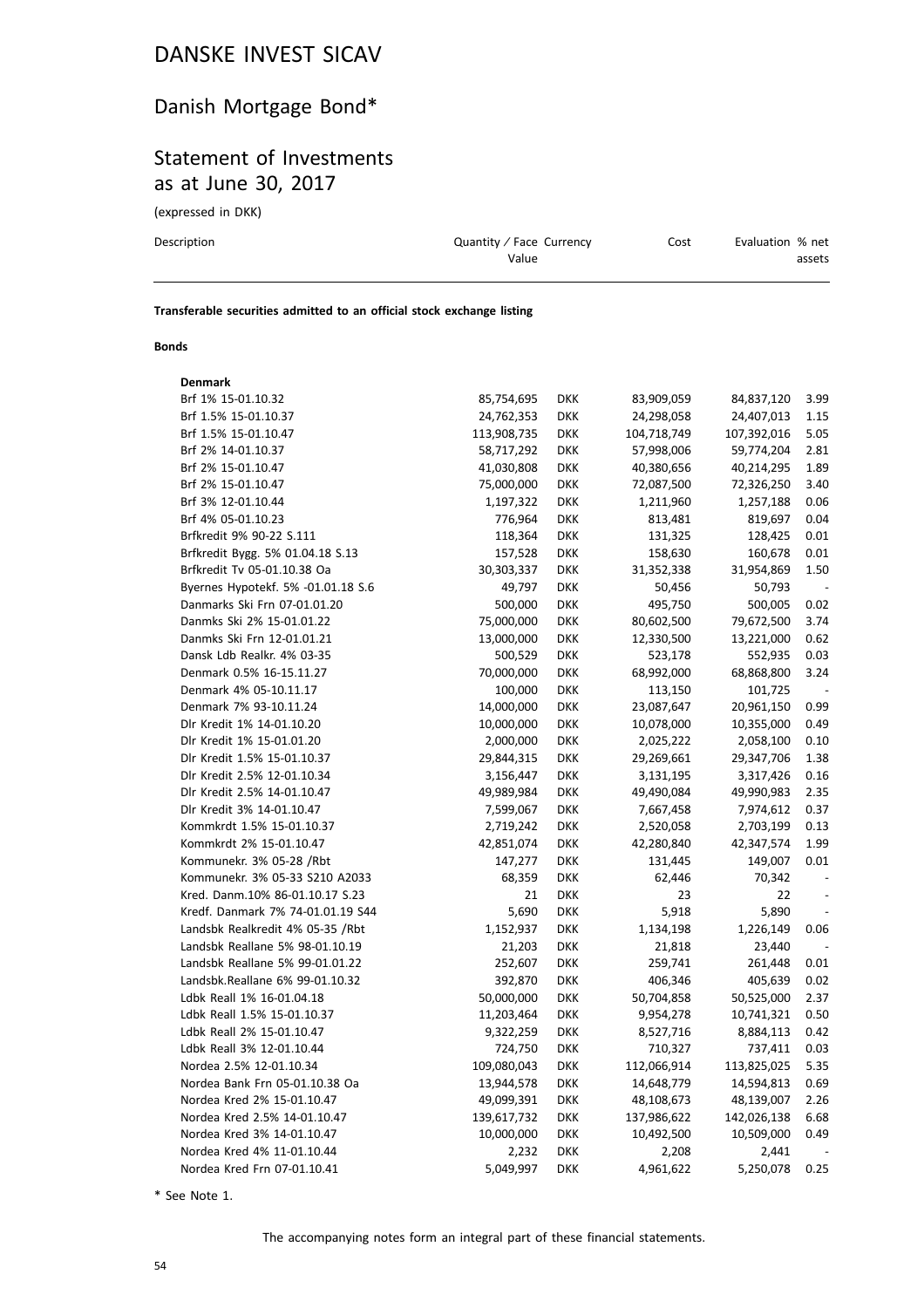# Danish Mortgage Bond\*

## Statement of Investments (continued) as at June 30, 2017

(expressed in DKK)

| Description                                                                    | Quantity / Face Currency<br>Value |            | Cost          | Evaluation % net    | assets                   |
|--------------------------------------------------------------------------------|-----------------------------------|------------|---------------|---------------------|--------------------------|
| Nordea Kred. 4% 03-01.10.35                                                    | 51,438                            | <b>DKK</b> | 53,650        | 56,685              |                          |
| Nordea Kred. Realk. 5% 98-01.07.01                                             | 95,610                            | <b>DKK</b> | 95,610        | 97,546              | $\overline{\phantom{a}}$ |
| Nordea Kredit 4% 03-01.10.25                                                   | 1,319,505                         | <b>DKK</b> | 1,389,999     | 1,427,044           | 0.07                     |
| Nordea Kredit 6% 99-01.10.17                                                   | 165                               | <b>DKK</b> | 169           | 171                 |                          |
| Nykred Tv 04-38 43d Cf Oa /Rbt                                                 | 2,624,288                         | <b>DKK</b> | 2,759,964     | 2,739,520           | 0.13                     |
| Nykred. Realkr. Frn 05-01.10.38                                                | 34,304,606                        | <b>DKK</b> | 32,919,676    | 35,865,465          | 1.69                     |
| Nykredit 1.5% 15-01.10.37                                                      | 63,646,880                        | <b>DKK</b> | 62,019,182    | 62,722,091          | 2.95                     |
| Nykredit 1.5% 15-01.10.47                                                      | 79,992,306                        | DKK        | 72,552,042    | 75,406,347          | 3.54                     |
| Nykredit 10% 90-01.10.22 S.3                                                   | 242,834                           | <b>DKK</b> | 276,831       | 279,259             | 0.01                     |
| Nykredit 2% 14-01.10.37                                                        | 16,681,197                        | <b>DKK</b> | 16,733,876    | 16,976,621          | 0.80                     |
| Nykredit 2% 15-01.10.47                                                        | 7,359,839                         | <b>DKK</b> | 7,059,481     | 7,212,568           | 0.34                     |
| Nykredit 2% 15-01.10.47                                                        | 85,000,000                        | <b>DKK</b> | 81,708,250    | 81,971,450          | 3.85                     |
| Nykredit 3% 14-01.10.47                                                        | 19,129,712                        | <b>DKK</b> | 19,780,123    | 20,109,536          | 0.95                     |
| Nykredit 3.5% 15-01.10.47                                                      | 708,104                           | <b>DKK</b> | 707,396       | 751,822             | 0.04                     |
| Nykredit 4% 09-01.10.26                                                        | 835,264                           | <b>DKK</b> | 883,918       | 872,433             | 0.04                     |
| Nykredit 9% 90-01.10.22 S.3a                                                   | 88,159                            | <b>DKK</b> | 100,060       | 104,909             |                          |
| Nykredit Frn 10-01.07.21 Ser Ioh                                               | 49,842,860                        | <b>DKK</b> | 50,116,996    | 50,495,801          | 2.37                     |
| Nykredit Frn 15-01.07.26                                                       | 47,192,137                        | <b>DKK</b> | 48,513,516    | 49,571,564          | 2.33                     |
| Nykredit Realkr. 4% 03-01.10.25                                                | 135,739                           | <b>DKK</b> | 144,358       | 146,802             | 0.01                     |
| Realkrdt 1% 14-01.04.25                                                        | 5,000,000                         | DKK        | 4,668,500     | 5,027,350           | 0.24                     |
| Realkrdt 1% 14-01.10.27                                                        | 42,144,777                        | <b>DKK</b> | 41,976,198    | 42,690,131          | 2.01                     |
| Realkrdt 1.5% 14-01.10.27                                                      | 12,960,845                        | <b>DKK</b> | 13,304,308    | 13,351,874          | 0.63                     |
| Realkrdt 1.5% 15-01.10.37                                                      | 62,041,763                        | <b>DKK</b> | 61,310,299    | 61,147,741          | 2.87                     |
| Realkrdt 1.5% 15-01.10.47                                                      | 5,188,653                         | <b>DKK</b> | 4,627,097     | 4,892,381           | 0.23                     |
| Realkrdt 2% 12-01.10.29                                                        | 892,599                           | <b>DKK</b> | 906,549       | 929,365             | 0.04                     |
| Realkrdt 2% 13-01.01.25                                                        | 20,000,000                        | <b>DKK</b> | 20,330,000    | 21,668,000          | 1.02                     |
| Realkrdt 2% 15-01.10.47                                                        | 12,106,389                        | <b>DKK</b> | 11,728,744    | 11,867,772          | 0.56                     |
| Realkrdt 2% 15-01.10.47                                                        | 123,000,000                       | <b>DKK</b> | 118,229,100   | 118,626,120         | 5.58                     |
| Realkrdt 3% 14-01.10.47                                                        | 55,000,000                        | <b>DKK</b> | 56,883,750    | 57,393,050          | 2.70                     |
| Realkrdt 4% 11-01.10.44                                                        | 4,054                             | <b>DKK</b> | 4,035         | 4,427               |                          |
| Realkrdt Frn 07-01.01.41                                                       | 5,420,388                         | <b>DKK</b> | 5,317,401     | 5,635,144           | 0.26                     |
| Realkrdt Frn 07-01.01.41                                                       | 40,630,461                        | DKK        | 39,947,986    | 42,219,925          | 1.98                     |
| Realkrdt Frn 07-01.10.39                                                       | 37,278,562                        | DKK        | 37,073,530    | 39,328,883          | 1.85                     |
| Realkrdt Frn 07-01.10.39                                                       | 66,511,861                        | <b>DKK</b> | 65,846,742    | 70,269,781          | 3.30                     |
| Realkredit 4% 03-01.10.35                                                      | 19,285                            | DKK        | 19,488        | 21,248              |                          |
| Realkredit 5% 02-01.04.25                                                      | 130,865                           | DKK        | 138,848       | 144,606             | 0.01                     |
| Realkredit Dan. Frn 05-01.10.38                                                | 23,255,814                        | <b>DKK</b> | 24,421,628    | 24,334,884          | 1.14                     |
| Realkredit Danmark 4% 05-38 S. Ioh Oa                                          | 10,275                            | <b>DKK</b> | 10,696        | 11,163              |                          |
| Realkredit Dk 5% 06-28 /Rbt                                                    | 147,376                           | <b>DKK</b> | 160,492       | 163,145             | 0.01                     |
| Realkredit Tv 05-01.10.38 Oa                                                   | 1,423,336                         | <b>DKK</b> | 1,397,004     | 1,488,980           | 0.07                     |
| Totalkredit 4% 03-01.10.20 N.111                                               | 294,134                           | <b>DKK</b> | 307,664       | 299,061             | 0.01                     |
|                                                                                |                                   |            | 2,056,329,049 | 2,090,994,212 98.29 |                          |
| <b>Total - Bonds</b>                                                           |                                   |            | 2,056,329,049 | 2,090,994,212 98.29 |                          |
| Total - Transferable securities admitted to an official stock exchange listing |                                   |            | 2,056,329,049 | 2,090,994,212 98.29 |                          |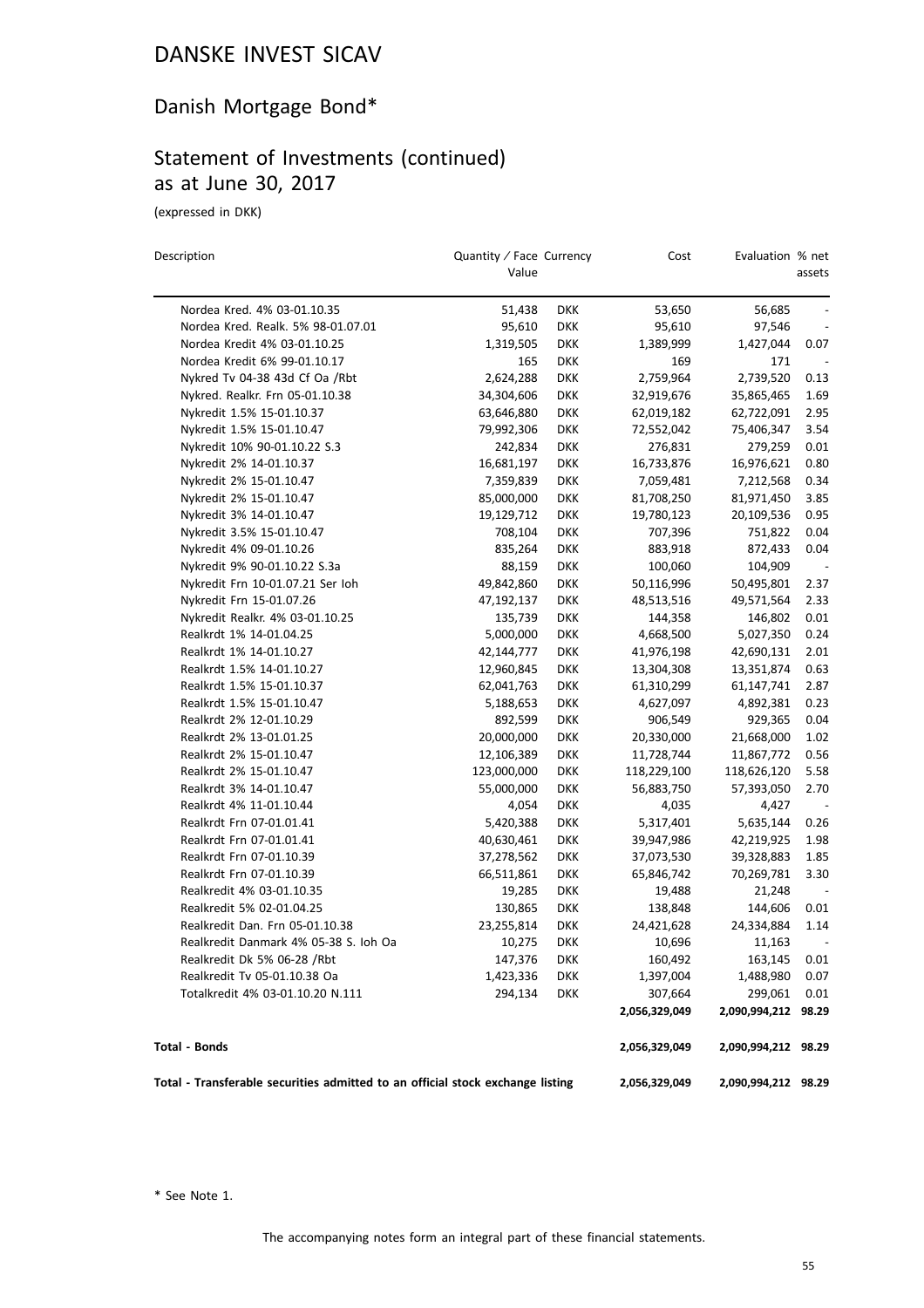# Danish Mortgage Bond\*

# Statement of Investments (continued) as at June 30, 2017

(expressed in DKK)

| Description                                                          | Quantity / Face Currency<br>Value |            | Cost          | Evaluation % net    | assets                   |
|----------------------------------------------------------------------|-----------------------------------|------------|---------------|---------------------|--------------------------|
| Transferable securities dealt in on another regulated market         |                                   |            |               |                     |                          |
| <b>Bonds</b>                                                         |                                   |            |               |                     |                          |
| <b>Denmark</b>                                                       |                                   |            |               |                     |                          |
| Denmark 4% 08-15.11.19                                               | 100,000                           | <b>DKK</b> | 117,810       | 110,613             | 0.01                     |
| Ldbk Reall 4% 11-01.10.44                                            | 3,225,675                         | <b>DKK</b> | 3,137,661     | 3,388,572           | 0.15                     |
| Nykredit Realkr. 7% 08-41                                            | 474                               | <b>DKK</b> | 471           | 575                 | $\overline{\phantom{a}}$ |
|                                                                      |                                   |            | 3,255,942     | 3,499,760           | 0.16                     |
| <b>Total - Bonds</b>                                                 |                                   |            | 3,255,942     | 3,499,760           | 0.16                     |
| Total - Transferable securities dealt in on another regulated market |                                   |            | 3,255,942     | 3,499,760           | 0.16                     |
| TOTAL INVESTMENT PORTFOLIO                                           |                                   |            | 2,059,584,991 | 2,094,493,972 98.45 |                          |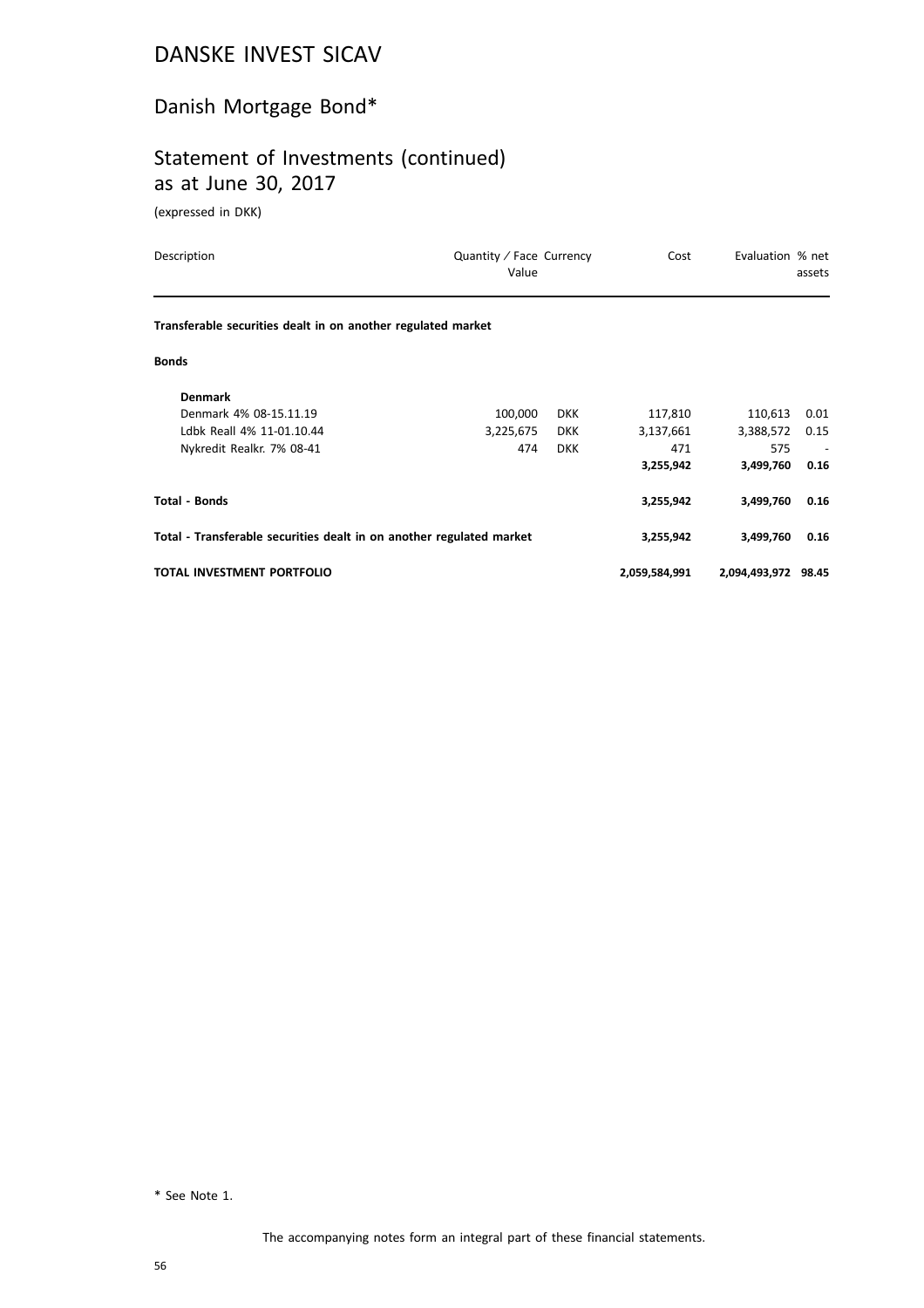# Danish Mortgage Bond\*

#### Geographical and Economic Portfolio Breakdowns as at June 30, 2017

(expressed as a percentage of net assets)

| Geographical breakdown |       |
|------------------------|-------|
| Denmark                | 98.45 |
|                        | 98.45 |

| Economic breakdown                   | ℅     |
|--------------------------------------|-------|
| Mortgage and Funding Institutions    | 92.08 |
| States, Provinces and Municipalities | 6.37  |
|                                      | 98.45 |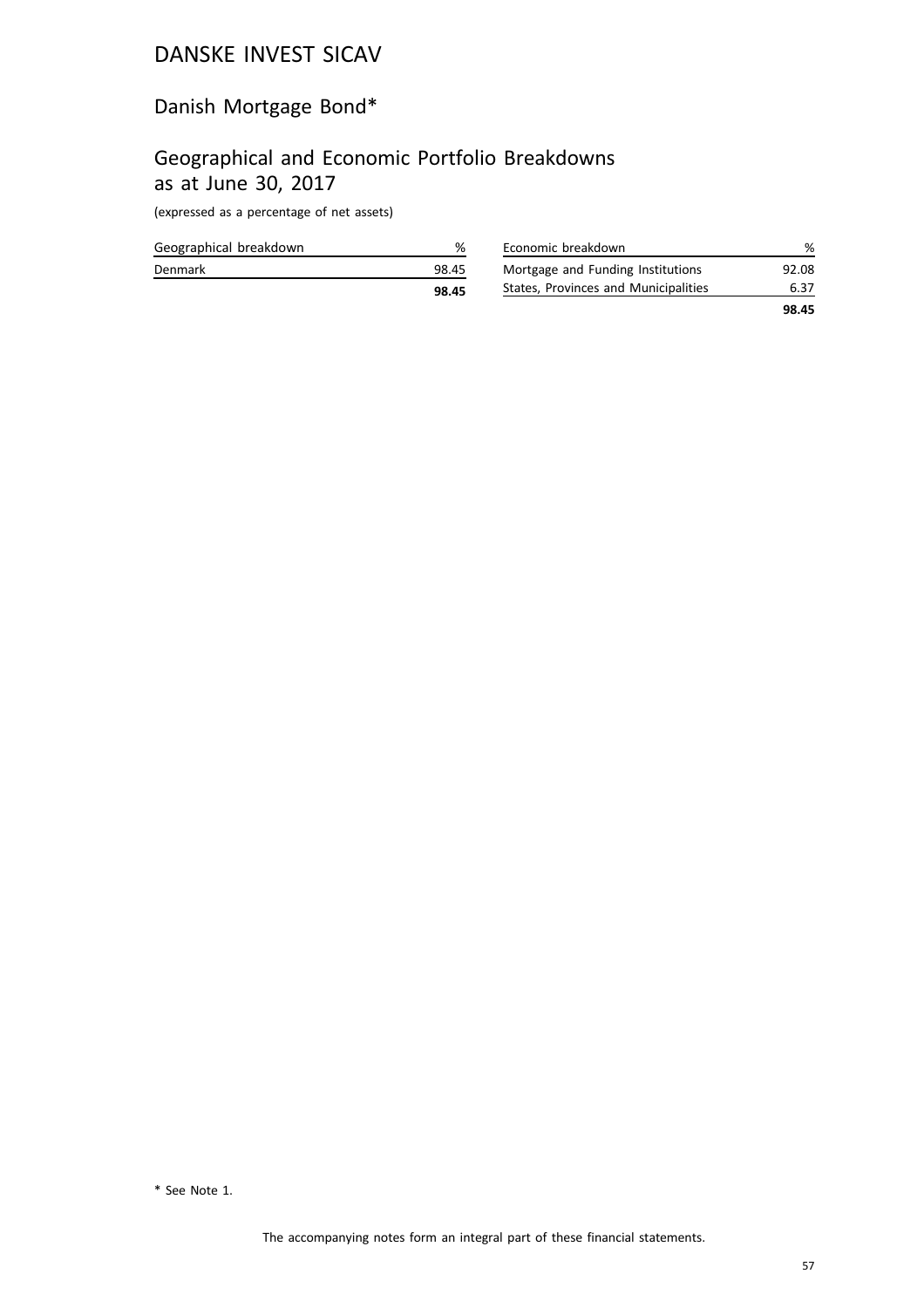#### Denmark Focus\*

#### Statement of Investments as at June 30, 2017

(expressed in DKK)

| Description | Quantity / Face Currency<br>Value | Cost | Evaluation % net<br>assets |
|-------------|-----------------------------------|------|----------------------------|
|             |                                   |      |                            |

#### **Transferable securities admitted to an official stock exchange listing**

#### **Shares**

| Denmark                                                                        |         |            |             |                   |      |
|--------------------------------------------------------------------------------|---------|------------|-------------|-------------------|------|
| A.P. Moeller-Maersk A/S B                                                      | 4,519   | <b>DKK</b> | 52,148,317  | 58,340,290 10.38  |      |
| Asetek A/S                                                                     | 36,344  | <b>NOK</b> | 2,993,516   | 3,132,702         | 0.56 |
| Bavarian Nordic                                                                | 54,683  | <b>DKK</b> | 12,831,724  | 20,150,685        | 3.59 |
| Carlsberg A/S B                                                                | 38,950  | <b>DKK</b> | 23,476,585  | 26,894,975        | 4.79 |
| Christian Hansen Holding A/S                                                   | 30,072  | <b>DKK</b> | 11,176,681  | 14,055,653        | 2.50 |
| Coloplast -B-                                                                  | 48,048  | <b>DKK</b> | 22,426,118  | 26,234,208        | 4.67 |
| Danske Bank As**                                                               | 184,410 | <b>DKK</b> | 39,059,375  | 45,789,003        | 8.15 |
| Dfds A/S                                                                       | 38,033  | <b>DKK</b> | 7,502,418   | 12,900,794        | 2.30 |
| Dong Energy A/S                                                                | 94,279  | <b>DKK</b> | 24,466,029  | 27,406,905        | 4.88 |
| Dsv A/S                                                                        | 69,317  | <b>DKK</b> | 18,744,109  | 27,366,352        | 4.87 |
| Genmab A/S                                                                     | 19,604  | <b>DKK</b> | 18,357,568  | 26,857,480        | 4.78 |
| Gn Great Nordic Ltd                                                            | 83,421  | <b>DKK</b> | 11,580,281  | 15,733,201        | 2.80 |
| Hoejgaar Holding A/S -B-                                                       | 18,994  | <b>DKK</b> | 4,286,629   | 4,159,686         | 0.74 |
| Iss A/S                                                                        | 60,059  | <b>DKK</b> | 13,961,922  | 15,315,045        | 2.72 |
| Nkt Holding (Dkk 20)                                                           | 37,994  | <b>DKK</b> | 15,515,166  | 19,604,904        | 3.49 |
| Novo Nordisk A/S /-B-                                                          | 194,797 | <b>DKK</b> | 54,542,777  | 53,335,419        | 9.49 |
| Pandora A/S                                                                    | 30,624  | <b>DKK</b> | 21,245,952  | 18,680,640        | 3.32 |
| Per Aarsleff A/S                                                               | 62,779  | <b>DKK</b> | 9,619,935   | 9,667,966         | 1.72 |
| Rockwool International -A-                                                     | 602     | <b>DKK</b> | 824,962     | 823,536           | 0.15 |
| Rockwool International A/S B                                                   | 2,204   | <b>DKK</b> | 2,931,156   | 3,151,720         | 0.56 |
| Royal Unibrew A/S                                                              | 40,587  | <b>DKK</b> | 9,742,193   | 12,500,796        | 2.22 |
| Schouw & Co                                                                    | 18,672  | <b>DKK</b> | 7,824,624   | 12,799,656        | 2.28 |
| Simcorp A/S                                                                    | 34,867  | <b>DKK</b> | 11,507,215  | 13,545,829        | 2.41 |
| Vestas Wind Systems As / Reg                                                   | 91,975  | <b>DKK</b> | 35,577,235  | 52,793,650        | 9.40 |
|                                                                                |         |            | 432,342,487 | 521,241,095 92.77 |      |
| <b>Great Britain</b>                                                           |         |            |             |                   |      |
| Torm Plc                                                                       | 83,317  | <b>DKK</b> | 7,046,222   | 5,290,630         | 0.94 |
|                                                                                |         |            | 7,046,222   | 5,290,630         | 0.94 |
| Sweden                                                                         |         |            |             |                   |      |
| Invisio Communications Ab                                                      | 50,115  | <b>SEK</b> | 3,031,031   | 3,284,073         | 0.59 |
| Nordea Bank Ab                                                                 | 289,778 | <b>SEK</b> | 23,012,465  | 24,167,485        | 4.30 |
|                                                                                |         |            | 26,043,496  | 27,451,558        | 4.89 |
| <b>Total - Shares</b>                                                          |         |            | 465,432,205 | 553,983,283 98.60 |      |
| Total - Transferable securities admitted to an official stock exchange listing |         |            | 465,432,205 | 553,983,283 98.60 |      |
| TOTAL INVESTMENT PORTFOLIO                                                     |         |            | 465,432,205 | 553,983,283 98.60 |      |

\* See Note 1.

\*\* Related party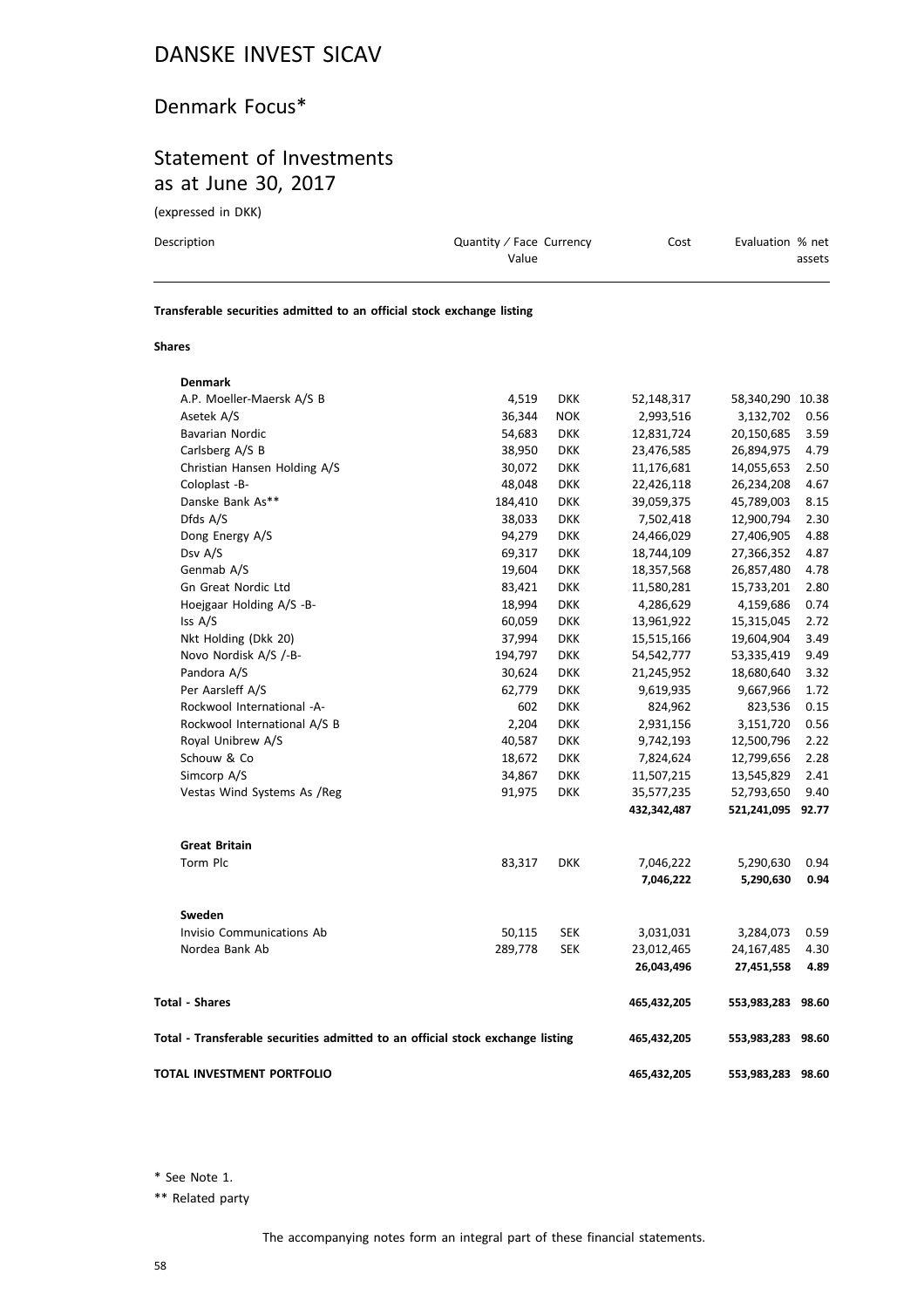### Denmark Focus\*

# Geographical and Economic Portfolio Breakdowns as at June 30, 2017

(expressed as a percentage of net assets)

| Geographical breakdown | %     |
|------------------------|-------|
| Denmark                | 92.77 |
| Sweden                 | 4.89  |
| Great Britain          | 0.94  |
|                        | 98.60 |

| Economic breakdown                          | %     |
|---------------------------------------------|-------|
| Transportation                              | 17.55 |
| <b>Public Services</b>                      | 14.28 |
| <b>Pharmaceuticals and Cosmetics</b>        | 14.16 |
| <b>Banks and Financial Institutions</b>     | 12.45 |
| Biotechnology                               | 10.87 |
| <b>Tobacco and Spirits</b>                  | 7.01  |
| <b>Other Services</b>                       | 3.66  |
| <b>Electronics and Electrical Equipment</b> | 3.49  |
| <b>News Transmission</b>                    | 3.39  |
| <b>Consumer Goods</b>                       | 3.32  |
| Construction, Building Material             | 3.17  |
| Internet Software                           | 2.41  |
| <b>Business Houses</b>                      | 2.28  |
| Office Equipment, Computers                 | 0.56  |
|                                             | 98.60 |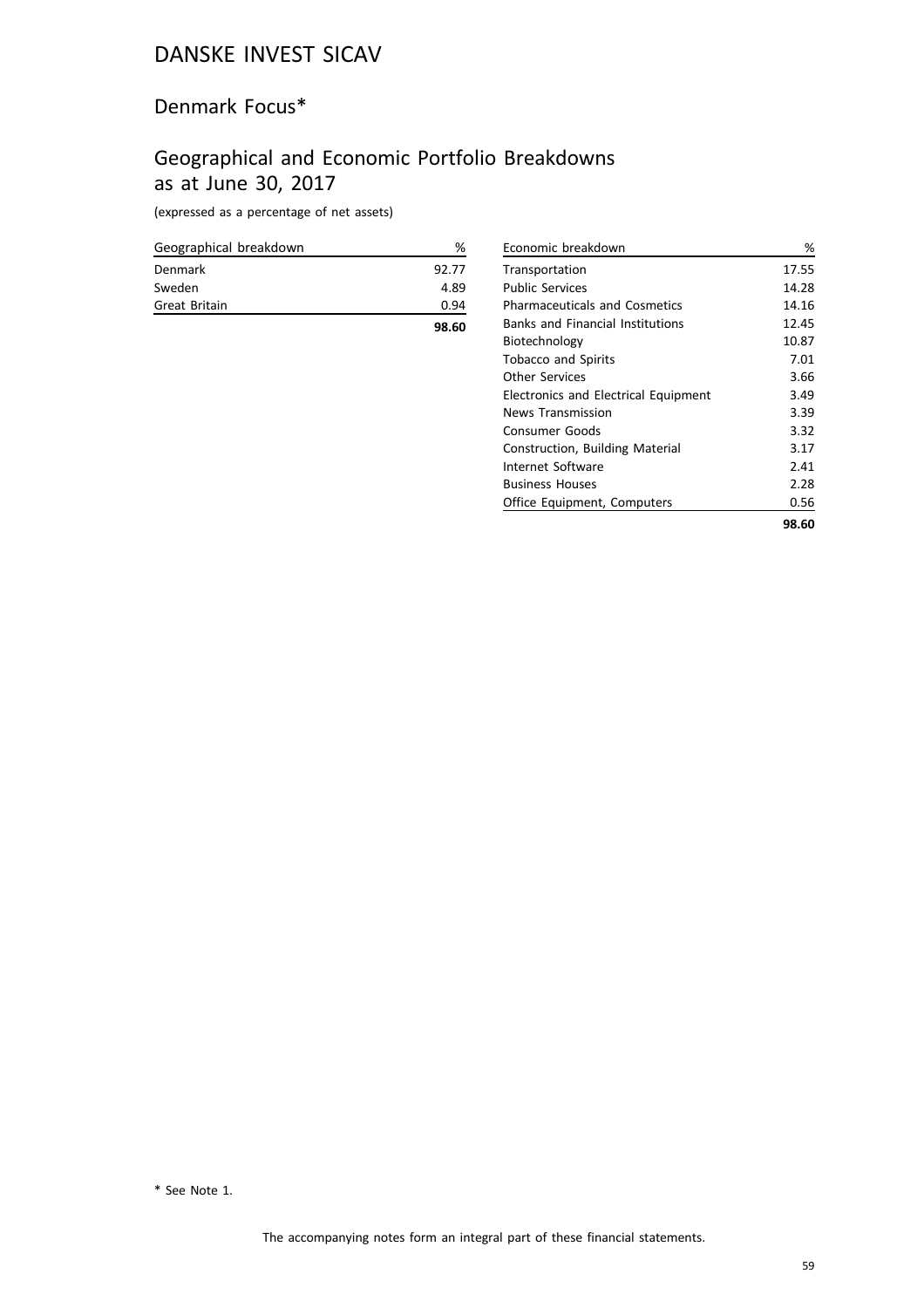#### Eastern Europe

#### Statement of Investments as at June 30, 2017

| (expressed in EUR)                                                     |                                   |                          |                  |                    |              |
|------------------------------------------------------------------------|-----------------------------------|--------------------------|------------------|--------------------|--------------|
| Description                                                            | Quantity / Face Currency<br>Value |                          | Cost             | Evaluation % net   | assets       |
| Transferable securities admitted to an official stock exchange listing |                                   |                          |                  |                    |              |
| <b>Shares</b>                                                          |                                   |                          |                  |                    |              |
| <b>British Virgin Islands</b>                                          |                                   |                          |                  |                    |              |
| Lenta Ltd /Gdr                                                         | 8,276                             | <b>USD</b>               | 51,497           | 42,633             | 1.00         |
|                                                                        |                                   |                          | 51,497           | 42,633             | 1.00         |
| <b>Cyprus</b>                                                          |                                   |                          |                  |                    |              |
| Globaltrans Investment Plc /Gdr                                        | 4,761                             | <b>USD</b>               | 22,099           | 30,907             | 0.72         |
| Md Medical Group Sgdr -S-                                              | 4,298                             | <b>USD</b>               | 41,305           | 39,537             | 0.93         |
|                                                                        |                                   |                          | 63,404           | 70,444             | 1.65         |
| <b>Czech Republic</b>                                                  |                                   |                          |                  |                    |              |
| Komercni Banka As                                                      | 1,942                             | <b>CZK</b>               | 64,602           | 67,792             | 1.59         |
|                                                                        |                                   |                          | 64,602           | 67,792             | 1.59         |
| <b>Great Britain</b>                                                   |                                   |                          |                  |                    |              |
| Georgia Healthcare Group Plc                                           | 11,901                            | GBP                      | 37,508           | 48,347             | 1.13         |
| Tbc Bank Group Plc                                                     | 1,868                             | <b>GBP</b>               | 36,232           | 34,015             | 0.80         |
|                                                                        |                                   |                          | 73,740           | 82,362             | 1.93         |
| Greece                                                                 |                                   |                          |                  |                    |              |
| Alpha Bank Ae                                                          | 17,463                            | <b>EUR</b>               | 36,109           | 37,895             | 0.89         |
| Follie Follie Gr Shs                                                   | 1,984                             | <b>EUR</b>               | 39,389           | 41,862             | 0.98         |
| Jumbo Sa                                                               | 2,822                             | EUR                      | 34,958           | 45,350             | 1.07         |
| Mytilineos Holdings / Reg                                              | 5,957                             | <b>EUR</b>               | 35,449           | 49,741             | 1.17         |
| National Bank Of Greece S.A.                                           | 218,093                           | <b>EUR</b>               | 56,247           | 71,316             | 1.67         |
|                                                                        |                                   |                          | 202,152          | 246,164            | 5.78         |
| Guernsey                                                               |                                   |                          |                  |                    |              |
| Etalon Group /Sgdr*                                                    | 33,761                            | <b>USD</b>               | 72,382<br>72,382 | 104,112<br>104,112 | 2.44<br>2.44 |
|                                                                        |                                   |                          |                  |                    |              |
| Hungary                                                                | 921                               |                          |                  |                    |              |
| Mol Magyar /-A-<br>Otp Bank Ltd                                        | 4,618                             | <b>HUF</b><br><b>HUF</b> | 66,940<br>86,682 | 63,265<br>135,111  | 1.48<br>3.17 |
|                                                                        |                                   |                          | 153,622          | 198,376            | 4.65         |
| Poland                                                                 |                                   |                          |                  |                    |              |
| Asseco Poland Sa                                                       | 3,484                             | PLN                      | 48,444           | 40,941             | 0.96         |
| Bank Zachodni Wbk Sa Wroclaw                                           | 1,029                             | PLN                      | 85,307           | 82,951             | 1.95         |
| Ccc Shs                                                                | 906                               | PLN                      | 26,664           | 48,148             | 1.13         |
| Grupa Kety Sa                                                          | 643                               | PLN                      | 39,714           | 65,798             | 1.54         |
| Kghm Polska Miedz Sa                                                   | 2,260                             | PLN                      | 66,919           | 59,812             | 1.40         |
| Polski Koncern Naftowy Orlen                                           | 5,349                             | PLN                      | 77,210           | 143,207            | 3.36         |
| Powszechna Kasa Oszczed. Polski                                        | 13,316                            | PLN                      | 110,722          | 107,927            | 2.53         |
| Powszechny Zaklad Ubezpieczen                                          | 10,160                            | PLN                      | 98,687           | 108,877            | 2.56         |
| Wirtualna Polska Holding S.A.                                          | 3,830                             | PLN                      | 44,145           | 47,813             | 1.12         |

\* Securities subject to a collateralized securities lending agreement as described in note 7.

**597,812 705,474 16.55**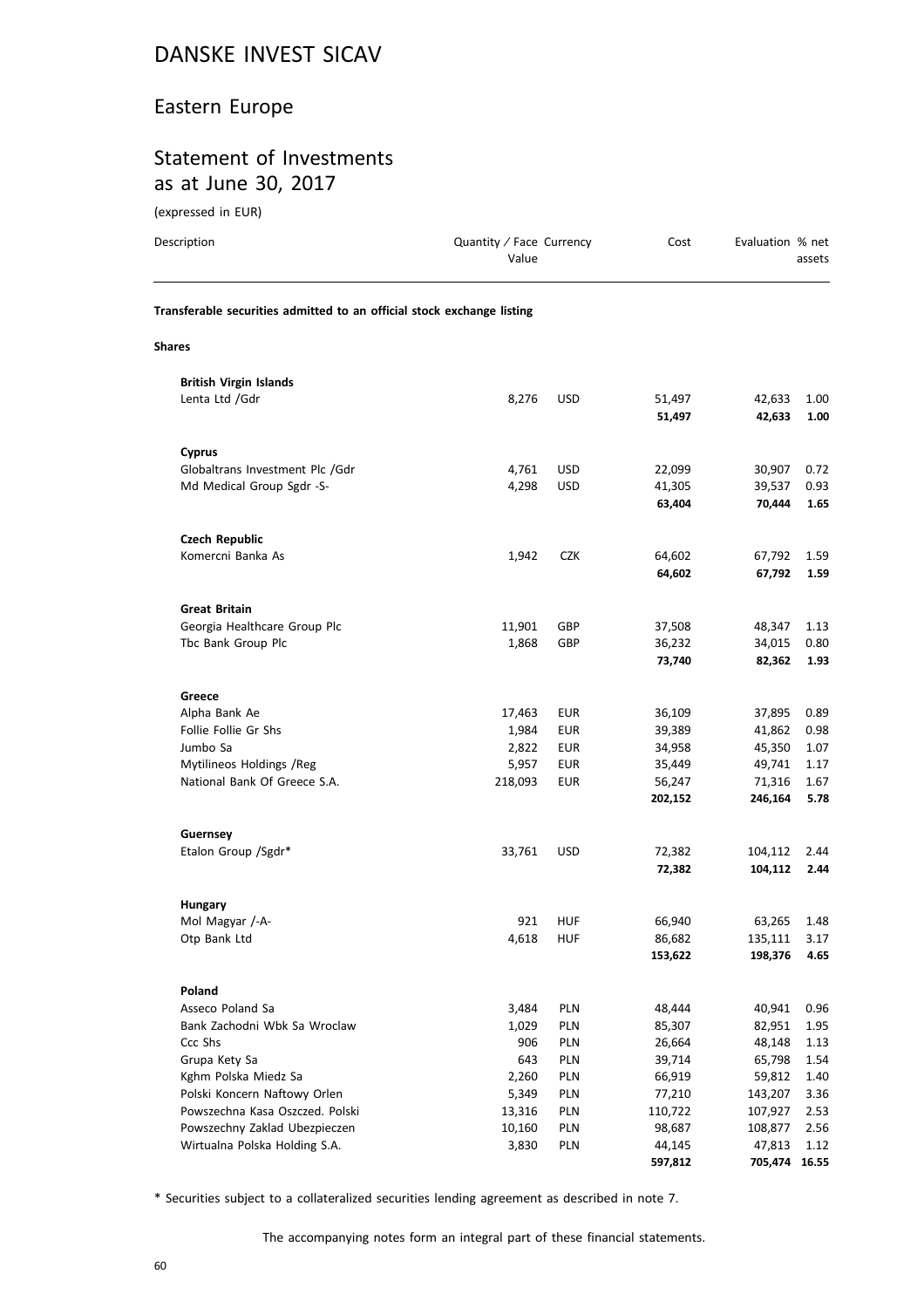## Eastern Europe

# Statement of Investments (continued) as at June 30, 2017

(expressed in EUR)

| Description                                                                    | Quantity / Face Currency<br>Value |            | Cost      | Evaluation % net | assets |
|--------------------------------------------------------------------------------|-----------------------------------|------------|-----------|------------------|--------|
| Romania                                                                        |                                   |            |           |                  |        |
| Banca Romana Pentru Dezvoltare                                                 | 15,845                            | RON        | 41,619    | 47,506           | 1.12   |
| Fondul Proprietatea Sa /Dis                                                    | 185,939                           | <b>RON</b> | 22,050    | 34,190           | 0.80   |
|                                                                                |                                   |            | 63,669    | 81,696           | 1.92   |
| <b>Russia</b>                                                                  |                                   |            |           |                  |        |
| Gazprom Neft Ojsc /Adr                                                         | 4,517                             | <b>USD</b> | 62,678    | 61,337           | 1.44   |
| Gazprom Oao /Sadr Regs                                                         | 63,797                            | <b>USD</b> | 331,047   | 221,329          | 5.19   |
| Mmc Norilsk Nickel Pjsc /Adr                                                   | 8,133                             | <b>USD</b> | 111,814   | 99,111           | 2.32   |
| Novatek Oao /Sgdr                                                              | 1,065                             | <b>USD</b> | 112,256   | 103,939          | 2.44   |
| Novolipetsk Steel Regs /Gdr                                                    | 2,387                             | <b>USD</b> | 29,828    | 40,778           | 0.96   |
| Phosagro Ojsc /Sgdr                                                            | 2,110                             | <b>USD</b> | 25,011    | 24,493           | 0.57   |
| Sberbank of Russia Ojsc /Sadr                                                  | 8,303                             | <b>USD</b> | 69,405    | 73,614           | 1.73   |
|                                                                                |                                   |            | 742,039   | 624,601 14.65    |        |
| <b>The Netherlands</b>                                                         |                                   |            |           |                  |        |
| X5 Retail Group Nv /Sgdr                                                       | 2,824                             | <b>USD</b> | 67,752    | 85,916           | 2.02   |
|                                                                                |                                   |            | 67,752    | 85,916           | 2.02   |
| <b>Turkey</b>                                                                  |                                   |            |           |                  |        |
| Akbank                                                                         | 19,544                            | <b>TRY</b> | 51,709    | 47,912           | 1.12   |
| Aygaz                                                                          | 9,493                             | <b>TRY</b> | 30,275    | 36,368           | 0.85   |
| Bim Birlesik Magazalar As                                                      | 2,491                             | <b>TRY</b> | 37,641    | 39,619           | 0.93   |
| Emlak Konut Gayr. Reit /Ipo                                                    | 39,388                            | TRY        | 38,287    | 28,635           | 0.67   |
| Indeks Bilgisayar                                                              | 13,267                            | <b>TRY</b> | 27,960    | 37,429           | 0.88   |
| Koc Hld As                                                                     | 13,276                            | <b>TRY</b> | 48,562    | 53,331           | 1.25   |
| Sabanci Holding                                                                | 51,042                            | <b>TRY</b> | 157,556   | 137,160          | 3.22   |
| Soda Sanayii As                                                                | 21,147                            | <b>TRY</b> | 27,270    | 34,001           | 0.80   |
| Tofas Turk Otomobil Fabrikasi                                                  | 9,780                             | <b>TRY</b> | 54,502    | 70,276           | 1.65   |
| Turkiye Garanti Bankasi /Nom.                                                  | 60,288                            | <b>TRY</b> | 159,825   | 147,346          | 3.46   |
| Turkiye Is Bankasi As C                                                        | 32,824                            | TRY        | 60,050    | 60,187           | 1.41   |
|                                                                                |                                   |            | 693,637   | 692,264 16.24    |        |
| <b>Total - Shares</b>                                                          |                                   |            | 2,846,308 | 3,001,834 70.42  |        |
| Total - Transferable securities admitted to an official stock exchange listing |                                   |            | 2,846,308 | 3,001,834 70.42  |        |
|                                                                                |                                   |            |           |                  |        |

**Transferable securities dealt in on another regulated market**

**Shares**

| Russia                        |         |            |         |         |      |
|-------------------------------|---------|------------|---------|---------|------|
| Ak Sberegatelny Bank Sberbank | 136.257 | <b>USD</b> | 209.996 | 290.170 | 6.81 |
| Alrosa Cisc Shs               | 35.734  | <b>USD</b> | 34.050  | 46.111  | 1.08 |
| Bank Saint-Petersburg Pisc    | 34.000  | <b>USD</b> | 34.582  | 27.985  | 0.66 |
| E.On Russia Ojsc              | 851.212 | <b>USD</b> | 34.213  | 31.506  | 0.74 |
| Inter Rao Ues Ojsc            | 575.283 | <b>USD</b> | 25.109  | 32.934  | 0.77 |
| Jsc Surgutneftegaz /Pref.     | 336.649 | <b>USD</b> | 162.265 | 141.157 | 3.31 |
|                               |         |            |         |         |      |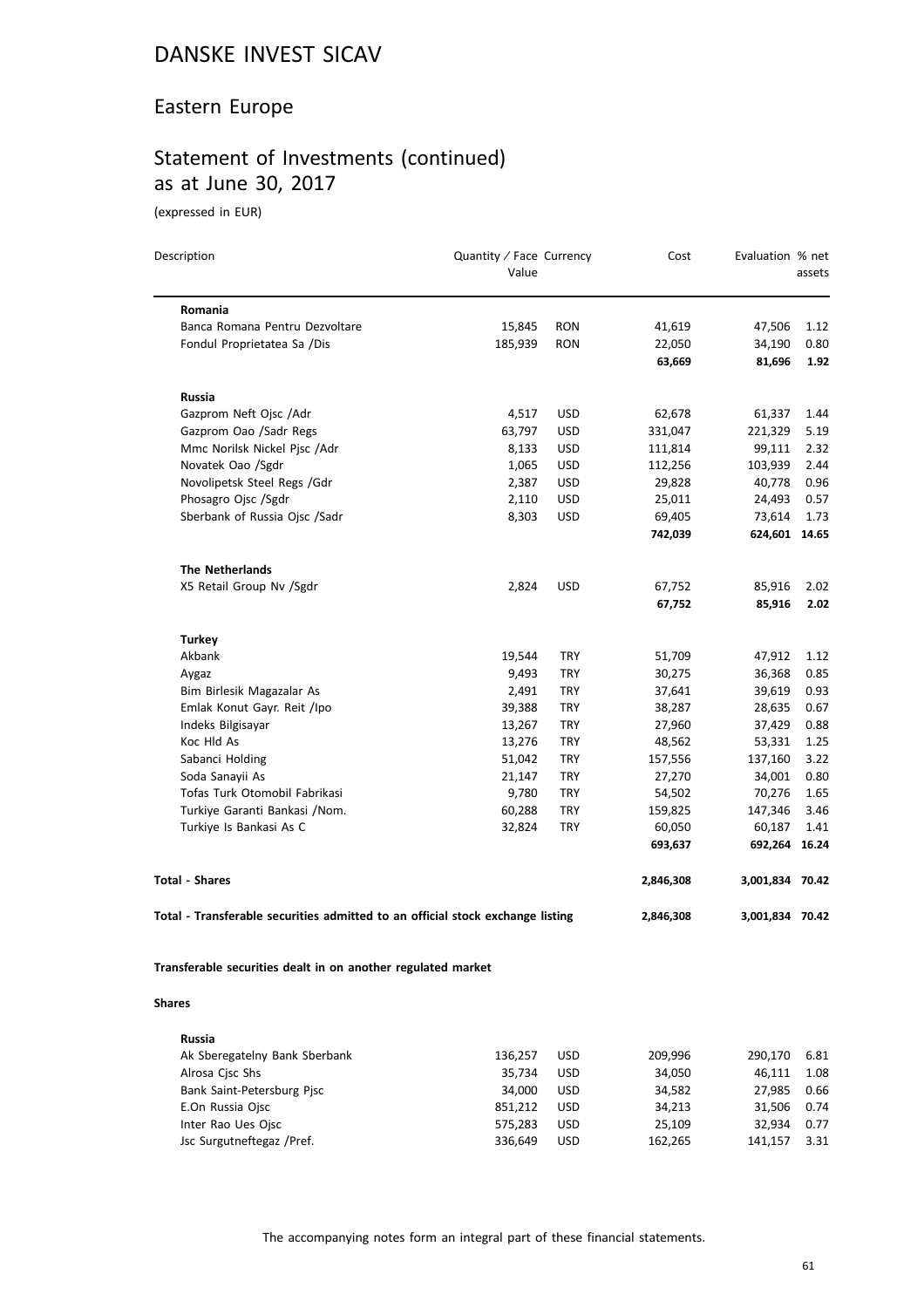## Eastern Europe

# Statement of Investments (continued) as at June 30, 2017

(expressed in EUR)

| Description                                                          | Quantity / Face Currency<br>Value |            | Cost      | Evaluation % net | assets |
|----------------------------------------------------------------------|-----------------------------------|------------|-----------|------------------|--------|
| Magnit Jsc                                                           | 685                               | <b>USD</b> | 109,212   | 92,235           | 2.16   |
| Mobile Telesystems Ojsc                                              | 30.979                            | <b>USD</b> | 110.237   | 106.729          | 2.50   |
| Oil Company Lukoil Pisc /Sadr                                        | 8.381                             | <b>USD</b> | 392.885   | 356.988          | 8.38   |
| Tatneft                                                              | 27,016                            | <b>USD</b> | 69.794    | 109.449          | 2.57   |
|                                                                      |                                   |            | 1,182,343 | 1,235,264 28.98  |        |
| <b>Total - Shares</b>                                                |                                   |            | 1,182,343 | 1.235.264 28.98  |        |
| Total - Transferable securities dealt in on another regulated market |                                   |            | 1,182,343 | 1,235,264 28.98  |        |
| <b>TOTAL INVESTMENT PORTFOLIO</b>                                    |                                   |            | 4,028,651 | 4.237.098        | 99.40  |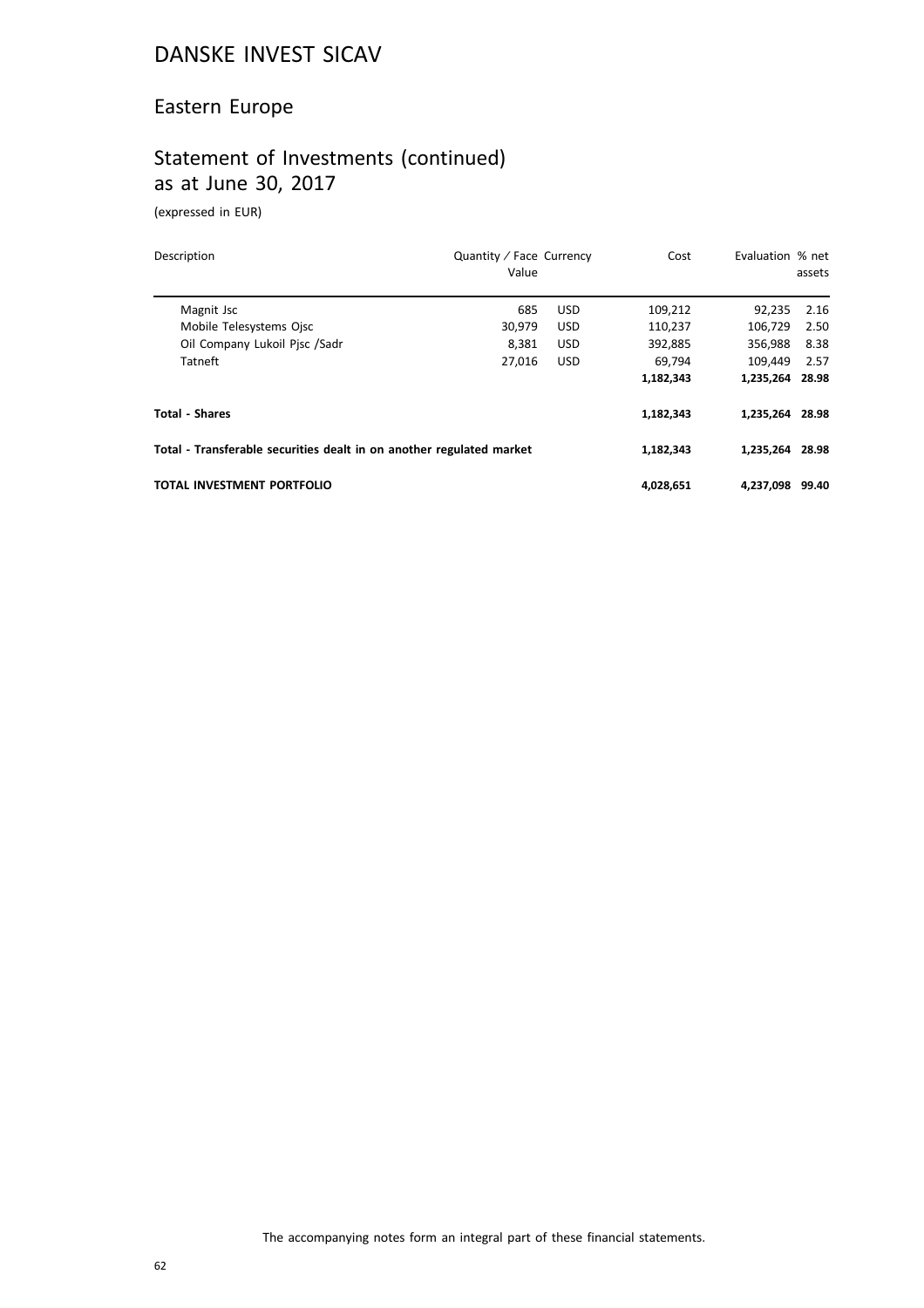## Eastern Europe

# Geographical and Economic Portfolio Breakdowns as at June 30, 2017

(expressed as a percentage of net assets)

| Geographical breakdown | %     |
|------------------------|-------|
| Russia                 | 43.63 |
| Poland                 | 16.55 |
| Turkey                 | 16.24 |
| Greece                 | 5.78  |
| Hungary                | 4.65  |
| Guernsey               | 2.44  |
| The Netherlands        | 2.02  |
| Great Britain          | 1.93  |
| Romania                | 1.92  |
| Cyprus                 | 1.65  |
| Czech Republic         | 1.59  |
| British Virgin Islands | 1.00  |
|                        | 99.40 |

| Economic breakdown                      | %     |
|-----------------------------------------|-------|
| <b>Banks and Financial Institutions</b> | 28.91 |
| Petrol                                  | 27.27 |
| Holding and Finance Companies           | 7.84  |
| Retail                                  | 4.00  |
| Non-Ferrous Metals                      | 3.72  |
| Real Estate Companies                   | 3.11  |
| <b>Food and Distilleries</b>            | 3.09  |
| Internet Software                       | 2.96  |
| Insurance                               | 2.56  |
| News Transmission                       | 2.50  |
| Chemicals                               | 2.45  |
| Mines, Heavy Industries                 | 2.13  |
| Automobile Industry                     | 1.65  |
| Healthcare Education & Social Services  | 1.13  |
| Textile                                 | 1.13  |
| Consumer Goods                          | 1.07  |
| <b>Public Services</b>                  | 0.85  |
| <b>Investment Funds</b>                 | 0.80  |
| <b>Other Services</b>                   | 0.77  |
| Miscellaneous                           | 0.74  |
| Transportation                          | 0.72  |
|                                         | 99.40 |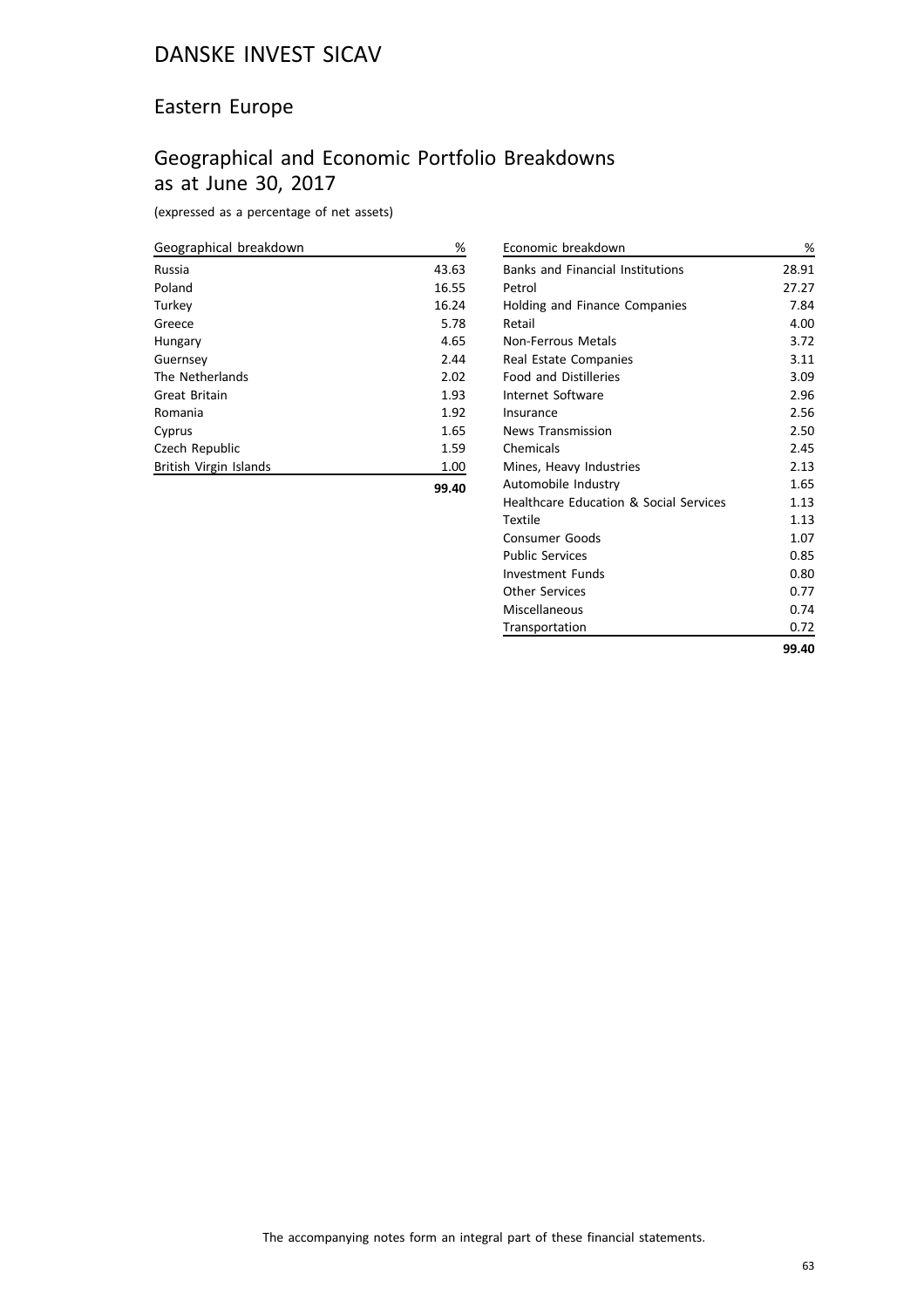## Eastern Europe ex. Russia\*

# Statement of Investments as at June 30, 2017

(expressed in EUR)

| (expressed in EUR)                                                     |                                   |            |                    |                    |              |
|------------------------------------------------------------------------|-----------------------------------|------------|--------------------|--------------------|--------------|
| Description                                                            | Quantity / Face Currency<br>Value |            | Cost               | Evaluation % net   | assets       |
| Transferable securities admitted to an official stock exchange listing |                                   |            |                    |                    |              |
| <b>Shares</b>                                                          |                                   |            |                    |                    |              |
| Austria                                                                |                                   |            |                    |                    |              |
| Do + Co Restaur. + Catering**                                          | 2,929                             | <b>TRY</b> | 148,932            | 181,305            | 0.72         |
| Erste Group Bank Ag                                                    | 14,360                            | <b>EUR</b> | 254,094            | 477,686            | 1.91         |
|                                                                        |                                   |            | 403,026            | 658,991            | 2.63         |
| <b>Czech Republic</b>                                                  |                                   |            |                    |                    |              |
| Komercni Banka As                                                      | 14,209                            | <b>CZK</b> | 435,911            | 496,016            | 1.98         |
|                                                                        |                                   |            | 435,911            | 496,016            | 1.98         |
|                                                                        |                                   |            |                    |                    |              |
| <b>Hungary</b><br>Mol Magyar /-A-                                      | 15,462                            | <b>HUF</b> | 1,003,252          | 1,062,101          | 4.24         |
| Otp Bank Ltd                                                           | 43,766                            | HUF        | 941,036            | 1,280,486          | 5.11         |
| Richter Gedeon                                                         | 44,970                            | HUF        | 688,396            | 1,018,146          | 4.07         |
|                                                                        |                                   |            | 2,632,684          | 3,360,733 13.42    |              |
|                                                                        |                                   |            |                    |                    |              |
| Poland                                                                 |                                   |            |                    |                    |              |
| Asseco Poland Sa                                                       | 27,968                            | PLN        | 383,632            | 328,657            | 1.31         |
| Bk Polska Kasa Opieki Pekao                                            | 33,091                            | PLN        | 1,227,910          | 971,559            | 3.88         |
| <b>Budimex</b>                                                         | 9,234                             | <b>PLN</b> | 238,978            | 519,532            | 2.07         |
| Ccc Shs                                                                | 7,338                             | PLN        | 114,006            | 389,969            | 1.56         |
| Cyfrowy Polsat Sa                                                      | 53,446                            | PLN        | 220,453            | 308,785            | 1.23         |
| Globe Trade Centre                                                     | 146,490                           | PLN        | 355,237            | 333,693            | 1.33         |
| Grupa Kety Sa                                                          | 5,506                             | PLN        | 210,015            | 563,426            | 2.25         |
| Impel Sa                                                               | 29,070                            | PLN        | 97,314             | 154,558            | 0.62         |
| Inter Cars                                                             | 2,432                             | <b>PLN</b> | 139,565            | 172,404            | 0.69         |
| Kghm Polska Miedz Sa                                                   | 27,776                            | PLN        | 620,688            | 735,107            | 2.94         |
| Kruk Sa                                                                | 9,587                             | PLN        | 279,239            | 688,682            | 2.75         |
| Lpp Sa                                                                 | 241                               | PLN        | 252,901            | 406,556            | 1.62         |
| M Bank                                                                 | 3,078                             | PLN        | 239,158            | 336,572            | 1.34         |
| Orange Polska S.A.                                                     | 99,277                            | <b>PLN</b> | 286,539            | 119,641            | 0.48         |
| Pge Polska Grupa Energetyczna                                          | 114,848                           | <b>PLN</b> | 543,922            | 329,190            | 1.31         |
| Polish Oil & Gas Co                                                    | 202,609                           | PLN        | 214,426            | 307,845            | 1.23         |
| Polski Koncern Naftowy Orlen                                           | 52,753                            | PLN        | 628,787            | 1,412,342          | 5.64         |
| Powszechna Kasa Oszczed. Polski                                        | 150,001                           | PLN        | 1,480,399          | 1,215,769          | 4.85         |
| Powszechny Zaklad Ubezpieczen                                          | 123,432                           | PLN        | 1,024,149          | 1,322,719          | 5.28         |
| Synthos Sa                                                             | 324,216                           | PLN        | 371,937            | 367,738            | 1.47         |
| Warsaw Stock Exchange                                                  | 20,502                            | PLN        | 240,942            | 235,448            | 0.94         |
| Wirtualna Polska Holding S.A.<br>Work Service Sa                       | 25,183<br>70,693                  | PLN<br>PLN | 305,681<br>311,763 | 314,377<br>141,990 | 1.26<br>0.57 |
|                                                                        |                                   |            |                    |                    |              |
|                                                                        |                                   |            | 9,787,641          | 11,676,559 46.62   |              |

| Portugal                 |        |     |         |              |      |
|--------------------------|--------|-----|---------|--------------|------|
| Jeronimo Martins Sgps Sa | 10.596 | EUR | 165.888 | 180.609 0.72 |      |
|                          |        |     | 165,888 | 180.609      | 0.72 |

\* See Note 1.

\*\* Securities subject to a collateralized securities lending agreement as described in note 7.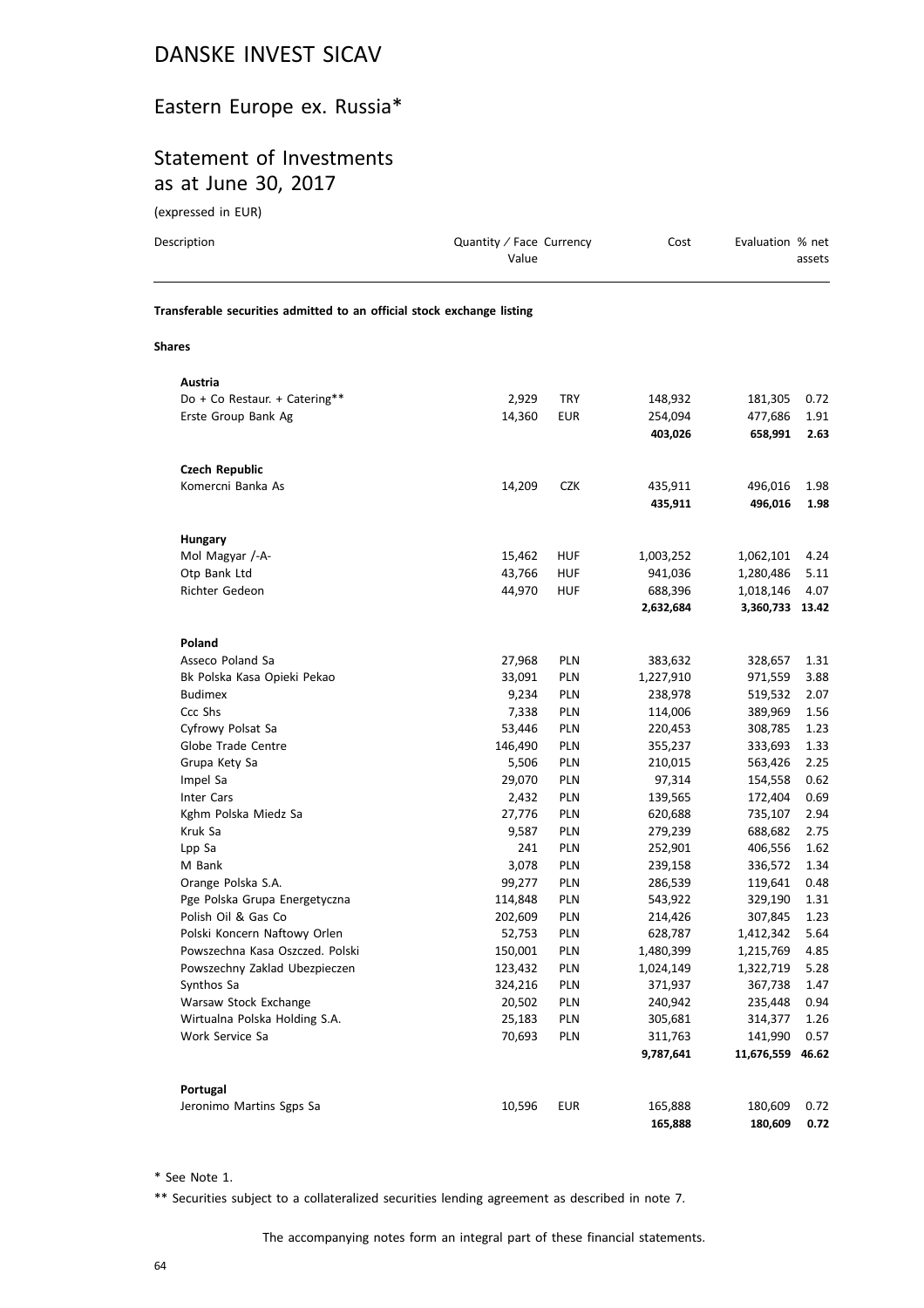## Eastern Europe ex. Russia\*

# Statement of Investments (continued) as at June 30, 2017

(expressed in EUR)

| Description                                                                    | Quantity / Face Currency<br>Value |            | Cost       | Evaluation % net | assets |
|--------------------------------------------------------------------------------|-----------------------------------|------------|------------|------------------|--------|
| <b>Romania</b>                                                                 |                                   |            |            |                  |        |
| Banca Romana Pentru Dezvoltare                                                 | 219,109                           | <b>RON</b> | 492,033    | 656,928          | 2.62   |
| Fondul Proprietatea Sa /Dis                                                    | 1,566,822                         | <b>RON</b> | 136,784    | 288,106          | 1.15   |
|                                                                                |                                   |            | 628,817    | 945,034          | 3.77   |
| Slovenia                                                                       |                                   |            |            |                  |        |
| Krka D.D.                                                                      | 5,287                             | <b>EUR</b> | 366,295    | 290,785          | 1.16   |
|                                                                                |                                   |            | 366,295    | 290,785          | 1.16   |
| <b>Turkey</b>                                                                  |                                   |            |            |                  |        |
| Akcansa Cimento Sanayi Ve Tic                                                  | 43,684                            | TRY        | 190,220    | 127,251          | 0.51   |
| Aksigorta                                                                      | 352,576                           | TRY        | 241,539    | 281,695          | 1.12   |
| Aygaz                                                                          | 63,412                            | TRY        | 203,611    | 242,934          | 0.97   |
| Emlak Konut Gayr. Reit /Ipo                                                    | 150,578                           | TRY        | 149,477    | 109,471          | 0.44   |
| Indeks Bilgisayar                                                              | 90,763                            | TRY        | 202,277    | 256,059          | 1.02   |
| Koc Hld As                                                                     | 67,190                            | <b>TRY</b> | 235,998    | 269,912          | 1.08   |
| Sabanci Holding                                                                | 218,967                           | TRY        | 632,133    | 588,406          | 2.35   |
| Tofas Turk Otomobil Fabrikasi                                                  | 29,440                            | <b>TRY</b> | 144,782    | 211,547          | 0.84   |
| Tupras Turkiye Petrol Rafinel                                                  | 13,231                            | <b>TRY</b> | 232,302    | 326,324          | 1.30   |
| Turk Traktor Ve Ziraat Makinel                                                 | 6,433                             | TRY        | 152,806    | 124,582          | 0.50   |
| Turkcell Iletisim Hizmet                                                       | 126,000                           | TRY        | 374,981    | 360,158          | 1.44   |
| Turkiye Garanti Bankasi / Nom.                                                 | 254,673                           | TRY        | 569,414    | 622,428          | 2.48   |
| Turkiye Is Bankasi As C                                                        | 137,493                           | TRY        | 242,051    | 252,113          | 1.01   |
| Turkiye Sinai Kalkinma Bankasi                                                 | 536,994                           | TRY        | 208,280    | 187,870          | 0.75   |
| Yazicilar Holding Anonim Sirke                                                 | 54,939                            | TRY        | 247,004    | 297,172          | 1.19   |
|                                                                                |                                   |            | 4,026,875  | 4,257,922 17.00  |        |
| <b>Total - Shares</b>                                                          |                                   |            | 18,447,137 | 21,866,649 87.30 |        |
| Total - Transferable securities admitted to an official stock exchange listing |                                   |            | 18,447,137 | 21,866,649 87.30 |        |
| Transferable securities dealt in on another regulated market<br><b>Shares</b>  |                                   |            |            |                  |        |
|                                                                                |                                   |            |            |                  |        |
| <b>Czech Republic</b>                                                          |                                   |            |            |                  |        |
| Cez. Ceske Energeticke Zavody                                                  | 31,213                            | <b>CZK</b> | 789,942    | 477,758          | 1.91   |
| Telefonica O2 Czech Republic                                                   | 19,382                            | <b>CZK</b> | 185,781    | 199,652          | 0.79   |
|                                                                                |                                   |            | 975,723    | 677,410          | 2.70   |
| Estonia                                                                        |                                   |            |            |                  |        |
| Merko Ehitus Aktsia                                                            | 18,408                            | <b>EUR</b> | 105,711    | 170,274          | 0.68   |
| Olympic Entertainment Group As                                                 | 79,885                            | <b>EUR</b> | 155,844    | 138,201          | 0.55   |
| Tallink Group As                                                               | 148,488                           | <b>EUR</b> | 145,031    | 136,461          | 0.55   |
| Tallinn Department Store                                                       | 24,482                            | <b>EUR</b> | 74,670     | 225,234          | 0.90   |
|                                                                                |                                   |            | 481,256    | 670,170          | 2.68   |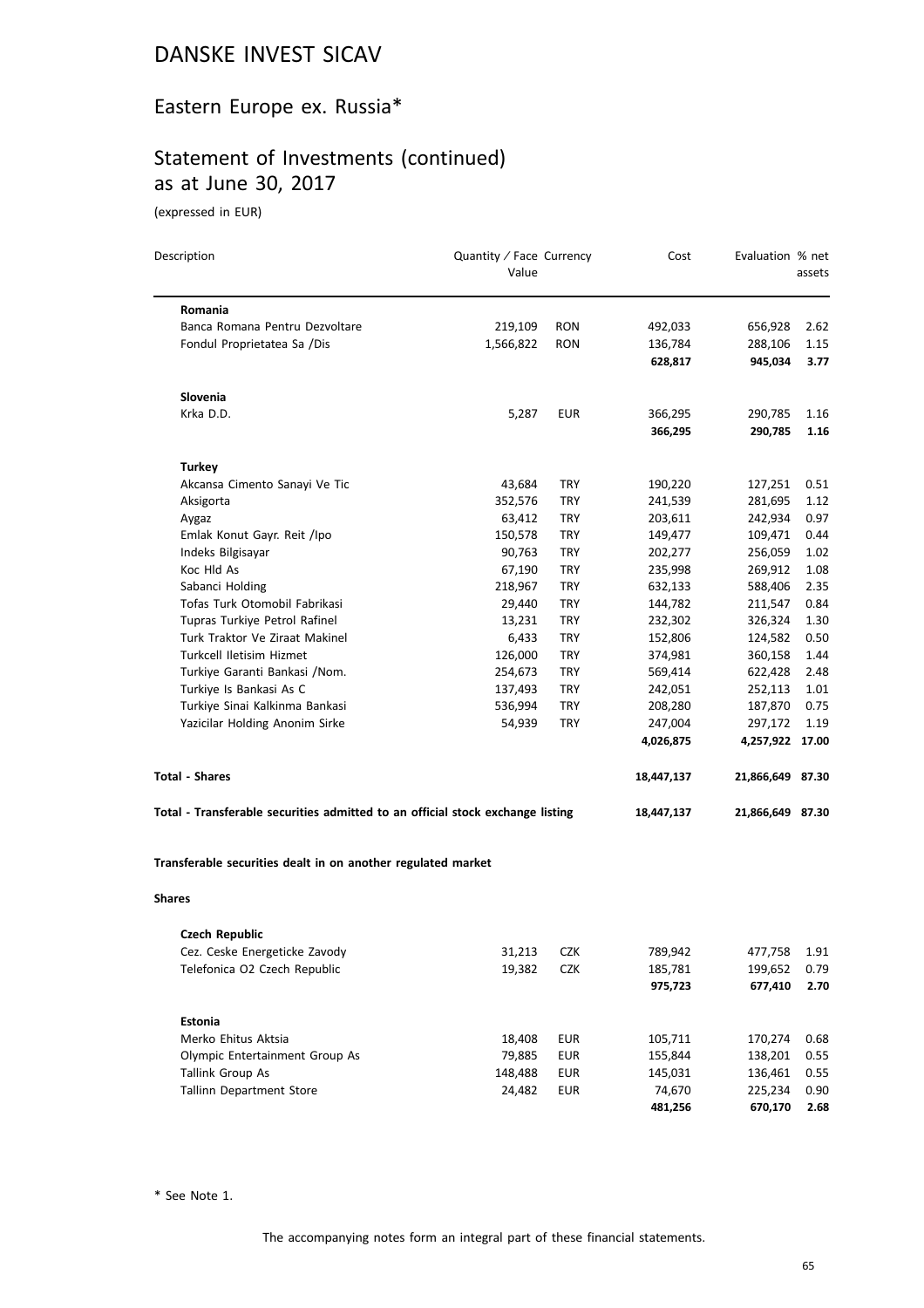## Eastern Europe ex. Russia\*

# Statement of Investments (continued) as at June 30, 2017

(expressed in EUR)

| Description                                                          | Quantity / Face Currency<br>Value |            | Cost       | Evaluation % net | assets |
|----------------------------------------------------------------------|-----------------------------------|------------|------------|------------------|--------|
| Lithuania                                                            |                                   |            |            |                  |        |
| Apranga Ab                                                           | 41,063                            | <b>EUR</b> | 38,153     | 105,121          | 0.42   |
|                                                                      |                                   |            | 38,153     | 105,121          | 0.42   |
| Romania                                                              |                                   |            |            |                  |        |
| Banca Transilvania Sa                                                | 758,387                           | <b>RON</b> | 270,209    | 452,097          | 1.81   |
| Snp Petrom Sa                                                        | 4,289,915                         | <b>RON</b> | 288,431    | 278,299          | 1.11   |
|                                                                      |                                   |            | 558,640    | 730,396          | 2.92   |
| Serbia and Montenegro                                                |                                   |            |            |                  |        |
| Aerodrom Nikola Tesla Ad                                             | 20,406                            | <b>RSD</b> | 101,338    | 218,494          | 0.87   |
| Komercijalna Banka Ad                                                | 13,370                            | <b>RSD</b> | 191,455    | 199,599          | 0.80   |
|                                                                      |                                   |            | 292,793    | 418,093          | 1.67   |
| <b>Total - Shares</b>                                                |                                   |            | 2,346,565  | 2,601,190 10.39  |        |
| Total - Transferable securities dealt in on another regulated market |                                   |            | 2,346,565  | 2,601,190 10.39  |        |
| TOTAL INVESTMENT PORTFOLIO                                           |                                   |            | 20,793,702 | 24,467,839 97.69 |        |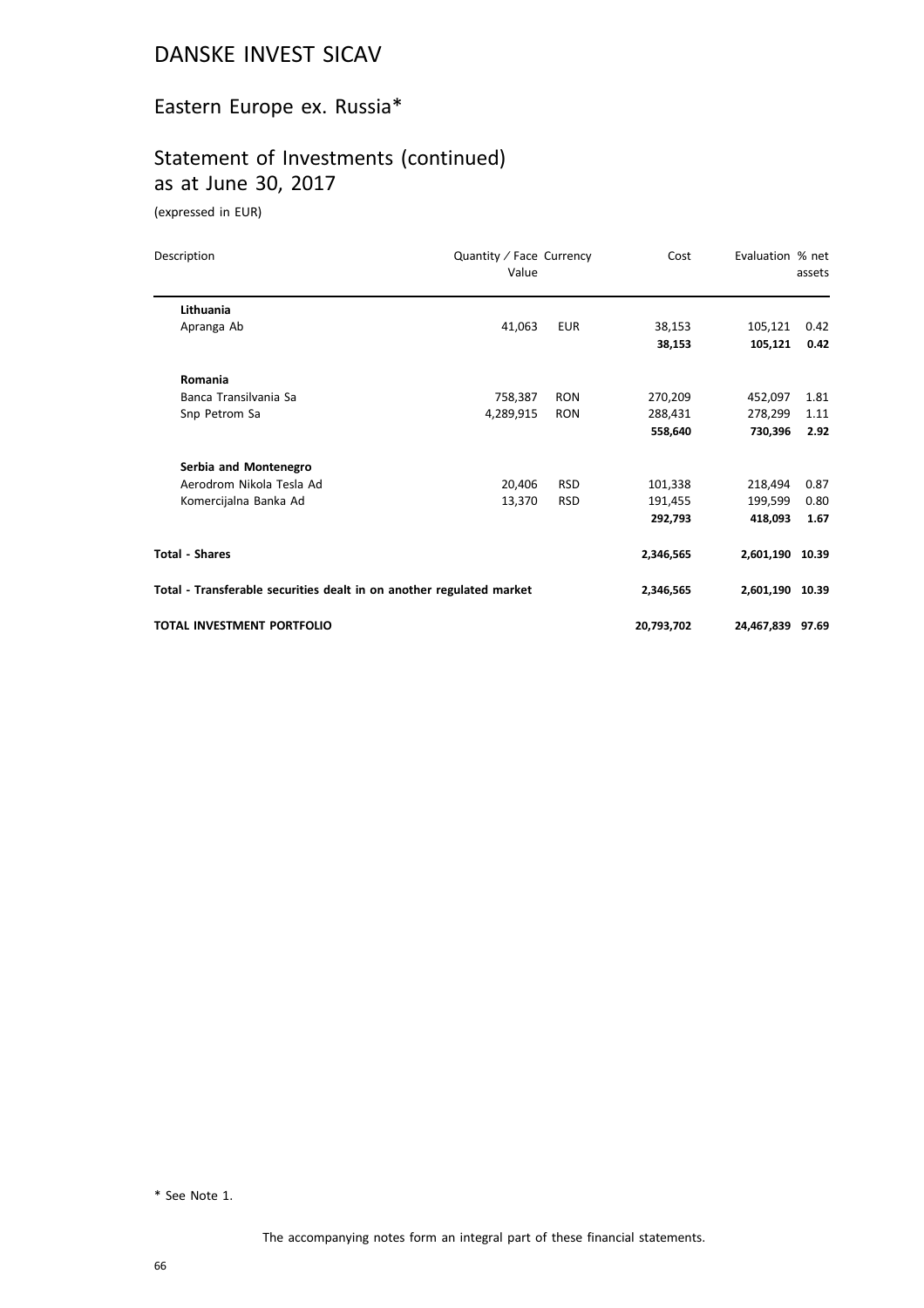## Eastern Europe ex. Russia\*

## Geographical and Economic Portfolio Breakdowns as at June 30, 2017

(expressed as a percentage of net assets)

| Geographical breakdown | %     |
|------------------------|-------|
| Poland                 | 46.62 |
| Turkey                 | 17.00 |
| Hungary                | 13.42 |
| Romania                | 6.69  |
| Czech Republic         | 4.68  |
| Estonia                | 2.68  |
| Austria                | 2.63  |
| Serbia and Montenegro  | 1.67  |
| Slovenia               | 1.16  |
| Portugal               | 0.72  |
| Lithuania              | 0.42  |
|                        | 97.69 |

| Economic breakdown                      | %     |
|-----------------------------------------|-------|
| <b>Banks and Financial Institutions</b> | 28.54 |
| Petrol                                  | 15.77 |
| Insurance                               | 6.40  |
| Holding and Finance Companies           | 5.56  |
| <b>Pharmaceuticals and Cosmetics</b>    | 5.23  |
| Construction, Building Material         | 4.59  |
| <b>Public Services</b>                  | 4.19  |
| <b>News Transmission</b>                | 3.94  |
| Other Services                          | 3.94  |
| Internet Software                       | 3.59  |
| Textile                                 | 3.18  |
| Non-Ferrous Metals                      | 2.94  |
| Retail                                  | 1.62  |
| Automobile Industry                     | 1.53  |
| Chemicals                               | 1.47  |
| Transportation                          | 1.42  |
| Investment Funds                        | 1.15  |
| Miscellaneous                           | 1.05  |
| l eisure                                | 0.72  |
| Real Estate Companies                   | 0.44  |
| <b>Business Houses</b>                  | 0.42  |
|                                         | 97.69 |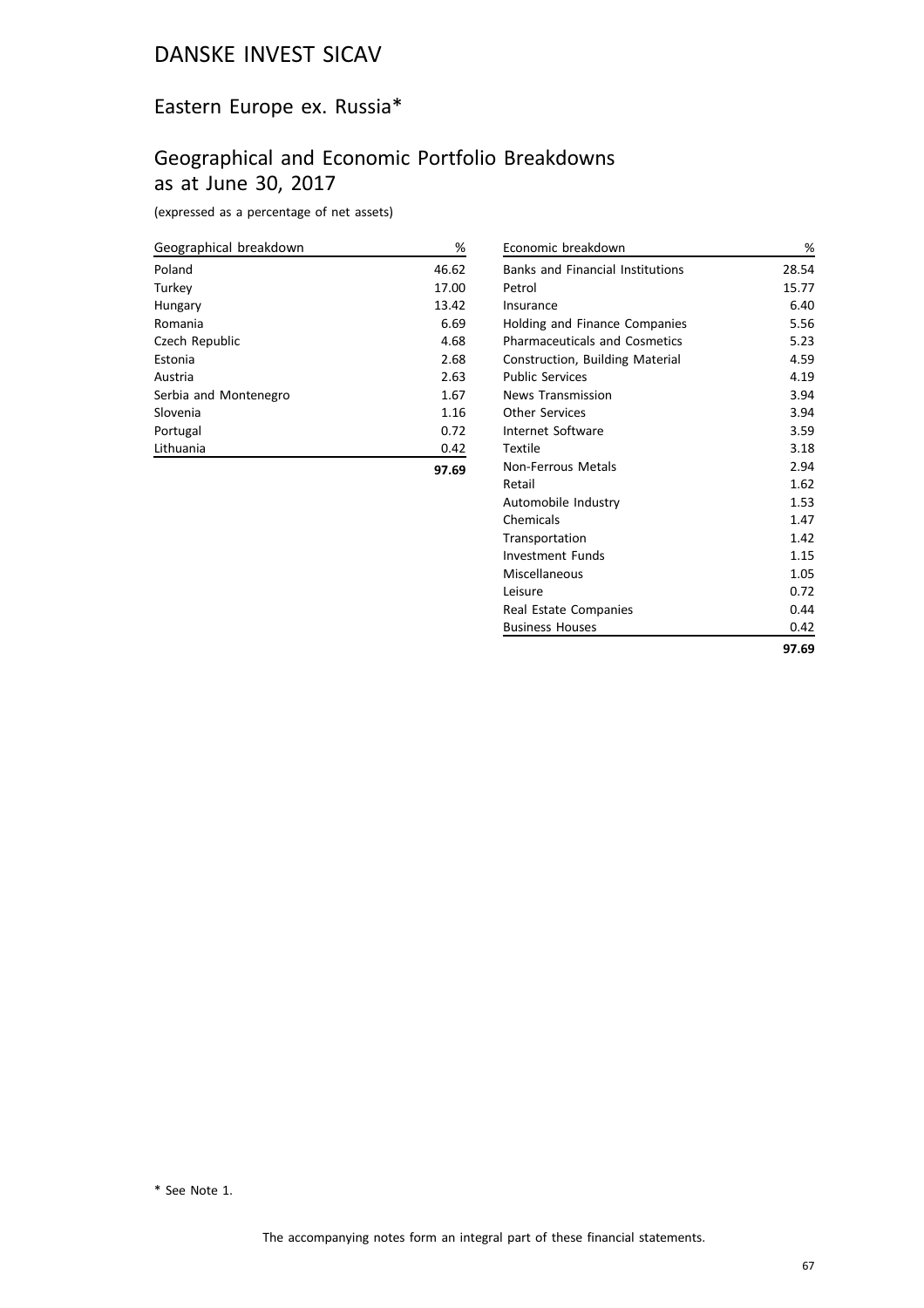# Emerging and Frontier Markets

#### Statement of Investments as at June 30, 2017

(expressed in EUR)

| Description                                                            | Quantity / Face Currency<br>Value |            | Cost               | Evaluation % net   | assets       |
|------------------------------------------------------------------------|-----------------------------------|------------|--------------------|--------------------|--------------|
| Transferable securities admitted to an official stock exchange listing |                                   |            |                    |                    |              |
| <b>Bonds</b>                                                           |                                   |            |                    |                    |              |
| <b>Great Britain</b>                                                   |                                   |            |                    |                    |              |
| Hsbc 19.10.18 Cert / Bupa                                              | 8,000                             | <b>USD</b> | 211,689            | 242,573            | 0.30         |
|                                                                        |                                   |            | 211,689            | 242,573            | 0.30         |
| Total - Bonds                                                          |                                   |            | 211,689            | 242,573            | 0.30         |
| Shares                                                                 |                                   |            |                    |                    |              |
| Argentina                                                              |                                   |            |                    |                    |              |
| Financiero Galacia Sp. Adr -B-                                         | 18,522                            | <b>USD</b> | 533,862            | 680,874            | 0.83         |
|                                                                        |                                   |            | 533,862            | 680,874            | 0.83         |
| <b>Brazil</b>                                                          |                                   |            |                    |                    |              |
| Bco Bradesco Sa /Pref.                                                 | 78,837                            | BRL        | 406,085            | 577,948            | 0.71         |
| Bm&F Bovespa Bolsadevalores Opr                                        | 73,900                            | <b>BRL</b> | 350,101            | 382,658            | 0.47         |
| Cia Paranaense De Energia                                              | 34,200                            | BRL        | 215,051            | 171,739            | 0.21         |
| Cielo                                                                  | 22,368                            | BRL        | 161,015            | 146,958            | 0.18         |
| Cvc Brasil                                                             | 46,700                            | <b>BRL</b> | 175,968            | 396,215            | 0.48         |
| Direcional Engenharia Sa                                               | 253,500                           | BRL        | 222,249            | 349,498            | 0.43         |
| Ez Tec Empreendimentos E Par                                           | 61,293                            | BRL        | 204,109            | 287,639            | 0.35         |
| Iguatemi Empresa Shopping Cent                                         | 59,300                            | BRL        | 433,600            | 510,034            | 0.62         |
| Investimentos Itau /Pref.                                              | 290,310                           | <b>BRL</b> | 467,718            | 687,349            | 0.84         |
| Klabin Riocell Sa                                                      | 59,800                            | BRL        | 286,594            | 257,801            | 0.31         |
| Minerva Sa                                                             | 94,800                            | BRL        | 289,033            | 304,129            | 0.37         |
| Movida Participacoes Sa                                                | 214,100                           | <b>BRL</b> | 557,615            | 566,514            | 0.69         |
| Sabesp. Cia Saneam. Basestado                                          | 53,400                            | BRL        | 319,178            | 436,211            | 0.53         |
| Sao Martinho Sa                                                        | 34,600                            | BRL        | 98,696             | 153,658            | 0.19         |
|                                                                        |                                   |            | 4,187,012          | 5,228,351          | 6.38         |
| <b>British Virgin Islands</b>                                          |                                   |            |                    |                    |              |
| Lenta Ltd /Gdr                                                         | 80,426                            | <b>USD</b> | 466,022            | 414,302            | 0.51         |
|                                                                        |                                   |            | 466,022            | 414,302            | 0.51         |
| Cayman Islands                                                         |                                   |            |                    |                    |              |
| 3Sbio Inc                                                              | 559,500                           | HKD        | 512,586            | 650,578            | 0.79         |
| Aac Technologie Shs*                                                   | 64,000                            | HKD        | 391,445            | 705,752            | 0.86         |
| Alibaba Group Holding Ltd /Adr*                                        | 9,600                             | <b>USD</b> | 1,009,139          | 1,184,262          | 1.45         |
| China State Constr Int Hld Ltd                                         | 366,000                           | HKD        | 580,807            | 546,352            | 0.67         |
| Goodbaby Intl                                                          | 1,000,000                         | HKD        | 466,233            | 362,529            | 0.44         |
| Green Seal Holding Ltd                                                 | 99,000                            | TWD        | 477,378            | 360,636            | 0.44         |
| Minth Group Ltd                                                        | 68,000                            | HKD        | 251,565            | 251,862            | 0.31         |
| New Oriental Educat. Tech / Adr<br>Nexteer Automotive Group Ltd        | 14,400                            | <b>USD</b> | 501,112            | 888,386            | 1.08         |
| Q Tech*                                                                | 468,000<br>982,000                | HKD<br>HKD | 414,067<br>489,005 | 639,783<br>850,880 | 0.78<br>1.04 |
| Shenzhou Intl Group Ltd*                                               | 89,000                            | HKD        | 403,113            | 509,947            | 0.62         |
| <b>Tencent Holdings Ltd</b>                                            | 41,900                            | HKD        | 679,126            | 1,315,835          | 1.61         |
| Tongda Group Holdings Ltd*                                             | 2,570,000                         | HKD        | 643,539            | 663,439            | 0.81         |
|                                                                        |                                   |            |                    |                    |              |

\* Securities subject to a collateralized securities lending agreement as described in note 7.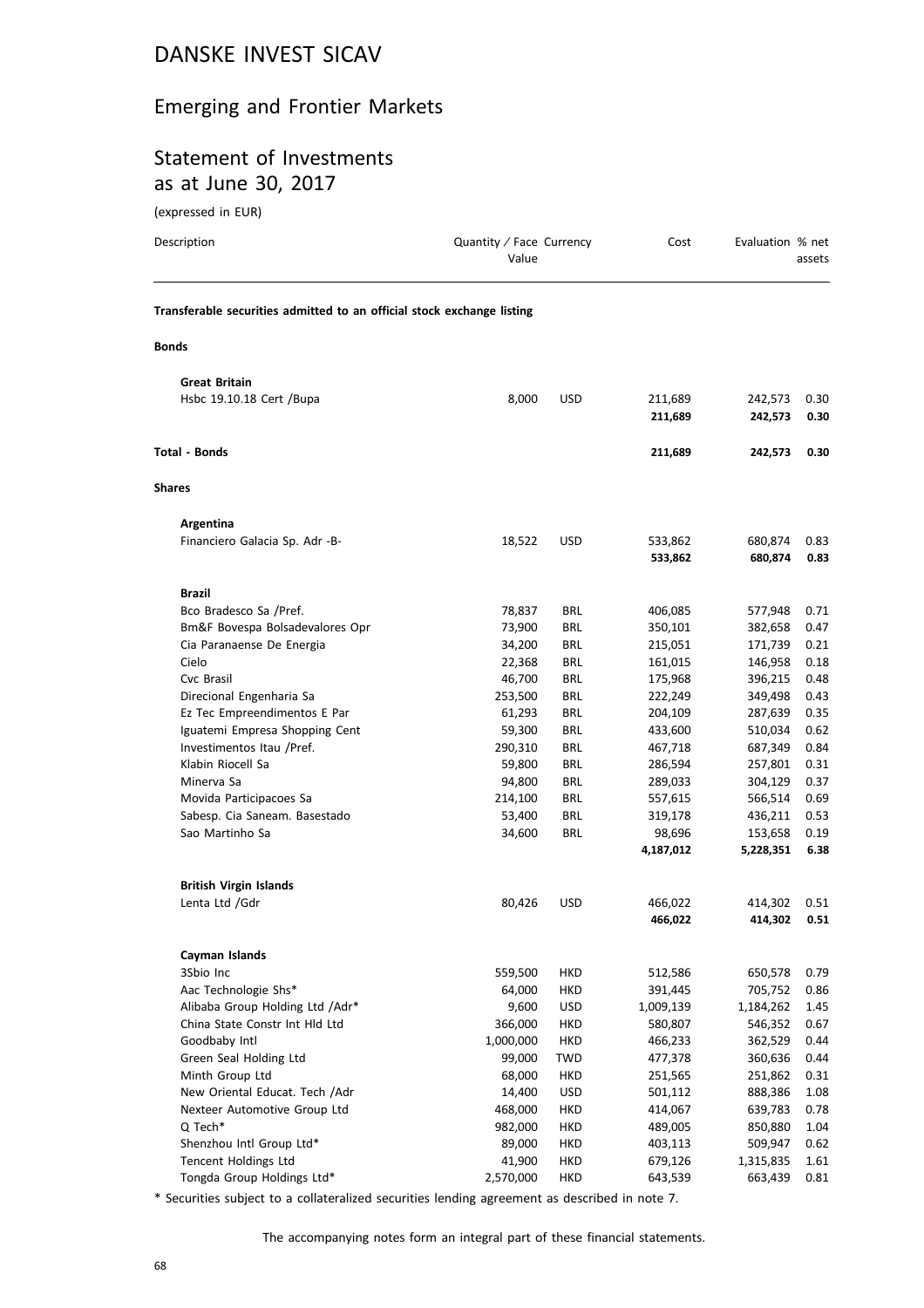## Emerging and Frontier Markets

#### Statement of Investments (continued) as at June 30, 2017

(expressed in EUR)

| Description                     | Quantity / Face Currency<br>Value |            | Cost               | Evaluation % net   | assets       |
|---------------------------------|-----------------------------------|------------|--------------------|--------------------|--------------|
| Xingda International Hldgs      | 1,603,000                         | HKD        | 715,096            | 566,740            | 0.69         |
| Xinyi Glass Holding Co Ltd      | 880,000                           | HKD        | 395,146            | 760,524            | 0.93         |
|                                 |                                   |            | 7,929,357          | 10,257,505 12.52   |              |
| Chile                           |                                   |            |                    |                    |              |
| Banmedica Sa Banmedica          | 216,000                           | <b>CLP</b> | 428,260            | 461,894            | 0.56         |
| Hortifrut Sa                    | 192,216                           | <b>CLP</b> | 262,238            | 335,357            | 0.41         |
| Parauco                         | 313,030                           | <b>CLP</b> | 540,251            | 688,342            | 0.84         |
|                                 |                                   |            | 1,230,749          | 1,485,593          | 1.81         |
| China                           |                                   |            |                    |                    |              |
| Shanghai Fosun Pharmaceuti -H   | 162,500                           | HKD        | 423,511            | 547,160            | 0.67         |
|                                 |                                   |            | 423,511            | 547,160            | 0.67         |
| <b>Cyprus</b>                   |                                   |            |                    |                    |              |
| Globaltrans Investment Plc /Gdr | 11,166                            | <b>USD</b> | 55,062             | 72,487             | 0.09         |
| Md Medical Group Sgdr -S-       | 46,981                            | USD        | 459,812            | 432,170            | 0.53         |
|                                 |                                   |            | 514,874            | 504,657            | 0.62         |
| Egypt                           |                                   |            |                    |                    |              |
| Commercial Intl. Bank Ltd       | 107,500                           | EGP        | 506,049            | 415,265            | 0.51         |
| Eastern Company                 | 34,172                            | EGP        | 373,755            | 462,477            | 0.56         |
| Edita Food Industries S.A.E.    | 9,000                             | EGP        | 16,271             | 8,209              | 0.01         |
| Egyptian Intl. Pharmaceutical   | 48,691                            | EGP        | 439,322            | 260,060            | 0.32         |
| Emaar Misr                      | 1,324,000                         | EGP        | 350,593            | 173,428            | 0.21         |
|                                 |                                   |            | 1,685,990          | 1,319,439          | 1.61         |
| <b>Great Britain</b>            |                                   |            |                    |                    |              |
| Georgia Healthcare Group Plc    | 100,719                           | GBP        | 329,790            | 409,158            | 0.50         |
| Nmc Health Plc                  | 25,900                            | GBP        | 300,848            | 637,491            | 0.78         |
|                                 |                                   |            | 630,638            | 1,046,649          | 1.28         |
| Guernsey<br>Etalon Group /Sgdr* | 146,918                           | <b>USD</b> |                    |                    |              |
|                                 |                                   |            | 360,748<br>360,748 | 453,065<br>453,065 | 0.55<br>0.55 |
|                                 |                                   |            |                    |                    |              |
| <b>Hong Kong</b>                |                                   |            |                    |                    |              |
| Aia Group                       | 104,600                           | <b>HKD</b> | 548,855            | 665,076            | 0.81         |
| Cspc Pharmaceut - Shs           | 644,000                           | HKD        | 698,077            | 818,224            | 1.00         |
|                                 |                                   |            | 1,246,932          | 1,483,300          | 1.81         |
| India                           |                                   |            |                    |                    |              |
| Cipla Ltd /Demat.               | 117,400                           | <b>INR</b> | 932,716            | 877,613            | 1.07         |
| Den Networks Ltd                | 97,711                            | <b>INR</b> | 113,282            | 103,271            | 0.13         |
| Eros International Media        | 107,000                           | INR        | 604,367            | 311,554            | 0.38         |
| Exide Industries Ltd            | 45,000                            | INR        | 73,353             | 133,006            | 0.16         |
| Future Lifestyle Fashions       | 137,308                           | INR        | 141,709            | 587,077            | 0.72         |
| Gujarat Fertilizers & Chemicals | 287,570                           | INR        | 270,332            | 446,275            | 0.54         |
| Hathway Cable & Datacom Ltd     | 312,507                           | <b>INR</b> | 168,327            | 155,107            | 0.19         |
| Hikal Ltd                       | 138,247                           | <b>INR</b> | 207,940            | 373,931            | 0.46         |
| Ht Media Ltd                    | 647,772                           | <b>INR</b> | 715,610            | 707,409            | 0.86         |

\* Securities subject to a collateralized securities lending agreement as described in note 7.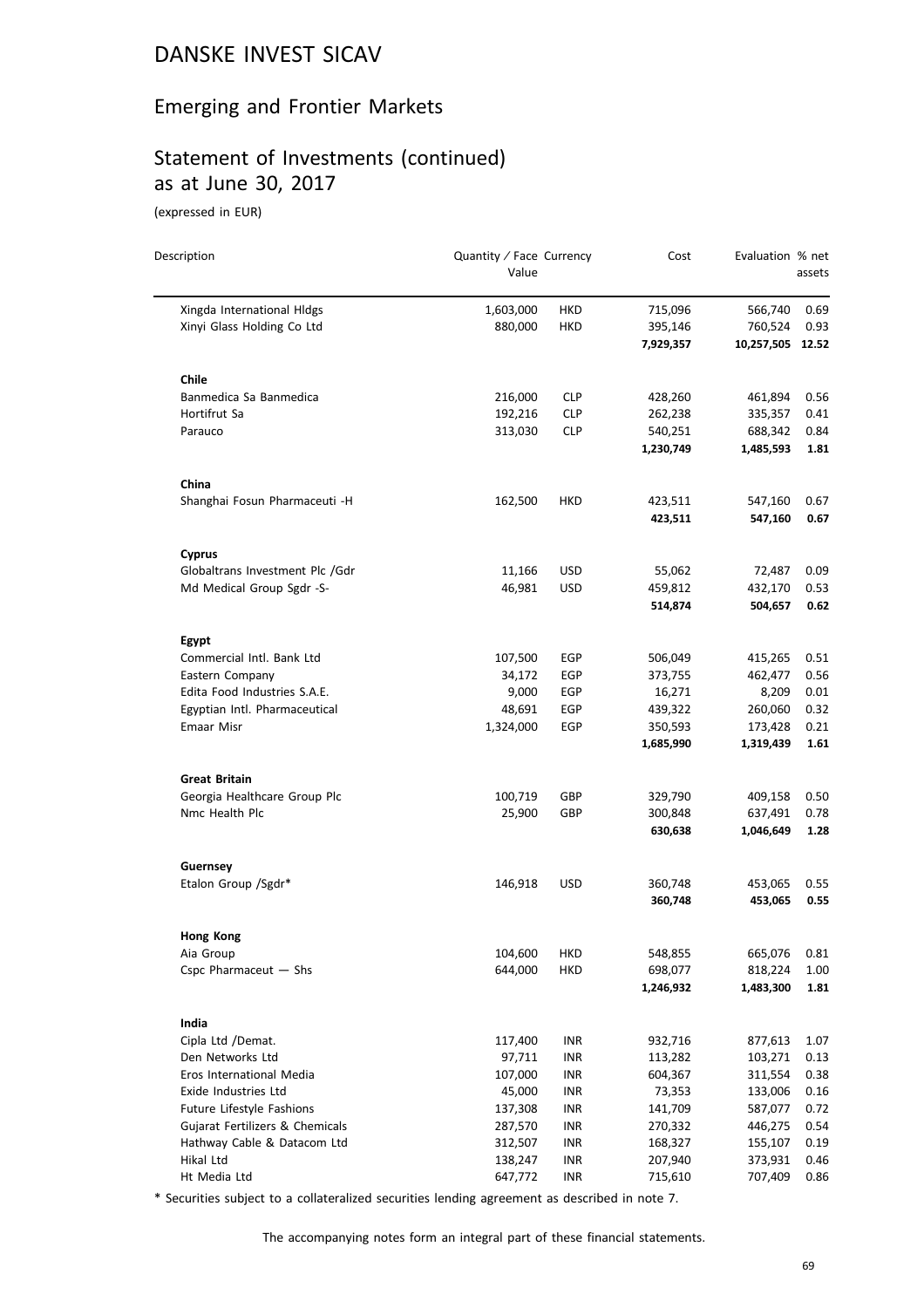## Emerging and Frontier Markets

# Statement of Investments (continued) as at June 30, 2017

(expressed in EUR)

| Description                    | Quantity / Face Currency<br>Value |            | Cost                 | Evaluation % net     | assets       |
|--------------------------------|-----------------------------------|------------|----------------------|----------------------|--------------|
| Il Fs Trans                    | 812,432                           | INR        | 930,072              | 1,054,237            | 1.29         |
| Indian Hotels Co Ltd /Demat.   | 255,900                           | <b>INR</b> | 309,791              | 447,654              | 0.55         |
| Jagran Prakashan               | 53,701                            | INR        | 101,392              | 130,726              | 0.16         |
| Jubilant Life Sciences Ltd     | 124,118                           | INR        | 607,644              | 1,147,390            | 1.40         |
| Raymond Ltd /Dematerialised    | 65,505                            | <b>INR</b> | 378,853              | 640,411              | 0.78         |
| <b>Tata Communications Ltd</b> | 133,200                           | INR        | 739,563              | 1,293,946            | 1.58         |
| Tata Global Beverages Ltd      | 578,401                           | INR        | 998,573              | 1,172,564            | 1.43         |
| The Federal Bank Ltd           | 263,750                           | INR        | 233,422              | 402,888              | 0.49         |
| Tv 18 Broadcast Ltd Shs        | 2,190,152                         | INR        | 994,863              | 1,069,270            | 1.30         |
| Va Tech Wabag Shs              | 20,000                            | <b>INR</b> | 138,152              | 185,414              | 0.23         |
|                                |                                   |            | 8,659,961            | 11,239,743 13.72     |              |
| Indonesia                      |                                   |            |                      |                      |              |
| Mitra Pinasthika Mustika Pt    | 10,809,000                        | IDR        | 392,415              | 595,865              | 0.73         |
| Pt Ace Hardware Indonesia Tbk  | 11,267,600                        | <b>IDR</b> | 482,553              | 783,827              | 0.96         |
| Pt Arwana Citramulia Tbk       | 17,671,500                        | IDR        | 652,278              | 556,670              | 0.68         |
| Pt Bank Pan Indonesia Tbk      | 11,998,000                        | <b>IDR</b> | 690,457              | 767,708              | 0.94         |
| Pt Hexindo Adiperkasa Tbk      | 2,213,300                         | IDR        | 469,027              | 559,221              | 0.68         |
| Pt Mitra Adiperkasa Tbk        | 3,921,900                         | IDR        | 847,240              | 1,750,203            | 2.13         |
|                                |                                   |            | 3,533,970            | 5,013,494            | 6.12         |
| Jersey                         |                                   |            |                      |                      |              |
| Int Diagnos                    | 107,800                           | USD        | 566,673<br>566,673   | 375,404<br>375,404   | 0.46<br>0.46 |
| Luxembourg                     |                                   |            |                      |                      |              |
| Adecoagro Sa                   | 32,180                            | <b>USD</b> | 323,106              | 279,385              | 0.34         |
|                                |                                   |            | 323,106              | 279,385              | 0.34         |
| <b>Mauritius</b>               |                                   |            |                      |                      |              |
| Mcb Group Limited              | 73,400                            | <b>MUR</b> | 390,780              | 503,988              | 0.61         |
|                                |                                   |            | 390,780              | 503,988              | 0.61         |
| Mexico                         |                                   |            |                      |                      |              |
| Alsea Sab De Cv                | 221,800                           | MXN        | 638,117              | 740,627              | 0.90         |
| Banco Del Bajio Sa             | 195,000                           | <b>MXN</b> | 313,280              | 298,674              | 0.36         |
| Banregio Grupo Financiero Sab  | 94,300                            | <b>MXN</b> | 474,938              | 523,619              | 0.64         |
| Gentera Sab De Cv              | 277,000                           | MXN        | 492,443              | 366,628              | 0.45         |
| Grupo Aeroportuario -B-        | 42,840                            | <b>MXN</b> | 627,546              | 782,483              | 0.96         |
| Volaris /Adr                   | 15,000                            | <b>USD</b> | 247,528<br>2,793,852 | 190,284<br>2,902,315 | 0.23<br>3.54 |
|                                |                                   |            |                      |                      |              |
| Morocco<br>Maroc Telecom       | 18,000                            | MAD        | 228,355              | 231,998              | 0.28         |
|                                |                                   |            | 228,355              | 231,998              | 0.28         |
| <b>Philippines</b>             |                                   |            |                      |                      |              |
| Abs-Cbn Broadcasting /Pdr      | 163,800                           | PHP        | 182,639              | 118,572              | 0.14         |
| Eei Corporation                | 4,789,800                         | PHP        | 695,844              | 830,478              | 1.01         |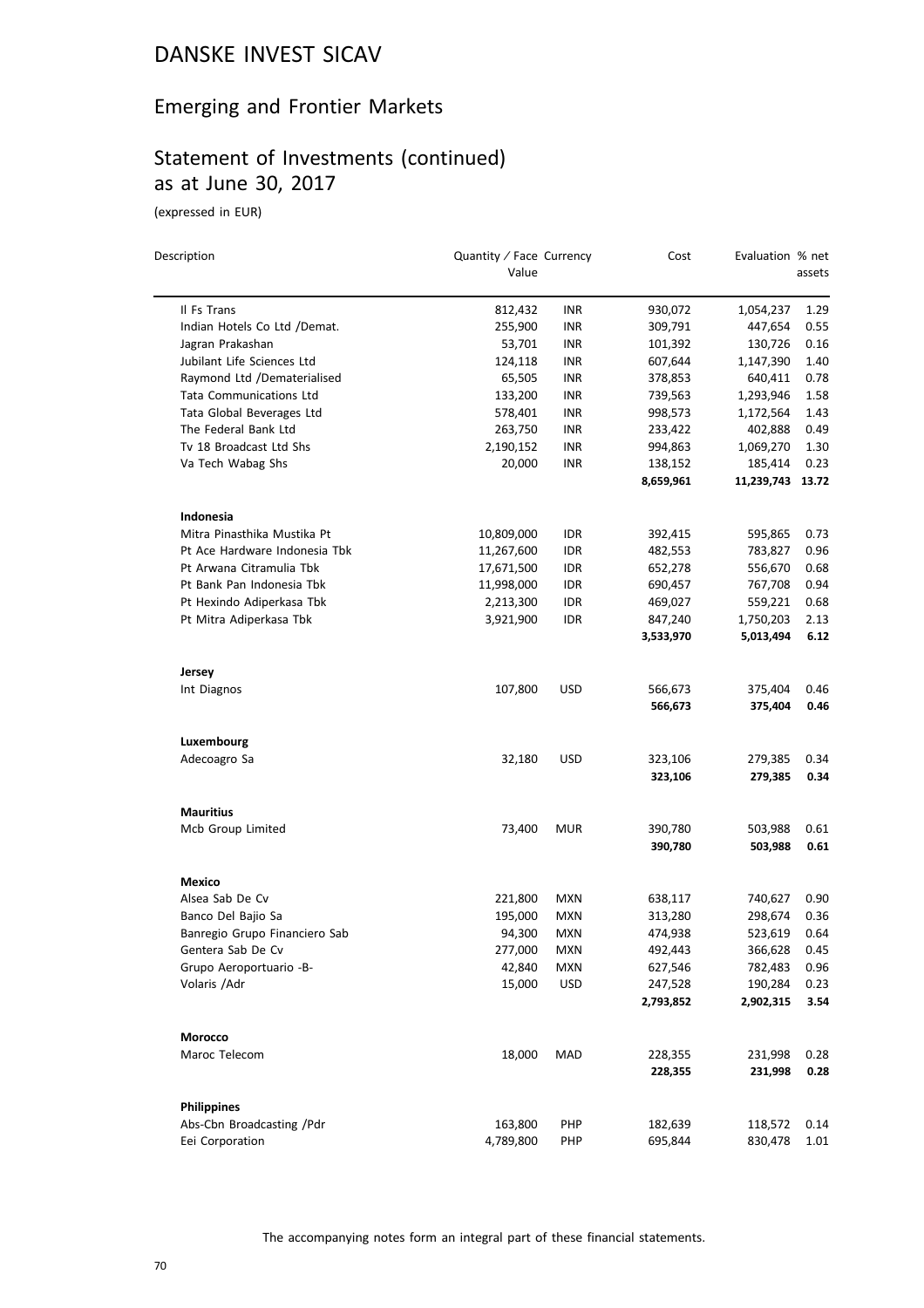## Emerging and Frontier Markets

# Statement of Investments (continued) as at June 30, 2017

(expressed in EUR)

| Description                     | Quantity / Face Currency<br>Value |            | Cost                 | Evaluation % net     | assets       |
|---------------------------------|-----------------------------------|------------|----------------------|----------------------|--------------|
|                                 |                                   |            |                      |                      |              |
| Philippine National Bank        | 992,000                           | <b>PHP</b> | 1,035,639            | 1,148,084            | 1.40         |
| Robinson S Land Corp Rlc        | 614,400                           | PHP        | 327,568              | 258,330              | 0.32         |
| Security Bank Corp              | 202,140                           | PHP        | 632,458<br>2,874,148 | 760,541<br>3,116,005 | 0.93<br>3.80 |
| Poland                          |                                   |            |                      |                      |              |
| Asseco Poland Sa                | 39,030                            | <b>PLN</b> | 507,199              | 458,648              | 0.56         |
| Ccc Shs                         | 6,391                             | <b>PLN</b> | 242,824              | 339,642              | 0.42         |
| Eurocash Sa                     | 27,801                            | PLN        | 290,441              | 204,964              | 0.25         |
| Grupa Kety Sa                   | 6,039                             | <b>PLN</b> | 422,604              | 617,968              | 0.75         |
| Impel Sa                        | 10,942                            | <b>PLN</b> | 74,555               | 58,176               | 0.07         |
| Powszechna Kasa Oszczed. Polski | 53,671                            | PLN        | 370,300              | 435,007              | 0.53         |
| Powszechny Zaklad Ubezpieczen   | 51,172                            | PLN        | 431,863              | 548,368              | 0.67         |
|                                 |                                   |            | 2,339,786            | 2,662,773            | 3.25         |
| <b>Russia</b>                   |                                   |            |                      |                      |              |
| Groupe Lsr/Sgdr Repr. Sreg S    | 80,995                            | <b>USD</b> | 236,310              | 200,101              | 0.24         |
|                                 |                                   |            | 236,310              | 200,101              | 0.24         |
| South Africa                    |                                   |            |                      |                      |              |
| Avi Ltd                         | 28,400                            | ZAR        | 157,515              | 177,333              | 0.22         |
| <b>Bid Corporation Limited</b>  | 11,000                            | ZAR        | 162,362              | 215,588              | 0.26         |
| <b>Bidvest Group Ltd</b>        | 11,000                            | ZAR        | 69,340               | 114,115              | 0.14         |
| Discovery Shs                   | 26,400                            | ZAR        | 209,500              | 226,954              | 0.28         |
| Eoh Holdings*                   | 21,300                            | ZAR        | 205,181              | 176,664              | 0.21         |
| Mr. Price Group Limited         | 20,450                            | ZAR        | 247,850              | 209,595              | 0.26         |
| Mtn Group Ltd                   | 22,850                            | ZAR        | 267,162              | 172,420              | 0.21         |
| Tongaat Hulett Limited          | 34,800                            | ZAR        | 260,581              | 270,032              | 0.33         |
| Woolworths Hld Ltd              | 47,750                            | ZAR        | 280,224<br>1,859,715 | 195,708<br>1,758,409 | 0.24<br>2.15 |
| <b>Taiwan</b>                   |                                   |            |                      |                      |              |
| Hota Industrial Manufacturing   | 206,853                           | TWD        | 724,757              | 893,503              | 1.09         |
| Yung Tay Engineering Co Ltd     | 500,000                           | TWD        | 728,406              | 745,834              | 0.91         |
|                                 |                                   |            | 1,453,163            | 1,639,337            | 2.00         |
| <b>Thailand</b>                 |                                   |            |                      |                      |              |
| Krungthai Card Public /Foreign  | 205,500                           | THB        | 507,811              | 635,593              | 0.78         |
|                                 |                                   |            | 507,811              | 635,593              | 0.78         |
| <b>The Netherlands</b>          |                                   |            |                      |                      |              |
| X5 Retail Group Nv /Sgdr        | 12,978                            | <b>USD</b> | 342,747              | 394,837              | 0.48         |
|                                 |                                   |            | 342,747              | 394,837              | 0.48         |
| <b>Turkey</b>                   |                                   |            |                      |                      |              |
| Emlak Konut Gayr. Reit /Ipo     | 496,878                           | TRY        | 407,719              | 361,233              | 0.44         |
| Sabanci Holding                 | 266,105                           | TRY        | 711,197              | 715,075              | 0.87         |
| Tat Gida Shs                    | 222,965                           | TRY        | 358,008              | 399,987              | 0.49         |
| Tofas Turk Otomobil Fabrikasi   | 68,025                            | <b>TRY</b> | 449,638              | 488,807              | 0.59         |
| Turk Traktor Ve Ziraat Makinel  | 13,460                            | <b>TRY</b> | 295,341              | 260,668              | 0.32         |

\* Securities subject to a collateralized securities lending agreement as described in note 7.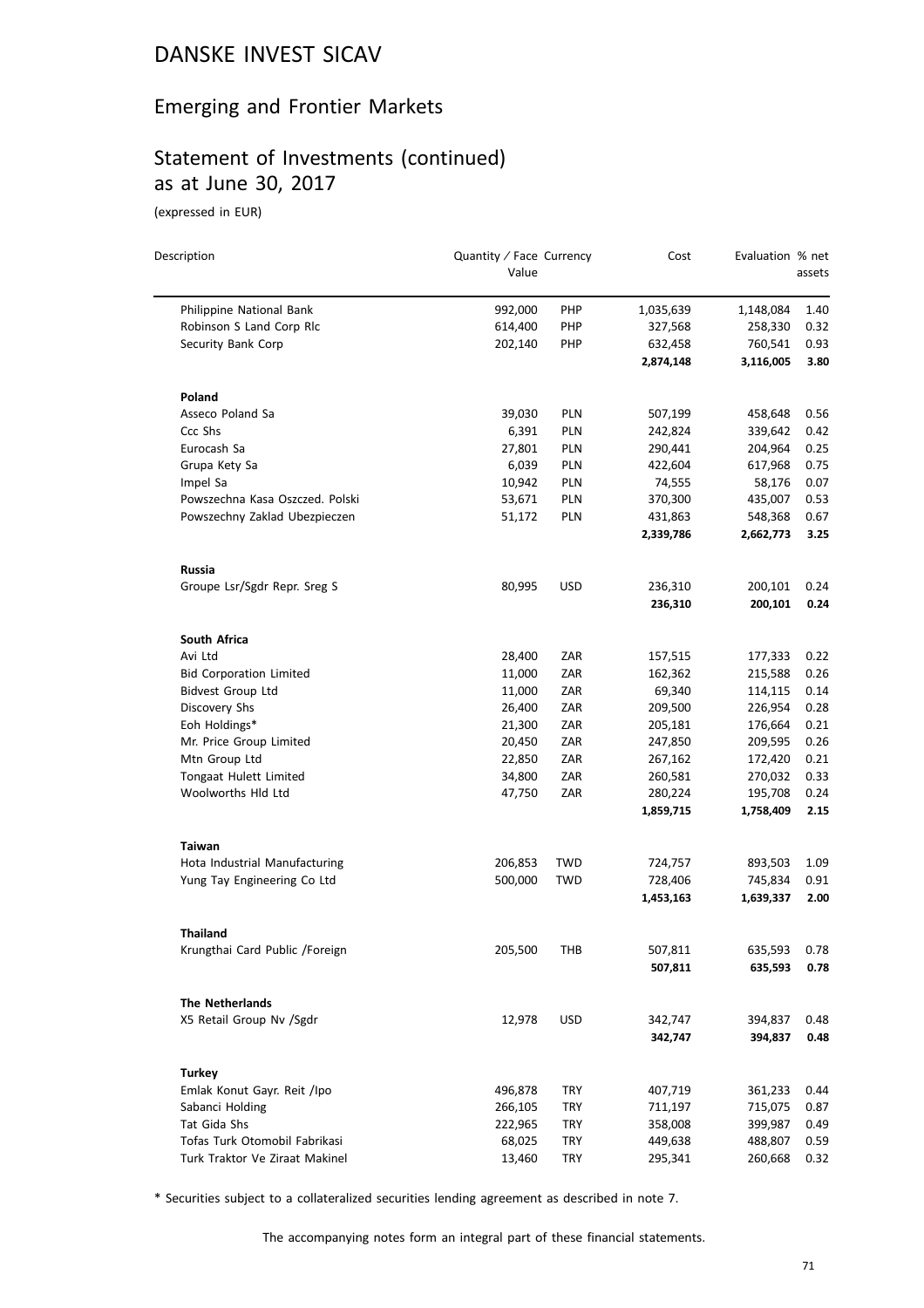## Emerging and Frontier Markets

#### Statement of Investments (continued) as at June 30, 2017

(expressed in EUR)

| Description                                                                    | Quantity / Face Currency<br>Value |            | Cost       | Evaluation % net | assets |
|--------------------------------------------------------------------------------|-----------------------------------|------------|------------|------------------|--------|
| Turkiye Halk Bankasi As                                                        | 35,647                            | <b>TRY</b> | 113,612    | 115,868          | 0.14   |
| Yatak Ve Yo                                                                    | 64,165                            | <b>TRY</b> | 108,291    | 186,593          | 0.23   |
|                                                                                |                                   |            | 2,443,806  | 2,528,231        | 3.08   |
| <b>United States of America</b>                                                |                                   |            |            |                  |        |
| Mercadolibre Inc                                                               | 2,650                             | <b>USD</b> | 402,625    | 586,044          | 0.71   |
|                                                                                |                                   |            | 402,625    | 586,044          | 0.71   |
| <b>Total - Shares</b>                                                          |                                   |            | 48,166,503 | 57,488,552 70.15 |        |
| Warrants                                                                       |                                   |            |            |                  |        |
| Curaçao                                                                        |                                   |            |            |                  |        |
| Mer Ly Intl 12.02.20 Cw / Almrai                                               | 14,799                            | <b>USD</b> | 254,255    | 333,203          | 0.41   |
| Mer Ly Intl 12.02.20 Cw /Jarir                                                 | 5,100                             | <b>USD</b> | 172,090    | 174,565          | 0.21   |
| Mer Ly Intl 21.03.18 Cw / Bupa                                                 | 9,700                             | <b>USD</b> | 279,965    | 294,029          | 0.36   |
|                                                                                |                                   |            | 706,310    | 801,797          | 0.98   |
| <b>Great Britain</b>                                                           |                                   |            |            |                  |        |
| Hsbc 0% 14-31.07.17 / Almarai                                                  | 10,666                            | <b>USD</b> | 161,222    | 235,329          | 0.29   |
|                                                                                |                                   |            | 161,222    | 235,329          | 0.29   |
| <b>Switzerland</b>                                                             |                                   |            |            |                  |        |
| Cs Nassau 17.09.18 Cert /Jarir                                                 | 11,600                            | <b>USD</b> | 436,657    | 397,286          | 0.48   |
|                                                                                |                                   |            | 436,657    | 397,286          | 0.48   |
| <b>The Netherlands</b>                                                         |                                   |            |            |                  |        |
| Jpm Str 10.03.21 Cw /002563                                                    | 169,213                           | <b>USD</b> | 254,752    | 185,584          | 0.23   |
| Jpm Str 11.08.21 Cw /600525                                                    | 89,800                            | <b>USD</b> | 179,756    | 157,836          | 0.19   |
| Jpm Str 15.10.20 Cw /600804                                                    | 34,900                            | <b>USD</b> | 95,855     | 80,119           | 0.10   |
| Jpm Str 20.11.20 Cw /002241                                                    | 36,000                            | <b>USD</b> | 73,147     | 88,939           | 0.11   |
| Jpm Str 26.04.21 Cw /002583                                                    | 61,100                            | <b>USD</b> | 97,502     | 127,148          | 0.15   |
| Jpm Str 31.12.20 Cw /002470                                                    | 146,400                           | <b>USD</b> | 164,624    | 142,576          | 0.17   |
|                                                                                |                                   |            | 865,636    | 782,202          | 0.95   |
| Total - Warrants                                                               |                                   |            | 2,169,825  | 2,216,614        | 2.70   |
| Total - Transferable securities admitted to an official stock exchange listing |                                   |            | 50,548,017 | 59,947,739 73.15 |        |
|                                                                                |                                   |            |            |                  |        |

**Transferable securities dealt in on another regulated market**

#### **Shares**

| <b>Botswana</b>       |           |            |         |              |      |
|-----------------------|-----------|------------|---------|--------------|------|
| Letshego Hidgs        | 1.770.000 | <b>BWP</b> | 447.978 | 325.057      | 0.40 |
| Sefalana Holdings Shs | 296.485   | <b>BWP</b> | 333.827 | 282.628 0.34 |      |
|                       |           |            | 781.805 | 607.685      | 0.74 |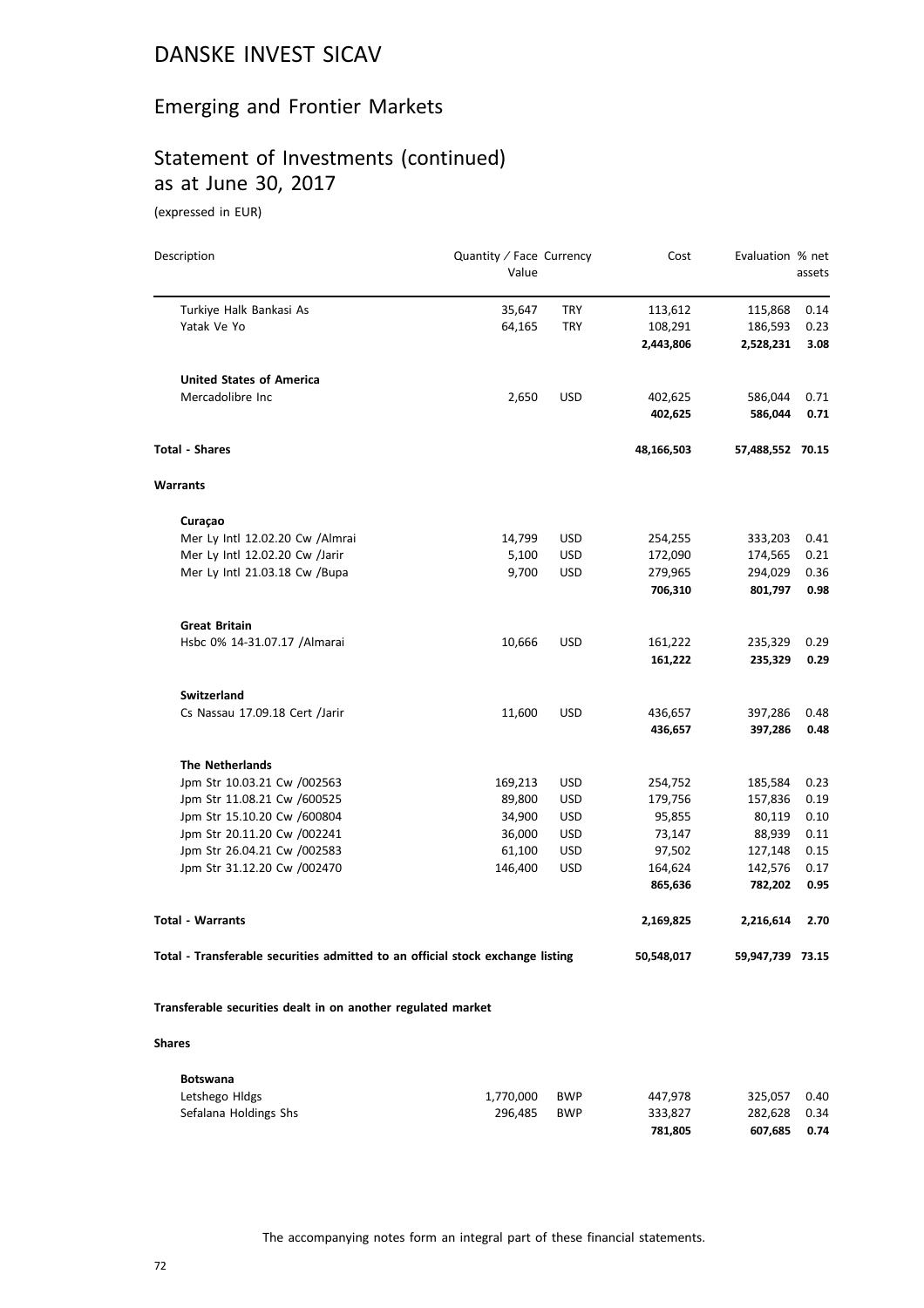#### Emerging and Frontier Markets

## Statement of Investments (continued) as at June 30, 2017

(expressed in EUR)

| Description                   | Quantity / Face Currency<br>Value |            | Cost      | Evaluation % net | assets |
|-------------------------------|-----------------------------------|------------|-----------|------------------|--------|
| Egypt                         |                                   |            |           |                  |        |
| Edita Food /Gdr               | 84,600                            | <b>USD</b> | 641,309   | 400,228          | 0.49   |
|                               |                                   |            | 641,309   | 400,228          | 0.49   |
| Kenya                         |                                   |            |           |                  |        |
| B.A.T. Kenya-Shs              | 41,200                            | KES        | 275,773   | 278,187          | 0.34   |
| East African Breweries Ltd    | 144,600                           | <b>KES</b> | 349,551   | 317,316          | 0.39   |
| Safaricom                     | 2,191,000                         | <b>KES</b> | 280,366   | 425,324          | 0.52   |
|                               |                                   |            | 905,690   | 1,020,827        | 1.25   |
| Morocco                       |                                   |            |           |                  |        |
| Attijariwafa Bank             | 10,490                            | MAD        | 333,963   | 426,557          | 0.52   |
|                               |                                   |            | 333,963   | 426,557          | 0.52   |
| <b>Nigeria</b>                |                                   |            |           |                  |        |
| <b>Guaranty Trust Bank</b>    | 3,945,000                         | <b>NGN</b> | 425,441   | 404,082          | 0.49   |
| Guiness Nigeria               | 276,000                           | <b>NGN</b> | 191,673   | 56,620           | 0.07   |
| Nestle Foods Nigeria Plc      | 91,030                            | <b>NGN</b> | 310,268   | 237,673          | 0.29   |
| Nigerian Breweries Plc        | 775,682                           | <b>NGN</b> | 483,046   | 353,240          | 0.43   |
| Stanbic Ibtc Holdings Plc Shs | 3,530,000                         | <b>NGN</b> | 371,150   | 328,557          | 0.40   |
| Unilever Nigeria Plc          | 1,328,560                         | <b>NGN</b> | 259,335   | 155,714          | 0.19   |
|                               |                                   |            | 2,040,913 | 1,535,886        | 1.87   |
| Pakistan                      |                                   |            |           |                  |        |
| Adamjee Insurance Co Ltd      | 780,000                           | <b>PKR</b> | 369,532   | 449,852          | 0.55   |
| Hum Network Ltd               | 1,800,000                         | <b>PKR</b> | 216,681   | 172,970          | 0.21   |
| Shifa Intl                    | 90,000                            | <b>PKR</b> | 222,489   | 241,406          | 0.29   |
|                               |                                   |            | 808,702   | 864,228          | 1.05   |
| <b>Philippines</b>            |                                   |            |           |                  |        |
| Vietnam Sun Corporation Shs   | 517,690                           | <b>VND</b> | 645,734   | 409,025          | 0.50   |
|                               |                                   |            | 645,734   | 409,025          | 0.50   |
| <b>Russia</b>                 |                                   |            |           |                  |        |
| Aeroflot Moscow               | 23,544                            | <b>USD</b> | 14,131    | 66,845           | 0.08   |
| Ak Sberegatelny Bank Sberbank | 182,498                           | <b>USD</b> | 477,801   | 388,643          | 0.48   |
| Bank Saint-Petersburg Pjsc    | 80,000                            | <b>USD</b> | 81,369    | 65,848           | 0.08   |
| E.On Russia Ojsc              | 7,355,532                         | <b>USD</b> | 298,480   | 272,254          | 0.33   |
| Mobile Telesystems Ojsc       | 50,787                            | <b>USD</b> | 180,364   | 174,972          | 0.21   |
| Oil Company Lukoil Pisc /Sadr | 10,277                            | <b>USD</b> | 483,485   | 437,748          | 0.54   |
|                               |                                   |            | 1,535,630 | 1,406,310        | 1.72   |
| Serbia and Montenegro         |                                   |            |           |                  |        |
| Aerodrom Nikola Tesla Ad      | 14,008                            | <b>RSD</b> | 145,157   | 149,989          | 0.18   |
|                               |                                   |            | 145,157   | 149,989          | 0.18   |
| Taiwan                        |                                   |            |           |                  |        |
| Bon Fame Co Ltd               | 32,000                            | TWD        | 129,926   | 102,286          | 0.12   |
| Formosa Optical Technology Co | 345,000                           | <b>TWD</b> | 713,228   | 721,271          | 0.88   |
|                               |                                   |            | 843,154   | 823,557          | 1.00   |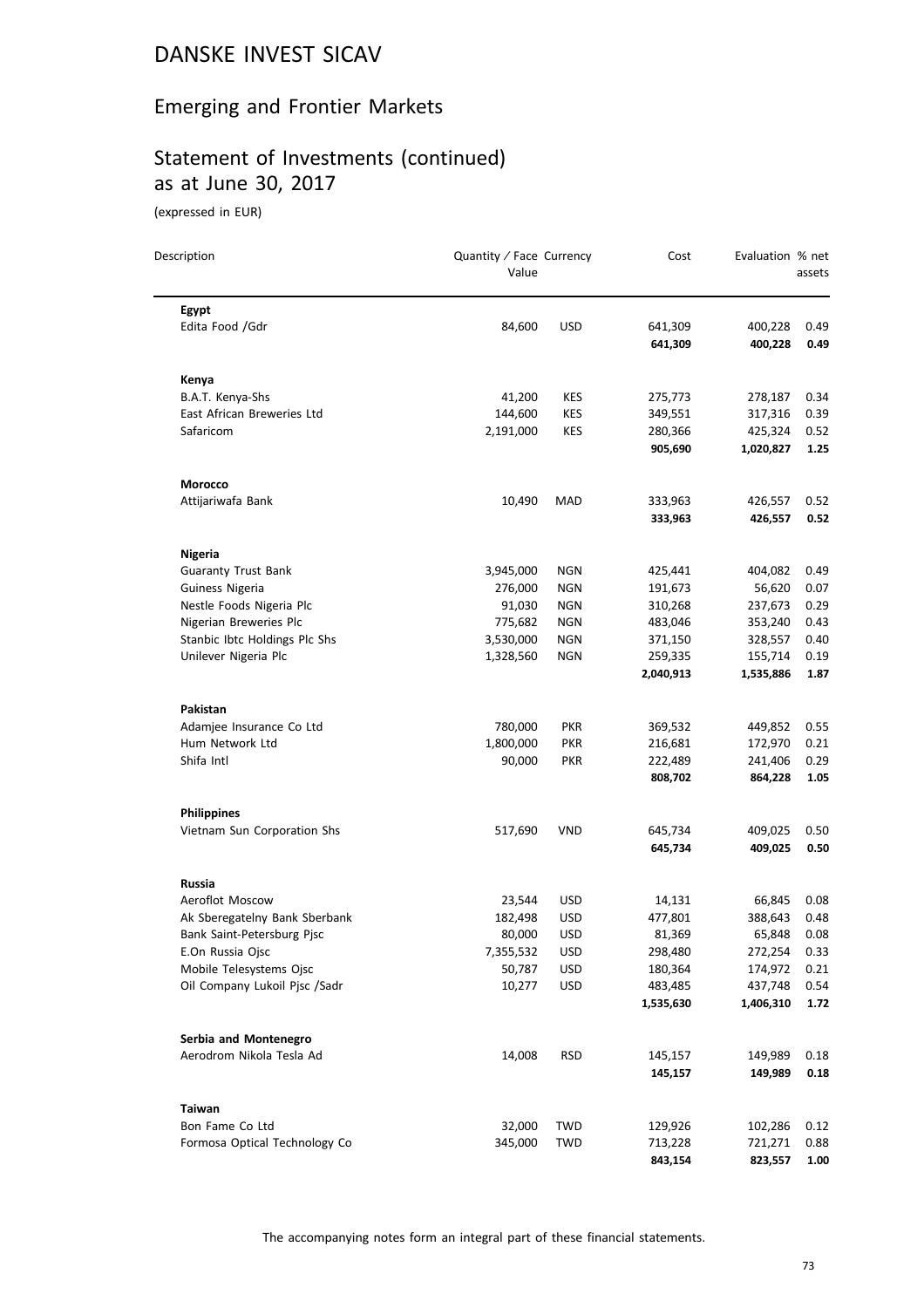#### Emerging and Frontier Markets

## Statement of Investments (continued) as at June 30, 2017

(expressed in EUR)

| Description                                                          | Quantity / Face Currency |            | Cost             | Evaluation % net |        |
|----------------------------------------------------------------------|--------------------------|------------|------------------|------------------|--------|
|                                                                      | Value                    |            |                  |                  | assets |
| <b>United Arab Emirates</b>                                          |                          |            |                  |                  |        |
| Aramex                                                               | 502,000                  | <b>AED</b> | 398,834          | 620,250          | 0.76   |
|                                                                      |                          |            | 398,834          | 620,250          | 0.76   |
| <b>Vietnam</b>                                                       |                          |            |                  |                  |        |
| Binh Minh Plastics Joint Stock                                       | 317,160                  | <b>VND</b> | 890,529          | 1,215,043        | 1.48   |
| Cuong                                                                | 308,960                  | <b>VND</b> | 334,264          | 360,804          | 0.44   |
| Dong A Plst                                                          | 609,378                  | <b>VND</b> | 367,835          | 325,284          | 0.40   |
| Refrigeration Elect Engin Corp                                       | 163,654                  | VND        | 152,613          | 234,006          | 0.29   |
|                                                                      |                          |            | 1,745,241        | 2,135,137        | 2.61   |
| <b>Total - Shares</b>                                                |                          |            | 10,826,132       | 10,399,679 12.69 |        |
| Total - Transferable securities dealt in on another regulated market |                          | 10,826,132 | 10,399,679 12.69 |                  |        |
| <b>Other Transferable securities</b>                                 |                          |            |                  |                  |        |
| <b>Bonds</b>                                                         |                          |            |                  |                  |        |
| Switzerland                                                          |                          |            |                  |                  |        |
| Ubs Ln 02.08.17 Cert /002250                                         | 39,500                   | <b>USD</b> | 82,097           | 73,054           | 0.09   |
| Ubs Ln 02.08.17 Cert /300011                                         | 65,600                   | <b>USD</b> | 178,835          | 135,748          | 0.17   |
| Ubs Ln 08.08.17 Cert /000501                                         | 50,050                   | <b>USD</b> | 100,165          | 119,494          | 0.15   |
| Ubs Ln 29.08.17 Cert /002422                                         | 90,300                   | <b>USD</b> | 191,253          | 192,934          | 0.23   |
| Ubs Ln 11.09.17 Cert /300203                                         | 27,169                   | <b>USD</b> | 101,838          | 98,810           | 0.12   |
| Ubs Ln 29.09.17 Cert /600584                                         | 79,500                   | <b>USD</b> | 192,164          | 165,026          | 0.20   |
| Ubs Ln 20.11.17 Cert /002294                                         | 42,600                   | <b>USD</b> | 172,293          | 196,148          | 0.24   |
|                                                                      |                          |            | 1,018,645        | 981,214          | 1.20   |
| <b>Total - Bonds</b>                                                 |                          |            | 1,018,645        | 981,214          | 1.20   |
| <b>Shares</b>                                                        |                          |            |                  |                  |        |
| India                                                                |                          |            |                  |                  |        |
| <b>Future Retail</b>                                                 | 315,679                  | <b>INR</b> | 451,778          | 1,567,028        | 1.91   |
|                                                                      |                          |            | 451,778          | 1,567,028        | 1.91   |
| Vietnam                                                              |                          |            |                  |                  |        |
| Vndirect Secur                                                       | 1,413,700                | <b>VND</b> | 673,056          | 1,176,895        | 1.43   |
|                                                                      |                          |            | 673,056          | 1,176,895        | 1.43   |
| Zambia                                                               |                          |            |                  |                  |        |
| Stand Chart Zambia                                                   | 1,000,000                | ZMW        | 189,142          | 186,197          | 0.23   |
|                                                                      |                          |            | 189,142          | 186,197          | 0.23   |
| <b>Total - Shares</b>                                                |                          |            | 1,313,976        | 2,930,120        | 3.57   |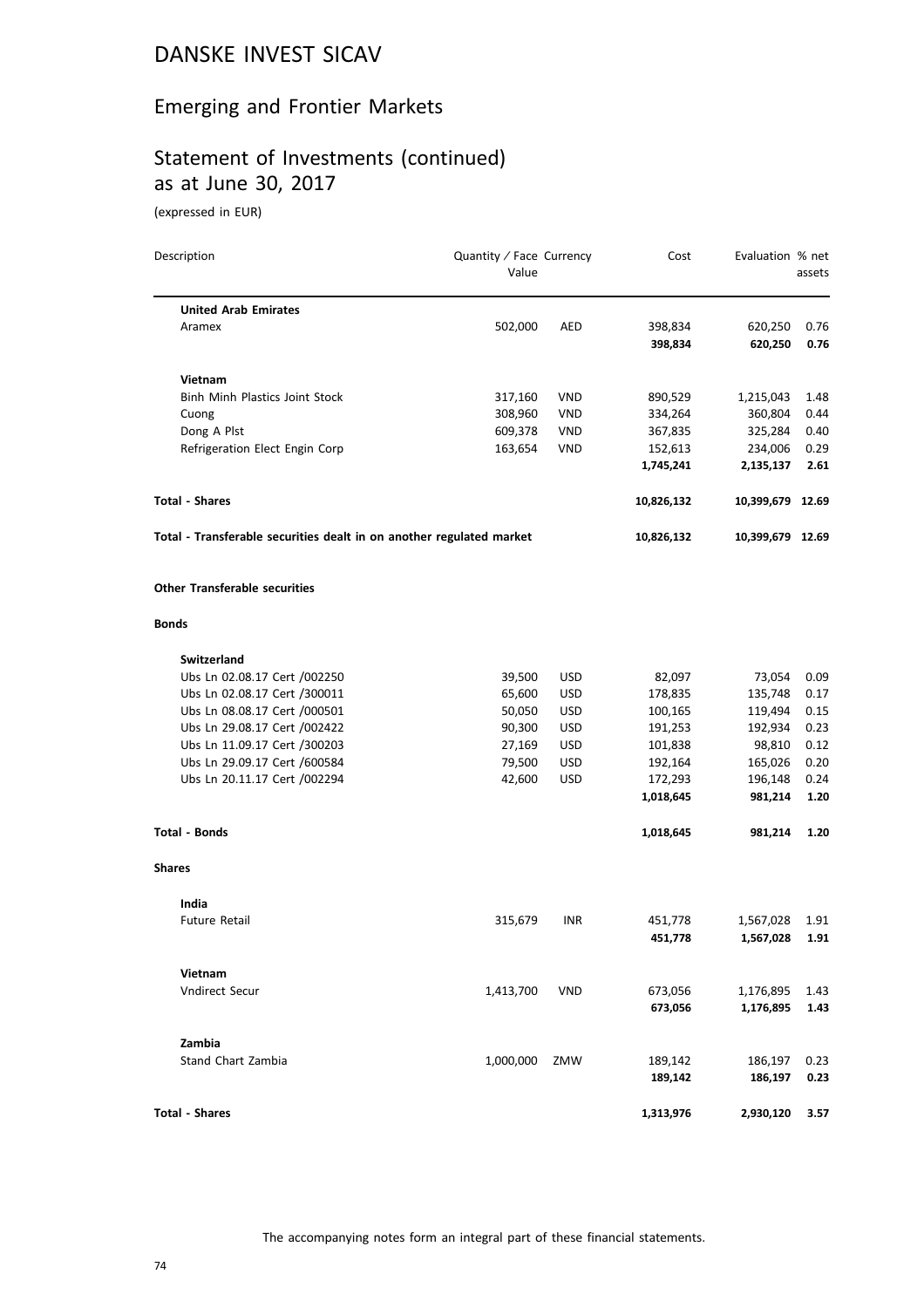# Emerging and Frontier Markets

## Statement of Investments (continued) as at June 30, 2017

(expressed in EUR)

| Description                                  | Quantity / Face Currency<br>Value | Cost       | Evaluation % net | assets |
|----------------------------------------------|-----------------------------------|------------|------------------|--------|
| <b>Warrants</b>                              |                                   |            |                  |        |
| <b>Great Britain</b>                         |                                   |            |                  |        |
| Ubs Ln 16.02.18 Cert /002051                 | 66,604<br><b>USD</b>              | 196,153    | 180,128          | 0.22   |
|                                              |                                   | 196,153    | 180,128          | 0.22   |
| <b>Total - Warrants</b>                      |                                   | 196,153    | 180,128          | 0.22   |
| <b>Total - Other Transferable securities</b> |                                   | 2,528,774  | 4,091,462        | 4.99   |
| <b>TOTAL INVESTMENT PORTFOLIO</b>            |                                   | 63,902,923 | 74,438,880       | 90.83  |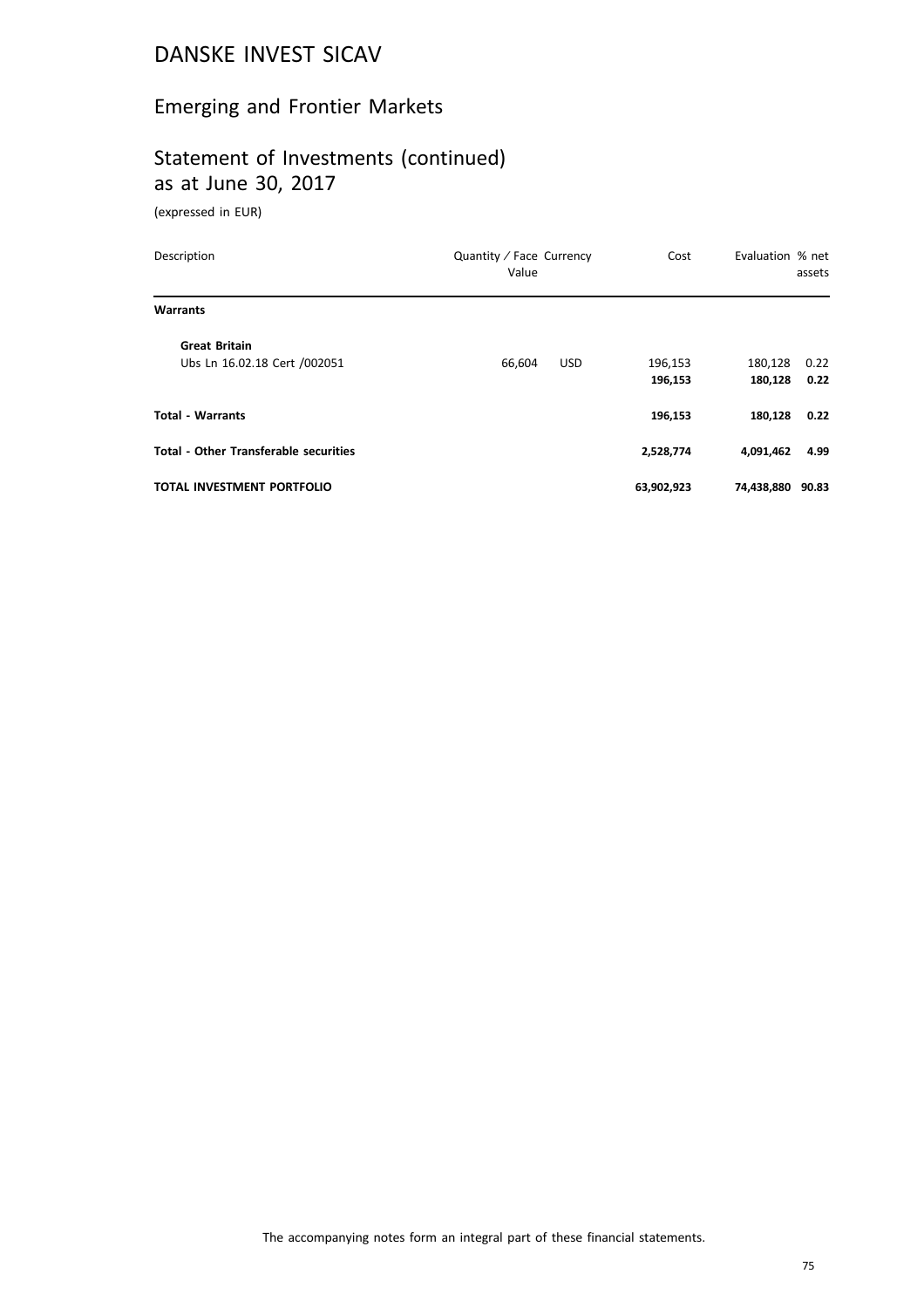#### Emerging and Frontier Markets

## Geographical and Economic Portfolio Breakdowns as at June 30, 2017

(expressed as a percentage of net assets)

| Geographical breakdown      | $\%$  | Economic breakdown                                | %     |
|-----------------------------|-------|---------------------------------------------------|-------|
| India                       | 15.63 | <b>Banks and Financial Institutions</b>           | 12.52 |
| Cayman Islands              | 12.52 | Holding and Finance Companies                     | 8.93  |
| <b>Brazil</b>               | 6.38  | Retail                                            | 5.30  |
| Indonesia                   | 6.12  | <b>Pharmaceuticals and Cosmetics</b>              | 4.14  |
| Philippines                 | 4.30  | Chemicals                                         | 3.88  |
| Vietnam                     | 4.04  | Textile                                           | 3.73  |
| Mexico                      | 3.54  | Transportation                                    | 3.56  |
| Poland                      | 3.25  | <b>Food and Distilleries</b>                      | 3.42  |
| Turkey                      | 3.08  | <b>Healthcare Education &amp; Social Services</b> | 3.38  |
| Taiwan                      | 3.00  | Internet Software                                 | 3.28  |
| South Africa                | 2.15  | <b>News Transmission</b>                          | 3.28  |
| Egypt                       | 2.10  | Real Estate Companies                             | 3.22  |
| Great Britain               | 2.09  | <b>Other Services</b>                             | 3.08  |
| Russia                      | 1.96  | <b>Business Houses</b>                            | 2.86  |
| Nigeria                     | 1.87  | Electronic Semiconductor                          | 2.83  |
| Chile                       | 1.81  | Miscellaneous                                     | 2.49  |
| Hong Kong                   | 1.81  | Automobile Industry                               | 2.48  |
| Switzerland                 | 1.68  | Insurance                                         | 2.03  |
| The Netherlands             | 1.43  | Electronics and Electrical Equipment              | 1.98  |
| Kenya                       | 1.25  | Leisure                                           | 1.93  |
| Pakistan                    | 1.05  | Mechanics, Machinery                              | 1.92  |
| Curaçao                     | 0.98  | Construction, Building Material                   | 1.89  |
| Argentina                   | 0.83  | Tobacco and Spirits                               | 1.45  |
| Morocco                     | 0.80  | Petrol                                            | 1.29  |
| Thailand                    | 0.78  | Graphic Art, Publishing                           | 1.24  |
| <b>United Arab Emirates</b> | 0.76  | Agriculture and Fishing                           | 1.12  |
| <b>Botswana</b>             | 0.74  | <b>Public Services</b>                            | 0.97  |
| United States of America    | 0.71  | Tyres & Rubber                                    | 0.69  |
| China                       | 0.67  | Various Capital Goods                             | 0.63  |
| Cyprus                      | 0.62  | <b>Consumer Goods</b>                             | 0.56  |
| <b>Mauritius</b>            | 0.61  | Packaging and Container Industry                  | 0.44  |
| Guernsey                    | 0.55  | Forest Products and Paper Industry                | 0.31  |
| British Virgin Islands      | 0.51  |                                                   | 90.83 |
| Jersey                      | 0.46  |                                                   |       |
| Luxembourg                  | 0.34  |                                                   |       |
| Zambia                      | 0.23  |                                                   |       |
| Serbia and Montenegro       | 0.18  |                                                   |       |
|                             | 90.83 |                                                   |       |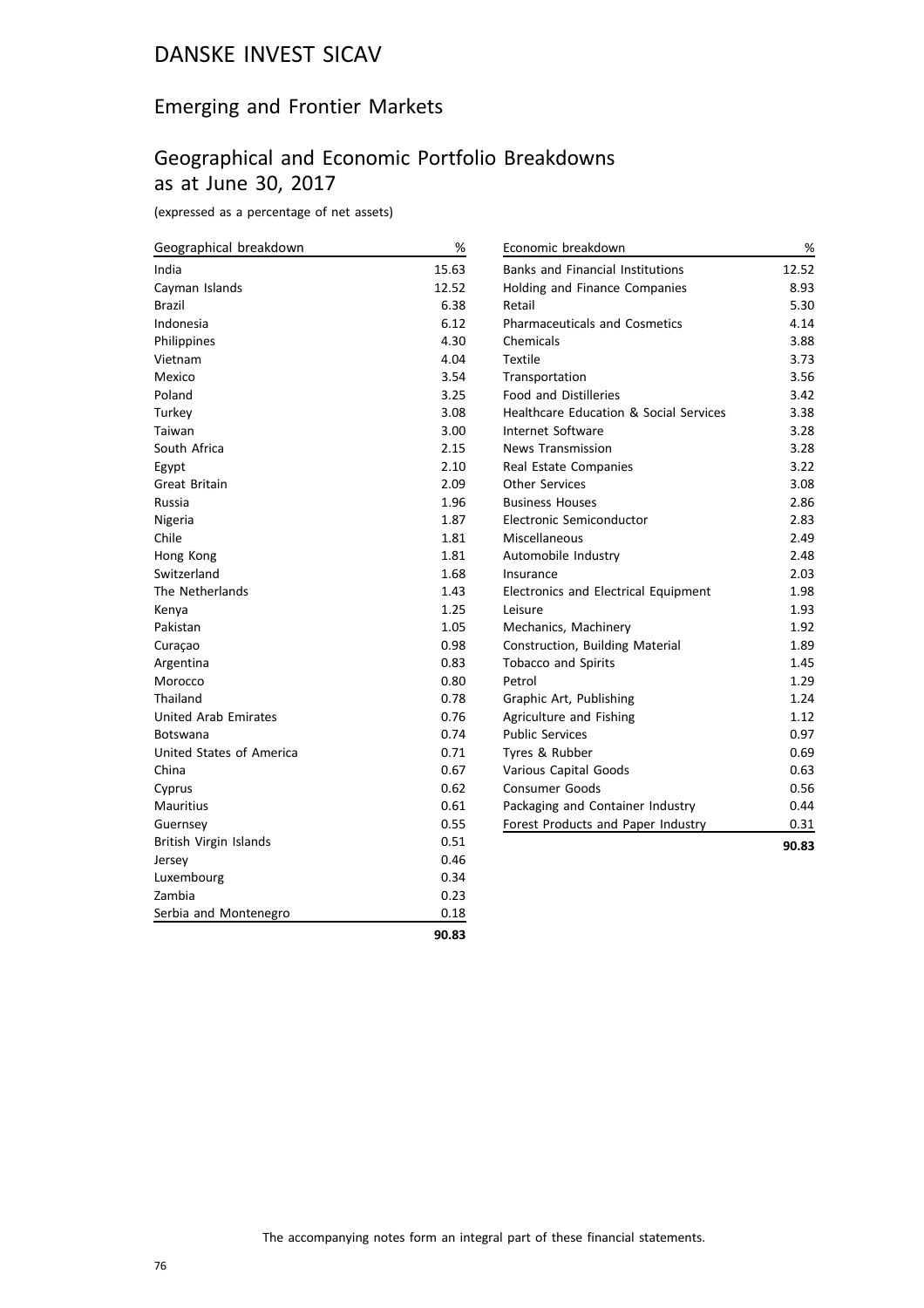#### Emerging Markets Debt Hard Currency

## Statement of Investments as at June 30, 2017

(expressed in USD)

| Description                                                            | Quantity / Face Currency<br>Value | Cost | Evaluation % net<br>assets |
|------------------------------------------------------------------------|-----------------------------------|------|----------------------------|
| Transferable securities admitted to an official stock exchange listing |                                   |      |                            |
| <b>Bonds</b>                                                           |                                   |      |                            |

| Angola                                                  |                      |                          |                    |                    |              |
|---------------------------------------------------------|----------------------|--------------------------|--------------------|--------------------|--------------|
| Angola 9.5% 15-12.11.25                                 | 700,000              | <b>USD</b>               | 717,625            | 739,281            | 0.47         |
|                                                         |                      |                          | 717,625            | 739,281            | 0.47         |
|                                                         |                      |                          |                    |                    |              |
| <b>Argentina</b>                                        |                      |                          |                    |                    |              |
| Argent 7.125% 17-28.06.17 Regs                          | 799,889<br>1,499,889 | <b>USD</b><br><b>USD</b> | 720,000<br>967,537 | 725,788<br>985,125 | 0.46<br>0.62 |
| Argentina 31.12.38 St-Up<br>Argentina 7.82% 05-31.12.33 | 499,889              | <b>EUR</b>               | 750,117            | 835,953            | 0.53         |
| Argentina 7.82% 09-31.12.33 /Pik /Deflt                 | 1,720,018            | <b>EUR</b>               | 1,942,547          | 2,071,029          | 1.31         |
| Buenos 9.125% 16-16.03.24 /Pool                         | 399,889              | <b>USD</b>               | 422,210            | 452,440            | 0.29         |
| City Buenos 7.5% 01.06.27 / Pool                        | 499,889              | <b>USD</b>               | 523,823            | 543,650            | 0.34         |
| City Buenos 8.95% 19.02.21 / Pool                       | 599,889              | <b>USD</b>               | 672,270            | 671,763            | 0.42         |
| Cordoba 7.125% 16-10.06.21                              | 399,889              | <b>USD</b>               | 416,356            | 424,436            | 0.27         |
| Prov Buenos 9.95% 09.06.21 /Pool                        | 699,889              | <b>USD</b>               | 780,229            | 802,984            | 0.51         |
|                                                         |                      |                          | 7,195,089          | 7,513,168          | 4.75         |
|                                                         |                      |                          |                    |                    |              |
| Armenia<br>Armenia 6% 13-30.09.20                       | 200,000              | <b>USD</b>               | 210,796            | 209,918            | 0.13         |
| Armenia 7.15% 15-26.03.25                               | 700,000              | <b>USD</b>               | 743,145            | 767,484            | 0.49         |
|                                                         |                      |                          | 953,941            | 977,402            | 0.62         |
|                                                         |                      |                          |                    |                    |              |
| Azerbaijan                                              |                      |                          |                    |                    |              |
| Bk Azerbaij 5.625% 14-11.06.19                          | 1,400,000            | USD                      | 1,344,902          | 1,156,890          | 0.73         |
| Southn Gas 6.875% 16-24.03.26                           | 700,000              | <b>USD</b>               | 768,986            | 758,951            | 0.48         |
| St Oil 4.75% 13-13.03.23                                | 200,000              | <b>USD</b>               | 184,063            | 193,030            | 0.12         |
|                                                         |                      |                          | 2,297,951          | 2,108,871          | 1.33         |
| <b>Belarus</b>                                          |                      |                          |                    |                    |              |
| Belarus 8.95% 26.01.18 Regs                             | 650,000              | <b>USD</b>               | 674,763            | 668,324            | 0.42         |
|                                                         |                      |                          | 674,763            | 668,324            | 0.42         |
| <b>Brazil</b>                                           |                      |                          |                    |                    |              |
| Brazil 8.25% 04-20.01.34                                | 150,000              | <b>USD</b>               | 189,156            | 187,500            | 0.12         |
| Brazil Rep 6% 16-07.04.26*                              | 800,000              | <b>USD</b>               | 868,589            | 864,980            | 0.55         |
|                                                         |                      |                          | 1,057,745          | 1,052,480          | 0.67         |
|                                                         |                      |                          |                    |                    |              |
| <b>British Virgin Islands</b>                           |                      |                          |                    |                    |              |
| Jgsh Phil 4.375% 13-23.01.23                            | 200,000              | <b>USD</b>               | 205,036            | 205,912            | 0.13         |
| Sinopec Grp 3.25% 15-28.04.25                           | 200,000              | <b>USD</b>               | 195,942            | 197,379            | 0.13         |
|                                                         |                      |                          | 400,978            | 403,291            | 0.26         |
| <b>Bulgaria</b>                                         |                      |                          |                    |                    |              |
| Bul Energy 4.25% 07.11.18                               | 100,000              | <b>EUR</b>               | 110,957            | 119,097            | 0.07         |
| Bul Energy 4.875% 16-02.08.21                           | 200,000              | <b>EUR</b>               | 228,334            | 247,027            | 0.16         |
|                                                         |                      |                          | 339,291            | 366,124            | 0.23         |

\* Securities subject to a collateralized securities lending agreement as described in note 7.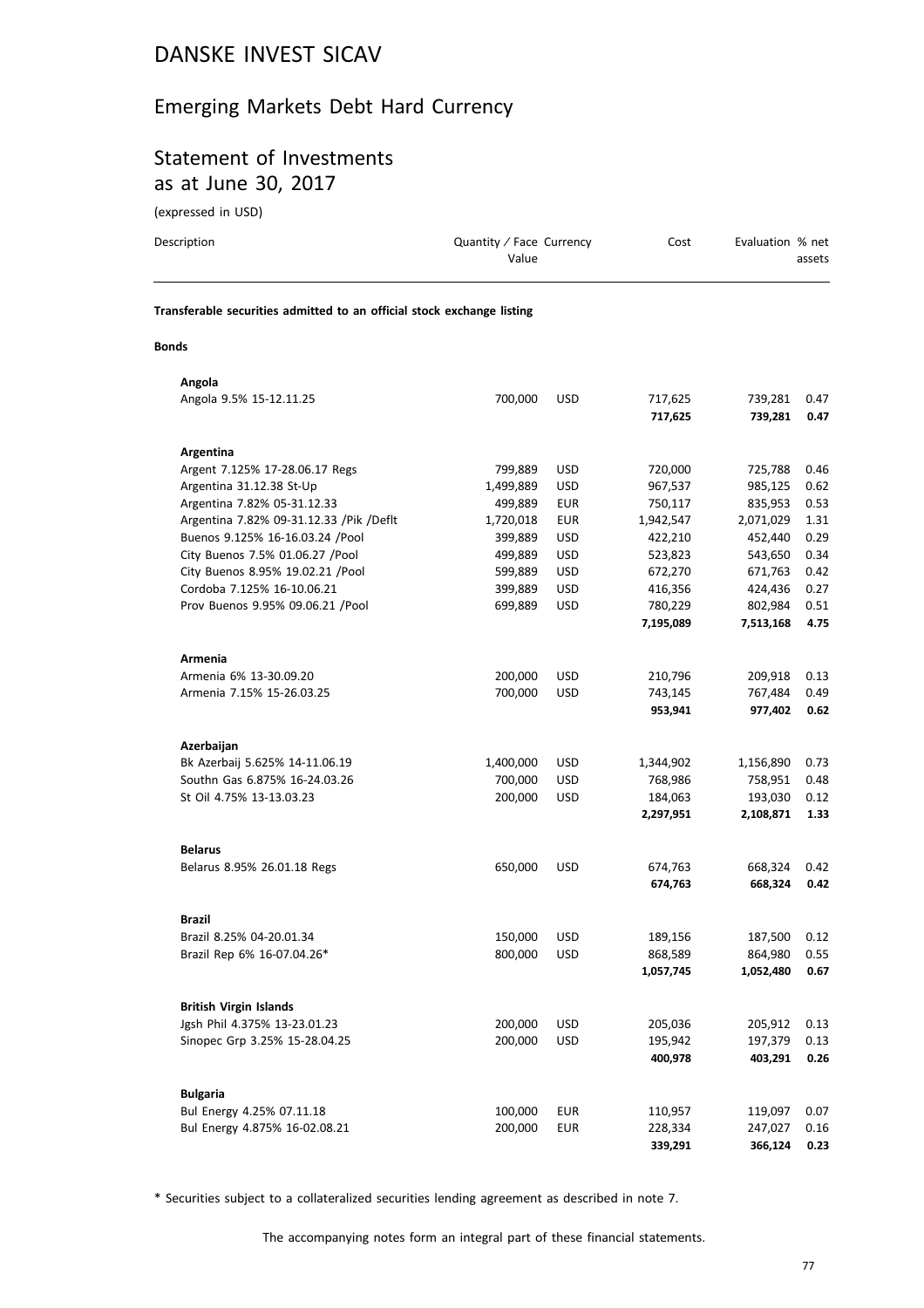## Emerging Markets Debt Hard Currency

#### Statement of Investments (continued) as at June 30, 2017

(expressed in USD)

| Description                      | Quantity / Face Currency |            | Cost      | Evaluation % net |        |
|----------------------------------|--------------------------|------------|-----------|------------------|--------|
|                                  | Value                    |            |           |                  | assets |
| Cayman Islands                   |                          |            |           |                  |        |
| Amb Circle 3.25% 12-04.12.22     | 500,000                  | <b>USD</b> | 507,975   | 507,605          | 0.32   |
| Avi Funding 3.8% 15-16.09.25     | 700,000                  | <b>USD</b> | 711,138   | 718,876          | 0.46   |
| Ep Petro Frn 14-24.09.19 Pool    | 852,631                  | <b>USD</b> | 853,203   | 852,921          | 0.54   |
| Interoc Iv Fin 0% 30.11.18 /Pool | 50,983                   | <b>USD</b> | 49,963    | 49,963           | 0.03   |
| Mestenio 8.5% 14-02.01.20 /Pool  | 826,667                  | <b>USD</b> | 878,333   | 876,267          | 0.55   |
| Peru Ench.0% 06-31.05.25 Cl.A-2  | 400,000                  | <b>USD</b> | 329,826   | 335,784          | 0.21   |
| Vale Overs 6.25% 16-10.08.26*    | 700,000                  | <b>USD</b> | 757,019   | 757,414          | 0.48   |
|                                  |                          |            | 4,087,457 | 4,098,830        | 2.59   |
| Chile                            |                          |            |           |                  |        |
| Chile 3.125% 16-21.01.26*        | 850,000                  | <b>USD</b> | 848,207   | 868,381          | 0.55   |
| Chile 3.86% 17-21.06.47          | 700,000                  | <b>USD</b> | 698,887   | 703,518          | 0.44   |
| Metro 5% 17-25.01.47 Regs        | 200,000                  | <b>USD</b> | 195,412   | 216,170          | 0.14   |
|                                  |                          |            | 1,742,506 | 1,788,069        | 1.13   |
| Colombia                         |                          |            |           |                  |        |
| Colomb Tel 5.375% 12-27.09.22    | 200,000                  | <b>USD</b> | 202,070   | 204,889          | 0.13   |
| Colombia 3.875% 17-25.04.27      | 300,000                  | <b>USD</b> | 300,615   | 301,627          | 0.19   |
| Colombia 4.5% 15-28.01.26        | 300,000                  | <b>USD</b> | 313,004   | 318,570          | 0.20   |
| Colombia 5.625% 14-26.02.44      | 500,000                  | <b>USD</b> | 532,553   | 544,412          | 0.35   |
| Colombia 6.125% 09-18.01.41      | 400,000                  | <b>USD</b> | 459,510   | 461,200          | 0.29   |
| Colombia Re 5% 15-15.06.45       | 300,000                  | <b>USD</b> | 301,670   | 301,200          | 0.19   |
| Ecopetrol 5.375% 15-26.06.26     | 250,000                  | <b>USD</b> | 247,500   | 260,298          | 0.17   |
| Ecopetrol 5.875% 14-28.05.45     | 400,000                  | <b>USD</b> | 367,300   | 368,468          | 0.23   |
|                                  |                          |            | 2,724,222 | 2,760,664        | 1.75   |
| Costa Rica                       |                          |            |           |                  |        |
| Banco Nac 5.875% 16-25.04.21     | 200,000                  | <b>USD</b> | 204,903   | 209,190          | 0.13   |
| Banco Nac 6.25% 13-01.11.23      | 200,000                  | <b>USD</b> | 206,837   | 210,674          | 0.13   |
| Costa Rica 4.375 % 13-30.04.25   | 250,000                  | <b>USD</b> | 222,250   | 239,260          | 0.15   |
| Costa Rica 7% 14-04.04.44        | 600,000                  | <b>USD</b> | 616,125   | 625,623          | 0.40   |
|                                  |                          |            | 1,250,115 | 1,284,747        | 0.81   |
| Croatia                          |                          |            |           |                  |        |
| Croatia 3% 17-20.03.27 / Oat     | 400,000                  | <b>EUR</b> | 421,287   | 464,383          | 0.29   |
| Croatia 3.875% 30.05.22 / Oat    | 500,000                  | <b>EUR</b> | 580,578   | 632,001          | 0.40   |
| Croatia 5.5% 13-04.04.23 Reg-S   | 300,000                  | <b>USD</b> | 316,972   | 328,963          | 0.21   |
|                                  |                          |            | 1,318,837 | 1,425,347        | 0.90   |
| Dominican Republic of            |                          |            |           |                  |        |
| Dominican R 5.5% 15-27.01.25     | 200,000                  | <b>USD</b> | 205,212   | 207,183          | 0.13   |
| Dominican R 5.95% 17-25.01.27    | 200,000                  | <b>USD</b> | 212,764   | 209,237          | 0.13   |
| Dominican R 5.95% 25.01.27 Regs  | 800,000                  | <b>USD</b> | 815,165   | 837,416          | 0.53   |
| Dominican R 6.6% 13-28.01.24     | 800,000                  | USD        | 870,251   | 880,272          | 0.56   |
| Dominican R 6.85% 15-27.01.45    | 700,000                  | <b>USD</b> | 729,386   | 749,724          | 0.47   |
| Dominican R 6.875% 16-29.01.26   | 550,000                  | <b>USD</b> | 590,335   | 614,246          | 0.39   |
|                                  |                          |            | 3,423,113 | 3,498,078        | 2.21   |
| Ecuador                          |                          |            |           |                  |        |
| Ecuador 10.5% 15-24.03.20        | 500,000                  | <b>USD</b> | 545,500   | 525,630          | 0.33   |

\* Securities subject to a collateralized securities lending agreement as described in note 7.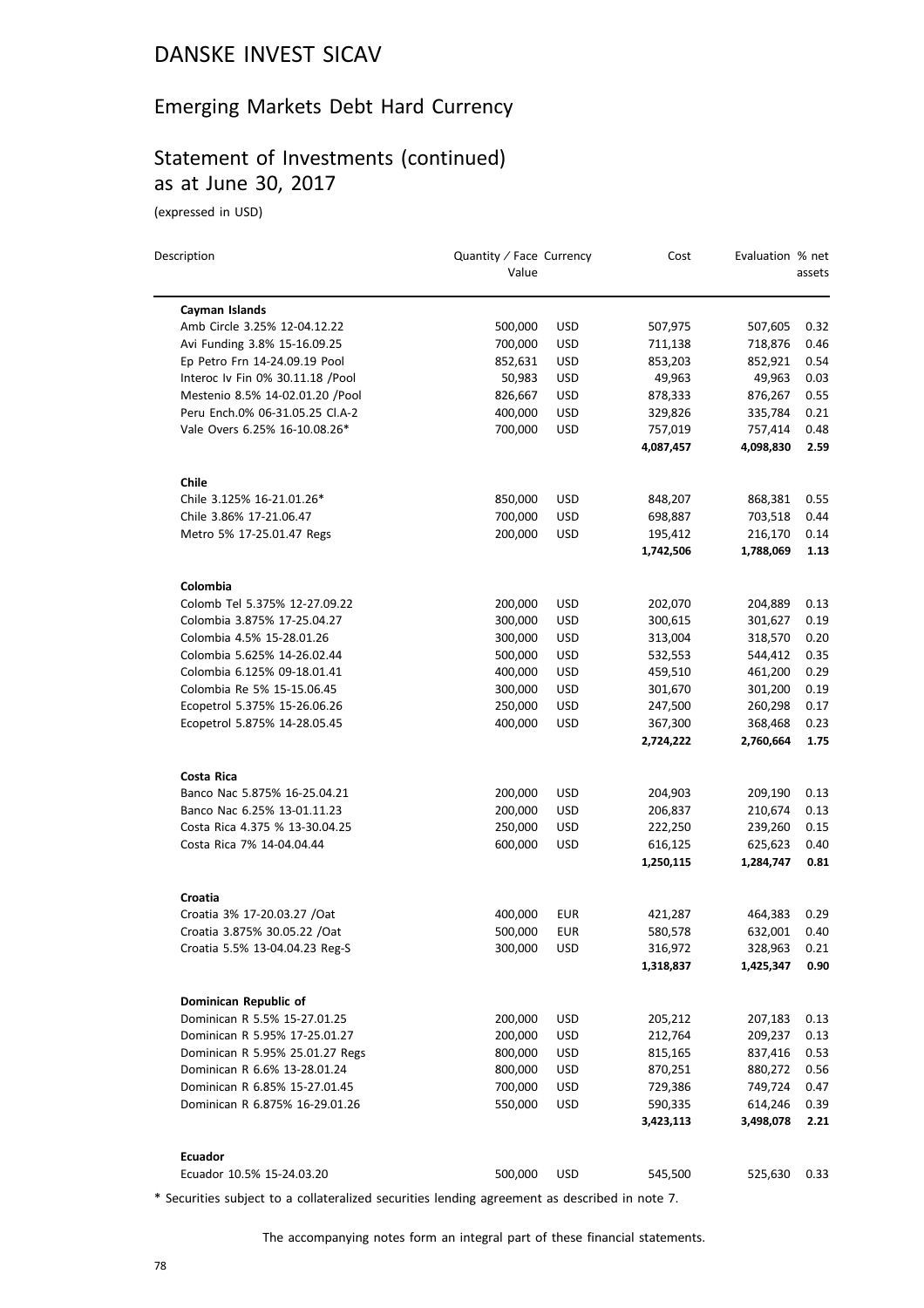#### Emerging Markets Debt Hard Currency

#### Statement of Investments (continued) as at June 30, 2017

(expressed in USD)

| Description                       | Quantity / Face Currency |            | Cost      | Evaluation % net |        |
|-----------------------------------|--------------------------|------------|-----------|------------------|--------|
|                                   | Value                    |            |           |                  | assets |
| Ecuador 10.75% 16-28.03.22        | 300,000                  | <b>USD</b> | 318,452   | 320,224          | 0.21   |
| Ecuador 8.75% 17-02.06.23 Regs    | 1,200,000                | <b>USD</b> | 1,200,000 | 1,182,654        | 0.75   |
| Ecuador 9.65% 16-13.12.26 Regs    | 900,000                  | <b>USD</b> | 909,986   | 905,013          | 0.57   |
|                                   |                          |            | 2,973,938 | 2,933,521        | 1.86   |
| Egypt                             |                          |            |           |                  |        |
| Afrexbk 4% 16-24.05.21            | 800,000                  | <b>USD</b> | 807,788   | 811,800          | 0.51   |
| Afrexbk 4.125% 17-20.06.24        | 1,000,000                | <b>USD</b> | 994,590   | 992,045          | 0.63   |
| Egypt 6.125% 17-31.01.22 Regs     | 300,000                  | <b>USD</b> | 313,709   | 306,975          | 0.20   |
| Egypt 7.5% 17-31.01.27 Regs       | 300,000                  | <b>USD</b> | 322,663   | 318,896          | 0.20   |
| Egypt 8.5% 17-31.01.47 Regs       | 950,000                  | <b>USD</b> | 1,000,674 | 1,025,425        | 0.65   |
|                                   |                          |            | 3,439,424 | 3,455,141        | 2.19   |
| <b>El Salvador</b>                |                          |            |           |                  |        |
| El Salvad 6.375% 14-18.01.27 Regs | 550,000                  | <b>USD</b> | 500,538   | 499,356          | 0.31   |
| El Salvador 5.875% 12-30.01.25    | 1,000,000                | <b>USD</b> | 922,756   | 904,060          | 0.57   |
| El Salvador 7.625% 04-21.09.34    | 300,000                  | <b>USD</b> | 306,374   | 309,623          | 0.20   |
| El Salvador 7.75% 02-24.01.23     | 400,000                  | <b>USD</b> | 411,634   | 406,548          | 0.26   |
| El Salvador 8.625% 17-28.02.29    | 300,000                  | <b>USD</b> | 308,930   | 313,758          | 0.20   |
|                                   |                          |            | 2,450,232 | 2,433,345        | 1.54   |
| Gabon                             |                          |            |           |                  |        |
| Gabon 6.375% 13-12.12.24 /Pool    | 200,000                  | <b>USD</b> | 194,748   | 195,940          | 0.12   |
| Gabon 6.95% 15-16.06.25           | 300,000                  | <b>USD</b> | 294,863   | 299,700          | 0.19   |
|                                   |                          |            | 489,611   | 495,640          | 0.31   |
| Georgia                           |                          |            |           |                  |        |
| Bgeo Group 6% 16-26.07.23         | 1,000,000                | <b>USD</b> | 1,007,778 | 1,018,020        | 0.64   |
| Georg Oil G 6.75% 16-26.04.21     | 500,000                  | <b>USD</b> | 527,147   | 526,028          | 0.33   |
| Grail 7.75% 12-11.07.22           | 1,100,000                | <b>USD</b> | 1,198,763 | 1,213,377        | 0.77   |
|                                   |                          |            | 2,733,688 | 2,757,425        | 1.74   |
| Ghana                             |                          |            |           |                  |        |
| Ghana 10.75% 15-14.10.30 /Pool    | 300,000                  | <b>USD</b> | 355,243   | 372,807          | 0.24   |
| Ghana 9.25% 16-15.09.22 / Pool    | 300,000                  | <b>USD</b> | 315,638   | 324,258          | 0.20   |
|                                   |                          |            | 670,881   | 697,065          | 0.44   |
| Great Britain                     |                          |            |           |                  |        |
| Biz Fin 9.75% 15-22.01.25         | 500,000                  | <b>USD</b> | 488,545   | 512,815          | 0.32   |
| Ssb 1 9.375% 15-10.03.23 /Pool    | 300,000                  | <b>USD</b> | 301,533   | 308,009          | 0.20   |
| Syndicat Bk 3.875% 14-04.12.19    | 200,000                  | USD        | 203,493   | 203,238          | 0.13   |
|                                   |                          |            | 993,571   | 1,024,062        | 0.65   |
| Greece                            |                          |            |           |                  |        |
| Black Sea 4.875% 16-06.05.21      | 850,000                  | <b>USD</b> | 896,261   | 900,681          | 0.57   |
|                                   |                          |            | 896,261   | 900,681          | 0.57   |
| Guatemala                         |                          |            |           |                  |        |
| Guatemala 4.5% 16-03.05.26        | 200,000                  | USD        | 202,069   | 202,812          | 0.13   |
|                                   |                          |            | 202,069   | 202,812          | 0.13   |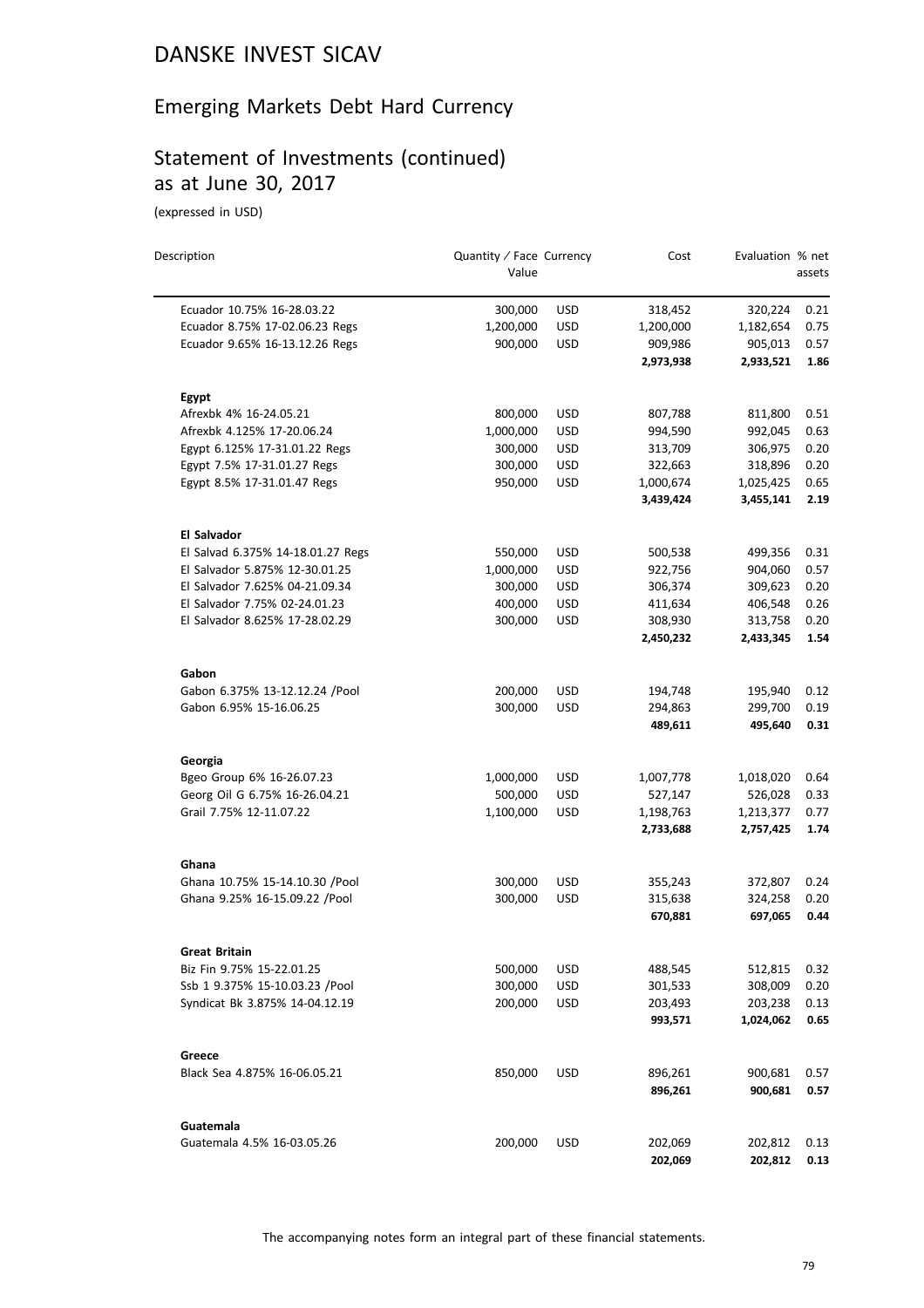#### Emerging Markets Debt Hard Currency

## Statement of Investments (continued) as at June 30, 2017

(expressed in USD)

| Description                       | Quantity / Face Currency<br>Value |            | Cost      | Evaluation % net | assets |
|-----------------------------------|-----------------------------------|------------|-----------|------------------|--------|
| <b>Honduras</b>                   |                                   |            |           |                  |        |
| Honduras 6.25% 17-19.01.27        | 500,000                           | <b>USD</b> | 509,124   | 518,330          | 0.33   |
|                                   |                                   |            | 509,124   | 518,330          | 0.33   |
| <b>Hong Kong</b>                  |                                   |            |           |                  |        |
| Bk Of India 4.5% 14-28.10.19      | 500,000                           | <b>USD</b> | 516,820   | 514,740          | 0.33   |
|                                   |                                   |            | 516,820   | 514,740          | 0.33   |
| Hungary                           |                                   |            |           |                  |        |
| Hungar Dev 6.25% 21.10.20         | 400,000                           | USD.       | 441,686   | 444,098          | 0.28   |
| Hungary 5.375% 13-21.02.23        | 300,000                           | <b>USD</b> | 332,632   | 334,552          | 0.21   |
| Hungary 5.375% 14-25.03.24        | 1,500,000                         | <b>USD</b> | 1,659,594 | 1,693,110        | 1.07   |
| Hungary 5.75% 13-22.11.23         | 200,000                           | USD        | 227,516   | 229,386          | 0.15   |
| Hungary 7.625% 11-29.03.41        | 400,000                           | <b>USD</b> | 589,968   | 598,402          | 0.38   |
|                                   |                                   |            | 3,251,396 | 3,299,548        | 2.09   |
| India                             |                                   |            |           |                  |        |
| Bk of India 3.125% 15-06.05.20    | 400,000                           | <b>USD</b> | 397,404   | 398,588          | 0.25   |
| Idbi Bank 5% 14-25.09.19          | 300,000                           | <b>USD</b> | 312,752   | 308,835          | 0.20   |
| Oil Ind 5.375% 14-17.04.24        | 200,000                           | <b>USD</b> | 219,704   | 220,405          | 0.14   |
|                                   |                                   |            | 929,860   | 927,828          | 0.59   |
| Indonesia                         |                                   |            |           |                  |        |
| Id Exi Bk 3.875% 17-06.04.24      | 200,000                           | <b>USD</b> | 199,696   | 203,146          | 0.13   |
| Indonesia 2.625% 16-14.06.23      | 400,000                           | <b>EUR</b> | 448,515   | 480,945          | 0.31   |
| Indonesia 3.375% 30.07.25 Regs    | 1,000,000                         | <b>EUR</b> | 1,121,191 | 1,248,912        | 0.79   |
| Indonesia 3.75% 16-14.06.28       | 200,000                           | <b>EUR</b> | 228,513   | 250,789          | 0.16   |
| Indonesia 4.35% 16-08.01.27 Regs* | 1,000,000                         | <b>USD</b> | 1,008,600 | 1,046,120        | 0.66   |
| Indonesia 5.95% 15-08.01.46       | 200,000                           | <b>USD</b> | 234,439   | 236,980          | 0.15   |
| Indonesia 7.75% 08-17.01.38       | 300,000                           | <b>USD</b> | 413,986   | 415,130          | 0.26   |
| Indonesia 8.5% 05-12.10.35 Regs   | 200,000                           | <b>USD</b> | 288,920   | 288,398          | 0.18   |
| Pertamina 6.45% 14-30.05.44       | 400,000                           | <b>USD</b> | 414,996   | 455,666          | 0.29   |
| Perusahaan 4.125% 17-15.05.27     | 500,000                           | USD        | 494,950   | 492,295          | 0.31   |
| Pt Pertamina 6% 12-03.05.42 Regs  | 200,000                           | <b>USD</b> | 212,726   | 216,811          | 0.14   |
|                                   |                                   |            | 5,066,532 | 5,335,192        | 3.38   |
| Iraq                              |                                   |            |           |                  |        |
| Iraq 5.8% 06-15.01.28 Step-up     | 700,000                           | USD        | 617,974   | 623,602          | 0.39   |
|                                   |                                   |            | 617,974   | 623,602          | 0.39   |
| Ireland                           |                                   |            |           |                  |        |
| Dme Airport 5.875% 16-11.11.21    | 300,000                           | <b>USD</b> | 314,278   | 315,228          | 0.20   |
| Gazprombank 4.96% 14-05.09.19     | 600,000                           | <b>USD</b> | 626,856   | 624,141          | 0.39   |
| Rzd Capital 3.3744% 13-20.05.21   | 400,000                           | <b>EUR</b> | 453,177   | 484,605          | 0.31   |
| Veb Fin 6.902% 10-09.07.20 Reg-S  | 300,000                           | <b>USD</b> | 330,009   | 327,232          | 0.21   |
| Veb Finance 5.942% 13-21.11.23    | 1,000,000                         | USD        | 972,261   | 1,075,600        | 0.68   |
|                                   |                                   |            | 2,696,581 | 2,826,806        | 1.79   |
| Jamaica                           |                                   |            |           |                  |        |
| Jamaica 6.75% 15-28.04.28         | 400,000                           | <b>USD</b> | 446,846   | 455,124          | 0.29   |
| Jamaica 7.875% 15-28.07.45        | 200,000                           | <b>USD</b> | 230,028   | 236,631          | 0.15   |
|                                   |                                   |            |           |                  |        |

\* Securities subject to a collateralized securities lending agreement as described in note 7.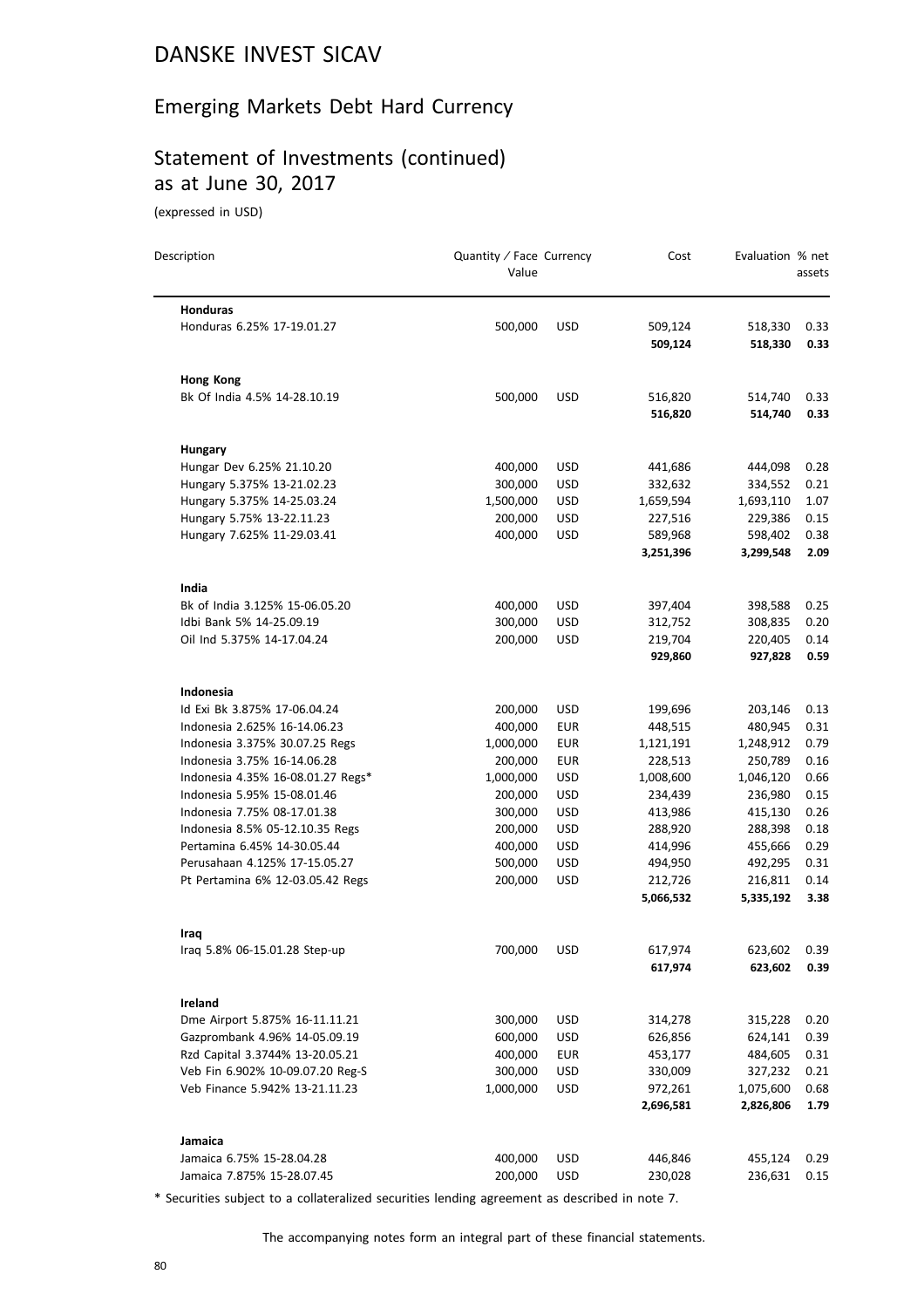### Emerging Markets Debt Hard Currency

# Statement of Investments (continued) as at June 30, 2017

(expressed in USD)

| Description                     | Quantity / Face Currency<br>Value |            | Cost      | Evaluation % net | assets |
|---------------------------------|-----------------------------------|------------|-----------|------------------|--------|
| Jamaica 8% 07-15.03.39          | 400,000                           | <b>USD</b> | 458,552   | 473,438          | 0.30   |
|                                 |                                   |            | 1,135,426 | 1,165,193        | 0.74   |
| Jordan                          |                                   |            |           |                  |        |
| Jordan 5.75% 16-31.01.27        | 400,000                           | <b>USD</b> | 396,494   | 398,482          | 0.25   |
| Jordan 6.125% 15-29.01.26       | 600,000                           | <b>USD</b> | 610,110   | 615,153          | 0.39   |
|                                 |                                   |            | 1,006,604 | 1,013,635        | 0.64   |
| Kazakhstan                      |                                   |            |           |                  |        |
| Kazagro 3.255% 14-22.05.19      | 400,000                           | <b>EUR</b> | 434,227   | 466,846          | 0.30   |
| Kazagro 4.625% 24.05.23 Regs*   | 2,000,000                         | <b>USD</b> | 1,899,936 | 1,996,600        | 1.26   |
| Kazmunaygas 4.75% 19.04.27 Regs | 500,000                           | <b>USD</b> | 495,100   | 492,595          | 0.31   |
| Kazmunaygas 5.75% 19.04.47 Regs | 500,000                           | USD        | 491,235   | 475,438          | 0.30   |
| Nat Kazak 6.95% 10.07.42        | 400,000                           | <b>USD</b> | 422,094   | 427,096          | 0.27   |
|                                 |                                   |            | 3,742,592 | 3,858,575        | 2.44   |
| Lebanon                         |                                   |            |           |                  |        |
| Lebanon 5.45% 11-28.11.19       | 500,000                           | <b>USD</b> | 502,000   | 503,217          | 0.32   |
| Lebanon 6% 12-27.01.23 Regs     | 400,000                           | <b>USD</b> | 407,230   | 398,466          | 0.25   |
| Lebanon 6.25% 15-04.11.24       | 900,000                           | <b>USD</b> | 888,063   | 896,260          | 0.57   |
| Lebanon 6.65% 15-03.11.28       | 600,000                           | <b>USD</b> | 599,130   | 592,284          | 0.37   |
| Lebanon 6.65% 15-26.02.30       | 600,000                           | <b>USD</b> | 598,488   | 593,835          | 0.38   |
| Lebanon 7.25% 17-23.03.37       | 300,000                           | <b>USD</b> | 304,287   | 302,525          | 0.19   |
|                                 |                                   |            | 3,299,198 | 3,286,587        | 2.08   |
| Luxembourg                      |                                   |            |           |                  |        |
| Evraz 5.375% 17-20.03.23        | 400,000                           | USD        | 401,352   | 401,762          | 0.25   |
| Mhp 7.75% 17-10.05.24           | 500,000                           | <b>USD</b> | 500,000   | 508,647          | 0.32   |
| Mhp 8.25% 13-02.04.20           | 500,000                           | <b>USD</b> | 496,573   | 530,270          | 0.34   |
| Mol Gr Fin 6.25% 12-26.09.19    | 400,000                           | <b>USD</b> | 434,294   | 433,780          | 0.27   |
| Ojsc Russ A 8.5% 13-16.10.23    | 500,000                           | <b>USD</b> | 557,089   | 579,870          | 0.37   |
| Sb Capital 5.25% 13-23.05.23    | 400,000                           | <b>USD</b> | 413,434   | 412,620          | 0.26   |
|                                 |                                   |            | 2,802,742 | 2,866,949        | 1.81   |
| Macedonia                       |                                   |            |           |                  |        |
| Fyr Macedon 3.975% 14-24.07.21  | 1,600,000                         | <b>EUR</b> | 1,787,959 | 1,912,358        | 1.21   |
| Macedonia 5.625% 16-26.07.23    | 630,000                           | <b>EUR</b> | 705,792   | 784,725          | 0.50   |
|                                 |                                   |            | 2,493,751 | 2,697,083        | 1.71   |
| Malaysia                        |                                   |            |           |                  |        |
| Ssg Resources 4.25% 12-04.10.22 | 300,000                           | <b>USD</b> | 302,304   | 315,405          | 0.20   |
|                                 |                                   |            | 302,304   | 315,405          | 0.20   |
| Mexico                          |                                   |            |           |                  |        |
| Alfa 6.875% 14-25.03.44 Regs    | 300,000                           | USD        | 308,435   | 326,519          | 0.21   |
| Banco Nac D 3.8% 16-11.08.26    | 200,000                           | <b>USD</b> | 197,918   | 200,849          | 0.13   |
| Cemex 5.7% 14-11.01.25          | 250,000                           | <b>USD</b> | 236,205   | 266,774          | 0.17   |
| Gfb 6.75% 12-30.09.22           | 200,000                           | USD        | 224,119   | 227,147          | 0.14   |
| Mexico 4.35% 16-15.01.47        | 200,000                           | USD        | 199,470   | 188,235          | 0.12   |
| Pemex 4.875% 17-21.02.28        | 1,050,000                         | <b>EUR</b> | 1,134,684 | 1,251,311        | 0.79   |

\* Securities subject to a collateralized securities lending agreement as described in note 7.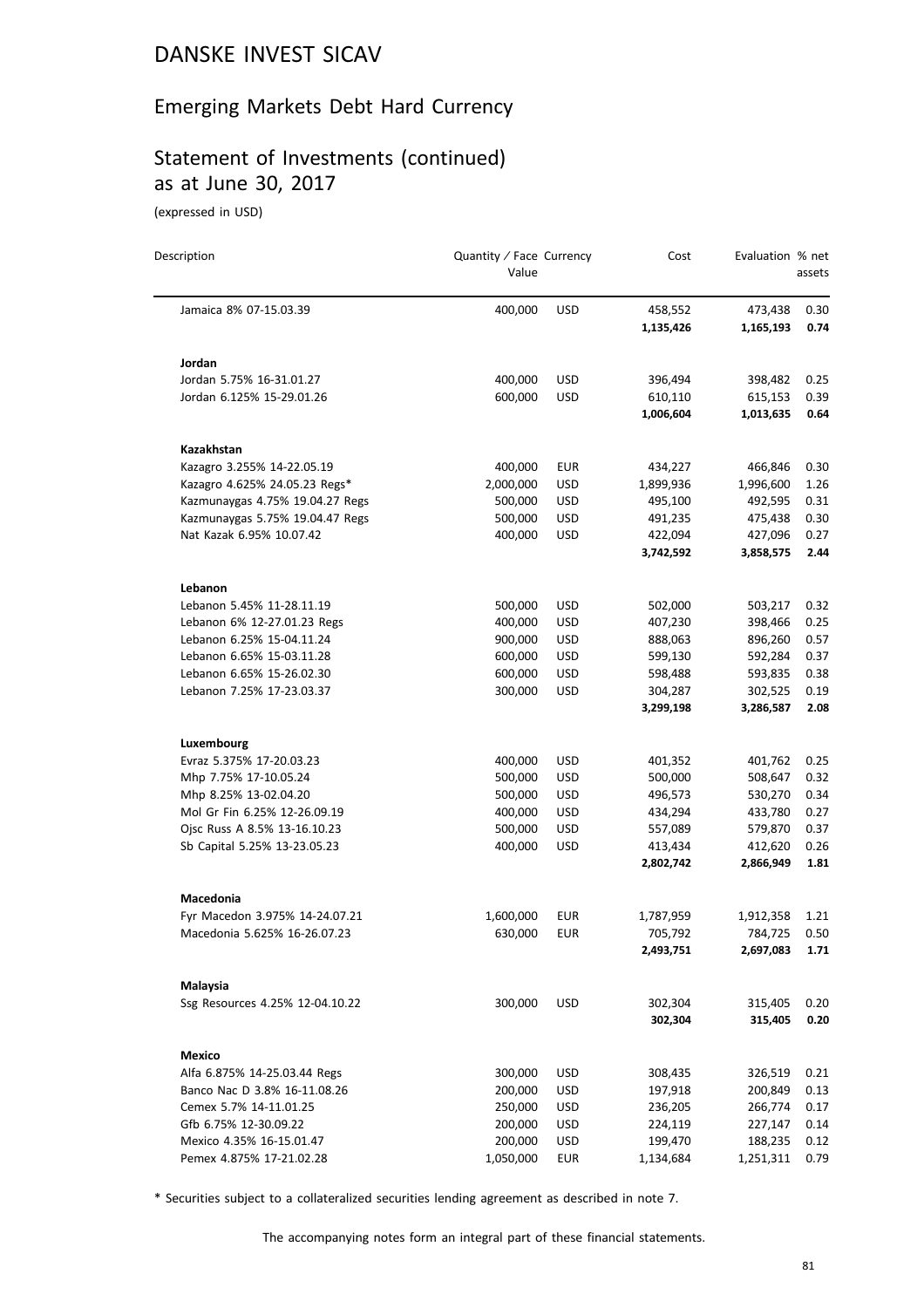## Emerging Markets Debt Hard Currency

#### Statement of Investments (continued) as at June 30, 2017

(expressed in USD)

| Description                       | Quantity / Face Currency<br>Value |            | Cost      | Evaluation % net | assets |
|-----------------------------------|-----------------------------------|------------|-----------|------------------|--------|
|                                   |                                   |            |           |                  |        |
| Pemex 5.5% 12-27.06.44            | 64,000                            | <b>USD</b> | 59,600    | 56,654           | 0.03   |
| Pemex 6.5% 16-13.03.27            | 60,000                            | <b>USD</b> | 59,456    | 64,529           | 0.04   |
| Pemex 6.75% 16-21.09.47           | 1,127,000                         | <b>USD</b> | 1,142,937 | 1,139,622        | 0.72   |
| Pemex 6.875% 16-04.02.26          | 750,000                           | <b>USD</b> | 805,135   | 832,609          | 0.53   |
| Pemex Proj. Fdg 6.625% 05-35      | 500,000                           | <b>USD</b> | 516,620   | 517,835          | 0.33   |
| Santander 4.125% 12-09.11.22      | 200,000                           | <b>USD</b> | 203,595   | 208,134          | 0.13   |
|                                   |                                   |            | 5,088,174 | 5,280,218        | 3.34   |
| Mongolia                          |                                   |            |           |                  |        |
| Dev Bk Mon 9.375% 15-19.05.20     | 1,600,000                         | USD        | 1,665,657 | 1,708,656        | 1.08   |
| Mongolia 5.125% 12-05.12.22       | 300,000                           | <b>USD</b> | 284,372   | 283,044          | 0.18   |
| Mongolia 8.75% 17-09.03.24 Regs   | 1,100,000                         | <b>USD</b> | 1,189,486 | 1,208,746        | 0.76   |
|                                   |                                   |            | 3,139,515 | 3,200,446        | 2.02   |
| <b>Morocco</b>                    |                                   |            |           |                  |        |
| Morocco 3.5% 14-19.06.24          | 400,000                           | <b>EUR</b> | 462,683   | 497,802          | 0.31   |
|                                   |                                   |            | 462,683   | 497,802          | 0.31   |
| Mozambique                        |                                   |            |           |                  |        |
| Mozambique 10.5% 16-18.01.23      | 200,000                           | <b>USD</b> | 138,457   | 148,249          | 0.09   |
|                                   |                                   |            | 138,457   | 148,249          | 0.09   |
| <b>Nigeria</b>                    |                                   |            |           |                  |        |
| Nigeria 7.875% 17-16.02.32 Regs   | 600,000                           | <b>USD</b> | 622,740   | 653,409          | 0.41   |
|                                   |                                   |            | 622,740   | 653,409          | 0.41   |
| Oman                              |                                   |            |           |                  |        |
| Oman Int 5.375% 17-08.03.27 Regs  | 300,000                           | <b>USD</b> | 312,188   | 307,047          | 0.19   |
| Oman Intrnl 6.5% 17-08.03.47 Regs | 1,000,000                         | <b>USD</b> | 1,050,012 | 1,024,470        | 0.65   |
|                                   |                                   |            | 1,362,200 | 1,331,517        | 0.84   |
| Pakistan                          |                                   |            |           |                  |        |
| Pakistan 6.75% 14-03.12.19        | 750,000                           | <b>USD</b> | 792,503   | 792,761          | 0.50   |
|                                   |                                   |            | 792,503   | 792,761          | 0.50   |
| Panama                            |                                   |            |           |                  |        |
| Autorid 4.95% 15-29.07.35 /Pool   | 400,000                           | <b>USD</b> | 432,374   | 437,944          | 0.28   |
| Panama 3.875% 16-17.03.28*        | 1,200,000                         | <b>USD</b> | 1,181,030 | 1,226,700        | 0.77   |
| Panama 4.5% 17-15.05.47 /Pool     | 400,000                           | <b>USD</b> | 399,036   | 405,664          | 0.26   |
| Panama 8.125% 04-28.04.34         | 200,000                           | <b>USD</b> | 268,126   | 268,500          | 0.17   |
| Panama 9.375% 99-01.04.29         | 200,000                           | <b>USD</b> | 294,895   | 294,400          | 0.19   |
|                                   |                                   |            | 2,575,461 | 2,633,208        | 1.67   |
| Paraguay                          |                                   |            |           |                  |        |
| Paraguay 4.625% 13-25.01.23       | 200,000                           | <b>USD</b> | 208,557   | 209,630          | 0.13   |
| Paraguay 5% 16-15.04.26           | 250,000                           | <b>USD</b> | 251,119   | 264,611          | 0.17   |
| Paraguay 6.1% 14-11.08.44         | 300,000                           | USD        | 322,814   | 334,779          | 0.21   |
|                                   |                                   |            | 782,490   | 809,020          | 0.51   |

\* Securities subject to a collateralized securities lending agreement as described in note 7.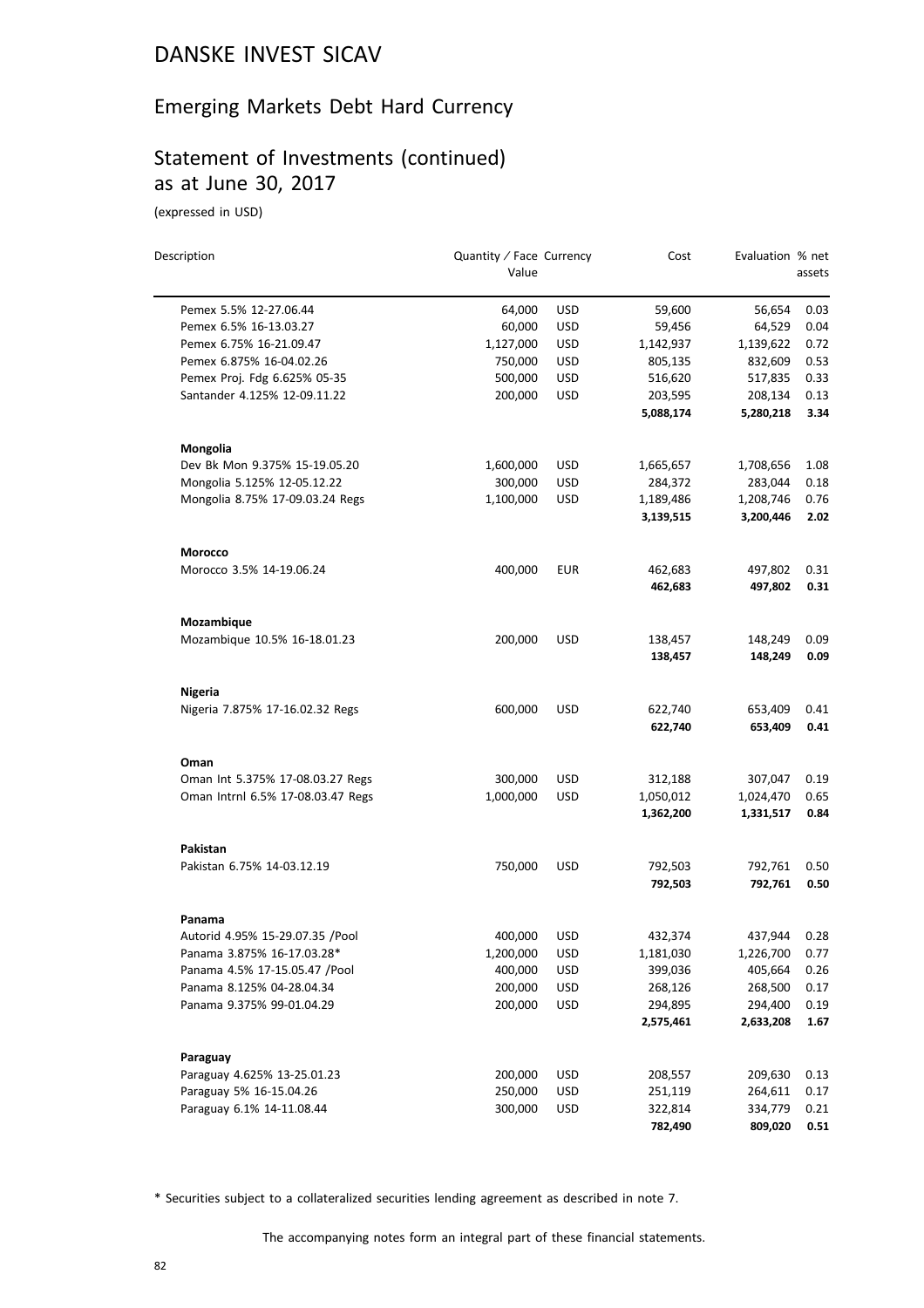## Emerging Markets Debt Hard Currency

## Statement of Investments (continued) as at June 30, 2017

(expressed in USD)

| Description                        | Quantity / Face Currency<br>Value |            | Cost               | Evaluation % net | assets       |
|------------------------------------|-----------------------------------|------------|--------------------|------------------|--------------|
| Peru                               |                                   |            |                    |                  |              |
| Cofide 3.25% 14-15.07.19           | 300,000                           | <b>USD</b> | 305,858            | 305,930          | 0.19         |
| Peru 4.125% 15-25.08.27*           | 600,000                           | <b>USD</b> | 623,700            | 654,765          | 0.42         |
| Peru 5.625% 10-18.11.50            | 700,000                           | <b>USD</b> | 839,125            | 857,500          | 0.54         |
| Peru 8.75% 03-21.11.33             | 650,000                           | <b>USD</b> | 988,215            | 1,002,625        | 0.64         |
| Petroperu 5.625% 17-19.06.47       | 500,000                           | <b>USD</b> | 500,000            | 507,207          | 0.32         |
|                                    |                                   |            | 3,256,898          | 3,328,027        | 2.11         |
| <b>Philippines</b>                 |                                   |            |                    |                  |              |
| Natl Power 9.625% 03-15.05.28      | 300,000                           | <b>USD</b> | 452,928            | 453,351          | 0.29         |
| Philippines 3.7% 16-01.03.41*      | 600,000                           | <b>USD</b> | 600,000            | 607,893          | 0.38         |
| Philippines 9.5% 05-02.02.30       | 400,000                           | <b>USD</b> | 638,406            | 642,404          | 0.41         |
| Philippines 10.625% 00-16.03.25    | 300,000                           | <b>USD</b> | 457,332            | 463,149          | 0.29         |
|                                    |                                   |            | 2,148,666          | 2,166,797        | 1.37         |
| Romania                            |                                   |            |                    |                  |              |
| Romania 3.875% 15-29.10.35         | 300,000                           | <b>EUR</b> | 338,439            | 359,137          | 0.23         |
| Romania 4.375% 13-22.08.23         | 450,000                           | <b>USD</b> | 472,946            | 478,418          | 0.30         |
|                                    |                                   |            | 811,385            | 837,555          | 0.53         |
| Rwanda                             |                                   |            |                    |                  |              |
| Rwandese Rep 6.625% 13-02.05.23    | 400,000                           | <b>USD</b> | 405,674            | 412,674          | 0.26         |
|                                    |                                   |            | 405,674            | 412,674          | 0.26         |
| Senegal                            |                                   |            |                    |                  |              |
| Senegal 6.25% 14-30.07.24          | 500,000                           | <b>USD</b> | 491,832            | 528,805          | 0.34         |
| Senegal 6.25% 23.05.33 / Pool Regs | 500,000                           | <b>USD</b> | 500,000            | 508,678          | 0.32         |
|                                    |                                   |            | 991,832            | 1,037,483        | 0.66         |
| <b>Serbia</b>                      |                                   |            |                    |                  |              |
| Serbia 7.25% 11-28.09.21           | 500,000                           | <b>USD</b> | 574,613            | 578,545          | 0.37         |
|                                    |                                   |            | 574,613            | 578,545          | 0.37         |
| <b>Singapore</b>                   |                                   |            |                    |                  |              |
| Bprl Intern 4.375% 17-18.01.27     | 200,000                           | <b>USD</b> | 199,904            | 207,115          | 0.13<br>0.13 |
|                                    |                                   |            | 199,904            | 207,115          |              |
| Slovakia                           |                                   |            |                    |                  |              |
| Spp-Dist 2.625% 14-23.06.21        | 400,000                           | <b>EUR</b> | 460,458<br>460,458 | 491,339          | 0.31         |
|                                    |                                   |            |                    | 491,339          | 0.31         |
| South Africa                       |                                   |            |                    |                  |              |
| Eskom Hldgs 5.75% 11-26.01.21      | 800,000                           | <b>USD</b> | 810,772            | 809,168          | 0.51         |
| Eskom Holdi 7.125% 15-11.02.25     | 500,000                           | USD        | 506,310            | 512,177          | 0.32         |
| South Afr 4.875% 16-14.04.26*      | 1,500,000                         | USD        | 1,511,072          | 1,508,955        | 0.96         |
|                                    |                                   |            | 2,828,154          | 2,830,300        | 1.79         |
| Sri Lanka                          |                                   |            |                    |                  |              |
| Nat Savings 8.875% 13-18.09.18     | 1,400,000                         | USD        | 1,494,921          | 1,485,519        | 0.94         |

\* Securities subject to a collateralized securities lending agreement as described in note 7.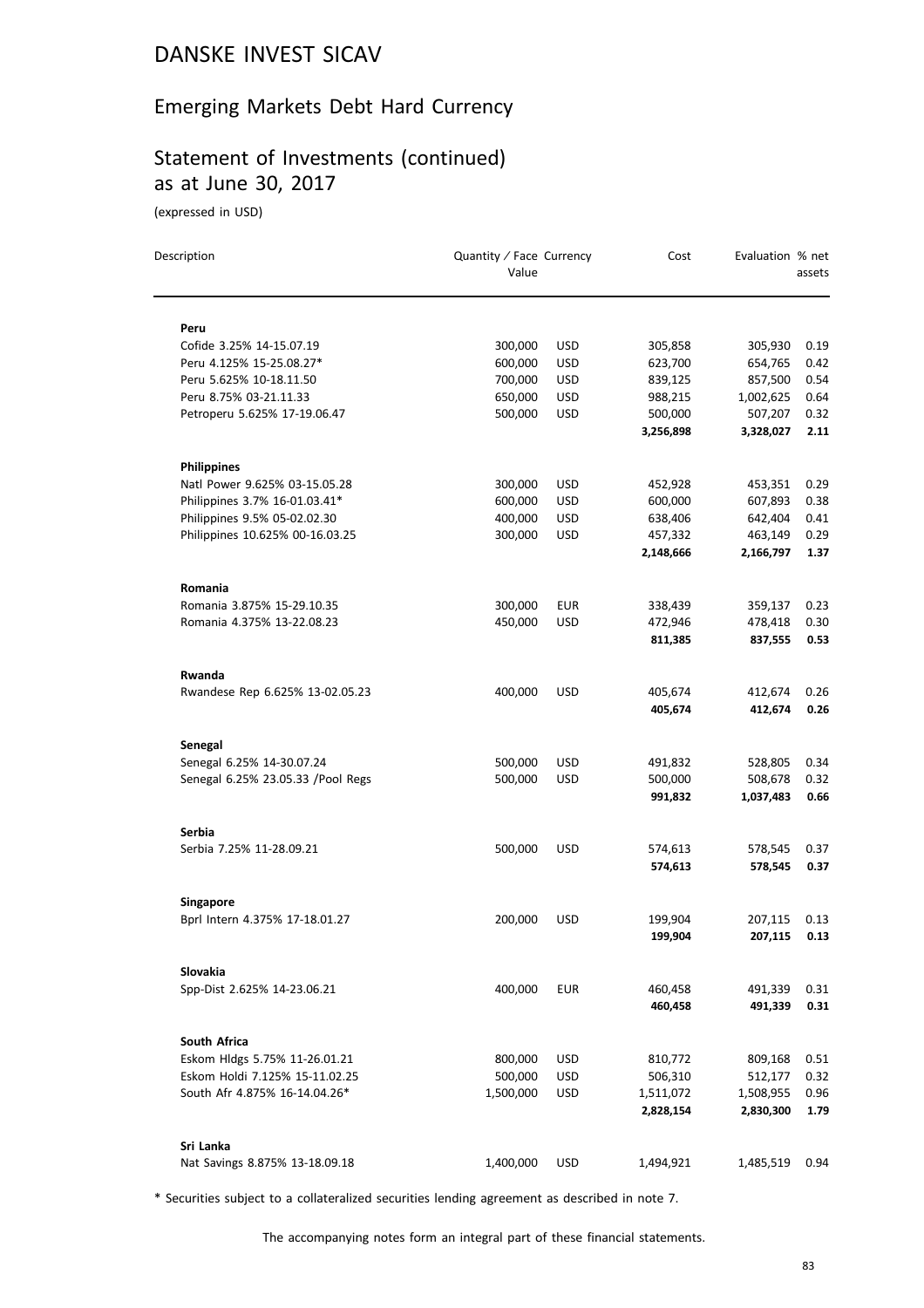## Emerging Markets Debt Hard Currency

## Statement of Investments (continued) as at June 30, 2017

(expressed in USD)

| Description                                                   | Quantity / Face Currency<br>Value |            | Cost               | Evaluation % net   | assets       |
|---------------------------------------------------------------|-----------------------------------|------------|--------------------|--------------------|--------------|
| National Sav 5.15% 14-10.09.19                                | 400,000                           | <b>USD</b> | 408,020            | 407,904            | 0.26         |
| Sri Lanka 5.125% 14-11.04.19 regs                             | 200,000                           | <b>USD</b> | 205,420            | 204,989            | 0.13         |
| Sri Lanka 5.75% 16-18.01.22                                   | 200,000                           | <b>USD</b> | 206,169            | 207,197            | 0.13         |
| Sri Lanka 5.875% 12-25.07.22                                  | 500,000                           | USD        | 495,000            | 518,485            | 0.33         |
| Sri Lanka 6% 14-14.01.19                                      | 400,000                           | <b>USD</b> | 415,068            | 414,236            | 0.26         |
| Sri Lanka 6.2% 17-11.05.27 Regs                               | 500,000                           | <b>USD</b> | 500,000            | 500,775            | 0.32         |
| Sri Lanka 6.25% 10-04.10.20                                   | 650,000                           | <b>USD</b> | 675,666            | 688,278            | 0.44         |
| Sri Lanka 6.25% 11-27.07.21                                   | 200,000                           | <b>USD</b> | 211,559            | 212,307            | 0.13         |
| Sri Lanka 6.825% 16-18.07.26                                  | 300,000                           | <b>USD</b> | 311,806            | 316,586            | 0.20         |
| Sri Lanka 6.85% 15-03.11.25                                   | 200,000                           | <b>USD</b> | 208,180            | 211,555            | 0.13         |
|                                                               |                                   |            | 5,131,809          | 5,167,831          | 3.27         |
| The Ivory Coast                                               |                                   |            |                    |                    |              |
| Ivory Coast 3.75% 09-32                                       | 600,230                           | USD        | 560,731            | 578,736            | 0.36         |
| Ivory Coast 6.125% 15.06.33 Regs                              | 1,400,000                         | <b>USD</b> | 1,382,458          | 1,353,702          | 0.86         |
|                                                               |                                   |            | 1,943,189          | 1,932,438          | 1.22         |
| <b>The Netherlands</b>                                        |                                   |            |                    |                    |              |
| Majapahit Hld 7.875% 07-37 Reg                                | 200,000                           | <b>USD</b> | 257,289            | 261,906            | 0.16         |
| Metinvest Frn 17-31.12.21 / Pik                               | 200,000                           | <b>USD</b> | 188,985            | 183,949            | 0.12         |
| NI 3 Bv 7% 12-16.08.19                                        | 450,000                           | <b>USD</b> | 464,373            | 464,195            | 0.29         |
| Petro Gbl F 6.25% 14-17.03.24                                 | 150,000                           | <b>USD</b> | 120,375            | 152,570            | 0.10         |
| Petrobras 6.125% 17-17.01.22                                  | 1,100,000                         | <b>USD</b> | 1,140,298          | 1,134,573          | 0.72         |
| Petrobras 7.375% 17-17.01.27                                  | 500,000                           | <b>USD</b> | 542,088            | 527,608            | 0.33         |
| Petrobras 8.375% 16-23.05.21                                  | 1,900,000                         | <b>USD</b> | 2,111,559          | 2,123,012          | 1.34         |
| Petrobras 8.75% 16-23.05.26                                   | 450,000                           | <b>USD</b> | 495,258            | 516,323            | 0.33         |
|                                                               |                                   |            | 5,320,225          | 5,364,136          | 3.39         |
| Togo                                                          |                                   |            |                    |                    |              |
| Boad 5.5% 16-06.05.21                                         | 1,800,000                         | <b>USD</b> | 1,882,406          | 1,910,952          | 1.21         |
|                                                               |                                   |            | 1,882,406          | 1,910,952          | 1.21         |
| <b>Trinidad and Tobago</b><br>Petroleum Co 6% 07-08.05.22 Reg | 375,000                           | USD        |                    | 364,656            | 0.23         |
| Petrotrin 9.75% 09-14.08.19                                   | 300,000                           | <b>USD</b> | 370,451<br>318,965 |                    |              |
|                                                               |                                   |            | 689,416            | 309,625<br>674,281 | 0.20<br>0.43 |
| Tunisia                                                       |                                   |            |                    |                    |              |
| Tunisia Int 5.625% 17.02.24 regs                              | 800,000                           | <b>EUR</b> | 855,952            | 932,094            | 0.59         |
|                                                               |                                   |            | 855,952            | 932,094            | 0.59         |
| <b>Turkey</b>                                                 |                                   |            |                    |                    |              |
| Hazine Must 5.004% 06.04.23 Regs                              | 200,000                           | USD        | 201,053            | 204,629            | 0.13         |
| Turkey 4.125% 14-11.04.23                                     | 800,000                           | <b>EUR</b> | 902,718            | 979,752            | 0.62         |
| Turkey 4.875% 13-16.04.43                                     | 200,000                           | <b>USD</b> | 173,895            | 177,565            | 0.11         |
| Turkey 4.875% 16-09.10.26                                     | 600,000                           | USD        | 563,558            | 593,817            | 0.37         |
| Turkey 6.625% 14-17.02.45                                     | 1,100,000                         | <b>USD</b> | 1,171,922          | 1,218,080          | 0.77         |
| Turkey 6.75% 10-30.05.40                                      | 400,000                           | <b>USD</b> | 433,186            | 447,378            | 0.28         |
| Turkey 7.375% 05-05.02.25                                     | 800,000                           | <b>USD</b> | 943,860            | 928,080            | 0.59         |
| Turkey Rep 3.25% 17-14.06.25                                  | 600,000                           | <b>EUR</b> | 669,467            | 678,182            | 0.43         |
| Turkey Rep 6% 17-25.03.27                                     | 1,300,000                         | <b>USD</b> | 1,335,985          | 1,386,768          | 0.88         |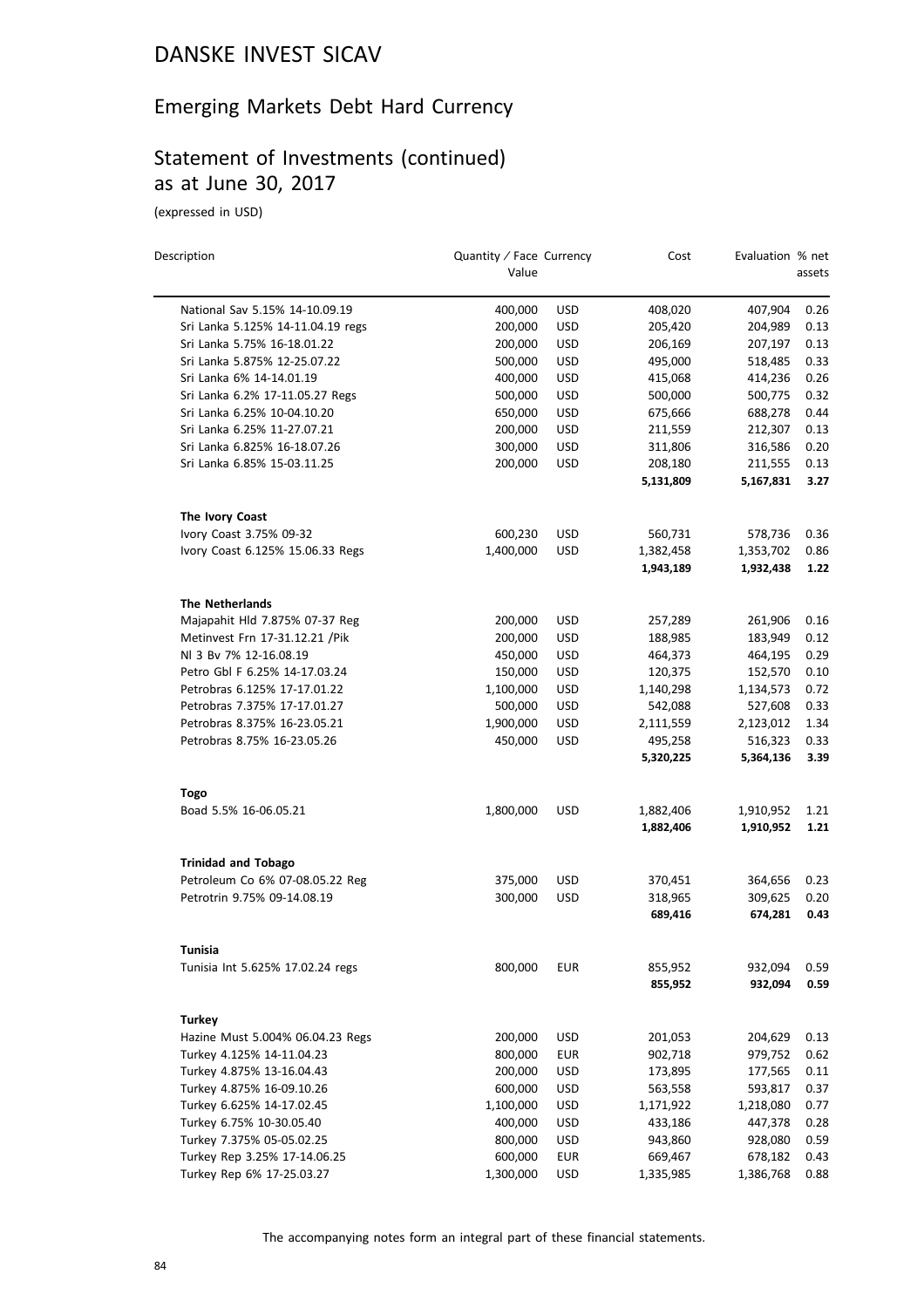### Emerging Markets Debt Hard Currency

#### Statement of Investments (continued) as at June 30, 2017

(expressed in USD)

| Description                                                                    | Quantity / Face Currency<br>Value |            | Cost        | Evaluation % net  | assets |
|--------------------------------------------------------------------------------|-----------------------------------|------------|-------------|-------------------|--------|
| Vakiflar 5.625% 17-30.05.22 Regs                                               | 600,000                           | <b>USD</b> | 599,352     | 599,727           | 0.38   |
|                                                                                |                                   |            | 6,994,996   | 7,213,978         | 4.56   |
| <b>Ukraine</b>                                                                 |                                   |            |             |                   |        |
| Ukraine 7.75% 15-01.09.19                                                      | 400,000                           | <b>USD</b> | 406,340     | 414,170           | 0.26   |
| Ukraine 7.75% 15-01.09.20                                                      | 529,000                           | <b>USD</b> | 471,691     | 543,309           | 0.34   |
| Ukraine 7.75% 15-01.09.21                                                      | 717,000                           | <b>USD</b> | 644,160     | 730,910           | 0.46   |
| Ukraine 7.75% 15-01.09.22                                                      | 417,000                           | <b>USD</b> | 356,580     | 420,972           | 0.27   |
| Ukraine 7.75% 15-01.09.23                                                      | 200,000                           | <b>USD</b> | 189,480     | 198,925           | 0.13   |
| Ukraine 7.75% 15-01.09.24                                                      | 300,000                           | <b>USD</b> | 280,888     | 295,060           | 0.19   |
| Ukraine 7.75% 15-01.09.25                                                      | 300,000                           | <b>USD</b> | 277,756     | 294,144           | 0.19   |
| Ukraine 7.75% 15-01.09.27                                                      | 300,000                           | <b>USD</b> | 274,613     | 291,893           | 0.18   |
|                                                                                |                                   |            | 2,901,508   | 3,189,383         | 2.02   |
| <b>United Arab Emirates</b>                                                    |                                   |            |             |                   |        |
| Idbi Bank 4.25% 15-30.11.20                                                    | 300,000                           | <b>USD</b> | 307,299     | 303,473           | 0.19   |
|                                                                                |                                   |            | 307,299     | 303,473           | 0.19   |
| Uruguay                                                                        |                                   |            |             |                   |        |
| Uruguay 4.375% 27.10.27 / Pool                                                 | 400,000                           | <b>USD</b> | 397,710     | 425,000           | 0.27   |
| Uruguay 5.1% 14-18.06.50 /Pool                                                 | 1,400,000                         | <b>USD</b> | 1,354,169   | 1,423,100         | 0.90   |
| Uruguay 7.625% 06-21.03.36                                                     | 200,000                           | <b>USD</b> | 248,000     | 270,250           | 0.17   |
|                                                                                |                                   |            | 1,999,879   | 2,118,350         | 1.34   |
| Venezuela                                                                      |                                   |            |             |                   |        |
| Pdvsa 6% 13-15.11.26 /Pool                                                     | 1,800,000                         | <b>USD</b> | 646,804     | 665,811           | 0.42   |
| Pdvsa 8.5% 16-27.10.20 /Pool                                                   | 2,600,000                         | <b>USD</b> | 1,910,425   | 1,875,822         | 1.19   |
| Petroleos 5.5% 07-12.04.37                                                     | 500,000                           | <b>USD</b> | 174,865     | 179,120           | 0.11   |
| Venezuela 11.75% 11-21.10.26                                                   | 1,100,000                         | <b>USD</b> | 540,436     | 574,750           | 0.36   |
| Venezuela 11.95% 11-05.08.31                                                   | 300,000                           | <b>USD</b> | 154,598     | 153,855           | 0.10   |
| Venezuela 9% 08-07.05.23                                                       | 200,000                           | <b>USD</b> | 91,900      | 90,165            | 0.06   |
| Venezuela 9.25% 08-07.05.28 Reg                                                | 200,000                           | <b>USD</b> | 85,505      | 89,205            | 0.05   |
| Venezuela 9.25% 97-15.09.27                                                    | 500,000                           | <b>USD</b> | 230,637     | 249,887           | 0.16   |
| Venezuela 9.375% 04-13.01.34                                                   | 200,000                           | <b>USD</b> | 87,035      | 90,905            | 0.06   |
|                                                                                |                                   |            | 3,922,205   | 3,969,520         | 2.51   |
| Zambia                                                                         |                                   |            |             |                   |        |
| Zambia 5.375% 12-20.09.22                                                      | 400,000                           | USD        | 368,528     | 375,936           | 0.24   |
| Zambia 8.5% 14-14.04.24                                                        | 300,000                           | <b>USD</b> | 311,727     | 314,220           | 0.20   |
| Zambia 8.97% 30.07.27 / Pool Regs                                              | 500,000                           | <b>USD</b> | 520,429     | 532,840           | 0.33   |
|                                                                                |                                   |            | 1,200,684   | 1,222,996         | 0.77   |
| <b>Total - Bonds</b>                                                           |                                   |            | 131,195,587 | 134,069,738 84.81 |        |
| Total - Transferable securities admitted to an official stock exchange listing |                                   |            | 131,195,587 | 134,069,738 84.81 |        |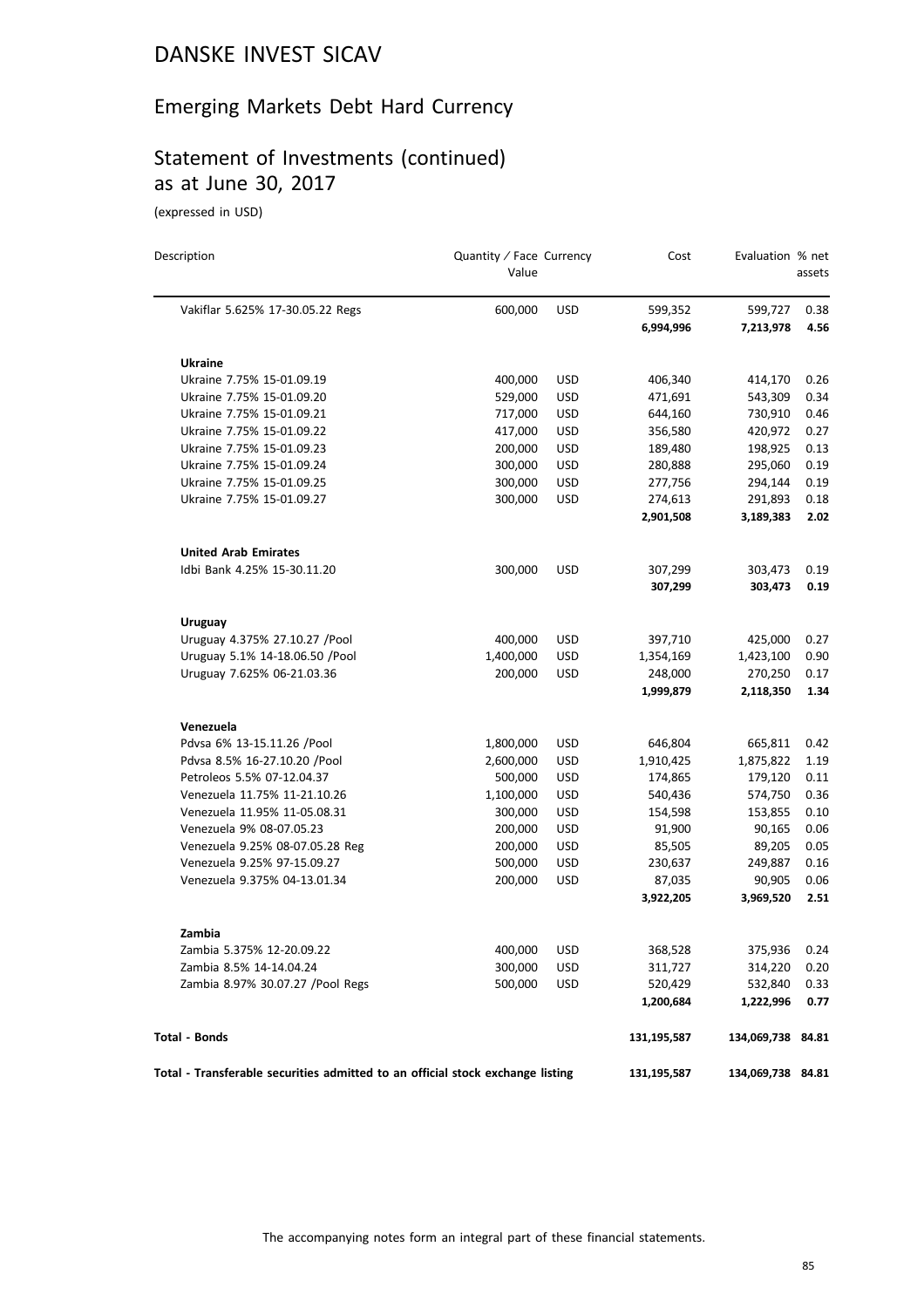#### Emerging Markets Debt Hard Currency

## Statement of Investments (continued) as at June 30, 2017

(expressed in USD)

| Description                                                  | Quantity / Face Currency<br>Value |            | Cost                 | Evaluation % net     | assets       |
|--------------------------------------------------------------|-----------------------------------|------------|----------------------|----------------------|--------------|
| Transferable securities dealt in on another regulated market |                                   |            |                      |                      |              |
| <b>Bonds</b>                                                 |                                   |            |                      |                      |              |
| Argentina                                                    |                                   |            |                      |                      |              |
| Prov Ent 8.75% 08.02.25 /Pool Regs                           | 1,100,000                         | <b>USD</b> | 1,097,770            | 1,134,270            | 0.72         |
| Salta 9.125% 16-07.07.24 /Pool                               | 400,000                           | <b>USD</b> | 425,920              | 436,918              | 0.28         |
| Tgn 9% 12-22.08.19 / Pik                                     | 145,624                           | <b>USD</b> | 196,125<br>1,719,815 | 196,000<br>1,767,188 | 0.12<br>1.12 |
|                                                              |                                   |            |                      |                      |              |
| Cameroon<br>Cameroon 9.5% 19.11.25 / Pool                    | 300,000                           | <b>USD</b> | 339,959              | 354,525              | 0.23         |
|                                                              |                                   |            | 339,959              | 354,525              | 0.23         |
| Cayman Islands                                               |                                   |            |                      |                      |              |
| Brazil Minas 5.333% 13-15.02.28                              | 500,000                           | <b>USD</b> | 496,250              | 488,623              | 0.31         |
|                                                              |                                   |            | 496,250              | 488,623              | 0.31         |
| Costa Rica                                                   |                                   |            |                      |                      |              |
| Costa Rica 7.158% 15-12.03.45                                | 500,000                           | <b>USD</b> | 499,770              | 527,403              | 0.34         |
| Ice 6.375% 13-15.05.43                                       | 200,000                           | <b>USD</b> | 171,323              | 179,283              | 0.11         |
|                                                              |                                   |            | 671,093              | 706,686              | 0.45         |
| Dominican Republic of                                        |                                   |            |                      |                      |              |
| Rep Dominican 5.875% 18.04.24                                | 200,000                           | <b>USD</b> | 210,934              | 212,191              | 0.13         |
|                                                              |                                   |            | 210,934              | 212,191              | 0.13         |
| <b>Ecuador</b><br>Petroama 4.625% 16.02.20 / Pool            | 500,000                           | <b>USD</b> |                      | 464,878              | 0.29         |
|                                                              |                                   |            | 454,920<br>454,920   | 464,878              | 0.29         |
| <b>Great Britain</b>                                         |                                   |            |                      |                      |              |
| Ssb 1 8.875% 15-20.03.25                                     | 500,000                           | <b>USD</b> | 477,643              | 512,535              | 0.32         |
|                                                              |                                   |            | 477,643              | 512,535              | 0.32         |
| Guatemala                                                    |                                   |            |                      |                      |              |
| Guatemala 4.375% 17-05.06.27                                 | 300,000                           | <b>USD</b> | 297,006              | 299,085              | 0.19         |
|                                                              |                                   |            | 297,006              | 299,085              | 0.19         |
| <b>Honduras</b>                                              |                                   |            |                      |                      |              |
| Honduras 8.75% 13-16.12.20                                   | 700,000                           | <b>USD</b> | 797,755              | 798,714              | 0.51         |
|                                                              |                                   |            | 797,755              | 798,714              | 0.51         |
| Indonesia                                                    |                                   |            |                      |                      |              |
| Per Pe Sbsn 4.15% 29.03.27 Regs*                             | 700,000                           | <b>USD</b> | 703,150              | 713,531              | 0.45         |
|                                                              |                                   |            | 703,150              | 713,531              | 0.45         |

\* Securities subject to a collateralized securities lending agreement as described in note 7.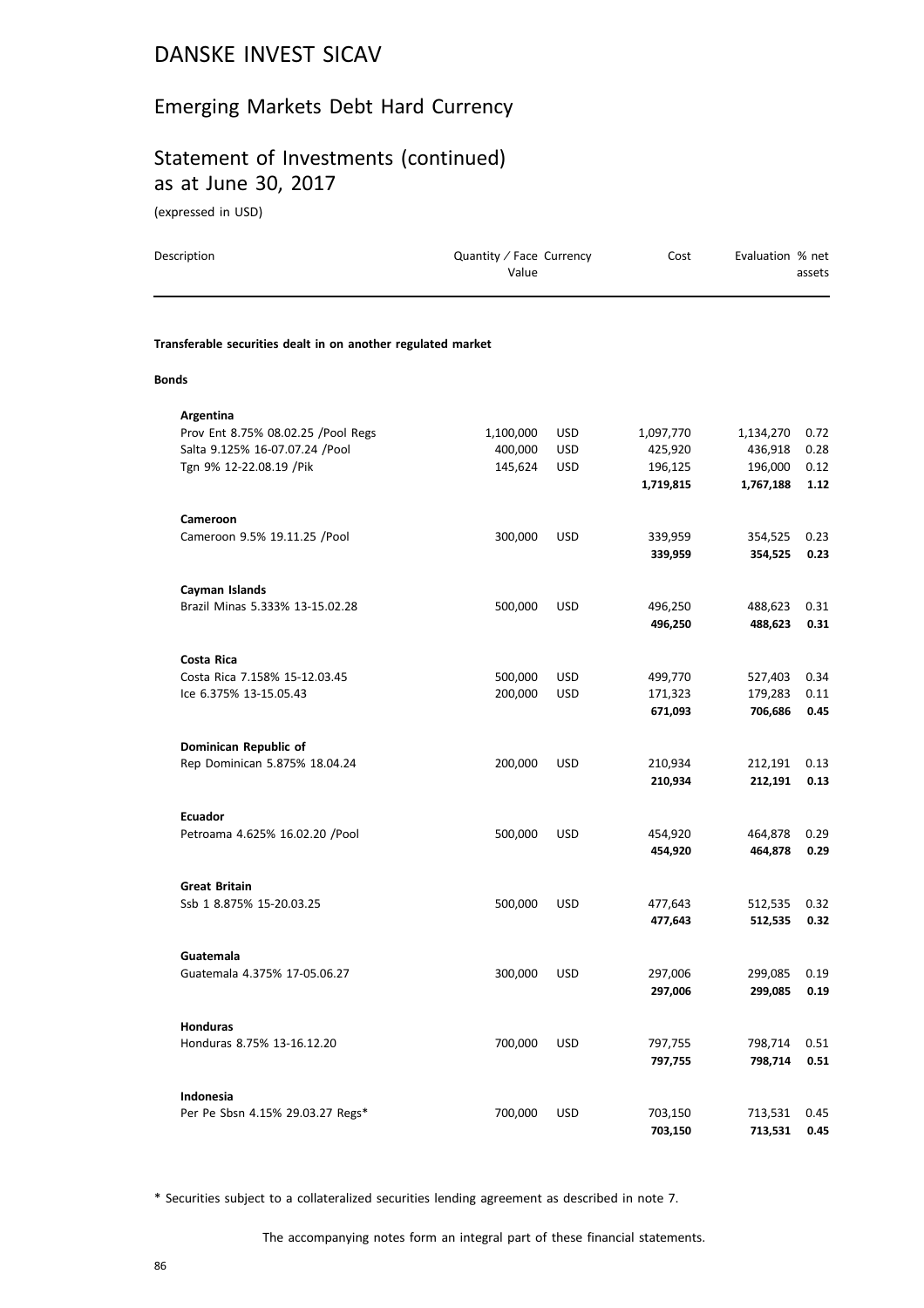# Emerging Markets Debt Hard Currency

## Statement of Investments (continued) as at June 30, 2017

(expressed in USD)

| Description                                                          | Quantity / Face Currency<br>Value |            | Cost                   | Evaluation % net       | assets       |
|----------------------------------------------------------------------|-----------------------------------|------------|------------------------|------------------------|--------------|
| Malaysia                                                             |                                   |            |                        |                        |              |
| 1mdb Glb 4.4% 13-09.03.23                                            | 1,500,000                         | <b>USD</b> | 1,340,250<br>1,340,250 | 1,391,400<br>1,391,400 | 0.88<br>0.88 |
| Panama                                                               |                                   |            |                        |                        |              |
| Aeroprt 5.375% 11.05.36 /Pool                                        | 400,000                           | <b>USD</b> | 418,358                | 420,866                | 0.27         |
| Ena Norte 4.95% 25.04.28 /Pool                                       | 155,187                           | <b>USD</b> | 160,608                | 159,579                | 0.10         |
|                                                                      |                                   |            | 578,966                | 580,445                | 0.37         |
| Paraguay                                                             |                                   |            |                        |                        |              |
| Paraguay 4.7% 17-27.03.27 Regs                                       | 500,000                           | <b>USD</b> | 504,524                | 514,065                | 0.33         |
|                                                                      |                                   |            | 504,524                | 514,065                | 0.33         |
| Peru                                                                 |                                   |            |                        |                        |              |
| Fondo Miv 3.375% 14-02.04.19                                         | 1,900,000                         | <b>USD</b> | 1,919,526              | 1,940,935              | 1.23         |
|                                                                      |                                   |            | 1,919,526              | 1,940,935              | 1.23         |
| <b>Ukraine</b>                                                       |                                   |            |                        |                        |              |
| Ukraine Frn 15-31.05.40                                              | 740,000                           | <b>USD</b> | 256,773                | 289,788                | 0.18         |
|                                                                      |                                   |            | 256,773                | 289,788                | 0.18         |
| Venezuela                                                            |                                   |            |                        |                        |              |
| Pdvsa 8.5% 16-27.10.20 /Pool                                         | 162,000                           | <b>USD</b> | 83,833                 | 117,257                | 0.07         |
|                                                                      |                                   |            | 83,833                 | 117,257                | 0.07         |
| <b>Total - Bonds</b>                                                 |                                   |            | 10,852,397             | 11,151,846             | 7.06         |
| Total - Transferable securities dealt in on another regulated market |                                   |            | 10,852,397             | 11,151,846             | 7.06         |
| <b>TOTAL INVESTMENT PORTFOLIO</b>                                    |                                   |            | 142,047,984            | 145,221,584 91.87      |              |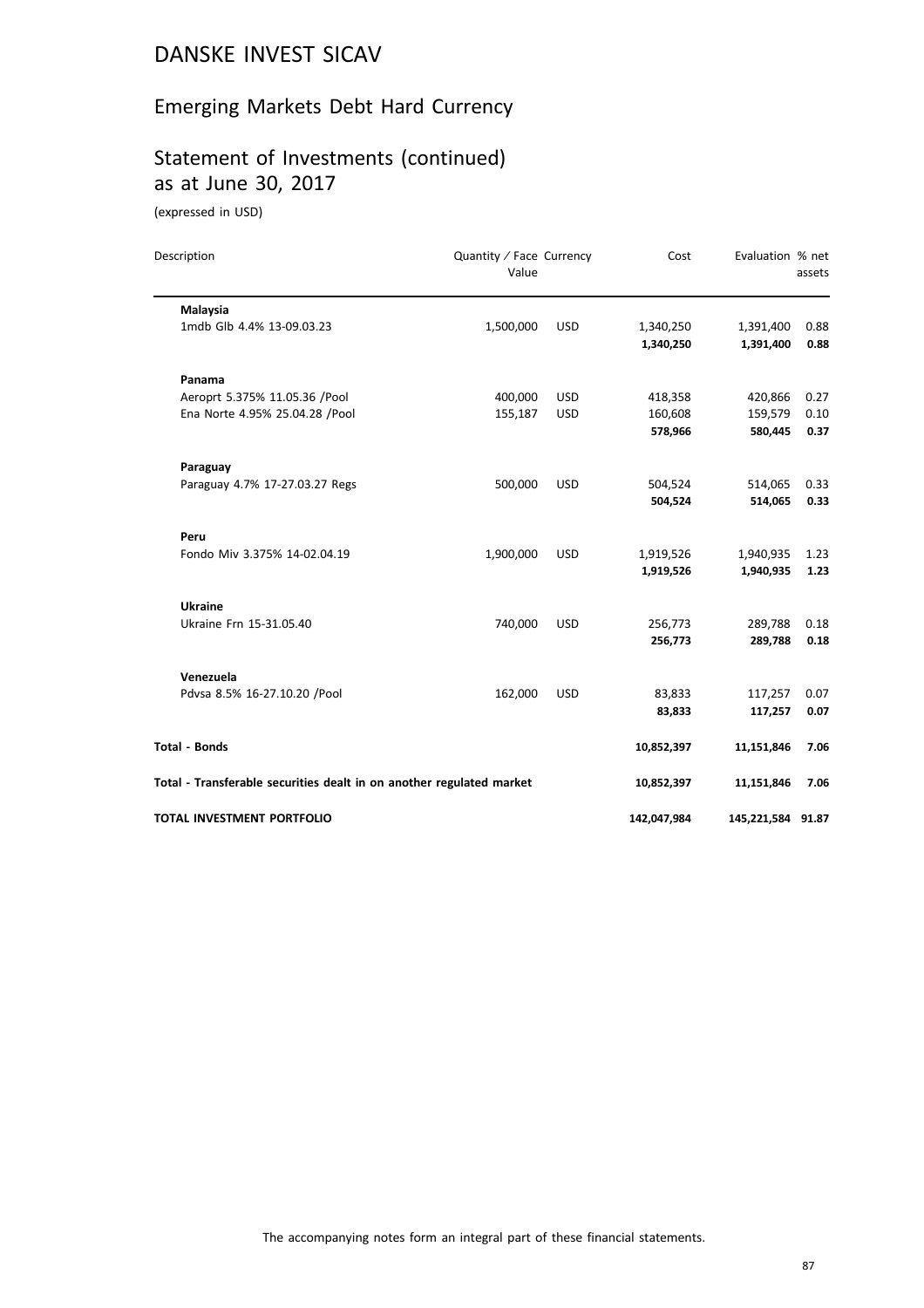#### Emerging Markets Debt Hard Currency

## Geographical and Economic Portfolio Breakdowns as at June 30, 2017

(expressed as a percentage of net assets)

| Geographical breakdown | %    |
|------------------------|------|
| Argentina              | 5.87 |
| Turkey                 | 4.56 |
| Indonesia              | 3.83 |
| The Netherlands        | 3.39 |
| Mexico                 | 3.34 |
| Peru                   | 3.34 |
| Sri Lanka              | 3.27 |
| Cayman Islands         | 2.90 |
| Venezuela              | 2.58 |
| Kazakhstan             | 2.44 |
| Dominican Republic of  | 2.34 |
| Ukraine                | 2.20 |
| Egypt                  | 2.19 |
| Ecuador                | 2.15 |
| Hungary                | 2.09 |
| Lebanon                | 2.08 |
| Panama                 | 2.04 |
| Mongolia               | 2.02 |
| Luxembourg             | 1.81 |
| Ireland                | 1.79 |
| South Africa           | 1.79 |
| Colombia               | 1.75 |
| Georgia                | 1.74 |
| Macedonia              | 1.71 |
| El Salvador            | 1.54 |
| Philippines            | 1.37 |
| Uruguay                | 1.34 |
| Azerbaijan             | 1.33 |
| Costa Rica             | 1.26 |
| The Ivory Coast        | 1.22 |
| Togo                   | 1.21 |
| Chile                  | 1.13 |
| Malaysia               | 1.08 |
| Great Britain          | 0.97 |
| Croatia                | 0.90 |
| Honduras               | 0.84 |
| Oman                   | 0.84 |
| Paraguay               | 0.84 |
| Zambia                 | 0.77 |
| Jamaica                | 0.74 |
| <b>Brazil</b>          | 0.67 |
| Senegal                | 0.66 |
| Jordan                 | 0.64 |
| Armenia                | 0.62 |
| India                  | 0.59 |
| Tunisia                | 0.59 |
| Greece                 | 0.57 |
| Romania                | 0.53 |
| Pakistan               | 0.50 |
| Angola                 | 0.47 |
| Ghana                  | 0.44 |
| Trinidad and Tobago    | 0.43 |

| Geographical breakdown | %     |
|------------------------|-------|
| <b>Belarus</b>         | 0.42  |
| Nigeria                | 0.41  |
| Iraq                   | 0.39  |
| Serbia                 | 0.37  |
| Hong Kong              | 0.33  |
| Guatemala              | 0.32  |
| Gabon                  | 0.31  |
| Morocco                | 0.31  |
| Slovakia               | 0.31  |
| British Virgin Islands | 0.26  |
| Rwanda                 | 0.26  |
| <b>Bulgaria</b>        | 0.23  |
| Cameroon               | 0.23  |
| United Arab Emirates   | 0.19  |
| Singapore              | 0.13  |
| Mozambique             | 0.09  |
|                        | 91.87 |

| Economic breakdown                      | %     |
|-----------------------------------------|-------|
| States, Provinces and Municipalities    | 54.38 |
| Petrol                                  | 11.39 |
| <b>Banks and Financial Institutions</b> | 7.77  |
| Holding and Finance Companies           | 7.21  |
| Supranational                           | 2.92  |
| Transportation                          | 1.77  |
| <b>Public Services</b>                  | 1.74  |
| Agriculture and Fishing                 | 1.56  |
| <b>Food and Distilleries</b>            | 0.66  |
| <b>Swiss Cantonal Bonds</b>             | 0.59  |
| Miscellaneous                           | 0.41  |
| Mines, Heavy Industries                 | 0.37  |
| Electronic Semiconductor                | 0.29  |
| Aerospace Technology                    | 0.27  |
| Construction, Building Material         | 0.17  |
| <b>News Transmission</b>                | 0.13  |
| Electronics and Electrical Equipment    | 0.11  |
| Investment Funds                        | 0.10  |
| Mortgage and Funding Institutions       | 0.03  |
|                                         | 91.87 |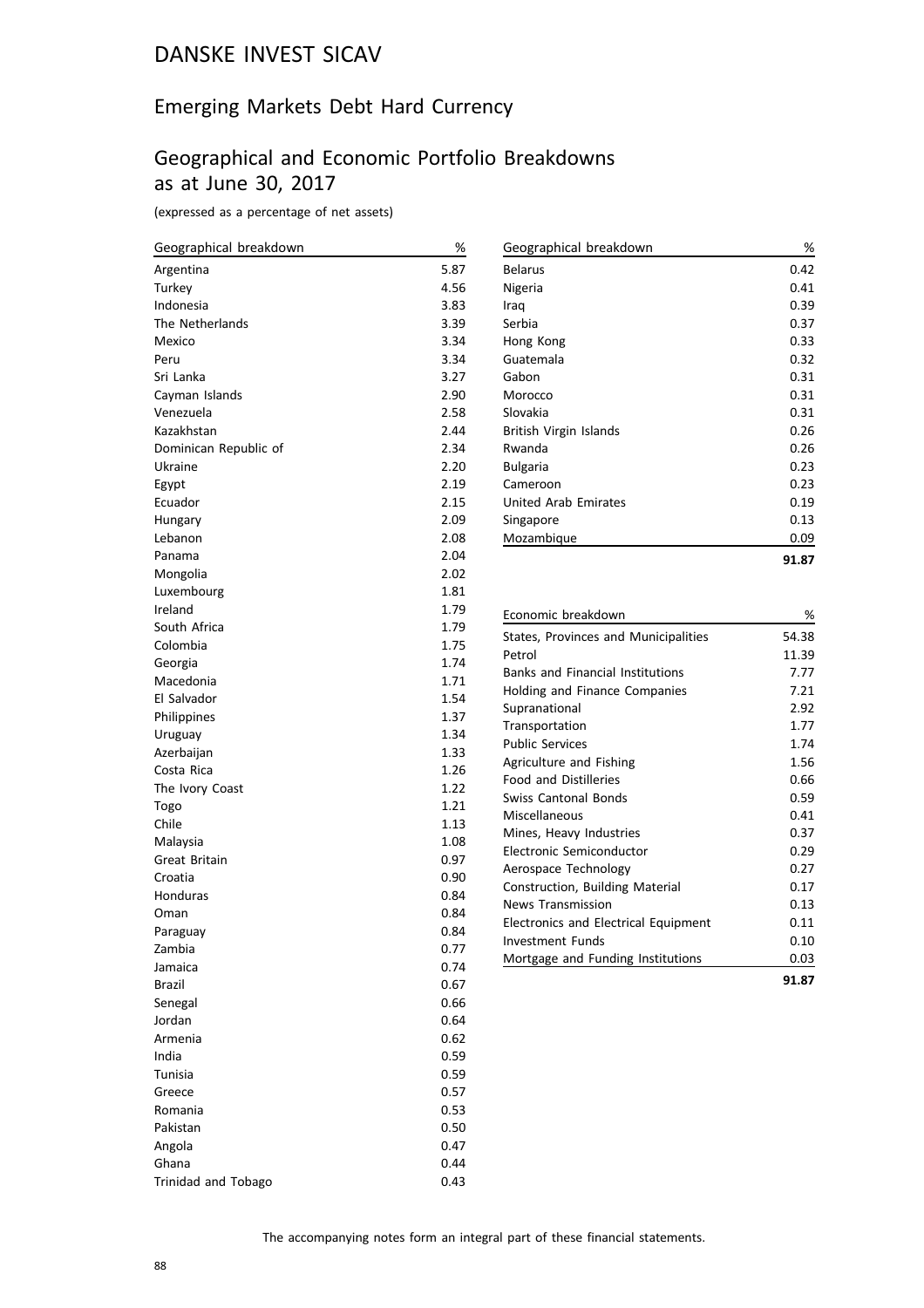# Euro High Yield Bond

#### Statement of Investments as at June 30, 2017

(expressed in EUR)

| Description                                                            | Quantity / Face Currency<br>Value | Cost               | Evaluation % net<br>assets         |
|------------------------------------------------------------------------|-----------------------------------|--------------------|------------------------------------|
| Transferable securities admitted to an official stock exchange listing |                                   |                    |                                    |
| <b>Bonds</b>                                                           |                                   |                    |                                    |
| Austria<br>Erste Bk 6.5% 17-Perp Regs                                  | 400.000<br><b>EUR</b>             | 400,000<br>400,000 | 0.70<br>433.756<br>433,756<br>0.70 |

| <b>Belgium</b>                  |         |            |         |         |      |
|---------------------------------|---------|------------|---------|---------|------|
| Ethias Sa 5% 15-14.01.26        | 500,000 | <b>EUR</b> | 448,375 | 534,860 | 0.86 |
| Ontex Group 4.75% 14-15.11.21   | 300,000 | <b>EUR</b> | 318,240 | 311,934 | 0.50 |
|                                 |         |            | 766,615 | 846,794 | 1.36 |
|                                 |         |            |         |         |      |
| Canada                          |         |            |         |         |      |
| Bombardier 6.125% 15.05.21 Regs | 200,000 | <b>EUR</b> | 201,400 | 215,934 | 0.35 |
| Cott Financ 5.5% 16-01.07.24    | 250,000 | <b>EUR</b> | 250,000 | 269,457 | 0.43 |
|                                 |         |            | 451,400 | 485,391 | 0.78 |
| Cayman Islands                  |         |            |         |         |      |
| Upcb Financ 4% 15-15.01.27      | 150,000 | <b>EUR</b> | 150,000 | 156,763 | 0.25 |
|                                 |         |            | 150,000 | 156,763 | 0.25 |
|                                 |         |            |         |         |      |
| <b>Denmark</b>                  |         |            |         |         |      |
| Dsk Bk 5.75% 14-Perp*           | 100,000 | <b>EUR</b> | 101,530 | 106,084 | 0.17 |
| Norican Gro 4.5% 17-15.05.23    | 175,000 | <b>EUR</b> | 175,000 | 179,302 | 0.29 |
| Tdc 3.5% 15-26.02.15            | 500,000 | <b>EUR</b> | 499,000 | 514,515 | 0.83 |
|                                 |         |            | 775,530 | 799,901 | 1.29 |
|                                 |         |            |         |         |      |
| <b>Finland</b>                  |         |            |         |         |      |
| Stora Enso 2.125% 16-16.06.23   | 150,000 | <b>EUR</b> | 149,567 | 154,752 | 0.25 |
|                                 |         |            | 149,567 | 154,752 | 0.25 |
|                                 |         |            |         |         |      |
| <b>France</b>                   |         |            |         |         |      |
| Arkema 4.75% 14-Perp            | 300,000 | <b>EUR</b> | 296,949 | 325,569 | 0.52 |
| Casino Gp 1.865% 13.06.22 Regs  | 100,000 | <b>EUR</b> | 100,000 | 101,083 | 0.16 |
| Casino Gp 2.798% 14-05.08.26    | 300,000 | <b>EUR</b> | 323,250 | 323,707 | 0.52 |
| Casino Gp 4.87% 13-Perp         | 300,000 | <b>EUR</b> | 259,500 | 304,639 | 0.49 |
| Crwn Eu Hld 2.625% 16-30.09.24  | 100,000 | <b>EUR</b> | 99,125  | 101,259 | 0.16 |
| Dexia Clf 4.375% 12.02.19 Sub   | 850,000 | <b>EUR</b> | 715,088 | 818,567 | 1.32 |
| Dexia Clf Frn 09.07.17 Sub      | 700,000 | <b>EUR</b> | 626,088 | 699,814 | 1.13 |
| Europcar Gr 5.75% 15-15.06.22   | 200,000 | <b>EUR</b> | 208,354 | 211,097 | 0.34 |
| Faurecia 3.125% 15-15.06.22*    | 400,000 | <b>EUR</b> | 400,292 | 413,970 | 0.67 |
| Faurecia 3.625% 16-15.06.23*    | 459,000 | <b>EUR</b> | 463,574 | 483,176 | 0.78 |
| Holdikks 6.75% 14-15.07.21      | 650,000 | <b>EUR</b> | 603,165 | 352,570 | 0.57 |
| Kerneos Corp. 5.75% 01.03.21    | 700,000 | <b>EUR</b> | 725,525 | 721,273 | 1.16 |
| Loxam 4.875% 14-23.07.21        | 200,000 | <b>EUR</b> | 201,200 | 205,410 | 0.33 |
| Numericable 5.375% 15.05.22     | 700,000 | <b>EUR</b> | 728,659 | 731,003 | 1.18 |
| Numericable Gp 5.625% 15.05.24  | 400,000 | <b>EUR</b> | 420,526 | 431,602 | 0.70 |
| Peugeot 2.375% 16-14.04.23*     | 300,000 | <b>EUR</b> | 303,075 | 315,606 | 0.51 |
| Rexel 3.5% 16-15.06.23          | 400,000 | <b>EUR</b> | 408,250 | 419,654 | 0.68 |
| Socgen 7.375% 16-Perp           | 250,000 | <b>USD</b> | 224,014 | 235,852 | 0.38 |

\* Securities subject to a collateralized securities lending agreement as described in note 7.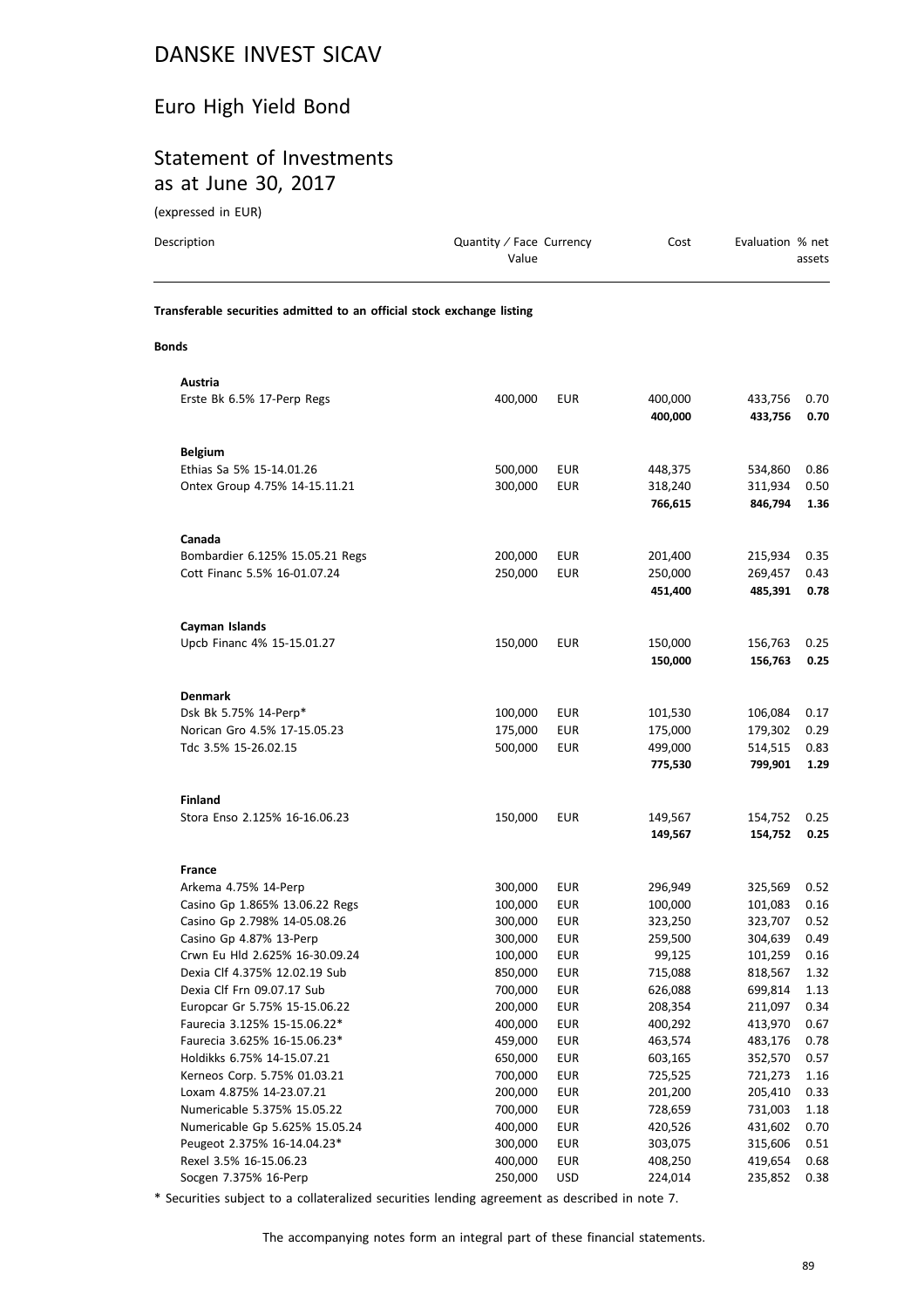#### Euro High Yield Bond

#### Statement of Investments (continued) as at June 30, 2017

(expressed in EUR)

| Description                        | Quantity / Face Currency<br>Value |            | Cost      | Evaluation % net | assets |
|------------------------------------|-----------------------------------|------------|-----------|------------------|--------|
|                                    |                                   |            |           |                  |        |
| Socgen Frn 09-Perp*                | 500,000                           | <b>EUR</b> | 587,000   | 590,935          | 0.95   |
| Wfs Global 9.5% 15-15.07.22        | 150,000                           | <b>EUR</b> | 164,063   | 164,215          | 0.26   |
|                                    |                                   |            | 7,857,697 | 7,951,001 12.81  |        |
| Germany                            |                                   |            |           |                  |        |
| Deut Bk 2.75% 15-17.02.25          | 270,000                           | <b>EUR</b> | 265,788   | 267,750          | 0.43   |
| Deut Bk 4.5% 16-19.05.26           | 300,000                           | <b>EUR</b> | 307,951   | 329,913          | 0.53   |
| Deut Bk 5% 10-24.06.20             | 500,000                           | <b>EUR</b> | 523,012   | 550,772          | 0.89   |
| Lanxess 4.5% 16-06.12.76 Regs      | 450,000                           | <b>EUR</b> | 443,948   | 495,248          | 0.80   |
| Unitym Nrw 4% 14-15.01.25          | 650,000                           | <b>EUR</b> | 664,625   | 687,427          | 1.11   |
| Unitym Nrw 5.125% 13-21.01.23      | 510,300                           | <b>EUR</b> | 525,609   | 534,243          | 0.86   |
| Unitym Nrw 5.5% 12-15.09.22        | 283,500                           | <b>EUR</b> | 303,360   | 294,317          | 0.47   |
|                                    |                                   |            | 3,034,293 | 3,159,670        | 5.09   |
| <b>Great Britain</b>               |                                   |            |           |                  |        |
| Anglo Amer 2.875% 13-20.11.20      | 300,000                           | <b>EUR</b> | 301,500   | 319,564          | 0.51   |
| Anglo Amer 3.25% 14-03.04.23*      | 400,000                           | <b>EUR</b> | 328,000   | 436,472          | 0.70   |
| Ephios Bond 6.25% 15-01.07.22      | 600,000                           | <b>EUR</b> | 608,000   | 650,919          | 1.05   |
| Georgia 4.75% 15-15.02.23 Regs     | 375,000                           | <b>EUR</b> | 351,953   | 410,250          | 0.66   |
| Int Pers 4.25% 14-23.05.18         | 350,000                           | <b>EUR</b> | 319,861   | 339,675          | 0.55   |
| Int Pers 5.75% 14-07.04.21         | 515,000                           | <b>EUR</b> | 456,933   | 445,439          | 0.72   |
| Merlin Entmts 2.75% 15.03.22*      | 300,000                           | <b>EUR</b> | 310,500   | 313,655          | 0.51   |
| Natl Westm. Frn 99-Emtn            | 600,000                           | <b>EUR</b> | 559,993   | 574,395          | 0.93   |
| R.B.S. 7.64% 07-Perp               | 600,000                           | <b>USD</b> | 524,705   | 504,293          | 0.81   |
| Roy. Bk Scot. 7.0916% (Tv) 07-Perp | 450,000                           | <b>EUR</b> | 477,406   | 431,185          | 0.69   |
| Tesco Corp 1.375% 14-01.07.19      | 500,000                           | <b>EUR</b> | 486,647   | 508,900          | 0.82   |
| Tesco Corp 2.5% 14-01.07.24        | 150,000                           | <b>EUR</b> | 154,500   | 153,602          | 0.25   |
| Travelex Fi 8% 17-15.05.22 Regs    | 350,000                           | <b>EUR</b> | 350,000   | 345,639          | 0.56   |
|                                    |                                   |            | 5,229,998 | 5,433,988        | 8.76   |
| Ireland                            |                                   |            |           |                  |        |
| Aib 4.125% 15-26.11.25             | 484,000                           | <b>EUR</b> | 463,497   | 516,300          | 0.83   |
| Ardagh 4.25% 14-15.01.22           | 105,195                           | <b>EUR</b> | 107,877   | 107,531          | 0.17   |
| Ardagh Pck 4.125% 16-15.05.23      | 300,000                           | EUR        | 316,813   | 319,101          | 0.52   |
| Smurfit Kap 2.75% 15-01.02.25      | 400,000                           | <b>EUR</b> | 402,000   | 414,234          | 0.67   |
|                                    |                                   |            | 1,290,187 | 1,357,166        | 2.19   |
| Italy                              |                                   |            |           |                  |        |
| Assgen 5.5% 15-27.10.47            | 250,000                           | <b>EUR</b> | 274,687   | 278,886          | 0.45   |
| Banco Bpm 6% 10-05.11.20           | 175,000                           | <b>EUR</b> | 188,562   | 187,276          | 0.30   |
| Banco Pop 2.625% 15-21.09.18       | 100,000                           | <b>EUR</b> | 99,815    | 102,226          | 0.16   |
| Banco Pop 2.75% 15-27.07.20        | 550,000                           | <b>EUR</b> | 548,157   | 568,233          | 0.92   |
| Banco Pop 3.5% 14-14.03.19*        | 350,000                           | <b>EUR</b> | 360,010   | 363,531          | 0.59   |
| Bca Pop Vic 2.75% 15-20.03.20      | 126,000                           | <b>EUR</b> | 104,612   | 131,345          | 0.21   |
| Buz Unicem 2.125% 16-28.04.23      | 400,000                           | <b>EUR</b> | 412,367   | 420,910          | 0.68   |
| Enel 5% 14-15.01.75                | 400,000                           | <b>EUR</b> | 397,899   | 434,320          | 0.70   |
| Enel 6.5% (Frn) 13-10.01.74        | 900,000                           | <b>EUR</b> | 1,018,339 | 975,519          | 1.57   |
| Fondiaria 5.75% 14-Perp            | 300,000                           | <b>EUR</b> | 300,225   | 299,927          | 0.48   |
| Intesa Frn 09-Perp*                | 150,000                           | <b>EUR</b> | 171,731   | 170,726          | 0.28   |
| Intesa San 3.928% 14-15.09.26      | 100,000                           | EUR        | 104,543   | 105,908          | 0.17   |
| Intesa San 6.625% 13-13.09.23 Emtn | 550,000                           | <b>EUR</b> | 656,205   | 676,673          | 1.09   |

\* Securities subject to a collateralized securities lending agreement as described in note 7.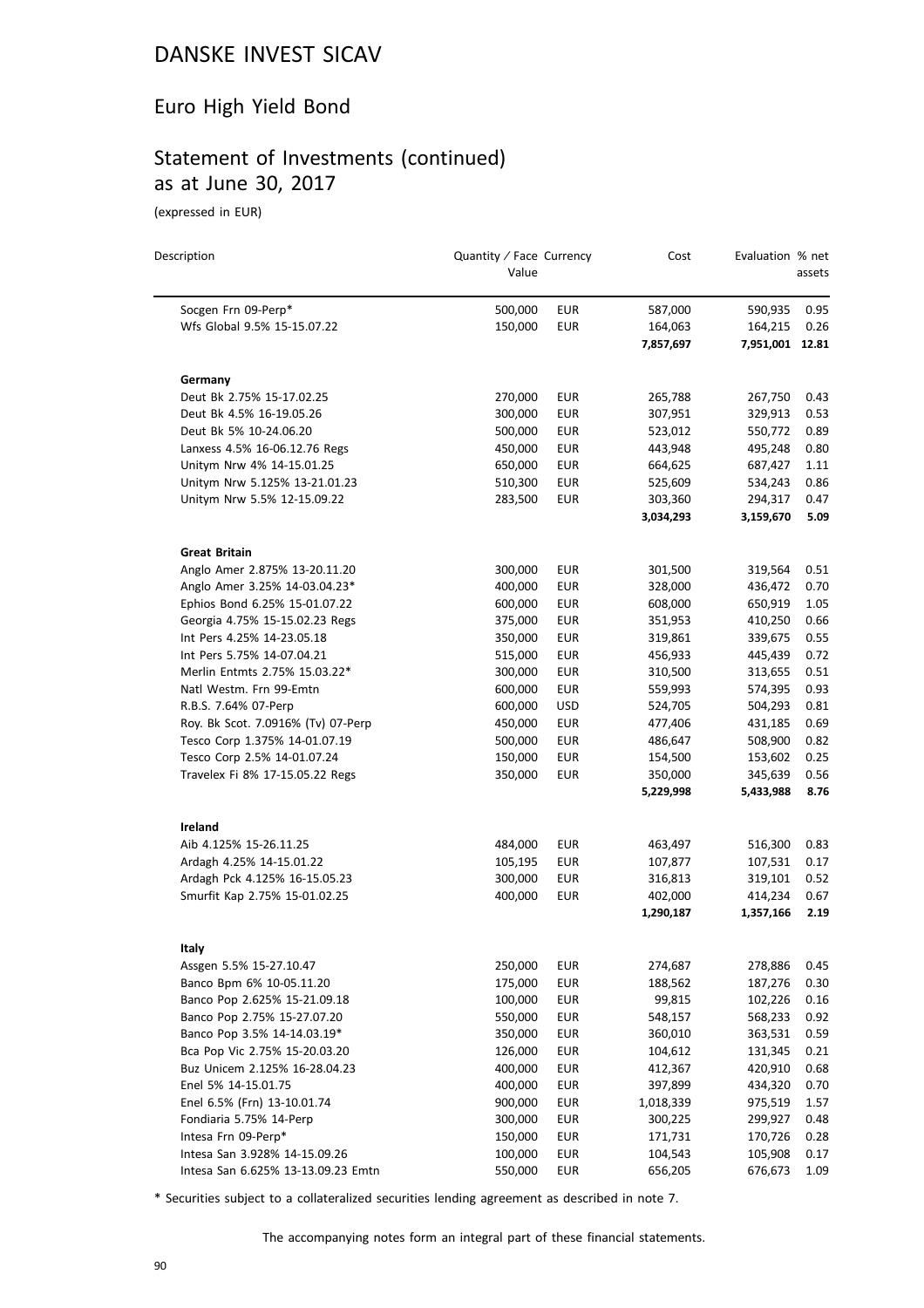#### Euro High Yield Bond

#### Statement of Investments (continued) as at June 30, 2017

(expressed in EUR)

 $\overline{a}$ 

| Description                        | Quantity / Face Currency<br>Value |            | Cost      | Evaluation % net | assets |
|------------------------------------|-----------------------------------|------------|-----------|------------------|--------|
| Intesa San 7% 16-Perp*             | 600,000                           | <b>EUR</b> | 600,000   | 633,918          | 1.02   |
| Intesa San 7.75% 17-Perp Regs      | 450,000                           | <b>EUR</b> | 450,000   | 499,556          | 0.80   |
| Sanpaolo VI 4.75% Frn 14-Perp      | 200,000                           | <b>EUR</b> | 204,900   | 208,109          | 0.34   |
| Telecom It 2.5% 17-19.07.23        | 700,000                           | <b>EUR</b> | 695,016   | 737,391          | 1.19   |
| Telecom It 3.25% 15-16.01.23       | 850,000                           | <b>EUR</b> | 878,207   | 938,982          | 1.51   |
| Telecom It 4% 12-21.01.20          | 250,000                           | <b>EUR</b> | 267,923   | 273,046          | 0.44   |
| Unicredit 6.375% 13-02.05.23 / Sub | 400,000                           | <b>USD</b> | 376,478   | 361,375          | 0.58   |
| Veneto Banca 4% 14-20.05.19        | 170,000                           | <b>EUR</b> | 145,898   | 179,855          | 0.29   |
|                                    |                                   |            | 8,255,574 | 8,547,712 13.77  |        |
| Japan                              |                                   |            |           |                  |        |
| Softbank 4% 15-30.07.22            | 550,000                           | EUR        | 525,684   | 607,929          | 0.98   |
|                                    |                                   |            | 525,684   | 607,929          | 0.98   |
| Jersey                             |                                   |            |           |                  |        |
| Adient Glob 3.5% 16-15.08.24       | 500,000                           | EUR        | 502,688   | 509,360          | 0.82   |
| Hbos Sterlg 7.881% 99 Perp         | 450,000                           | GBP        | 737,181   | 714,134          | 1.15   |
| Lincoln 6.875% 16-15.04.21         | 111,000                           | <b>EUR</b> | 111,000   | 119,244          | 0.19   |
| Mercury 8.25% 15-30.05.21 / Pik    | 250,000                           | <b>EUR</b> | 265,750   | 263,180          | 0.43   |
| Ubs Je 7.15% 07-Perp               | 200,000                           | <b>EUR</b> | 228,584   | 206,718          | 0.33   |
|                                    |                                   |            | 1,845,203 | 1,812,636        | 2.92   |
| Luxembourg                         |                                   |            |           |                  |        |
| Altice 6.25% 15-15.02.25           | 650,000                           | <b>EUR</b> | 645,882   | 710,908          | 1.15   |
| Altice 7.25% 14-15.05.22           | 733,000                           | <b>EUR</b> | 739,115   | 777,764          | 1.25   |
| Altice Fin 5.25% 15-15.02.23       | 350,000                           | <b>EUR</b> | 353,528   | 371,752          | 0.60   |
| Altice Fin 6.5% 13-15.01.22        | 350,000                           | <b>EUR</b> | 373,504   | 368,205          | 0.59   |
| Cirsa Fdg 5.875% 15-15.05.23       | 300,000                           | <b>EUR</b> | 314,083   | 315,473          | 0.51   |
| Contourglob 5.125% 16-15.06.21     | 500,000                           | <b>EUR</b> | 511,500   | 527,955          | 0.85   |
| Fiat 2.75% 14-18.03.19             | 250,000                           | <b>EUR</b> | 254,337   | 260,599          | 0.42   |
| Fiat 6.25% 11-09.03.18             | 150,000                           | <b>EUR</b> | 167,388   | 156,286          | 0.25   |
| Fiat Ft 4.75% 14-15.07.22          | 300,000                           | <b>EUR</b> | 330,695   | 333,479          | 0.54   |
| Fiat Ft 4.75% 14-22.03.21          | 700,000                           | <b>EUR</b> | 773,578   | 772,611          | 1.25   |
| Fiat Ft 6.625% 13-15.03.18         | 400,000                           | <b>EUR</b> | 446,252   | 417,646          | 0.67   |
| Findus 8.25% 14-01.08.19 / Pik     | 350,111                           | <b>EUR</b> | 379,016   | 406,443          | 0.65   |
| Finmec Fnce 4.5% 13-19.01.21       | 500,000                           | <b>EUR</b> | 548,773   | 565,580          | 0.91   |
| Gestamp Fdg 3.5% 16-31.12.23*      | 400,000                           | <b>EUR</b> | 407,957   | 418,210          | 0.67   |
| Hanesbrand 3.5% 16-15.06.24        | 350,000                           | <b>EUR</b> | 350,859   | 367,969 0.59     |        |
| Ineos G Sa 5.375% 16-01.08.24      | 600,000                           | EUR        | 603,300   | 636,207          | 1.03   |
| Intralot Fl 6.75% 16-15.09.21      | 250,000                           | <b>EUR</b> | 253,512   | 265,775          | 0.43   |
| Unicre Lu F Frn 9-Perp             | 320,000                           | <b>EUR</b> | 369,404   | 358,229          | 0.58   |
| Wind Acq 4% 14-15.07.20            | 950,000                           | <b>EUR</b> | 948,980   | 961,737          | 1.55   |
| Wind Acq 7% 14-23.04.21            | 700,000                           | <b>EUR</b> | 727,914   | 730,079          | 1.18   |
|                                    |                                   |            | 9,499,577 | 9,722,907 15.67  |        |
| Malta                              |                                   |            |           |                  |        |
| Catena Frn 16-16.09.19             | 200,000                           | <b>EUR</b> | 204,000   | 204,500          | 0.33   |
|                                    |                                   |            | 204,000   | 204,500          | 0.33   |

\* Securities subject to a collateralized securities lending agreement as described in note 7.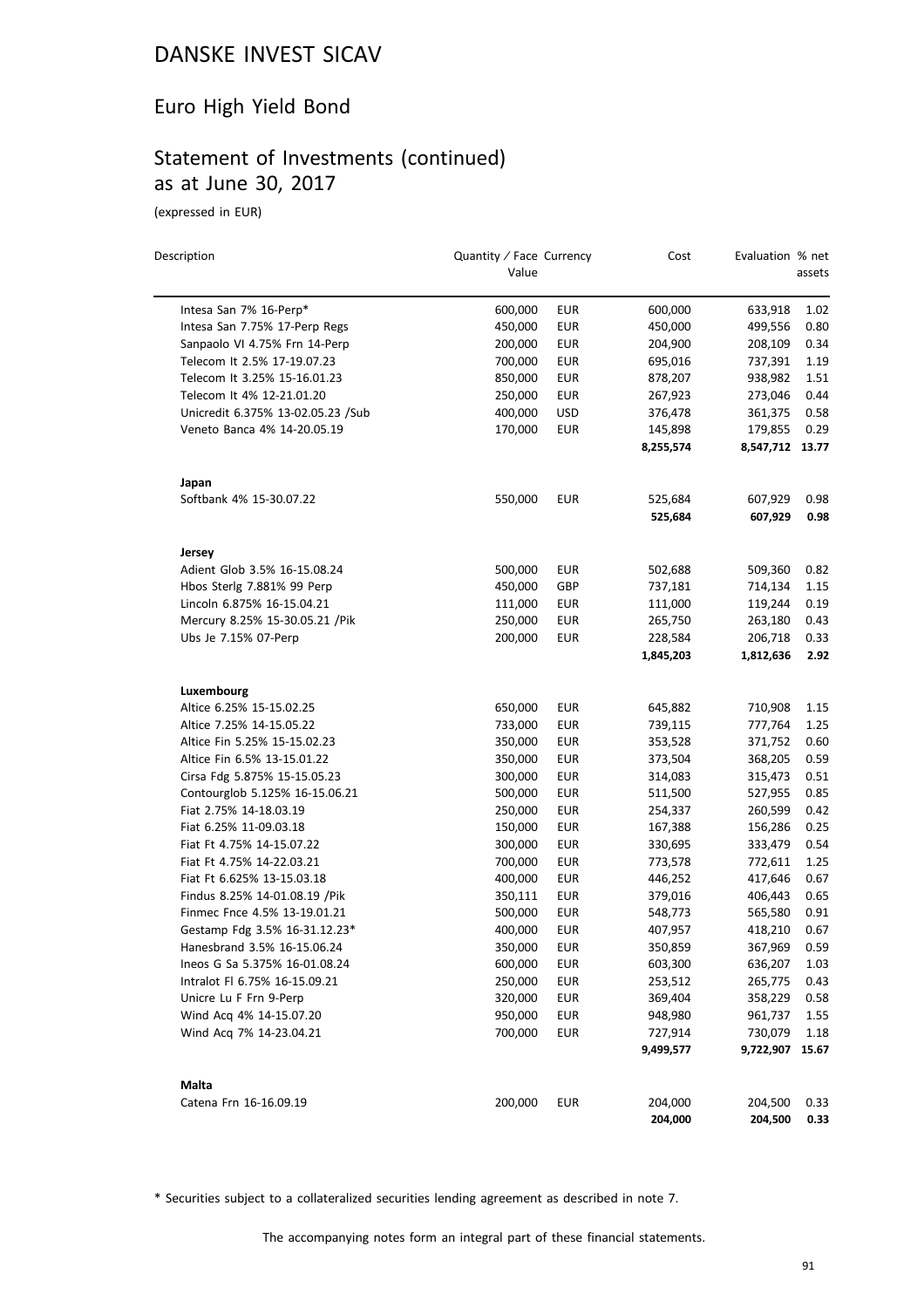#### Euro High Yield Bond

#### Statement of Investments (continued) as at June 30, 2017

(expressed in EUR)

 $\overline{a}$ 

| Description                      | Quantity / Face Currency<br>Value |            | Cost      | Evaluation % net | assets |
|----------------------------------|-----------------------------------|------------|-----------|------------------|--------|
| Norway                           |                                   |            |           |                  |        |
| Dof Subsea 9.5% 17-14.03.22      | 200,000                           | <b>USD</b> | 188,094   | 173,829          | 0.28   |
|                                  |                                   |            | 188,094   | 173,829          | 0.28   |
| Portugal                         |                                   |            |           |                  |        |
| Edp 5.375% 15-16.09.75*          | 1,000,000                         | <b>EUR</b> | 994,560   | 1,101,525        | 1.78   |
|                                  |                                   |            | 994,560   | 1,101,525        | 1.78   |
| Spain                            |                                   |            |           |                  |        |
| Banco Cred 7.75% 17-07.06.27     | 600,000                           | EUR        | 583,625   | 548,145          | 0.88   |
| Bankia 4% 14-22.05.24            | 200,000                           | <b>EUR</b> | 200,317   | 207,946          | 0.33   |
| Bankinter 2.5% 17-06.04.27 Regs  | 100,000                           | <b>EUR</b> | 99,601    | 100,996          | 0.16   |
| Bco Sab 6.5% 17-Perp             | 200,000                           | <b>EUR</b> | 200,000   | 197,687          | 0.32   |
| Liberbank 6.875% 17-14.03.27     | 100,000                           | <b>EUR</b> | 93,000    | 91,600           | 0.15   |
| Obrascon 4.75% 14-15.03.22       | 100,000                           | <b>EUR</b> | 87,250    | 86,606           | 0.14   |
| Obrascon 5.5% 15-15.03.23 Regs   | 400,000                           | <b>EUR</b> | 349,348   | 346,338          | 0.56   |
| Obrascon 7.625% 12-15.03.20      | 625,000                           | <b>EUR</b> | 626,562   | 617,666          | 1.00   |
|                                  |                                   |            | 2,239,703 | 2,196,984        | 3.54   |
| Sweden                           |                                   |            |           |                  |        |
| Corral Pet 11.75% 15.05.21 / Pik | 350,000                           | EUR        | 343,200   | 383,766          | 0.62   |
| In Justit 3.125% 15.07.24 Regs   | 350,000                           | <b>EUR</b> | 350,000   | 349,155          | 0.56   |
| In Justitia 2.75% 17-15.07.22    | 350,000                           | <b>EUR</b> | 350,000   | 352,109          | 0.57   |
| Ovako Group 6.5% 14-01.06.19     | 250,000                           | <b>EUR</b> | 210,682   | 253,442          | 0.41   |
| Verisure 6% 15-01.11.22          | 360,000                           | <b>EUR</b> | 361,473   | 392,440          | 0.63   |
|                                  |                                   |            | 1,615,355 | 1,730,912        | 2.79   |
| <b>Switzerland</b>               |                                   |            |           |                  |        |
| Cs Group 6.25% / Frn 14-Perp     | 385,000                           | <b>USD</b> | 322,620   | 359,022          | 0.58   |
|                                  |                                   |            | 322,620   | 359,022          | 0.58   |
| <b>The Netherlands</b>           |                                   |            |           |                  |        |
| Abn Amro 5.75% 15-Perp           | 300,000                           | <b>EUR</b> | 293,875   | 318,334          | 0.51   |
| Axalta Coat 3.75% 16-15.01.25    | 200,000                           | <b>EUR</b> | 199,500   | 210,715          | 0.34   |
| Darling Glb 4.75% 15-30.05.22    | 350,000                           | <b>EUR</b> | 367,880   | 368,765          | 0.59   |
| Delta Lloyd 4.375% 14-Perp*      | 721,000                           | <b>EUR</b> | 634,399   | 753,276          | 1.21   |
| Gas Nat Fen 3.375% 15-29.12.49   | 300,000                           | <b>EUR</b> | 297,147   | 306,726          | 0.50   |
| Gas Nat Fen 4.125% 14-30.11.49   | 700,000                           | <b>EUR</b> | 687,724   | 756,511          | 1.22   |
| Generali Fin 4.596% 14-Perp      | 750,000                           | <b>EUR</b> | 743,320   | 768,296          | 1.24   |
| Grupo Antol 5.125% 15-30.06.22   | 450,000                           | <b>EUR</b> | 455,965   | 480,730          | 0.78   |
| Oi European 3.125% 16-15.11.24   | 150,000                           | <b>EUR</b> | 150,000   | 152,726          | 0.25   |
| Repsm 4.5% 15-25.03.75*          | 490,000                           | EUR        | 489,844   | 503,914          | 0.81   |
| Schaeff Fin 3.25% 15-15.05.25    | 100,000                           | <b>EUR</b> | 98,920    | 107,421          | 0.17   |
| Sm Mth Auto 4.125% 14-15.07.21   | 300,000                           | <b>EUR</b> | 297,409   | 306,792          | 0.50   |
| Srlev Nv 9% (Frn) 11-15.04.41    | 517,000                           | <b>EUR</b> | 630,033   | 586,472          | 0.95   |
| Telefonic 5% 14-Perp             | 400,000                           | <b>EUR</b> | 428,600   | 434,208          | 0.70   |
| Telefonica 3.75% 16-Perp*        | 400,000                           | <b>EUR</b> | 400,000   | 417,894          | 0.67   |
| Telefonica 4.2% 14-Perp*         | 800,000                           | EUR        | 832,667   | 851,892          | 1.37   |
| Upc Hold 6.375% 12-15.09.22      | 250,000                           | <b>EUR</b> | 269,300   | 261,175          | 0.42   |
| Upc Hold 6.75% 13-15.03.23       | 100,000                           | <b>EUR</b> | 109,813   | 107,115          | 0.17   |

\* Securities subject to a collateralized securities lending agreement as described in note 7.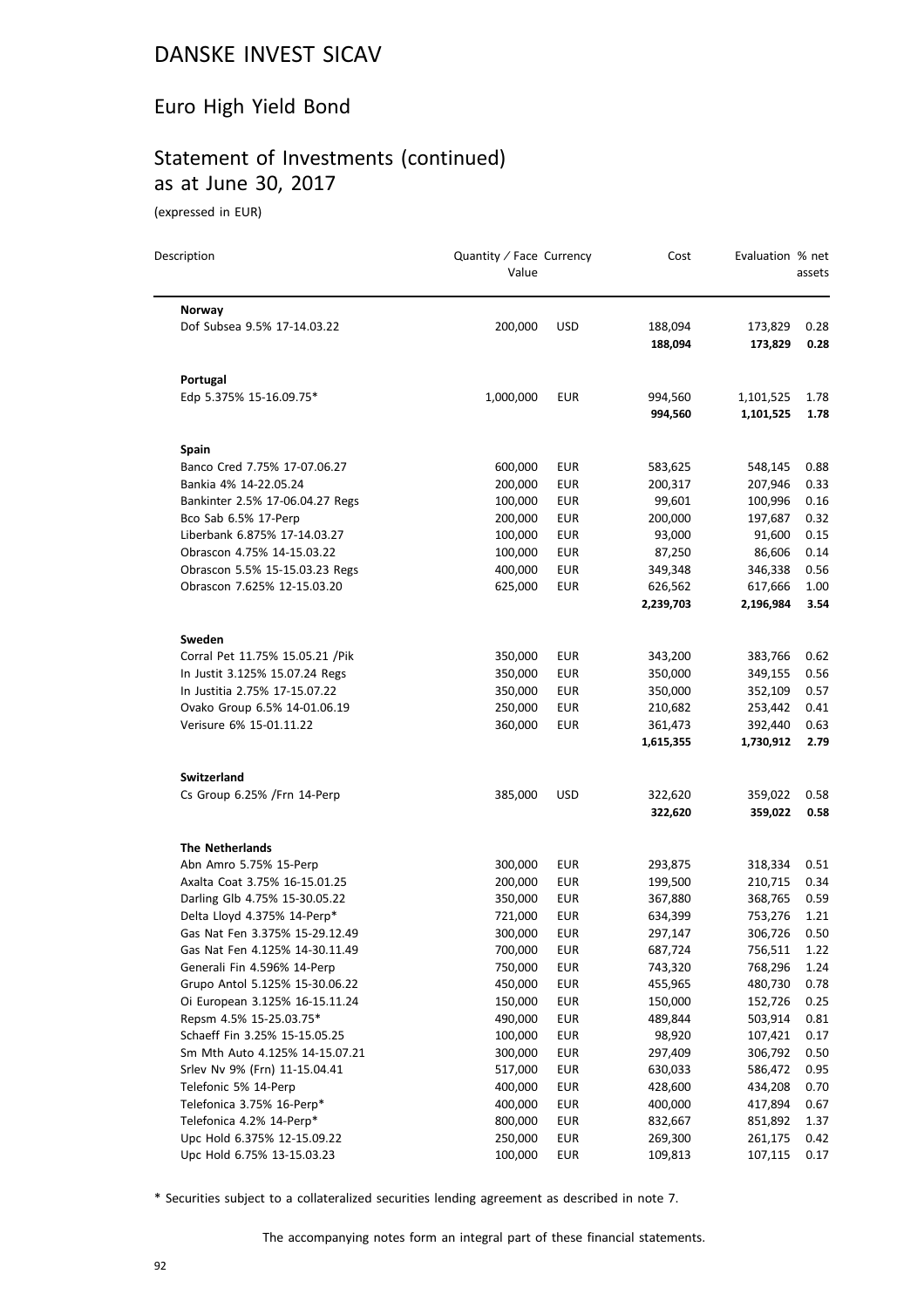# Euro High Yield Bond

## Statement of Investments (continued) as at June 30, 2017

(expressed in EUR)

| Description                                                                    | Quantity / Face Currency<br>Value |            | Cost                 | Evaluation % net           | assets       |
|--------------------------------------------------------------------------------|-----------------------------------|------------|----------------------|----------------------------|--------------|
| Ziggo Fin 4.25% 16-15.01.27                                                    | 300,000                           | <b>EUR</b> | 300,000<br>7,686,396 | 318,348<br>8,011,310 12.91 | 0.51         |
| <b>United States of America</b>                                                |                                   |            |                      |                            |              |
| Dresdner Fdg 8.151% 99-31 / Reg.S                                              | 330,000                           | USD        | 353,810              | 364,250                    | 0.58         |
| Ims Health 3.25% 17-15.03.25                                                   | 200,000                           | <b>EUR</b> | 200,000              | 203,953                    | 0.33         |
| Ims Health 3.5% 16-15.10.24                                                    | 400,000                           | <b>EUR</b> | 400,000              | 415,700                    | 0.67         |
| Zf Na Cap 2.25% 15-26.04.19                                                    | 300,000                           | <b>EUR</b> | 301,893              | 310,419                    | 0.50         |
| Zf Na Capit 2.75% 15-27.04.23                                                  | 200,000                           | <b>EUR</b> | 200,500              | 215,309                    | 0.35         |
|                                                                                |                                   |            | 1,456,203            | 1,509,631                  | 2.43         |
| <b>Total - Bonds</b>                                                           |                                   |            | 54,938,256           | 56,758,079 91.46           |              |
| Total - Transferable securities admitted to an official stock exchange listing |                                   |            | 54,938,256           | 56,758,079 91.46           |              |
| Transferable securities dealt in on another regulated market                   |                                   |            |                      |                            |              |
| <b>Bonds</b>                                                                   |                                   |            |                      |                            |              |
| <b>Denmark</b>                                                                 |                                   |            |                      |                            |              |
| Ax V Inv1 Frn 17-29.06.22                                                      | 135,000                           | EUR        | 135,000<br>135,000   | 136,181<br>136,181         | 0.22<br>0.22 |
|                                                                                |                                   |            |                      |                            |              |
| Germany                                                                        |                                   |            |                      |                            |              |
| Depfa 4.6% 17-22.02.27                                                         | 600,000                           | EUR        | 623,300              | 656,520                    | 1.06         |
|                                                                                |                                   |            | 623,300              | 656,520                    | 1.06         |
| <b>Great Britain</b>                                                           |                                   |            |                      |                            |              |
| Genel Energy 7.5% 14-14.05.19                                                  | 400,000                           | <b>USD</b> | 309,574              | 308,271                    | 0.50         |
|                                                                                |                                   |            | 309,574              | 308,271                    | 0.50         |
| Italy                                                                          |                                   |            |                      |                            |              |
| Snai Spa 6.375% 16-07.11.21                                                    | 175,000                           | EUR        | 175,631              | 187,906                    | 0.30         |
|                                                                                |                                   |            | 175,631              | 187,906                    | 0.30         |
| <b>Spain</b>                                                                   |                                   |            |                      |                            |              |
| Campofrio Fd 3.375% 15.03.22                                                   | 320,000                           | <b>EUR</b> | 319,200              | 330,624                    | 0.53         |
|                                                                                |                                   |            | 319,200              | 330,624                    | 0.53         |
| Sweden                                                                         |                                   |            |                      |                            |              |
| Perstorp 7.625% 16-30.06.21                                                    | 300,000                           | <b>EUR</b> | 300,000              | 324,731                    | 0.52         |
|                                                                                |                                   |            | 300,000              | 324,731                    | 0.52         |
| <b>Total - Bonds</b>                                                           |                                   |            | 1,862,705            | 1,944,233                  | 3.13         |
| Total - Transferable securities dealt in on another regulated market           |                                   |            | 1,862,705            | 1,944,233                  | 3.13         |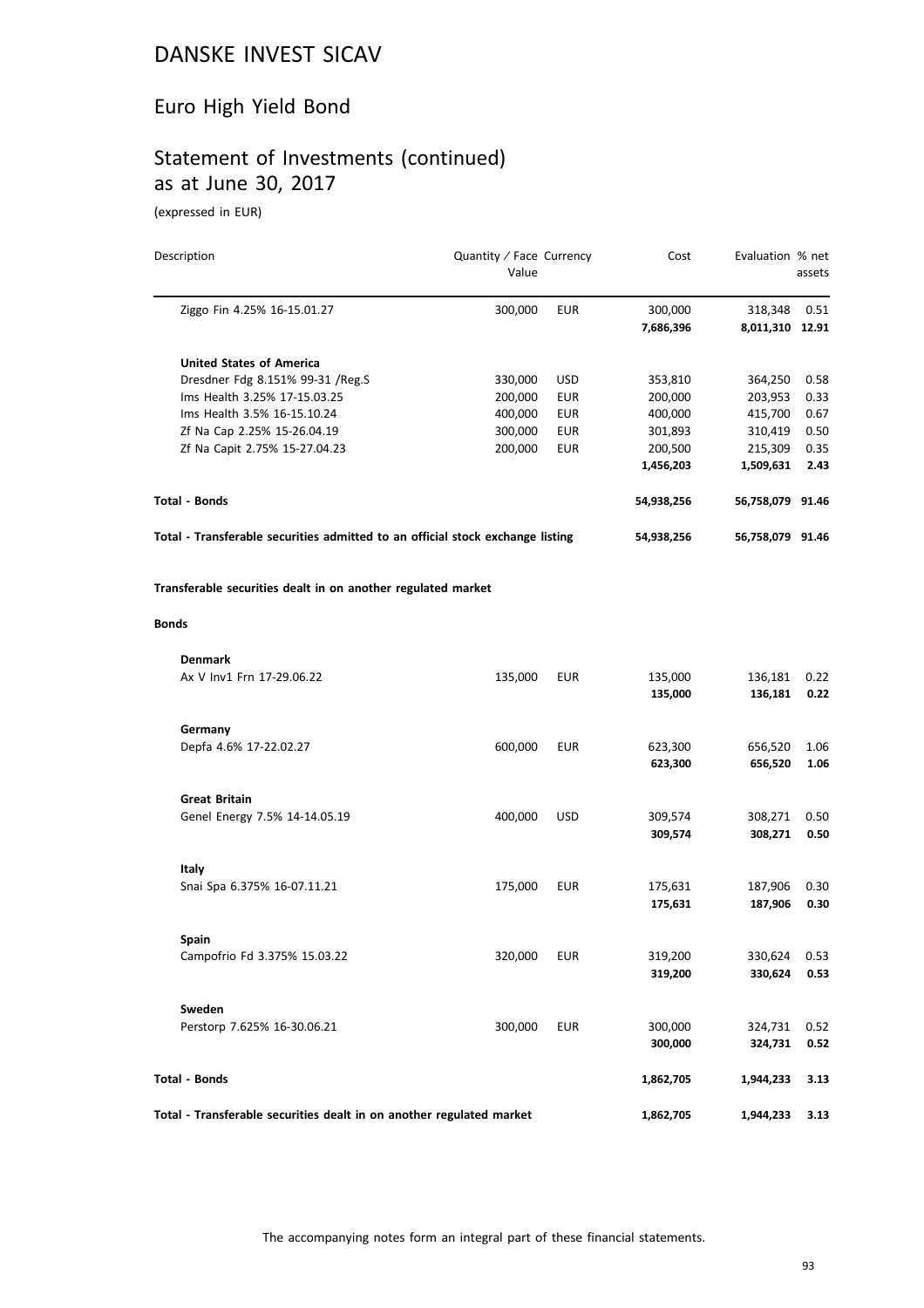#### Euro High Yield Bond

## Statement of Investments (continued) as at June 30, 2017

(expressed in EUR)

| Description                                  | Quantity / Face Currency<br>Value |            | Cost       | Evaluation % net | assets |
|----------------------------------------------|-----------------------------------|------------|------------|------------------|--------|
| <b>Other Transferable securities</b>         |                                   |            |            |                  |        |
| <b>Bonds</b>                                 |                                   |            |            |                  |        |
| <b>Denmark</b>                               |                                   |            |            |                  |        |
| Dsv Miljo A Frn 17-10.05.21                  | 400,000                           | <b>EUR</b> | 400,000    | 400,000          | 0.64   |
|                                              |                                   |            | 400,000    | 400,000          | 0.64   |
| Jersey                                       |                                   |            |            |                  |        |
| Mercury 7.125% 17-30.05.21 / Pik             | 150,000                           | <b>EUR</b> | 150,054    | 156,370          | 0.25   |
|                                              |                                   |            | 150,054    | 156,370          | 0.25   |
| Sweden                                       |                                   |            |            |                  |        |
| E Out Instr 0% 17-30.04.19                   | 291,000                           | <b>SEK</b> | 46,642     | 46,625           | 0.08   |
|                                              |                                   |            | 46,642     | 46,625           | 0.08   |
| <b>Total - Bonds</b>                         |                                   |            | 596,696    | 602,995          | 0.97   |
| <b>Total - Other Transferable securities</b> |                                   |            | 596,696    | 602,995          | 0.97   |
| <b>TOTAL INVESTMENT PORTFOLIO</b>            |                                   |            | 57,397,657 | 59,305,307 95.56 |        |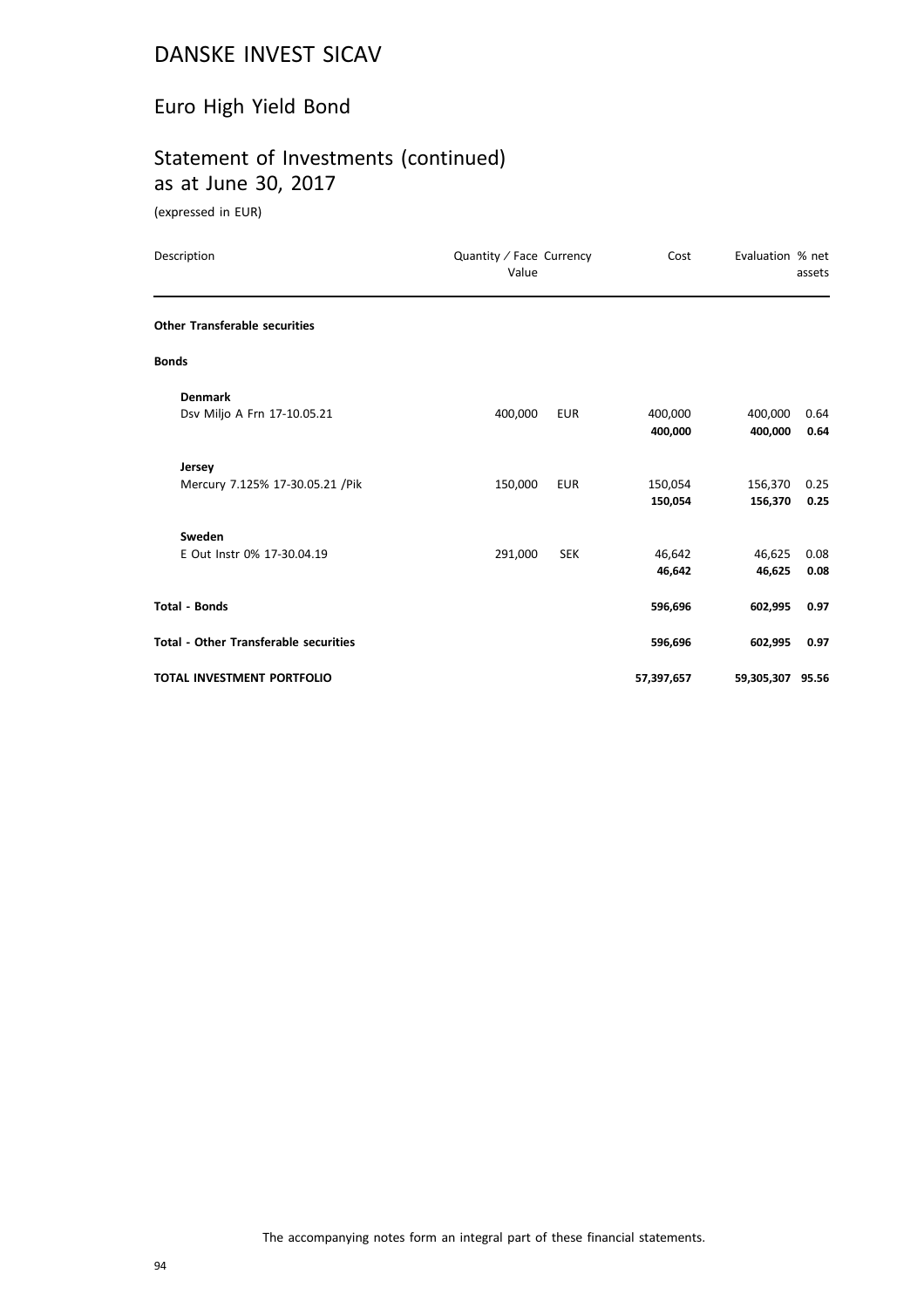#### Euro High Yield Bond

## Geographical and Economic Portfolio Breakdowns as at June 30, 2017

(expressed as a percentage of net assets)

| Geographical breakdown   | %     |
|--------------------------|-------|
| Luxembourg               | 15.67 |
| Italy                    | 14.07 |
| The Netherlands          | 12.91 |
| France                   | 12.81 |
| <b>Great Britain</b>     | 9.26  |
| Germany                  | 6.15  |
| Spain                    | 4.07  |
| Sweden                   | 3.39  |
| Jersey                   | 3.17  |
| United States of America | 2.43  |
| Ireland                  | 2.19  |
| Denmark                  | 2.15  |
| Portugal                 | 1.78  |
| Belgium                  | 1.36  |
| Japan                    | 0.98  |
| Canada                   | 0.78  |
| Austria                  | 0.70  |
| Switzerland              | 0.58  |
| Malta                    | 0.33  |
| Norway                   | 0.28  |
| Cayman Islands           | 0.25  |
| Finland                  | 0.25  |
|                          | 95.56 |

| Economic breakdown                                | %     |
|---------------------------------------------------|-------|
| <b>Holding and Finance Companies</b>              | 31.12 |
| <b>Banks and Financial Institutions</b>           | 20.19 |
| <b>News Transmission</b>                          | 9.88  |
| <b>Other Services</b>                             | 5.84  |
| <b>Public Services</b>                            | 4.90  |
| Insurance                                         | 4.29  |
| Chemicals                                         | 3.21  |
| Miscellaneous                                     | 2.91  |
| <b>Construction, Building Material</b>            | 2.66  |
| Automobile Industry                               | 1.96  |
| Internet Software                                 | 1.64  |
| Retail                                            | 1.17  |
| <b>Healthcare Education &amp; Social Services</b> | 1.00  |
| Packaging and Container Industry                  | 0.85  |
| l eisure                                          | 0.81  |
| <b>Electronics and Electrical Equipment</b>       | 0.68  |
| <b>Investment Funds</b>                           | 0.58  |
| <b>Food and Distilleries</b>                      | 0.53  |
| Mines, Heavy Industries                           | 0.41  |
| Mechanics, Machinery                              | 0.35  |
| Forest Products and Paper Industry                | 0.25  |
| Transportation                                    | 0.25  |
| Real Estate Companies                             | 0.08  |
|                                                   | 95.56 |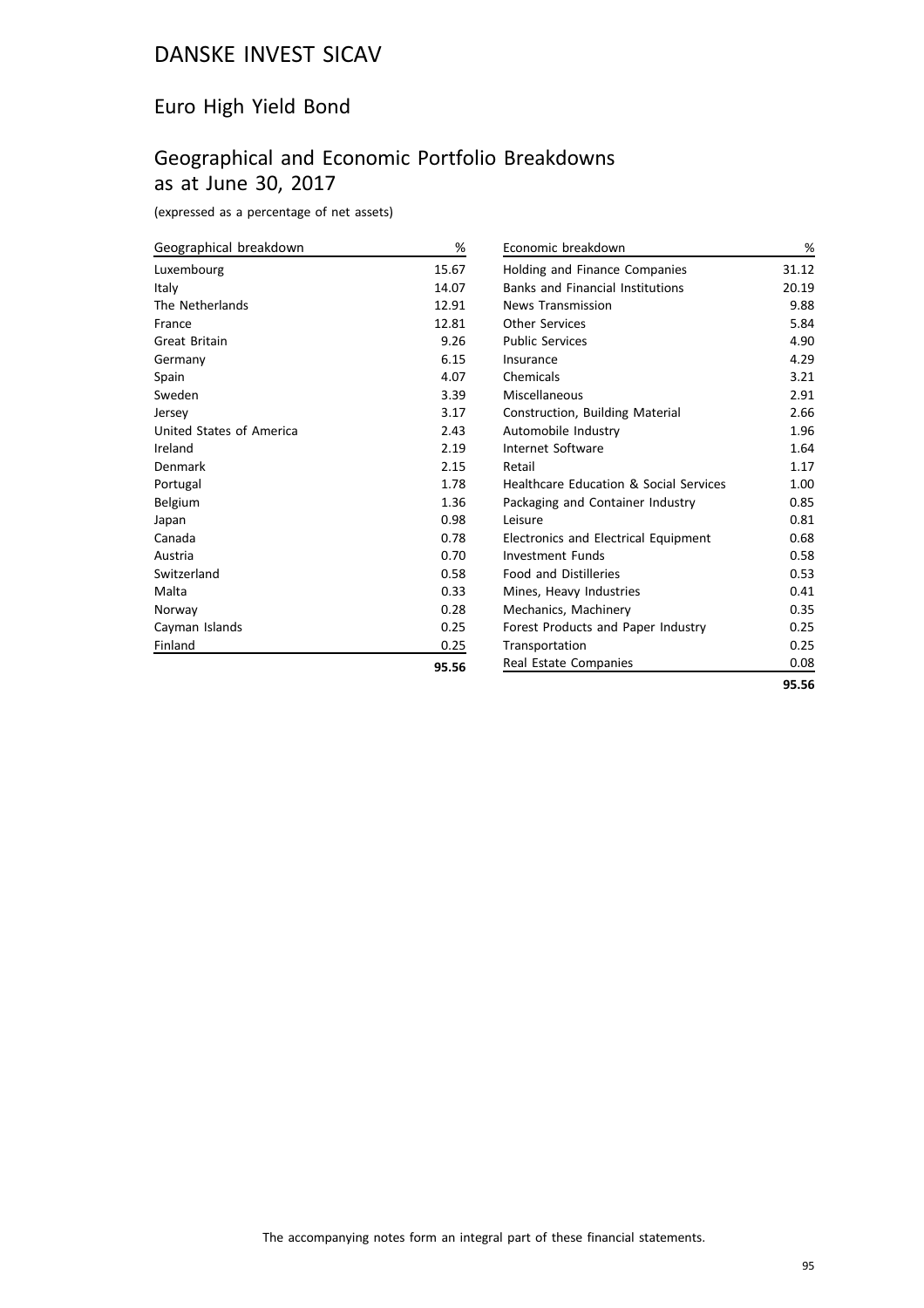#### Europe

#### Statement of Investments as at June 30, 2017

| (expressed in EUR)                                                     |                                   |                          |                         |                               |              |
|------------------------------------------------------------------------|-----------------------------------|--------------------------|-------------------------|-------------------------------|--------------|
| Description                                                            | Quantity / Face Currency<br>Value |                          | Cost                    | Evaluation % net              | assets       |
| Transferable securities admitted to an official stock exchange listing |                                   |                          |                         |                               |              |
| <b>Shares</b>                                                          |                                   |                          |                         |                               |              |
| <b>Belgium</b>                                                         |                                   |                          |                         |                               |              |
| Proximus Sa                                                            | 75,001                            | <b>EUR</b>               | 2,058,280               | 2,296,156                     | 1.05         |
|                                                                        |                                   |                          | 2,058,280               | 2,296,156                     | 1.05         |
| <b>Bermuda Islands</b>                                                 |                                   |                          |                         |                               |              |
| Hiscox Ltd                                                             | 105,955                           | GBP                      | 1,232,690               | 1,518,877                     | 0.70         |
|                                                                        |                                   |                          | 1,232,690               | 1,518,877                     | 0.70         |
| <b>Denmark</b>                                                         |                                   |                          |                         |                               |              |
| Dsv A/S                                                                | 39,832                            | <b>DKK</b>               | 1,555,961               | 2,114,744                     | 0.97         |
| Genmab A/S                                                             | 15,433                            | <b>DKK</b>               | 2,179,823               | 2,843,280                     | 1.30         |
| Pandora A/S                                                            | 48,107                            | <b>DKK</b>               | 4,940,215               | 3,946,270                     | 1.81         |
| Vestas Wind Systems As /Reg                                            | 48,590                            | <b>DKK</b>               | 3,158,165               | 3,750,658                     | 1.72         |
|                                                                        |                                   |                          | 11,834,164              | 12,654,952                    | 5.80         |
| <b>Finland</b>                                                         |                                   |                          |                         |                               |              |
| Sampo Plc A                                                            | 66,516                            | <b>EUR</b>               | 2,742,818               | 3,007,188                     | 1.38         |
|                                                                        |                                   |                          | 2,742,818               | 3,007,188                     | 1.38         |
| France                                                                 |                                   |                          |                         |                               |              |
| Axa                                                                    | 224,002                           | <b>EUR</b>               | 4,918,141               | 5,420,848                     | 2.48         |
| Iliad*                                                                 | 9,583                             | <b>EUR</b>               | 1,866,532               | 1,983,681                     | 0.91         |
| Michelin B /Nom.*                                                      | 26,564                            | <b>EUR</b>               | 2,439,243               | 3,129,239                     | 1.43         |
| Publicis Groupe Sa*                                                    | 69,133                            | <b>EUR</b>               | 4,558,862               | 4,529,594                     | 2.08         |
| Sanofi-Aventis                                                         | 65,009                            | <b>EUR</b>               | 5,761,163               | 5,467,907                     | 2.51         |
| Schneider Electric Sa                                                  | 62,411                            | <b>EUR</b>               | 3,873,317               | 4,220,232                     | 1.93         |
| Total Sa*                                                              | 151,273                           | <b>EUR</b>               | 7,191,722<br>30,608,980 | 6,580,376<br>31,331,877 14.35 | 3.01         |
|                                                                        |                                   |                          |                         |                               |              |
| Germany                                                                |                                   |                          |                         |                               |              |
| Adidas - Namen-Akt                                                     | 12,780                            | EUR                      | 1,515,171               | 2,131,704                     | 0.98         |
| Allianz Se /Nam. Vinkuliert<br><b>Basf Namen-Akt</b>                   | 30,392<br>46,731                  | <b>EUR</b><br><b>EUR</b> | 4,669,877<br>3,772,705  | 5,268,453<br>3,800,632        | 2.41<br>1.74 |
| Bmw-Bayer. Motorenwerke*                                               | 46,129                            | <b>EUR</b>               | 4,003,046               | 3,802,875                     | 1.74         |
| Brenntag                                                               | 60,376                            | <b>EUR</b>               | 2,986,526               | 3,072,535                     | 1.41         |
| Continental Ag                                                         | 10,503                            | EUR                      | 2,005,023               | 1,988,218                     | 0.91         |
| Gea Group Ag*                                                          | 44,502                            | <b>EUR</b>               | 1,652,324               | 1,613,643                     | 0.74         |
| Henkel /Vorzug                                                         | 18,843                            | <b>EUR</b>               | 1,949,603               | 2,282,829                     | 1.04         |
| Sap Ag                                                                 | 54,696                            | EUR                      | 4,106,522               | 5,013,435                     | 2.30         |
|                                                                        |                                   |                          | 26,660,797              | 28,974,324 13.27              |              |
| <b>Great Britain</b>                                                   |                                   |                          |                         |                               |              |
| Antofagasta Plc*                                                       | 184,407                           | GBP                      | 1,543,993               | 1,672,672                     | 0.77         |
| British American Tobacco (25p)*                                        | 126,867                           | GBP                      | 6,625,127               | 7,581,092                     | 3.47         |
| <b>Bt Group Plc</b>                                                    | 1,173,735                         | GBP                      | 5,602,316               | 3,912,158                     | 1.79         |
| Direct Line                                                            | 866,492                           | GBP                      | 3,742,579               | 3,498,293                     | 1.60         |

\* Securities subject to a collateralized securities lending agreement as described in note 7.

Glaxosmithkline Plc **233,275** GBP 4,346,465 4,327,559 1.98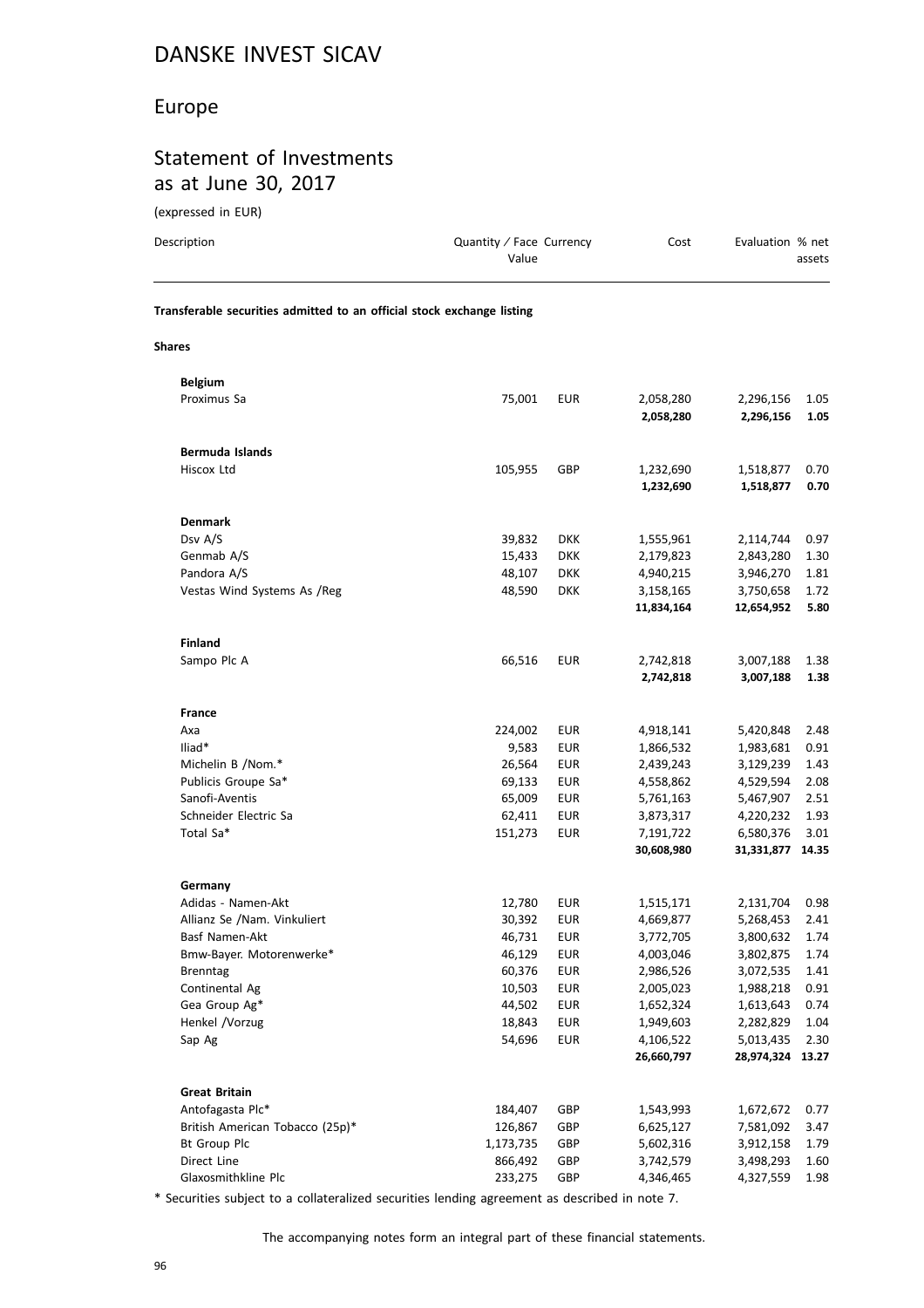#### Europe

### Statement of Investments (continued) as at June 30, 2017

(expressed in EUR)

| Description                    | Quantity / Face Currency<br>Value |            | Cost       | Evaluation % net | assets |
|--------------------------------|-----------------------------------|------------|------------|------------------|--------|
|                                |                                   |            |            |                  |        |
| Hsbc Holdings Plc              | 1,128,069                         | GBP        | 9,065,670  | 9,217,981        | 4.22   |
| Merlin Entertainments Plc*     | 613,750                           | GBP        | 3,416,257  | 3,333,235        | 1.53   |
| Prudential Plc                 | 233,547                           | GBP        | 4,306,647  | 4,717,164        | 2.16   |
| Reckitt Benckiser Group Plc    | 57,678                            | GBP        | 4,780,200  | 5,062,140        | 2.32   |
| Spectris Plc                   | 47,270                            | GBP        | 1,246,184  | 1,342,314        | 0.62   |
| St James Place Plc*            | 216,104                           | GBP        | 2,721,504  | 2,888,559        | 1.33   |
| Unilever Plc                   | 119,153                           | GBP        | 4,757,424  | 5,657,817        | 2.59   |
|                                |                                   |            | 52,154,366 | 53,210,984 24.38 |        |
| Ireland                        |                                   |            |            |                  |        |
| Crh Plc                        | 105,974                           | <b>EUR</b> | 2,799,276  | 3,301,620        | 1.51   |
|                                |                                   |            | 2,799,276  | 3,301,620        | 1.51   |
| Italy                          |                                   |            |            |                  |        |
| Intesa Sanpaolo Spa            | 1,869,404                         | <b>EUR</b> | 4,679,635  | 5,226,854        | 2.39   |
|                                |                                   |            | 4,679,635  | 5,226,854        | 2.39   |
| Jersey                         |                                   |            |            |                  |        |
| Petrofac Ltd                   | 270,255                           | GBP        | 2,992,983  | 1,371,038        | 0.63   |
| Shire Plc                      | 102,952                           | GBP        | 5,780,525  | 4,957,164        | 2.27   |
| <b>Wolselley Plc</b>           | 49,985                            | GBP        | 2,644,480  | 2,681,616        | 1.23   |
|                                |                                   |            | 11,417,988 | 9,009,818        | 4.13   |
| Norway                         |                                   |            |            |                  |        |
| Dnb Nor Asa                    | 181,267                           | <b>NOK</b> | 2,614,835  | 2,680,366        | 1.23   |
| Statoilhydro Asa               | 222,075                           | <b>NOK</b> | 3,570,097  | 3,202,620        | 1.47   |
| <b>Telenor As</b>              | 122,192                           | <b>NOK</b> | 1,904,756  | 1,759,621        | 0.80   |
|                                |                                   |            | 8,089,688  | 7,642,607        | 3.50   |
| Spain                          |                                   |            |            |                  |        |
| Amadeus It Holding Sr. A       | 73,854                            | <b>EUR</b> | 2,905,781  | 3,830,807        | 1.76   |
| Iberdrola Sa                   | 716,897                           | <b>EUR</b> | 4,832,945  | 4,962,361        | 2.27   |
|                                |                                   |            | 7,738,726  | 8,793,168        | 4.03   |
| Sweden                         |                                   |            |            |                  |        |
| Lundin Petroleum Ab            | 234,425                           | <b>SEK</b> | 3,807,995  | 3,928,134        | 1.80   |
| Nordea Bank Ab                 | 441,550                           | <b>SEK</b> | 4,842,754  | 4,947,759        | 2.27   |
| Skandinav. Ensk. Banken A      | 270,957                           | <b>SEK</b> | 2,745,978  | 2,882,140        | 1.32   |
| Skf Ab B*                      | 212,910                           | SEK        | 3,617,501  | 3,756,894        | 1.72   |
|                                |                                   |            | 15,014,228 | 15,514,927       | 7.11   |
| Switzerland                    |                                   |            |            |                  |        |
| Baloise Holding /Namen         | 14,001                            | <b>CHF</b> | 1,591,682  | 1,890,125        | 0.87   |
| Nestle Sa                      | 136,060                           | <b>CHF</b> | 8,892,271  | 10,415,170       | 4.77   |
| Partners Group Holding*        | 7,173                             | <b>CHF</b> | 2,467,829  | 3,871,433        | 1.77   |
| Roche Holding Ag /Genussschein | 39,750                            | <b>CHF</b> | 8,772,973  | 8,894,051        | 4.07   |
|                                |                                   |            | 21,724,755 | 25,070,779 11.48 |        |

\* Securities subject to a collateralized securities lending agreement as described in note 7.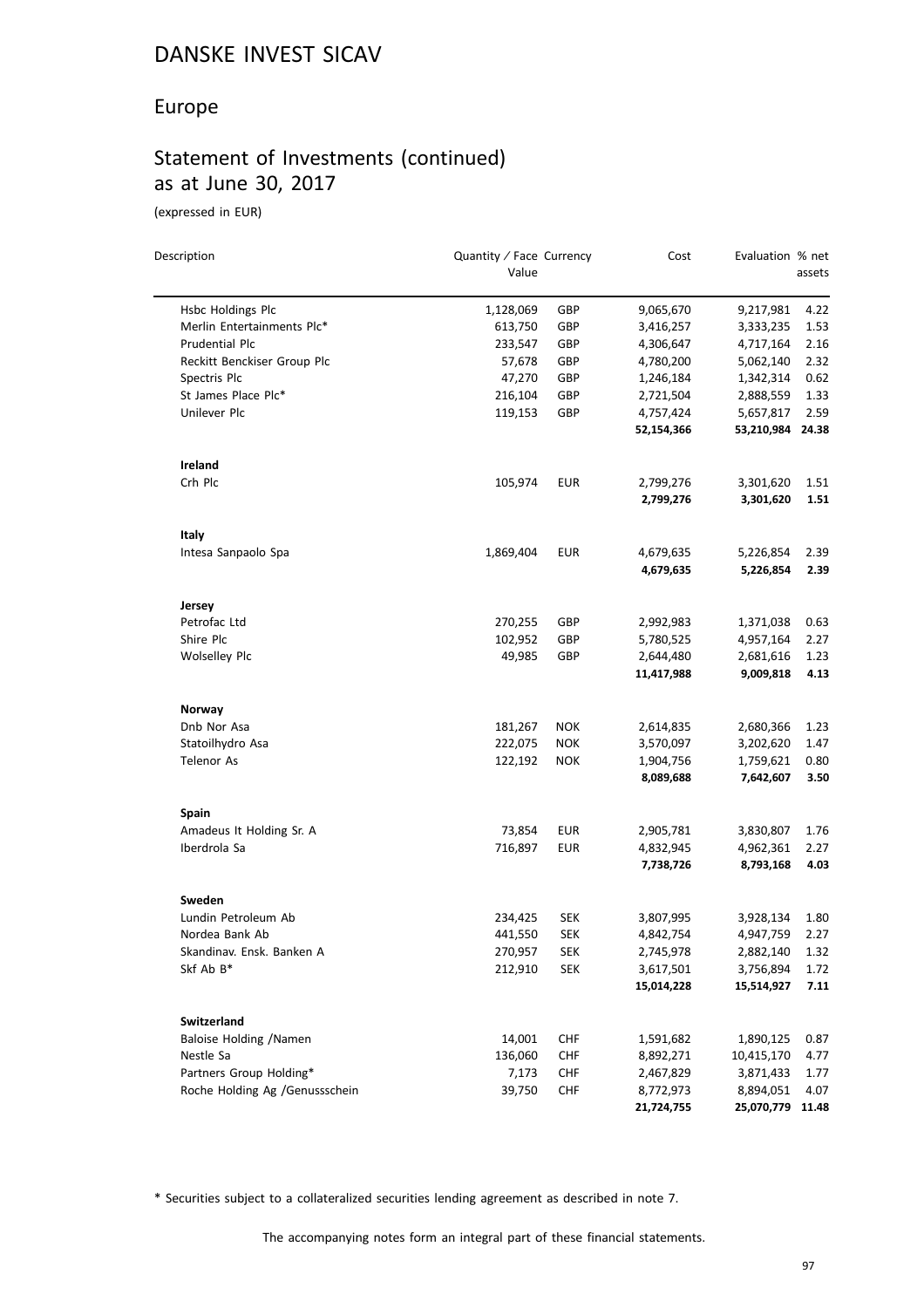#### Europe

## Statement of Investments (continued) as at June 30, 2017

(expressed in EUR)

| Description                                                                    | Quantity / Face Currency<br>Value |            | Cost        | Evaluation % net | assets |
|--------------------------------------------------------------------------------|-----------------------------------|------------|-------------|------------------|--------|
| <b>The Netherlands</b>                                                         |                                   |            |             |                  |        |
| Aalberts Industries Nv                                                         | 53,261                            | EUR        | 1,605,981   | 1,860,939        | 0.85   |
| Heineken Nv                                                                    | 41.388                            | <b>EUR</b> | 2,929,687   | 3,531,224        | 1.62   |
| Ing Group Nv                                                                   | 197,014                           | <b>EUR</b> | 2,425,899   | 2,998,553        | 1.37   |
|                                                                                |                                   |            | 6,961,567   | 8,390,716        | 3.84   |
| <b>Total - Shares</b>                                                          |                                   |            | 205,717,958 | 215,944,847      | 98.92  |
| Total - Transferable securities admitted to an official stock exchange listing |                                   |            | 205,717,958 | 215.944.847      | 98.92  |
| TOTAL INVESTMENT PORTFOLIO                                                     |                                   |            | 205,717,958 | 215,944,847      | 98.92  |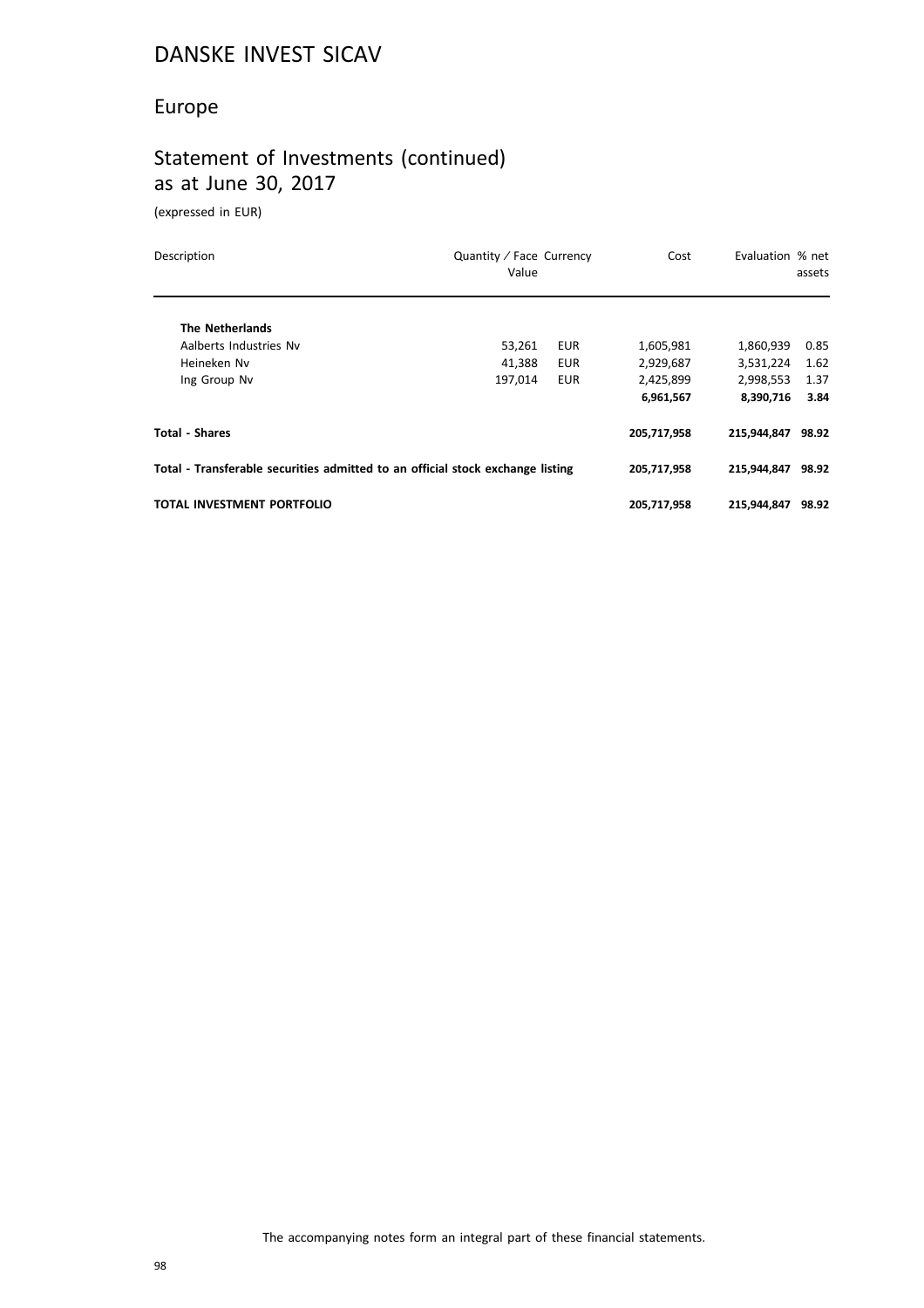#### Europe

## Geographical and Economic Portfolio Breakdowns as at June 30, 2017

(expressed as a percentage of net assets)

| Geographical breakdown | %     |
|------------------------|-------|
| Great Britain          | 24.38 |
| France                 | 14.35 |
| Germany                | 13.27 |
| Switzerland            | 11.48 |
| Sweden                 | 7.11  |
| Denmark                | 5.80  |
| Jersey                 | 4.13  |
| Spain                  | 4.03  |
| The Netherlands        | 3.84  |
| Norway                 | 3.50  |
| Italy                  | 2.39  |
| Ireland                | 1.51  |
| Finland                | 1.38  |
| Belgium                | 1.05  |
| Bermuda Islands        | 0.70  |
|                        | 98.92 |

| Economic breakdown                          | %     |
|---------------------------------------------|-------|
| <b>Banks and Financial Institutions</b>     | 12.80 |
| Insurance                                   | 12.23 |
| <b>Pharmaceuticals and Cosmetics</b>        | 8.56  |
| <b>Food and Distilleries</b>                | 7.36  |
| <b>Holding and Finance Companies</b>        | 5.48  |
| <b>Consumer Goods</b>                       | 5.17  |
| <b>Tobacco and Spirits</b>                  | 5.09  |
| Internet Software                           | 4.97  |
| <b>Public Services</b>                      | 3.99  |
| <b>News Transmission</b>                    | 3.64  |
| Biotechnology                               | 3.57  |
| Mechanics, Machinery                        | 3.31  |
| Petrol                                      | 3.27  |
| Chemicals                                   | 3.15  |
| Construction, Building Material             | 2.74  |
| Tyres & Rubber                              | 2.34  |
| Graphic Art, Publishing                     | 2.08  |
| <b>Electronics and Electrical Equipment</b> | 1.93  |
| Automobile Industry                         | 1.74  |
| Leisure                                     | 1.53  |
| <b>Textile</b>                              | 0.98  |
| Transportation                              | 0.97  |
| Non-Ferrous Metals                          | 0.77  |
| Mines, Heavy Industries                     | 0.63  |
| Electronic Semiconductor                    | 0.62  |
|                                             | 98.92 |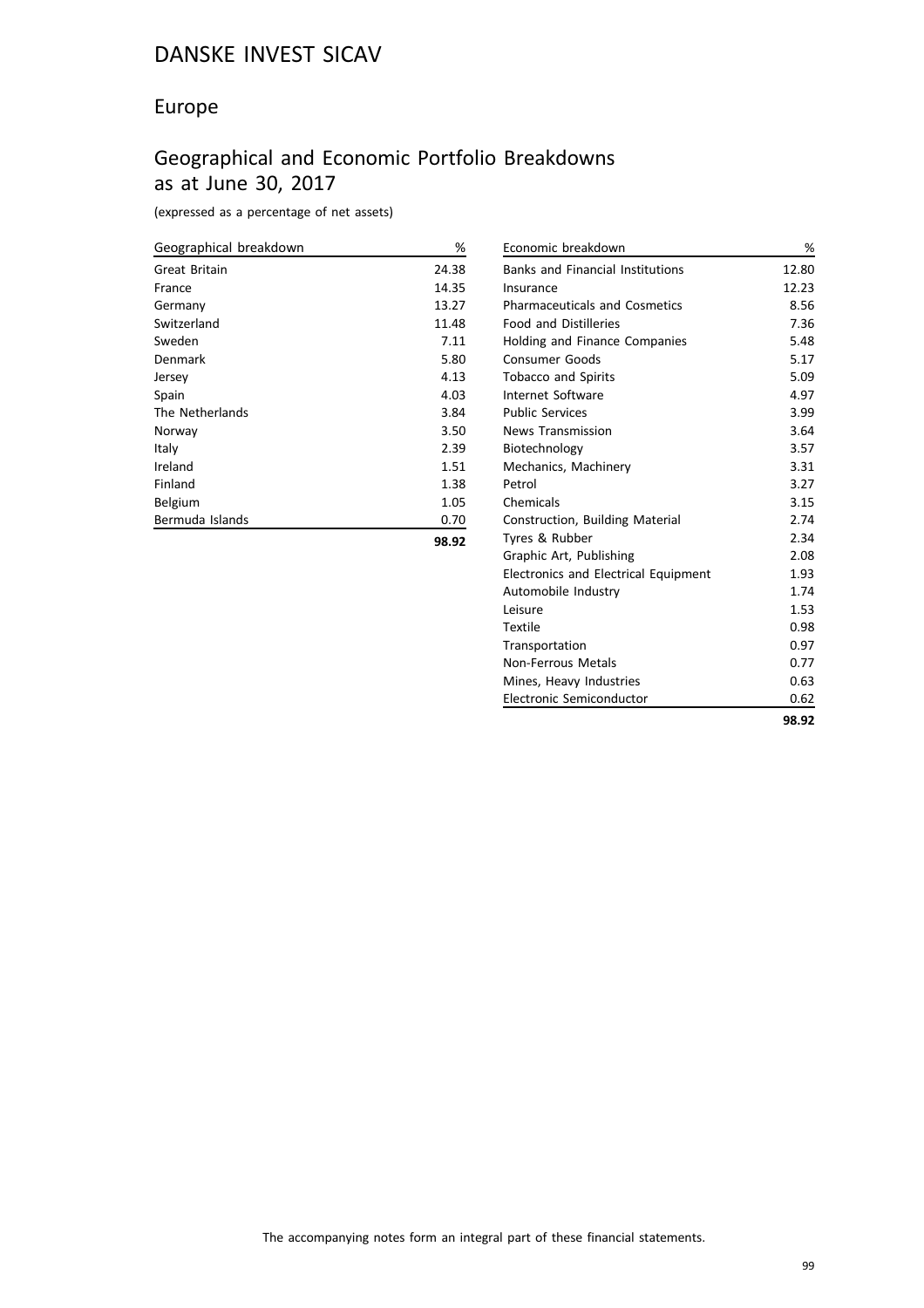#### Europe Absolute

#### Statement of Investments as at June 30, 2017

(expressed in EUR)

| Description                                                            | Quantity / Face Currency<br>Value |            | Cost             | Evaluation % net | assets       |
|------------------------------------------------------------------------|-----------------------------------|------------|------------------|------------------|--------------|
| Transferable securities admitted to an official stock exchange listing |                                   |            |                  |                  |              |
| <b>Bonds</b>                                                           |                                   |            |                  |                  |              |
| Germany                                                                |                                   |            |                  |                  |              |
| Germany 0% 15-15.09.17*                                                | 10,000,000                        | <b>EUR</b> | 10,027,700       | 10,014,250       | 3.66         |
| Germany 0% 15-15.12.17 / Collat*                                       | 10,000,000                        | <b>EUR</b> | 10,033,700       | 10,032,450       | 3.66         |
| Germany 0.5% 12-13.10.17*                                              | 10,000,000                        | <b>EUR</b> | 10,040,000       | 10,034,250       | 3.67         |
| Germany 4.25% 07-04.07.17                                              | 10,000,000                        | <b>EUR</b> | 10,087,600       | 10,001,800       | 3.65         |
|                                                                        |                                   |            | 40,189,000       | 40,082,750 14.64 |              |
| <b>Total - Bonds</b>                                                   |                                   |            | 40,189,000       | 40,082,750 14.64 |              |
| <b>Shares</b>                                                          |                                   |            |                  |                  |              |
| <b>Belgium</b>                                                         |                                   |            |                  |                  |              |
| Proximus Sa                                                            | 66,216                            | <b>EUR</b> | 2,034,638        | 2,027,203        | 0.74         |
|                                                                        |                                   |            | 2,034,638        | 2,027,203        | 0.74         |
| <b>Bermuda Islands</b>                                                 |                                   |            |                  |                  |              |
| Hiscox Ltd                                                             | 92,903                            | GBP        | 1,305,217        | 1,331,775        | 0.49         |
|                                                                        |                                   |            | 1,305,217        | 1,331,775        | 0.49         |
| <b>British Virgin Islands</b>                                          |                                   |            |                  |                  |              |
| Lenta Ltd /Gdr                                                         | 7,948                             | <b>USD</b> | 42,500           | 40,943           | 0.02         |
|                                                                        |                                   |            | 42,500           | 40,943           | 0.02         |
| <b>Cyprus</b>                                                          |                                   |            |                  |                  |              |
| Globaltrans Investment Plc /Gdr                                        | 5,575                             | <b>USD</b> | 36,823           | 36,192           | 0.01         |
| Md Medical Group Sgdr -S-                                              | 4,603                             | <b>USD</b> | 43,924<br>80,747 | 42,342<br>78,534 | 0.02<br>0.03 |
| <b>Czech Republic</b>                                                  |                                   |            |                  |                  |              |
| Komercni Banka As                                                      | 2,122                             | <b>CZK</b> | 73,020           | 74,076           | 0.03         |
|                                                                        |                                   |            | 73,020           | 74,076           | 0.03         |
| <b>Denmark</b>                                                         |                                   |            |                  |                  |              |
| Dsv A/S                                                                | 35,073                            | <b>DKK</b> | 1,869,117        | 1,862,082        | 0.68         |
| Genmab A/S                                                             | 13,532                            | <b>DKK</b> | 2,549,667        | 2,493,051        | 0.91         |
| Pandora A/S                                                            | 42,472                            | <b>DKK</b> | 3,785,390        | 3,484,024        | 1.27         |
| Vestas Wind Systems As /Reg                                            | 42,786                            | <b>DKK</b> | 3,470,829        | 3,302,648        | 1.21         |
|                                                                        |                                   |            | 11,675,003       | 11,141,805       | 4.07         |
| <b>Finland</b>                                                         |                                   |            |                  |                  |              |
| Sampo Plc A                                                            | 58,323                            | <b>EUR</b> | 2,633,245        | 2,636,783        | 0.96         |
|                                                                        |                                   |            | 2,633,245        | 2,636,783        | 0.96         |
| France                                                                 |                                   |            |                  |                  |              |
| Axa                                                                    | 197,765                           | <b>EUR</b> | 4,822,822        | 4,785,913        | 1.75         |

\* Securities subject to a collateralized securities lending agreement as described in note 7.

Iliad\* 8,460 EUR 1,913,545 1,751,220 0.64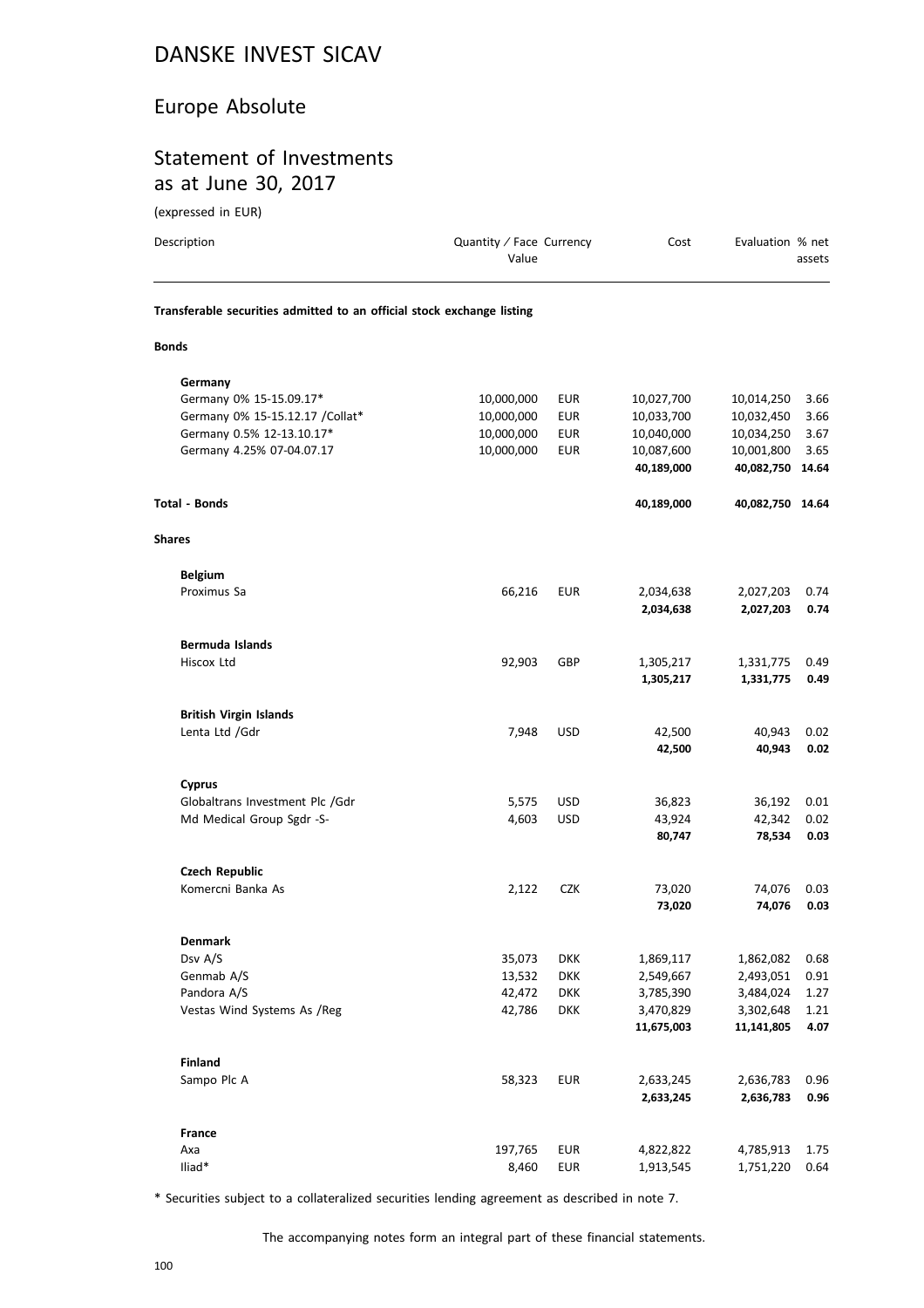#### Europe Absolute

## Statement of Investments (continued) as at June 30, 2017

(expressed in EUR)

 $\overline{a}$ 

| Description                     | Quantity / Face Currency<br>Value |            | Cost                    | Evaluation % net              | assets       |
|---------------------------------|-----------------------------------|------------|-------------------------|-------------------------------|--------------|
| Michelin B /Nom.*               |                                   | <b>EUR</b> |                         |                               |              |
| Publicis Groupe Sa*             | 23,383<br>61,036                  | <b>EUR</b> | 2,788,507<br>4,061,205  | 2,754,517<br>3,999,079        | 1.00<br>1.46 |
| Sanofi-Aventis                  | 57,001                            | EUR        | 5,032,139               | 4,794,354                     | 1.75         |
| Schneider Electric Sa           | 55,101                            | <b>EUR</b> | 3,839,708               | 3,725,930                     | 1.36         |
| Total Sa*                       | 133,202                           | EUR        | 6,298,490               | 5,794,287                     | 2.12         |
|                                 |                                   |            | 28,756,416              | 27,605,300                    | 10.08        |
| Germany                         |                                   |            |                         |                               |              |
| Adidas - Namen-Akt              | 11,283                            | EUR        | 1,981,920               | 1,882,004                     | 0.69         |
| Allianz Se /Nam. Vinkuliert     | 26,648                            | <b>EUR</b> | 4,626,748               | 4,619,431                     | 1.69         |
| Basf Namen-Akt                  | 41,257                            | EUR        | 3,584,544               | 3,355,432                     | 1.22         |
| Bmw-Bayer. Motorenwerke*        | 40,726                            | <b>EUR</b> | 3,518,778               | 3,357,451                     | 1.23         |
| <b>Brenntag</b>                 | 53,305                            | <b>EUR</b> | 2,831,909               | 2,712,692                     | 0.99         |
| Continental Ag                  | 9,273                             | <b>EUR</b> | 1,786,679               | 1,755,379                     | 0.64         |
| Gea Group Ag*                   | 39,290                            | <b>EUR</b> | 1,477,783               | 1,424,655                     | 0.52         |
| Henkel /Vorzug                  | 16,635                            | <b>EUR</b> | 2,077,338               | 2,015,330                     | 0.73         |
| Sap Ag                          | 48,289                            | <b>EUR</b> | 3,890,619               | 4,426,170                     | 1.62         |
|                                 |                                   |            | 25,776,318              | 25,548,544                    | 9.33         |
| <b>Great Britain</b>            |                                   |            |                         |                               |              |
| Antofagasta Plc*                | 162,378                           | GBP        | 1,515,703               | 1,472,857                     | 0.54         |
| British American Tobacco (25p)* | 112,007                           | GBP        | 7,069,898               | 6,693,115                     | 2.45         |
| Bt Group Plc                    | 1,036,257                         | GBP        | 3,687,242               | 3,453,932                     | 1.26         |
| Direct Line                     | 765,002                           | GBP        | 3,164,058               | 3,088,546                     | 1.13         |
| Georgia Healthcare Group Plc    | 13,491                            | GBP        | 60,342                  | 54,805                        | 0.02         |
| Glaxosmithkline Plc             | 205,952                           | GBP        | 3,954,524               | 3,820,682                     | 1.40         |
| Hsbc Holdings Plc               | 993,316                           | GBP        | 7,903,950               | 8,116,851                     | 2.97         |
| Merlin Entertainments Plc*      | 538,147                           | GBP        | 3,165,962               | 2,922,640                     | 1.07         |
| Prudential Plc                  | 204,778                           | GBP        | 4,219,853               | 4,136,090                     | 1.51         |
| Reckitt Benckiser Group Plc     | 50,922                            | GBP        | 4,505,507               | 4,469,196                     | 1.63         |
| Spectris Plc                    | 41,623                            | GBP        | 1,309,289               | 1,181,957                     | 0.43         |
| St James Place Plc*             | 190,792                           | GBP        | 2,628,546               | 2,550,226                     | 0.93         |
| Tbc Bank Group Plc              | 2,089                             | GBP        | 39,922                  | 38,040                        | 0.01         |
| Unilever Plc                    | 105,197                           | GBP        | 5,132,946<br>48,357,742 | 4,995,136<br>46,994,073 17.17 | 1.82         |
|                                 |                                   |            |                         |                               |              |
| Greece<br>Alpha Bank Ae         | 19,668                            | <b>EUR</b> | 42,270                  | 42,680                        | 0.02         |
| Follie Follie Gr Shs            | 2,554                             | EUR        | 52,840                  | 53,889                        | 0.02         |
| Jumbo Sa                        | 2,632                             | <b>EUR</b> | 42,020                  | 42,296                        | 0.01         |
| Mytilineos Holdings / Reg       | 9,601                             | <b>EUR</b> | 79,862                  | 80,168                        | 0.03         |
| National Bank Of Greece S.A.    | 246,951                           | <b>EUR</b> | 81,492                  | 80,753                        | 0.03         |
|                                 |                                   |            | 298,484                 | 299,786                       | 0.11         |
| Guernsey                        |                                   |            |                         |                               |              |
| Etalon Group /Sgdr*             | 35,875                            | <b>USD</b> | 113,489                 | 110,631                       | 0.04         |
|                                 |                                   |            | 113,489                 | 110,631                       | 0.04         |
| Hungary                         |                                   |            |                         |                               |              |
| Mol Magyar /-A-                 | 1,054                             | <b>HUF</b> | 74,589                  | 72,401                        | 0.03         |
|                                 |                                   |            |                         |                               |              |

\* Securities subject to a collateralized securities lending agreement as described in note 7.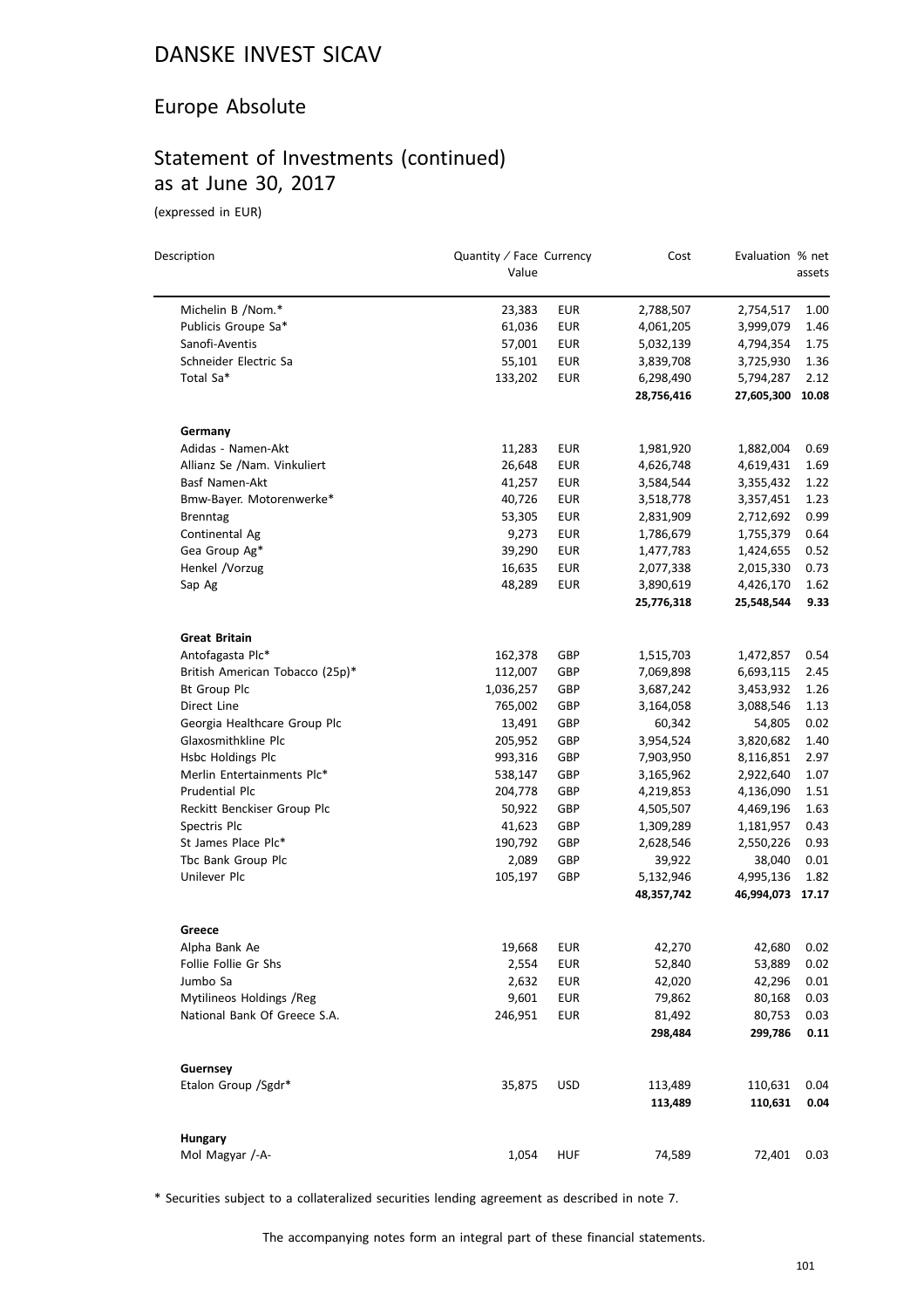#### Europe Absolute

# Statement of Investments (continued) as at June 30, 2017

(expressed in EUR)

 $\equiv$ 

| Description                                                    | Quantity / Face Currency<br>Value |            | Cost                   | Evaluation % net       | assets       |
|----------------------------------------------------------------|-----------------------------------|------------|------------------------|------------------------|--------------|
| Otp Bank Ltd                                                   | 5,216                             | <b>HUF</b> | 155,893<br>230,482     | 152,607<br>225,008     | 0.05<br>0.08 |
| Ireland                                                        |                                   |            |                        |                        |              |
| Crh Plc                                                        | 93,561                            | <b>EUR</b> | 3,130,551<br>3,130,551 | 2,914,893<br>2,914,893 | 1.06<br>1.06 |
| Italy                                                          |                                   |            |                        |                        |              |
| Intesa Sanpaolo Spa                                            | 1,646,095                         | <b>EUR</b> | 4,520,806<br>4,520,806 | 4,602,482<br>4,602,482 | 1.68<br>1.68 |
| Jersey                                                         |                                   |            |                        |                        |              |
| Petrofac Ltd                                                   | 116,335                           | GBP        | 1,080,098              | 590,182                | 0.22         |
| Shire Plc                                                      | 90,893                            | GBP        | 4,849,706              | 4,376,521              | 1.60         |
| <b>Wolselley Plc</b>                                           | 44,000                            | GBP        | 2,539,319<br>8,469,123 | 2,360,530<br>7,327,233 | 0.86<br>2.68 |
|                                                                |                                   |            |                        |                        |              |
| <b>Norway</b>                                                  |                                   |            |                        |                        |              |
| Dnb Nor Asa                                                    | 160,035                           | <b>NOK</b> | 2,440,896              | 2,366,412              | 0.86         |
| Statoilhydro Asa                                               | 196,063                           | <b>NOK</b> | 3,068,049              | 2,827,492              | 1.03         |
| <b>Telenor As</b>                                              | 107,879                           | <b>NOK</b> | 1,575,765<br>7,084,710 | 1,553,507<br>6,747,411 | 0.57<br>2.46 |
|                                                                |                                   |            |                        |                        |              |
| Poland                                                         |                                   |            |                        |                        |              |
| Asseco Poland Sa                                               | 4,106                             | PLN        | 48,211                 | 48,250                 | 0.02         |
| Bank Zachodni Wbk Sa Wroclaw                                   | 1,197                             | PLN        | 96,445                 | 96,494                 | 0.03         |
| Ccc Shs                                                        | 911                               | PLN        | 47,925                 | 48,414                 | 0.02         |
| Grupa Kety Sa                                                  | 741                               | PLN        | 76,025                 | 75,826                 | 0.03         |
| Kghm Polska Miedz Sa                                           | 2,577                             | PLN        | 67,102                 | 68,202                 | 0.02         |
| Polski Koncern Naftowy Orlen                                   | 6,082                             | PLN        | 171,120                | 162,832                | 0.06         |
| Powszechna Kasa Oszczed. Polski                                | 14,667                            | PLN<br>PLN | 118,350                | 118,877                | 0.04<br>0.05 |
| Powszechny Zaklad Ubezpieczen<br>Wirtualna Polska Holding S.A. | 11,789<br>4,401                   | PLN        | 124,750<br>55,172      | 126,333<br>54,941      | 0.02         |
|                                                                |                                   |            | 805,100                | 800,169                | 0.29         |
| Romania                                                        |                                   |            |                        |                        |              |
| Banca Romana Pentru Dezvoltare                                 | 17,926                            | <b>RON</b> | 55,665                 | 53,746                 | 0.02         |
| Fondul Proprietatea Sa /Dis                                    | 234,389                           | <b>RON</b> | 44,880                 | 43,099                 | 0.02         |
|                                                                |                                   |            | 100,545                | 96,845                 | 0.04         |
| <b>Russia</b>                                                  |                                   |            |                        |                        |              |
| Gazprom Neft Ojsc /Adr                                         | 5,131                             | <b>USD</b> | 70,815                 | 69,675                 | 0.03         |
| Gazprom Oao /Sadr Regs                                         | 72,076                            | <b>USD</b> | 254,451                | 250,051                | 0.09         |
| Mmc Norilsk Nickel Pisc /Adr                                   | 9,402                             | <b>USD</b> | 113,424                | 114,575                | 0.04         |
| Novatek Oao /Sgdr                                              | 1,207                             | <b>USD</b> | 115,487                | 117,798                | 0.04         |
| Novolipetsk Steel Regs /Gdr                                    | 3,051                             | <b>USD</b> | 49,273                 | 52,122                 | 0.02         |
| Phosagro Ojsc /Sgdr                                            | 2,895                             | <b>USD</b> | 35,263                 | 33,605                 | 0.01         |
|                                                                |                                   |            | 638,713                | 637,826                | 0.23         |
| Spain                                                          |                                   |            |                        |                        |              |
| Amadeus It Holding Sr. A                                       | 65,204                            | <b>EUR</b> | 3,375,588              | 3,382,132              | 1.23         |
|                                                                |                                   |            |                        |                        |              |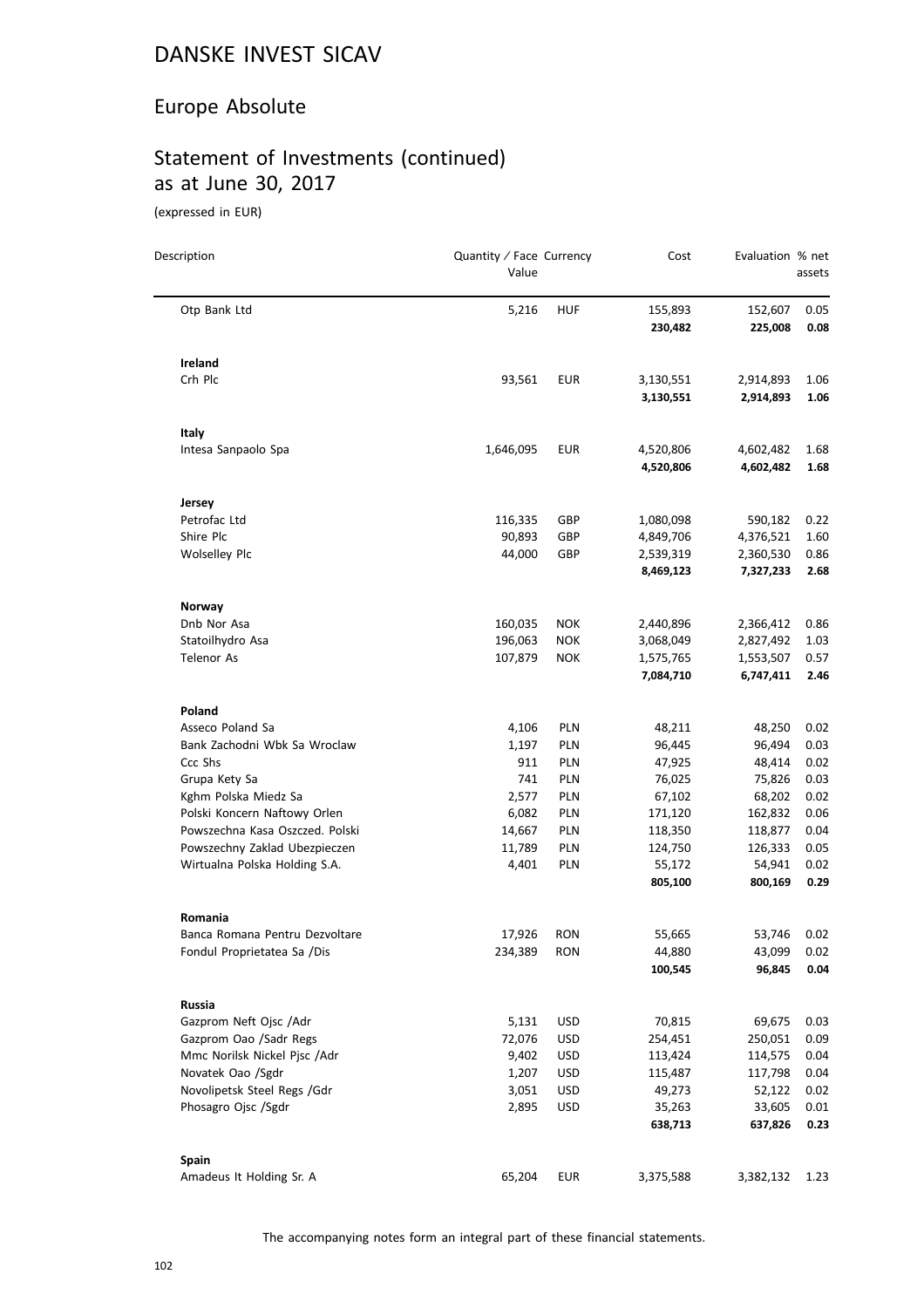#### Europe Absolute

## Statement of Investments (continued) as at June 30, 2017

(expressed in EUR)

 $\overline{a}$ 

| Description                                                                    | Quantity / Face Currency<br>Value |            | Cost        | Evaluation % net  | assets |
|--------------------------------------------------------------------------------|-----------------------------------|------------|-------------|-------------------|--------|
| Gowex Shs                                                                      | 140,000                           | <b>EUR</b> | 640,997     |                   |        |
| Iberdrola Sa                                                                   | 631,059                           | <b>EUR</b> | 4,366,710   | 4,368,190         | 1.60   |
|                                                                                |                                   |            | 8,383,295   | 7,750,322         | 2.83   |
| Sweden                                                                         |                                   |            |             |                   |        |
| Lundin Petroleum Ab                                                            | 205,548                           | <b>SEK</b> | 3,601,534   | 3,444,258         | 1.26   |
| Nordea Bank Ab                                                                 | 389,832                           | <b>SEK</b> | 4,499,784   | 4,368,236         | 1.60   |
| Skandinav. Ensk. Banken A                                                      | 239,221                           | <b>SEK</b> | 2,590,605   | 2,544,568         | 0.93   |
| Skf Ab B*                                                                      | 187,972                           | <b>SEK</b> | 3,546,802   | 3,316,851         | 1.21   |
|                                                                                |                                   |            | 14,238,725  | 13,673,913        | 5.00   |
| Switzerland                                                                    |                                   |            |             |                   |        |
| Baloise Holding /Namen                                                         | 12,361                            | <b>CHF</b> | 1,679,109   | 1,668,727         | 0.61   |
| Nestle Sa                                                                      | 119,807                           | <b>CHF</b> | 8,961,048   | 9,171,029         | 3.35   |
| Partners Group Holding*                                                        | 6,333                             | <b>CHF</b> | 3,507,695   | 3,418,066         | 1.25   |
| Roche Holding Ag /Genussschein                                                 | 35,094                            | <b>CHF</b> | 8,446,501   | 7,852,272         | 2.87   |
|                                                                                |                                   |            | 22,594,353  | 22,110,094        | 8.08   |
| <b>The Netherlands</b>                                                         |                                   |            |             |                   |        |
| Aalberts Industries Nv                                                         | 46,899                            | EUR        | 1,689,462   | 1,638,651         | 0.60   |
| Heineken Nv                                                                    | 36,540                            | EUR        | 3,130,778   | 3,117,593         | 1.14   |
| Ing Group Nv                                                                   | 173,424                           | EUR        | 2,164,827   | 2,639,513         | 0.96   |
| X5 Retail Group Nv /Sgdr                                                       | 3,207                             | <b>USD</b> | 94,135      | 97,568            | 0.04   |
|                                                                                |                                   |            | 7,079,202   | 7,493,325         | 2.74   |
| <b>Turkey</b>                                                                  |                                   |            |             |                   |        |
| Akbank                                                                         | 20,325                            | TRY        | 51,660      | 49,826            | 0.02   |
| Aygaz                                                                          | 13,309                            | <b>TRY</b> | 52,302      | 50,987            | 0.02   |
| Bim Birlesik Magazalar As                                                      | 2,953                             | <b>TRY</b> | 49,088      | 46,967            | 0.02   |
| Emlak Konut Gayr. Reit /Ipo                                                    | 50,733                            | <b>TRY</b> | 38,581      | 36,883            | 0.01   |
| Indeks Bilgisayar                                                              | 15,297                            | <b>TRY</b> | 46,048      | 43,155            | 0.01   |
| Koc Hld As                                                                     | 13,812                            | <b>TRY</b> | 58,017      | 55,485            | 0.02   |
| Sabanci Holding                                                                | 59,225                            | <b>TRY</b> | 166,017     | 159,149           | 0.06   |
| Soda Sanayii As                                                                | 29,527                            | <b>TRY</b> | 48,521      | 47,475            | 0.02   |
| Tofas Turk Otomobil Fabrikasi                                                  | 11,061                            | <b>TRY</b> | 83,929      | 79,481            | 0.03   |
| Turkiye Garanti Bankasi /Nom.                                                  | 68,529                            | <b>TRY</b> | 170,684     | 167,487           | 0.06   |
| Turkiye Is Bankasi As C                                                        | 35,624                            | <b>TRY</b> | 65,819      | 65,322            | 0.02   |
|                                                                                |                                   |            | 830,666     | 802,217           | 0.29   |
| Total - Shares                                                                 |                                   |            | 199,253,090 | 193,071,191 70.53 |        |
| Total - Transferable securities admitted to an official stock exchange listing |                                   |            | 239,442,090 | 233,153,941 85.17 |        |

**Transferable securities dealt in on another regulated market**

#### **Shares**

| <b>Russia</b>                 |         |            |         |              |  |
|-------------------------------|---------|------------|---------|--------------|--|
| Ak Sberegatelny Bank Sberbank | 194.457 | <b>USD</b> | 422.559 | 414.111 0.15 |  |
| Alrosa Cisc Shs               | 39.394  | USD.       | 50.006  | 50.834 0.02  |  |

\* Securities subject to a collateralized securities lending agreement as described in note 7.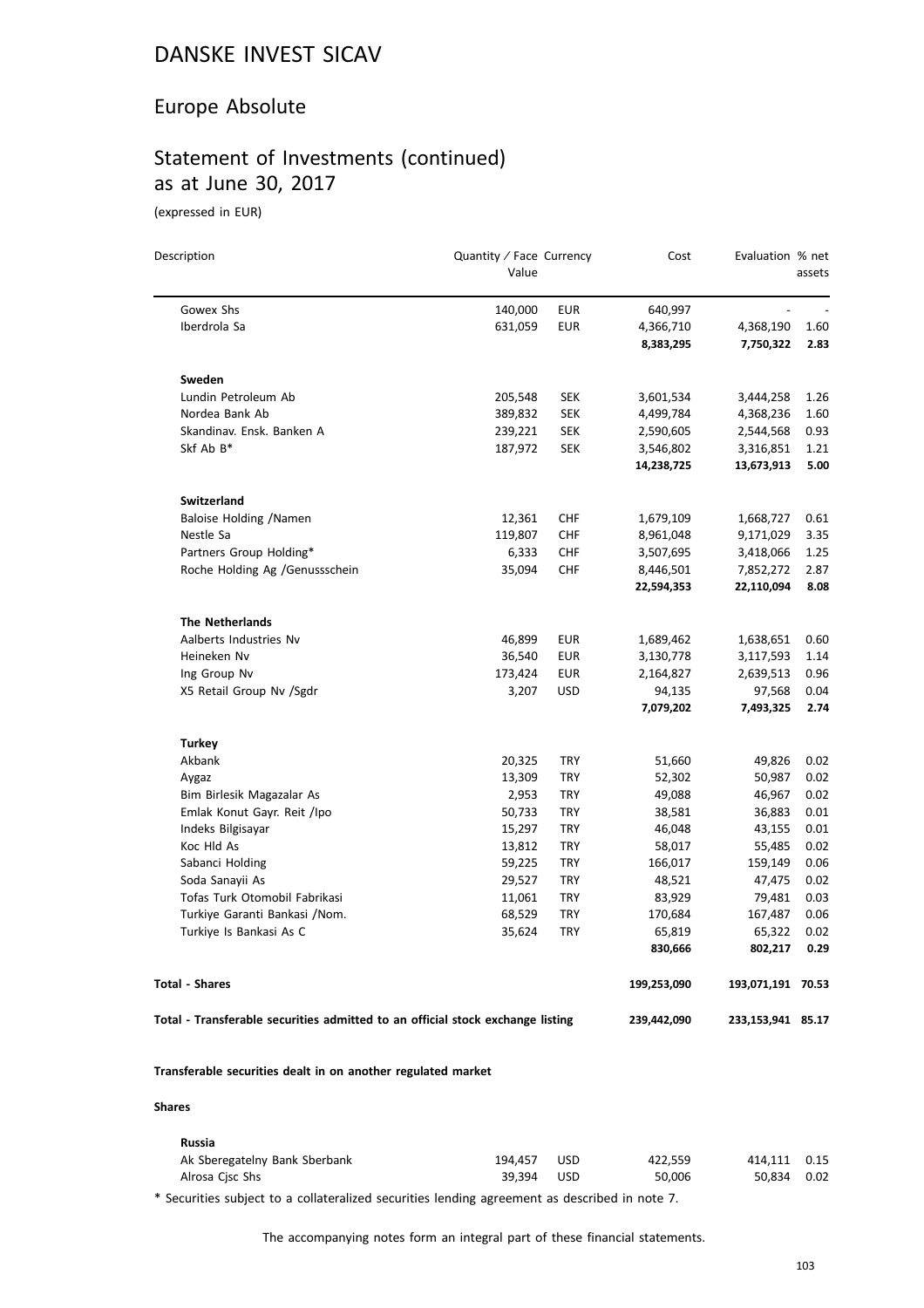#### Europe Absolute

## Statement of Investments (continued) as at June 30, 2017

(expressed in EUR)

| Description                                                          | Quantity / Face Currency<br>Value |            | Cost        | Evaluation % net  | assets |
|----------------------------------------------------------------------|-----------------------------------|------------|-------------|-------------------|--------|
| Bank Saint-Petersburg Pisc                                           | 38,879                            | <b>USD</b> | 34,000      | 32,001            | 0.01   |
| E.On Russia Ojsc                                                     | 1,045,073                         | <b>USD</b> | 39,745      | 38,682            | 0.01   |
| Inter Rao Ues Ojsc                                                   | 763,238                           | <b>USD</b> | 44,346      | 43,694            | 0.02   |
| Jsc Surgutneftegaz /Pref.                                            | 378,562                           | <b>USD</b> | 165,630     | 158,731           | 0.06   |
| Magnit Jsc                                                           | 826                               | <b>USD</b> | 114,984     | 111,220           | 0.04   |
| Mobile Telesystems Ojsc                                              | 34,465                            | <b>USD</b> | 126,915     | 118,739           | 0.04   |
| Oil Company Lukoil Pisc /Sadr                                        | 9,590                             | <b>USD</b> | 402,526     | 408,486           | 0.15   |
| Tatneft                                                              | 30,897                            | <b>USD</b> | 126,298     | 125,172           | 0.05   |
|                                                                      |                                   |            | 1,527,009   | 1,501,670         | 0.55   |
| <b>Total - Shares</b>                                                |                                   |            | 1,527,009   | 1,501,670         | 0.55   |
| Total - Transferable securities dealt in on another regulated market |                                   |            | 1,527,009   | 1,501,670         | 0.55   |
| TOTAL INVESTMENT PORTFOLIO                                           |                                   |            | 240,969,099 | 234,655,611 85.72 |        |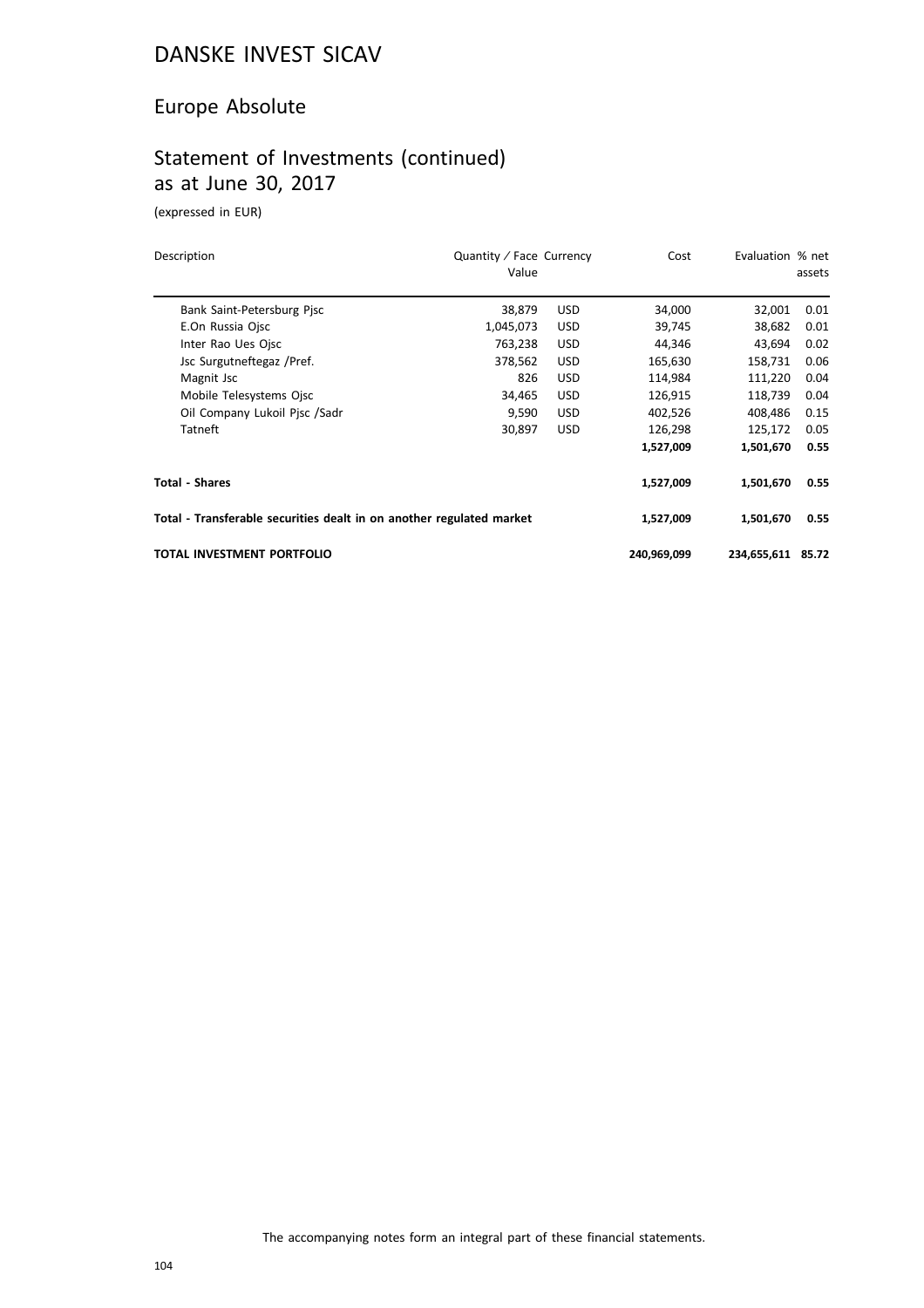#### Europe Absolute

#### Geographical and Economic Portfolio Breakdowns as at June 30, 2017

(expressed as a percentage of net assets)

| Geographical breakdown | %     | Economic breakdown                      | %     |
|------------------------|-------|-----------------------------------------|-------|
| Germany                | 23.97 | States, Provinces and Municipalities    | 14.64 |
| <b>Great Britain</b>   | 17.17 | <b>Banks and Financial Institutions</b> | 9.49  |
| France                 | 10.08 | Insurance                               | 8.63  |
| Switzerland            | 8.08  | <b>Pharmaceuticals and Cosmetics</b>    | 6.02  |
| Sweden                 | 5.00  | <b>Food and Distilleries</b>            | 5.23  |
| Denmark                | 4.07  | Holding and Finance Companies           | 4.00  |
| Spain                  | 2.83  | Consumer Goods                          | 3.64  |
| The Netherlands        | 2.74  | Tobacco and Spirits                     | 3.59  |
| Jersey                 | 2.68  | Internet Software                       | 3.54  |
| Norway                 | 2.46  | <b>Public Services</b>                  | 2.83  |
| Italy                  | 1.68  | Petrol                                  | 2.79  |
| Ireland                | 1.06  | <b>News Transmission</b>                | 2.61  |
| Finland                | 0.96  | Biotechnology                           | 2.51  |
| Russia                 | 0.78  | Mechanics, Machinery                    | 2.33  |
| Belgium                | 0.74  | Chemicals                               | 2.26  |
| Bermuda Islands        | 0.49  | Construction, Building Material         | 1.92  |
| Poland                 | 0.29  | Tyres & Rubber                          | 1.64  |
| Turkey                 | 0.29  | Graphic Art, Publishing                 | 1.46  |
| Greece                 | 0.11  | Electronics and Electrical Equipment    | 1.36  |
| Hungary                | 0.08  | Automobile Industry                     | 1.26  |
| Guernsey               | 0.04  | Leisure                                 | 1.07  |
| Romania                | 0.04  | Textile                                 | 0.71  |
| Cyprus                 | 0.03  | Transportation                          | 0.69  |
| Czech Republic         | 0.03  | Non-Ferrous Metals                      | 0.60  |
| British Virgin Islands | 0.02  | Electronic Semiconductor                | 0.43  |
|                        | 85.72 | Mines, Heavy Industries                 | 0.27  |

| ٦<br>- - - - | ۰, |  |
|--------------|----|--|
|              |    |  |

Retail 0.08 Real Estate Companies **0.05** Healthcare Education & Social Services 0.02 Investment Funds 0.02 Other Services 0.02 Miscellaneous 0.01

**85.72**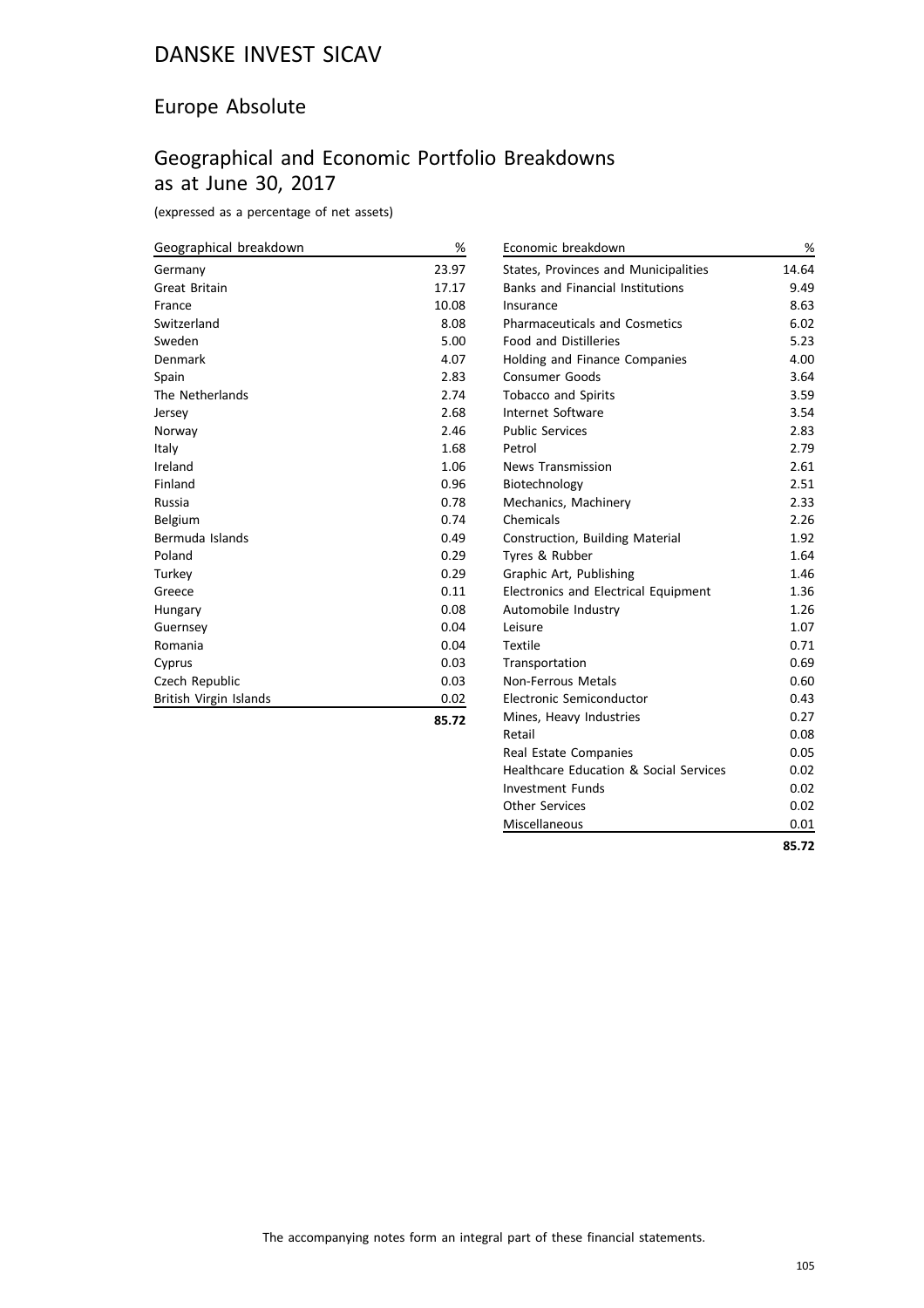# Europe Focus\*

#### Statement of Investments as at June 30, 2017

(expressed in EUR)

| Description                                                            | Quantity / Face Currency<br>Value |            | Cost                   | Evaluation % net             | assets       |
|------------------------------------------------------------------------|-----------------------------------|------------|------------------------|------------------------------|--------------|
| Transferable securities admitted to an official stock exchange listing |                                   |            |                        |                              |              |
| <b>Shares</b>                                                          |                                   |            |                        |                              |              |
| <b>Belgium</b>                                                         |                                   |            |                        |                              |              |
| Proximus Sa                                                            | 19,822                            | <b>EUR</b> | 633,737                | 606,851                      | 1.04         |
|                                                                        |                                   |            | 633,737                | 606,851                      | 1.04         |
| Bermuda Islands                                                        |                                   |            |                        |                              |              |
| Hiscox Ltd                                                             | 29,762                            | GBP        | 351,764                | 426,642                      | 0.73         |
|                                                                        |                                   |            | 351,764                | 426,642                      | 0.73         |
| <b>Denmark</b>                                                         |                                   |            |                        |                              |              |
| Dsv A/S                                                                | 10,499                            | <b>DKK</b> | 256,696                | 557,409                      | 0.95         |
| Genmab A/S                                                             | 4,051                             | <b>DKK</b> | 767,433                | 746,331                      | 1.28         |
| Pandora A/S                                                            | 12,714                            | <b>DKK</b> | 1,131,094              | 1,042,943                    | 1.78         |
| Vestas Wind Systems As /Reg                                            | 12,808                            | <b>DKK</b> | 1,044,788              | 988,648                      | 1.69         |
|                                                                        |                                   |            | 3,200,011              | 3,335,331                    | 5.70         |
| <b>Finland</b>                                                         |                                   |            |                        |                              |              |
| Sampo Plc A                                                            | 17,459                            | <b>EUR</b> | 780,573<br>780,573     | 789,321<br>789,321           | 1.35<br>1.35 |
| France                                                                 |                                   |            |                        |                              |              |
| Axa                                                                    | 59,203                            | <b>EUR</b> | 1,402,009              | 1,432,713                    | 2.45         |
| $Iliad**$                                                              | 2,532                             | <b>EUR</b> | 464,102                | 524,124                      | 0.89         |
| Michelin B /Nom.**                                                     | 7,000                             | <b>EUR</b> | 825,834                | 824,600                      | 1.41         |
| Publicis Groupe Sa**                                                   | 18,272                            | <b>EUR</b> | 1,210,500              | 1,197,181                    | 2.05         |
| Sanofi-Aventis                                                         | 17,064                            | <b>EUR</b> | 1,512,229              | 1,435,253                    | 2.45         |
| Schneider Electric Sa                                                  | 16,495                            | <b>EUR</b> | 1,131,207              | 1,115,392                    | 1.91         |
| Total Sa**                                                             | 39,876                            | <b>EUR</b> | 1,935,767<br>8,481,648 | 1,734,606<br>8,263,869 14.13 | 2.97         |
|                                                                        |                                   |            |                        |                              |              |
| Germany                                                                |                                   |            |                        |                              |              |
| Adidas - Namen-Akt                                                     | 3,377                             | <b>EUR</b> | 580,622                | 563,284                      | 0.96         |
| Allianz Se /Nam. Vinkuliert                                            | 7,977                             | <b>EUR</b> | 1,356,459              | 1,382,813                    | 2.36         |
| Basf Namen-Akt                                                         | 12,351                            | <b>EUR</b> | 1,060,404              | 1,004,507                    | 1.72         |
| Bmw-Bayer. Motorenwerke**                                              | 12,192                            | <b>EUR</b> | 1,055,594              | 1,005,108                    | 1.72         |
| Brenntag                                                               | 15,957                            | <b>EUR</b> | 765,000                | 812,052                      | 1.39         |
| Continental Ag                                                         | 2,776                             | <b>EUR</b> | 497,586                | 525,497                      | 0.90         |
| Gea Group Ag**                                                         | 11,762                            | <b>EUR</b> | 313,621                | 426,490                      | 0.73         |
| Henkel /Vorzug                                                         | 4,980                             | <b>EUR</b> | 463,514                | 603,327                      | 1.03         |
| Sap Ag                                                                 | 14,456                            | <b>EUR</b> | 1,359,136<br>7,451,936 | 1,325,037<br>7,648,115 13.08 | 2.27         |
| <b>Great Britain</b>                                                   |                                   |            |                        |                              |              |
| Antofagasta Plc**                                                      | 48,610                            | GBP        | 460,315                | 440,919                      | 0.75         |
| British American Tobacco (25p)**                                       | 33,531                            | GBP        | 2,132,352              | 2,003,686                    | 3.43         |
| <b>Bt Group Plc</b>                                                    | 310,217                           | GBP        | 1,131,260              | 1,033,979                    | 1.77         |
|                                                                        |                                   |            |                        |                              |              |

\* See Note 1.

\*\* Securities subject to a collateralized securities lending agreement as described in note 7.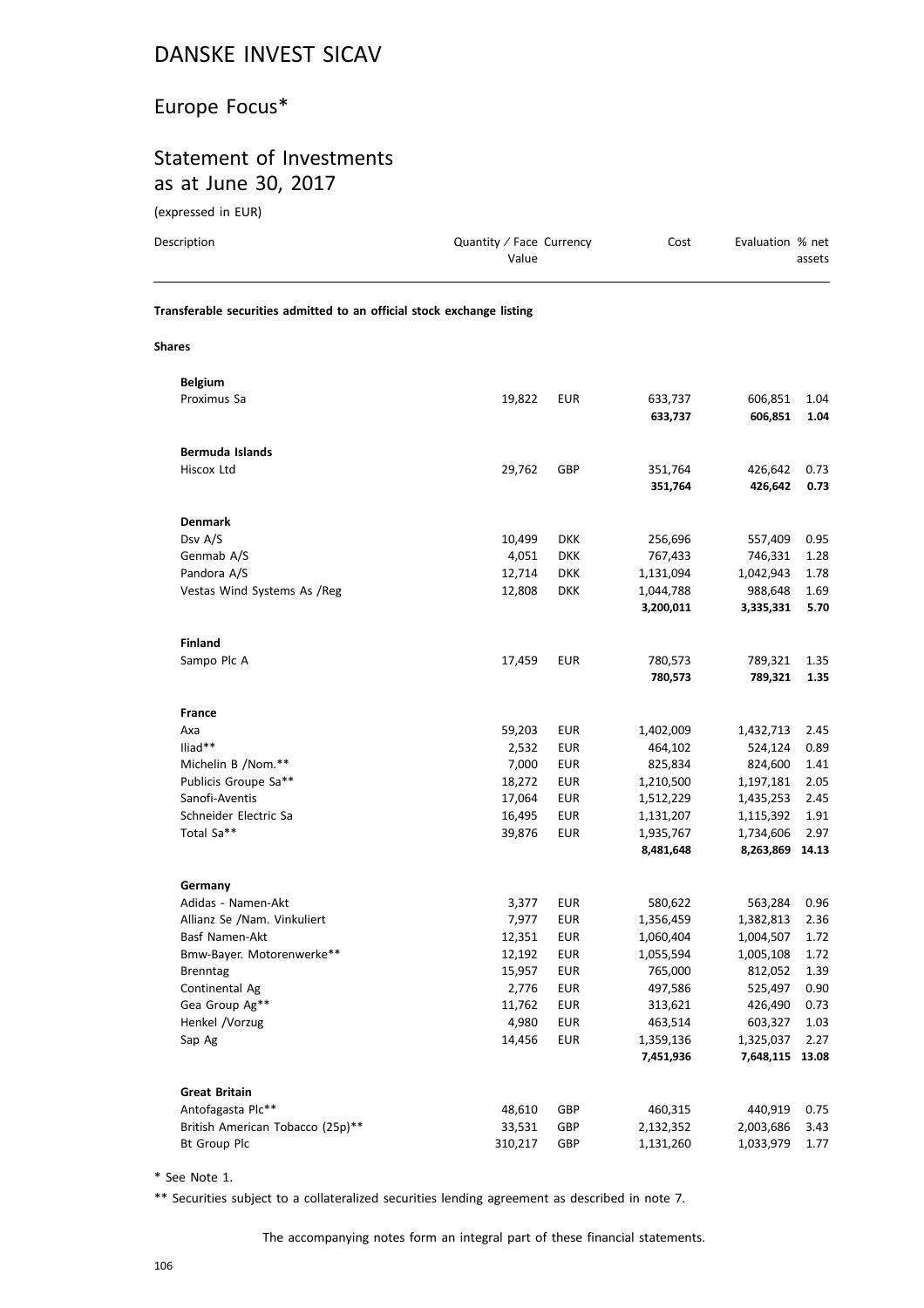#### Europe Focus\*

## Statement of Investments (continued) as at June 30, 2017

(expressed in EUR)

| Description                                   | Quantity / Face Currency<br>Value |            | Cost                   | Evaluation % net       | assets       |
|-----------------------------------------------|-----------------------------------|------------|------------------------|------------------------|--------------|
|                                               |                                   |            |                        |                        |              |
| Direct Line                                   | 229,013                           | GBP        | 928,414                | 924,595                | 1.58         |
| Glaxosmithkline Plc                           | 61,654                            | GBP        | 1,180,918              | 1,143,763              | 1.96         |
| Hsbc Holdings Plc                             | 297,362                           | GBP        | 2,309,250              | 2,429,885              | 4.16         |
| Merlin Entertainments Plc**<br>Prudential Plc | 163,654                           | GBP        | 975,789                | 888,794                | 1.52         |
| Reckitt Benckiser Group Plc                   | 61,303<br>15,244                  | GBP<br>GBP | 1,241,057<br>1,299,696 | 1,238,193<br>1,337,898 | 2.12<br>2.29 |
| Spectris Plc                                  | 12,460                            | GBP        | 360,667                | 353,823                | 0.60         |
| St James Place Plc**                          | 57,116                            | GBP        | 776,472                | 763,442                | 1.30         |
| Unilever Plc                                  | 31,492                            | GBP        | 1,541,023              | 1,495,355              | 2.56         |
|                                               |                                   |            | 14,337,213             | 14,054,332 24.04       |              |
| Ireland                                       |                                   |            |                        |                        |              |
| Crh Plc                                       | 28,008                            | <b>EUR</b> | 915,021                | 872,589                | 1.49         |
|                                               |                                   |            | 915,021                | 872,589                | 1.49         |
| Italy                                         |                                   |            |                        |                        |              |
| Intesa Sanpaolo Spa                           | 492,780                           | <b>EUR</b> | 1,324,209              | 1,377,813              | 2.36         |
|                                               |                                   |            | 1,324,209              | 1,377,813              | 2.36         |
| Jersey                                        |                                   |            |                        |                        |              |
| Shire Plc                                     | 27,210                            | GBP        | 1,718,543              | 1,310,168              | 2.24         |
| <b>Wolselley Plc</b>                          | 13,172                            | GBP        | 748,842                | 706,657                | 1.21         |
|                                               |                                   |            | 2,467,385              | 2,016,825              | 3.45         |
| Norway                                        |                                   |            |                        |                        |              |
| Dnb Nor Asa                                   | 47,908                            | <b>NOK</b> | 754,366                | 708,408                | 1.21         |
| Statoilhydro Asa                              | 58,694                            | <b>NOK</b> | 962,425                | 846,446                | 1.45         |
| <b>Telenor As</b>                             | 32,295                            | <b>NOK</b> | 462,669                | 465,063                | 0.79         |
|                                               |                                   |            | 2,179,460              | 2,019,917              | 3.45         |
| <b>Spain</b>                                  |                                   |            |                        |                        |              |
| Amadeus It Holding Sr. A                      | 19,519                            | <b>EUR</b> | 1,011,602              | 1,012,450              | 1.73         |
| Iberdrola Sa                                  | 188,916                           | <b>EUR</b> | 1,314,930              | 1,307,677              | 2.24         |
|                                               |                                   |            | 2,326,532              | 2,320,127              | 3.97         |
| Sweden                                        |                                   |            |                        |                        |              |
| Lundin Petroleum Ab                           | 62,508                            | <b>SEK</b> | 1,051,121              | 1,047,413              | 1.79         |
| Nordea Bank Ab                                | 116,701                           | <b>SEK</b> | 1,177,034              | 1,307,685              | 2.24         |
| Skandinav. Ensk. Banken A                     | 71,614                            | <b>SEK</b> | 767,996                | 761,751                | 1.30         |
| Skf Ab B**                                    | 56,272                            | <b>SEK</b> | 1,026,355              | 992,945                | 1.70         |
|                                               |                                   |            | 4,022,506              | 4,109,794              | 7.03         |
| <b>Switzerland</b>                            |                                   |            |                        |                        |              |
| Baloise Holding /Namen                        | 3,700                             | <b>CHF</b> | 496,738                | 499,498                | 0.85         |
| Nestle Sa                                     | 35,865                            | <b>CHF</b> | 2,741,376              | 2,745,407              | 4.70         |
| Partners Group Holding**                      | 1,895                             | <b>CHF</b> | 1,010,696              | 1,022,775              | 1.75         |
| Roche Holding Ag /Genussschein                | 10,506                            | <b>CHF</b> | 2,582,971              | 2,350,714              | 4.02         |
|                                               |                                   |            | 6,831,781              | 6,618,394 11.32        |              |

\* See Note 1.

\*\* Securities subject to a collateralized securities lending agreement as described in note 7.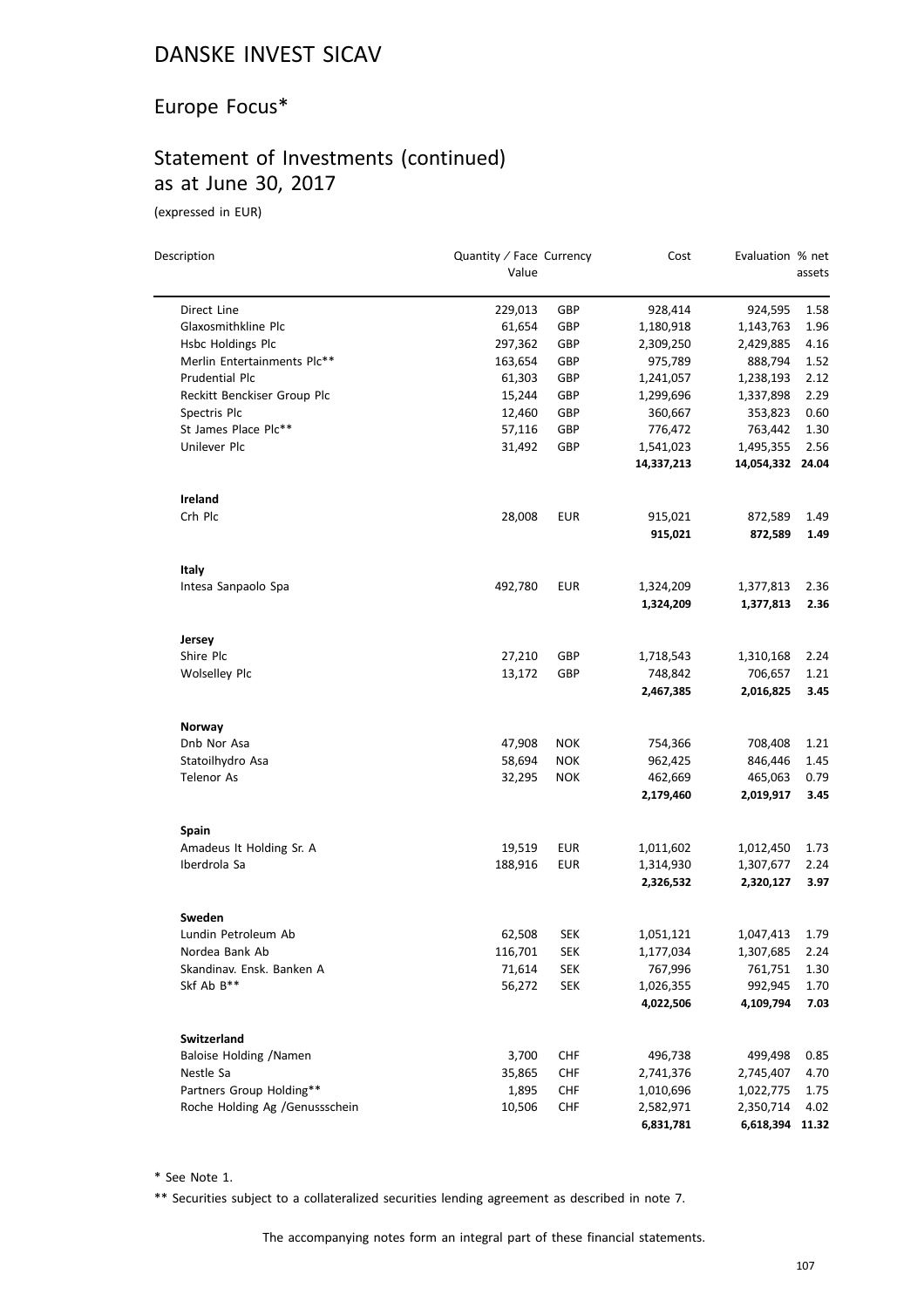# Europe Focus\*

## Statement of Investments (continued) as at June 30, 2017

(expressed in EUR)

| Description                                                                    | Quantity / Face Currency<br>Value | Cost       | Evaluation % net | assets |
|--------------------------------------------------------------------------------|-----------------------------------|------------|------------------|--------|
| <b>The Netherlands</b>                                                         |                                   |            |                  |        |
| Aalberts Industries Nv                                                         | 14.040<br><b>EUR</b>              | 334,911    | 490,558          | 0.84   |
| Heineken Nv                                                                    | 10,939<br><b>EUR</b>              | 691,523    | 933,315          | 1.60   |
| Ing Group Nv                                                                   | 51,917<br><b>EUR</b>              | 781,507    | 790,177          | 1.35   |
|                                                                                |                                   | 1,807,941  | 2,214,050        | 3.79   |
| <b>Total - Shares</b>                                                          |                                   | 57,111,717 | 56,673,970 96.93 |        |
| Total - Transferable securities admitted to an official stock exchange listing |                                   | 57,111,717 | 56,673,970 96.93 |        |
| <b>TOTAL INVESTMENT PORTFOLIO</b>                                              |                                   | 57,111,717 | 56,673,970       | 96.93  |

\* See Note 1.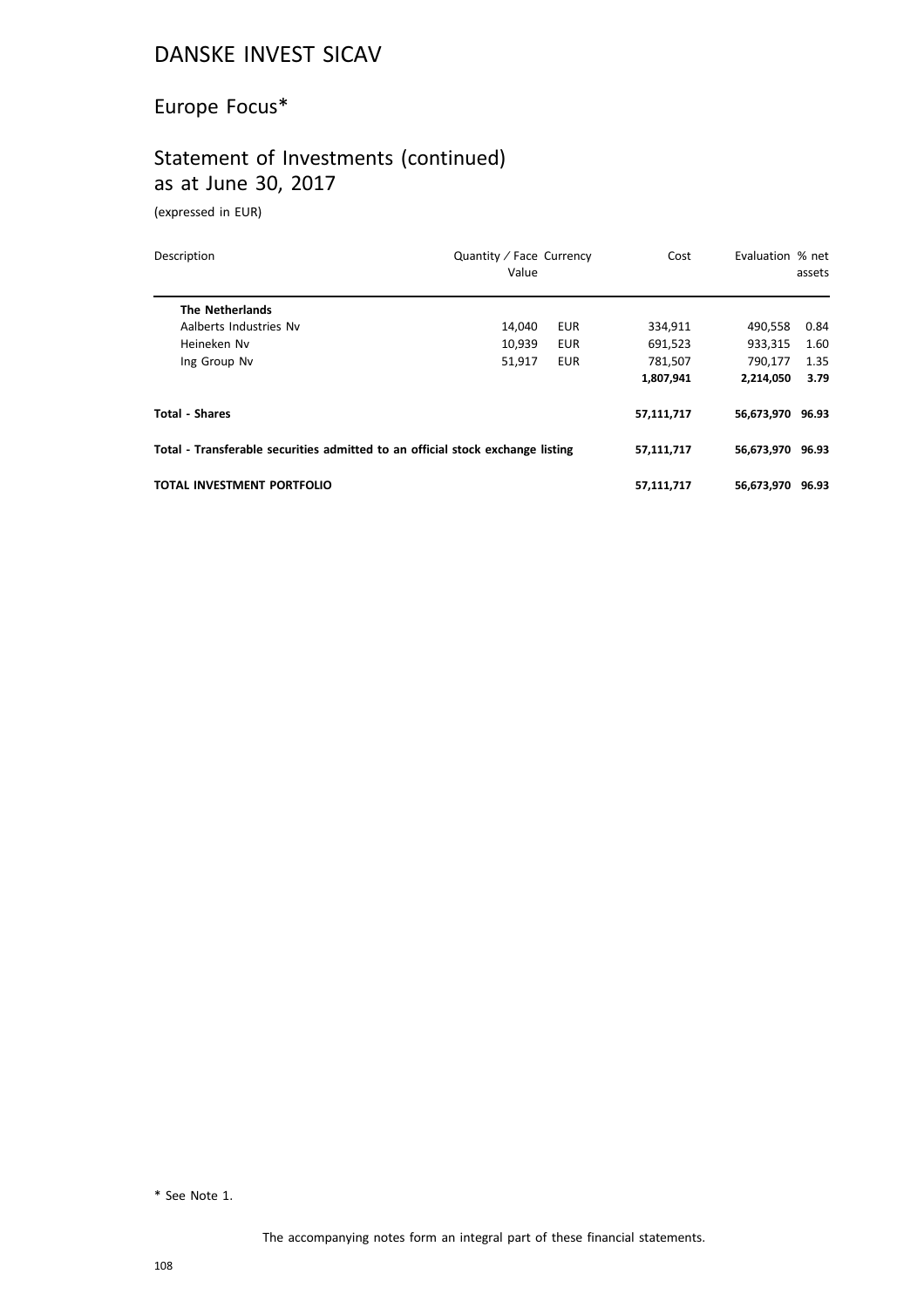# Europe Focus\*

# Geographical and Economic Portfolio Breakdowns as at June 30, 2017

(expressed as a percentage of net assets)

| Geographical breakdown | %     |
|------------------------|-------|
| Great Britain          | 24.04 |
| France                 | 14.13 |
| Germany                | 13.08 |
| Switzerland            | 11.32 |
| Sweden                 | 7.03  |
| Denmark                | 5.70  |
| Spain                  | 3.97  |
| The Netherlands        | 3.79  |
| Jersey                 | 3.45  |
| Norway                 | 3.45  |
| Italy                  | 2.36  |
| Ireland                | 1.49  |
| Finland                | 1.35  |
| Belgium                | 1.04  |
| Bermuda Islands        | 0.73  |
|                        | 96.93 |

| Economic breakdown                      | %     |
|-----------------------------------------|-------|
| <b>Banks and Financial Institutions</b> | 12.62 |
| Insurance                               | 12.01 |
| <b>Pharmaceuticals and Cosmetics</b>    | 8.43  |
| <b>Food and Distilleries</b>            | 7.26  |
| <b>Holding and Finance Companies</b>    | 5.45  |
| <b>Consumer Goods</b>                   | 5.10  |
| <b>Tobacco and Spirits</b>              | 5.03  |
| Internet Software                       | 4.89  |
| <b>Public Services</b>                  | 3.93  |
| <b>News Transmission</b>                | 3.60  |
| Biotechnology                           | 3.52  |
| Mechanics, Machinery                    | 3.27  |
| Petrol                                  | 3.24  |
| Chemicals                               | 3.11  |
| Construction, Building Material         | 2.70  |
| Tyres & Rubber                          | 2.31  |
| Graphic Art, Publishing                 | 2.05  |
| Electronics and Electrical Equipment    | 1.91  |
| Automobile Industry                     | 1.72  |
| Leisure                                 | 1.52  |
| Textile                                 | 0.96  |
| Transportation                          | 0.95  |
| Non-Ferrous Metals                      | 0.75  |
| Electronic Semiconductor                | 0.60  |
|                                         | 96.93 |

\* See Note 1.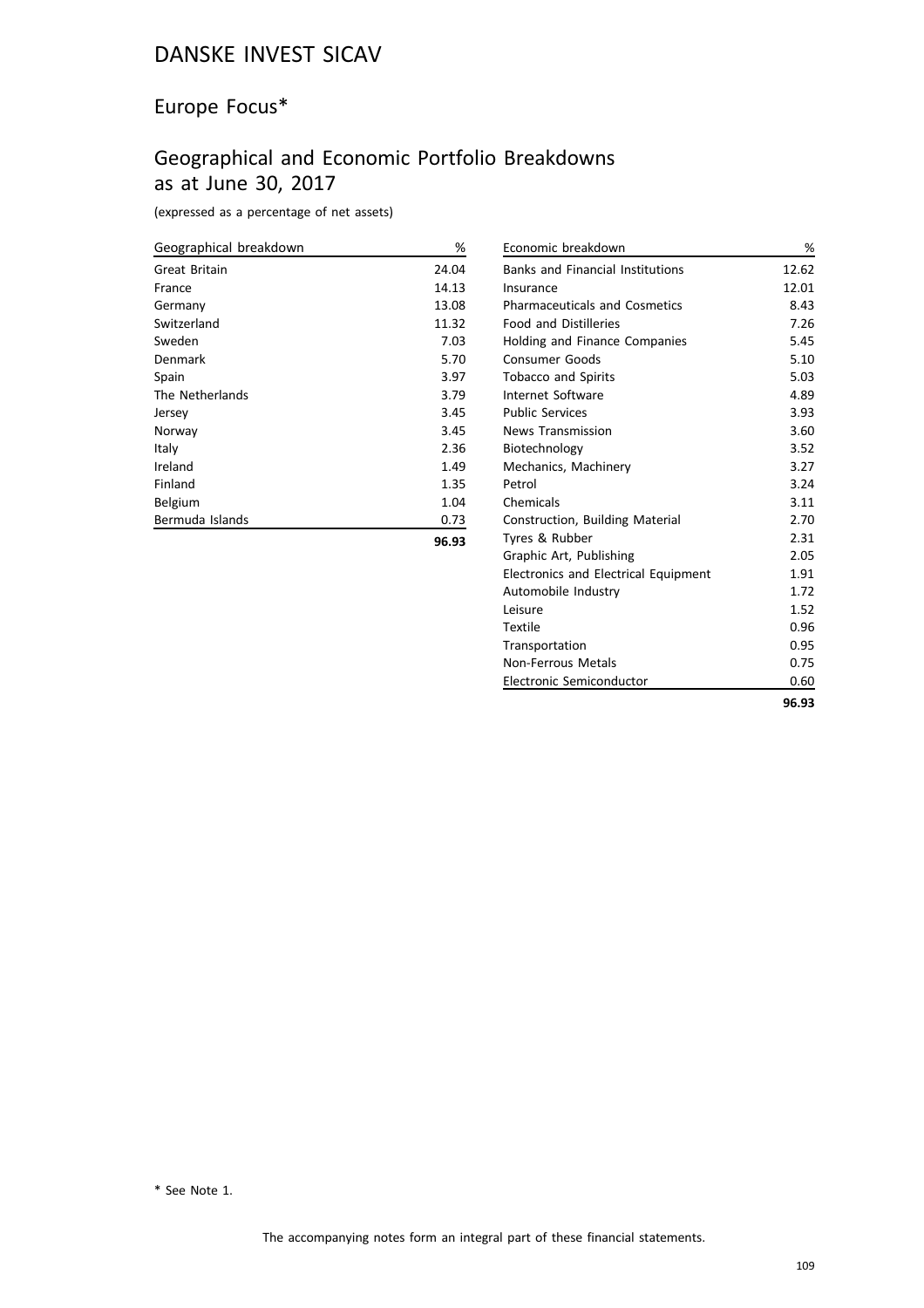# Europe High Dividend\*

#### Statement of Investments as at June 30, 2017

(expressed in EUR)

| Description                                                            | Quantity / Face Currency<br>Value |            | Cost                    | Evaluation % net              | assets        |
|------------------------------------------------------------------------|-----------------------------------|------------|-------------------------|-------------------------------|---------------|
| Transferable securities admitted to an official stock exchange listing |                                   |            |                         |                               |               |
| <b>Shares</b>                                                          |                                   |            |                         |                               |               |
| Austria                                                                |                                   |            |                         |                               |               |
| Voestalpine Ag**                                                       | 74,735                            | EUR        | 1,424,105<br>1,424,105  | 2,995,379<br>2,995,379        | 2.09<br>2.09  |
| <b>Belgium</b>                                                         |                                   |            |                         |                               |               |
| Proximus Sa                                                            | 128,681                           | EUR        | 3,658,629               | 3,939,569                     | 2.74          |
|                                                                        |                                   |            | 3,658,629               | 3,939,569                     | 2.74          |
| <b>Finland</b>                                                         |                                   |            |                         |                               |               |
| Metso Oyj**                                                            | 92,313                            | <b>EUR</b> | 2,170,680               | 2,783,237                     | 1.94          |
| Sampo Plc A                                                            | 130,131                           | <b>EUR</b> | 3,496,970               | 5,883,222                     | 4.09          |
|                                                                        |                                   |            | 5,667,650               | 8,666,459                     | 6.03          |
| France                                                                 |                                   |            |                         |                               |               |
| Axa                                                                    | 163,164                           | <b>EUR</b> | 2,671,324               | 3,948,569                     | 2.75          |
| Michelin B /Nom.**                                                     | 42,318                            | <b>EUR</b> | 2,886,300               | 4,985,060                     | 3.47          |
| Sanofi-Aventis                                                         | 56,879                            | <b>EUR</b> | 3,999,528<br>9,557,152  | 4,784,093<br>13,717,722       | 3.33<br>9.55  |
| Germany                                                                |                                   |            |                         |                               |               |
| Allianz Se /Nam. Vinkuliert                                            | 29,813                            | <b>EUR</b> | 3,953,432               | 5,168,084                     | 3.60          |
| Basf Namen-Akt                                                         | 54,930                            | <b>EUR</b> | 3,603,126               | 4,467,457                     | 3.11          |
| Innogy Se                                                              | 62,146                            | <b>EUR</b> | 2,247,893               | 2,136,579                     | 1.49          |
| Siemens Ag /Nam.                                                       | 38,455                            | <b>EUR</b> | 3,359,383<br>13,163,834 | 4,637,673<br>16,409,793 11.43 | 3.23          |
|                                                                        |                                   |            |                         |                               |               |
| <b>Great Britain</b><br>Astrazeneca Plc                                | 52,941                            | <b>SEK</b> | 2,877,797               | 3,083,916                     | 2.15          |
| British American Tobacco (25p)**                                       | 99,951                            | GBP        | 3,673,979               | 5,972,694                     | 4.16          |
| <b>Bt Group Plc</b>                                                    | 843,919                           | GBP        | 4,346,119               | 2,812,853                     | 1.96          |
| Direct Line                                                            | 1,123,654                         | GBP        | 3,994,458               | 4,536,534                     | 3.16          |
| Glaxosmithkline Plc                                                    | 275,892                           | GBP        | 4,813,063               | 5,118,161                     | 3.56          |
| National Grid Plc                                                      | 383,777                           | GBP        | 3,689,843               | 4,168,535                     | 2.90          |
| Royal Dutch Shell /-B-                                                 | 213,255                           | GBP        | 5,079,500               | 5,010,814                     | 3.49          |
| Scottish & Southern Energy Plc                                         | 221,499                           | GBP        | 3,763,064<br>32,237,823 | 3,687,588<br>34,391,095       | 2.57<br>23.95 |
| Italy                                                                  |                                   |            |                         |                               |               |
| Eni Spa Roma                                                           | 162,193                           | <b>EUR</b> | 2,713,744               | 2,139,326                     | 1.49          |
| Italgas Spa                                                            | 627,428                           | <b>EUR</b> | 2,223,615               | 2,765,703                     | 1.92          |
| Snam Rete Gas Spa                                                      | 638,125                           | <b>EUR</b> | 2,187,858               | 2,468,267                     | 1.72          |
|                                                                        |                                   |            | 7,125,217               | 7,373,296                     | 5.13          |
| Norway                                                                 |                                   |            |                         |                               |               |
| Dnb Nor Asa                                                            | 129,711                           | <b>NOK</b> | 1,551,293               | 1,918,016                     | 1.34          |

\* See Note 1.

\*\* Securities subject to a collateralized securities lending agreement as described in note 7.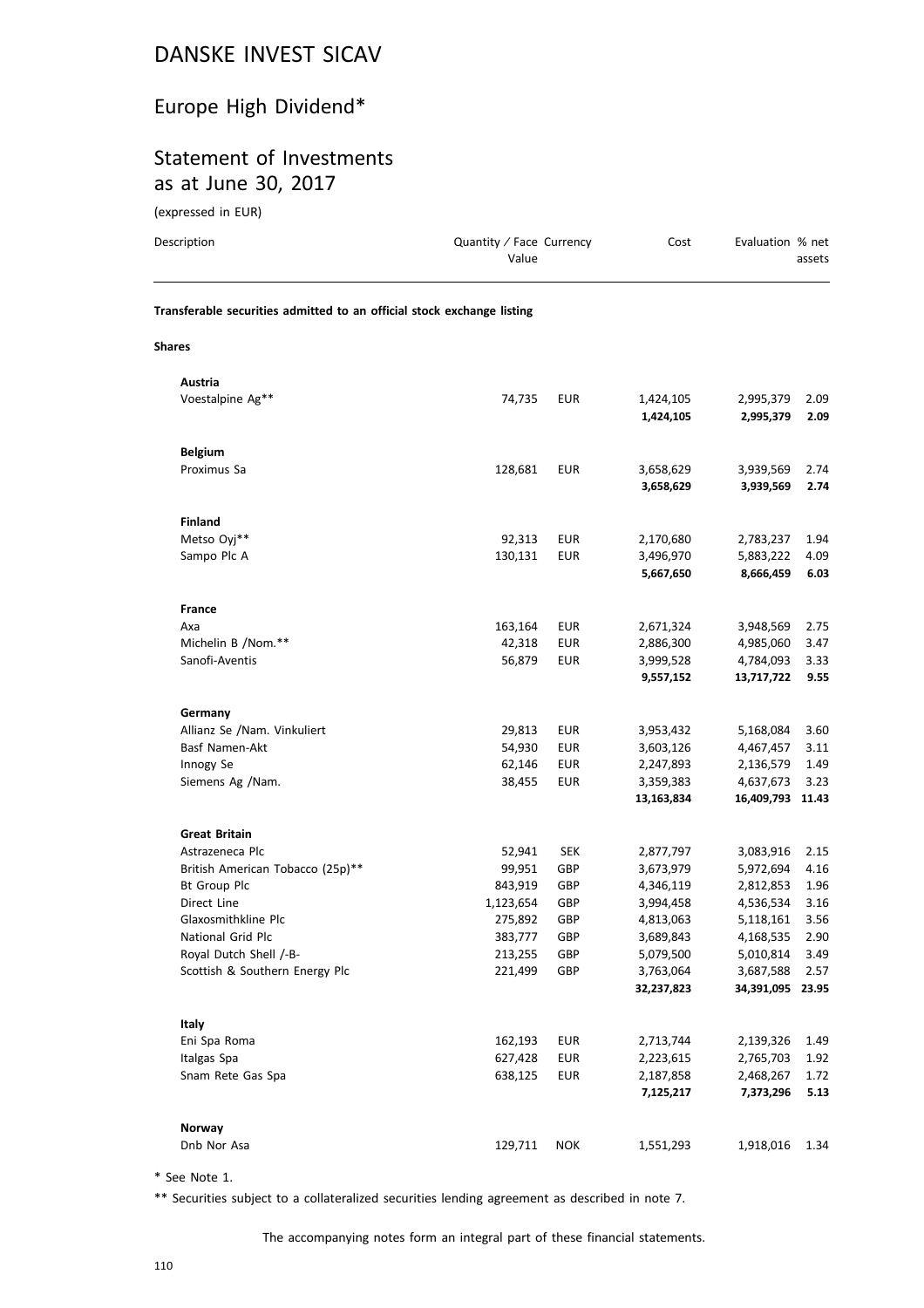# Europe High Dividend\*

# Statement of Investments (continued) as at June 30, 2017

(expressed in EUR)

| Description                                                                    | Quantity / Face Currency<br>Value |            | Cost                   | Evaluation % net       | assets       |
|--------------------------------------------------------------------------------|-----------------------------------|------------|------------------------|------------------------|--------------|
| Gjensidige Forsikring                                                          | 129,101                           | <b>NOK</b> | 1,861,936<br>3,413,229 | 1,895,514<br>3,813,530 | 1.32<br>2.66 |
| <b>Spain</b>                                                                   |                                   |            |                        |                        |              |
| Iberdrola Sa                                                                   | 674,519                           | <b>EUR</b> | 4,315,961              | 4,669,020              | 3.25         |
|                                                                                |                                   |            | 4,315,961              | 4,669,020              | 3.25         |
| Sweden                                                                         |                                   |            |                        |                        |              |
| Nordea Bank Ab                                                                 | 321,537                           | <b>SEK</b> | 3,131,048              | 3,602,961              | 2.51         |
| Skandinav. Ensk. Banken A                                                      | 452,894                           | <b>SEK</b> | 4,940,766              | 4,817,384              | 3.35         |
| Skf Ab B**                                                                     | 253,896                           | <b>SEK</b> | 4,034,527              | 4,480,111              | 3.12         |
| Teliasonera Ab                                                                 | 944,900                           | <b>SEK</b> | 5,130,660              | 3,805,434              | 2.65         |
|                                                                                |                                   |            | 17,237,001             | 16,705,890 11.63       |              |
| <b>Switzerland</b>                                                             |                                   |            |                        |                        |              |
| Baloise Holding /Namen                                                         | 38,423                            | CHF        | 2,761,835              | 5,187,079              | 3.61         |
| Nestle Sa                                                                      | 72,109                            | CHF        | 4,471,146              | 5,519,826              | 3.84         |
| Novartis Ag Basel / Nam.                                                       | 64,274                            | <b>CHF</b> | 3,445,678              | 4,705,642              | 3.28         |
| Swisscom /Nam.**                                                               | 7,081                             | <b>CHF</b> | 2,390,160              | 2,993,349              | 2.09         |
| Zurich Insurance Group / Nam.                                                  | 22,428                            | CHF        | 4,616,526              | 5,661,940              | 3.94         |
|                                                                                |                                   |            | 17,685,345             | 24,067,836 16.76       |              |
| <b>The Netherlands</b>                                                         |                                   |            |                        |                        |              |
| Unilever Cert. of Shs                                                          | 124,949                           | <b>EUR</b> | 2,725,955              | 6,056,278              | 4.22         |
|                                                                                |                                   |            | 2,725,955              | 6,056,278              | 4.22         |
| <b>Total - Shares</b>                                                          |                                   |            | 118,211,901            | 142,805,867 99.44      |              |
| Total - Transferable securities admitted to an official stock exchange listing |                                   |            | 118,211,901            | 142,805,867 99.44      |              |
| <b>TOTAL INVESTMENT PORTFOLIO</b>                                              |                                   |            | 118,211,901            | 142,805,867 99.44      |              |

\* See Note 1.

\*\* Securities subject to a collateralized securities lending agreement as described in note 7.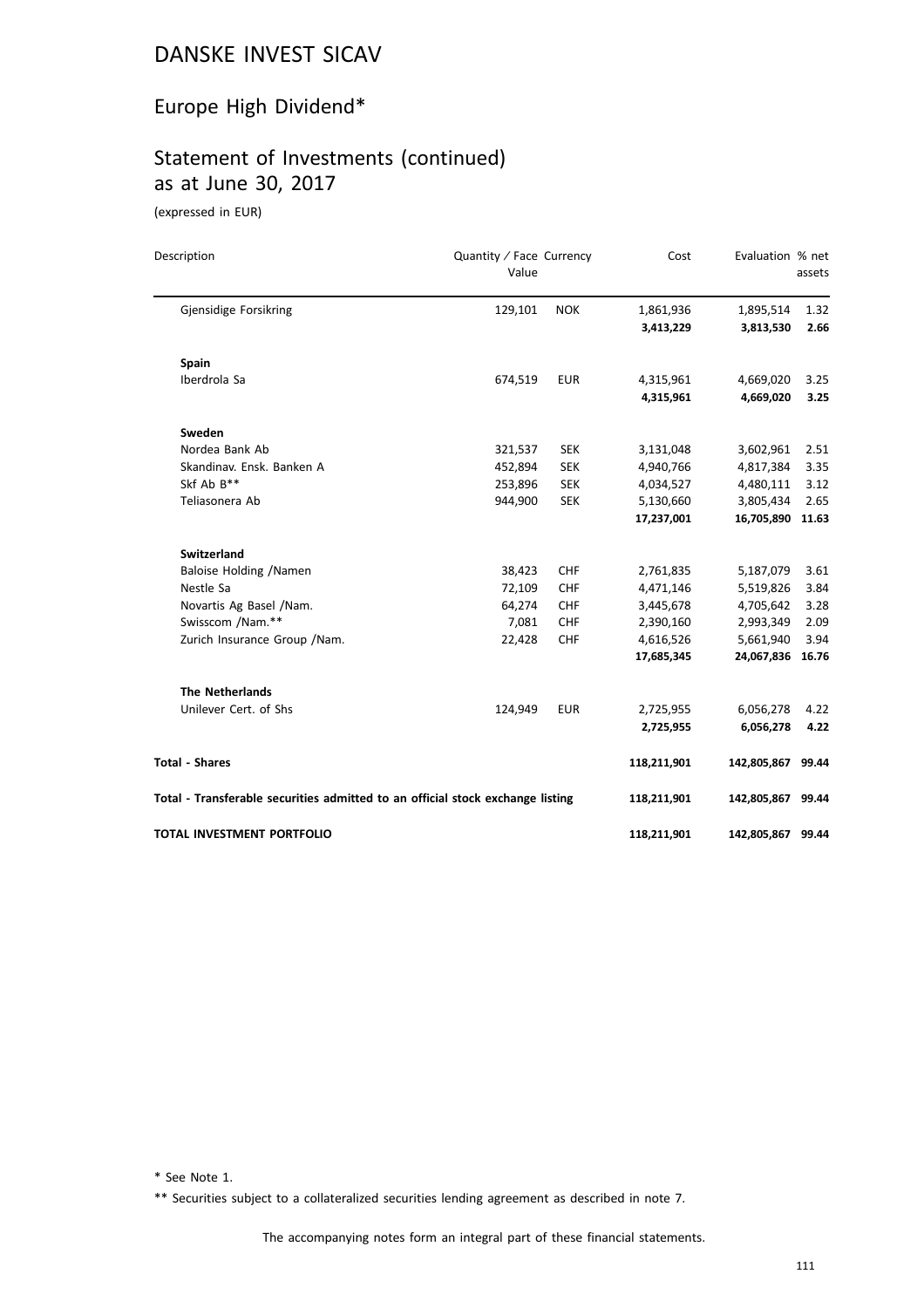# Europe High Dividend\*

# Geographical and Economic Portfolio Breakdowns as at June 30, 2017

(expressed as a percentage of net assets)

| Geographical breakdown | %     |
|------------------------|-------|
| Great Britain          | 23.95 |
| Switzerland            | 16.76 |
| Sweden                 | 11.63 |
| Germany                | 11.43 |
| France                 | 9.55  |
| Finland                | 6.03  |
| Italy                  | 5.13  |
| The Netherlands        | 4.22  |
| Spain                  | 3.25  |
| Belgium                | 2.74  |
| Norway                 | 2.66  |
| Austria                | 2.09  |
|                        | 99.44 |

| Economic breakdown                      | %     |
|-----------------------------------------|-------|
| Insurance                               | 22.47 |
| <b>Pharmaceuticals and Cosmetics</b>    | 12.32 |
| <b>Public Services</b>                  | 11.93 |
| News Transmission                       | 9.44  |
| <b>Food and Distilleries</b>            | 8.06  |
| <b>Banks and Financial Institutions</b> | 7.20  |
| Mechanics, Machinery                    | 5.06  |
| Petrol                                  | 4.98  |
| <b>Tobacco and Spirits</b>              | 4.16  |
| Tyres & Rubber                          | 3.47  |
| Electronics and Electrical Equipment    | 3.23  |
| Chemicals                               | 3.11  |
| Mines, Heavy Industries                 | 2.09  |
| Holding and Finance Companies           | 1.92  |
|                                         | 99.44 |

\* See Note 1.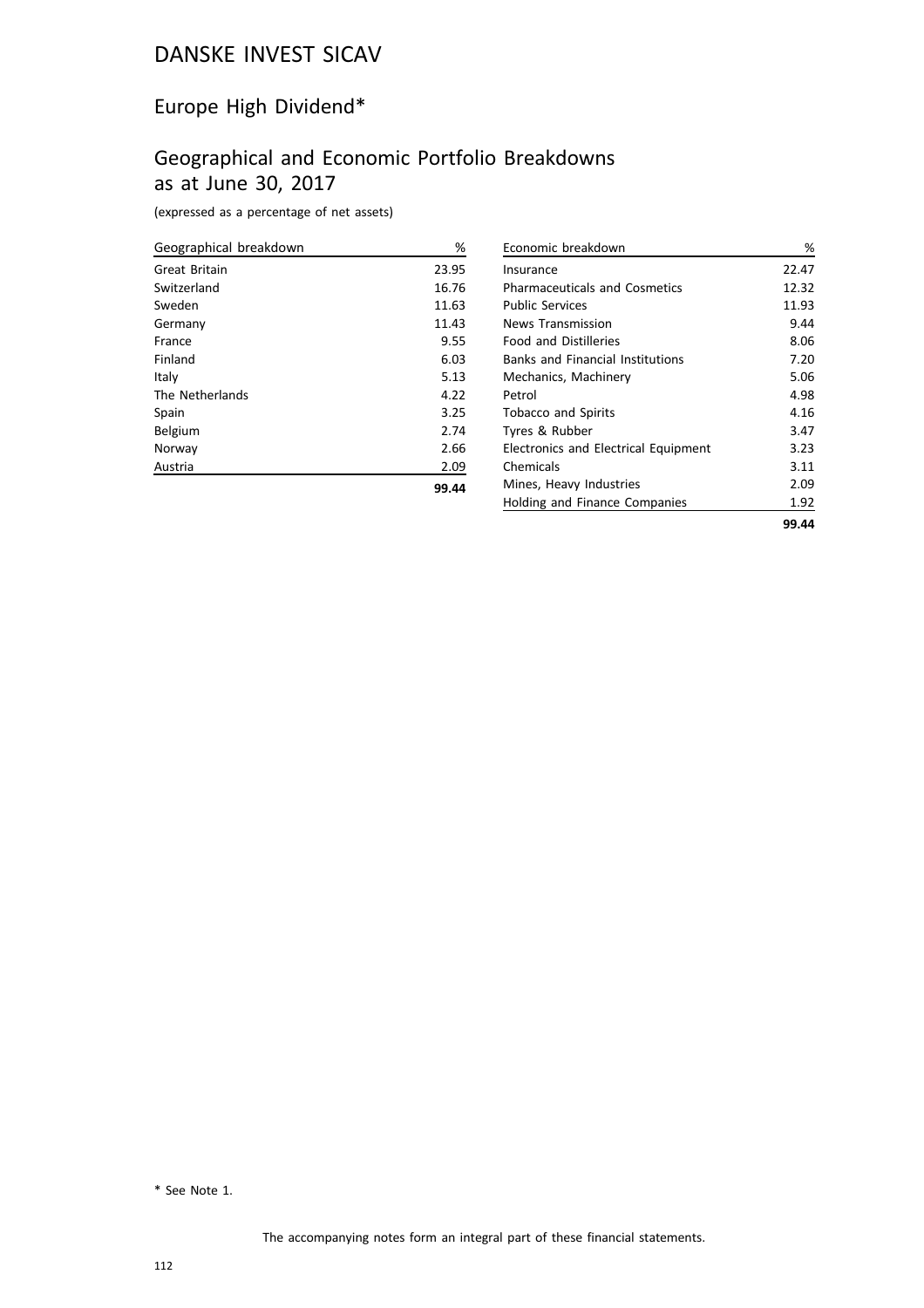## Europe Long-Short Dynamic

## Statement of Investments as at June 30, 2017

(expressed in EUR)

**Belgium**

| Description                                                            | Quantity / Face Currency<br>Value | Cost | Evaluation % net<br>assets |
|------------------------------------------------------------------------|-----------------------------------|------|----------------------------|
| Transferable securities admitted to an official stock exchange listing |                                   |      |                            |
| <b>Shares</b>                                                          |                                   |      |                            |

| Kbc Groupe Sa               | 90,829    | <b>EUR</b> | 6,094,392   | 6,010,155   | 1.04  |
|-----------------------------|-----------|------------|-------------|-------------|-------|
|                             |           |            | 6,094,392   | 6,010,155   | 1.04  |
| <b>Denmark</b>              |           |            |             |             |       |
| A.P. Moeller-Maersk A/S A   | 8,906     | <b>DKK</b> | 11,824,309  | 14,635,331  | 2.54  |
| A.P. Moeller-Maersk A/S B   | 6,846     | <b>DKK</b> | 10,774,325  | 11,885,345  | 2.07  |
| Danske Bank As              | 463,530   | <b>DKK</b> | 12,553,691  | 15,477,586  | 2.69  |
| Dfds A/S                    | 66,950    | <b>DKK</b> | 1,116,579   | 3,053,902   | 0.53  |
| Dong Energy A/S             | 400,700   | <b>DKK</b> | 14,088,034  | 15,664,374  | 2.72  |
| Dsv A/S                     | 330,484   | <b>DKK</b> | 13,136,644  | 17,545,924  | 3.05  |
| Iss A/S                     | 655,340   | DKK        | 22,893,947  | 22,472,713  | 3.90  |
| Nkt Holding (Dkk 20)        | 264,542   | <b>DKK</b> | 16,455,102  | 18,356,632  | 3.19  |
| Pandora A/S                 | 63,836    | <b>DKK</b> | 6,730,554   | 5,236,537   | 0.91  |
| Royal Unibrew A/S           | 292,904   | <b>DKK</b> | 8,337,215   | 12,131,784  | 2.11  |
| Vestas Wind Systems As /Reg | 150,013   | <b>DKK</b> | 8,856,596   | 11,579,490  | 2.01  |
|                             |           |            | 126,766,996 | 148,039,618 | 25.72 |
| <b>Finland</b>              |           |            |             |             |       |
| Sampo Plc A                 | 288,000   | <b>EUR</b> | 12,999,393  | 13,020,480  | 2.26  |
| Wartsila Corporation -B-*   | 67,596    | <b>EUR</b> | 2,905,212   | 3,491,333   | 0.61  |
|                             |           |            | 15,904,605  | 16,511,813  | 2.87  |
|                             |           |            |             |             |       |
| <b>France</b>               |           |            |             |             |       |
| Peugeot Sa*                 | 206,342   | <b>EUR</b> | 2,995,800   | 3,627,492   | 0.63  |
| Renault Sa                  | 88,504    | <b>EUR</b> | 7,700,098   | 7,101,561   | 1.23  |
| Schneider Electric Sa       | 186,470   | <b>EUR</b> | 10,654,494  | 12,609,102  | 2.19  |
|                             |           |            | 21,350,392  | 23,338,155  | 4.05  |
| Germany                     |           |            |             |             |       |
| Allianz Se /Nam. Vinkuliert | 88,485    | <b>EUR</b> | 12,879,667  | 15,338,875  | 2.67  |
| Deutsche Post Ag. Bonn      | 328,268   | <b>EUR</b> | 10,281,113  | 10,831,203  | 1.88  |
|                             |           |            | 23,160,780  | 26,170,078  | 4.55  |
| <b>Great Britain</b>        |           |            |             |             |       |
| J. Sainsbury Plc*           | 1,922,892 | GBP        | 6,053,829   | 5,541,459   | 0.96  |
| Paysafe Group*              | 5,748,220 | GBP        | 25,709,859  | 33,307,710  | 5.79  |
| Prudential Plc              | 720,586   | GBP        | 14,022,212  | 14,554,339  | 2.53  |
| Severn Trent Plc            | 191,000   | GBP        | 5,309,103   | 4,829,599   | 0.84  |
| Tesco Plc*                  | 1,054,675 | GBP        | 2,308,666   | 2,053,909   | 0.36  |
|                             |           |            | 53,403,669  | 60,287,016  | 10.48 |
|                             |           |            |             |             |       |
| Italy                       |           |            |             |             |       |
| Enel                        | 3,850,000 | <b>EUR</b> | 15,458,005  | 18,110,400  | 3.15  |
| Prysmian Spa                | 704,356   | <b>EUR</b> | 17,623,146  | 17,918,817  | 3.11  |
|                             |           |            | 33,081,151  | 36,029,217  | 6.26  |

\* Securities subject to a collateralized securities lending agreement as described in note 7.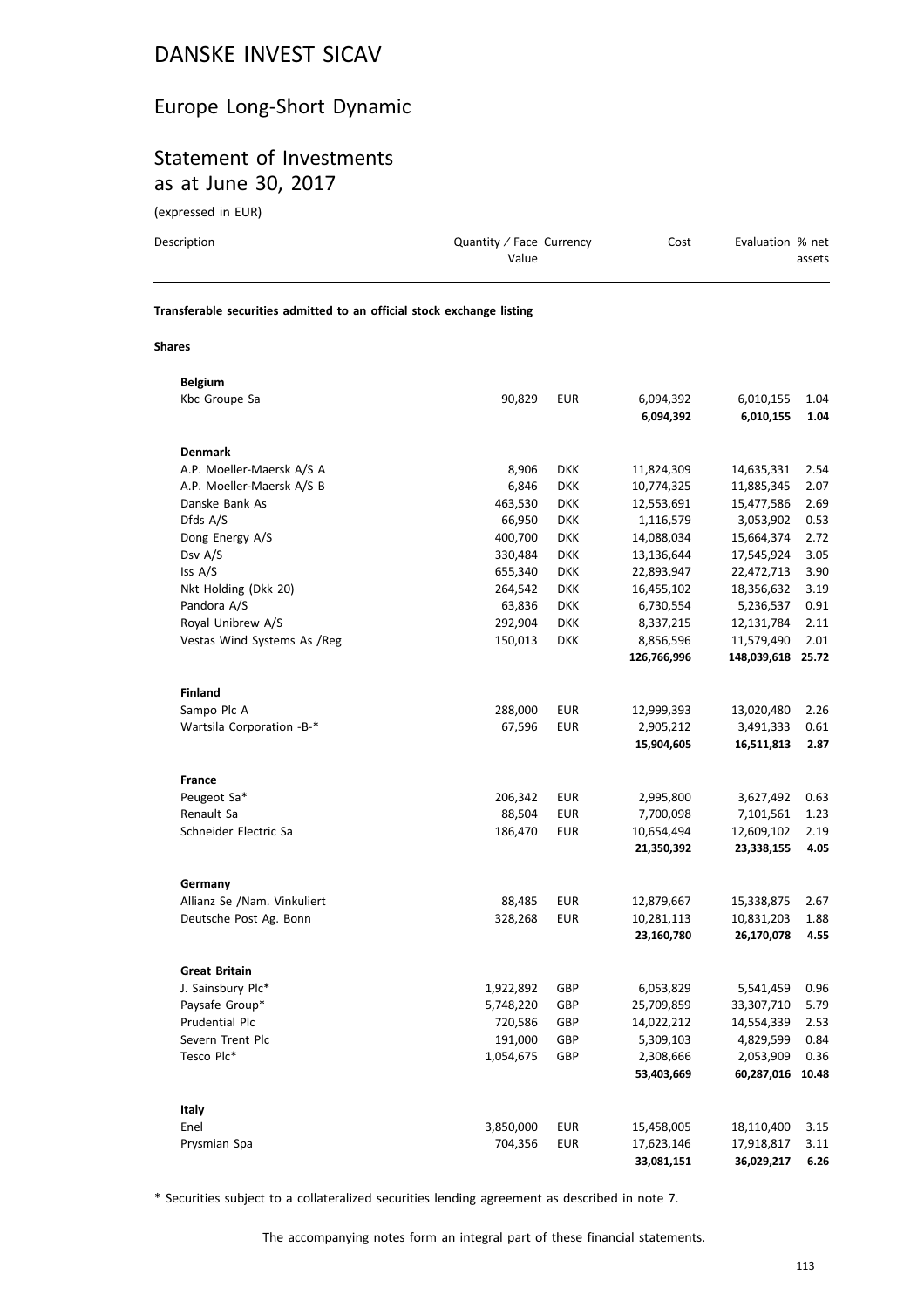## Europe Long-Short Dynamic

# Statement of Investments (continued) as at June 30, 2017

(expressed in EUR)

| Description                                                                    | Quantity / Face Currency<br>Value |            | Cost        | Evaluation % net  | assets |
|--------------------------------------------------------------------------------|-----------------------------------|------------|-------------|-------------------|--------|
| Luxembourg                                                                     |                                   |            |             |                   |        |
| Senvion S.A.*                                                                  | 202,037                           | <b>EUR</b> | 3,119,941   | 2,747,703         | 0.48   |
|                                                                                |                                   |            | 3,119,941   | 2,747,703         | 0.48   |
| <b>Spain</b>                                                                   |                                   |            |             |                   |        |
| Iberdrola Sa                                                                   | 743,000                           | <b>EUR</b> | 4,587,884   | 5,143,046         | 0.89   |
|                                                                                |                                   |            | 4,587,884   | 5,143,046         | 0.89   |
| Sweden                                                                         |                                   |            |             |                   |        |
| Nordea Bank Ab                                                                 | 2,623,849                         | <b>SEK</b> | 27,471,563  | 29,401,363        | 5.11   |
| Swedbank Ab -A-                                                                | 1,505,169                         | <b>SEK</b> | 31,956,669  | 32,036,198        | 5.57   |
|                                                                                |                                   |            | 59,428,232  | 61,437,561 10.68  |        |
| <b>Switzerland</b>                                                             |                                   |            |             |                   |        |
| Partners Group Holding*                                                        | 13,200                            | <b>CHF</b> | 5,399,368   | 7,124,344         | 1.24   |
|                                                                                |                                   |            | 5,399,368   | 7,124,344         | 1.24   |
| <b>The Netherlands</b>                                                         |                                   |            |             |                   |        |
| Abn Amro Group N.V.                                                            | 885,000                           | <b>EUR</b> | 20,724,043  | 20,580,675        | 3.58   |
| Koninklijke Ahold Delhaize Nv                                                  | 1,348,921                         | <b>EUR</b> | 25,988,799  | 22,742,808        | 3.95   |
| Koninklijke Bam Groep N.V.*                                                    | 5,919,819                         | <b>EUR</b> | 27,119,673  | 28,160,579        | 4.89   |
|                                                                                |                                   |            | 73,832,515  | 71,484,062 12.42  |        |
| <b>Total - Shares</b>                                                          |                                   |            | 426,129,925 | 464,322,768 80.68 |        |
| Total - Transferable securities admitted to an official stock exchange listing |                                   |            | 426,129,925 | 464,322,768 80.68 |        |
| <b>TOTAL INVESTMENT PORTFOLIO</b>                                              |                                   |            | 426,129,925 | 464,322,768 80.68 |        |

\* Securities subject to a collateralized securities lending agreement as described in note 7.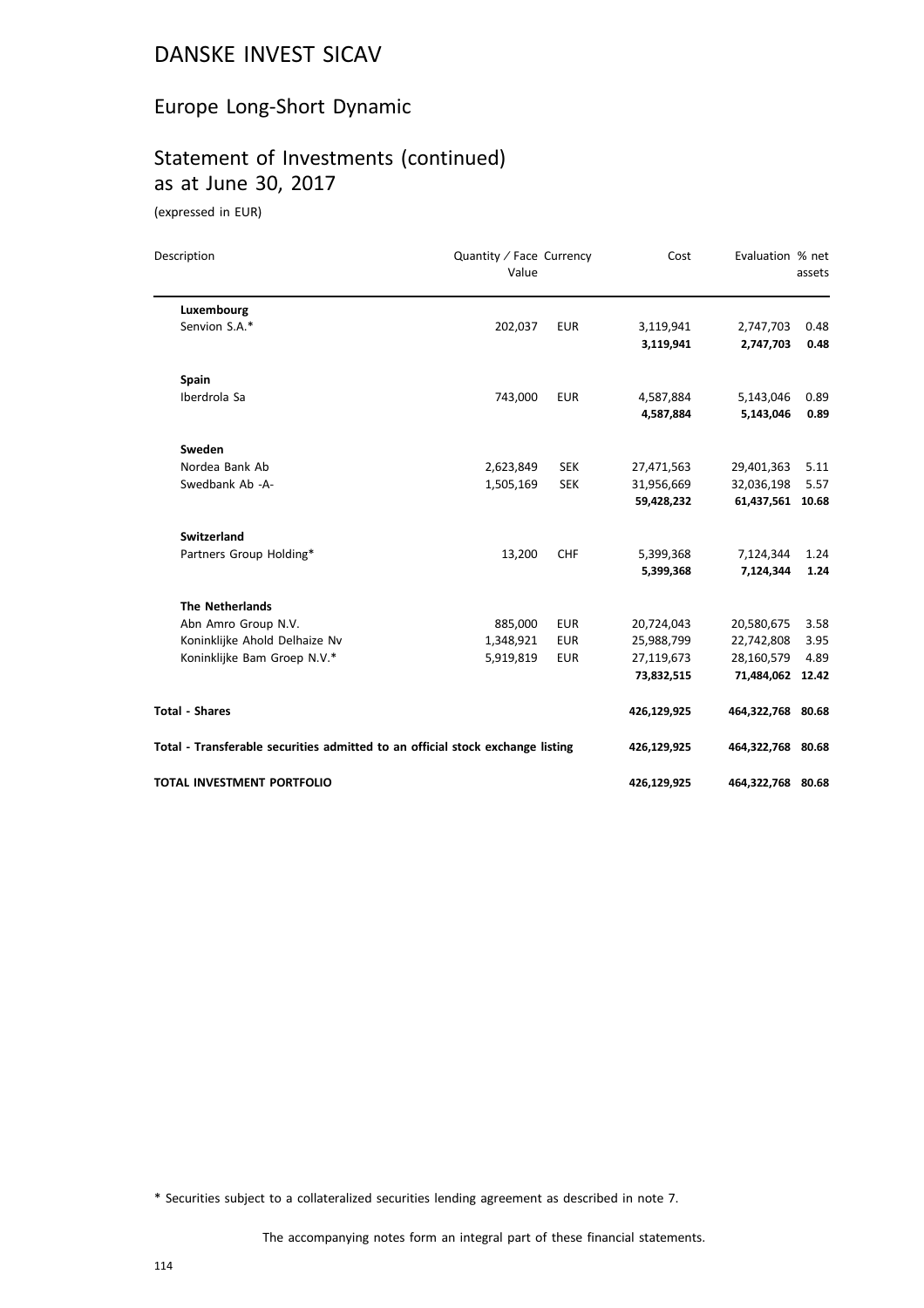## Europe Long-Short Dynamic

# Geographical and Economic Portfolio Breakdowns as at June 30, 2017

(expressed as a percentage of net assets)

| Geographical breakdown | %     |
|------------------------|-------|
| Denmark                | 25.72 |
| The Netherlands        | 12.42 |
| Sweden                 | 10.68 |
| <b>Great Britain</b>   | 10.48 |
| Italy                  | 6.26  |
| Germany                | 4.55  |
| France                 | 4.05  |
| Finland                | 2.87  |
| Switzerland            | 1.24  |
| Belgium                | 1.04  |
| Spain                  | 0.89  |
| Luxembourg             | 0.48  |
|                        | 80.68 |

| Economic breakdown                      | %     |
|-----------------------------------------|-------|
| <b>Banks and Financial Institutions</b> | 17.99 |
| <b>Public Services</b>                  | 10.09 |
| Transportation                          | 10.07 |
| Insurance                               | 7.46  |
| Miscellaneous                           | 5.79  |
| Electronics and Electrical Equipment    | 5.38  |
| Retail                                  | 5.27  |
| Construction, Building Material         | 4.89  |
| <b>Other Services</b>                   | 3.90  |
| <b>News Transmission</b>                | 3.11  |
| <b>Tobacco and Spirits</b>              | 2.11  |
| Automobile Industry                     | 1.86  |
| Holding and Finance Companies           | 1.24  |
| Consumer Goods                          | 0.91  |
| Mechanics, Machinery                    | 0.61  |
|                                         | 80.68 |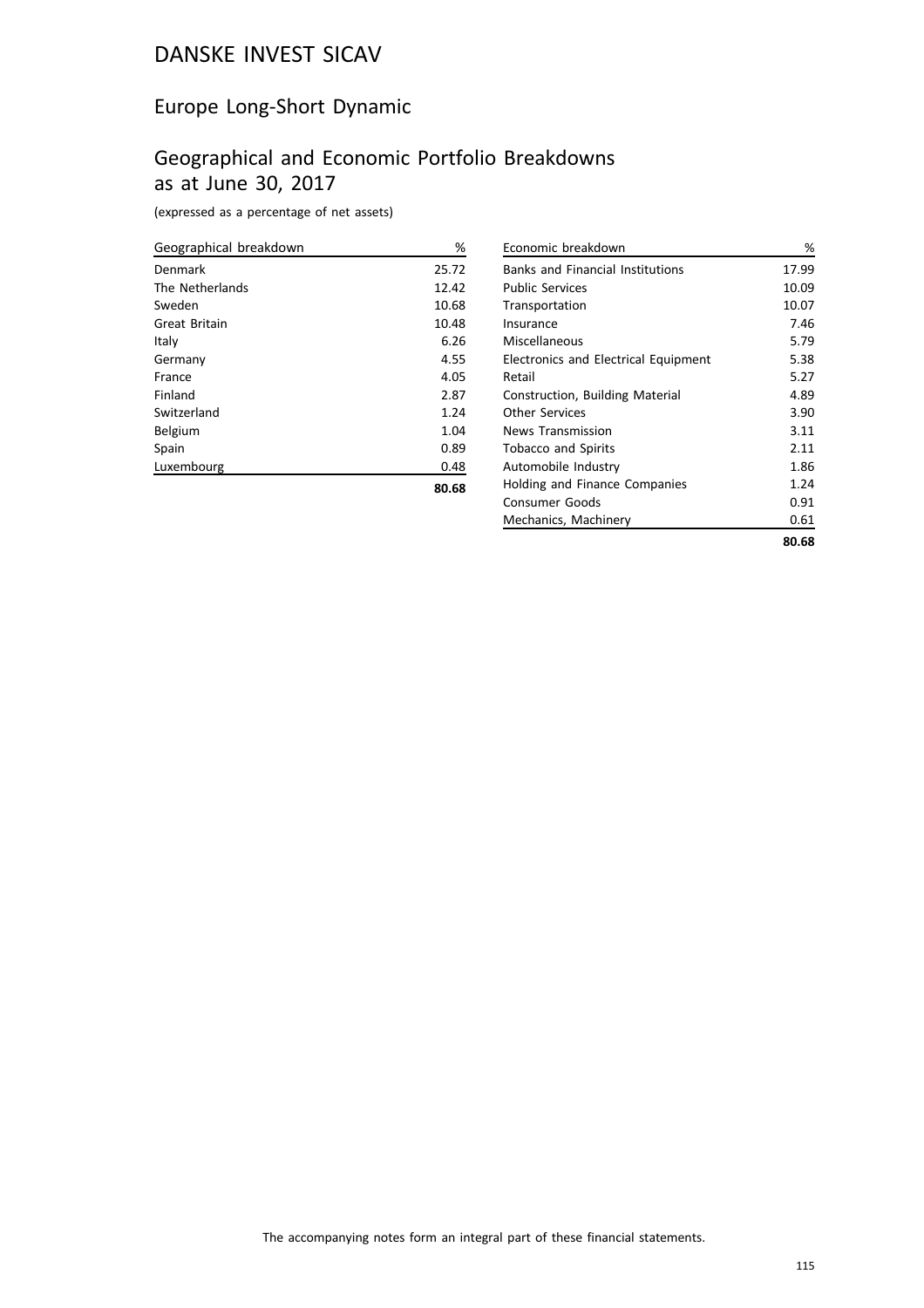## Europe Long-Short Dynamic Plus

## Statement of Investments as at June 30, 2017

(expressed in EUR)

| Description                                                            | Quantity / Face Currency<br>Value |            | Cost      | Evaluation % net | assets |
|------------------------------------------------------------------------|-----------------------------------|------------|-----------|------------------|--------|
| Transferable securities admitted to an official stock exchange listing |                                   |            |           |                  |        |
| <b>Shares</b>                                                          |                                   |            |           |                  |        |
| <b>Denmark</b>                                                         |                                   |            |           |                  |        |
| A.P. Moeller-Maersk A/S A                                              | 475                               | <b>DKK</b> | 687,645   | 780.573          | 1.22   |
| A.P. Moeller-Maersk A/S B                                              | 1,361                             | <b>DKK</b> | 2,117,411 | 2,362,833        | 3.70   |
| Danske Bank As                                                         | 59.854                            | <b>DKK</b> | 1.872.311 | 1.998.566        | 3.13   |

| A.P. MORTER-MARISK A/S D    | TOC'T   | אחט        | 4,117,411  | 2,302,033        | 3.7U  |
|-----------------------------|---------|------------|------------|------------------|-------|
| Danske Bank As              | 59,854  | <b>DKK</b> | 1,872,311  | 1,998,566        | 3.13  |
| Dfds A/S                    | 10,209  | <b>DKK</b> | 245,232    | 465,680          | 0.73  |
| Dong Energy A/S             | 77,100  | DKK        | 2,710,275  | 3,014,033        | 4.72  |
| Dsv A/S                     | 25,034  | <b>DKK</b> | 938,048    | 1,329,095        | 2.08  |
| Iss A/S                     | 31,416  | <b>DKK</b> | 1,114,626  | 1,077,308        | 1.69  |
| Nkt Holding (Dkk 20)        | 10,839  | <b>DKK</b> | 599,677    | 752,121          | 1.18  |
| Pandora A/S                 | 9,010   | <b>DKK</b> | 966,012    | 739,100          | 1.16  |
| Royal Unibrew A/S           | 44,337  | <b>DKK</b> | 1,545,387  | 1,836,393        | 2.87  |
| Vestas Wind Systems As /Reg | 20,740  | <b>DKK</b> | 1,282,228  | 1,600,919        | 2.51  |
|                             |         |            | 14,078,852 | 15,956,621 24.99 |       |
| <b>Finland</b>              |         |            |            |                  |       |
| Sampo Plc A                 | 26,750  | <b>EUR</b> | 1,207,085  | 1,209,367        | 1.89  |
| Wartsila Corporation -B-*   | 13,370  | <b>EUR</b> | 488,615    | 690,561          | 1.08  |
|                             |         |            | 1,695,700  | 1,899,928        | 2.97  |
| France                      |         |            |            |                  |       |
| Peugeot Sa*                 | 34,867  | <b>EUR</b> | 569,970    | 612,962          | 0.96  |
| Renault Sa                  | 5,993   | <b>EUR</b> | 514,133    | 480,878          | 0.75  |
| Schneider Electric Sa       | 37,147  | <b>EUR</b> | 2,213,070  | 2,511,880        | 3.94  |
|                             |         |            | 3,297,173  | 3,605,720        | 5.65  |
| Germany                     |         |            |            |                  |       |
| Allianz Se /Nam. Vinkuliert | 5,987   | <b>EUR</b> | 873,532    | 1,037,846        | 1.62  |
| Deutsche Post Ag. Bonn      | 49,300  | <b>EUR</b> | 1,540,354  | 1,626,654        | 2.55  |
|                             |         |            | 2,413,886  | 2,664,500        | 4.17  |
| <b>Great Britain</b>        |         |            |            |                  |       |
| J. Sainsbury Plc*           | 482,623 | GBP        | 1,574,451  | 1,390,840        | 2.18  |
| Paysafe Group*              | 782,184 | GBP        | 3,659,867  | 4,532,318        | 7.10  |
| Prudential Plc              | 138,145 | GBP        | 2,683,453  | 2,790,242        | 4.37  |
| Severn Trent Plc            | 36,400  | GBP        | 1,011,789  | 920,405          | 1.44  |
| Tesco Plc*                  | 265,831 | GBP        | 581,900    | 517,688          | 0.81  |
| Weir Group Plc              | 15,030  | GBP        | 267,665    | 297,495          | 0.46  |
|                             |         |            | 9,779,125  | 10,448,988       | 16.36 |
|                             |         |            |            |                  |       |
| Italy<br>Enel               | 399,000 | <b>EUR</b> | 1,589,857  | 1,876,896        | 2.94  |
|                             | 60,989  | <b>EUR</b> | 1,535,242  | 1,551,560        | 2.43  |
| Prysmian Spa                |         |            | 3,125,099  | 3,428,456        | 5.37  |
|                             |         |            |            |                  |       |
| Luxembourg                  |         |            |            |                  |       |
| Senvion S.A.*               | 10,361  | <b>EUR</b> | 163,186    | 140,910          | 0.22  |
|                             |         |            | 163,186    | 140,910          | 0.22  |

\* Securities subject to a collateralized securities lending agreement as described in note 7.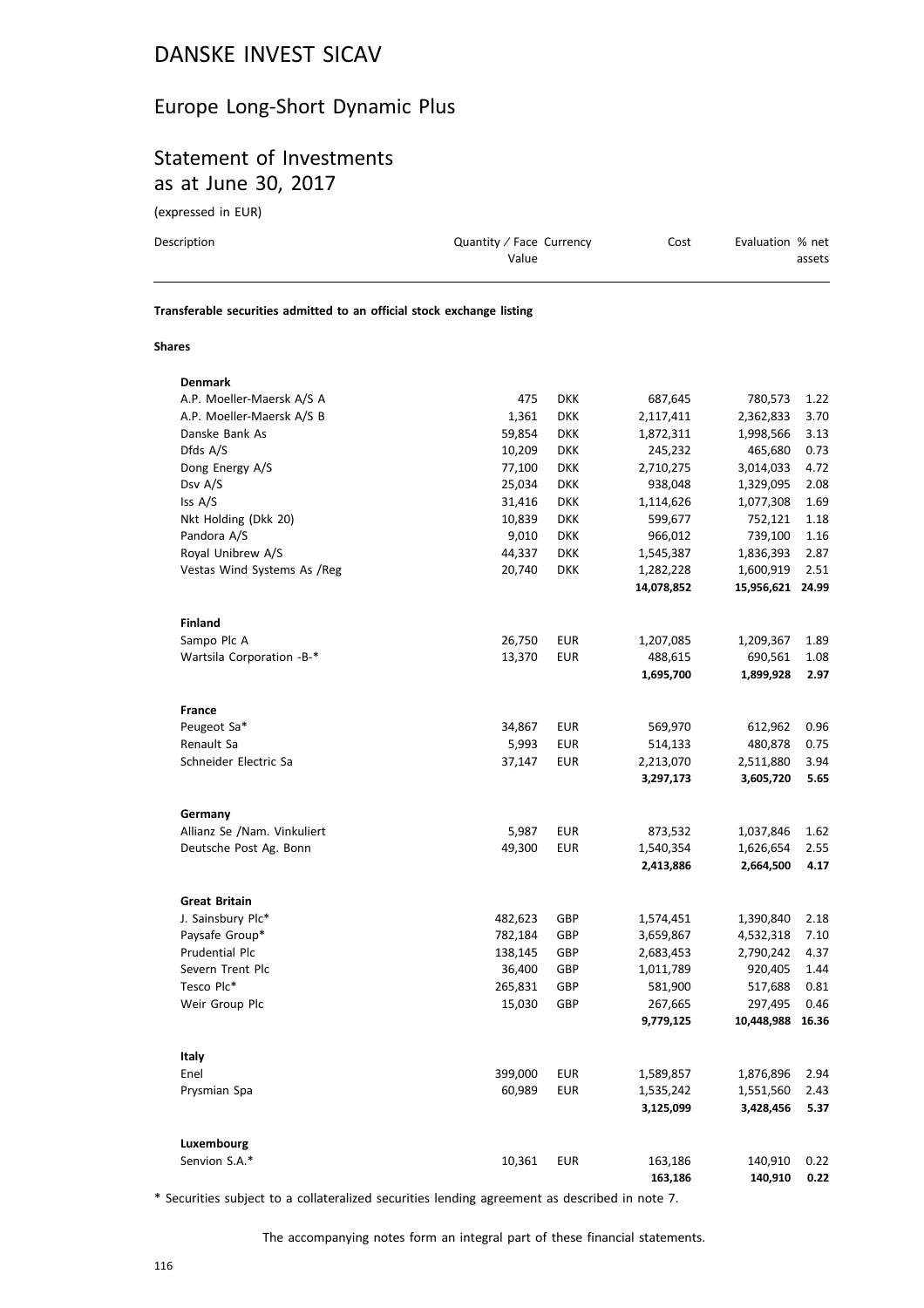## Europe Long-Short Dynamic Plus

# Statement of Investments (continued) as at June 30, 2017

(expressed in EUR)

| Description                                                                    | Quantity / Face Currency<br>Value |            | Cost       | Evaluation % net | assets |
|--------------------------------------------------------------------------------|-----------------------------------|------------|------------|------------------|--------|
| <b>Spain</b>                                                                   |                                   |            |            |                  |        |
| Iberdrola Sa                                                                   | 151,200                           | <b>EUR</b> | 932,883    | 1,046,606        | 1.64   |
|                                                                                |                                   |            | 932,883    | 1,046,606        | 1.64   |
| Sweden                                                                         |                                   |            |            |                  |        |
| Nordea Bank Ab                                                                 | 459,300                           | <b>SEK</b> | 4,921,655  | 5,146,655        | 8.06   |
| Swedbank Ab -A-                                                                | 49,900                            | <b>SEK</b> | 1,017,407  | 1,062,078        | 1.66   |
|                                                                                |                                   |            | 5,939,062  | 6,208,733        | 9.72   |
| <b>Switzerland</b>                                                             |                                   |            |            |                  |        |
| Partners Group Holding*                                                        | 2,114                             | <b>CHF</b> | 914,060    | 1,140,975        | 1.79   |
|                                                                                |                                   |            | 914,060    | 1,140,975        | 1.79   |
| <b>The Netherlands</b>                                                         |                                   |            |            |                  |        |
| Abn Amro Group N.V.                                                            | 116,150                           | <b>EUR</b> | 2,739,273  | 2,701,068        | 4.23   |
| Koninklijke Ahold Delhaize N.V.                                                | 102,030                           | <b>EUR</b> | 1,966,715  | 1,720,226        | 2.69   |
| Koninklijke Bam Groep N.V.*                                                    | 489,908                           | <b>EUR</b> | 2,249,253  | 2,330,492        | 3.65   |
|                                                                                |                                   |            | 6,955,241  | 6,751,786 10.57  |        |
| <b>Total - Shares</b>                                                          |                                   |            | 49,294,267 | 53,293,223 83.45 |        |
| Total - Transferable securities admitted to an official stock exchange listing |                                   |            | 49,294,267 | 53,293,223 83.45 |        |
| <b>TOTAL INVESTMENT PORTFOLIO</b>                                              |                                   |            | 49,294,267 | 53,293,223 83.45 |        |

\* Securities subject to a collateralized securities lending agreement as described in note 7.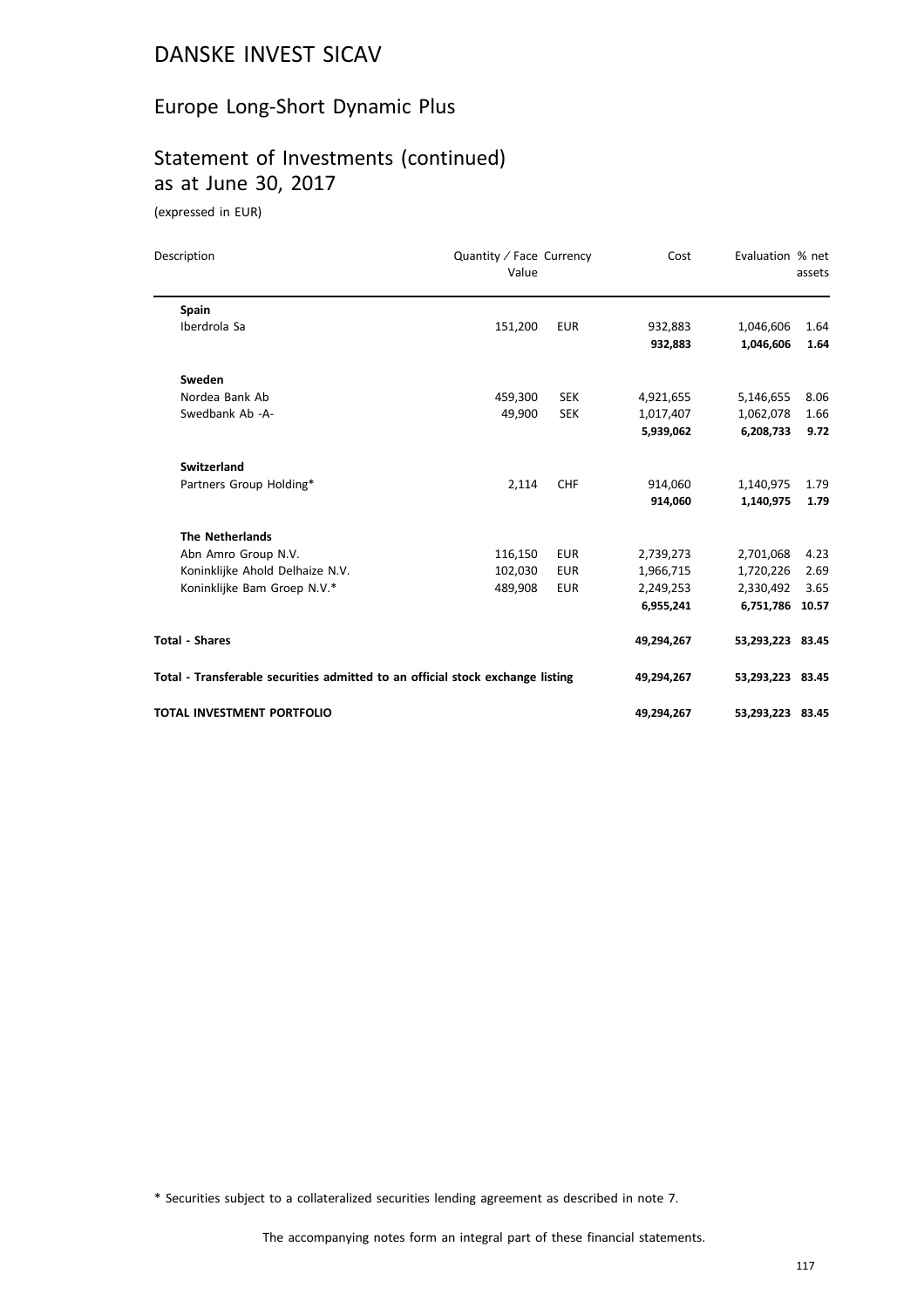## Europe Long-Short Dynamic Plus

## Geographical and Economic Portfolio Breakdowns as at June 30, 2017

(expressed as a percentage of net assets)

| Geographical breakdown | %     |
|------------------------|-------|
| Denmark                | 24.99 |
| Great Britain          | 16.36 |
| The Netherlands        | 10.57 |
| Sweden                 | 9.72  |
| France                 | 5.65  |
| Italy                  | 5.37  |
| Germany                | 4.17  |
| Finland                | 2.97  |
| Switzerland            | 1.79  |
| Spain                  | 1.64  |
| Luxembourg             | 0.22  |
|                        | 83.45 |

| Economic breakdown                          | %     |
|---------------------------------------------|-------|
| <b>Banks and Financial Institutions</b>     | 24.18 |
| <b>Public Services</b>                      | 13.47 |
| Transportation                              | 10.28 |
| Insurance                                   | 7.88  |
| Retail                                      | 5.68  |
| <b>Electronics and Electrical Equipment</b> | 5.12  |
| Construction, Building Material             | 3.65  |
| <b>Tobacco and Spirits</b>                  | 2.87  |
| <b>News Transmission</b>                    | 2.43  |
| Holding and Finance Companies               | 1.79  |
| Automobile Industry                         | 1.71  |
| <b>Other Services</b>                       | 1.69  |
| Mechanics, Machinery                        | 1.54  |
| Consumer Goods                              | 1.16  |
|                                             | 83.45 |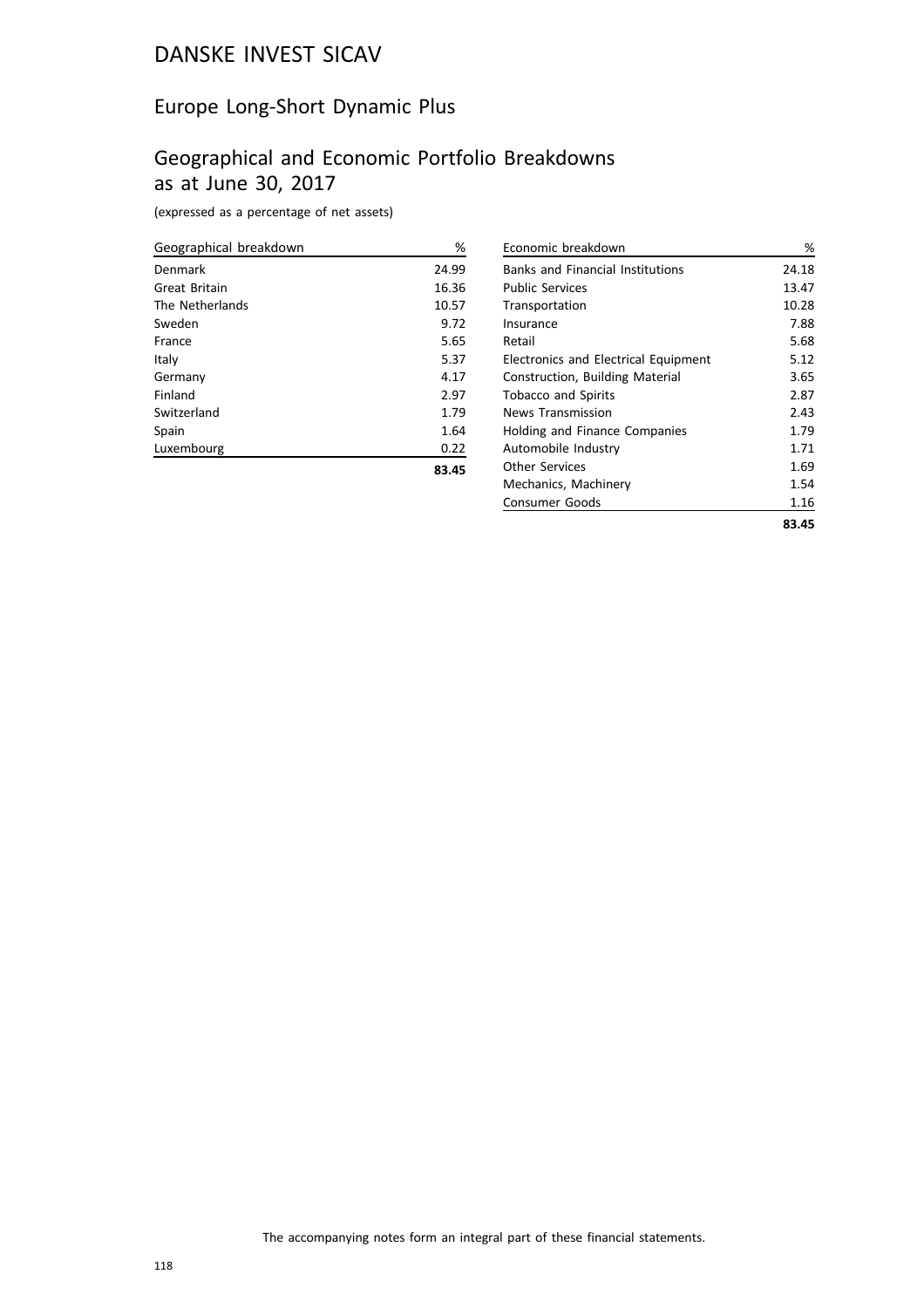# Europe Small Cap\*

## Statement of Investments as at June 30, 2017

(expressed in EUR)

| Description                                                            | Quantity / Face Currency<br>Value |                          | Cost                                | Evaluation % net                    | assets               |
|------------------------------------------------------------------------|-----------------------------------|--------------------------|-------------------------------------|-------------------------------------|----------------------|
| Transferable securities admitted to an official stock exchange listing |                                   |                          |                                     |                                     |                      |
| <b>Shares</b>                                                          |                                   |                          |                                     |                                     |                      |
| <b>Belgium</b>                                                         |                                   |                          |                                     |                                     |                      |
| Sioen Industries                                                       | 131,463                           | <b>EUR</b>               | 3,886,662<br>3,886,662              | 3,715,802<br>3,715,802              | 2.03<br>2.03         |
| <b>Finland</b>                                                         |                                   |                          |                                     |                                     |                      |
| Vaisala Oy A**                                                         | 69,022                            | <b>EUR</b>               | 2,589,305<br>2,589,305              | 3,054,914<br>3,054,914              | 1.67<br>1.67         |
| <b>France</b>                                                          |                                   |                          |                                     |                                     |                      |
| Francois Freres (Tonnellerie)<br>Lectra                                | 24,293<br>157,717                 | <b>EUR</b><br><b>EUR</b> | 3,271,114<br>4,031,336<br>7,302,450 | 3,358,750<br>3,826,215<br>7,184,965 | 1.84<br>2.09<br>3.93 |
|                                                                        |                                   |                          |                                     |                                     |                      |
| Germany<br>Cts Eventim Ag. Bremen**                                    | 105,239                           | EUR                      | 3,116,764                           | 4,081,694                           | 2.23                 |
| Drillisch Ag                                                           | 92,229                            | <b>EUR</b>               | 4,194,646                           | 4,877,992                           | 2.66                 |
| Kws Saat Ag                                                            | 10,333                            | <b>EUR</b><br><b>EUR</b> | 2,423,514                           | 3,544,736                           | 1.94                 |
| Nexus Ag**<br>Sartorius Ag /Vorzug.**                                  | 154,724<br>46,700                 | <b>EUR</b>               | 2,779,801<br>2,008,409              | 3,868,874<br>3,928,871              | 2.11<br>2.15         |
| Scout 24 Holding Gmbh**                                                | 126,159                           | <b>EUR</b>               | 3,930,874<br>18,454,008             | 4,026,364<br>24,328,531 13.29       | 2.20                 |
| <b>Great Britain</b>                                                   |                                   |                          |                                     |                                     |                      |
| Alfa Fi                                                                | 834,776                           | GBP                      | 3,761,130                           | 4,328,145                           | 2.36                 |
| Arrow Global Group Plc                                                 | 1,568,343                         | GBP                      | 5,870,710                           | 7,130,736                           | 3.90                 |
| <b>Consort Medical Plc</b>                                             | 352,738                           | GBP                      | 4,540,290                           | 4,160,189                           | 2.27                 |
| Croda International Plc**                                              | 79,387                            | GBP                      | 2,586,407                           | 3,510,859                           | 1.92                 |
| Cvs Group Plc                                                          | 382,162                           | GBP                      | 4,138,016                           | 5,426,077                           | 2.96                 |
| Diploma Plc                                                            | 317,430                           | GBP                      | 3,646,658                           | 3,971,648                           | 2.17                 |
| Luceco Plc**                                                           | 1,448,965                         | GBP                      | 2,918,819                           | 3,880,129                           | 2.12                 |
| Majestic Wine Plc**                                                    | 903,163                           | GBP                      | 3,985,038                           | 3,365,382                           | 1.84                 |
| Volution Group Plc                                                     | 1,885,955 GBP                     |                          | 3,808,331<br>35,255,399             | 4,126,226 2.25<br>39,899,391 21.79  |                      |
| Guernsey                                                               |                                   |                          |                                     |                                     |                      |
| <b>Burford Capital Limited</b>                                         | 739,319                           | GBP                      | 2,713,103<br>2,713,103              | 7,582,192<br>7,582,192              | 4.14<br>4.14         |
| Ireland                                                                |                                   |                          |                                     |                                     |                      |
| Greencore Group Plc                                                    | 2,383,890                         | GBP                      | 7,169,937<br>7,169,937              | 6,679,826<br>6,679,826              | 3.65<br>3.65         |
| Italy                                                                  |                                   |                          |                                     |                                     |                      |
| Datalogic Spa<br>Diasorin Spa                                          | 168,804<br>67,012                 | <b>EUR</b><br><b>EUR</b> | 2,491,840<br>2,660,006              | 3,939,885<br>4,436,194              | 2.15<br>2.43         |

\* See Note 1.

\*\* Securities subject to a collateralized securities lending agreement as described in note 7.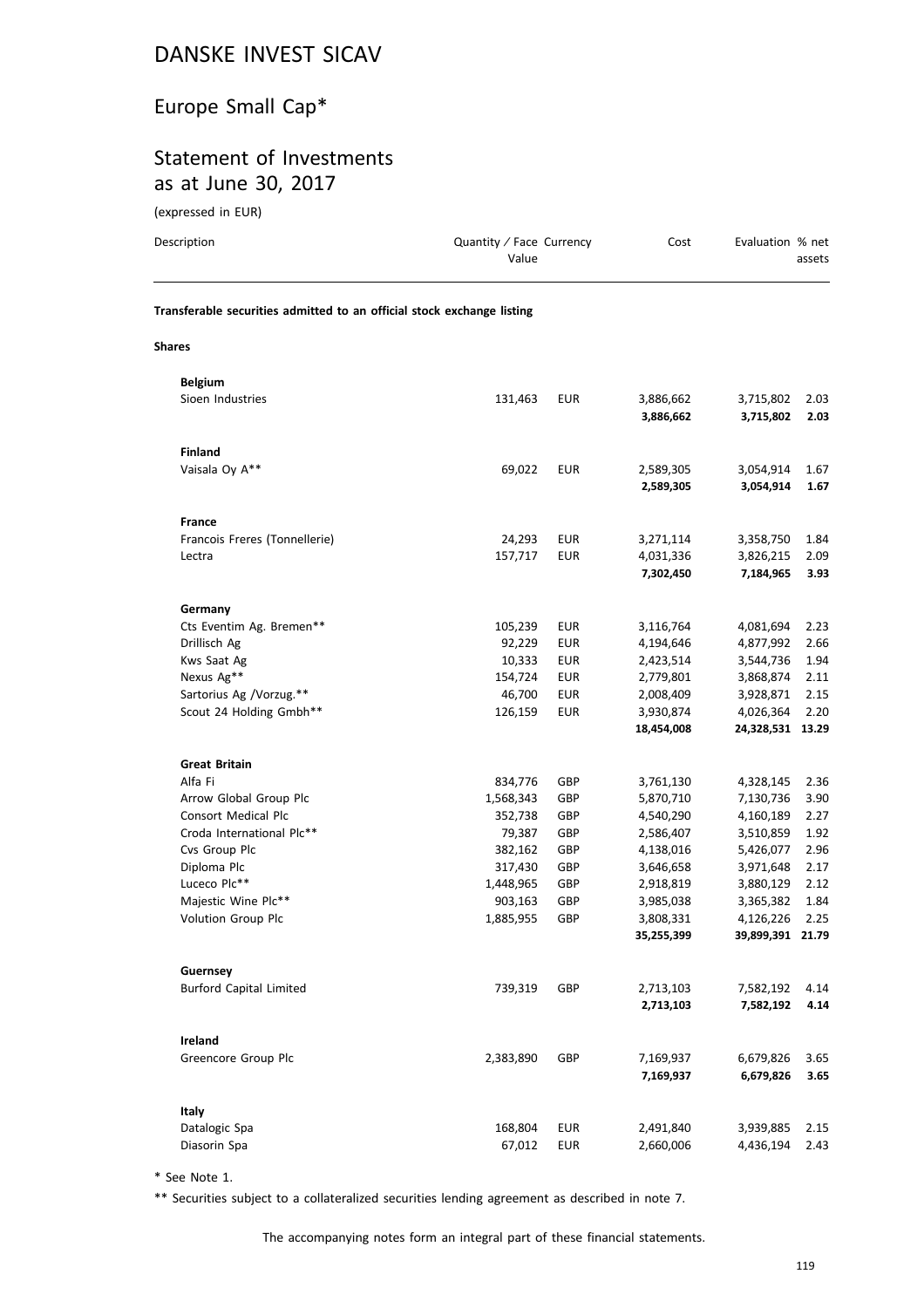## Europe Small Cap\*

# Statement of Investments (continued) as at June 30, 2017

(expressed in EUR)

| Description                                                                    | Quantity / Face Currency<br>Value |            | Cost        | Evaluation % net  | assets |
|--------------------------------------------------------------------------------|-----------------------------------|------------|-------------|-------------------|--------|
|                                                                                |                                   |            |             |                   |        |
| F.I.L.A. Az.                                                                   | 348,946                           | <b>EUR</b> | 4,594,754   | 6,284,518         | 3.43   |
|                                                                                |                                   |            | 9,746,600   | 14,660,597        | 8.01   |
| Jersey                                                                         |                                   |            |             |                   |        |
| Safestyle Uk Plc**                                                             | 1,034,413                         | GBP        | 3,588,229   | 3,560,502         | 1.95   |
| Sanne Group Plc                                                                | 649,325                           | GBP        | 4,927,184   | 4,620,777         | 2.52   |
|                                                                                |                                   |            | 8,515,413   | 8,181,279         | 4.47   |
| Luxembourg                                                                     |                                   |            |             |                   |        |
| Solutions 30 Se                                                                | 253,120                           | <b>EUR</b> | 3,993,246   | 5,890,102         | 3.22   |
| Stabilus Sa                                                                    | 67,359                            | <b>EUR</b> | 3,150,090   | 4,591,863         | 2.51   |
|                                                                                |                                   |            | 7,143,336   | 10,481,965        | 5.73   |
| Norway                                                                         |                                   |            |             |                   |        |
| Medistim Asa**                                                                 | 382,071                           | <b>NOK</b> | 3,097,954   | 3,191,877         | 1.74   |
|                                                                                |                                   |            | 3,097,954   | 3,191,877         | 1.74   |
| Portugal                                                                       |                                   |            |             |                   |        |
| Cortic. Amorim Soc. Gest. Part.                                                | 535,016                           | <b>EUR</b> | 4,855,325   | 6,853,555         | 3.74   |
|                                                                                |                                   |            | 4,855,325   | 6,853,555         | 3.74   |
| <b>Spain</b>                                                                   |                                   |            |             |                   |        |
| Viscofan Envolturas Celulosi                                                   | 77,270                            | <b>EUR</b> | 3,203,462   | 3,992,541         | 2.18   |
|                                                                                |                                   |            | 3,203,462   | 3,992,541         | 2.18   |
| Sweden                                                                         |                                   |            |             |                   |        |
| Inwido Ab**                                                                    | 287,533                           | <b>SEK</b> | 2,984,394   | 3,499,838         | 1.91   |
| Lifco Ab**                                                                     | 120,597                           | <b>SEK</b> | 2,351,278   | 3,355,915         | 1.83   |
| Munters Group Ab                                                               | 591,909                           | <b>SEK</b> | 4,027,670   | 4,515,550         | 2.47   |
|                                                                                |                                   |            | 9,363,342   | 11,371,303        | 6.21   |
| <b>Switzerland</b>                                                             |                                   |            |             |                   |        |
| Kardex/Namen Akt.                                                              | 47,778                            | <b>CHF</b> | 2,796,734   | 4,786,186         | 2.61   |
| Vat Group Ltd                                                                  | 30,021                            | <b>CHF</b> | 1,846,593   | 3,257,069         | 1.78   |
|                                                                                |                                   |            | 4,643,327   | 8,043,255         | 4.39   |
| <b>The Netherlands</b>                                                         |                                   |            |             |                   |        |
| Imcd Bv                                                                        | 108,840                           | <b>EUR</b> | 3,951,679   | 5,104,596         | 2.79   |
| Tkh Group Nv**                                                                 | 116,094                           | <b>EUR</b> | 3,550,418   | 5,635,783         | 3.08   |
|                                                                                |                                   |            | 7,502,097   | 10,740,379        | 5.87   |
| <b>Total - Shares</b>                                                          |                                   |            | 135,441,720 | 169,962,372 92.84 |        |
|                                                                                |                                   |            |             |                   |        |
| Total - Transferable securities admitted to an official stock exchange listing |                                   |            | 135,441,720 | 169,962,372 92.84 |        |

\* See Note 1.

\*\* Securities subject to a collateralized securities lending agreement as described in note 7.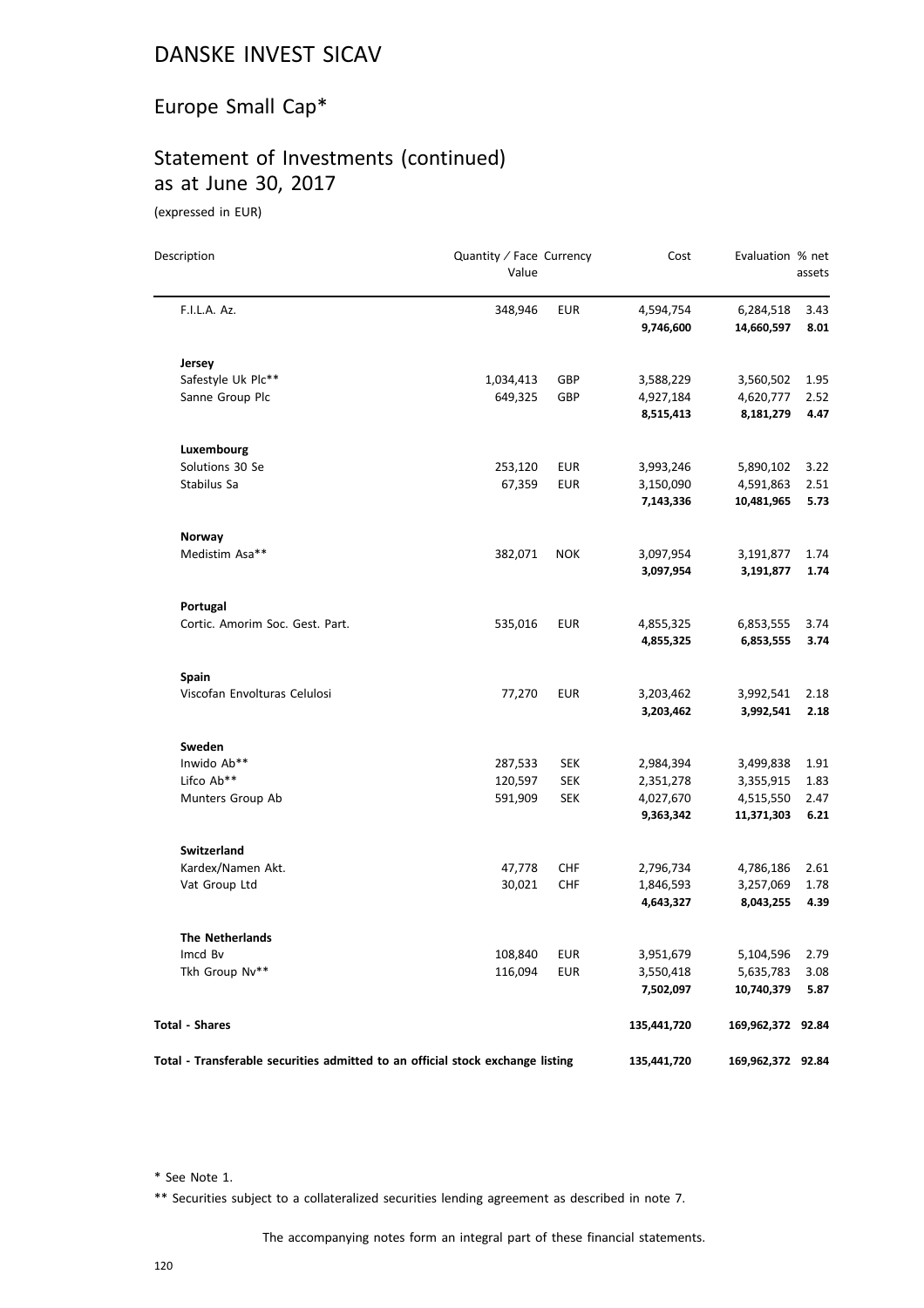# Europe Small Cap\*

## Statement of Investments (continued) as at June 30, 2017

(expressed in EUR)

| Description                                                          | Quantity / Face Currency<br>Value |            | Cost        | Evaluation % net  | assets |
|----------------------------------------------------------------------|-----------------------------------|------------|-------------|-------------------|--------|
| Transferable securities dealt in on another regulated market         |                                   |            |             |                   |        |
| <b>Shares</b>                                                        |                                   |            |             |                   |        |
| <b>Great Britain</b>                                                 |                                   |            |             |                   |        |
| Keywords**                                                           | 563,764                           | GBP        | 5,184,741   | 4,818,136         | 2.63   |
| Victoria Plc**                                                       | 767,482                           | <b>GBP</b> | 4,119,405   | 4,486,482         | 2.45   |
|                                                                      |                                   |            | 9,304,146   | 9,304,618         | 5.08   |
| <b>Total - Shares</b>                                                |                                   |            | 9,304,146   | 9,304,618         | 5.08   |
| Total - Transferable securities dealt in on another regulated market |                                   |            | 9,304,146   | 9,304,618         | 5.08   |
| TOTAL INVESTMENT PORTFOLIO                                           |                                   |            | 144,745,866 | 179,266,990 97.92 |        |

\* See Note 1.

\*\* Securities subject to a collateralized securities lending agreement as described in note 7.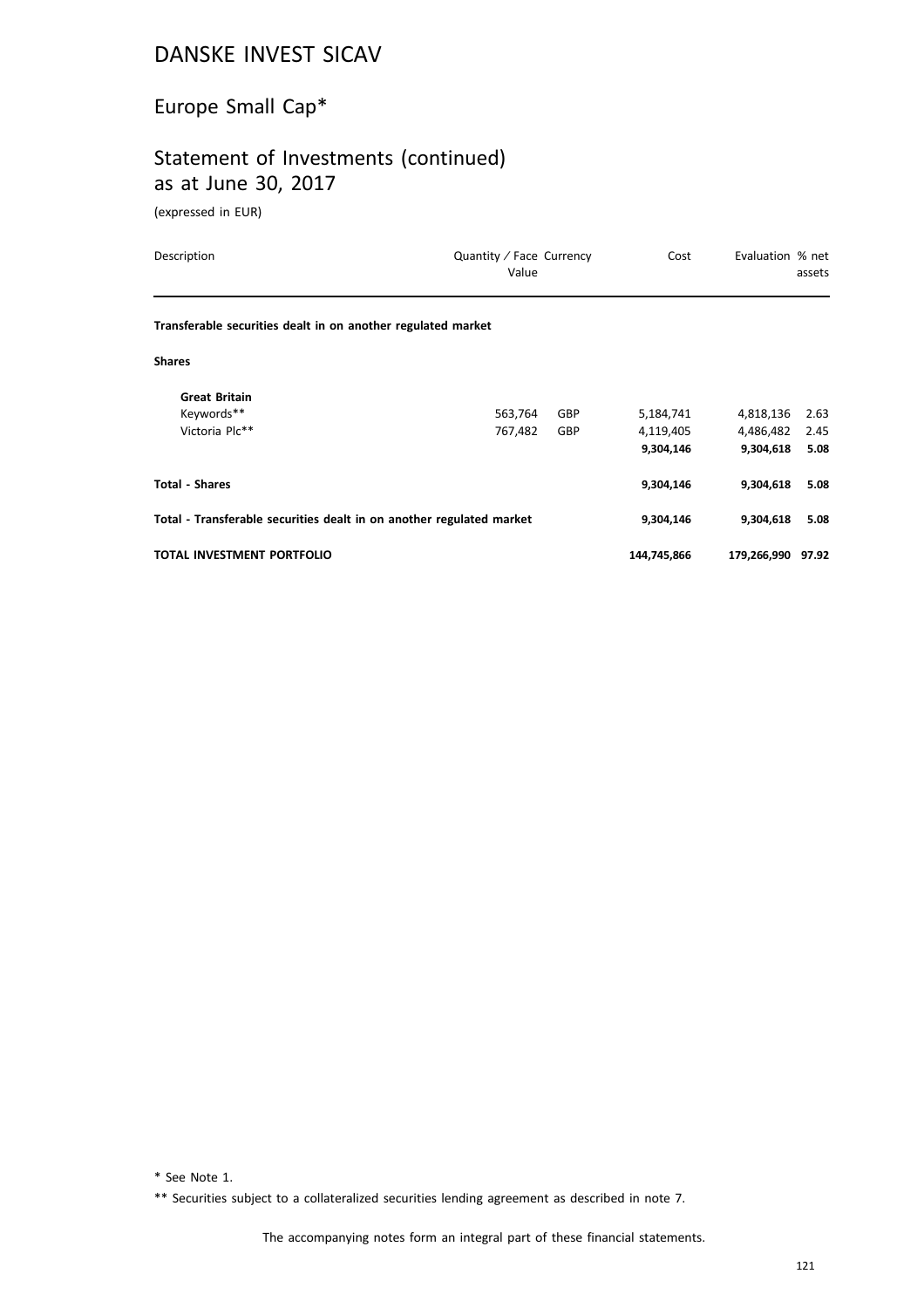## Europe Small Cap\*

# Geographical and Economic Portfolio Breakdowns as at June 30, 2017

(expressed as a percentage of net assets)

| Geographical breakdown | %     |
|------------------------|-------|
| <b>Great Britain</b>   | 26.87 |
| Germany                | 13.29 |
| Italy                  | 8.01  |
| Sweden                 | 6.21  |
| The Netherlands        | 5.87  |
| Luxembourg             | 5.73  |
| Jersey                 | 4.47  |
| Switzerland            | 4.39  |
| Guernsey               | 4.14  |
| France                 | 3.93  |
| Portugal               | 3.74  |
| Ireland                | 3.65  |
| Spain                  | 2.18  |
| Belgium                | 2.03  |
| Norway                 | 1.74  |
| Finland                | 1.67  |
|                        | 97.92 |

| Economic breakdown                                | %     |
|---------------------------------------------------|-------|
| Other Services                                    | 12.39 |
| Holding and Finance Companies                     | 11.51 |
| Internet Software                                 | 11.12 |
| Miscellaneous                                     | 8.69  |
| Construction, Building Material                   | 7.60  |
| <b>Food and Distilleries</b>                      | 5.83  |
| Mechanics, Machinery                              | 4.76  |
| <b>Pharmaceuticals and Cosmetics</b>              | 4.70  |
| Electronics and Electrical Equipment              | 4.27  |
| Retail                                            | 3.93  |
| Electronic Semiconductor                          | 3.84  |
| <b>News Transmission</b>                          | 2.66  |
| Environmental Services & Recycling                | 2.47  |
| Various Capital Goods                             | 2.45  |
| Graphic Art, Publishing                           | 2.23  |
| Textile                                           | 2.03  |
| Agriculture and Fishing                           | 1.94  |
| Chemicals                                         | 1.92  |
| Tobacco and Spirits                               | 1.84  |
| <b>Healthcare Education &amp; Social Services</b> | 1.74  |
|                                                   | 97.92 |

\* See Note 1.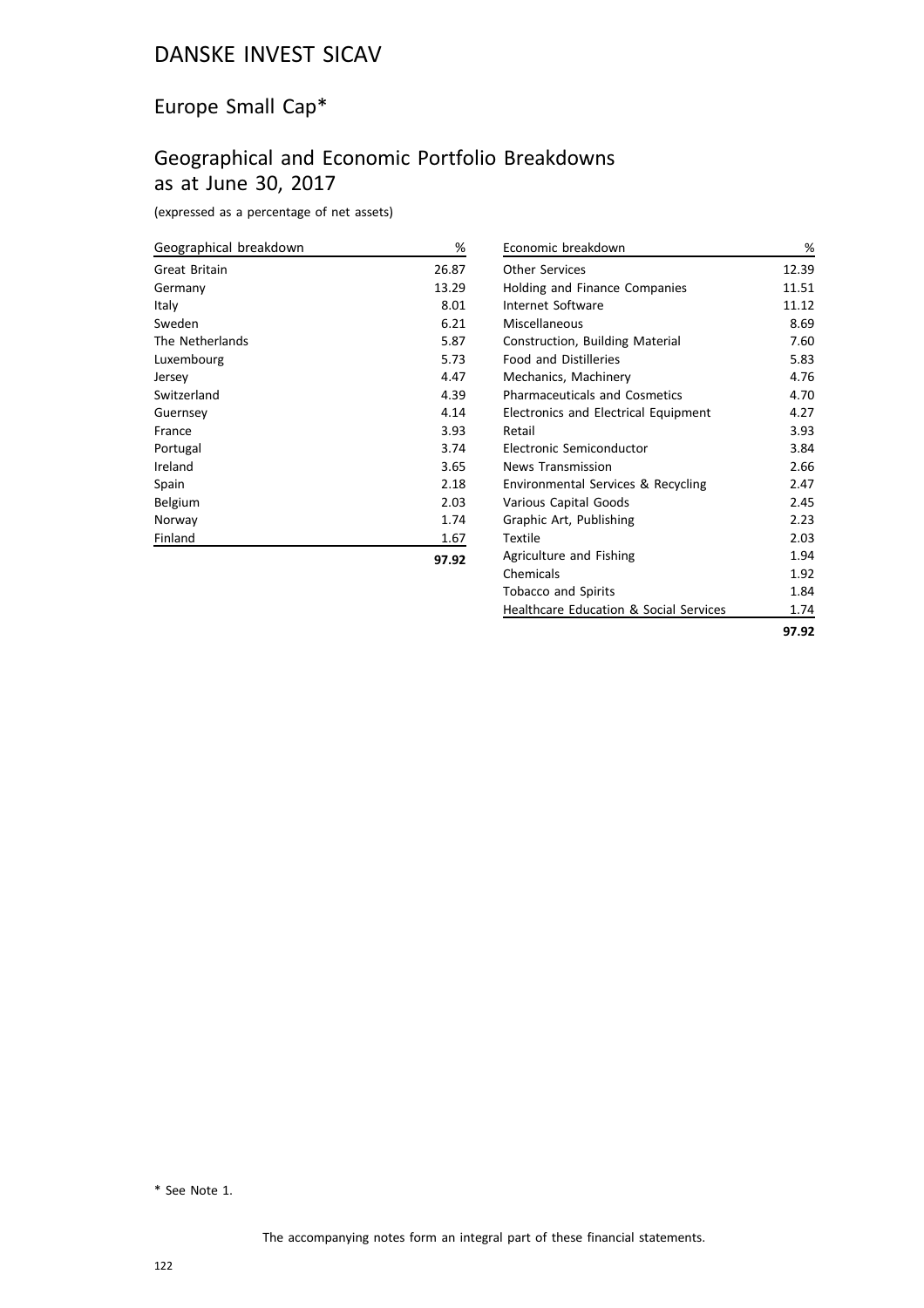## European Bond\*

## Statement of Investments as at June 30, 2017

(expressed in EUR)

| Description                                                            | Quantity / Face Currency<br>Value |                          | Cost                 | Evaluation % net           | assets       |
|------------------------------------------------------------------------|-----------------------------------|--------------------------|----------------------|----------------------------|--------------|
| Transferable securities admitted to an official stock exchange listing |                                   |                          |                      |                            |              |
| <b>Bonds</b>                                                           |                                   |                          |                      |                            |              |
| <b>Belgium</b>                                                         |                                   |                          |                      |                            |              |
| Ab Inbev 1.5% 16-17.03.25                                              | 150,000                           | <b>EUR</b>               | 159,246              | 155,525                    | 0.46         |
| Ab Inbev 2% 16-17.03.28                                                | 100,000                           | <b>EUR</b>               | 99,758               | 104,655                    | 0.31         |
|                                                                        |                                   |                          | 259,004              | 260,180                    | 0.77         |
| <b>British Virgin Islands</b>                                          |                                   |                          |                      |                            |              |
| Glob Switch 2.25% 17-31.05.27                                          | 200,000                           | <b>EUR</b>               | 199,222              | 201,716                    | 0.60         |
|                                                                        |                                   |                          | 199,222              | 201,716                    | 0.60         |
| Curaçao                                                                |                                   |                          |                      |                            |              |
| Teva 2.875% 12-15.04.19                                                | 100,000                           | <b>EUR</b>               | 99,648               | 104,763                    | 0.31         |
|                                                                        |                                   |                          | 99,648               | 104,763                    | 0.31         |
| <b>Denmark</b>                                                         |                                   |                          |                      |                            |              |
| Danica Pens 4.375% 15-29.09.45**                                       | 100,000                           | <b>EUR</b>               | 99,666               | 113,517                    | 0.34         |
| Dsk Bk 1.625% 13-28.02.20                                              | 800,000                           | <b>EUR</b>               | 818,320              | 837,940                    | 2.49         |
| Dsk Bk 2.75% 14-19.05.26**                                             | 350,000                           | <b>EUR</b>               | 353,467              | 373,555                    | 1.11         |
| Nykredit Bk 1.75% 13-02.05.18                                          | 100,000                           | <b>EUR</b>               | 99,782               | 101,654                    | 0.30         |
|                                                                        |                                   |                          | 1,371,235            | 1,426,666                  | 4.24         |
| <b>Finland</b>                                                         |                                   |                          |                      |                            |              |
| Op Corp 2% 14-03.03.21 (Regs)                                          | 100,000                           | <b>EUR</b>               | 99,368               | 106,192                    | 0.32         |
| Tvo Power Co 4.625% 12-04.02.19                                        | 200,000                           | <b>EUR</b>               | 222,313              | 213,486                    | 0.63         |
|                                                                        |                                   |                          | 321,681              | 319,678                    | 0.95         |
| <b>France</b>                                                          |                                   |                          |                      |                            |              |
| Bnpp 1.125% 16-15.01.23                                                | 200,000                           | <b>EUR</b>               | 199,280              | 205,434                    | 0.61         |
| Casino Gp 3.248% 14-07.03.24                                           | 200,000                           | <b>EUR</b>               | 204,758              | 224,401                    | 0.67         |
| Crh 5% 08-08.04.19                                                     | 800,000                           | <b>EUR</b>               | 963,328              | 875,840                    | 2.60         |
| Cte Co Tran 2.125% 17-29.07.32                                         | 100,000                           | <b>EUR</b>               | 99,171               | 100,374                    | 0.30         |
| Edf Frn 13-Pert /Ftf Emtn                                              | 400,000                           | <b>EUR</b>               | 401,105              | 425,130                    | 1.26         |
| France 1.75% 13-25.11.24 / Oat                                         | 800,000                           | <b>EUR</b>               | 913,550              | 880,408                    | 2.62         |
| France 5.5% 98-2029 Oat                                                | 200,000                           | EUR                      | 280,766              | 301,268                    | 0.89         |
| Gdf Suez 3% Frn 14- Perp                                               | 500,000                           | <b>EUR</b>               | 516,020              | 520,897                    | 1.55         |
| Orange 1% 16-12.05.25**                                                | 100,000                           | <b>EUR</b>               | 98,953               | 100,166                    | 0.30         |
| Socgen 2.25% 13-23.01.20                                               | 100,000                           | <b>EUR</b>               | 105,510              | 105,635                    | 0.31         |
| Total Sa 3.875% 16-Perp                                                | 200,000                           | <b>EUR</b>               | 207,370<br>3,989,811 | 216,020<br>3,955,573 11.75 | 0.64         |
|                                                                        |                                   |                          |                      |                            |              |
| Germany                                                                |                                   |                          |                      |                            |              |
| Daimler 0.5% 16-09.09.19<br>Vw Fin 0.75% 15-14.10.21                   | 160,000<br>300,000                | <b>EUR</b><br><b>EUR</b> | 159,669<br>299,814   | 161,498<br>303,018         | 0.48<br>0.90 |
|                                                                        |                                   |                          | 459,483              | 464,516                    | 1.38         |

\* See Note 1.

\*\* Securities subject to a collateralized securities lending agreement as described in note 7.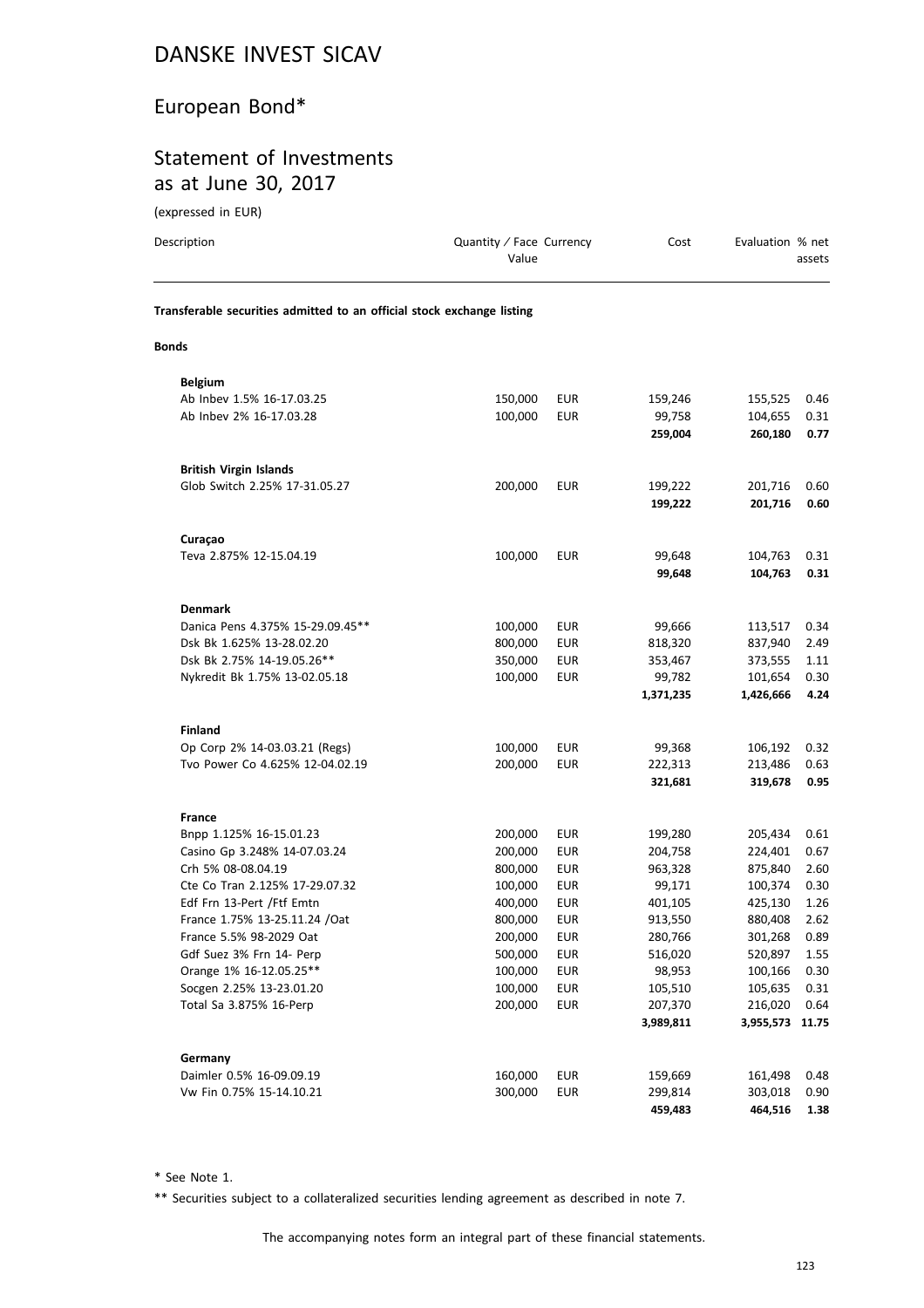## European Bond\*

## Statement of Investments (continued) as at June 30, 2017

(expressed in EUR)

| Description                                     | Quantity / Face Currency<br>Value |                          | Cost      | Evaluation % net | assets       |
|-------------------------------------------------|-----------------------------------|--------------------------|-----------|------------------|--------------|
|                                                 |                                   |                          |           |                  |              |
| <b>Great Britain</b>                            |                                   |                          |           |                  |              |
| Brit Sky Br 1.5% 14-15.09.21                    | 200,000                           | <b>EUR</b><br><b>EUR</b> | 199,170   | 207,194          | 0.62<br>0.44 |
| Britel 1.5% 17-23.06.27<br>G4s 1.5% 16-09.01.23 | 150,000                           |                          | 148,775   | 146,364          |              |
|                                                 | 200,000                           | EUR                      | 199,804   | 202,713          | 0.60         |
| Hsbc Hldg 3.375% /Frn 13-10.01.24               | 200,000                           | <b>EUR</b>               | 213,384   | 209,252          | 0.62         |
| Imp Tob 1.375% 17-27.01.25 Regs                 | 150,000                           | <b>EUR</b>               | 149,425   | 149,358          | 0.44         |
| Ngg Fin 4.25% (Frn) 13-18.06.76**               | 100,000                           | <b>EUR</b>               | 99,973    | 108,287          | 0.32         |
| Rbs Grp 2% 17-08.03.23                          | 100,000                           | <b>EUR</b>               | 103,850   | 103,319          | 0.31         |
|                                                 |                                   |                          | 1,114,381 | 1,126,487        | 3.35         |
| Guernsey                                        |                                   |                          |           |                  |              |
| Cs Gg 1.75% 14-15.01.21                         | 700,000                           | EUR                      | 747,369   | 741,731          | 2.20         |
|                                                 |                                   |                          | 747,369   | 741,731          | 2.20         |
| Iceland                                         |                                   |                          |           |                  |              |
| Arion 0.75% 17-29.06.20                         | 100,000                           | EUR                      | 99,891    | 99,973           | 0.30         |
|                                                 |                                   |                          | 99,891    | 99,973           | 0.30         |
|                                                 |                                   |                          |           |                  |              |
| Ireland                                         |                                   |                          |           |                  |              |
| Aib Mtge Bk 0.875% 16-04.02.23                  | 1,000,000                         | EUR                      | 1,044,400 | 1,028,670        | 3.05         |
| Esb Fin 3.494% 13-12.01.24                      | 300,000                           | <b>EUR</b>               | 354,348   | 348,022          | 1.03         |
| Fresenius 1.5% 17-30.01.24                      | 162,000                           | <b>EUR</b>               | 161,797   | 163,855          | 0.49         |
| Fresenius 2.125% 17-01.02.27                    | 62,000                            | <b>EUR</b>               | 61,603    | 63,651           | 0.19         |
| Ge Cap Eur 2.25% 13-20.07.20                    | 100,000                           | <b>EUR</b>               | 99,636    | 106,236          | 0.32         |
| Ireland 3.4% 14-18.03.24                        | 800,000                           | <b>EUR</b>               | 983,362   | 958,032          | 2.84         |
| Ireland 4.5% 07-18.10.18 Tbo**                  | 800,000                           | <b>EUR</b>               | 928,080   | 851,048          | 2.53         |
| Ryanair 1.125% 17-15.08.23                      | 130,000                           | <b>EUR</b>               | 129,195   | 130,821          | 0.39         |
| Ryanair Ltd 1.125% 15-10.03.23                  | 50,000                            | <b>EUR</b>               | 49,704    | 50,462           | 0.15         |
|                                                 |                                   |                          | 3,812,125 | 3,700,797 10.99  |              |
| Italy                                           |                                   |                          |           |                  |              |
| Btps 2% 15-01.12.25 /Btp                        | 400,000                           | EUR                      | 424,100   | 403,476          | 1.20         |
| Cred Emil 1.875% 14-27.02.19                    | 550,000                           | <b>EUR</b>               | 563,651   | 569,528          | 1.69         |
| Intesa San 4% 13-30.10.23                       | 150,000                           | EUR                      | 171,825   | 175,941          | 0.52         |
| Italy 2.5% 14-01.12.24 /Btp                     | 800,000                           | <b>EUR</b>               | 892,730   | 844,944          | 2.51         |
| Italy 3.75% 06-01.08.21 Btp                     | 2,050,000                         | <b>EUR</b>               | 2,128,617 | 2,310,524        | 6.86         |
| Italy 5.5% 12-01.11.22 Btp                      | 3,200,000                         | <b>EUR</b>               | 3,954,304 | 3,934,096 11.69  |              |
| Sanpaolo VI 4.75% Frn 14-Perp                   | 100,000 EUR                       |                          | 95,875    | 104,054 0.31     |              |
|                                                 |                                   |                          | 8,231,102 | 8,342,563 24.78  |              |
| Luxembourg                                      |                                   |                          |           |                  |              |
| Michln Fin 2.75% 20.06.19 Emtn                  | 100,000                           | <b>EUR</b>               | 99,912    | 105,376          | 0.31         |
|                                                 |                                   |                          | 99,912    | 105,376          | 0.31         |
|                                                 |                                   |                          |           |                  |              |
| <b>New Zealand</b>                              |                                   |                          |           |                  |              |
| Chorus Ltd Frn 16-18.10.23                      | 100,000                           | <b>EUR</b>               | 99,386    | 99,642           | 0.30         |
|                                                 |                                   |                          | 99,386    | 99,642           | 0.30         |

\* See Note 1.

\*\* Securities subject to a collateralized securities lending agreement as described in note 7.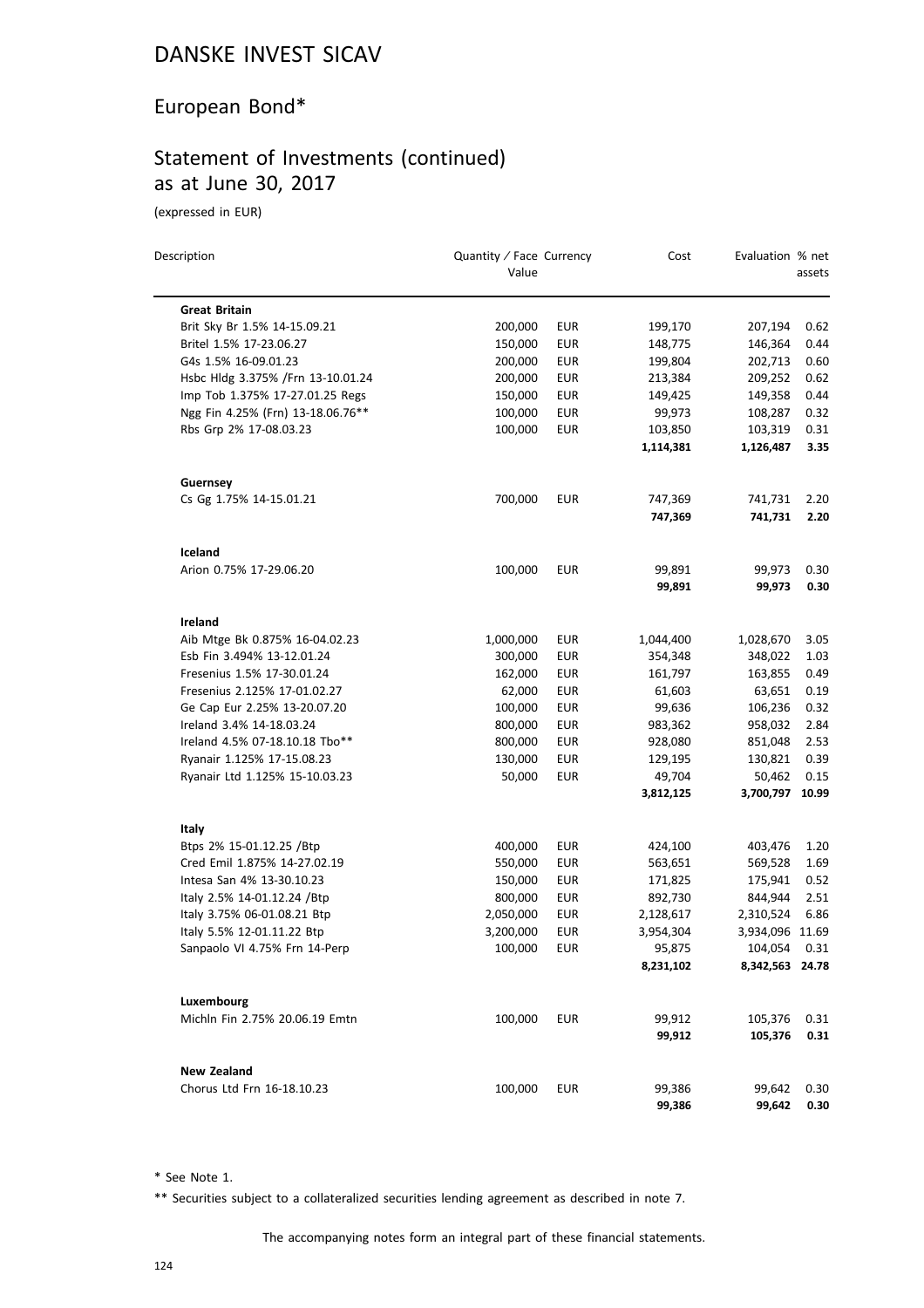## European Bond\*

# Statement of Investments (continued) as at June 30, 2017

(expressed in EUR)

 $\overline{a}$ 

| Description                      | Quantity / Face Currency<br>Value |            | Cost      | Evaluation % net | assets |
|----------------------------------|-----------------------------------|------------|-----------|------------------|--------|
|                                  |                                   |            |           |                  |        |
| Norway                           |                                   |            |           |                  |        |
| Dnb Bank As 3% 13-26.09.23       | 100,000                           | <b>EUR</b> | 105,110   | 103,318          | 0.31   |
| Santander 0.375% 17-17.02.20     | 100,000                           | <b>EUR</b> | 99,985    | 100,410          | 0.30   |
| Santander C 0.25% 16-30.09.19**  | 200,000                           | <b>EUR</b> | 199,284   | 200,320          | 0.59   |
|                                  |                                   |            | 404,379   | 404,048          | 1.20   |
| <b>Spain</b>                     |                                   |            |           |                  |        |
| Fcc Aqualia 1.413% 17-08.06.22   | 200,000                           | EUR        | 200,000   | 200,352          | 0.59   |
| Mapfre 4.375% (Frn) 17-31.03.47  | 100,000                           | <b>EUR</b> | 100,000   | 106,792          | 0.32   |
| Spain 4.4% 13-31.10.23           | 1,400,000                         | <b>EUR</b> | 1,592,129 | 1,718,619        | 5.10   |
| Spain 5.5% 02-30.07.17           | 700,000                           | <b>EUR</b> | 732,025   | 703,045          | 2.09   |
| Spain 5.5% 11-30.04.21           | 2,700,000                         | <b>EUR</b> | 3,329,501 | 3,263,679        | 9.69   |
| Spanish Gov 3.8% 14-30.04.24     | 800,000                           | <b>EUR</b> | 975,034   | 953,396          | 2.83   |
| Telefonica 2.242% 14-27.05.22    | 100,000                           | <b>EUR</b> | 100,000   | 107,692          | 0.32   |
| Telefonica 4.797% 12-21.02.18    | 100,000                           | <b>EUR</b> | 106,587   | 103,115          | 0.31   |
|                                  |                                   |            | 7,135,276 | 7,156,690 21.25  |        |
| Sweden                           |                                   |            |           |                  |        |
| Hmso Fstght 1% 16-09.09.26       | 100,000                           | <b>EUR</b> | 99,405    | 95,620           | 0.29   |
| Molnlycke H 1.5% 14-28.02.22**   | 150,000                           | <b>EUR</b> | 149,696   | 154,732          | 0.46   |
| Molnlycke H 1.875% 17-28.02.25   | 100,000                           | <b>EUR</b> | 99,800    | 102,095          | 0.30   |
| Sbab Bk Ab 1.375% 13-02.05.18**  | 150,000                           | <b>EUR</b> | 149,884   | 151,911          | 0.45   |
| Sca Ab 0.5% 16-26.05.21          | 200,000                           | <b>EUR</b> | 199,194   | 199,694          | 0.59   |
| Sca Hygiene 1.125% 17-27.03.24   | 250,000                           | <b>EUR</b> | 249,465   | 250,639          | 0.75   |
| Seb 1.5% 13-25.02.20             | 400,000                           | <b>EUR</b> | 422,828   | 417,650          | 1.24   |
|                                  |                                   |            | 1,370,272 | 1,372,341        | 4.08   |
| <b>The Netherlands</b>           |                                   |            |           |                  |        |
| Abn Bouw 2.125% 13-26.11.20      | 100,000                           | <b>EUR</b> | 103,914   | 106,591          | 0.31   |
| Achmea Bv 4.25% 15-Perp          | 200,000                           | <b>EUR</b> | 199,936   | 194,972          | 0.58   |
| Bmw Fin 1.25% 14-05.09.22        | 50,000                            | <b>EUR</b> | 49,815    | 52,035           | 0.15   |
| Edp Fin Bv 1.875% 17-29.09.23    | 300,000                           | <b>EUR</b> | 304,907   | 308,832          | 0.92   |
| Jab Hldgs 2.125% 15-16.09.22     | 100,000                           | <b>EUR</b> | 99,046    | 106,771          | 0.32   |
| Jab Holding 1.25% 17-22.05.24    | 200,000                           | EUR        | 198,724   | 201,247          | 0.60   |
| Vw Intl 1.125% 17-02.10.23 Regs  | 300,000                           | <b>EUR</b> | 297,507   | 300,423          | 0.89   |
|                                  |                                   |            | 1,253,849 | 1,270,871        | 3.77   |
| <b>United States of America</b>  |                                   |            |           |                  |        |
| At&T Inc 2.35% 17-04.09.29       | 100,000                           | <b>EUR</b> | 99,763    | 98,530           | 0.29   |
| At&T Inc 2.4% 14-15.03.24        | 100,000                           | <b>EUR</b> | 99,928    | 106,683          | 0.32   |
| Berkshire 1.125% 15-16.03.27     | 100,000                           | EUR        | 92,240    | 97,369           | 0.29   |
| Boa 2.5% 13-27.07.20 Regs        | 250,000                           | <b>EUR</b> | 260,822   | 267,040          | 0.79   |
| Citigroup   2.375% 14-22.05.24** | 100,000                           | <b>EUR</b> | 98,949    | 108,753          | 0.32   |
| Eli Lilly 1.625% 15-02.06.26     | 200,000                           | <b>EUR</b> | 199,082   | 208,614          | 0.62   |
| Gs 2.5% 14-18.10.21              | 450,000                           | <b>EUR</b> | 478,852   | 486,630          | 1.45   |
| Mor St 2.25% 13-12.03.18         | 100,000                           | <b>EUR</b> | 99,487    | 101,683          | 0.30   |
| Mor St 2.375% 14-31.03.21 V Gmtn | 250,000                           | <b>EUR</b> | 252,858   | 267,684          | 0.80   |
|                                  |                                   |            |           |                  |        |

\* See Note 1.

\*\* Securities subject to a collateralized securities lending agreement as described in note 7.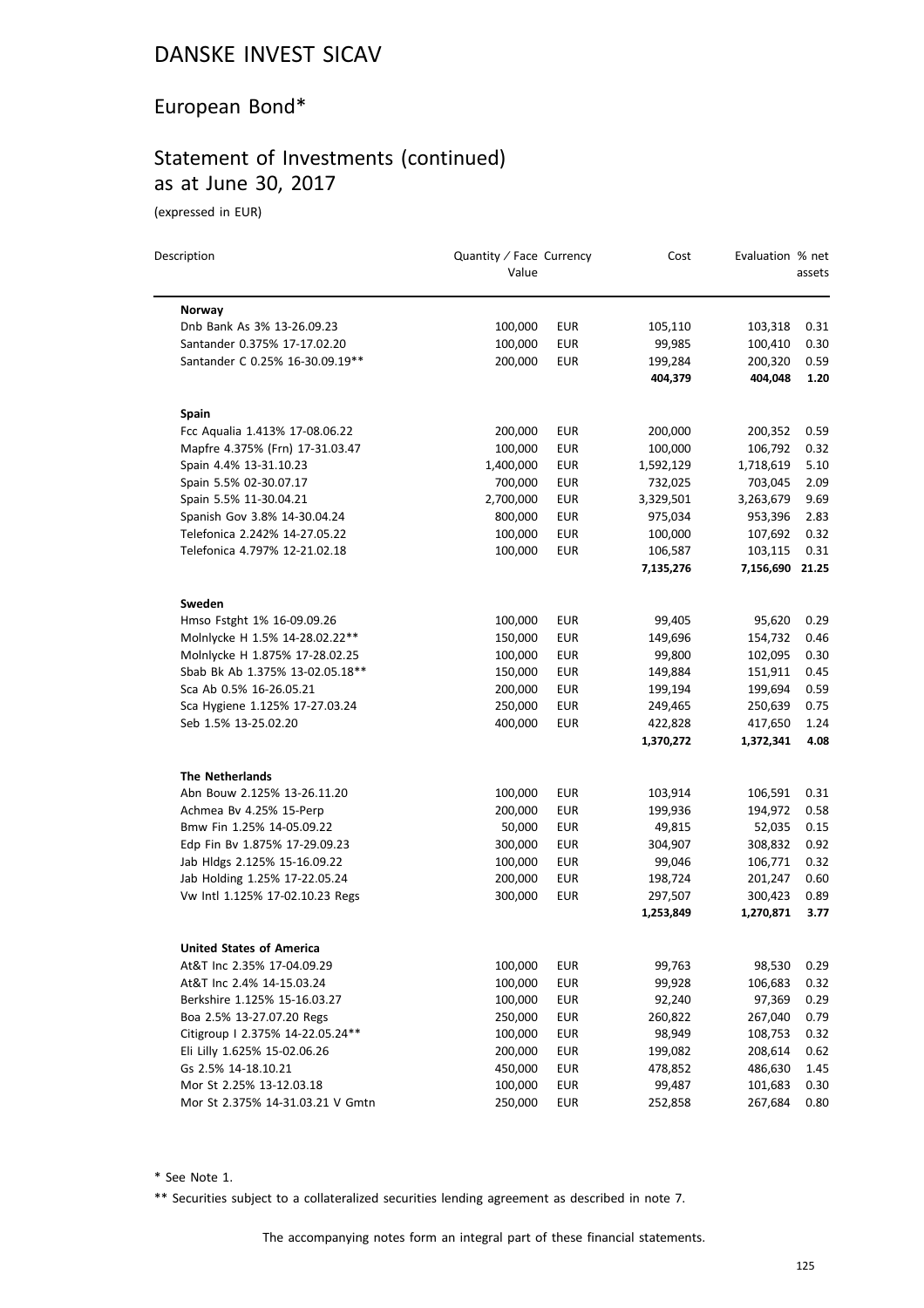# European Bond\*

# Statement of Investments (continued) as at June 30, 2017

(expressed in EUR)

| Description                                                                    | Quantity / Face Currency<br>Value |            | Cost       | Evaluation % net | assets |
|--------------------------------------------------------------------------------|-----------------------------------|------------|------------|------------------|--------|
| Pricelineco 2.15% 15-25.11.22                                                  | 100,000                           | <b>EUR</b> | 99,705     | 105,819          | 0.31   |
|                                                                                |                                   |            | 1,781,686  | 1,848,805        | 5.49   |
| <b>Total - Bonds</b>                                                           |                                   |            | 32,849,712 | 33,002,416 98.02 |        |
| Total - Transferable securities admitted to an official stock exchange listing |                                   |            | 32,849,712 | 33,002,416 98.02 |        |
| Transferable securities dealt in on another regulated market                   |                                   |            |            |                  |        |
| <b>Bonds</b>                                                                   |                                   |            |            |                  |        |
| <b>Denmark</b>                                                                 |                                   |            |            |                  |        |
| Tdc 3.75% 12-02.03.22                                                          | 100,000                           | <b>EUR</b> | 111,480    | 112,437          | 0.33   |
|                                                                                |                                   |            | 111,480    | 112,437          | 0.33   |
| Spain                                                                          |                                   |            |            |                  |        |
| Fer Emision 0.375% 16-14.09.22                                                 | 100,000                           | <b>EUR</b> | 99,799     | 98,337           | 0.29   |
|                                                                                |                                   |            | 99,799     | 98,337           | 0.29   |
| <b>Total - Bonds</b>                                                           |                                   |            | 211,279    | 210,774          | 0.62   |
| Total - Transferable securities dealt in on another regulated market           |                                   |            | 211,279    | 210,774          | 0.62   |
| TOTAL INVESTMENT PORTFOLIO                                                     |                                   |            | 33,060,991 | 33,213,190 98.64 |        |

\* See Note 1.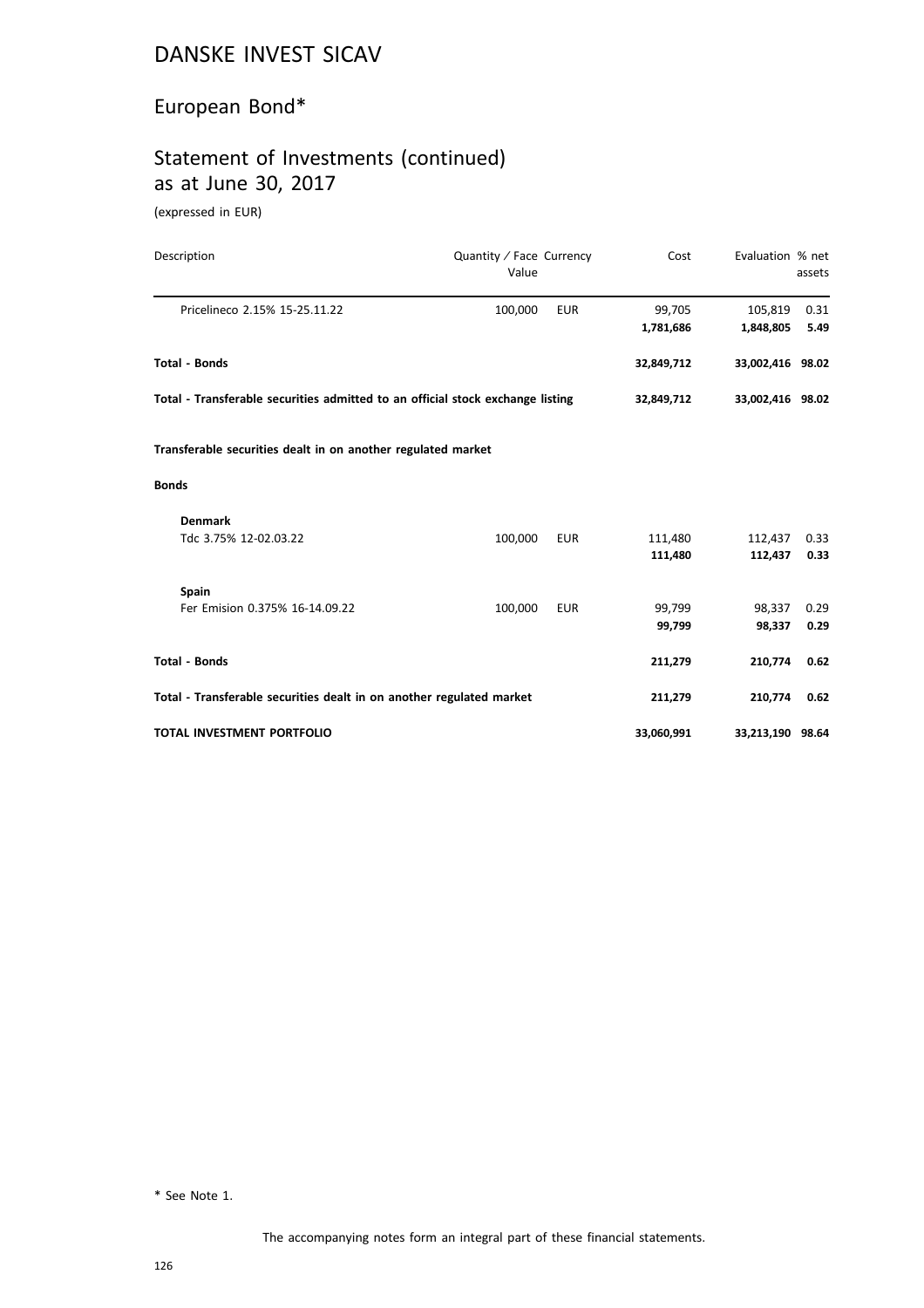## European Bond\*

# Geographical and Economic Portfolio Breakdowns as at June 30, 2017

(expressed as a percentage of net assets)

| Geographical breakdown   | %     |
|--------------------------|-------|
| Italy                    | 24.78 |
| Spain                    | 21.54 |
| France                   | 11.75 |
| Ireland                  | 10.99 |
| United States of America | 5.49  |
| Denmark                  | 4.57  |
| Sweden                   | 4.08  |
| The Netherlands          | 3.77  |
| Great Britain            | 3.35  |
| Guernsey                 | 2.20  |
| Germany                  | 1.38  |
| Norway                   | 1.20  |
| Finland                  | 0.95  |
| Belgium                  | 0.77  |
| British Virgin Islands   | 0.60  |
| Curaçao                  | 0.31  |
| Luxembourg               | 0.31  |
| Iceland                  | 0.30  |
| New Zealand              | 0.30  |
|                          | 98.64 |

| Economic breakdown                      | ℅     |
|-----------------------------------------|-------|
| States, Provinces and Municipalities    | 50.85 |
| <b>Banks and Financial Institutions</b> | 21.44 |
| Holding and Finance Companies           | 11.10 |
| <b>Public Services</b>                  | 4.03  |
| <b>News Transmission</b>                | 3.23  |
| <b>Pharmaceuticals and Cosmetics</b>    | 1.69  |
| Insurance                               | 0.97  |
| Transportation                          | 0.83  |
| <b>Tobacco and Spirits</b>              | 0.77  |
| Mortgage and Funding Institutions       | 0.75  |
| Retail                                  | 0.67  |
| Petrol                                  | 0.64  |
| Forest Products and Paper Industry      | 0.59  |
| Automobile Industry                     | 0.48  |
| Internet Software                       | 0.31  |
| Real Estate Companies                   | 0.29  |
|                                         | 98.64 |

\* See Note 1.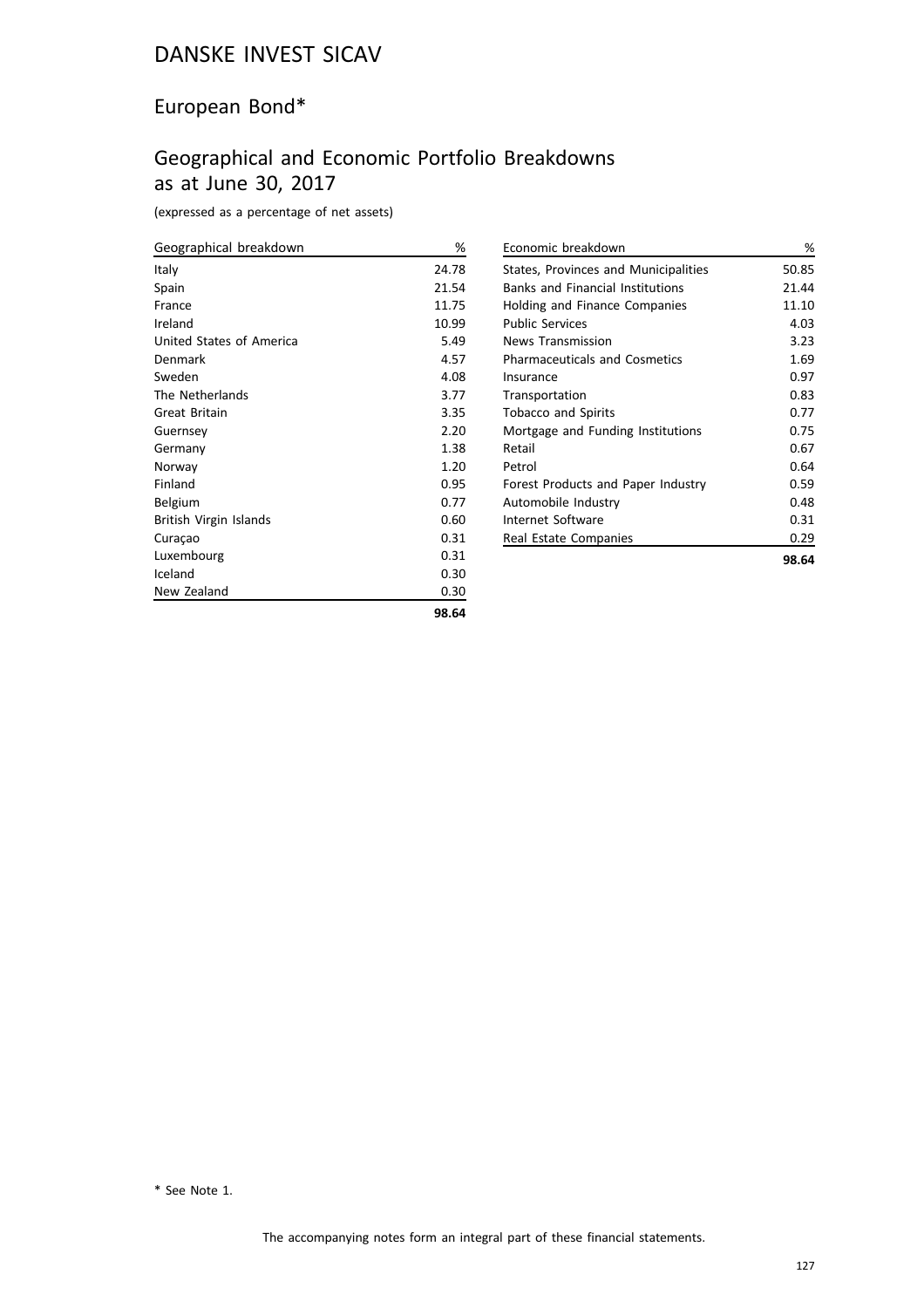## European Corporate Sustainable Bond

#### Statement of Investments as at June 30, 2017

| (expressed in EUR)                                                     |                                   |            |            |                  |        |
|------------------------------------------------------------------------|-----------------------------------|------------|------------|------------------|--------|
| Description                                                            | Quantity / Face Currency<br>Value |            | Cost       | Evaluation % net | assets |
| Transferable securities admitted to an official stock exchange listing |                                   |            |            |                  |        |
| <b>Bonds</b>                                                           |                                   |            |            |                  |        |
| <b>Denmark</b>                                                         |                                   |            |            |                  |        |
| Danfoss A/S 1.375% 14-23.02.22                                         | 3,000,000                         | EUR        | 3,120,140  | 3,093,420        | 0.64   |
| Dong Energy 2.625% 12-19.09.22*                                        | 4,200,000                         | <b>EUR</b> | 4,668,120  | 4,631,382        | 0.95   |
| Iss Global 2.125% 14-02.12.24*                                         | 6,300,000                         | <b>EUR</b> | 6,762,564  | 6,700,806        | 1.38   |
| Vestas Wind 2.75% 15-11.03.22                                          | 9,500,000                         | <b>EUR</b> | 10,134,033 | 10,256,105       | 2.11   |
|                                                                        |                                   |            | 24,684,857 | 24,681,713       | 5.08   |
| <b>Finland</b>                                                         |                                   |            |            |                  |        |
| Kesko Oyj 2.75% 12-11.09.18                                            | 6,360,000                         | EUR        | 6,585,329  | 6,550,164        | 1.35   |
| Outotec Oyj 3.75% 13-16.09.20                                          | 1,950,000                         | <b>EUR</b> | 1,979,157  | 1,999,384        | 0.41   |
| Outotec Oyj 7.375% 16-Perp                                             | 1,660,000                         | EUR        | 1,753,240  | 1,802,967        | 0.37   |
| Tieto Corp 2.875% 13-23.05.19                                          | 5,998,000                         | <b>EUR</b> | 6,306,759  | 6,259,543        | 1.29   |
|                                                                        |                                   |            | 16,624,485 | 16,612,058       | 3.42   |
| <b>France</b>                                                          |                                   |            |            |                  |        |
| Arkema 1.5% 15-20.01.25                                                | 1,500,000                         | EUR        | 1,555,350  | 1,543,905        | 0.32   |
| Arkema 1.5% 17-20.04.27 Regs*                                          | 3,000,000                         | <b>EUR</b> | 2,957,730  | 3,007,860        | 0.62   |
| Axa 3.875% 14-Perp                                                     | 4,000,000                         | <b>EUR</b> | 4,034,850  | 4,352,620        | 0.89   |
| Bnpp 0.5% 16-01.06.22                                                  | 9,400,000                         | <b>EUR</b> | 9,439,404  | 9,413,301        | 1.94   |
| Danone 0.424% 16-03.11.22*                                             | 9,900,000                         | <b>EUR</b> | 9,844,133  | 9,828,027        | 2.02   |
| Gecina 1.5% 15-20.01.25                                                | 7,100,000                         | <b>EUR</b> | 7,320,020  | 7,240,403        | 1.49   |
| Gecina 2% 15-17.06.24                                                  | 2,500,000                         | <b>EUR</b> | 2,702,950  | 2,646,100        | 0.54   |
| Hsbc Fr 0.625% 15-03.12.20                                             | 4,500,000                         | <b>EUR</b> | 4,590,070  | 4,559,625        | 0.94   |
| Orange 4% 14-Perp*                                                     | 5,000,000                         | <b>EUR</b> | 5,239,800  | 5,434,675        | 1.12   |
| Rexel 2.625% 17-15.06.24                                               | 5,000,000                         | <b>EUR</b> | 5,016,250  | 5,076,000        | 1.04   |
| Schneid El 1.5% 15-08.09.23                                            | 4,800,000                         | <b>EUR</b> | 5,090,140  | 5,034,696        | 1.03   |
| Schneid El 1.841% 15-13.10.25                                          | 1,500,000                         | <b>EUR</b> | 1,617,750  | 1,612,170        | 0.33   |
| Socgen 0.75% 15-25.11.20                                               | 4,000,000                         | <b>EUR</b> | 4,094,398  | 4,077,680        | 0.84   |
|                                                                        |                                   |            | 63,502,845 | 63,827,062 13.12 |        |
| Germany                                                                |                                   |            |            |                  |        |
| Allianz Se 3.875% 16-Perp                                              | 4,400,000                         | <b>USD</b> | 3,585,047  | 3,470,339        | 0.71   |
| Allianz Se 4.75% 13-Perp*                                              | 4,000,000                         | <b>EUR</b> | 4,425,442  | 4,617,140        | 0.95   |
| Daimler 1.4% 16-12.01.24                                               | 10,200,000                        | <b>EUR</b> | 10,723,720 | 10,627,839       | 2.19   |
| Sap Ag 1.75% 14-22.02.27                                               | 6,050,000                         | <b>EUR</b> | 6,606,558  | 6,484,723        | 1.33   |
| Symrise Ag 1.75% 14-10.07.19                                           | 4,736,000                         | <b>EUR</b> | 4,922,491  | 4,871,923        | 1.00   |
|                                                                        |                                   |            | 30,263,258 | 30,071,964       | 6.18   |
|                                                                        |                                   |            |            |                  |        |
| <b>Great Britain</b>                                                   |                                   |            |            |                  |        |
| Hammerson Reit 2% 14-01.07.22                                          | 4,000,000                         | EUR        | 4,205,480  | 4,214,940        | 0.87   |

|                                |            |     | 4,205,480  | 4.214.940  | 0.87 |
|--------------------------------|------------|-----|------------|------------|------|
| Italy                          |            |     |            |            |      |
| Autostrade 1.125% 15-04.11.21* | 4.100.000  | EUR | 4.237.454  | 4.233.496  | 0.87 |
| Intesa San 0.875% 17-27.06.22  | 10.500.000 | EUR | 10.492.820 | 10.512.495 | 2.16 |
| Italgas 1.125% 17-14.03.24     | 6.000.000  | EUR | 6,011,080  | 6.025.020  | 1.24 |

\* Securities subject to a collateralized securities lending agreement as described in note 7.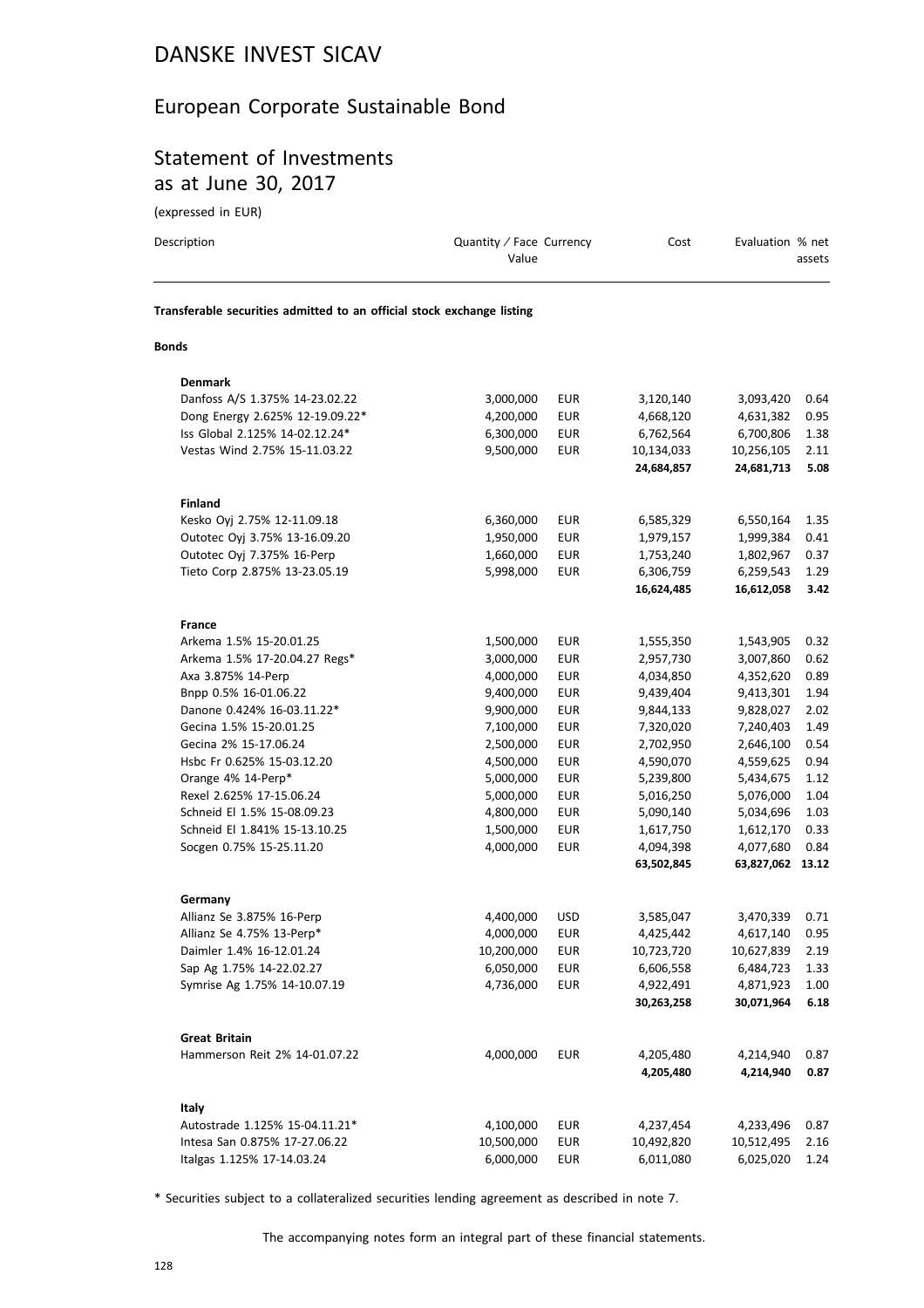## European Corporate Sustainable Bond

# Statement of Investments (continued) as at June 30, 2017

(expressed in EUR)

 $\overline{a}$ 

| Description                     | Quantity / Face Currency<br>Value |            | Cost                    | Evaluation % net        | assets       |
|---------------------------------|-----------------------------------|------------|-------------------------|-------------------------|--------------|
| Telecom It 3.625% 16-25.05.26*  | 6,000,000                         | <b>EUR</b> | 6,401,500<br>27,142,854 | 6,687,060<br>27,458,071 | 1.38<br>5.65 |
| Luxembourg                      |                                   |            |                         |                         |              |
| Cnh Ind Fin 2.875% 16-17.05.23  | 4,200,000                         | <b>EUR</b> | 4,323,250<br>4,323,250  | 4,534,614<br>4,534,614  | 0.93<br>0.93 |
| Norway                          |                                   |            |                         |                         |              |
| Dnb Bank As 5.75% 15-Perp       | 7,500,000                         | <b>USD</b> | 6,992,454               | 6,747,899               | 1.39         |
| Entra Frn 16-22.09.23           | 55,000,000                        | <b>NOK</b> | 5,954,676<br>12,947,130 | 5,726,168<br>12,474,067 | 1.17<br>2.56 |
| Portugal                        |                                   |            |                         |                         |              |
| Edp 5.375% 15-16.09.75*         | 4,000,000                         | <b>EUR</b> | 4,225,750<br>4,225,750  | 4,401,900<br>4,401,900  | 0.91<br>0.91 |
| <b>Spain</b>                    |                                   |            |                         |                         |              |
| Fcc Aqualia 1.413% 17-08.06.22  | 7,000,000                         | <b>EUR</b> | 7,033,720<br>7,033,720  | 7,013,615<br>7,013,615  | 1.44<br>1.44 |
| Sweden                          |                                   |            |                         |                         |              |
| Fabege Ab Frn 16-23.05.18       | 20,000,000                        | <b>SEK</b> | 2,118,724               | 2,088,372               | 0.43         |
| Gothenburg 0.625% 17-14.06.23   | 38,000,000                        | <b>SEK</b> | 3,882,167               | 3,880,632               | 0.80         |
| Hmso Fstght Frn 16-03.06.21     | 69,000,000                        | <b>SEK</b> | 7,279,117               | 7,306,888               | 1.50         |
| Nibe Indust Frn 15-28.05.20     | 36,000,000                        | <b>SEK</b> | 3,822,875               | 3,782,978               | 0.78         |
| Rodamco Sve 0.875% 17-20.06.22  | 47,000,000                        | <b>SEK</b> | 4,795,795               | 4,799,632               | 0.99         |
| Sbab Bk Ab 1.048% 16-23.06.21   | 4,000,000                         | <b>SEK</b> | 425,873                 | 420,115                 | 0.09         |
| Sbab Bk Ab Frn 16-23.06.21      | 8,000,000                         | <b>SEK</b> | 851,207                 | 844,787                 | 0.17         |
| Sca Ab 1.125% 15-05.03.25       | 1,250,000                         | <b>EUR</b> | 1,268,513               | 1,235,868               | 0.25         |
| Seb 2.5% 14-28.05.26*           | 5,500,000                         | <b>EUR</b> | 5,781,415               | 5,798,870               | 1.19         |
| Seb 5.75% 14-Perp               | 6,250,000                         | <b>USD</b> | 5,926,852               | 5,624,672               | 1.16         |
| Sod Sko Eko Frn 16-07.06.21     | 16,000,000                        | <b>SEK</b> | 1,674,751               | 1,700,964               | 0.35         |
| Stangast 0.5% 16-07.10.21       | 20,000,000                        | <b>SEK</b> | 2,072,538               | 2,054,267               | 0.42         |
| Stromma Frn 16-27.05.21         | 25,000,000                        | <b>SEK</b> | 2,783,408<br>42,683,235 | 2,735,853<br>42,273,898 | 0.56<br>8.69 |
| <b>The Netherlands</b>          |                                   |            |                         |                         |              |
| Abn Amro 0.625% 16-31.05.22     | 6,900,000                         | EUR        | 6,998,864               | 6,963,238               | 1.43         |
| Abn Amro 5.75% 15-Perp          | 3,300,000                         | <b>EUR</b> | 3,331,940               | 3,501,168               | 0.72         |
| Bmw Fin 1.25% 14-05.09.22       | 8,500,000                         | <b>EUR</b> | 8,923,092               | 8,846,460               | 1.82         |
| Citycon Tr 1.25% 16-08.09.26*   | 3,000,000                         | <b>EUR</b> | 2,918,970               | 2,879,460               | 0.59         |
| Citycon Tr 2.375% 15-16.09.22   | 200,000                           | <b>EUR</b> | 215,562                 | 213,812                 | 0.04         |
| Citycon Tr 2.5% 14-01.10.24     | 500,000                           | <b>EUR</b> | 544,030                 | 537,165                 | 0.11         |
| Darling Glb 4.75% 15-30.05.22   | 2,000,000                         | <b>EUR</b> | 2,130,000               | 2,107,580               | 0.43         |
| Delta Lloyd 4.375% 14-Perp*     | 9,187,000                         | <b>EUR</b> | 9,059,699               | 9,597,613               | 1.97         |
| Edp Fin Bv 1.875% 17-29.09.23   | 5,600,000                         | <b>EUR</b> | 5,756,723               | 5,764,080               | 1.19         |
| Enel Fin 1% 17-16.09.24         | 9,000,000                         | <b>EUR</b> | 8,979,200               | 9,037,665               | 1.86         |
| Iberdrola 0.375% 16-15.09.25    | 9,000,000                         | <b>EUR</b> | 8,559,160               | 8,454,780               | 1.74         |
| Iberdrola   1.125% 16-21.04.26* | 7,000,000                         | <b>EUR</b> | 6,963,440               | 6,938,225               | 1.43         |
| Ing Nv 0.7% 15-16.04.20         | 3,250,000                         | <b>EUR</b> | 3,321,265               | 3,307,184               | 0.68         |
| Rabobk 0.125% 16-11.10.21       | 4,000,000                         | <b>EUR</b> | 3,998,420               | 3,979,080               | 0.82         |

\* Securities subject to a collateralized securities lending agreement as described in note 7.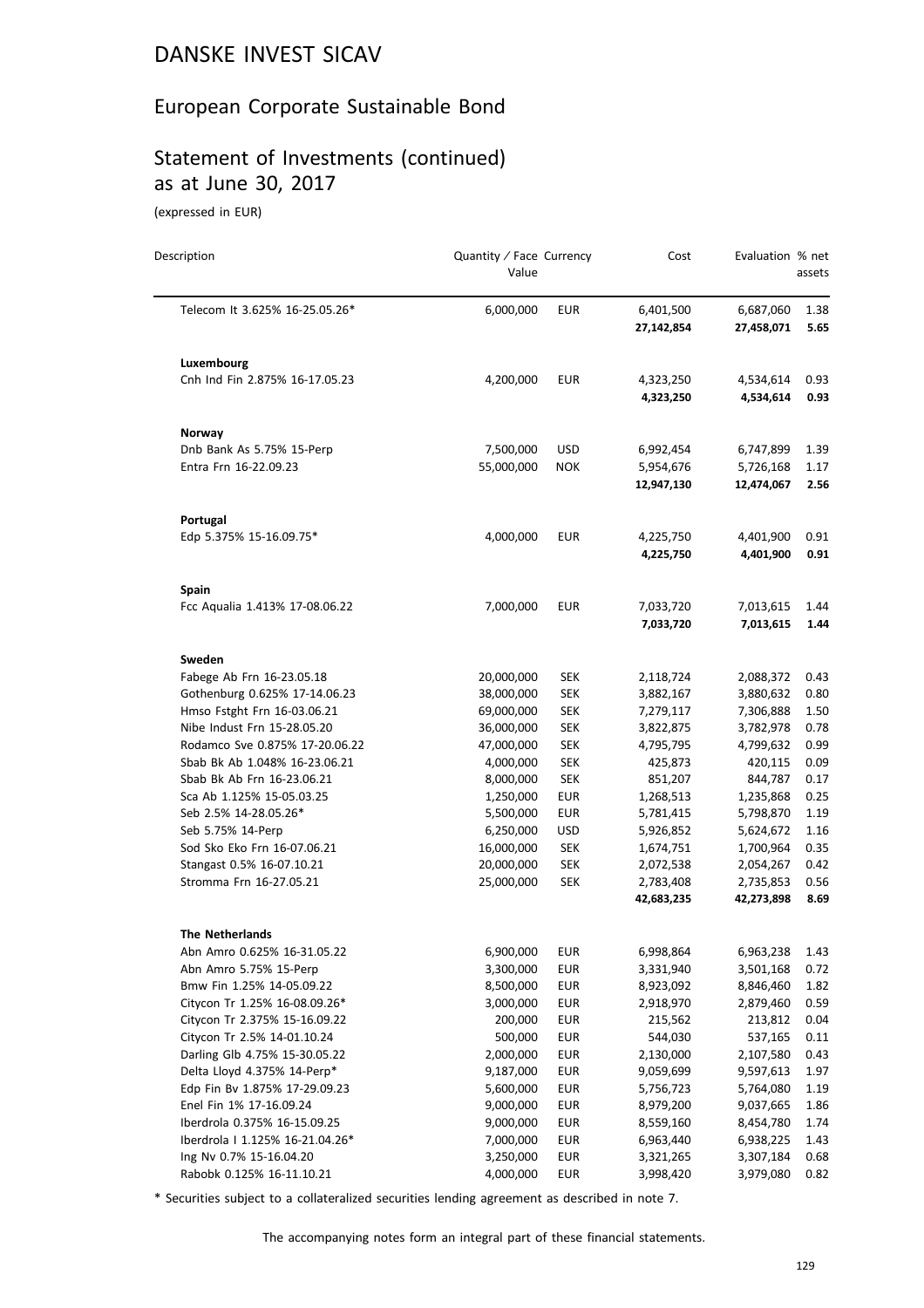#### European Corporate Sustainable Bond

## Statement of Investments (continued) as at June 30, 2017

(expressed in EUR)

| Description                                                                    |            | Quantity / Face Currency<br>Value |             | Evaluation % net  |              |
|--------------------------------------------------------------------------------|------------|-----------------------------------|-------------|-------------------|--------------|
|                                                                                |            |                                   |             |                   | assets       |
| Telefonica 3.75% 16-Perp*                                                      | 4,000,000  | <b>EUR</b>                        | 3,988,000   | 4,176,840         | 0.86         |
| Tennet 1% 16-13.06.26                                                          | 9,850,000  | <b>EUR</b>                        | 9,852,360   | 9,775,829         | 2.01         |
| Tennet 2.995% (Frn) 17-Perp Regs*                                              | 3,500,000  | <b>EUR</b>                        | 3,498,825   | 3,595,778         | 0.74         |
|                                                                                |            |                                   | 89,039,550  | 89,675,957 18.44  |              |
| <b>United States of America</b>                                                |            |                                   |             |                   |              |
| Apple Inc 2.85% 16-23.02.23                                                    | 7,700,000  | <b>USD</b>                        | 7,194,258   | 6,872,107         | 1.41         |
| Microsoft 3.125% 13-06.12.28                                                   | 4,450,000  | <b>EUR</b>                        | 5,444,790   | 5,305,713         | 1.09         |
| South Pwr 1% 16-20.06.22                                                       | 6,000,000  | <b>EUR</b>                        | 6,091,140   | 6,023,310         | 1.24         |
|                                                                                |            |                                   | 18,730,188  | 18,201,130        | 3.74         |
| <b>Total - Bonds</b>                                                           |            |                                   | 345,406,602 | 345,440,989 71.03 |              |
| Total - Transferable securities admitted to an official stock exchange listing |            |                                   | 345,406,602 | 345,440,989 71.03 |              |
| Transferable securities dealt in on another regulated market                   |            |                                   |             |                   |              |
| <b>Bonds</b>                                                                   |            |                                   |             |                   |              |
| Germany                                                                        |            |                                   |             |                   |              |
| Berl-Han Hy 0.5% 16-26.09.23                                                   | 8,100,000  | <b>EUR</b>                        | 8,089,580   | 8,075,497         | 1.66         |
|                                                                                |            |                                   | 8,089,580   | 8,075,497         | 1.66         |
| Norway                                                                         |            |                                   |             |                   |              |
| Storebrand Frn 14-Perp                                                         | 45,000,000 | <b>NOK</b>                        | 4,831,451   | 4,682,722         | 0.97         |
| Storebrand Frn 15-Perp                                                         | 13,000,000 | <b>NOK</b>                        | 1,360,751   | 1,372,611         | 0.28         |
|                                                                                |            |                                   | 6,192,202   | 6,055,333         | 1.25         |
| <b>Spain</b>                                                                   |            |                                   |             |                   |              |
| Fer Emision 0.375% 16-14.09.22                                                 | 8,200,000  | <b>EUR</b>                        | 8,109,675   | 8,065,971         | 1.66         |
|                                                                                |            |                                   | 8,109,675   | 8,065,971         | 1.66         |
| Sweden                                                                         |            |                                   |             |                   |              |
| Atlas Copco 0.625% 16-30.08.26                                                 | 8,400,000  | <b>EUR</b>                        | 8,113,790   | 7,987,014         | 1.64         |
|                                                                                |            |                                   | 8,113,790   | 7,987,014         | 1.64         |
| <b>Total - Bonds</b>                                                           |            |                                   | 30,505,247  | 30,183,815        | 6.21         |
| Total - Transferable securities dealt in on another regulated market           |            |                                   | 30,505,247  | 30,183,815        | 6.21         |
| <b>Other Transferable securities</b>                                           |            |                                   |             |                   |              |
| Bonds                                                                          |            |                                   |             |                   |              |
| <b>Finland</b>                                                                 |            |                                   |             |                   |              |
| Kemira Oyj 1.75% 17-30.05.24                                                   | 5,000,000  | <b>EUR</b>                        | 4,973,950   | 5,027,300         | 1.04         |
| Rettig Grp 2.375% 17-25.04.22                                                  | 3,000,000  | <b>EUR</b>                        | 2,984,370   | 3,078,810         |              |
|                                                                                |            |                                   | 7,958,320   | 8,106,110         | 0.63<br>1.67 |
|                                                                                |            |                                   |             |                   |              |

\* Securities subject to a collateralized securities lending agreement as described in note 7.

The accompanying notes form an integral part of these financial statements.

**7,958,320 8,106,110 1.67**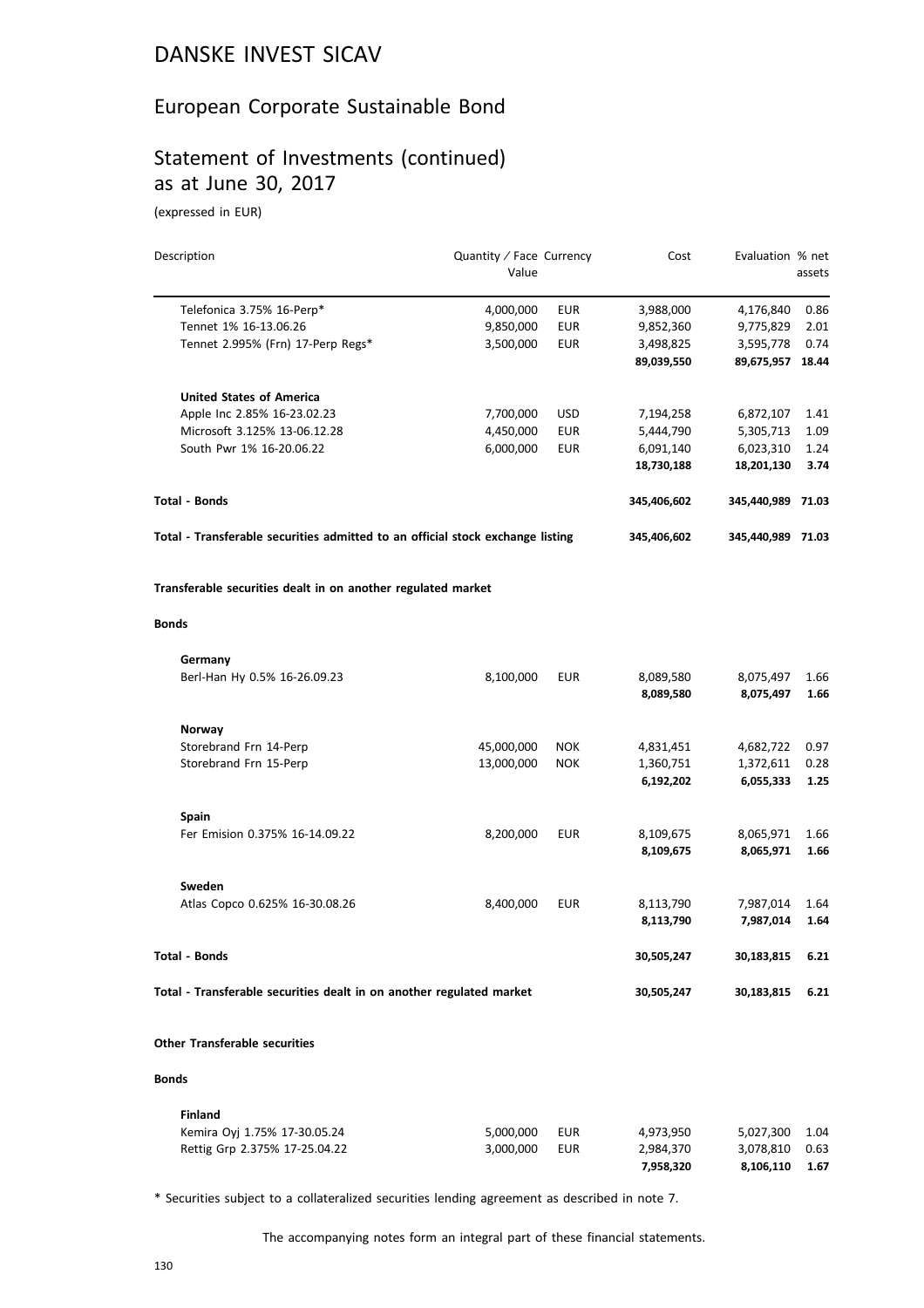## European Corporate Sustainable Bond

# Statement of Investments (continued) as at June 30, 2017

(expressed in EUR)

| Description                                  | Quantity / Face Currency<br>Value |            | Cost        | Evaluation % net  | assets |
|----------------------------------------------|-----------------------------------|------------|-------------|-------------------|--------|
| Norway                                       |                                   |            |             |                   |        |
| Storebrd Bk Frn 17-22.02.27                  | 27,000,000                        | <b>NOK</b> | 3,046,759   | 2,827,593         | 0.58   |
|                                              |                                   |            | 3,046,759   | 2,827,593         | 0.58   |
| Sweden                                       |                                   |            |             |                   |        |
| Fabege Ab Frn 17-09.06.20                    | 24,000,000                        | <b>SEK</b> | 2,459,815   | 2,495,017         | 0.51   |
| Fabege Ab Frn 17-16.09.19                    | 15,000,000                        | <b>SEK</b> | 1,587,098   | 1,569,978         | 0.32   |
| Glg Uk Smlr Frn 17-21.03.22                  | 66,000,000                        | <b>SEK</b> | 6,907,000   | 6,901,394         | 1.42   |
| Nibe Indust 1% 17-21.06.21                   | 30,000,000                        | <b>SEK</b> | 3,053,030   | 3,083,005         | 0.64   |
| Nibe Indust Frn 17-11.04.22                  | 40,000,000                        | <b>SEK</b> | 4,200,994   | 4,189,663         | 0.86   |
| Nibe Indust Frn 17-21.06.21                  | 30,000,000                        | <b>SEK</b> | 3,064,368   | 3,121,233         | 0.64   |
| Vasakronan 1.083% 17-24.05.22                | 33,000,000                        | <b>SEK</b> | 3,384,260   | 3,405,014         | 0.70   |
| Vasakronan Frn 17-24.05.22                   | 57,000,000                        | <b>SEK</b> | 5,847,939   | 5,925,725         | 1.22   |
|                                              |                                   |            | 30,504,504  | 30,691,029        | 6.31   |
| Total - Bonds                                |                                   |            | 41,509,583  | 41,624,732        | 8.56   |
| <b>Total - Other Transferable securities</b> |                                   |            | 41,509,583  | 41,624,732        | 8.56   |
| TOTAL INVESTMENT PORTFOLIO                   |                                   |            | 417,421,432 | 417,249,536 85.80 |        |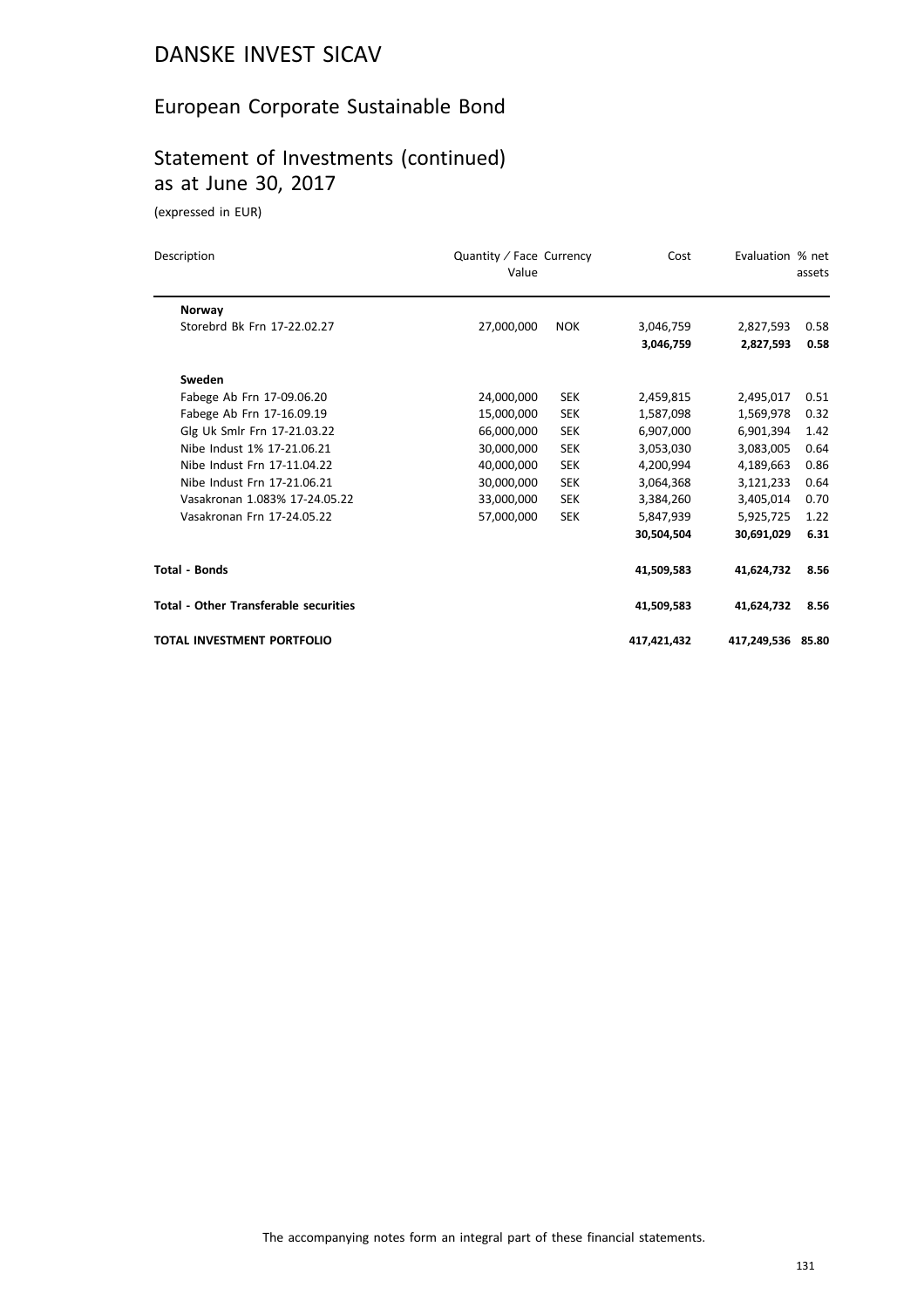## European Corporate Sustainable Bond

# Geographical and Economic Portfolio Breakdowns as at June 30, 2017

(expressed as a percentage of net assets)

| Geographical breakdown   | %     |
|--------------------------|-------|
| The Netherlands          | 18.44 |
| Sweden                   | 16.64 |
| France                   | 13.12 |
| Germany                  | 7.84  |
| Italy                    | 5.65  |
| Finland                  | 5.09  |
| Denmark                  | 5.08  |
| Norway                   | 4.39  |
| United States of America | 3.74  |
| Spain                    | 3.10  |
| Luxembourg               | 0.93  |
| Portugal                 | 0.91  |
| <b>Great Britain</b>     | 0.87  |
|                          | 85.80 |

| Economic breakdown                      | %     |
|-----------------------------------------|-------|
| <b>Banks and Financial Institutions</b> | 15.77 |
| Real Estate Companies                   | 11.58 |
| <b>Holding and Finance Companies</b>    | 9.72  |
| <b>Public Services</b>                  | 6.65  |
| Insurance                               | 5.77  |
| Electronics and Electrical Equipment    | 5.57  |
| Mechanics, Machinery                    | 5.19  |
| Internet Software                       | 3.71  |
| <b>News Transmission</b>                | 3.36  |
| Chemicals                               | 2.98  |
| Transportation                          | 2.53  |
| Automobile Industry                     | 2.19  |
| <b>Food and Distilleries</b>            | 2.02  |
| Office Equipment, Computers             | 1.41  |
| <b>Other Services</b>                   | 1.38  |
| Retail                                  | 1.35  |
| Petrol                                  | 1.24  |
| States, Provinces and Municipalities    | 0.80  |
| Non-Ferrous Metals                      | 0.78  |
| Electronic Semiconductor                | 0.64  |
| Miscellaneous                           | 0.56  |
| <b>Investment Funds</b>                 | 0.35  |
| Forest Products and Paper Industry      | 0.25  |
|                                         | 85.80 |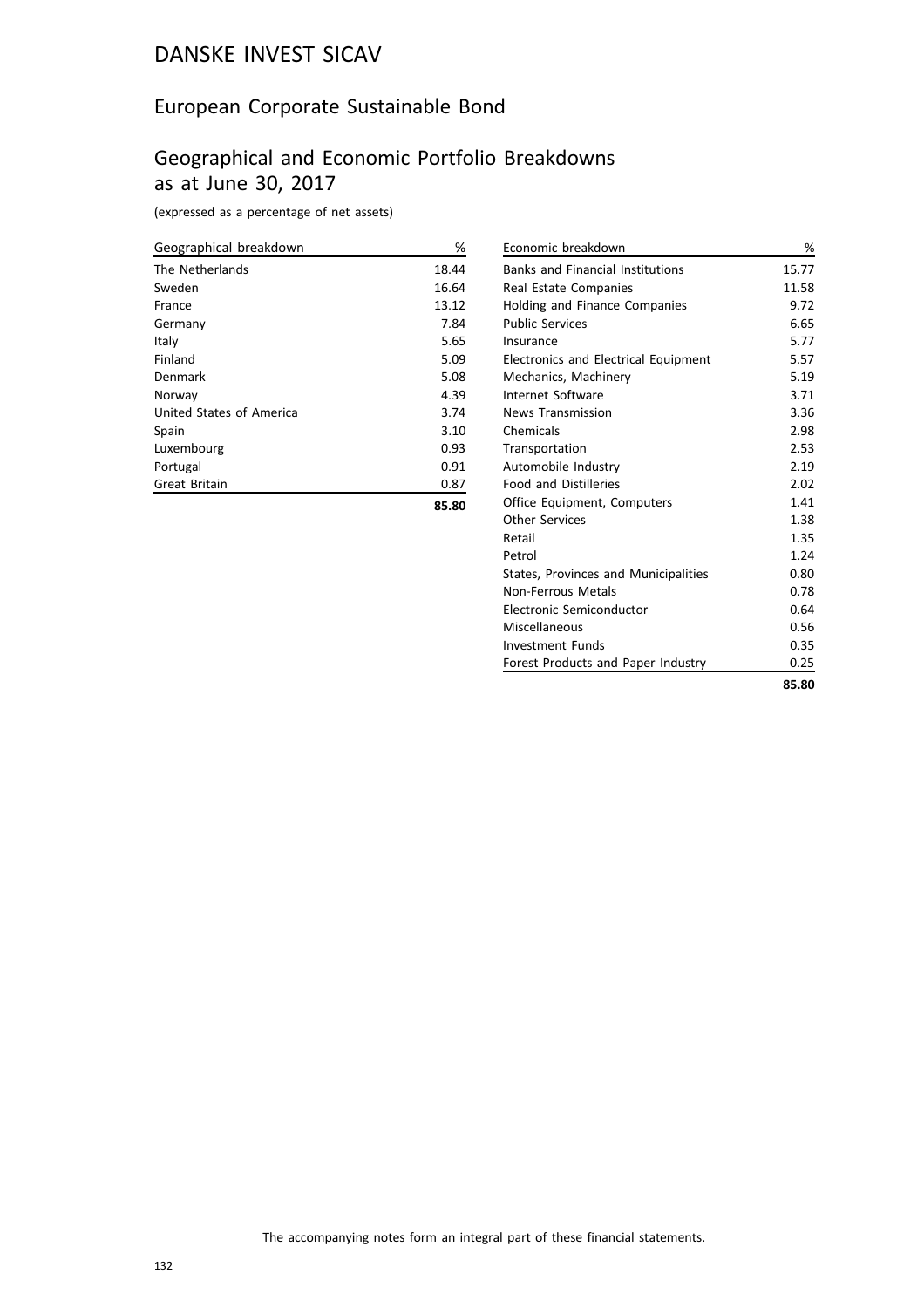#### Germany

## Statement of Investments as at June 30, 2017

(expressed in EUR)

| Description | Quantity / Face Currency<br>Value | Cost | Evaluation % net<br>assets |
|-------------|-----------------------------------|------|----------------------------|
|             |                                   |      |                            |

**Transferable securities admitted to an official stock exchange listing**

#### **Shares**

| TOTAL INVESTMENT PORTFOLIO                                                     |        |            | 15,503,662 | 17,125,867 98.28 |      |
|--------------------------------------------------------------------------------|--------|------------|------------|------------------|------|
| Total - Transferable securities admitted to an official stock exchange listing |        |            | 15,503,662 | 17,125,867 98.28 |      |
| <b>Total - Shares</b>                                                          |        |            | 15,503,662 | 17,125,867 98.28 |      |
|                                                                                |        |            | 571,501    | 724,920          | 4.16 |
| Stabilus Sa                                                                    | 10,634 | <b>EUR</b> | 571,501    | 724,920          | 4.16 |
| Luxembourg                                                                     |        |            |            |                  |      |
|                                                                                |        |            |            |                  |      |
|                                                                                |        |            | 14,932,161 | 16,400,947 94.12 |      |
| Va-Q-Tec Ag                                                                    | 19,944 | <b>EUR</b> | 322,368    | 413,838          | 2.37 |
| Tele Columbus Ag*                                                              | 70,675 | EUR        | 615,566    | 685,335          | 3.93 |
| Symrise Ag                                                                     | 11,163 | <b>EUR</b> | 655,783    | 693,892          | 3.98 |
| Surteco Se                                                                     | 10,340 | <b>EUR</b> | 234,318    | 246,195          | 1.41 |
| Scout 24 Holding Gmbh*                                                         | 20,140 | <b>EUR</b> | 648,611    | 642,768          | 3.69 |
| Sartorius Ag /Vorzug.*                                                         | 6,513  | <b>EUR</b> | 403,301    | 547,939          | 3.14 |
| Rational Ag. Landsberg Am Lech                                                 | 673    | <b>EUR</b> | 310,697    | 312,810          | 1.80 |
| Norma Group                                                                    | 8,172  | <b>EUR</b> | 366,185    | 371,336          | 2.13 |
| Nexus Ag*                                                                      | 19,952 | <b>EUR</b> | 397,385    | 498,900          | 2.86 |
| Lanxess Ag                                                                     | 8,260  | <b>EUR</b> | 467,456    | 547,473          | 3.14 |
| Kws Saat Ag                                                                    | 1,491  | <b>EUR</b> | 465,479    | 511,488          | 2.94 |
| Krones Ag*                                                                     | 3,910  | <b>EUR</b> | 384,822    | 397,061          | 2.28 |
| Jungheinrich Ag /Vorz. O. Sta                                                  | 14,870 | <b>EUR</b> | 387,554    | 463,647          | 2.66 |
| Infineon Technologies /Nam.                                                    | 12,005 | <b>EUR</b> | 231,299    | 222,513          | 1.28 |
| Hypoport Ag                                                                    | 3,480  | <b>EUR</b> | 347,474    | 386,280          | 2.22 |
| Henkel /Vorzug                                                                 | 3,682  | <b>EUR</b> | 408,189    | 446,074          | 2.56 |
| Hella Kgaa Hueck & Co*                                                         | 10,880 | <b>EUR</b> | 453,252    | 461,747          | 2.65 |
| Heidelbergcement Ag                                                            | 4,337  | <b>EUR</b> | 370,754    | 367,084          | 2.11 |
| Hawesko Hld Ag Hamburg                                                         | 2,948  | <b>EUR</b> | 121,994    | 150,722          | 0.86 |
| Grenkeleasing Ag*                                                              | 3,024  | <b>EUR</b> | 518,518    | 592,704          | 3.40 |
| Gea Group Ag                                                                   | 11,436 | <b>EUR</b> | 429,717    | 414,669          | 2.38 |
| Fuchs Petrolub Vz A                                                            | 13,006 | <b>EUR</b> | 558,502    | 621,947          | 3.57 |
| Fielmann Ag                                                                    | 4,559  | <b>EUR</b> | 295,278    | 306,730          | 1.76 |
| Drillisch Ag                                                                   | 11,097 | <b>EUR</b> | 487,594    | 586,920          | 3.37 |
| Deutsche Wohnen Ag*                                                            | 14,382 | <b>EUR</b> | 424,129    | 475,757          | 2.73 |
| Deutsche Euroshop / Namenakt.                                                  | 6,322  | <b>EUR</b> | 232,327    | 215,485          | 1.24 |
| Cts Eventim Ag. Bremen*                                                        | 16,325 | <b>EUR</b> | 531,369    | 633,165          | 3.63 |
| Continental Ag                                                                 | 2,181  | <b>EUR</b> | 423,213    | 412,863          | 2.37 |
| <b>Brenntag</b>                                                                | 8,481  | <b>EUR</b> | 427,621    | 431,598          | 2.48 |
| Bayer                                                                          | 6,559  | <b>EUR</b> | 771,918    | 744,446          | 4.27 |
| Basler Ag                                                                      | 6,309  | <b>EUR</b> | 518,753    | 819,539          | 4.70 |
| Basf Namen-Akt                                                                 | 5,890  | <b>EUR</b> | 497,857    | 479,034          | 2.75 |
| Axel Springer Se N Namen-Akt. V*                                               | 9,097  | <b>EUR</b> | 473,803    | 480,776          | 2.76 |
| Allianz Se /Nam. Vinkuliert                                                    | 4,720  | <b>EUR</b> | 749,075    | 818,212          | 4.70 |
| Germany                                                                        |        |            |            |                  |      |

\* Securities subject to a collateralized securities lending agreement as described in note 7.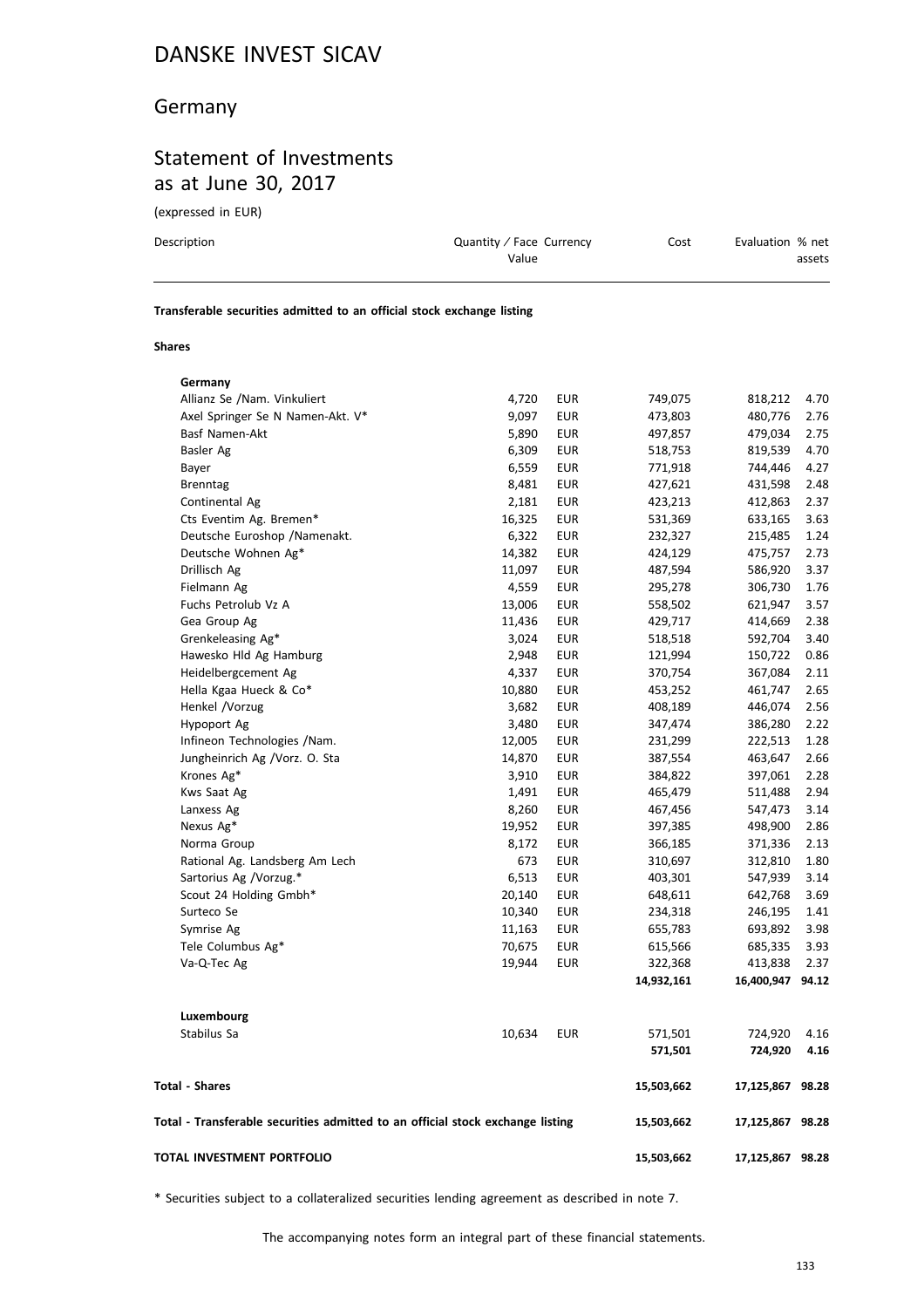#### Germany

# Geographical and Economic Portfolio Breakdowns as at June 30, 2017

(expressed as a percentage of net assets)

| Geographical breakdown | %     |
|------------------------|-------|
| Germany                | 94.12 |
| Luxembourg             | 4.16  |
|                        | 98.28 |

| Economic breakdown                   | %     |
|--------------------------------------|-------|
| Chemicals                            | 16.62 |
| Mechanics, Machinery                 | 14.96 |
| <b>News Transmission</b>             | 7.30  |
| Graphic Art, Publishing              | 6.39  |
| Holding and Finance Companies        | 6.38  |
| Internet Software                    | 6.26  |
| Electronic Semiconductor             | 5.98  |
| Insurance                            | 4.70  |
| Real Estate Companies                | 3.97  |
| <b>Other Services</b>                | 3.69  |
| Petrol                               | 3.57  |
| Agriculture and Fishing              | 2.94  |
| Automobile Industry                  | 2.65  |
| <b>Consumer Goods</b>                | 2.56  |
| Tyres & Rubber                       | 2.37  |
| Construction, Building Material      | 2.11  |
| Electronics and Electrical Equipment | 1.80  |
| Retail                               | 1.76  |
| Various Capital Goods                | 1.41  |
| <b>Tobacco and Spirits</b>           | 0.86  |
|                                      | 98.28 |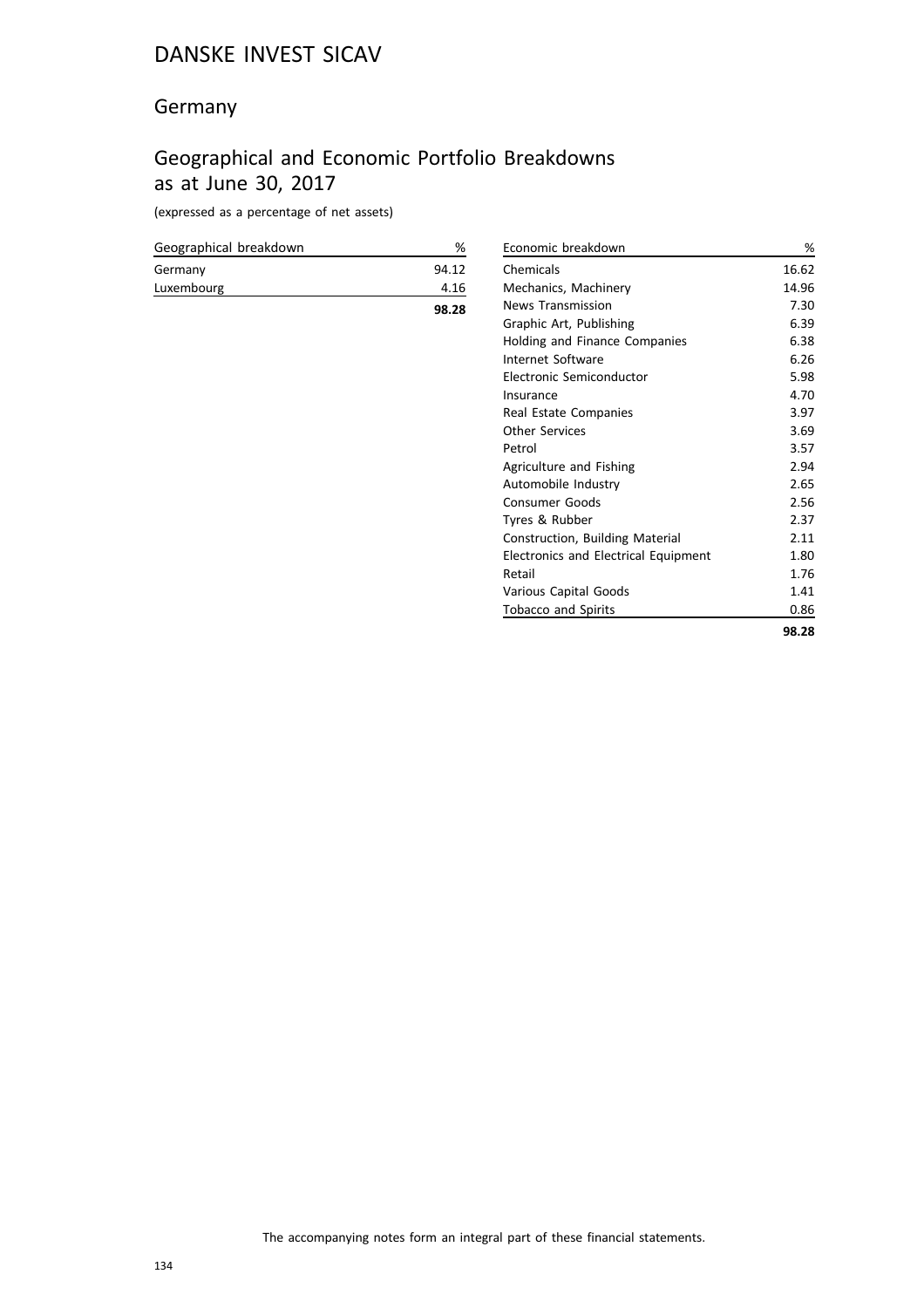#### Global Corporate Bonds\*

#### Statement of Investments as at June 30, 2017

| (expressed in EUR)                                                     |                                   |            |           |                  |        |
|------------------------------------------------------------------------|-----------------------------------|------------|-----------|------------------|--------|
| Description                                                            | Quantity / Face Currency<br>Value |            | Cost      | Evaluation % net | assets |
| Transferable securities admitted to an official stock exchange listing |                                   |            |           |                  |        |
| <b>Bonds</b>                                                           |                                   |            |           |                  |        |
| <b>Belgium</b>                                                         |                                   |            |           |                  |        |
| Ab Inbev 1.5% 16-17.03.25                                              | 500,000                           | <b>EUR</b> | 505,111   | 518,418          | 0.32   |
| Ab Inbev 2% 16-17.03.28                                                | 2,250,000                         | <b>EUR</b> | 2,298,106 | 2,354,726        | 1.48   |
| Brussel Air 1% 17-03.05.24 Regs                                        | 1,000,000                         | <b>EUR</b> | 991,900   | 998,935          | 0.63   |
|                                                                        |                                   |            | 3,795,117 | 3,872,079        | 2.43   |
| <b>British Virgin Islands</b>                                          |                                   |            |           |                  |        |
| Glob Switch 2.25% 17-31.05.27                                          | 1,200,000                         | <b>EUR</b> | 1,195,332 | 1,210,296        | 0.76   |
|                                                                        |                                   |            | 1,195,332 | 1,210,296        | 0.76   |
| Curaçao                                                                |                                   |            |           |                  |        |
| Teva 2.875% 12-15.04.19                                                | 1,500,000                         | EUR        | 1,558,897 | 1,571,438        | 0.98   |
|                                                                        |                                   |            | 1,558,897 | 1,571,438        | 0.98   |
| <b>Denmark</b>                                                         |                                   |            |           |                  |        |
| Danica Pens 4.375% 15-29.09.45**                                       | 500,000                           | <b>EUR</b> | 498,330   | 567,585          | 0.36   |
| Dsk Bk 0.75% 16-02.06.23                                               | 800,000                           | <b>EUR</b> | 794,960   | 803,008          | 0.50   |
| Dsk Bk 2.75% 14-19.05.26**                                             | 800,000                           | <b>EUR</b> | 832,280   | 853,840          | 0.54   |
| Iss Global 2.125% 14-02.12.24**                                        | 800,000                           | <b>EUR</b> | 797,792   | 850,896          | 0.53   |
| Nykredit 2.75% 15-17.11.27**                                           | 700,000                           | <b>EUR</b> | 699,384   | 734,699          | 0.46   |
| Tdc 1.75% 15-27.02.27                                                  | 600,000                           | <b>EUR</b> | 589,805   | 597,306          | 0.37   |
|                                                                        |                                   |            | 4,212,551 | 4,407,334        | 2.76   |
| <b>Finland</b>                                                         |                                   |            |           |                  |        |
| Sato 2.25% 15-10.09.20                                                 | 800,000                           | <b>EUR</b> | 797,160   | 831,816          | 0.52   |
| Tvo Power Co 4.625% 12-04.02.19                                        | 2,250,000                         | <b>EUR</b> | 2,536,408 | 2,401,718        | 1.51   |
|                                                                        |                                   |            | 3,333,568 | 3,233,534        | 2.03   |
| <b>France</b>                                                          |                                   |            |           |                  |        |
| Arkema 1.5% 15-20.01.25                                                | 900,000                           | EUR        | 891,009   | 926,316          | 0.58   |
| Arkema 1.5% 17-20.04.27 Regs**                                         | 400,000                           | <b>EUR</b> | 394,364   | 400,918 0.25     |        |
| Arrfp 1.625% 17-13.01.32                                               | 600,000                           | <b>EUR</b> | 590,820   | 586,866          | 0.37   |
| Bfcm 2.625% 13-24.02.21                                                | 1,500,000                         | <b>EUR</b> | 1,644,148 | 1,628,220        | 1.02   |
| Bfcm 3% 14-21.05.24                                                    | 500,000                           | <b>EUR</b> | 509,703   | 542,383          | 0.34   |
| Bnpp 1.125% 16-15.01.23                                                | 1,000,000                         | <b>EUR</b> | 1,009,385 | 1,027,170        | 0.64   |
| Bnpp 1.125% 17-10.10.23 Regs                                           | 450,000                           | <b>EUR</b> | 446,936   | 452,745          | 0.28   |
| Bnpp 1.5% 17-17.11.25**                                                | 300,000                           | <b>EUR</b> | 299,889   | 301,067          | 0.19   |
| Bnpp 2.875% 16-01.10.26                                                | 550,000                           | <b>EUR</b> | 572,659   | 586,033          | 0.37   |
| Bpce 2.75% 15-30.11.27                                                 | 500,000                           | <b>EUR</b> | 500,344   | 529,483          | 0.33   |
| Casino Gp 3.248% 14-07.03.24                                           | 1,200,000                         | <b>EUR</b> | 1,250,500 | 1,346,406        | 0.84   |
| Cnp Assur 4.5% 15-10.06.47                                             | 600,000                           | <b>EUR</b> | 595,722   | 668,328          | 0.42   |
| Cr Agr 2.625% 15-17.03.27                                              | 300,000                           | <b>EUR</b> | 300,326   | 313,974          | 0.20   |
| Credit Agri 2.375% 14-20.05.24                                         | 600,000                           | <b>EUR</b> | 618,392   | 659,931          | 0.41   |

\* See Note 1.

\*\* Securities subject to a collateralized securities lending agreement as described in note 7.

Edf Frn 13-Pert /Ftf Emtn 1,900,000 EUR 1,868,924

Cte Co Tran 2.125% 17-29.07.32 <br>
Edf Frn 13-Pert /Ftf Emtn **127** 1.900,000 EUR 1,868,924 2,019,367 1.27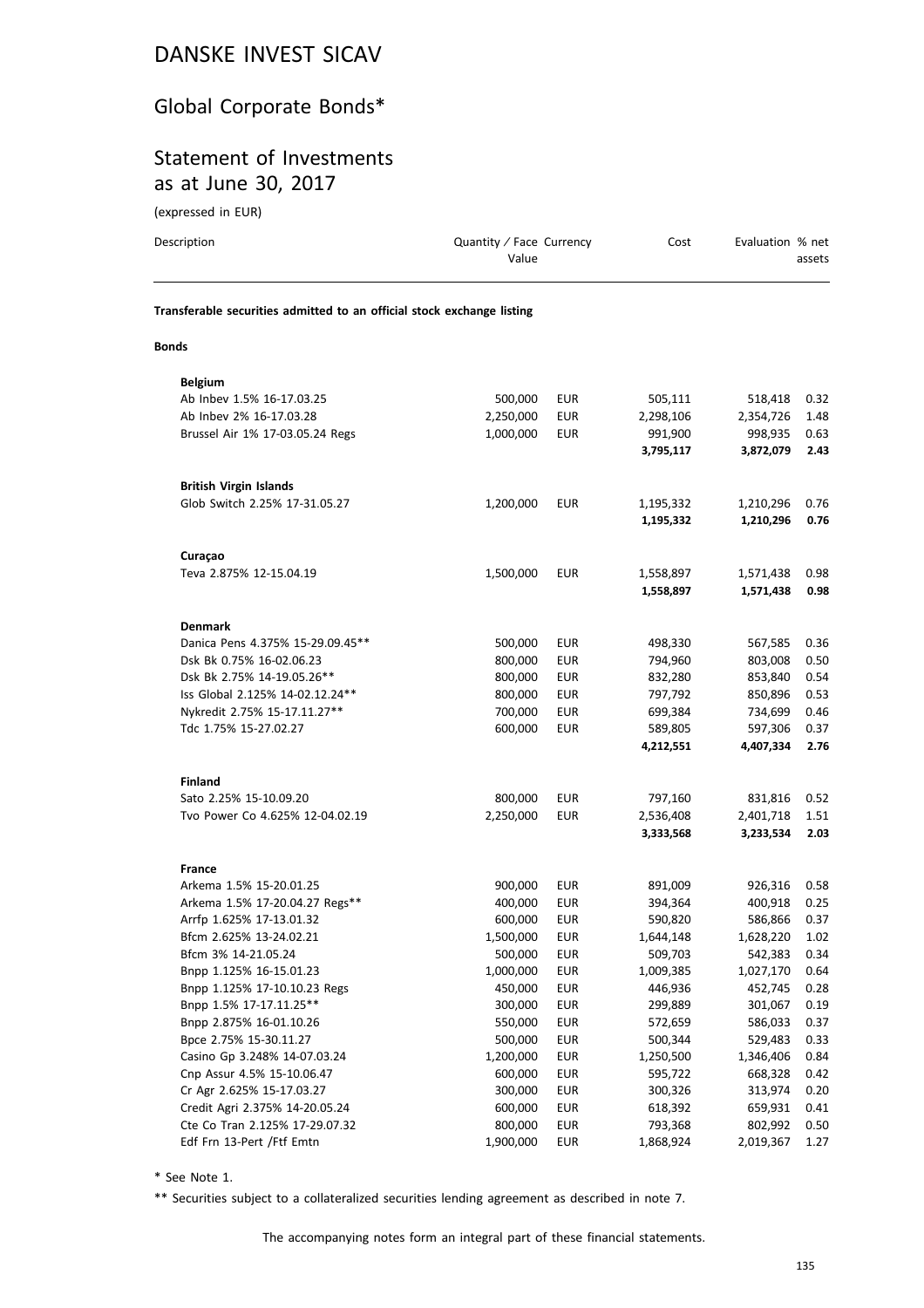## Global Corporate Bonds\*

#### Statement of Investments (continued) as at June 30, 2017

(expressed in EUR)

| Description                       | Quantity / Face Currency<br>Value |            | Cost       | Evaluation % net | assets |
|-----------------------------------|-----------------------------------|------------|------------|------------------|--------|
|                                   |                                   |            |            |                  |        |
| Gdf Suez 3% Frn 14- Perp          | 2,900,000                         | <b>EUR</b> | 3,004,840  | 3,021,205        | 1.89   |
| Imerys 1.5% 17-15.01.27 Regs      | 500,000                           | <b>EUR</b> | 494,185    | 498,065          | 0.31   |
| Lvmh 0.75% 17-26.05.24**          | 1,750,000                         | <b>EUR</b> | 1,747,270  | 1,750,770        | 1.10   |
| Orange 1% 16-12.05.25**           | 1,000,000                         | <b>EUR</b> | 989,530    | 1,001,660        | 0.63   |
| Orange 4% 14-Perp**               | 1,100,000                         | <b>EUR</b> | 1,112,512  | 1,195,914        | 0.75   |
| Psa Banque 0.5% 17-17.01.20       | 200,000                           | <b>EUR</b> | 199,502    | 201,075          | 0.13   |
| Socgen 0.75% 16-26.05.23**        | 900,000                           | <b>EUR</b> | 901,656    | 906,079          | 0.57   |
| Socgen 1% 16-01.04.22             | 600,000                           | <b>EUR</b> | 598,686    | 607,809          | 0.38   |
| Socgen 2.625% 15-27.02.25         | 200,000                           | <b>EUR</b> | 197,074    | 210,395          | 0.13   |
| Total Sa 3.875% 16-Perp           | 2,350,000                         | <b>EUR</b> | 2,457,074  | 2,538,235        | 1.59   |
| Unibail Rod 2.5% 14-26.02.24      | 300,000                           | <b>EUR</b> | 334,200    | 332,885          | 0.21   |
|                                   |                                   |            | 24,323,018 | 25,056,291 15.70 |        |
| Germany                           |                                   |            |            |                  |        |
| Allianz Se 3.375% 14-Perp         | 300,000                           | <b>EUR</b> | 299,550    | 321,917          | 0.20   |
| Allianz Se 4.75% 13-Perp**        | 400,000                           | <b>EUR</b> | 421,237    | 461,980          | 0.29   |
| Comzbk 0.5% 16-13.09.23           | 400,000                           | <b>EUR</b> | 385,320    | 387,096          | 0.24   |
| Daimler 1.5% 17-03.07.29          | 1,000,000                         | <b>EUR</b> | 999,130    | 981,965          | 0.61   |
| Deut Bk 1% 16-18.03.19            | 200,000                           | <b>EUR</b> | 195,100    | 202,753          | 0.13   |
| Deut Bk 1.125% 15-17.03.25**      | 600,000                           | <b>EUR</b> | 569,400    | 590,910          | 0.37   |
| Deut Bk 1.5% 17-20.01.22          | 400,000                           | <b>EUR</b> | 398,568    | 409,658          | 0.26   |
| Deut Bk 2.375% 13-11.01.23**      | 1,100,000                         | <b>EUR</b> | 1,133,695  | 1,180,921        | 0.74   |
| Heidlrg 1.5% 16-07.02.25 Reg-S    | 900,000                           | <b>EUR</b> | 888,087    | 911,655          | 0.57   |
| Heidlrg 2.25% 16-30.03.23         | 1,100,000                         | <b>EUR</b> | 1,185,827  | 1,176,582        | 0.74   |
| Vw Fin 0.75% 15-14.10.21          | 1,900,000                         | EUR        | 1,899,971  | 1,919,114        | 1.20   |
|                                   |                                   |            | 8,375,885  | 8,544,551        | 5.35   |
| <b>Great Britain</b>              |                                   |            |            |                  |        |
| Abbey Natl 0.875% 14-13.01.20     | 1,300,000                         | EUR        | 1,296,484  | 1,321,092        | 0.83   |
| Barclays 1.875% 16-08.12.23 Regs  | 600,000                           | <b>EUR</b> | 597,978    | 622,359          | 0.39   |
| Barclays 6.625% 11-30.03.22       | 300,000                           | EUR        | 378,185    | 372,311          | 0.23   |
| Bat Intl 1.25% 15-13.03.27        | 600,000                           | <b>EUR</b> | 592,146    | 579,183          | 0.36   |
| Brit Sky Br 1.5% 14-15.09.21      | 1,200,000                         | <b>EUR</b> | 1,195,020  | 1,243,164        | 0.78   |
| Britel 1.5% 17-23.06.27           | 950,000                           | <b>EUR</b> | 942,238    | 926,972          | 0.58   |
| Britel 1.75% 16-10.03.26          | 300,000                           | <b>EUR</b> | 299,946    | 305,778          | 0.19   |
| Credit Agri 1.25% 16-14.04.26     | 800,000                           | <b>EUR</b> | 816,313    | 806,316          | 0.51   |
| Cs Ag Ldn 1% 16-07.06.23          | 350,000                           | <b>EUR</b> | 347,281    | 355,257          | 0.22   |
| Fce Bk 1.875% 14-18.04.19         | 1,100,000                         | <b>EUR</b> | 1,115,681  | 1,135,601        | 0.71   |
| G4s 1.5% 16-09.01.23              | 1,650,000                         | <b>EUR</b> | 1,651,211  | 1,672,382        | 1.05   |
| G4s 2.625% 12-06.12.18            | 960,000                           | <b>EUR</b> | 982,122    | 995,309          | 0.62   |
| Hsbc Hldg 0.875% 16-06.09.24      | 700,000                           | <b>EUR</b> | 695,469    | 692,552          | 0.44   |
| Hsbc Hldg 3.375% /Frn 13-10.01.24 | 400,000                           | EUR        | 409,323    | 418,504          | 0.26   |
| Imp Tob 1.375% 17-27.01.25 Regs   | 550,000                           | <b>EUR</b> | 547,894    | 547,646          | 0.34   |
| Lloyds Bk 1% 16-09.11.23          | 1,600,000                         | <b>EUR</b> | 1,517,706  | 1,598,904        | 1.00   |
| Ngg Fin 4.25% (Frn) 13-18.06.76** | 1,450,000                         | <b>EUR</b> | 1,513,333  | 1,570,154        | 0.99   |
| Rbs Grp 2% 17-08.03.23            | 600,000                           | <b>EUR</b> | 623,100    | 619,914          | 0.39   |
| Santander 1.125% 16-08.09.23      | 650,000                           | <b>EUR</b> | 646,873    | 649,383          | 0.41   |
|                                   |                                   |            | 16,168,303 | 16,432,781 10.30 |        |

\* See Note 1.

\*\* Securities subject to a collateralized securities lending agreement as described in note 7.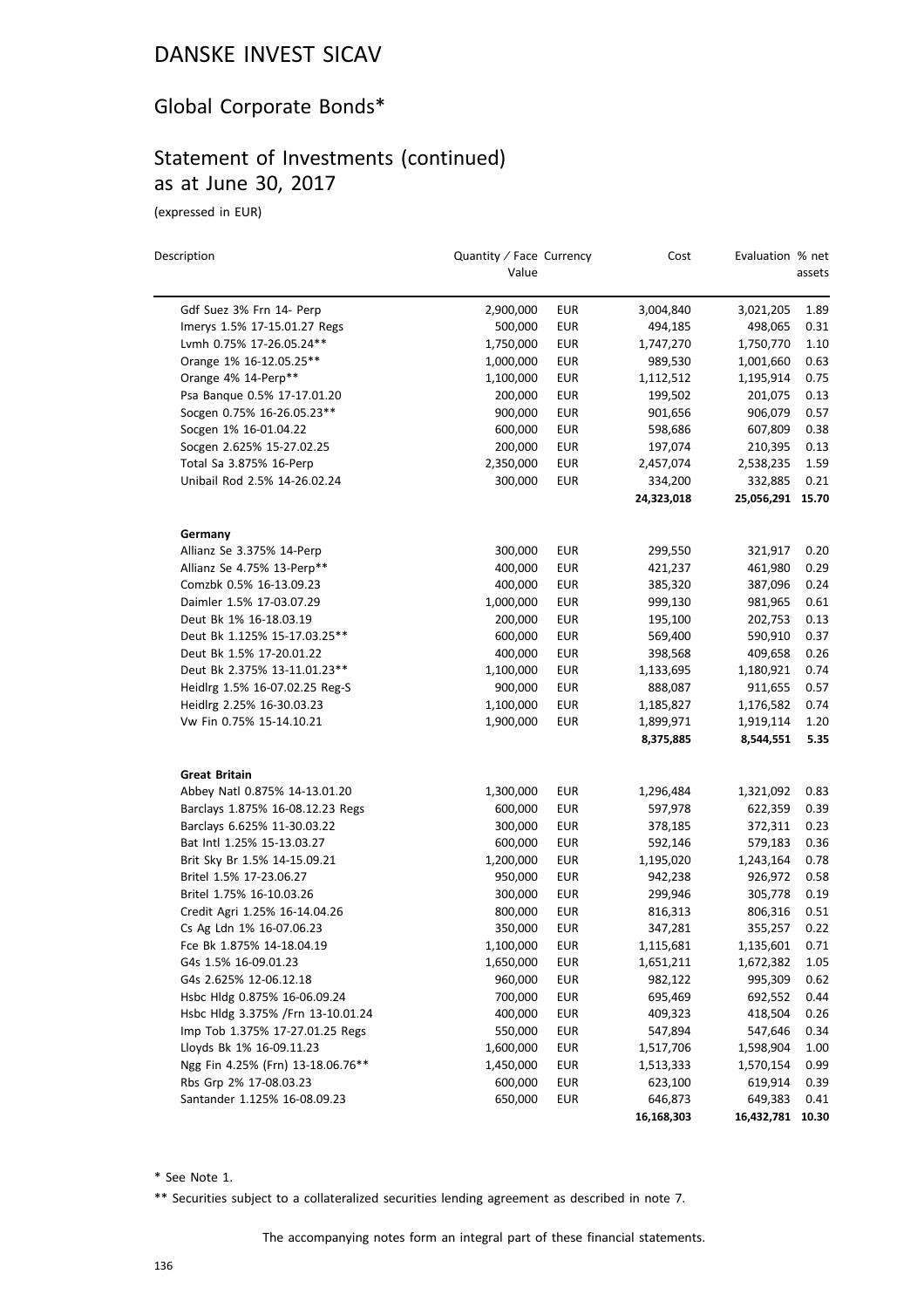# Global Corporate Bonds\*

## Statement of Investments (continued) as at June 30, 2017

(expressed in EUR)

| Description                         | Quantity / Face Currency<br>Value |            | Cost      | Evaluation % net | assets |
|-------------------------------------|-----------------------------------|------------|-----------|------------------|--------|
| Iceland                             |                                   |            |           |                  |        |
| Arion 0.75% 17-29.06.20             | 600,000                           | <b>EUR</b> | 599,346   | 599,838          | 0.37   |
| Arion 2.5% 16-26.04.19              | 400,000                           | <b>EUR</b> | 399,132   | 414,984          | 0.26   |
| Arion Bk 3.125% 15-12.03.18         | 120,000                           | <b>EUR</b> | 120,000   | 122,476          | 0.08   |
| Islandsbk 1.75% 16-07.09.20         | 1,300,000                         | <b>EUR</b> | 1,296,178 | 1,334,658        | 0.84   |
| Landsbknn 1.625% 16-15.03.21        | 600,000                           | <b>EUR</b> | 597,396   | 613,080          | 0.38   |
|                                     |                                   |            | 3,012,052 | 3,085,036        | 1.93   |
| Ireland                             |                                   |            |           |                  |        |
| Esb Fin 3.494% 13-12.01.24          | 1,800,000                         | EUR        | 2,133,843 | 2,088,135        | 1.31   |
| Fga Cap le 1.25% 16-23.09.20        | 400,000                           | <b>EUR</b> | 408,876   | 407,962          | 0.26   |
| Fresenius 1.5% 17-30.01.24          | 1,100,000                         | <b>EUR</b> | 1,098,625 | 1,112,595        | 0.70   |
| Fresenius 2.125% 17-01.02.27        | 465,000                           | <b>EUR</b> | 462,019   | 477,383          | 0.30   |
| Ryanair Ltd 1.125% 15-10.03.23      | 1,620,000                         | <b>EUR</b> | 1,613,540 | 1,634,977        | 1.02   |
|                                     |                                   |            | 5,716,903 | 5,721,052        | 3.59   |
| Italy                               |                                   |            |           |                  |        |
| Enel 6.5% (Frn) 13-10.01.74         | 3,300,000                         | EUR        | 3,616,174 | 3,576,903        | 2.24   |
| Intesa San 3% 13-28.01.19           | 600,000                           | <b>EUR</b> | 638,970   | 627,759          | 0.39   |
| Intesa San 3.5% 14-17.01.22         | 800,000                           | <b>EUR</b> | 913,600   | 896,504          | 0.56   |
| Intesa San 4% 13-30.10.23           | 450,000                           | <b>EUR</b> | 515,025   | 527,823          | 0.33   |
| Sanpaolo VI 4.75% Frn 14-Perp       | 700,000                           | <b>EUR</b> | 682,818   | 728,381          | 0.46   |
| Unicredit 3.625% 13-24.01.19        | 600,000                           | <b>EUR</b> | 616,928   | 633,615          | 0.40   |
|                                     |                                   |            | 6,983,515 | 6,990,985        | 4.38   |
| Luxembourg                          |                                   |            |           |                  |        |
| Hannover Fin 5.75% (Frn) 14.09.40** | 800,000                           | <b>EUR</b> | 932,352   | 925,272          | 0.58   |
| Heid. C lux 1.625% 17-07.04.26      | 100,000                           | <b>EUR</b> | 99,626    | 100,851          | 0.06   |
|                                     |                                   |            | 1,031,978 | 1,026,123        | 0.64   |
| <b>New Zealand</b>                  |                                   |            |           |                  |        |
| Chorus Ltd Frn 16-18.10.23          | 750,000                           | <b>EUR</b> | 747,183   | 747,315          | 0.47   |
|                                     |                                   |            | 747,183   | 747,315          | 0.47   |
| Norway                              |                                   |            |           |                  |        |
| Dnb Bnk As 1.25% 17-01.03.27 Regs** | 700,000                           | <b>EUR</b> | 698,887   | 706,895          | 0.44   |
| Kommun Land 4.25% 15-10.06.45**     | 525,000                           | <b>EUR</b> | 520,023   | 580,443          | 0.37   |
| Santander 0.375% 17-17.02.20        | 900,000                           | <b>EUR</b> | 899,865   | 903,685          | 0.57   |
| Santander C 0.25% 16-30.09.19**     | 800,000                           | <b>EUR</b> | 797,136   | 801,280          | 0.50   |
| Santander C 1% 16-25.02.19          | 1,200,000                         | <b>EUR</b> | 1,196,940 | 1,218,072        | 0.76   |
|                                     |                                   |            | 4,112,851 | 4,210,375        | 2.64   |
| <b>Spain</b>                        |                                   |            |           |                  |        |
| Bpe Fin 2% 15-03.02.20              | 900,000                           | <b>EUR</b> | 939,900   | 938,083          | 0.59   |
| Dia 0.875% 17-06.04.23              | 700,000                           | <b>EUR</b> | 693,644   | 695,310          | 0.44   |
| Fcc Aqualia 1.413% 17-08.06.22      | 900,000                           | EUR        | 900,000   | 901,584          | 0.56   |
| Fer Emision 3.375% 13-07.06.21**    | 1,400,000                         | <b>EUR</b> | 1,584,857 | 1,562,463        | 0.98   |
| Gas Ncp 1.125% 17-11.04.24          | 700,000                           | <b>EUR</b> | 696,262   | 705,092          | 0.44   |
| Mapfre 4.375% (Frn) 17-31.03.47     | 200,000                           | EUR        | 200,000   | 213,584          | 0.13   |
| Mapfre 5.921% (Tv) 07-24.07.37      | 2,050,000                         | <b>EUR</b> | 2,116,176 | 2,055,771        | 1.29   |

\* See Note 1.

\*\* Securities subject to a collateralized securities lending agreement as described in note 7.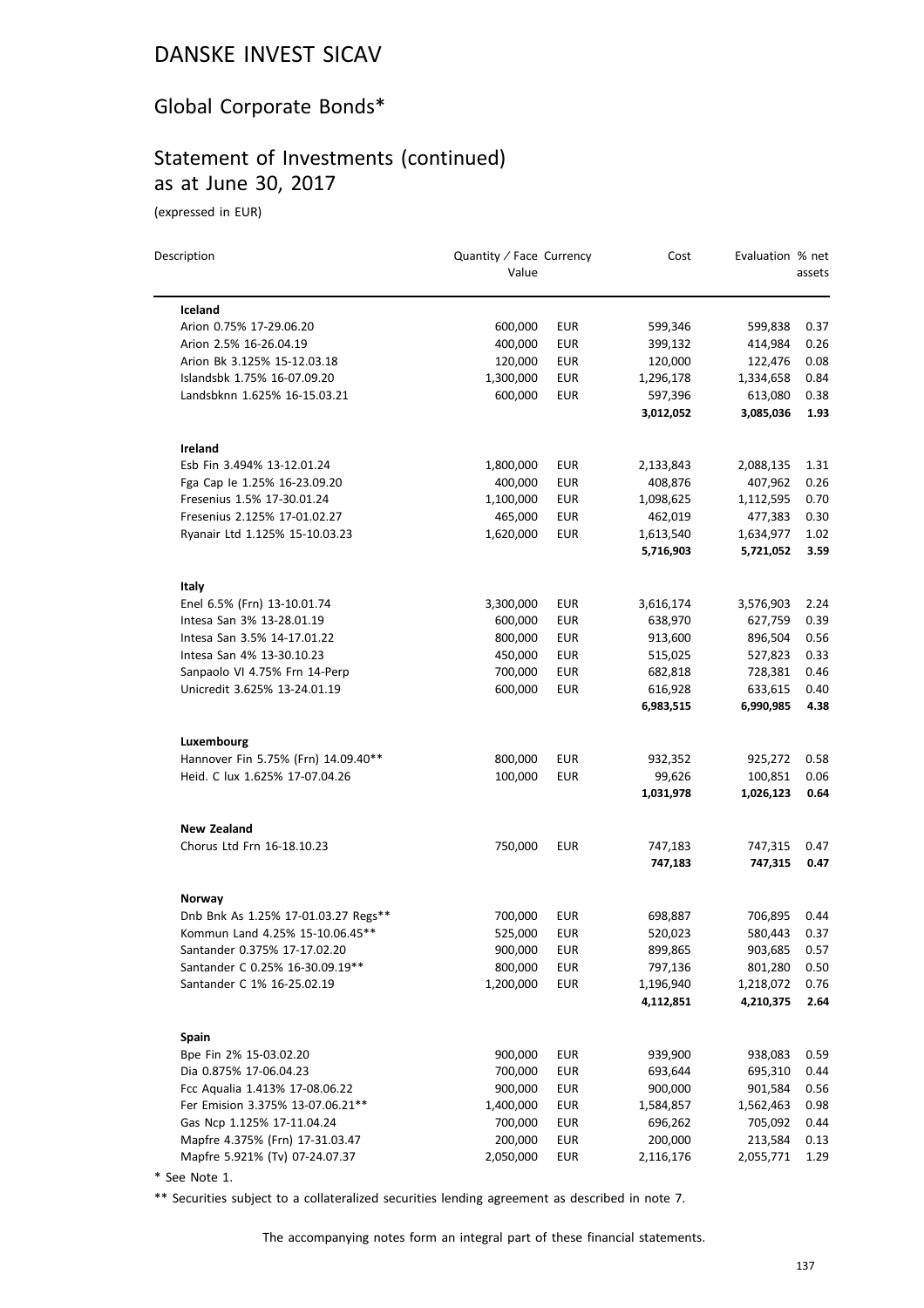# Global Corporate Bonds\*

# Statement of Investments (continued) as at June 30, 2017

(expressed in EUR)

| Description                       | Quantity / Face Currency<br>Value |            | Cost       | Evaluation % net | assets |
|-----------------------------------|-----------------------------------|------------|------------|------------------|--------|
| Santan Cons 0.875% 17-24.01.22**  | 1,600,000                         | <b>EUR</b> | 1,593,936  | 1,607,952        | 1.01   |
| Santander 1.375% 17-09.02.22 Regs | 400,000                           | <b>EUR</b> | 399,752    | 409,840          | 0.26   |
| Telefonica 2.242% 14-27.05.22     | 1,200,000                         | <b>EUR</b> | 1,233,939  | 1,292,304        | 0.81   |
| Telefonica 3.987% 13-23.01.23**   | 300,000                           | EUR        | 349,399    | 350,549          | 0.22   |
| Telefonica 4.71% 12-20.01.20      | 1,000,000                         | <b>EUR</b> | 1,046,464  | 1,116,660        | 0.70   |
|                                   |                                   |            | 11,754,329 | 11,849,192       | 7.43   |
| Sweden                            |                                   |            |            |                  |        |
| Akelius Res 3.375% 15-23.09.20    | 750,000                           | <b>EUR</b> | 748,402    | 812,914          | 0.51   |
| Hmso Fstght 1% 16-09.09.26        | 1,050,000                         | <b>EUR</b> | 1,043,752  | 1,004,005        | 0.63   |
| Molnlycke H 1.5% 14-28.02.22**    | 900,000                           | EUR        | 898,173    | 928,395          | 0.58   |
| Molnlycke H 1.875% 17-28.02.25    | 800,000                           | <b>EUR</b> | 798,400    | 816,760          | 0.51   |
| Nordea Bank 1% 16-07.09.26**      | 550,000                           | <b>EUR</b> | 546,651    | 549,769          | 0.34   |
| Nordea Bank 1.875% 15-10.11.25    | 500,000                           | <b>EUR</b> | 497,170    | 518,550          | 0.32   |
| Sca Ab 0.5% 16-26.05.21           | 1,500,000                         | <b>EUR</b> | 1,493,955  | 1,497,705        | 0.94   |
| Sca Hygiene 1.125% 17-27.03.24    | 1,050,000                         | <b>EUR</b> | 1,047,753  | 1,052,683        | 0.66   |
| Seb 2.5% 14-28.05.26**            | 300,000                           | <b>EUR</b> | 313,016    | 316,312          | 0.20   |
| Shb 1.125% 15-14.12.22            | 1,000,000                         | <b>EUR</b> | 1,022,130  | 1,030,275        | 0.65   |
| Shb 2.656% 14-15.01.24            | 600,000                           | <b>EUR</b> | 621,930    | 620,556          | 0.39   |
| Swedbank 1% 17-22.11.27           | 800,000                           | <b>EUR</b> | 795,800    | 790,776          | 0.50   |
| Teliasonera 3.875% 10-01.10.25    | 650,000                           | <b>EUR</b> | 792,896    | 785,398          | 0.49   |
|                                   |                                   |            | 10,620,028 | 10,724,098       | 6.72   |
| <b>Switzerland</b>                |                                   |            |            |                  |        |
| Cs 5.75% (Frn) 13-18.09.25 Regs   | 400,000                           | <b>EUR</b> | 413,742    | 451,826          | 0.28   |
| Ubs Ln 4.75% 14-12.02.26          | 1,150,000                         | EUR        | 1,271,390  | 1,271,584        | 0.80   |
|                                   |                                   |            | 1,685,132  | 1,723,410        | 1.08   |
| <b>The Netherlands</b>            |                                   |            |            |                  |        |
| Abn Amro 2.875% 15-30.06.25       | 300,000                           | EUR        | 299,655    | 316,736          | 0.20   |
| Achmea Bv 4.25% 15-Perp           | 1,150,000                         | <b>EUR</b> | 1,112,566  | 1,121,089        | 0.70   |
| Bmw Fin 1.25% 14-05.09.22         | 2,000,000                         | <b>EUR</b> | 2,001,500  | 2,081,400        | 1.30   |
| Citycon Tr 1.25% 16-08.09.26**    | 300,000                           | EUR        | 299,691    | 287,847          | 0.18   |
| Deut Tel If 1.375% 17-30.01.27    | 825,000                           | <b>EUR</b> | 818,136    | 825,210          | 0.52   |
| Edp Fin By 1.875% 17-29.09.23     | 2,100,000                         | EUR        | 2,140,285  | 2,161,824        | 1.36   |
| Edp Fin Bv 4.125% 13-20.01.21     | 500,000                           | EUR        | 556,464    | 562,043          | 0.35   |
| Evonik Fin 0.375% 16-07.09.24**   | 700,000                           | <b>EUR</b> | 696,430    | 668,927          | 0.42   |
| Heineken 1.375% 16-29.01.27       | 400,000                           | EUR        | 398,600    | 402,850          | 0.25   |
| Ing Bank 6.125% (Tv) 08-29.05.23  | 700,000                           | <b>EUR</b> | 727,213    | 737,643          | 0.46   |
| Ing Groep 0.75% 17-09.03.22       | 500,000                           | <b>EUR</b> | 498,340    | 501,400          | 0.31   |
| Jab Hldgs 2.125% 15-16.09.22      | 900,000                           | <b>EUR</b> | 891,414    | 960,939          | 0.60   |
| Jab Holding 1.25% 17-22.05.24     | 900,000                           | <b>EUR</b> | 894,258    | 905,611          | 0.57   |
| Jab Holding 1.5% 14-24.11.21**    | 400,000                           | <b>EUR</b> | 392,440    | 416,692          | 0.26   |
| Leaseplan 1% 16-08.04.20          | 200,000                           | <b>EUR</b> | 199,206    | 203,247          | 0.13   |
| Rabobk 0.125% 16-11.10.21         | 750,000                           | <b>EUR</b> | 749,250    | 745,954          | 0.47   |
| Rabobk 3.875% 13-25.07.23 /Sub    | 200,000                           | <b>EUR</b> | 229,440    | 231,530          | 0.15   |
| Rabobk 4.125% 12-14.09.22         | 500,000                           | <b>EUR</b> | 547,296    | 579,800          | 0.36   |
| Rabobk 6.625% 16-Perp             | 400,000                           | <b>EUR</b> | 400,000    | 445,746          | 0.28   |
| Rbs 5.5% 09-20.04.19              | 550,000                           | <b>EUR</b> | 618,475    | 599,440          | 0.38   |
| Repsm 0.5% 17-23.05.22**          | 2,500,000                         | <b>EUR</b> | 2,489,200  | 2,476,837        | 1.55   |

\* See Note 1.

\*\* Securities subject to a collateralized securities lending agreement as described in note 7.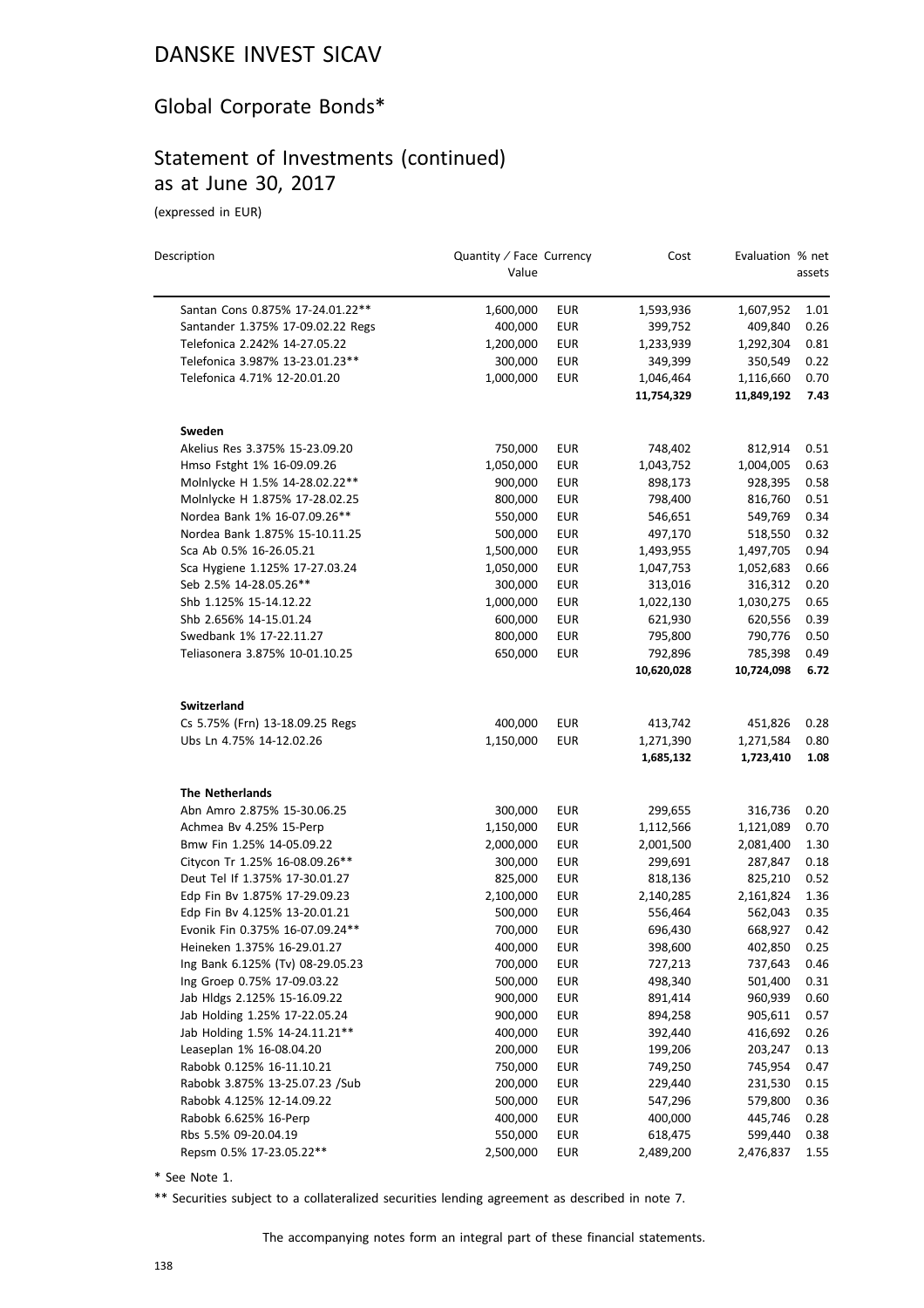#### Global Corporate Bonds\*

#### Statement of Investments (continued) as at June 30, 2017

(expressed in EUR)

| Description                                                                    | Quantity / Face Currency<br>Value |            | Cost        | Evaluation % net  | assets |
|--------------------------------------------------------------------------------|-----------------------------------|------------|-------------|-------------------|--------|
| Srlev Nv 9% (Frn) 11-15.04.41                                                  | 500,000                           | <b>EUR</b> | 562,500     | 567,188           | 0.36   |
| Telefonica 3.75% 16-Perp**                                                     | 400,000                           | <b>EUR</b> | 400,000     | 417,894           | 0.26   |
| Telefonica 4.2% 14-Perp**                                                      | 1,100,000                         | <b>EUR</b> | 1,109,828   | 1,171,351         | 0.73   |
| Teva Pharm 0.375% 16-25.07.20                                                  | 2,200,000                         | <b>EUR</b> | 2,192,168   | 2,193,301         | 1.37   |
| Vivat Nv 2.375% 17-17.05.24                                                    | 100,000                           | <b>EUR</b> | 95,750      | 93,158            | 0.06   |
| Vw Intl 1.125% 17-02.10.23 Regs                                                | 1,300,000                         | <b>EUR</b> | 1,289,197   | 1,301,833         | 0.82   |
| Vw Intl Fin 2.7% 17-Perp                                                       | 900,000                           | <b>EUR</b> | 897,813     | 893,830           | 0.56   |
|                                                                                |                                   |            | 23,507,115  | 23,871,320        | 14.96  |
| <b>United Arab Emirates</b>                                                    |                                   |            |             |                   |        |
| Xstrata Fin 2.375% 12-19.11.18                                                 | 1,620,000                         | <b>EUR</b> | 1,613,650   | 1,676,425         | 1.05   |
|                                                                                |                                   |            | 1,613,650   | 1,676,425         | 1.05   |
| <b>United States of America</b>                                                |                                   |            |             |                   |        |
| At&T Inc 2.35% 17-04.09.29                                                     | 1,100,000                         | <b>EUR</b> | 1,097,393   | 1,083,824         | 0.68   |
| At&T Inc 2.4% 14-15.03.24                                                      | 1,000,000                         | <b>EUR</b> | 1,055,927   | 1,066,830         | 0.67   |
| Att 1.45% 14-01.06.22**                                                        | 1,000,000                         | <b>EUR</b> | 1,000,969   | 1,026,165         | 0.64   |
| Bank of Ame 1.625% 15-14.09.22                                                 | 1,200,000                         | <b>EUR</b> | 1,218,430   | 1,245,192         | 0.78   |
| Berkshire 1.125% 15-16.03.27                                                   | 300,000                           | <b>EUR</b> | 276,720     | 292,106           | 0.18   |
| Citigp 0.75% 16-26.10.23                                                       | 1,000,000                         | <b>EUR</b> | 981,855     | 982,335           | 0.62   |
| Citigroup   2.375% 14-22.05.24**                                               | 600,000                           | <b>EUR</b> | 626,320     | 652,521           | 0.41   |
| Coca Cola 0.75% 15-09.03.23                                                    | 550,000                           | <b>EUR</b> | 548,768     | 554,246           | 0.35   |
| Eli Lilly 1.625% 15-02.06.26                                                   | 700,000                           | <b>EUR</b> | 696,787     | 730,149           | 0.46   |
| Gs 1.25% 16-01.05.25                                                           | 800,000                           | <b>EUR</b> | 776,160     | 788,380           | 0.49   |
| Gs 1.375% 17-15.05.24**                                                        | 1,000,000                         | <b>EUR</b> | 999,930     | 1,008,500         | 0.63   |
| Gs 2.5% 14-18.10.21                                                            | 1,300,000                         | <b>EUR</b> | 1,339,889   | 1,405,820         | 0.88   |
| Jpmorgan Ch 0.625% 16-25.01.24                                                 | 1,900,000                         | <b>EUR</b> | 1,876,194   | 1,855,435         | 1.16   |
| Mor St 1% 16-02.12.22                                                          | 350,000                           | <b>EUR</b> | 351,330     | 352,188           | 0.22   |
| Mor St 2.375% 14-31.03.21 V Gmtn                                               | 950,000                           | <b>EUR</b> | 976,373     | 1,017,198         | 0.64   |
| Oracle 2.25% 13-10.01.21 Emtn**                                                | 750,000                           | <b>EUR</b> | 769,156     | 802,159           | 0.50   |
| Pfizer 0% 17-06.03.20                                                          | 800,000                           | <b>EUR</b> | 799,568     | 798,008           | 0.50   |
| Pricelineco 2.15% 15-25.11.22                                                  | 482,000                           | <b>EUR</b> | 480,578     | 510,050           | 0.32   |
| Toyota 1% 14-10.09.21                                                          | 500,000                           | <b>EUR</b> | 505,188     | 514,185           | 0.32   |
| Verizon Com 2.375% 14-17.02.22                                                 | 1,500,000                         | <b>EUR</b> | 1,526,094   | 1,608,937         | 1.01   |
|                                                                                |                                   |            | 17,903,629  | 18,294,228        | 11.46  |
| <b>Total - Bonds</b>                                                           |                                   |            | 151,651,036 | 154,247,863 96.66 |        |
| Total - Transferable securities admitted to an official stock exchange listing |                                   |            | 151,651,036 | 154,247,863 96.66 |        |
| Transferable securities dealt in on another regulated market                   |                                   |            |             |                   |        |

#### **Bonds**

| <b>Denmark</b>        |         |     |         |              |  |
|-----------------------|---------|-----|---------|--------------|--|
| Tdc 3.75% 12-02.03.22 | 700.000 | EUR | 780.468 | 787.062 0.49 |  |
|                       |         |     | 780.468 | 787.062 0.49 |  |

\* See Note 1.

\*\* Securities subject to a collateralized securities lending agreement as described in note 7.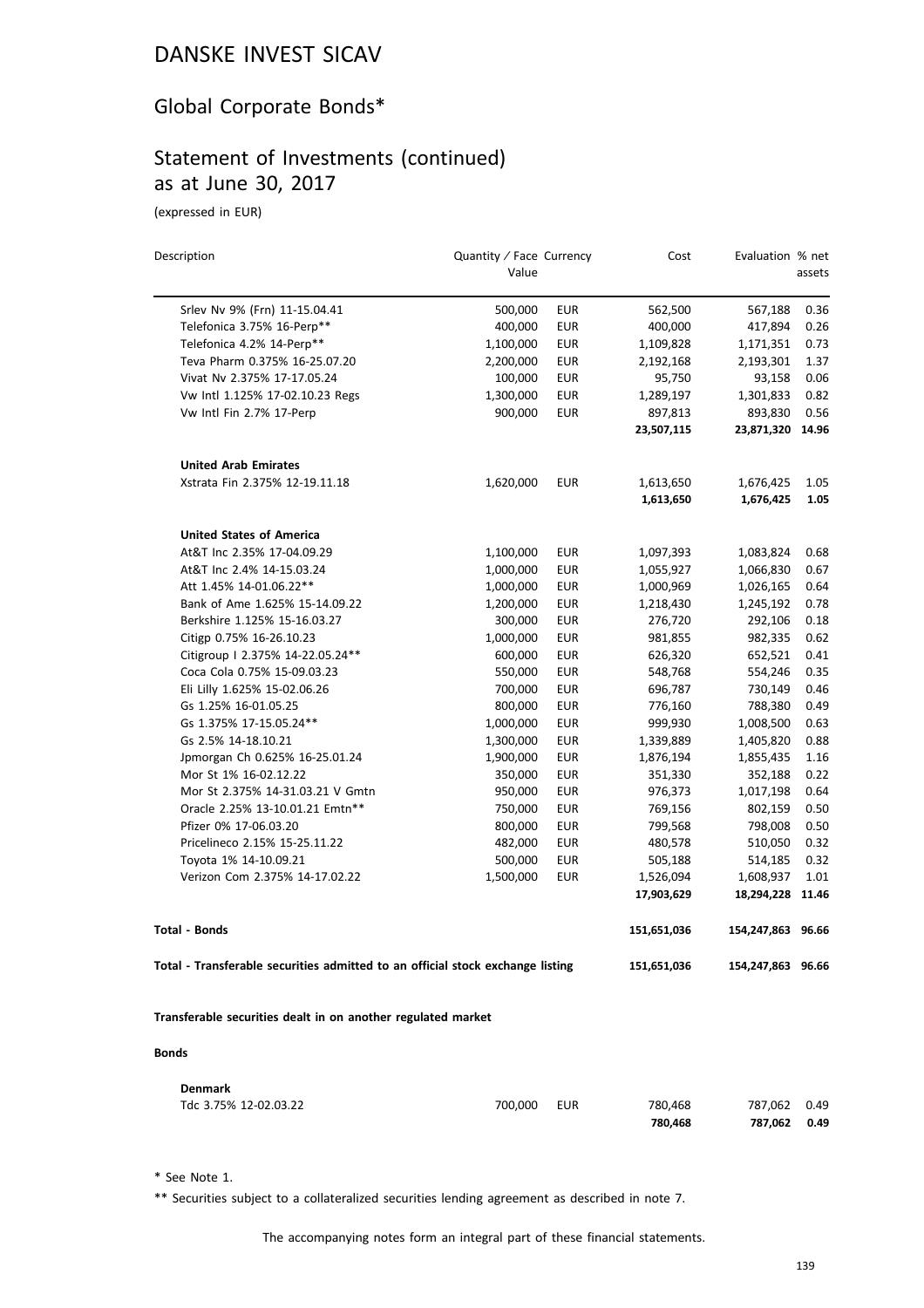# Global Corporate Bonds\*

# Statement of Investments (continued) as at June 30, 2017

(expressed in EUR)

| Description                                                          | Quantity / Face Currency<br>Value |            | Cost        | Evaluation % net  | assets |
|----------------------------------------------------------------------|-----------------------------------|------------|-------------|-------------------|--------|
| Italy                                                                |                                   |            |             |                   |        |
| Intesa San 4.375% 12-15.10.19                                        | 600,000                           | <b>EUR</b> | 623,765     | 656,685           | 0.41   |
|                                                                      |                                   |            | 623,765     | 656,685           | 0.41   |
| <b>Spain</b>                                                         |                                   |            |             |                   |        |
| Fer Emision 0.375% 16-14.09.22                                       | 400,000                           | <b>EUR</b> | 399,196     | 393,348           | 0.25   |
|                                                                      |                                   |            | 399,196     | 393.348           | 0.25   |
| Sweden                                                               |                                   |            |             |                   |        |
| Seb 1.375% (Frn) 16-31.10.28                                         | 400,000                           | <b>EUR</b> | 390,200     | 397,762           | 0.25   |
|                                                                      |                                   |            | 390,200     | 397,762           | 0.25   |
| <b>United States of America</b>                                      |                                   |            |             |                   |        |
| At&T Inc 2.45% 15-15.03.35**                                         | 300,000                           | <b>EUR</b> | 297,984     | 275,607           | 0.17   |
|                                                                      |                                   |            | 297,984     | 275,607           | 0.17   |
| <b>Total - Bonds</b>                                                 |                                   |            | 2,491,613   | 2,510,464         | 1.57   |
| Total - Transferable securities dealt in on another regulated market |                                   |            | 2,491,613   | 2,510,464         | 1.57   |
| <b>TOTAL INVESTMENT PORTFOLIO</b>                                    |                                   |            | 154,142,649 | 156,758,327 98.23 |        |

\* See Note 1.

\*\* Securities subject to a collateralized securities lending agreement as described in note 7.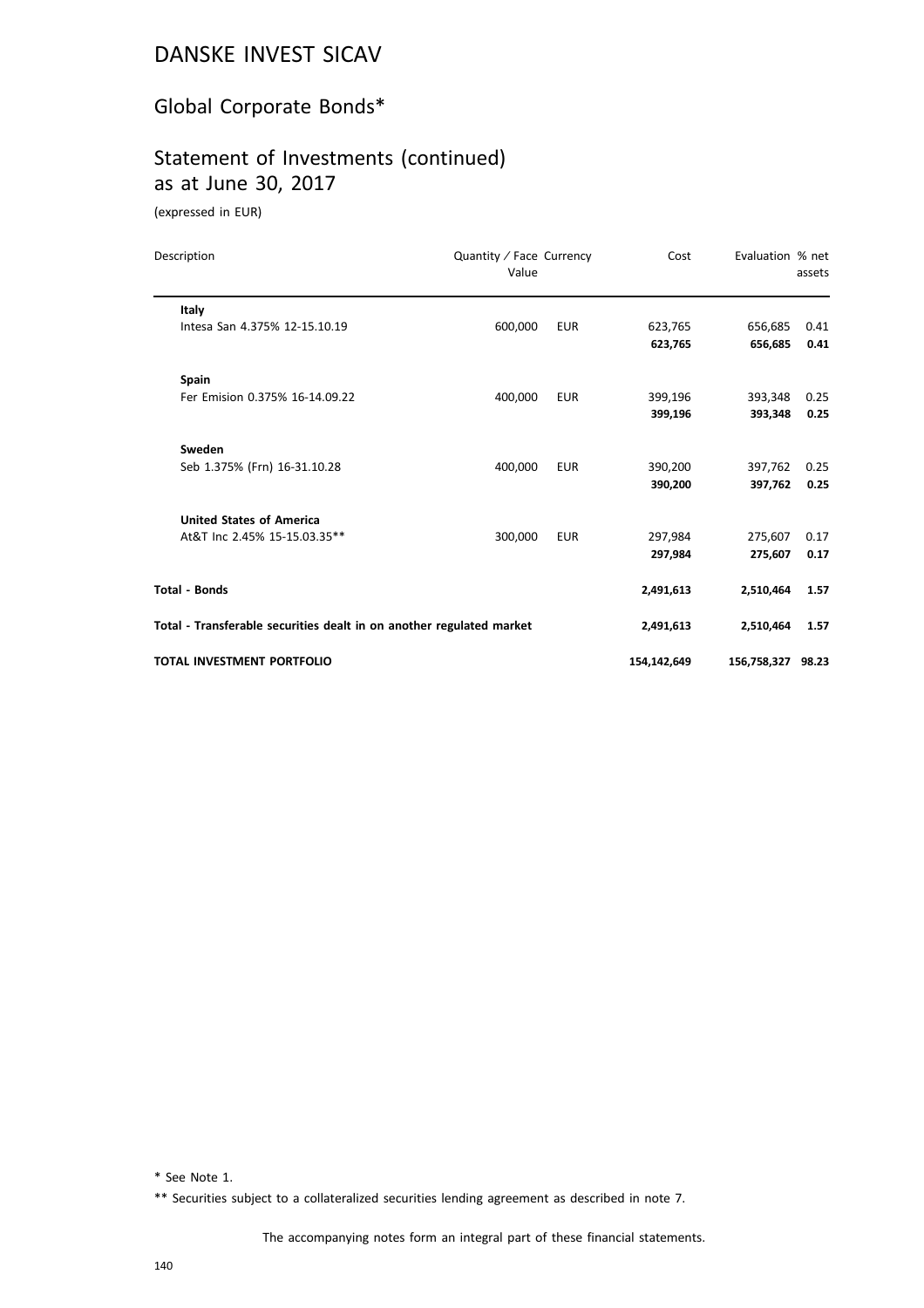## Global Corporate Bonds\*

## Geographical and Economic Portfolio Breakdowns as at June 30, 2017

(expressed as a percentage of net assets)

| Geographical breakdown   | %     |
|--------------------------|-------|
| France                   | 15.70 |
| The Netherlands          | 14.96 |
| United States of America | 11.63 |
| Great Britain            | 10.30 |
| Spain                    | 7.68  |
| Sweden                   | 6.97  |
| Germany                  | 5.35  |
| Italy                    | 4.79  |
| Ireland                  | 3.59  |
| Denmark                  | 3.25  |
| Norway                   | 2.64  |
| Belgium                  | 2.43  |
| Finland                  | 2.03  |
| Iceland                  | 1.93  |
| Switzerland              | 1.08  |
| United Arab Emirates     | 1.05  |
| Curaçao                  | 0.98  |
| British Virgin Islands   | 0.76  |
| Luxembourg               | 0.64  |
| New Zealand              | 0.47  |
|                          | 98.23 |

| Economic breakdown                      | %     |
|-----------------------------------------|-------|
| <b>Banks and Financial Institutions</b> | 31.88 |
| Holding and Finance Companies           | 23.41 |
| <b>News Transmission</b>                | 10.64 |
| <b>Public Services</b>                  | 7.47  |
| Insurance                               | 3.51  |
| <b>Pharmaceuticals and Cosmetics</b>    | 3.03  |
| Transportation                          | 2.62  |
| <b>Tobacco and Spirits</b>              | 2.05  |
| Real Estate Companies                   | 1.87  |
| Other Services                          | 1.78  |
| Construction, Building Material         | 1.62  |
| Petrol                                  | 1.59  |
| Retail                                  | 1.28  |
| Textile                                 | 1.10  |
| Forest Products and Paper Industry      | 0.94  |
| Chemicals                               | 0.83  |
| Internet Software                       | 0.82  |
| Automobile Industry                     | 0.61  |
| Mortgage and Funding Institutions       | 0.46  |
| States, Provinces and Municipalities    | 0.37  |
| <b>Food and Distilleries</b>            | 0.35  |
|                                         | 98.23 |

\* See Note 1.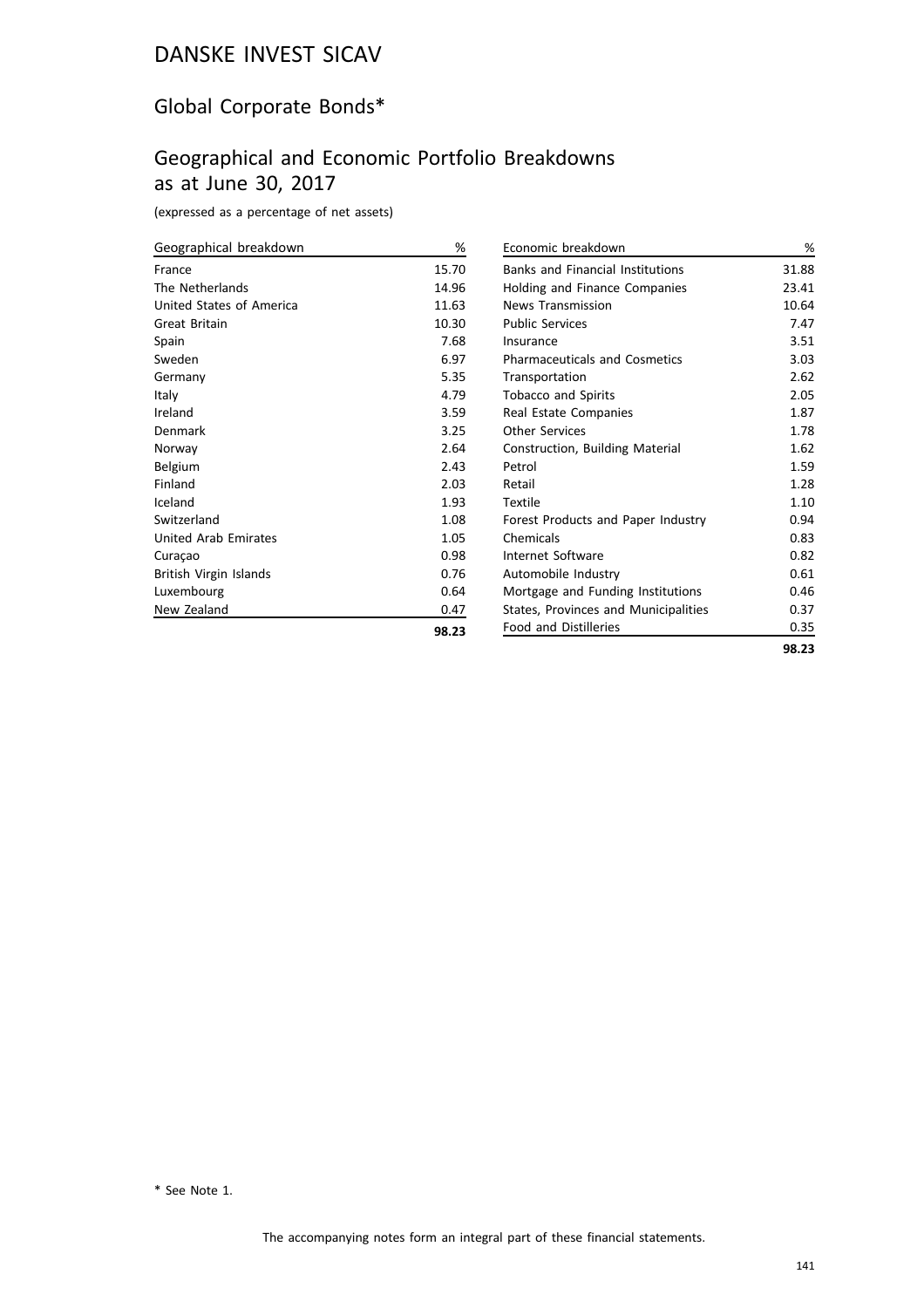# Global Emerging Markets\*

## Statement of Investments as at June 30, 2017

(expressed in USD)

| Description                                                            | Quantity / Face Currency<br>Value |            | Cost       | Evaluation % net | assets               |
|------------------------------------------------------------------------|-----------------------------------|------------|------------|------------------|----------------------|
| Transferable securities admitted to an official stock exchange listing |                                   |            |            |                  |                      |
| <b>Shares</b>                                                          |                                   |            |            |                  |                      |
| <b>Brazil</b>                                                          |                                   |            |            |                  |                      |
| Ambey Sa                                                               | 1,404,400                         | <b>BRL</b> | 8,288,870  | 7,756,651        | 1.31                 |
| Banco Bradesco /Sadr                                                   | 1,784,385                         | <b>USD</b> | 23,297,800 | 14,935,302       | 2.52                 |
| $Brf - Shs$                                                            | 476,733                           | <b>BRL</b> | 8,266,928  | 5,576,289        | 0.94                 |
| Lojas Renner Sa                                                        | 1,135,360                         | <b>BRL</b> | 5,527,682  | 9,198,194        | 1.55                 |
| Multiplan Empreendimentos                                              | 355,694                           | <b>BRL</b> | 6,345,079  | 6,968,990        | 1.17                 |
| $\blacksquare$                                                         | 50000                             | <b>DDI</b> | 0.17000    | 10.101.11        | $\sim$ $\sim$ $\sim$ |

| widitipidii Enipreendinientos    | <b>,,,,,</b> |            | 0,0 10,0 1 0 | <u>,,,,,,,,,</u> |       |
|----------------------------------|--------------|------------|--------------|------------------|-------|
| Ultrapar Participacoes Sa        | 569,000      | <b>BRL</b> | 6,476,999    | 13,104,411       | 2.21  |
| Vale /Sadr**                     | 1,328,009    | <b>USD</b> | 19,796,186   | 11,606,799       | 1.95  |
|                                  |              |            | 77,999,544   | 69,146,636 11.65 |       |
| Chile                            |              |            |              |                  |       |
| Banco Santander /Sadr.**         | 286,206      | <b>USD</b> | 7,508,283    | 7,220,977        | 1.22  |
| Falabella Sa Comerc. E Indust.   | 745,034      | <b>CLP</b> | 5,852,848    | 6,058,603        | 1.02  |
|                                  |              |            | 13,361,131   | 13,279,580       | 2.24  |
| China                            |              |            |              |                  |       |
| Petrochina Co Ltd /-H-           | 10,058,000   | <b>HKD</b> | 12,132,142   | 6,172,253        | 1.04  |
|                                  |              |            | 12,132,142   | 6,172,253        | 1.04  |
| Great Britain                    |              |            |              |                  |       |
| <b>Bhp Billiton Plc</b>          | 212,000      | ZAR        | 5,174,697    | 3,240,758        | 0.55  |
| Standard Chartered Plc           | 614,467      | GBP        | 11,171,152   | 6,201,282        | 1.04  |
|                                  |              |            | 16,345,849   | 9,442,040        | 1.59  |
| <b>Hong Kong</b>                 |              |            |              |                  |       |
| Aia Group                        | 3,122,000    | HKD        | 11,360,488   | 22,658,409       | 3.82  |
| China Mobile Ltd                 | 2,046,500    | <b>HKD</b> | 21,924,240   | 21,695,834       | 3.66  |
| H. K. Exchanges and Clearing Ltd | 280,854      | HKD        | 7,160,969    | 7,261,032        | 1.22  |
| Hang Lung Group Ltd              | 1,484,000    | <b>HKD</b> | 7,410,907    | 6,064,865        | 1.02  |
| Hang Lung Properties Ltd         | 1,634,000    | HKD        | 5,171,126    | 4,082,096        | 0.69  |
| Swire Pacific Ltd -B-            | 1,785,500    | <b>HKD</b> | 3,009,249    | 3,115,542        | 0.53  |
| Swire Properties Ltd             | 602,450      | HKD        | 1,586,439    | 1,983,585        | 0.33  |
|                                  |              |            | 57,623,418   | 66,861,363       | 11.27 |
| Hungary                          |              |            |              |                  |       |
| Richter Gedeon                   | 252,166      | <b>HUF</b> | 4,563,624    | 6,516,746        | 1.10  |
|                                  |              |            | 4,563,624    | 6,516,746        | 1.10  |
| India                            |              |            |              |                  |       |
| Grasim Industries Ltd            | 168,630      | <b>INR</b> | 1,637,402    | 3,237,006        | 0.54  |
| Hero Honda Motors /Demat.        | 105,559      | INR        | 4,818,116    | 5,980,317        | 1.01  |
| Hindustan Unilever Ltd           | 374,272      | <b>INR</b> | 4,547,275    | 6,205,182        | 1.05  |
| Housing Devt Fin Corp            | 466,862      | <b>INR</b> | 8,565,766    | 11,665,527       | 1.97  |
| Infosys Tech Ltd /Demat          | 255,198      | <b>INR</b> | 3,561,079    | 3,679,485        | 0.62  |
| Itc Ltd /Demat                   | 1,871,356    | <b>INR</b> | 6,903,039    | 9,160,424        | 1.54  |

\* See Note 1.

\*\* Securities subject to a collateralized securities lending agreement as described in note 7.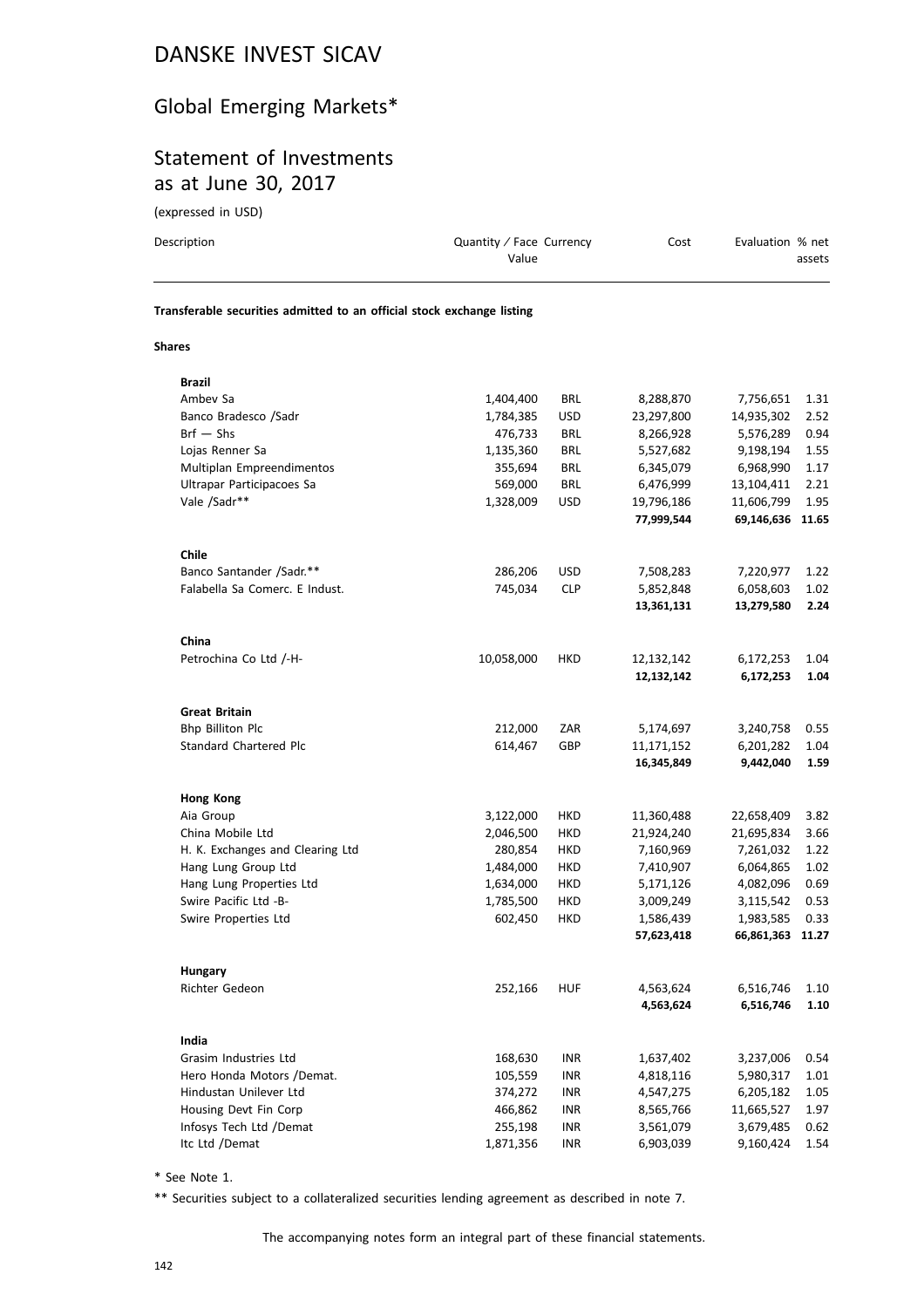# Global Emerging Markets\*

# Statement of Investments (continued) as at June 30, 2017

(expressed in USD)

| Description                      | Quantity / Face Currency<br>Value |            | Cost                    | Evaluation % net        | assets       |
|----------------------------------|-----------------------------------|------------|-------------------------|-------------------------|--------------|
| Kotak Mahind                     | 314,000                           | <b>INR</b> | 4,206,310               | 4,599,768               | 0.77         |
| Tata Consultancy Serv /Demat.    | 165,614                           | INR        | 6,050,638               | 6,043,763               | 1.02         |
| Ultra Tech Cement Ltd            | 91,000                            | INR        | 5,018,462               | 5,558,663               | 0.94         |
|                                  |                                   |            | 45,308,087              | 56,130,135              | 9.46         |
| Indonesia                        |                                   |            |                         |                         |              |
| Pt Astra International Tbk       | 28,010,734                        | IDR        | 16,231,288              | 18,726,962              | 3.16         |
| Pt Bank Central Asia Tbk         | 4,780,933                         | <b>IDR</b> | 6,236,064               | 6,499,783               | 1.09         |
| Pt Indocement Tunggal /Demat.    | 4,681,433                         | <b>IDR</b> | 6,642,932               | 6,469,699               | 1.09         |
|                                  |                                   |            | 29,110,284              | 31,696,444              | 5.34         |
| Luxembourg                       |                                   |            |                         |                         |              |
| Tenaris / Adr**                  | 223,200                           | <b>USD</b> | 7,922,965               | 6,930,360               | 1.17         |
|                                  |                                   |            | 7,922,965               | 6,930,360               | 1.17         |
| Malaysia                         |                                   |            |                         |                         |              |
| Public Bank - Shs                | 1,546,000                         | <b>MYR</b> | 6,519,330               | 7,310,448               | 1.23         |
|                                  |                                   |            | 6,519,330               | 7,310,448               | 1.23         |
| <b>Mexico</b>                    |                                   |            |                         |                         |              |
| Fomento Economico Mexicano /Adr  | 169,500                           | <b>USD</b> | 8,914,630               | 16,417,770              | 2.77         |
| Grupo Aeroport.Del Sures /Sadr** | 42,279                            | <b>USD</b> | 2,375,270               | 8,854,914               | 1.49         |
| Grupo Fin.Banorte Sab De Cv O    | 2,606,434                         | <b>MXN</b> | 12,240,047              | 16,465,188              | 2.78         |
| Organizac. Soriana Sab De Cv B   | 739,000                           | <b>MXN</b> | 1,815,344<br>25,345,291 | 1,725,121<br>43,462,993 | 0.29<br>7.33 |
| <b>Philippines</b>               |                                   |            |                         |                         |              |
| Ayala Copr                       | 557,000                           | <b>PHP</b> | 9,250,025               | 9,370,049               | 1.58         |
| Ayala Land Inc.                  | 6,087,400                         | <b>PHP</b> | 2,531,062               | 4,788,910               | 0.81         |
| Bk of the Philippines Islands    | 4,066,260                         | <b>PHP</b> | 6,852,943               | 8,369,437               | 1.41         |
|                                  |                                   |            | 18,634,030              | 22,528,396              | 3.80         |
| Poland                           |                                   |            |                         |                         |              |
| Bk Polska Kasa Opieki Pekao      | 158,983                           | PLN        | 6,998,558               | 5,328,030               | 0.90         |
|                                  |                                   |            | 6,998,558               | 5,328,030               | 0.90         |
| Portugal                         |                                   |            |                         |                         |              |
| Jeronimo Martins Sgps Sa         | 337,150                           | <b>EUR</b> | 5,252,121               | 6,559,596               | 1.10         |
|                                  |                                   |            | 5,252,121               | 6,559,596               | 1.10         |
| South Africa                     |                                   |            |                         |                         |              |
| <b>Massmart Holdings</b>         | 541,093                           | ZAR        | 6,717,232               | 4,202,796               | 0.71         |
| Mtn Group Ltd                    | 657,640                           | ZAR        | 10,333,915              | 5,664,292               | 0.96         |
| Truworths Intl Ltd**             | 1,299,042                         | ZAR        | 8,690,090<br>25,741,237 | 6,960,134<br>16,827,222 | 1.17<br>2.84 |
|                                  |                                   |            |                         |                         |              |
| South Korea                      |                                   |            |                         |                         |              |
| Amorepacific / Pfd N/V           | 26,341                            | <b>KRW</b> | 4,168,916               | 4,282,098               | 0.72         |
| Amorepacific Group               | 34,445                            | KRW        | 4,282,739               | 3,913,641               | 0.66         |

\* See Note 1.

\*\* Securities subject to a collateralized securities lending agreement as described in note 7.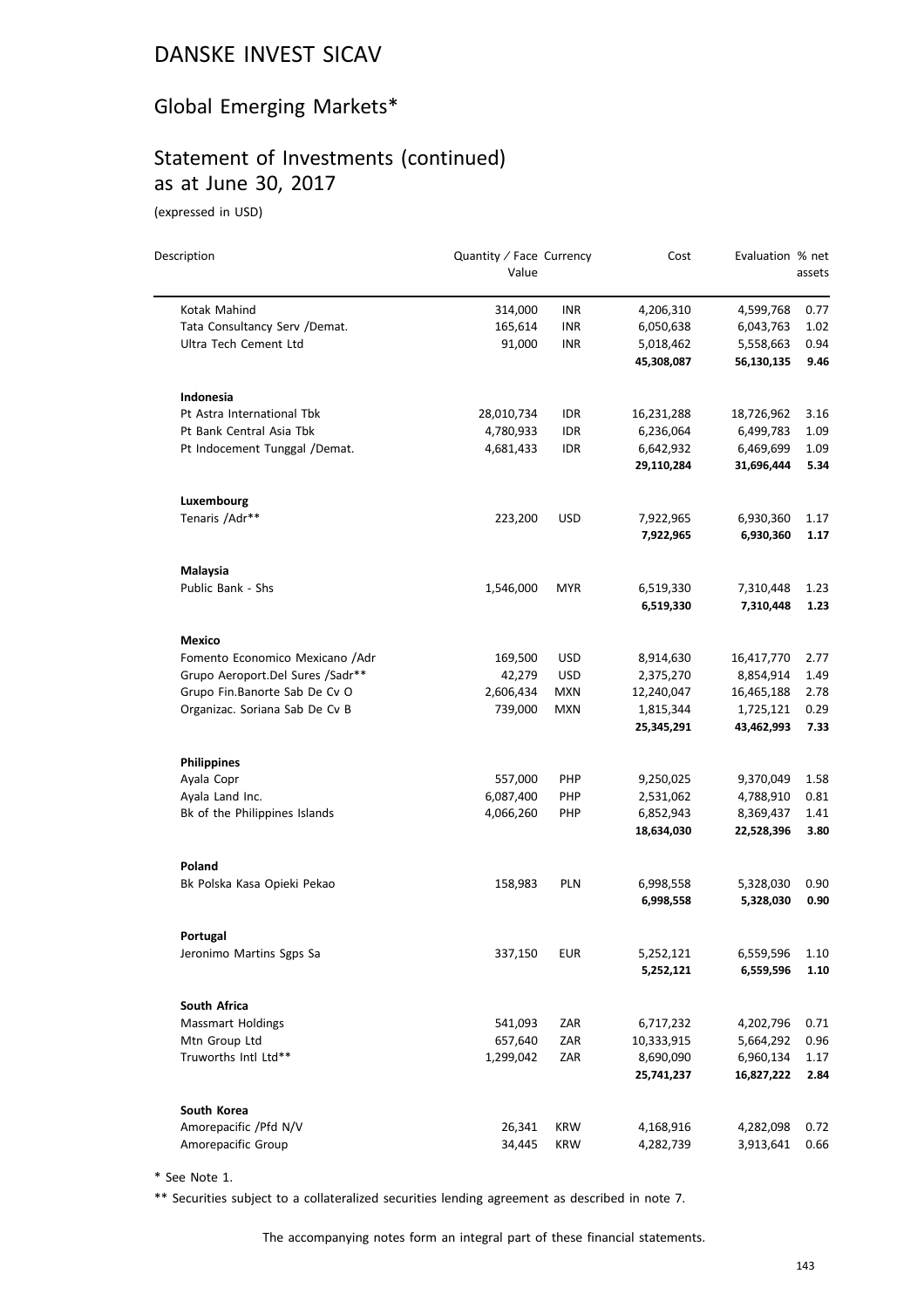# Global Emerging Markets\*

### Statement of Investments (continued) as at June 30, 2017

(expressed in USD)

| Description                                                                    | Quantity / Face Currency |            | Cost        | Evaluation % net  |        |
|--------------------------------------------------------------------------------|--------------------------|------------|-------------|-------------------|--------|
|                                                                                | Value                    |            |             |                   | assets |
| Naver Corp - Shs                                                               | 16,090                   | <b>KRW</b> | 10,675,778  | 11,784,509        | 1.99   |
| Samsung Electr. / Pfd N-Vot.                                                   | 17,500                   | <b>KRW</b> | 14,067,999  | 28,479,290        | 4.80   |
|                                                                                |                          |            | 33,195,432  | 48,459,538        | 8.17   |
| <b>Taiwan</b>                                                                  |                          |            |             |                   |        |
| Taiwan Mobile Corp.                                                            | 1,520,949                | <b>TWD</b> | 5,441,490   | 5,724,266         | 0.97   |
| Taiwan Semiconductor Manufact.                                                 | 3,423,242                | <b>TWD</b> | 21,237,298  | 23,460,830        | 3.95   |
|                                                                                |                          |            | 26,678,788  | 29,185,096        | 4.92   |
| <b>Thailand</b>                                                                |                          |            |             |                   |        |
| Siam Cement Public Co /Foreign                                                 | 890,900                  | THB        | 10,725,988  | 13,157,560        | 2.22   |
| Siam Commerc. Bk Publ. /For.Reg.                                               | 2,993,300                | THB        | 12,586,158  | 13,737,810        | 2.31   |
|                                                                                |                          |            | 23,312,146  | 26,895,370        | 4.53   |
| <b>Turkey</b>                                                                  |                          |            |             |                   |        |
| Akbank                                                                         | 2,793,761                | <b>TRY</b> | 10,315,533  | 7,817,595         | 1.32   |
| Bim Birlesik Magazalar As                                                      | 438,166                  | <b>TRY</b> | 6,163,842   | 7,954,698         | 1.34   |
| Turkiye Garanti Bankasi /Nom.                                                  | 2,298,000                | <b>TRY</b> | 8,339,512   | 6,410,815         | 1.08   |
|                                                                                |                          |            | 24,818,887  | 22,183,108        | 3.74   |
| <b>United States of America</b>                                                |                          |            |             |                   |        |
| Yum China Holdings Inc                                                         | 416,350                  | <b>USD</b> | 10,757,352  | 16,158,544        | 2.72   |
|                                                                                |                          |            | 10,757,352  | 16,158,544        | 2.72   |
| <b>Total - Shares</b>                                                          |                          |            | 471,620,216 | 511,073,898 86.14 |        |
| Total - Transferable securities admitted to an official stock exchange listing |                          |            | 471,620,216 | 511,073,898 86.14 |        |
| Transferable securities dealt in on another regulated market                   |                          |            |             |                   |        |
| <b>Shares</b>                                                                  |                          |            |             |                   |        |
| <b>Russia</b>                                                                  |                          |            |             |                   |        |
| Magnit Jsc                                                                     | 76,478                   | <b>USD</b> | 14,240,426  | 11,754,276        | 1.98   |
| Oil Company Lukoil Pisc /Sadr                                                  | 228,630                  | <b>USD</b> | 12,596,760  | 11,115,991        | 1.88   |
|                                                                                |                          |            | 26,837,186  | 22,870,267        | 3.86   |

| Total - Shares                                                       | 26.837.186 | 22.870.267 | - 3.86 |
|----------------------------------------------------------------------|------------|------------|--------|
| Total - Transferable securities dealt in on another regulated market | 26.837.186 | 22.870.267 | - 3.86 |

\* See Note 1.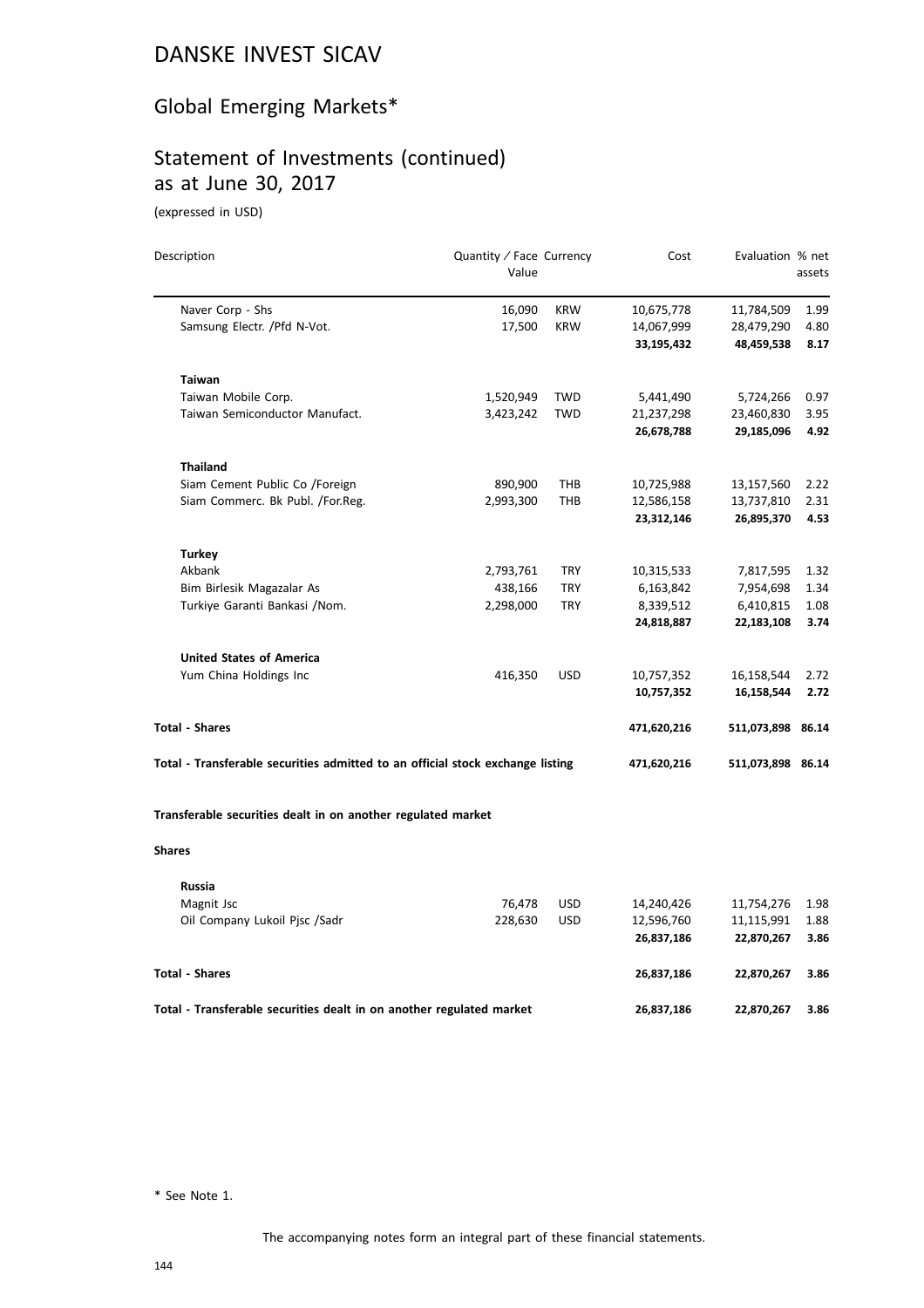# Global Emerging Markets\*

## Statement of Investments (continued) as at June 30, 2017

(expressed in USD)

| Description                             | Quantity / Face Currency<br>Value |            | Cost        | Evaluation % net  | assets |
|-----------------------------------------|-----------------------------------|------------|-------------|-------------------|--------|
| Closed - ended investment funds         |                                   |            |             |                   |        |
| <b>Shares</b>                           |                                   |            |             |                   |        |
| Luxembourg                              |                                   |            |             |                   |        |
| Aberdeen India Equity -Z2- /Cap         | 2,312,258                         | <b>USD</b> | 28,294,453  | 45,692,985        | 7.70   |
|                                         |                                   |            | 28,294,453  | 45,692,985        | 7.70   |
| <b>Total - Shares</b>                   |                                   |            | 28,294,453  | 45,692,985        | 7.70   |
| Total - Closed - ended investment funds |                                   |            | 28,294,453  | 45,692,985        | 7.70   |
| <b>TOTAL INVESTMENT PORTFOLIO</b>       |                                   |            | 526,751,855 | 579,637,150 97.70 |        |

\* See Note 1.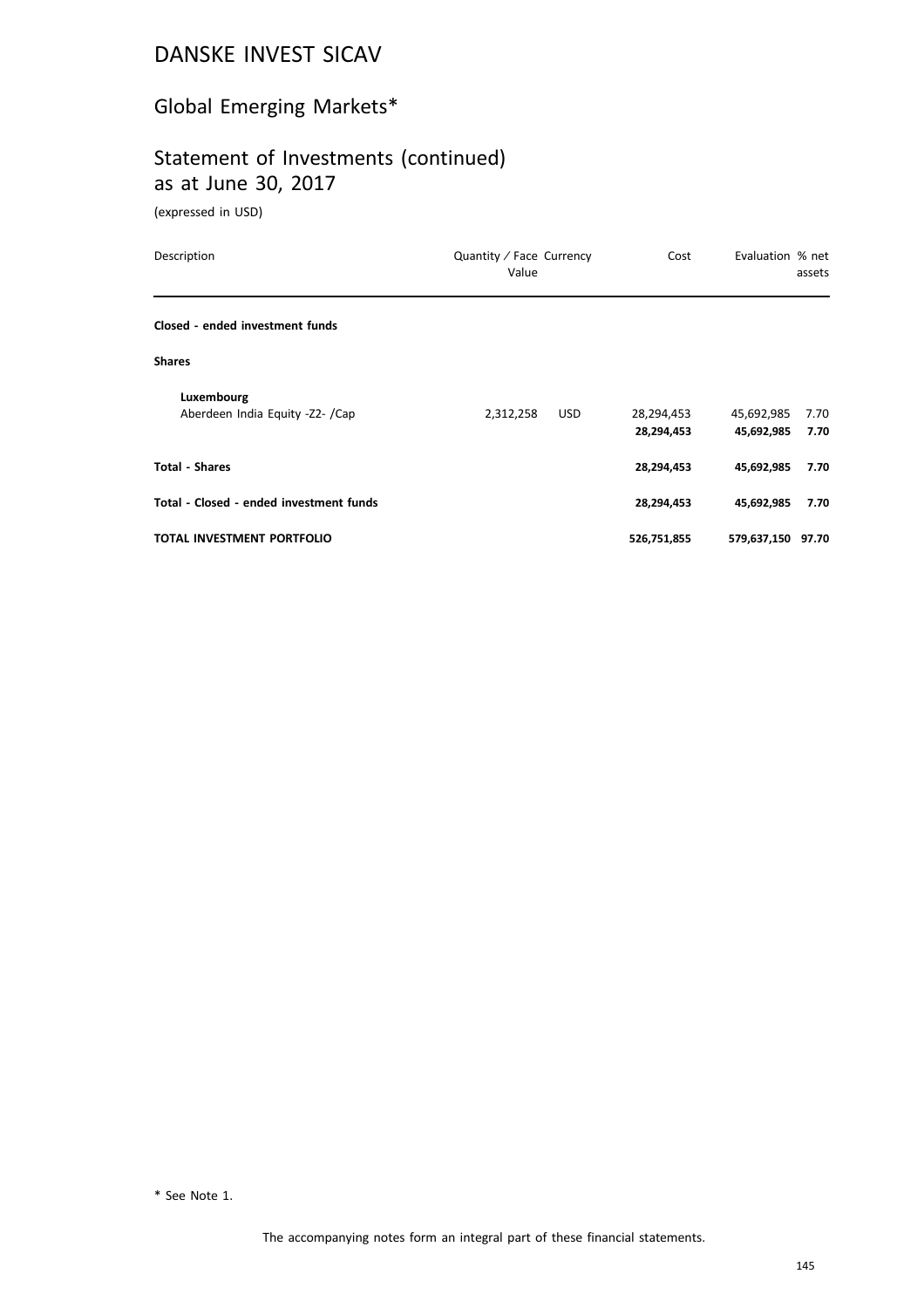# Global Emerging Markets\*

# Geographical and Economic Portfolio Breakdowns as at June 30, 2017

(expressed as a percentage of net assets)

| Geographical breakdown   | %     |
|--------------------------|-------|
| <b>Brazil</b>            | 11.65 |
| Hong Kong                | 11.27 |
| India                    | 9.46  |
| Luxembourg               | 8.87  |
| South Korea              | 8.17  |
| Mexico                   | 7.33  |
| Indonesia                | 5.34  |
| Taiwan                   | 4.92  |
| Thailand                 | 4.53  |
| Russia                   | 3.86  |
| Philippines              | 3.80  |
| Turkey                   | 3.74  |
| South Africa             | 2.84  |
| United States of America | 2.72  |
| Chile                    | 2.24  |
| <b>Great Britain</b>     | 1.59  |
| Malaysia                 | 1.23  |
| Hungary                  | 1.10  |
| Portugal                 | 1.10  |
| China                    | 1.04  |
| Poland                   | 0.90  |
|                          | 97.70 |

| Economic breakdown                      | %     |
|-----------------------------------------|-------|
| <b>Banks and Financial Institutions</b> | 20.09 |
| Electronic Semiconductor                | 8.75  |
| Investment Funds                        | 7.70  |
| Retail                                  | 5.84  |
| <b>Tobacco and Spirits</b>              | 5.62  |
| <b>News Transmission</b>                | 5.59  |
| Automobile Industry                     | 4.17  |
| Real Estate Companies                   | 4.02  |
| Insurance                               | 3.82  |
| Internet Software                       | 3.63  |
| <b>Holding and Finance Companies</b>    | 3.42  |
| <b>Food and Distilleries</b>            | 3.32  |
| <b>Construction, Building Material</b>  | 3.31  |
| Chemicals                               | 3.15  |
| Mines, Heavy Industries                 | 3.12  |
| Petrol                                  | 2.92  |
| <b>Pharmaceuticals and Cosmetics</b>    | 2.87  |
| Leisure                                 | 2.72  |
| Transportation                          | 1.49  |
| Agriculture and Fishing                 | 0.94  |
| <b>Business Houses</b>                  | 0.66  |
| <b>Precious Metals</b>                  | 0.55  |
|                                         | 97.70 |

\* See Note 1.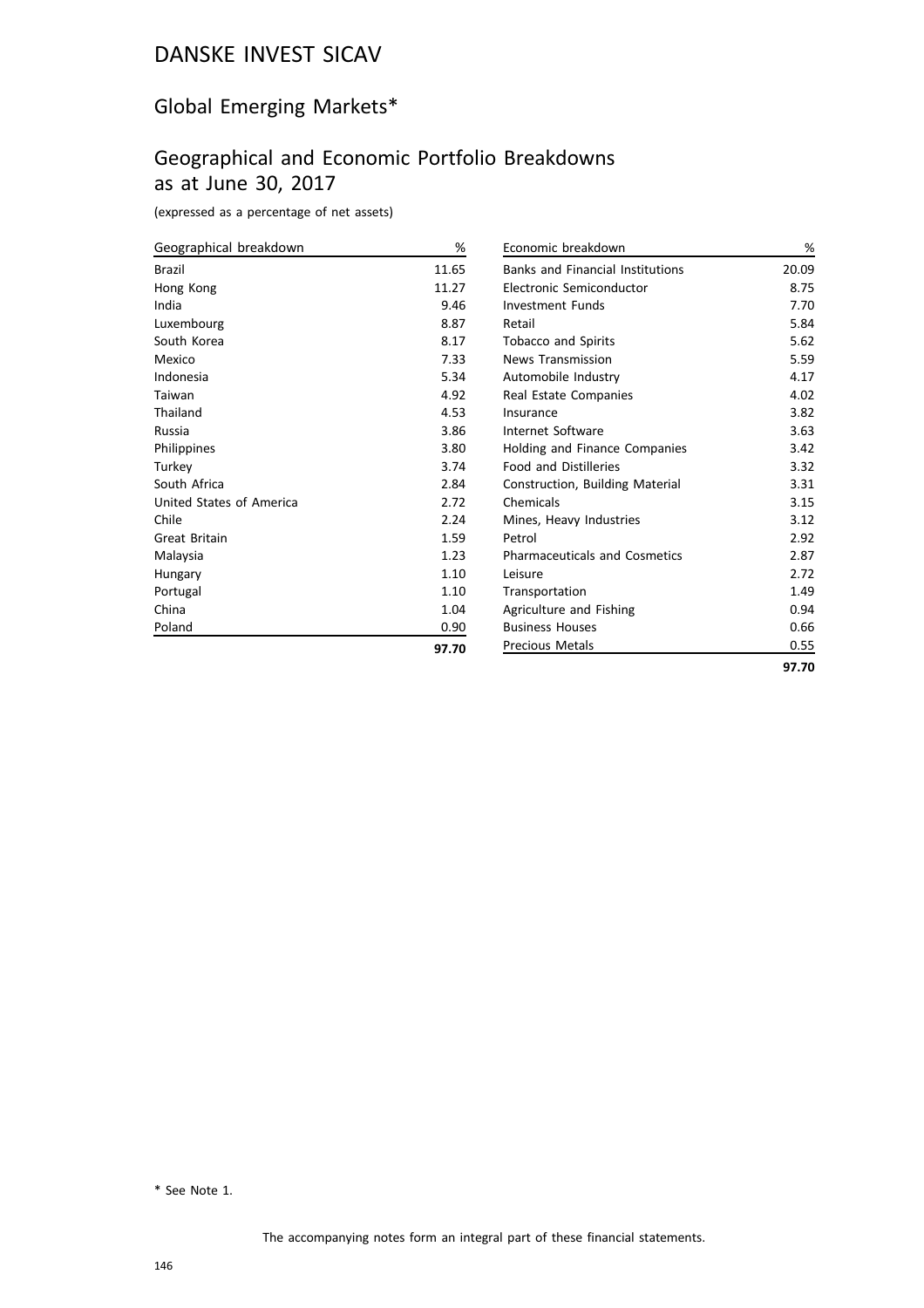# Global Emerging Markets Small Cap\*

# Statement of Investments as at June 30, 2017

(expressed in USD)

| Description                                                            | Quantity / Face Currency<br>Value |            | Cost      | Evaluation % net | assets |
|------------------------------------------------------------------------|-----------------------------------|------------|-----------|------------------|--------|
| Transferable securities admitted to an official stock exchange listing |                                   |            |           |                  |        |
| Shares                                                                 |                                   |            |           |                  |        |
| <b>Bermuda Islands</b>                                                 |                                   |            |           |                  |        |
| Pacific Basin Shipping Ltd                                             | 13,316,000                        | <b>HKD</b> | 1,749,130 | 2,934,261        | 2.79   |
| Wilson Sons Ltd Cert Dep Bras                                          | 189,528                           | BRL        | 2,424,250 | 2,122,246        | 2.02   |
|                                                                        |                                   |            | 4,173,380 | 5,056,507        | 4.81   |
| <b>Brazil</b>                                                          |                                   |            |           |                  |        |
| Arezzo Industria E Comercio                                            | 140,884                           | BRL        | 1,848,031 | 1,366,502        | 1.30   |
| Iguatemi Empresa Shopping Cent                                         | 216,714                           | BRL        | 2,433,488 | 2,127,592        | 2.02   |
| Localiza Renta A Car                                                   | 82,507                            | <b>BRL</b> | 1,175,118 | 1,104,905        | 1.05   |
| Odontoprev Sa                                                          | 355,800                           | <b>BRL</b> | 1,470,199 | 1,266,292        | 1.20   |
| Totvs Sa                                                               | 131,979                           | BRL        | 1,913,831 | 1,182,271        | 1.13   |
| Valid Solucoes                                                         | 146,522                           | <b>BRL</b> | 986,381   | 660,708          | 0.63   |
|                                                                        |                                   |            | 9,827,048 | 7,708,270        | 7.33   |
| <b>Chile</b>                                                           |                                   |            |           |                  |        |
| Parauco                                                                | 1,202,143                         | <b>CLP</b> | 2,431,199 | 3,017,391        | 2.87   |
| Sonda Sa                                                               | 395,386                           | <b>CLP</b> | 1,149,970 | 644,778          | 0.61   |
|                                                                        |                                   |            | 3,581,169 | 3,662,169        | 3.48   |
| China                                                                  |                                   |            |           |                  |        |
| Tong Ren Tang Technolog. -H-                                           | 790,000                           | HKD        | 1,188,427 | 1,214,521        | 1.15   |
|                                                                        |                                   |            | 1,188,427 | 1,214,521        | 1.15   |
| Egypt                                                                  |                                   |            |           |                  |        |
| Juhayna Food Industries                                                | 2,304,416                         | EGP        | 3,153,878 | 991,686          | 0.94   |
|                                                                        |                                   |            | 3,153,878 | 991,686          | 0.94   |
| <b>Great Britain</b>                                                   |                                   |            |           |                  |        |
| Hikma Pharmaceuticals Plc**                                            | 55,984                            | GBP        | 676,349   | 1,056,595        | 1.00   |
|                                                                        |                                   |            | 676,349   | 1,056,595        | 1.00   |
| India                                                                  |                                   |            |           |                  |        |
| Castrol India Ltd                                                      | 161,962                           | INR        | 779,593   | 1,006,334        | 0.96   |
| Container Corpn of India /Ds                                           | 132,125                           | <b>INR</b> | 1,501,777 | 2,333,522        | 2.22   |
| Godrej Consumer Pr /Dematerial.                                        | 261,788                           | <b>INR</b> | 1,352,571 | 3,867,449        | 3.68   |
| Kansai Nerolac Paints Ltd                                              | 324,660                           | INR        | 604,324   | 2,159,073        | 2.05   |
| Mphasis Ltd /Demat.                                                    | 123,433                           | <b>INR</b> | 908,085   | 1,128,875        | 1.07   |
| Nicholas Piramal India /Demat.                                         | 66,949                            | INR        | 675,355   | 2,885,767        | 2.74   |
| Ramco Cements/Ds                                                       | 255,000                           | INR        | 1,121,204 | 2,642,332        | 2.51   |
|                                                                        |                                   |            | 6,942,909 | 16,023,352 15.23 |        |
| Indonesia                                                              |                                   |            |           |                  |        |
| Bank Nisp Tbk                                                          | 7,814,650                         | idr        | 743,976   | 1,053,712        | 1.00   |
| Pt Ace Hardware Indonesia Tbk                                          | 32,058,700                        | <b>IDR</b> | 1,672,829 | 2,545,608        | 2.42   |
| Pt Akr Corporindo Tbk                                                  | 6,573,700                         | <b>IDR</b> | 2,815,676 | 3,213,144        | 3.05   |

\* See Note 1.

\*\* Securities subject to a collateralized securities lending agreement as described in note 7.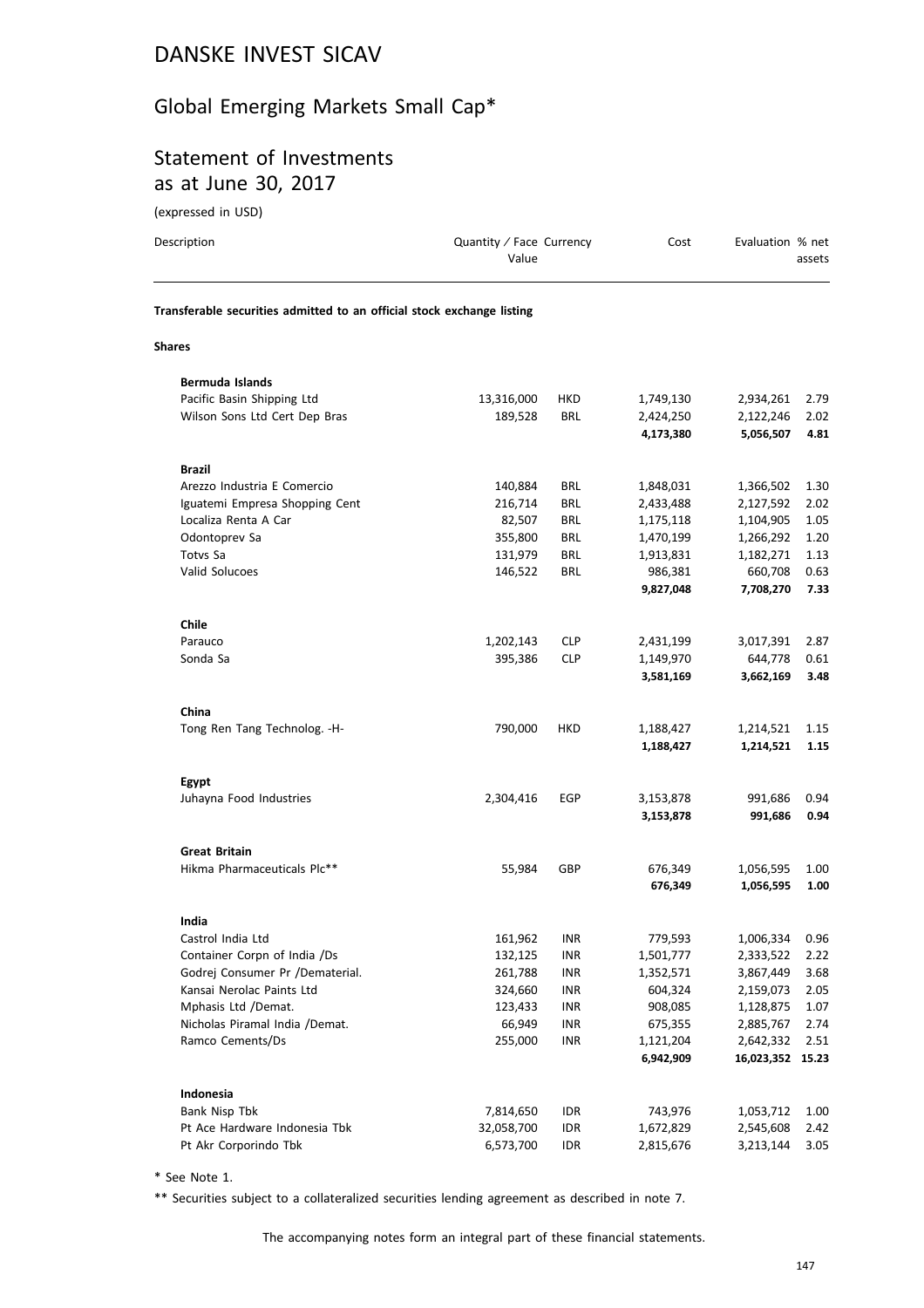## Global Emerging Markets Small Cap\*

## Statement of Investments (continued) as at June 30, 2017

(expressed in USD)

| Description                    | Quantity / Face Currency<br>Value |            | Cost       | Evaluation % net | assets |
|--------------------------------|-----------------------------------|------------|------------|------------------|--------|
|                                |                                   |            |            |                  |        |
| Pt Bank Permata /-A-           | 15,373,096                        | IDR        | 1,205,531  | 794,603          | 0.76   |
| Pt Holcim Indonesia Tbk        | 22,723,900                        | <b>IDR</b> | 5,478,182  | 1,276,686        | 1.21   |
| Pt XI Axiata Tbk               | 179,700                           | <b>IDR</b> | 30,085     | 45,903           | 0.05   |
|                                |                                   |            | 11,946,279 | 8,929,656        | 8.49   |
| Malaysia                       |                                   |            |            |                  |        |
| Aeon Co (M) Bhd                | 3,819,400                         | <b>MYR</b> | 2,272,610  | 1,983,985        | 1.88   |
| Heineken Malaysia Bhd          | 205,000                           | <b>MYR</b> | 731,061    | 882,459          | 0.84   |
| Oriental Hldgs Berhad          | 665,000                           | <b>MYR</b> | 1,304,041  | 1,028,557        | 0.98   |
| S P Setia                      | 1,305,906                         | <b>MYR</b> | 1,222,358  | 1,037,301        | 0.99   |
| S P Setia Bhd / Cv Pfd         | 659,942                           | <b>MYR</b> | 151,659    | 172,172          | 0.16   |
| United Plantations Bhd         | 194,600                           | <b>MYR</b> | 1,112,759  | 1,264,694        | 1.20   |
|                                |                                   |            | 6,794,488  | 6,369,168        | 6.05   |
| Mexico                         |                                   |            |            |                  |        |
| Grupo Aeroportuario -B- Sadr** | 69,608                            | <b>USD</b> | 1,155,102  | 3,314,733        | 3.15   |
|                                |                                   |            | 1,155,102  | 3,314,733        | 3.15   |
| Peru                           |                                   |            |            |                  |        |
| Grana Y Montero/Sadr           | 192,523                           | <b>USD</b> | 2,847,280  | 614,148          | 0.58   |
|                                |                                   |            | 2,847,280  | 614,148          | 0.58   |
| <b>Philippines</b>             |                                   |            |            |                  |        |
| Jollibee Foods Corp.           | 568,250                           | <b>PHP</b> | 1,190,205  | 2,294,232        | 2.18   |
| Pilipinas                      | 1,139,720                         | <b>PHP</b> | 1,606,591  | 1,524,799        | 1.45   |
|                                |                                   |            | 2,796,796  | 3,819,031        | 3.63   |
| Poland                         |                                   |            |            |                  |        |
| Dino Polska S.A.               | 13,618                            | <b>PLN</b> | 161,948    | 168,412          | 0.16   |
| Eurocash Sa                    | 104,816                           | PLN        | 1,209,895  | 882,067          | 0.84   |
|                                |                                   |            | 1,371,843  | 1,050,479        | 1.00   |
| Romania                        |                                   |            |            |                  |        |
| Banca Romana Pentru Dezvoltare | 635,213                           | <b>RON</b> | 1,746,946  | 2,173,871        | 2.07   |
|                                |                                   |            | 1,746,946  | 2,173,871        | 2.07   |
| Singapore                      |                                   |            |            |                  |        |
| Delfi Shs                      | 1,601,700                         | SGD        | 2,775,070  | 2,347,919        | 2.23   |
| Yanlord Land Group Ltd         | 1,259,000                         | SGD        | 1,379,583  | 1,594,306        | 1.52   |
|                                |                                   |            | 4,154,653  | 3,942,225        | 3.75   |
| South Africa                   |                                   |            |            |                  |        |
| African Oxygen Ltd             | 611,527                           | ZAR        | 1,665,054  | 889,435          | 0.84   |
| City Lodge Hotels Ltd          | 99,627                            | ZAR        | 1,091,475  | 1,108,918        | 1.05   |
| Clicks Grp**                   | 172,000                           | ZAR        | 1,024,558  | 1,799,564        | 1.71   |
| Jse Limited**                  | 114,259                           | ZAR        | 1,008,952  | 1,080,240        | 1.03   |
| Spar Group Ltd**               | 111,193                           | ZAR        | 1,417,740  | 1,303,465        | 1.24   |
|                                |                                   |            | 6,207,779  | 6,181,622        | 5.87   |

\* See Note 1.

\*\* Securities subject to a collateralized securities lending agreement as described in note 7.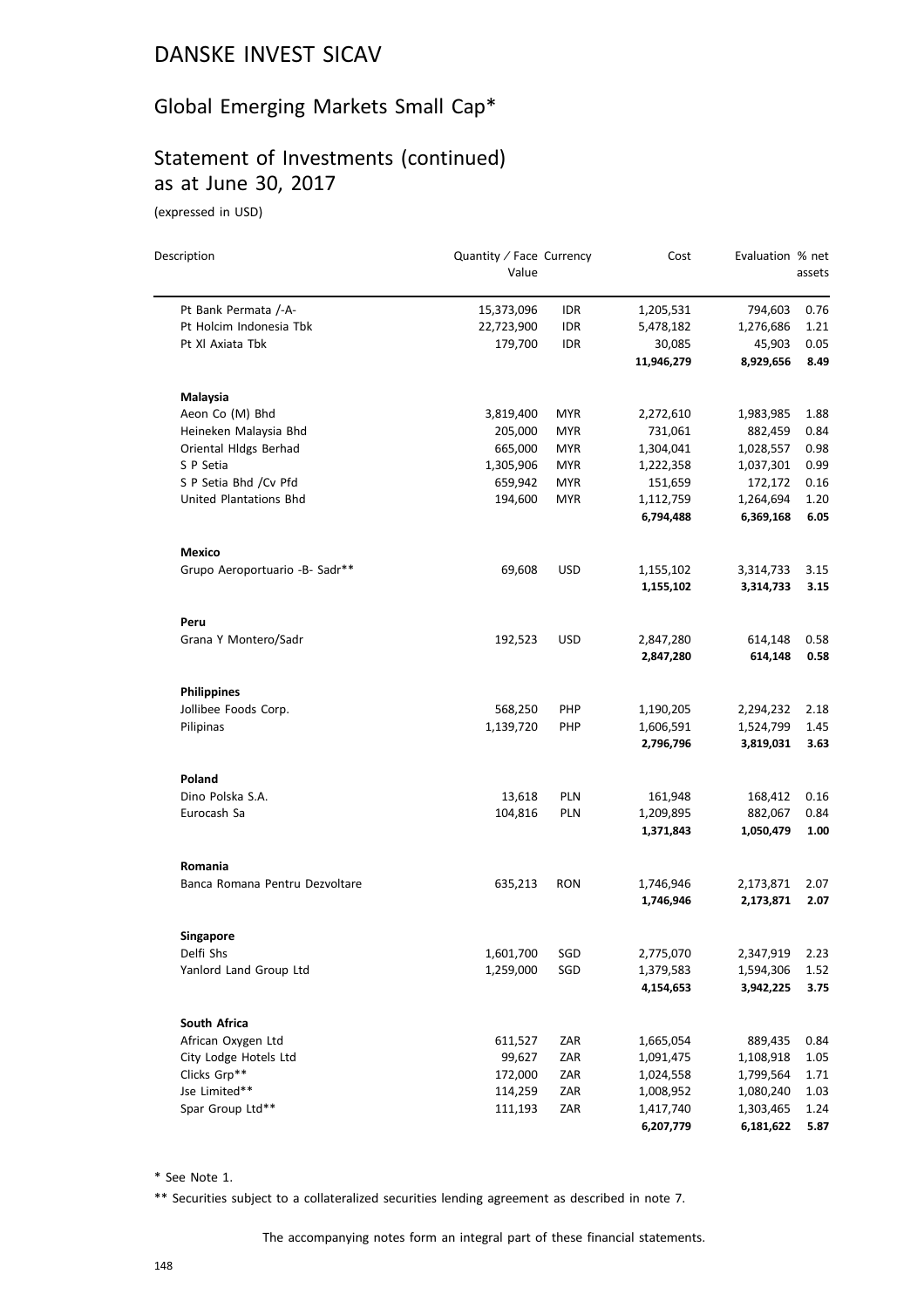# Global Emerging Markets Small Cap\*

# Statement of Investments (continued) as at June 30, 2017

(expressed in USD)

| Description                                                                    | Quantity / Face Currency<br>Value |            | Cost       | Evaluation % net | assets |
|--------------------------------------------------------------------------------|-----------------------------------|------------|------------|------------------|--------|
|                                                                                |                                   |            |            |                  |        |
| South Korea                                                                    |                                   |            |            |                  |        |
| <b>Bs Finl Shs</b>                                                             | 103,080                           | <b>KRW</b> | 1,062,085  | 986,506          | 0.94   |
| Medy Tox                                                                       | 2,600                             | <b>KRW</b> | 929,325    | 1,272,544        | 1.21   |
| Shinsegae Co Ltd                                                               | 4,550                             | <b>KRW</b> | 920,178    | 912,653          | 0.86   |
|                                                                                |                                   |            | 2,911,588  | 3,171,703        | 3.01   |
| Sri Lanka                                                                      |                                   |            |            |                  |        |
| John Keells Hldg Plc                                                           | 2,251,732                         | <b>LKR</b> | 2,525,693  | 2,623,921        | 2.49   |
|                                                                                |                                   |            | 2,525,693  | 2,623,921        | 2.49   |
| <b>Thailand</b>                                                                |                                   |            |            |                  |        |
| Bec World Public Co /Foreign                                                   | 1,776,800                         | THB        | 2,711,586  | 1,097,743        | 1.04   |
| Bumrundgrad Hospital /For.                                                     | 155,000                           | THB        | 400,937    | 779,777          | 0.74   |
| Central Pattana Foreign Reg                                                    | 500,000                           | THB        | 274,019    | 1,014,990        | 0.96   |
| Hana Microelectronics /For.Reg                                                 | 861,000                           | THB        | 666,765    | 1,260,198        | 1.20   |
| Siam City Cement Pub. /For.Reg.                                                | 178,295                           | <b>THB</b> | 1,660,249  | 1,689,031        | 1.61   |
|                                                                                |                                   |            | 5,713,556  | 5,841,739        | 5.55   |
| <b>The Netherlands</b>                                                         |                                   |            |            |                  |        |
| Asm International Nv                                                           | 33,840                            | <b>EUR</b> | 1,312,149  | 1,966,097        | 1.87   |
|                                                                                |                                   |            | 1,312,149  | 1,966,097        | 1.87   |
| <b>Turkey</b>                                                                  |                                   |            |            |                  |        |
| Aksigorta                                                                      | 1,581,575                         | TRY        | 1,940,446  | 1,442,357        | 1.37   |
| Avivasa Emeklilik Ve Hayat A.S                                                 | 174,549                           | <b>TRY</b> | 1,042,982  | 968,948          | 0.92   |
| Cimsa Cimento Sanayi Ve Ticar.                                                 | 480,306                           | <b>TRY</b> | 2,441,588  | 2,081,308        | 1.98   |
| Coca Cola Icecek Sanayi                                                        | 235,349                           | <b>TRY</b> | 2,638,289  | 2,682,238        | 2.55   |
| Logo Yazilim Sanayi Ve Ticaret                                                 | 69,592                            | <b>TRY</b> | 1,028,499  | 1,156,976        | 1.10   |
|                                                                                |                                   |            | 9,091,804  | 8,331,827        | 7.92   |
| <b>United States of America</b>                                                |                                   |            |            |                  |        |
| Epam Systems                                                                   | 25,561                            | <b>USD</b> | 1,052,652  | 2,136,133        | 2.03   |
|                                                                                |                                   |            | 1,052,652  | 2,136,133        | 2.03   |
| <b>Total - Shares</b>                                                          |                                   |            | 91,171,768 | 96,179,453 91.40 |        |
| Total - Transferable securities admitted to an official stock exchange listing |                                   |            | 91,171,768 | 96,179,453 91.40 |        |
| Transferable securities dealt in on another regulated market                   |                                   |            |            |                  |        |
|                                                                                |                                   |            |            |                  |        |
| <b>Shares</b>                                                                  |                                   |            |            |                  |        |
| Egypt                                                                          |                                   |            |            |                  |        |
| Edita Food /Gdr                                                                | 112,656                           | <b>USD</b> | 879,186    | 608,342          | 0.58   |
|                                                                                |                                   |            | 879,186    | 608,342          | 0.58   |
| Kenya                                                                          |                                   |            |            |                  |        |
| East African Breweries Ltd                                                     | 518,797                           | KES        | 1,420,024  | 1,299,504        | 1.23   |
|                                                                                |                                   |            | 1,420,024  | 1,299,504        | 1.23   |

\* See Note 1.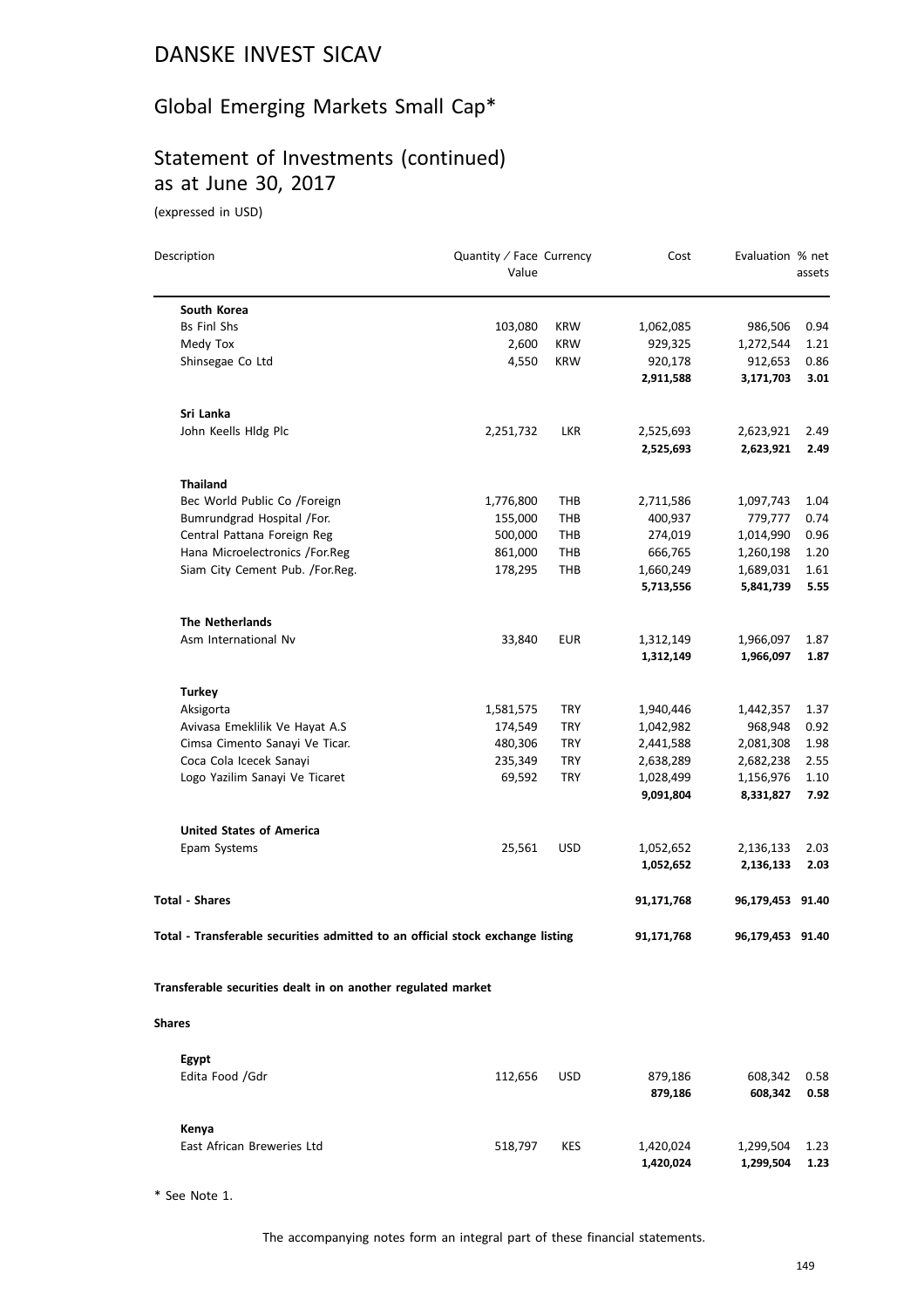# Global Emerging Markets Small Cap\*

# Statement of Investments (continued) as at June 30, 2017

(expressed in USD)

| Description                                                          | Quantity / Face Currency<br>Value |            | Cost        | Evaluation % net  | assets |
|----------------------------------------------------------------------|-----------------------------------|------------|-------------|-------------------|--------|
| <b>Nigeria</b>                                                       |                                   |            |             |                   |        |
| Guiness Nigeria                                                      | 3,120,369                         | NGN        | 4,901,068   | 730,556           | 0.69   |
| Zenith Bank                                                          | 21,348,780                        | <b>NGN</b> | 1,752,644   | 1,461,237         | 1.39   |
|                                                                      |                                   |            | 6,653,712   | 2,191,793         | 2.08   |
| <b>Russia</b>                                                        |                                   |            |             |                   |        |
| Sinergia Oao                                                         | 191,758                           | <b>USD</b> | 4,495,013   | 1,848,477         | 1.76   |
|                                                                      |                                   |            | 4,495,013   | 1,848,477         | 1.76   |
| <b>Taiwan</b>                                                        |                                   |            |             |                   |        |
| Poya Co Ltd                                                          | 131,000                           | <b>TWD</b> | 1,579,659   | 1,662,104         | 1.58   |
|                                                                      |                                   |            | 1,579,659   | 1,662,104         | 1.58   |
| <b>Total - Shares</b>                                                |                                   |            | 15,027,594  | 7,610,220         | 7.23   |
| Total - Transferable securities dealt in on another regulated market |                                   |            | 15,027,594  | 7,610,220         | 7.23   |
| <b>TOTAL INVESTMENT PORTFOLIO</b>                                    |                                   |            | 106,199,362 | 103,789,673 98.63 |        |

\* See Note 1.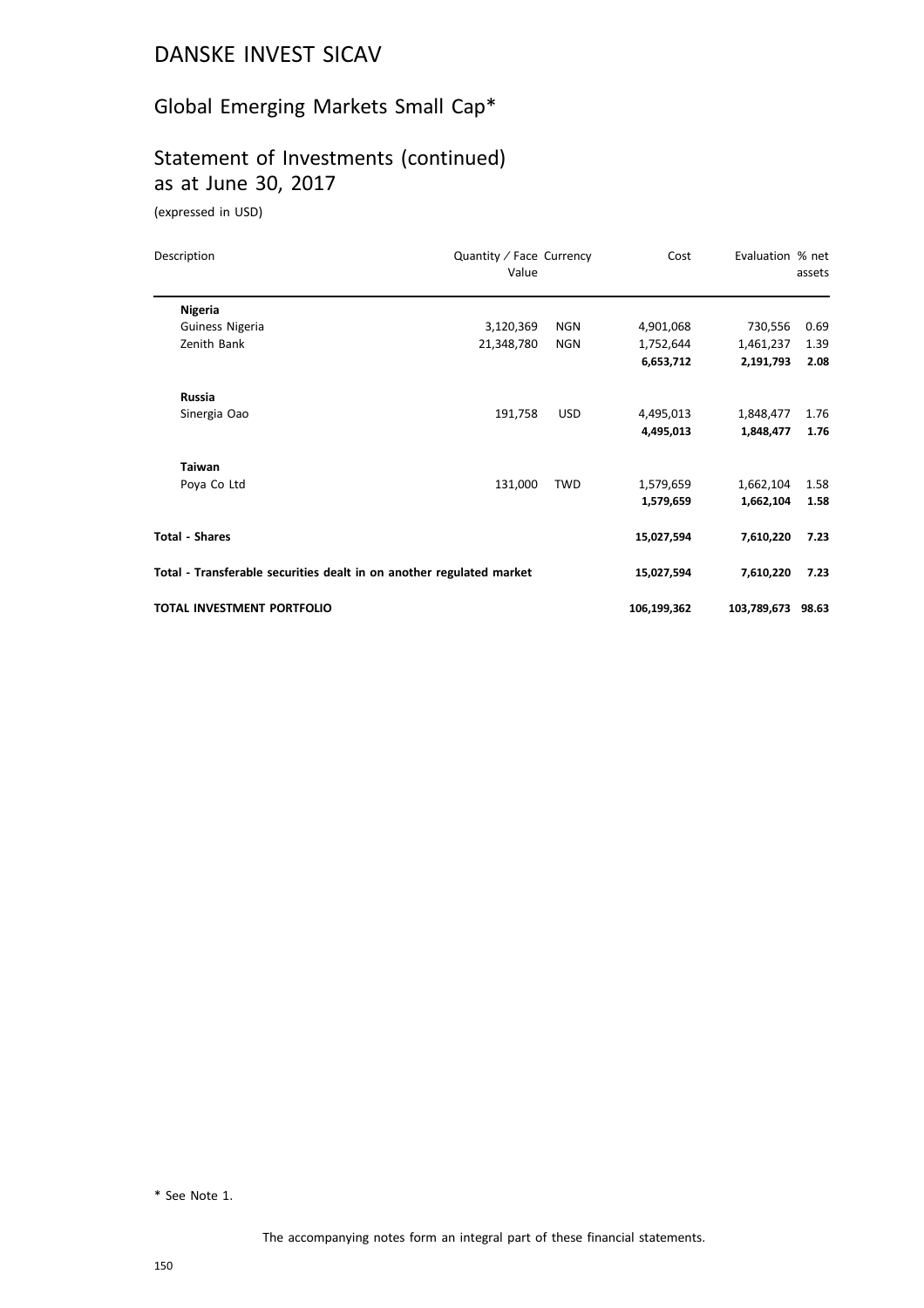# Global Emerging Markets Small Cap\*

# Geographical and Economic Portfolio Breakdowns as at June 30, 2017

(expressed as a percentage of net assets)

| Geographical breakdown   | %     | Ec  |
|--------------------------|-------|-----|
| India                    | 15.23 | Tr  |
| Indonesia                | 8.49  | Fc  |
| Turkey                   | 7.92  | Сc  |
| <b>Brazil</b>            | 7.33  | Re  |
| Malaysia                 | 6.05  | Re  |
| South Africa             | 5.87  | Cł  |
| Thailand                 | 5.55  | Pł  |
| Bermuda Islands          | 4.81  | In  |
| Singapore                | 3.75  | H   |
| Philippines              | 3.63  | Βa  |
| Chile                    | 3.48  | In. |
| Mexico                   | 3.15  | Le  |
| South Korea              | 3.01  | E١  |
| Sri Lanka                | 2.49  | M   |
| Nigeria                  | 2.08  | Тc  |
| Romania                  | 2.07  | Αι  |
| United States of America | 2.03  | Pe  |
| The Netherlands          | 1.87  | Сc  |
| Russia                   | 1.76  | A٤  |
| Taiwan                   | 1.58  | O   |
| Egypt                    | 1.52  | Βι  |
| Kenya                    | 1.23  | N٥  |
| China                    | 1.15  |     |
| <b>Great Britain</b>     | 1.00  |     |
| Poland                   | 1.00  |     |
| Peru                     | 0.58  |     |

| Economic breakdown                      | %     |
|-----------------------------------------|-------|
| Transportation                          | 10.18 |
| <b>Food and Distilleries</b>            | 9.98  |
| <b>Construction, Building Material</b>  | 9.04  |
| Retail                                  | 8.61  |
| Real Estate Companies                   | 7.37  |
| Chemicals                               | 6.90  |
| <b>Pharmaceuticals and Cosmetics</b>    | 6.84  |
| Internet Software                       | 5.94  |
| Holding and Finance Companies           | 5.46  |
| <b>Banks and Financial Institutions</b> | 4.85  |
| Insurance                               | 3.49  |
| Leisure                                 | 3.23  |
| Electronic Semiconductor                | 3.07  |
| Miscellaneous                           | 3.00  |
| <b>Tobacco and Spirits</b>              | 2.76  |
| Automobile Industry                     | 2.03  |
| Petrol                                  | 1.45  |
| <b>Consumer Goods</b>                   | 1.30  |
| Agriculture and Fishing                 | 1.20  |
| Other Services                          | 1.04  |
| <b>Business Houses</b>                  | 0.84  |
| <b>News Transmission</b>                | 0.05  |
|                                         | 98.63 |

**98.63**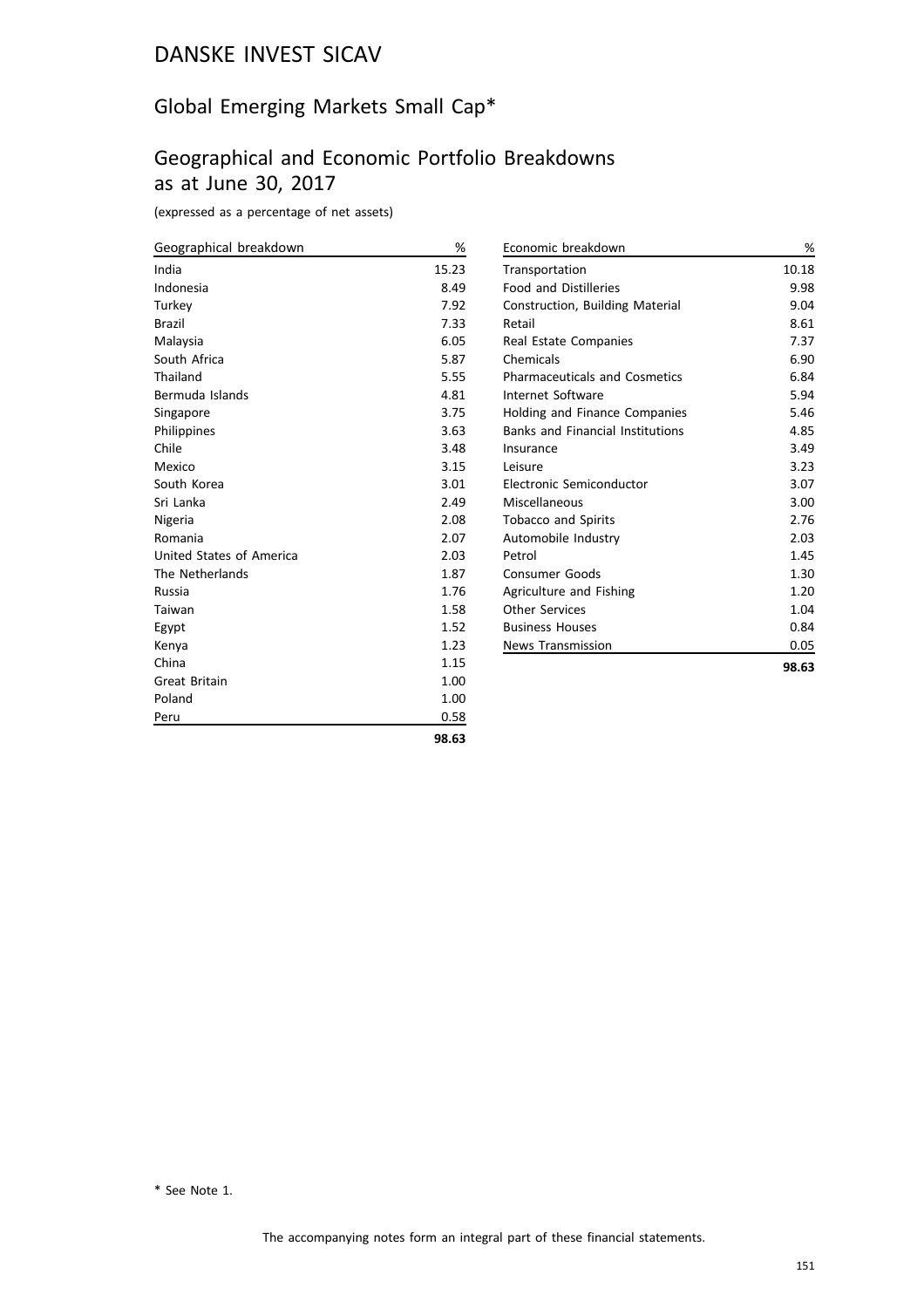# Global High Dividend

# Statement of Investments as at June 30, 2017

(expressed in EUR)

| Description                                                            | Quantity / Face Currency<br>Value |            | Cost               | Evaluation % net           | assets |
|------------------------------------------------------------------------|-----------------------------------|------------|--------------------|----------------------------|--------|
| Transferable securities admitted to an official stock exchange listing |                                   |            |                    |                            |        |
| <b>Shares</b>                                                          |                                   |            |                    |                            |        |
| Australia                                                              |                                   |            |                    |                            |        |
| Insurance Australia Group Ltd                                          | 47,242                            | <b>AUD</b> | 187,499            | 215,367                    | 1.71   |
| Telstra Corporation Ltd                                                | 63,906                            | <b>AUD</b> | 259,539            | 184,770                    | 1.46   |
|                                                                        |                                   |            | 447,038            | 400,137                    | 3.17   |
| Canada                                                                 |                                   |            |                    |                            |        |
| <b>Toronto Dominion Bk</b>                                             | 8,943                             | CAD        | 348,483            | 394,814                    | 3.13   |
|                                                                        |                                   |            | 348,483            | 394,814                    | 3.13   |
| <b>Finland</b>                                                         |                                   |            |                    |                            |        |
| Sampo Plc A                                                            | 10,543                            | <b>EUR</b> | 447,719            | 476,649                    | 3.77   |
|                                                                        |                                   |            | 447,719            | 476,649                    | 3.77   |
| France                                                                 |                                   |            |                    |                            |        |
| Michelin B /Nom.*                                                      | 3,186                             | <b>EUR</b> | 308,275            | 375,311                    | 2.97   |
| Sanofi-Aventis                                                         | 4,671                             | <b>EUR</b> | 389,057            | 392,878                    | 3.11   |
|                                                                        |                                   |            | 697,332            | 768,189                    | 6.08   |
| Germany                                                                |                                   |            |                    |                            |        |
| Basf Namen-Akt                                                         | 3,893                             | <b>EUR</b> | 304,640            | 316,618                    | 2.51   |
| Siemens Ag /Nam.                                                       | 2,733                             | <b>EUR</b> | 264,537            | 329,600                    | 2.61   |
|                                                                        |                                   |            | 569,177            | 646,218                    | 5.12   |
| <b>Great Britain</b>                                                   |                                   |            |                    |                            |        |
| British American Tobacco (25p)*                                        | 8,926                             | GBP        | 468,456            | 533,384                    | 4.22   |
| <b>Bt Group Plc</b>                                                    | 56,923                            | <b>GBP</b> | 236,849            | 189,729                    | 1.50   |
| Direct Line                                                            | 74,108                            | <b>GBP</b> | 368,864            | 299,197                    | 2.37   |
| Glaxosmithkline Plc                                                    | 20,775                            | GBP        | 378,125            | 385,404                    | 3.05   |
| National Grid Plc                                                      | 24,952                            | GBP        | 330,303<br>466,246 | 271,025                    | 2.15   |
| Royal Dutch Shell /-B-                                                 | 18,368                            | GBP        | 2,248,843          | 431,589<br>2,110,328 16.71 | 3.42   |
| Spain                                                                  |                                   |            |                    |                            |        |
| Iberdrola Sa                                                           | 47,470                            | <b>EUR</b> | 304,294            | 328,587                    | 2.60   |
|                                                                        |                                   |            | 304,294            | 328,587                    | 2.60   |
| Sweden                                                                 |                                   |            |                    |                            |        |
| Skandinav. Ensk. Banken A                                              | 38,110                            | <b>SEK</b> | 375,053            | 405,372                    | 3.21   |
| Skf Ab B*                                                              | 18,550                            | <b>SEK</b> | 284,886            | 327,323                    | 2.59   |
| Teliasonera Ab                                                         | 63,630                            | <b>SEK</b> | 312,323            | 256,260                    | 2.03   |
|                                                                        |                                   |            | 972,262            | 988,955                    | 7.83   |
| <b>Switzerland</b>                                                     |                                   |            |                    |                            |        |
| Baloise Holding / Namen                                                | 2,590                             | CHF        | 280,460            | 349,648                    | 2.77   |
| Nestle Sa                                                              | 6,377                             | CHF        | 431,156            | 488,149                    | 3.87   |

\* Securities subject to a collateralized securities lending agreement as described in note 7.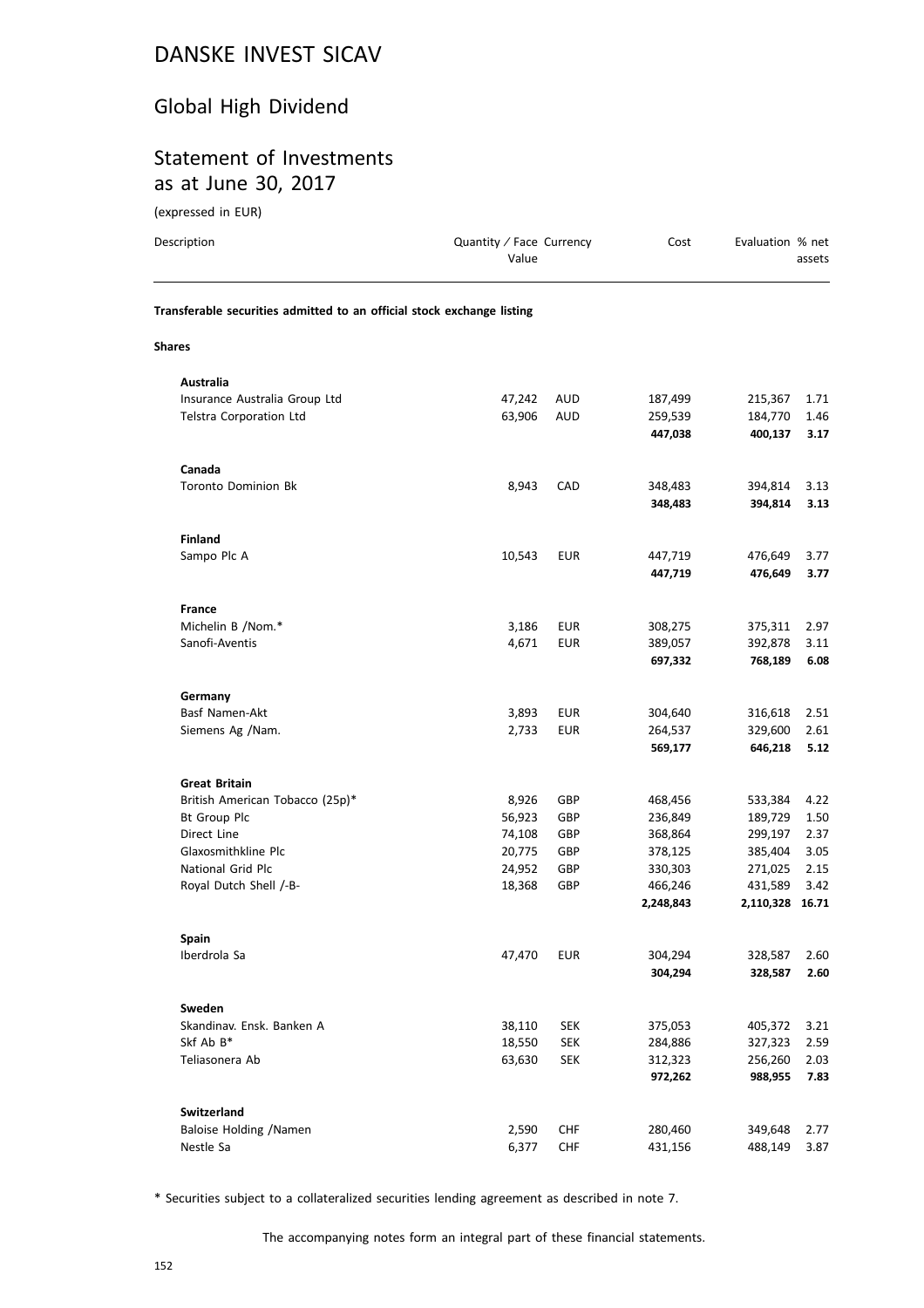# Global High Dividend

# Statement of Investments (continued) as at June 30, 2017

(expressed in EUR)

| Description                                                                    | Quantity / Face Currency<br>Value |            | Cost                 | Evaluation % net     | assets        |
|--------------------------------------------------------------------------------|-----------------------------------|------------|----------------------|----------------------|---------------|
| Zurich Insurance Group / Nam.                                                  | 1,706                             | <b>CHF</b> | 441,317<br>1,152,933 | 430,679<br>1,268,476 | 3.41<br>10.05 |
| <b>The Netherlands</b>                                                         |                                   |            |                      |                      |               |
| Unilever Cert. of Shs                                                          | 9,217                             | <b>EUR</b> | 361,838<br>361,838   | 446,748<br>446,748   | 3.54<br>3.54  |
| <b>United States of America</b>                                                |                                   |            |                      |                      |               |
| Altria Group                                                                   | 7,561                             | <b>USD</b> | 365,051              | 492,828              | 3.90          |
| Chevron Corporation                                                            | 4,300                             | <b>USD</b> | 335,049              | 392,235              | 3.11          |
| Cisco Systems Inc                                                              | 17,181                            | <b>USD</b> | 442,004              | 472,780              | 3.75          |
| Cms Energy Corp.                                                               | 9,045                             | <b>USD</b> | 284,135              | 367,125              | 2.91          |
| Duke Energy                                                                    | 4,952                             | <b>USD</b> | 336,911              | 364,551              | 2.89          |
| Edison International                                                           | 5,299                             | <b>USD</b> | 300,811              | 362,845              | 2.87          |
| Johnson & Johnson                                                              | 3,788                             | <b>USD</b> | 349,732              | 440,177              | 3.49          |
| Mcdonald S Corp                                                                | 2,995                             | <b>USD</b> | 276,934              | 401,791              | 3.18          |
| Merck                                                                          | 8,553                             | <b>USD</b> | 446,477              | 482,106              | 3.82          |
| Pfizer Inc.                                                                    | 16,255                            | <b>USD</b> | 495,339              | 478,913              | 3.79          |
| Procter & Gamble Co                                                            | 6,186                             | <b>USD</b> | 445,022              | 471,436              | 3.73          |
|                                                                                |                                   |            | 4,077,465            | 4,726,787 37.44      |               |
| <b>Total - Shares</b>                                                          |                                   |            | 11,627,384           | 12,555,888 99.44     |               |
| Total - Transferable securities admitted to an official stock exchange listing |                                   |            | 11,627,384           | 12,555,888 99.44     |               |
| TOTAL INVESTMENT PORTFOLIO                                                     |                                   |            | 11,627,384           | 12,555,888 99.44     |               |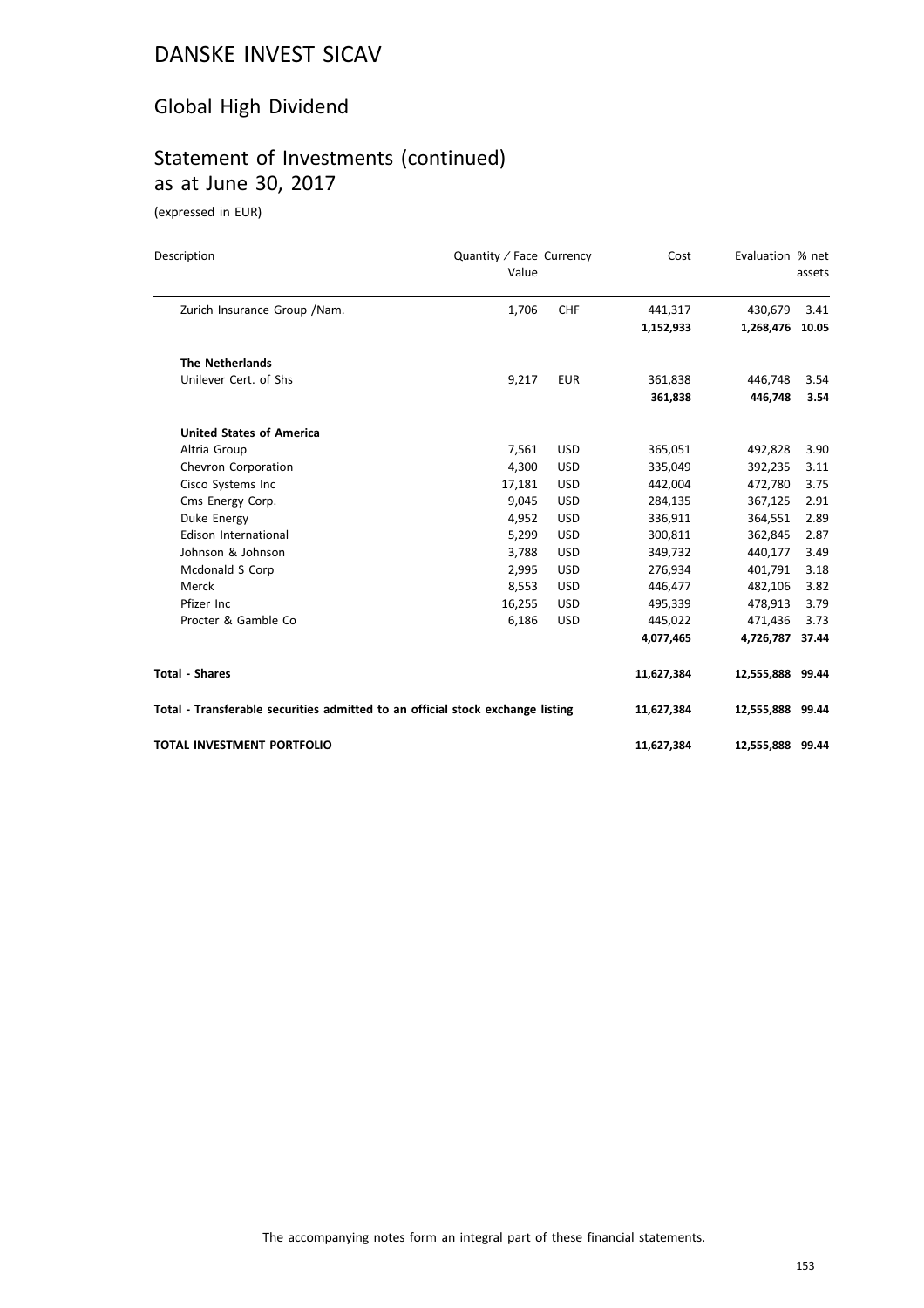## Global High Dividend

# Geographical and Economic Portfolio Breakdowns as at June 30, 2017

(expressed as a percentage of net assets)

| Geographical breakdown   | %     |
|--------------------------|-------|
| United States of America | 37.44 |
| Great Britain            | 16.71 |
| Switzerland              | 10.05 |
| Sweden                   | 7.83  |
| France                   | 6.08  |
| Germany                  | 5.12  |
| Finland                  | 3.77  |
| The Netherlands          | 3.54  |
| Australia                | 3.17  |
| Canada                   | 3.13  |
| Spain                    | 2.60  |
|                          | 99.44 |

|                                         | 99.44 |
|-----------------------------------------|-------|
| Chemicals                               | 2.51  |
| Mechanics, Machinery                    | 2.59  |
| Electronics and Electrical Equipment    | 2.61  |
| Holding and Finance Companies           | 2.89  |
| Tyres & Rubber                          | 2.97  |
| l eisure                                | 3.18  |
| Consumer Goods                          | 3.73  |
| Office Equipment, Computers             | 3.75  |
| <b>News Transmission</b>                | 4.99  |
| <b>Banks and Financial Institutions</b> | 6.34  |
| Petrol                                  | 6.53  |
| <b>Food and Distilleries</b>            | 7.41  |
| <b>Tobacco and Spirits</b>              | 8.12  |
| <b>Public Services</b>                  | 10.53 |
| Insurance                               | 14.03 |
| <b>Pharmaceuticals and Cosmetics</b>    | 17.26 |
| Economic breakdown                      | %     |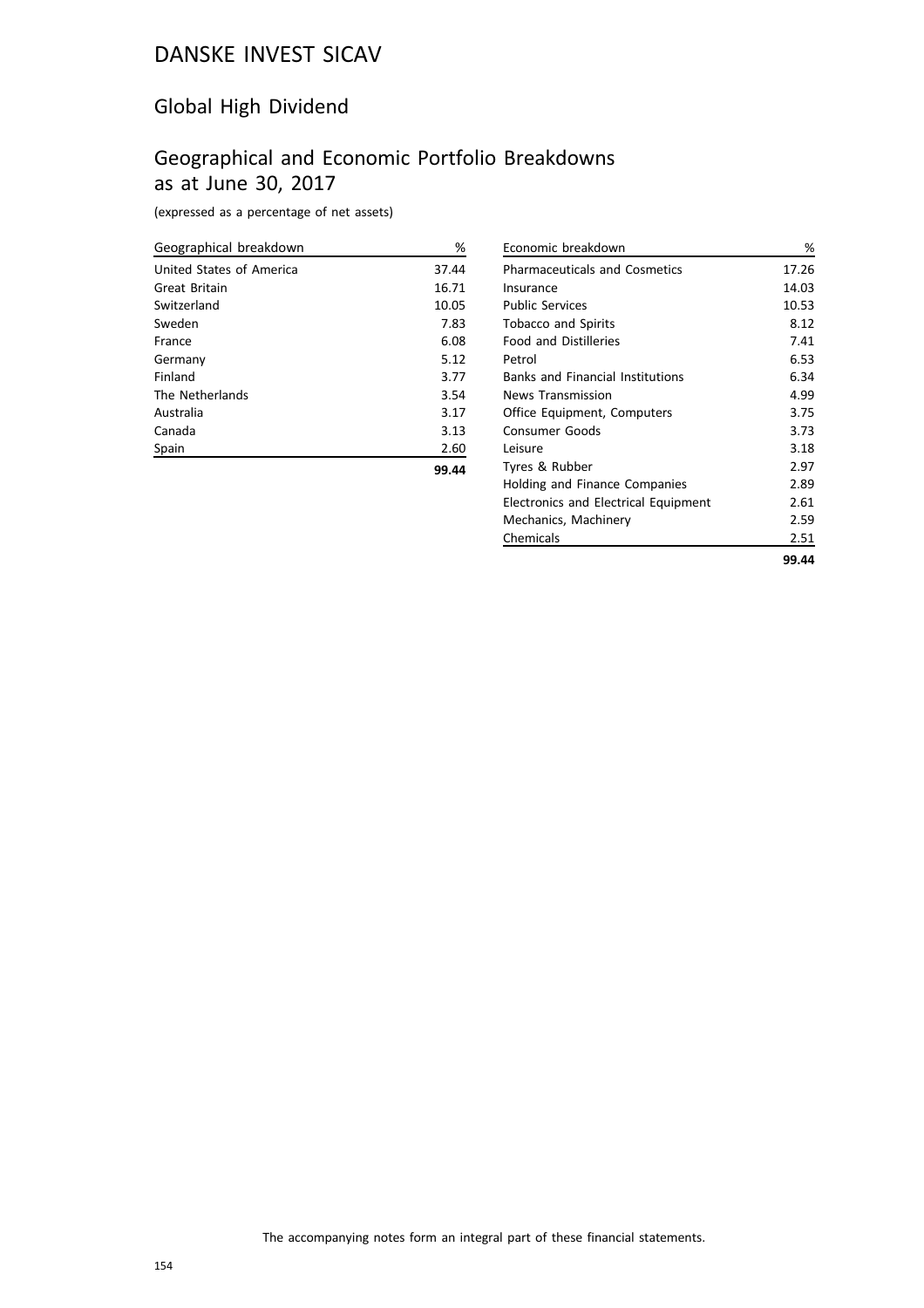#### Global Inflation Linked Bond

# Statement of Investments as at June 30, 2017

(expressed in EUR)

| Description                                                                    | Quantity / Face Currency<br>Value |            | Cost       | Evaluation % net | assets |
|--------------------------------------------------------------------------------|-----------------------------------|------------|------------|------------------|--------|
| Transferable securities admitted to an official stock exchange listing         |                                   |            |            |                  |        |
| <b>Bonds</b>                                                                   |                                   |            |            |                  |        |
| <b>Australia</b>                                                               |                                   |            |            |                  |        |
| Australia 1.25% 12-21.02.22 /Infl                                              | 80,000                            | AUD        | 62,409     | 61,562           | 0.28   |
| Australia 1.25% 21.08.40 /Infl                                                 | 110,000                           | AUD        | 80,824     | 78,836           | 0.36   |
|                                                                                |                                   |            | 143,233    | 140,398          | 0.64   |
| <b>Denmark</b>                                                                 |                                   |            |            |                  |        |
| Denmark 0.1% 12-15.11.23 /Infl                                                 | 1,538,811                         | <b>DKK</b> | 220,248    | 219,368          | 0.99   |
|                                                                                |                                   |            | 220,248    | 219,368          | 0.99   |
| France                                                                         |                                   |            |            |                  |        |
| France 0.1% 16-01.03.28 /Infl                                                  | 779,532                           | <b>EUR</b> | 818,121    | 812,546          | 3.68   |
| France 0.1% 16-25.07.47 /Infl                                                  | 40,580                            | <b>EUR</b> | 36.996     | 39,899           | 0.18   |
| France 0.25% 11-25.07.18 Oat /Infl                                             | 539,126                           | <b>EUR</b> | 548,064    | 548,522          | 2.48   |
| France 0.7% 25.07.30 /Infl                                                     | 91,738                            | EUR        | 102,129    | 103,209          | 0.47   |
| France 1.8% 07-25.07.40 S. Oat                                                 | 116,414                           | <b>EUR</b> | 164,030    | 164,622          | 0.75   |
| France 2.25% 03-25.07.20 /Infl                                                 | 74,422                            | <b>EUR</b> | 82,598     | 82,668           | 0.37   |
| France 3.15% 02-25.07.32 Oat                                                   | 131,958                           | <b>EUR</b> | 196,857    | 199,773          | 0.90   |
| France Oat 2.1% 25.07.23 /Infl                                                 | 467,263                           | <b>EUR</b> | 560,251    | 555,809          | 2.51   |
|                                                                                |                                   |            | 2,509,046  | 2,507,048 11.34  |        |
| <b>Great Britain</b>                                                           |                                   |            |            |                  |        |
| Great Brit. 1.875% 07-22.11.22                                                 | 184,933                           | GBP        | 267,972    | 259,440          | 1.17   |
| UK 0.125% 11-22.03.29 /Infl                                                    | 669,374                           | GBP        | 959,921    | 934,221          | 4.22   |
| UK 0.125% 12-22.03.24 /Infl                                                    | 425,843                           | GBP        | 566,273    | 556,922          | 2.52   |
| UK 0.125% 13-22.03.68 /Infl                                                    | 119,676                           | <b>GBP</b> | 332,503    | 313,522          | 1.42   |
| UK 0.125% 15-22.03.26 /Infl                                                    | 136,757                           | GBP        | 191,821    | 182,635          | 0.83   |
| UK 0.375% 11-22.03.62 /Infl                                                    | 385,907                           | GBP        | 895,654    | 971,933          | 4.40   |
| UK 0.625% 10-22.03.40 /Infl                                                    | 263,481                           | GBP        | 491,588    | 478,444          | 2.16   |
| UK 0.75% 07-22.11.47 /Infl                                                     | 241,897                           | GBP        | 515,609    | 512,649          | 2.32   |
| UK 2% 02-26.01.35 /Infl                                                        | 260,000                           | <b>GBP</b> | 750,306    | 781,169          | 3.53   |
|                                                                                |                                   |            | 4,971,647  | 4,990,935 22.57  |        |
| Italy                                                                          |                                   |            |            |                  |        |
| Italy 2.1% 10-15.09.21 /Infl                                                   | 451,517                           | EUR        | 487,792    | 493,720          | 2.23   |
| Italy 2.55% 09-15.09.41                                                        | 77,307                            | <b>EUR</b> | 87,357     | 88,529           | 0.40   |
|                                                                                |                                   |            | 575,149    | 582,249          | 2.63   |
| <b>United States of America</b>                                                |                                   |            |            |                  |        |
| USA 0.125% 12-15.01.22 /Infl                                                   | 1,286,699                         | <b>USD</b> | 1,166,933  | 1,125,568        | 5.09   |
| USA 0.375% 13-15.07.23 /Infl                                                   | 1,955,976                         | <b>USD</b> | 1,763,103  | 1,725,468        | 7.80   |
| USA 0.625% 13-15.02.43 /Infl                                                   | 468,354                           | <b>USD</b> | 397,662    | 379,256          | 1.72   |
| USA 1.875% 09-15.07.19 /Infl                                                   | 1,295,161                         | <b>USD</b> | 1,242,196  | 1,181,546        | 5.34   |
|                                                                                |                                   |            | 4,569,894  | 4,411,838 19.95  |        |
| Total - Bonds                                                                  |                                   |            | 12,989,217 | 12,851,836 58.12 |        |
|                                                                                |                                   |            |            |                  |        |
| Total - Transferable securities admitted to an official stock exchange listing |                                   |            | 12,989,217 | 12,851,836 58.12 |        |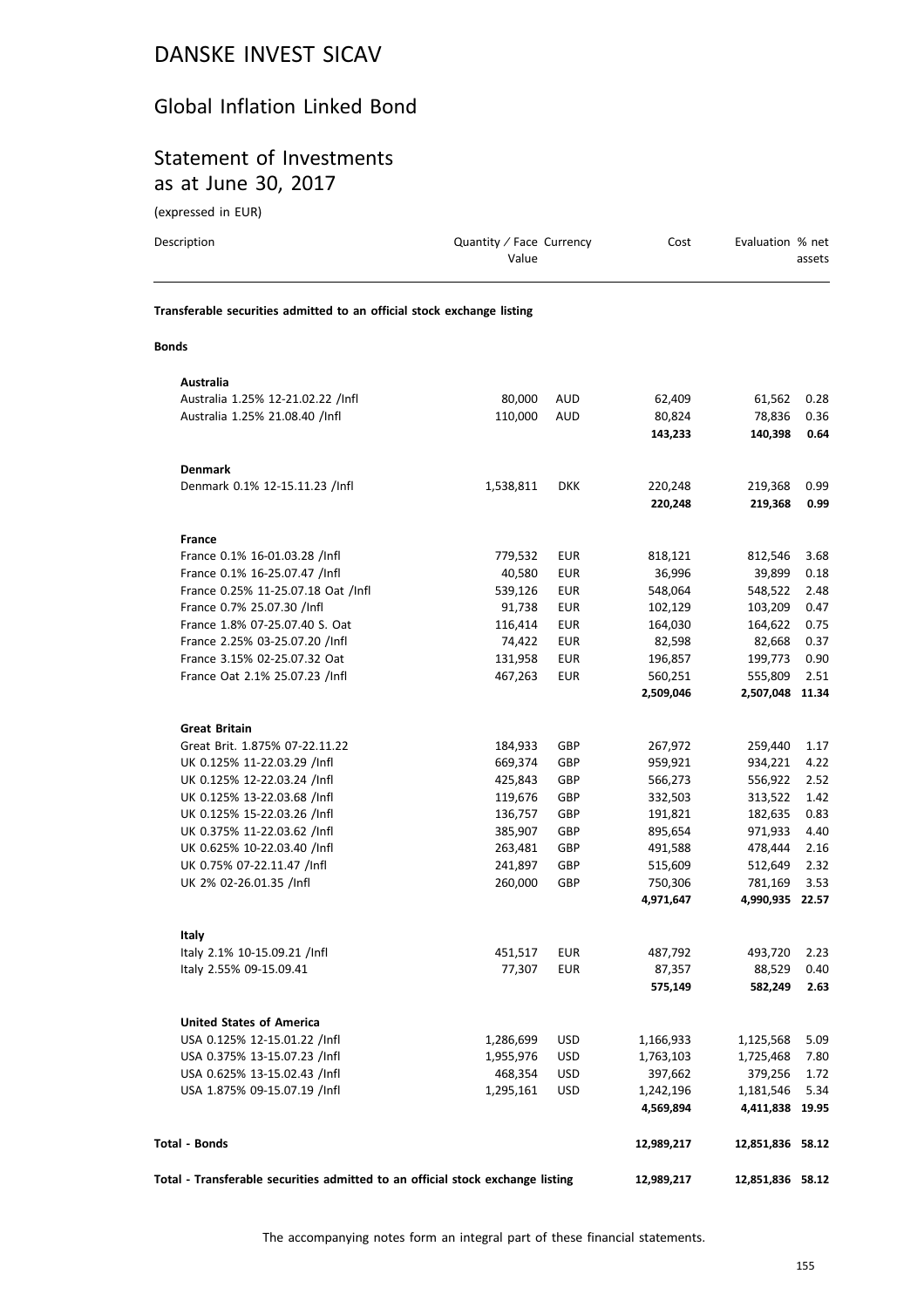#### Global Inflation Linked Bond

#### Statement of Investments (continued) as at June 30, 2017

(expressed in EUR)

| Description                                                  | Quantity / Face Currency<br>Value |            | Cost      | Evaluation % net | assets |
|--------------------------------------------------------------|-----------------------------------|------------|-----------|------------------|--------|
| Transferable securities dealt in on another regulated market |                                   |            |           |                  |        |
| <b>Bonds</b>                                                 |                                   |            |           |                  |        |
| Canada                                                       |                                   |            |           |                  |        |
| Canada 1.25% 13-01.12.47 /Infl*                              | 296,366                           | CAD        | 247,806   | 234,492          | 1.06   |
| Canada 2% 07-01.12.41 /Infl*                                 | 46,934                            | CAD        | 43,169    | 41,331           | 0.19   |
|                                                              |                                   |            | 290,975   | 275,823          | 1.25   |
| Germany                                                      |                                   |            |           |                  |        |
| Deutschland 0.1% 15.04.46 /Infl                              | 113,530                           | <b>EUR</b> | 129,655   | 124,197          | 0.56   |
|                                                              |                                   |            | 129,655   | 124,197          | 0.56   |
| <b>Great Britain</b>                                         |                                   |            |           |                  |        |
| UK 0.5% 09-22.03.50 /Infl                                    | 407,369                           | GBP        | 816,795   | 854,644          | 3.86   |
| UK 0.625% 09-22.11.42 / Ukrpi                                | 159,829                           | GBP        | 308,788   | 304,745          | 1.38   |
|                                                              |                                   |            | 1,125,583 | 1,159,389        | 5.24   |
| Italy                                                        |                                   |            |           |                  |        |
| Italy 1.25% 15-15.09.32 /Infl                                | 91,383                            | <b>EUR</b> | 90,467    | 89,185           | 0.40   |
| Italy 2.35% 14-15.09.24 Btp                                  | 132,798                           | <b>EUR</b> | 148,373   | 147,672          | 0.67   |
|                                                              |                                   |            | 238,840   | 236,857          | 1.07   |
| Japan                                                        |                                   |            |           |                  |        |
| Japan 0.1% 13-10.09.23 /Infl                                 | 27,945,000                        | JPY        | 206,832   | 225,500          | 1.02   |
| Japan 0.1% 16-10.03.26 /Infl                                 | 25,050,750                        | JPY        | 231,951   | 203,908          | 0.92   |
|                                                              |                                   |            | 438,783   | 429,408          | 1.94   |
| <b>New Zealand</b>                                           |                                   |            |           |                  |        |
| New Zealand 2% 12-20.09.25 /Cpi                              | 125,000                           | NZD        | 79,627    | 85,530           | 0.39   |
| New Zealand 2.5% 20.09.35 /Infl                              | 30,000                            | <b>NZD</b> | 20,055    | 20,808           | 0.09   |
|                                                              |                                   |            | 99,682    | 106,338          | 0.48   |
| <b>Spain</b>                                                 |                                   |            |           |                  |        |
| Spain B 0.55% 30.11.19 /Infl                                 | 447,854                           | <b>EUR</b> | 463,083   | 464,294          | 2.10   |
| Spain I/L B 1% 30.11.30 /Infl                                | 546,102                           | <b>EUR</b> | 550,977   | 561,361          | 2.54   |
| Spain I/L B 1.8% 13-30.11.24                                 | 111,964                           | EUR        | 124,096   | 126,536          | 0.57   |
|                                                              |                                   |            | 1,138,156 | 1,152,191        | 5.21   |
| <b>United States of America</b>                              |                                   |            |           |                  |        |
| USA 0.125% 14-15.07.24 /Infl                                 | 690,542                           | USD        | 609,676   | 594,633          | 2.69   |
| USA 0.125% 16-15.07.26 /Infl                                 | 449,222                           | <b>USD</b> | 403,935   | 379,987          | 1.72   |
| USA 0.625% 16-15.01.26 /Infl                                 | 442,874                           | USD        | 409,535   | 390,818          | 1.77   |
| USA 1% 16-15.02.46 /Infl                                     | 722,988                           | <b>USD</b> | 668,160   | 636,033          | 2.88   |
| USA 1.375% 08-15.07.18 Infl                                  | 680,928                           | <b>USD</b> | 635,348   | 605,332          | 2.74   |
| USA 2% 06-15.01.26 Tsy /Infl. Idx                            | 604,180                           | USD        | 617,443   | 593,509          | 2.68   |
| USA 2.125% 09-15.01.19                                       | 683,910                           | USD        | 665,230   | 617,938          | 2.79   |
| USA 2.125% 10-15.02.40 /Infl                                 | 634,066                           | <b>USD</b> | 718,722   | 693,473          | 3.14   |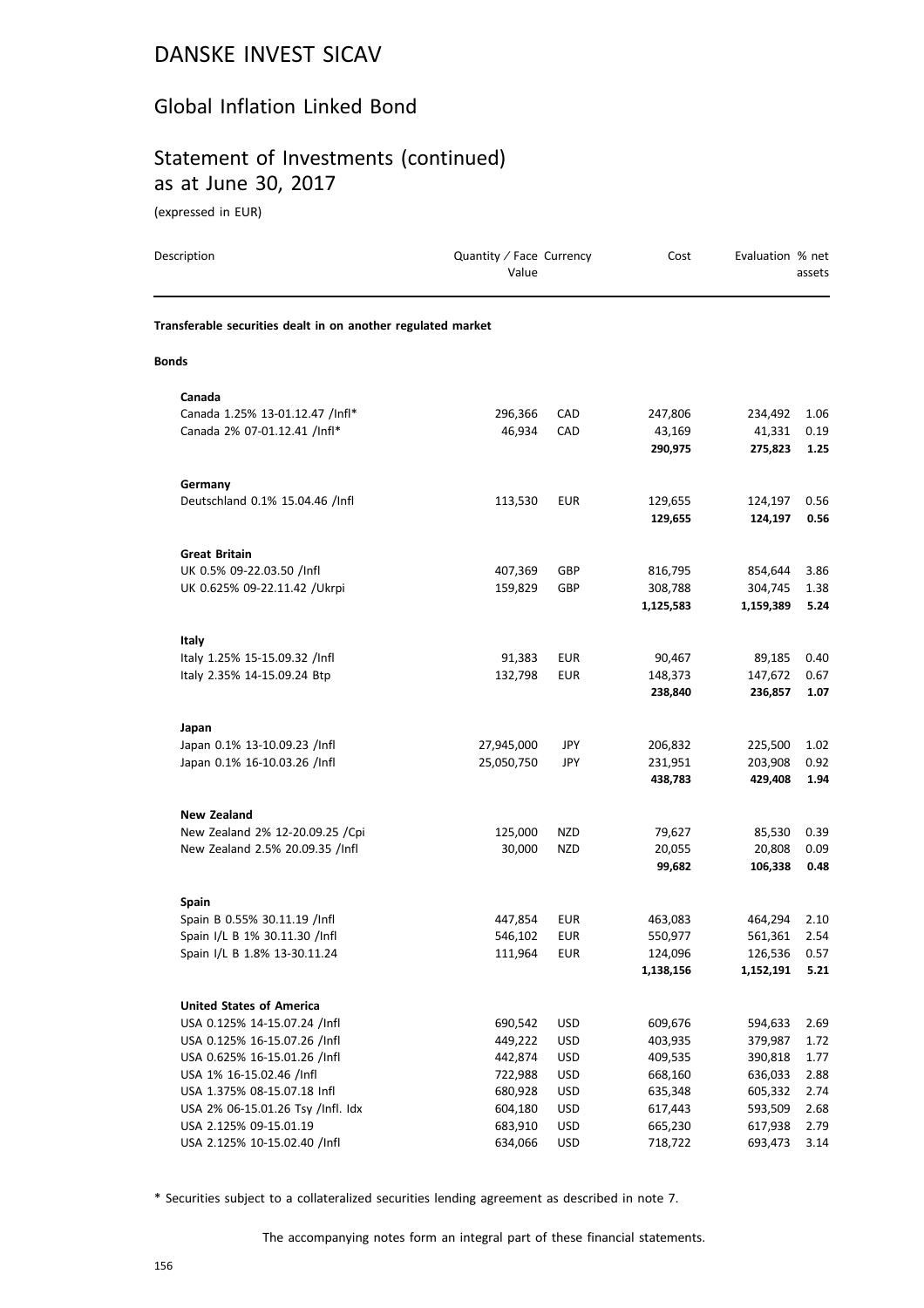#### Global Inflation Linked Bond

# Statement of Investments (continued) as at June 30, 2017

(expressed in EUR)

| Description                                                          | Quantity / Face Currency<br>Value |            | Cost                 | Evaluation % net           | assets |
|----------------------------------------------------------------------|-----------------------------------|------------|----------------------|----------------------------|--------|
| USA 2.375% 07-15.01.27 Tbo                                           | 922,283                           | <b>USD</b> | 948,243<br>5,676,292 | 942.413<br>5,454,136 24.67 | 4.26   |
| Total - Bonds                                                        |                                   | 9,137,966  | 8,938,339 40.42      |                            |        |
| Total - Transferable securities dealt in on another regulated market |                                   | 9,137,966  | 8.938.339 40.42      |                            |        |
| TOTAL INVESTMENT PORTFOLIO                                           |                                   |            | 22,127,183           | 21,790,175                 | 98.54  |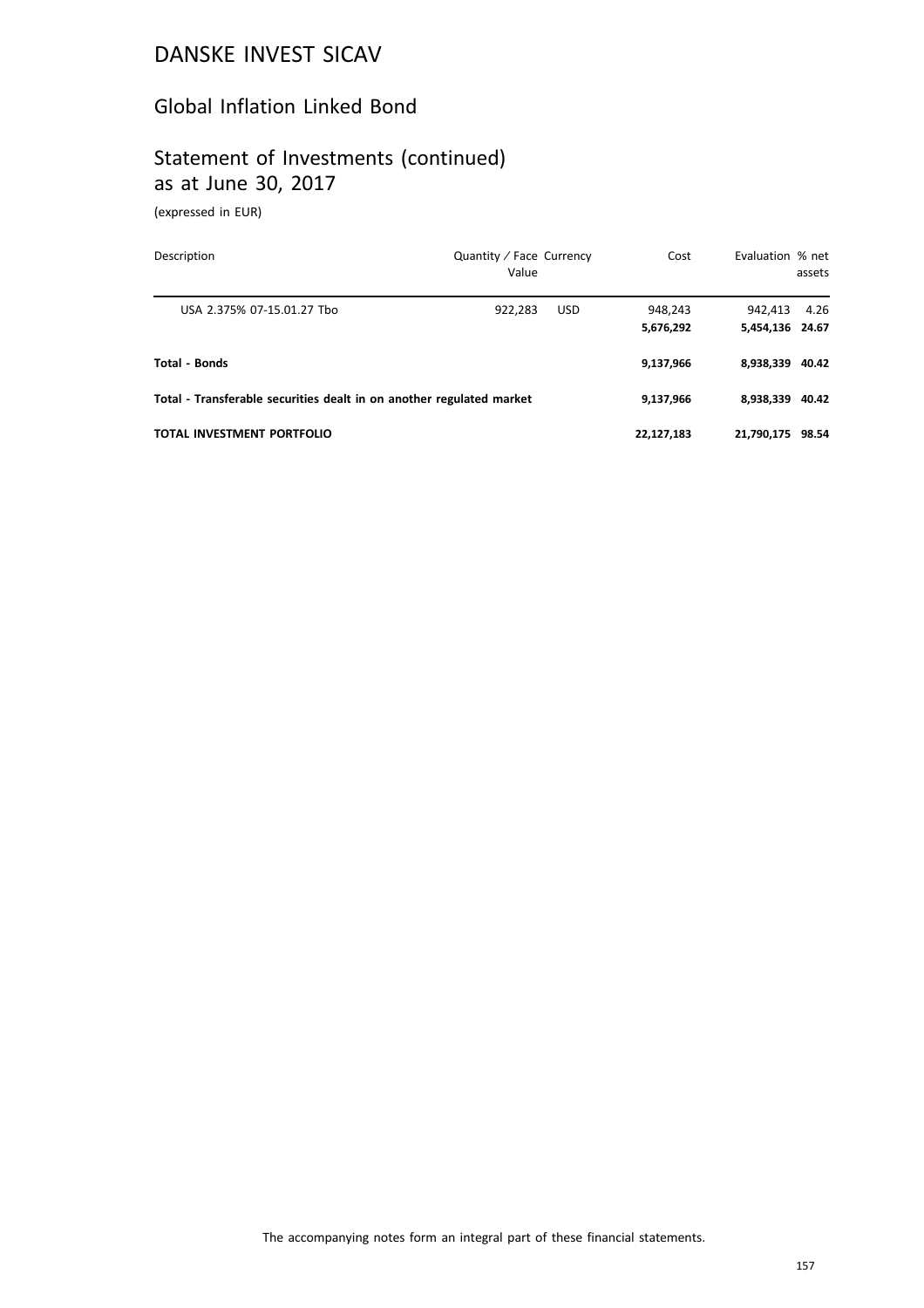#### Global Inflation Linked Bond

# Geographical and Economic Portfolio Breakdowns as at June 30, 2017

(expressed as a percentage of net assets)

| Geographical breakdown   | %     |
|--------------------------|-------|
| United States of America | 44.62 |
| Great Britain            | 27.81 |
| France                   | 11.34 |
| Spain                    | 5.21  |
| Italy                    | 3.70  |
| Japan                    | 1.94  |
| Canada                   | 1.25  |
| Denmark                  | 0.99  |
| Australia                | 0.64  |
| Germany                  | 0.56  |
| New Zealand              | 0.48  |
|                          | 98.54 |

| Economic breakdown                   | %     |
|--------------------------------------|-------|
| States, Provinces and Municipalities | 98.54 |
|                                      | 98.54 |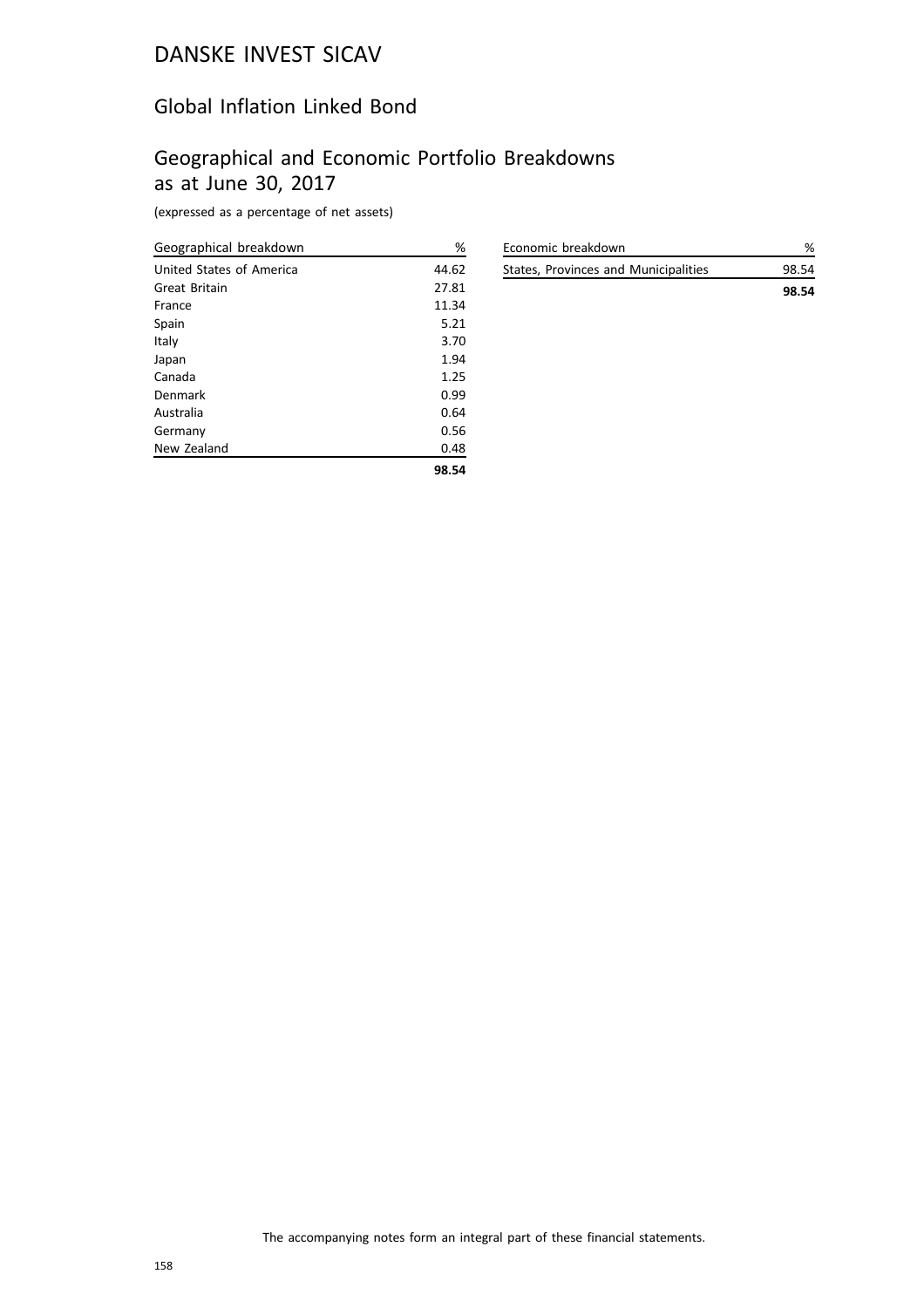## Global Inflation Linked Bond Short Duration

## Statement of Investments as at June 30, 2017

(expressed in EUR)

| Description                                                                    | Quantity / Face Currency<br>Value |            | Cost       | Evaluation % net | assets |
|--------------------------------------------------------------------------------|-----------------------------------|------------|------------|------------------|--------|
| Transferable securities admitted to an official stock exchange listing         |                                   |            |            |                  |        |
| <b>Bonds</b>                                                                   |                                   |            |            |                  |        |
| <b>Australia</b>                                                               |                                   |            |            |                  |        |
| Australia 1.25% 12-21.02.22 /Infl                                              | 240,000                           | AUD        | 191,355    | 184,688          | 0.17   |
| Australia 3% 09-20.09.25 /Infl                                                 | 500,000                           | <b>AUD</b> | 484,379    | 473,585          | 0.45   |
| Australia 4% 96-20.08.20 /Infl                                                 | 480,000                           | <b>AUD</b> | 622,561    | 599,726          | 0.56   |
|                                                                                |                                   |            | 1,298,295  | 1,257,999        | 1.18   |
| Canada                                                                         |                                   |            |            |                  |        |
| Canada 4.25% 91-01.12.21 /Infl*                                                | 2,120,567                         | CAD        | 1,818,260  | 1,689,085        | 1.58   |
|                                                                                |                                   |            | 1,818,260  | 1,689,085        | 1.58   |
| <b>Denmark</b>                                                                 |                                   |            |            |                  |        |
| Denmark 0.1% 12-15.11.23 /Infl                                                 | 8,326,442                         | <b>DKK</b> | 1,189,082  | 1,186,989        | 1.11   |
|                                                                                |                                   |            | 1,189,082  | 1,186,989        | 1.11   |
| France                                                                         |                                   |            |            |                  |        |
| France 0.1% 16-01.03.28 /Infl                                                  | 2,601,816                         | <b>EUR</b> | 2,721,595  | 2,712,003        | 2.54   |
| France 0.25% 11-25.07.18 Oat /Infl                                             | 2,431,353                         | EUR        | 2,472,536  | 2,473,728        | 2.32   |
| France 0.25% 25.07.24 Oat /Infl                                                | 826,064                           | EUR        | 874,613    | 889,687          | 0.83   |
| France 2.25% 03-25.07.20 /Infl                                                 | 1,215,553                         | EUR        | 1,367,954  | 1,350,239        | 1.27   |
| France Oat 2.1% 25.07.23 /Infl                                                 | 2,925,954                         | EUR        | 3,505,678  | 3,480,425        | 3.26   |
|                                                                                |                                   |            | 10,942,376 | 10,906,082 10.22 |        |
| <b>Great Britain</b>                                                           |                                   |            |            |                  |        |
| Great Brit. 1.875% 07-22.11.22                                                 | 1,545,511                         | GBP        | 2,225,411  | 2,168,175        | 2.03   |
| UK 0.125% 13-22.11.19 /Infl                                                    | 543,750                           | GBP        | 671,074    | 660,801          | 0.62   |
| UK 0.125% 15-22.03.26 /Infl                                                    | 1,704,208                         | GBP        | 2,329,068  | 2,275,910        | 2.13   |
| UK 2.5% 83-16.04.20 /Infl                                                      | 520,000                           | GBP        | 2,218,115  | 2,180,546        | 2.05   |
| UK 2.5% 86-17.07.24 /Infl                                                      | 520,000                           | GBP        | 2,217,589  | 2,159,182        | 2.02   |
|                                                                                |                                   |            | 9,661,257  | 9,444,614        | 8.85   |
| Italy                                                                          |                                   |            |            |                  |        |
| Italy 0.1% 16-15.05.22 /Infl                                                   | 1,260,369                         | <b>EUR</b> | 1,230,958  | 1,255,182        | 1.18   |
| Italy 2.1% 10-15.09.21 /Infl                                                   | 1,993,280                         | EUR        | 2,177,310  | 2,179,594        | 2.04   |
| Italy 2.35% 08-15.09.19 /Infl                                                  | 1,125,230                         | <b>EUR</b> | 1,203,295  | 1,197,500        | 1.12   |
|                                                                                |                                   |            | 4,611,563  | 4,632,276        | 4.34   |
| <b>United States of America</b>                                                |                                   |            |            |                  |        |
| USA 0.125% 12-15.01.22 /Infl                                                   | 9,623,214                         | USD        | 8,602,960  | 8,418,113        | 7.89   |
| USA 0.375% 13-15.07.23 /Infl                                                   | 3,165,316                         | USD        | 2,908,597  | 2,792,289        | 2.62   |
| USA 1.875% 09-15.07.19 /Infl                                                   | 6,934,268                         | <b>USD</b> | 6,913,883  | 6,325,979        | 5.93   |
|                                                                                |                                   |            | 18,425,440 | 17,536,381 16.44 |        |
| <b>Total - Bonds</b>                                                           |                                   |            | 47,946,273 | 46,653,426 43.72 |        |
| Total - Transferable securities admitted to an official stock exchange listing |                                   |            | 47,946,273 | 46,653,426 43.72 |        |

\* Securities subject to a collateralized securities lending agreement as described in note 7.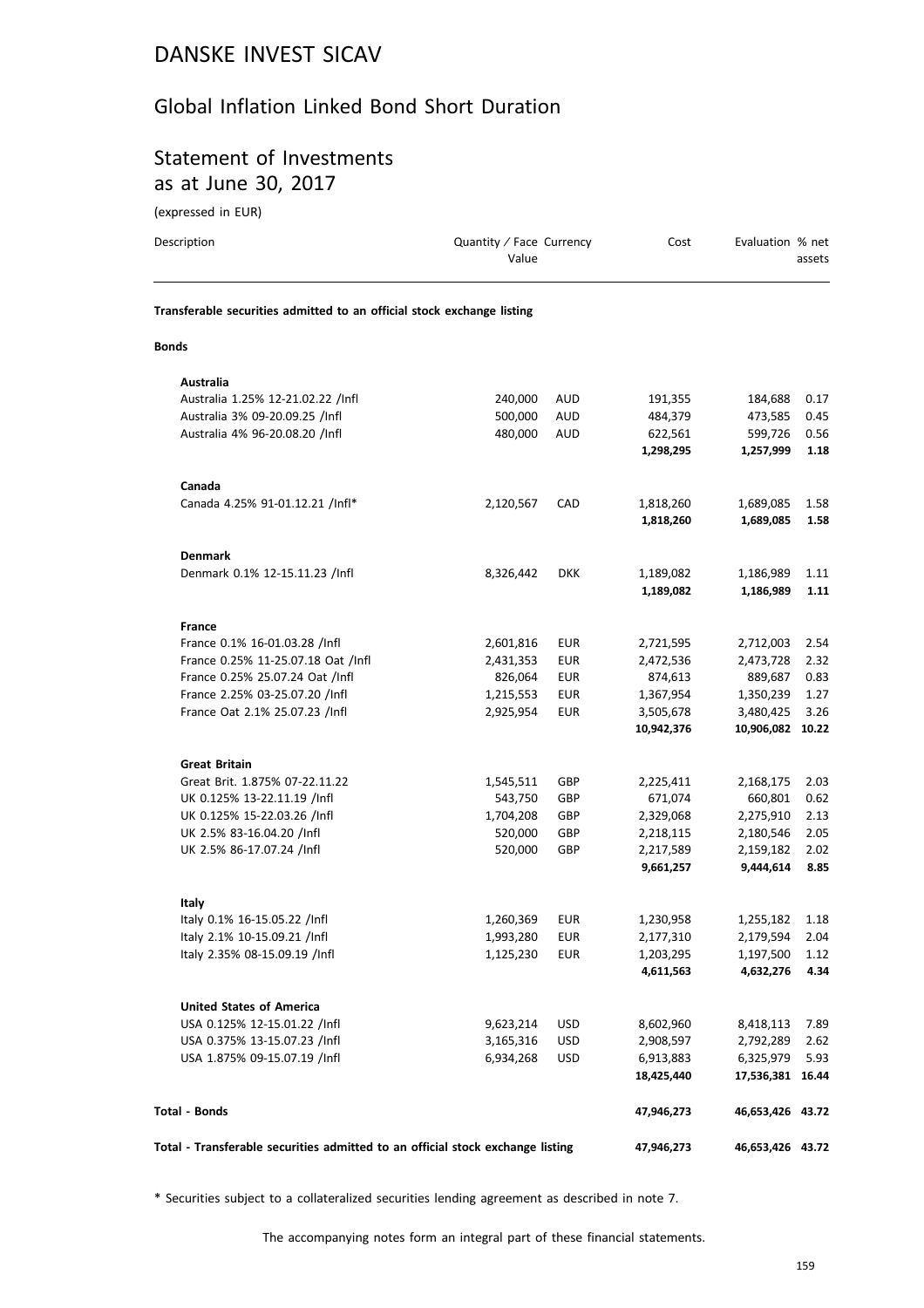#### Global Inflation Linked Bond Short Duration

#### Statement of Investments (continued) as at June 30, 2017

(expressed in EUR)

| Description                                                          | Quantity / Face Currency<br>Value |                          | Cost                                | Evaluation % net                    | assets               |
|----------------------------------------------------------------------|-----------------------------------|--------------------------|-------------------------------------|-------------------------------------|----------------------|
| Transferable securities dealt in on another regulated market         |                                   |                          |                                     |                                     |                      |
| <b>Bonds</b>                                                         |                                   |                          |                                     |                                     |                      |
| Canada                                                               |                                   |                          |                                     |                                     |                      |
| Canada 4.25% 95-01.12.26 /Infl*                                      | 416,041                           | CAD                      | 406,204<br>406,204                  | 381,443<br>381,443                  | 0.36<br>0.36         |
| <b>France</b>                                                        |                                   |                          |                                     |                                     |                      |
| France 1.1% 09-25.07.22 Oat                                          | 1,323,168                         | <b>EUR</b>               | 1,461,037<br>1,461,037              | 1,472,493<br>1,472,493              | 1.38<br>1.38         |
| Germany                                                              |                                   |                          |                                     |                                     |                      |
| Deutschland 0.1% 15.04.46 /Infl                                      | 340,590                           | <b>EUR</b>               | 387,149<br>387,149                  | 372,592<br>372,592                  | 0.35<br>0.35         |
| Japan                                                                |                                   |                          |                                     |                                     |                      |
| Japan 0.1% 14-10.09.24 /Infl<br>Japan 0.1% 16-10.03.26 /Infl         | 180,190,800<br>260,527,800        | JPY<br>JPY               | 1,469,208<br>2,358,426<br>3,827,634 | 1,462,218<br>2,120,645<br>3,582,863 | 1.37<br>1.99<br>3.36 |
|                                                                      |                                   |                          |                                     |                                     |                      |
| <b>New Zealand</b>                                                   |                                   |                          |                                     |                                     |                      |
| New Zealand 2% 12-20.09.25 / Cpi                                     | 400,000                           | <b>NZD</b>               | 262,890<br>262,890                  | 273,697<br>273,697                  | 0.26<br>0.26         |
| <b>Spain</b>                                                         |                                   |                          |                                     |                                     |                      |
| Spain B 0.55% 30.11.19 /Infl                                         | 3,867,830                         | <b>EUR</b>               | 3,993,853                           | 4,009,811                           | 3.76                 |
| Spain I/L B 1.8% 13-30.11.24                                         | 4,610,861                         | <b>EUR</b>               | 5,151,675<br>9,145,528              | 5,210,980<br>9,220,791              | 4.88<br>8.64         |
| <b>United States of America</b>                                      |                                   |                          |                                     |                                     |                      |
| USA 0.125% 12-15.07.22 /Infl                                         | 3,118,106                         | <b>USD</b>               | 2,839,267                           | 2,730,278                           | 2.56                 |
| USA 0.125% 13-15.01.23 Tbo                                           | 3,339,756                         | <b>USD</b>               | 3,002,114                           | 2,900,306                           | 2.72                 |
| USA 0.125% 14-15.04.19 /Infl*                                        | 5,796,475                         | <b>USD</b>               | 5,257,763                           | 5,072,996                           | 4.75                 |
| USA 0.125% 14-15.07.24 /Infl                                         | 3,050,754                         | <b>USD</b>               | 2,721,681                           | 2,627,036                           | 2.46                 |
| USA 0.125% 16-15.07.26 /Infl                                         | 3,430,425                         | <b>USD</b>               | 3,085,376                           | 2,901,717                           | 2.72                 |
| USA 0.25% 15-15.01.25 /Infl                                          | 7,852,624                         | <b>USD</b>               | 6,977,102                           | 6,760,319                           | 6.33                 |
| USA 0.625% 14-15.01.24 /Infl                                         | 3,282,869                         | <b>USD</b>               | 3,043,437                           | 2,918,522                           | 2.73                 |
| USA 0.625% 16-15.01.26 /Infl<br>USA 1.25% 10-15.07.20 /Infl*         | 9,331,256<br>5,868,897            | <b>USD</b><br><b>USD</b> | 8,664,365<br>5,630,653              | 8,234,454<br>5,354,254              | 7.72<br>5.02         |
| USA 1.375% 14-15.02.44 /Infl                                         | 955,555                           | <b>USD</b>               | 931,607                             | 914,785                             | 0.86                 |
| USA 11-15.07.21 /Infl                                                | 3,029,438                         | <b>USD</b>               | 2,880,487                           | 2,719,306                           | 2.55                 |
|                                                                      |                                   |                          | 45,033,852                          | 43,133,973 40.42                    |                      |
| <b>Total - Bonds</b>                                                 |                                   |                          | 60,524,294                          | 58,437,852 54.77                    |                      |
| Total - Transferable securities dealt in on another regulated market |                                   |                          | 60,524,294                          | 58,437,852 54.77                    |                      |
| TOTAL INVESTMENT PORTFOLIO                                           |                                   |                          | 108,470,567                         | 105,091,278 98.49                   |                      |

\* Securities subject to a collateralized securities lending agreement as described in note 7.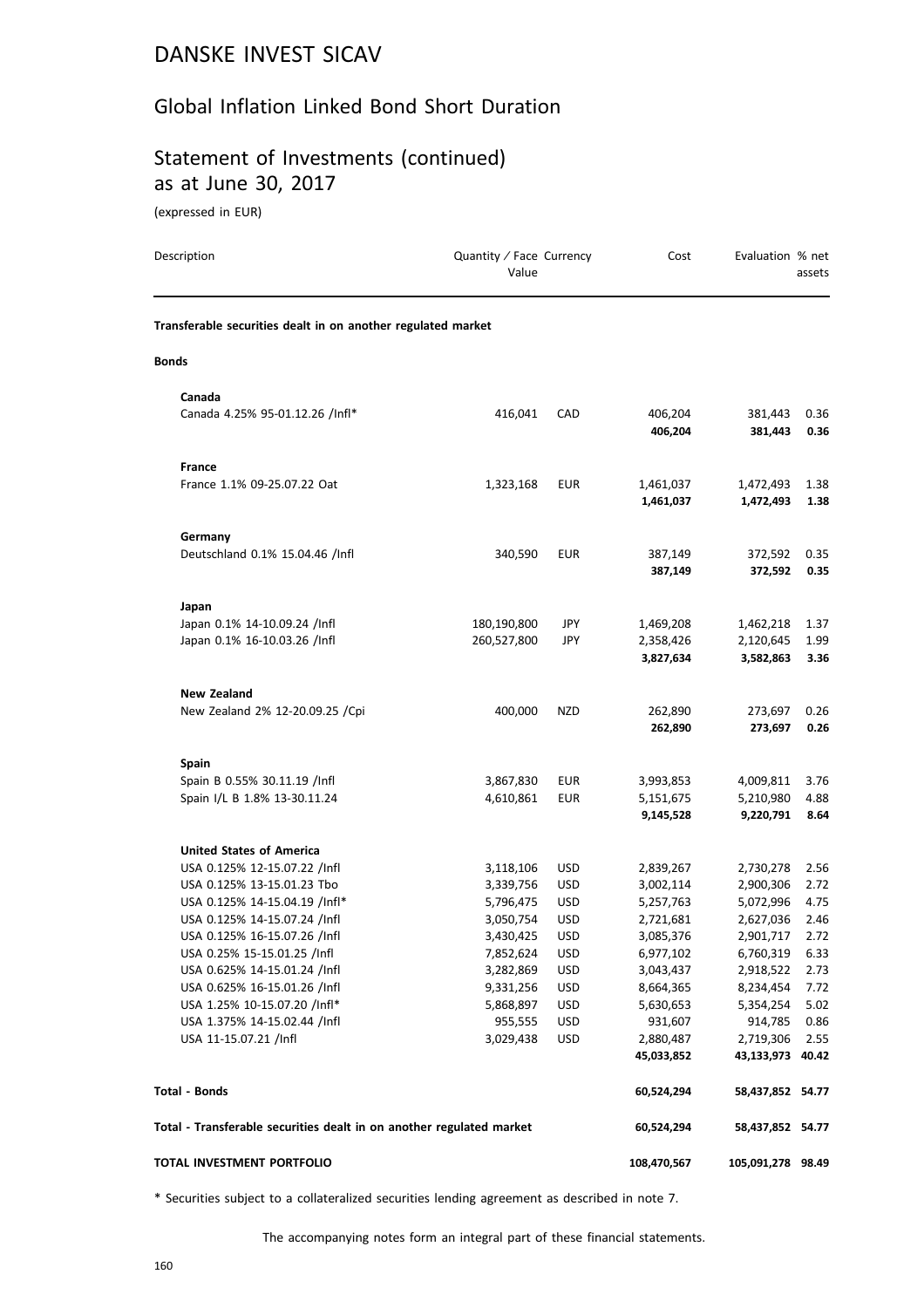## Global Inflation Linked Bond Short Duration

# Geographical and Economic Portfolio Breakdowns as at June 30, 2017

(expressed as a percentage of net assets)

| Geographical breakdown   | %     |
|--------------------------|-------|
| United States of America | 56.86 |
| France                   | 11.60 |
| Great Britain            | 8.85  |
| Spain                    | 8.64  |
| Italy                    | 4.34  |
| Japan                    | 3.36  |
| Canada                   | 1.94  |
| Australia                | 1.18  |
| Denmark                  | 1.11  |
| Germany                  | 0.35  |
| New Zealand              | 0.26  |
|                          | 98.49 |

| Economic breakdown                   | %     |
|--------------------------------------|-------|
| States, Provinces and Municipalities | 98.49 |
|                                      | 98.49 |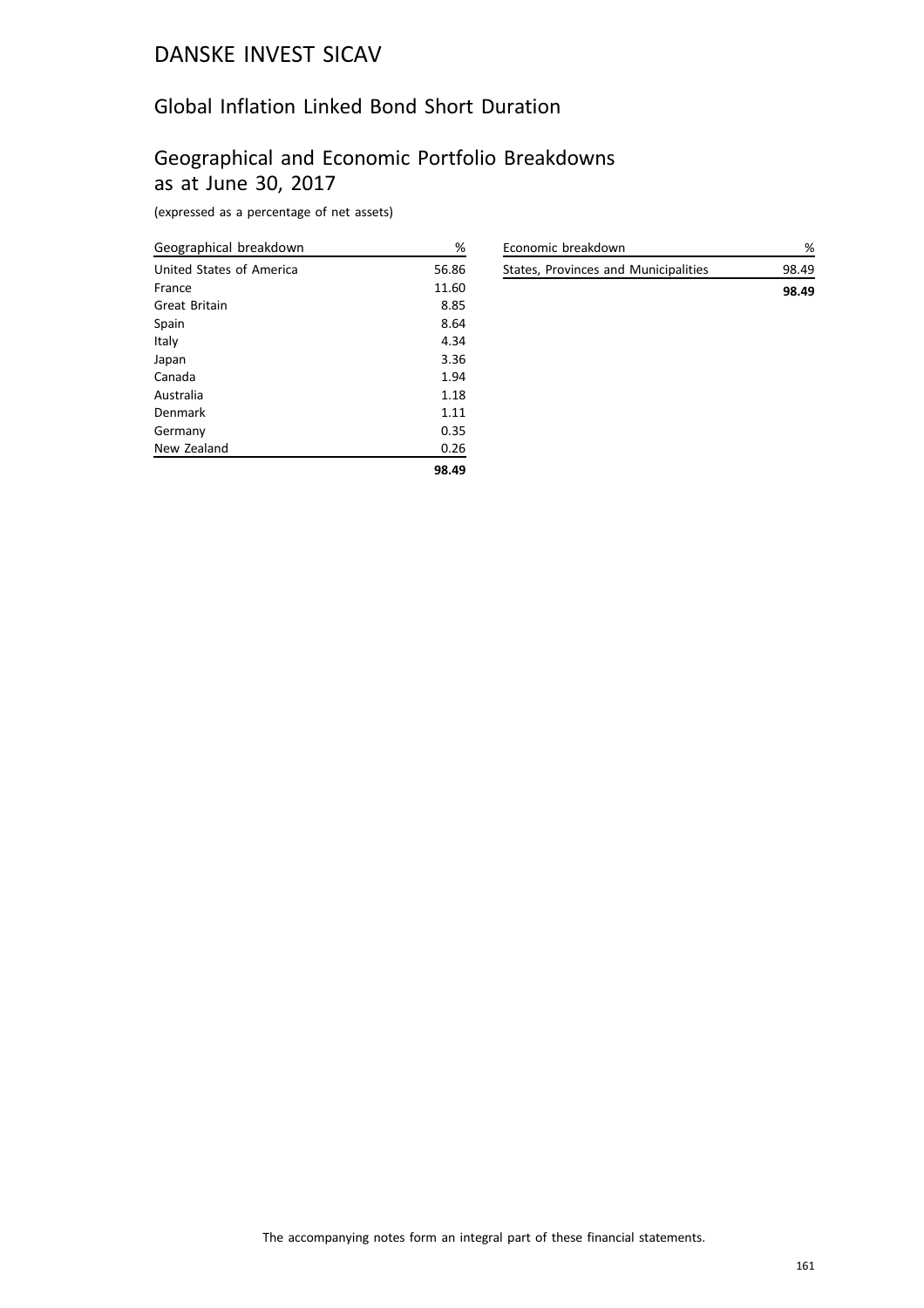# Global StockPicking\*

## Statement of Investments as at June 30, 2017

(expressed in EUR)

| Description                                                            | Quantity / Face Currency<br>Value |            | Cost                   | Evaluation % net       | assets       |
|------------------------------------------------------------------------|-----------------------------------|------------|------------------------|------------------------|--------------|
| Transferable securities admitted to an official stock exchange listing |                                   |            |                        |                        |              |
| <b>Shares</b>                                                          |                                   |            |                        |                        |              |
| Canada                                                                 |                                   |            |                        |                        |              |
| <b>Toronto Dominion Bk</b>                                             | 211,737                           | CAD        | 8,459,592<br>8,459,592 | 9,347,725<br>9,347,725 | 3.10<br>3.10 |
| Cayman Islands                                                         |                                   |            |                        |                        |              |
| Anta Sports Products Ltd                                               | 1,749,911                         | HKD        | 4,371,944<br>4,371,944 | 4,880,699<br>4,880,699 | 1.62<br>1.62 |
| <b>Denmark</b>                                                         |                                   |            |                        |                        |              |
| Genmab A/S                                                             | 21,770                            | <b>DKK</b> | 3,419,252              | 4,010,769              | 1.33         |
| Novo Nordisk A/S /-B-                                                  | 171,064                           | <b>DKK</b> | 5,848,808              | 6,298,552              | 2.09         |
|                                                                        |                                   |            | 9,268,060              | 10,309,321             | 3.42         |
| <b>France</b>                                                          |                                   |            |                        |                        |              |
| Publicis Groupe Sa**                                                   | 122,847                           | <b>EUR</b> | 8,323,486              | 8,048,936              | 2.67         |
|                                                                        |                                   |            | 8,323,486              | 8,048,936              | 2.67         |
| Germany                                                                |                                   |            |                        |                        |              |
| Sap Ag                                                                 | 103,488                           | <b>EUR</b> | 7,015,796              | 9,485,710              | 3.15         |
|                                                                        |                                   |            | 7,015,796              | 9,485,710              | 3.15         |
| <b>Great Britain</b>                                                   |                                   |            |                        |                        |              |
| Antofagasta Plc**                                                      | 441,267                           | GBP        | 3,622,462              | 4,002,533              | 1.33         |
| British American Tobacco (25p)**                                       | 149,316                           | GBP        | 6,764,147              | 8,922,560              | 2.96         |
| Direct Line                                                            | 786,040                           | GBP        | 3,331,227              | 3,173,483              | 1.05         |
| Reckitt Benckiser Group Plc                                            | 124,928                           | GBP        | 8,582,040              | 10,964,371             | 3.63         |
|                                                                        |                                   |            | 22,299,876             | 27,062,947             | 8.97         |
| <b>Hong Kong</b>                                                       |                                   |            |                        |                        |              |
| Aia Group                                                              | 1,370,702                         | <b>HKD</b> | 7,147,375              | 8,715,306              | 2.89         |
|                                                                        |                                   |            | 7,147,375              | 8,715,306              | 2.89         |
| India                                                                  |                                   |            |                        |                        |              |
| Bharti Infratel Ltd Shs                                                | 1,019,616                         | <b>INR</b> | 5,773,685              | 5,129,625              | 1.70         |
|                                                                        |                                   |            | 5,773,685              | 5,129,625              | 1.70         |
| Ireland                                                                |                                   |            |                        |                        |              |
| Crh Plc                                                                | 201,903                           | <b>EUR</b> | 4,877,178              | 6,287,860              | 2.09         |
| Johnson Ctls Intl Plc Npv**                                            | 199,024                           | <b>USD</b> | 6,533,598              | 7,419,047              | 2.46         |
|                                                                        |                                   |            | 11,410,776             | 13,706,907             | 4.55         |
| Japan                                                                  |                                   |            |                        |                        |              |
| East Japan Railway Co**                                                | 87,028                            | JPY        | 6,140,414              | 7,313,623              | 2.42         |
| Tokio Marine Holdings Inc                                              | 174,798                           | JPY        | 5,354,907              | 6,358,430              | 2.11         |
|                                                                        |                                   |            | 11,495,321             | 13,672,053             | 4.53         |

\* See Note 1.

\*\* Securities subject to a collateralized securities lending agreement as described in note 7.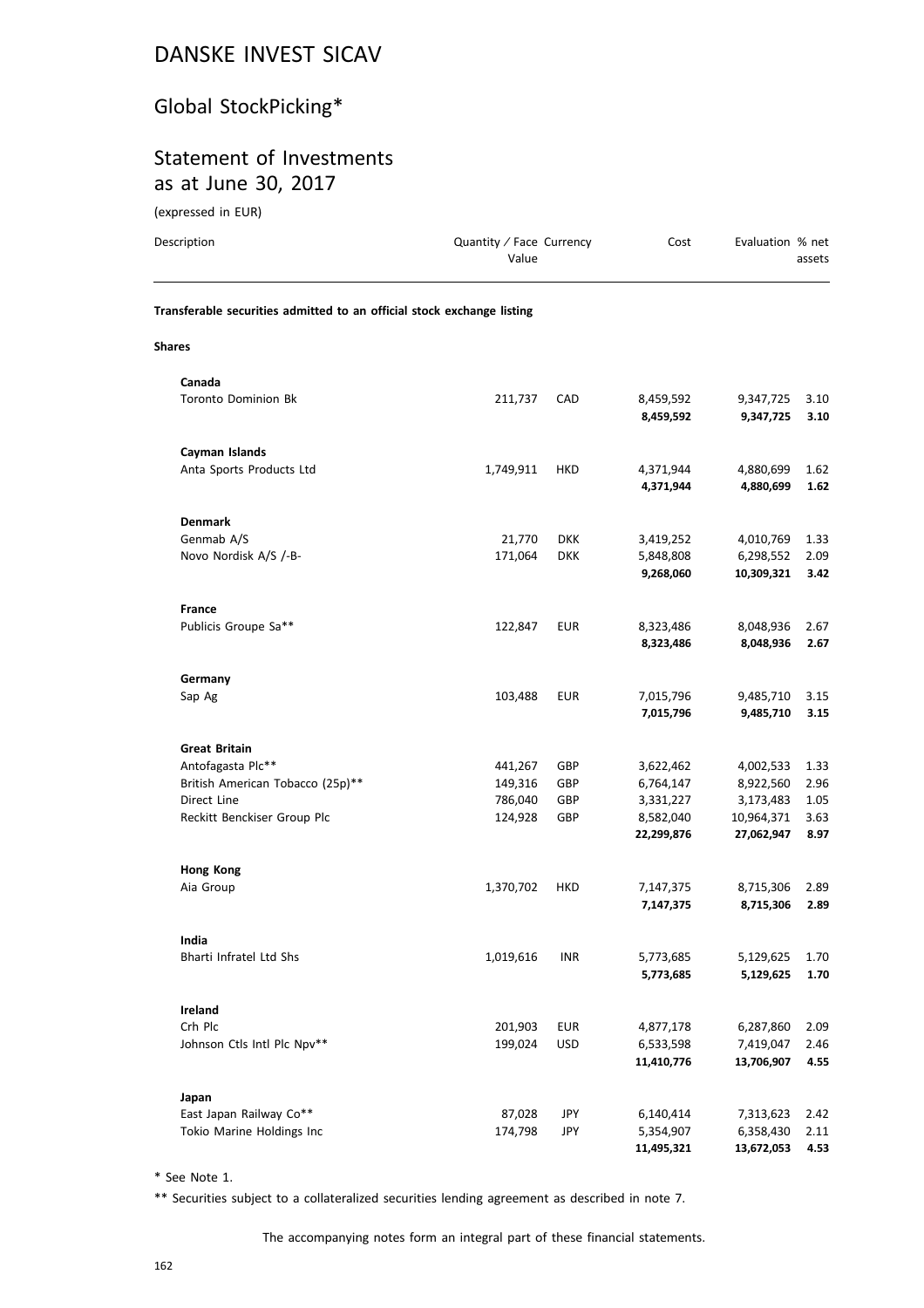# Global StockPicking\*

# Statement of Investments (continued) as at June 30, 2017

(expressed in EUR)

| Description                                                                    | Quantity / Face Currency<br>Value |                          | Cost                    | Evaluation % net        | assets       |
|--------------------------------------------------------------------------------|-----------------------------------|--------------------------|-------------------------|-------------------------|--------------|
| Jersey                                                                         |                                   |                          |                         |                         |              |
| Shire Plc                                                                      | 157,896                           | GBP                      | 8,589,225<br>8,589,225  | 7,602,732<br>7,602,732  | 2.52<br>2.52 |
| <b>Philippines</b>                                                             |                                   |                          |                         |                         |              |
| Universal Robina Corp.                                                         | 944,209                           | <b>PHP</b>               | 3,162,181               | 2,666,859               | 0.88         |
|                                                                                |                                   |                          | 3,162,181               | 2,666,859               | 0.88         |
| <b>Singapore</b>                                                               |                                   |                          |                         |                         |              |
| Utd Overseas Bk /Local                                                         | 556,999                           | SGD                      | 7,105,221               | 8,215,539               | 2.72         |
|                                                                                |                                   |                          | 7,105,221               | 8,215,539               | 2.72         |
| <b>Spain</b>                                                                   |                                   |                          |                         |                         |              |
| Amadeus It Holding Sr. A                                                       | 114,559                           | <b>EUR</b>               | 4,167,245               | 5,942,175               | 1.97         |
|                                                                                |                                   |                          | 4,167,245               | 5,942,175               | 1.97         |
| Sweden                                                                         |                                   |                          |                         |                         |              |
| Skandinav. Ensk. Banken A                                                      | 574,541                           | <b>SEK</b>               | 5,487,216               | 6,111,330               | 2.03         |
|                                                                                |                                   |                          | 5,487,216               | 6,111,330               | 2.03         |
| <b>Switzerland</b>                                                             |                                   |                          |                         |                         |              |
| Nestle Sa                                                                      | 142,884                           | <b>CHF</b>               | 7,741,376               | 10,937,536              | 3.63         |
| Roche Holding Ag /Genussschein                                                 | 36,500                            | CHF                      | 7,902,044<br>15,643,420 | 8,166,864<br>19,104,400 | 2.71<br>6.34 |
|                                                                                |                                   |                          |                         |                         |              |
| <b>United States of America</b>                                                |                                   |                          |                         |                         |              |
| Akamai Technologies Inc                                                        | 140,646                           | <b>USD</b>               | 6,790,600               | 6,190,420               | 2.05         |
| Becton Dickinson & Co.                                                         | 50,834                            | <b>USD</b>               | 4,381,294               | 8,605,418               | 2.85         |
| Cisco Systems Inc<br>Coca-Cola Co                                              | 413,696                           | <b>USD</b><br><b>USD</b> | 9,291,637               | 11,383,934              | 3.78<br>2.48 |
| Colgate-Palmolive Co.                                                          | 190,366                           | <b>USD</b>               | 7,610,394               | 7,476,550               | 1.78         |
| Conocophillips**                                                               | 82,524<br>256,756                 | <b>USD</b>               | 4,789,077<br>9,602,143  | 5,358,692<br>9,915,287  | 3.29         |
| Estee Lauder Co -A-                                                            | 90,356                            | <b>USD</b>               | 6,594,107               | 7,569,180               | 2.51         |
| Jpmorgan Chase & Co.                                                           | 185,017                           | <b>USD</b>               | 8,836,340               | 14,774,453              | 4.90         |
| L Brands Inc**                                                                 | 111,878                           | <b>USD</b>               | 6,458,639               | 5,311,375               | 1.76         |
| Microsoft Corp                                                                 | 202,154                           | <b>USD</b>               | 6,186,449               | 12,129,771              | 4.02         |
| Rockwell Automation                                                            | 50,835                            | <b>USD</b>               | 5,447,158               | 7,073,122               | 2.35         |
| Union Pacific Corp                                                             | 82,139                            | <b>USD</b>               | 7,204,196               | 7,763,789               | 2.57         |
| Unitedhealth Group Inc                                                         | 90,073                            | <b>USD</b>               | 3,892,695               | 14,619,847              | 4.85         |
| Us Bancorp                                                                     | 169,383                           | USD                      | 6,294,994               | 7,683,781               | 2.55         |
|                                                                                |                                   |                          | 93,379,723              | 125,855,619 41.74       |              |
| <b>Total - Shares</b>                                                          |                                   |                          | 233,100,142             | 285,857,883 94.80       |              |
| Total - Transferable securities admitted to an official stock exchange listing |                                   |                          | 233,100,142             | 285,857,883 94.80       |              |
| TOTAL INVESTMENT PORTFOLIO                                                     |                                   |                          | 233,100,142             | 285,857,883 94.80       |              |

\* See Note 1.

\*\* Securities subject to a collateralized securities lending agreement as described in note 7.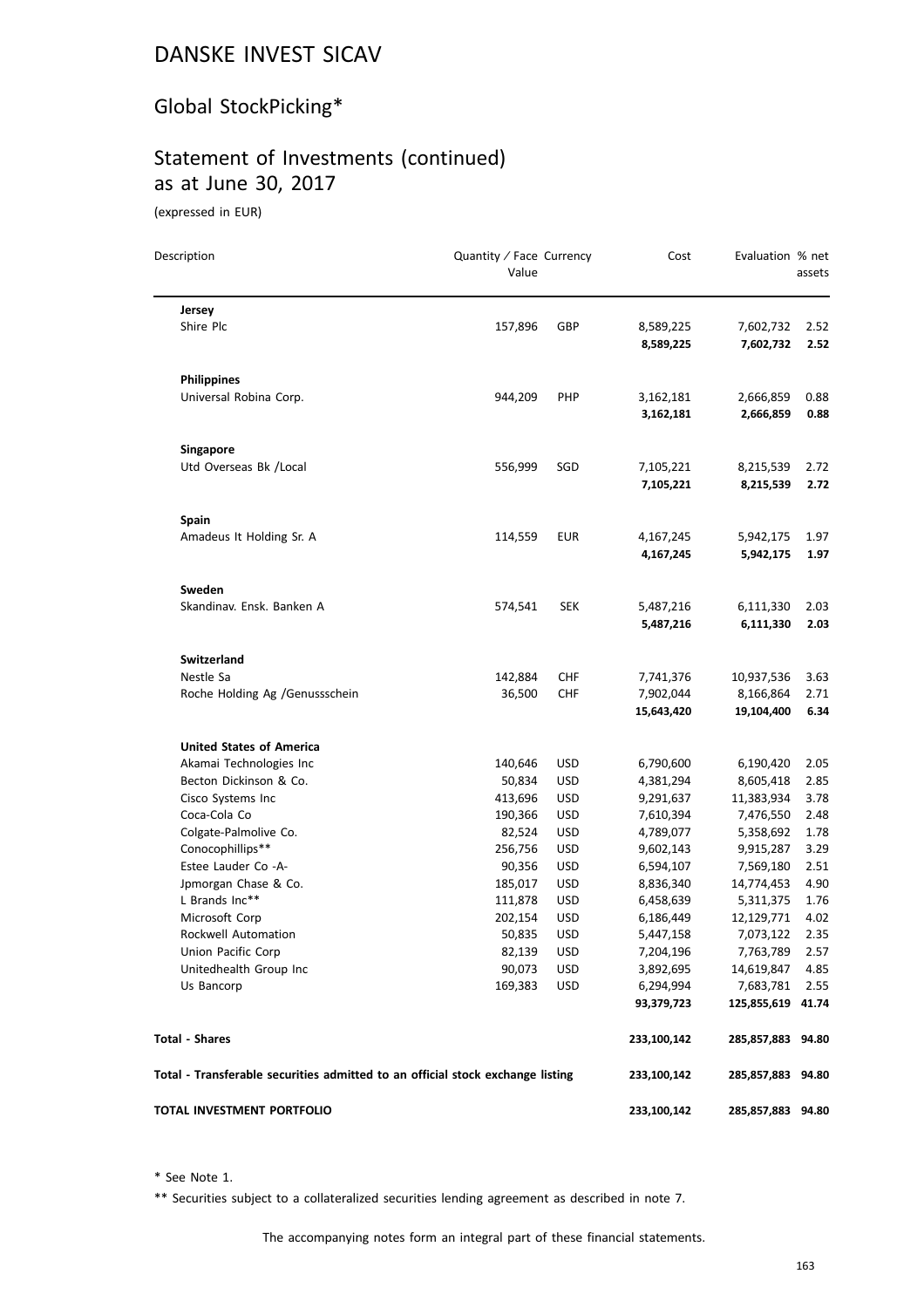# Global StockPicking\*

# Geographical and Economic Portfolio Breakdowns as at June 30, 2017

(expressed as a percentage of net assets)

| Geographical breakdown   | %     |
|--------------------------|-------|
| United States of America | 41.74 |
| Great Britain            | 8.97  |
| Switzerland              | 6.34  |
| Ireland                  | 4.55  |
| Japan                    | 4.53  |
| Denmark                  | 3.42  |
| Germany                  | 3.15  |
| Canada                   | 3.10  |
| Hong Kong                | 2.89  |
| Singapore                | 2.72  |
| France                   | 2.67  |
| Jersey                   | 2.52  |
| Sweden                   | 2.03  |
| Spain                    | 1.97  |
| India                    | 1.70  |
| Cayman Islands           | 1.62  |
| Philippines              | 0.88  |
|                          | 94.80 |

| Economic breakdown                      | %     |
|-----------------------------------------|-------|
| <b>Banks and Financial Institutions</b> | 15.30 |
| Internet Software                       | 11.19 |
| <b>Pharmaceuticals and Cosmetics</b>    | 10.16 |
| Consumer Goods                          | 7.87  |
| <b>Food and Distilleries</b>            | 6.99  |
| Transportation                          | 4.99  |
| Healthcare Education & Social Services  | 4.85  |
| Insurance                               | 3.94  |
| Biotechnology                           | 3.85  |
| Office Equipment, Computers             | 3.78  |
| Petrol                                  | 3.29  |
| <b>Tobacco and Spirits</b>              | 2.96  |
| Graphic Art, Publishing                 | 2.67  |
| Electronics and Electrical Equipment    | 2.35  |
| Holding and Finance Companies           | 2.11  |
| Construction, Building Material         | 2.09  |
| Retail                                  | 1.76  |
| <b>News Transmission</b>                | 1.70  |
| Textile                                 | 1.62  |
| Non-Ferrous Metals                      | 1.33  |
|                                         | 94.80 |

\* See Note 1.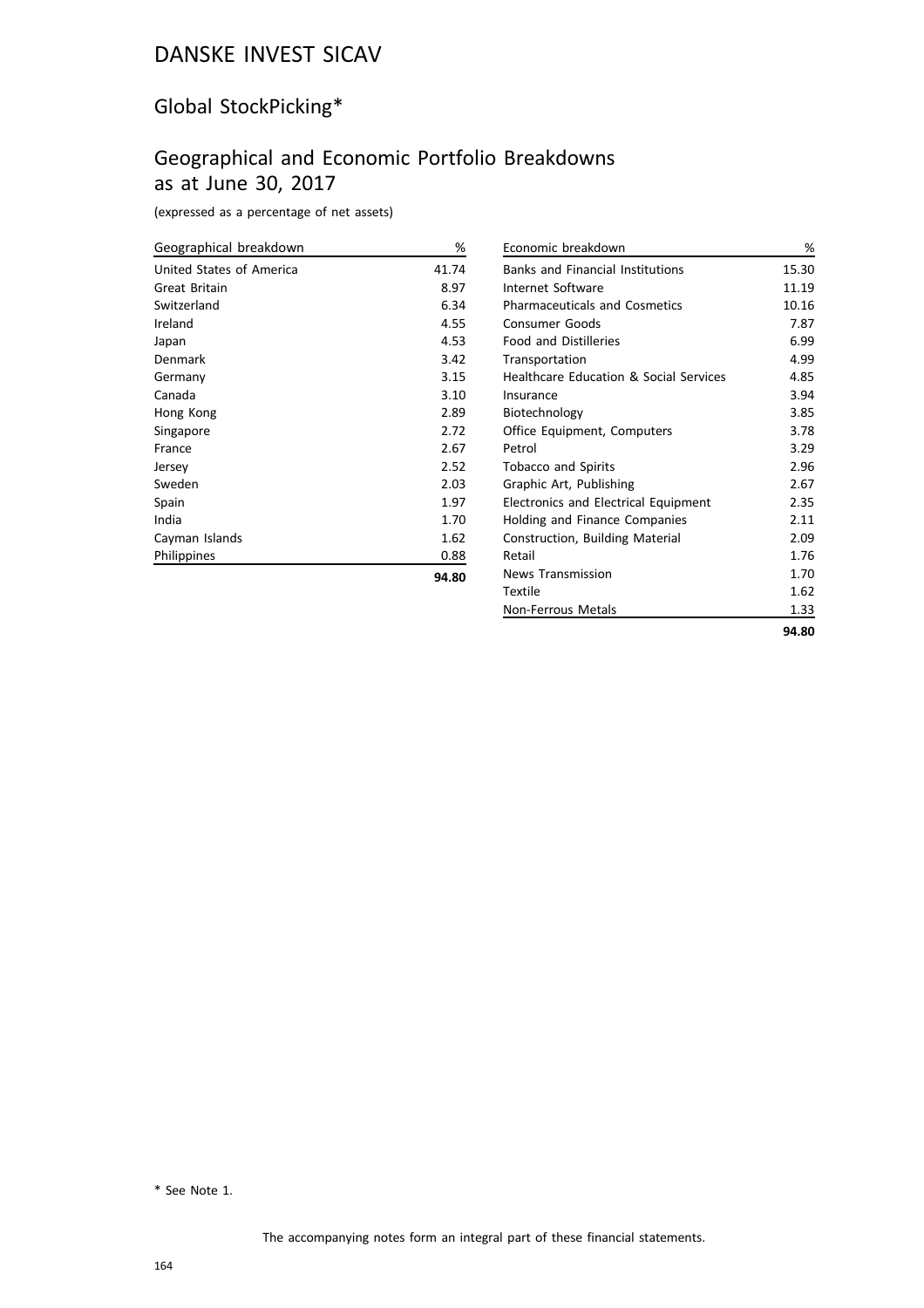## India\*

# Statement of Investments as at June 30, 2017

(expressed in USD)

| Description                                                            | Quantity / Face Currency<br>Value | Cost | Evaluation % net<br>assets |
|------------------------------------------------------------------------|-----------------------------------|------|----------------------------|
| Transferable securities admitted to an official stock exchange listing |                                   |      |                            |

#### **Shares**

| TOTAL INVESTMENT PORTFOLIO                                                     |                   |                          | 58,179,047           | 79,371,773 98.70     |              |
|--------------------------------------------------------------------------------|-------------------|--------------------------|----------------------|----------------------|--------------|
| Total - Transferable securities admitted to an official stock exchange listing |                   |                          | 58,179,047           | 79,371,773 98.70     |              |
| <b>Total - Shares</b>                                                          |                   |                          | 58,179,047           | 79,371,773 98.70     |              |
|                                                                                |                   |                          | 58,179,047           | 79,371,773           | 98.70        |
| Ultra Tech Cement Ltd                                                          | 38,844            | <b>INR</b>               | 1,992,896            | 2,372,755            | 2.95         |
| Thermax Ltd                                                                    | 23,500            | <b>INR</b>               | 302,518              | 340,405              | 0.42         |
| Tata Consultancy Serv / Demat.                                                 | 170,334           | <b>INR</b>               | 5,628,207            | 6,216,010            | 7.73         |
| Sun Pharmaceutical - Shs                                                       | 318,686           | <b>INR</b>               | 3,717,527            | 2,756,673            | 3.43         |
| Sanofi India Shs                                                               | 18,732            | <b>INR</b>               | 898,060              | 1,206,718            | 1.50         |
| Nicholas Piramal India /Demat.                                                 | 83,196            | <b>INR</b>               | 1,013,135            | 3,586,077            | 4.46         |
| Nestle India /Dematerialised                                                   | 21,242            | <b>INR</b>               | 1,927,814            | 2,197,016            | 2.73         |
| Mphasis Ltd /Demat.                                                            | 201,908           | <b>INR</b>               | 1,584,070            | 1,846,580            | 2.30         |
| Lupin Ltd                                                                      | 67,900            | <b>INR</b>               | 1,401,605            | 1,116,041            | 1.39         |
| Kotak Mahind                                                                   | 227,077           | <b>INR</b>               | 2,231,416            | 3,326,438            | 4.14         |
| Kansai Nerolac Paints Ltd                                                      | 343,040           | <b>INR</b>               | 491,722              | 2,281,305            | 2.84         |
| Jyothy Laboratories Ltd                                                        | 131,726           | <b>INR</b>               | 625,235              | 723,808              | 0.90         |
| Itc Ltd /Demat                                                                 | 850,750           | <b>INR</b>               | 2,928,798            | 4,164,483            | 5.18         |
| Infosys Tech Ltd /Demat                                                        | 373,153           | <b>INR</b>               | 5,629,421            | 5,380,179            | 6.69         |
| Icici Bank Ltd /Dubai                                                          | 400,400           | <b>INR</b>               | 1,573,152            | 1,788,465            | 2.22         |
| Housing Devt Fin Corp                                                          | 309,234           | <b>INR</b>               | 5,195,183            | 7,726,861            | 9.61         |
| Hindustan Unilever Ltd                                                         | 178,839           | <b>INR</b>               | 1,844,835            | 2,965,032            | 3.69         |
| Hero Honda Motors /Demat.                                                      | 54,400            | <b>INR</b>               | 2,350,530            | 3,081,966            | 3.83         |
| Hdfc Bank Ltd                                                                  | 90,400            | <b>INR</b>               | 1,297,991            | 2,314,305            | 2.88         |
| Gujarat Gas Co Ltd                                                             | 80,000            | <b>INR</b>               | 529,008              | 914,179              | 1.14         |
| Gruh Finance Ltd                                                               | 290,000           | <b>INR</b>               | 587,757              | 1,942,006            | 2.41         |
| Grasim Industries Ltd                                                          | 83,985            | INR                      | 866,036              | 1,612,169            | 2.00         |
| Grasim Ind. / Gdr 144a                                                         | 72,000            | <b>USD</b>               | 321,381              | 1,382,462            | 1.72         |
| Godrej Consumer Pr /Dematerial.                                                | 216,084           | INR                      | 1,504,760            | 3,192,254            | 3.97         |
| Glaxosmithkline Pharma. /Demat.                                                | 17,432            | INR                      | 703,855              | 665,210              | 0.83         |
| Emami Ltd                                                                      | 48,700            | <b>INR</b>               | 763,010              | 805,196              | 1.00         |
| Container Corpn of India /Ds                                                   | 161,090           | <b>INR</b>               | 2,465,219            | 2,845,087            | 3.54         |
| Castrol India Ltd                                                              | 97,610            | <b>INR</b>               | 409,320              | 606,489              | 0.75         |
| Bosch Ltd                                                                      | 7,300             | <b>INR</b>               | 998,719              | 2,599,208            | 3.23         |
| Biocon Ltd                                                                     | 120,000           | <b>INR</b>               | 277,976              | 611,398              | 0.76         |
| Bharti Infratel Ltd Shs                                                        | 198,525           | <b>INR</b>               | 1,159,489            | 1,140,043            | 1.42         |
| Bharti Airtel Ltd /Demat                                                       | 64,500            | <b>INR</b>               | 423,910              | 371,441              | 0.46         |
| Ambuja Cements Ltd /Demat.<br>Asian Paints                                     | 528,500<br>44,000 | <b>INR</b>               | 1,865,863<br>655,531 | 2,009,427<br>747,898 | 0.93         |
| Aegis Logistics Ltd                                                            | 256,000           | <b>INR</b><br><b>INR</b> | 582,792              | 749,670              | 0.93<br>2.50 |
| Acc Ltd /Dematerialised                                                        | 30,000            | <b>INR</b>               | 677,307              | 724,327              | 0.90         |
| Aa Abb Shs                                                                     | 47,400            | <b>INR</b>               | 752,999              | 1,062,192            | 1.32         |
|                                                                                |                   |                          |                      |                      |              |

\* See Note 1.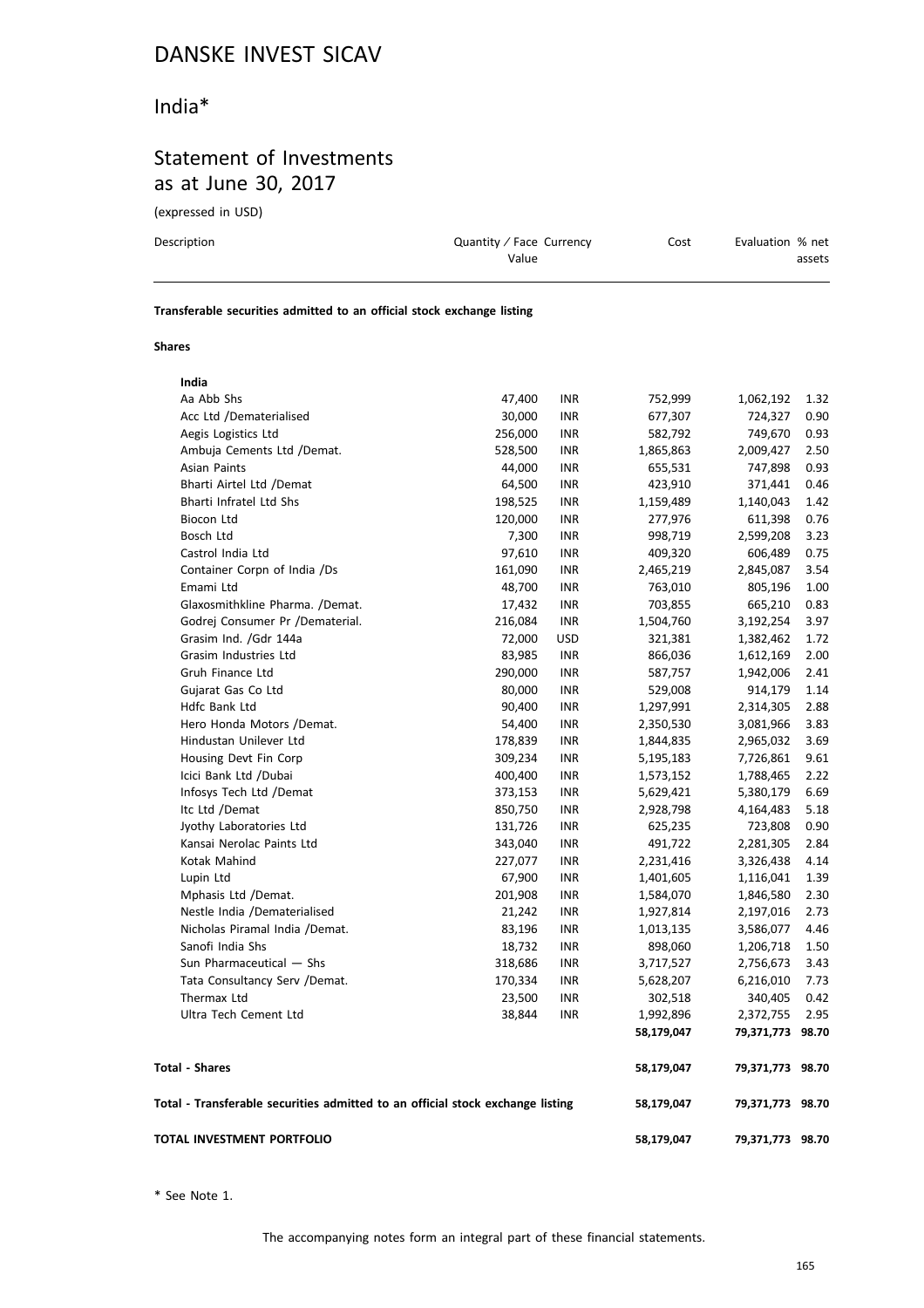# India\*

# Geographical and Economic Portfolio Breakdowns as at June 30, 2017

(expressed as a percentage of net assets)

| Geographical breakdown | %     |
|------------------------|-------|
| India                  | 98.70 |
|                        | 98.70 |
|                        |       |
|                        |       |

| Economic breakdown                      | %     |
|-----------------------------------------|-------|
| Internet Software                       | 16.72 |
| <b>Banks and Financial Institutions</b> | 14.71 |
| <b>Pharmaceuticals and Cosmetics</b>    | 14.67 |
| Chemicals                               | 10.69 |
| Holding and Finance Companies           | 10.27 |
| Automobile Industry                     | 7.06  |
| <b>Food and Distilleries</b>            | 6.70  |
| <b>Tobacco and Spirits</b>              | 5.18  |
| Transportation                          | 3.54  |
| Construction, Building Material         | 3.40  |
| <b>News Transmission</b>                | 1.88  |
| Electronics and Electrical Equipment    | 1.32  |
| <b>Public Services</b>                  | 1.14  |
| <b>Business Houses</b>                  | 1.00  |
| Mechanics, Machinery                    | 0.42  |
|                                         | 98.70 |

\* See Note 1.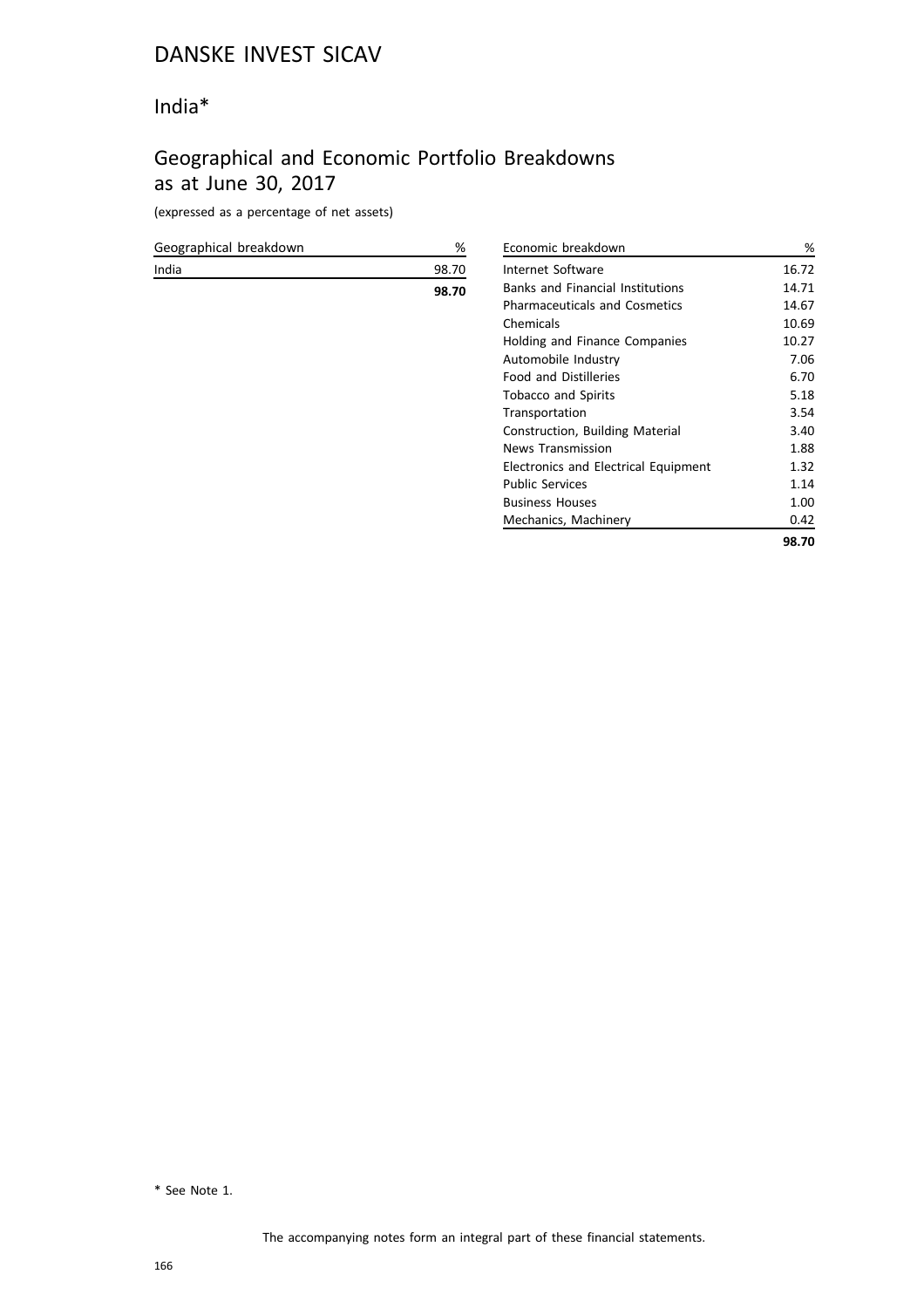# Japan\*

## Statement of Investments as at June 30, 2017

(expressed in JPY)

| Description | Quantity / Face Currency<br>Value | Cost | Evaluation % net<br>assets |
|-------------|-----------------------------------|------|----------------------------|
|             |                                   |      |                            |

#### **Transferable securities admitted to an official stock exchange listing**

#### **Shares**

| Japan                          |         |            |             |             |      |
|--------------------------------|---------|------------|-------------|-------------|------|
| Adeka Corp                     | 65,600  | JPY        | 102,041,969 | 112,176,000 | 1.59 |
| Ajinomoto Co.Inc               | 90,000  | JPY        | 210,048,944 | 218,385,000 | 3.10 |
| Alps Electric Co**             | 47,300  | JPY        | 133,594,573 | 153,252,000 | 2.17 |
| Amada Co.Ltd                   | 45,400  | JPY        | 60,132,273  | 58,929,200  | 0.84 |
| As One Corp                    | 6,400   | JPY        | 28,584,995  | 33,600,000  | 0.48 |
| Century Tokyo Leasing Corp     | 17,400  | <b>JPY</b> | 65,578,599  | 78,126,000  | 1.11 |
| Chugai Pharmaceut.Co.Ltd       | 16,200  | JPY        | 59,875,489  | 68,121,000  | 0.97 |
| Chuo Mitsui Trust Holdings Inc | 17,600  | JPY        | 70,132,629  | 70,734,400  | 1.00 |
| Daicel Chemical Industries Co. | 67,200  | <b>JPY</b> | 90,994,432  | 93,878,400  | 1.33 |
| Dai-Ichi Life Insurance Co Ltd | 41,900  | JPY        | 77,200,306  | 84,910,350  | 1.20 |
| Daiwa H. Industr. Co. Ltd      | 51,200  | JPY        | 152,770,805 | 196,505,600 | 2.79 |
| Dic Corp                       | 26,100  | JPY        | 86,983,128  | 105,313,500 | 1.49 |
| Fuji Heavy Industries Ltd      | 20,200  | JPY        | 80,482,009  | 76,477,200  | 1.08 |
| Fuji Oil Co.Ltd                | 23,400  | JPY        | 60,118,936  | 60,793,200  | 0.86 |
| Glp J-Reit                     | 444     | JPY        | 56,391,905  | 53,768,400  | 0.76 |
| H.I.S. Co Ltd**                | 13,500  | <b>JPY</b> | 36,543,790  | 45,697,500  | 0.65 |
| Iriso Electronics Co Ltd       | 3,700   | JPY        | 22,602,061  | 33,448,000  | 0.47 |
| Iwaicosmo Holdings Inc         | 2,100   | JPY        | 2,781,417   | 2,599,800   | 0.04 |
| Jafco Co Ltd                   | 25,300  | JPY        | 96,032,352  | 114,482,500 | 1.62 |
| Jeol Ltd                       | 44,000  | JPY        | 23,657,736  | 25,828,000  | 0.37 |
| Jfe Holdings Inc               | 47,800  | JPY        | 98,608,284  | 93,233,900  | 1.32 |
| Jgc Corp.                      | 41,800  | JPY        | 88,310,413  | 76,159,600  | 1.08 |
| Jx Holdings                    | 177,400 | JPY        | 96,600,112  | 87,050,180  | 1.23 |
| K S Holdings Corp**            | 34,300  | JPY        | 62,879,020  | 75,288,500  | 1.07 |
| Kajima Corp.                   | 113,000 | JPY        | 83,985,222  | 107,124,000 | 1.52 |
| Kanematsu Corp                 | 283,000 | JPY        | 59,109,619  | 65,090,000  | 0.92 |
| Konoike Transport Co.Ltd       | 34,900  | <b>JPY</b> | 47,537,779  | 53,466,800  | 0.76 |
| Makino Milling Machine Co Ltd  | 50,000  | <b>JPY</b> | 37,851,719  | 46,350,000  | 0.66 |
| Mazda Motor Corp               | 52,700  | JPY        | 96,066,850  | 82,633,600  | 1.17 |
| Milbon Co Ltd                  | 8,000   | <b>JPY</b> | 37,702,660  | 50,560,000  | 0.72 |
| Mitsubishi Corp                | 44,200  | JPY        | 100,748,717 | 104,135,200 | 1.48 |
| Mitsubishi Electric Corp       | 67,200  | JPY        | 95,021,377  | 108,561,600 | 1.54 |
| Mitsubishi Ufj Financial Group | 552,300 | JPY        | 366,622,591 | 416,876,040 | 5.91 |
| Mitsui & Co Ltd                | 131,900 | JPY        | 209,370,646 | 211,765,450 | 3.00 |
| Murata Manufacturing Co Ltd    | 6,700   | JPY        | 98,860,141  | 114,369,000 | 1.62 |
| Nabtesco Corp                  | 12,100  | JPY        | 33,503,650  | 39,506,500  | 0.56 |
| Namco Bandai Hldg              | 23,800  | <b>JPY</b> | 67,835,629  | 91,154,000  | 1.29 |
| Nichirei Corp.                 | 20,700  | JPY        | 41,480,117  | 65,205,000  | 0.93 |
| Nihon Unisys Ltd               | 75,500  | JPY        | 95,696,412  | 134,163,500 | 1.90 |
| Nippo Corp                     | 29,000  | JPY        | 59,355,529  | 65,511,000  | 0.93 |
| Nippon Meat Packers            | 28,000  | JPY        | 73,461,602  | 95,620,000  | 1.36 |
| Nippon Shinkyaku Co            | 7,800   | JPY        | 46,750,509  | 56,082,000  | 0.80 |
| Nippon Tel&Tel                 | 29,700  | JPY        | 137,412,563 | 157,707,000 | 2.24 |
| Nitori Co Ltd                  | 9,800   | JPY        | 116,222,757 | 147,392,000 | 2.09 |
| Okinawa Electr. Power          | 18,535  | JPY        | 37,381,839  | 47,579,345  | 0.67 |
|                                |         |            |             |             |      |

\* See Note 1.

\*\* Securities subject to a collateralized securities lending agreement as described in note 7.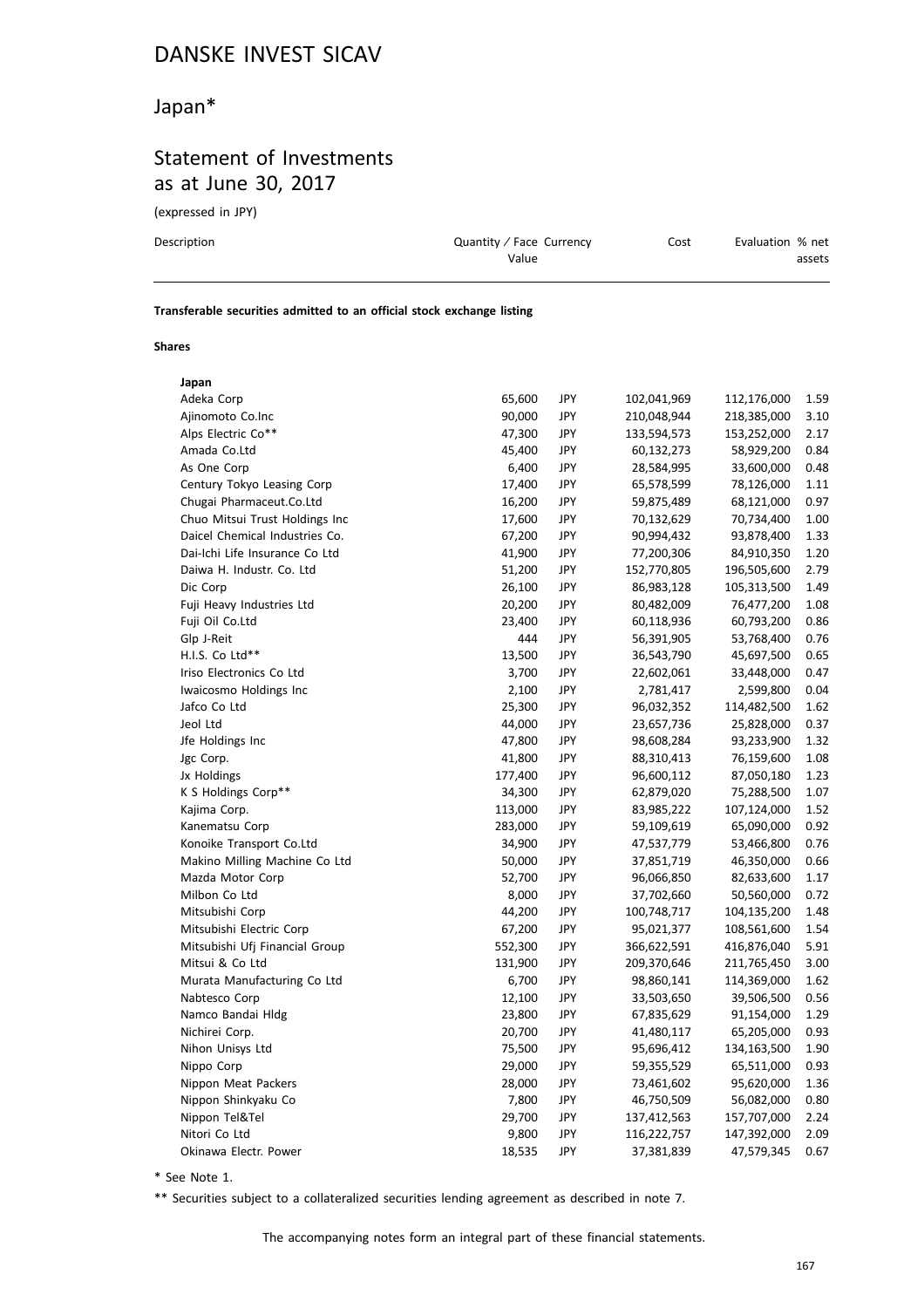# Japan\*

# Statement of Investments (continued) as at June 30, 2017

(expressed in JPY)

| Description                                                                    | Quantity / Face Currency |            | Cost          | Evaluation % net    |        |
|--------------------------------------------------------------------------------|--------------------------|------------|---------------|---------------------|--------|
|                                                                                | Value                    |            |               |                     | assets |
| Orix Corp                                                                      | 142,400                  | JPY        | 225,955,435   | 247,776,000         | 3.51   |
| Pacific Industrial Co Ltd                                                      | 45,300                   | JPY        | 57,213,994    | 66,047,400          | 0.94   |
| Resona Holdings Inc                                                            | 217,200                  | JPY        | 96,234,527    | 134,338,200         | 1.91   |
| Rohm Co.Ltd                                                                    | 10,300                   | JPY        | 89,179,259    | 88,889,000          | 1.26   |
| S Foods Inc**                                                                  | 13,000                   | JPY        | 34,002,070    | 53,755,000          | 0.76   |
| Seibu Holdings Inc                                                             | 32,800                   | JPY        | 65,191,553    | 68,125,600          | 0.97   |
| Seiko Epson Corp                                                               | 35,000                   | JPY        | 77,859,951    | 87,465,000          | 1.24   |
| Seiren Co Ltd                                                                  | 39,600                   | JPY        | 54,746,345    | 69,933,600          | 0.99   |
| Sekisui Chemical Co Ltd                                                        | 41,100                   | JPY        | 63,963,591    | 82,652,100          | 1.17   |
| Shimadzu Corp                                                                  | 53,400                   | JPY        | 93,209,074    | 114,169,200         | 1.62   |
| Shin-Etsu Chemical Co                                                          | 17,600                   | JPY        | 146,722,578   | 179,256,000         | 2.54   |
| Shionogi & Co Ltd                                                              | 16,800                   | JPY        | 89,362,452    | 105,151,200         | 1.49   |
| Softbank                                                                       | 20,200                   | JPY        | 133,105,382   | 183,759,400         | 2.61   |
| Sumitomo Electric Industries                                                   | 99,300                   | <b>JPY</b> | 153,883,528   | 171,789,000         | 2.44   |
| Sumitomo Metal Mining Co.Ltd                                                   | 46,000                   | JPY        | 64,783,198    | 69,023,000          | 0.98   |
| <b>Tdk Corp</b>                                                                | 22,600                   | <b>JPY</b> | 156,373,445   | 167,014,000         | 2.37   |
| Teijin Ltd                                                                     | 16,000                   | JPY        | 34,201,043    | 34,576,000          | 0.49   |
| <b>Temp Holdings</b>                                                           | 17,900                   | JPY        | 30,972,898    | 37,697,400          | 0.53   |
| Toei Co Ltd                                                                    | 61,000                   | JPY        | 52,807,263    | 65,026,000          | 0.92   |
| Toho Co Ltd .Tokyo                                                             | 23,100                   | JPY        | 73,882,080    | 79,926,000          | 1.13   |
| Tokio Marine Holdings Inc                                                      | 23,400                   | JPY        | 102,943,016   | 108,833,400         | 1.54   |
| Tokyo Electron Co Ltd                                                          | 8,000                    | <b>JPY</b> | 74,674,426    | 121,280,000         | 1.72   |
| Toyo Tire + Rubber Co                                                          | 26,100                   | JPY        | 51,632,923    | 59,742,900          | 0.85   |
| Toyota Industries Corp                                                         | 42,900                   | JPY        | 238,605,840   | 253,539,000         | 3.60   |
|                                                                                |                          |            | 6,066,429,976 | 6,929,374,665       | 98.27  |
| <b>Total - Shares</b>                                                          |                          |            | 6,066,429,976 | 6,929,374,665 98.27 |        |
| Total - Transferable securities admitted to an official stock exchange listing |                          |            | 6,066,429,976 | 6,929,374,665 98.27 |        |
| <b>TOTAL INVESTMENT PORTFOLIO</b>                                              |                          |            | 6,066,429,976 | 6,929,374,665 98.27 |        |

\* See Note 1.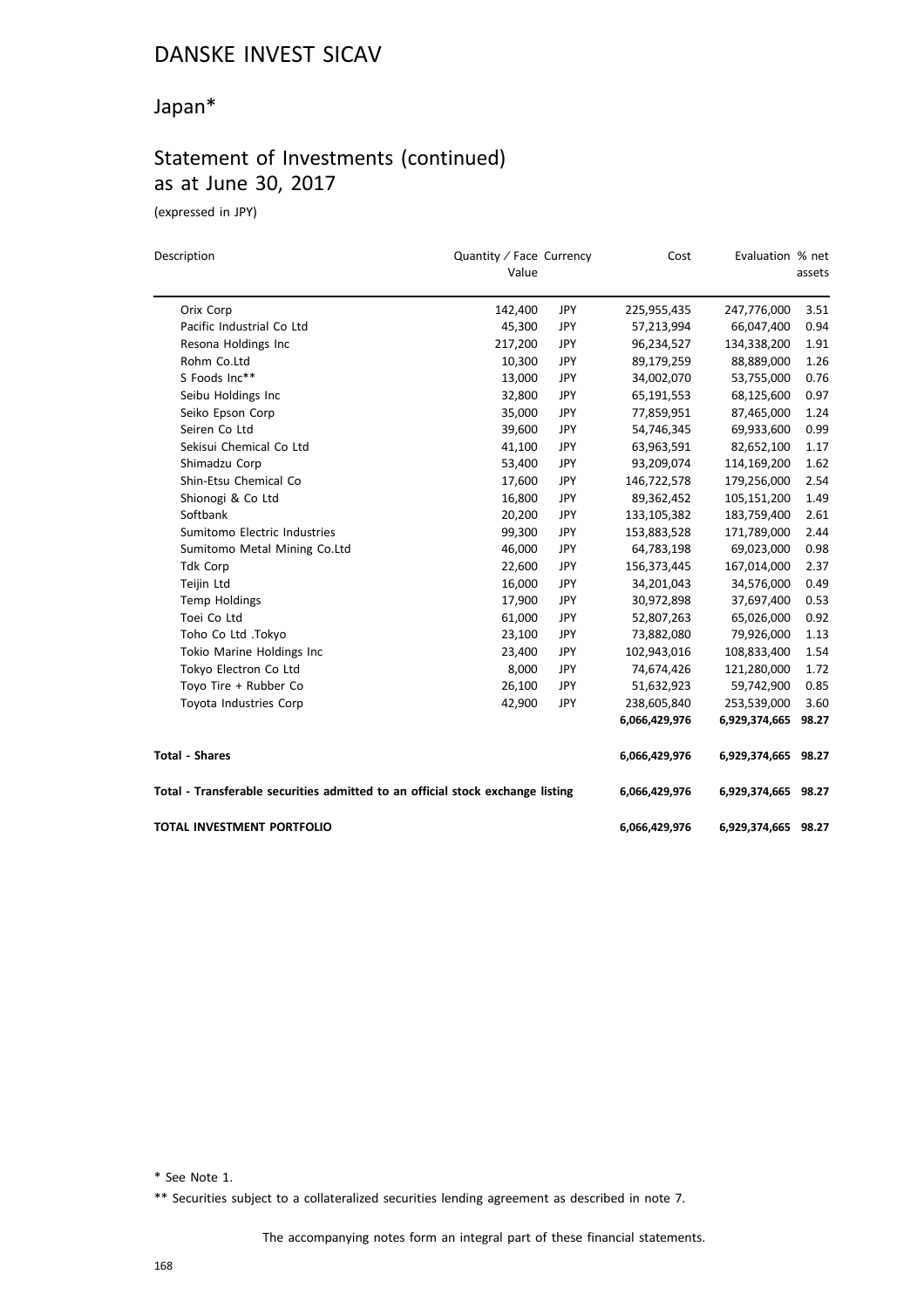## Japan\*

# Geographical and Economic Portfolio Breakdowns as at June 30, 2017

(expressed as a percentage of net assets)

| Geographical breakdown | %     | Economic breakdown                      | %     |
|------------------------|-------|-----------------------------------------|-------|
| Japan                  | 98.27 | Holding and Finance Companies           | 15.83 |
|                        | 98.27 | Electronic Semiconductor                | 12.00 |
|                        |       | <b>Banks and Financial Institutions</b> | 8.15  |
|                        |       | Construction, Building Material         | 7.49  |
|                        |       | Chemicals                               | 7.44  |
|                        |       | Automobile Industry                     | 6.79  |
|                        |       | <b>Food and Distilleries</b>            | 6.08  |
|                        |       | <b>Business Houses</b>                  | 5.88  |
|                        |       | Electronics and Electrical Equipment    | 4.82  |
|                        |       | Internet Software                       | 4.51  |
|                        |       | <b>Pharmaceuticals and Cosmetics</b>    | 3.98  |
|                        |       | <b>News Transmission</b>                | 2.24  |
|                        |       | Retail                                  | 2.09  |
|                        |       | Mechanics, Machinery                    | 2.06  |
|                        |       | Transportation                          | 1.41  |
|                        |       | Insurance                               | 1.20  |
|                        |       | Graphic Art, Publishing                 | 1.13  |
|                        |       | Textile                                 | 0.99  |
|                        |       | <b>Non-Ferrous Metals</b>               | 0.98  |
|                        |       | Leisure                                 | 0.92  |
|                        |       | Tyres & Rubber                          | 0.85  |
|                        |       | Real Estate Companies                   | 0.76  |
|                        |       | <b>Public Services</b>                  | 0.67  |
|                        |       |                                         |       |

\* See Note 1.

**98.27**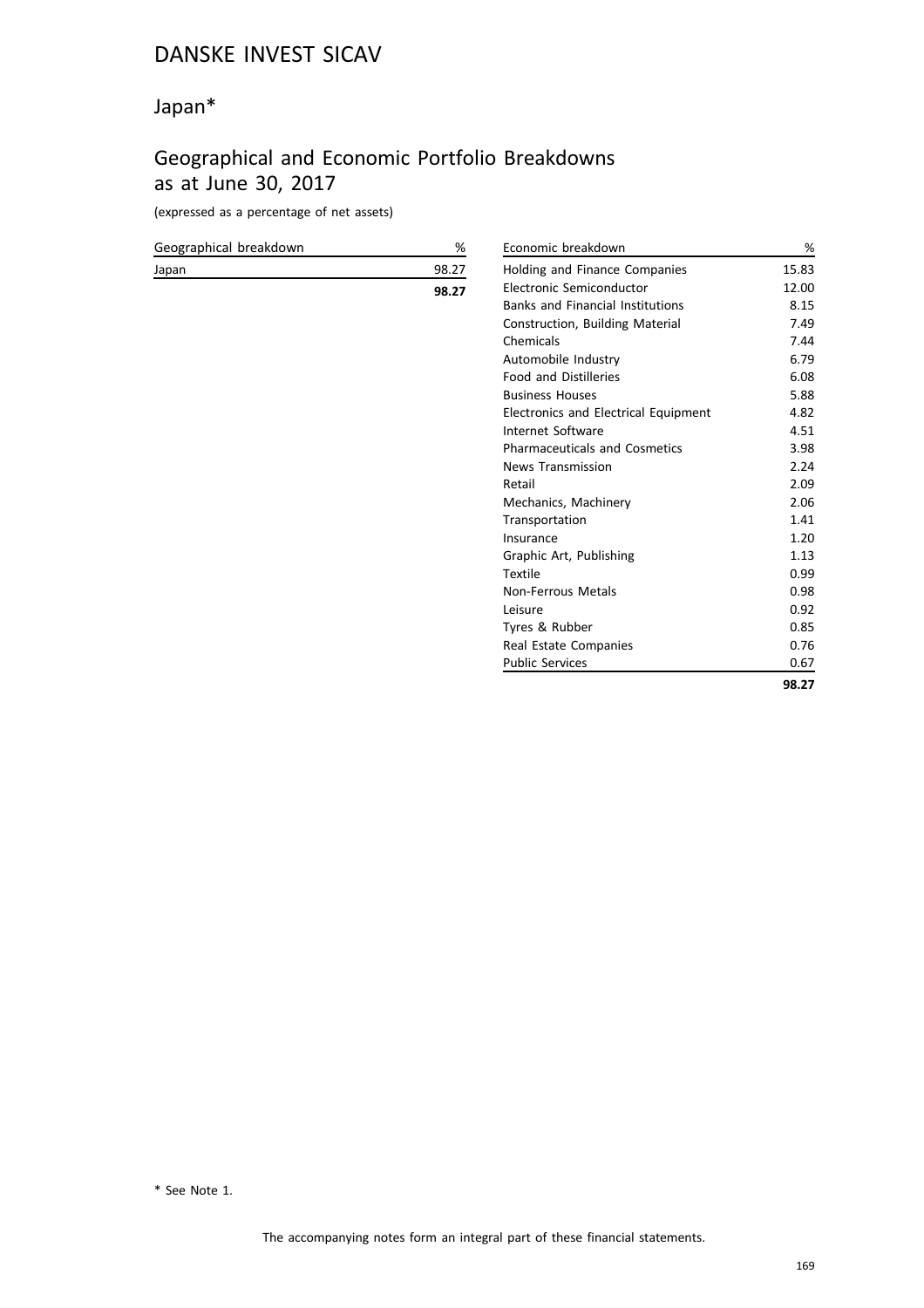#### Nordic\*

## Statement of Investments as at June 30, 2017

(expressed in EUR)

| Description                                                            | Quantity / Face Currency<br>Value |            | Cost               | Evaluation % net   | assets       |
|------------------------------------------------------------------------|-----------------------------------|------------|--------------------|--------------------|--------------|
| Transferable securities admitted to an official stock exchange listing |                                   |            |                    |                    |              |
| <b>Shares</b>                                                          |                                   |            |                    |                    |              |
| <b>Bermuda Islands</b>                                                 |                                   |            |                    |                    |              |
| Hoegh Lng Holdings Ltd                                                 | 39,126                            | <b>NOK</b> | 453,687<br>453,687 | 330,950<br>330,950 | 1.28<br>1.28 |
| <b>Denmark</b>                                                         |                                   |            |                    |                    |              |
| Danske Bank As                                                         | 42,955                            | <b>DKK</b> | 811,088            | 1,434,297          | 5.56         |
| Dsv A/S                                                                | 18,795                            | <b>DKK</b> | 409,383            | 997,857            | 3.87         |
| Genmab A/S                                                             | 4,069                             | <b>DKK</b> | 364,826            | 749,647            | 2.91         |
| Iss A/S                                                                | 18,407                            | <b>DKK</b> | 541,177            | 631,207            | 2.45         |
| Novo Nordisk A/S /-B-                                                  | 46,995                            | <b>DKK</b> | 1,145,274          | 1,730,349          | 6.71         |
| Pandora A/S                                                            | 6,436                             | <b>DKK</b> | 400,993            | 527,952            | 2.05         |
| Vestas Wind Systems As /Reg                                            | 12,187                            | <b>DKK</b> | 588,935            | 940,714            | 3.65         |
|                                                                        |                                   |            | 4,261,676          | 7,012,023 27.20    |              |
| <b>Finland</b>                                                         |                                   |            |                    |                    |              |
| Cramo Plc                                                              | 18,096                            | <b>EUR</b> | 376,610            | 471,220            | 1.83         |
| Dna Ltd                                                                | 13,630                            | <b>EUR</b> | 137,663            | 184,686            | 0.71         |
| Huhtamaki Oy**                                                         | 13,018                            | <b>EUR</b> | 271,387            | 445,997            | 1.73         |
| Kone Oyj -B-**                                                         | 18,126                            | <b>EUR</b> | 420,158            | 794,281            | 3.08         |
| Nokia Oy                                                               | 118,389                           | <b>EUR</b> | 492,531            | 646,404            | 2.51         |
| Sampo Plc A                                                            | 11,617                            | <b>EUR</b> | 314,534            | 525,205            | 2.04         |
| Stora Enso Ab /-R-                                                     | 44,992                            | <b>EUR</b> | 344,955            | 505,260            | 1.96         |
|                                                                        |                                   |            | 2,357,838          | 3,573,053 13.86    |              |

| Astrazeneca Plc       | 4,485  | <b>SEK</b> | 245,718   | 265,190   | 1.03 |
|-----------------------|--------|------------|-----------|-----------|------|
|                       |        |            | 245,718   | 265,190   | 1.03 |
|                       |        |            |           |           |      |
| Norway                |        |            |           |           |      |
| Gjensidige Forsikring | 17,541 | <b>NOK</b> | 221,856   | 257,544   | 1.00 |
| Marine Harvest Asa    | 28,796 | <b>NOK</b> | 385,101   | 423,697   | 1.64 |
| Statoilhydro Asa      | 55,827 | <b>NOK</b> | 858,417   | 805,100   | 3.12 |
| Xxl Asa**             | 37,604 | <b>NOK</b> | 347,265   | 316,113   | 1.23 |
|                       |        |            | 1,812,639 | 1,802,454 | 6.99 |
|                       |        |            |           |           |      |
| Sweden                |        |            |           |           |      |
| Ahlsell Ab            | 42,081 | <b>SEK</b> | 196,174   | 251,210   | 0.97 |
| Atlas Copco Ab        | 35,380 | <b>SEK</b> | 713,189   | 1,186,785 | 4.60 |
| Attendo Ab            | 49,293 | <b>SEK</b> | 350,093   | 509,547   | 1.98 |
| Dometic Group Ab**    | 67,908 | <b>SEK</b> | 457,190   | 515,248   | 2.00 |
| Ericsson Tel.B        | 52,580 | <b>SEK</b> | 542,259   | 333,181   | 1.29 |
| Hennes & Mauritz Ab** | 19,816 | <b>SEK</b> | 545,698   | 436,515   | 1.69 |
| Hexagon Ab B**        | 15,276 | <b>SEK</b> | 475,780   | 637,482   | 2.47 |
| Inwido Ab**           | 52,684 | <b>SEK</b> | 391,527   | 641,267   | 2.49 |
| J.M. Ab               | 16,228 | <b>SEK</b> | 411,106   | 499,729   | 1.94 |

\* See Note 1.

\*\* Securities subject to a collateralized securities lending agreement as described in note 7.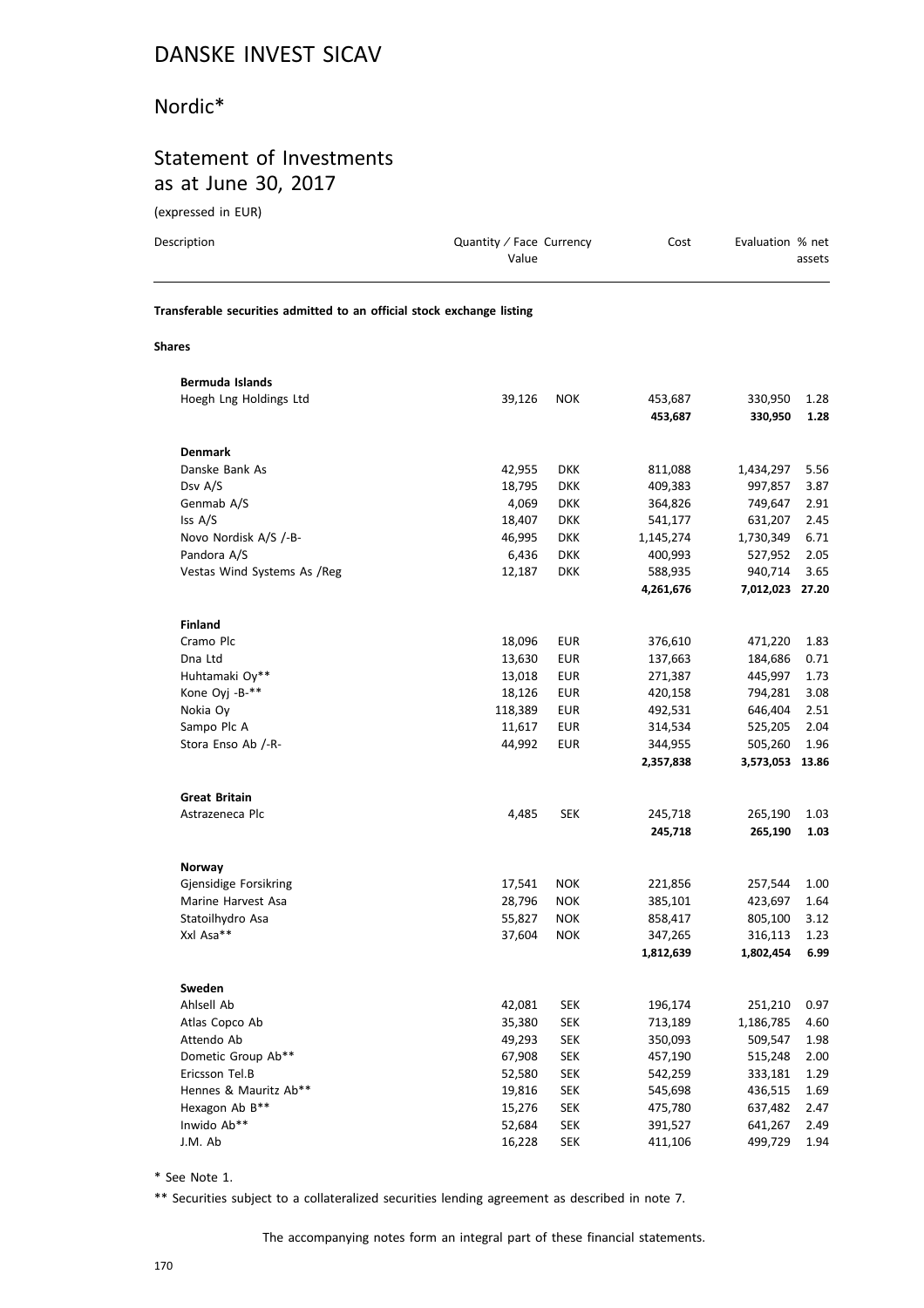#### Nordic\*

## Statement of Investments (continued) as at June 30, 2017

(expressed in EUR)

| Description                                                                    | Quantity / Face Currency<br>Value |            | Cost       | Evaluation % net | assets |
|--------------------------------------------------------------------------------|-----------------------------------|------------|------------|------------------|--------|
| Modern Times Group Ab B**                                                      | 15,342                            | <b>SEK</b> | 385,505    | 463.882          | 1.80   |
| Nobina Ab                                                                      | 60.746                            | <b>SEK</b> | 303,705    | 276,293          | 1.07   |
| Nordea Bank Ab                                                                 | 133,797                           | <b>SEK</b> | 1,264,315  | 1,499,253        | 5.82   |
| Sandvik Ab                                                                     | 56,595                            | <b>SEK</b> | 530,984    | 775,164          | 3.01   |
| Skandinav, Ensk, Banken A                                                      | 84,718                            | <b>SEK</b> | 733,243    | 901.136          | 3.50   |
| Swedbank Ab -A-                                                                | 23,393                            | <b>SEK</b> | 459,330    | 497,900          | 1.93   |
| Teliasonera Ab                                                                 | 62,877                            | <b>SEK</b> | 313,327    | 253,227          | 0.98   |
| Trelleborg B                                                                   | 35,827                            | <b>SEK</b> | 512,417    | 708,105          | 2.75   |
| Volvo B                                                                        | 95,241                            | <b>SEK</b> | 1,043,544  | 1,416,720        | 5.49   |
|                                                                                |                                   |            | 9,629,386  | 11.802.644 45.78 |        |
| <b>United States of America</b>                                                |                                   |            |            |                  |        |
| Autoliv Inc /Swedish Dept. Recpt**                                             | 3,722                             | <b>SEK</b> | 386,205    | 354,737          | 1.38   |
|                                                                                |                                   |            | 386,205    | 354.737          | 1.38   |
| <b>Total - Shares</b>                                                          |                                   |            | 19,147,149 | 25,141,051 97.52 |        |
| Total - Transferable securities admitted to an official stock exchange listing |                                   |            | 19,147,149 | 25,141,051 97.52 |        |
| <b>TOTAL INVESTMENT PORTFOLIO</b>                                              |                                   |            | 19,147,149 | 25,141,051 97.52 |        |

\* See Note 1.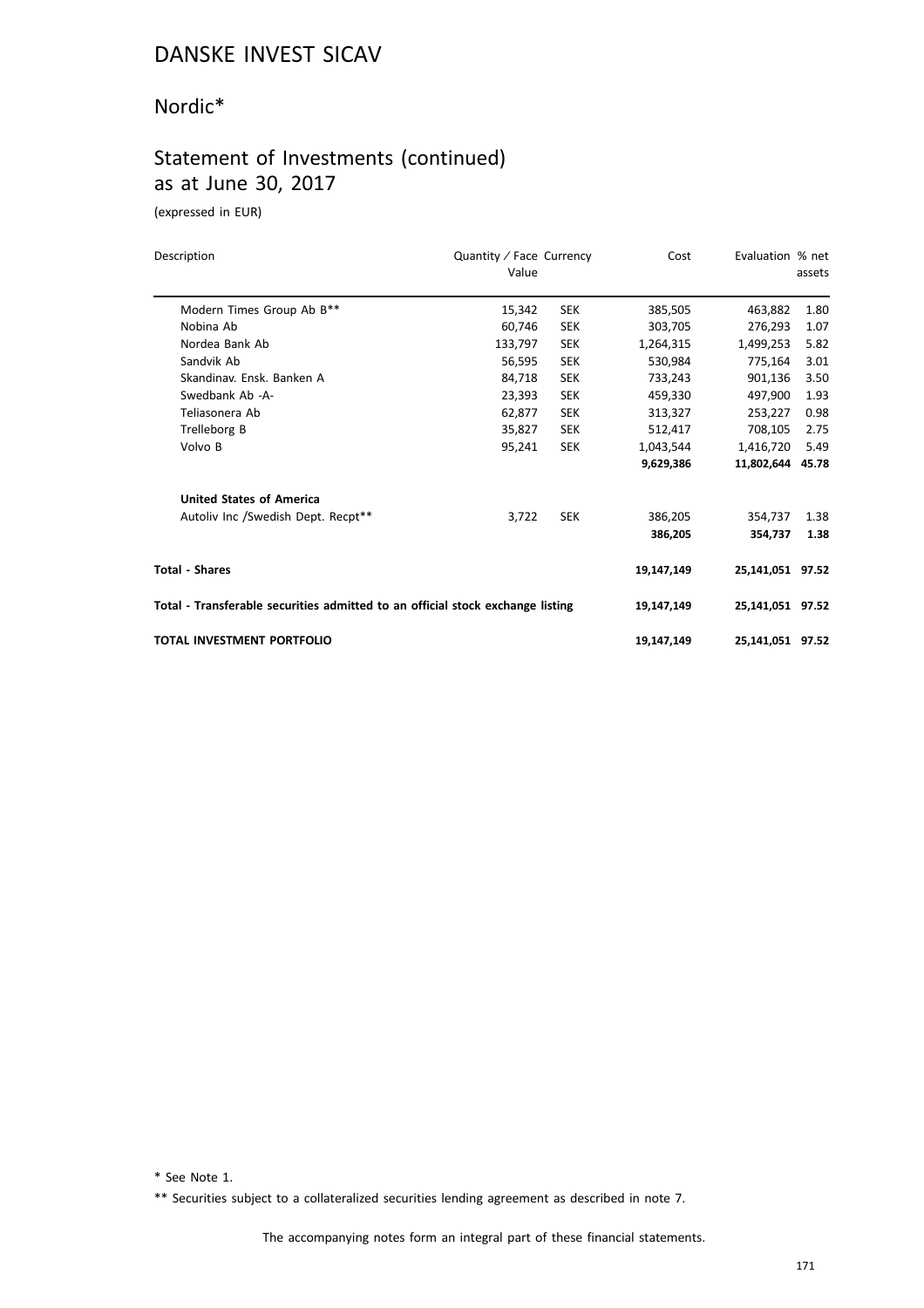#### Nordic\*

# Geographical and Economic Portfolio Breakdowns as at June 30, 2017

(expressed as a percentage of net assets)

| Geographical breakdown   | ℅     |
|--------------------------|-------|
| Sweden                   | 45.78 |
| Denmark                  | 27.20 |
| Finland                  | 13.86 |
| Norway                   | 6.99  |
| United States of America | 1.38  |
| Bermuda Islands          | 1.28  |
| <b>Great Britain</b>     | 1.03  |
|                          |       |

| Economic breakdown                      | %     |
|-----------------------------------------|-------|
| <b>Banks and Financial Institutions</b> | 16.81 |
| Mechanics, Machinery                    | 14.99 |
| Automobile Industry                     | 7.94  |
| <b>Pharmaceuticals and Cosmetics</b>    | 7.74  |
| <b>News Transmission</b>                | 7.29  |
| Transportation                          | 5.15  |
| Construction, Building Material         | 4.43  |
| Consumer Goods                          | 3.78  |
| <b>Public Services</b>                  | 3.65  |
| Petrol                                  | 3.12  |
| Insurance                               | 3.04  |
| Retail                                  | 2.92  |
| Biotechnology                           | 2.91  |
| Tyres & Rubber                          | 2.75  |
| Other Services                          | 2.45  |
| Leisure                                 | 2.00  |
| Healthcare Education & Social Services  | 1.98  |
| Forest Products and Paper Industry      | 1.96  |
| Agriculture and Fishing                 | 1.64  |
| <b>Business Houses</b>                  | 0.97  |
|                                         | 97.52 |

\* See Note 1.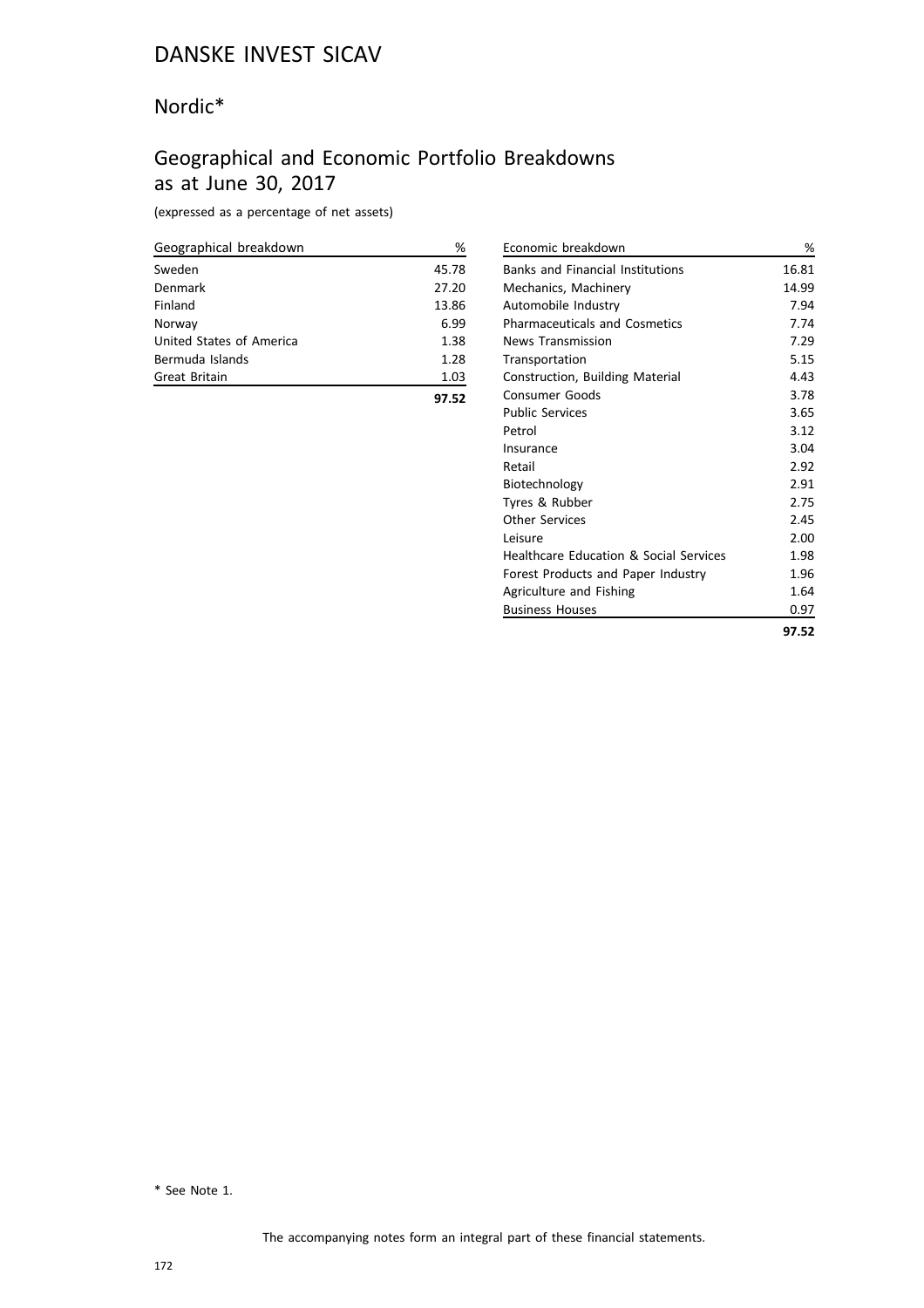## Nordic Corporate Bond

## Statement of Investments as at June 30, 2017

(expressed in EUR)

| Description                                                            | Quantity / Face Currency<br>Value | Evaluation % net<br>Cost |  |
|------------------------------------------------------------------------|-----------------------------------|--------------------------|--|
| Transferable securities admitted to an official stock exchange listing |                                   |                          |  |

#### **Bonds**

| Bermuda Islands                  |            |            |            |            |       |
|----------------------------------|------------|------------|------------|------------|-------|
| Bw Offshore Frn 12-15.03.17      | 2,680,000  | <b>NOK</b> | 253,617    | 261,393    | 0.24  |
|                                  |            |            | 253,617    | 261,393    | 0.24  |
| <b>Denmark</b>                   |            |            |            |            |       |
| Arla Fd 2.625% 14-28.05.19       | 2,000,000  | <b>SEK</b> | 222,663    | 215,295    | 0.20  |
| Arla Foods Fin Frn 04.06.18 Emtn | 4,600,000  | <b>SEK</b> | 499,112    | 480,526    | 0.44  |
| Danica Pens 4.375% 15-29.09.45*  | 606,000    | <b>EUR</b> | 604,599    | 687,913    | 0.63  |
| Dong Energy 3% Perp*             | 1,150,000  | <b>EUR</b> | 1,141,483  | 1,203,032  | 1.09  |
| Dong Energy 4.875% /Frn Perp     | 990,000    | <b>EUR</b> | 1,067,664  | 1,034,109  | 0.94  |
| Dsk Bk 3.875% /Frn 13-04.10.23   | 862,000    | <b>EUR</b> | 934,863    | 899,592    | 0.82  |
| Dsk Bk 5.75% 14-Perp*            | 250,000    | <b>EUR</b> | 253,825    | 265,209    | 0.24  |
| Dsk Bk 5.875% 15-Perp            | 700,000    | <b>EUR</b> | 700,000    | 765,016    | 0.70  |
| Dsk Bk Frn 16-Perp               | 6,000,000  | <b>DKK</b> | 806,106    | 841,155    | 0.76  |
| Dsv 3.5% 13-24.06.20             | 3,040,000  | <b>DKK</b> | 447,480    | 440,494    | 0.40  |
| Dsv 3.5% 14-18.03.22             | 13,290,000 | <b>DKK</b> | 1,956,862  | 1,948,050  | 1.77  |
| Hesalight 7% 14-12.12.19         | 700,000    | <b>EUR</b> | 700,000    | 70,000     | 0.06  |
| Iss Global 2.125% 14-02.12.24*   | 1,590,000  | <b>EUR</b> | 1,644,547  | 1,691,156  | 1.54  |
| Norican Gro 4.5% 17-15.05.23     | 450,000    | <b>EUR</b> | 450,000    | 461,063    | 0.42  |
| Nykredit 2.75% 15-17.11.27*      | 1,600,000  | <b>EUR</b> | 1,586,225  | 1,679,312  | 1.53  |
| Nykredit 4% 14-03.06.36*         | 1,385,000  | <b>EUR</b> | 1,388,395  | 1,480,731  | 1.35  |
| Tdc 3.5% 15-26.02.15             | 1,150,000  | EUR        | 1,143,985  | 1,183,385  | 1.08  |
| Vestas Wind 2.75% 15-11.03.22    | 1,400,000  | <b>EUR</b> | 1,390,222  | 1,509,886  | 1.37  |
|                                  |            |            | 16,938,031 | 16,855,924 | 15.34 |
| <b>Finland</b>                   |            |            |            |            |       |
| Cargotec 2.375% 17-28.03.24      | 500,000    | <b>EUR</b> | 498,410    | 502,720    | 0.46  |
| Eagle Ind 8.25% 13.03.20 / Pool  | 257,148    | <b>EUR</b> | 257,148    | 259,719    | 0.24  |
| Fortum 4% 11-24.05.21 Emtn       | 427,000    | <b>EUR</b> | 506,168    | 484,049    | 0.44  |
| Kemira Oyj 2.25% 15-13.05.22     | 400,000    | <b>EUR</b> | 408,757    | 421,166    | 0.38  |
| Kesko Oyj 2.75% 12-11.09.18      | 750,000    | <b>EUR</b> | 784,748    | 772,444    | 0.70  |
| Metso 1.125% 17-13.06.24         | 500,000    | EUR        | 497,930    | 493,478    | 0.45  |
| Metso 2.75% 12-04.10.19          | 457,000    | <b>EUR</b> | 497,641    | 483,773    | 0.44  |
| Muni Fin 4.5% 15-Perp            | 800,000    | <b>EUR</b> | 800,000    | 894,696    | 0.81  |
| Neste Oil 2.125% 15-17.03.22     | 600,000    | <b>EUR</b> | 613,881    | 626,961    | 0.57  |
| Neste Oil 4% 12-18.09.19         | 50,000     | <b>EUR</b> | 54,884     | 54,122     | 0.05  |
| Neste Oy 1.5% 17-07.06.24        | 600,000    | <b>EUR</b> | 599,682    | 595,485    | 0.54  |
| Op Corp 0.75% 15-03.03.22        | 300,000    | EUR        | 298,962    | 303,662    | 0.28  |
| Op Corp 5.75% 12-28.02.22        | 457,000    | <b>EUR</b> | 588,150    | 562,035    | 0.51  |
| Op Corp Frn 15-25.08.25          | 9,000,000  | <b>SEK</b> | 949,458    | 939,597    | 0.85  |
| Outotec Oyj 3.75% 13-16.09.20    | 200,000    | <b>EUR</b> | 203,982    | 205,082    | 0.19  |
| Outotec Oyj 7.375% 16-Perp       | 800,000    | <b>EUR</b> | 800,000    | 868,900    | 0.79  |
| Sato 2.375% 16-24.03.21          | 1,280,000  | <b>EUR</b> | 1,291,240  | 1,338,195  | 1.22  |
| Sponda 2.375% 15-20.05.20        | 500,000    | <b>EUR</b> | 499,255    | 511,250    | 0.47  |
| Sponda 3.375% 13-09.10.18        | 300,000    | <b>EUR</b> | 314,412    | 309,741    | 0.28  |
| Stora Enso 2.125% 16-16.06.23    | 400,000    | <b>EUR</b> | 398,844    | 412,672    | 0.38  |
| Technopolis 3.75% 15-28.05.20    | 400,000    | <b>EUR</b> | 399,212    | 410,153    | 0.37  |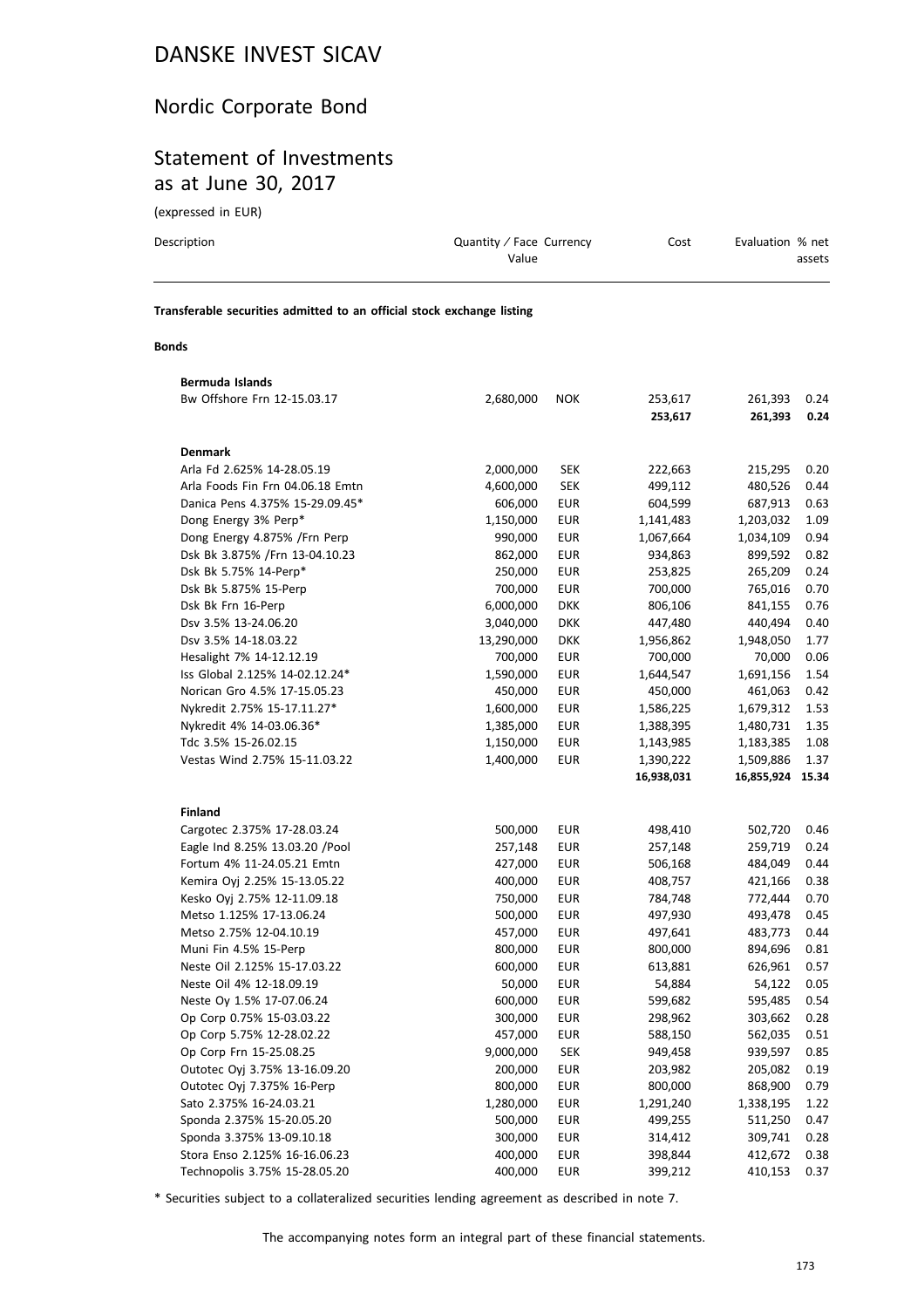## Nordic Corporate Bond

#### Statement of Investments (continued) as at June 30, 2017

(expressed in EUR)

| Description                                             | Quantity / Face Currency<br>Value |                          | Cost               | Evaluation % net   | assets       |
|---------------------------------------------------------|-----------------------------------|--------------------------|--------------------|--------------------|--------------|
| Tieto Corp 2.875% 13-23.05.19                           | 500,000                           | <b>EUR</b>               | 522,975            | 521,998            | 0.47         |
|                                                         |                                   |                          | 11,785,739         | 11,971,898 10.89   |              |
| <b>Great Britain</b>                                    |                                   |                          |                    |                    |              |
| G4s 1.5% 16-09.01.23                                    | 800,000                           | <b>EUR</b>               | 799,216            | 810,852            | 0.73         |
| G4s 2.625% 12-06.12.18                                  | 189,000                           | <b>EUR</b>               | 202,087            | 195,952            | 0.18         |
| Rsa Ins Grp 5.125% 14-10.10.45                          | 843,000                           | GBP                      | 1,171,800          | 1,076,721          | 0.98         |
|                                                         |                                   |                          | 2,173,103          | 2,083,525          | 1.89         |
| Iceland                                                 |                                   |                          |                    |                    |              |
| Arion 0.75% 17-29.06.20                                 | 1,100,000                         | EUR                      | 1,098,801          | 1,099,703          | 1.00         |
| Arion Bk 3.125% 15-12.03.18                             | 391,000                           | <b>EUR</b>               | 390,104            | 399,068            | 0.36         |
| Icelandair Frn 16-26.10.21                              | 800,000                           | <b>USD</b>               | 726,612            | 704,367            | 0.64         |
| Islandsbk 1.75% 16-07.09.20                             | 800,000                           | <b>EUR</b>               | 797,648            | 821,328            | 0.75         |
| Landsbknn 1.625% 16-15.03.21                            | 400,000                           | <b>EUR</b>               | 398,264            | 408,720            | 0.37         |
| Landsbknn 3% 15-19.10.18                                | 1,100,000                         | <b>EUR</b>               | 1,097,701          | 1,140,194          | 1.04         |
| N Islandsbk 2.875% 15-27.07.18                          | 1,100,000                         | <b>EUR</b>               | 1,097,158          | 1,131,928          | 1.03         |
|                                                         |                                   |                          | 5,606,288          | 5,705,308          | 5.19         |
| <b>Malta</b>                                            |                                   |                          |                    |                    |              |
| Catena Frn 16-16.09.19                                  | 600,000                           | EUR                      | 600,000            | 613,500            | 0.56         |
|                                                         |                                   |                          | 600,000            | 613,500            | 0.56         |
| Norway                                                  |                                   |                          |                    |                    |              |
| Avinor 1% 15-29.04.25                                   | 900,000                           | EUR                      | 899,064            | 903,294            | 0.82         |
| Avinor 1.75% 14-20.03.21                                | 498,000                           | <b>EUR</b>               | 529,401            | 524,466            | 0.48         |
| Bkk Frn 14-22.05.18                                     | 5,000,000                         | <b>NOK</b>               | 565,001            | 523,338            | 0.48         |
| Dnb Bank As 3% 13-26.09.23                              | 527,000                           | <b>EUR</b>               | 553,316            | 544,488            | 0.49         |
| Dnb Bank As 5.75% 15-Perp                               | 1,350,000                         | <b>USD</b>               | 1,252,814          | 1,215,733          | 1.11         |
| Dnb Bank As Frn 15-28.05.25                             | 5,000,000                         | <b>SEK</b>               | 539,428            | 518,148            | 0.47         |
| Dof Subsea 9.5% 17-14.03.22                             | 400,000                           | <b>USD</b>               | 376,187            | 347,658            | 0.32         |
| Gjensid For Frn 14-03.10.44                             | 9,000,000                         | <b>NOK</b>               | 1,002,232          | 924,165            | 0.84         |
| Gjensid For Frn 16-Perp                                 | 2,000,000                         | <b>NOK</b>               | 215,445            | 215,119            | 0.20         |
| Kommun Land 4.25% 15-10.06.45*                          | 2,260,000                         | <b>EUR</b>               | 2,281,178          | 2,498,667          | 2.27         |
| Norwegian Frn 15-20.05.18                               | 7,500,000                         | <b>NOK</b>               | 868,699            | 794,949            | 0.72         |
| Pioneer Pub Frn 16-28.05.21                             | 5,000,000                         | <b>NOK</b><br><b>EUR</b> | 553,955            | 549,538<br>512,830 | 0.50<br>0.47 |
| Sparebank 1 1.5% 14-20.05.19*                           | 500,000                           |                          | 518,863            |                    |              |
| Sparebank 1 Frn 13-Perp<br>Spbk 1 Sr 2.125% 14-14.04.21 | 3,000,000<br>300,000              | NOK<br>EUR               | 352,120<br>318,207 | 316,946<br>319,169 | 0.29<br>0.29 |
| Statkraft 6.625% 09-02.04.19                            | 256,000                           | <b>EUR</b>               | 319,723            | 285,107            | 0.26         |
| Telenor 4.125% 10-26.03.20                              | 221,000                           | <b>EUR</b>               | 260,883            | 244,835            | 0.22         |
|                                                         |                                   |                          | 11,406,516         | 11,238,450 10.23   |              |
| Sweden                                                  |                                   |                          |                    |                    |              |
| Ab Indus Frn 16-09.03.20                                | 3,000,000                         | <b>SEK</b>               | 305,597            | 311,210            | 0.28         |
| Akelius Res 3.375% 15-23.09.20                          | 650,000                           | <b>EUR</b>               | 648,616            | 704,525            | 0.64         |
| Alfa Laval 1.375% 14-12.09.22*                          | 1,302,000                         | <b>EUR</b>               | 1,349,883          | 1,339,706          | 1.22         |
| Alfa Laval Frn 14-12.09.19                              | 719,000                           | <b>EUR</b>               | 723,900            | 722,732            | 0.66         |
| Castellum Frn 13-26.09.18                               | 400,000                           | <b>SEK</b>               | 42,966             | 41,890             | 0.04         |
| Castellum Frn 14-07.06.19                               | 1,000,000                         | <b>SEK</b>               | 105,628            | 104,642            | 0.10         |
| Castellum Frn 15-13.03.20                               | 3,000,000                         | <b>SEK</b>               | 326,445            | 312,428            | 0.28         |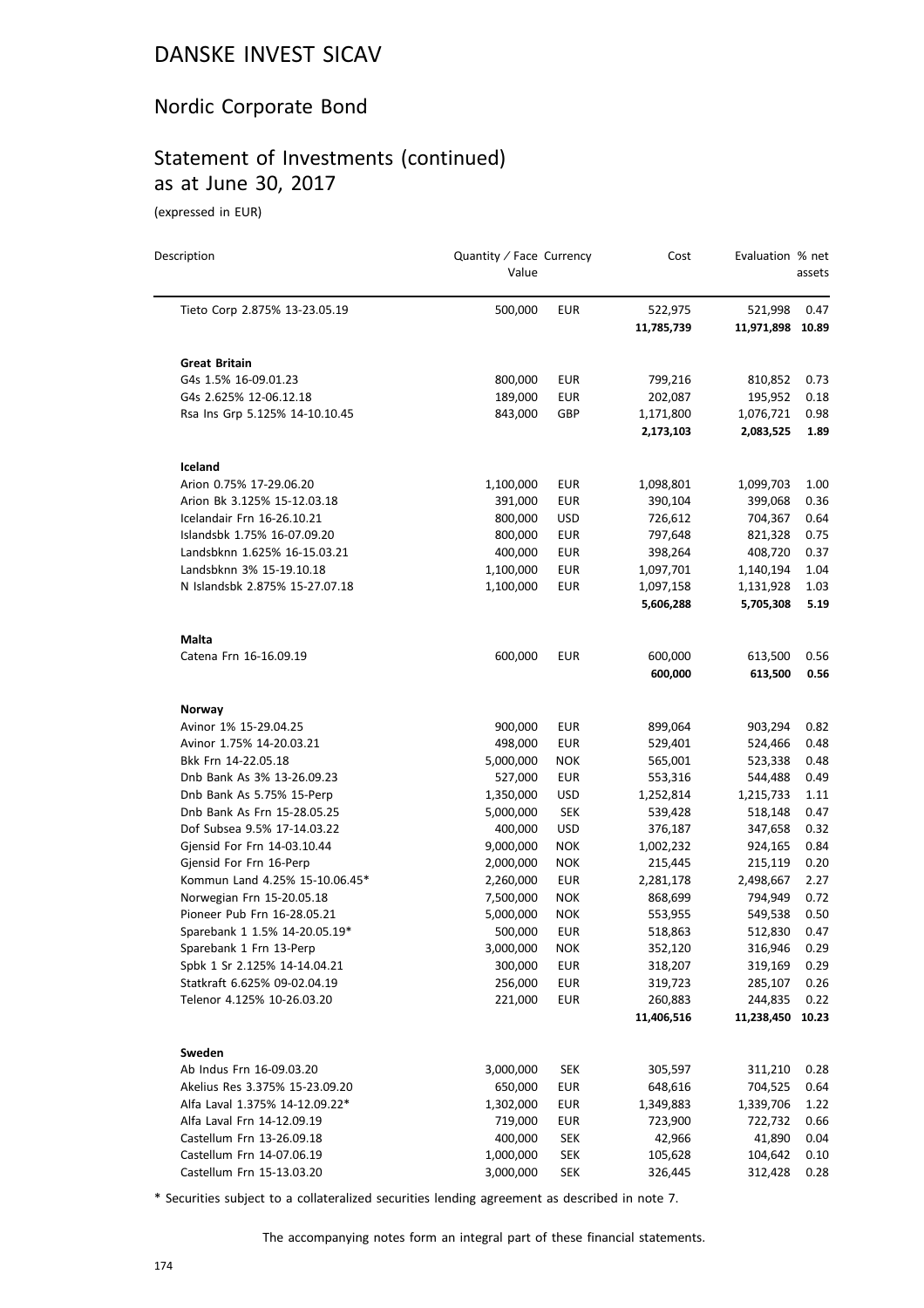## Nordic Corporate Bond

## Statement of Investments (continued) as at June 30, 2017

(expressed in EUR)

| Description                      | Quantity / Face Currency |                   | Cost      | Evaluation % net |        |  |
|----------------------------------|--------------------------|-------------------|-----------|------------------|--------|--|
|                                  | Value                    |                   |           |                  | assets |  |
| Castellum Frn 15-16.09.19        | 3,000,000                | <b>SEK</b>        | 312,346   | 312,281          | 0.28   |  |
| Consilium Frn 15-25.03.20        | 12,000,000               | <b>SEK</b>        | 1,332,090 | 1,314,881        | 1.20   |  |
| Corral Pet 11.75% 15.05.21 / Pik | 550,000                  | <b>EUR</b>        | 524,622   | 603,061          | 0.55   |  |
| D Carnegie Frn 16-20.04.19       | 7,000,000                | <b>SEK</b>        | 760,446   | 749,141          | 0.68   |  |
| Fabege Ab Frn 16-23.05.18        | 2,000,000                | <b>SEK</b>        | 214,636   | 207,861          | 0.19   |  |
| Fastighets 1.125% 17-14.03.22    | 550,000                  | <b>EUR</b>        | 546,926   | 550,088          | 0.50   |  |
| Getinge 3.5% 13-21.05.18         | 2,000,000                | <b>SEK</b>        | 218,739   | 212,033          | 0.19   |  |
| Getinge Ab Frn 13-21.05.18       | 2,000,000                | <b>SEK</b>        | 206,710   | 208,350          | 0.19   |  |
| Hmso Fstght Frn 16-03.06.21      | 5,000,000                | <b>SEK</b>        | 539,645   | 527,007          | 0.48   |  |
| Hufvudstad 2.1% 15-24.08.22      | 3,000,000                | <b>SEK</b>        | 317,619   | 322,916          | 0.29   |  |
| Husqvarna Frn 16-03.05.21        | 5,000,000                | <b>SEK</b>        | 545,239   | 533,170          | 0.49   |  |
| Husqvarna Frn 17-01.03.22        | 4,000,000                | <b>SEK</b>        | 418,052   | 416,706          | 0.38   |  |
| Ica Gruppen Frn 14-17.06.19      | 1,400,000                | <b>SEK</b>        | 148,417   | 147,546          | 0.13   |  |
| If P&C Frn 16-01.12.46           | 9,000,000                | <b>SEK</b>        | 920,038   | 952,687          | 0.87   |  |
| In Justitia Frn 17-15.07.22 Regs | 10,000,000               | <b>SEK</b>        | 1,025,109 | 1,046,938        | 0.95   |  |
| Investor 4.875% 09-18.11.21*     | 1,300,000                | <b>EUR</b>        | 1,643,466 | 1,557,536        | 1.42   |  |
| Lansbk Frn 16-26.04.26           | 2,000,000                | <b>SEK</b>        | 217,966   | 214,208          | 0.19   |  |
| Moberg Phar Frn 16-29.01.21      | 2,000,000                | <b>SEK</b>        | 212,567   | 219,147          | 0.20   |  |
| Molnlycke H 1.5% 14-28.02.22*    | 1,329,000                | <b>EUR</b>        | 1,367,126 | 1,370,930        | 1.25   |  |
| Nibe Indust Frn 15-28.05.20      | 3,000,000                | <b>SEK</b>        | 322,506   | 313,829          | 0.29   |  |
| Nordax Bank Frn 16-16.03.19      | 4,000,000                | <b>SEK</b>        | 429,777   | 419,687          | 0.38   |  |
| Nordea 5.5% 14-Perp              | 982,000                  | <b>USD</b>        | 863,698   | 876,246          | 0.80   |  |
| Nordea Bank 1% 16-07.09.26*      | 600,000                  | <b>EUR</b>        | 596,346   | 599,748          | 0.55   |  |
| Nordea Bank 1.875% 15-10.11.25   | 500,000                  | <b>EUR</b>        | 497,170   | 518,550          | 0.47   |  |
| Nordea Bank 5.25% 15-Perp        | 700,000                  | <b>USD</b>        | 578,980   | 623,821          | 0.57   |  |
| Resurs Bank Frn 15-03.04.18      | 3,000,000                | <b>SEK</b>        | 322,794   | 312,594          | 0.28   |  |
| Resurs Bank Frn 16-31.08.19      | 4,000,000                | <b>SEK</b>        | 422,320   | 417,305          | 0.38   |  |
| Resurs Bank Frn 17-24.02.20      | 1,000,000                | <b>SEK</b>        | 105,666   | 103,756          | 0.09   |  |
| Rodamco Sve 0.875% 17-20.06.22   | 5,000,000                | <b>SEK</b>        | 507,711   | 508,963          | 0.46   |  |
| Sca Ab 1.125% 15-05.03.25        | 1,050,000                | <b>EUR</b>        | 1,047,532 | 1,038,166        | 0.94   |  |
| Sca Hygiene 1.125% 17-27.03.24   | 500,000                  | <b>EUR</b>        | 498,930   | 501,278          | 0.46   |  |
| Scania 0.35% 17-11.10.19         | 4,000,000                | <b>SEK</b>        | 418,241   | 413,966          | 0.38   |  |
| Scania Frn 16-06.09.21           | 5,000,000                | <b>SEK</b>        | 527,040   | 528,242          | 0.48   |  |
| Seb 4% 12-12.09.22               | 766,000                  | <b>EUR</b>        | 823,069   | 771,845          | 0.70   |  |
| Seb 5.75% 14-Perp                | 2,200,000                | <b>USD</b>        | 1,992,374 | 1,981,455        | 1.80   |  |
| Seb 7.0922% (Frn) 07-Perp        | 635,000                  | EUR               | 688,023   | 655,945          | 0.60   |  |
| Securitas 1.25% 16-15.03.22      | 290,000                  | <b>EUR</b>        | 289,565   | 295,507          | 0.27   |  |
| Securitas 2.25% 14.03.18 Emtn*   | 691,000                  | <b>EUR</b>        | 725,683   | 701,438          | 0.64   |  |
| Securitas 2.625% 13-22.02.21     | 648,000                  |                   | 702,337   | 694,701          | 0.63   |  |
| Shb 2.25% 13-27.08.20 Regs       | 659,000                  | EUR<br><b>EUR</b> |           | 702,211          |        |  |
| Shb 2.656% 14-15.01.24           | 900,000                  |                   | 716,696   |                  | 0.64   |  |
|                                  |                          | <b>EUR</b>        | 943,545   | 930,834          | 0.85   |  |
| Shb 5.25% 15-Perp                | 2,500,000                | <b>USD</b>        | 2,216,857 | 2,225,557        | 2.02   |  |
| Skf 2.375% 13-29.10.20           | 255,000                  | <b>EUR</b>        | 276,598   | 271,111          | 0.25   |  |
| Sod Sko Eko Frn 16-07.06.21      | 5,000,000                | <b>SEK</b>        | 538,838   | 529,090          | 0.48   |  |
| Stromma Frn 16-27.05.21          | 3,000,000                | <b>SEK</b>        | 320,733   | 326,782          | 0.30   |  |
| Swedbank 1% 15-01.06.22          | 300,000                  | EUR               | 298,230   | 308,190          | 0.28   |  |
| Swedbank 1% 17-22.11.27          | 400,000                  | <b>EUR</b>        | 397,900   | 395,388          | 0.36   |  |
| Swedbank 2.375% 14-26.02.24      | 1,114,000                | <b>EUR</b>        | 1,153,286 | 1,150,461        | 1.05   |  |
| Swedbank 3% (Frn) 05.12.22 Emtn  | 243,000                  | <b>EUR</b>        | 256,329   | 246,072          | 0.22   |  |
| Tele2 Ab Frn 16-11.05.21         | 7,000,000                | <b>SEK</b>        | 762,678   | 740,548          | 0.67   |  |
| Telia 3% 17-04.04.78 Regs*       | 800,000                  | <b>EUR</b>        | 800,000   | 825,128          | 0.75   |  |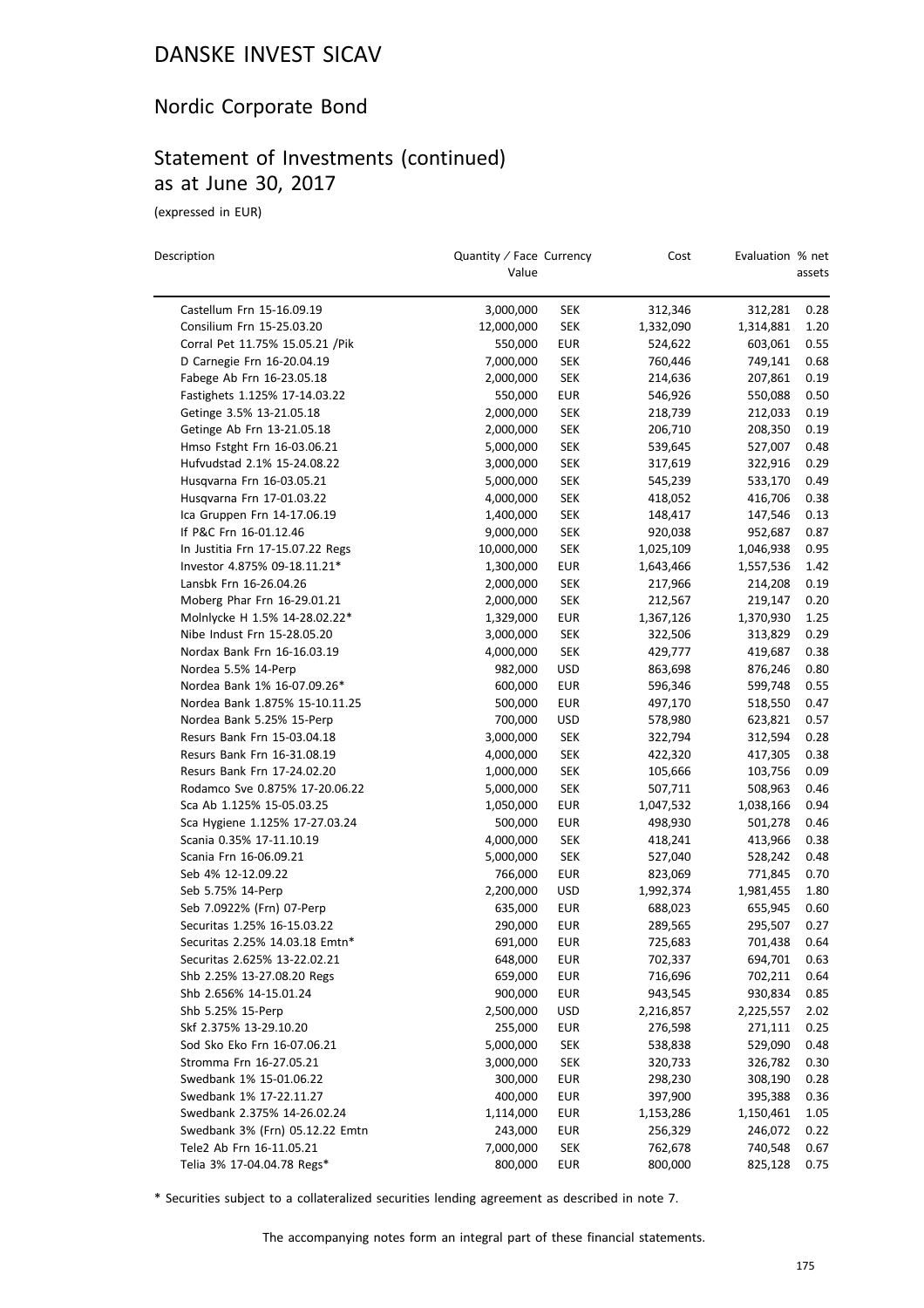# Nordic Corporate Bond

#### Statement of Investments (continued) as at June 30, 2017

(expressed in EUR)

| Description                                                                    | Quantity / Face Currency<br>Value |            | Cost       | Evaluation % net | assets |
|--------------------------------------------------------------------------------|-----------------------------------|------------|------------|------------------|--------|
| Vattenfall 3% 15-19.03.77                                                      | 850,000                           | <b>EUR</b> | 840,941    | 832,860          | 0.76   |
| Vict Park Frn 16-17.06.20                                                      | 5,000,000                         | <b>SEK</b> | 539,886    | 524,609          | 0.48   |
| Volvo Car A Frn 16-07.03.22 Regs                                               | 6,000,000                         | <b>SEK</b> | 612,083    | 638,803          | 0.58   |
| Volvo Tsy 2.375% 26.11.19 Emtn                                                 | 300,000                           | <b>EUR</b> | 322,800    | 315,933          | 0.29   |
| Volvo Tsy 4.2% 14-10.06.75*                                                    | 700,000                           | <b>EUR</b> | 734,815    | 746,372          | 0.68   |
| Wallenstam Frn 16-30.05.18                                                     | 3,000,000                         | <b>SEK</b> | 320,733    | 310,883          | 0.28   |
|                                                                                |                                   |            | 39,387,504 | 39,301,494 35.76 |        |
| <b>The Netherlands</b>                                                         |                                   |            |            |                  |        |
| Citycon Tr 2.375% 15-16.09.22                                                  | 800,000                           | <b>EUR</b> | 798,624    | 855,128          | 0.78   |
| Citycon Tr 2.5% 14-01.10.24                                                    | 450,000                           | <b>EUR</b> | 475,470    | 483,507          | 0.44   |
|                                                                                |                                   |            | 1,274,094  | 1,338,635        | 1.22   |
| Total - Bonds                                                                  |                                   |            | 89,424,892 | 89,370,127 81.32 |        |
| Total - Transferable securities admitted to an official stock exchange listing |                                   |            | 89,424,892 | 89,370,127 81.32 |        |
| <b>Bonds</b>                                                                   |                                   |            |            |                  |        |
| <b>Denmark</b>                                                                 |                                   |            |            |                  |        |
| Ambu A/S 3.375% 13-15.03.18                                                    | 9,750,000                         | <b>DKK</b> | 1,377,690  | 1,333,639        | 1.21   |
| Ax Iv Eg HI Frn 13-02.12.20                                                    | 4,500,000                         | DKK        | 602,750    | 629,353          | 0.57   |
| Ax V Inv1 Frn 17-29.06.22                                                      | 390,000                           | <b>EUR</b> | 390,000    | 393,412          | 0.36   |
| Haldor Topsoe 3.625% 13-17.04.20                                               | 7,000,000                         | <b>DKK</b> | 1,025,773  | 996,955          | 0.91   |
| Tdcdc 4.375% 11-23.02.18                                                       | 100,000                           | <b>EUR</b> | 111,179    | 102,864          | 0.09   |
|                                                                                |                                   |            | 3,507,392  | 3,456,223        | 3.14   |
| Norway                                                                         |                                   |            |            |                  |        |
| Storebrand Frn 15-Perp                                                         | 6,000,000                         | <b>NOK</b> | 697,187    | 646,051          | 0.59   |
| W Holding Frn 14-10.07.19                                                      | 5,000,000                         | <b>NOK</b> | 543,704    | 518,383          | 0.47   |
|                                                                                |                                   |            | 1,240,891  | 1,164,434        | 1.06   |
| Sweden                                                                         |                                   |            |            |                  |        |
| Norcell Swe 3.5% 16-25.02.22                                                   | 6,000,000                         | <b>SEK</b> | 604,054    | 641,678          | 0.58   |
| Norcell Swe 3.625% 16-23.06.21                                                 | 5,000,000                         | <b>SEK</b> | 537,452    | 536,297          | 0.49   |
| Polygon Ab Frn 14-16.04.19                                                     | 900,000                           | <b>EUR</b> | 866,414    | 906,750          | 0.83   |
|                                                                                |                                   |            | 2,007,920  | 2,084,725        | 1.90   |
| Total - Bonds                                                                  |                                   |            | 6,756,203  | 6,705,382        | 6.10   |

**Total - Transferable securities dealt in on another regulated market 6,756,203 6,705,382 6.10**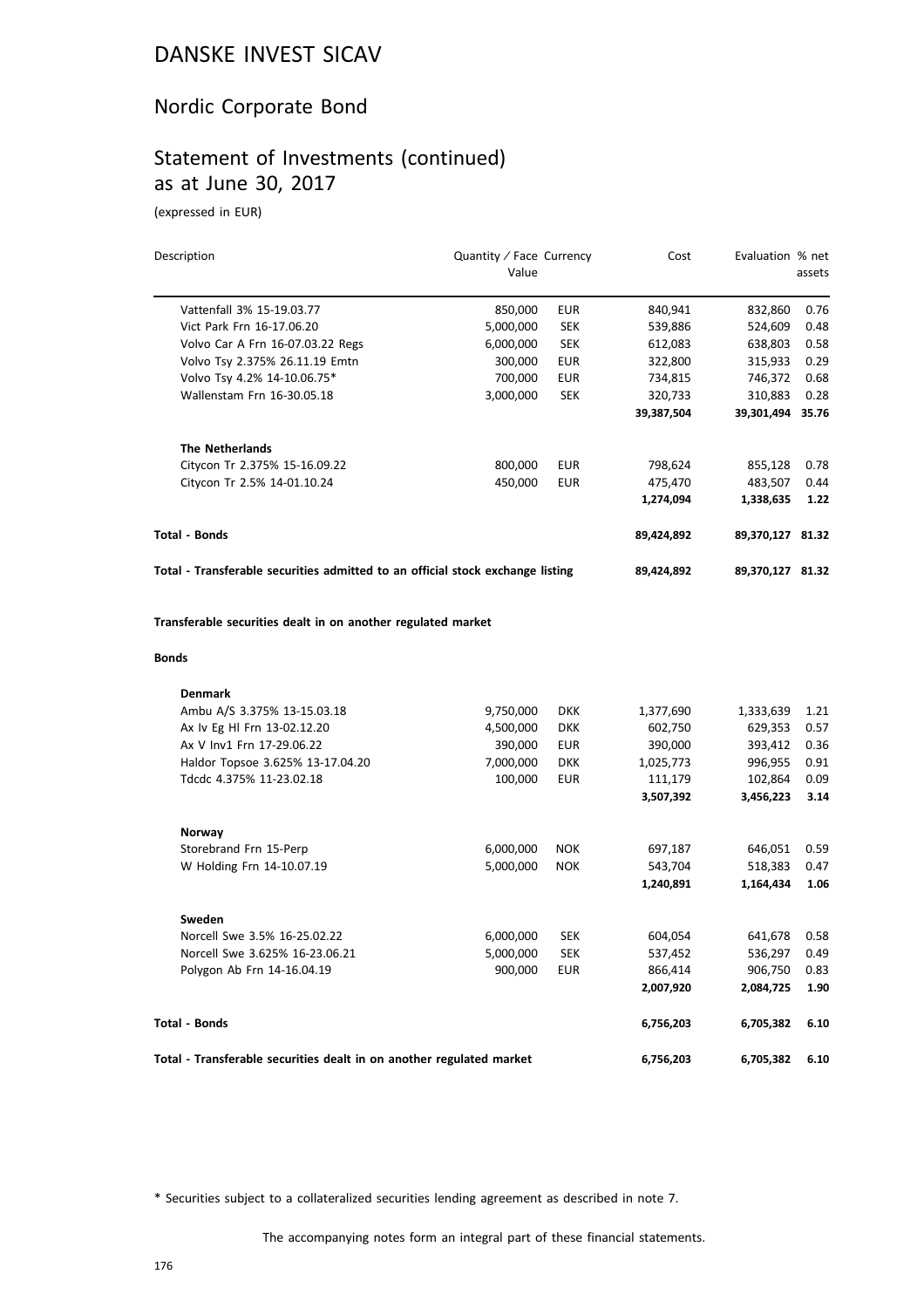## Nordic Corporate Bond

# Statement of Investments (continued) as at June 30, 2017

(expressed in EUR)

| Description                                  | Quantity / Face Currency<br>Value |            | Cost                 | Evaluation % net     | assets       |
|----------------------------------------------|-----------------------------------|------------|----------------------|----------------------|--------------|
| <b>Other Transferable securities</b>         |                                   |            |                      |                      |              |
| <b>Bonds</b>                                 |                                   |            |                      |                      |              |
| <b>Denmark</b>                               |                                   |            |                      |                      |              |
| Dsv Miljo A Frn 17-10.05.21                  | 800,000                           | EUR        | 800,000<br>800,000   | 800,000<br>800,000   | 0.73<br>0.73 |
| <b>Finland</b>                               |                                   |            |                      |                      |              |
| Dna 2.875% 14-12.03.21                       | 420,000                           | <b>EUR</b> | 433,290              | 444,522              | 0.41         |
| Localtap 3.625% 14-26.11.24                  | 200,000                           | <b>EUR</b> | 198,880              | 209,000              | 0.19         |
|                                              |                                   |            | 632,170              | 653,522              | 0.60         |
| Norway                                       |                                   |            |                      |                      |              |
| Beerenberg Frn 17-24.02.21                   | 7,000,000                         | <b>NOK</b> | 788,171              | 730,988              | 0.66         |
| Norldia Hc Frn 16-20.12.21                   | 7,000,000                         | <b>SEK</b> | 715,371              | 745,062              | 0.68         |
| Protector F Frn 16-19.04.46                  | 6,000,000                         | <b>NOK</b> | 644,751              | 649,073              | 0.59         |
|                                              |                                   |            | 2,148,293            | 2,125,123            | 1.93         |
| Sweden                                       |                                   |            |                      |                      |              |
| Castellum Frn 17-01.09.22                    | 3,000,000                         | <b>SEK</b> | 317,031              | 315,432              | 0.29         |
| E Out Instr 0% 17-30.04.19                   | 10,185,000                        | <b>SEK</b> | 1,902,733            | 1,631,894            | 1.48         |
| Elekta Ab Frn 17-28.03.22                    | 6,000,000                         | <b>SEK</b> | 632,528              | 625,412              | 0.57         |
| Forex Bank Frn 17-01.02.27                   | 4,000,000                         | <b>SEK</b> | 421,570              | 423,305              | 0.38         |
| Gunnebo Ind Frn 17-12.05.20                  | 4,000,000                         | <b>SEK</b> | 415,623              | 420,204              | 0.38         |
| Nibe Indust 1% 17-21.06.21                   | 3,000,000                         | <b>SEK</b> | 306,025              | 306,969              | 0.28         |
| Nibe Indust Frn 17-11.04.22                  | 6,000,000                         | <b>SEK</b> | 630,751              | 624,931              | 0.57         |
| Nibe Indust Frn 17-21.06.21                  | 3,000,000                         | <b>SEK</b> | 307,161              | 310,540              | 0.28         |
| Resurs Bank Frn 17-16.03.21                  | 4,000,000                         | <b>SEK</b> | 419,075              | 415,217              | 0.38         |
| Vasakronan Frn 17-24.05.22                   | 4,000,000                         | <b>SEK</b> | 410,727<br>5,763,224 | 413,753<br>5,487,657 | 0.38<br>4.99 |
|                                              |                                   |            |                      |                      |              |
| <b>Total - Bonds</b>                         |                                   |            | 9,343,687            | 9,066,302            | 8.25         |
| <b>Total - Other Transferable securities</b> |                                   |            | 9,343,687            | 9,066,302            | 8.25         |
| TOTAL INVESTMENT PORTFOLIO                   |                                   |            | 105,524,782          | 105,141,811 95.67    |              |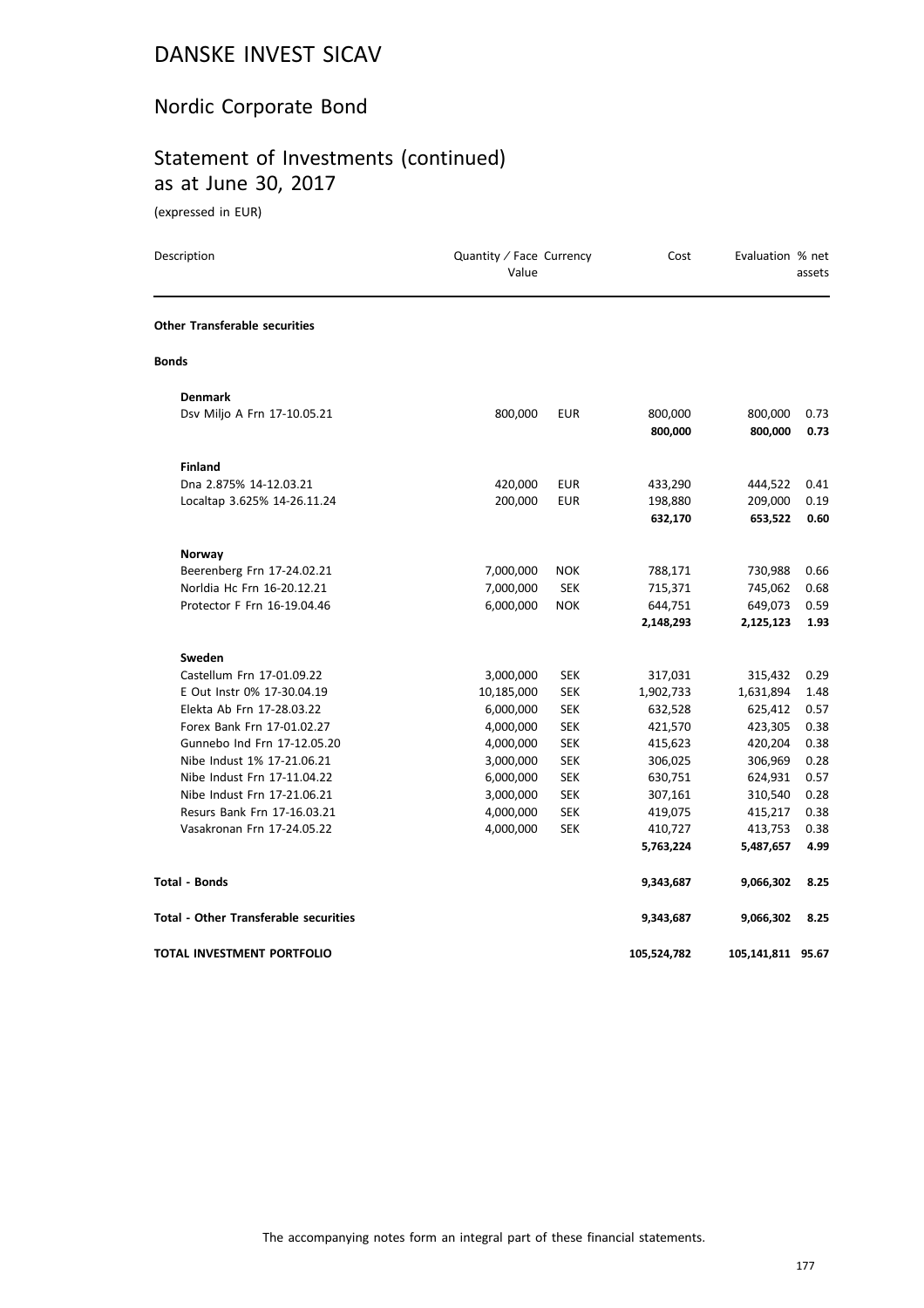## Nordic Corporate Bond

## Geographical and Economic Portfolio Breakdowns as at June 30, 2017

(expressed as a percentage of net assets)

| Geographical breakdown | %     |
|------------------------|-------|
| Sweden                 | 42.65 |
| Denmark                | 19.21 |
| Norway                 | 13.22 |
| Finland                | 11.49 |
| Iceland                | 5.19  |
| Great Britain          | 1.89  |
| The Netherlands        | 1.22  |
| Malta                  | 0.56  |
| Bermuda Islands        | 0.24  |
|                        | 95.67 |

| Economic breakdown                      | %     |
|-----------------------------------------|-------|
| <b>Banks and Financial Institutions</b> | 24.82 |
| <b>Holding and Finance Companies</b>    | 11.09 |
| Real Estate Companies                   | 9.69  |
| Mechanics, Machinery                    | 6.97  |
| <b>Other Services</b>                   | 5.82  |
| <b>News Transmission</b>                | 4.29  |
| Transportation                          | 4.11  |
| Insurance                               | 4.02  |
| Petrol                                  | 3.87  |
| <b>Pharmaceuticals and Cosmetics</b>    | 3.61  |
| Mortgage and Funding Institutions       | 2.88  |
| <b>Public Services</b>                  | 2.87  |
| States, Provinces and Municipalities    | 2.27  |
| Miscellaneous                           | 1.68  |
| Automobile Industry                     | 1.44  |
| Forest Products and Paper Industry      | 1.32  |
| <b>Non-Ferrous Metals</b>               | 0.98  |
| Retail                                  | 0.76  |
| Aerospace Technology                    | 0.72  |
| Healthcare Education & Social Services  | 0.68  |
| Investment Funds                        | 0.48  |
| Internet Software                       | 0.47  |
| Chemicals                               | 0.38  |
| Construction, Building Material         | 0.32  |
| <b>Food and Distilleries</b>            | 0.13  |
|                                         | 95.67 |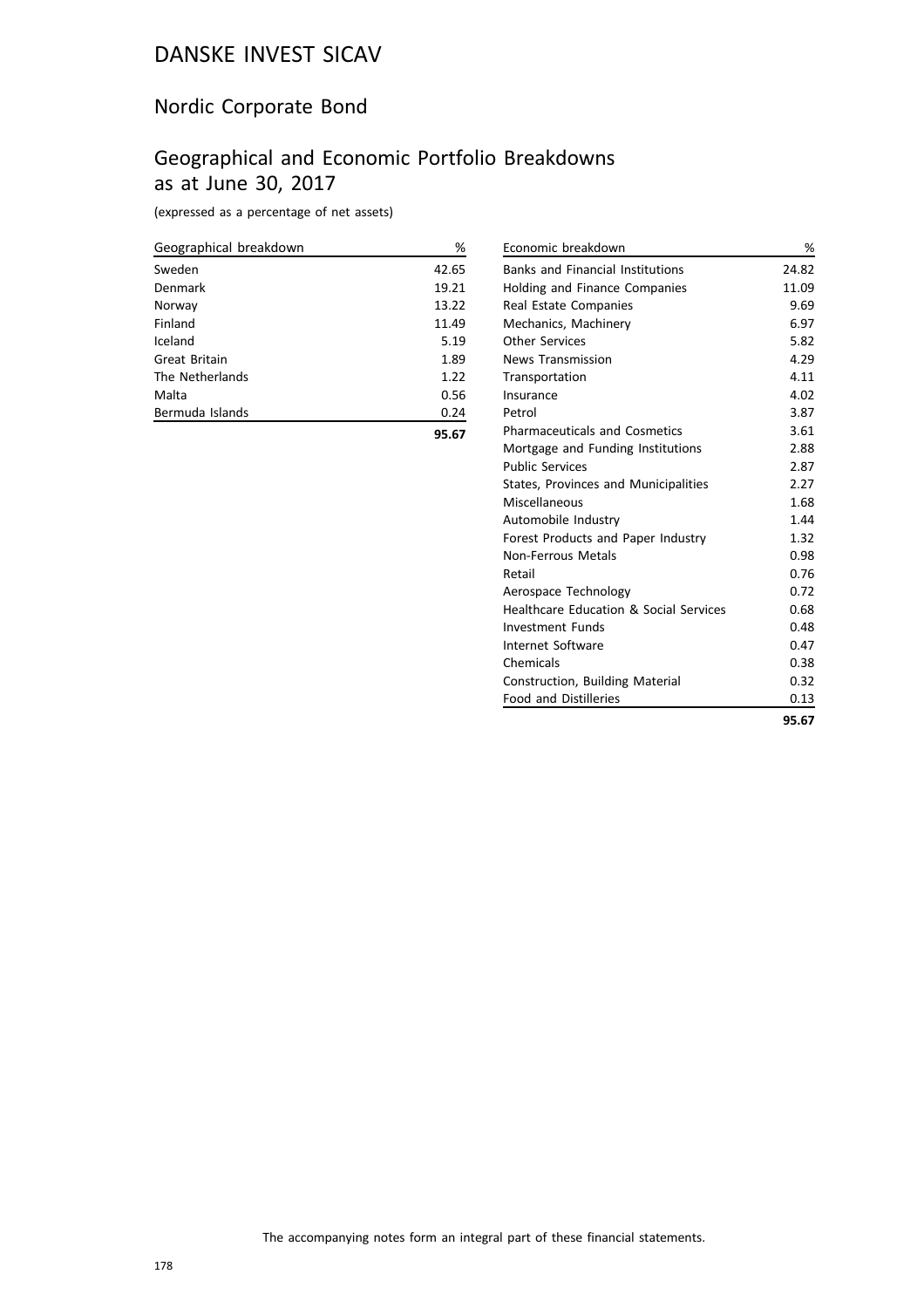## Russia\*

## Statement of Investments as at June 30, 2017

| (expressed in USD)                                                     |                                   |            |                    |                    |              |  |  |  |
|------------------------------------------------------------------------|-----------------------------------|------------|--------------------|--------------------|--------------|--|--|--|
| Description                                                            | Quantity / Face Currency<br>Value |            | Cost               | Evaluation % net   | assets       |  |  |  |
| Transferable securities admitted to an official stock exchange listing |                                   |            |                    |                    |              |  |  |  |
| <b>Shares</b>                                                          |                                   |            |                    |                    |              |  |  |  |
| Bermuda Islands                                                        |                                   |            |                    |                    |              |  |  |  |
| Veon Ltd /Sadr**                                                       | 31,613                            | <b>USD</b> | 138,823<br>138,823 | 122,658<br>122,658 | 1.17<br>1.17 |  |  |  |
| <b>British Virgin Islands</b>                                          |                                   |            |                    |                    |              |  |  |  |
| Lenta Ltd /Gdr                                                         | 21,470                            | <b>USD</b> | 153,170            | 126,243            | 1.20         |  |  |  |
| Luxoft Holding Inc -A-                                                 | 1,635                             | <b>USD</b> | 78,656<br>231,826  | 99,490<br>225,733  | 0.95<br>2.15 |  |  |  |
| <b>Cyprus</b>                                                          |                                   |            |                    |                    |              |  |  |  |
| Globaltrans Investment Plc /Gdr                                        | 67,033                            | <b>USD</b> | 339,151            | 496,715            | 4.72         |  |  |  |
| Md Medical Group Sgdr -S-                                              | 27,038                            | <b>USD</b> | 249,030            | 283,899            | 2.70         |  |  |  |
| Tcs Group Holding Plc /Gdr                                             | 27,453                            | <b>USD</b> | 279,046            | 308,846            | 2.93         |  |  |  |
|                                                                        |                                   |            | 867,227            | 1,089,460 10.35    |              |  |  |  |
| <b>Great Britain</b>                                                   |                                   |            |                    |                    |              |  |  |  |
| Evraz                                                                  | 72,736                            | GBP        | 175,855            | 193,000            | 1.83         |  |  |  |
| Georgia Healthcare Group Plc                                           | 41,000                            | GBP        | 114,215            | 190,117            | 1.81         |  |  |  |
| Tbc Bank Group Plc                                                     | 11,129                            | GBP        | 214,481            | 231,318            | 2.20         |  |  |  |
|                                                                        |                                   |            | 504,551            | 614,435            | 5.84         |  |  |  |
| Guernsey                                                               |                                   |            |                    |                    |              |  |  |  |
| Etalon Group /Sgdr**                                                   | 117,379                           | <b>USD</b> | 288,396            | 413,174            | 3.93         |  |  |  |
|                                                                        |                                   |            | 288,396            | 413,174            | 3.93         |  |  |  |
|                                                                        |                                   |            |                    |                    |              |  |  |  |
| Jersey<br>Polymetal                                                    | 7,758                             | GBP        | 90,057             | 85,419             | 0.81         |  |  |  |
| United Company Rusal Plc                                               | 242,437                           | HKD        | 125,209            | 120,822            | 1.15         |  |  |  |
|                                                                        |                                   |            | 215,266            | 206,241            | 1.96         |  |  |  |
|                                                                        |                                   |            |                    |                    |              |  |  |  |
| Russia                                                                 |                                   |            |                    | 284,286            |              |  |  |  |
| Gazprom Neft Ojsc /Adr<br>Gazprom Oao /Sadr Regs                       | 18,341<br>56,930                  | USD<br>USD | 383,492<br>601,434 | 225,443            | 2.70<br>2.14 |  |  |  |
| Mmc Norilsk Nickel Pisc /Adr                                           | 30,364                            | USD        | 479,558            | 422,363            | 4.02         |  |  |  |
| Novatek Oao /Sgdr                                                      | 2,081                             | USD        | 232,008            | 231,823            | 2.20         |  |  |  |
| Novolipetsk Steel Regs /Gdr                                            | 5,382                             | USD        | 76,682             | 104,949            | 1.00         |  |  |  |
| Oil Company Lukoil Pjsc /Sadr                                          | 10,779                            | USD        | 591,778            | 524,075            | 4.98         |  |  |  |
| Ros Agro Plc /Gdr                                                      | 7,829                             | USD        | 101,345            | 88,468             | 0.84         |  |  |  |
| Sberbank of Russia Ojsc /Sadr                                          | 55,780                            | USD        | 519,501            | 564,494            | 5.37         |  |  |  |
| Severstal Cherepovets Met /Sgdr                                        | 21,617                            | USD        | 288,616            | 278,859            | 2.65         |  |  |  |
|                                                                        |                                   |            | 3,274,414          | 2,724,760          | 25.90        |  |  |  |

| <b>The Netherlands</b>   |            |         |              |  |
|--------------------------|------------|---------|--------------|--|
| X5 Retail Group Nv /Sgdr | 12.775 USD | 355.027 | 443.637 4.21 |  |

\* See Note 1.

\*\* Securities subject to a collateralized securities lending agreement as described in note 7.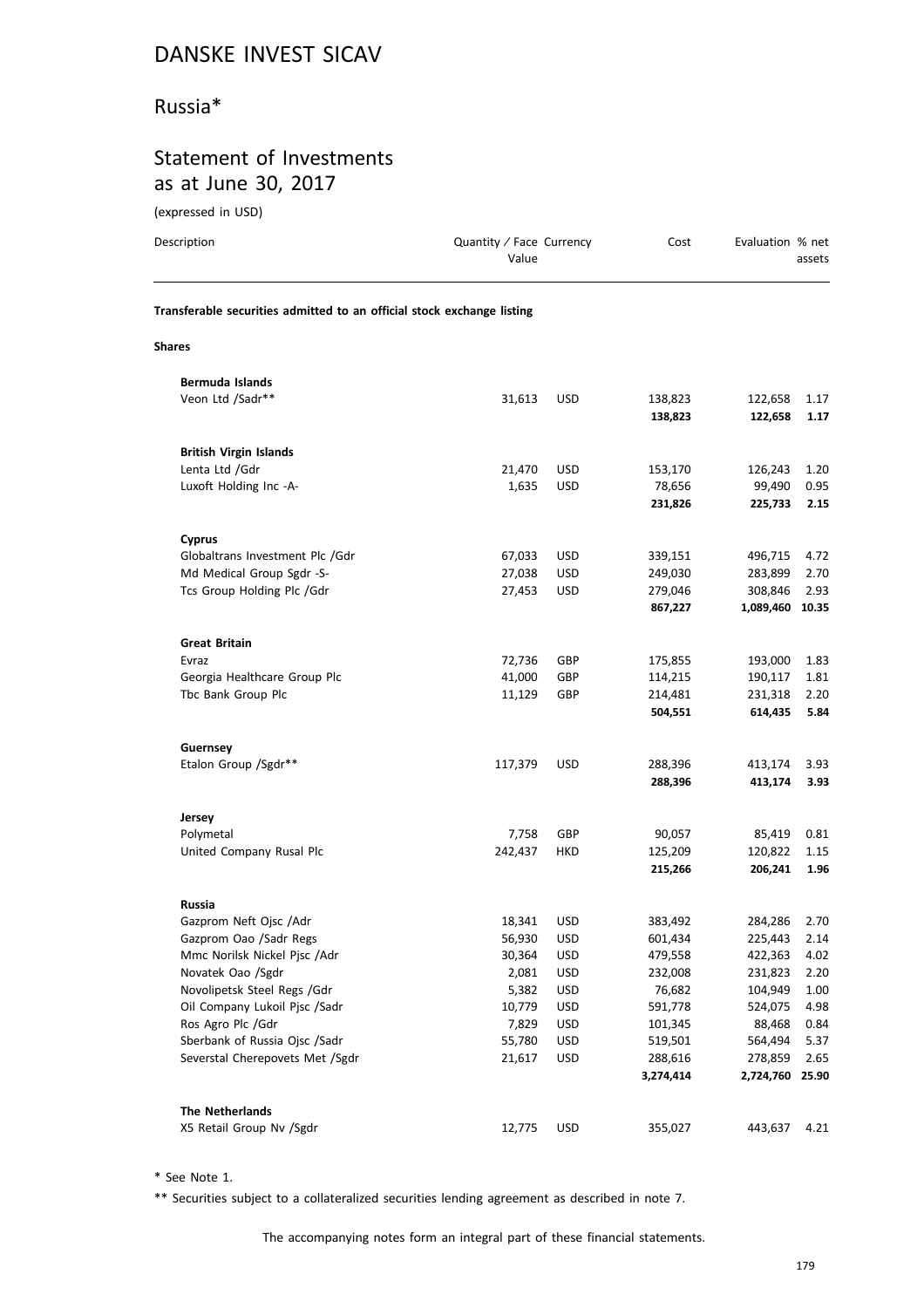#### Russia\*

# Statement of Investments (continued) as at June 30, 2017

(expressed in USD)

| Description                                                                    | Quantity / Face Currency<br>Value |            | Cost       | Evaluation % net | assets |
|--------------------------------------------------------------------------------|-----------------------------------|------------|------------|------------------|--------|
| Yandex Nv -A-                                                                  | 4,690                             | <b>USD</b> | 98,769     | 124,895          | 1.19   |
|                                                                                |                                   |            | 453,796    | 568,532          | 5.40   |
| <b>Total - Shares</b>                                                          |                                   |            | 5,974,299  | 5,964,993 56.70  |        |
| Total - Transferable securities admitted to an official stock exchange listing |                                   |            | 5,974,299  | 5,964,993 56.70  |        |
| Transferable securities dealt in on another regulated market                   |                                   |            |            |                  |        |
| <b>Shares</b>                                                                  |                                   |            |            |                  |        |
| <b>Russia</b>                                                                  |                                   |            |            |                  |        |
| Aeroflot Moscow                                                                | 80,798                            | <b>USD</b> | 177,349    | 261,673          | 2.49   |
| Akron Ojsc                                                                     | 2,157                             | <b>USD</b> | 110,015    | 110,432          | 1.05   |
| Alrosa Cjsc Shs                                                                | 213,836                           | USD        | 266,991    | 314,883          | 2.99   |
| Bank Saint-Petersburg Pjsc                                                     | 357,828                           | <b>USD</b> | 422,990    | 336,139          | 3.20   |
| Detsky Mir Pjsc                                                                | 193,021                           | <b>USD</b> | 291,900    | 311,834          | 2.96   |
| E.On Russia Ojsc                                                               | 5,330,393                         | USD        | 277,096    | 225,202          | 2.14   |
| Enel Wgc-5 Ojsc                                                                | 7,296,130                         | <b>USD</b> | 128,177    | 138,450          | 1.32   |
| Gk Pik Shs                                                                     | 29,257                            | <b>USD</b> | 156,548    | 145,734          | 1.39   |
| Inter Rao Ues Ojsc                                                             | 3,491,885                         | <b>USD</b> | 165,461    | 228,177          | 2.17   |
| Jsc Surgutneftegaz /Pref.                                                      | 721,827                           | USD        | 411,803    | 345,449          | 3.28   |
| M Video Company Jsc                                                            | 9,026                             | <b>USD</b> | 47,728     | 59,163           | 0.56   |
| Magnit Jsc                                                                     | 1,233                             | <b>USD</b> | 216,016    | 181,514          | 1.73   |
| Magnitogorsk Iron&Steel Works                                                  | 310,234                           | <b>USD</b> | 174,927    | 175,638          | 1.67   |
| Mobile Telesystems Ojsc                                                        | 55,932                            | <b>USD</b> | 219,463    | 219,750          | 2.09   |
| Moscow Exchange                                                                | 118,750                           | <b>USD</b> | 190,452    | 212,796          | 2.02   |
| Sberbank /Pref.                                                                | 106,217                           | <b>USD</b> | 208,402    | 206,358          | 1.96   |
| Sollers Jsc                                                                    | 10,995                            | USD        | 104,606    | 108,443          | 1.03   |
| Tatneft                                                                        | 114,352                           | USD        | 409,263    | 528,556          | 5.02   |
| Vsmpo-Avisma Corporation                                                       | 507                               | <b>USD</b> | 54,880     | 114,022          | 1.08   |
|                                                                                |                                   |            | 4,034,067  | 4,224,213 40.15  |        |
| <b>Total - Shares</b>                                                          |                                   |            | 4,034,067  | 4,224,213 40.15  |        |
| Total - Transferable securities dealt in on another regulated market           |                                   |            | 4,034,067  | 4,224,213 40.15  |        |
| TOTAL INVESTMENT PORTFOLIO                                                     |                                   |            | 10,008,366 | 10,189,206 96.85 |        |

\* See Note 1.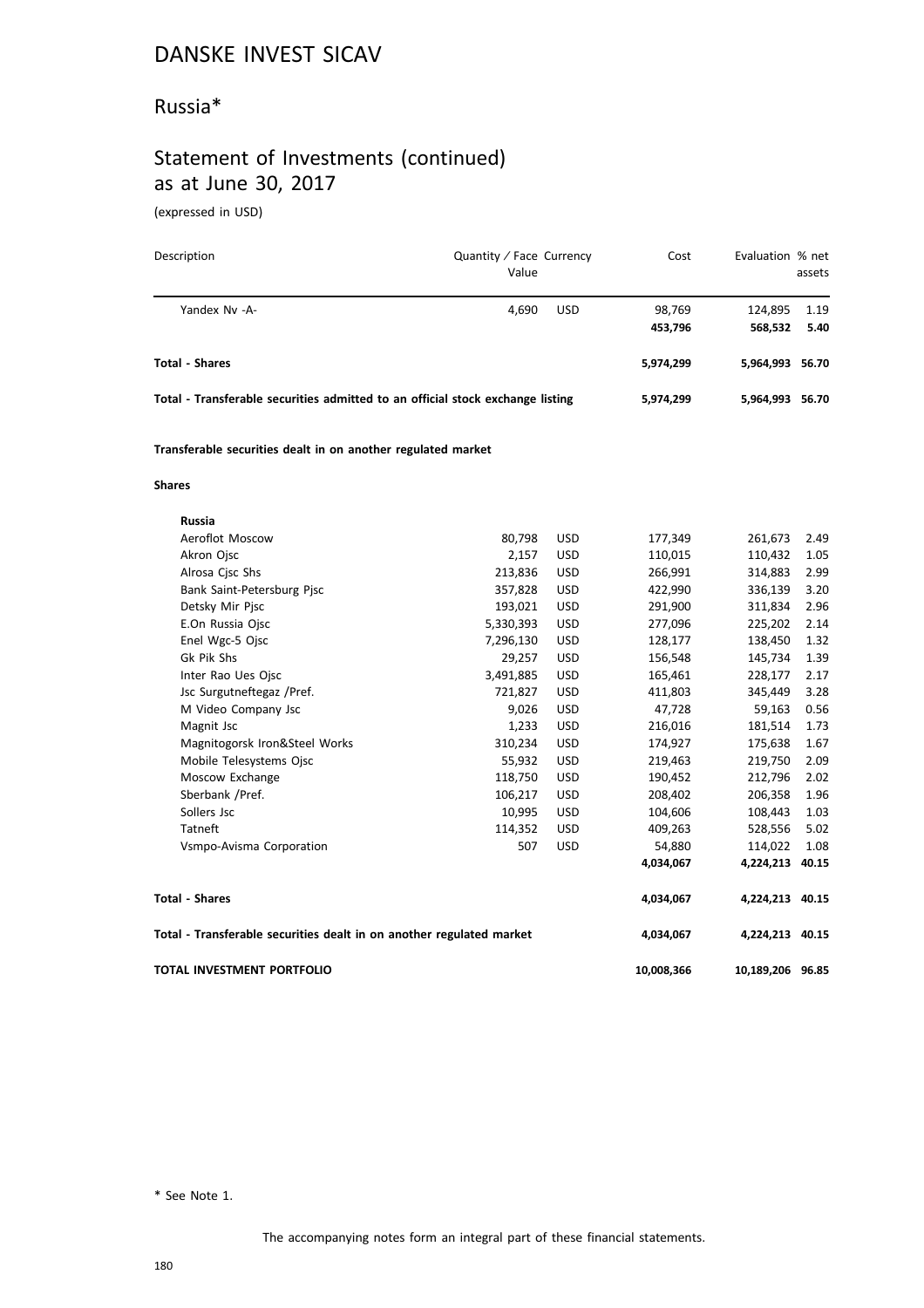## Russia\*

# Geographical and Economic Portfolio Breakdowns as at June 30, 2017

(expressed as a percentage of net assets)

| Geographical breakdown | %     |
|------------------------|-------|
| Russia                 | 66.05 |
| Cyprus                 | 10.35 |
| Great Britain          | 5.84  |
| The Netherlands        | 5.40  |
| Guernsey               | 3.93  |
| British Virgin Islands | 2.15  |
| Jersey                 | 1.96  |
| Bermuda Islands        | 1.17  |
|                        | 96.85 |

| Economic breakdown                      | %     |
|-----------------------------------------|-------|
| Petrol                                  | 18.12 |
| <b>Banks and Financial Institutions</b> | 12.73 |
| Holding and Finance Companies           | 11.24 |
| Mines, Heavy Industries                 | 8.23  |
| Transportation                          | 7.21  |
| Other Services                          | 6.10  |
| Non-Ferrous Metals                      | 5.98  |
| Retail                                  | 5.41  |
| <b>News Transmission</b>                | 3.26  |
| Chemicals                               | 2.99  |
| Consumer Goods                          | 2.96  |
| Miscellaneous                           | 2.70  |
| Internet Software                       | 2.14  |
| Healthcare Education & Social Services  | 1.81  |
| <b>Food and Distilleries</b>            | 1.73  |
| <b>Public Services</b>                  | 1.32  |
| <b>Pharmaceuticals and Cosmetics</b>    | 1.05  |
| Mechanics, Machinery                    | 1.03  |
| Agriculture and Fishing                 | 0.84  |
|                                         | 96.85 |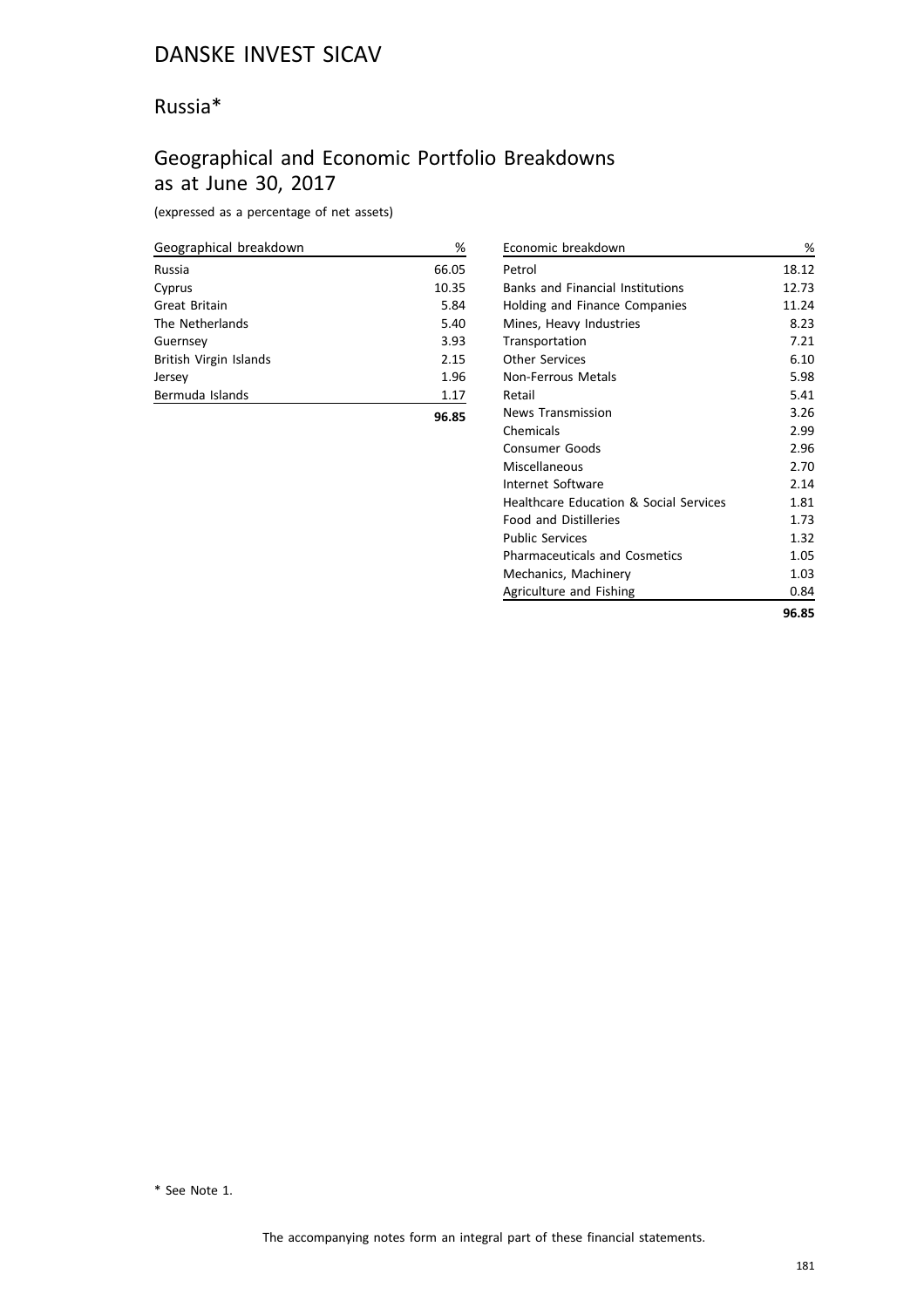### Sweden\*

## Statement of Investments as at June 30, 2017

| (expressed in SEK)                                                     |                                   |            |                        |                        |              |
|------------------------------------------------------------------------|-----------------------------------|------------|------------------------|------------------------|--------------|
| Description                                                            | Quantity / Face Currency<br>Value |            | Cost                   | Evaluation % net       | assets       |
| Transferable securities admitted to an official stock exchange listing |                                   |            |                        |                        |              |
| Shares                                                                 |                                   |            |                        |                        |              |
| <b>Great Britain</b>                                                   |                                   |            |                        |                        |              |
| Astrazeneca Plc                                                        | 14,481                            | <b>SEK</b> | 7,322,365<br>7,322,365 | 8,283,132<br>8,283,132 | 3.28<br>3.28 |
| Luxembourg                                                             |                                   |            |                        |                        |              |
| Millicom Intl Cell. /Swed. Dep.                                        | 15,887                            | <b>SEK</b> | 7,950,617<br>7,950,617 | 7,822,759<br>7,822,759 | 3.10<br>3.10 |
| Sweden                                                                 |                                   |            |                        |                        |              |
| Ambea Ab**                                                             | 24,219                            | <b>SEK</b> | 1,913,652              | 2,391,626              | 0.95         |
| Assa Abloy Ab                                                          | 76,266                            | <b>SEK</b> | 13,200,250             | 14,109,210             | 5.60         |
| Atlas Copco Ab                                                         | 29,698                            | <b>SEK</b> | 5,456,660              | 8,668,846              | 3.44         |
| Catena Ab                                                              | 25,999                            | <b>SEK</b> | 3,435,113              | 3,490,366              | 1.38         |
| Coor                                                                   | 56,837                            | <b>SEK</b> | 2,213,174              | 3,367,592              | 1.34         |
| D. Carnegie & Co Ab                                                    | 8,663                             | <b>SEK</b> | 756,028                | 996,245                | 0.39         |
| Dometic Group Ab**                                                     | 85,926                            | <b>SEK</b> | 5,046,435              | 6,306,968              | 2.50         |
| Dustin Group Ab**                                                      | 61,741                            | SEK        | 3,823,561              | 4,337,305              | 1.72         |
| Electrolux Abb                                                         | 6,765                             | <b>SEK</b> | 1,426,483              | 1,875,258              | 0.74         |
| Elekta Ab**                                                            | 53,506                            | <b>SEK</b> | 4,148,017              | 4,256,402              | 1.69         |
| Essity Aktie -B                                                        | 32,607                            | <b>SEK</b> | 6,679,895              | 7,649,602              | 3.03         |
| Heba Fastighets -B-                                                    | 7,985                             | <b>SEK</b> | 752,224                | 890,328                | 0.35         |
| Hennes & Mauritz Ab**                                                  | 91,725                            | <b>SEK</b> | 25,163,135             | 19,546,597             | 7.75         |
| Hoist Finance**                                                        | 52,400                            | <b>SEK</b> | 3,827,648              | 4,454,000              | 1.77         |
| Investment Ab Kinnevik                                                 | 35,976                            | <b>SEK</b> | 8,639,348              | 9,263,820              | 3.67         |
| Investor Ab B                                                          | 43,050                            | <b>SEK</b> | 13,454,372             | 17,491,215             | 6.94         |
| Inwido Ab**                                                            | 21,784                            | <b>SEK</b> | 1,834,605              | 2,565,066              | 1.02         |
| Lindab International Ab                                                | 34,387                            | <b>SEK</b> | 2,433,576              | 3,129,217              | 1.24         |
| Nibe Industrier Ab                                                     | 23,545                            | <b>SEK</b> | 1,925,576              | 1,855,346              | 0.74         |
| Nobina Ab                                                              | 123,617                           | <b>SEK</b> | 5,299,437              | 5,439,148              | 2.16         |
| Nordea Bank Ab                                                         | 103,890                           | <b>SEK</b> | 9,130,253              | 11,261,676             | 4.47         |
| Platzer Fastigheter                                                    | 53,722                            | <b>SEK</b> | 1,871,085              | 2,753,253              | 1.09         |
| Sandvik Ab                                                             | 38,944                            | <b>SEK</b> | 3,884,068              | 5,160,080              | 2.05         |

Scandi Standard Ab\*\* 72,833 SEK 4,283,065 4,224,314 1.68 Securitas Ab B\*\* 70,543 SEK 9,867,941 9,939,509 3.94 Skandinav. Ensk. Banken A 113,570 SEK 8,933,915 11,686,353 4.63 Skanska B 24,748 SEK 4,497,407 4,952,075 1.96 Svenska Cellul. -B- 81,010 SEK 4,788,681 5,131,984 2.04 Swedbank Ab -A- 79,563 SEK 15,448,558 16,382,022 6.50 Teliasonera Ab 82,146 SEK 3,544,104 3,200,408 1.27 Trelleborg B 10,137 SEK 1,122,504 1,938,194 0.77 Volvo B 102,550 SEK 9,422,000 14,756,945 5.85

Oriflame Holding Ltd 13,480 SEK 2,832,979 4,285,292 1.70

**188,222,770 213,470,970 84.67**

**2,832,979 4,285,292 1.70**

\* See Note 1.

**Switzerland**

\*\* Securities subject to a collateralized securities lending agreement as described in note 7.

The accompanying notes form an integral part of these financial statements.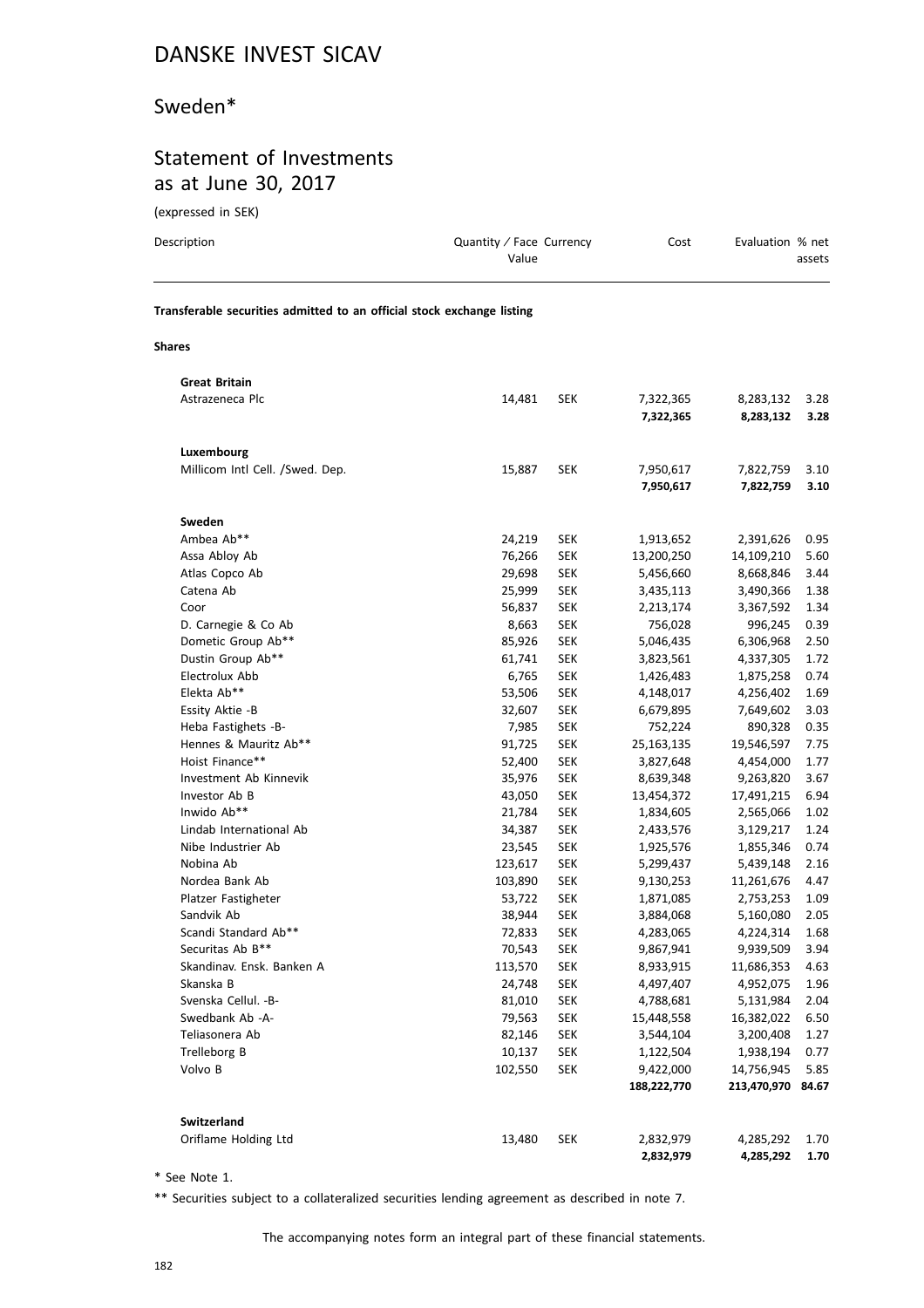## Sweden\*

# Statement of Investments (continued) as at June 30, 2017

(expressed in SEK)

| Description                                                                    | Quantity / Face Currency<br>Value | Cost        | Evaluation % net  | assets |
|--------------------------------------------------------------------------------|-----------------------------------|-------------|-------------------|--------|
| <b>United States of America</b>                                                |                                   |             |                   |        |
| Autoliv Inc /Swedish Dept. Recpt**                                             | 10.443<br><b>SEK</b>              | 8,230,216   | 9.628.446         | 3.82   |
|                                                                                |                                   | 8,230,216   | 9.628.446         | 3.82   |
| <b>Total - Shares</b>                                                          |                                   | 214.558.947 | 243.490.599       | 96.57  |
| Total - Transferable securities admitted to an official stock exchange listing |                                   | 214,558,947 | 243.490.599 96.57 |        |
| TOTAL INVESTMENT PORTFOLIO                                                     |                                   | 214.558.947 | 243.490.599       | 96.57  |

\* See Note 1.

\*\* Securities subject to a collateralized securities lending agreement as described in note 7.

The accompanying notes form an integral part of these financial statements.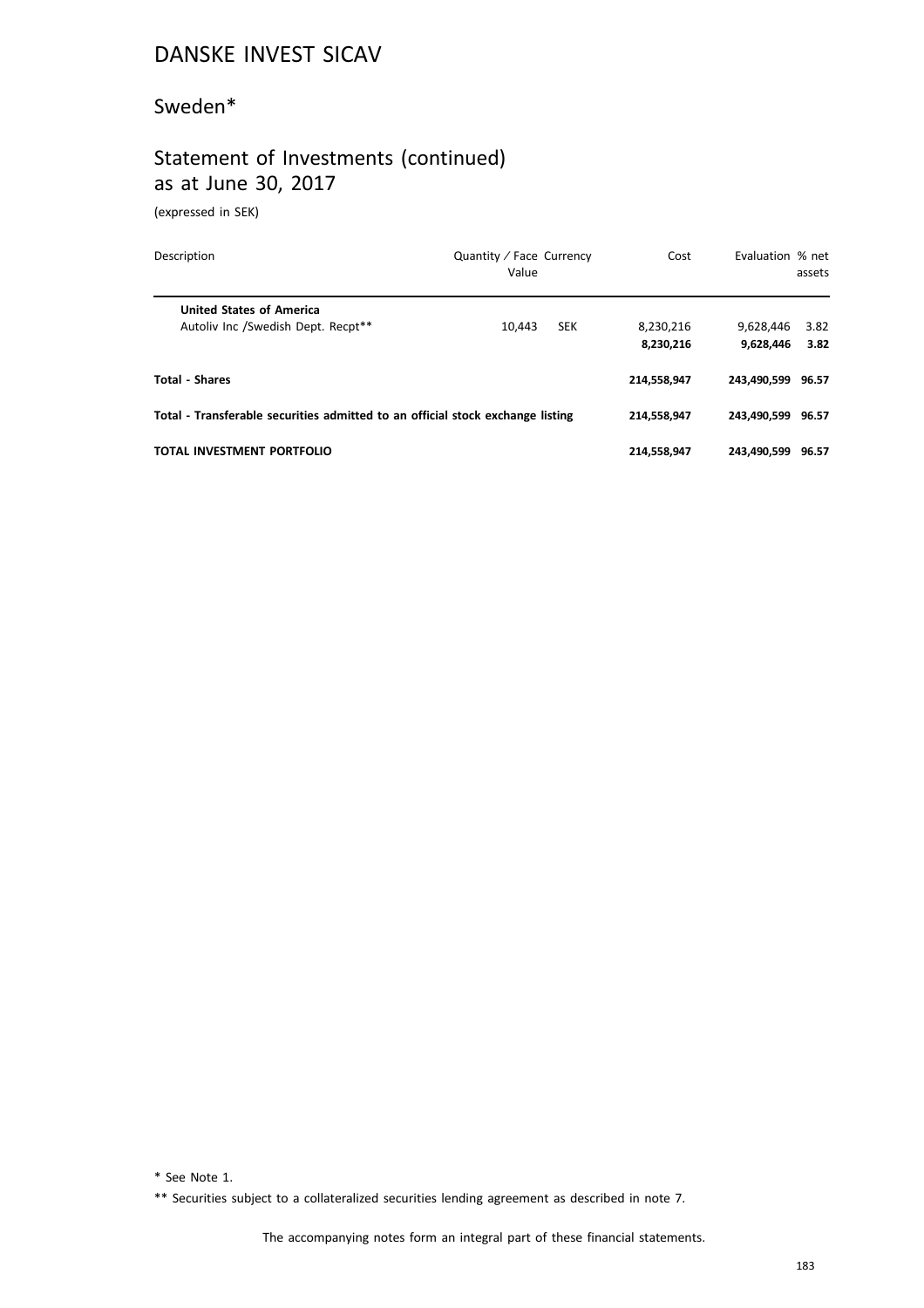## Sweden\*

# Geographical and Economic Portfolio Breakdowns as at June 30, 2017

(expressed as a percentage of net assets)

| Geographical breakdown   | ℅     |
|--------------------------|-------|
| Sweden                   | 84.67 |
| United States of America | 3.82  |
| Great Britain            | 3.28  |
| Luxembourg               | 3.10  |
| Switzerland              | 1.70  |
|                          | 96.57 |

| Economic breakdown                                | %     |
|---------------------------------------------------|-------|
| <b>Banks and Financial Institutions</b>           | 15.99 |
| Holding and Finance Companies                     | 14.98 |
| Automobile Industry                               | 11.83 |
| Mechanics, Machinery                              | 11.83 |
| Retail                                            | 9.47  |
| <b>Pharmaceuticals and Cosmetics</b>              | 6.67  |
| <b>Other Services</b>                             | 5.71  |
| <b>News Transmission</b>                          | 4.37  |
| <b>Construction, Building Material</b>            | 4.22  |
| Real Estate Companies                             | 2.82  |
| Leisure                                           | 2.50  |
| Forest Products and Paper Industry                | 2.04  |
| <b>Food and Distilleries</b>                      | 1.68  |
| <b>Healthcare Education &amp; Social Services</b> | 0.95  |
| Tyres & Rubber                                    | 0.77  |
| <b>Consumer Goods</b>                             | 0.74  |
|                                                   | 96.57 |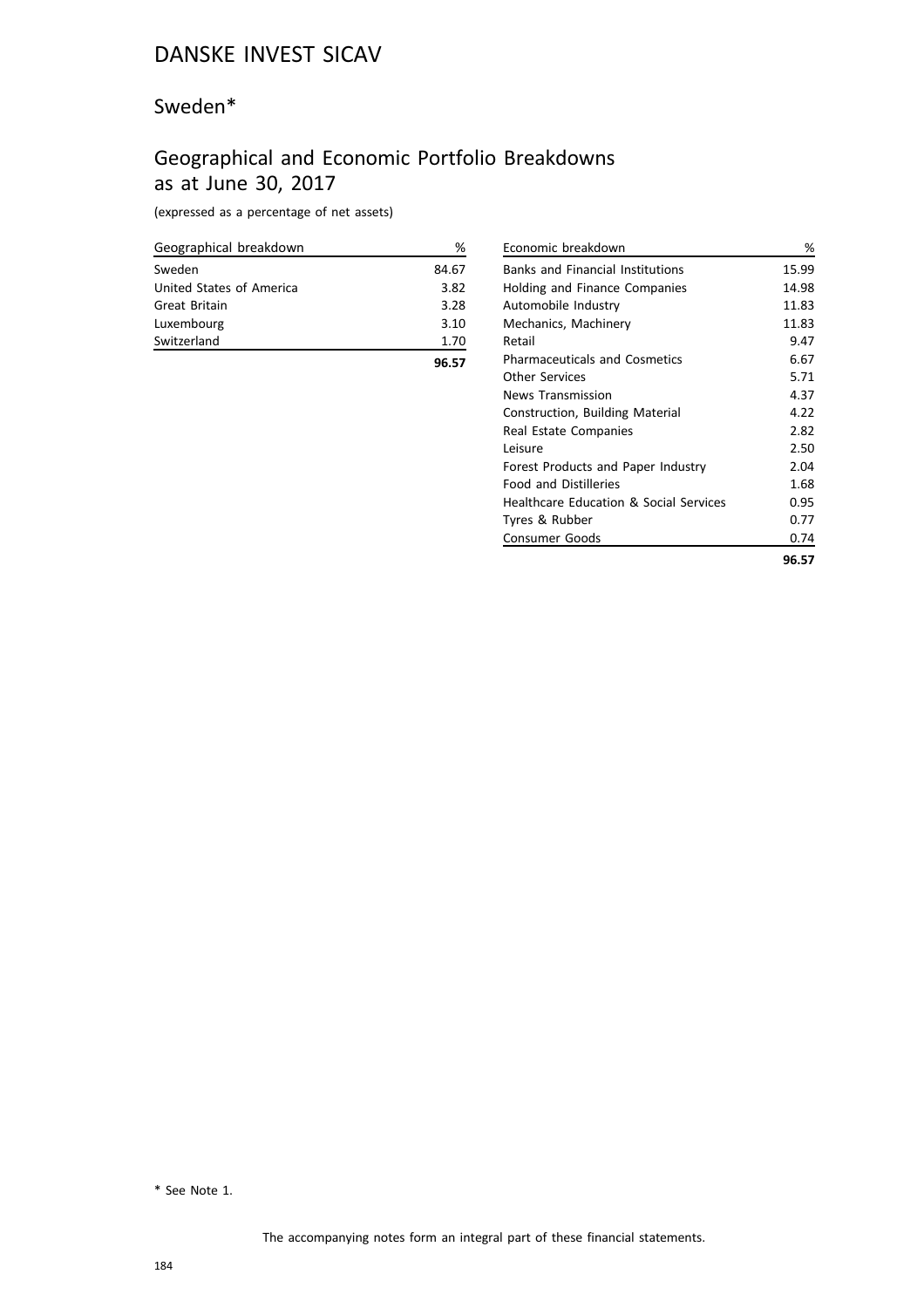# Swedish Bond\*

# Statement of Investments as at June 30, 2017

(expressed in SEK)

| Description                                                            | Quantity / Face Currency<br>Value | Cost | Evaluation % net<br>assets |
|------------------------------------------------------------------------|-----------------------------------|------|----------------------------|
| Transferable securities admitted to an official stock exchange listing |                                   |      |                            |

#### **Bonds**

| Norway                                                                         |             |            |               |                     |       |
|--------------------------------------------------------------------------------|-------------|------------|---------------|---------------------|-------|
| Dnb Bank As 3.07% 13-15.10.18                                                  | 20,000,000  | <b>SEK</b> | 20,000,000    | 20,796,300          | 1.21  |
|                                                                                |             |            | 20,000,000    | 20,796,300          | 1.21  |
| Sweden                                                                         |             |            |               |                     |       |
| Hufvudstad 1.2% 16-08.12.21                                                    | 50,000,000  | <b>SEK</b> | 49,927,500    | 50,397,500          | 2.94  |
| Kommuninv 0% 16-05.05.20                                                       | 31,000,000  | <b>SEK</b> | 31,153,450    | 31,023,250          | 1.81  |
| Nordea Hyp 2% 12-20.06.18                                                      | 72,000,000  | <b>SEK</b> | 74,419,173    | 73,704,960          | 4.30  |
| Nordea Hyp 2.25% 13-19.06.19                                                   | 85,000,000  | <b>SEK</b> | 90,409,010    | 89,154,800          | 5.20  |
| Nordea Hyp 3.25% 05-17.06.20                                                   | 125,000,000 | <b>SEK</b> | 137,402,000   | 136,875,625         | 7.98  |
| Seb 1.5% 14-17.06.20                                                           | 35,000,000  | <b>SEK</b> | 36,535,800    | 36,518,650          | 2.13  |
| Seb 1.5% 15-15.12.21                                                           | 95,000,000  | <b>SEK</b> | 98,989,100    | 99,086,425          | 5.77  |
| Seb 3% 13-19.06.19                                                             | 185,000,000 | <b>SEK</b> | 200,408,650   | 196,769,700         | 11.47 |
| Stadshypo 1.5% 15-17.03.21                                                     | 172,000,000 | <b>SEK</b> | 180,494,750   | 179,715,920 10.47   |       |
| Stadshypo 4.25% 09-17.06.20                                                    | 150,000,000 | <b>SEK</b> | 172,955,048   | 168,683,250         | 9.83  |
| Stadshypo 4.5% 09-21.09.22                                                     | 35,000,000  | <b>SEK</b> | 42,651,700    | 41,684,825          | 2.43  |
| Swedbk 3.75% 11-19.06.19                                                       | 180,000,000 | <b>SEK</b> | 200,748,600   | 194,108,400         | 11.31 |
| Swedbk 3.75% 11-19.09.18                                                       | 131,000,000 | <b>SEK</b> | 141,952,287   | 137,633,185         | 8.02  |
| Sweden 0.75% 16-12.05.28                                                       | 12,000,000  | <b>SEK</b> | 12,006,360    | 11,827,800          | 0.69  |
| Sweden 1% 14-12.11.26                                                          | 9,000,000   | <b>SEK</b> | 9,366,962     | 9,288,855           | 0.54  |
| Sweden 2.25% 12-01.06.32                                                       | 4,000,000   | <b>SEK</b> | 4,539,880     | 4,512,360           | 0.26  |
| Sweden 2.5% 13-12.05.25                                                        | 16,000,000  | <b>SEK</b> | 18,920,480    | 18,530,960          | 1.08  |
| Sweden 3.5% 09-30.03.39                                                        | 37,000,000  | <b>SEK</b> | 47,352,601    | 49,653,630          | 2.89  |
| Sweden 3.5% 10-01.06.22                                                        | 5,000,000   | <b>SEK</b> | 6,106,568     | 5,864,075           | 0.34  |
| Sweden 4.25% 07-12.03.19 S.1052                                                | 81,000,000  | <b>SEK</b> | 88,404,087    | 87,754,185          | 5.11  |
| Sweden 5% 03-01.12.20 S.1047                                                   | 7,000,000   | <b>SEK</b> | 8,668,685     | 8,279,005           | 0.48  |
|                                                                                |             |            | 1,653,412,691 | 1,631,067,360       | 95.05 |
| <b>Total - Bonds</b>                                                           |             |            | 1,673,412,691 | 1,651,863,660 96.26 |       |
| Total - Transferable securities admitted to an official stock exchange listing |             |            | 1,673,412,691 | 1,651,863,660 96.26 |       |
| TOTAL INVESTMENT PORTFOLIO                                                     |             |            | 1,673,412,691 | 1,651,863,660 96.26 |       |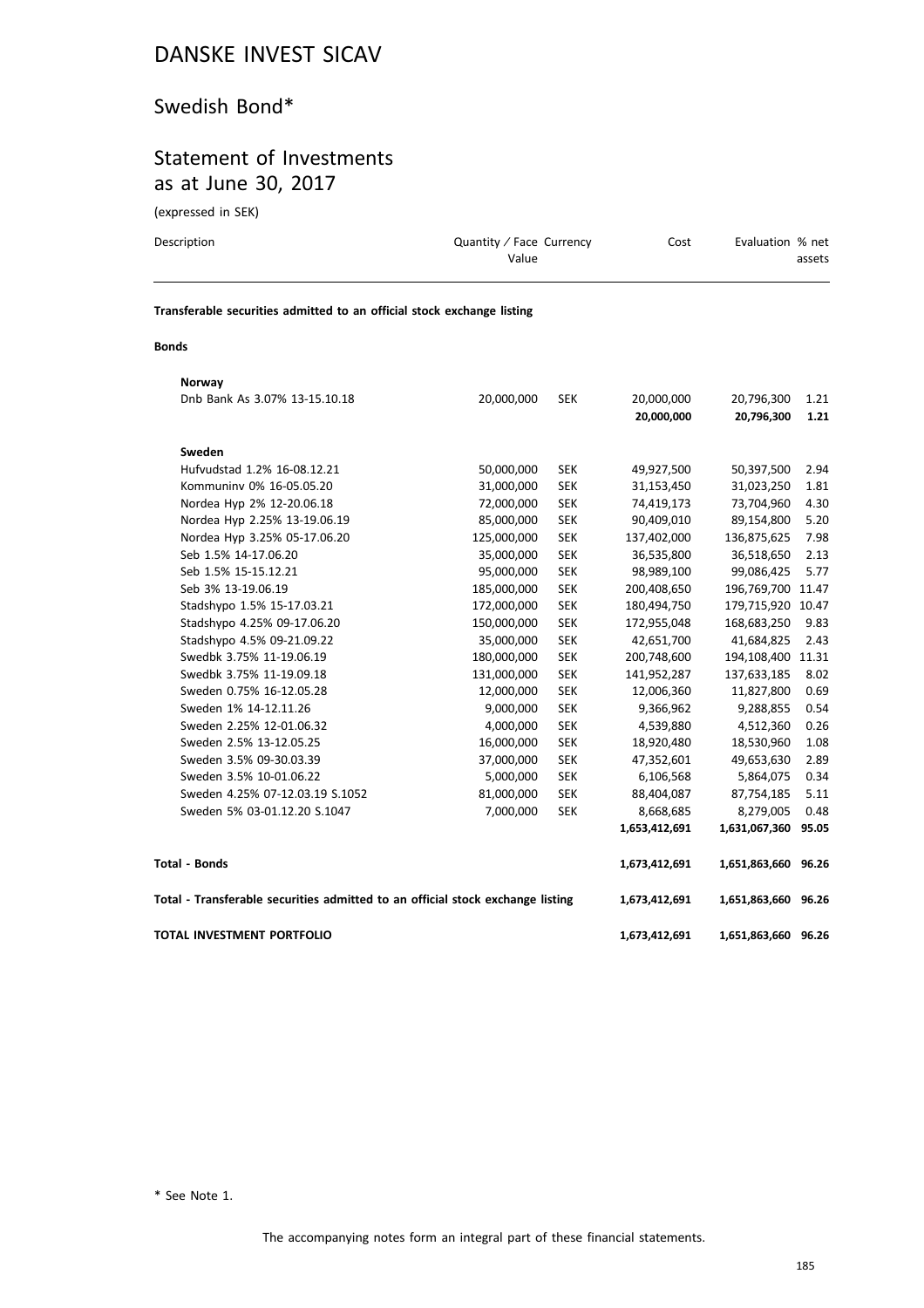## Swedish Bond\*

# Geographical and Economic Portfolio Breakdowns as at June 30, 2017

(expressed as a percentage of net assets)

|                        | 96.26 |
|------------------------|-------|
| Norway                 | 1.21  |
| Sweden                 | 95.05 |
| Geographical breakdown | ℅     |

| Economic breakdown                      | %     |
|-----------------------------------------|-------|
| <b>Banks and Financial Institutions</b> | 62.60 |
| Mortgage and Funding Institutions       | 19.33 |
| States, Provinces and Municipalities    | 11.39 |
| Real Estate Companies                   | 2.94  |
|                                         | 96 26 |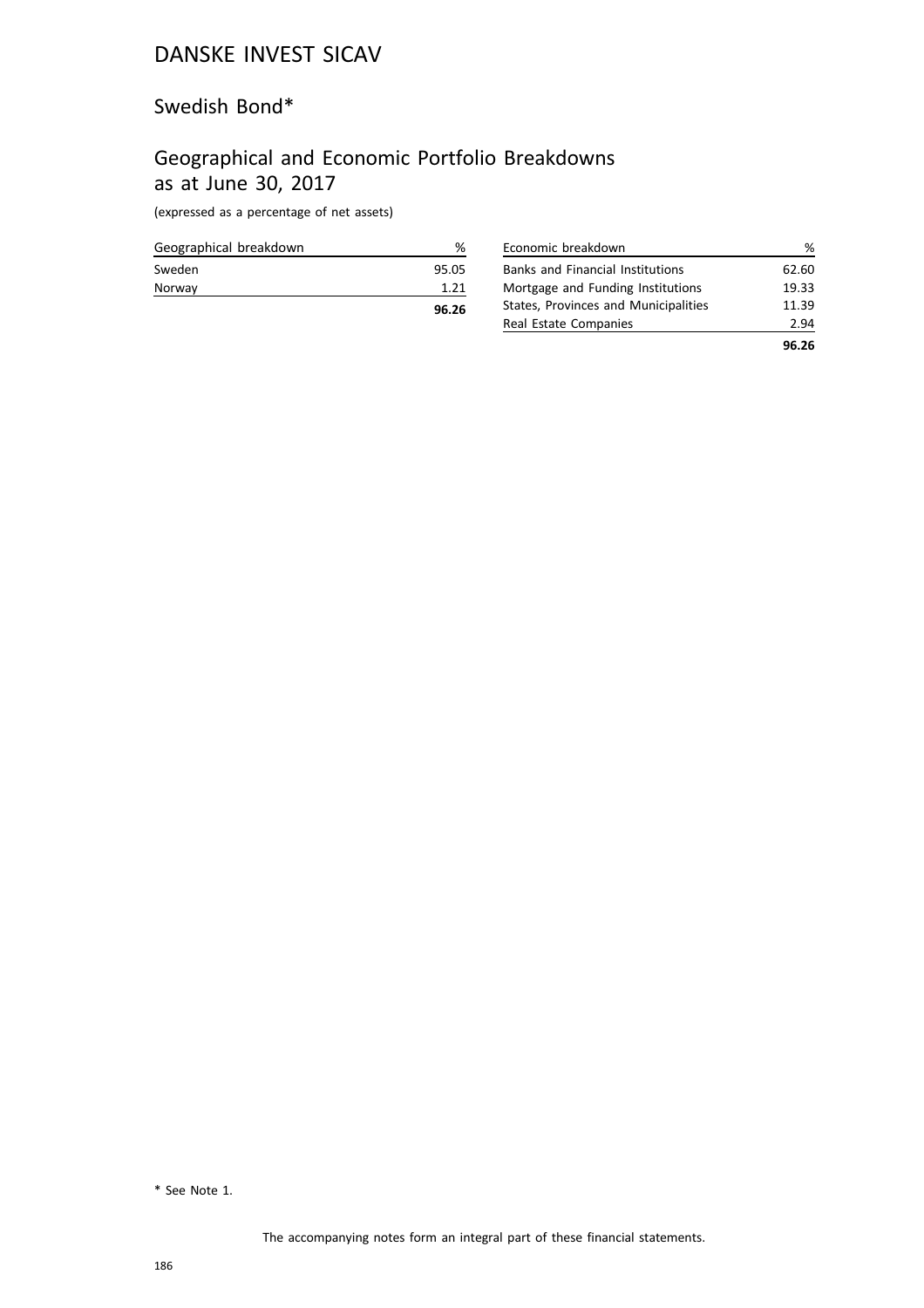## Trans-Balkan\*

## Statement of Investments as at June 30, 2017

(expressed in EUR)

| Description                                                            | Quantity / Face Currency<br>Value |            | Cost             | Evaluation % net | assets       |
|------------------------------------------------------------------------|-----------------------------------|------------|------------------|------------------|--------------|
| Transferable securities admitted to an official stock exchange listing |                                   |            |                  |                  |              |
| <b>Shares</b>                                                          |                                   |            |                  |                  |              |
| Austria                                                                |                                   |            |                  |                  |              |
| Do + Co Restaur. + Catering                                            | 809                               | <b>TRY</b> | 33,182<br>33,182 | 50,464<br>50,464 | 0.67<br>0.67 |
| Greece                                                                 |                                   |            |                  |                  |              |
| Alumil Milonas Sa                                                      | 132,000                           | <b>EUR</b> | 544,228          | 60,324           | 0.79         |
| Follie Follie Gr Shs                                                   | 10,060                            | <b>EUR</b> | 164,617          | 212,266          | 2.80         |
| Jumbo Sa                                                               | 9,214                             | <b>EUR</b> | 89,032           | 148,069          | 1.95         |
| Mytilineos Holdings / Reg                                              | 31,705                            | <b>EUR</b> | 177,363          | 264,737          | 3.49         |
|                                                                        |                                   |            | 975,240          | 685,396          | 9.03         |
| Romania                                                                |                                   |            |                  |                  |              |
| Banca Romana Pentru Dezvoltare                                         | 161,435                           | <b>RON</b> | 408,779          | 484,011          | 6.38         |
| Fondul Proprietatea Sa /Dis                                            | 1,840,415                         | <b>RON</b> | 205,148          | 338,415          | 4.46         |
| Med life S.A.                                                          | 14,084                            | <b>RON</b> | 81,040           | 110,813          | 1.46         |
|                                                                        |                                   |            | 694,967          | 933,239 12.30    |              |
| Slovenia                                                               |                                   |            |                  |                  |              |
| Krka D.D.                                                              | 2,061                             | <b>EUR</b> | 126,208          | 113,355          | 1.49         |
| Zavaroval Triglav                                                      | 10,892                            | <b>EUR</b> | 251,940          | 269,032          | 3.55         |
|                                                                        |                                   |            | 378,148          | 382,387          | 5.04         |
| <b>Turkey</b>                                                          |                                   |            |                  |                  |              |
| Akcansa Cimento Sanayi Ve Tic                                          | 24,657                            | <b>TRY</b> | 105,894          | 71,825           | 0.95         |
| Aygaz                                                                  | 55,570                            | <b>TRY</b> | 180,254          | 212,891          | 2.81         |
| Bim Birlesik Magazalar As                                              | 6,794                             | <b>TRY</b> | 104,428          | 108,057          | 1.42         |
| Cimsa Cimento Sanayi Ve Ticar.                                         | 21,756                            | <b>TRY</b> | 117,831          | 82,593           | 1.09         |

Emlak Konut Gayr. Reit /Ipo 114,266 TRY 106,875 83,072 1.09 Koc Hld As 22,211 TRY 93,241 89,225 1.18 Sabanci Holding 113,385 TRY 331,177 304,687 4.02 Tat Gida Shs 54,322 TRY 86,527 97,451 1.28 Tofas Turk Otomobil Fabrikasi 21,674 TRY 118,941 155,743 2.05 Turkiye Sinai Kalkinma Bankasi 306,952 TRY 127,382 107,389 1.42

| <b>Total - Shares</b> | 3.454.087 | 3,364,419 44.35 |
|-----------------------|-----------|-----------------|
|                       |           |                 |

**Total - Transferable securities admitted to an official stock exchange listing 3,454,087 3,364,419 44.35**

\* See Note 1.

The accompanying notes form an integral part of these financial statements.

**1,372,550 1,312,933 17.31**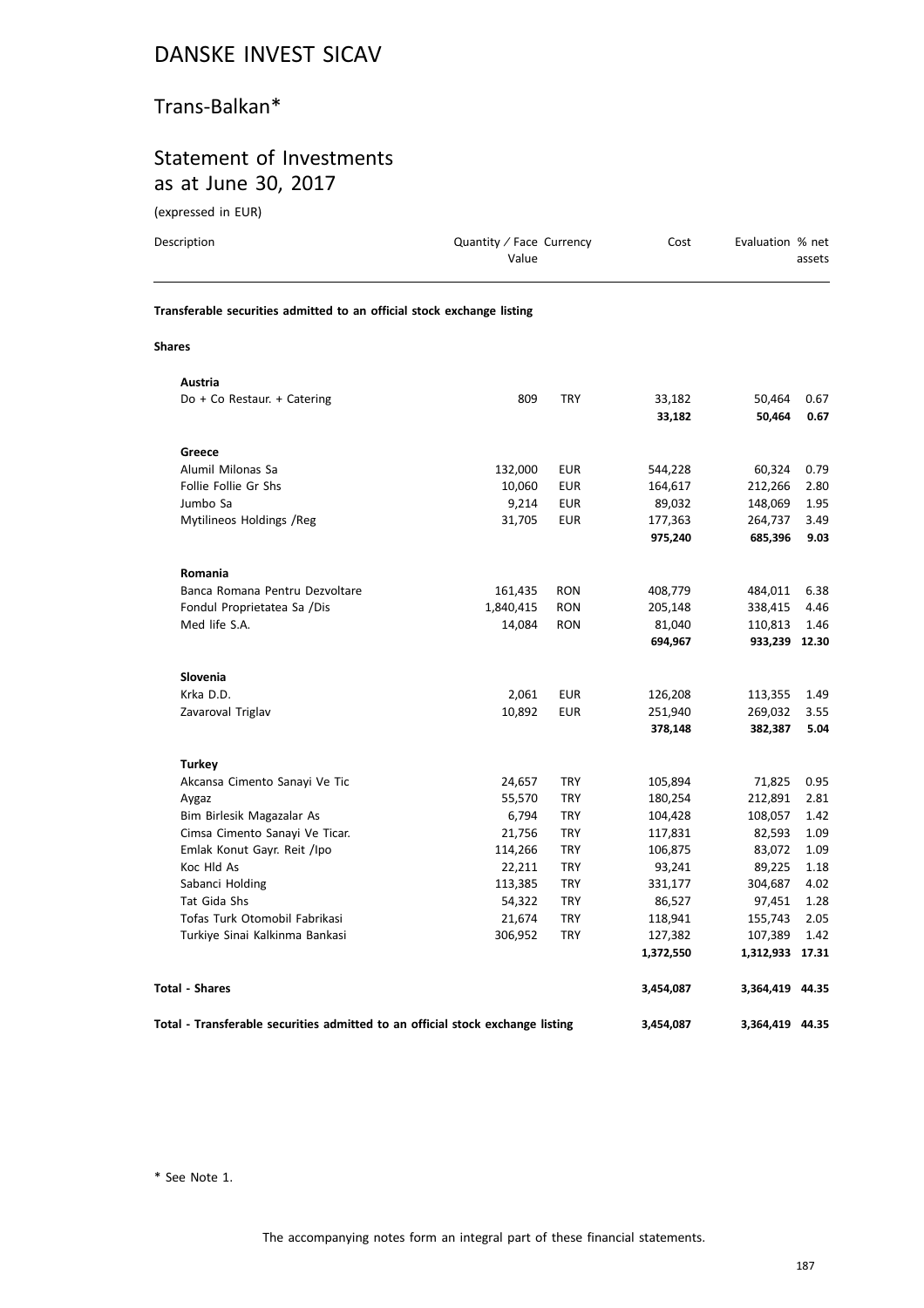## Trans-Balkan\*

# Statement of Investments (continued) as at June 30, 2017

(expressed in EUR)

| Description                                                          | Quantity / Face Currency<br>Value |                          | Cost                 | Evaluation % net           | assets       |
|----------------------------------------------------------------------|-----------------------------------|--------------------------|----------------------|----------------------------|--------------|
| Transferable securities dealt in on another regulated market         |                                   |                          |                      |                            |              |
| <b>Shares</b>                                                        |                                   |                          |                      |                            |              |
| Bosnia Herzigovina                                                   |                                   |                          |                      |                            |              |
| <b>Tvornica Cement</b>                                               | 24,197                            | <b>BAM</b>               | 368,397<br>368,397   | 271,688<br>271,688         | 3.58<br>3.58 |
| <b>Bulgaria</b>                                                      |                                   |                          |                      |                            |              |
| Advance Terrafund Reit                                               | 70,558                            | <b>BGN</b>               | 70,184               | 77,927                     | 1.03         |
| Monbat Ad                                                            | 43,986                            | <b>BGN</b>               | 108,631              | 266,512                    | 3.51         |
| Sopharma Ad                                                          | 21,467                            | <b>BGN</b>               | 37,971               | 49,437                     | 0.65         |
|                                                                      |                                   |                          | 216,786              | 393,876                    | 5.19         |
| Croatia                                                              |                                   |                          |                      |                            |              |
| Ad Plastik Shs                                                       | 7,278                             | <b>HRK</b>               | 113,403              | 163,033                    | 2.15         |
| Atlantic Grupa D.D                                                   | 915                               | <b>HRK</b>               | 110,148              | 94,595                     | 1.25         |
|                                                                      |                                   |                          | 223,551              | 257,628                    | 3.40         |
| Romania                                                              |                                   |                          |                      |                            |              |
| Alumil Rom Industry Sa                                               | 286,473                           | <b>RON</b>               | 317,474              | 40,422                     | 0.53         |
| Antibiotice Sa                                                       | 686,165                           | <b>RON</b>               | 57,281               | 82,701                     | 1.09         |
| Banca Transilvania Sa                                                | 624,187                           | <b>RON</b>               | 175,818              | 372,046                    | 4.90         |
| C.N. Transelectrica                                                  | 27,603                            | <b>RON</b>               | 156,583              | 165,864                    | 2.19         |
| Casa De Bucovina-Cdm Sa                                              | 1,000,084                         | <b>RON</b>               | 18,719               | 15,122                     | 0.20         |
| Conpet Sa                                                            | 5,768                             | <b>RON</b>               | 66,536               | 118,116                    | 1.56         |
| Mecanica Ceahlau Sa                                                  | 88,143                            | <b>RON</b>               | 16,797               | 2,490                      | 0.03         |
| Romgaz Sa                                                            | 18,868                            | <b>RON</b>               | 140,622              | 127,010                    | 1.67         |
| Sif 2 Moldova                                                        | 622,853                           | <b>RON</b>               | 107,066              | 134,306                    | 1.77         |
| Snp Petrom Sa                                                        | 1,675,445                         | <b>RON</b>               | 102,843              | 108,685                    | 1.43         |
| Teraplast Sa                                                         | 2,227,458                         | <b>RON</b>               | 221,125              | 302,661                    | 3.99         |
| Transgaz Sa                                                          | 4,685                             | <b>RON</b>               | 216,325<br>1,597,189 | 357,044<br>1,826,467 24.07 | 4.71         |
|                                                                      |                                   |                          |                      |                            |              |
| Serbia and Montenegro                                                |                                   |                          |                      |                            |              |
| Aerodrom Nikola Tesla Ad                                             | 53,976                            | <b>RSD</b>               | 256,503              | 577,939                    | 7.62         |
| Gosa Montaza -Shs-                                                   | 5,266                             | <b>RSD</b>               | 149,282              | 78,616                     | 1.04         |
| Komercijalna Banka Ad<br>Nis Ad                                      | 11,680<br>15,393                  | <b>RSD</b><br><b>RSD</b> | 162,999<br>97,361    | 174,370<br>85,281          | 2.30<br>1.12 |
|                                                                      |                                   |                          | 666,145              | 916,206 12.08              |              |
| <b>Total - Shares</b>                                                |                                   |                          | 3,072,068            | 3,665,865 48.32            |              |
| Total - Transferable securities dealt in on another regulated market |                                   |                          | 3,072,068            | 3,665,865 48.32            |              |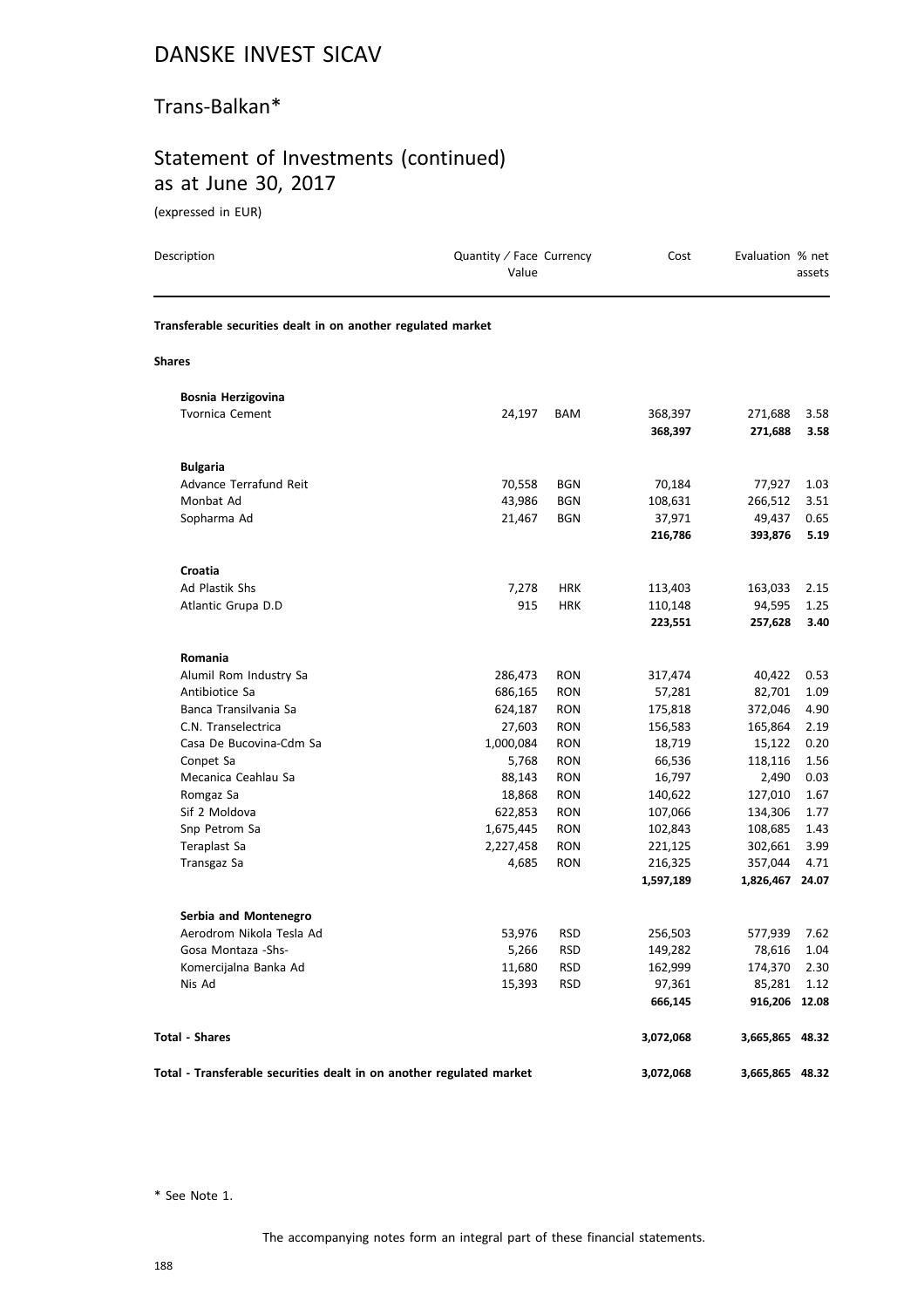## Trans-Balkan\*

## Statement of Investments (continued) as at June 30, 2017

(expressed in EUR)

| Description                                  | Quantity / Face Currency<br>Value |            | Cost      | Evaluation % net | assets |
|----------------------------------------------|-----------------------------------|------------|-----------|------------------|--------|
| Closed - ended investment funds              |                                   |            |           |                  |        |
| <b>Investment Funds</b>                      |                                   |            |           |                  |        |
| <b>Bulgaria</b>                              |                                   |            |           |                  |        |
| Bulgarian Real Est. Inv. Fd                  | 98,028                            | <b>BGN</b> | 88,421    | 111,523          | 1.47   |
|                                              |                                   |            | 88,421    | 111,523          | 1.47   |
| <b>Total - Investment Funds</b>              |                                   |            | 88,421    | 111,523          | 1.47   |
| Total - Closed - ended investment funds      |                                   |            | 88,421    | 111,523          | 1.47   |
| <b>Other Transferable securities</b>         |                                   |            |           |                  |        |
| <b>Shares</b>                                |                                   |            |           |                  |        |
| Serbia and Montenegro                        |                                   |            |           |                  |        |
| Messer Tehnogas Ad                           | 2,896                             | <b>RSD</b> | 228,587   | 288,227          | 3.80   |
|                                              |                                   |            | 228,587   | 288,227          | 3.80   |
| <b>Total - Shares</b>                        |                                   |            | 228,587   | 288,227          | 3.80   |
| <b>Total - Other Transferable securities</b> |                                   |            | 228,587   | 288,227          | 3.80   |
| TOTAL INVESTMENT PORTFOLIO                   |                                   |            | 6,843,163 | 7,430,034 97.94  |        |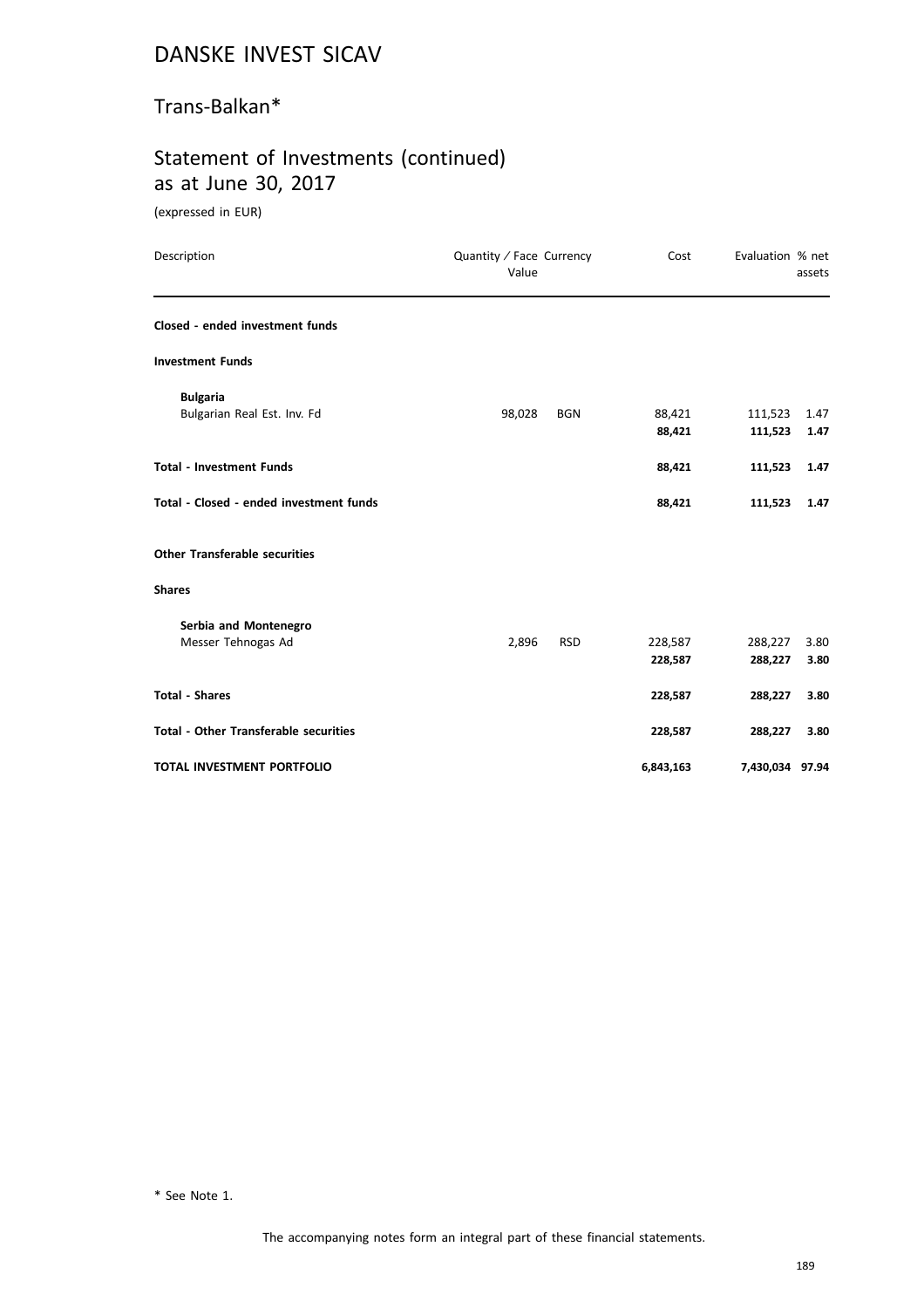## Trans-Balkan\*

# Geographical and Economic Portfolio Breakdowns as at June 30, 2017

(expressed as a percentage of net assets)

| Geographical breakdown | %     |
|------------------------|-------|
| Romania                | 36.37 |
| Turkey                 | 17.31 |
| Serbia and Montenegro  | 15.88 |
| Greece                 | 9.03  |
| <b>Bulgaria</b>        | 6.66  |
| Slovenia               | 5.04  |
| Bosnia Herzigovina     | 3.58  |
| Croatia                | 3.40  |
| Austria                | 0.67  |
|                        | 97.94 |

| Economic breakdown                      | %     |
|-----------------------------------------|-------|
| <b>Banks and Financial Institutions</b> | 15.00 |
| Transportation                          | 9.18  |
| <b>Public Services</b>                  | 8.80  |
| Miscellaneous                           | 8.79  |
| Petrol                                  | 7.81  |
| Holding and Finance Companies           | 6.97  |
| Consumer Goods                          | 5.53  |
| Construction, Building Material         | 5.23  |
| Mines, Heavy Industries                 | 4.61  |
| Investment Funds                        | 4.46  |
| Real Estate Companies                   | 3.59  |
| Electronics and Electrical Equipment    | 3.51  |
| Retail                                  | 2.80  |
| <b>Food and Distilleries</b>            | 2.70  |
| <b>Pharmaceuticals and Cosmetics</b>    | 2.58  |
| Automobile Industry                     | 2.05  |
| Healthcare Education & Social Services  | 1.46  |
| Non-Ferrous Metals                      | 1.32  |
| Leisure                                 | 0.87  |
| Chemicals                               | 0.65  |
| Mechanics, Machinery                    | 0.03  |
|                                         | 97.94 |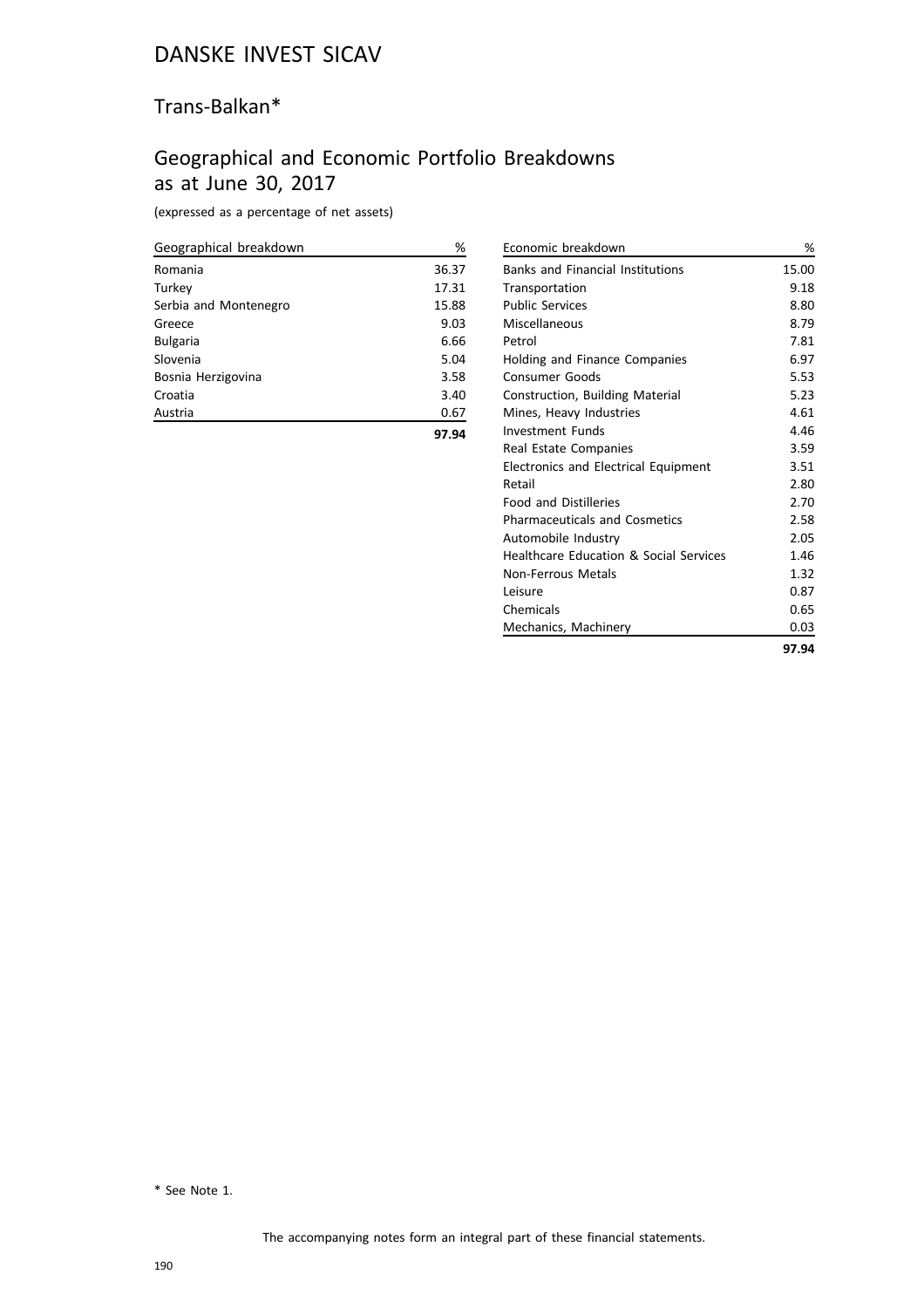## US High Yield Bond

## Statement of Investments as at June 30, 2017

(expressed in USD)

| Description | Quantity / Face Currency<br>Value | Cost | Evaluation % net<br>assets |
|-------------|-----------------------------------|------|----------------------------|
|             |                                   |      |                            |

**Transferable securities admitted to an official stock exchange listing**

### **Bonds**

| Total - Transferable securities admitted to an official stock exchange listing |           |            | 12,242,492 | 12,659,299 22.57 |       |
|--------------------------------------------------------------------------------|-----------|------------|------------|------------------|-------|
| <b>Total - Bonds</b>                                                           |           |            | 12,242,492 | 12,659,299 22.57 |       |
|                                                                                |           |            | 12,242,492 | 12,659,299       | 22.57 |
| Zayo 6.375% 15-15.05.25                                                        | 1,030,000 | <b>USD</b> | 997,795    | 1,112,663        | 1.98  |
| United Contl 5% 17-01.02.24                                                    | 260,000   | <b>USD</b> | 259,025    | 264,902          | 0.47  |
| Transdigm 6.5% 14-15.07.24                                                     | 230,000   | <b>USD</b> | 231,725    | 237,408          | 0.42  |
| Steel Dyn 5.125% 15-01.10.21                                                   | 680,000   | <b>USD</b> | 698,700    | 700,896          | 1.25  |
| Rsp Permian 6.625% 15-01.10.22                                                 | 190,000   | <b>USD</b> | 185,488    | 197,008          | 0.35  |
| Res Enrgy 8.5% 13-01.05.20                                                     | 420,000   | <b>USD</b> | 419,350    | 416,774          | 0.74  |
| Real Alloy 10% 15.01.19 14 4A                                                  | 428,000   | <b>USD</b> | 412,485    | 417,300          | 0.75  |
| Plantronics 0% -31.05.23                                                       | 410,000   | <b>USD</b> | 410,675    | 431,013          | 0.77  |
| Nuance Com 5.375% 12-15.08.20                                                  | 145,000   | <b>USD</b> | 145,906    | 147,854          | 0.26  |
| Nrg Energy 6.25% 14-01.05.24                                                   | 700,000   | <b>USD</b> | 691,775    | 711,774          | 1.27  |
| Multi Color 6.125% 14-01.12.22                                                 | 411,000   | <b>USD</b> | 412,798    | 431,550          | 0.77  |
| Mercer Intl 7.75% 14-01.12.22                                                  | 95,000    | <b>USD</b> | 97,019     | 102,063          | 0.18  |
| Lifepoint 5.875% 15-01.12.23                                                   | 230,000   | <b>USD</b> | 230,000    | 242,120          | 0.43  |
| Jns Engy 6.75% 14-01.04.22                                                     | 10,000    | <b>USD</b> | 9,775      | 7,000            | 0.01  |
| Ingram Mic 4.95% 14-15.12.24                                                   | 1,130,000 | <b>USD</b> | 1,114,600  | 1,161,826        | 2.07  |
| Hrg Group 7.75% 14-15.01.22                                                    | 2,215,000 | <b>USD</b> | 2,246,443  | 2,325,750        | 4.15  |
| Gulfport En 6% 16-15.10.24                                                     | 160,000   | <b>USD</b> | 164,200    | 153,841          | 0.28  |
| Envision 5.125% 14-01.07.22                                                    | 160,000   | <b>USD</b> | 155,775    | 164,200          | 0.29  |
| Enpro Indus 5.875% 15-15.09.22                                                 | 324,000   | <b>USD</b> | 321,325    | 337,770          | 0.60  |
| Centurylink 7.5% 16-01.04.24                                                   | 510,000   | <b>USD</b> | 545,766    | 561,252          | 1.00  |
| Century Tel Ent. 6.875% 98-28                                                  | 220,000   | <b>USD</b> | 205,150    | 219,409          | 0.39  |
| Cent Alu Cy 7.5% 13-01.06.21                                                   | 1,150,000 | <b>USD</b> | 1,188,812  | 1,180,188        | 2.11  |
| Ashtead Cap 6.5% 12-15.07.22                                                   | 250,000   | <b>USD</b> | 254,375    | 259,298          | 0.46  |
| Acadia Hlth 5.625% 15-15.02.23                                                 | 580,000   | <b>USD</b> | 585,800    | 602,530          | 1.08  |
| Acadia Hlth 5.125% 14-01.07.22                                                 | 264,000   | <b>USD</b> | 257,730    | 272,910          | 0.49  |

### **Bonds**

| Canada                           |         |            |           |           |      |
|----------------------------------|---------|------------|-----------|-----------|------|
| Ats Auto 6.5% 15-15.06.23        | 490.000 | <b>USD</b> | 499,200   | 510.825   | 0.91 |
| Lions Gate 5.875% 16-01.11.24    | 260,000 | <b>USD</b> | 260,000   | 274.274   | 0.49 |
| Meg Ener 6.375% 12-30.01.23 144a | 240.000 | <b>USD</b> | 219.600   | 186.600   | 0.33 |
| Meg Ener 6.5% 17-15.01.25 144a   | 960.000 | <b>USD</b> | 975.412   | 871.200   | 1.55 |
| Norbord 6.25% 15-15.04.23        | 670.000 | <b>USD</b> | 674.812   | 715.225   | 1.27 |
| Ritchie B 5.375% 15.01.25 144a   | 650.000 | <b>USD</b> | 652.625   | 681.687   | 1.22 |
| Teine Energ 6.875% 14-30.09.22   | 230.000 | <b>USD</b> | 195.800   | 233.163   | 0.42 |
|                                  |         |            | 3.477.449 | 3.472.974 | 6.19 |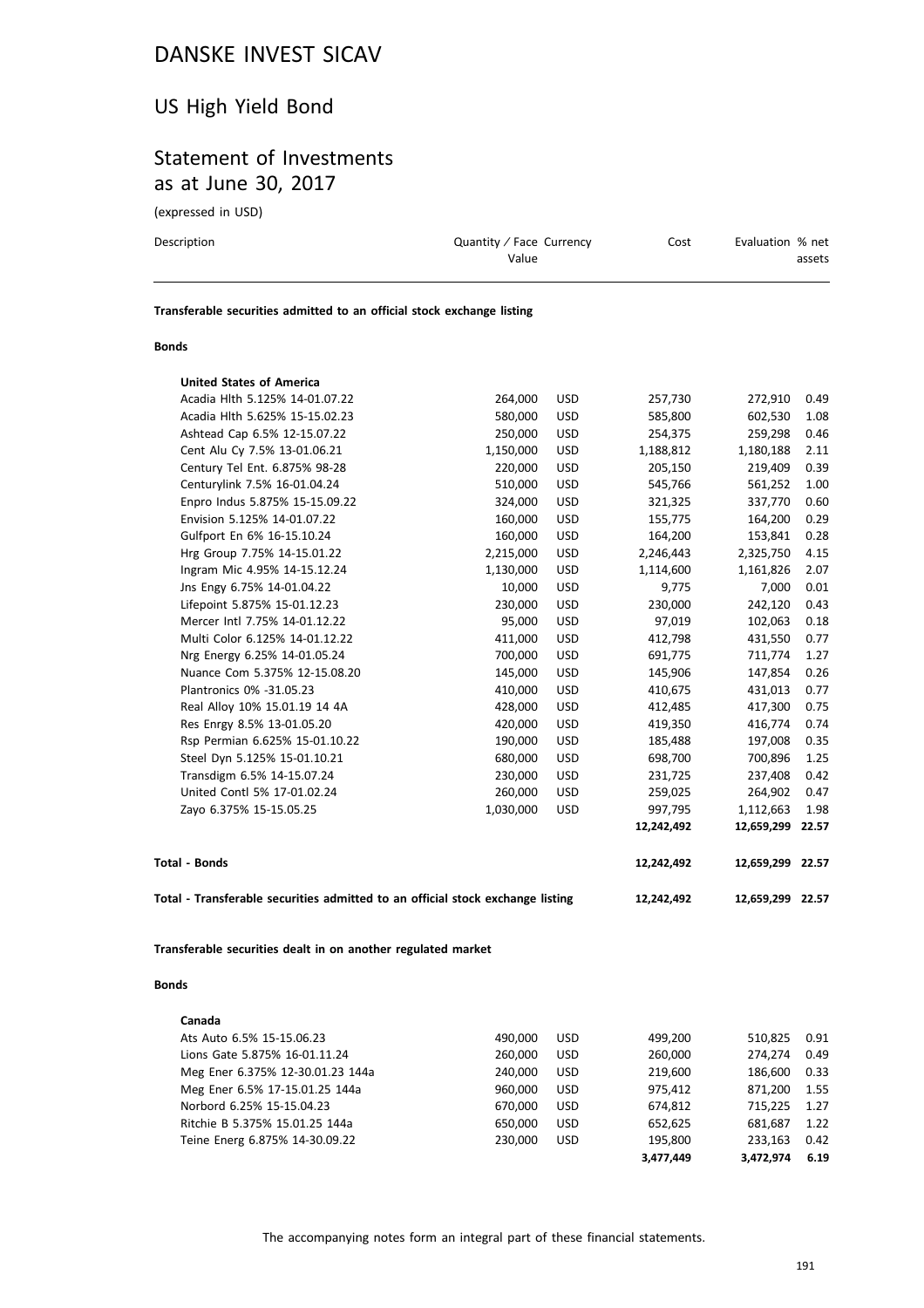## US High Yield Bond

# Statement of Investments (continued) as at June 30, 2017

(expressed in USD)

| Description                                                | Quantity / Face Currency<br>Value |                          | Cost      | Evaluation % net | assets |
|------------------------------------------------------------|-----------------------------------|--------------------------|-----------|------------------|--------|
| Ireland                                                    |                                   |                          |           |                  |        |
| James Hardi 5.875% 15-15.02.23                             | 840,000                           | <b>USD</b>               | 847,124   | 879,900          | 1.57   |
|                                                            |                                   |                          | 847,124   | 879,900          | 1.57   |
| <b>United States of America</b>                            |                                   |                          |           |                  |        |
| Allis Trans 5% 16-01.10.24                                 | 200,000                           | <b>USD</b>               | 200,000   | 205,500          | 0.37   |
| Amer Bld 5.75% 15-15.12.23                                 | 160,000                           | <b>USD</b>               | 160,000   | 169,200          | 0.30   |
| Amn Health 5.125% 16-01.10.24                              | 240,000                           | <b>USD</b>               | 240,500   | 243,300          | 0.43   |
| Asbury Auto 6% 14-15.12.24                                 | 480,000                           | <b>USD</b>               | 494,400   | 491,866          | 0.88   |
| Bcd Acq 9.625% 16-15.09.23                                 | 220,000                           | <b>USD</b>               | 220,000   | 237,050          | 0.42   |
| Bmc East 5.5% 16-01.10.24                                  | 590,000                           | <b>USD</b>               | 587,250   | 616,550          | 1.10   |
| Boise Casc 5.625% 16-01.09.24                              | 360,000                           | <b>USD</b>               | 363,664   | 370,800          | 0.66   |
| Cdw Llc/Fin 5% 17-01.09.25                                 | 180,000                           | <b>USD</b>               | 180,000   | 186,650          | 0.33   |
| Cheniere Co 5.875% 16-31.03.25                             | 330,000                           | <b>USD</b>               | 330,000   | 351,552          | 0.63   |
| Cheniere Co 7% 16-30.06.24                                 | 1,040,000                         | <b>USD</b>               | 1,112,262 | 1,162,091        | 2.07   |
| Clear Ch Wld 6.5% 13-15.11.22                              | 1,361,000                         | <b>USD</b>               | 1,387,616 | 1,390,268        | 2.48   |
| Cloud Crane 10.125% 16-01.08.24                            | 440,000                           | <b>USD</b>               | 450,725   | 484,000          | 0.86   |
| Cmp Cmfc 5.75% 17-01.04.25                                 | 450,000                           | <b>USD</b>               | 450,900   | 450,000          | 0.80   |
| Commscope T 5% 17-15.03.27 144a                            | 580,000                           | <b>USD</b>               | 578,375   | 578,944          | 1.03   |
| Csc Hldg 5.5% 16-15.04.27 144a                             | 670,000                           | <b>USD</b>               | 680,888   | 709,490          | 1.26   |
| Cumberland 6.75% 17-01.05.25 144a                          | 810,000                           | <b>USD</b>               | 840,212   | 852,525          | 1.52   |
| Cyrus 5% 17-15.03.24 144a                                  | 90,000                            | <b>USD</b>               | 90,000    | 93,017           | 0.17   |
| Cyrus 5.375% 17-15.03.27 144a                              | 90,000                            | <b>USD</b>               | 90,000    | 93,713           | 0.17   |
| Diebold Inc 8.5% 16-15.04.24                               | 690,000                           | <b>USD</b>               | 700,487   | 770,212          | 1.37   |
| Emi Msc 7.625% 16-15.06.24                                 | 270,000                           | <b>USD</b>               | 287,463   | 300,375          | 0.54   |
| Enviva 8.5% 16-01.11.21                                    | 330,000                           | <b>USD</b>               | 330,000   | 350,625          | 0.62   |
| Equinix Inc 5.375% 01.04.23                                | 291,000                           | <b>USD</b>               | 297,548   | 304,258          | 0.54   |
| Equinix Inc 5.375% 14-01.01.22                             | 255,000                           | <b>USD</b>               | 261,216   | 269,035          | 0.48   |
| Equinix Inc 5.875% 15-15.01.26                             | 100,000                           | <b>USD</b>               | 100,000   | 109,312          | 0.19   |
| Extr Oil 7.875% 16-15.07.21                                | 1,070,000                         | <b>USD</b>               | 1,101,425 | 1,099,425        | 1.96   |
| Firstcash 5.375% 17-01.06.24 144a                          | 1,010,000                         | USD                      | 1,010,000 | 1,055,450        | 1.88   |
| Forum Ener 6.25% 14-01.10.21                               | 1,482,000                         | <b>USD</b>               | 1,395,190 | 1,461,793        | 2.61   |
| Gulfport 6.375% 15.05.25 144a                              | 730,000                           | <b>USD</b>               | 743,612   | 719,050          | 1.28   |
| Hilton Dome 4.25% 16-01.09.24 144a                         | 440,000                           | USD                      | 437,288   | 446,050          | 0.79   |
| Hilton Wr 4.625% 01.04.25 144a                             | 110,000                           | <b>USD</b>               | 110,000   | 113,890          | 0.20   |
| Incept 8.625% 16-15.11.24 144a                             | 940,000                           | <b>USD</b>               | 951,937   | 1,002,689        | 1.79   |
| Jda Ecw/Fnc 7.375% 16-15.10.24                             | 810,000                           | <b>USD</b>               | 837,350   | 844,858          | 1.51   |
| Kar Auct5.125% 17-01.06.25 144a                            | 230,000                           | <b>USD</b>               | 230,000   | 233,737 0.42     |        |
| Klx Inc 5.875% 14-01.12.22                                 | 584,000                           | <b>USD</b>               | 583,317   | 613,200          | 1.09   |
| Level 3 Fin 5.125% 15-01.05.23                             | 560,000                           | <b>USD</b>               | 557,467   | 581,118          | 1.04   |
|                                                            |                                   |                          |           |                  |        |
| Live Nat 4.875% 16-01.11.24 144a                           | 370,000                           | USD                      | 369,875   | 375,591          | 0.67   |
| Lkg Corp 4.75% 14-15.05.23<br>Louisiana 4.875% 16-15.09.24 | 564,000                           | USD                      | 537,615   | 577,525          | 1.03   |
|                                                            | 470,000                           | <b>USD</b>               | 470,000   | 480,260          | 0.86   |
| Mercer Intl 6.5% 17-01.02.24 144a                          | 160,000                           | <b>USD</b><br><b>USD</b> | 160,000   | 166,878          | 0.30   |
| Netflix 4.375% 16-15.11.26 144a                            | 220,000                           |                          | 216,700   | 220,127          | 0.39   |
| New Amet 6.25% 16-01.12.24 144a                            | 400,000                           | <b>USD</b>               | 400,000   | 428,000          | 0.76   |
| Nuance Com 5.625% 16-15.12.26                              | 210,000                           | <b>USD</b>               | 208,030   | 224,217          | 0.40   |
| Pkoh 6.625% 17-15.04.27 144a                               | 270,000                           | <b>USD</b>               | 270,000   | 283,500          | 0.51   |
| Qcp Snf 8.125% 16-01.11.23 144a                            | 180,000                           | USD                      | 187,738   | 184,950          | 0.33   |
| Qts Lp/Fina 5.875% 15-01.08.22                             | 790,000                           | USD                      | 813,957   | 822,587          | 1.47   |
| Realogy Gr 4.875% 16-01.06.23                              | 530,000                           | <b>USD</b>               | 521,088   | 531,987          | 0.95   |
| Regional 8.25% 16-01.05.23                                 | 870,000                           | <b>USD</b>               | 895,635   | 933,075          | 1.66   |

The accompanying notes form an integral part of these financial statements.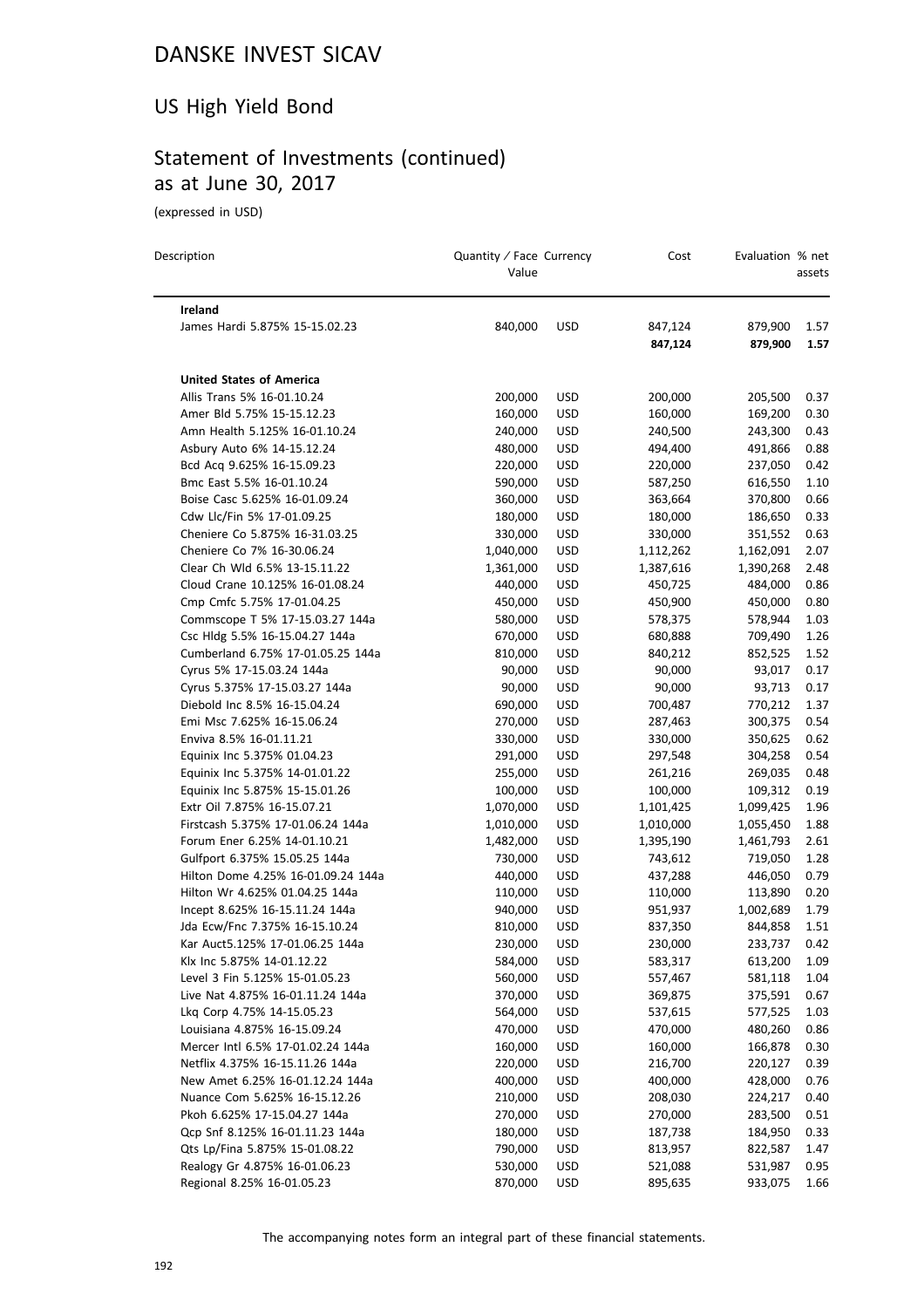# US High Yield Bond

# Statement of Investments (continued) as at June 30, 2017

(expressed in USD)

| Description                                                          | Quantity / Face Currency |            | Cost       | Evaluation % net |        |
|----------------------------------------------------------------------|--------------------------|------------|------------|------------------|--------|
|                                                                      | Value                    |            |            |                  | assets |
| Rice Energy 6.25% 14-01.05.22                                        | 410,000                  | <b>USD</b> | 379,576    | 429,016          | 0.76   |
| Sabine Pass 5% 17-15.03.27                                           | 310,000                  | <b>USD</b> | 305,612    | 329,566          | 0.59   |
| Sabine Pass 5.875% 16-30.06.26                                       | 200,000                  | <b>USD</b> | 200,000    | 224,071          | 0.40   |
| Sba Comm 4.875% 16-01.09.24                                          | 550,000                  | <b>USD</b> | 552,750    | 561,539          | 1.00   |
| Sirius Xm 5.375% 16-15.07.26                                         | 520,000                  | <b>USD</b> | 516,000    | 538,200          | 0.96   |
| Summit Mat 5.125% 17-01.06.25 144a                                   | 370,000                  | <b>USD</b> | 370,000    | 379,250          | 0.68   |
| Summit Mid 5.5% 14-15.08.22                                          | 204,000                  | <b>USD</b> | 195,840    | 206,633          | 0.37   |
| Summit Mid 5.75% 17-15.04.25                                         | 140,000                  | <b>USD</b> | 140,000    | 141,796          | 0.25   |
| Surgery 8.875% 16-15.04.21                                           | 280,000                  | <b>USD</b> | 280,000    | 302,400          | 0.54   |
| The Esc lii 5.125% 17-01.05.25                                       | 550,000                  | <b>USD</b> | 550,000    | 550,632          | 0.98   |
| Transdi 6.375% 17-15.06.26                                           | 780,000                  | <b>USD</b> | 788,179    | 800,982          | 1.43   |
| Vizient Inc 10.375% 01.03.24                                         | 810,000                  | <b>USD</b> | 856,925    | 933,525          | 1.66   |
| Wesco Dis 5.375% 14-15.12.21                                         | 620,000                  | <b>USD</b> | 606,050    | 643,901          | 1.15   |
| Wmg Acq 4.875% 16-01.11.24 144a                                      | 560,000                  | <b>USD</b> | 560,000    | 571,200          | 1.02   |
| Xerium Tech 9.5% 16-15.08.21                                         | 380,000                  | <b>USD</b> | 374,452    | 403,750          | 0.72   |
| Xpo 6.5% 15-15.06.22                                                 | 430,000                  | <b>USD</b> | 421,744    | 450,769          | 0.80   |
| Zayo 5.75% 17-15.01.27 144a                                          | 70,000                   | <b>USD</b> | 72,975     | 73,915           | 0.13   |
|                                                                      |                          |            | 30,611,833 | 31,731,435 56.56 |        |
| <b>Total - Bonds</b>                                                 |                          |            | 34,936,406 | 36,084,309 64.32 |        |
| Total - Transferable securities dealt in on another regulated market |                          |            | 34,936,406 | 36,084,309 64.32 |        |
| <b>Other Transferable securities</b>                                 |                          |            |            |                  |        |
| <b>Bonds</b>                                                         |                          |            |            |                  |        |
| <b>United States of America</b>                                      |                          |            |            |                  |        |
| Ctr Part 5.25% 17-01.06.25                                           | 560,000                  | <b>USD</b> | 561,663    | 574,829          | 1.02   |
| Enpro Indus 5.875% 17-15.09.22                                       | 810,000                  | <b>USD</b> | 818,100    | 844,425          | 1.51   |
| Exterran 8.125% 17-01.05.25 144a                                     | 220,000                  | <b>USD</b> | 220,000    | 224,400          | 0.40   |
| Foresight 11.5% 17-01.04.23                                          | 960,000                  | <b>USD</b> | 952,800    | 892,800          | 1.59   |
| Gbl Tele 7.875% 16-31.12.24 144a                                     | 980,000                  | <b>USD</b> | 1,035,200  | 1,051,050        | 1.87   |
| Nuance Com 6% 17-01.07.24                                            | 630,000                  | <b>USD</b> | 633,387    | 670,950          | 1.20   |
| Opal Acquis 10% 17-01.10.24                                          | 252,000                  | <b>USD</b> | 213,365    | 213,365          | 0.38   |
| Opal Acquis 7.5% 17-01.07.24                                         | 248,000                  | USD        | 229,400    | 229,400          | 0.41   |
| Tennant 5.625% 17-01.05.25 144a                                      | 160,000                  | <b>USD</b> | 160,000    | 168,000          | 0.30   |
|                                                                      |                          |            | 4,823,915  | 4,869,219        | 8.68   |
| <b>Total - Bonds</b>                                                 |                          |            | 4,823,915  | 4,869,219        | 8.68   |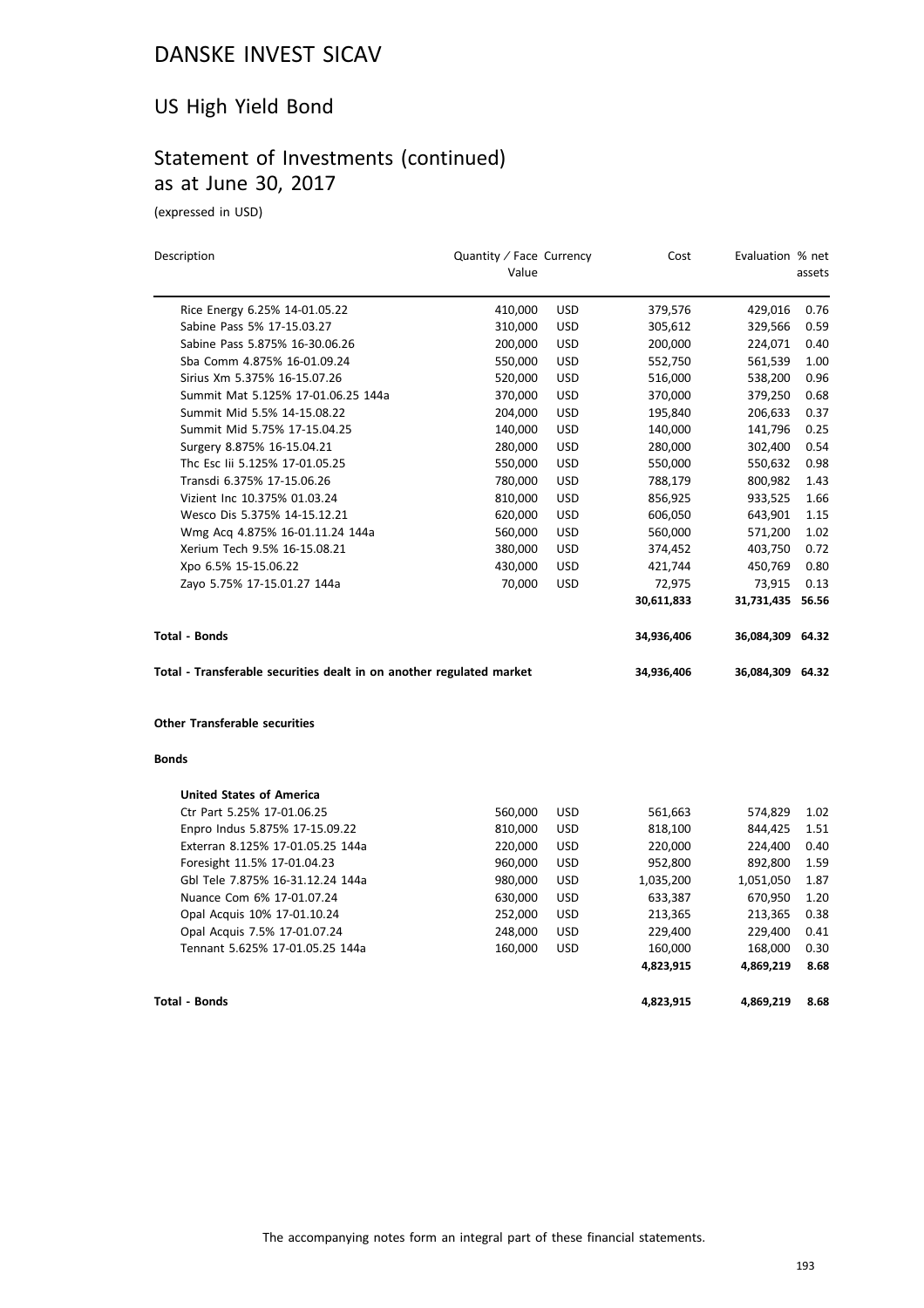## US High Yield Bond

# Statement of Investments (continued) as at June 30, 2017

(expressed in USD)

| Description                                  | Quantity / Face Currency<br>Value | Cost           | Evaluation % net | assets |
|----------------------------------------------|-----------------------------------|----------------|------------------|--------|
| <b>Warrants</b>                              |                                   |                |                  |        |
| <b>United States of America</b>              |                                   |                |                  |        |
| Foresight 02.10.17 Cw /Felp                  | 2,391<br><b>USD</b>               | $\overline{a}$ | 111,708          | 0.20   |
|                                              |                                   |                | 111,708          | 0.20   |
| <b>Total - Warrants</b>                      |                                   | ٠              | 111,708          | 0.20   |
| <b>Total - Other Transferable securities</b> |                                   | 4,823,915      | 4,980,927        | 8.88   |
| <b>TOTAL INVESTMENT PORTFOLIO</b>            |                                   | 52,002,813     | 53,724,535 95.77 |        |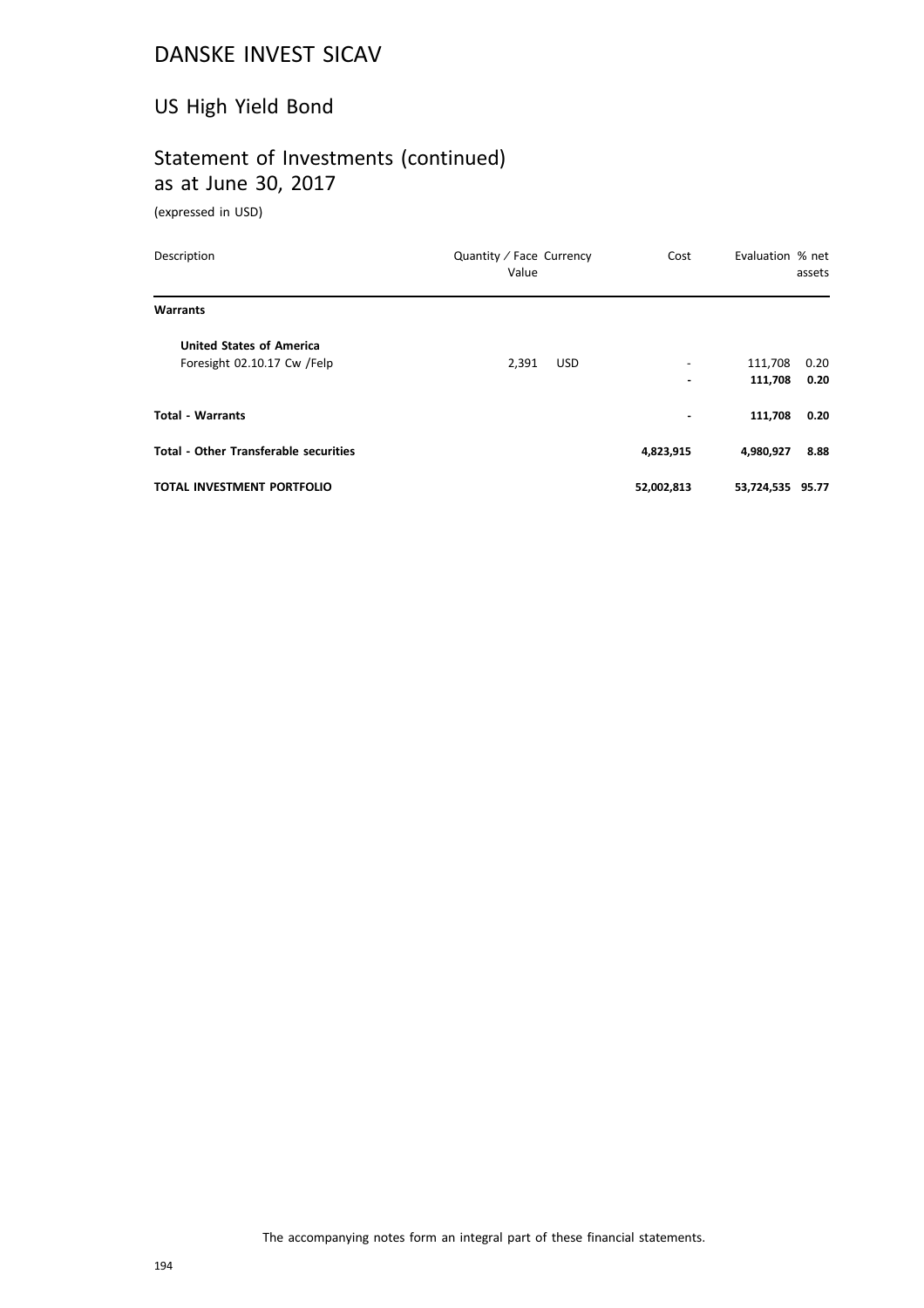## US High Yield Bond

## Geographical and Economic Portfolio Breakdowns as at June 30, 2017

(expressed as a percentage of net assets)

| Geographical breakdown   | %     |
|--------------------------|-------|
| United States of America | 88.01 |
| Canada                   | 6.19  |
| Ireland                  | 1.57  |
|                          | 95.77 |

| Economic breakdown                          | %     |
|---------------------------------------------|-------|
| Holding and Finance Companies               | 19.88 |
| <b>News Transmission</b>                    | 9.14  |
| Healthcare Education & Social Services      | 6.37  |
| Petrol                                      | 5.71  |
| Miscellaneous                               | 4.84  |
| Forest Products and Paper Industry          | 4.61  |
| Agriculture and Fishing                     | 4.15  |
| <b>Public Services</b>                      | 3.89  |
| Mechanics, Machinery                        | 3.78  |
| Internet Software                           | 3.47  |
| Electronic Semiconductor                    | 3.44  |
| Aerospace Technology                        | 2.94  |
| <b>Other Services</b>                       | 2.68  |
| Construction, Building Material             | 2.62  |
| <b>Electronics and Electrical Equipment</b> | 2.14  |
| <b>Non-Ferrous Metals</b>                   | 2.11  |
| Mines, Heavy Industries                     | 1.96  |
| Automobile Industry                         | 1.91  |
| <b>Banks and Financial Institutions</b>     | 1.88  |
| Transportation                              | 1.66  |
| <b>Food and Distilleries</b>                | 1.52  |
| Real Estate Companies                       | 1.36  |
| Graphic Art, Publishing                     | 1.26  |
| <b>Consumer Goods</b>                       | 1.02  |
| Leisure                                     | 0.67  |
| <b>Pharmaceuticals and Cosmetics</b>        | 0.43  |
| Office Equipment, Computers                 | 0.33  |
|                                             | 95.77 |

The accompanying notes form an integral part of these financial statements.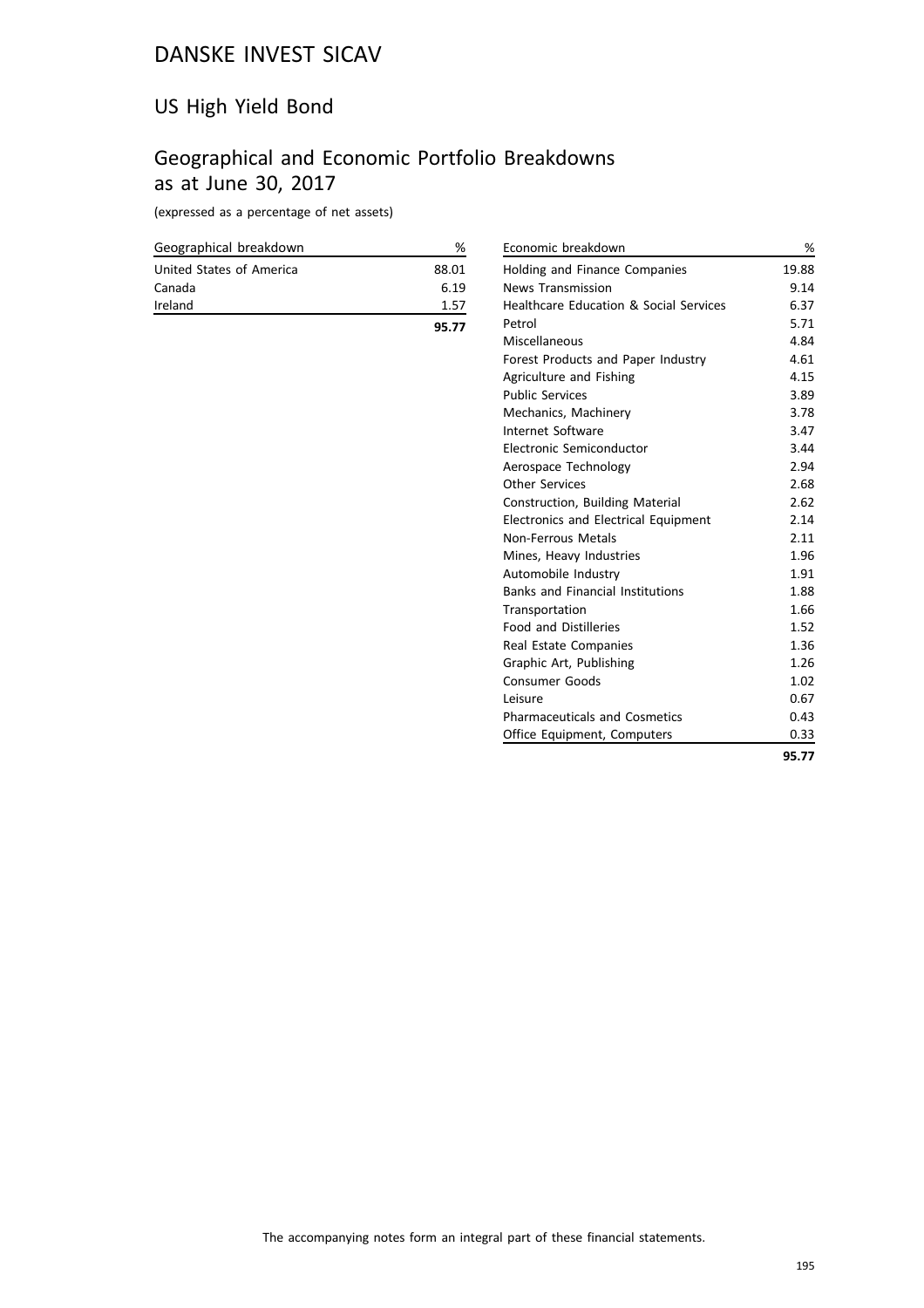### Notes to the unaudited Financial Statements as at June 30, 2017

#### **NOTE 1 – GENERAL**

Danske Invest SICAV is an investment company incorporated under the laws of the Grand Duchy of Luxembourg as a Société d'Investissement à Capital Variable (the "Fund") subject to Part I of the amended Law of December 17, 2010 relating to the undertakings for collective investment (the "2010 Law"). The Fund's purpose is to invest in all kinds of transferable securities, units or shares of other open-ended UCI or UCIs, as well as derivatives on transferable securities and other financial instruments authorised by the 2010 Law.

The Fund was incorporated on June 30, 2011 for an unlimited period of time and is governed by the law of August 10, 1915 on commercial companies, as amended, and by the 2010 Law.

The Fund's Articles were published on July 8, 2011 in the Luxembourg Official Gazette, the *"RESA" (Recueil électronique des sociétés et associations), Recueil des Sociétés et Associations* (the *"RESA" (Recueil électronique des sociétés et associations)")* and registered with the Luxembourg Registre de Commerce et des Sociétés, where they may be consulted and where copies may be obtained upon payment of the applicable charges. Copies are available on request at the registered office of the Fund.

The registered office of the Fund is established at 13, rue Edward Steichen, L-2540 Luxembourg. The Fund is recorded at the Luxembourg "Registre de Commerce et des Sociétés" under the number B 161867.

The Board of Directors of the Fund has appointed Danske Invest Management Company as the Management Company of the Fund, and to serve as its designated management company under chapter 15 of the 2010 Law and pursuant to the Management Company Agreement dated December 9, 2014 entered into force between the Fund and the Management Company. Danske Invest Management Company has also been appointed to act as Management Company for the following investment funds: Danske Fund of Funds, Danske Invest SICAV-SIF and Danske Invest Allocation.

The Fund is an umbrella Fund and as such provides investors with the choice of investment in a range of several separate Sub-Funds each of which relates to a separate portfolio of liquid assets and other securities and assets permitted by the 2010 Law with specific investment objectives, as described in the relevant Appendix to the Prospectus. Each Appendix forms an integral part of the Prospectus.

On June 30, 2017, thirty five Sub-Funds are operational:

- Danske Invest SICAV China (absorbing on March 17, 2017)
- Danske Invest SICAV Danish Bond (absorbing on March 10, 2017)
- Danske Invest SICAV Danish Mortgage Bond (absorbing on March 10, 2017)
- Danske Invest SICAV Denmark Focus (absorbing on March 10, 2017)
- Danske Invest SICAV Eastern Europe
- Danske Invest SICAV Eastern Europe ex. Russia (absorbing on March 17, 2017)
- Danske Invest SICAV Emerging and Frontier Markets
- Danske Invest SICAV Emerging Markets Debt Hard Currency
- Danske Invest SICAV Euro High Yield Bond
- Danske Invest SICAV Europe
- Danske Invest SICAV Europe Absolute
- Danske Invest SICAV Europe Focus (absorbing on March 10, 2017)
- Danske Invest SICAV Europe High Dividend (absorbing on March 10, 2017)
- Danske Invest SICAV Europe Long-Short Dynamic
- Danske Invest SICAV Europe Long-Short Dynamic Plus
- Danske Invest SICAV Europe Small Cap (absorbing on March 10, 2017)
- Danske Invest SICAV European Bond (absorbing on March 10, 2017)
- Danske Invest SICAV European Corporate Sustainable Bond
- Danske Invest SICAV Germany
- Danske Invest SICAV Global Corporate Bonds (absorbing on March 10, 2017)
- Danske Invest SICAV Global Emerging Markets (absorbing on March 17, 2017)
- Danske Invest SICAV Global Emerging Markets Small Cap (absorbing on March 17, 2017)
- Danske Invest SICAV Global High Dividend
- Danske Invest SICAV Global Inflation Linked Bond
- Danske Invest SICAV Global Inflation Linked Bond Short Duration
- Danske Invest SICAV Global StockPicking (absorbing on March 17, 2017)
- Danske Invest SICAV India (absorbing on March 17, 2017)
- Danske Invest SICAV Japan (absorbing on March 17, 2017)
- Danske Invest SICAV Nordic (absorbing on March 10, 2017)
- Danske Invest SICAV Nordic Corporate Bond
- Danske Invest SICAV Russia (absorbing on March 17, 2017)
- Danske Invest SICAV Sweden (absorbing on March 17, 2017)
- Danske Invest SICAV Swedish Bond (absorbing on March 10, 2017)
- Danske Invest SICAV Trans-Balkan (absorbing on March 17, 2017)
- Danske Invest SICAV US High Yield Bond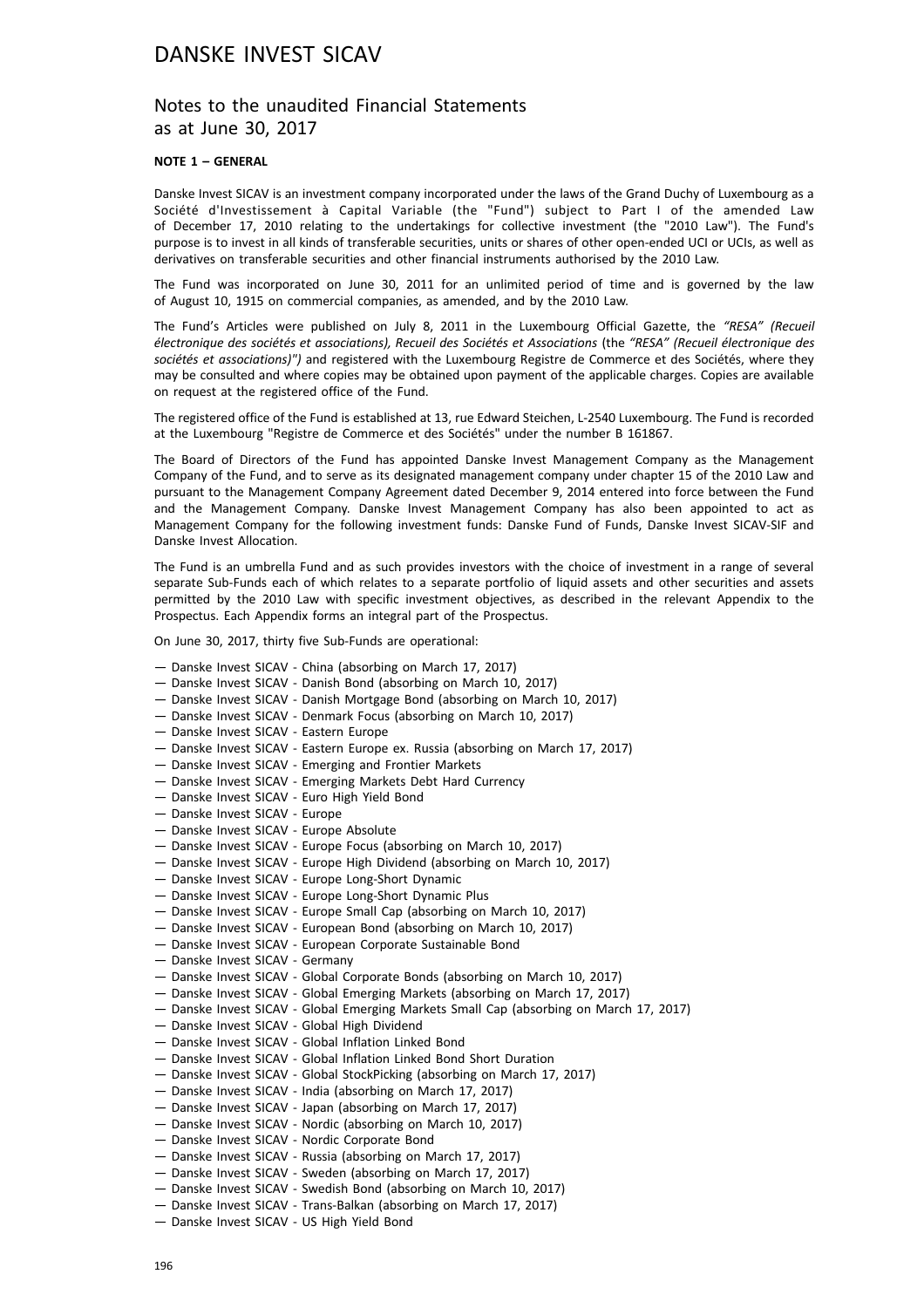### Notes to the unaudited Financial Statements as at June 30, 2017 (continued)

#### **NOTE 2 – INVESTMENT OBJECTIVES**

The investment objectives of the Fund and each Sub-Fund are to achieve a high total return as compatible with a sound diversification of risks.

**China**\* This Sub-Fund invests in transferable securities, mainly equities and equity-related securities admitted to or dealt in a Regulated Market and issued by companies domiciled in or with main activities within the People's Republic of China, Hong Kong, or Macao.

**Danish Bond\*** invests in transferable securities, mainly bonds, admitted to or dealt on a Regulated Market and issued by credit institutions, companies, governments, municipalities and other public organizations and which are denominated in Danish Kroner.

**Danish Mortgage Bond**\* invests in transferable securities, mainly bonds admitted to or dealt on a Regulated Market and issued by Danish mortgage credit institutions and which are denominated in Danish Kroner.

**Denmark Focu**s\* invests in transferable securities, mainly equities and equity-related securities which are admitted to or dealt on Nasdaq OMX Copenhagen (Denmark). The investments are made according to the expected performance; sectors may be overweighted or underweighted accordingly.

**Eastern Europe ex. Russia**\* invests in transferable securities, mainly equities and equity-related securities admitted to or dealt on a Regulated Market and issued by companies domiciled in, or with main activity, in Eastern Europe, except Russia. A minor part may be invested in equities and equity-related securities issued by companies domiciled in countries bordering to Eastern Europe, except Russia.

**Europe Focus**\* invests in transferable securities, mainly equities and equity-related securities which are admitted to or dealt on a Regulated Market in Europe or in companies domiciled in, or with main activity in Europe except for Russia but admitted to or dealt in on a Regulated Market outside Europe. A minor part may be invested in equities issued by companies domiciled, or traded on market places, in countries bordering to Europe including but not limited to Azerbaijan, Georgia, Kazakhstan and Turkey.

**Europe High Dividend**\* invests in transferable securities, mainly equities and equity-related securities which are admitted to or dealt in on a Regulated Market in Europe or in companies domiciled in, or with main activity in Europe but admitted to or dealt in on a Regulated Market outside Europe. A minor part may be invested in equities issued by companies domiciled, or traded on market places, in countries bordering to Europe including but not limited to Azerbaijan, Georgia, Kazakhstan and Turkey.

**Europe Small Cap**\* invests in transferable securities, mainly equities and equity-related securities or small and medium sized companies, which are admitted to or dealt in on a Regulated Market in Europe except Russia or in companies domiciled in, or with main activity in Europe except Russia but admitted to or dealt in on a Regulated Market outside Europe. A minor part may be invested in equities issued by companies domiciled, or traded on market places, in countries bordering to Europe including but not limited to Azerbaijan, Georgia, Kazakhstan and Turkey.

**European Bond\*** invests in transferable securities, mainly bonds, admitted to or dealt on a Regulated Market and issued by credit institutions, companies, governments, municipalities and other public organizations of countries participating in the European Union (EU) or the European Economic Area (EEA). The bonds shall be denominated in Euro or in the national currencies of these countries.

**Global Corporate Bonds\*** invests in transferable securities, mainly bonds and other debt instruments which are admitted to or dealt on a Regulated Market and issued by companies located in any Member State of the European Union or the OECD, or any other country of Western or Eastern Europe, Asia, Oceania, the American continents or Africa. The Sub-Fund's net assets will generally be invested in bonds with credit ratings between A1/A+ and Baa3/ BBB- at Moody's, Fitch or Standard & Poor's, or a corresponding rating at another recognized first class rating institute. If a given bond is rated by all three major rating agencies, Moody's, Standard & Poor's and Fitch, the rating that is determined for a given bond is the second lowest rating. If the bond is only rated by one or two of the agencies mentioned above, then the lowest rating will apply. Bonds with credit rating below Baaa3/BBB- and bonds with no rating must not exceed 25% of the total Net Asset Value of the Sub-Fund. The aim is a wide spread of debtors and segments. The Sub-Fund's net assets may also be invested in government bonds. At least 75% of total investments of the Sub-Fund shall be denominated in Euro, or be hedged into Euro.

**Global Emerging Markets**\* invests in transferable securities, mainly equities and equity-related securities which are admitted to or dealt on a Regulated Markets and issued by companies domiciled, or with main activity, in emerging markets-countries. The investments in emerging markets countries may include, but are not limited to investment in the countries mentioned in the following paragraph. The investments are made according to expected performance; sectors, countries and currencies may be overweighted or underweighted accordingly.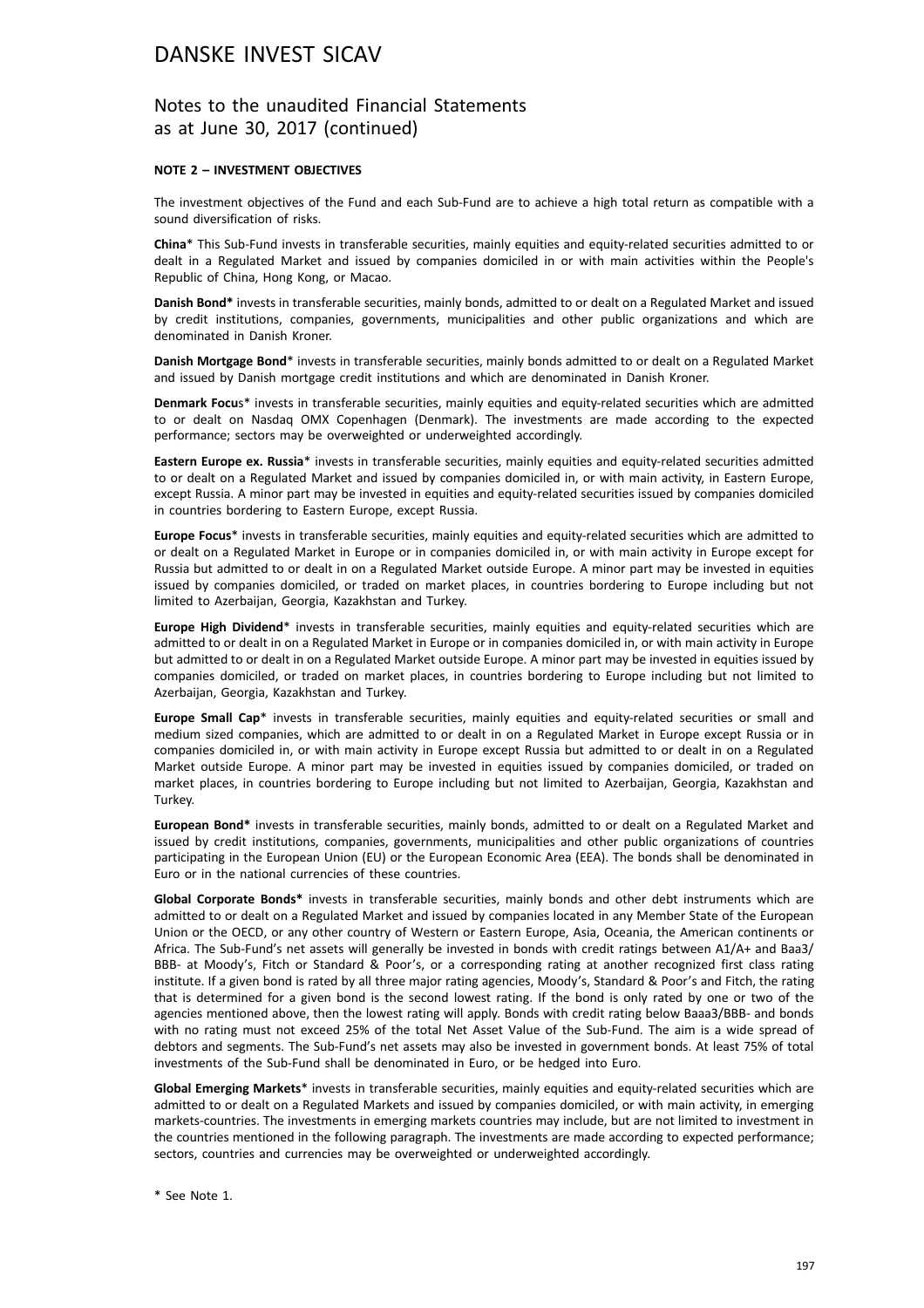### Notes to the unaudited Financial Statements as at June 30, 2017 (continued)

#### **NOTE 2 – INVESTMENT OBJECTIVES (continued)**

List of countries: Mexico, Brazil, Chile, Argentina, Peru, Venezuela, Colombia, Korea, Taiwan, Hong Kong, China, Malaysia, Thailand, Indonesia, Philippines, India, Sri Lanka, Russia, Poland, Hungary, Czech Republic, Estonia, Lithuania, Latvia, Slovenia, Slovakia, Croatia, Romania, Turkey, Israel, Egypt, Jordan, Morocco, South Africa, Kenya, Nigeria, Qatar, Tunis, Bulgaria and Cyprus, and in other emerging market countries as defined by the emerging markets classification of Standard and Poor's/IFCG and standard and Poor's/Frontier Markets.

**Global Emerging Markets Small Cap\*** invests in transferable securities, mainly equities and equity-related securities admitted to or dealt on a Regulated Market and issued by small and medium sized companies domiciled, or with main activity, in emerging markets-countries. The investments in emerging markets countries may include, but are not limited to investment in countries mentioned in the following paragraph, provided that they are qualified as regulated markets.

The investments are made according to expected performance; sectors, countries and currencies may be overweighted or underweighted accordingly.

List of countries: Mexico, Brazil, Chile, Argentina, Peru, Venezuela, Columbia, Korea, Taiwan, Hong Kong, China, Malaysia, Thailand, Indonesia, Philippines, India, Sri Lanka, Russia, Poland, Hungary, Czech Republic, Estonia, Lithuania, Latvia, Slovenia, Slovakia, Croatia, Romania, Turkey, Israel, Egypt, Jordan, Morocco, South Africa, Kenya, Nigeria, Qatar, Tunis, Bulgaria and Cyprus, and in other emerging market countries as defined by the emerging markets classification of Standard and Poor's/IFCG and Standard and Poor's/Frontier Markets.

**Global StockPicking**\* invests in transferable securities, mainly equities and equity-related securities admitted to or dealt in on a Regulated Market worldwide.

The Sub-Fund is invested in those shares, which are expected to give the highest return without consideration to a diversification based on countries, sectors and/or currencies.

**India\*** invests in transferable securities, mainly equities and equity-related securities admitted to or dealt on a Regulated Market and issued by companies domiciled in, or with main activity, in India.

The Sub-Fund seeks to obtain its investment objective through active investment management. The MSCI India Index is for the purpose of performance comparison of the Sub-Fund.

**Japan\*** invests in transferable securities, mainly equities and equity-related securities admitted to or dealt on a Regulated Market in Japan. The investments are made according to expected performance; sectors may be overweighted or underweighted accordingly.

**Nordic\*** invests in transferable securities, mainly equities and equity-related securities which are admitted to or dealt on a Regulated Market in the Nordic countries (Denmark, Finland, Norway and Sweden). The investments are made according to expected performance; sectors, countries and currencies may be overweighted or underweighted accordingly.

**Russia\*** invests in transferable securities, mainly equities and equity-related securities admitted to or dealt on a Regulated Market and issued by companies domiciled, or with main activity, in Russia.

The Sub-Fund may also invest in transferable securities, mainly equities and equity-related securities which are admitted to or dealt in on a Regulated Market and issued by companies domiciled, or with main activity, in States of the former Soviet Union, including Estonia, Kazakhstan, Latvia, Lithuania and Ukraine.

**Sweden\*** invests in transferable securities, mainly equities and equity-related securities admitted or dealt in on a Regulated Market in Sweden. The investments are made according to expected performance; sectors may be overweighted or underweighted accordingly.

**Swedish Bond**\* invests in transferable securities, mainly bonds and other debt instruments denominated in Swedish Kroner issued by companies, governments, municipalities and other public organizations and admitted to or dealt on a Regulated Market. The Sub-Fund may invest up to 10% of its assets to transferable securities which are not admitted or dealt in on a Regulated Market as stated in 4.1 through 4.5 in the Prospectus.

**Trans-Balkan**\* invests in transferable securities, mainly equities and equity-related securities admitted to or dealt on a Regulated Market primarily in the Balkan region. The investments in the Balkan region may include, but are not limited to investment in the hereunder countries provided that they are qualified as regulated markets. The investments are made according to expected performance; sectors, countries and currencies may be overweighted or underweighted accordingly.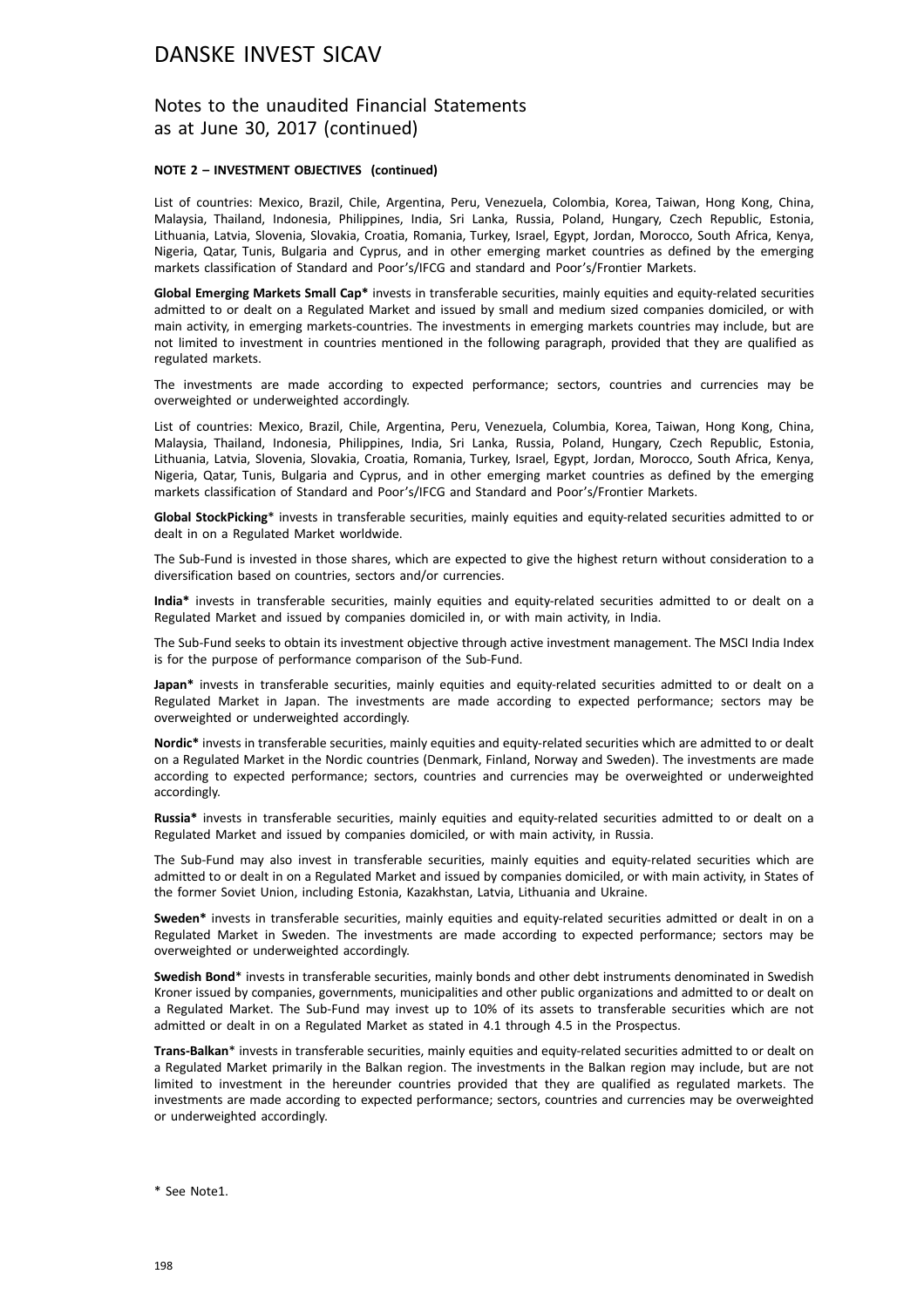### Notes to the unaudited Financial Statements as at June 30, 2017 (continued)

#### **NOTE 2 – INVESTMENT OBJECTIVES (continued)**

List of countries: Bulgaria, Bosnia-Herzegovina, Croatia, Macedonia, Montenegro, Romania, Serbia, Slovenia, Greece and Turkey.

**Eastern Europe** invests in transferable securities, mainly equities and equity-related securities admitted or dealt in on a Regulated Market and issued by companies domiciled in, or with main activity, in Eastern Europe or in Turkey. A small part may be invested in equities and equity-related securities issued by companies domiciled in countries bordering to Eastern Europe.

**Emerging and Frontier Markets** invests in transferable securities admitted to or dealt on a Regulated Market, mainly equities but also equity-related instruments like warrants and P-notes and financial derivatives instruments.

**Emerging Markets Debt Hard Currency** invests in transferable securities, in foreign bonds issued or guaranteed by governments or by companies in Emerging Market countries, admitted to or dealt in on a Regulated Market. The Sub-Fund may invest in bonds denominated in USD, EUR, GBP, CAD, CHF, JPY or in local currencies of the countries that are constituents of the Sub-Fund's benchmark, JP Morgan's EMBI Global Diversified Composite index.

**Euro High Yield Bond** invests in transferable securities, mainly bonds, contingency bonds, convertible bonds and other debt instruments which are admitted to or dealt in on a Regulated Market and issued by companies located in any member state of the European Union or the OECD, or any other country of Western or Eastern Europe, Asia, Oceania, the American continents or Africa.

Europe invests in transferable securities, mainly equities and equity-related securities admitted to or dealt in on a Regulated Market in Europe or in companies domiciled in, or with main activity in Europe but admitted to or dealt in on a Regulated Market outside Europe. A small part may be invested in securities, mainly equities and equity related securities, issued by companies domiciled in or traded on market places in countries in Eastern Europe or bordering to Eastern Europe (Azerbaijan, Georgia, Kazakhstan and Turkey).

**Europe Absolute** invests in long and short positions in transferable securities, mainly equities and equity-related securities admitted to or dealt in on a Regulated Market and issued by companies domiciled in, or with main activity, in all countries of Europe. The investments will be made according to expected performance; sectors, countries and currencies may be overweighted or underweighted accordingly. The short positions will only be taken via financial derivative instruments. The investments in this Sub-Fund will be made using focused investment style.

**Europe Long-Short Dynamic** invests in long and short positions in transferable securities, mainly equities and equityrelated securities admitted to or dealt in on a Regulated Market in Europe or in companies domiciled in, or with main activity in Europe but admitted to or dealt in on a Regulated Market outside Europe. A small part may be invested in transferable securities, mainly equities and equity related securities, issued by companies domiciled in or traded on Regulated Markets in countries outside Europe. In this context Europe shall be defined as countries represented in the MSCI Europe index.

**Europe Long-Short Dynamic Plus** invests in long and short positions in transferable securities, mainly equities and equity-related securities admitted to or dealt in on a Regulated Market in Europe or in companies domiciled in, or with main activity in Europe but admitted to or dealt in on a Regulated Market outside Europe. A small part may be invested in transferable securities, mainly equities and equity related securities, issued by companies domiciled in or traded on Regulated Markets in countries outside Europe. In this context Europe shall be defined as countries represented in the MSCI Europe index.

**European Corporate Sustainable Bond** invests in transferable securities, mainly corporate bonds and in a lesser portion other debt instruments, which are admitted to or dealt on a Regulated Market and issued by companies located in any Member State of the OECD, but mainly in Europe.

**Germany** invests in transferable securities (mainly equities and equity-related securities) of companies domiciled in, or with their main activity in Germany and admitted to or dealt in on a Regulated Market.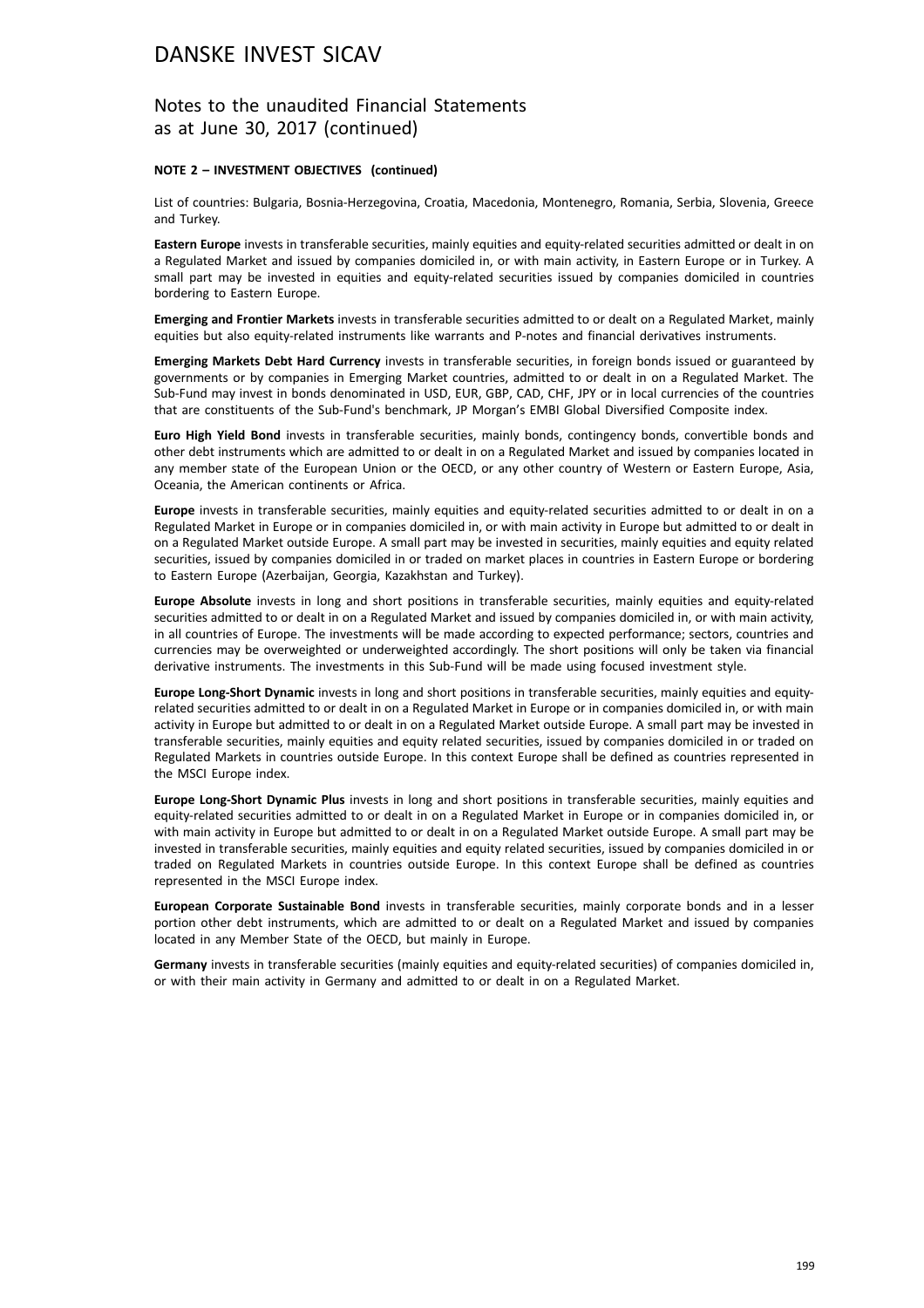### Notes to the unaudited Financial Statements as at June 30, 2017 (continued)

#### **NOTE 2 – INVESTMENT OBJECTIVES (continued)**

**Global High Dividend** invests in transferable securities, mainly equities and equity-related securities admitted to or dealt in on a Regulated Market globally. The investments will be made in companies, which are expected to generate high levels of direct dividends. The companies chosen in this Sub-Fund will typically have been existing for a number of years and furthermore have a well established position in the relevant market for their product and/or services.

**Global Inflation Linked Bond** invests in transferable securities, mainly in bonds and other debt instruments admitted to or dealt in on a Regulated Market and issued by an OECD country or guaranteed by an OECD country (Agencies) or OECD countries jointly (supranational) where the return is linked to inflation indices within the OECD. The Sub-Fund will invest in "investment grade" bonds, i.e. bonds with a rating of Baa3/BBB- or higher. Bonds, which the Sub-Fund has invested in and subsequently is downgraded to a rating category lower than Baa3/BBB- will be sold within 3 months after the downgrade date. Occasionally the Sub-Fund may also invest in money market instruments.

**Global Inflation Linked Bond Short Duration** invests in transferable securities, mainly in bonds and other debt instruments admitted to or dealt in on a Regulated Market and issued by an OECD country or guaranteed by an OECD country or OECD countries jointly (supranational) where the return is linked to inflation indices within the OECD. The Sub-Fund will invest in "investment grade" bonds, i.e. bonds with a rating of Baa3/BBB- or higher. Occasionally the Sub-Fund may also invest in money market instruments.

**Nordic Corporate Bond** invests in transferable securities, mainly bonds, Convertible Bonds, Contingent Convertible Bonds and other debt instruments which are admitted to or dealt in on a Regulated Market and issued by companies located, or with its main business activity, in any Nordic country. On an ancillary basis, the Sub-Fund may invest in money market instruments. The Sub-Fund Invests mainly in corporate bonds, however may invest up to 25% of its assets in Covered Bonds issued by Nordic credit institutions. At least 75% of assets should be invested in bonds denominated in EUR , NOK, SEK or DKK. Investments in Convertible Bonds and Contingent Convertible Bonds should not exceed 20% of net asset value at any time. If converted to equities, these shall be sold within 3 months from the conversion date.

**US High Yield Bond** invests in transferable securities, mainly in government bonds issued by countries and corporate bonds issued by companies, all having credit rating below BBB - (Standard & Poor's and Fitch) or Baa3 (Moody's), admitted to or dealt in on a Regulated Market. The bonds shall be denominated in USD, however the Sub-Fund may invest 25% of its assets in bonds denominated in CAD, EUR (including the national Euroland currencies), GBP, CHF, SEK or NOK.

#### **NOTE 3 – SIGNIFICANT ACCOUNTING POLICIES**

The financial statements have been prepared in accordance with generally accepted accounting principles and laws and regulations in force in the Grand Duchy of Luxembourg applicable to undertakings for collective investment.

#### **a) Valuation of investments in portfolio**

(i) The value of any cash on hand or on deposit, bills and demand notes and accounts receivable, prepaid expenses, cash dividends and interest declared or accrued as aforesaid and not yet received is deemed to be the full amount thereof, unless in any case the same is unlikely to be paid or received in full, in which case the value thereof is arrived at after making such discount as may be considered appropriate in such case to reflect the true value thereof.

(ii) The value of assets which are listed or dealt in on any stock exchange is based on the last available price on the stock exchange which is normally the principal market for such assets.

(iii) The value of assets dealt in on any other Regulated Market is based on the last available price.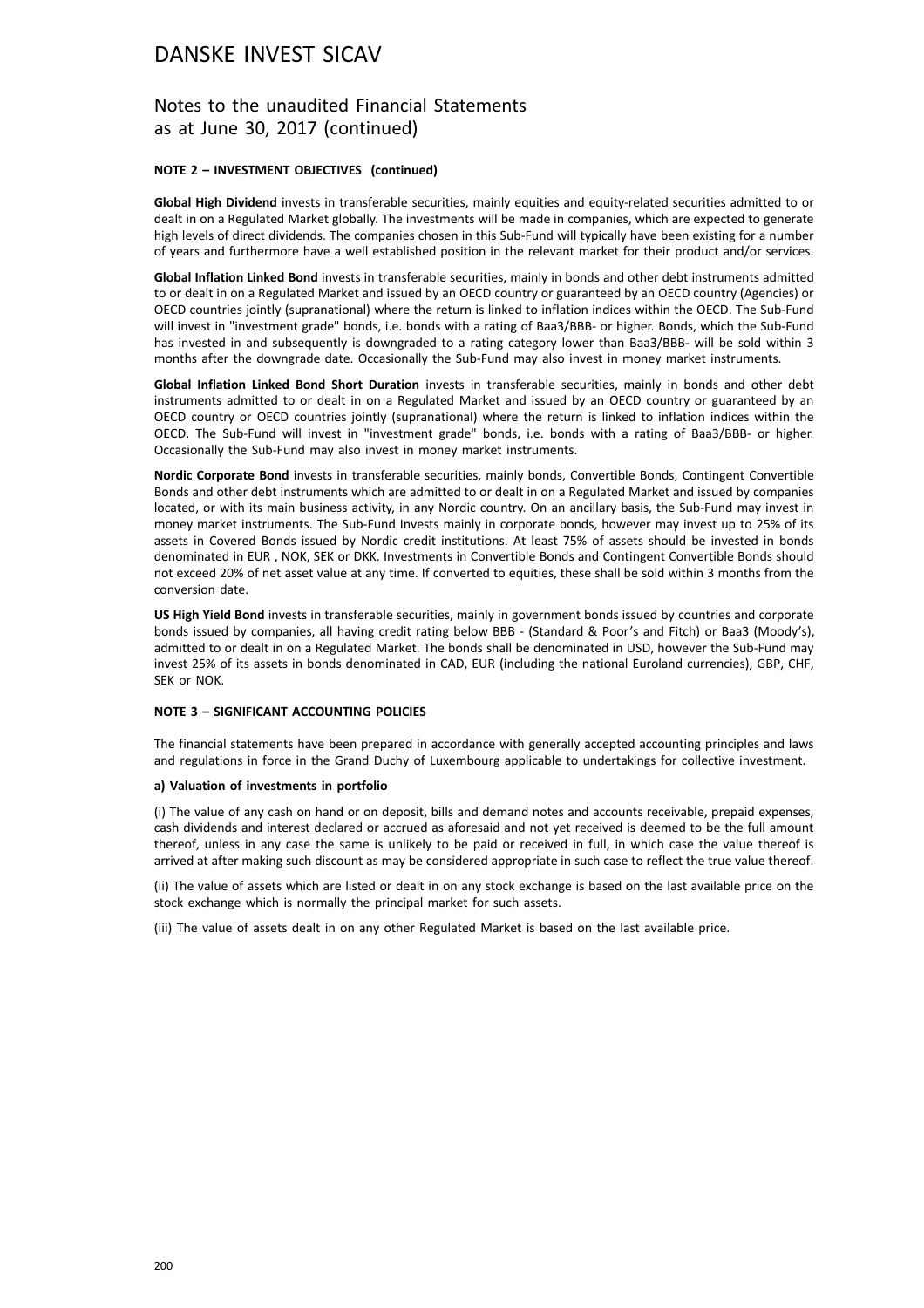### Notes to the unaudited Financial Statements as at June 30, 2017 (continued)

#### **NOTE 3 – SIGNIFICANT ACCOUNTING POLICIES (continued)**

(iv) In the event that any assets are not listed or dealt in on any stock exchange or on any other Regulated Market, or if, with respect to assets listed or dealt in on any stock exchange, or other Regulated Market as aforesaid, the price as determined pursuant to sub-paragraph (ii) or (iii) is not representative of the fair market value of the relevant assets, the value of such assets will be based on the reasonably foreseeable sales price determined prudently and in good faith by the Board of Directors of the Fund.

(v) The liquidating value of option contracts not traded on exchanges or on other Regulated Markets shall mean their net liquidating value determined, pursuant to the policies established by the Board of Directors of the Fund, on a basis consistently applied for each different variety of contracts. The liquidating value of futures, forward or options contracts traded on exchanges or on other Regulated Markets shall be based upon the last available settlement prices of these contracts on exchanges and Regulated Markets on which the particular futures, forward or option contracts are traded by the Fund; provided that if a futures, forward or options contract could not be liquidated on the day with respect to which net assets are being determined, the basis for determining the liquidating value of such contract shall be such value as the Board of Directors of the Fund may deem fair and reasonable. Swaps will be valued at their market value established by reference to the applicable interest rates' curve.

(vi) Units or shares of open-ended UCIs will be valued at their last determined and available net asset value or, if such price is not representative of the fair market value of such assets, then the price shall be determined by the Board of Directors of the Fund on a fair and equitable basis.

(vii) The credit default swap positions and the contracts for differences are valued in accordance with valuation principles decided by the Board of Directors of the Fund on the basis of their Marked to Market price by using standard market practices.

(viii) All other securities and other assets will be valued at fair market value as determined in good faith pursuant to the procedures established by the Board of Directors of the Fund.

(ix) The Board of Directors of the Fund valued the following security GOWEX at zero based on the recommendation of the Investment Manager and in view of the fact that the company had gone into voluntary insolvency on July 6, 2014. The security is held in the Danske Invest SICAV - Europe Absolute Sub-Fund.

#### **b) Realised profit / (loss) on sale of securities**

Profit and loss on investment securities sold are computed on the basis of average cost.

#### **c) Foreign exchange conversion**

The net asset value of the Sub-Funds are expressed as follows:

| Danske Invest SICAV - China* in USD                                      |
|--------------------------------------------------------------------------|
| Danske Invest SICAV - Danish Bond* in DKK                                |
| Danske Invest SICAV - Danish Mortgage Bond* in DKK                       |
| Danske Invest SICAV - Denmark Focus* in DKK                              |
| Danske Invest SICAV - Eastern Europe in EUR                              |
| Danske Invest SICAV - Eastern Europe ex. Russia* in EUR                  |
| Danske Invest SICAV - Emerging and Frontier Markets in EUR               |
| Danske Invest SICAV - Emerging Markets Debt Hard Currency in USD         |
| Danske Invest SICAV - Euro High Yield Bond in EUR                        |
| Danske Invest SICAV - Europe in EUR                                      |
| Danske Invest SICAV - Europe Absolute in EUR                             |
| Danske Invest SICAV - Europe Focus* in EUR                               |
| Danske Invest SICAV - Europe High Dividend* in EUR                       |
| Danske Invest SICAV - Europe Long-Short Dynamic in EUR                   |
| Danske Invest SICAV - Europe Long-Short Dynamic Plus in EUR              |
| Danske Invest SICAV - Europe Small Cap* in EUR                           |
| Danske Invest SICAV - European Bond* in EUR                              |
| Danske Invest SICAV - European Corporate Sustainable Bond in EUR         |
| Danske Invest SICAV - Germany in EUR                                     |
| Danske Invest SICAV - Global Corporate Bonds* in EUR                     |
| Danske Invest SICAV - Global Emerging Markets* in USD                    |
| Danske Invest SICAV - Global Emerging Markets Small Cap* in USD          |
| Danske Invest SICAV - Global High Dividend in EUR                        |
| Danske Invest SICAV - Global Inflation Linked Bond in EUR                |
| Danske Invest SICAV - Global Inflation Linked Bond Short Duration in EUR |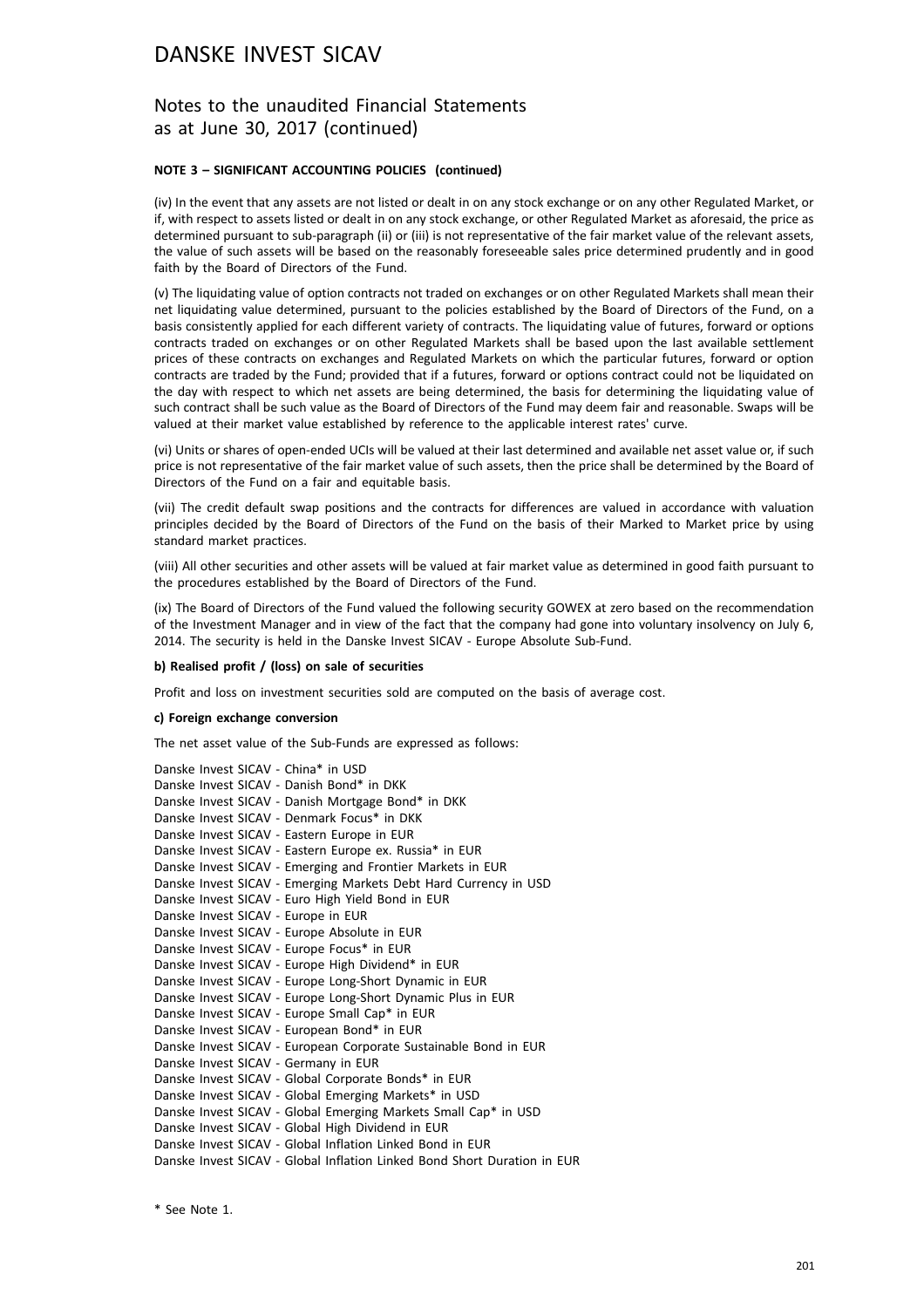### Notes to the unaudited Financial Statements as at June 30, 2017 (continued)

#### **NOTE 3 – SIGNIFICANT ACCOUNTING POLICIES (continued)**

Danske Invest SICAV - Global StockPicking\* in EUR Danske Invest SICAV - India\* in USD Danske Invest SICAV - Japan\* in JPY Danske Invest SICAV - Nordic\* in EUR Danske Invest SICAV - Nordic Corporate Bond in EUR Danske Invest SICAV - Russia\* in USD Danske Invest SICAV - Sweden\* in SEK Danske Invest SICAV - Swedish Bond\* in SEK Danske Invest SICAV - Trans-Balkan\* in EUR Danske Invest SICAV - US High Yield Bond in USD

All assets valued in a currency other than the base currency of the Sub-Fund are converted to the base currency at the exchange rates prevailing at June 30, 2017.

The exchange rates used as at June 30, 2017 for the Sub-Funds Danske Invest SICAV - China\*, Danske Invest SICAV - Danish Bond\*, Danske Invest SICAV - Danish Mortgage Bond\*, Danske Invest SICAV - Denmark Focus\*, Danske Invest SICAV - Eastern Europe, Danske Invest SICAV - Eastern Europe ex. Russia\*, Danske Invest SICAV - Emerging and Frontier Markets, Danske Invest SICAV - Emerging Markets Debt Hard Currency, Danske Invest SICAV - Euro High Yield Bond, Danske Invest SICAV - Europe, Danske Invest SICAV - Europe Absolute, Danske Invest SICAV - Europe Focus\*, Danske Invest SICAV - Europe High Dividend\*, Danske Invest SICAV - Europe Long-Short Dynamic, Danske Invest SICAV - Europe Long-Short Dynamic Plus, Danske Invest SICAV - Europe Small Cap\*, Danske Invest SICAV - European Bond\*, Danske Invest SICAV - Germany, Danske Invest SICAV - Global Corporate Bonds\*, Danske Invest SICAV - Global Emerging Markets\*, Danske Invest SICAV - Global Emerging Markets Small Cap\*, Danske Invest SICAV - Global High Dividend, Danske Invest SICAV - Global StockPicking\*, Danske Invest SICAV - India\*, Danske Invest SICAV - Nordic\*, Danske Invest SICAV - Nordic Corporate Bond, Danske Invest SICAV - Russia\*, Danske Invest SICAV - Sweden\*, Danske Invest SICAV - Swedish Bond\*, Danske Invest SICAV - Trans-Balkan\* and Danske Invest SICAV - US High Yield Bond are as follows:

| 1            | AED        | =   | 0.238525 | EUR        |
|--------------|------------|-----|----------|------------|
| $\mathbf{1}$ | <b>AUD</b> | $=$ | 0.672391 | EUR        |
| 1            | <b>BAM</b> | $=$ | 0.512701 | EUR        |
| $\mathbf{1}$ | <b>BGN</b> | $=$ | 0.511310 | EUR        |
| 1            | <b>BRL</b> | $=$ | 0.265133 | EUR        |
| 1            | <b>BWP</b> | $=$ | 0.085418 | <b>EUR</b> |
| 1            | CAD        | =   | 0.674321 | EUR        |
| 1            | CHF        | $=$ | 0.914010 | <b>EUR</b> |
| 1            | <b>CLP</b> | $=$ | 0.001317 | EUR        |
| $\mathbf{1}$ | CZK        | =   | 0.038151 | EUR        |
| 1            | <b>DKK</b> | =   | 0.134477 | <b>EUR</b> |
| 1            | <b>EGP</b> | $=$ | 0.048335 | <b>EUR</b> |
| 1            | GBP        | =   | 1.139516 | EUR        |
| 1            | HKD        | $=$ | 0.112238 | <b>EUR</b> |
| 1            | <b>HRK</b> | =   | 0.134953 | <b>EUR</b> |
| 1            | <b>HUF</b> | $=$ | 0.003233 | EUR        |
| 1            | IDR        | =   | 0.000066 | EUR        |
| $\mathbf{1}$ | <b>INR</b> | $=$ | 0.013524 | EUR        |
| 1            | <b>KES</b> | $=$ | 0.008440 | EUR        |
| 1            | <b>KRW</b> | $=$ | 0.000766 | <b>EUR</b> |
| 1            | LKR        | $=$ | 0.005703 | EUR        |
| $\mathbf{1}$ | <b>MAD</b> | $=$ | 0.090766 | EUR        |
| 1            | <b>MUR</b> | $=$ | 0.025431 | <b>EUR</b> |
| $\mathbf{1}$ | <b>MXN</b> | $=$ | 0.048394 | EUR        |
| 1            | <b>MYR</b> | $=$ | 0.204071 | EUR        |
| $\mathbf{1}$ | <b>NGN</b> | $=$ | 0.002869 | <b>EUR</b> |
| 1            | <b>NOK</b> | $=$ | 0.104427 | <b>EUR</b> |
| $\mathbf{1}$ | <b>NZD</b> | $=$ | 0.640633 | EUR        |
| 1            | PHP        | $=$ | 0.017338 | <b>EUR</b> |
| $\mathbf{1}$ | <b>PKR</b> | $=$ | 0.008356 | <b>EUR</b> |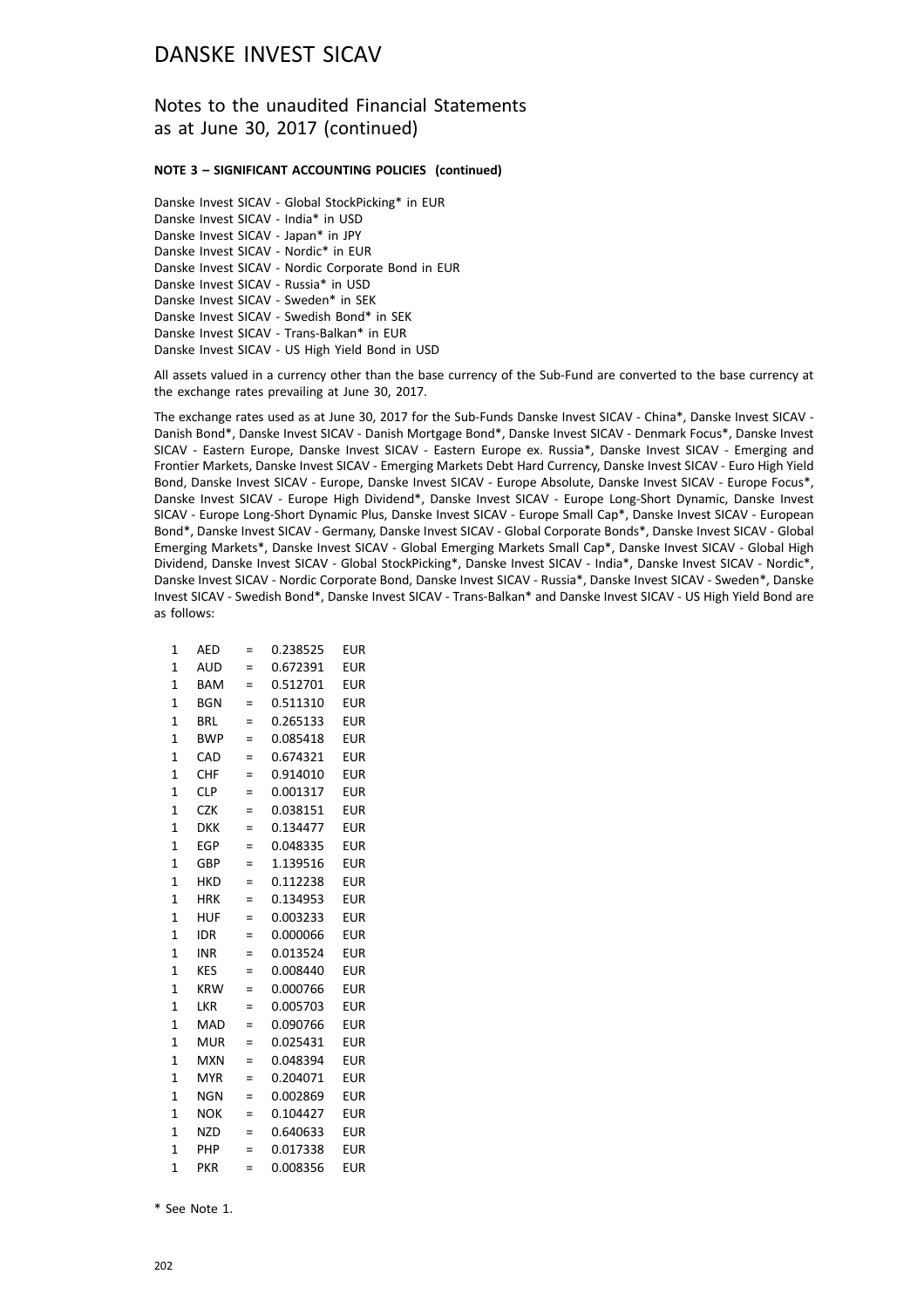Notes to the unaudited Financial Statements as at June 30, 2017 (continued)

#### **NOTE 3 – SIGNIFICANT ACCOUNTING POLICIES (continued)**

| 1 | PI N       | =   | 0.236299 | EUR |
|---|------------|-----|----------|-----|
| 1 | RON        | $=$ | 0.219165 | FUR |
| 1 | <b>RSD</b> | =   | 0.008294 | FUR |
| 1 | <b>SEK</b> | =   | 0.103371 | FUR |
| 1 | SGD        | =   | 0.635761 | EUR |
| 1 | <b>THB</b> | =   | 0.025774 | EUR |
| 1 | <b>TRY</b> | $=$ | 0.248125 | EUR |
| 1 | <b>TWD</b> | =   | 0.028797 | FUR |
| 1 | <b>USD</b> | $=$ | 0.876079 | FUR |
| 1 | <b>VND</b> | $=$ | 0.000039 | EUR |
| 1 | 7AR        | $=$ | 0.066818 | EUR |
| 1 | ZMW        |     | 0.095486 | FUR |

The exchange rates used as at June 30, 2017 for the Sub-Fund Danske Invest SICAV - European Corporate Sustainable Bond, Danske Invest SICAV - Global Inflation Linked Bond and Danske Invest SICAV - Global Inflation Linked Bond Short Duration are as follows:

| 1            | AUD        | $=$ | 0.672954 | <b>EUR</b> |
|--------------|------------|-----|----------|------------|
| $\mathbf{1}$ | CAD        | $=$ | 0.675157 | <b>EUR</b> |
| $\mathbf{1}$ | <b>DKK</b> | $=$ | 0.134475 | <b>EUR</b> |
| $\mathbf{1}$ | GBP        | $=$ | 1.135711 | <b>EUR</b> |
| $\mathbf{1}$ | JPY        | =   | 0.007805 | <b>EUR</b> |
| $\mathbf{1}$ | <b>NOK</b> | $=$ | 0.104340 | <b>EUR</b> |
| $\mathbf{1}$ | <b>NZD</b> | $=$ | 0.641401 | <b>EUR</b> |
| $\mathbf{1}$ | <b>SEK</b> | =   | 0.103852 | <b>EUR</b> |
| 1            | <b>USD</b> | $=$ | 0.875274 | <b>EUR</b> |

The exchange rate used as at June 30, 2017 for the Sub-Fund Danske Invest SICAV - Japan\* is the following :

1 JPY = 0.007803 EUR

Income and expenses expressed in a currency other than the base currency of the Sub-Fund are converted at the applicable exchange rate prevailing at the transaction date.

#### **d) Cost of investment securities**

The acquisition cost of investment securities in each Sub-Fund expressed in currencies other than the currency of denomination is converted to the base currency at the exchange rates prevailing at the purchase date.

#### **e) Income/charges from investments**

Dividends are recognized as income on the date the securities are first quoted ex-dividend, to the extent information thereon is reasonably available to the Fund. Bank interest, interest on fixed income securities and interest on Contracts for difference are accrued for each net asset valuation.

#### **f) Forward foreign exchange contracts**

Profit and loss arising from un-matured forward foreign exchange contracts are determined on the basis of the applicable forward exchange rates at the valuation date, and are recorded in the combined statement of net assets. Realised profit or loss on forward foreign exchange contracts are recorded in the statement of operations and changes in net assets.

#### **g) Formation expenses**

The costs and expenses incurred in connection with the formation of the Fund and the initial issue of Shares by the Fund, all legal and printing costs, certain launch expenses (including advertising costs) and preliminary expenses have been amortized over a five year period.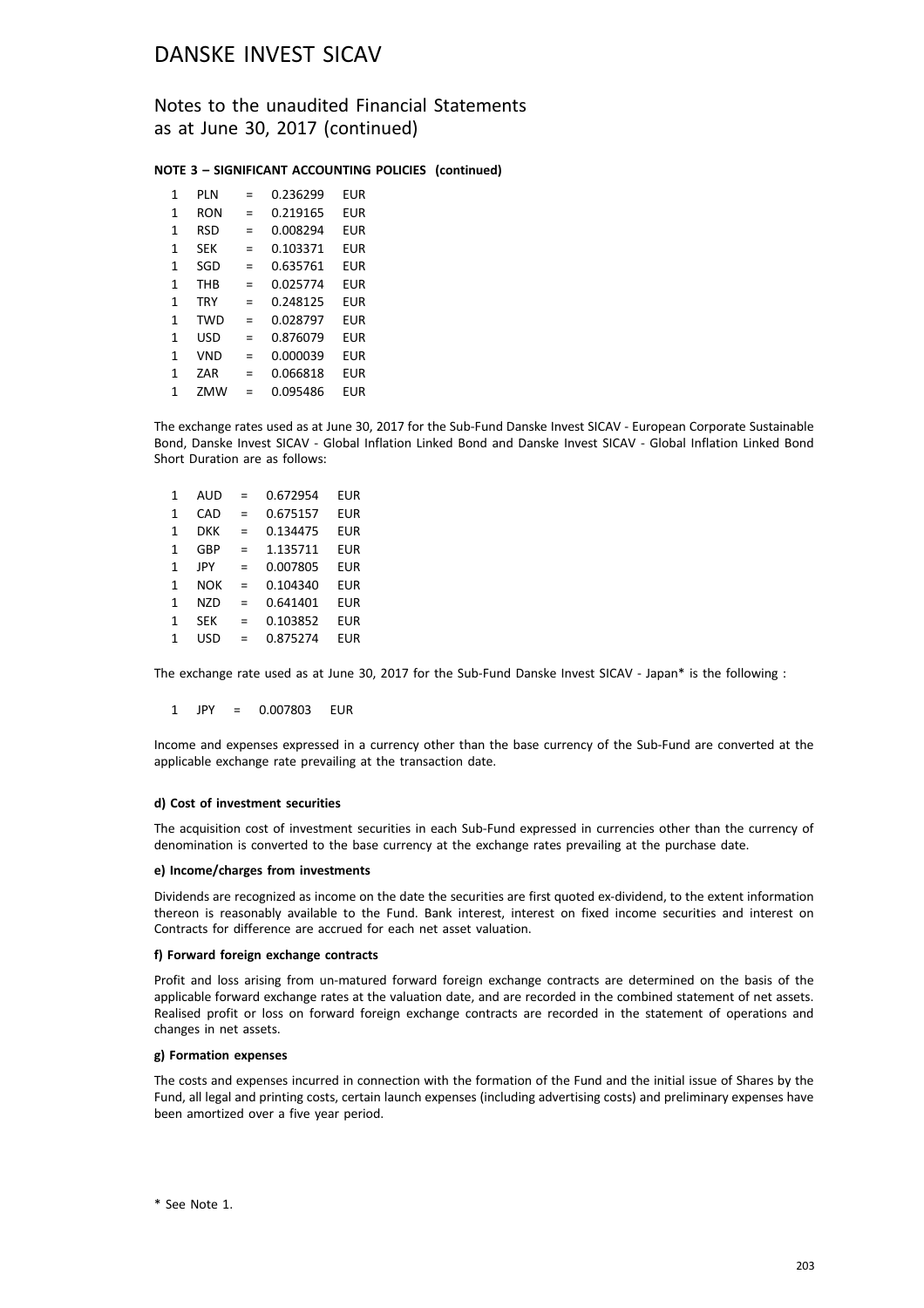### Notes to the unaudited Financial Statements as at June 30, 2017 (continued)

### **NOTE 3 – SIGNIFICANT ACCOUNTING POLICIES (continued)**

#### **h) Swing Pricing**

The investment manager needs to undertake transactions in order to maintain the desired asset allocation as a result of subscriptions or redemptions, which may generate additional costs for the fund and its shareholders. As a consequence, in order to protect the existing investors' interest, from these capital movements, when net capital movements exceed a threshold pre-defined by the Board of Directors of the SICAV, the valuation of the underlying securities is adjusted on a line by line basis to reflect these costs. This adjustment reflects the estimated tax and dealing costs that may be incurred by the fund as a result of these transactions, and the estimated bid-offer spread of the assets in which the fund invests. A periodical review is undertaken in order to verify the appropriateness of the swing factor being applied.

As at period end, swing pricing was applied to the China\* Sub-Fund.

#### **i) Realised loss on Contract For Difference ("CFD")**

Realised profit/loss on CFDs are computed on the basis of average cost, and recorded in the statement of operations and changes in net assets.

#### **j) Combined financial statements of the Fund**

The combined financial statements of the Fund are expressed in EUR. The combined statement of net assets equals the sum of the corresponding items in the financial statements of each Sub-Fund converted to EUR at the exchange rates prevailing at the closing date.

#### **NOTE 4 – MANAGEMENT FEES, MARKETING FEES AND PERFORMANCE FEES**

#### Management fees

The Management Company receives the management fee from the net assets of each class, payable quarterly in arrears.

#### Marketing fees

In addition the Fund pays the Management Company a marketing fee (the "Marketing Fee") amounting to a percentage of maximum 0.10% p.a. of the Net Asset Value determined in respect of each Sub-Fund and/or class in the relevant Sub-Fund's appendix of the Prospectus.

No marketing fees are applicable on Class I.

#### Performance fees

The Investment Manager is also entitled to receive a performance fee from the Sub-Funds Danske Invest SICAV - Europe Absolute, Danske Invest SICAV - Europe Long-Short Dynamic and Danske Invest SICAV - Europe Long-Short Dynamic Plus calculated, accrued and locked on each Valuation Day and paid annually in arrears on or after the last Valuation Day in each financial year. If a performance fee is payable in relation to a relevant Class, the performance fee shall be an amount equal to 20% of the Outperformance.

Between two successive calculation dates the Outperformance will be calculated for each relevant Class as the Net Asset Value per Share before additional performance fee accruals minus the higher of:

- The Net Asset Value per Share at the end of the immediately preceding Valuation Day, accrued with the Hurdle Rate (as defined below) and
- The High Water Mark Net Asset Value (as defined below) accrued with the Hurdle Rate (as defined below).

The Hurdle Rate is the Risk-free Rate on a pro rate temporis basis up to the relevant calculation date. Risk-free Rate EUR: Defined as the European Central Bank's lending rate (the repo rate); Risk-free Rate NOK: Defined as Norges Bank's sight deposit rate (the repo rate); Risk-free Rate SEK: Defined as Sveriges Riksbank's lending rate (the repo rate); Risk-free Rate CHF: Defined as the Swiss Reference Rate Swiss Average Rate 1 W calculated by SIX Swiss Exchange; Risk-free Rate USD: Defined as the US Federal Fund's Target Rate.

The High Water Mark Net Asset Value per Share is defined as the greater of:

- The Net Asset Value per Share of the relevant Class being the Subscription Price at which Shares of the Class was issued on the launch of the Sub Class; and
	- \* See Note 1.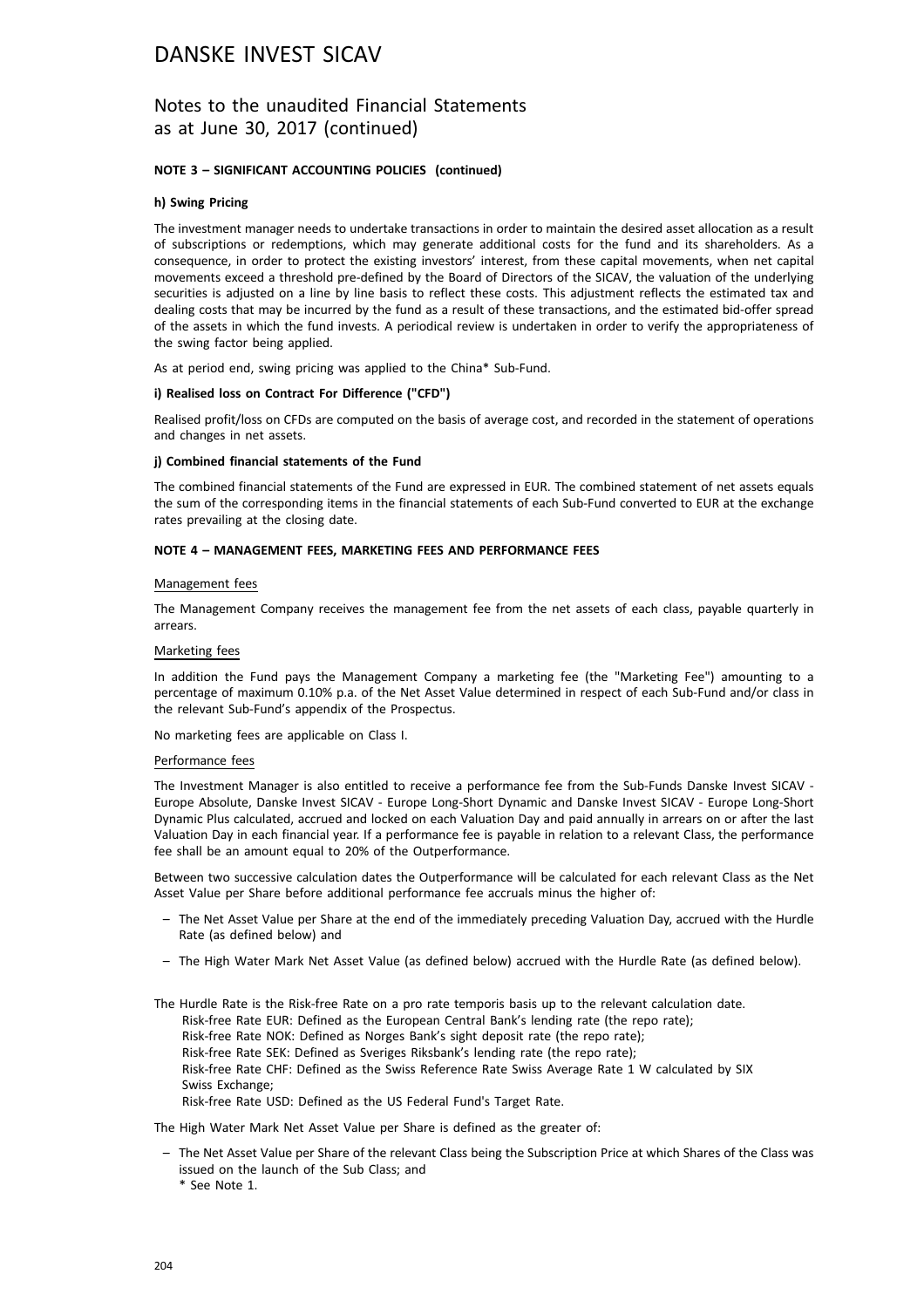### Notes to the unaudited Financial Statements as at June 30, 2017 (continued)

#### **NOTE 4 – MANAGEMENT FEES, MARKETING FEES AND PERFORMANCE FEES (continued)**

– The Net Asset Value per Share of the relevant Class at the end of the immediately preceding Valuation Day, on which a performance fee was charged.

Each time the Sub-Fund outperforms, the outperformance is locked in favour of the Investment Manager. Whenever a positive outperformance level, previously reached, is not achieved thereafter, a High Water Mark Net Asset Value per Share is memorised for the purpose of the performance fee calculation.

In case a performance fee has not been paid for a 3 year period, a reset will be done at the year end of the third year, in order to define the High Water Mark as the Net Asset Value per Share of the relevant Class at the end of the year.

Since the performance fees are calculated, accrued and locked on each valuation day and paid annually it is possible that the value of the Shares of Shareholders may reflect performance fees accrued during a part of a year even though they may incur overall losses during such year as a result of the time at which they subscribe or redeem Shares.

| <b>Sub Funds</b>                                    | <b>Management Fee</b><br>in per cent per<br>annum | <b>Marketing Fee</b><br>in per cent per<br>annum | <b>Performance Fee</b><br>in per cent per<br>annum |
|-----------------------------------------------------|---------------------------------------------------|--------------------------------------------------|----------------------------------------------------|
| China* - Class A                                    | 1.60%                                             | 0.10%                                            | N/A                                                |
| Danish Bond* - Class A                              | 0.80%                                             | 0.10%                                            | N/A                                                |
| Danish Bond* - Class A d                            | 0.80%                                             | 0.10%                                            | N/A                                                |
| Danish Mortgage Bond* - Class A                     | 0.80%                                             | 0.10%                                            | N/A                                                |
| Danish Mortgage Bond* - Class A d                   | 0.80%                                             | 0.10%                                            | N/A                                                |
| Danish Mortgage Bond* - Class A-eur h               | 0.80%                                             | 0.10%                                            | N/A                                                |
| Danish Mortgage Bond* - Class A-nok h               | 0.80%                                             | 0.10%                                            | N/A                                                |
| Danish Mortgage Bond* - Class A-sek h               | 0.80%                                             | 0.10%                                            | N/A                                                |
| Danish Mortgage Bond* - Class I                     | 0.20%                                             | 0.00%                                            | N/A                                                |
| Danish Mortgage Bond* - Class I-eur h               | 0.20%                                             | 0.00%                                            | N/A                                                |
| Denmark Focus* - Class A                            | 1.50%                                             | 0.10%                                            | N/A                                                |
| Denmark Focus* - Class I                            | 0.65%                                             | $0.00\%$                                         | N/A                                                |
| Denmark Focus* - Class RA                           | 1.50%                                             | $0.00\%$                                         | N/A                                                |
| Eastern Europe - Class A                            | 1.70%                                             | 0.10%                                            | N/A                                                |
| Eastern Europe - Class I                            | 0.90%                                             | 0.00%                                            | N/A                                                |
| Eastern Europe ex. Russia* - Class A                | 1.60%                                             | 0.10%                                            | N/A                                                |
| Eastern Europe ex. Russia* - Class I                | 0.90%                                             | $0.00\%$                                         | N/A                                                |
| Emerging and Frontier Markets - Class A             | 1.80%                                             | 0.10%                                            | N/A                                                |
| Emerging and Frontier Markets - Class A-dkk         | 1.80%                                             | 0.10%                                            | N/A                                                |
| Emerging and Frontier Markets - Class A-nok         | 1.80%                                             | 0.10%                                            | N/A                                                |
| Emerging and Frontier Markets - Class A-sek         | 1.80%                                             | 0.10%                                            | N/A                                                |
| Emerging and Frontier Markets - Class I             | 1.50%                                             | $0.00\%$                                         | N/A                                                |
| Emerging Markets Debt Hard Currency - Class A       | 1.20%                                             | 0.10%                                            | N/A                                                |
| Emerging Markets Debt Hard Currency - Class I       | 0.60%                                             | $0.00\%$                                         | N/A                                                |
| Emerging Markets Debt Hard Currency - Class I-eur h | 0.60%                                             | 0.00%                                            | N/A                                                |
| Euro High Yield Bond - Class A                      | 1.00%                                             | 0.10%                                            | N/A                                                |
| Euro High Yield Bond - Class A d                    | 1.00%                                             | 0.10%                                            | N/A                                                |
| Euro High Yield Bond - Class A-sek h                | 1.00%                                             | 0.10%                                            | N/A                                                |
| Euro High Yield Bond - Class I                      | 0.45%                                             | 0.00%                                            | N/A                                                |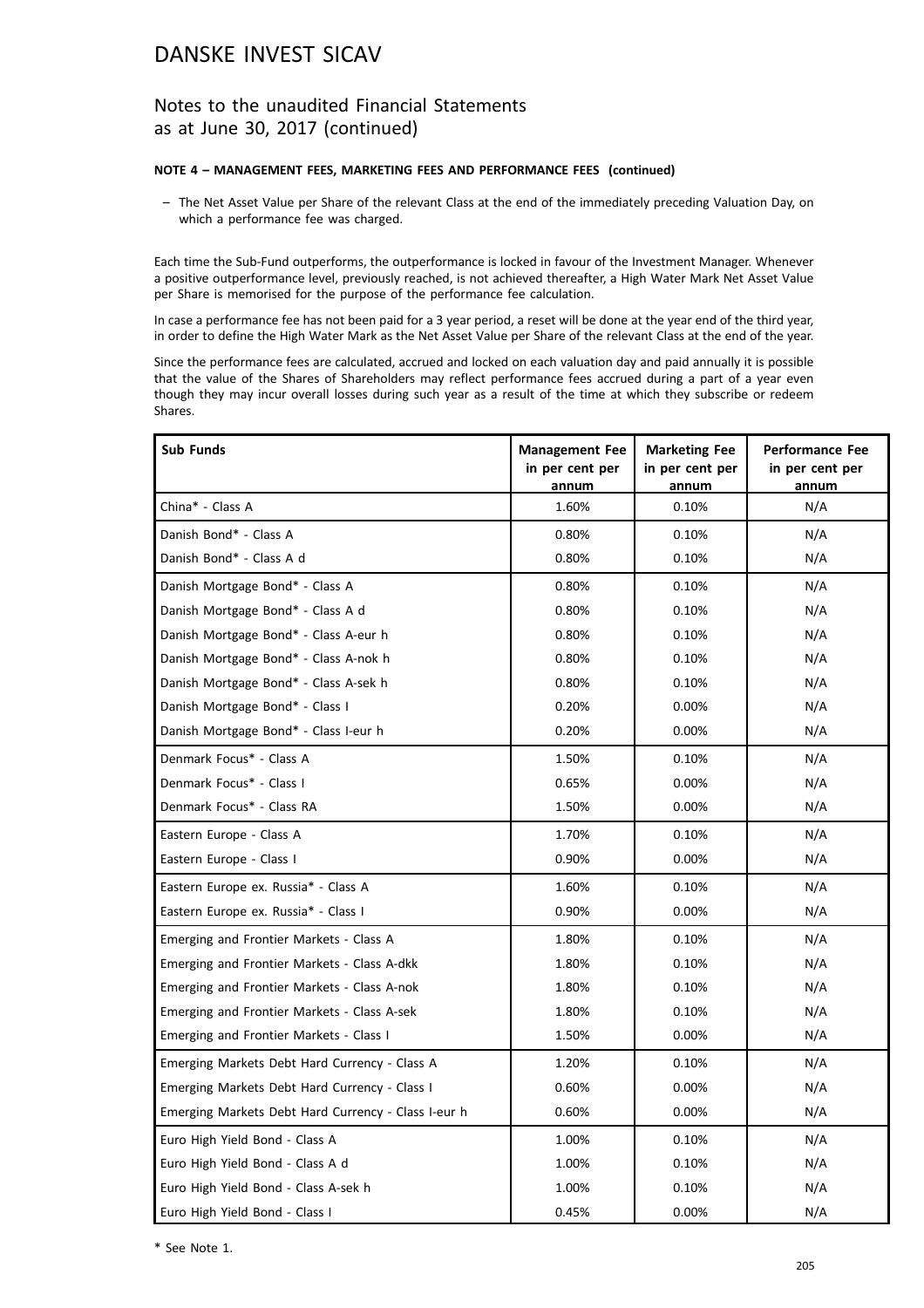## Notes to the unaudited Financial Statements as at June 30, 2017 (continued)

|  | NOTE 4 - MANAGEMENT FEES, MARKETING FEES AND PERFORMANCE FEES (continued) |  |  |  |
|--|---------------------------------------------------------------------------|--|--|--|
|--|---------------------------------------------------------------------------|--|--|--|

| Sub Funds                                             | <b>Management Fee</b><br>in per cent per<br>annum | <b>Marketing Fee</b><br>in per cent per<br>annum | <b>Performance Fee</b><br>in per cent per<br>annum                |
|-------------------------------------------------------|---------------------------------------------------|--------------------------------------------------|-------------------------------------------------------------------|
| Euro High Yield Bond - Class RA                       | 1.00%                                             | 0.00%                                            | N/A                                                               |
| Europe - Class A                                      | 1.50%                                             | 0.10%                                            | N/A                                                               |
| Europe - Class I                                      | 0.90%                                             | 0.00%                                            | N/A                                                               |
| Europe - Class RA                                     | 1.50%                                             | 0.00%                                            | N/A                                                               |
| Europe Absolute - Class A p**                         | 1.10%                                             | 0.10%                                            | 20% of the                                                        |
| Europe Absolute - Class A-sek hp**                    | 1.10%                                             | 0.10%                                            | Outperformance as<br>described in the                             |
| Europe Absolute - Class I p**                         | 0.60%                                             | $0.00\%$                                         | Prospectus                                                        |
| Europe Absolute - Class W p                           | 0.50%                                             | $0.00\%$                                         |                                                                   |
| Europe Focus* - Class A**                             | 1.50%                                             | 0.10%                                            | N/A                                                               |
| Europe Focus* - Class I                               | 0.90%                                             | $0.00\%$                                         | N/A                                                               |
| Europe High Dividend* - Class A                       | 1.60%                                             | 0.10%                                            | N/A                                                               |
| Europe High Dividend* - Class I                       | 0.90%                                             | $0.00\%$                                         | N/A                                                               |
| Europe Long-Short Dynamic - Class A dp                | 1.40%                                             | 0.10%                                            |                                                                   |
| Europe Long-Short Dynamic - Class A p                 | 1.40%                                             | 0.10%                                            | 20% of the<br>Outperformance as<br>described in the<br>Prospectus |
| Europe Long-Short Dynamic - Class A-nok hp            | 1.40%                                             | 0.10%                                            |                                                                   |
| Europe Long-Short Dynamic - Class A-sek hp            | 1.40%                                             | 0.10%                                            |                                                                   |
| Europe Long-Short Dynamic - Class I p                 | 0.90%                                             | $0.00\%$                                         |                                                                   |
| Europe Long-Short Dynamic - Class I-chf hp            | 0.90%                                             | $0.00\%$                                         |                                                                   |
| Europe Long-Short Dynamic - Class I-usd hp            | 0.90%                                             | $0.00\%$                                         |                                                                   |
| Europe Long-Short Dynamic - Class RA p                | 1.40%                                             | $0.00\%$                                         |                                                                   |
| Europe Long-Short Dynamic - Class W p                 | 0.90%                                             | 0.00%                                            |                                                                   |
| Europe Long-Short Dynamic Plus - Class A p            | 1.55%                                             | 0.10%                                            | 20% of the                                                        |
| Europe Long-Short Dynamic Plus - Class A-sek hp       | 1.55%                                             | 0.10%                                            | Outperformance as<br>described in the                             |
| Europe Long-Short Dynamic Plus - Class I p            | 0.99%                                             | 0.00%                                            | Prospectus                                                        |
| Europe Small Cap* - Class A                           | 1.60%                                             | 0.10%                                            | N/A                                                               |
| Europe Small Cap* - Class I                           | 0.90%                                             | 0.00%                                            | N/A                                                               |
| European Bond* - Class A                              | 0.80%                                             | 0.10%                                            | N/A                                                               |
| European Bond* - Class A d                            | 0.80%                                             | 0.10%                                            | N/A                                                               |
| European Bond* - Class A-nok h                        | 0.80%                                             | $0.10\%$                                         | N/A                                                               |
| European Corporate Sustainable Bond - Class A         | 0.80%                                             | 0.10%                                            | N/A                                                               |
| European Corporate Sustainable Bond - Class A d       | 0.80%                                             | 0.10%                                            | N/A                                                               |
| European Corporate Sustainable Bond - Class A-sek h   | 0.80%                                             | $0.10\%$                                         | N/A                                                               |
| European Corporate Sustainable Bond - Class A-sek h d | 0.80%                                             | 0.10%                                            | N/A                                                               |
| European Corporate Sustainable Bond - Class I         | 0.40%                                             | 0.00%                                            | N/A                                                               |
| European Corporate Sustainable Bond - Class I-nok h   | 0.40%                                             | 0.00%                                            | N/A                                                               |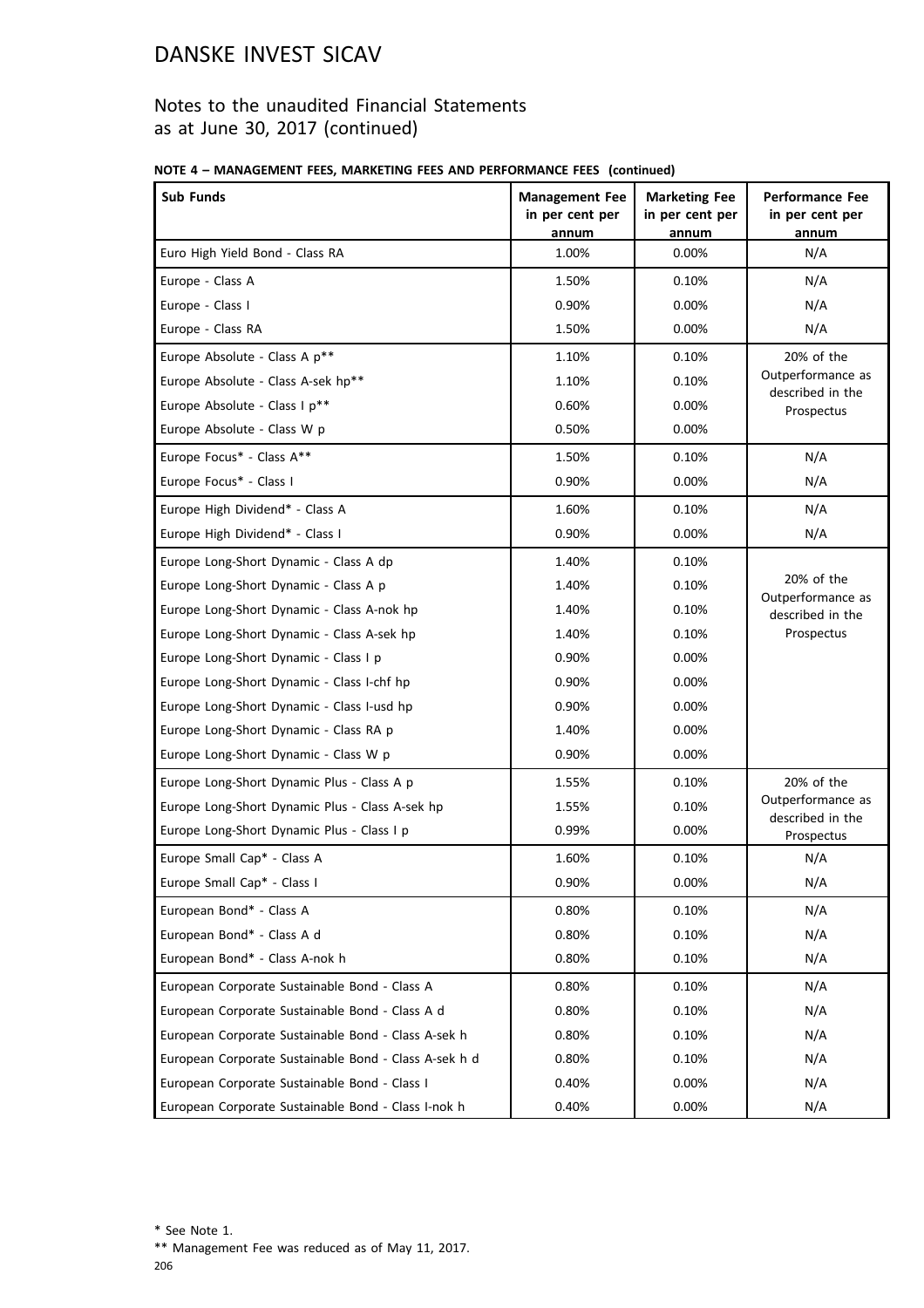## Notes to the unaudited Financial Statements as at June 30, 2017 (continued)

| NOTE 4 - MANAGEMENT FEES, MARKETING FEES AND PERFORMANCE FEES (continued) |  |  |  |  |
|---------------------------------------------------------------------------|--|--|--|--|
|---------------------------------------------------------------------------|--|--|--|--|

| Sub Funds                                               | <b>Management Fee</b><br>in per cent per | <b>Marketing Fee</b><br>in per cent per | <b>Performance Fee</b><br>in per cent per |
|---------------------------------------------------------|------------------------------------------|-----------------------------------------|-------------------------------------------|
| Germany - Class A                                       | annum<br>1.40%                           | annum<br>0.10%                          | annum<br>N/A                              |
| Germany - Class A-nok                                   | 1.40%                                    | 0.10%                                   | N/A                                       |
| Germany - Class A-sek                                   | 1.40%                                    | 0.10%                                   | N/A                                       |
| Germany - Class I                                       | 0.90%                                    | 0.00%                                   | N/A                                       |
| Global Corporate Bonds* - Class A                       | 0.80%                                    | 0.10%                                   | N/A                                       |
| Global Corporate Bonds* - Class A-nok h                 | 0.80%                                    | 0.10%                                   | N/A                                       |
| Global Corporate Bonds* - Class A-sek h                 | 0.80%                                    | 0.10%                                   | N/A                                       |
| Global Corporate Bonds* - Class I                       | 0.20%                                    | 0.00%                                   | N/A                                       |
| Global Emerging Markets* - Class A                      | 1.70%                                    | 0.10%                                   | N/A                                       |
| Global Emerging Markets* - Class I                      | 0.90%                                    | 0.00%                                   | N/A                                       |
| Global Emerging Markets* - Class RA                     | 1.70%                                    | $0.00\%$                                | N/A                                       |
| Global Emerging Markets Small Cap* - Class A            | 1.70%                                    | 0.10%                                   | N/A                                       |
| Global Emerging Markets Small Cap* - Class I            | 0.90%                                    | 0.00%                                   | N/A                                       |
| Global High Dividend - Class A                          | 1.60%                                    | 0.10%                                   | N/A                                       |
| Global High Dividend - Class A-nok d                    | 1.60%                                    | 0.10%                                   | N/A                                       |
| Global High Dividend - Class A-nok                      | 1.60%                                    | 0.10%                                   | N/A                                       |
| Global High Dividend - Class A-sek d                    | 1.60%                                    | 0.10%                                   | N/A                                       |
| Global High Dividend - Class A-sek                      | 1.60%                                    | 0.10%                                   | N/A                                       |
| Global High Dividend - Class I                          | 0.90%                                    | $0.00\%$                                | N/A                                       |
| Global Inflation Linked Bond - Class A                  | 0.80%                                    | 0.10%                                   | N/A                                       |
| Global Inflation Linked Bond - Class A d                | 0.80%                                    | 0.10%                                   | N/A                                       |
| Global Inflation Linked Bond - Class A-sek h            | 0.80%                                    | 0.10%                                   | N/A                                       |
| Global Inflation Linked Bond - Class I                  | 0.50%                                    | $0.00\%$                                | N/A                                       |
| Global Inflation Linked Bond - Class RA                 | 0.80%                                    | 0.00%                                   | N/A                                       |
| Global Inflation Linked Bond - Class Y                  | 0.80%                                    | 0.10%                                   | N/A                                       |
| Global Inflation Linked Bond Short Duration - Class A   | 0.80%                                    | 0.10%                                   | N/A                                       |
| Global Inflation Linked Bond Short Duration - Class A d | 0.80%                                    | 0.10%                                   | N/A                                       |
| Global Inflation Linked Bond Short Duration - Class I   | 0.50%                                    | 0.00%                                   | N/A                                       |
| Global Inflation Linked Bond Short Duration - Class RA  | 0.80%                                    | 0.00%                                   | N/A                                       |
| Global StockPicking* - Class A                          | 1.60%                                    | 0.10%                                   | N/A                                       |
| Global StockPicking* - Class I                          | 0.90%                                    | 0.00%                                   | N/A                                       |
| Global StockPicking* - Class RA                         | 1.60%                                    | 0.00%                                   | N/A                                       |
| India* - Class A                                        | 1.70%                                    | 0.10%                                   | N/A                                       |
| Japan* - Class A                                        | 1.50%                                    | 0.10%                                   | N/A                                       |
| Japan* - Class I                                        | 0.65%                                    | 0.00%                                   | N/A                                       |
| Nordic* - Class A                                       | 1.50%                                    | 0.10%                                   | N/A                                       |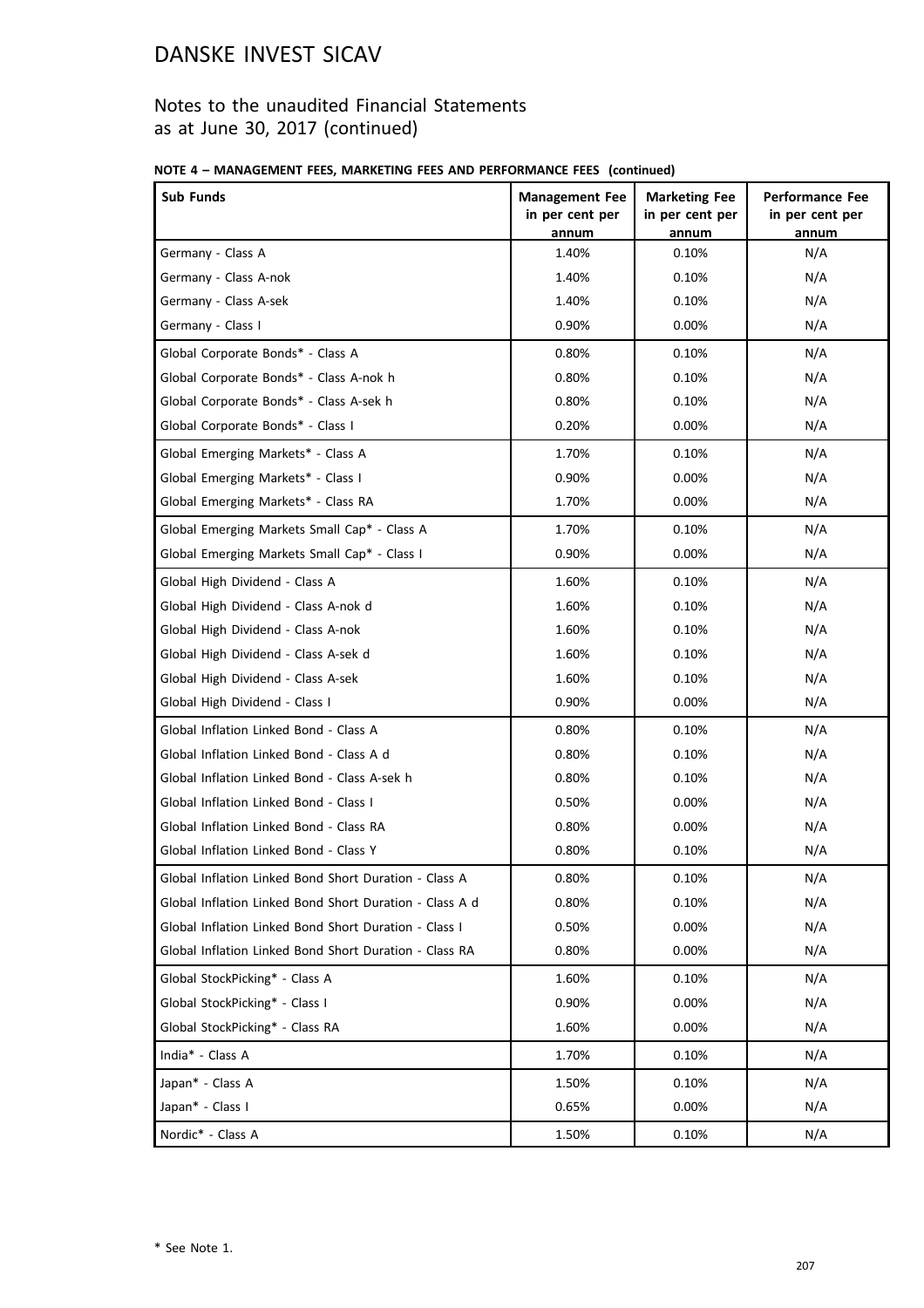### Notes to the unaudited Financial Statements as at June 30, 2017 (continued)

|  |  |  |  |  | NOTE 4 - MANAGEMENT FEES, MARKETING FEES AND PERFORMANCE FEES (continued) |  |
|--|--|--|--|--|---------------------------------------------------------------------------|--|
|--|--|--|--|--|---------------------------------------------------------------------------|--|

| <b>Sub Funds</b>                             | <b>Management Fee</b><br>in per cent per<br>annum | <b>Marketing Fee</b><br>in per cent per<br>annum | <b>Performance Fee</b><br>in per cent per<br>annum |
|----------------------------------------------|---------------------------------------------------|--------------------------------------------------|----------------------------------------------------|
| Nordic Corporate Bond - Class A              | 0.80%                                             | 0.10%                                            | N/A                                                |
| Nordic Corporate Bond - Class A d            | 0.80%                                             | 0.10%                                            | N/A                                                |
| Nordic Corporate Bond - Class A-sek d h      | 0.80%                                             | 0.10%                                            | N/A                                                |
| Nordic Corporate Bond - Class I              | 0.40%                                             | 0.00%                                            | N/A                                                |
| Nordic Corporate Bond - Class RA             | 0.80%                                             | 0.00%                                            | N/A                                                |
| Russia* - Class A                            | 2.00%                                             | 0.10%                                            | N/A                                                |
| Russia* - Class I                            | 1.00%                                             | 0.00%                                            | N/A                                                |
| Sweden* - Class A                            | 1.50%                                             | 0.10%                                            | N/A                                                |
| Swedish Bond* - Class A                      | 0.80%                                             | 0.10%                                            | N/A                                                |
| Swedish Bond* - Class Y                      | 0.50%                                             | 0.10%                                            | N/A                                                |
| Trans-Balkan* - Class A                      | 2.75%                                             | 0.10%                                            | N/A                                                |
| US High Yield Bond - Class A-eur h (dormant) | 1.30%                                             | 0.10%                                            | N/A                                                |
| US High Yield Bond - Class I                 | 0.60%                                             | 0.00%                                            | N/A                                                |

### **NOTE 5 – DEPOSITARY FEES AND OPERATING AND ADMINISTRATIVE EXPENSES**

The Fund pays the Management Company operating and administrative expenses (the "Operating and Administrative Expenses") amounting to a percentage of maximum 0.50% p.a. of the Net Asset Value as determined in respect of each Sub-Fund and/or Class. The Operating and Administrative Expenses are fixed, and the actual annual rates applied on June 30, 2017 are as follows:

#### **Sub Funds Operating and**

|                                                     | <b>Administrative</b> |
|-----------------------------------------------------|-----------------------|
|                                                     | <b>Expenses</b>       |
| China* - Class A                                    | 0.40%                 |
| Danish Bond* - Class A                              | 0.12%                 |
| Danish Bond* - Class A d                            | 0.12%                 |
| Danish Mortgage Bond* - Class A                     | 0.12%                 |
| Danish Mortgage Bond* - Class A d                   | 0.12%                 |
| Danish Mortgage Bond* - Class A-eur h               | 0.12%                 |
| Danish Mortgage Bond* - Class A-nok h               | 0.12%                 |
| Danish Mortgage Bond* - Class A-sek h               | 0.12%                 |
| Danish Mortgage Bond* - Class I                     | 0.12%                 |
| Danish Mortgage Bond* - Class I-eur h               | 0.12%                 |
| Denmark Focus* - Class A                            | 0.12%                 |
| Denmark Focus* - Class I                            | 0.12%                 |
| Denmark Focus* - Class RA                           | 0.22%                 |
| Eastern Europe - Class A                            | 0.30%                 |
| Eastern Europe - Class I                            | 0.30%                 |
| Eastern Europe ex. Russia* - Class A                | 0.20%                 |
| Eastern Europe ex. Russia* - Class I                | 0.20%                 |
| Emerging and Frontier Markets - Class A             | 0.35%                 |
| Emerging and Frontier Markets - Class A-dkk         | 0.35%                 |
| Emerging and Frontier Markets - Class A-nok         | 0.35%                 |
| Emerging and Frontier Markets - Class A-sek         | 0.35%                 |
| Emerging and Frontier Markets - Class I             | 0.35%                 |
| Emerging Markets Debt Hard Currency - Class A       | 0.15%                 |
| Emerging Markets Debt Hard Currency - Class I       | 0.15%                 |
| Emerging Markets Debt Hard Currency - Class I-eur h | 0.15%                 |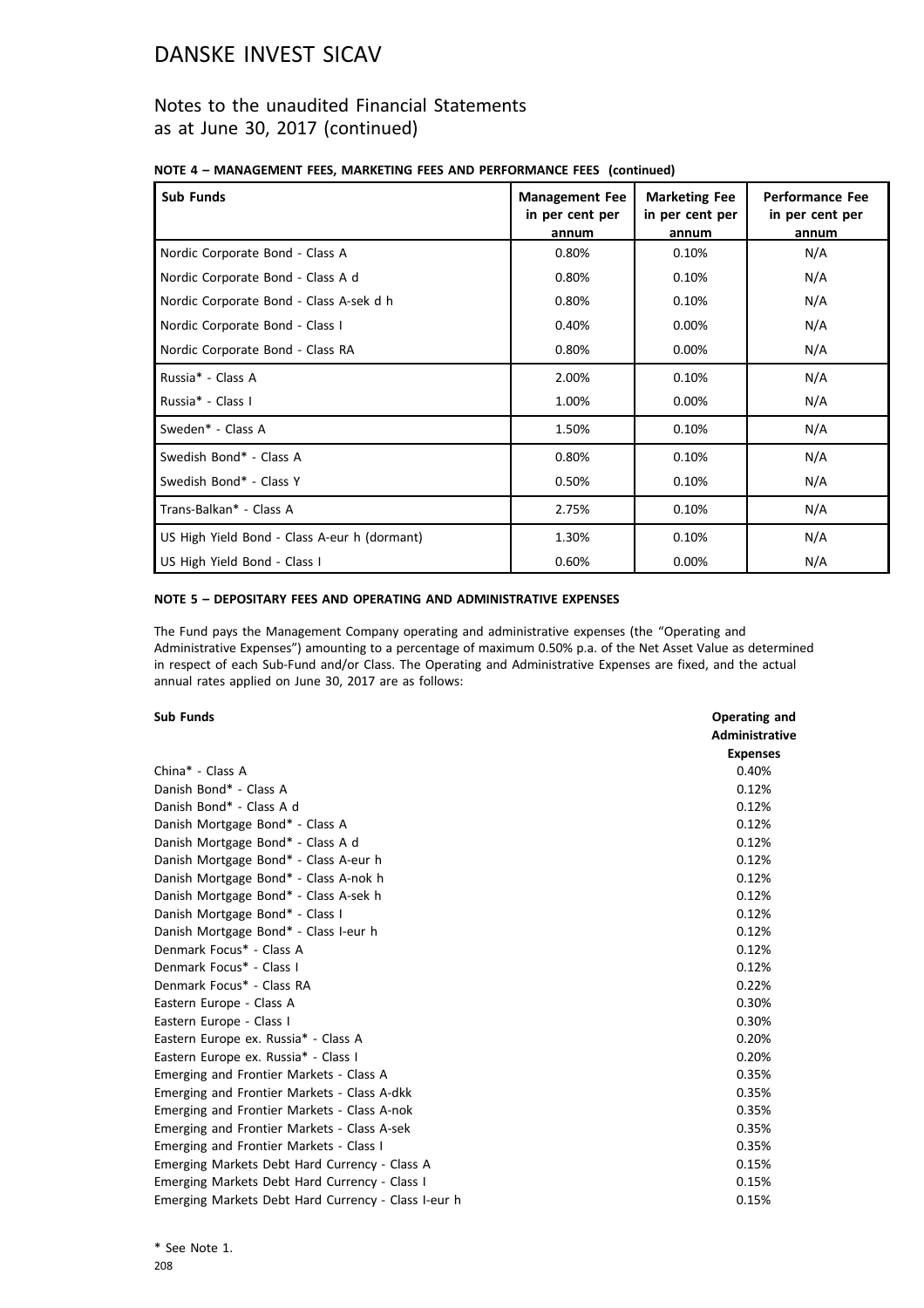## Notes to the unaudited Financial Statements as at June 30, 2017 (continued)

### **NOTE 5 – DEPOSITARY FEES AND OPERATING AND ADMINISTRATIVE EXPENSES (continued)**

| <b>Sub Funds</b>                                     | Operating and         |
|------------------------------------------------------|-----------------------|
|                                                      | <b>Administrative</b> |
|                                                      | <b>Expenses</b>       |
| Euro High Yield Bond - Class A                       | 0.12%                 |
| Euro High Yield Bond - Class A d                     | 0.12%                 |
| Euro High Yield Bond - Class A-sek h                 | 0.12%                 |
| Euro High Yield Bond - Class I                       | 0.12%                 |
| Euro High Yield Bond - Class RA                      | 0.22%                 |
| Europe - Class A                                     | 0.12%                 |
| Europe - Class I                                     | 0.12%                 |
| Europe - Class RA                                    | 0.22%                 |
| Europe Absolute - Class A p                          | 0.25%                 |
| Europe Absolute - Class A-sek hp                     | 0.25%                 |
| Europe Absolute - Class I p                          | 0.25%                 |
| Europe Absolute - Class W p                          | 0.45%                 |
| Europe Focus* - Class A                              | 0.12%                 |
| Europe Focus* - Class I                              | 0.12%                 |
| Europe High Dividend* - Class A                      | 0.12%                 |
| Europe High Dividend* - Class I                      | 0.12%                 |
| Europe Long-Short Dynamic - Class A dp               | 0.25%                 |
| Europe Long-Short Dynamic - Class A p                | 0.25%                 |
| Europe Long-Short Dynamic - Class A-nok hp           | 0.25%                 |
| Europe Long-Short Dynamic - Class A-sek hp           | 0.25%                 |
| Europe Long-Short Dynamic - Class I p                | 0.25%                 |
| Europe Long-Short Dynamic - Class I chf hp           | 0.25%                 |
| Europe Long-Short Dynamic - Class I usd hp           | 0.25%                 |
| Europe Long-Short Dynamic - Class RA p               | 0.35%                 |
| Europe Long-Short Dynamic - Class W p                | 0.35%                 |
| Europe Long-Short Dynamic Plus - Class A p           | 0.30%                 |
| Europe Long-Short Dynamic Plus - Class A-sek hp      | 0.30%                 |
| Europe Long-Short Dynamic Plus - Class I p           | 0.30%                 |
| Europe Small Cap* - Class A                          | 0.15%                 |
| Europe Small Cap* - Class I                          | 0.15%                 |
| European Bond* - Class A                             | 0.15%                 |
| European Bond* - Class A d                           | 0.15%                 |
| European Bond* - Class A-nok h                       | 0.15%                 |
| European Corporate Sustainable Bond - Class A        | 0.15%                 |
| European Corporate Sustainable Bond - Class A d      | 0.15%                 |
| European Corporate Sustainable Bond - Class A-sek h  | 0.15%                 |
| European Corporate Sustainable Bond - Class A-sek hd | 0.15%                 |
| European Corporate Sustainable Bond - Class I        | 0.15%                 |
| European Corporate Sustainable Bond - Class I-nok h  | 0.15%                 |
|                                                      | 0.15%                 |
| Germany - Class A<br>Germany - Class A-nok           | 0.15%                 |
| Germany - Class A-sek                                | 0.15%                 |
|                                                      |                       |
| Germany - Class I                                    | 0.15%                 |
| Global Corporate Bonds* - Class A                    | 0.12%                 |
| Global Corporate Bonds* - Class A-nok h              | 0.12%                 |
| Global Corporate Bonds* - Class A-sek h              | 0.12%                 |
| Global Corporate Bonds* - Class I                    | 0.12%                 |
| Global Emerging Markets* - Class A                   | 0.20%                 |
| Global Emerging Markets* - Class I                   | 0.20%                 |
| Global Emerging Markets* - Class RA                  | 0.30%                 |
| Global Emerging Markets Small Cap* - Class A         | 0.25%                 |
| Global Emerging Markets Small Cap* - Class I         | 0.25%                 |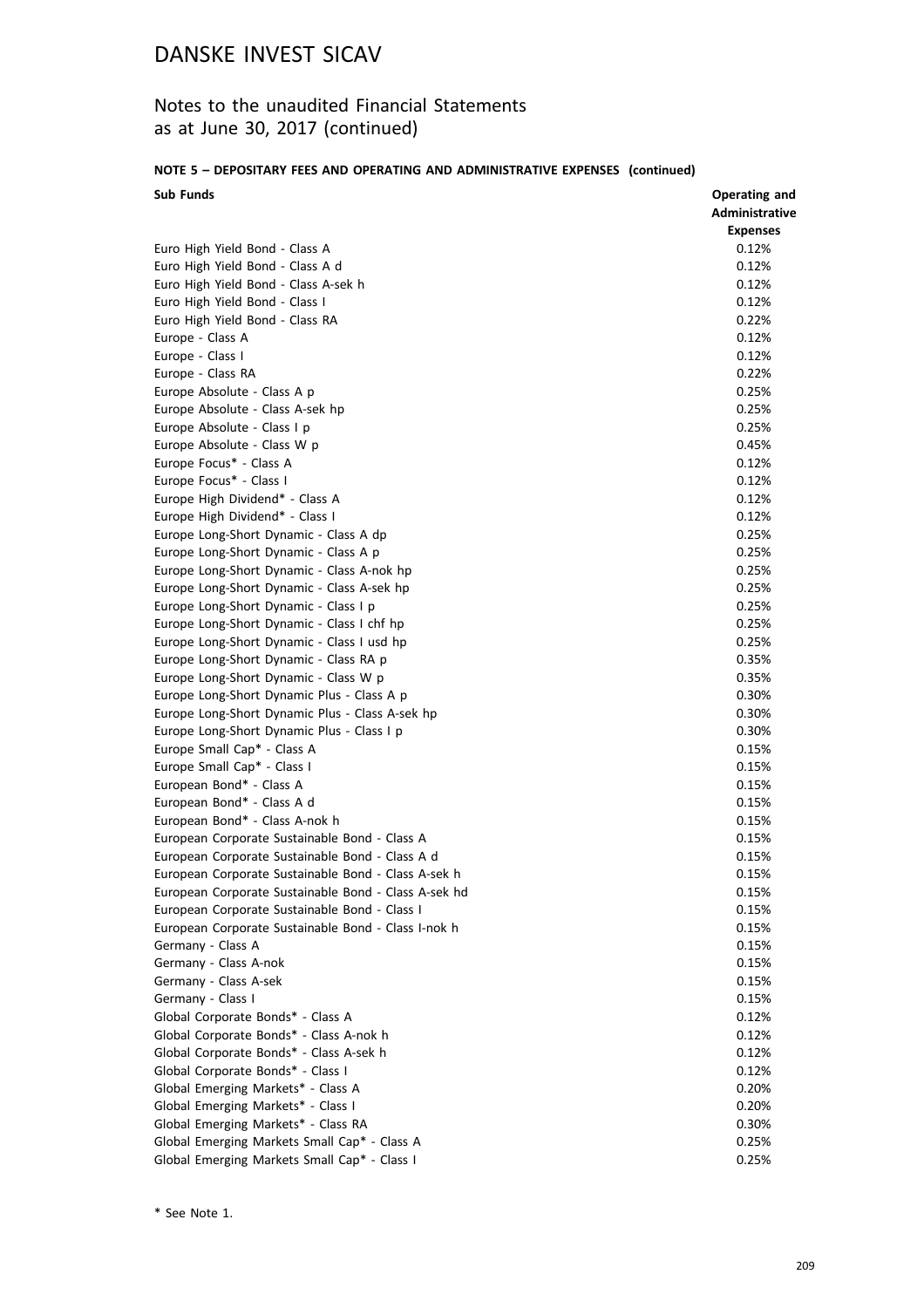### Notes to the unaudited Financial Statements as at June 30, 2017 (continued)

#### **NOTE 5 – DEPOSITARY FEES AND OPERATING AND ADMINISTRATIVE EXPENSES (continued)**

| <b>Sub Funds</b>                                        | Operating and   |
|---------------------------------------------------------|-----------------|
|                                                         | Administrative  |
|                                                         | <b>Expenses</b> |
| Global High Dividend - Class A                          | 0.12%           |
| Global High Dividend - Class A-nok                      | 0.12%           |
| Global High Dividend - Class A-nok d                    | 0.12%           |
| Global High Dividend - Class A-sek                      | 0.12%           |
| Global High Dividend - Class A-sek d                    | 0.12%           |
| Global High Dividend - Class I                          | 0.12%           |
| Global Inflation Linked Bond - Class A                  | 0.12%           |
| Global Inflation Linked Bond - Class A d                | 0.12%           |
| Global Inflation Linked Bond - Class A-sek h            | 0.12%           |
| Global Inflation Linked Bond - Class I                  | 0.12%           |
| Global Inflation Linked Bond - Class Y                  | 0.12%           |
| Global Inflation Linked Bond Short Duration - Class A   | 0.12%           |
| Global Inflation Linked Bond Short Duration - Class A d | 0.12%           |
| Global Inflation Linked Bond Short Duration - Class I   | 0.12%           |
| Global Inflation Linked Bond Short Duration - Class RA  | 0.22%           |
| Global StockPicking* - Class A                          | 0.12%           |
| Global StockPicking* - Class I                          | 0.12%           |
| Global StockPicking* - Class RA                         | 0.22%           |
| India* - Class A                                        | 0.25%           |
| Japan* - Class A                                        | 0.30%           |
| Japan* - Class I                                        | 0.30%           |
| Nordic* - Class A                                       | 0.15%           |
| Nordic Corporate Bond - Class A                         | 0.15%           |
| Nordic Corporate Bond - Class A d                       | 0.15%           |
| Nordic Corporate Bond - Class A-sek d h                 | 0.15%           |
| Nordic Corporate Bond - Class I                         | 0.15%           |
| Nordic Corporate Bond - Class RA                        | 0.25%           |
| Russia* - Class A                                       | 0.35%           |
| Russia* - Class I                                       | 0.35%           |
| Sweden* - Class A                                       | 0.12%           |
| Swedish Bond* - Class A                                 | 0.12%           |
| Swedish Bond* - Class Y                                 | 0.12%           |
| Trans-Balkan* - Class A                                 | 0.40%           |
| US High Yield Bond - Class I                            | 0.15%           |

This means that the Management Company shall bear the excess in actual expenses to any Operating and Administrative Expenses charged to the Sub-Fund and/or Class. On the other hand the Management Company is entitled to retain any amount of the Operating and Administrative Expenses charged to the Sub-Fund and/or Class, which exceeds the actual related expenses incurred by the respective Sub-Fund and/or Class.

The Operating and Administrative Expenses covers the administration and safe-keeping of assets and in addition other ongoing operating and administrative expenses as follows:

– Remuneration of the Depositary and its transaction charges and such part of any fees or charges of a local correspondent as may exceed the Depositary's remuneration; remuneration of the Central Administration; remuneration of the Registrar Agent; remuneration of the Principal Paying Agent and of any paying agent. The fees and reasonable out-of-pocket expenses incurred by the Board of Directors of the Fund (no fees are paid to the Directors who are also employed by the directors or employees of the Danske Bank group) as well as auditors' fees and expenses;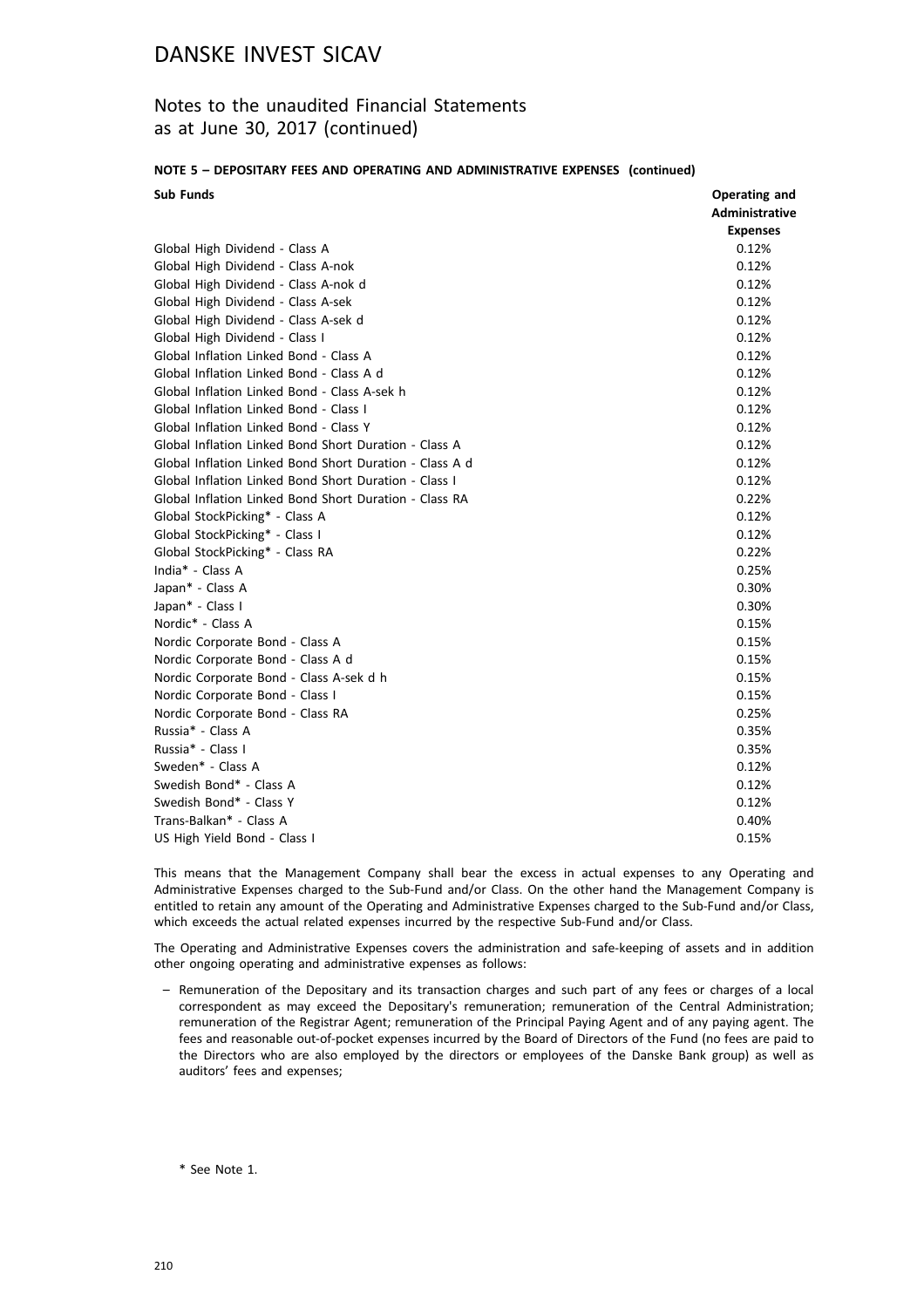### Notes to the unaudited Financial Statements as at June 30, 2017 (continued)

### **NOTE 5 – DEPOSITARY FEES AND OPERATING AND ADMINISTRATIVE EXPENSES (continued)**

- A fund servicing fee, remaining part of the Operating and Administrative Expenses after deduction of the expenses detailed under the section above, paid to the Management Company for administrative and related services including but limited to:
	- . the cost of ordinary legal advice received by the Management Company, the Depositary, the Central Administration Agent or the Registrar Agent when acting in the interest of the Shareholders;
	- . the costs of printing, preparing, translating and distributing financial reports, KIIDs, and Prospectus;
	- . any fees of registration of the Sub-Funds in different jurisdictions including fees due to the supervisory authorities in such countries;
	- . the cost of publishing the Offer Price and Redemption Price and any notices to Shareholders;
	- . other customary administration and publication expenses arising from the Fund's operations;
	- risk and compliance monitoring support;
	- . operational support relating to securities lending;
	- . the costs and expenses incurred in connection with the formation of the Fund and the initial issue of Shares by the Fund.

In case a portion of the above mentioned fees of the Service Providers is paid directly from the assets of the Sub-Fund and/or Class, the Operating and Administrative Expenses due to the Management Company is reduced accordingly. The Operating and Administrative Expenses do not include the following fees and expenses, which are payable by the Fund:

- 1) brokerage fees and commissions
- 2) interest and bank charges or other transaction related expenses such as taxes payable in relation to the transaction
- 3) extraordinary expenses such as litigation expenses and any tax, levy duty or similar charge and any unforeseen charges imposed on the Sub-Fund or its assets that would not be considered as ordinary expenses
- 4) the payment of the Luxembourg subscription tax ("taxe d'abonnement") as described in note 6 to the Financial **Statements**

The above mentioned fees are calculated on each Valuation Day on the net assets of the relevant Sub-Fund and/or class and are paid quarterly in arrears.

#### **NOTE 6 – SUBSCRIPTION TAX**

Under current law and practice, the Fund is liable, to an annual subscription tax of 0.05% (except those Sub-Funds or Share Classes, which may benefit from the lower rate of 0.01% as more fully described in article 174 of the 2010 Laws. No such tax is due on the portion of assets of the Fund invested in other Luxembourg UCITS or UCIs (if any) provided that such assets have already been subject to the subscription tax. This tax is payable quarterly and calculated on the basis of the Fund's net assets at the end of the relevant quarter.

#### **NOTE 7 – SECUIRITIES LENDING AND COLLATERIZED SECURITIES**

The Fund had entered into fully collateralized securities lending agreements through high quality financial institutions.

On June 30, 2017, the overall value of the collaterized securities amounted by the Sub-Funds to:

| 5,680,855 USD  |  |
|----------------|--|
| 2,516,401 DKK  |  |
| 61.810 EUR     |  |
| 2,732,642 EUR  |  |
| 3,824,300 USD  |  |
| 3,871,889 EUR  |  |
| 33,274,007 EUR |  |
| 41,744,263 EUR |  |
| 4,453,639 EUR  |  |
|                |  |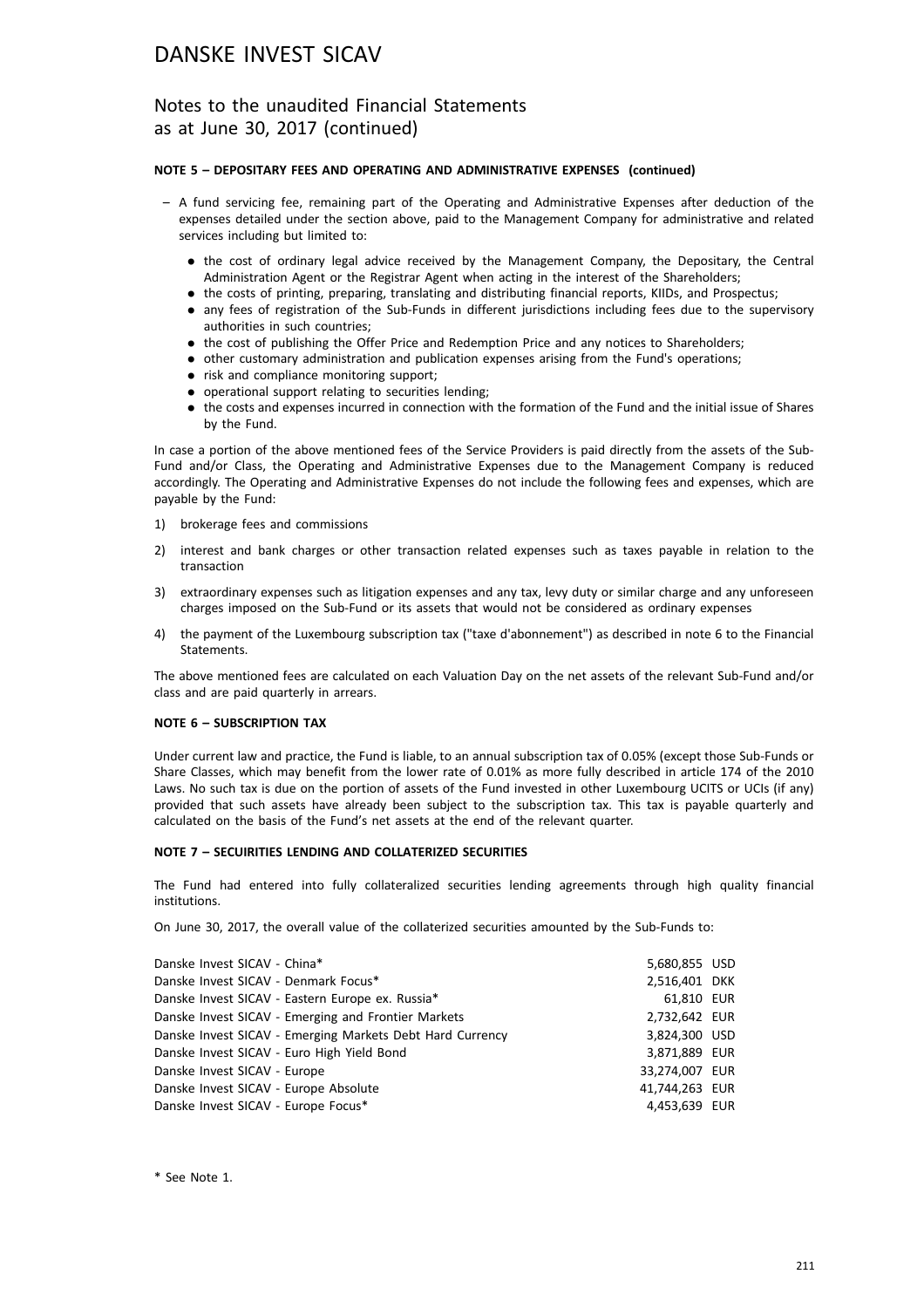### Notes to the unaudited Financial Statements as at June 30, 2017 (continued)

### **NOTE 7 – SECUIRITIES LENDING AND COLLATERIZED SECURITIES (continued)**

| Danske Invest SICAV - Europe High Dividend*                       | 10,530,765 EUR  |  |
|-------------------------------------------------------------------|-----------------|--|
| Danske Invest SICAV - Europe Long-Short Dynamic                   | 14,772,194 EUR  |  |
| Danske Invest SICAV - Europe Long-Short Dynamic Plus              | 843,083 EUR     |  |
| Danske Invest SICAV - Europe Small Cap*                           | 7,433,695 EUR   |  |
| Danske Invest SICAV - European Bond*                              | 1,020,118 EUR   |  |
| Danske Invest SICAV - European Corporate Sustainable Bond         | 19,582,320 EUR  |  |
| Danske Invest SICAV - Germany                                     | 1,218,905 EUR   |  |
| Danske Invest SICAV - Global Corporate Bonds*                     | 13,600,808 EUR  |  |
| Danske Invest SICAV - Global Emerging Markets*                    | 11,611,433 USD  |  |
| Danske Invest SICAV - Global Emerging Markets Small Cap*          | 3,321,395 USD   |  |
| Danske Invest SICAV - Global High Dividend                        | 525,579 EUR     |  |
| Danske Invest SICAV - Global Inflation Linked Bond                | 232,717 EUR     |  |
| Danske Invest SICAV - Global Inflation Linked Bond Short Duration | 7,124,558 EUR   |  |
| Danske Invest SICAV - Global StockPicking*                        | 29,577,090 EUR  |  |
| Danske Invest SICAV - Japan*                                      | 278,217,352 JPY |  |
| Danske Invest SICAV - Nordic*                                     | 3,279,948 EUR   |  |
| Danske Invest SICAV - Nordic Corporate Bond                       | 7,106,062 EUR   |  |
| Danske Invest SICAV - Russia*                                     | 55,559 USD      |  |
| Danske Invest SICAV - Sweden*                                     | 53,112,691 SEK  |  |
|                                                                   |                 |  |

The transaction revenue amounts are included under the heading Income on Securities Lending in the Statement of Operations and Changes in Net Assets.

### **Collateral Agreement as per April 15, 2016**

| <b>Asset Category</b>             | <b>Asset Sub-Category</b>                                                                                                                                                                                                                                                                               | Acceptable<br><b>Jurisdictions</b>                                          |  |
|-----------------------------------|---------------------------------------------------------------------------------------------------------------------------------------------------------------------------------------------------------------------------------------------------------------------------------------------------------|-----------------------------------------------------------------------------|--|
| Fixed Income<br><b>Securities</b> | Securities issued by the sovereign government<br>Securities issued by sovereign government agencies<br>Securities issued or guaranteed by provincial/state governments<br>Corporate bonds with an issuer rating of A- or higher**<br>Bank obligations with a short term issuer rating of A-1 or higher. | Member states of<br>the OECD rated A- or<br>higher                          |  |
|                                   | Securities issued by supranational organisations rated AAA or higher                                                                                                                                                                                                                                    | N/A                                                                         |  |
|                                   |                                                                                                                                                                                                                                                                                                         |                                                                             |  |
| Equities &                        | Equities listed or traded on the Main Index***                                                                                                                                                                                                                                                          | Canada, USA,                                                                |  |
| Equivalents                       | American Depository Receipts, Global Depository Receipts, or<br>convertible securities which are unconditionally convertible into<br>equities listed or traded on the Main Index<br>Exchange traded funds which are 100% physically backed and which                                                    | Australia, Hong<br>Kong, Japan,<br>Singapore, Austria,<br>Belgium, France,  |  |
|                                   | track the Main Index                                                                                                                                                                                                                                                                                    | Germany, Italy,<br>Netherlands, Spain,<br>Sweden, Switzerland,<br>or the UK |  |

The breakdown of the Securities Lending revenue is as follows:

77% of the revenue is allocated to the relevant Sub-Fund 23% of the revenue is allocated to RBC Investor Services Bank Toronto.

\* See Note 1.

\*\* For any Acceptable Collateral that is required to have an issuer rating: ratings are based on the S&P equivalent but if more than one ratings agency has issued rating and the ratings are not equivalent to each other, then the second lowest of such ratings will apply.

\*\*\* Main index means the main index of an Acceptable Jurisdiction.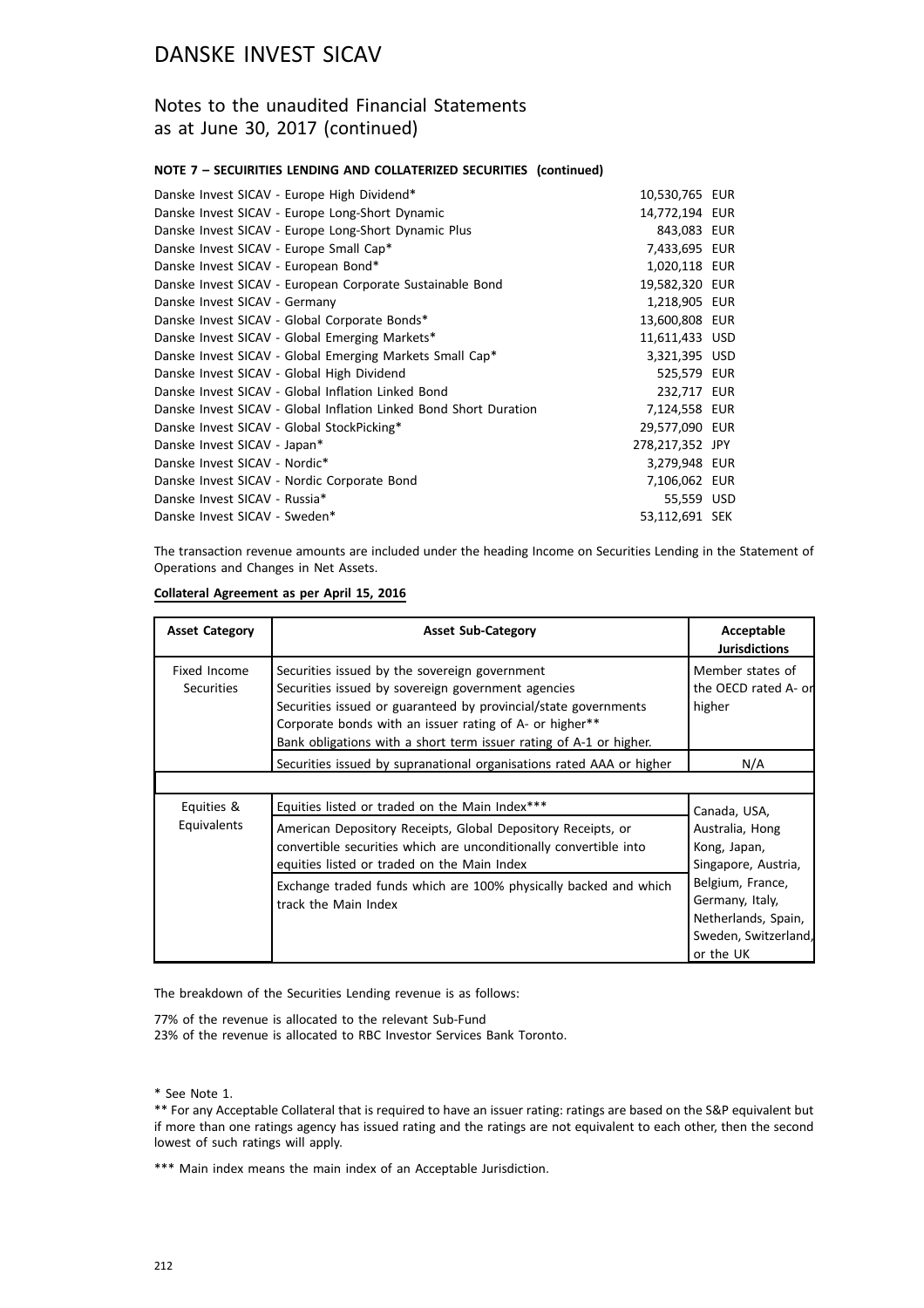### Notes to the unaudited Financial Statements as at June 30, 2017 (continued)

### **NOTE 8 – FORWARD FOREIGN EXCHANGE CONTRACTS**

As at June 30, 2017, the following forward foreign exchange contracts were outstanding:

**Danske Invest SICAV - Danish Mortgage Bond\***

|            |             |            |             |            |            | Unrealised  |
|------------|-------------|------------|-------------|------------|------------|-------------|
|            |             |            |             |            |            | gain/(loss) |
|            | Purchase    |            | Sale        | Maturity   |            | (DKK)       |
| <b>DKK</b> | 87,305,550  | <b>EUR</b> | 11,737,170  | 07/07/2017 | <b>DKK</b> | 28,436      |
| <b>DKK</b> | 539,365     | <b>SEK</b> | 703,553     | 07/07/2017 | <b>DKK</b> | (1, 451)    |
| <b>EUR</b> | 28,140,611  | <b>DKK</b> | 209,252,018 | 07/07/2017 | <b>DKK</b> | 411         |
| <b>NOK</b> | 1,221,206   | <b>DKK</b> | 987,575     | 07/07/2017 | <b>DKK</b> | (39, 469)   |
| <b>SEK</b> | 408,720,546 | <b>DKK</b> | 317,227,604 | 07/07/2017 | <b>DKK</b> | (3,046,869) |
|            |             |            |             |            |            | (3,058,942) |

### **Danske Invest SICAV - Emerging Markets Debt Hard Currency**

|            | Purchase    |            | Sale        | Maturity   |            | Unrealised<br>gain/(loss)<br>(USD) |
|------------|-------------|------------|-------------|------------|------------|------------------------------------|
| <b>EUR</b> | 101,996,772 | <b>USD</b> | 109,022,105 | 07/07/2017 | <b>USD</b> | 7,437,912                          |
| <b>USD</b> | 15,487,777  | <b>EUR</b> | 14,467,000  | 07/07/2017 | <b>USD</b> | (1,030,342)                        |
|            |             |            |             |            |            | 6,407,570                          |

### **Danske Invest SICAV - Euro High Yield Bond**

| Unrealised<br>gain/(loss)<br>(EUR) |            | Maturity   | Sale      |            | Purchase  |            |
|------------------------------------|------------|------------|-----------|------------|-----------|------------|
|                                    |            |            |           |            |           |            |
| 18,045                             | <b>EUR</b> | 07/07/2017 | 627,000   | GBP        | 732,438   | <b>EUR</b> |
| 698                                | <b>EUR</b> | 07/07/2017 | 759.000   | <b>SEK</b> | 79.160    | <b>EUR</b> |
| 246,367                            | <b>EUR</b> | 07/07/2017 | 4,343,000 | <b>USD</b> | 4,049,931 | <b>EUR</b> |
| (1, 453)                           | <b>EUR</b> | 07/07/2017 | 160,071   | <b>EUR</b> | 1,534,386 | <b>SEK</b> |
| (22, 151)                          | <b>EUR</b> | 07/07/2017 | 1,391,792 | <b>EUR</b> | 1,563,857 | <b>USD</b> |
| 241.506                            |            |            |           |            |           |            |

### **Danske Invest SICAV - Europe Absolute**

|            |             |            |            |            |     | Unrealised<br>gain/(loss) |
|------------|-------------|------------|------------|------------|-----|---------------------------|
|            | Purchase    |            | Sale       | Maturity   |     | (EUR)                     |
| <b>EUR</b> | 1,973,230   | <b>SEK</b> | 19,063,305 | 07/07/2017 | EUR | 2,557                     |
| <b>SEK</b> | 308,503,441 | <b>EUR</b> | 32,188,936 | 07/07/2017 | EUR | (297, 341)                |
|            |             |            |            |            |     | (294, 784)                |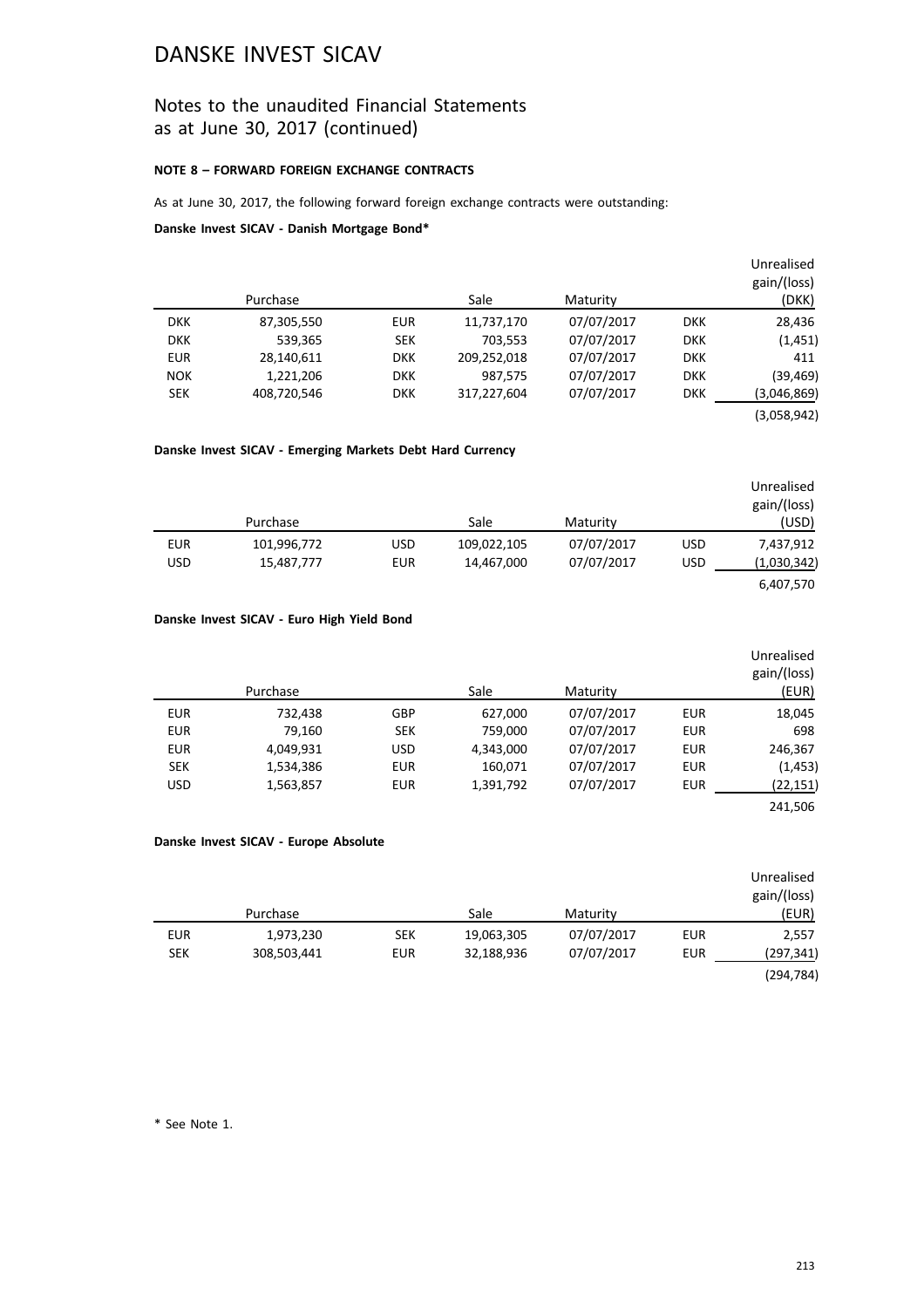## Notes to the unaudited Financial Statements as at June 30, 2017 (continued)

### **NOTE 8 – FORWARD FOREIGN EXCHANGE CONTRACTS (continued)**

**Danske Invest SICAV - Europe Long-Short Dynamic**

|            | Purchase    |            | Sale        | Maturity   |            | Unrealised<br>gain/(loss)<br>(EUR) |
|------------|-------------|------------|-------------|------------|------------|------------------------------------|
| <b>EUR</b> | 51,491      | <b>SEK</b> | 501,008     | 03/07/2017 | <b>EUR</b> | (300)                              |
| <b>SEK</b> | 8           | <b>EUR</b> | 1           | 03/07/2017 | <b>EUR</b> | 0                                  |
| <b>CHF</b> | 34,501,000  | <b>EUR</b> | 31,711,295  | 04/07/2017 | <b>EUR</b> | (175, 539)                         |
| <b>DKK</b> | 57,871,878  | <b>SEK</b> | 75,268,000  | 04/07/2017 | <b>EUR</b> | 1,872                              |
| <b>EUR</b> | 2,358,942   | <b>NOK</b> | 22,412,000  | 04/07/2017 | <b>EUR</b> | 18,758                             |
| <b>EUR</b> | 4,533,422   | <b>GBP</b> | 3,963,000   | 04/07/2017 | <b>EUR</b> | 17,811                             |
| <b>EUR</b> | 18,322,961  | SEK        | 177,371,000 | 04/07/2017 | <b>EUR</b> | (12, 465)                          |
| GBP        | 31,171,653  | <b>EUR</b> | 35,342,468  | 04/07/2017 | <b>EUR</b> | 175,854                            |
| <b>NOK</b> | 101,351,000 | <b>EUR</b> | 10,700,137  | 04/07/2017 | <b>EUR</b> | (117, 404)                         |
| <b>SEK</b> | 70,141,000  | <b>EUR</b> | 7,183,685   | 04/07/2017 | <b>EUR</b> | 67,022                             |
| <b>CHF</b> | 4,331,719   | <b>EUR</b> | 4,025,732   | 07/07/2017 | <b>EUR</b> | (66, 172)                          |
| <b>DKK</b> | 3,981,337   | <b>SEK</b> | 5,139,000   | 07/07/2017 | <b>EUR</b> | 4,171                              |
| <b>EUR</b> | 8,805,766   | <b>NOK</b> | 81,000,000  | 07/07/2017 | <b>EUR</b> | 348,837                            |
| <b>EUR</b> | 41,651,714  | <b>CHF</b> | 44,489,000  | 07/07/2017 | <b>EUR</b> | 984,938                            |
| <b>EUR</b> | 86,374,131  | <b>GBP</b> | 74,000,000  | 07/07/2017 | <b>EUR</b> | 2,059,726                          |
| <b>EUR</b> | 61,578,360  | <b>SEK</b> | 595,060,257 | 07/07/2017 | <b>EUR</b> | 63,903                             |
| <b>NOK</b> | 95,000      | <b>EUR</b> | 10,332      | 07/07/2017 | <b>EUR</b> | (414)                              |
| <b>SEK</b> | 695,075,566 | <b>EUR</b> | 72,432,388  | 07/07/2017 | <b>EUR</b> | (578, 835)                         |
| <b>USD</b> | 20,000      | <b>EUR</b> | 18,675      | 07/07/2017 | <b>EUR</b> | (1, 158)                           |
| <b>EUR</b> | 1,504,997   | <b>SEK</b> | 14,663,282  | 08/07/2017 | <b>EUR</b> | (10,831)                           |
|            |             |            |             |            |            | 2,779,774                          |

**Danske Invest SICAV - Europe Long-Short Dynamic Plus**

|            | Purchase   |            | Sale       | Maturity   |            | Unrealised<br>gain/(loss)<br>(EUR) |
|------------|------------|------------|------------|------------|------------|------------------------------------|
| <b>CHF</b> | 393,000    | <b>GBP</b> | 307,005    | 07/07/2017 | <b>EUR</b> | 9,439                              |
| <b>CHF</b> | 2,335,000  | <b>EUR</b> | 2,136,468  | 07/07/2017 | <b>EUR</b> | (2,080)                            |
| <b>DKK</b> | 112,736    | GBP        | 13,000     | 07/07/2017 | <b>EUR</b> | 349                                |
| <b>DKK</b> | 785,540    | <b>CHF</b> | 115,000    | 07/07/2017 | <b>EUR</b> | 521                                |
| <b>DKK</b> | 18,108,402 | SEK        | 23,573,000 | 07/07/2017 | <b>EUR</b> | (1,616)                            |
| <b>EUR</b> | 425,761    | <b>DKK</b> | 3,167,000  | 07/07/2017 | <b>EUR</b> | (143)                              |
| <b>EUR</b> | 3,161,310  | <b>CHF</b> | 3,390,000  | 07/07/2017 | <b>EUR</b> | 62,559                             |
| <b>EUR</b> | 4,990,381  | SEK        | 47,851,000 | 07/07/2017 | <b>EUR</b> | 43,775                             |
| <b>EUR</b> | 3,155,086  | <b>NOK</b> | 29,149,000 | 07/07/2017 | <b>EUR</b> | 111,737                            |
| <b>EUR</b> | 16,320,098 | <b>GBP</b> | 13,970,946 | 07/07/2017 | <b>EUR</b> | 401,829                            |
| GBP        | 4,644,000  | <b>EUR</b> | 5,458,207  | 07/07/2017 | <b>EUR</b> | (166, 894)                         |
| <b>NOK</b> | 1,199,355  | <b>CHF</b> | 139,000    | 07/07/2017 | <b>EUR</b> | (1,836)                            |
| <b>NOK</b> | 1,972,637  | GBP        | 176,000    | 07/07/2017 | <b>EUR</b> | 5,426                              |
| <b>NOK</b> | 25,859,240 | <b>EUR</b> | 2,744,226  | 07/07/2017 | <b>EUR</b> | (44,332)                           |
| <b>SEK</b> | 4,079,000  | <b>GBP</b> | 358,482    | 07/07/2017 | <b>EUR</b> | 13,220                             |
| <b>SEK</b> | 24,398,000 | <b>EUR</b> | 2,507,272  | 07/07/2017 | <b>EUR</b> | 14,876                             |
|            |            |            |            |            |            | 446,830                            |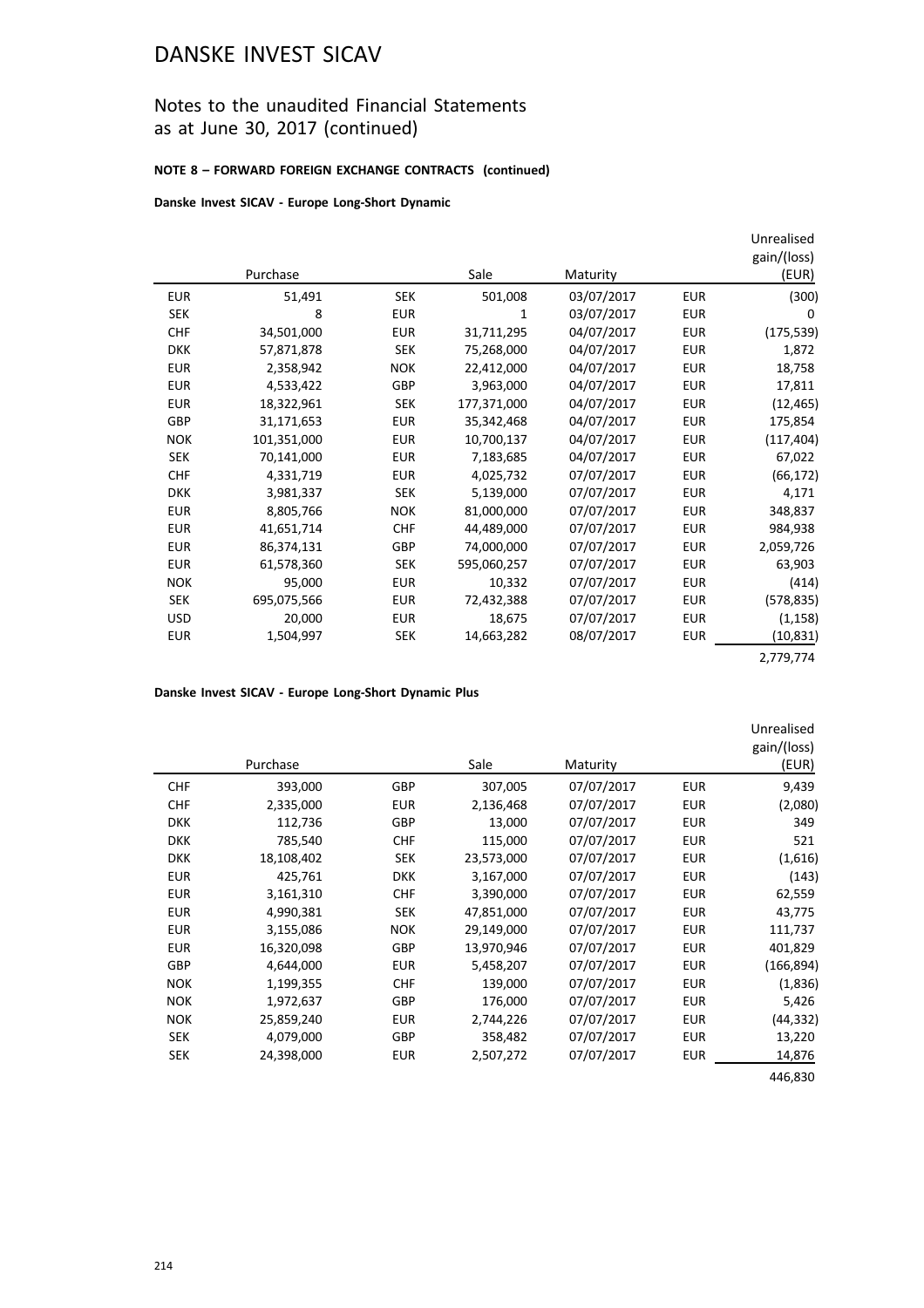## Notes to the unaudited Financial Statements as at June 30, 2017 (continued)

### **NOTE 8 – FORWARD FOREIGN EXCHANGE CONTRACTS (continued)**

### **Danske Invest SICAV - European Bond\***

|            |            |            |           |            |            | Unrealised<br>gain/(loss) |
|------------|------------|------------|-----------|------------|------------|---------------------------|
|            | Purchase   |            | Sale      | Maturity   |            | (EUR)                     |
| <b>EUR</b> | 737,438    | <b>NOK</b> | 7,000,000 | 07/07/2017 | <b>EUR</b> | 6,588                     |
| <b>NOK</b> | 65,531,281 | <b>EUR</b> | 7,122,686 | 07/07/2017 | EUR        | (280,740)                 |
|            |            |            |           |            |            | (274, 152)                |

### **Danske Invest SICAV - European Corporate Sustainable Bond**

| Unrealised<br>gain/(loss)<br>(EUR) |            | Maturity   | Sale        |            | Purchase    |            |
|------------------------------------|------------|------------|-------------|------------|-------------|------------|
| $\mathbf{0}$                       | EUR        | 07/07/2017 | 2,555       | <b>EUR</b> | 19,000      | <b>DKK</b> |
| 1,349,314                          | <b>EUR</b> | 07/07/2017 | 25,576,000  | <b>USD</b> | 23,728,186  | <b>EUR</b> |
| 455,266                            | <b>EUR</b> | 07/07/2017 | 139,540,000 | <b>NOK</b> | 15,011,634  | <b>EUR</b> |
| (265, 469)                         | EUR        | 07/07/2017 | 595,415,053 | <b>SEK</b> | 61,570,704  | <b>EUR</b> |
| (1)                                | <b>EUR</b> | 07/07/2017 | 28,000      | <b>DKK</b> | 3.765       | <b>EUR</b> |
| (505, 403)                         | <b>EUR</b> | 07/07/2017 | 12,698,652  | <b>EUR</b> | 116,885,947 | <b>NOK</b> |
| (187, 259)                         | EUR        | 07/07/2017 | 82,367,302  | <b>EUR</b> | 791,304,398 | <b>SEK</b> |
| 846.448                            |            |            |             |            |             |            |

### **Danske Invest SICAV - Global Corporate Bonds\***

|            |             |            |            |            |            | Unrealised  |
|------------|-------------|------------|------------|------------|------------|-------------|
|            |             |            |            |            |            | gain/(loss) |
|            | Purchase    |            | Sale       | Maturity   |            | (EUR)       |
| <b>EUR</b> | 3,735       | <b>USD</b> | 4,000      | 07/07/2017 | EUR        | 232         |
| <b>EUR</b> | 1,401,410   | <b>NOK</b> | 13,127,375 | 07/07/2017 | <b>EUR</b> | 30,822      |
| <b>EUR</b> | 2,233,401   | <b>SEK</b> | 21,601,544 | 07/07/2017 | EUR        | 338         |
| <b>NOK</b> | 83,522,538  | <b>EUR</b> | 9,069,004  | 07/07/2017 | <b>EUR</b> | (348, 638)  |
| <b>SEK</b> | 379,007,789 | <b>EUR</b> | 39,532,572 | 07/07/2017 | EUR        | (352, 579)  |
|            |             |            |            |            |            | (669, 825)  |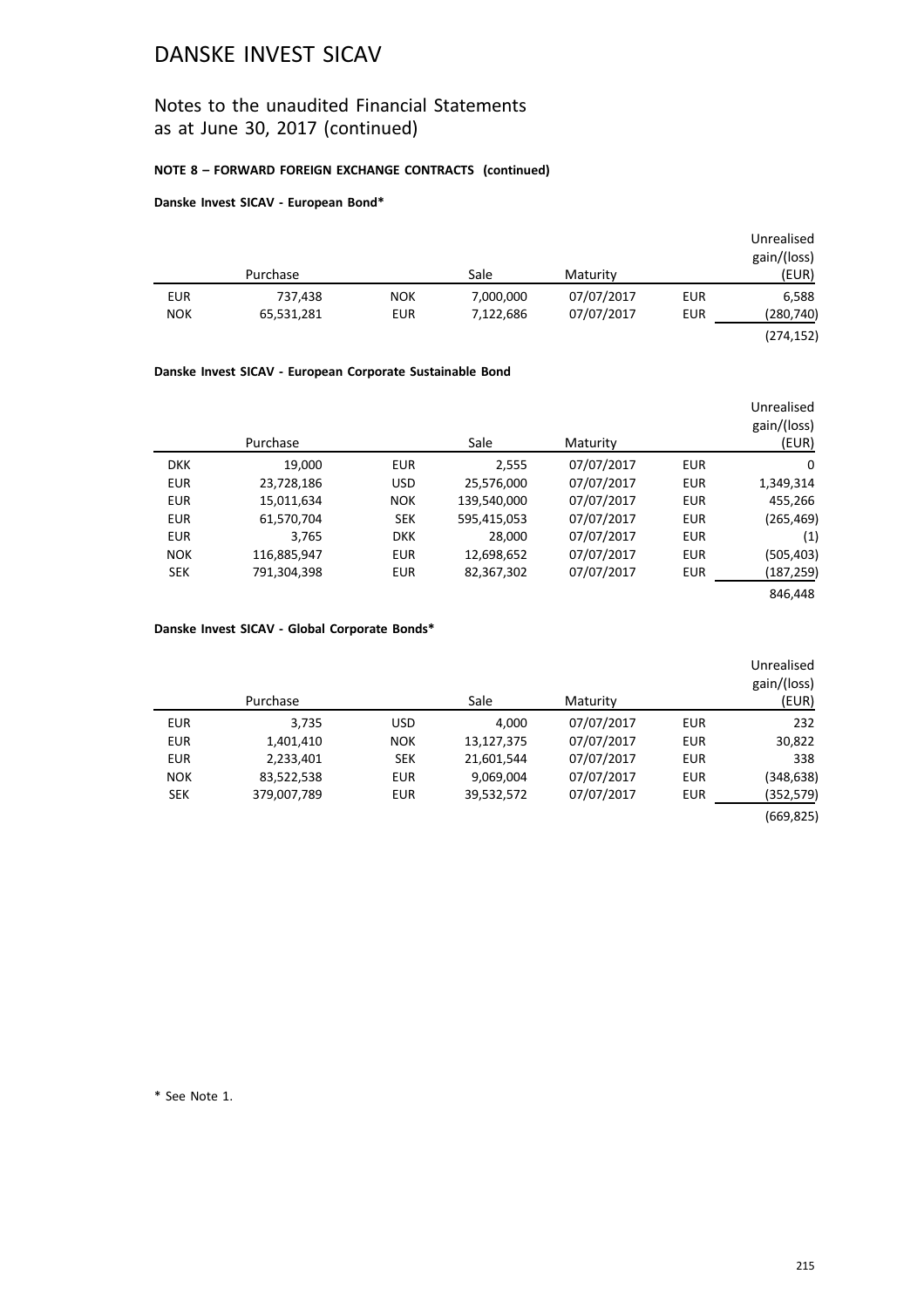## Notes to the unaudited Financial Statements as at June 30, 2017 (continued)

### **NOTE 8 – FORWARD FOREIGN EXCHANGE CONTRACTS (continued)**

**Danske Invest SICAV - Global Inflation Linked Bond**

|            |            |            |            |            |            | Unrealised<br>gain/(loss) |
|------------|------------|------------|------------|------------|------------|---------------------------|
|            | Purchase   |            | Sale       | Maturity   |            | (EUR)                     |
| <b>AUD</b> | 2,000      | <b>EUR</b> | 1,362      | 18/07/2017 | <b>EUR</b> | (17)                      |
| CAD        | 283,911    | <b>EUR</b> | 190,819    | 18/07/2017 | <b>EUR</b> | 769                       |
| <b>DKK</b> | 23,000     | <b>EUR</b> | 3,093      | 18/07/2017 | <b>EUR</b> | $\mathbf{0}$              |
| <b>EUR</b> | 108,045    | NZD        | 169,000    | 18/07/2017 | <b>EUR</b> | (219)                     |
| <b>EUR</b> | 221,204    | <b>DKK</b> | 1,645,000  | 18/07/2017 | <b>EUR</b> | (18)                      |
| <b>EUR</b> | 131,705    | SEK        | 1,287,000  | 18/07/2017 | <b>EUR</b> | (1,960)                   |
| <b>EUR</b> | 142,851    | <b>AUD</b> | 213,000    | 18/07/2017 | <b>EUR</b> | (328)                     |
| <b>EUR</b> | 426,474    | CAD        | 644,000    | 18/07/2017 | <b>EUR</b> | (8, 113)                  |
| <b>EUR</b> | 442,595    | <b>JPY</b> | 54,712,000 | 18/07/2017 | <b>EUR</b> | 15,646                    |
| <b>EUR</b> | 6,496,338  | <b>GBP</b> | 5,722,000  | 18/07/2017 | <b>EUR</b> | (163)                     |
| <b>EUR</b> | 10,589,238 | <b>USD</b> | 11,902,000 | 18/07/2017 | <b>EUR</b> | 180,231                   |
| <b>GBP</b> | 383,000    | <b>EUR</b> | 435,084    | 18/07/2017 | <b>EUR</b> | (243)                     |
| <b>NZD</b> | 2,000      | <b>EUR</b> | 1,276      | 18/07/2017 | <b>EUR</b> | 5                         |
| <b>SEK</b> | 1,383,900  | <b>EUR</b> | 142,056    | 18/07/2017 | <b>EUR</b> | 1,673                     |
| <b>USD</b> | 39,278     | CAD        | 52,000     | 18/07/2017 | <b>EUR</b> | (740)                     |
| <b>USD</b> | 560,000    | <b>EUR</b> | 499,569    | 18/07/2017 | <b>EUR</b> | (9,810)                   |
|            |            |            |            |            |            | 176,713                   |

### **Danske Invest SICAV - Global Inflation Linked Bond Short Duration**

|            |            |            |             |            |            | Unrealised<br>gain/(loss) |
|------------|------------|------------|-------------|------------|------------|---------------------------|
|            | Purchase   |            | Sale        | Maturity   |            | (EUR)                     |
| <b>AUD</b> | 31,000     | <b>EUR</b> | 20,792      | 18/07/2017 | <b>EUR</b> | 46                        |
| CAD        | 30,000     | <b>EUR</b> | 20,243      | 18/07/2017 | <b>EUR</b> | 1                         |
| <b>DKK</b> | 80,000     | <b>EUR</b> | 10,759      | 18/07/2017 | <b>EUR</b> | (0)                       |
| <b>EUR</b> | 1,179,173  | <b>DKK</b> | 8,769,000   | 18/07/2017 | <b>EUR</b> | (97)                      |
| <b>EUR</b> | 1,264,782  | <b>AUD</b> | 1,887,000   | 18/07/2017 | <b>EUR</b> | (3,665)                   |
| <b>EUR</b> | 2,042,680  | CAD        | 3,085,000   | 18/07/2017 | <b>EUR</b> | (39, 156)                 |
| <b>EUR</b> | 274,908    | <b>NZD</b> | 430,000     | 18/07/2017 | <b>EUR</b> | (558)                     |
| <b>EUR</b> | 3,668,348  | JPY        | 453,468,000 | 18/07/2017 | <b>EUR</b> | 129,674                   |
| <b>EUR</b> | 9,405,015  | GBP        | 8,285,000   | 18/07/2017 | <b>EUR</b> | (1,401)                   |
| <b>EUR</b> | 1,015,822  | SEK        | 9,923,000   | 18/07/2017 | <b>EUR</b> | (14, 760)                 |
| <b>EUR</b> | 63,559,823 | USD.       | 71,414,000  | 18/07/2017 | <b>EUR</b> | 1,104,054                 |
| <b>GBP</b> | 64,000     | <b>EUR</b> | 72,794      | 18/07/2017 | <b>EUR</b> | (131)                     |
| <b>NZD</b> | 4,000      | <b>EUR</b> | 2,596       | 18/07/2017 | <b>EUR</b> | (34)                      |
| <b>SEK</b> | 9,900,000  | <b>EUR</b> | 1,016,440   | 18/07/2017 | <b>EUR</b> | 11,754                    |
| <b>USD</b> | 2,866,615  | <b>EUR</b> | 2,553,436   | 18/07/2017 | <b>EUR</b> | (46,376)                  |
|            |            |            |             |            |            | 1,139,351                 |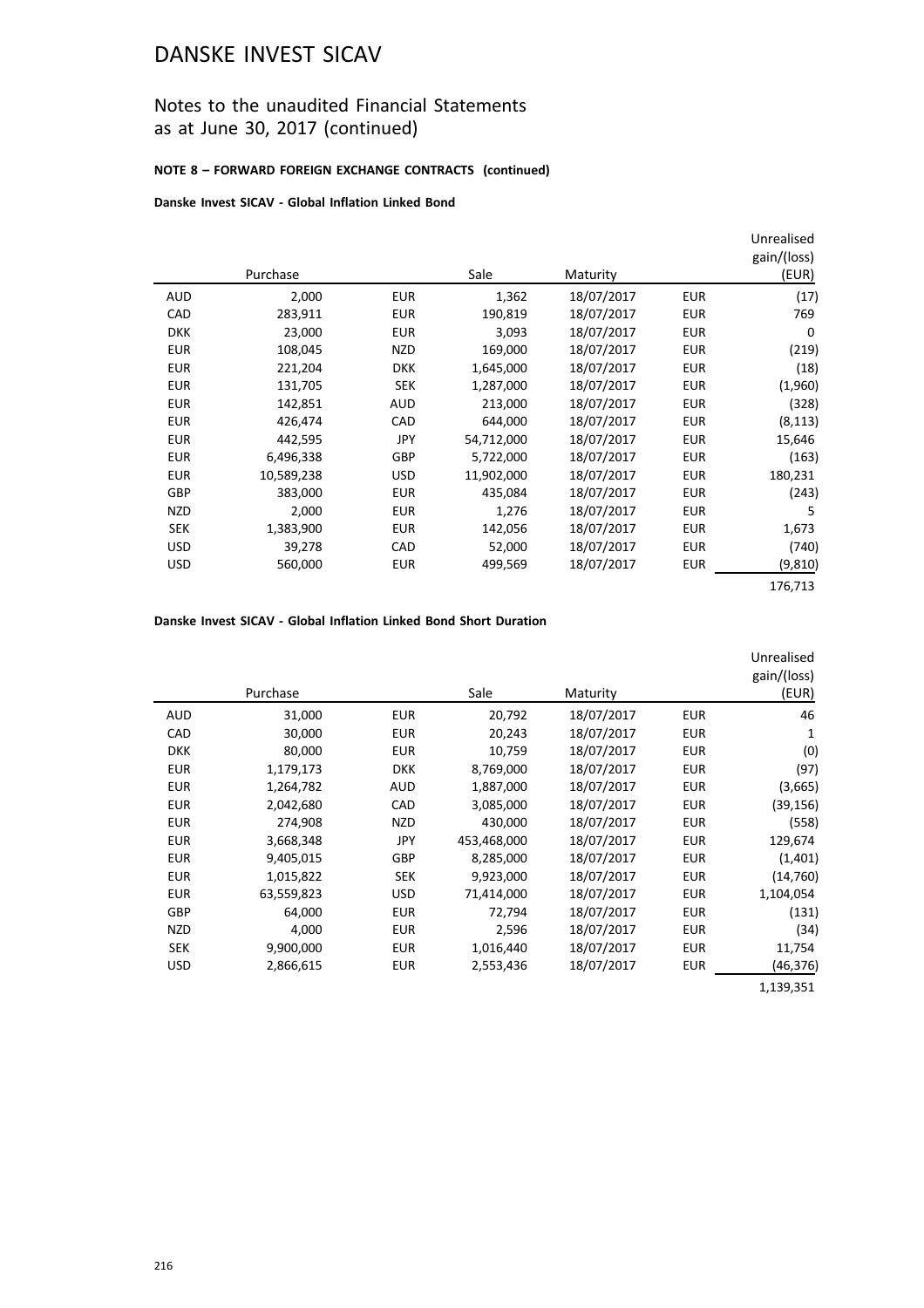### Notes to the unaudited Financial Statements as at June 30, 2017 (continued)

#### **NOTE 8 – FORWARD FOREIGN EXCHANGE CONTRACTS (continued)**

#### **Danske Invest SICAV - Nordic Corporate Bond**

|            | Purchase    |            | Sale        | Maturity   |            | Unrealised<br>gain/(loss)<br>(EUR) |
|------------|-------------|------------|-------------|------------|------------|------------------------------------|
| <b>DKK</b> | 637,000     | <b>EUR</b> | 85,661      | 07/07/2017 | <b>EUR</b> | 4                                  |
| <b>EUR</b> | 6,415,493   | <b>DKK</b> | 47.694.037  | 07/07/2017 | <b>EUR</b> | 1,521                              |
| <b>EUR</b> | 8,051,891   | <b>NOK</b> | 74,057,000  | 07/07/2017 | <b>EUR</b> | 319,857                            |
| <b>EUR</b> | 3,228,430   | <b>GBP</b> | 2,763,000   | 07/07/2017 | <b>EUR</b> | 80,313                             |
| <b>EUR</b> | 9,176,430   | <b>USD</b> | 9,869,000   | 07/07/2017 | <b>EUR</b> | 533,232                            |
| <b>EUR</b> | 24,850,707  | <b>SEK</b> | 238,420,900 | 07/07/2017 | <b>EUR</b> | 203,898                            |
| <b>GBP</b> | 1,794,000   | <b>EUR</b> | 2,093,832   | 07/07/2017 | <b>EUR</b> | (49, 771)                          |
| <b>NOK</b> | 15,001,804  | <b>EUR</b> | 1,570,462   | 07/07/2017 | <b>EUR</b> | (4,164)                            |
| <b>SEK</b> | 160,019,166 | <b>EUR</b> | 16,704,681  | 07/07/2017 | EUR        | (162,674)                          |
|            |             |            |             |            |            | 922.216                            |

#### **Danske Invest SICAV - US High Yield Bond**

|            |          |            |      |            |            | Unrealised |
|------------|----------|------------|------|------------|------------|------------|
|            |          |            |      |            |            | (loss)     |
|            | Purchase |            | Sale | Maturity   |            | (USD)      |
| <b>USD</b> | 377      | <b>EUR</b> | 351  | 07/07/2017 | <b>USD</b> | (23)       |
|            |          |            |      |            |            | (23)       |

#### **NOTE 9 – CONTRACTS FOR DIFFERENCE (CFD)**

As at June 30, 2017 the Sub-Funds Danske Invest SICAV - Europe Absolute, Danske Invest SICAV - Europe Long-Short Dynamic and Danske Invest SICAV - Europe Long-Short Dynamic Plus had the following outstanding CFD:

| <b>Description</b>                    |           |            |                   | Quantity Currency Strike Market Value Commitment Net unrealised Commitment |                 |                |  |
|---------------------------------------|-----------|------------|-------------------|----------------------------------------------------------------------------|-----------------|----------------|--|
|                                       |           |            | of the            | in CFD                                                                     | gain $/$ (loss) | in EUR         |  |
|                                       |           |            | <b>Underlying</b> | currency                                                                   | <b>EUR</b>      |                |  |
| Danske Invest SICAV - Europe Absolute |           |            |                   |                                                                            |                 |                |  |
| DOW JONES STOXX 600 PRICE             |           |            |                   |                                                                            |                 |                |  |
| IX                                    | (56, 896) | SEK 394.85 | 380.13            | (21,627,876)                                                               | 837,743         | (21,627,876)   |  |
| DOW JONES STOXX 600 PRICE             |           |            |                   |                                                                            |                 |                |  |
| IX                                    | (54, 452) | SEK 391.96 | 380.13            | (20,698,839)                                                               | 644,356         | (20,698,839)   |  |
| DOW JONES STOXX 600 PRICE             |           |            |                   |                                                                            |                 |                |  |
| IX                                    | (33, 641) | SEK 389.80 | 380.13            | (12,787,953)                                                               | 325,305         | (12,787,953)   |  |
| DOW JONES STOXX 600 PRICE             |           |            |                   |                                                                            |                 |                |  |
| IX                                    | (22, 563) | SEK 384.00 | 380.13            | (8,576,873)                                                                | 87,336          | (8,576,873)    |  |
| DOW JONES STOXX 600 PRICE             |           |            |                   |                                                                            |                 |                |  |
| IX                                    | (72, 516) | SEK 384.48 | 380.13            | (27, 565, 507)                                                             | 315,461         | (27, 565, 507) |  |
| DOW JONES STOXX 600 PRICE             |           |            |                   |                                                                            |                 |                |  |
| IX                                    | (62, 621) | SEK 387.32 | 380.13            | (23,804,121)                                                               | 450,264         | (23,804,121)   |  |
| DOW JONES STOXX 600 PRICE             |           |            |                   |                                                                            |                 |                |  |
| IX                                    | (61, 383) | SEK 395.76 | 380.13            | (23, 333, 520)                                                             | 959,589         | (23, 333, 520) |  |
| DOW JONES STOXX 600 PRICE             |           |            |                   |                                                                            |                 |                |  |
| IX                                    | (58, 893) | SEK 395.65 | 380.13            | (22, 386, 996)                                                             | 913,835         | (22, 386, 996) |  |
| DOW JONES STOXX 600 PRICE             |           |            |                   |                                                                            |                 |                |  |
| IX                                    | (62, 239) | SEK 391.74 | 380.13            | (23,658,911)                                                               | 722,674         | (23,658,911)   |  |
|                                       |           |            |                   |                                                                            |                 |                |  |

**Total 5,256,563 (184,440,596)**

As at June 30, 2017, the net unrealised gain on CFD was EUR 5,256,563.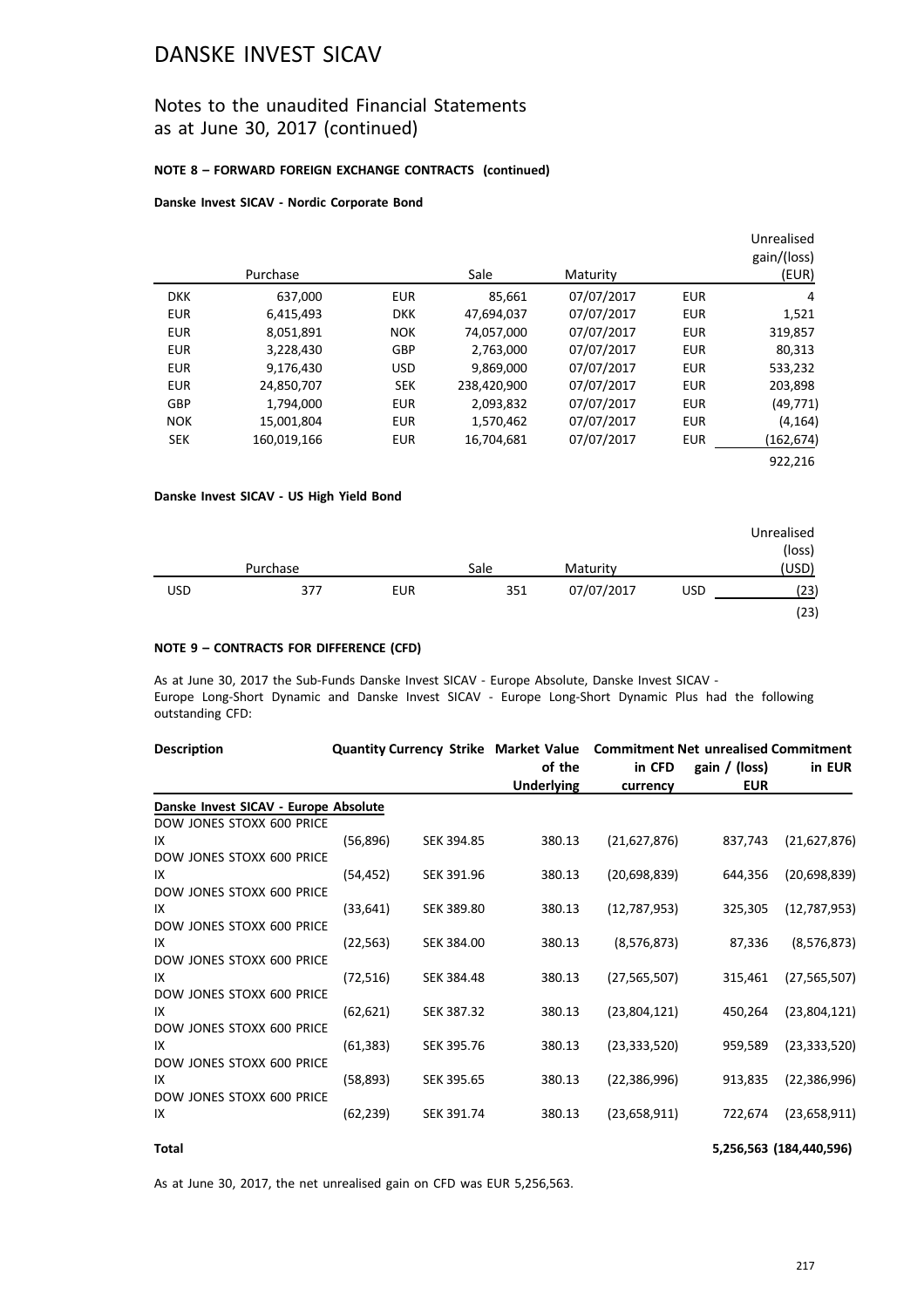## Notes to the unaudited Financial Statements as at June 30, 2017 (continued)

| <b>Description</b>                              |            |                    |                   | Quantity Currency Strike Market Value Commitment Net unrealised Commitment |               |               |  |
|-------------------------------------------------|------------|--------------------|-------------------|----------------------------------------------------------------------------|---------------|---------------|--|
|                                                 |            |                    | of the            | in CFD                                                                     | gain / (loss) | in EUR        |  |
|                                                 |            |                    | <b>Underlying</b> | currency                                                                   | <b>EUR</b>    |               |  |
| Danske Invest SICAV - Europe Long-Short Dynamic |            |                    |                   |                                                                            |               |               |  |
| ALFA LAVAL AB                                   | (39, 722)  | SEK 135.18         | 173.00            | (6,871,906)                                                                | (155, 287)    | (710, 357)    |  |
| ALFA LAVAL AB                                   | (175,000)  | SEK 171.04         | 173.00            | (30, 275, 000)                                                             | (35, 476)     | (3, 129, 562) |  |
| ALFA LAVAL AB                                   | (100,000)  | SEK 176.02         | 173.00            | (17,300,000)                                                               | 31,267        | (1,788,321)   |  |
| ALFA LAVAL AB                                   | (50,000)   | SEK 179.69         | 173.00            | (8,650,000)                                                                | 34,555        | (894, 160)    |  |
| ALFA LAVAL AB                                   | (236, 858) | SEK 176.75         | 173.00            | (40, 976, 434)                                                             | 91,869        | (4, 235, 781) |  |
| ALFA LAVAL AB                                   | (8, 260)   | SEK 124.72         | 173.00            | (1,428,980)                                                                | (41, 222)     | (147, 715)    |  |
| ALFA LAVAL AB                                   | (100,000)  | SEK 174.54         | 173.00            | (17,300,000)                                                               | 15,939        | (1,788,321)   |  |
| ALFA LAVAL AB                                   | (60, 278)  | SEK 134.32         | 173.00            | (10, 428, 094)                                                             | (241,003)     | (1,077,964)   |  |
| ATLAS COPCO AB                                  | (80,000)   | SEK 337.50         | 324.50            | (25,960,000)                                                               | 107,506       | (2,683,515)   |  |
| ATLAS COPCO AB                                  | (7, 240)   | SEK 316.30         | 324.50            | (2,349,380)                                                                | (6, 135)      | (242, 858)    |  |
| ATLAS COPCO AB                                  | (23,860)   | SEK 319.86         | 324.50            | (7,742,570)                                                                | (11, 452)     | (800, 358)    |  |
| ATLAS COPCO AB                                  | (95,000)   | SEK 317.99         | 324.50            | (30,827,500)                                                               | (63, 920)     | (3, 186, 674) |  |
| <b>BALFOUR BEATTY PLC</b>                       | (161, 528) | GBP<br>1.99        | 2.68              | (433, 380)                                                                 | (126, 827)    | (493, 843)    |  |
| <b>BALFOUR BEATTY PLC</b>                       | (385, 656) | <b>GBP</b><br>1.98 | 2.68              | (1,034,715)                                                                | (308, 897)    | (1, 179, 074) |  |
| <b>BALFOUR BEATTY PLC</b>                       | (196, 625) | 1.98<br>GBP        | 2.68              | (527, 545)                                                                 | (157, 730)    | (601, 146)    |  |
| <b>BALFOUR BEATTY PLC</b>                       | (556, 191) | GBP<br>2.04        | 2.68              | (1,492,260)                                                                | (410, 634)    | (1,700,455)   |  |
| <b>BANKINTER SA</b>                             | (185,000)  | 7.20<br>EUR        | 8.09              | (1,496,095)                                                                | (164, 465)    | (1,496,095)   |  |
| <b>BANKINTER SA</b>                             | (380,000)  | 6.17<br><b>EUR</b> | 8.09              | (3,073,060)                                                                | (727, 855)    | (3,073,060)   |  |
| <b>BANKINTER SA</b>                             | (21, 388)  | 6.01<br><b>EUR</b> | 8.09              | (172, 965)                                                                 | (44, 466)     | (172, 965)    |  |
| <b>BANKINTER SA</b>                             | (348, 612) | <b>EUR</b><br>5.98 | 8.09              | (2,819,225)                                                                | (735, 394)    | (2,819,225)   |  |
| <b>BANKINTER SA</b>                             | (185,000)  | <b>EUR</b><br>7.20 | 8.09              | (1,496,095)                                                                | (164, 465)    | (1,496,095)   |  |
| <b>DANSKE BANK AS</b>                           | (190,000)  | DKK 257.79         | 248.30            | (47, 177, 000)                                                             | 242,352       | (6, 344, 231) |  |
| DJ EUROPE STOXX 600                             |            |                    |                   |                                                                            |               |               |  |
| <b>INDUST G&amp;S</b>                           | (4, 297)   | EUR 521.70         | 508.92            | (2, 186, 829)                                                              | 54,931        | (2, 186, 829) |  |
| DJ EUROPE STOXX 600                             |            |                    |                   |                                                                            |               |               |  |
| <b>INDUST G&amp;S</b>                           | (7,691)    | EUR 472.16         | 508.92            | (3,914,104)                                                                | (282, 721)    | (3,914,104)   |  |
| DJ EUROPE STOXX 600                             |            |                    |                   |                                                                            |               |               |  |
| <b>INDUST G&amp;S</b>                           | (10,000)   | EUR 439.60         | 508.92            | (5,089,200)                                                                | (693, 200)    | (5,089,200)   |  |
| DJ EUROPE STOXX 600                             |            |                    |                   |                                                                            |               |               |  |
| <b>INDUST G&amp;S</b>                           | (10,000)   | EUR 443.10         | 508.92            | (5,089,200)                                                                | (658, 216)    | (5,089,200)   |  |
| DJ EUROPE STOXX 600                             |            |                    |                   |                                                                            |               |               |  |
| <b>INDUST G&amp;S</b>                           | (2, 358)   | EUR 444.93         | 508.92            | (1,200,033)                                                                | (150, 883)    | (1,200,033)   |  |
| DJ EUROPE STOXX 600                             |            |                    |                   |                                                                            |               |               |  |
| <b>INDUST G&amp;S</b>                           | (5, 106)   | EUR 442.82         | 508.92            | (2,598,546)                                                                | (337,507)     | (2,598,546)   |  |
| DJ EUROPE STOXX 600                             |            |                    |                   |                                                                            |               |               |  |
| <b>INDUST G&amp;S</b>                           | (12,600)   | EUR 513.98         | 508.92            | (6,412,392)                                                                | 63,756        | (6,412,392)   |  |
| DJ EUROPE STOXX 600                             |            |                    |                   |                                                                            |               |               |  |
| <b>INDUST G&amp;S</b>                           | (12,000)   | EUR 513.98         | 508.92            | (6, 107, 040)                                                              | 60,720        | (6, 107, 040) |  |
| DJ EUROPE STOXX 600                             |            |                    |                   |                                                                            |               |               |  |
| <b>INDUST G&amp;S</b>                           | (4,300)    | EUR 513.69         | 508.92            | (2, 188, 356)                                                              | 20,514        | (2, 188, 356) |  |
| DJ EUROPE STOXX 600                             |            |                    |                   |                                                                            |               |               |  |
| <b>INDUST G&amp;S</b>                           | (2,000)    | EUR 522.30         | 508.92            | (1,017,840)                                                                | 26,750        | (1,017,840)   |  |
| DJ EUROPE STOXX 600                             |            |                    |                   |                                                                            |               |               |  |
| <b>INDUST G&amp;S</b>                           | (7, 159)   | EUR 522.20         | 508.92            | (3,643,358)                                                                | 95,070        | (3,643,358)   |  |
| DJ EUROPE STOXX 600                             |            |                    |                   |                                                                            |               |               |  |
| <b>INDUST G&amp;S</b>                           | (1,758)    | EUR 525.13         | 508.92            | (894, 681)                                                                 | 28,501        | (894, 681)    |  |
| DJ EUROPE STOXX 600                             |            |                    |                   |                                                                            |               |               |  |
| <b>INDUST G&amp;S</b>                           | (1,766)    | EUR 526.15         | 508.92            | (898, 753)                                                                 | 30,433        | (898, 753)    |  |
| DJ EUROPE STOXX 600                             |            |                    |                   |                                                                            |               |               |  |
| <b>INDUST G&amp;S</b>                           | (2, 100)   | EUR 493.79         | 508.92            | (1,068,732)                                                                | (31, 764)     | (1,068,732)   |  |
| DJ EUROPE STOXX 600                             |            |                    |                   |                                                                            |               |               |  |
| <b>INDUST G&amp;S</b>                           | (13,000)   | EUR 474.57         | 508.92            | (6,615,960)                                                                | (446, 550)    | (6,615,960)   |  |
| DJ EUROPE STOXX 600 INSUR.<br>IND               | (10,600)   |                    |                   |                                                                            |               |               |  |
| DJ EUROPE STOXX 600 INSUR.                      |            | EUR 275.90         | 276.41            | (2,929,946)                                                                | (5,386)       | (2,929,946)   |  |
| <b>IND</b>                                      | (10,900)   | EUR 274.18         | 276.41            | (3,012,869)                                                                |               | (3,012,869)   |  |
|                                                 |            |                    |                   |                                                                            | (24, 361)     |               |  |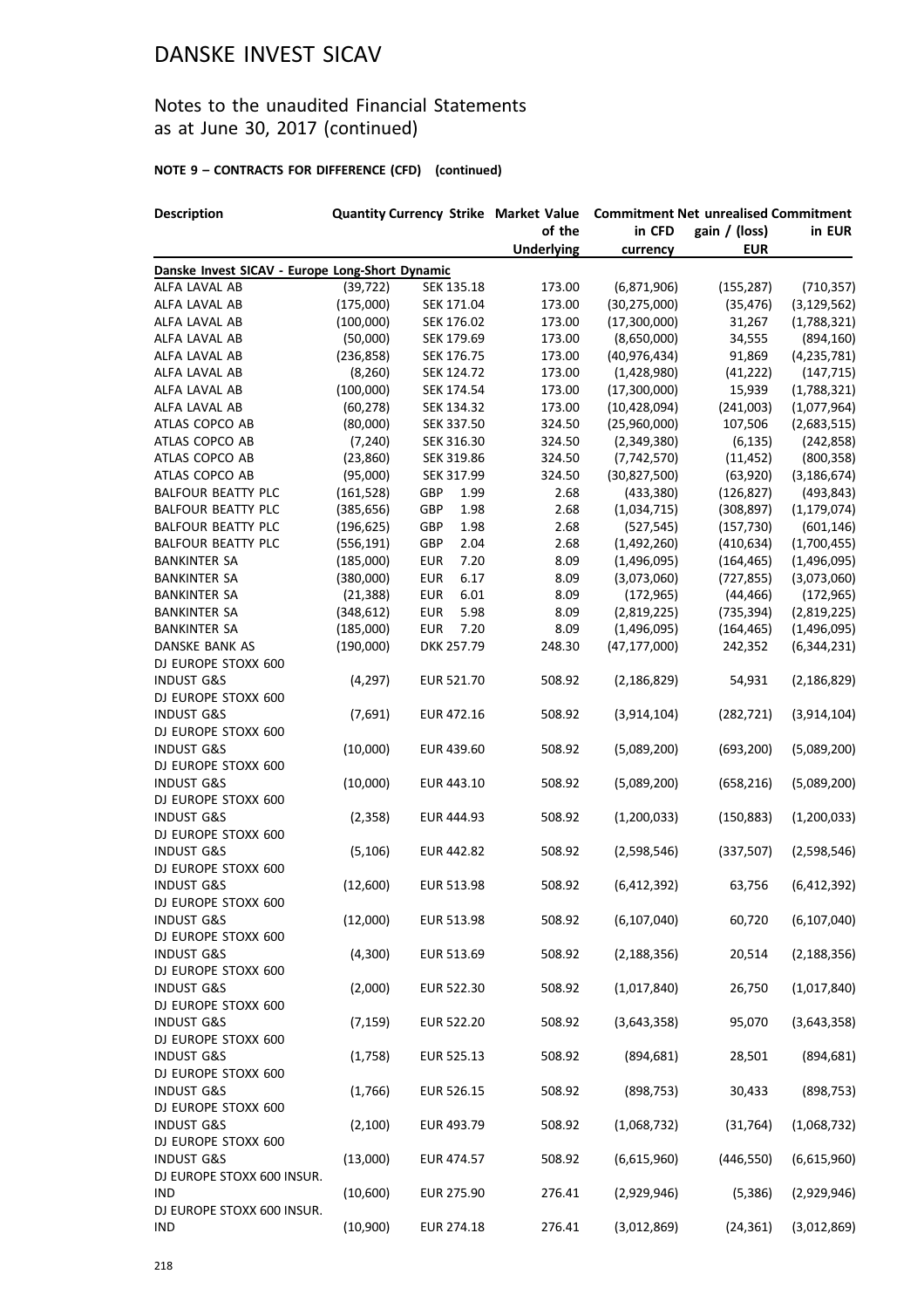## Notes to the unaudited Financial Statements as at June 30, 2017 (continued)

| in CFD<br>gain / (loss)<br>of the<br>in EUR<br><b>Underlying</b><br><b>EUR</b><br>currency<br>(17,500)<br>276.41<br>(4,837,175)<br>(232, 642)<br>(4,837,175)<br>EUR 263.12<br>(2,446,229)<br>(2,446,229)<br>(8,850)<br>EUR 267.91<br>276.41<br>(75, 246)<br>DJ EUROPE STOXX 600 INSUR.<br><b>IND</b><br>(15,000)<br><b>EUR 272.98</b><br>276.41<br>(4, 146, 150)<br>(51, 401)<br>(4, 146, 150)<br>DJ EUROPE STOXX 600 INSUR.<br>IND<br>(14, 148)<br>EUR 257.80<br>276.41<br>(3,910,649)<br>(263, 294)<br>(3,910,649)<br>DJ STOXX 600 BANKS PRICE<br><b>EUR</b><br>(35,500)<br>EUR 182.56<br>(6,537,680)<br>(56, 963)<br>(6,537,680)<br>184.16<br>(35,000)<br>EUR 182.56<br>184.16<br>(6,445,600)<br>(56, 161)<br>(6,445,600)<br>(34,093)<br>EUR 182.56<br>(6, 278, 567)<br>184.16<br>(6, 278, 567)<br>(54, 706)<br>EUR 182.56<br>(6,629,760)<br>(6,629,760)<br>(36,000)<br>184.16<br>(57, 766)<br>DJ STOXX 600 BANKS PRICE<br><b>EUR</b><br>(28, 700)<br>EUR 190.32<br>184.16<br>(5, 285, 392)<br>176,841<br>(5,285,392)<br>DJ STOXX 600 BANKS PRICE<br><b>EUR</b><br>(36,909)<br>EUR 181.49<br>184.16<br>(6,797,161)<br>(6,797,161)<br>(98, 487)<br>DJ STOXX 600 BANKS PRICE<br>(46,500)<br><b>EUR</b><br>EUR 190.32<br>184.16<br>(8, 563, 440)<br>286,519<br>(8,563,440)<br>DJ STOXX 600 BANKS PRICE<br><b>EUR</b><br>(9,250)<br>EUR 189.85<br>(1,703,480)<br>184.16<br>(1,703,480)<br>52,676<br>DJ STOXX 600 FOOD AND<br>(1,665)<br>EUR 640.92<br>656.39<br>(1,092,889)<br>(25, 764)<br>(1,092,889)<br>(8,000)<br>(5,251,120)<br>(5,251,120)<br>EUR 645.35<br>656.39<br>(88, 337)<br>EUR 574.22<br>656.39<br>(3,505,123)<br>(438, 805)<br>(3,505,123)<br>(5, 340)<br><b>BEVERAGES</b><br>(1, 576)<br>EUR 645.64<br>656.39<br>(1,034,471)<br>(16, 936)<br>(1,034,471)<br>DJ STOXX 600 FOOD AND<br><b>BEVERAGES</b><br>(409)<br>EUR 645.29<br>(268, 464)<br>(4,538)<br>(268, 464)<br>656.39<br>(42, 183)<br>DJ STOXX 600 TECHNOLOGY<br>EUR 330.96<br>(17, 482, 323)<br>(3,521,437)<br>(17, 482, 323)<br>414.44<br>DOW JONES 600- CONS.&<br>MAT.<br>(8,000)<br>453.50<br>(3,628,000)<br>(3,628,000)<br>EUR 459.84<br>50,690<br>DOW JONES 600- CONS.&<br>MAT.<br>(4, 434)<br>EUR 378.11<br>453.50<br>(2,010,819)<br>(334, 296)<br>(2,010,819)<br>DOW JONES 600- CONS.&<br>(5,000)<br>EUR 393.92<br>453.50<br>(2, 267, 500)<br>(297, 922)<br>(2, 267, 500)<br>(5,000)<br>EUR 393.71<br>453.50<br>(2, 267, 500)<br>(298, 975)<br>(2, 267, 500)<br>(11, 597)<br>EUR 333.59<br>453.50<br>(5,259,240)<br>(1,390,596)<br>(5,259,240)<br>MAT.<br>(20,000)<br>EUR 365.82<br>453.50<br>(9,070,000)<br>(1,753,688)<br>(9,070,000)<br>DOW JONES 600- CONS.&<br>MAT.<br>(1,887)<br>EUR 386.16<br>453.50<br>(855, 755)<br>(127, 075)<br>(855, 755)<br>DOW JONES EURO STOXX<br><b>UTILITY</b><br>(10, 420, 782)<br>(38, 240)<br>EUR 252.00<br>272.51<br>(784, 302)<br>(10, 420, 782)<br>DOW JONES EURO STOXX<br>(12,000)<br>UTILITY<br>EUR 268.44<br>272.51<br>(3,270,120)<br>(48, 852)<br>(3,270,120)<br>DOW JONES EURO STOXX<br>(30,000)<br>EUR 279.96<br>272.51<br>(8, 175, 300)<br>223,368<br>(8, 175, 300) | <b>Description</b>         |          |            |        | <b>Quantity Currency Strike Market Value Commitment Net unrealised Commitment</b> |             |             |  |
|--------------------------------------------------------------------------------------------------------------------------------------------------------------------------------------------------------------------------------------------------------------------------------------------------------------------------------------------------------------------------------------------------------------------------------------------------------------------------------------------------------------------------------------------------------------------------------------------------------------------------------------------------------------------------------------------------------------------------------------------------------------------------------------------------------------------------------------------------------------------------------------------------------------------------------------------------------------------------------------------------------------------------------------------------------------------------------------------------------------------------------------------------------------------------------------------------------------------------------------------------------------------------------------------------------------------------------------------------------------------------------------------------------------------------------------------------------------------------------------------------------------------------------------------------------------------------------------------------------------------------------------------------------------------------------------------------------------------------------------------------------------------------------------------------------------------------------------------------------------------------------------------------------------------------------------------------------------------------------------------------------------------------------------------------------------------------------------------------------------------------------------------------------------------------------------------------------------------------------------------------------------------------------------------------------------------------------------------------------------------------------------------------------------------------------------------------------------------------------------------------------------------------------------------------------------------------------------------------------------------------------------------------------------------------------------------------------------------------------------------------------------------------------------------------------------------------------------------------------------------------------------------------------------------------------------------------------------------------------------------------------------------------------------------------------------------------------------------------|----------------------------|----------|------------|--------|-----------------------------------------------------------------------------------|-------------|-------------|--|
|                                                                                                                                                                                                                                                                                                                                                                                                                                                                                                                                                                                                                                                                                                                                                                                                                                                                                                                                                                                                                                                                                                                                                                                                                                                                                                                                                                                                                                                                                                                                                                                                                                                                                                                                                                                                                                                                                                                                                                                                                                                                                                                                                                                                                                                                                                                                                                                                                                                                                                                                                                                                                                                                                                                                                                                                                                                                                                                                                                                                                                                                                                  |                            |          |            |        |                                                                                   |             |             |  |
|                                                                                                                                                                                                                                                                                                                                                                                                                                                                                                                                                                                                                                                                                                                                                                                                                                                                                                                                                                                                                                                                                                                                                                                                                                                                                                                                                                                                                                                                                                                                                                                                                                                                                                                                                                                                                                                                                                                                                                                                                                                                                                                                                                                                                                                                                                                                                                                                                                                                                                                                                                                                                                                                                                                                                                                                                                                                                                                                                                                                                                                                                                  | DJ EUROPE STOXX 600 INSUR. |          |            |        |                                                                                   |             |             |  |
|                                                                                                                                                                                                                                                                                                                                                                                                                                                                                                                                                                                                                                                                                                                                                                                                                                                                                                                                                                                                                                                                                                                                                                                                                                                                                                                                                                                                                                                                                                                                                                                                                                                                                                                                                                                                                                                                                                                                                                                                                                                                                                                                                                                                                                                                                                                                                                                                                                                                                                                                                                                                                                                                                                                                                                                                                                                                                                                                                                                                                                                                                                  | <b>IND</b>                 |          |            |        |                                                                                   |             |             |  |
|                                                                                                                                                                                                                                                                                                                                                                                                                                                                                                                                                                                                                                                                                                                                                                                                                                                                                                                                                                                                                                                                                                                                                                                                                                                                                                                                                                                                                                                                                                                                                                                                                                                                                                                                                                                                                                                                                                                                                                                                                                                                                                                                                                                                                                                                                                                                                                                                                                                                                                                                                                                                                                                                                                                                                                                                                                                                                                                                                                                                                                                                                                  | DJ EUROPE STOXX 600 INSUR. |          |            |        |                                                                                   |             |             |  |
|                                                                                                                                                                                                                                                                                                                                                                                                                                                                                                                                                                                                                                                                                                                                                                                                                                                                                                                                                                                                                                                                                                                                                                                                                                                                                                                                                                                                                                                                                                                                                                                                                                                                                                                                                                                                                                                                                                                                                                                                                                                                                                                                                                                                                                                                                                                                                                                                                                                                                                                                                                                                                                                                                                                                                                                                                                                                                                                                                                                                                                                                                                  | IND                        |          |            |        |                                                                                   |             |             |  |
|                                                                                                                                                                                                                                                                                                                                                                                                                                                                                                                                                                                                                                                                                                                                                                                                                                                                                                                                                                                                                                                                                                                                                                                                                                                                                                                                                                                                                                                                                                                                                                                                                                                                                                                                                                                                                                                                                                                                                                                                                                                                                                                                                                                                                                                                                                                                                                                                                                                                                                                                                                                                                                                                                                                                                                                                                                                                                                                                                                                                                                                                                                  |                            |          |            |        |                                                                                   |             |             |  |
|                                                                                                                                                                                                                                                                                                                                                                                                                                                                                                                                                                                                                                                                                                                                                                                                                                                                                                                                                                                                                                                                                                                                                                                                                                                                                                                                                                                                                                                                                                                                                                                                                                                                                                                                                                                                                                                                                                                                                                                                                                                                                                                                                                                                                                                                                                                                                                                                                                                                                                                                                                                                                                                                                                                                                                                                                                                                                                                                                                                                                                                                                                  |                            |          |            |        |                                                                                   |             |             |  |
|                                                                                                                                                                                                                                                                                                                                                                                                                                                                                                                                                                                                                                                                                                                                                                                                                                                                                                                                                                                                                                                                                                                                                                                                                                                                                                                                                                                                                                                                                                                                                                                                                                                                                                                                                                                                                                                                                                                                                                                                                                                                                                                                                                                                                                                                                                                                                                                                                                                                                                                                                                                                                                                                                                                                                                                                                                                                                                                                                                                                                                                                                                  |                            |          |            |        |                                                                                   |             |             |  |
|                                                                                                                                                                                                                                                                                                                                                                                                                                                                                                                                                                                                                                                                                                                                                                                                                                                                                                                                                                                                                                                                                                                                                                                                                                                                                                                                                                                                                                                                                                                                                                                                                                                                                                                                                                                                                                                                                                                                                                                                                                                                                                                                                                                                                                                                                                                                                                                                                                                                                                                                                                                                                                                                                                                                                                                                                                                                                                                                                                                                                                                                                                  |                            |          |            |        |                                                                                   |             |             |  |
|                                                                                                                                                                                                                                                                                                                                                                                                                                                                                                                                                                                                                                                                                                                                                                                                                                                                                                                                                                                                                                                                                                                                                                                                                                                                                                                                                                                                                                                                                                                                                                                                                                                                                                                                                                                                                                                                                                                                                                                                                                                                                                                                                                                                                                                                                                                                                                                                                                                                                                                                                                                                                                                                                                                                                                                                                                                                                                                                                                                                                                                                                                  |                            |          |            |        |                                                                                   |             |             |  |
|                                                                                                                                                                                                                                                                                                                                                                                                                                                                                                                                                                                                                                                                                                                                                                                                                                                                                                                                                                                                                                                                                                                                                                                                                                                                                                                                                                                                                                                                                                                                                                                                                                                                                                                                                                                                                                                                                                                                                                                                                                                                                                                                                                                                                                                                                                                                                                                                                                                                                                                                                                                                                                                                                                                                                                                                                                                                                                                                                                                                                                                                                                  | DJ STOXX 600 BANKS PRICE   |          |            |        |                                                                                   |             |             |  |
|                                                                                                                                                                                                                                                                                                                                                                                                                                                                                                                                                                                                                                                                                                                                                                                                                                                                                                                                                                                                                                                                                                                                                                                                                                                                                                                                                                                                                                                                                                                                                                                                                                                                                                                                                                                                                                                                                                                                                                                                                                                                                                                                                                                                                                                                                                                                                                                                                                                                                                                                                                                                                                                                                                                                                                                                                                                                                                                                                                                                                                                                                                  | <b>EUR</b>                 |          |            |        |                                                                                   |             |             |  |
|                                                                                                                                                                                                                                                                                                                                                                                                                                                                                                                                                                                                                                                                                                                                                                                                                                                                                                                                                                                                                                                                                                                                                                                                                                                                                                                                                                                                                                                                                                                                                                                                                                                                                                                                                                                                                                                                                                                                                                                                                                                                                                                                                                                                                                                                                                                                                                                                                                                                                                                                                                                                                                                                                                                                                                                                                                                                                                                                                                                                                                                                                                  | DJ STOXX 600 BANKS PRICE   |          |            |        |                                                                                   |             |             |  |
|                                                                                                                                                                                                                                                                                                                                                                                                                                                                                                                                                                                                                                                                                                                                                                                                                                                                                                                                                                                                                                                                                                                                                                                                                                                                                                                                                                                                                                                                                                                                                                                                                                                                                                                                                                                                                                                                                                                                                                                                                                                                                                                                                                                                                                                                                                                                                                                                                                                                                                                                                                                                                                                                                                                                                                                                                                                                                                                                                                                                                                                                                                  | <b>EUR</b>                 |          |            |        |                                                                                   |             |             |  |
|                                                                                                                                                                                                                                                                                                                                                                                                                                                                                                                                                                                                                                                                                                                                                                                                                                                                                                                                                                                                                                                                                                                                                                                                                                                                                                                                                                                                                                                                                                                                                                                                                                                                                                                                                                                                                                                                                                                                                                                                                                                                                                                                                                                                                                                                                                                                                                                                                                                                                                                                                                                                                                                                                                                                                                                                                                                                                                                                                                                                                                                                                                  | DJ STOXX 600 BANKS PRICE   |          |            |        |                                                                                   |             |             |  |
|                                                                                                                                                                                                                                                                                                                                                                                                                                                                                                                                                                                                                                                                                                                                                                                                                                                                                                                                                                                                                                                                                                                                                                                                                                                                                                                                                                                                                                                                                                                                                                                                                                                                                                                                                                                                                                                                                                                                                                                                                                                                                                                                                                                                                                                                                                                                                                                                                                                                                                                                                                                                                                                                                                                                                                                                                                                                                                                                                                                                                                                                                                  | <b>EUR</b>                 |          |            |        |                                                                                   |             |             |  |
|                                                                                                                                                                                                                                                                                                                                                                                                                                                                                                                                                                                                                                                                                                                                                                                                                                                                                                                                                                                                                                                                                                                                                                                                                                                                                                                                                                                                                                                                                                                                                                                                                                                                                                                                                                                                                                                                                                                                                                                                                                                                                                                                                                                                                                                                                                                                                                                                                                                                                                                                                                                                                                                                                                                                                                                                                                                                                                                                                                                                                                                                                                  |                            |          |            |        |                                                                                   |             |             |  |
|                                                                                                                                                                                                                                                                                                                                                                                                                                                                                                                                                                                                                                                                                                                                                                                                                                                                                                                                                                                                                                                                                                                                                                                                                                                                                                                                                                                                                                                                                                                                                                                                                                                                                                                                                                                                                                                                                                                                                                                                                                                                                                                                                                                                                                                                                                                                                                                                                                                                                                                                                                                                                                                                                                                                                                                                                                                                                                                                                                                                                                                                                                  |                            |          |            |        |                                                                                   |             |             |  |
|                                                                                                                                                                                                                                                                                                                                                                                                                                                                                                                                                                                                                                                                                                                                                                                                                                                                                                                                                                                                                                                                                                                                                                                                                                                                                                                                                                                                                                                                                                                                                                                                                                                                                                                                                                                                                                                                                                                                                                                                                                                                                                                                                                                                                                                                                                                                                                                                                                                                                                                                                                                                                                                                                                                                                                                                                                                                                                                                                                                                                                                                                                  |                            |          |            |        |                                                                                   |             |             |  |
|                                                                                                                                                                                                                                                                                                                                                                                                                                                                                                                                                                                                                                                                                                                                                                                                                                                                                                                                                                                                                                                                                                                                                                                                                                                                                                                                                                                                                                                                                                                                                                                                                                                                                                                                                                                                                                                                                                                                                                                                                                                                                                                                                                                                                                                                                                                                                                                                                                                                                                                                                                                                                                                                                                                                                                                                                                                                                                                                                                                                                                                                                                  |                            |          |            |        |                                                                                   |             |             |  |
|                                                                                                                                                                                                                                                                                                                                                                                                                                                                                                                                                                                                                                                                                                                                                                                                                                                                                                                                                                                                                                                                                                                                                                                                                                                                                                                                                                                                                                                                                                                                                                                                                                                                                                                                                                                                                                                                                                                                                                                                                                                                                                                                                                                                                                                                                                                                                                                                                                                                                                                                                                                                                                                                                                                                                                                                                                                                                                                                                                                                                                                                                                  |                            |          |            |        |                                                                                   |             |             |  |
|                                                                                                                                                                                                                                                                                                                                                                                                                                                                                                                                                                                                                                                                                                                                                                                                                                                                                                                                                                                                                                                                                                                                                                                                                                                                                                                                                                                                                                                                                                                                                                                                                                                                                                                                                                                                                                                                                                                                                                                                                                                                                                                                                                                                                                                                                                                                                                                                                                                                                                                                                                                                                                                                                                                                                                                                                                                                                                                                                                                                                                                                                                  |                            |          |            |        |                                                                                   |             |             |  |
|                                                                                                                                                                                                                                                                                                                                                                                                                                                                                                                                                                                                                                                                                                                                                                                                                                                                                                                                                                                                                                                                                                                                                                                                                                                                                                                                                                                                                                                                                                                                                                                                                                                                                                                                                                                                                                                                                                                                                                                                                                                                                                                                                                                                                                                                                                                                                                                                                                                                                                                                                                                                                                                                                                                                                                                                                                                                                                                                                                                                                                                                                                  |                            |          |            |        |                                                                                   |             |             |  |
|                                                                                                                                                                                                                                                                                                                                                                                                                                                                                                                                                                                                                                                                                                                                                                                                                                                                                                                                                                                                                                                                                                                                                                                                                                                                                                                                                                                                                                                                                                                                                                                                                                                                                                                                                                                                                                                                                                                                                                                                                                                                                                                                                                                                                                                                                                                                                                                                                                                                                                                                                                                                                                                                                                                                                                                                                                                                                                                                                                                                                                                                                                  |                            |          |            |        |                                                                                   |             |             |  |
|                                                                                                                                                                                                                                                                                                                                                                                                                                                                                                                                                                                                                                                                                                                                                                                                                                                                                                                                                                                                                                                                                                                                                                                                                                                                                                                                                                                                                                                                                                                                                                                                                                                                                                                                                                                                                                                                                                                                                                                                                                                                                                                                                                                                                                                                                                                                                                                                                                                                                                                                                                                                                                                                                                                                                                                                                                                                                                                                                                                                                                                                                                  | <b>BEVERAGES</b>           |          |            |        |                                                                                   |             |             |  |
|                                                                                                                                                                                                                                                                                                                                                                                                                                                                                                                                                                                                                                                                                                                                                                                                                                                                                                                                                                                                                                                                                                                                                                                                                                                                                                                                                                                                                                                                                                                                                                                                                                                                                                                                                                                                                                                                                                                                                                                                                                                                                                                                                                                                                                                                                                                                                                                                                                                                                                                                                                                                                                                                                                                                                                                                                                                                                                                                                                                                                                                                                                  | DJ STOXX 600 FOOD AND      |          |            |        |                                                                                   |             |             |  |
|                                                                                                                                                                                                                                                                                                                                                                                                                                                                                                                                                                                                                                                                                                                                                                                                                                                                                                                                                                                                                                                                                                                                                                                                                                                                                                                                                                                                                                                                                                                                                                                                                                                                                                                                                                                                                                                                                                                                                                                                                                                                                                                                                                                                                                                                                                                                                                                                                                                                                                                                                                                                                                                                                                                                                                                                                                                                                                                                                                                                                                                                                                  | <b>BEVERAGES</b>           |          |            |        |                                                                                   |             |             |  |
|                                                                                                                                                                                                                                                                                                                                                                                                                                                                                                                                                                                                                                                                                                                                                                                                                                                                                                                                                                                                                                                                                                                                                                                                                                                                                                                                                                                                                                                                                                                                                                                                                                                                                                                                                                                                                                                                                                                                                                                                                                                                                                                                                                                                                                                                                                                                                                                                                                                                                                                                                                                                                                                                                                                                                                                                                                                                                                                                                                                                                                                                                                  | DJ STOXX 600 FOOD AND      |          |            |        |                                                                                   |             |             |  |
|                                                                                                                                                                                                                                                                                                                                                                                                                                                                                                                                                                                                                                                                                                                                                                                                                                                                                                                                                                                                                                                                                                                                                                                                                                                                                                                                                                                                                                                                                                                                                                                                                                                                                                                                                                                                                                                                                                                                                                                                                                                                                                                                                                                                                                                                                                                                                                                                                                                                                                                                                                                                                                                                                                                                                                                                                                                                                                                                                                                                                                                                                                  | <b>BEVERAGES</b>           |          |            |        |                                                                                   |             |             |  |
|                                                                                                                                                                                                                                                                                                                                                                                                                                                                                                                                                                                                                                                                                                                                                                                                                                                                                                                                                                                                                                                                                                                                                                                                                                                                                                                                                                                                                                                                                                                                                                                                                                                                                                                                                                                                                                                                                                                                                                                                                                                                                                                                                                                                                                                                                                                                                                                                                                                                                                                                                                                                                                                                                                                                                                                                                                                                                                                                                                                                                                                                                                  | DJ STOXX 600 FOOD AND      |          |            |        |                                                                                   |             |             |  |
|                                                                                                                                                                                                                                                                                                                                                                                                                                                                                                                                                                                                                                                                                                                                                                                                                                                                                                                                                                                                                                                                                                                                                                                                                                                                                                                                                                                                                                                                                                                                                                                                                                                                                                                                                                                                                                                                                                                                                                                                                                                                                                                                                                                                                                                                                                                                                                                                                                                                                                                                                                                                                                                                                                                                                                                                                                                                                                                                                                                                                                                                                                  |                            |          |            |        |                                                                                   |             |             |  |
|                                                                                                                                                                                                                                                                                                                                                                                                                                                                                                                                                                                                                                                                                                                                                                                                                                                                                                                                                                                                                                                                                                                                                                                                                                                                                                                                                                                                                                                                                                                                                                                                                                                                                                                                                                                                                                                                                                                                                                                                                                                                                                                                                                                                                                                                                                                                                                                                                                                                                                                                                                                                                                                                                                                                                                                                                                                                                                                                                                                                                                                                                                  |                            |          |            |        |                                                                                   |             |             |  |
|                                                                                                                                                                                                                                                                                                                                                                                                                                                                                                                                                                                                                                                                                                                                                                                                                                                                                                                                                                                                                                                                                                                                                                                                                                                                                                                                                                                                                                                                                                                                                                                                                                                                                                                                                                                                                                                                                                                                                                                                                                                                                                                                                                                                                                                                                                                                                                                                                                                                                                                                                                                                                                                                                                                                                                                                                                                                                                                                                                                                                                                                                                  |                            |          |            |        |                                                                                   |             |             |  |
|                                                                                                                                                                                                                                                                                                                                                                                                                                                                                                                                                                                                                                                                                                                                                                                                                                                                                                                                                                                                                                                                                                                                                                                                                                                                                                                                                                                                                                                                                                                                                                                                                                                                                                                                                                                                                                                                                                                                                                                                                                                                                                                                                                                                                                                                                                                                                                                                                                                                                                                                                                                                                                                                                                                                                                                                                                                                                                                                                                                                                                                                                                  |                            |          |            |        |                                                                                   |             |             |  |
|                                                                                                                                                                                                                                                                                                                                                                                                                                                                                                                                                                                                                                                                                                                                                                                                                                                                                                                                                                                                                                                                                                                                                                                                                                                                                                                                                                                                                                                                                                                                                                                                                                                                                                                                                                                                                                                                                                                                                                                                                                                                                                                                                                                                                                                                                                                                                                                                                                                                                                                                                                                                                                                                                                                                                                                                                                                                                                                                                                                                                                                                                                  |                            |          |            |        |                                                                                   |             |             |  |
|                                                                                                                                                                                                                                                                                                                                                                                                                                                                                                                                                                                                                                                                                                                                                                                                                                                                                                                                                                                                                                                                                                                                                                                                                                                                                                                                                                                                                                                                                                                                                                                                                                                                                                                                                                                                                                                                                                                                                                                                                                                                                                                                                                                                                                                                                                                                                                                                                                                                                                                                                                                                                                                                                                                                                                                                                                                                                                                                                                                                                                                                                                  |                            |          |            |        |                                                                                   |             |             |  |
|                                                                                                                                                                                                                                                                                                                                                                                                                                                                                                                                                                                                                                                                                                                                                                                                                                                                                                                                                                                                                                                                                                                                                                                                                                                                                                                                                                                                                                                                                                                                                                                                                                                                                                                                                                                                                                                                                                                                                                                                                                                                                                                                                                                                                                                                                                                                                                                                                                                                                                                                                                                                                                                                                                                                                                                                                                                                                                                                                                                                                                                                                                  |                            |          |            |        |                                                                                   |             |             |  |
|                                                                                                                                                                                                                                                                                                                                                                                                                                                                                                                                                                                                                                                                                                                                                                                                                                                                                                                                                                                                                                                                                                                                                                                                                                                                                                                                                                                                                                                                                                                                                                                                                                                                                                                                                                                                                                                                                                                                                                                                                                                                                                                                                                                                                                                                                                                                                                                                                                                                                                                                                                                                                                                                                                                                                                                                                                                                                                                                                                                                                                                                                                  |                            |          |            |        |                                                                                   |             |             |  |
|                                                                                                                                                                                                                                                                                                                                                                                                                                                                                                                                                                                                                                                                                                                                                                                                                                                                                                                                                                                                                                                                                                                                                                                                                                                                                                                                                                                                                                                                                                                                                                                                                                                                                                                                                                                                                                                                                                                                                                                                                                                                                                                                                                                                                                                                                                                                                                                                                                                                                                                                                                                                                                                                                                                                                                                                                                                                                                                                                                                                                                                                                                  | MAT.                       |          |            |        |                                                                                   |             |             |  |
|                                                                                                                                                                                                                                                                                                                                                                                                                                                                                                                                                                                                                                                                                                                                                                                                                                                                                                                                                                                                                                                                                                                                                                                                                                                                                                                                                                                                                                                                                                                                                                                                                                                                                                                                                                                                                                                                                                                                                                                                                                                                                                                                                                                                                                                                                                                                                                                                                                                                                                                                                                                                                                                                                                                                                                                                                                                                                                                                                                                                                                                                                                  | DOW JONES 600- CONS.&      |          |            |        |                                                                                   |             |             |  |
|                                                                                                                                                                                                                                                                                                                                                                                                                                                                                                                                                                                                                                                                                                                                                                                                                                                                                                                                                                                                                                                                                                                                                                                                                                                                                                                                                                                                                                                                                                                                                                                                                                                                                                                                                                                                                                                                                                                                                                                                                                                                                                                                                                                                                                                                                                                                                                                                                                                                                                                                                                                                                                                                                                                                                                                                                                                                                                                                                                                                                                                                                                  | MAT.                       |          |            |        |                                                                                   |             |             |  |
|                                                                                                                                                                                                                                                                                                                                                                                                                                                                                                                                                                                                                                                                                                                                                                                                                                                                                                                                                                                                                                                                                                                                                                                                                                                                                                                                                                                                                                                                                                                                                                                                                                                                                                                                                                                                                                                                                                                                                                                                                                                                                                                                                                                                                                                                                                                                                                                                                                                                                                                                                                                                                                                                                                                                                                                                                                                                                                                                                                                                                                                                                                  | DOW JONES 600- CONS.&      |          |            |        |                                                                                   |             |             |  |
|                                                                                                                                                                                                                                                                                                                                                                                                                                                                                                                                                                                                                                                                                                                                                                                                                                                                                                                                                                                                                                                                                                                                                                                                                                                                                                                                                                                                                                                                                                                                                                                                                                                                                                                                                                                                                                                                                                                                                                                                                                                                                                                                                                                                                                                                                                                                                                                                                                                                                                                                                                                                                                                                                                                                                                                                                                                                                                                                                                                                                                                                                                  | MAT.                       |          |            |        |                                                                                   |             |             |  |
|                                                                                                                                                                                                                                                                                                                                                                                                                                                                                                                                                                                                                                                                                                                                                                                                                                                                                                                                                                                                                                                                                                                                                                                                                                                                                                                                                                                                                                                                                                                                                                                                                                                                                                                                                                                                                                                                                                                                                                                                                                                                                                                                                                                                                                                                                                                                                                                                                                                                                                                                                                                                                                                                                                                                                                                                                                                                                                                                                                                                                                                                                                  | DOW JONES 600- CONS.&      |          |            |        |                                                                                   |             |             |  |
|                                                                                                                                                                                                                                                                                                                                                                                                                                                                                                                                                                                                                                                                                                                                                                                                                                                                                                                                                                                                                                                                                                                                                                                                                                                                                                                                                                                                                                                                                                                                                                                                                                                                                                                                                                                                                                                                                                                                                                                                                                                                                                                                                                                                                                                                                                                                                                                                                                                                                                                                                                                                                                                                                                                                                                                                                                                                                                                                                                                                                                                                                                  |                            |          |            |        |                                                                                   |             |             |  |
|                                                                                                                                                                                                                                                                                                                                                                                                                                                                                                                                                                                                                                                                                                                                                                                                                                                                                                                                                                                                                                                                                                                                                                                                                                                                                                                                                                                                                                                                                                                                                                                                                                                                                                                                                                                                                                                                                                                                                                                                                                                                                                                                                                                                                                                                                                                                                                                                                                                                                                                                                                                                                                                                                                                                                                                                                                                                                                                                                                                                                                                                                                  |                            |          |            |        |                                                                                   |             |             |  |
|                                                                                                                                                                                                                                                                                                                                                                                                                                                                                                                                                                                                                                                                                                                                                                                                                                                                                                                                                                                                                                                                                                                                                                                                                                                                                                                                                                                                                                                                                                                                                                                                                                                                                                                                                                                                                                                                                                                                                                                                                                                                                                                                                                                                                                                                                                                                                                                                                                                                                                                                                                                                                                                                                                                                                                                                                                                                                                                                                                                                                                                                                                  |                            |          |            |        |                                                                                   |             |             |  |
|                                                                                                                                                                                                                                                                                                                                                                                                                                                                                                                                                                                                                                                                                                                                                                                                                                                                                                                                                                                                                                                                                                                                                                                                                                                                                                                                                                                                                                                                                                                                                                                                                                                                                                                                                                                                                                                                                                                                                                                                                                                                                                                                                                                                                                                                                                                                                                                                                                                                                                                                                                                                                                                                                                                                                                                                                                                                                                                                                                                                                                                                                                  |                            |          |            |        |                                                                                   |             |             |  |
|                                                                                                                                                                                                                                                                                                                                                                                                                                                                                                                                                                                                                                                                                                                                                                                                                                                                                                                                                                                                                                                                                                                                                                                                                                                                                                                                                                                                                                                                                                                                                                                                                                                                                                                                                                                                                                                                                                                                                                                                                                                                                                                                                                                                                                                                                                                                                                                                                                                                                                                                                                                                                                                                                                                                                                                                                                                                                                                                                                                                                                                                                                  |                            |          |            |        |                                                                                   |             |             |  |
|                                                                                                                                                                                                                                                                                                                                                                                                                                                                                                                                                                                                                                                                                                                                                                                                                                                                                                                                                                                                                                                                                                                                                                                                                                                                                                                                                                                                                                                                                                                                                                                                                                                                                                                                                                                                                                                                                                                                                                                                                                                                                                                                                                                                                                                                                                                                                                                                                                                                                                                                                                                                                                                                                                                                                                                                                                                                                                                                                                                                                                                                                                  |                            |          |            |        |                                                                                   |             |             |  |
|                                                                                                                                                                                                                                                                                                                                                                                                                                                                                                                                                                                                                                                                                                                                                                                                                                                                                                                                                                                                                                                                                                                                                                                                                                                                                                                                                                                                                                                                                                                                                                                                                                                                                                                                                                                                                                                                                                                                                                                                                                                                                                                                                                                                                                                                                                                                                                                                                                                                                                                                                                                                                                                                                                                                                                                                                                                                                                                                                                                                                                                                                                  |                            |          |            |        |                                                                                   |             |             |  |
|                                                                                                                                                                                                                                                                                                                                                                                                                                                                                                                                                                                                                                                                                                                                                                                                                                                                                                                                                                                                                                                                                                                                                                                                                                                                                                                                                                                                                                                                                                                                                                                                                                                                                                                                                                                                                                                                                                                                                                                                                                                                                                                                                                                                                                                                                                                                                                                                                                                                                                                                                                                                                                                                                                                                                                                                                                                                                                                                                                                                                                                                                                  | <b>UTILITY</b>             |          |            |        |                                                                                   |             |             |  |
|                                                                                                                                                                                                                                                                                                                                                                                                                                                                                                                                                                                                                                                                                                                                                                                                                                                                                                                                                                                                                                                                                                                                                                                                                                                                                                                                                                                                                                                                                                                                                                                                                                                                                                                                                                                                                                                                                                                                                                                                                                                                                                                                                                                                                                                                                                                                                                                                                                                                                                                                                                                                                                                                                                                                                                                                                                                                                                                                                                                                                                                                                                  | DOW JONES STOXX 600        |          |            |        |                                                                                   |             |             |  |
|                                                                                                                                                                                                                                                                                                                                                                                                                                                                                                                                                                                                                                                                                                                                                                                                                                                                                                                                                                                                                                                                                                                                                                                                                                                                                                                                                                                                                                                                                                                                                                                                                                                                                                                                                                                                                                                                                                                                                                                                                                                                                                                                                                                                                                                                                                                                                                                                                                                                                                                                                                                                                                                                                                                                                                                                                                                                                                                                                                                                                                                                                                  | AUTO P.PR.                 | (10,000) | EUR 431.76 | 541.41 | (5,414,100)                                                                       | (1,096,500) | (5,414,100) |  |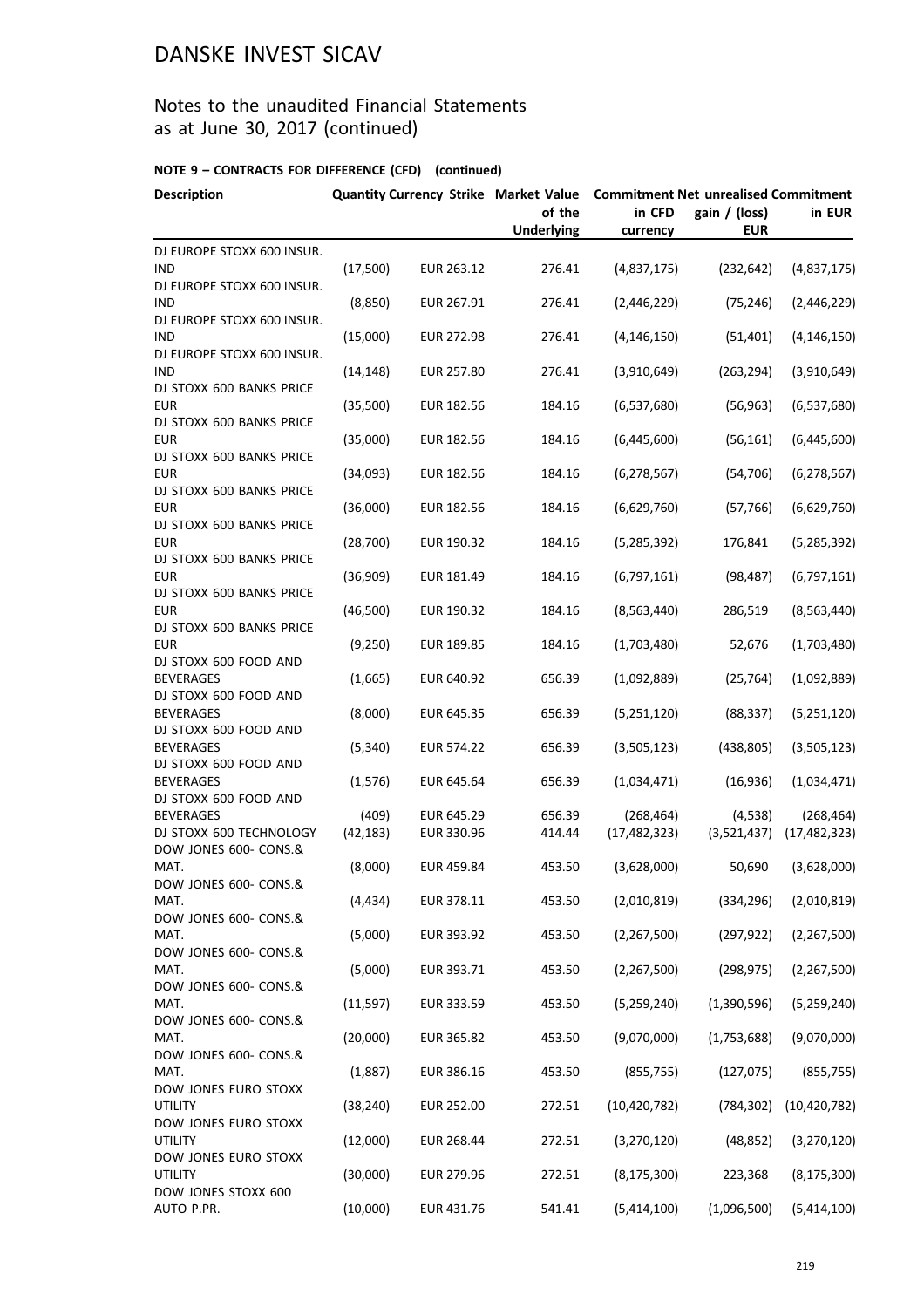## Notes to the unaudited Financial Statements as at June 30, 2017 (continued)

| <b>Description</b>                          | <b>Quantity Currency Strike Market Value</b> |            |                             | <b>Commitment Net unrealised Commitment</b> |                             |               |  |
|---------------------------------------------|----------------------------------------------|------------|-----------------------------|---------------------------------------------|-----------------------------|---------------|--|
|                                             |                                              |            | of the<br><b>Underlying</b> | in CFD<br>currency                          | gain / (loss)<br><b>EUR</b> | in EUR        |  |
| DOW JONES STOXX 600                         |                                              |            |                             |                                             |                             |               |  |
| AUTO P.PR.<br>DOW JONES STOXX 600           | (6, 744)                                     | EUR 446.22 | 541.41                      | (3,651,269)                                 | (641, 992)                  | (3,651,269)   |  |
| AUTO P.PR.<br>DOW JONES STOXX 600 PRICE     | (3, 541)                                     | EUR 436.22 | 541.41                      | (1,917,133)                                 | (372, 470)                  | (1,917,133)   |  |
| IX<br>DOW JONES STOXX 600 PRICE             | (14, 400)                                    | EUR 381.07 | 380.13                      | (5,473,872)                                 | 13,495                      | (5,473,872)   |  |
| ΙX<br><b>DOW JONES STOXX 600 PRICE</b>      | (8,850)                                      | EUR 381.23 | 380.13                      | (3,364,151)                                 | 9,710                       | (3,364,151)   |  |
| IX<br>DOW JONES STOXX 600 PRICE             | (1,250)                                      | EUR 388.39 | 380.13                      | (475, 163)                                  | 10,320                      | (475, 163)    |  |
| IX<br>DOW JONES STOXX 600 PRICE             | (18,000)                                     | EUR 377.37 | 380.13                      | (6,842,340)                                 | (49, 598)                   | (6,842,340)   |  |
| IX<br>DOW JONES STOXX 600 PRICE             | (6,600)                                      | EUR 343.07 | 380.13                      | (2,508,858)                                 | (244, 617)                  | (2,508,858)   |  |
| IX<br>DOW JONES STOXX 600 PRICE             | (2,500)                                      | EUR 389.62 | 380.13                      | (950, 325)                                  | 23,716                      | (950, 325)    |  |
| IX<br><b>DOW JONES STOXX 600 PRICE</b>      | (3,000)                                      | EUR 392.99 | 380.13                      | (1, 140, 390)                               | 38,568                      | (1, 140, 390) |  |
| IX<br>DOW JONES STOXX 600 PRICE             | (14, 200)                                    | EUR 381.25 | 380.13                      | (5,397,846)                                 | 15,904                      | (5,397,846)   |  |
| IX<br>DOW JONES STOXX 600 PRICE             | (9,820)                                      | EUR 381.25 | 380.13                      | (3,732,877)                                 | 10,998                      | (3,732,877)   |  |
| IX<br>DOW JONES STOXX 600 PRICE             | (18, 400)                                    | EUR 341.27 | 380.13                      | (6,994,392)                                 | (715, 024)                  | (6,994,392)   |  |
| ΙX                                          | (1,250)                                      | EUR 388.75 | 380.13                      | (475, 163)                                  | 10,780                      | (475, 163)    |  |
| ETAB COLRUYT                                | (37, 717)                                    | EUR 46.04  | 45.15                       | (1,702,923)                                 | 33,655                      | (1,702,923)   |  |
| ETAB COLRUYT                                | (32,990)                                     | EUR 45.50  | 45.15                       | (1,489,499)                                 | 11,470                      | (1,489,499)   |  |
| ETAB COLRUYT                                | (42,001)                                     | EUR 45.83  | 45.15                       | (1,896,345)                                 | 28,556                      | (1,896,345)   |  |
| <b>ETAB COLRUYT</b>                         | (31,010)                                     | EUR 45.73  | 45.15                       | (1,400,102)                                 | 17,945                      | (1,400,102)   |  |
| GAMESA CORP.                                |                                              |            |                             |                                             |                             |               |  |
| <b>TECNOLOGICA SA</b>                       | (57, 460)                                    | EUR 19.15  | 18.46                       | (1,060,424)                                 | 39,688                      | (1,060,424)   |  |
| GAMESA CORP.                                |                                              |            |                             |                                             |                             |               |  |
| TECNOLOGICA SA<br>GAMESA CORP.              | (26, 687)                                    | EUR 19.50  | 18.46                       | (492, 509)                                  | 27,776                      | (492, 509)    |  |
| TECNOLOGICA SA<br>GAMESA CORP.              | (50,000)                                     | EUR 19.41  | 18.46                       | (922, 750)                                  | 47,738                      | (922, 750)    |  |
| TECNOLOGICA SA<br>GAMESA CORP.              | (100,000)                                    | EUR 18.57  | 18.46                       | (1,845,500)                                 | 11,175                      | (1,845,500)   |  |
| <b>TECNOLOGICA SA</b><br>GAMESA CORP.       | (75,000)                                     | EUR 19.07  | 18.46                       | (1,384,125)                                 | 45,997                      | (1, 384, 125) |  |
| TECNOLOGICA SA<br>GAMESA CORP.              | (294, 161)                                   | EUR 19.76  | 18.46                       | (5,428,741)                                 | 383,792                     | (5,428,741)   |  |
| <b>TECNOLOGICA SA</b><br>HANNOVER RUECKVE./ | (150, 659)                                   | EUR 19.55  | 18.46                       | (2,780,412)                                 | 164,944                     | (2,780,412)   |  |
| <b>NAMEN AKT</b><br>HANNOVER RUECKVE./      | (9, 333)                                     | EUR 103.29 | 104.80                      | (978,098)                                   | (14, 126)                   | (978,098)     |  |
| <b>NAMEN AKT</b><br>HANNOVER RUECKVE./      | (4,600)                                      | EUR 103.91 | 104.80                      | (482,080)                                   | (4,076)                     | (482,080)     |  |
| <b>NAMEN AKT</b>                            | (5, 746)                                     | EUR 103.21 | 104.80                      | (602, 181)                                  | (9, 144)                    | (602, 181)    |  |
| ING GROUP NV                                | (696,000)                                    | EUR 14.96  | 15.22                       | (10,593,120)                                | (181, 496)                  | (10,593,120)  |  |
| ING GROUP NV                                | (422,500)                                    | EUR 15.14  | 15.22                       | (6,430,450)                                 | (35, 297)                   | (6,430,450)   |  |
| ING GROUP NV                                | (196, 394)                                   | EUR 15.08  | 15.22                       | (2,989,117)                                 | (27, 245)                   | (2,989,117)   |  |
| JERONIMO MARTINS SGPS SA                    | (40,081)                                     | EUR 14.44  | 17.05                       | (683, 181)                                  | (104, 358)                  | (683, 181)    |  |
| JERONIMO MARTINS SGPS SA<br>KUEHNE +NAGEL   | (33, 190)                                    | EUR 14.47  | 17.05                       | (565, 724)                                  | (85, 574)                   | (565, 724)    |  |
| INTERNATIONAL                               | (38,000)                                     | CHF 154.18 | 158.40                      | (6,019,200)                                 | (146, 404)                  | (5,501,611)   |  |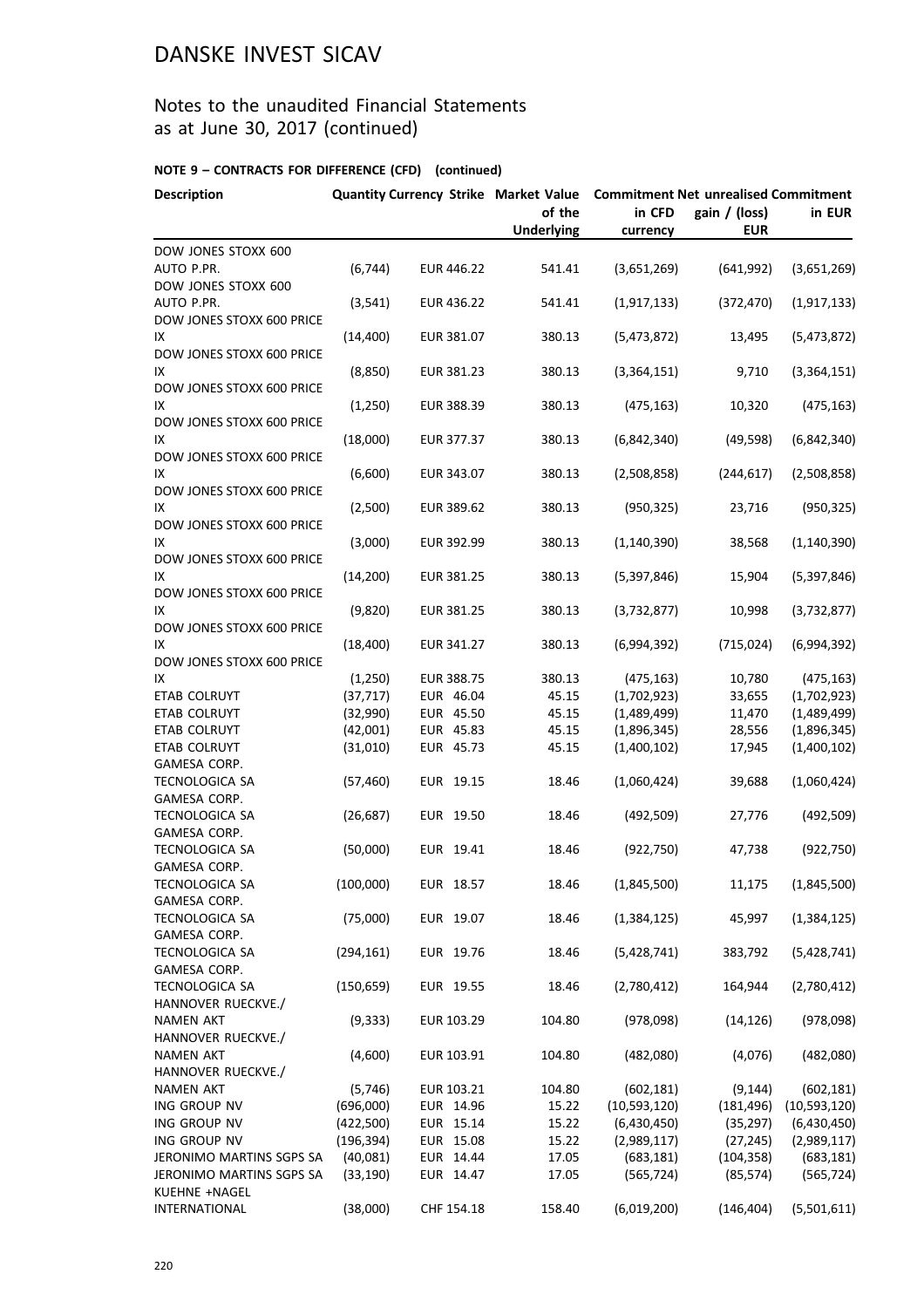## Notes to the unaudited Financial Statements as at June 30, 2017 (continued)

| <b>Description</b>            |                      |                        | <b>Quantity Currency Strike Market Value</b> | <b>Commitment Net unrealised Commitment</b> |                             |                           |  |
|-------------------------------|----------------------|------------------------|----------------------------------------------|---------------------------------------------|-----------------------------|---------------------------|--|
|                               |                      |                        | of the<br><b>Underlying</b>                  | in CFD<br>currency                          | gain / (loss)<br><b>EUR</b> | in EUR                    |  |
| KUEHNE +NAGEL                 |                      |                        |                                              |                                             |                             |                           |  |
| INTERNATIONAL                 | (3,647)              | CHF 136.77             | 158.40                                       | (577, 685)                                  | (72, 117)                   | (528, 010)                |  |
| KUEHNE +NAGEL                 |                      |                        |                                              |                                             |                             |                           |  |
| INTERNATIONAL                 | (31,008)             | CHF 136.30             | 158.40                                       | (4,911,667)                                 | (626, 379)                  | (4,489,314)               |  |
| KUEHNE +NAGEL                 |                      |                        |                                              |                                             |                             |                           |  |
| INTERNATIONAL                 | (50,000)             | CHF 127.74             | 158.40                                       | (7,920,000)                                 | (1,401,335)                 | (7, 238, 961)             |  |
| KUEHNE +NAGEL                 |                      |                        |                                              |                                             |                             |                           |  |
| <b>INTERNATIONAL</b>          | (7, 177)             | CHF 137.17             | 158.40                                       | (1, 136, 837)                               | (139, 286)                  | (1,039,080)               |  |
| KUEHNE +NAGEL                 |                      |                        |                                              |                                             |                             |                           |  |
| INTERNATIONAL                 | (8,000)              | CHF 134.40             | 158.40                                       | (1, 267, 200)                               | (175, 489)                  | (1, 158, 234)             |  |
| KUEHNE +NAGEL                 |                      |                        |                                              |                                             |                             |                           |  |
| <b>INTERNATIONAL</b>          | (12,000)             | CHF 134.24             | 158.40                                       | (1,900,800)                                 | (265, 027)                  | (1,737,351)               |  |
| KUEHNE +NAGEL                 |                      |                        |                                              |                                             |                             |                           |  |
| INTERNATIONAL                 | (15,000)             | CHF 140.13             | 158.40                                       | (2,376,000)                                 | (250, 420)                  | (2, 171, 688)             |  |
| LEGRAND HOLDING ACT.          |                      |                        |                                              |                                             |                             |                           |  |
| PROV.OPO                      | (66, 274)            | EUR 54.47              | 61.21                                        | (4,056,632)                                 | (446, 770)                  | (4,056,632)               |  |
| LEGRAND HOLDING ACT.          |                      |                        |                                              |                                             |                             |                           |  |
| PROV.OPO                      | (79,000)             | EUR 54.02              | 61.21                                        | (4,835,590)                                 | (568, 101)                  | (4,835,590)               |  |
| LEGRAND HOLDING ACT.          |                      |                        |                                              |                                             |                             |                           |  |
| PROV.OPO<br><b>METSO CORP</b> | (40, 726)            | EUR 54.32              | 61.21                                        | (2,492,838)                                 | (280, 550)                  | (2,492,838)               |  |
| <b>METSO CORP</b>             | (24, 683)            | EUR 30.89              | 30.15                                        | (744, 192)                                  | 18,318                      | (744, 192)                |  |
| METSO CORP                    | (8, 478)<br>(85,000) | EUR 30.38<br>EUR 31.03 | 30.15<br>30.15                               | (255, 612)<br>(2,562,750)                   | 1,922<br>74,800             | (255, 612)<br>(2,562,750) |  |
| MUENCHENER RUECKVERS/         |                      |                        |                                              |                                             |                             |                           |  |
| NAMENSAKT                     | (11,500)             | EUR 175.30             | 176.35                                       | (2,028,025)                                 | (12, 102)                   | (2,028,025)               |  |
| NETS A/S                      | (34, 661)            | DKK 119.43             | 128.50                                       | (4,453,939)                                 | (42, 266)                   | (598, 953)                |  |
| NETS A/S                      | (193)                | DKK 118.46             | 128.50                                       | (24, 801)                                   | (260)                       | (3, 335)                  |  |
| NETS A/S                      | (37, 916)            | DKK 126.94             | 128.50                                       | (4,872,206)                                 | (7, 943)                    | (655, 201)                |  |
| NETS A/S                      | (27, 925)            | DKK 118.59             | 128.50                                       | (3,588,363)                                 | (37, 208)                   | (482, 553)                |  |
| NETS A/S                      | (72, 765)            | DKK 119.18             | 128.50                                       | (9,350,303)                                 | (91, 214)                   | (1, 257, 403)             |  |
| SAMPO PLC A                   | (34, 303)            | EUR 43.20              | 45.21                                        | (1,550,839)                                 | (68, 835)                   | (1,550,839)               |  |
| SAMPO PLC A                   | (35, 941)            | EUR 43.37              | 45.21                                        | (1,624,893)                                 | (66, 142)                   | (1,624,893)               |  |
| SAMPO PLC A                   | (23, 333)            | EUR 43.67              | 45.21                                        | (1,054,885)                                 | (35, 845)                   | (1,054,885)               |  |
| SANDVIK AB                    | (18, 252)            | SEK 139.10             | 132.50                                       | (2,418,390)                                 | 12,451                      | (249, 992)                |  |
| SANDVIK AB                    | (54, 248)            | SEK 137.88             | 132.50                                       | (7, 187, 860)                               | 30,180                      | (743, 017)                |  |
| SANDVIK AB                    | (123, 865)           | SEK 135.12             | 132.50                                       | (16, 412, 113)                              | 33,558                      | (1,696,539)               |  |
| SANDVIK AB                    | (98, 135)            | SEK 135.20             | 132.50                                       | (13,002,888)                                | 27,424                      | (1,344,123)               |  |
| SANDVIK AB                    | (190,000)            | SEK 137.00             | 132.50                                       | (25, 175, 000)                              | 88,382                      | (2,602,369)               |  |
| SKANDINAV.ENSK.BANKEN A       | (558,000)            | SEK 103.30             | 102.90                                       | (57, 418, 200)                              | 23,013                      | (5,935,385)               |  |
| <b>STATOIL ASA</b>            | (2)                  | <b>NOK</b><br>0.01     | 140.60                                       | (281)                                       | (29)                        | (29)                      |  |
| <b>STATOIL ASA</b>            | (181)                | <b>NOK</b><br>0.00     | 140.60                                       | (25, 449)                                   | (2,658)                     | (2,658)                   |  |
| <b>STATOIL ASA</b>            | (181)                | <b>NOK</b><br>0.00     | 140.60                                       | (25, 449)                                   | (2,658)                     | (2,658)                   |  |
| SVENSKA HANDELSBANKEN         |                      |                        |                                              |                                             |                             |                           |  |
| АΒ                            | (213,000)            | SEK 122.40             | 121.20                                       | (25, 815, 600)                              | 26,443                      | (2,668,588)               |  |
| SVENSKA HANDELSBANKEN         |                      |                        |                                              |                                             |                             |                           |  |
| AB                            | (300,000)            | SEK 121.80             | 121.20                                       | (36, 360, 000)                              | 18,556                      | (3,758,575)               |  |
| SVENSKA HANDELSBANKEN         |                      |                        |                                              |                                             |                             |                           |  |
| AB                            | (237,000)            | SEK 121.66             | 121.20                                       | (28, 724, 400)                              | 11,227                      | (2,969,274)               |  |
| TERNA- RETE ELETTRICA         |                      |                        |                                              |                                             |                             |                           |  |
| NAZIONAL                      | (751,000)            | <b>EUR</b><br>4.65     | 4.77                                         | (3,582,270)                                 | (88, 799)                   | (3,582,270)               |  |
| UNITED UTILITIES GROUP PLC    | (457,000)            | GBP<br>9.80            | 8.85                                         | (4,042,165)                                 | 499,757                     | (4,606,112)               |  |
| WM MORRISON                   |                      |                        |                                              |                                             |                             |                           |  |
| SUPERMARKETS PLC              | (583, 594)           | GBP<br>2.32            | 2.37                                         | (1,385,452)                                 | (37, 440)                   | (1,578,745)               |  |
| WM MORRISON                   |                      |                        |                                              |                                             |                             |                           |  |
| SUPERMARKETS PLC              | (2,033,000)          | GBP<br>2.36            | 2.37                                         | (4,826,342)                                 | (38, 653)                   | (5,499,694)               |  |
| <b>WM MORRISON</b>            |                      |                        |                                              |                                             |                             |                           |  |
| SUPERMARKETS PLC              | (150, 311)           | GBP<br>2.33            | 2.37                                         | (356, 838)                                  | (7,588)                     | (406, 623)                |  |
| <b>WORLDLINE SA</b>           | (4, 566)             | EUR 19.01              | 30.01                                        | (137, 026)                                  | (50, 223)                   | (137, 026)                |  |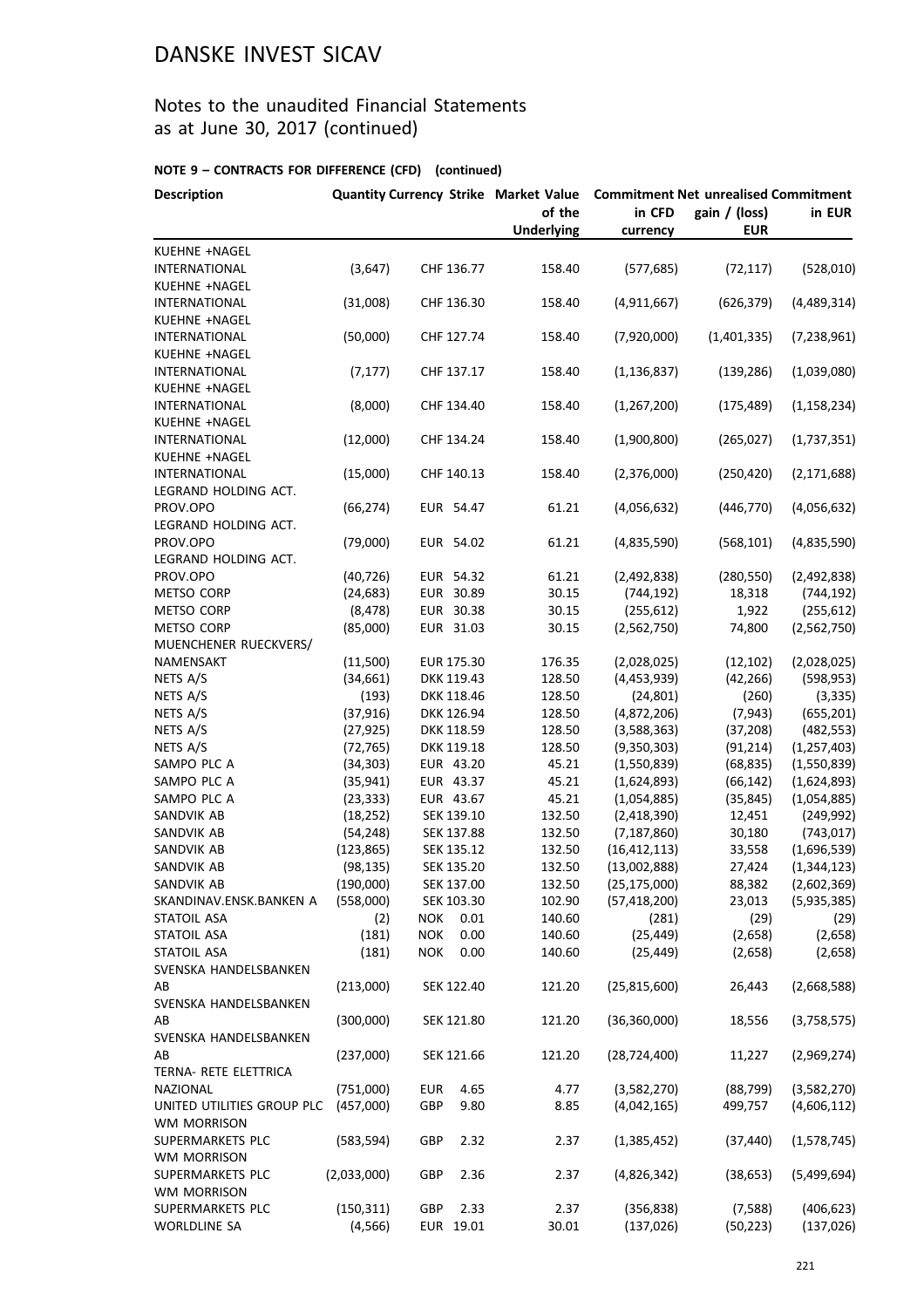## Notes to the unaudited Financial Statements as at June 30, 2017 (continued)

#### **NOTE 9 – CONTRACTS FOR DIFFERENCE (CFD) (continued)**

| <b>Description</b>  |             |            |           |                   | <b>Quantity Currency Strike Market Value Commitment Net unrealised Commitment</b> |               |               |  |
|---------------------|-------------|------------|-----------|-------------------|-----------------------------------------------------------------------------------|---------------|---------------|--|
|                     |             |            |           | of the            | in CFD                                                                            | gain / (loss) | in EUR        |  |
|                     |             |            |           | <b>Underlying</b> | currency                                                                          | <b>EUR</b>    |               |  |
| <b>WORLDLINE SA</b> | (2,201)     |            | EUR 19.05 | 30.01             | (66,052)                                                                          | (24.132)      | (66, 052)     |  |
| <b>WORLDLINE SA</b> | (25, 160)   |            | EUR 19.08 | 30.01             | (755,052)                                                                         | (275, 035)    | (755, 052)    |  |
| <b>WORLDLINE SA</b> | (34, 475)   |            | EUR 18.94 | 30.01             | (1,034,595)                                                                       | (381, 767)    | (1,034,595)   |  |
| <b>WORLDLINE SA</b> | (39, 718)   |            | EUR 19.39 | 30.01             | (1, 191, 937)                                                                     | (421, 935)    | (1, 191, 937) |  |
| WORLDPAY GROUP PLC  | (83, 221)   | GBP        | 2.88      | 3.13              | (260, 565)                                                                        | (23, 357)     | (296, 918)    |  |
| WORLDPAY GROUP PLC  | (1,032,779) | <b>GBP</b> | 2.89      | 3.13              | (3,233,631)                                                                       | (286,414)     | (3,684,774)   |  |

#### **Total (22,553,388)(419,316,418)**

As at June 30, 2017, the net unrealised loss on CFD was EUR (22,553,388).

| <b>Description</b>                                   |            |                    |                   | Quantity Currency Strike Market Value Commitment Net unrealised Commitment |               |             |
|------------------------------------------------------|------------|--------------------|-------------------|----------------------------------------------------------------------------|---------------|-------------|
|                                                      |            |                    | of the            | in CFD                                                                     | gain / (loss) | in EUR      |
|                                                      |            |                    | <b>Underlying</b> | currency                                                                   | <b>EUR</b>    |             |
| Danske Invest SICAV - Europe Long-Short Dynamic Plus |            |                    |                   |                                                                            |               |             |
| ABN AMRO GROUP N.V.                                  | 25,150     | EUR 23.46          | 23.26             | 584,863                                                                    | (5, 199)      | 584,863     |
| ALFA LAVAL AB                                        | (17, 698)  | SEK 125.31         | 173.00            | (3,061,754)                                                                | (87, 249)     | (316, 497)  |
| ALFA LAVAL AB                                        | (15,000)   | SEK 126.44         | 173.00            | (2,595,000)                                                                | (72, 199)     | (268, 248)  |
| ALFA LAVAL AB                                        | (15,000)   | SEK 125.98         | 173.00            | (2,595,000)                                                                | (72, 911)     | (268, 248)  |
| ALFA LAVAL AB                                        | (21, 280)  | SEK 171.04         | 173.00            | (3,681,440)                                                                | (4, 314)      | (380, 555)  |
| ALFA LAVAL AB                                        | (45,000)   | SEK 124.16         | 173.00            | (7,785,000)                                                                | (227, 183)    | (804, 744)  |
| ALFA LAVAL AB                                        | (10,000)   | SEK 179.69         | 173.00            | (1,730,000)                                                                | 6,911         | (178, 832)  |
| ALFA LAVAL AB                                        | (25,000)   | SEK 175.87         | 173.00            | (4,325,000)                                                                | 7,414         | (447,080)   |
| ALFA LAVAL AB                                        | (25,000)   | SEK 178.80         | 173.00            | (4,325,000)                                                                | 14,987        | (447,080)   |
| ALLIANZ SE/NAM.VINKULIERT                            | 9,937      | EUR 151.20         | 173.35            | 1,722,579                                                                  | 220,105       | 1,722,579   |
| ATLAS COPCO AB                                       | (5, 140)   | SEK 319.86         | 324.50            | (1,667,930)                                                                | (2,467)       | (172, 416)  |
| ATLAS COPCO AB                                       | (16,500)   | SEK 314.16         | 324.50            | (5,354,250)                                                                | (17, 636)     | (553, 475)  |
| ATLAS COPCO AB                                       | (1,560)    | SEK 316.30         | 324.50            | (506, 220)                                                                 | (1, 322)      | (52, 329)   |
| <b>BALFOUR BEATTY PLC</b>                            | (128, 351) | GBP<br>2.04        | 2.68              | (344, 366)                                                                 | (94, 761)     | (392, 410)  |
| <b>BALFOUR BEATTY PLC</b>                            | (37, 276)  | GBP<br>1.99        | 2.68              | (100, 012)                                                                 | (29, 268)     | (113, 965)  |
| <b>BALFOUR BEATTY PLC</b>                            | (86, 373)  | GBP<br>1.98        | 2.68              | (231, 739)                                                                 | (69, 182)     | (264,070)   |
| BANKINTER SA                                         | (36,000)   | <b>EUR</b><br>7.20 | 8.09              | (291, 132)                                                                 | (32,004)      | (291, 132)  |
| <b>BANKINTER SA</b>                                  | (130,000)  | 8.56<br><b>EUR</b> | 8.09              | (1,051,310)                                                                | 61,209        | (1,051,310) |
| BANKINTER SA                                         | (1,020)    | <b>EUR</b><br>6.01 | 8.09              | (8, 249)                                                                   | (2, 121)      | (8, 249)    |
| DANSKE BANK AS                                       | 10,000     | DKK 258.39         | 248.30            | 2,483,000                                                                  | (13, 565)     | 333,907     |
| DANSKE BANK AS                                       | 20,000     | DKK 251.11         | 248.30            | 4,966,000                                                                  | (7, 565)      | 667,814     |
| DANSKE BANK AS                                       | 3,692      | DKK 212.37         | 248.30            | 916,724                                                                    | 17,838        | 123,278     |
| DFDS A/S                                             | 2,600      | DKK 230.20         | 339.20            | 881,920                                                                    | 38,111        | 118,598     |
| DJ EURO STOXX/BANKS/PRICE                            |            |                    |                   |                                                                            |               |             |
| IND                                                  | (6,950)    | EUR 130.86         | 133.00            | (924, 350)                                                                 | (14, 882)     | (924, 350)  |
| DJ EUROPE STOXX 600 INDUST                           |            |                    |                   |                                                                            |               |             |
| G&S                                                  | (1, 338)   | <b>EUR 522.20</b>  | 508.92            | (680, 935)                                                                 | 17,768        | (680, 935)  |
| DJ EUROPE STOXX 600 INDUST                           |            |                    |                   |                                                                            |               |             |
| G&S                                                  | (912)      | EUR 398.85         | 508.92            | (464, 135)                                                                 | (100, 388)    | (464, 135)  |
| DJ EUROPE STOXX 600 INDUST                           |            |                    |                   |                                                                            |               |             |
| G&S                                                  | (2,600)    | EUR 474.57         | 508.92            | (1,323,192)                                                                | (89,310)      | (1,323,192) |
| DJ EUROPE STOXX 600 INDUST                           |            |                    |                   |                                                                            |               |             |
| G&S                                                  | (1,005)    | EUR 513.98         | 508.92            | (511, 465)                                                                 | 5,085         | (511, 465)  |
| DJ EUROPE STOXX 600 INDUST                           |            |                    |                   |                                                                            |               |             |
| G&S                                                  | (3,000)    | EUR 439.60         | 508.92            | (1,526,760)                                                                | (207,960)     | (1,526,760) |
| DJ EUROPE STOXX 600 INDUST                           |            |                    |                   |                                                                            |               |             |
| G&S                                                  | (1,900)    | EUR 438.66         | 508.92            | (966, 948)                                                                 | (133, 492)    | (966, 948)  |
| DJ EUROPE STOXX 600 INDUST                           |            |                    |                   |                                                                            |               |             |
| G&S                                                  | (1,000)    | EUR 441.63         | 508.92            | (508, 920)                                                                 | (67, 293)     | (508, 920)  |
| DJ EUROPE STOXX 600 INDUST                           |            |                    |                   |                                                                            |               |             |
| G&S                                                  | (450)      | EUR 493.79         | 508.92            | (229, 014)                                                                 | (6, 807)      | (229, 014)  |
| DJ EUROPE STOXX 600 INDUST                           |            |                    |                   |                                                                            |               |             |
| G&S                                                  | (800)      | EUR 503.49         | 508.92            | (407, 136)                                                                 | (4, 340)      | (407, 136)  |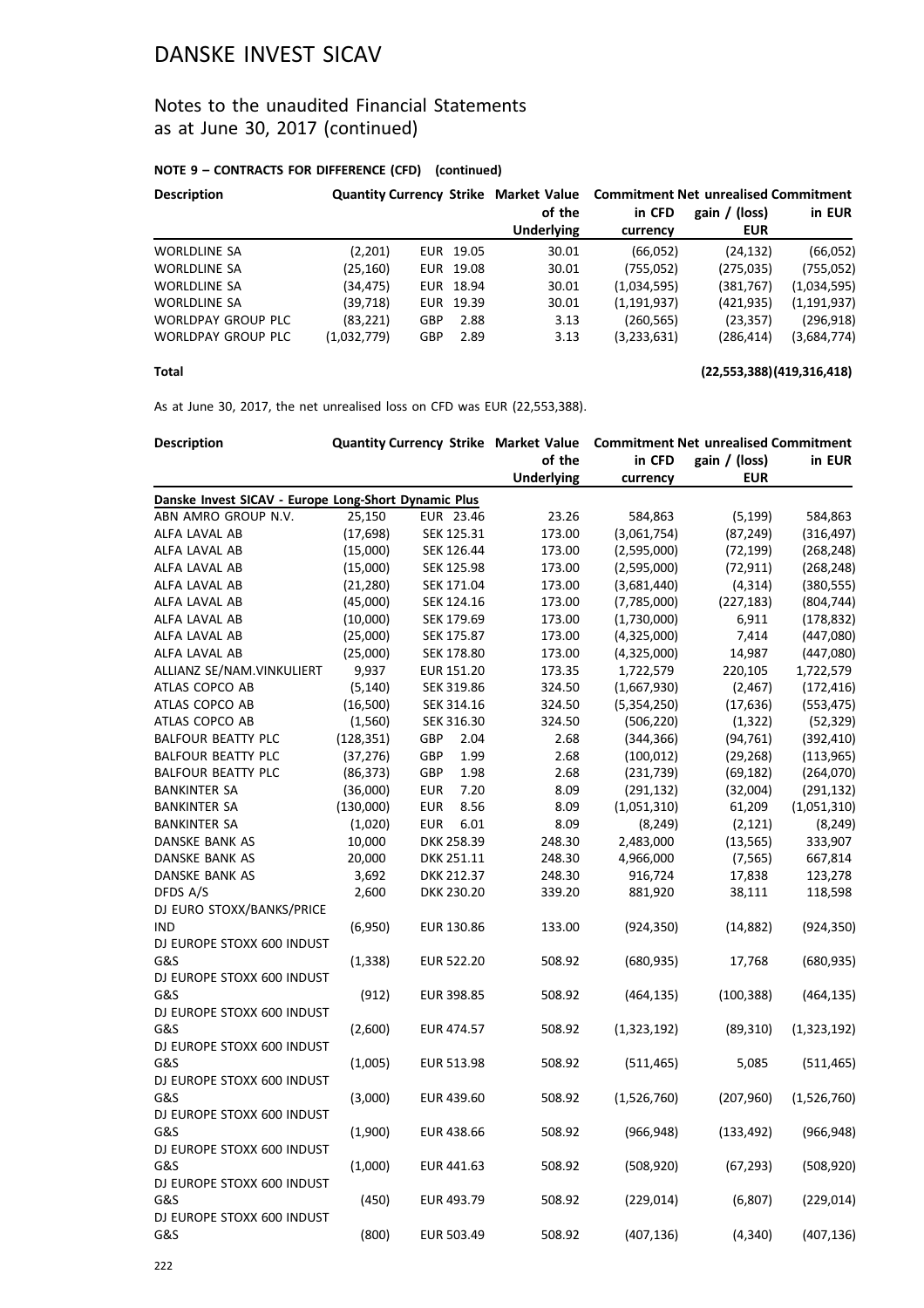## Notes to the unaudited Financial Statements as at June 30, 2017 (continued)

| <b>Description</b>                        |           |            | of the            | <b>Quantity Currency Strike Market Value Commitment Net unrealised Commitment</b><br>in CFD<br>gain / (loss)<br>in EUR |            |               |  |
|-------------------------------------------|-----------|------------|-------------------|------------------------------------------------------------------------------------------------------------------------|------------|---------------|--|
|                                           |           |            | <b>Underlying</b> | currency                                                                                                               | <b>EUR</b> |               |  |
| DJ EUROPE STOXX 600 INDUST                |           |            |                   |                                                                                                                        |            |               |  |
| G&S                                       | (1,740)   | EUR 438.60 | 508.92            | (885, 521)                                                                                                             | (122, 361) | (885, 521)    |  |
| DJ EUROPE STOXX 600 INDUST                |           |            |                   |                                                                                                                        |            |               |  |
| G&S                                       | (1, 145)  | EUR 513.98 | 508.92            | (582, 713)                                                                                                             | 5,794      | (582, 713)    |  |
| DJ EUROPE STOXX 600 INSUR.                |           |            |                   |                                                                                                                        |            |               |  |
| <b>IND</b><br>DJ EUROPE STOXX 600 INSUR.  | (3,500)   | EUR 274.10 | 276.41            | (967, 435)                                                                                                             | (8,094)    | (967, 435)    |  |
| IND                                       | (900)     | EUR 274.18 | 276.41            | (248, 769)                                                                                                             | (2,011)    | (248, 769)    |  |
| DJ EUROPE STOXX 600 INSUR.                |           |            |                   |                                                                                                                        |            |               |  |
| IND                                       | (2, 200)  | EUR 275.90 | 276.41            | (608, 102)                                                                                                             | (1, 118)   | (608, 102)    |  |
| DJ EUROPE STOXX 600 INSUR.                |           |            |                   |                                                                                                                        |            |               |  |
| IND                                       | (7,000)   | EUR 257.80 | 276.41            | (1,934,870)                                                                                                            | (130, 270) | (1,934,870)   |  |
| DJ STOXX 600 BANKS PRICE                  |           |            |                   |                                                                                                                        |            |               |  |
| <b>EUR</b>                                | (4,780)   | EUR 181.64 | 184.16            | (880, 285)                                                                                                             | (12,056)   | (880, 285)    |  |
| DJ STOXX 600 BANKS PRICE                  |           |            |                   |                                                                                                                        |            |               |  |
| <b>EUR</b>                                | (13, 830) | EUR 189.81 | 184.16            | (2,546,933)                                                                                                            | 78,092     | (2,546,933)   |  |
| DJ STOXX 600 BANKS PRICE<br><b>EUR</b>    |           | EUR 189.81 | 184.16            |                                                                                                                        | 35,009     |               |  |
| DJ STOXX 600 BANKS PRICE                  | (6, 200)  |            |                   | (1, 141, 792)                                                                                                          |            | (1, 141, 792) |  |
| <b>EUR</b>                                | (2, 100)  | EUR 189.85 | 184.16            | (386, 736)                                                                                                             | 11,959     | (386, 736)    |  |
| DJ STOXX 600 BANKS PRICE                  |           |            |                   |                                                                                                                        |            |               |  |
| <b>EUR</b>                                | (2,675)   | EUR 182.21 | 184.16            | (492, 628)                                                                                                             | (5, 226)   | (492, 628)    |  |
| DJ STOXX 600 BANKS PRICE                  |           |            |                   |                                                                                                                        |            |               |  |
| <b>EUR</b>                                | (3, 310)  | EUR 181.64 | 184.16            | (609, 570)                                                                                                             | (8, 348)   | (609, 570)    |  |
| DJ STOXX 600 BANKS PRICE                  |           |            |                   |                                                                                                                        |            |               |  |
| EUR                                       | (2, 395)  | EUR 189.85 | 184.16            | (441,063)                                                                                                              | 13,639     | (441,063)     |  |
| DJ STOXX 600 FOOD AND                     |           |            |                   |                                                                                                                        |            |               |  |
| <b>BEVERAGES</b>                          | (1,500)   | EUR 645.35 | 656.39            | (984, 585)                                                                                                             | (16, 563)  | (984, 585)    |  |
| DJ STOXX 600 FOOD AND<br><b>BEVERAGES</b> | (234)     | EUR 645.64 | 656.39            |                                                                                                                        | (2,515)    |               |  |
| DJ STOXX 600 FOOD AND                     |           |            |                   | (153, 595)                                                                                                             |            | (153, 595)    |  |
| <b>BEVERAGES</b>                          | (188)     | EUR 645.29 | 656.39            | (123, 401)                                                                                                             | (2,086)    | (123, 401)    |  |
| DJ STOXX 600 FOOD AND                     |           |            |                   |                                                                                                                        |            |               |  |
| <b>BEVERAGES</b>                          | (248)     | EUR 640.92 | 656.39            | (162, 785)                                                                                                             | (3,837)    | (162, 785)    |  |
| DJ STOXX 600 FOOD AND                     |           |            |                   |                                                                                                                        |            |               |  |
| <b>BEVERAGES</b>                          | (340)     | EUR 641.96 | 656.39            | (223, 173)                                                                                                             | (4,906)    | (223, 173)    |  |
| DJ STOXX 600 FOOD AND                     |           |            |                   |                                                                                                                        |            |               |  |
| BEVERAGES                                 | (2,100)   | EUR 602.35 | 656.39            | (1,378,419)                                                                                                            | (113, 483) | (1,378,419)   |  |
| DJ STOXX 600 TECHNOLOGY                   | (5,989)   | EUR 330.96 | 414.44            | (2,482,081)                                                                                                            | (499, 962) | (2,482,081)   |  |
| DJ STOXX 600 TECHNOLOGY                   | (2,000)   | EUR 387.97 | 414.44            | (828, 880)                                                                                                             | (52, 941)  | (828, 880)    |  |
| DOW JONES 600- CONS.&<br>MAT.             | (3,000)   | EUR 385.18 | 453.50            | (1,360,500)                                                                                                            | (204, 950) | (1,360,500)   |  |
| DOW JONES 600- CONS.&                     |           |            |                   |                                                                                                                        |            |               |  |
| MAT.                                      | (2,660)   | EUR 458.82 | 453.50            | (1,206,310)                                                                                                            | 14,138     | (1, 206, 310) |  |
| DOW JONES 600- CONS.&                     |           |            |                   |                                                                                                                        |            |               |  |
| MAT.                                      | (250)     | EUR 366.31 | 453.50            | (113, 375)                                                                                                             | (21, 798)  | (113, 375)    |  |
| DOW JONES 600- CONS.&                     |           |            |                   |                                                                                                                        |            |               |  |
| MAT.                                      | (4,000)   | EUR 389.20 | 453.50            | (1,814,000)                                                                                                            | (257, 200) | (1,814,000)   |  |
| DOW JONES EURO STOXX                      |           |            |                   |                                                                                                                        |            |               |  |
| <b>UTILITY</b>                            | (8, 200)  | EUR 252.00 | 272.51            | (2, 234, 582)                                                                                                          | (168, 182) | (2, 234, 582) |  |
| DOW JONES EURO STOXX                      |           |            |                   |                                                                                                                        |            |               |  |
| <b>UTILITY</b>                            | (2, 150)  | EUR 268.23 | 272.51            | (585, 897)                                                                                                             | (9,200)    | (585, 897)    |  |
| DOW JONES EURO STOXX<br><b>UTILITY</b>    | (3,000)   | EUR 279.96 | 272.51            | (817, 530)                                                                                                             | 22,337     | (817, 530)    |  |
| DOW JONES STOXX 600 AUTO                  |           |            |                   |                                                                                                                        |            |               |  |
| P.PR.                                     | (759)     | EUR 427.67 | 541.41            | (410, 930)                                                                                                             | (86, 332)  | (410, 930)    |  |
| DOW JONES STOXX 600 AUTO                  |           |            |                   |                                                                                                                        |            |               |  |
| P.PR.                                     | (400)     | EUR 406.99 | 541.41            | (216, 564)                                                                                                             | (53, 767)  | (216, 564)    |  |
|                                           |           |            |                   |                                                                                                                        |            |               |  |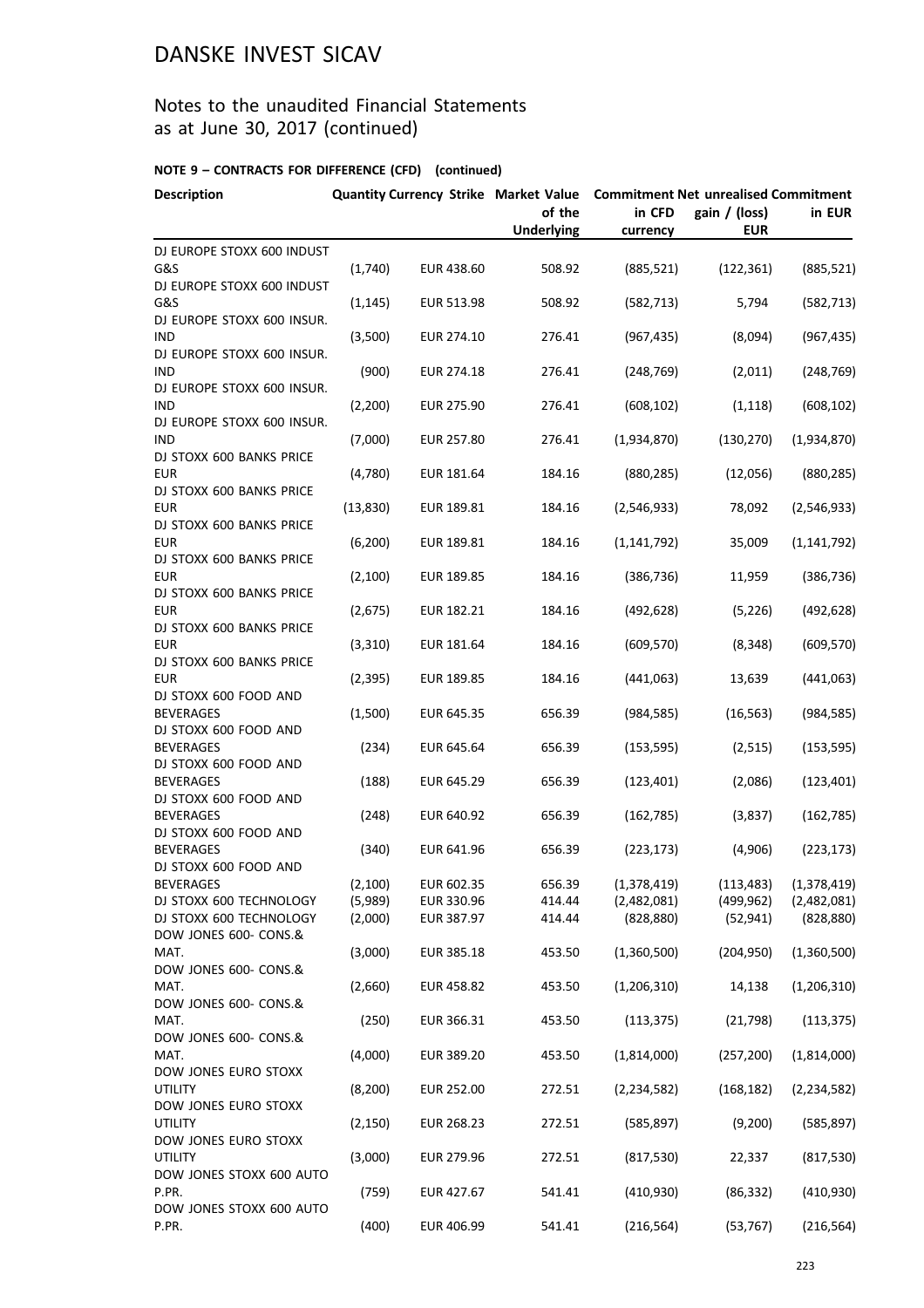## Notes to the unaudited Financial Statements as at June 30, 2017 (continued)

| <b>Description</b>                |           |                    | <b>Quantity Currency Strike Market Value</b> | <b>Commitment Net unrealised Commitment</b> |               |               |  |
|-----------------------------------|-----------|--------------------|----------------------------------------------|---------------------------------------------|---------------|---------------|--|
|                                   |           |                    | of the                                       | in CFD                                      | gain / (loss) | in EUR        |  |
|                                   |           |                    | <b>Underlying</b>                            | currency                                    | <b>EUR</b>    |               |  |
| DOW JONES STOXX 600 AUTO          |           |                    |                                              |                                             |               |               |  |
| P.PR.                             | (900)     | EUR 425.18         | 541.41                                       | (487, 269)                                  | (104, 607)    | (487, 269)    |  |
| DOW JONES STOXX 600 AUTO<br>P.PR. |           |                    |                                              |                                             |               |               |  |
| DOW JONES STOXX 600 PRICE         | (1, 421)  | EUR 449.19         | 541.41                                       | (769, 344)                                  | (131,039)     | (769, 344)    |  |
| IX                                | (2,000)   | EUR 381.64         | 380.13                                       | (760, 260)                                  | 3,014         | (760, 260)    |  |
| DOW JONES STOXX 600 PRICE         |           |                    |                                              |                                             |               |               |  |
| ΙX                                | (200)     | EUR 388.39         | 380.13                                       | (76, 026)                                   | 1,651         | (76, 026)     |  |
| DOW JONES STOXX 600 PRICE         |           |                    |                                              |                                             |               |               |  |
| IХ                                | (1,000)   | EUR 389.62         | 380.13                                       | (380, 130)                                  | 9,487         | (380, 130)    |  |
| DOW JONES STOXX 600 PRICE         |           |                    |                                              |                                             |               |               |  |
| IX                                | (500)     | EUR 388.75         | 380.13                                       | (190,065)                                   | 4,312         | (190,065)     |  |
| DOW JONES STOXX 600 PRICE         |           |                    |                                              |                                             |               |               |  |
| ΙX                                | (2,990)   | EUR 387.25         | 380.13                                       | (1, 136, 589)                               | 21,283        | (1, 136, 589) |  |
| DOW JONES STOXX 600 PRICE         |           |                    |                                              |                                             |               |               |  |
| IX                                | (2,000)   | EUR 381.25         | 380.13                                       | (760, 260)                                  | 2,240         | (760, 260)    |  |
| DOW JONES STOXX 600 PRICE         |           |                    |                                              |                                             |               |               |  |
| IX                                | (3,350)   | EUR 341.27         | 380.13                                       | (1, 273, 436)                               | (130, 181)    | (1, 273, 436) |  |
| DOW JONES STOXX 600 PRICE         |           |                    |                                              |                                             |               |               |  |
| IX                                | (250)     | EUR 380.77         | 380.13                                       | (95,033)                                    | 161           | (95, 033)     |  |
| <b>DSV</b>                        | 9.600     | DKK 360.72         | 394.80                                       | 3,790,080                                   | 44,000        | 509,679       |  |
| <b>DSV</b>                        | 9,000     | DKK 317.50         | 394.80                                       | 3,553,200                                   | 93,559        | 477,824       |  |
| <b>DSV</b>                        | 6,034     | DKK 324.17         | 394.80                                       | 2,382,223                                   | 57,312        | 320,355       |  |
| <b>ENEL</b>                       | 263,000   | <b>EUR</b><br>4.55 | 4.70                                         | 1,237,152                                   | 40,502        | 1,237,152     |  |
| ETAB COLRUYT                      | (10, 267) | EUR 45.73          | 45.15                                        | (463, 555)                                  | 5,942         | (463, 555)    |  |
| ETAB COLRUYT                      | (17,010)  | EUR 45.50          | 45.15                                        | (768,002)                                   | 5,914         | (768,002)     |  |
| GAMESA CORP.TECNOLOGICA           |           |                    |                                              |                                             |               |               |  |
| SA                                | (3,782)   | EUR 19.50          | 18.46                                        | (69, 797)                                   | 3,936         | (69, 797)     |  |
| GAMESA CORP.TECNOLOGICA           |           |                    |                                              |                                             |               |               |  |
| SА                                | (24, 815) | EUR 19.55          | 18.46                                        | (457, 961)                                  | 27,168        | (457, 961)    |  |
| GAMESA CORP.TECNOLOGICA<br>SA     | (12,000)  | EUR 18.57          | 18.46                                        | (221, 460)                                  | 1,341         |               |  |
| GAMESA CORP.TECNOLOGICA           |           |                    |                                              |                                             |               | (221, 460)    |  |
| SА                                | (70,000)  | EUR 19.76          | 18.46                                        | (1,291,850)                                 | 91,329        | (1,291,850)   |  |
| GAMESA CORP.TECNOLOGICA           |           |                    |                                              |                                             |               |               |  |
| SА                                | (48,000)  | EUR 19.07          | 18.46                                        | (885, 840)                                  | 29,438        | (885, 840)    |  |
| <b>GAMESA CORP.TECNOLOGICA</b>    |           |                    |                                              |                                             |               |               |  |
| SA                                | (9,464)   | EUR 19.15          | 18.46                                        | (174, 658)                                  | 6,537         | (174, 658)    |  |
| HANNOVER RUECKVE./NAMEN           |           |                    |                                              |                                             |               |               |  |
| AKT                               | (561)     | EUR 103.21         | 104.80                                       | (58, 793)                                   | (893)         | (58, 793)     |  |
| HANNOVER RUECKVE./NAMEN           |           |                    |                                              |                                             |               |               |  |
| AKT                               | (1,885)   | EUR 103.29         | 104.80                                       | (197, 548)                                  | (2,853)       | (197, 548)    |  |
| HANNOVER RUECKVE./NAMEN           |           |                    |                                              |                                             |               |               |  |
| AKT                               | (929)     | EUR 103.91         | 104.80                                       | (97, 359)                                   | (823)         | (97, 359)     |  |
| ING GROUP NV                      | (75, 500) | EUR 15.14          | 15.22                                        | (1, 149, 110)                               | (6, 307)      | (1, 149, 110) |  |
| ING GROUP NV                      | (132,600) | EUR 14.96          | 15.22                                        | (2,018,172)                                 | (34, 578)     | (2,018,172)   |  |
| ISS A/S                           | 12,000    | DKK 239.37         | 255.00                                       | 3,060,000                                   | 25,216        | 411,500       |  |
| ISS A/S                           | 35,000    | DKK 282.93         | 255.00                                       | 8,925,000                                   | (131, 450)    | 1,200,209     |  |
| ISS A/S                           | 2,029     | DKK 269.62         | 255.00                                       | 517,395                                     | (3,989)       | 69,578        |  |
| ISS A/S                           | 3,742     | DKK 265.16         | 255.00                                       | 954,210                                     | (5, 112)      | 128,319       |  |
| ISS A/S                           | 2,000     | DKK 269.97         | 255.00                                       | 510,000                                     | (4,025)       | 68,583        |  |
| <b>KBC GROUPE SA</b>              | 10,000    | EUR 66.54          | 66.17                                        | 661,700                                     | (3,680)       | 661,700       |  |
| KONINKLIJKE AHOLD NV              | 46,730    | EUR 18.89          | 16.86                                        | 787,868                                     | (94, 662)     | 787,868       |  |
| KONINKLIJKE AHOLD NV              | 12,500    | EUR 20.07          | 16.86                                        | 210,750                                     | (40, 149)     | 210,750       |  |
| KONINKLIJKE BAM GROEP NV          | 56,000    | <b>EUR</b><br>4.64 | 4.76                                         | 266,392                                     | 6,774         | 266,392       |  |
| KONINKLIJKE BAM GROEP NV          | 5,251     | <b>EUR</b><br>4.92 | 4.76                                         | 24,979                                      | (873)         | 24,979        |  |
| KONINKLIJKE BAM GROEP NV          | 90,000    | 4.11<br><b>EUR</b> | 4.76                                         | 428,130                                     | 57,861        | 428,130       |  |
| KONINKLIJKE BAM GROEP NV          | 14,238    | 4.07<br><b>EUR</b> | 4.76                                         | 67,730                                      | 9,850         | 67,730        |  |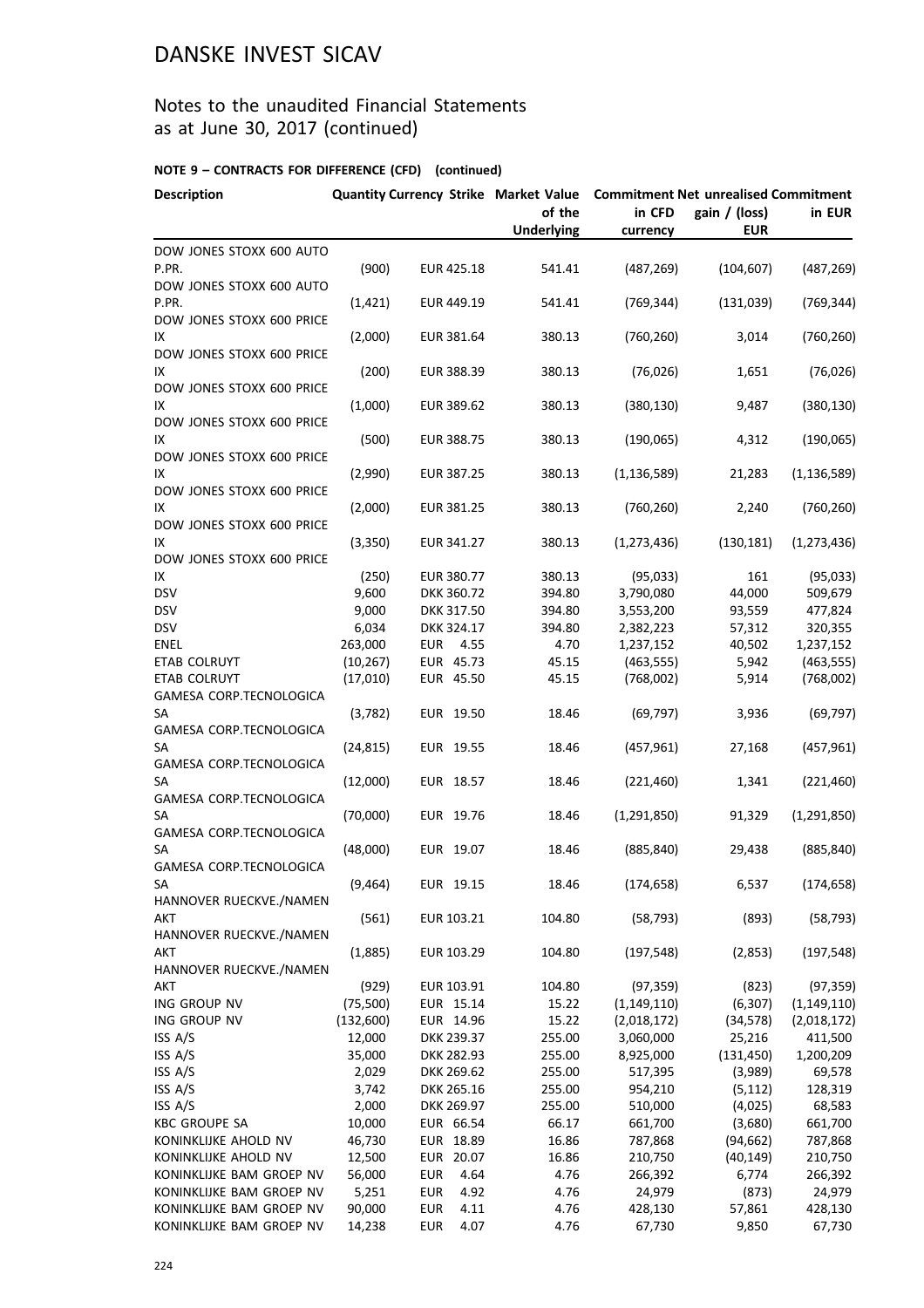## Notes to the unaudited Financial Statements as at June 30, 2017 (continued)

| <b>Description</b>        |           |            |      | Quantity Currency Strike Market Value Commitment Net unrealised Commitment |               |               |               |
|---------------------------|-----------|------------|------|----------------------------------------------------------------------------|---------------|---------------|---------------|
|                           |           |            |      | of the                                                                     | in CFD        | gain / (loss) | in EUR        |
|                           |           |            |      | <b>Underlying</b>                                                          | currency      | <b>EUR</b>    |               |
| KONINKLIJKE BAM GROEP NV  | 35,762    | <b>EUR</b> | 4.06 | 4.76                                                                       | 170,120       | 25,016        | 170,120       |
| KONINKLIJKE BAM GROEP NV  | 80,000    | <b>EUR</b> | 3.98 | 4.76                                                                       | 380,560       | 61,866        | 380,560       |
| KONINKLIJKE BAM GROEP NV  | 152,323   | <b>EUR</b> | 4.43 | 4.76                                                                       | 724,601       | 49,749        | 724,601       |
| KONINKLIJKE BAM GROEP NV  | 60,000    | <b>EUR</b> | 4.98 | 4.76                                                                       | 285,420       | (13, 230)     | 285,420       |
| KONINKLIJKE BAM GROEP NV  | 27,305    | <b>EUR</b> | 5.01 | 4.76                                                                       | 129,890       | (6, 795)      | 129,890       |
| KONINKLIJKE BAM GROEP NV  | 15,239    | <b>EUR</b> | 4.95 | 4.76                                                                       | 72,492        | (2,971)       | 72,492        |
| KONINKLIJKE BAM GROEP NV  | 50,000    | <b>EUR</b> | 4.06 | 4.76                                                                       | 237,850       |               | 237,850       |
| KUEHNE +NAGEL             |           |            |      |                                                                            |               | 35,045        |               |
| <b>INTERNATIONAL</b>      | (6,000)   | CHF 136.79 |      | 158.40                                                                     | (950, 400)    | (118, 523)    | (868, 675)    |
|                           |           |            |      |                                                                            |               |               |               |
| KUEHNE +NAGEL             |           |            |      |                                                                            |               |               |               |
| <b>INTERNATIONAL</b>      | (15,000)  | CHF 138.26 |      | 158.40                                                                     | (2,376,000)   | (276, 171)    | (2, 171, 688) |
| KUEHNE +NAGEL             |           |            |      |                                                                            |               |               |               |
| <b>INTERNATIONAL</b>      | (647)     | CHF 137.66 |      | 158.40                                                                     | (102, 485)    | (12, 264)     | (93, 672)     |
| LEGRAND HOLDING ACT.PROV. |           |            |      |                                                                            |               |               |               |
| OPO                       | (8, 374)  | EUR 54.32  |      | 61.21                                                                      | (512, 573)    | (57, 686)     | (512, 573)    |
| LEGRAND HOLDING ACT.PROV. |           |            |      |                                                                            |               |               |               |
| OPO                       | (7, 526)  | EUR 54.47  |      | 61.21                                                                      | (460, 666)    | (50, 735)     | (460, 666)    |
| LEGRAND HOLDING ACT.PROV. |           |            |      |                                                                            |               |               |               |
| OPO                       | (16,000)  | EUR 54.09  |      | 61.21                                                                      | (979, 360)    | (113,880)     | (979, 360)    |
| METSO CORP                | (1, 317)  | EUR 30.89  |      | 30.15                                                                      | (39,708)      | 977           | (39, 708)     |
| <b>METSO CORP</b>         | (453)     | EUR 30.38  |      | 30.15                                                                      | (13, 658)     | 103           | (13, 658)     |
| METSO CORP                | (17, 850) | EUR 29.54  |      | 30.15                                                                      | (538, 178)    | (10, 817)     | (538, 178)    |
| MUENCHENER RUECKVERS/     |           |            |      |                                                                            |               |               |               |
| NAMENSAKT                 | (2, 330)  | EUR 175.30 |      | 176.35                                                                     | (410, 896)    | (2,452)       | (410, 896)    |
| MUENCHENER RUECKVERS/     |           |            |      |                                                                            |               |               |               |
| NAMENSAKT                 | (1, 544)  | EUR 174.87 |      | 176.35                                                                     | (272, 284)    | (2, 280)      | (272, 284)    |
| NETS A/S                  | (6, 302)  | DKK 118.59 |      | 128.50                                                                     | (809, 807)    | (8, 397)      | (108, 901)    |
| NETS A/S                  | (43)      | DKK 118.46 |      | 128.50                                                                     | (5,526)       | (58)          | (743)         |
| NETS A/S                  | (15, 338) | DKK 127.41 |      | 128.50                                                                     | (1,970,933)   | (2, 257)      | (265, 046)    |
| NETS A/S                  | (7,822)   | DKK 119.43 |      | 128.50                                                                     | (1,005,127)   | (9,538)       | (135, 167)    |
| NKT HOLDING (DKK20)       | 5,283     | DKK 361.26 |      | 516.00                                                                     | 2,726,028     | 109,935       | 366,589       |
| NKT HOLDING (DKK20)       | 4,717     | DKK 358.42 |      | 516.00                                                                     | 2,433,972     | 99,957        | 327,314       |
| NKT HOLDING (DKK20)       | 6,689     | DKK 545.74 |      | 516.00                                                                     | 3,451,524     | (26, 747)     | 464,151       |
| NKT HOLDING (DKK20)       | 760       | DKK 377.18 |      | 516.00                                                                     | 392,160       | 14,187        | 52,737        |
| NKT HOLDING (DKK20)       | 176       | DKK 373.22 |      | 516.00                                                                     | 90,816        | 3,379         | 12,213        |
| NKT HOLDING (DKK20)       | 478       | DKK 375.03 |      | 516.00                                                                     | 246,648       | 9,062         | 33,169        |
| NKT HOLDING (DKK20)       | 5,311     | DKK 545.20 |      | 516.00                                                                     | 2,740,476     | (20, 853)     | 368,532       |
| NKT HOLDING (DKK20)       | 7,425     | DKK 528.57 |      | 516.00                                                                     | 3,831,300     | (12, 548)     | 515,223       |
| OPTIMAL PAYMENTS PLC      |           |            |      |                                                                            |               |               |               |
|                           | 89,376    | GBP        | 4.23 | 5.09                                                                       | 454,477       | 87,277        | 517,884       |
| OPTIMAL PAYMENTS PLC      | 135,000   | GBP        | 3.30 | 5.09                                                                       | 686,475       | 274,390       | 782,249       |
| PARTNERS GROUP HOLDING    | 264       | CHF 519.62 |      | 590.50                                                                     | 155,892       | 17,103        | 142,487       |
| PRYSMIAN SPA              | 9,036     | EUR 25.42  |      | 25.44                                                                      | 229,876       | 139           | 229,876       |
| PRYSMIAN SPA              | 9,035     | EUR 25.26  |      | 25.44                                                                      | 229,850       | 1,669         | 229,850       |
| PRYSMIAN SPA              | 16,000    | EUR 24.44  |      | 25.44                                                                      | 407,040       | 15,952        | 407,040       |
| PRYSMIAN SPA              | 26,000    | EUR 24.64  |      | 25.44                                                                      | 661,440       | 20,831        | 661,440       |
| <b>RENAULT SA</b>         | 8,893     | EUR 67.88  |      | 80.24                                                                      | 713,574       | 109,894       | 713,574       |
| ROYAL UNIBREW A/S         | 250       | DKK 217.13 |      | 308.00                                                                     | 77,000        | 3,055         | 10,355        |
| ROYAL UNIBREW A/S         | 13,500    | DKK 276.31 |      | 308.00                                                                     | 4,158,000     | 57,528        | 559,156       |
| ROYAL UNIBREW A/S         | 9,000     | DKK 277.28 |      | 308.00                                                                     | 2,772,000     | 37,178        | 372,771       |
| ROYAL UNIBREW A/S         | 3,000     | DKK 218.63 |      | 308.00                                                                     | 924,000       | 36,056        | 124,257       |
| ROYAL UNIBREW A/S         | 143       | DKK 222.51 |      | 308.00                                                                     | 44,044        | 1,644         | 5,923         |
| ROYAL UNIBREW A/S         | 4,844     | DKK 299.02 |      | 308.00                                                                     | 1,491,952     | 5,847         | 200,634       |
| SAMPO PLC A               | (6,932)   | EUR 43.20  |      | 45.21                                                                      | (313, 396)    | (13,910)      | (313, 396)    |
| SAMPO PLC A               | (4, 263)  | EUR 43.37  |      | 45.21                                                                      | (192, 730)    | (7, 845)      | (192, 730)    |
| SAMPO PLC A               | 21,130    | EUR 45.24  |      | 45.21                                                                      | 955,287       | (592)         | 955,287       |
| SAMPO PLC A               | 5,620     | EUR 45.12  |      | 45.21                                                                      | 254,080       | 480           | 254,080       |
| SAMPO PLC A               | (4, 716)  | EUR 43.67  |      | 45.21                                                                      | (213, 210)    | (7, 245)      | (213, 210)    |
| SANDVIK AB                | (39,000)  | SEK 132.19 |      | 132.50                                                                     | (5, 167, 500) | (1, 246)      | (534, 170)    |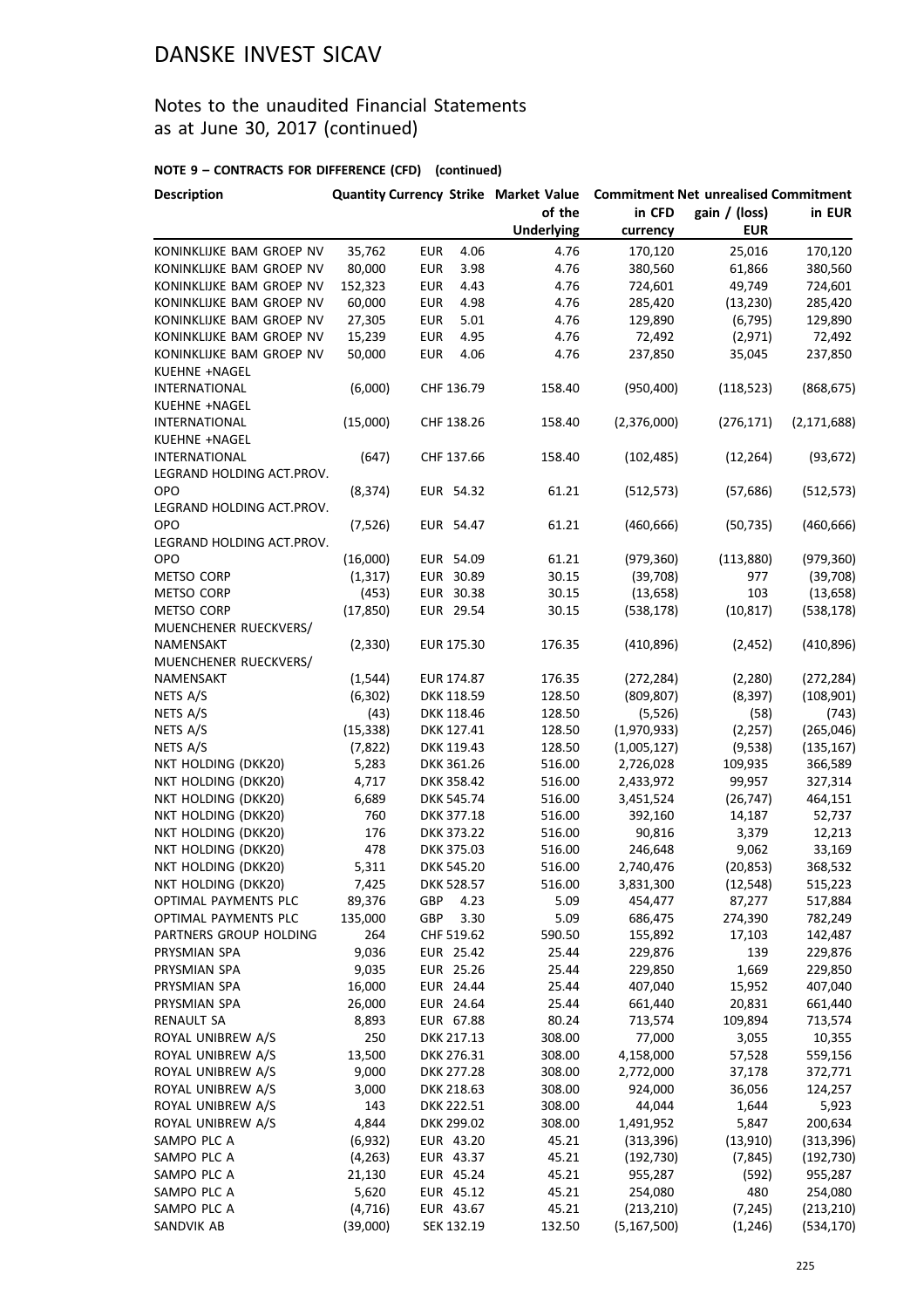## Notes to the unaudited Financial Statements as at June 30, 2017 (continued)

#### **NOTE 9 – CONTRACTS FOR DIFFERENCE (CFD) (continued)**

| <b>Description</b>         |            |            |            | <b>Quantity Currency Strike Market Value</b> | <b>Commitment Net unrealised Commitment</b> |               |             |
|----------------------------|------------|------------|------------|----------------------------------------------|---------------------------------------------|---------------|-------------|
|                            |            |            |            | of the                                       | in CFD                                      | gain / (loss) | in EUR      |
|                            |            |            |            | <b>Underlying</b>                            | currency                                    | <b>EUR</b>    |             |
| SANDVIK AB                 | (3,954)    |            | SEK 139.10 | 132.50                                       | (523, 905)                                  | 2,697         | (54, 157)   |
| SANDVIK AB                 | (11,752)   |            | SEK 137.88 | 132.50                                       | (1,557,140)                                 | 6,538         | (160, 963)  |
| SCHNEIDER ELECTRIC SA      | 3,530      |            | EUR 50.38  | 67.62                                        | 238,699                                     | 60,857        | 238,699     |
| SCHNEIDER ELECTRIC SA      | 4,000      |            | EUR 62.13  | 67.62                                        | 270,480                                     | 21,968        | 270,480     |
| SENVION S.A.               | 27,500     |            | EUR 15.75  | 13.60                                        | 374,000                                     | (59, 125)     | 374,000     |
| SKANDINAV.ENSK.BANKEN A    | (97, 500)  |            | SEK 103.30 | 102.90                                       | (10,032,750)                                | 4,021         | (1,037,097) |
| SVENSKA HANDELSBANKEN AB   | (52,000)   |            | SEK 121.66 | 121.20                                       | (6,302,400)                                 | 2,463         | (651, 486)  |
| SWEDBANK AB -A-            | 35,800     |            | SEK 214.30 | 205.90                                       | 7,371,220                                   | (31,086)      | 761,971     |
| SWEDBANK AB -A-            | 55,000     |            | SEK 216.07 | 205.90                                       | 11,324,500                                  | (57,800)      | 1,170,627   |
| TERNA- RETE ELETTRICA      |            |            |            |                                              |                                             |               |             |
| <b>NAZIONAL</b>            | (134,800)  | <b>EUR</b> | 4.65       | 4.77                                         | (642,996)                                   | (15, 939)     | (642, 996)  |
| UNITED UTILITIES GROUP PLC | (90, 800)  | GBP        | 9.80       | 8.85                                         | (803, 126)                                  | 99,295        | (915, 175)  |
| VESTAS WIND SYSTEMS AS /   |            |            |            |                                              |                                             |               |             |
| <b>REG</b>                 | 407        |            | DKK 410.93 | 574.00                                       | 233,618                                     | 8,925         | 31,416      |
| VESTAS WIND SYSTEMS AS /   |            |            |            |                                              |                                             |               |             |
| <b>REG</b>                 | 11,000     |            | DKK 438.89 | 574.00                                       | 6,314,000                                   | 199,856       | 849,089     |
| <b>WM MORRISON</b>         |            |            |            |                                              |                                             |               |             |
| SUPERMARKETS PLC           | (233,057)  | GBP        | 2.32       | 2.37                                         | (553, 277)                                  | (14, 952)     | (630, 468)  |
| <b>WM MORRISON</b>         |            |            |            |                                              |                                             |               |             |
| SUPERMARKETS PLC           | (31, 943)  | GBP        | 2.33       | 2.37                                         | (75, 833)                                   | (1,612)       | (86, 413)   |
| <b>WM MORRISON</b>         |            |            |            |                                              |                                             |               |             |
| SUPERMARKETS PLC           | (320,000)  | GBP        | 2.36       | 2.37                                         | (759, 680)                                  | (6,084)       | (865, 668)  |
| <b>WM MORRISON</b>         |            |            |            |                                              |                                             |               |             |
| SUPERMARKETS PLC           | (100,000)  | <b>GBP</b> | 2.46       | 2.37                                         | (237, 400)                                  | 9,662         | (270, 521)  |
| <b>WM MORRISON</b>         |            |            |            |                                              |                                             |               |             |
| SUPERMARKETS PLC           | (11,260)   | GBP        | 2.40       | 2.37                                         | (26, 731)                                   | 322           | (30, 461)   |
| <b>WORLDLINE SA</b>        | (837)      |            | EUR 19.01  | 30.01                                        | (25, 118)                                   | (9,206)       | (25, 118)   |
| <b>WORLDLINE SA</b>        | (1,709)    |            | EUR 18.94  | 30.01                                        | (51, 287)                                   | (18, 925)     | (51, 287)   |
| <b>WORLDLINE SA</b>        | (7, 282)   |            | EUR 19.39  | 30.01                                        | (218, 533)                                  | (77, 359)     | (218, 533)  |
| <b>WORLDLINE SA</b>        | (403)      |            | EUR 19.05  | 30.01                                        | (12,094)                                    | (4, 418)      | (12,094)    |
| <b>WORLDLINE SA</b>        | (4,613)    |            | EUR 19.08  | 30.01                                        | (138, 436)                                  | (50, 427)     | (138, 436)  |
| <b>WORLDPAY GROUP PLC</b>  | (188, 800) | GBP        | 2.89       | 3.13                                         | (591, 133)                                  | (52, 359)     | (673, 605)  |
|                            |            |            |            |                                              |                                             |               |             |

**Total (2,410,031) (44,322,442)**

As at June 30, 2017, the net unrealised loss on CFD was EUR (2,410,031).

#### **NOTE 10 – FINANCIAL FUTURES CONTRACTS**

As at June 30, 2017, the following financial futures contracts were outstanding:

#### **Danske Invest Sicav - Emerging and Frontier Markets**

|                 | Contracts                              | Number of<br>contracts | Commitment<br>(EUR) | Maturity<br>date | Currency | Unrealised<br>gain<br>(EUR) |
|-----------------|----------------------------------------|------------------------|---------------------|------------------|----------|-----------------------------|
| <b>PURCHASE</b> | MSEMI - MSCI EMER MKTS<br><b>INDEX</b> | 85                     | 3.736.738           | 15/09/2017       | USD      | 33.339<br>33,339            |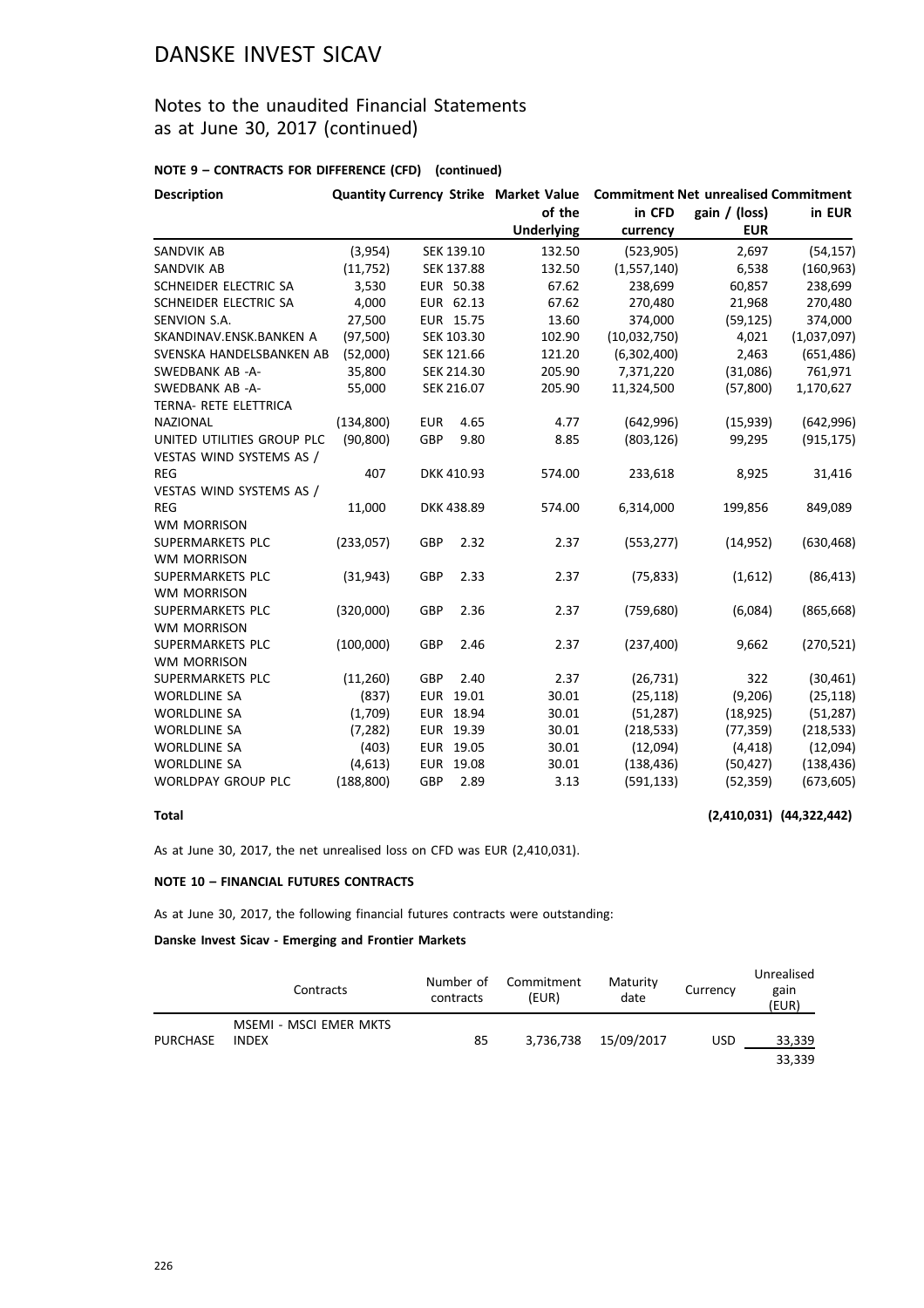## Notes to the unaudited Financial Statements as at June 30, 2017 (continued)

#### **NOTE 10 – FINANCIAL FUTURES CONTRACTS (continued)**

#### **Danske Invest Sicav - Emerging Markets Debt Hard Currency**

|                 | Contracts                     | Number of<br>contracts | Commitment<br>(EUR) | Maturity<br>date | Currency   | Unrealised<br>gain/(loss)<br>(USD) |
|-----------------|-------------------------------|------------------------|---------------------|------------------|------------|------------------------------------|
| <b>PURCHASE</b> | 10Y TREASURY NOTES USA        | 16                     | 2,013,000           | 20/09/2017       | <b>USD</b> | (16,000)                           |
| <b>PURCHASE</b> | 2Y TREASURY NOTES USA         | 34                     | 7,350,906           | 29/09/2017       | <b>USD</b> | (9,032)                            |
| <b>PURCHASE</b> | <b>30Y TREASURY NOTES USA</b> | 24                     | 3,997,500           | 20/09/2017       | <b>USD</b> | (1,649)                            |
| <b>PURCHASE</b> | 5Y TREASURY NOTES USA         | 11                     | 1,298,086           | 29/09/2017       | <b>USD</b> | (5,930)                            |
| <b>SALE</b>     | EURO BOBL                     | (30)                   | (4,509,869)         | 07/09/2017       | <b>EUR</b> | 49,996                             |
| <b>SALE</b>     | EURO BUND                     | (33)                   | (6, 101, 062)       | 07/09/2017       | <b>EUR</b> | 108,849                            |
| <b>SALE</b>     | EURO-BUXL-FUTURES             | (3)                    | (561,046)           | 07/09/2017       | <b>EUR</b> | 12,670                             |
| <b>PURCHASE</b> | TREASURY BONDS USA            | 15                     | 2,313,750           | 20/09/2017       | <b>USD</b> | (10, 915)                          |
|                 |                               |                        |                     |                  |            | 127.989                            |

#### **Danske Invest Sicav - European Bond\***

|                 | Contracts         | Number of<br>contracts | Commitment<br>(EUR) | Maturity<br>date | Currency   | Unrealised<br>gain/(loss)<br>(EUR) |
|-----------------|-------------------|------------------------|---------------------|------------------|------------|------------------------------------|
| <b>SALE</b>     | EURO BOBL         | (21)                   | (2,765,700)         | 07/09/2017       | <b>EUR</b> | 12,180                             |
| <b>PURCHASE</b> | EURO BUND         | 12                     | 1.943.640           | 07/09/2017       | <b>EUR</b> | (6, 720)                           |
| <b>PURCHASE</b> | EURO SCHATZ       | 3                      | 335.490             | 07/09/2017       | <b>EUR</b> | (480)                              |
| <b>PURCHASE</b> | EURO-BUXL-FUTURES | 19                     | 3.112.960           | 07/09/2017       | <b>EUR</b> | 8,360                              |
|                 |                   |                        |                     |                  |            | 13.340                             |

#### **Danske Invest Sicav - European Corporate Sustainable Bond**

|      | Contracts | Number of<br>contracts | Commitment<br>(EUR) | Maturity<br>date | Currency | Unrealised<br>gain<br>(EUR) |
|------|-----------|------------------------|---------------------|------------------|----------|-----------------------------|
| SALE | EURO BUND | (600)                  | (97, 158, 000)      | 07/09/2017       | EUR      | 471,600                     |
|      |           |                        |                     |                  |          | 471.600                     |

#### **Danske Invest Sicav - Global Corporate Bonds\***

|                 | Contracts         | Number of<br>contracts | Commitment<br>(EUR) | Maturity<br>date | Currency   | Unrealised<br>gain/(loss)<br>(EUR) |
|-----------------|-------------------|------------------------|---------------------|------------------|------------|------------------------------------|
| <b>SALE</b>     | EURO BOBL         | (67)                   | (8,823,900)         | 07/09/2017       | EUR        | 45.960                             |
| <b>PURCHASE</b> | EURO BUND         | 50                     | 8.098.500           | 07/09/2017       | <b>EUR</b> | (61, 835)                          |
| <b>PURCHASE</b> | EURO SCHATZ       | 14                     | 1.565.620           | 07/09/2017       | <b>EUR</b> | (2,630)                            |
| <b>PURCHASE</b> | EURO-BUXL-FUTURES |                        | 1.146.880           | 07/09/2017       | <b>EUR</b> | (3,440)                            |
|                 |                   |                        |                     |                  |            | (21, 945)                          |

#### **Danske Invest Sicav - Nordic Corporate Bond**

|      | Contracts | contracts | Number of Commitment<br>(EUR) | Maturity<br>date | Currency | Unrealised<br>gain<br>(EUR) |
|------|-----------|-----------|-------------------------------|------------------|----------|-----------------------------|
| SALE | EURO BUND | (105)     | (17,006,850)                  | 07/09/2017       | EUR      | 78.750                      |
|      |           |           |                               |                  |          | 78.750                      |

\* See Note 1.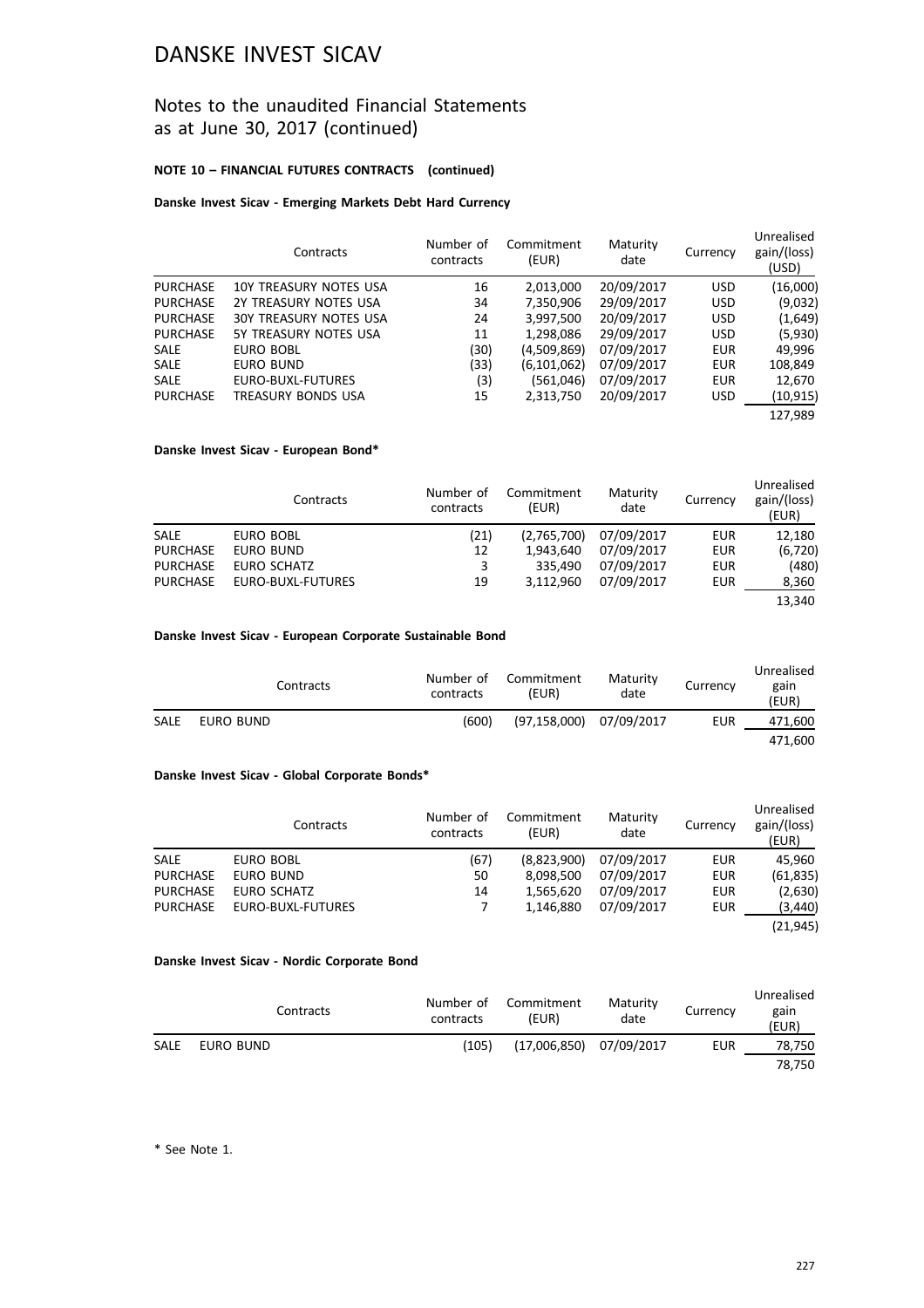# INFORMATION FOR INVESTORS IN SWITZERLAND (non audited)

## as at June 30, 2017

1) Danske Invest SICAV - Total Expense Ratio (TER) as per June 30, 2017

|                                                                  |                        |              | <b>TER ratio</b><br>excluding<br>Perfor- | <b>TER ratio</b><br>including<br>Performance |
|------------------------------------------------------------------|------------------------|--------------|------------------------------------------|----------------------------------------------|
|                                                                  |                        |              | mance                                    | fee                                          |
| <b>Sub-Fund Name</b><br>China                                    | Currency<br><b>USD</b> | Isin Code    | fee                                      |                                              |
| China Class A                                                    |                        | LU0178668348 | 2.15%                                    |                                              |
|                                                                  |                        |              |                                          |                                              |
| Danish Bond                                                      | <b>DKK</b>             |              |                                          |                                              |
| Danish Bond Class A                                              |                        | LU0012089180 | 1.07%                                    |                                              |
| Danish Bond Class A d                                            |                        | LU0012089008 | 1.07%                                    |                                              |
| Danish Mortgage Bond                                             | <b>DKK</b>             |              |                                          |                                              |
| Danish Mortgage Bond Class A                                     |                        | LU0080347536 | 1.07%                                    |                                              |
| Danish Mortgage Bond Class A d                                   |                        | LU0158165976 | 1.07%                                    |                                              |
| Danish Mortgage Bond Class A-nok h                               |                        | LU0332084721 | 1.07%                                    |                                              |
| Danish Mortgage Bond Class A-sek h                               |                        | LU0332084994 | 1.07%                                    |                                              |
| Danish Mortgage Bond Class A-eur h                               |                        | LU0739644747 | 1.07%                                    |                                              |
| Danish Mortgage Bond Class I                                     |                        | LU0249648097 | 0.33%                                    |                                              |
| Danish Mortgage Bond Class I-eur h $\overline{O}$                |                        | LU1567658643 | 0.33%                                    |                                              |
| <b>Denmark Focus</b>                                             | <b>DKK</b>             |              |                                          |                                              |
| Denmark Focus Class A                                            |                        | LU0012195615 | 1.77%                                    |                                              |
| Denmark Focus Class I 3                                          |                        | LU0249648923 | 0.78%                                    |                                              |
| Denmark Focus Class RA <sup>1</sup>                              |                        | LU1542185134 | 1.77%                                    |                                              |
| <b>Eastern Europe</b>                                            | <b>EUR</b>             |              |                                          |                                              |
| Eastern Europe Class I                                           |                        | LU0727216912 | 1.21%                                    |                                              |
| Eastern Europe Class A                                           |                        | LU0727216755 | 2.15%                                    |                                              |
| Eastern Europe ex. Russia                                        | <b>EUR</b>             |              |                                          |                                              |
| Eastern Europe ex. Russia Class A                                |                        | LU0156840208 | 1.95%                                    |                                              |
| Eastern Europe ex. Russia Class I                                |                        | LU0249695924 | 1.11%                                    |                                              |
|                                                                  |                        |              |                                          |                                              |
| <b>Emerging and Frontier Markets</b>                             | <b>EUR</b>             |              |                                          |                                              |
| Emerging and Frontier Markets Class A                            |                        | LU1116403194 | 2.30%                                    |                                              |
| Emerging and Frontier Markets Class A-dkk                        |                        | LU1204910597 | 2.30%                                    |                                              |
| Emerging and Frontier Markets Class A-sek                        |                        | LU1204910670 | 2.30%                                    |                                              |
| Emerging and Frontier Markets Class A-nok                        |                        | LU1204910753 | 2.30%                                    |                                              |
| <b>Emerging and Frontier Markets Class I</b>                     |                        | LU1116403350 | 1.86%                                    |                                              |
| <b>Emerging Markets Debt Hard Currency</b>                       | <b>USD</b>             |              |                                          |                                              |
| Emerging Markets Debt Hard Currency Class A                      |                        | LU1204910837 | 1.50%                                    |                                              |
| Emerging Markets Debt Hard Currency Class I                      |                        | LU1204911488 | 0.76%                                    |                                              |
| Emerging Markets Debt Hard Currency Class I-eur h                |                        | LU1204911561 | 0.76%                                    |                                              |
| Euro High Yield Bond                                             | <b>EUR</b>             |              |                                          |                                              |
| Euro High Yield Bond Class A                                     |                        | LU0923469943 | 1.27%                                    |                                              |
| Euro High Yield Bond Class A-sek h                               |                        | LU1204911645 | 1.27%                                    |                                              |
| Euro High Yield Bond Class A d                                   |                        | LU1204911728 | 1.27%                                    |                                              |
| Euro High Yield Bond Class I                                     |                        | LU0923470016 | 0.58%                                    |                                              |
| Euro High Yield Bond Class RA $^{\textcircled{\tiny{\text{1}}}}$ |                        | LU1542186371 | 1.27%                                    |                                              |
| <b>Europe</b>                                                    | <b>EUR</b>             |              |                                          |                                              |
| Europe Class I                                                   |                        | LU0727217134 | 1.03%                                    |                                              |
| Europe Class A                                                   |                        | LU0727217050 | 1.77%                                    |                                              |
| Europe Class RA <sup>1</sup>                                     |                        | LU1542186538 | 1.77%                                    |                                              |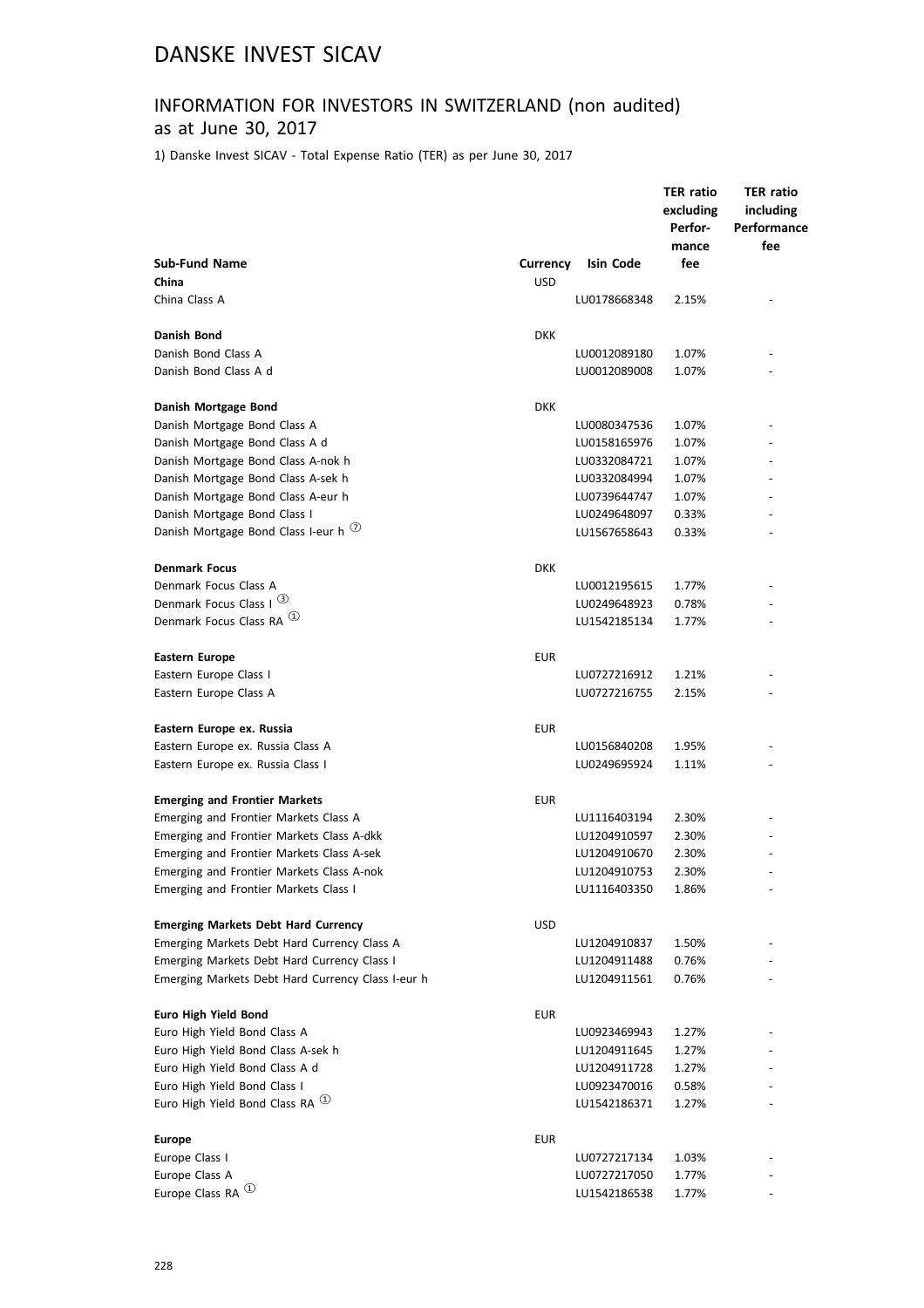## INFORMATION FOR INVESTORS IN SWITZERLAND (non audited) as at June 30, 2017 (continued)

|                                                                 |            |              | <b>TER ratio</b><br>excluding<br>Perfor- | <b>TER ratio</b><br>including<br>Performance |
|-----------------------------------------------------------------|------------|--------------|------------------------------------------|----------------------------------------------|
|                                                                 |            |              | mance                                    | fee                                          |
| <b>Sub-Fund Name</b>                                            | Currency   | Isin Code    | fee                                      |                                              |
| <b>Europe Absolute</b>                                          | <b>EUR</b> |              |                                          |                                              |
| Europe Absolute Class A p                                       |            | LU0644011495 | 1.50%                                    | 1.50%                                        |
| Europe Absolute Class I p                                       |            | LU0644011735 | 0.86%                                    | 0.86%                                        |
| Europe Absolute Class A-sek hp                                  |            | LU0644011651 | 1.50%                                    | 1.50%                                        |
| Europe Absolute Class W p $(2)$                                 |            | LU1561551018 | 0.96%                                    | 0.96%                                        |
| <b>Europe Focus</b>                                             | <b>EUR</b> |              |                                          |                                              |
| Europe Focus Class A                                            |            | LU0088125512 | 1.77%                                    |                                              |
| Europe Focus Class I                                            |            | LU0249696906 | 1.03%                                    |                                              |
| <b>Europe High Dividend</b>                                     | <b>EUR</b> |              |                                          |                                              |
| Europe High Dividend Class A                                    |            | LU0123484957 | 1.87%                                    |                                              |
| Europe High Dividend Class I                                    |            | LU0274214740 | 1.03%                                    |                                              |
| <b>Europe Long-Short Dynamic</b>                                | <b>EUR</b> |              |                                          |                                              |
| Europe Long-Short Dynamic Class A p                             |            | LU0861185303 | 1.80%                                    | 1.80%                                        |
| Europe Long-Short Dynamic Class I p                             |            | LU0861186293 | 1.16%                                    | 1.16%                                        |
| Europe Long-Short Dynamic Class A-sek hp                        |            | LU0861185998 | 1.80%                                    | 1.80%                                        |
| Europe Long-Short Dynamic Class A-nok hp                        |            | LU0861185642 | 1.80%                                    | 1.80%                                        |
| Europe Long-Short Dynamic Class A dp                            |            | LU1399304010 | 1.80%                                    | 1.99%                                        |
| Europe Long-Short Dynamic Class I-usd hp                        |            | LU1399304101 | 1.16%                                    | 2.21%                                        |
| Europe Long-Short Dynamic Class I-chf hp                        |            | LU1467468531 | 1.16%                                    | 1.16%                                        |
| Europe Long-Short Dynamic Class RA p $^{(1)}$                   |            | LU1542187692 | 1.80%                                    | 1.89%                                        |
| Europe Long-Short Dynamic Class W p $(2)$                       |            | LU1561551109 | 1.26%                                    | 1.62%                                        |
| <b>Europe Long-Short Dynamic Plus</b>                           | <b>EUR</b> |              |                                          |                                              |
| Europe Long-Short Dynamic Plus Class A p                        |            | LU1204911991 | 2.00%                                    | 2.00%                                        |
| Europe Long-Short Dynamic Plus Class I p                        |            | LU1204912452 | 1.30%                                    | 1.30%                                        |
| Europe Long-Short Dynamic Plus Class A-sek hp                   |            | LU1204912296 | 2.00%                                    | 2.00%                                        |
| <b>Europe Small Cap</b>                                         | <b>EUR</b> |              |                                          |                                              |
| Europe Small Cap Class A                                        |            | LU0123485178 | 1.90%                                    |                                              |
| Europe Small Cap Class I                                        |            | LU0249699918 | 1.06%                                    |                                              |
| <b>European Bond</b>                                            | EUR        |              |                                          |                                              |
| European Bond Class A                                           |            | LU0088125439 | 1.10%                                    |                                              |
| European Bond Class A d                                         |            | LU0012089263 | 1.10%                                    |                                              |
| European Bond Class A-nok h                                     |            | LU0178669825 | 1.10%                                    |                                              |
| European Corporate Sustainable Bond                             | <b>EUR</b> |              |                                          |                                              |
| European Corporate Sustainable Bond Class A                     |            | LU1399304283 | 1.10%                                    |                                              |
| European Corporate Sustainable Bond Class A d                   |            | LU1399304366 | 1.10%                                    |                                              |
| European Corporate Sustainable Bond Class I                     |            | LU1399305330 | 0.56%                                    |                                              |
| European Corporate Sustainable Bond Class A-sek h               |            | LU1399304879 | 1.10%                                    |                                              |
| European Corporate Sustainable Bond Class I-nok h               |            | LU1399305926 | 0.56%                                    |                                              |
| European Corporate Sustainable Bond Class A-sek hd <sup>6</sup> |            | LU1399305090 | 1.10%                                    |                                              |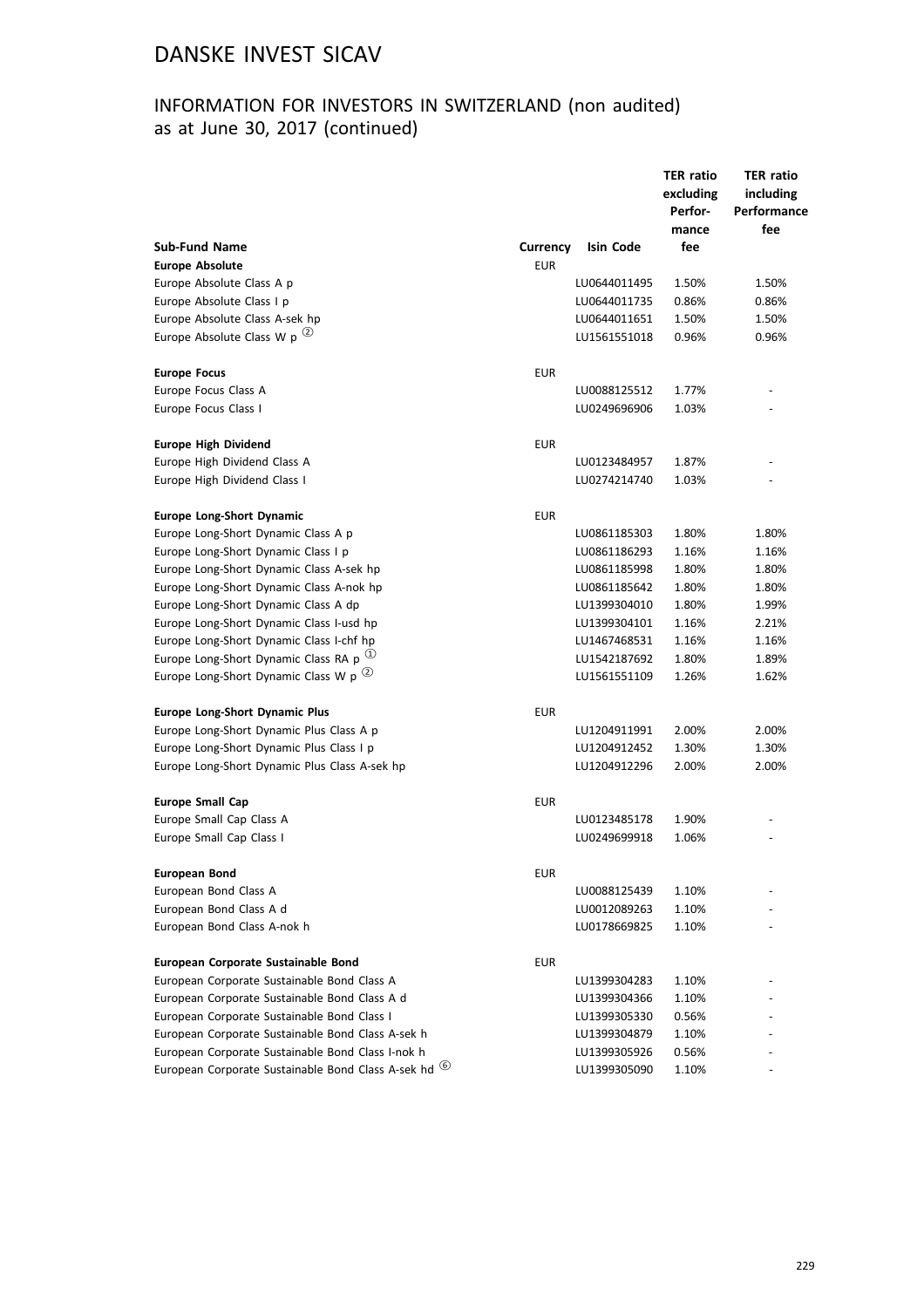## INFORMATION FOR INVESTORS IN SWITZERLAND (non audited) as at June 30, 2017 (continued)

|                                                                                                           |            |                              | <b>TER ratio</b> | <b>TER ratio</b>         |
|-----------------------------------------------------------------------------------------------------------|------------|------------------------------|------------------|--------------------------|
|                                                                                                           |            |                              | excluding        | including                |
|                                                                                                           |            |                              | Perfor-          | Performance              |
| <b>Sub-Fund Name</b>                                                                                      | Currency   | Isin Code                    | mance<br>fee     | fee                      |
| Germany                                                                                                   | <b>EUR</b> |                              |                  |                          |
| Germany Class A                                                                                           |            | LU1116403517                 | 1.70%            |                          |
| Germany Class I                                                                                           |            | LU1116403780                 | 1.06%            |                          |
| Germany Class A-sek                                                                                       |            | LU1204912536                 | 1.70%            |                          |
| Germany Class A-nok                                                                                       |            | LU1204912619                 | 1.70%            |                          |
| <b>Global Corporate Bonds</b>                                                                             | <b>EUR</b> |                              |                  |                          |
| Global Corporate Bonds Class A                                                                            |            | LU0123484106                 | 1.07%            |                          |
| Global Corporate Bonds Class I                                                                            |            | LU0249702647                 | 0.33%            |                          |
| Global Corporate Bonds Class A-sek h                                                                      |            | LU0178670161                 | 1.07%            |                          |
| Global Corporate Bonds Class A-nok h                                                                      |            | LU0178670245                 | 1.07%            | $\overline{\phantom{m}}$ |
| <b>Global Emerging Markets</b>                                                                            | <b>USD</b> |                              |                  |                          |
| Global Emerging Markets Class A                                                                           |            | LU0085580271                 | 2.05%            |                          |
| Global Emerging Markets Class I                                                                           |            | LU0249706804                 | 1.11%            |                          |
| Global Emerging Markets Class RA (1)                                                                      |            | LU1542189474                 | 2.05%            |                          |
| <b>Global Emerging Markets Small Cap</b>                                                                  | <b>USD</b> |                              |                  |                          |
| Global Emerging Markets Small Cap Class A                                                                 |            | LU0292126785                 | 2.10%            |                          |
| Global Emerging Markets Small Cap Class I                                                                 |            | LU0292127759                 | 1.16%            |                          |
| Global High Dividend                                                                                      | <b>EUR</b> |                              |                  |                          |
| Global High Dividend Class A                                                                              |            | LU1204913773                 | 1.87%            | $\overline{\phantom{a}}$ |
| Global High Dividend Class A-sek                                                                          |            | LU1204914078                 | 1.87%            |                          |
| Global High Dividend Class A-nok                                                                          |            | LU1204914151                 | 1.87%            |                          |
| Global High Dividend Class A-sek d                                                                        |            | LU1204914318                 | 1.87%            |                          |
| Global High Dividend Class A-nok d                                                                        |            | LU1204914409                 | 1.87%            |                          |
| Global High Dividend Class I                                                                              |            | LU1204914581                 | 1.03%            |                          |
| <b>Global Inflation Linked Bond</b>                                                                       | EUR        |                              |                  |                          |
| Global Inflation Linked Bond Class A                                                                      |            | LU0727217308                 | 1.07%            |                          |
| Global Inflation Linked Bond Class I                                                                      |            | LU0727217480                 | 0.63%            |                          |
| Global Inflation Linked Bond Class Y                                                                      |            | LU0790898422                 | 1.07%            |                          |
| Global Inflation Linked Bond Class A d                                                                    |            | LU0727217647                 | 1.07%            | ٠                        |
| Global Inflation Linked Bond Class A-sek h                                                                |            | LU1204914821                 | 1.07%            |                          |
| <b>Global Inflation Linked Bond Short Duration</b><br>Global Inflation Linked Bond Short Duration Class A | <b>EUR</b> |                              |                  |                          |
| Global Inflation Linked Bond Short Duration Class I                                                       |            | LU1116403947                 | 1.07%            |                          |
| Global Inflation Linked Bond Short Duration Class A d                                                     |            | LU1116404168<br>LU1204915042 | 0.63%<br>1.07%   |                          |
| Global Inflation Linked Bond Short Duration Class RA (4)                                                  |            | LU1542190217                 | 1.07%            |                          |
| <b>Global StockPicking</b>                                                                                | <b>EUR</b> |                              |                  |                          |
| Global StockPicking Class A                                                                               |            | LU0117088970                 | 1.87%            |                          |
| Global StockPicking Class I                                                                               |            | LU0249703298                 | 1.03%            |                          |
| Global StockPicking Class RA <sup>1</sup>                                                                 |            | LU1542190563                 | 1.87%            |                          |
| India                                                                                                     | <b>USD</b> |                              |                  |                          |
| India Class A                                                                                             |            | LU0193801577                 | 2.10%            |                          |
| Japan                                                                                                     | JPY        |                              |                  |                          |
| Japan Class A                                                                                             |            | LU0193802039                 | 1.95%            |                          |
| Japan Class I 3                                                                                           |            | LU0739645470                 | 0.96%            |                          |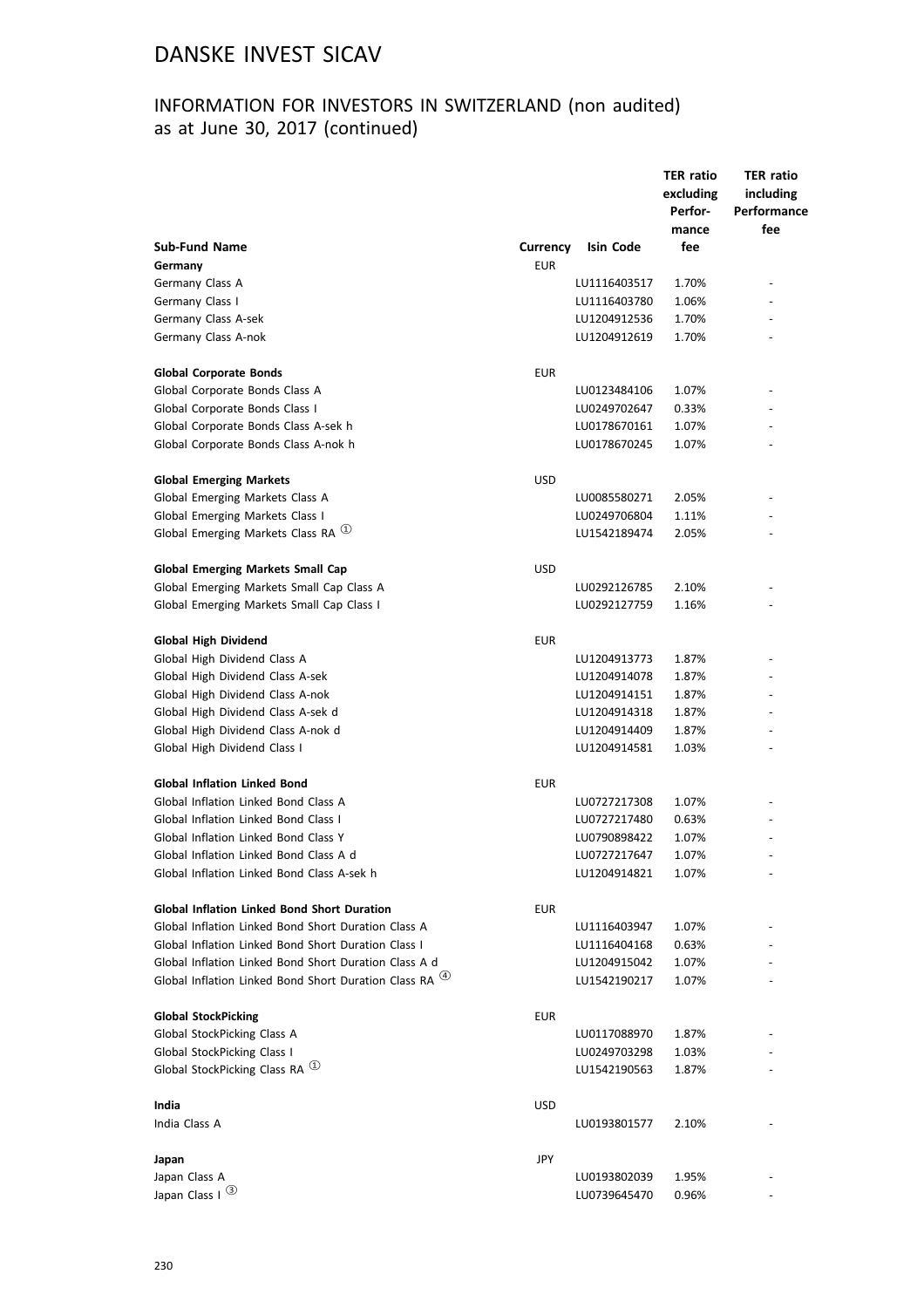## INFORMATION FOR INVESTORS IN SWITZERLAND (non audited) as at June 30, 2017 (continued)

|                                               |            |              | <b>TER ratio</b><br>excluding<br>Perfor-<br>mance | <b>TER ratio</b><br>including<br>Performance<br>fee |
|-----------------------------------------------|------------|--------------|---------------------------------------------------|-----------------------------------------------------|
| <b>Sub-Fund Name</b>                          | Currency   | Isin Code    | fee                                               |                                                     |
| <b>Nordic</b>                                 | <b>EUR</b> |              |                                                   |                                                     |
| Nordic Class A                                |            | LU0012195888 | 1.80%                                             |                                                     |
| <b>Nordic Corporate Bond</b>                  | <b>EUR</b> |              |                                                   |                                                     |
| Nordic Corporate Bond Class A                 |            | LU1116404325 | 1.10%                                             |                                                     |
| Nordic Corporate Bond Class I                 |            | LU1116404671 | 0.56%                                             |                                                     |
| Nordic Corporate Bond Class A-sek d h         |            | LU1116404838 | 1.10%                                             |                                                     |
| Nordic Corporate Bond Class A d               |            | LU1204915398 | 1.10%                                             |                                                     |
| Nordic Corporate Bond Class RA <sup>1</sup>   |            | LU1542191538 | 1.10%                                             |                                                     |
| Russia                                        | <b>USD</b> |              |                                                   |                                                     |
| Russia Class A                                |            | LU0495011024 | 2.50%                                             |                                                     |
| Russia Class I                                |            | LU0495011370 | 1.36%                                             |                                                     |
| Sweden                                        | <b>SEK</b> |              |                                                   |                                                     |
| Sweden Class A                                |            | LU0074604223 | 1.77%                                             |                                                     |
| <b>Swedish Bond</b>                           | <b>SEK</b> |              |                                                   |                                                     |
| Swedish Bond Class A                          |            | LU0070798268 | 1.07%                                             |                                                     |
| Swedish Bond Class Y                          |            | LU0193808663 | 0.77%                                             |                                                     |
| <b>Trans-Balkan</b>                           | <b>EUR</b> |              |                                                   |                                                     |
| Trans-Balkan Class A                          |            | LU0249704346 | 3.30%                                             |                                                     |
| <b>US High Yield Bond</b>                     | <b>USD</b> |              |                                                   |                                                     |
| US High Yield Bond Class I                    |            | LU1116405215 | 0.76%                                             |                                                     |
| US High Yield Bond Class A-eur h <sup>5</sup> |            | LU1116406023 | 1.60%                                             |                                                     |

 $\frac{1}{2}$  This share class was launched on April 3, 2017.<br>  $\frac{1}{2}$  This share class was launched on June 21, 2017.<br>  $\frac{1}{3}$  This share class was launched on June 26, 2017.<br>  $\frac{1}{3}$  This share class was launched on M

 $^\circledR$  This share class was launched on March 16, 2017.<br> $^\circledR$  This share class was launched on April 6, 2017.

**The figures above are not audited.**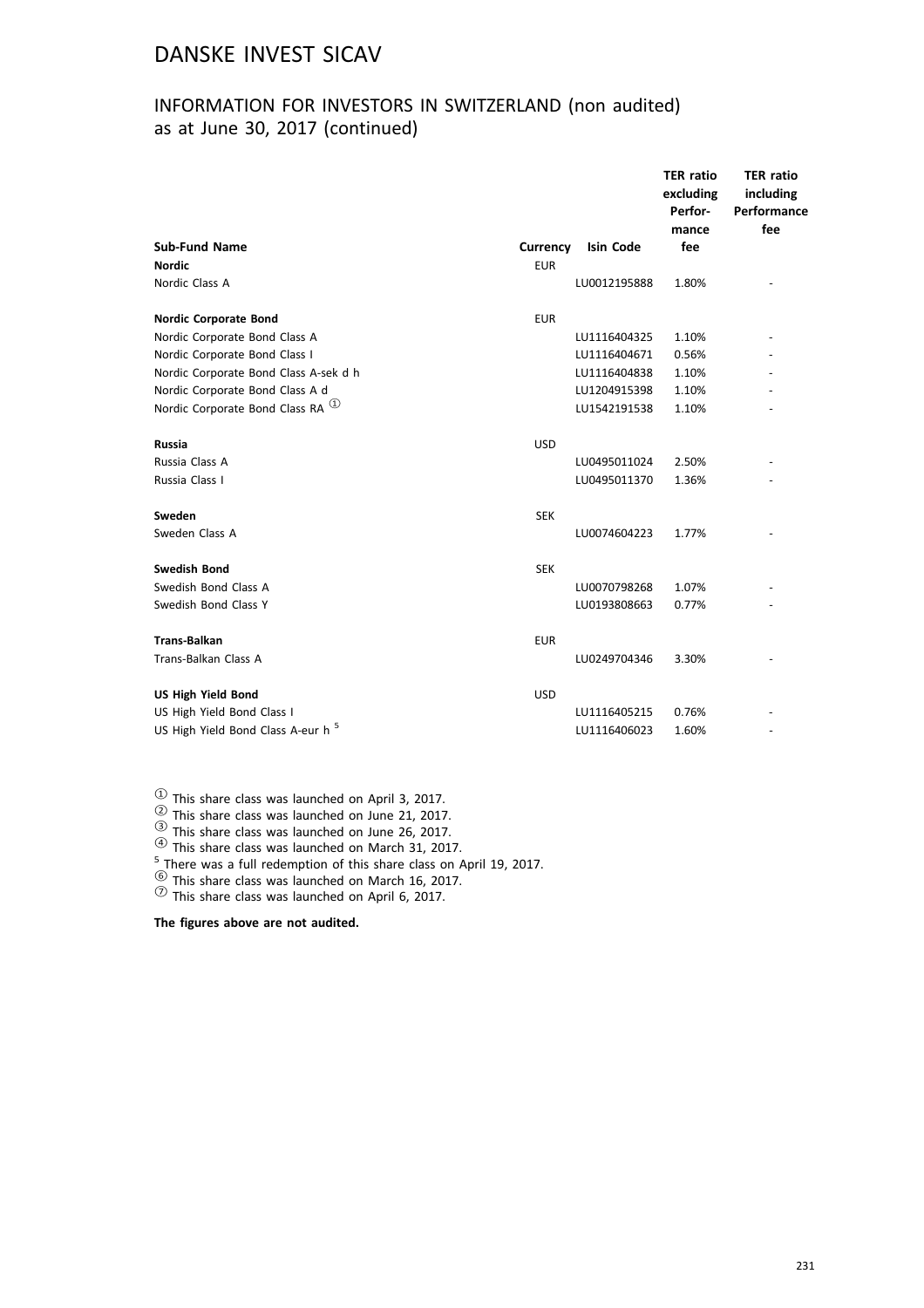## Unaudited Appendix

**REGULATION (EU) 2015/2365 OF THE EUROPEAN PARLIAMENT AND OF THE COUNCIL of November 25, 2015 Transparency of Securities Financing Transactions of Reuse and amending Regulation (EU) N°648/2012 Securities Lending**

## **Global Data in (EUR)**

|                                                                |                   | Overall     | <b>Total net</b> |               |
|----------------------------------------------------------------|-------------------|-------------|------------------|---------------|
| Sub-Fund                                                       | <b>Collateral</b> | valuation   | assets           | (%) of assets |
| DANSKE INVEST SICAV - China*                                   | 5,225,735         | 4,976,878   | 28,315,248       | 17.58         |
| DANSKE INVEST SICAV - Denmark Focus*                           | 355,319           | 338,398     | 75,556,607       | 0.45          |
| DANSKE INVEST SICAV - Eastern Europe ex.                       |                   |             |                  |               |
| Russia*                                                        | 64,902            | 61,810      | 25,047,158       | 0.25          |
| DANSKE INVEST SICAV - Emerging and Frontier<br>Markets         | 2,869,310         | 2,732,642   | 81,949,985       | 3.33          |
| DANSKE INVEST SICAV - Emerging Market Debt                     |                   |             |                  |               |
| Hard Currency                                                  | 3,417,405         | 3,350,389   | 138,488,345      | 2.42          |
| DANSKE INVEST SICAV - Euro High Yield Bond                     | 3,949,333         | 3,871,889   | 62,058,489       | 6.24          |
| DANSKE INVEST SICAV - Europe                                   | 34,937,867        | 33,274,007  | 218,305,344      | 15.24         |
| DANSKE INVEST SICAV - Europe Absolute                          | 42,997,145        | 41,744,263  | 273,745,119      | 15.25         |
| DANSKE INVEST SICAV - Europe Focus*                            | 4,676,423         | 4,453,639   | 58,470,306       | 7.62          |
| DANSKE INVEST SICAV - Europe High Dividend*                    | 11,057,367        | 10,530,765  | 143,615,513      | 7.33          |
| DANSKE INVEST SICAV - Europe Long-Short                        |                   |             |                  |               |
| Dynamic                                                        | 15,510,984        | 14,772,194  | 575,495,411      | 2.57          |
| DANSKE INVEST SICAV - Europe Long-Short<br><b>Dynamic Plus</b> |                   |             |                  |               |
|                                                                | 885,269           | 843,083     | 63,861,248       | 1.32          |
| DANSKE INVEST SICAV - Europe Small Cap*                        | 7,805,435         | 7,433,695   | 183,076,661      | 4.06          |
| DANSKE INVEST SICAV - European Bond*                           | 1,040,521         | 1,020,118   | 33,670,098       | 3.03          |
| DANSKE INVEST SICAV - European Corporate<br>Sustainable Bond   | 19,973,973        | 19,582,320  | 486,303,734      | 4.03          |
| DANSKE INVEST SICAV - Germany                                  | 1,279,855         | 1,218,905   | 17,425,248       | 7.00          |
| DANSKE INVEST SICAV - Global Corporate<br>Bonds*               | 13,872,829        | 13,600,808  | 159,587,179      | 8.52          |
| DANSKE INVEST SICAV - Global Emerging                          |                   |             |                  |               |
| Markets*                                                       | 10,681,169        | 10,172,533  | 519,765,114      | 1.96          |
| DANSKE INVEST SICAV - Global Emerging                          |                   |             |                  |               |
| Markets Small Cap*                                             | 3,055,573         | 2,909,804   | 92,195,249       | 3.16          |
| DANSKE INVEST SICAV - Global High Dividend                     | 551,860           | 525,579     | 12,626,608       | 4.16          |
| DANSKE INVEST SICAV - Global Inflation Linked<br>Bond          | 237,701           | 232,717     | 22,112,871       | 1.05          |
| DANSKE INVEST SICAV - Global Inflation Linked                  |                   |             |                  |               |
| Bond Short Duration                                            | 7,267,194         | 7,124,558   | 106,700,648      | 6.68          |
| DANSKE INVEST SICAV - Global StockPicking*                     | 31,055,946        | 29,577,090  | 301,529,146      | 9.81          |
| DANSKE INVEST SICAV - Japan*                                   | 2,279,471         | 2,170,930   | 55,019,596       | 3.95          |
| DANSKE INVEST SICAV - Nordic*                                  | 3,444,047         | 3,279,948   | 25,780,692       | 12.72         |
| DANSKE INVEST SICAV - Nordic Corporate Bond                    | 7,248,187         | 7,106,062   | 109,898,925      | 6.47          |
| DANSKE INVEST SICAV - Russia*                                  | 51,108            | 48,674      | 9,216,837        | 0.53          |
| DANSKE INVEST SICAV - Sweden*                                  | 5,764,875         | 5,490,312   | 26,062,958       | 21.07         |
| <b>Total</b>                                                   | 241,556,803       | 232,444,010 | 3,905,880,338    |               |

\* See Note 1.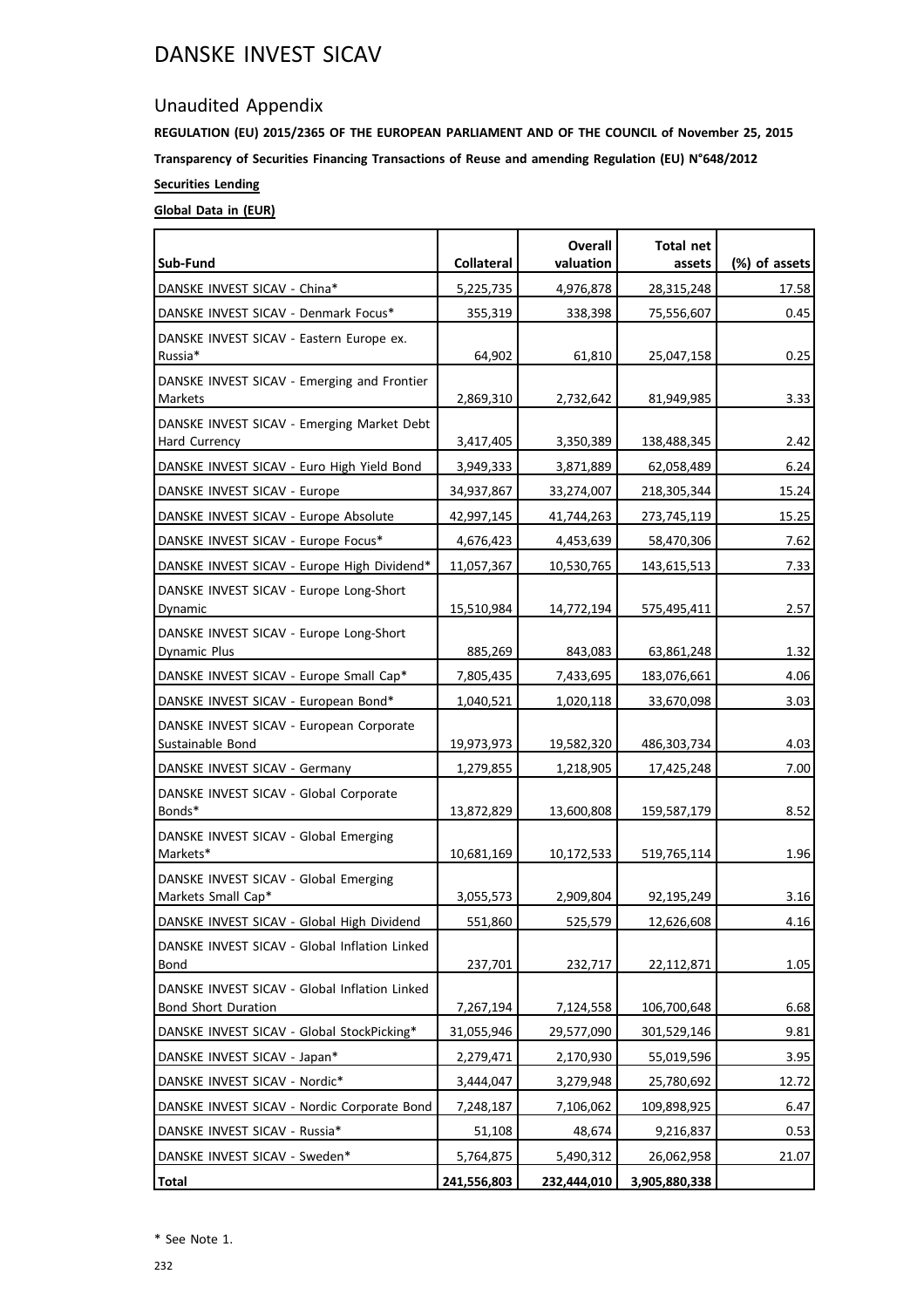# Unaudited Appendix (continued)

| Sub-Fund                                                             | <b>Overall valuation</b> | Investment<br>portfolio at<br>market value | (%) lendable<br>assets |
|----------------------------------------------------------------------|--------------------------|--------------------------------------------|------------------------|
| DANSKE INVEST SICAV - China*                                         | 4,976,878                | 27,856,372                                 | 17.87                  |
| DANSKE INVEST SICAV - Denmark Focus*                                 | 338,398                  | 74,498,010                                 | 0.45                   |
| DANSKE INVEST SICAV - Eastern Europe ex. Russia*                     | 61,810                   | 24,467,839                                 | 0.25                   |
| DANSKE INVEST SICAV - Emerging and Frontier Markets                  | 2,732,642                | 74,438,880                                 | 3.67                   |
| DANSKE INVEST SICAV - Emerging Market Debt Hard<br>Currency          | 3,350,389                | 127,225,580                                | 2.63                   |
| DANSKE INVEST SICAV - Euro High Yield Bond                           | 3,871,889                | 59,305,307                                 | 6.53                   |
| DANSKE INVEST SICAV - Europe                                         | 33,274,007               | 215,944,847                                | 15.41                  |
| DANSKE INVEST SICAV - Europe Absolute                                | 41,744,263               | 234,655,611                                | 17.79                  |
| DANSKE INVEST SICAV - Europe Focus*                                  | 4,453,639                | 56,673,970                                 | 7.86                   |
| DANSKE INVEST SICAV - Europe High Dividend*                          | 10,530,765               | 142,805,867                                | 7.37                   |
| DANSKE INVEST SICAV - Europe Long-Short Dynamic                      | 14,772,194               | 464,322,768                                | 3.18                   |
| DANSKE INVEST SICAV - Europe Long-Short Dynamic Plus                 | 843,083                  | 53,293,223                                 | 1.58                   |
| DANSKE INVEST SICAV - Europe Small Cap*                              | 7,433,695                | 179,266,990                                | 4.15                   |
| DANSKE INVEST SICAV - European Bond*                                 | 1,020,118                | 33,213,190                                 | 3.07                   |
| DANSKE INVEST SICAV - European Corporate Sustainable<br>Bond         | 19,582,320               | 417,249,536                                | 4.69                   |
| DANSKE INVEST SICAV - Germany                                        | 1,218,905                | 17,125,867                                 | 7.12                   |
| DANSKE INVEST SICAV - Global Corporate Bonds*                        | 13,600,808               | 156,758,327                                | 8.68                   |
| DANSKE INVEST SICAV - Global Emerging Markets*                       | 10,172,533               | 507,807,935                                | 2.00                   |
| DANSKE INVEST SICAV - Global Emerging Markets Small<br>$Cap^*$       | 2,909,804                | 90,927,953                                 | 3.20                   |
| DANSKE INVEST SICAV - Global High Dividend                           | 525,579                  | 12,555,888                                 | 4.19                   |
| DANSKE INVEST SICAV - Global Inflation Linked Bond                   | 232,717                  | 21,790,175                                 | 1.07                   |
| DANSKE INVEST SICAV - Global Inflation Linked Bond Short<br>Duration | 7,124,558                | 105,091,278                                | 6.78                   |
| DANSKE INVEST SICAV - Global StockPicking*                           | 29,577,090               | 285,857,883                                | 10.35                  |
| DANSKE INVEST SICAV - Japan*                                         | 2,170,930                | 54,069,911                                 | 4.02                   |
| DANSKE INVEST SICAV - Nordic*                                        | 3,279,948                | 25,141,051                                 | 13.05                  |
| DANSKE INVEST SICAV - Nordic Corporate Bond                          | 7,106,062                | 105,141,811                                | 6.76                   |
| DANSKE INVEST SICAV - Russia*                                        | 48,674                   | 8,926,549                                  | 0.55                   |
| DANSKE INVEST SICAV - Sweden*                                        | 5,490,312                | 25,169,867                                 | 21.81                  |
| <b>Total</b>                                                         | 232,444,010              | 3,601,582,484                              |                        |

#### **Concentration data in (EUR)**

| Ten largest collateral issuers                       | Amount of<br>Collateral |
|------------------------------------------------------|-------------------------|
| UNITED KINGDOM OF GREAT BRITAIN AND NORTHERN IRELAND | 56,667,147              |
| LAND BERLIN                                          | 8,183,025               |
| <b>JAPAN</b>                                         | 7,682,291               |
| ISOFTBANK GROUP CORP                                 | 6,276,571               |
| PROVINCE OF ONTARIO                                  | 6,023,420               |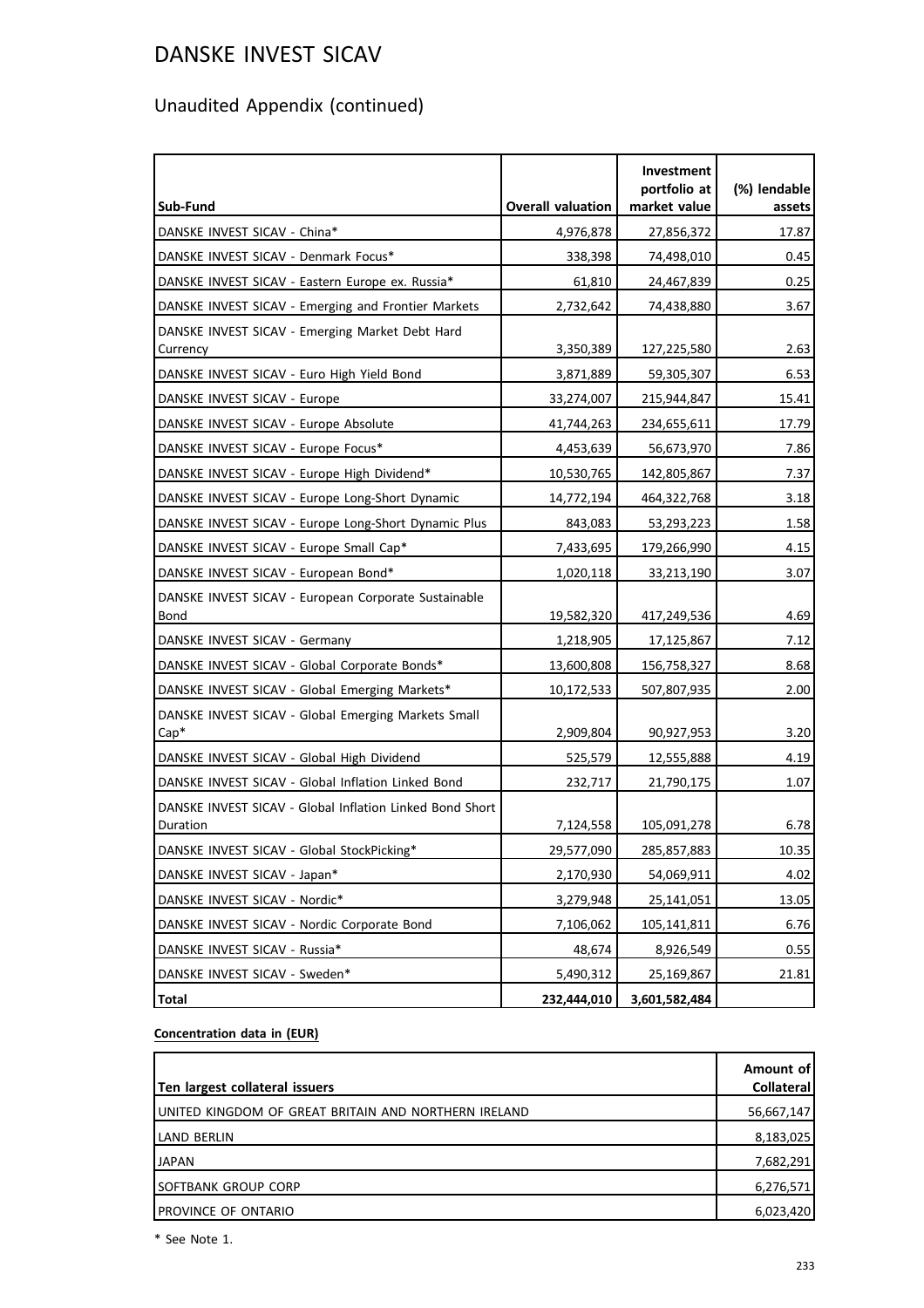# Unaudited Appendix (continued)

| Ten largest collateral issuers               | Amount of<br><b>Collateral</b> |
|----------------------------------------------|--------------------------------|
| IAPPLE INC                                   | 5,383,971                      |
| Ieuropean investment bank eib                | 5,369,521                      |
| ISTATE OF NORTH RHINE-WESTPHALIA NTH RHINE-W | 5,282,765                      |
| LAND HESSEN (STATE OF HESSE)                 | 5,249,326                      |
| <b>INRW BANK</b>                             | 4,682,670                      |

| <b>Top 10 Counterparties</b>              | Overall<br>valuation |
|-------------------------------------------|----------------------|
| IHSBC BANK PLC                            | 47,006,047           |
| <b>I</b> NATIXIS                          | 42,220,004           |
| LUNICREDIT BANK AG                        | 32,503,121           |
| <b>BNP PARIBAS SECURITIES SERVICES SC</b> | 23,733,494           |
| I DEUTSCHE BANK AG                        | 16,009,922           |
| Iskandinaviska enskilda bkn ab publ       | 9,900,100            |
| NATIONAL BANK FINANCIAL INC.              | 9,282,889            |
| <b>GOLDMAN SACHS INTERNATIONAL</b>        | 6,547,526            |
| IMERRILL LYNCH INTERNATIONAL              | 4,823,276            |
| <b>UBS AG</b>                             | 4,763,621            |

**Aggregate transaction data for each type of SFTs broken down according to the below categories in (EUR)**

| Type of Collateral  | Amount of<br>Collateral |
|---------------------|-------------------------|
| <b>BONDS</b>        | 131,096,660             |
| <b>EQUITIES</b>     | 110,460,143             |
| <b>MONEY MARKET</b> |                         |
| <b>CASH</b>         |                         |
| <b>Total</b>        | 241,556,803             |

|                              | Amount of         |
|------------------------------|-------------------|
| <b>Quality of Collateral</b> | <b>Collateral</b> |
|                              |                   |
|                              |                   |

| Maturity tenor of Collateral | Amount of<br>Collateral |
|------------------------------|-------------------------|
| Less than one day            |                         |
| One day to one week          | 1,356                   |
| One week to one month        | 1,726,409               |
| One month to three months    | 844,989                 |
| Three months to one year     | 20,141,571              |
| Above one year               | 108,382,335             |
| Open maturity                | 110,460,143             |
| Total                        | 241,556,803             |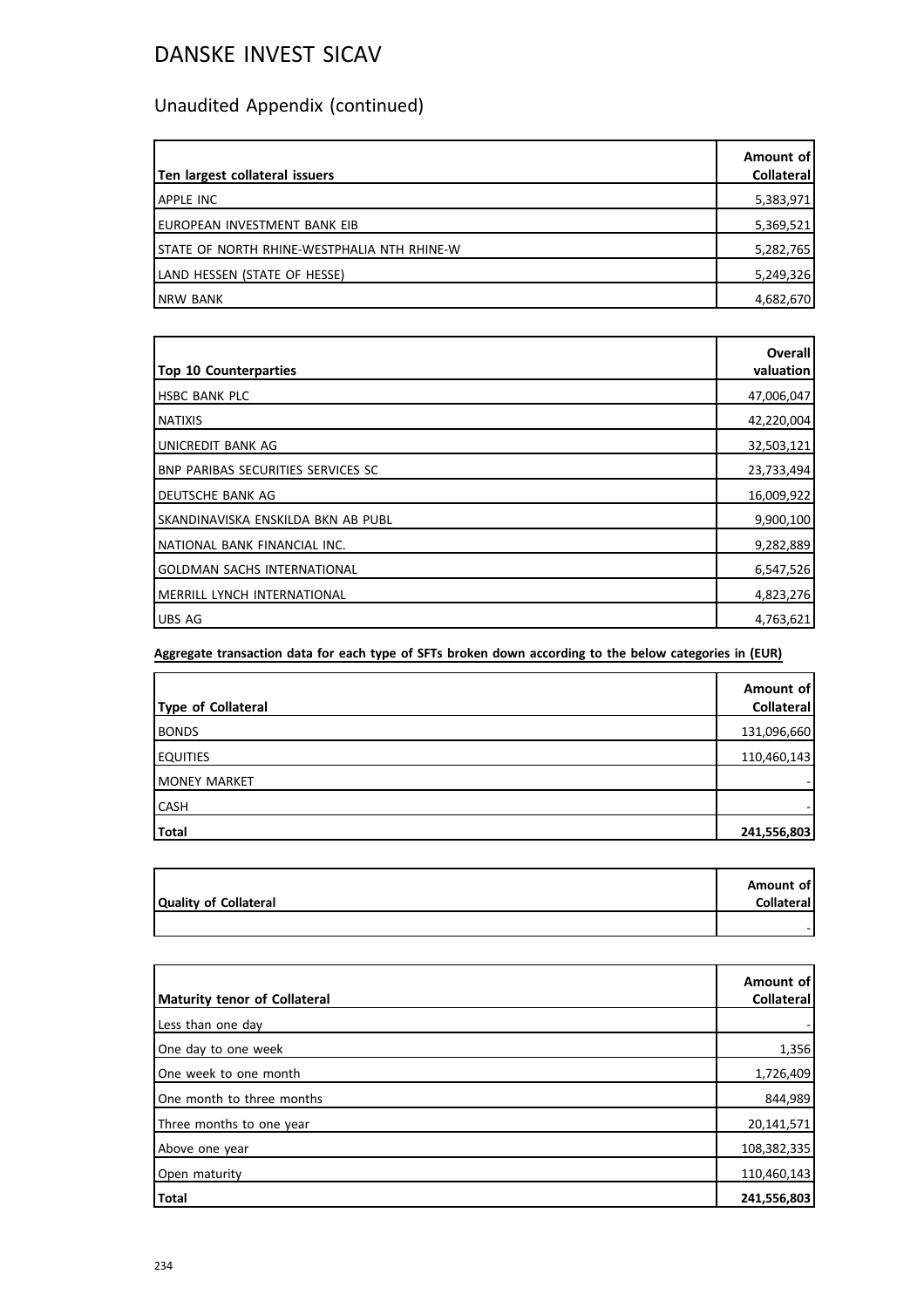# Unaudited Appendix (continued)

| <b>Currencies of Cash Collateral</b> | Amount of<br>Collateral |
|--------------------------------------|-------------------------|
| N/A                                  |                         |

| <b>Currencies of Securities Collateral</b> | Amount of<br>Collateral |
|--------------------------------------------|-------------------------|
| <b>GBP</b>                                 | 84,147,526              |
| EUR <sup></sup>                            | 60,121,427              |
| <b>USD</b>                                 | 41,769,658              |
| <b>CAD</b>                                 | 28,593,277              |
| JPY                                        | 18,184,066              |
| <b>CHF</b>                                 | 4,203,911               |
| <b>DKK</b>                                 | 2,595,015               |
| <b>AUD</b>                                 | 1,331,805               |
| NOK                                        | 442,429                 |
| SEK                                        | 167,689                 |
| Total                                      | 241,556,803             |

|                            | Overall<br>valuation |
|----------------------------|----------------------|
| Maturity tenor of the SFTs |                      |
| Less than one day          |                      |
| One day to one week        |                      |
| One week to one month      |                      |
| One month to three months  | 9,726,695            |
| Three months to one year   | 18,704,833           |
| Above one year             | 55,276,383           |
| Open transaction           | 148,736,099          |
| Total                      | 232,444,010          |

| Countries in which the counterparties are established | Overall<br>valuation |
|-------------------------------------------------------|----------------------|
| <b>United Kingdom</b>                                 | 80,146,759           |
| France                                                | 69,114,298           |
| Germany                                               | 48,987,685           |
| Sweden                                                | 9,900,099            |
| Ireland                                               | 9,270,129            |
| Canada                                                | 7,017,836            |
| Switzerland                                           | 5,128,520            |
| Spain                                                 | 2,878,684            |
| Total                                                 | 232,444,010          |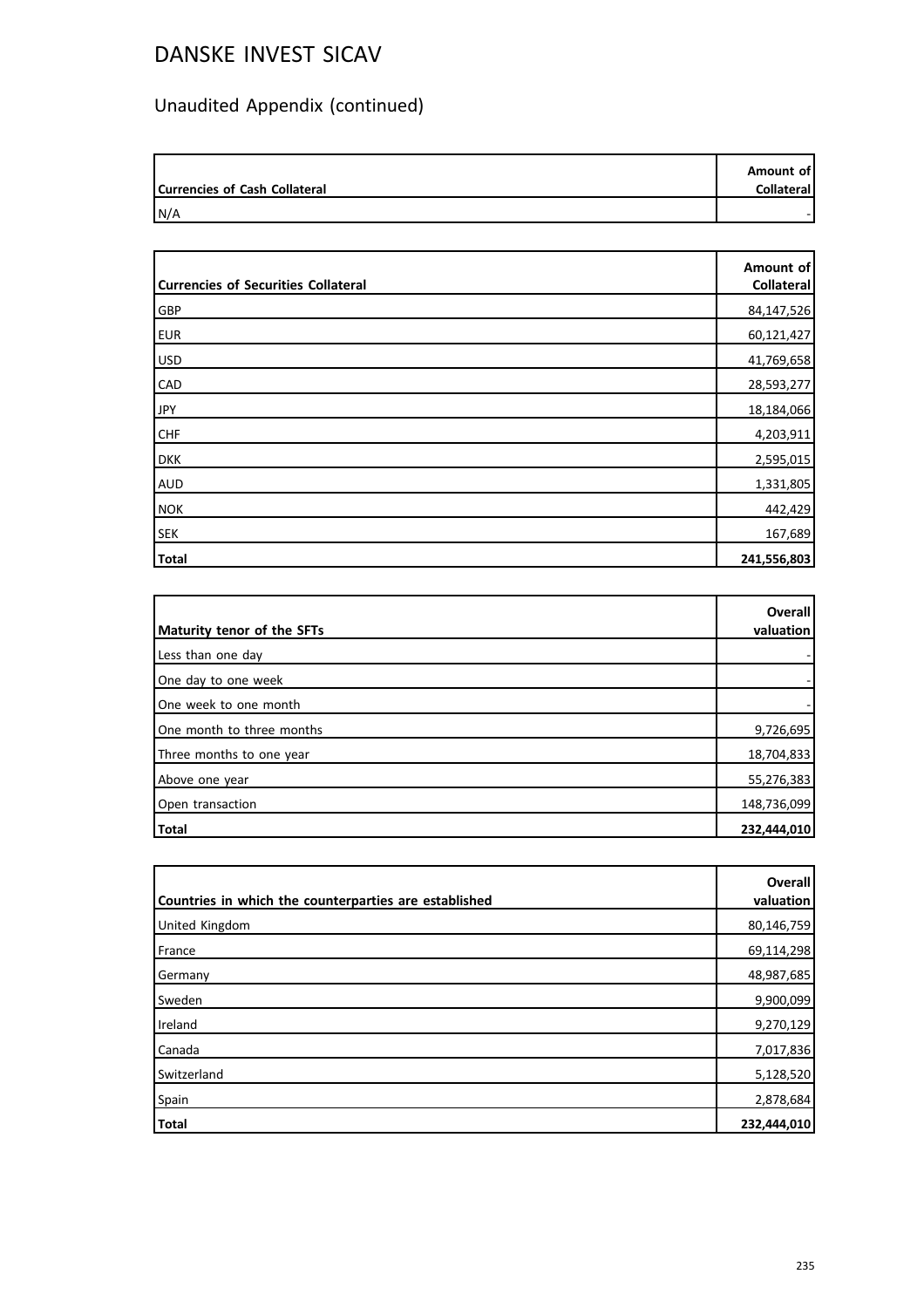## Unaudited Appendix (continued)

| Settlement and clearing | Overall<br>valuation |
|-------------------------|----------------------|
| Bilateral               | 232,444,010          |
| Total                   | 232,444,010          |

#### **Data on reuse of Collateral:**

| Reuse of Collateral                                                           | Amount of<br>Collateral |
|-------------------------------------------------------------------------------|-------------------------|
| Share of collateral received that is reused                                   | None                    |
| Cash collateral reinvestment returns to the collective investment undertaking | None l                  |

#### **Safe Keeping of collateral received by the collective investment undertaking as part of SFTs in (EUR)**

|                        | Amount of        |
|------------------------|------------------|
|                        | collateral asset |
| Names of the Custodian | safe-kept        |
| <b>RBC IS TRUST</b>    | 241,556,803      |

**Safe Keeping of collateral granted by the collective investment undertaking as part of SFTs in (EUR)**

**Type of accounts**

Segregated accounts

#### **Data on return and cost for each type of SFTs in (EUR)**

| Sub-Fund                                                  | <b>Gross Revenue</b> | <b>Net Revenue</b> | Direct and<br>indirect costs |
|-----------------------------------------------------------|----------------------|--------------------|------------------------------|
| DANSKE INVEST SICAV - China*                              | 8,404                | 6,471              | 1,933                        |
| DANSKE INVEST SICAV - Danish Mortgage Bond                | 660                  | 509                | 152                          |
| DANSKE INVEST SICAV - Denmark Focus*                      | 1,221                | 940                | 281                          |
| DANSKE INVEST SICAV - Eastern Europe                      | 93                   | 72                 | 21                           |
| DANSKE INVEST SICAV - Eastern Europe ex. Russia*          | 685                  | 528                | 158                          |
| DANSKE INVEST SICAV - Emerging and Frontier Markets       | 3,866                | 2,977              | 889                          |
| DANSKE INVEST SICAV - Emerging Market Debt Hard Currency  | 2,135                | 1,644              | 491                          |
| DANSKE INVEST SICAV - Euro High Yield Bond                | 26,453               | 20,369             | 6,084                        |
| DANSKE INVEST SICAV - Europe                              | 90,378               | 69,591             | 20,787                       |
| DANSKE INVEST SICAV - Europe Absolute                     | 249,252              | 191,924            | 57,328                       |
| DANSKE INVEST SICAV - Europe Focus*                       | 8,986                | 6,919              | 2,067                        |
| DANSKE INVEST SICAV - Europe High Dividend*               | 124,354              | 95,752             | 28,601                       |
| DANSKE INVEST SICAV - Europe Long-Short Dynamic           | 262,101              | 201,818            | 60,283                       |
| DANSKE INVEST SICAV - Europe Long-Short Dynamic Plus      | 39,374               | 30,318             | 9,056                        |
| DANSKE INVEST SICAV - Europe Small Cap*                   | 99,495               | 76,611             | 22,884                       |
| DANSKE INVEST SICAV - European Bond*                      | 1,378                | 1,061              | 317                          |
| DANSKE INVEST SICAV - European Corporate Sustainable Bond |                      |                    |                              |
| DANSKE INVEST SICAV - Germany                             | 5,886                | 4,532              | 1,354                        |
| DANSKE INVEST SICAV - Global Corporate Bonds*             | 21,052               | 16,210             | 4,842                        |
| DANSKE INVEST SICAV - Global Emerging Markets*            | 18,344               | 14,125             | 4,219                        |
| DANSKE INVEST SICAV - Global Emerging Markets Small Cap*  | 3,287                | 2,531              | 756                          |

\* See Note 1.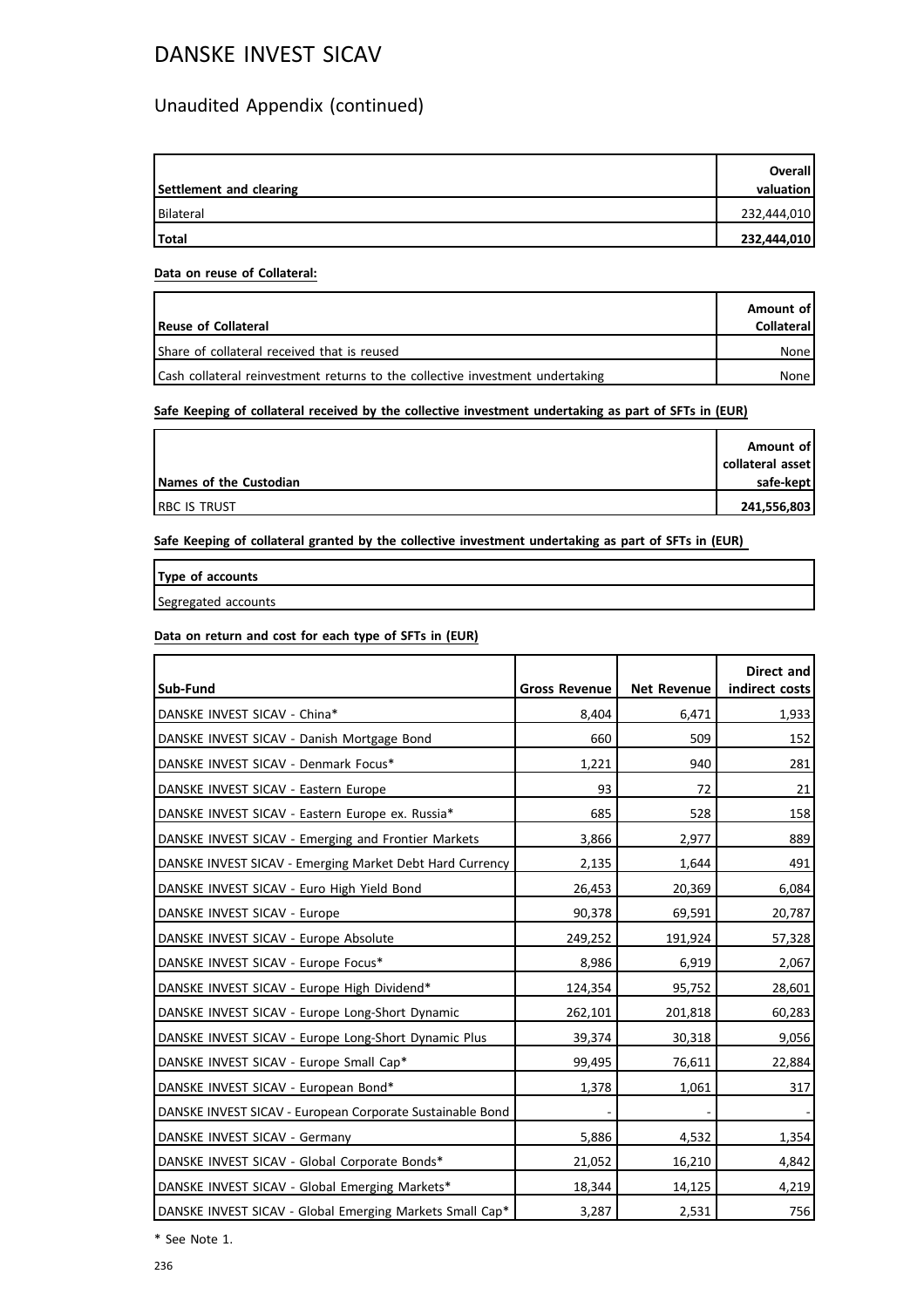# Unaudited Appendix (continued)

| Sub-Fund                                                 | <b>Gross Revenue</b> | <b>Net Revenue</b> | Direct and<br>indirect costs |
|----------------------------------------------------------|----------------------|--------------------|------------------------------|
| DANSKE INVEST SICAV - Global High Dividend               | 2,687                | 2,069              | 618                          |
| DANSKE INVEST SICAV - Global Inflation Linked Bond       | 258                  | 199                | 59                           |
| DANSKE INVEST SICAV - Global Inflation Linked Bond Short |                      |                    |                              |
| Duration                                                 | 471                  | 363                | 108                          |
| DANSKE INVEST SICAV - Global StockPicking*               | 42,853               | 32,997             | 9,856                        |
| DANSKE INVEST SICAV - Japan*                             | 13,702               | 10,551             | 3,152                        |
| DANSKE INVEST SICAV - Nordic*                            | 17,971               | 13,837             | 4,133                        |
| DANSKE INVEST SICAV - Nordic Corporate Bond              | 14,667               | 11,294             | 3,373                        |
| DANSKE INVEST SICAV - Russia*                            | 1,015                | 782                | 233                          |
| DANSKE INVEST SICAV - Sweden*                            | 8,417                | 6,481              | 1,936                        |
| DANSKE INVEST SICAV - US High Yield Bond                 | 160                  | 123                | 37                           |
| Total                                                    | 1,069,605            | 823,598            | 246,008                      |

\* See Note 1.